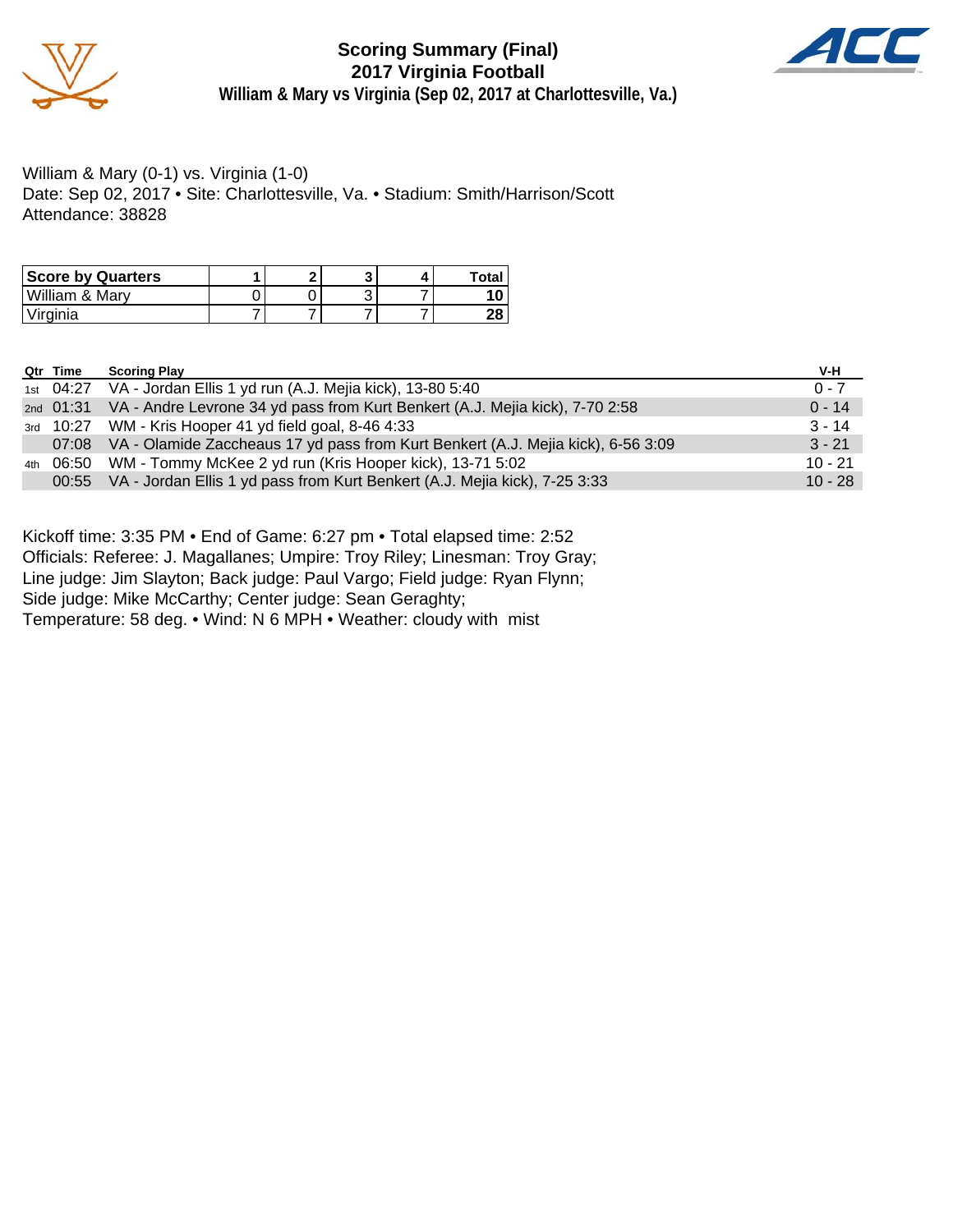



**William & Mary vs Virginia (Sep 02, 2017 at Charlottesville, Va.)**

|                                | <b>WM</b>      | VA             |
|--------------------------------|----------------|----------------|
| <b>FIRST DOWNS</b>             | 12             | 19             |
| Rushing                        | 9              | 6              |
| Passing                        | 3              | 13             |
| Penalty                        | $\overline{0}$ | $\mathbf 0$    |
| <b>NET YARDS RUSHING</b>       | 168            | 92             |
| <b>Rushing Attempts</b>        | 41             | 32             |
| Average Per Rush               | 4.1            | 2.9            |
| <b>Rushing Touchdowns</b>      | $\overline{1}$ | $\mathbf{1}$   |
| <b>Yards Gained Rushing</b>    | 182            | 123            |
| <b>Yards Lost Rushing</b>      | 14             | 31             |
| <b>NET YARDS PASSING</b>       | 72             | 262            |
| Completions-Attempts-Int       | $7 - 13 - 1$   | 27-40-0        |
| Average Per Attempt            | 5.5            | 6.6            |
| <b>Average Per Completion</b>  | 10.3           | 9.7            |
| Passing Touchdowns             | 0              | 3              |
| <b>TOTAL OFFENSE YARDS</b>     | 240            | 354            |
| Total offense plays            | 54             | 72             |
| Average Gain Per Play          | 4.4            | 4.9            |
| Fumbles: Number-Lost           | $2 - 0$        | $2 - 0$        |
| Penalties: Number-Yards        | $2 - 10$       | $3 - 15$       |
| <b>PUNTS-YARDS</b>             | 7-226          | 4-175          |
| Average Yards Per Punt         | 32.3           | 43.8           |
| <b>Net Yards Per Punt</b>      | 31.3           | 40.5           |
| Inside 20                      | 0              | $\overline{c}$ |
| 50+ Yards                      | 0              | 1              |
| <b>Touchbacks</b>              | 0              | $\mathbf{1}$   |
| Fair catch                     | 2              | 1              |
| <b>KICKOFFS-YARDS</b>          | $3 - 191$      | 5-325          |
| Average Yards Per Kickoff      | 63.7           | 65.0           |
| Net Yards Per Kickoff          | 33.3           | 42.8           |
| <b>Touchbacks</b>              | 0              | 2              |
| Punt returns: Number-Yards-TD  | $1 - 7 - 0$    | $2 - 7 - 0$    |
| Average Per Return             | $-7.0$         | 3.5            |
| Kickoff returns: Number-Yds-TD | $3 - 61 - 0$   | $3 - 91 - 0$   |
| Average Per Return             | 20.3           | 30.3           |
| Interceptions: Number-Yds-TD   | $0 - 0 - 0$    | $1 - 3 - 0$    |
| Fumble Returns: Number-Yds-TD  | $0 - 0 - 0$    | $0 - 0 - 0$    |
| <b>Miscellaneous Yards</b>     | 0              | 0              |
| Possession Time                | 28:00          | 32:00          |
| 1st Quarter                    | 6:52           | 8:08           |
| 2nd Quarter                    | 5:22           | 9:38           |
| 3rd Quarter                    | 8:57           | 6:03           |
| 4th Quarter                    | 6:49           | 8:11           |
| <b>Third-Down Conversions</b>  | 1 of 11        | 9 of 18        |
| <b>Fourth-Down Conversions</b> | 2 of 2         | 2 of 4         |
| Red-Zone Scores-Chances        | $1 - 1$        | $3 - 4$        |
| Touchdowns                     | $1 - 1$        | 3-4            |
| Field goals                    | $0 - 1$        | $0 - 4$        |
| Sacks By: Number-Yards         | $3 - 17$       | $2 - 11$       |
| <b>PAT Kicks</b>               | $1 - 1$        | $4 - 4$        |
| <b>Field Goals</b>             | $1 - 1$        | 0-1            |
| Points off turnovers           | 0              | $\overline{7}$ |

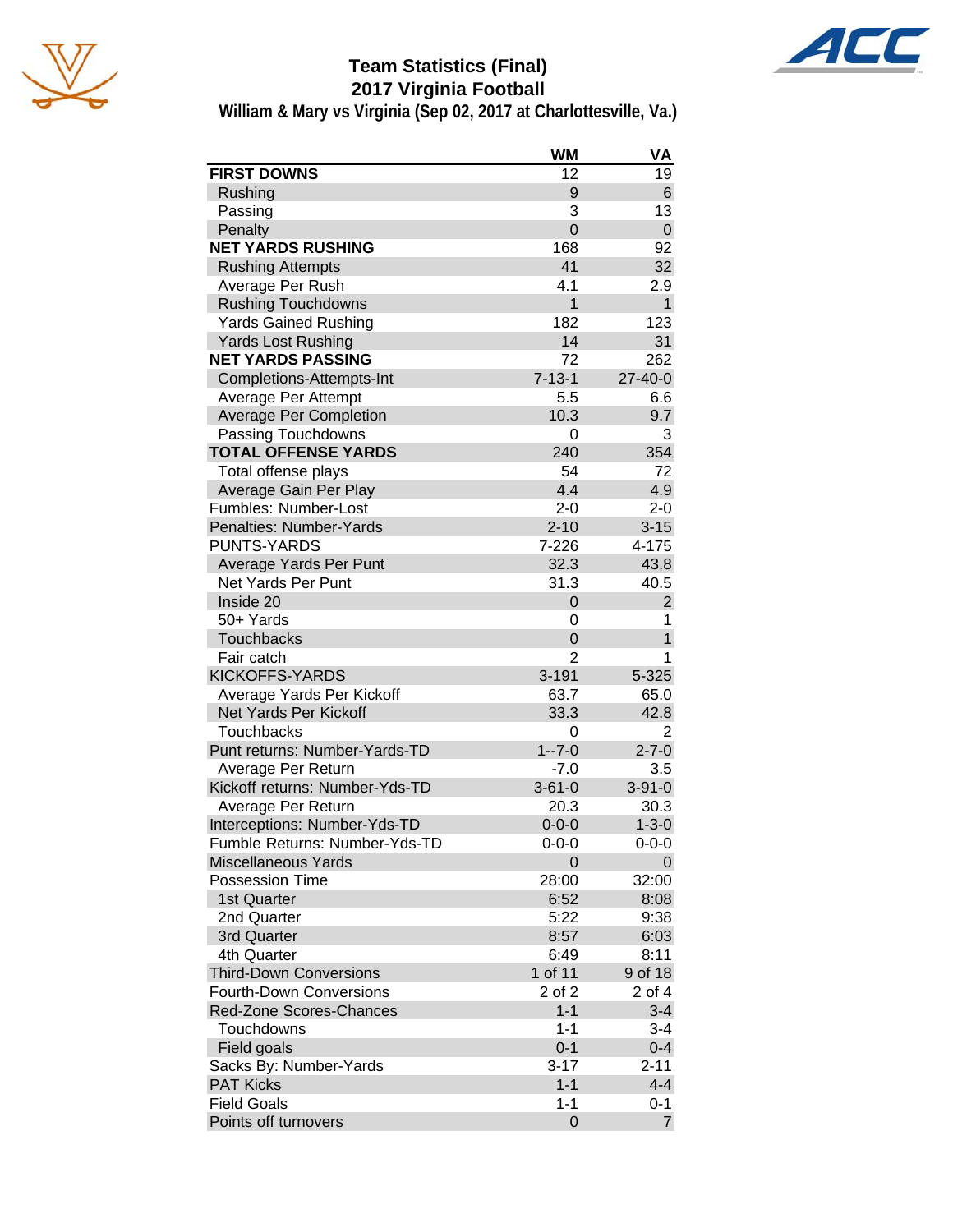

## **Individual Statistics (Final) 2017 Virginia Football**



**William & Mary vs Virginia (Sep 02, 2017 at Charlottesville, Va.)**

#### William & Mary **Virginia**

| <b>Rushing</b>                      | No.            |              | <b>Gain Loss</b> | <b>Net</b>     | TD       | Lg               | Avg           |
|-------------------------------------|----------------|--------------|------------------|----------------|----------|------------------|---------------|
| <b>Tommy McKee</b>                  | 15             | 99           | 10               | 89             | 1        | 25               | 5.9           |
| <b>Noah Giles</b>                   | 11             | 54           | 0                | 54             | 0        | 15               | 4.9           |
| <b>Jaret Anderson</b>               | 7              | 18           | 0                | 18             | 0        | 7                | 2.6           |
| <b>Brehon Britt</b>                 | 6              | 11           | 0                | 11             | 0        | 3                | 1.8           |
| DeVonte Dedmon                      | 1              | 0            | 0                | 0              | 0        | 0                | 0.0           |
| <b>Brandon Battle</b>               | 1              | 0            | 4                | $-4$           | 0        | 0                | $-4.0$        |
| <b>Totals</b>                       | 41             | 182          | 14               | 168            | 1        | 25               | 4.1           |
| <b>Passing</b>                      |                | C-A-I        | Yds              | TD             |          | Long             | <b>Sack</b>   |
| <b>Tommy McKee</b>                  |                | $6 - 12 - 1$ |                  | 63             | 0        | 28               | 1             |
| <b>Brandon Battle</b>               |                | $1 - 1 - 0$  |                  | 9              | 0        | 9                | 1             |
| Totals                              |                | $7 - 13 - 1$ |                  | 72             | 0        | 28               | $\frac{1}{2}$ |
|                                     |                |              |                  |                |          |                  |               |
| Receiving                           | No.            |              | Yards            | TD             | Long     |                  |               |
| <b>Andrew Caskin</b>                | 2              |              | 37               | 0              | 28       |                  |               |
| Daniel Kuzjak                       | $\overline{c}$ |              | 21               | 0              |          | 16               |               |
| DeVonte Dedmon                      | $\overline{2}$ |              | 11               | 0              |          | 8                |               |
| Jack Armstrong                      | $\mathbf 1$    |              | 3                | 0              |          | 3                |               |
| Totals                              | $\overline{7}$ |              | 72               | 0              | 28       |                  |               |
|                                     |                |              |                  |                |          |                  |               |
|                                     |                | Yds          |                  |                |          | ln20             |               |
| Punting                             | No.<br>7       | 226          | Avg              |                | Long     | 0                | ΤВ            |
| Tommy McKee<br>Totals               | 7              | 226          | 32.3<br>32.3     |                | 42<br>42 | 0                | 0<br>0        |
|                                     |                |              |                  |                |          |                  |               |
|                                     |                | Punt         |                  | <b>Kickoff</b> |          | <b>Intercept</b> |               |
| <b>Returns</b>                      | No             | Yds          | Lg No Yds        |                | Lg No    | Yds              | Lg            |
| DeVonte Dedmon                      | 1              | -7           | 3<br>0           | 61             | 31       | 0                | 0<br>0        |
| Totals                              | 1              | $-7$         | 3<br>01          | 61             | 31       | 0                | 0<br>0        |
|                                     |                |              |                  |                |          |                  |               |
|                                     | Qtr            | Time         | Dist             |                |          | <b>Result</b>    |               |
| Field goals<br>Kris Hooper          | 3rd            | 10:27        |                  | 41 yards       |          | Good             |               |
|                                     |                |              |                  |                |          |                  |               |
| Kickoffs<br>Kris Hooper             | No.<br>3       | Yards        | 191              | Avg<br>63.7    | ΤВ<br>0  | OВ<br>0          |               |
|                                     |                |              |                  |                |          |                  |               |
| All-purpose                         | Run            | Rcv          | ΚR               | PR             |          | IR               | Total         |
| Tommy McKee                         | 89             |              | 0<br>0           |                | 0        | 0                | 89            |
| DeVonte Dedmon<br><b>Noah Giles</b> | 0<br>54        | 11           | 61<br>0<br>0     |                | -7<br>0  | 0<br>0           | 65<br>54      |

| <b>Rushing</b>       | No.             |                | Gain Loss        |     |                           | Net      |                 | TD            |      | Lg             | Avg            |
|----------------------|-----------------|----------------|------------------|-----|---------------------------|----------|-----------------|---------------|------|----------------|----------------|
| Jordan Ellis         | 20              |                | 83               |     | 3                         |          | 80              | 1             |      | 15             | 4.0            |
| Daniel Hamm          | 7               |                | 40               |     | 5                         |          | 35              | 0             |      | 16             | 5.0            |
| TEAM                 | 1               |                | 0                |     | 2                         |          | -2              | 0             |      | 0              | $-2.0$         |
| Chris Sharp          | 1               |                | 0                |     | 4                         |          | $-4$            | 0             |      | 0              | $-4.0$         |
| Kurt Benkert         | 3               |                | 0                |     | 17                        |          | -17             | 0             |      | 0              | $-5.7$         |
| Totals               | $\overline{32}$ |                | $\overline{123}$ |     | 31                        |          | $\overline{92}$ | 1             |      | 16             | 2.9            |
| Passing              |                 | C-A-I          |                  |     | Yds                       |          | TD              |               | Long |                | <b>Sack</b>    |
| Kurt Benkert         |                 | 27-39-0        |                  |     |                           | 262      | 3               |               | 34   |                | 3              |
| TEAM                 |                 | $0 - 1 - 0$    |                  |     |                           | 0        | 0               |               |      | 0              | $\overline{0}$ |
| Totals               |                 | $27 - 40 - 0$  |                  |     |                           | 262      | 3               |               | 34   |                | 3              |
| Receiving            | No.             |                | Yards            |     |                           | TD       |                 | Long          |      |                |                |
| Doni Dowling         |                 | 6              |                  | 76  |                           | 0        |                 | 26            |      |                |                |
| Olamide Zaccheaus    |                 | 5              |                  | 56  |                           | 1        |                 | 17            |      |                |                |
| Joe Reed             |                 | 4              |                  | 31  |                           | 0        |                 | 13            |      |                |                |
| Daniel Hamm          |                 | 4              |                  | -3  |                           | 0        |                 |               | 9    |                |                |
| Andre Levrone        |                 | 2              |                  | 56  |                           | 1        |                 | 34            |      |                |                |
| Jordan Ellis         |                 | $\overline{2}$ |                  | 11  |                           | 1        |                 | 10            |      |                |                |
| <b>Evan Butts</b>    |                 | $\overline{2}$ |                  |     | 9                         | 0        |                 |               | 5    |                |                |
| Warren Craft         |                 | 1              |                  | 18  |                           | 0        |                 | 18            |      |                |                |
| Ben Hogg             |                 | 1              |                  |     | 8                         | 0        |                 |               | 8    |                |                |
| Totals               |                 | 27             |                  | 262 |                           | 3        |                 | 34            |      |                |                |
| <b>Punting</b>       | No.             |                | Yds              |     |                           | Avg Long |                 |               |      | In20           | ΤВ             |
| Lester Coleman       | 4               |                | 175              |     | 43.8                      |          |                 | 63            |      | $\overline{c}$ | 1              |
| Totals               | 4               |                | 175              |     | 43.8                      |          |                 | 63            |      | $\overline{2}$ | 1              |
|                      |                 | Punt           |                  |     |                           | Kickoff  |                 |               |      |                | Intercept      |
| Returns              | No              | Yds            |                  | Lgl | No                        | Yds      |                 | Lg No         |      | Yds            | Lg             |
| Daniel Hamm          | 2               | 7              |                  | 6   | 0                         | 0        |                 | 0             | 0    |                | 0<br>0         |
| Joe Reed             | 0               | 0              |                  | 0   | 3                         | 91       |                 | 44            | 0    |                | 0<br>0         |
| Chris Peace          | 0               | 0              |                  | 0   | 0                         | 0        |                 | 0             | 1    |                | 3<br>3         |
| Totals               | $\overline{2}$  | 7              |                  | 6   | $\overline{\overline{3}}$ | 91       |                 | 44            | 1    |                | 3<br>3         |
| Field goals          | Qtr             |                | Time             |     | Dist                      |          |                 | <b>Result</b> |      |                |                |
| A.J. Mejia           | 2nd             |                | 07:08            |     |                           | 42 yards |                 | Missed        |      |                |                |
| Kickoffs             | No.             |                | Yards            |     |                           | Avg      |                 | ΤВ            |      | OВ             |                |
| <b>Brian Delaney</b> | 5               |                |                  | 325 |                           | 65.0     |                 | 2             |      | 0              |                |
|                      |                 |                |                  |     |                           |          |                 |               |      |                |                |
| All-purpose          | Run             |                | Rcv              |     | ΚR                        |          | PR              |               | IR   |                | Total          |
| Joe Reed             |                 | 0              | 31               |     | 91                        |          | 0               |               | 0    |                | 122            |
| Jordan Ellis         |                 | 80             | 11               |     |                           | 0        | 0               |               | 0    |                | 91             |
| Doni Dowling         |                 | 0              | 76               |     | 0                         |          | 0               |               | 0    |                | 76             |

Olamide Zaccheaus 0 56 0 0 0 56

FUMBLES: William & Mary-DeVonte Dedmon 2-0. Virginia-Olamide Zaccheaus 1-0; Daniel Hamm 1-0.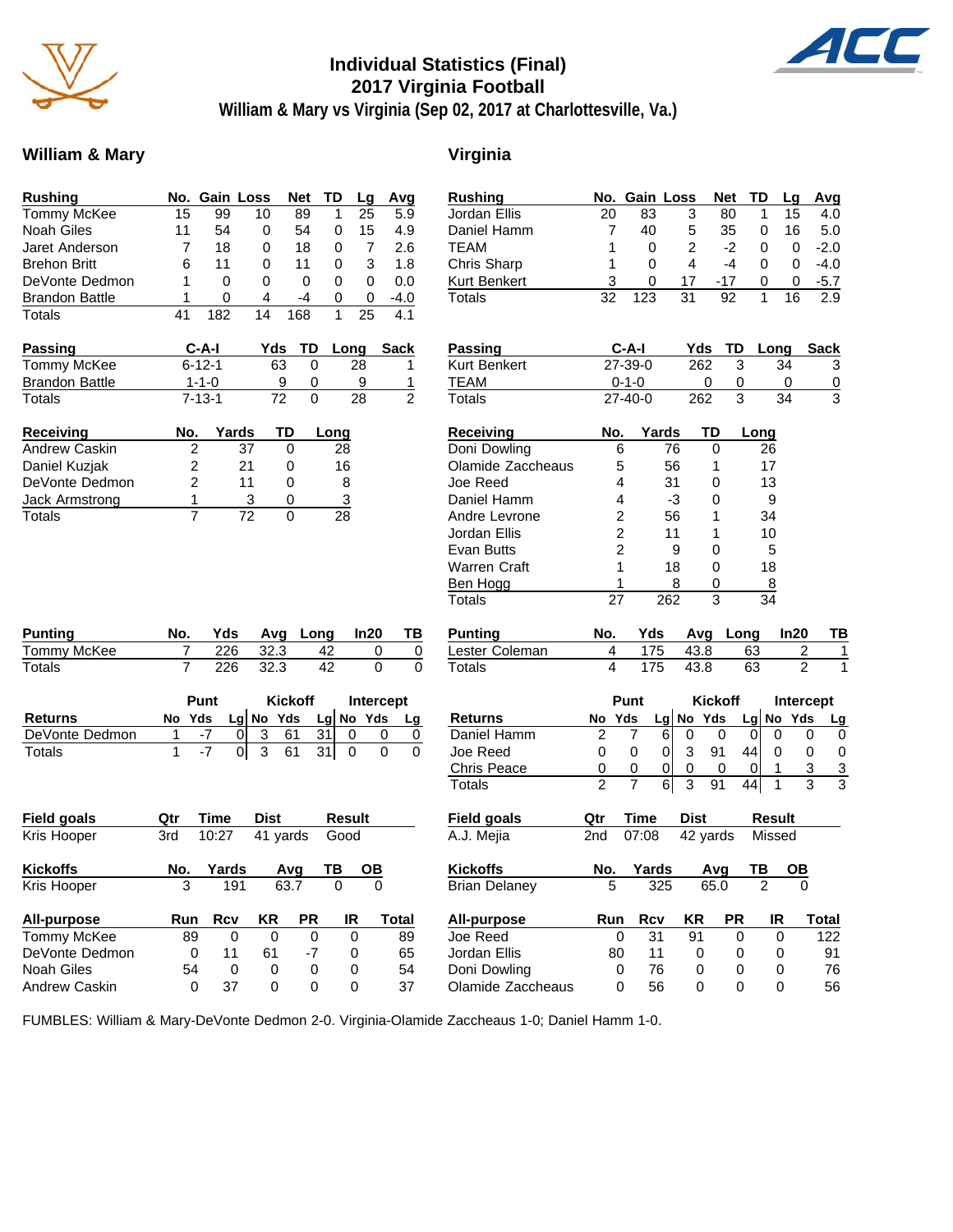

#### **Defensive Statistics (Final) 2017 Virginia Football William & Mary vs Virginia (Sep 02, 2017 at Charlottesville, Va.)**



|   | ## William & Mary  | Solo | Ast            | Total          | Sacks-Yds                | <b>TFL-Yds</b> | <b>FF</b>      | <b>FR-Yds</b> | Int-Yds        | <b>BrUp</b> | <b>Blks</b> | QBH      |
|---|--------------------|------|----------------|----------------|--------------------------|----------------|----------------|---------------|----------------|-------------|-------------|----------|
| 8 | Corey Parker       | 5.   | 8              | 13             |                          | $1.0 - 4$      |                |               |                |             |             |          |
|   | 42 Nate Atkins     | 6    | 6              | 12             | $1.0 - 15$               | $1.5 - 15$     |                |               |                |             |             |          |
|   | 32 Josh Dulaney    | 4    | 5              | 9              |                          | $1.5 - 6$      |                |               |                |             |             |          |
|   | 21 Arman Jones     | 4    | 4              | 8              | $1.0 - 1$                | $1.0 - 1$      |                |               |                |             |             |          |
|   | 41 Isaiah Laster   | 5    | 2              |                |                          |                |                |               |                |             |             |          |
|   | 24 Denzel Dykes    | 5    | 2              |                |                          | $1.0 - 5$      |                |               |                |             |             |          |
|   | 28 Raeshawn Smith  |      | 3              | 5              |                          |                |                |               |                |             |             |          |
|   | 58 Matt Ahola      | 2    |                | 3              | $0.5 - 1$                | $1.5 - 8$      |                |               |                |             |             |          |
|   | 73 Isaiah Stephens |      | 3              | 3              |                          | $0.5 - 1$      |                |               |                |             |             |          |
|   | 25 S. Bearfield    |      | 3              | 3              |                          | $0.5 - 1$      |                |               |                |             |             |          |
|   | 97 Xavier Roscoe   |      |                | $\mathfrak{p}$ |                          |                |                |               |                |             |             |          |
|   | 12 Mike Barta      |      |                | $\overline{2}$ | $\overline{\phantom{a}}$ |                |                |               |                |             |             |          |
|   | 13 Nate Lewis      |      | 2              | 2              |                          |                |                |               |                |             |             |          |
|   | 95 Bill Murray     | 0    | $\overline{2}$ | $\mathcal{P}$  | $0.5 - 0$                | $0.5 - 0$      |                |               |                |             |             |          |
|   | 70 N. McConnell    |      | 0              |                |                          |                |                |               |                |             |             |          |
|   | 99 Gavin Johnson   |      | $\Omega$       |                | $\overline{\phantom{a}}$ |                |                |               |                |             |             |          |
|   | 23 Joshua Owusu    |      | 0              |                | $\blacksquare$           |                |                |               |                |             |             |          |
|   | 91 Nick Ridpath    |      |                |                |                          |                |                |               |                |             |             |          |
|   | Totals             | 38   | 44             | 82             | $3.0 - 17$               | $9.0 - 41$     | $\overline{2}$ | $0-0$         | $0-0$          | 3           | $\Omega$    | $\Omega$ |
|   |                    |      |                |                |                          |                |                |               |                |             |             |          |
|   | ## Virginia        | Solo | Ast            |                | <b>Total Sacks-Yds</b>   | <b>TFL-Yds</b> | FF.            | <b>FR-Yds</b> | <b>Int-Yds</b> | <b>BrUp</b> | <b>Blks</b> | QBH      |

|    | $##$ virginia     | <b>SOIO</b> | AST      | i otal        | Sacks-rus                | IFL-TOS                  | FЕ                       | <b>FR-10S</b>            | INT-TOS | <b>Brup</b>              | <b>BIKS</b> | <b>UDN</b> |
|----|-------------------|-------------|----------|---------------|--------------------------|--------------------------|--------------------------|--------------------------|---------|--------------------------|-------------|------------|
| 17 | Malcolm Cook      | 5           | 8        | 13            | $1.0 - 7$                | $1.0 - 7$                |                          |                          |         |                          |             |            |
| 3  | Quin Blanding     | 4           | 8        | 12            | ٠                        | $\overline{\phantom{a}}$ |                          |                          |         |                          |             |            |
|    | 21 Juan Thornhill |             | 3        | 10            | ۰                        | $1.0 - 3$                |                          |                          |         |                          |             |            |
|    | 53 Micah Kiser    | 2           | 5        |               | $1.0 - 4$                | $1.0 - 4$                |                          |                          |         |                          |             |            |
|    | 58 Eli Hanback    | 2           | 4        | 6             |                          |                          |                          |                          |         |                          |             |            |
|    | 39 Chris Moore    |             |          | 5             |                          |                          | $\overline{\phantom{a}}$ |                          |         |                          |             |            |
|    | 34 Bryce Hall     |             | 4        | 5             |                          |                          | $\overline{\phantom{0}}$ |                          |         |                          |             |            |
|    | 13 Chris Peace    | 0           | 4        | 4             | $\overline{\phantom{0}}$ |                          | $\overline{\phantom{a}}$ |                          | $1 - 3$ |                          |             |            |
|    | 37 Jordan Mack    | 0           | 3        | 3             |                          |                          |                          |                          |         |                          |             |            |
|    | 99 Juwan Moye     |             |          | $\mathcal{P}$ | $\overline{\phantom{0}}$ |                          | $\overline{\phantom{a}}$ |                          |         | $\overline{\phantom{0}}$ |             |            |
|    | 31 Chris Sharp    |             |          |               |                          |                          |                          |                          |         |                          |             |            |
| 5  | <b>Tim Harris</b> |             | $\Omega$ |               | $\overline{\phantom{0}}$ |                          | $\overline{\phantom{a}}$ | $\overline{\phantom{0}}$ | -       | $\overline{\phantom{0}}$ |             |            |
|    | 57 James Trucilla |             |          |               |                          |                          |                          |                          |         |                          |             |            |
|    | 90 Steven Wright  | 0           |          |               |                          |                          |                          |                          |         |                          |             |            |
|    | <b>Totals</b>     | 29          | 42       | 71            | $2.0 - 11$               | $3.0 - 14$               |                          | $0-0$                    | $1 - 3$ |                          | $\Omega$    | 0          |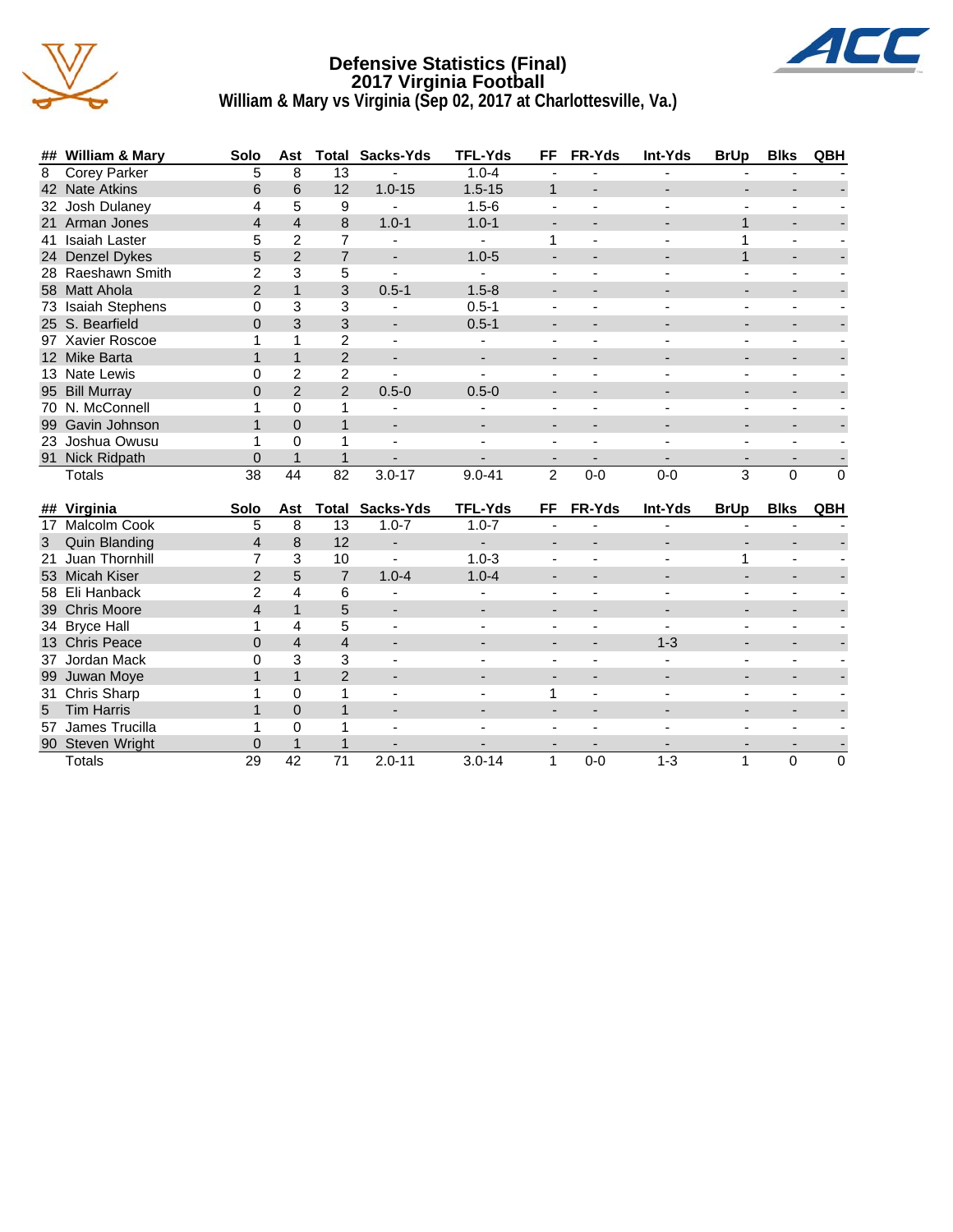

## **Participation Report (Final) 2017 Virginia Football**



**William & Mary vs Virginia (Sep 02, 2017 at Charlottesville, Va.)**

#### **William & Mary**

#### **Virginia**

| Pos        | ## | <b>OFFENSE</b>         | Pos        | ##             | <b>OFFENSE</b>              |
|------------|----|------------------------|------------|----------------|-----------------------------|
| QB         | 6  | Tommy McKee            | QB         | 6              | Kurt Benkert                |
| TВ         | 33 | Noah Giles             | SB         | 22             | Daniel Hamm                 |
| TE         | 44 | Andrew Caskin          | BB         | 1              | Jordan Ellis                |
| WR         | 22 | Jack Armstrong         | <b>WR</b>  | 14             | Andre Levrone               |
| <b>WR</b>  | 15 | Daniel Kuzjak          | <b>WR</b>  | $\overline{2}$ | Joe Reed                    |
| ТE         | 82 | <b>Tyler Klaus</b>     | <b>WR</b>  | 18             | Ben Hogg                    |
| LT         | 77 | <b>Chris Durant</b>    | LT         | 79             | <b>Dillon Reinkensmeyer</b> |
| LG         | 51 | <b>Connor Hilland</b>  | LG         | 74             | John Montelus               |
| С          | 61 | <b>Brooks Norris</b>   | С          | 77             | Jake Fieler                 |
| RG         | 70 | N. McConnell           | RG         | 78             | R.J. Proctor                |
| RT         | 65 | <b>Garrett Best</b>    | RT         | 55             | <b>Brandon Pertile</b>      |
|            |    |                        |            |                |                             |
| Pos        | ## | <b>DEFENSE</b>         | Pos        | ##             | <b>DEFENSE</b>              |
| DE         |    |                        |            |                |                             |
|            | 58 | Matt Ahola             | LE.        | 9              | <b>Andrew Brown</b>         |
| DT         | 73 | <b>Isaiah Stephens</b> | NΤ         | 58             | Eli Hanback                 |
| DT         | 95 | <b>Bill Murray</b>     | <b>SLB</b> | 17             | Malcolm Cook                |
| DE         | 99 | Gavin Johnson          | MLB        | 53             | Micah Kiser                 |
| WLB        | 21 | Arman Jones            | <b>BLB</b> | 37             | Jordan Mack                 |
| <b>WLB</b> | 32 | Josh Dulaney           | <b>WLB</b> | 13             | <b>Chris Peace</b>          |
| MLB        | 42 | Nate Atkins            | FC         | 5              | Tim Harris                  |
| CВ         | 24 | Denzel Dykes           | FS         | 21             | Juan Thornhill              |
| SS         | 8  | <b>Corey Parker</b>    | FS         | 28             | <b>Brenton Nelson</b>       |
| FS         | 41 | <b>Isaiah Laster</b>   | FS         | 3              | Quin Blanding               |

William & Mary: 5-Isaiah Kinder, 10-Brandon Battle, 11-DeVonte Dedmon, 12-Mike Barta, 13-Nate Lewis, 19-Kris Hooper, 23-Joshua Owusu, 25-S. Bearfield, 29-Jaret Anderson, 35-Brehon Britt, 36-Tyler Crist, 43-Miles Hayes, 60-G. Campbell, 69-Jesse Anderson, 75-Mark Williamson, 83-Riley Wilson, 85-Gunnar Frerotte, 87-Jordan Lowery, 88-Anthony Mague, 90-Will Kiely, 91-Nick Ridpath, 94-Joe Suarez, 97-Xavier Roscoe.

Virginia: 4-Olamide Zaccheaus, 7-Doni Dowling, 8-Hasise Dubois, 11-Joe Spaziani, 15-De'Vante Cross, 16-Richard Burney, 20-Nick Grant, 23-Warren Craft, 25-Lamont Atkins, 26-PK Kier, 27-Jamari Peacock, 29-Joey Blount, 31-Chris Sharp, 39-Chris Moore, 41-Germane Crowell, 44-Tanner Cowley, 45-Reed Kellam, 46-Evan Butts, 47-Lester Coleman, 56-Matt Gahm, 57-James Trucilla, 65-Ben Knutson, 84-Terrell Jana, 89-Brian Delaney, 90-Steven Wright, 91-Mandy Alonso, 95-A.J. Mejia, 99-Juwan Moye.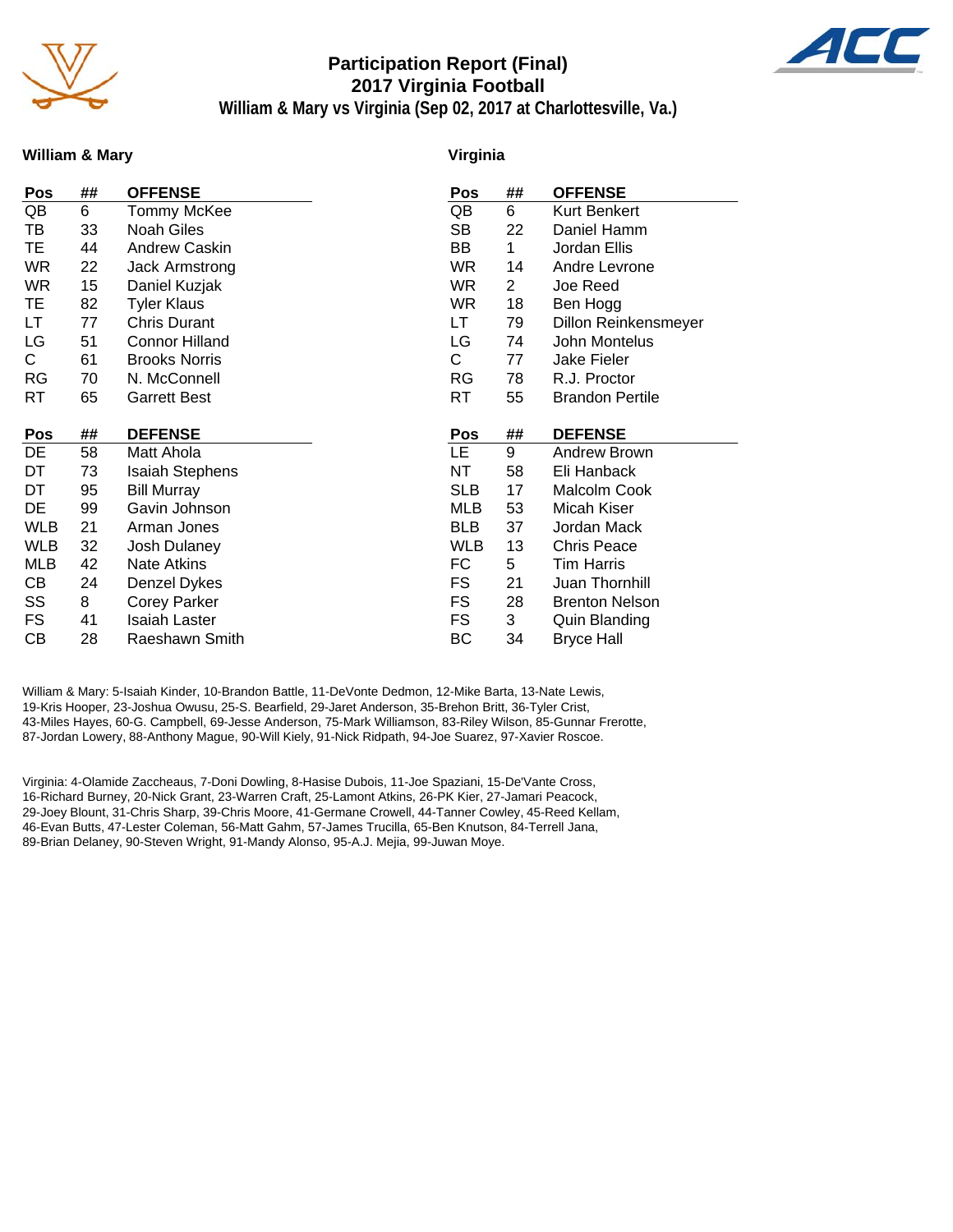

## **Drive Chart (By Team) (Final) 2017 Virginia Football**



**William & Mary vs Virginia (Sep 02, 2017 at Charlottesville, Va.)**

|           |                 |      |       | <b>Drive Started</b> |      | <b>Drive Ended</b> | <b>Consumed</b> |                    |            |
|-----------|-----------------|------|-------|----------------------|------|--------------------|-----------------|--------------------|------------|
| Team      | Qtr             | Spot | Time  | <b>Obtained</b>      | Spot | Time               | <b>How lost</b> | - Yds<br><b>PI</b> | <b>TOP</b> |
| <b>WM</b> | 1st             | W34  | 13:35 | Punt                 | lW48 | 10:07              | Punt            | 5 - 14             | 3:28       |
| <b>WM</b> |                 | lW16 | 04:22 | <b>Kickoff</b>       | W31  | 01:03              | Punt            | $6 - 15$           | 3:19       |
| <b>WM</b> | 2 <sub>nd</sub> | lW08 | 12:14 | Punt                 | lW14 | 09:56              | Punt            | 4 - 6              | 2:18       |
| <b>WM</b> |                 | W25  | 07:08 | Missed FG            | W44  | 04:29              | Punt            | $4 - 19$           | 2:39       |
| <b>WM</b> |                 | W25  | 01:31 | Kickoff              | lW34 | 01:06              | Punt            | 3<br>-9            | 0:25       |
| <b>WM</b> | 3rd             | W31  | 15:00 | Kickoff              | V23  | 10:27              | *FIELD GOAL     | 8<br>$-46$         | 4:33       |
| <b>WM</b> |                 | lW14 | 07:02 | Kickoff              | lW38 | 04:43              | Punt            | 4 - 24             | 2:19       |
| <b>WM</b> |                 | W20  | 01:59 | Punt                 | W27  | 15:00              | Punt            | $3 - 7$            | 1:59       |
| <b>WM</b> | 4th             | lW29 | 11:52 | Downs                | V00  | 06:50              | *TOUCHDOWN      | 13<br>$-71$        | $5:02$ .   |
| <b>WM</b> |                 | W04  | 05:20 | Punt                 | W25  | 04:28              | Interception    | $3 - 21$           | 0:52       |
| <b>WM</b> |                 | lW25 | 00:55 | Kickoff              | lW28 | 00:00              | End of half     | $2 - 3$            | 0:55       |

|                           | 1st     | 2nd     | 3rd             | 4th             | 1st             | 2nd             |                 |
|---------------------------|---------|---------|-----------------|-----------------|-----------------|-----------------|-----------------|
| <b>William &amp; Mary</b> | Qtr     | Qtr     | Qtr             | Qtr             | Half            | Half            | Total           |
| Time of possession        | 06:52   | 05:22   | 08:57           | 06:49           | 12:14           | 15:46           | 28:00           |
| 3rd down conversions      | 1-3     | $0 - 3$ | $0 - 3$         | 0-2             | 1-6             | $0 - 5$         | $1 - 11$        |
| Average field position    | W25     | W19     | W <sub>21</sub> | W <sub>19</sub> | W <sub>21</sub> | W <sub>20</sub> | W <sub>21</sub> |
| 4th down conversions      | $0 - 0$ | 0-0     | $0 - 0$         | $2 - 2$         | $0 - 0$         | $2 - 2$         | $2 - 2$         |

|           |                 |                 |       | <b>Drive Started</b> |      |       | <b>Drive Ended</b> | <b>Consumed</b>                     |            |  |
|-----------|-----------------|-----------------|-------|----------------------|------|-------|--------------------|-------------------------------------|------------|--|
| Team      | Qtr             | Spot            | Time  | <b>Obtained</b>      | Spot | Time  | <b>How lost</b>    | - Yds<br>ΡI                         | <b>TOP</b> |  |
| VA        | 1st             | V27             | 15:00 | Kickoff              | V26  | 13:35 | Punt               | 3<br>(1)                            | 1:25       |  |
| <b>VA</b> |                 | V <sub>20</sub> | 10:07 | Punt                 | W00  | 04:27 | *TOUCHDOWN         | 13 <sup>°</sup><br>- 80             | 5:40.      |  |
| VA        |                 | V32             | 01:03 | Punt                 | W46  | 12:14 | Punt               | 9<br>$-22$                          | 3:49       |  |
| <b>VA</b> | 2 <sub>nd</sub> | lW43            | 09:56 | Punt                 | W25  | 07:08 | <b>Missed FG</b>   | $7 - 18$                            | 2:48.      |  |
| VA        |                 | V30             | 04:29 | Punt                 | W00  | 01:31 | *TOUCHDOWN         | 7 - 70                              | 2:58       |  |
| <b>VA</b> |                 | V <sub>24</sub> | 01:06 | Punt                 | V41  | 00:00 | Downs              | $6 - 17$                            | 1:06       |  |
| VA        |                 | V35             | 00:00 | Downs                | V35  | 00:00 | End of half        | 0<br>- 0                            | 0:00       |  |
| <b>VA</b> | 3rd             | V44             | 10:17 | Kickoff              | W00  | 07:08 | *TOUCHDOWN         | $6 - 56$                            | $3:09$ .   |  |
| VA        |                 | V50             | 04:43 | Punt                 | W34  | 01:59 | Punt               | 6<br>16<br>$\overline{\phantom{a}}$ | 2:44       |  |
| <b>VA</b> | 4th             | V32             | 15:00 | Punt                 | W29  | 11:52 | Downs              | 6<br>$-39$                          | 3:08       |  |
| VA        |                 | V <sub>24</sub> | 06:48 | Kickoff              | V26  | 05:20 | Punt               | 3<br>$-2$                           | 1:28       |  |
| <b>VA</b> |                 | lW25            | 04:28 | Interception         | lW00 | 00:55 | *TOUCHDOWN         | 7 - 25                              | 3:33.      |  |

|                        | 1st     | 2nd     | 3rd     | 4th     | 1st      | 2nd     |          |
|------------------------|---------|---------|---------|---------|----------|---------|----------|
| Virginia               | Qtr     | Qtr     | Qtr     | Qtr     | Half     | Half    | Total    |
| Time of possession     | 08:08   | 09:38   | 06:03   | 08:11   | 17:46    | 14:14   | 32:00    |
| 3rd down conversions   | $3 - 4$ | $3 - 7$ | $2 - 3$ | $1 - 4$ | $6 - 11$ | $3 - 7$ | $9 - 18$ |
| Average field position | V26     | V37     | V47     | V43     | V31      | V45     | V37      |
| 4th down conversions   | $0 - 0$ | $1 - 2$ | 0-0     | $1 - 2$ | $1 - 2$  | 1-2     | $2 - 4$  |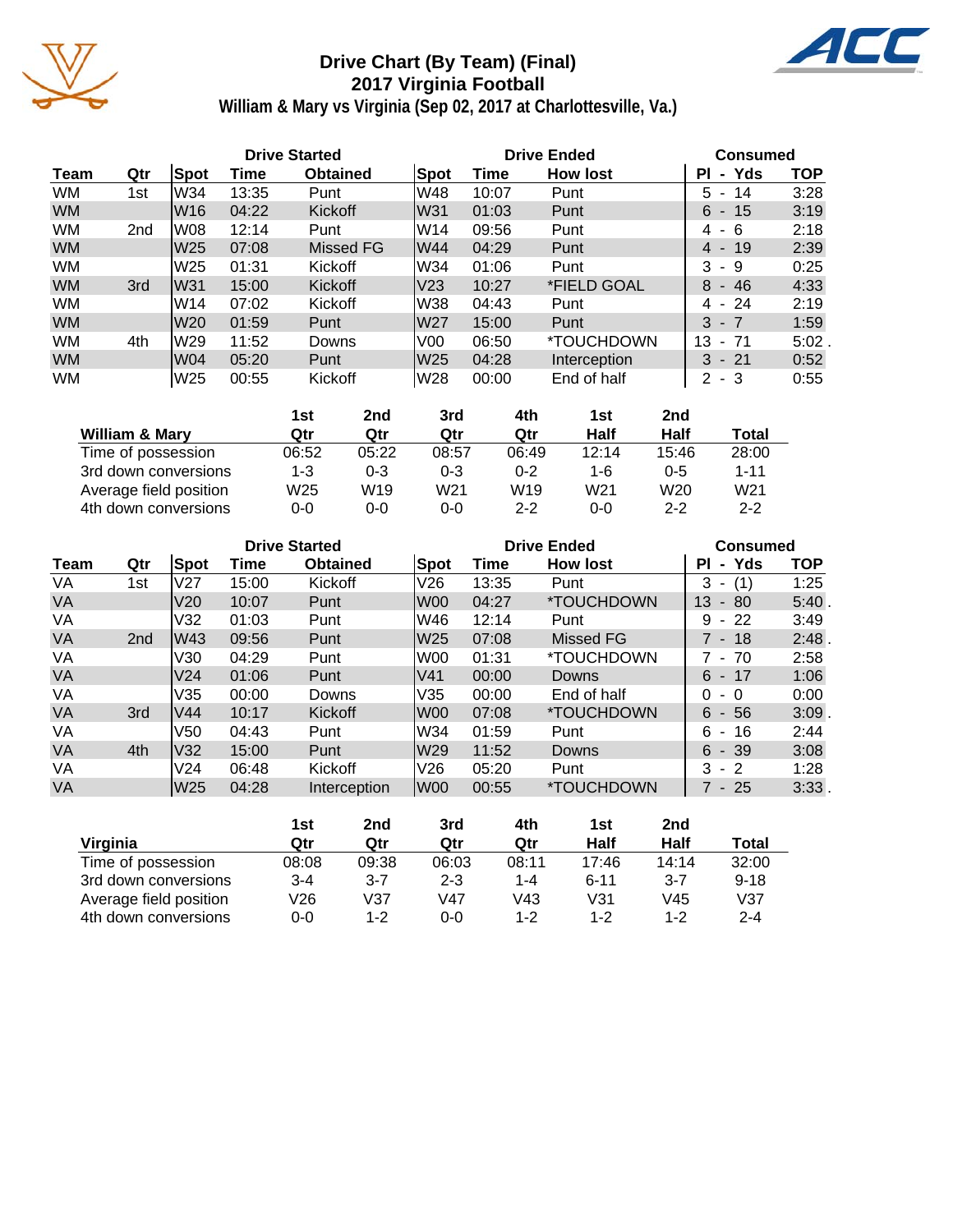

## **Drive Chart (By Quarter) (Final) 2017 Virginia Football**



**William & Mary vs Virginia (Sep 02, 2017 at Charlottesville, Va.)**

|           |     |             |             | <b>Drive Started</b> |                 | <b>Drive Ended</b> | Consumed        |                                      |            |
|-----------|-----|-------------|-------------|----------------------|-----------------|--------------------|-----------------|--------------------------------------|------------|
| Team      | Qtr | <b>Spot</b> | <b>Time</b> | <b>Obtained</b>      | <b>Spot</b>     | Time               | <b>How lost</b> | PI - Yds                             | <b>TOP</b> |
| VA        | 1st | V27         | 15:00       | Kickoff              | V26             | 13:35              | Punt            | $3 - (1)$                            | 1:25       |
| <b>WM</b> |     | W34         | 13:35       | Punt                 | W48             | 10:07              | Punt            | $5 - 14$                             | 3:28       |
| VA        |     | V20         | 10:07       | Punt                 | W00             | 04:27              | *TOUCHDOWN      | 13<br>80<br>$\overline{\phantom{a}}$ | 5:40.      |
| <b>WM</b> |     | W16         | 04:22       | Kickoff              | W31             | 01:03              | Punt            | $6 - 15$                             | 3:19       |
| VA        |     | V32         | 01:03       | Punt                 | W46             | 12:14              | Punt            | 22<br>9<br>$\sim$                    | 3:49       |
| <b>WM</b> | 2nd | <b>W08</b>  | 12:14       | Punt                 | W14             | 09:56              | Punt            | $4 - 6$                              | 2:18       |
| VA        |     | W43         | 09:56       | Punt                 | W25             | 07:08              | Missed FG       | 7 - 18                               | 2:48.      |
| <b>WM</b> |     | W25         | 07:08       | Missed FG            | W44             | 04:29              | Punt            | $4 - 19$                             | 2:39       |
| VA        |     | V30         | 04:29       | Punt                 | W00             | 01:31              | *TOUCHDOWN      | $7 - 70$                             | 2:58       |
| <b>WM</b> |     | W25         | 01:31       | Kickoff              | W34             | 01:06              | Punt            | $3 - 9$                              | 0:25       |
| VA        |     | V24         | 01:06       | Punt                 | V41             | 00:00              | Downs           | $6 - 17$                             | 1:06       |
| <b>VA</b> |     | V35         | 00:00       | Downs                | V35             | 00:00              | End of half     | $\Omega$<br>$-0$                     | 0:00       |
| WM        | 3rd | W31         | 15:00       | Kickoff              | V23             | 10:27              | *FIELD GOAL     | 8<br>46<br>$\blacksquare$            | 4:33       |
| <b>VA</b> |     | V44         | 10:17       | Kickoff              | W00             | 07:08              | *TOUCHDOWN      | 6<br>$-56$                           | 3:09       |
| WM        |     | W14         | 07:02       | Kickoff              | W38             | 04:43              | Punt            | 24<br>4 -                            | 2:19       |
| <b>VA</b> |     | V50         | 04:43       | Punt                 | W34             | 01:59              | Punt            | $6 - 16$                             | 2:44       |
| WM        |     | W20         | 01:59       | Punt                 | W27             | 15:00              | Punt            | $3 - 7$                              | 1:59       |
| <b>VA</b> | 4th | V32         | 15:00       | Punt                 | W29             | 11:52              | Downs           | $6 - 39$                             | 3:08       |
| WM        |     | W29         | 11:52       | Downs                | V <sub>00</sub> | 06:50              | *TOUCHDOWN      | 13<br>$-71$                          | $5:02$ .   |
| <b>VA</b> |     | V24         | 06:48       | Kickoff              | V26             | 05:20              | Punt            | 3<br>$-2$                            | 1:28       |
| WM        |     | W04         | 05:20       | Punt                 | W25             | 04:28              | Interception    | $3 - 21$                             | 0:52       |
| <b>VA</b> |     | W25         | 04:28       | Interception         | lW00            | 00:55              | *TOUCHDOWN      | 7 - 25                               | 3:33.      |
| <b>WM</b> |     | W25         | 00:55       | Kickoff              | W28             | 00:00              | End of half     | $2 - 3$                              | 0:55       |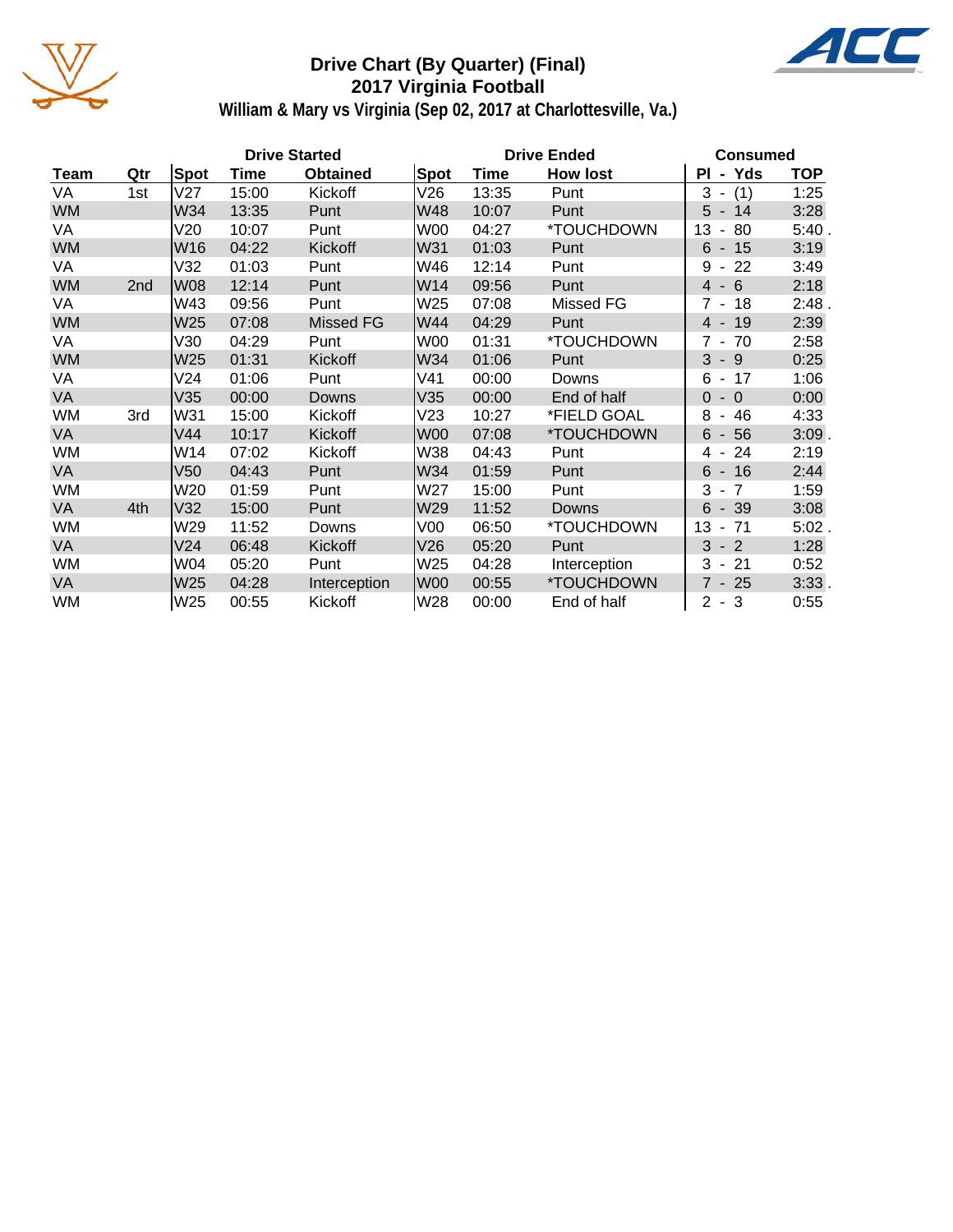

### **Play-by-Play Summary (1st quarter) William & Mary vs Virginia (Sep 02, 2017 at Charlottesville, Va.)**



|         |                     |                                              | W&Mary wins toss, defers, Virginia will receive, defend S endzone                                                                    |                      |
|---------|---------------------|----------------------------------------------|--------------------------------------------------------------------------------------------------------------------------------------|----------------------|
|         |                     |                                              | Kris Hooper kickoff 64 yards to the VA1, Reed, J return 26 yards to the VA27 (Corey                                                  |                      |
|         |                     |                                              | Parker).                                                                                                                             |                      |
|         |                     | 1-10 VA 27                                   | Benkert, K pass complete to Hogg, B for 8 yards to the VA35 (Denzel Dykes).                                                          |                      |
|         | $2 - 2$             | VA 35                                        | Hamm, D rush for loss of 4 yards to the VA31 (Josh Dulaney).                                                                         |                      |
|         | $3-6$               | VA 31                                        | Benkert, K pass incomplete to Zaccheaus, O.                                                                                          |                      |
|         | 4-6                 | <b>VA 31</b>                                 | PENALTY VA false start 5 yards to the VA26.                                                                                          |                      |
|         |                     | 4-11 VA 26                                   | Coleman, L punt 40 yards to the WM34, downed.                                                                                        |                      |
|         |                     |                                              | 3 plays, minus 1 yard, 1:25                                                                                                          |                      |
|         |                     |                                              | WILLIAM & MARY drive start at 13:35.                                                                                                 |                      |
|         | 1-10 WM 34          |                                              | Noah Giles rush for 6 yards to the WM40 (Blanding, Q;Cook, M).<br>Noah Giles rush for 4 yards to the WM44, 1ST DOWN WM (Hanback, E). | R1                   |
| $2 - 4$ | WM 40<br>1-10 WM 44 |                                              | Tommy McKee pass complete to DeVonte Dedmon for 8 yards to the VA48 (Moye, J).                                                       |                      |
|         |                     |                                              |                                                                                                                                      |                      |
| $2 - 2$ | VA 48               |                                              | Tommy McKee rush for no gain to the VA48 (Hanback, E; Hall, B).                                                                      |                      |
| $3-2$   | VA 48               |                                              | Noah Giles rush for 1 yard to the VA47 (Blanding, Q;Kiser, M).                                                                       |                      |
| 4-1     | VA 47               |                                              | PENALTY WM delay of game 5 yards to the WM48.                                                                                        |                      |
| 4-6     | WM 48               |                                              | Tommy McKee punt 38 yards to the VA14, Hamm, D return 6 yards to the VA20 (Nick                                                      |                      |
|         |                     |                                              | Ridpath; Arman Jones).                                                                                                               |                      |
|         |                     |                                              | 5 plays, 14 yards, 3:28                                                                                                              |                      |
|         |                     | VIRGINIA drive start at 10:07.<br>1-10 VA 20 | Ellis, J rush for 5 yards to the VA25 (Raeshawn Smith; Josh Dulaney).                                                                |                      |
|         |                     |                                              |                                                                                                                                      |                      |
|         | 2-5                 | VA 25                                        | Benkert, K sacked for loss of 1 yard to the VA24 (Arman Jones).                                                                      |                      |
|         | 3-6                 | VA 24                                        | Benkert, K pass complete to Ellis, J for 10 yards to the VA34, 1ST DOWN VA (Matt Ahola).                                             | P1                   |
|         |                     | 1-10 VA 34                                   | Benkert, K pass incomplete to Levrone, A.                                                                                            |                      |
|         |                     | 2-10 VA 34<br>1-10 VA 50                     | Hamm, D rush for 16 yards to the 50 yardline, 1ST DOWN VA (Isaiah Laster).                                                           | R <sub>2</sub>       |
|         |                     |                                              | PENALTY WM encroachment 5 yards to the WM45.                                                                                         |                      |
|         | $1 - 5$             | <b>WM 45</b>                                 | Benkert, K pass complete to Reed, J for 8 yards to the WM37, 1ST DOWN VA (Denzel Dykes).                                             | P3<br>P <sub>4</sub> |
|         | $1 - 10$            | WM 37                                        | Benkert, K pass complete to Zaccheaus, O for 13 yards to the WM24, fumble forced by Nate                                             |                      |
|         |                     |                                              | Atkins, fumble by Zaccheaus, O recovered by VA Zaccheaus, O at WM24, 1ST DOWN VA.                                                    |                      |
|         | 1-10                | WM 24                                        | Ellis, J rush for loss of 3 yards to the WM27 (Josh Dulaney; S. Bearfield).                                                          |                      |
|         | 2-13                | WM 27                                        | Ellis, J rush for 5 yards to the WM22 (Josh Dulaney; S. Bearfield).                                                                  |                      |
|         | $3-8$               | <b>WM 22</b>                                 | Benkert, K pass complete to Zaccheaus, O for 12 yards to the WM10, 1ST DOWN VA (Corey<br>Parker).                                    | P <sub>5</sub>       |
|         | $1-G$               | <b>WM 10</b>                                 | Benkert, K pass complete to Hamm, D for 9 yards to the WM1 (Corey Parker; Denzel Dykes).                                             |                      |
|         | 2-G                 | WM 01                                        | Ellis, J rush for no gain to the WM1 (Corey Parker; Nate Atkins).                                                                    |                      |
|         | 3-G                 | WM 01                                        | Ellis, J rush for 1 yard to the WM0, TOUCHDOWN, clock 04:27.                                                                         |                      |
|         | 1-G                 | WM 03                                        | Mejia, A.J. kick attempt good.                                                                                                       |                      |
|         |                     |                                              | Virginia 7, William & Mary 0                                                                                                         |                      |
|         |                     |                                              | 13 plays, 80 yards, 5:45                                                                                                             |                      |
|         |                     |                                              | Delaney, B kickoff 65 yards to the WM0, DeVonte Dedmon return 16 yards to the WM16<br>(Peace, C;Thornhill, J).                       |                      |
|         |                     |                                              | WILLIAM & MARY drive start at 04:22.                                                                                                 |                      |
|         | 1-10 WM 16          |                                              | Tommy McKee pass complete to DeVonte Dedmon for 3 yards to the WM19 (Cook, M).                                                       |                      |
| 2-7     | WM 19               |                                              | Jaret Anderson rush for 4 yards to the WM23 (Thornhill, J).                                                                          |                      |

| 1-10    | WM 16 | Tommy McKee pass complete to DeVonte Dedmon for 3 yards to the WM19 (Cook, M).   |                |
|---------|-------|----------------------------------------------------------------------------------|----------------|
| $2 - 7$ | WM 19 | Jaret Anderson rush for 4 yards to the WM23 (Thornhill, J).                      |                |
| $3 - 3$ | WM 23 | Tommy McKee pass complete to Jack Armstrong for 3 yards to the WM26, 1ST DOWN WM | P <sub>2</sub> |
|         |       | (Blanding, Q;Hall, B).                                                           |                |
| 1-10    | WM 26 | Jaret Anderson rush for 5 yards to the WM31 (Blanding, Q).                       |                |
| $2-5$   | WM 31 | Jaret Anderson rush for no gain to the WM31 (Hanback, E; Moye, J).               |                |
| $3 - 5$ | WM 31 | Tommy McKee pass incomplete to DeVonte Dedmon.                                   |                |
| $4-5$   | WM 31 | Tommy McKee punt 37 yards to the VA32, downed.                                   |                |
|         |       | 6 plays, 15 yards, 3:19                                                          |                |

**VIRGINIA drive start at 01:03.**

|                                                             | $1-10$ VA 32 | Ellis, J rush for 4 yards to the VA36 (Nate Atkins).                           |  |  |  |  |  |
|-------------------------------------------------------------|--------------|--------------------------------------------------------------------------------|--|--|--|--|--|
| $2-6$                                                       | VA 36        | Benkert, K pass complete to Dowling, D for 5 yards to the VA41 (Denzel Dykes). |  |  |  |  |  |
| <b>END OF 1st QUARTER: Virginia 7, William &amp; Mary 0</b> |              |                                                                                |  |  |  |  |  |
|                                                             |              |                                                                                |  |  |  |  |  |

|                        |       | Time  |  | 1st Downs |   | Conversions |     |                |                  |                  |
|------------------------|-------|-------|--|-----------|---|-------------|-----|----------------|------------------|------------------|
| <b>Quarter Summary</b> | Score | Poss  |  |           |   | 3rd         | 4th | <b>Rushing</b> | Passing          | <b>Penalties</b> |
| William & Mary         |       | 06:47 |  |           |   | 1-3         | 0-0 | 7-20           | $3 - 4 - 0 - 14$ | $2 - 10$         |
| Virginia               |       | 08:13 |  |           | ∽ | 3-4         | 0-0 | $9 - 23$       | 7-9-0-65         | $1-5$            |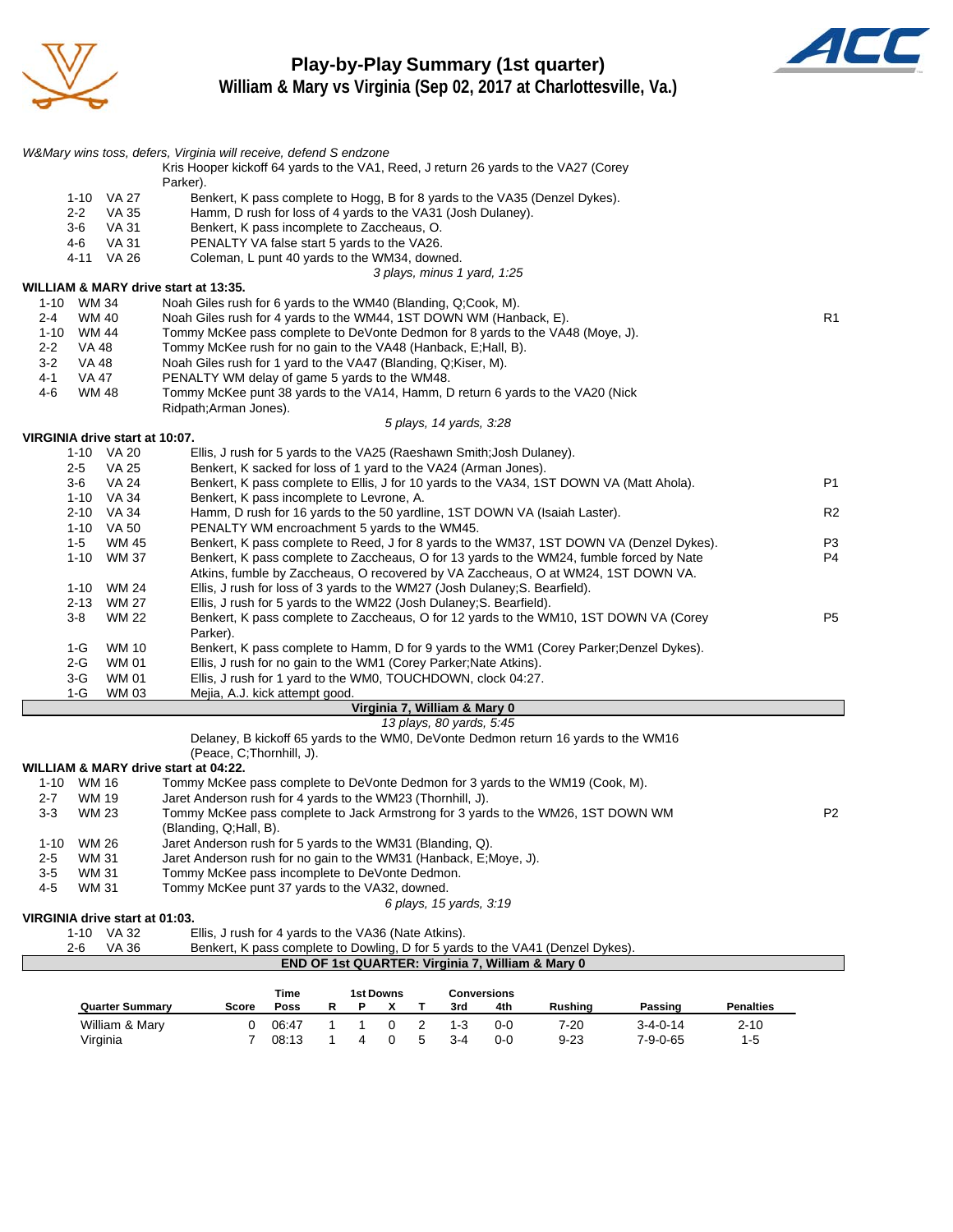

#### **Quickie Statistics (1st quarter only) William & Mary vs Virginia (Sep 02, 2017 at Charlottesville, Va.)**



|                                   | WM            | ٧A          |
|-----------------------------------|---------------|-------------|
| Score                             | 0             |             |
| <b>FIRST DOWNS</b>                | $\mathcal{P}$ | 5           |
| <b>RUSHES-YARDS (NET)</b>         | $7 - 20$      | $9 - 23$    |
| <b>PASSING YDS (NET)</b>          | 14            | 65          |
| Passes Att-Comp-Int               | $4 - 3 - 0$   | $9 - 7 - 0$ |
| <b>TOTAL OFFENSE PLAYS-YARDS</b>  | $11 - 34$     | 18-88       |
| <b>Fumble Returns-Yards</b>       | $0 - 0$       | $0-0$       |
| <b>Punt Returns-Yards</b>         | $0 - 0$       | $1 - 6$     |
| Kickoff Returns-Yards             | $1 - 16$      | $1 - 26$    |
| <b>Interception Returns-Yards</b> | $0 - 0$       | $0-0$       |
| Punts (Number-Avg)                | $2 - 37.5$    | $1 - 40.0$  |
| Fumbles-Lost                      | $0 - 0$       | $1 - 0$     |
| Penalties-Yards                   | $2 - 10$      | $1 - 5$     |
| <b>Possession Time</b>            | 06:47         | 08:13       |
| <b>Third-Down Conversions</b>     | $1$ of $3$    | 3 of 4      |
| <b>Fourth-Down Conversions</b>    | $0$ of $0$    | $0$ of $0$  |

#### **William & Mary**

| <b>Rushing</b>      | No.                 | <b>Gain Loss</b>     | <b>Net</b>     | TD          | Lg         | Avg         | <b>Rushing</b>                                           | No.            | Gain Loss   |                  | <b>Net</b>   | TD          | Lg         |
|---------------------|---------------------|----------------------|----------------|-------------|------------|-------------|----------------------------------------------------------|----------------|-------------|------------------|--------------|-------------|------------|
| <b>Noah Giles</b>   | 3                   | 11<br>0              | 11             | $\Omega$    | 6          | 3.7         | Jordan Ellis                                             | 6              | 15          | 3                | 12           |             | 5          |
| Jaret Anderson      | 3                   | 9<br>$\Omega$        | 9              | $\mathbf 0$ | 5          | 3.0         | Daniel Hamm                                              | $\overline{2}$ | 16          | 4                | 12           | 0           | 16         |
| Tommy McKee         | 1                   | $\Omega$<br>$\Omega$ | $\Omega$       | $\mathbf 0$ | $\Omega$   | 0.0         | <b>Kurt Benkert</b>                                      | 1              | $\Omega$    | 1                | $-1$         | $\mathbf 0$ | $\Omega$   |
| Passing             | $C-A-I$             |                      | Yds<br>TD      | Long        |            | <b>Sack</b> | <b>Passing</b>                                           |                | $C-A-I$     |                  | Yds          | <b>TD</b>   | Long       |
| <b>Tommy McKee</b>  | $3 - 4 - 0$         |                      | 14<br>$\Omega$ |             | 8          | 0           | <b>Kurt Benkert</b>                                      |                | $7 - 9 - 0$ |                  | 65           | $\Omega$    | 13         |
| <b>Receiving</b>    | No.                 | Yards                | TD             | Long        |            |             | <b>Receiving</b>                                         | No.            |             | Yards            | <b>TD</b>    | Long        |            |
| DeVonte Dedmon      | $\overline{2}$      | 11                   | $\Omega$       | 8           |            |             | Olamide Zaccheaus                                        | $\overline{2}$ |             | 25               | $\Omega$     | 13          |            |
| Jack Armstrong      | 1                   | 3                    | $\Omega$       | 3           |            |             | Jordan Ellis                                             |                |             | 10               | 0            | 10          |            |
|                     |                     |                      |                |             |            |             | Daniel Hamm                                              |                |             | 9                | 0            | 9           |            |
|                     |                     |                      |                |             |            |             | Ben Hogg                                                 |                |             | 8                | $\Omega$     | 8           |            |
| <b>Punting</b>      | No.                 | Yds                  | Avg<br>Long    |             | In20       | TВ          | <b>Punting</b>                                           | No.            | Yds         |                  | Avg          | Long        | ln20       |
| <b>Tommy McKee</b>  | 2                   | 75                   | 37.5           | 38          | $\Omega$   | $\Omega$    | Lester Coleman                                           |                | 40          |                  | 40.0         | 40          | $\Omega$   |
| <b>Punt Returns</b> | No.                 | Yards                | TD             | Long        |            |             | <b>Punt Returns</b>                                      | No.            |             | Yards            | TD           | Long        |            |
|                     |                     |                      |                |             |            |             | Daniel Hamm                                              |                |             | 6                | $\Omega$     | 6           |            |
| <b>Kick Returns</b> | No.                 | Yards                | TD             | Long        |            |             | <b>Kick Returns</b>                                      | No.            | Yards       |                  | <b>TD</b>    | Long        |            |
| DeVonte Dedmon      | 1                   | 16                   | $\Omega$       | 16          |            |             | Joe Reed                                                 |                |             | 26               | $\Omega$     | 26          |            |
| <b>Tackles</b>      | UA-A                | <b>Total</b>         | <b>Sacks</b>   |             | <b>TFL</b> |             | <b>Tackles</b>                                           | <b>UA-A</b>    |             | <b>Total</b>     | <b>Sacks</b> |             | <b>TFL</b> |
| Denzel Dykes        | $3 - 1$             | 4                    | 0.0            |             | 0.0        |             | Quin Blanding                                            | $1 - 3$        |             | 4                |              | 0.0         | 0.0        |
| Corey Parker        | $2 - 2$             | 4                    | 0.0            |             | 0.0        |             | Eli Hanback                                              | $1 - 2$        |             | 3                |              | 0.0         | 0.0        |
| Josh Dulaney        | $1 - 3$             | 4                    | 0.0            |             | 1.5        |             | Juwan Moye                                               | $1 - 1$        |             | $\boldsymbol{2}$ |              | 0.0         | 0.0        |
| Nate Atkins         | $2 - 1$             | 3                    | 0.0            |             | 0.0        |             | Malcolm Cook                                             | $1 - 1$        |             | $\overline{2}$   |              | 0.0         | 0.0        |
| <b>Time</b><br>Qtr  | <b>Scoring Play</b> |                      |                |             |            |             |                                                          |                |             |                  |              |             | V-H        |
| 04:27<br>1st        |                     |                      |                |             |            |             | VA - Jordan Ellis 1 yd run (A.J. Mejia kick), 13-80 5:45 |                |             |                  |              |             | $0 - 7$    |

| Virginia |  |
|----------|--|

| <b>Rushing</b>      | No.            | <b>Gain Loss</b> |               |           | <b>Net</b>      | TD   | Lg         | Avg    |
|---------------------|----------------|------------------|---------------|-----------|-----------------|------|------------|--------|
| Jordan Ellis        | 6              | 15               |               | 3         | 12              | 1    | 5          | 2.0    |
| Daniel Hamm         | $\overline{2}$ | 16               |               | 4         | 12 <sub>2</sub> | 0    | 16         | 6.0    |
| <b>Kurt Benkert</b> | 1              | 0                |               | 1         | -1              | 0    | 0          | $-1.0$ |
| <b>Passing</b>      |                | C-A-I            |               | Yds       | TD              | Long |            | Sack   |
| <b>Kurt Benkert</b> |                | $7 - 9 - 0$      |               | 65        | 0               |      | 13         | 1      |
| <b>Receiving</b>    | No.            |                  | Yards         | <b>TD</b> |                 | Long |            |        |
| Olamide Zaccheaus   | 2              |                  | 25            |           | 0               | 13   |            |        |
| Jordan Ellis        | 1              |                  | 10            |           | 0               | 10   |            |        |
| Daniel Hamm         | 1              |                  | 9             |           | 0               | 9    |            |        |
| Ben Hogg            | 1              |                  | 8             |           | $\Omega$        | 8    |            |        |
| <b>Punting</b>      | No.            | Yds              |               | Avg       | Long            |      | ln20       | ΤВ     |
| Lester Coleman      | 1              | 40               |               | 40.0      |                 | 40   | 0          | 0      |
| <b>Punt Returns</b> | No.            | Yards            |               | TD        |                 | Long |            |        |
| Daniel Hamm         | 1              |                  | 6             | $\Omega$  |                 | 6    |            |        |
| <b>Kick Returns</b> | No.            | Yards            |               | TD        |                 | Long |            |        |
| Joe Reed            | 1              |                  | 26            | $\Omega$  |                 | 26   |            |        |
| <b>Tackles</b>      | UA-A           |                  | <b>Total</b>  |           | <b>Sacks</b>    |      | <b>TFL</b> |        |
| Quin Blanding       | $1 - 3$        |                  | 4             |           | 0.0             |      |            | 0.0    |
| Eli Hanback         | $1 - 2$        |                  | 3             |           | 0.0             |      | 0.0        |        |
| Juwan Moye          | $1 - 1$        |                  | $\frac{2}{2}$ |           | 0.0             |      | 0.0        |        |
| Malcolm Cook        | $1 - 1$        |                  |               |           | 0.0             |      | 0.0        |        |
|                     |                |                  |               |           |                 |      | V-H        |        |
| 13-80 5:45          |                |                  |               |           |                 |      | $0 - 7$    |        |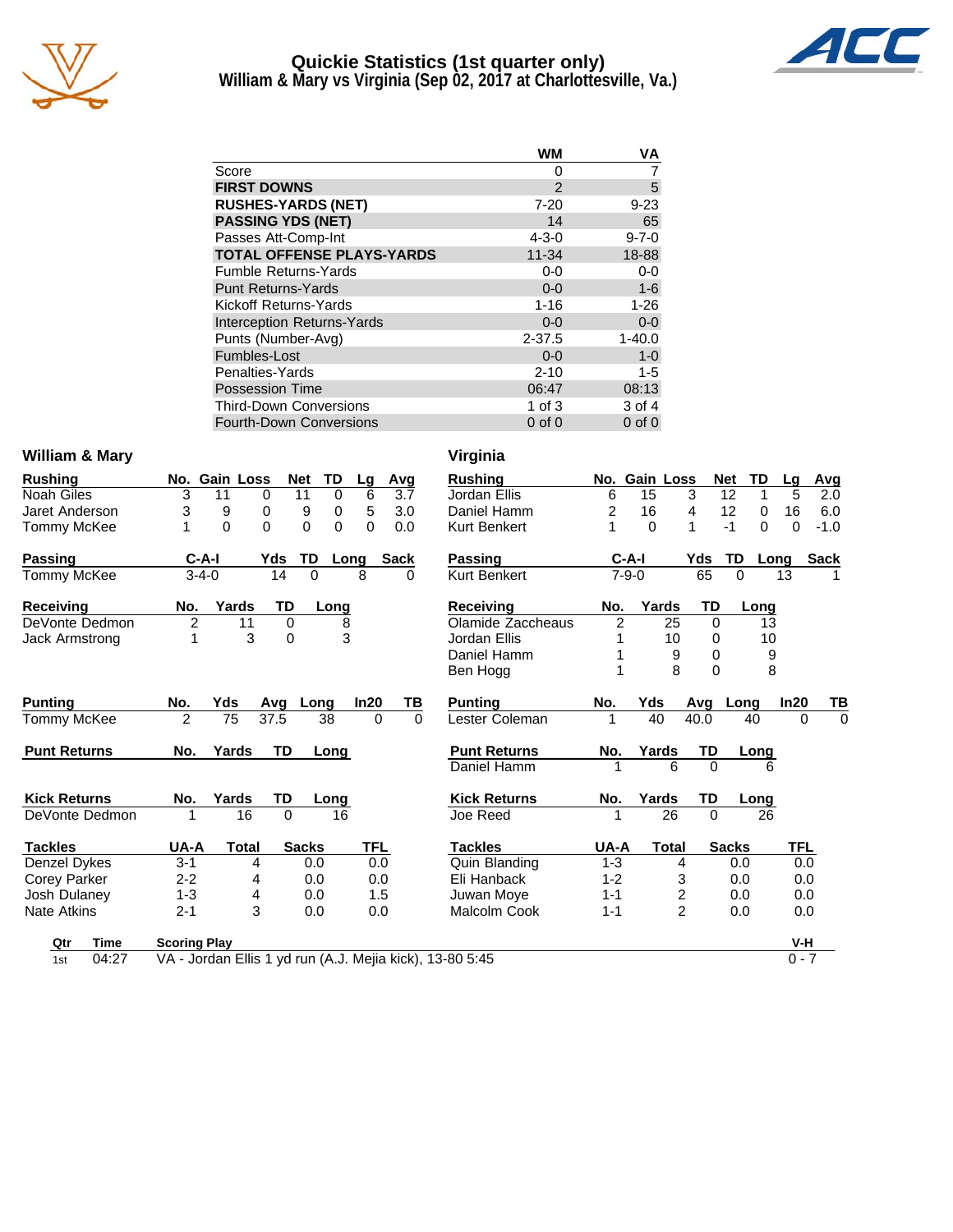

## **Play-by-Play Summary (2nd quarter)**



**William & Mary vs Virginia (Sep 02, 2017 at Charlottesville, Va.)**

|                          | 3-1          | <b>VA 41</b>                                 | Start of 2nd quarter, clock 15:00.                                                                                                         |                 |
|--------------------------|--------------|----------------------------------------------|--------------------------------------------------------------------------------------------------------------------------------------------|-----------------|
|                          | $3 - 1$      | VA 41                                        | Ellis, J rush for 2 yards to the VA43, 1ST DOWN VA (Josh Dulaney).                                                                         | R6              |
|                          |              | 1-10 VA 43<br>2-10 VA 43                     | Benkert, K pass incomplete to Zaccheaus, O.<br>Ellis, J rush for 4 yards to the VA47 (Nate Atkins; Raeshawn Smith).                        |                 |
|                          | $3-6$        | VA 47                                        | Benkert, K pass complete to Zaccheaus, O for 12 yards to the WM41, 1ST DOWN VA (Mike                                                       | P7              |
|                          |              |                                              | Barta).                                                                                                                                    |                 |
|                          |              | 1-10 WM 41                                   | Benkert, K pass complete to Hamm, D for loss of 5 yards to the WM46 (Denzel Dykes).                                                        |                 |
|                          |              | 2-15 WM 46                                   | Benkert, K pass incomplete to Dowling, D (Denzel Dykes).                                                                                   |                 |
|                          |              | 3-15 WM 46                                   | Benkert, K pass incomplete to Cross, D, dropped pass (Isaiah Laster).                                                                      |                 |
|                          |              | 4-15 WM 46                                   | Coleman, L punt 38 yards to the WM8, fair catch by DeVonte Dedmon.<br>9 plays, 22 yards, 3:49                                              |                 |
|                          |              |                                              | WILLIAM & MARY drive start at 12:14.                                                                                                       |                 |
| 1-10 WM 08               |              |                                              | Noah Giles rush for 10 yards to the WM18, 1ST DOWN WM (Hall, B).                                                                           | R <sub>3</sub>  |
| 1-10 WM 18               |              |                                              | PENALTY VA offside declined.                                                                                                               |                 |
| 1-10 WM 18               |              |                                              | Tommy McKee pass incomplete to DeVonte Dedmon.                                                                                             |                 |
| 2-10 WM 18               |              |                                              | Noah Giles rush for 3 yards to the WM21 (Blanding, Q; Hanback, E).                                                                         |                 |
| $3-7$<br>4-14 WM 14      | WM 21        |                                              | Tommy McKee sacked for loss of 7 yards to the WM14 (Cook, M).<br>Timeout Virginia, clock 10:07.                                            |                 |
| 4-14 WM 14               |              |                                              | Tommy McKee punt 30 yards to the WM44, Hamm, D return 1 yards to the WM43 (Xavier                                                          |                 |
|                          |              |                                              | Roscoe; Corey Parker).                                                                                                                     |                 |
|                          |              |                                              | 4 plays, 6 yards, 2:18                                                                                                                     |                 |
|                          |              | VIRGINIA drive start at 09:56.               |                                                                                                                                            |                 |
|                          |              | 1-10 WM 43                                   | Sharp, C rush for loss of 4 yards to the WM47 (Corey Parker).<br>Benkert, K pass incomplete to Dowling, D.                                 |                 |
|                          |              | 2-14 WM 47<br>3-14 WM 47                     | Benkert, K pass complete to Levrone, A for 22 yards to the WM25, 1ST DOWN VA (Isaiah                                                       | P <sub>8</sub>  |
|                          |              |                                              | Laster).                                                                                                                                   |                 |
|                          |              | 1-10 WM 25                                   | Ellis, J rush for 7 yards to the WM18 (Arman Jones; Corey Parker).                                                                         |                 |
|                          | $2 - 3$      | WM 18                                        | Benkert, K pass incomplete to Dowling, D.                                                                                                  |                 |
|                          | $3-3$        | <b>WM 18</b>                                 | Benkert, K pass complete to Hamm, D for loss of 7 yards to the WM25 (Matt Ahola).                                                          |                 |
|                          | 4-10         | WM 25                                        | Mejia, A.J. field goal attempt from 42 MISSED - short, spot at WM25, clock 07:08.                                                          |                 |
|                          |              |                                              | 7 plays, 18 yards, 5:27                                                                                                                    |                 |
| 1-10 WM 25<br>1-10 WM 25 |              |                                              | WM ball on WM25.<br>Tommy McKee rush for 11 yards to the WM36, 1ST DOWN WM (Thornhill, J).                                                 | R4              |
| 1-10 WM 36               |              |                                              | Jaret Anderson rush for no gain to the WM36 (Blanding, Q;Thornhill, J).                                                                    |                 |
| 2-10 WM 36               |              |                                              | DeVonte Dedmon rush for no gain to the WM36 (Hall, B;Cook, M).                                                                             |                 |
| 3-10 WM 36               |              |                                              | Tommy McKee rush for 8 yards to the WM44 (Thornhill, J).                                                                                   |                 |
| $4 - 2$                  | <b>WM 44</b> |                                              | Tommy McKee punt 26 yards to the VA30, out-of-bounds.                                                                                      |                 |
|                          |              |                                              | 4 plays, 19 yards, 0:00                                                                                                                    |                 |
|                          |              | VIRGINIA drive start at 04:29.               |                                                                                                                                            |                 |
|                          | $2 - 5$      | 1-10 VA 30<br><b>VA 35</b>                   | Benkert, K pass complete to Butts, E for 5 yards to the VA35 (Raeshawn Smith).<br>PENALTY VA holding (Proctor, R.J.) 10 yards to the VA25. |                 |
|                          |              | 2-15 VA 25                                   | Benkert, K pass complete to Dowling, D for 24 yards to the VA49, 1ST DOWN VA (Corey                                                        | P9              |
|                          |              |                                              | Parker).                                                                                                                                   |                 |
|                          |              | 1-10 VA 49                                   | Hamm, D rush for 16 yards to the WM35, 1ST DOWN VA, out-of-bounds (Isaiah Laster).                                                         | R <sub>10</sub> |
|                          |              | 1-10 WM 35                                   | Benkert, K pass incomplete to Cross, D.                                                                                                    |                 |
|                          |              | 2-10 WM 35                                   | Hamm, D rush for 1 yard to the WM34, fumble forced by Isaiah Laster, fumble by Hamm, D                                                     |                 |
|                          |              |                                              | recovered by VA Reinkensmeyer, D at WM34.                                                                                                  |                 |
|                          | 3-9<br>4-9   | <b>WM 34</b><br><b>WM 34</b>                 | Benkert, K pass incomplete to Zaccheaus, O.<br>Benkert, K pass complete to Levrone, A for 34 yards to the WM0, 1ST DOWN VA, TOUCHDOWN,     | P11             |
|                          |              |                                              | clock 01:31.                                                                                                                               |                 |
|                          | $1-G$        | WM 03                                        | Mejia, A.J. kick attempt good.                                                                                                             |                 |
|                          |              |                                              | Virginia 14, William & Mary 0                                                                                                              |                 |
|                          |              |                                              | 7 plays, 70 yards, 2:58                                                                                                                    |                 |
|                          |              |                                              | Delaney, B kickoff 65 yards to the WM0, touchback.                                                                                         |                 |
| $1 - 10$                 | WM 25        |                                              | WILLIAM & MARY drive start at 01:31.<br>Noah Giles rush for no gain to the WM25 (Moore, C).                                                |                 |
| 2-10                     | WM 25        |                                              | Timeout Virginia, clock 01:24.                                                                                                             |                 |
| 2-10                     | WM 25        |                                              | Noah Giles rush for 8 yards to the WM33, out-of-bounds (Thornhill, J).                                                                     |                 |
| $3-2$                    | WM 33        |                                              | Noah Giles rush for 1 yard to the WM34 (Kiser, M; Blanding, Q).                                                                            |                 |
| 4-1                      | WM 34        |                                              | Timeout Virginia, clock 01:12.                                                                                                             |                 |
| 4-1                      | WM 34        |                                              | Tommy McKee punt 42 yards to the VA24, fair catch by Hamm, D.                                                                              |                 |
|                          |              |                                              | 3 plays, 9 yards, 0:25                                                                                                                     |                 |
|                          |              | VIRGINIA drive start at 01:06.<br>1-10 VA 24 | Ellis, J rush for 3 yards to the VA27 (Xavier Roscoe).                                                                                     |                 |
|                          | $2 - 7$      | VA 27                                        | Ellis, J rush for 8 yards to the VA35, 1ST DOWN VA (Corey Parker; Nate Atkins).                                                            | R <sub>12</sub> |
|                          | $1 - 10$     | VA 35                                        | Benkert, K pass complete to Butts, E for 4 yards to the VA39 (Isaiah Laster).                                                              |                 |
|                          | 2-6          | <b>VA 39</b>                                 | Ellis, J rush for 4 yards to the VA43 (Nate Atkins).                                                                                       |                 |
|                          | $3-2$        | VA 43                                        | TEAM pass incomplete.                                                                                                                      |                 |
|                          | 4-2          | <b>VA 43</b>                                 | TEAM rush for loss of 2 yards to the VA41.                                                                                                 |                 |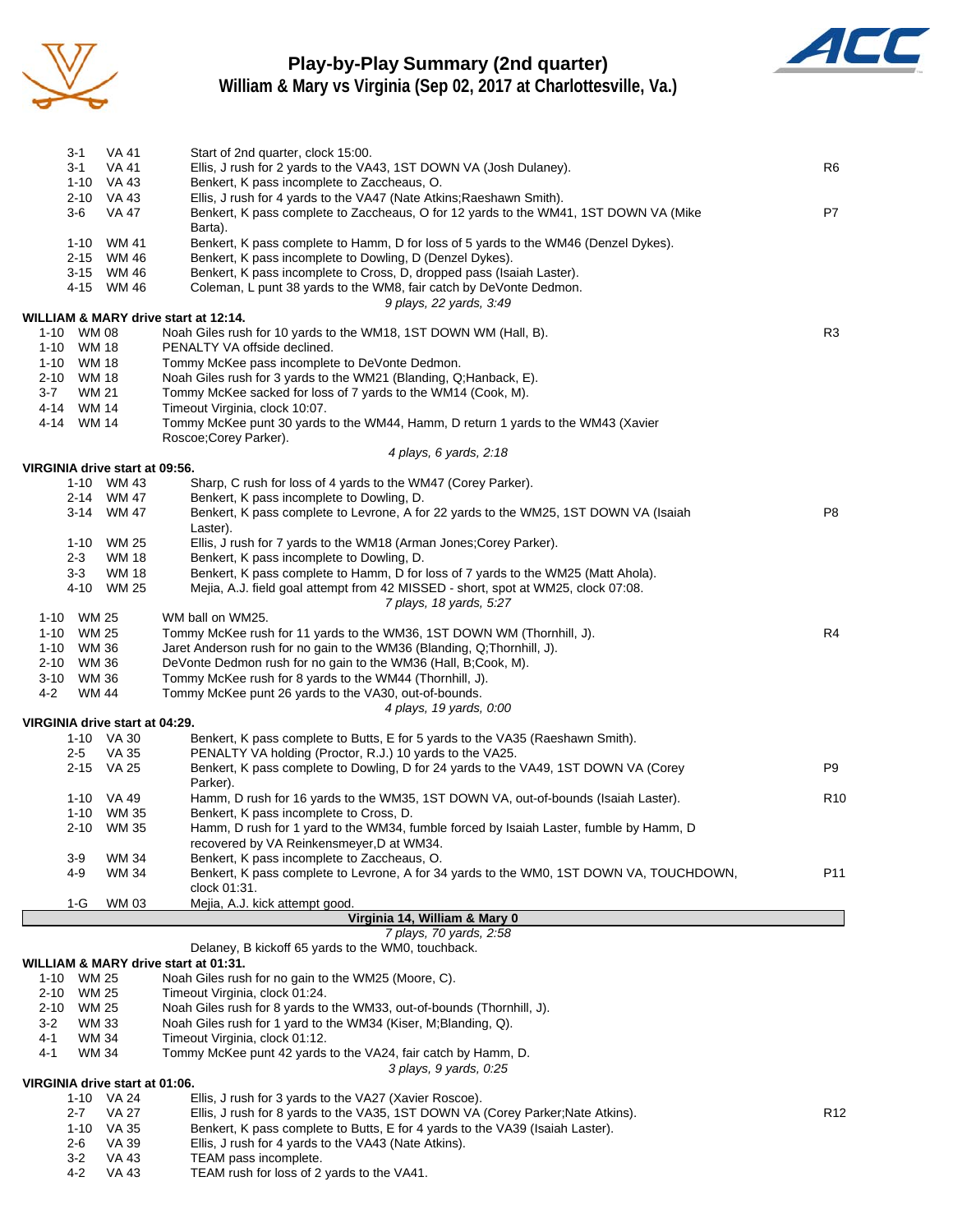

**Play-by-Play Summary (2nd quarter) William & Mary vs Virginia (Sep 02, 2017 at Charlottesville, Va.)**



*6 plays, 17 yards, 1:06*

**WILLIAM & MARY drive start at 00:00.** End of half, clock 00:00.

| END OF 2nd QUARTER: Virginia 14, William & Mary 0 |                                  |       |   |  |  |  |         |         |         |                   |                  |
|---------------------------------------------------|----------------------------------|-------|---|--|--|--|---------|---------|---------|-------------------|------------------|
|                                                   | Time<br>1st Downs<br>Conversions |       |   |  |  |  |         |         |         |                   |                  |
| <b>Quarter Summary</b>                            | Score                            | Poss  | R |  |  |  | 3rd     | 4th     | Rushina | Passing           | <b>Penalties</b> |
| William & Mary                                    |                                  | 02:43 |   |  |  |  | $0 - 3$ | $0 - 0$ | 10-34   | $0 - 1 - 0 - 0$   | $0 - 0$          |
| Virginia                                          |                                  | 12:17 |   |  |  |  | $3 - 7$ | $1 - 2$ | 10-39   | $8 - 16 - 0 - 89$ | $1 - 10$         |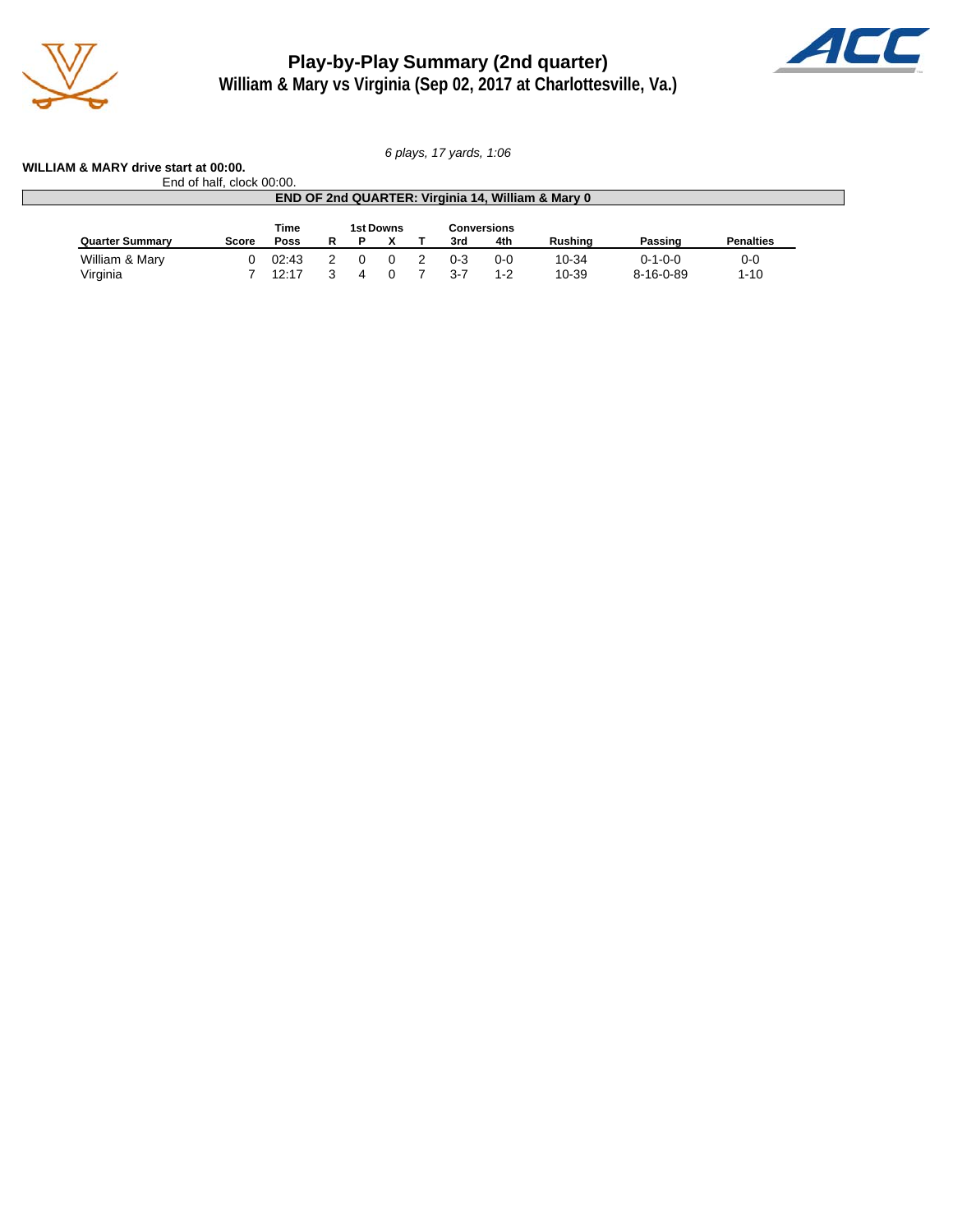

#### **Quickie Statistics (2nd quarter only) William & Mary vs Virginia (Sep 02, 2017 at Charlottesville, Va.)**



|                                   | WM           | ٧A           |
|-----------------------------------|--------------|--------------|
| Score                             | $\mathbf{0}$ |              |
| <b>FIRST DOWNS</b>                | 2            | 7            |
| <b>RUSHES-YARDS (NET)</b>         | 10-34        | 10-39        |
| <b>PASSING YDS (NET)</b>          | $\Omega$     | 89           |
| Passes Att-Comp-Int               | $1 - 0 - 0$  | $16 - 8 - 0$ |
| <b>TOTAL OFFENSE PLAYS-YARDS</b>  | $11 - 34$    | 26-128       |
| <b>Fumble Returns-Yards</b>       | $0 - 0$      | $0 - 0$      |
| <b>Punt Returns-Yards</b>         | $0 - 0$      | $1 - 1$      |
| Kickoff Returns-Yards             | $0 - 0$      | 0-0          |
| <b>Interception Returns-Yards</b> | $0 - 0$      | $0 - 0$      |
| Punts (Number-Avg)                | $3 - 32.7$   | $1 - 38.0$   |
| Fumbles-Lost                      | $0 - 0$      | $1 - 0$      |
| Penalties-Yards                   | $0 - 0$      | $1 - 10$     |
| <b>Possession Time</b>            | 02:43        | 12:17        |
| <b>Third-Down Conversions</b>     | $0$ of $3$   | 3 of 7       |
| <b>Fourth-Down Conversions</b>    | $0$ of $0$   | 1 of $2$     |

#### William & Mary **Virginia**

| <b>Rushing</b>       |                     | No. Gain Loss |                | Net          | TD       | Lg       | Avg         |          | <b>Rushing</b>                                                               |                | No. Gain Loss  |                         | Net         | <b>TD</b>                      | Lg       | Avg         |
|----------------------|---------------------|---------------|----------------|--------------|----------|----------|-------------|----------|------------------------------------------------------------------------------|----------------|----------------|-------------------------|-------------|--------------------------------|----------|-------------|
| Noah Giles           | 5                   | 22            | 0              | 22           | 0        | 10       | 4.4         |          | Jordan Ellis                                                                 | 6              | 28             | 0                       |             | $\overline{28}$<br>$\mathbf 0$ | 8        | 4.7         |
| Tommy McKee          | 3                   | 19            | 7              | 12           | 0        | 11       | 4.0         |          | Daniel Hamm                                                                  | 2              | 17             | 0                       |             | 17<br>0                        | 16       | 8.5         |
| DeVonte Dedmon       | 1                   | 0             | 0              | 0            | 0        | $\Omega$ | 0.0         |          | <b>TEAM</b>                                                                  |                | 0              | $\overline{\mathbf{c}}$ |             | $-2$<br>0                      | 0        | $-2.0$      |
| Jaret Anderson       | 1                   | $\Omega$      | 0              | $\Omega$     | $\Omega$ | $\Omega$ | 0.0         |          | Chris Sharp                                                                  |                | $\Omega$       | 4                       |             | $-4$<br>$\Omega$               | $\Omega$ | $-4.0$      |
| Passing              |                     | $C-A-I$       | Yds            | <b>TD</b>    |          | Long     | <b>Sack</b> |          | <b>Passing</b>                                                               |                | $C-A-I$        |                         | Yds         | <b>TD</b>                      | Long     | <b>Sack</b> |
| <b>Tommy McKee</b>   |                     | $0 - 1 - 0$   | $\Omega$       | $\Omega$     |          | $\Omega$ |             |          | <b>Kurt Benkert</b>                                                          |                | $8 - 15 - 0$   |                         | 89          | $\mathbf 1$                    | 34       | 0           |
|                      |                     |               |                |              |          |          |             |          | <b>TEAM</b>                                                                  |                | $0 - 1 - 0$    |                         | 0           | 0                              | $\Omega$ | 0           |
| Receiving            | No.                 | Yards         |                | TD           | Long     |          |             |          | <b>Receiving</b>                                                             | No.            | Yards          |                         | TD          | Long                           |          |             |
|                      |                     |               |                |              |          |          |             |          | Andre Levrone                                                                | $\overline{2}$ |                | 56                      | $\mathbf 1$ | 34                             |          |             |
|                      |                     |               |                |              |          |          |             |          | Evan Butts                                                                   |                | 2              | 9                       | 0           | 5                              |          |             |
|                      |                     |               |                |              |          |          |             |          | Daniel Hamm                                                                  |                | $\overline{c}$ | $-12$                   | 0           | 0                              |          |             |
|                      |                     |               |                |              |          |          |             |          | Doni Dowling                                                                 |                |                | 24                      | $\Omega$    | 24                             |          |             |
| <b>Punting</b>       | No.                 | Yds           | Avq            |              | Long     | In20     |             | ΤВ       | <b>Punting</b>                                                               | No.            | Yds            |                         | Avq         | Long                           | In20     | TВ          |
| Tommy McKee          | 3                   | 98            | 32.7           |              | 42       |          | $\Omega$    | $\Omega$ | Lester Coleman                                                               | 1              | 38             |                         | 38.0        | 38                             |          | $\Omega$    |
| <b>Punt Returns</b>  | No.                 | Yards         | TD             |              | Long     |          |             |          | <b>Punt Returns</b>                                                          | No.            | Yards          |                         | TD          | Long                           |          |             |
|                      |                     |               |                |              |          |          |             |          | Daniel Hamm                                                                  |                |                |                         | $\Omega$    |                                |          |             |
| <b>Kick Returns</b>  | No.                 | Yards         | <b>TD</b>      |              | Long     |          |             |          | <b>Kick Returns</b>                                                          | No.            | Yards          |                         | TD          | Long                           |          |             |
| <b>Tackles</b>       | UA-A                |               | <b>Total</b>   | <b>Sacks</b> |          | TFL      |             |          | <b>Tackles</b>                                                               | UA-A           |                | <b>Total</b>            |             | <b>Sacks</b>                   | TFL      |             |
| <b>Corey Parker</b>  | $2 - 3$             |               | 5              | 0.0          |          |          | 1.0         |          | Juan Thornhill                                                               | $3 - 1$        |                | 4                       |             | 0.0                            | 0.0      |             |
| <b>Isaiah Laster</b> | $4 - 0$             |               | 4              | 0.0          |          |          | 0.0         |          | Quin Blanding                                                                | $0 - 3$        |                | 3                       |             | 0.0                            | 0.0      |             |
| <b>Nate Atkins</b>   | $1 - 2$             |               | 3              | 0.0          |          |          | 0.0         |          | Malcolm Cook                                                                 | $1 - 1$        |                | $\overline{\mathbf{c}}$ |             | 1.0                            | 1.0      |             |
| Raeshawn Smith       | $1 - 1$             |               | $\overline{2}$ | 0.0          |          |          | 0.0         |          | <b>Bryce Hall</b>                                                            | $1 - 1$        |                | $\overline{2}$          |             | 0.0                            | 0.0      |             |
| <b>Time</b><br>Qtr   | <b>Scoring Play</b> |               |                |              |          |          |             |          |                                                                              |                |                |                         |             |                                | V-H      |             |
| 04:27<br>1st         |                     |               |                |              |          |          |             |          | VA - Jordan Ellis 1 yd run (A.J. Mejia kick), 13-80 5:45                     |                |                |                         |             |                                | $0 - 7$  |             |
| 01:31<br>2nd         |                     |               |                |              |          |          |             |          | VA - Andre Levrone 34 yd pass from Kurt Benkert (A.J. Mejia kick), 7-70 2:58 |                |                |                         |             |                                | $0 - 7$  |             |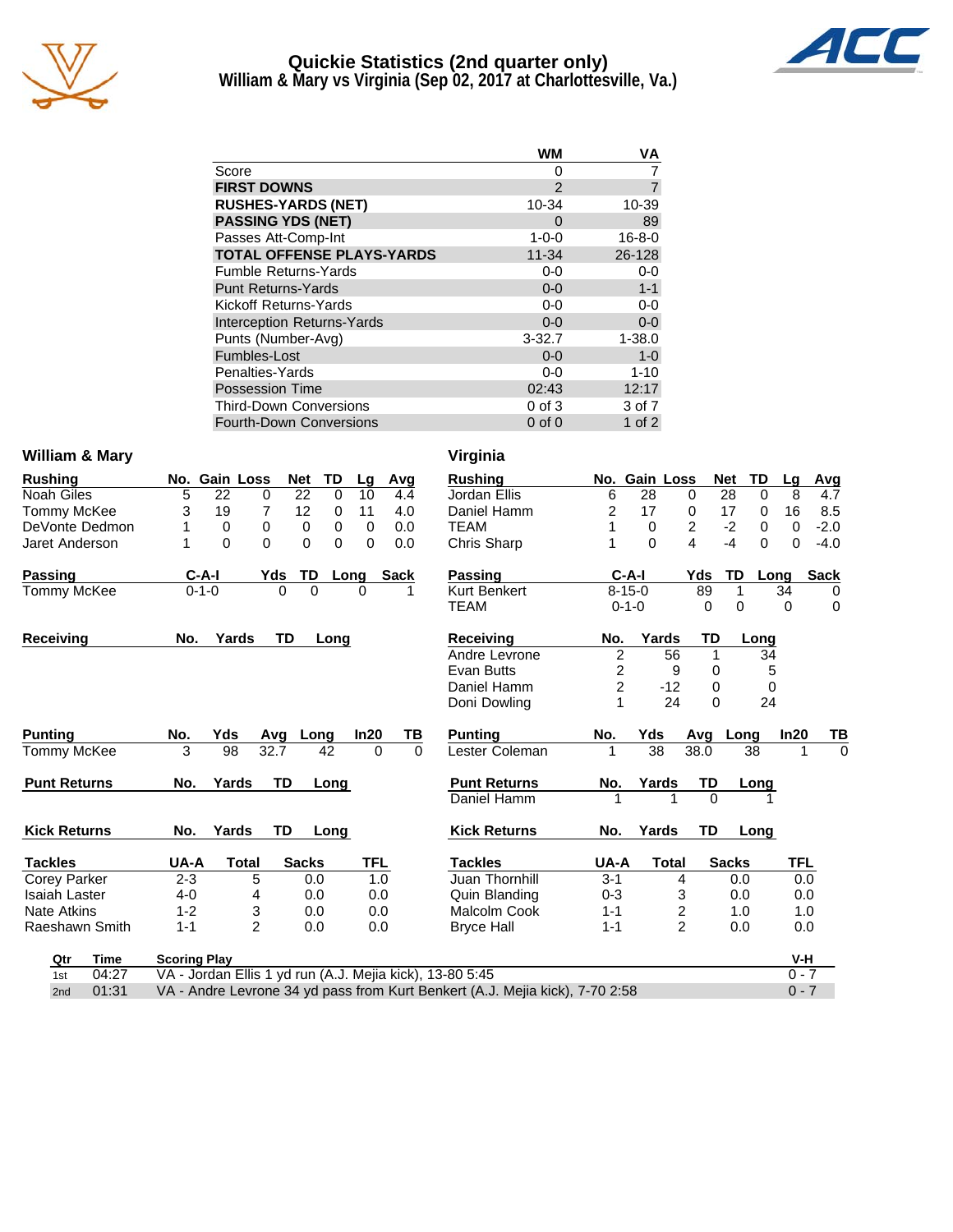

## **Play-by-Play Summary (3rd quarter)**



**William & Mary vs Virginia (Sep 02, 2017 at Charlottesville, Va.)**

|         | 1-10 VA 41                     | Start of 3rd quarter, clock 15:00.<br>VA ball on VA35.                                                                         |       |   |   |           |   |                                                          |                    |                                                                                      |                                                                                            |                  |                 |
|---------|--------------------------------|--------------------------------------------------------------------------------------------------------------------------------|-------|---|---|-----------|---|----------------------------------------------------------|--------------------|--------------------------------------------------------------------------------------|--------------------------------------------------------------------------------------------|------------------|-----------------|
|         |                                |                                                                                                                                |       |   |   |           |   |                                                          |                    | Delaney, B kickoff 65 yards to the WM0, DeVonte Dedmon return 31 yards to the WM31   |                                                                                            |                  |                 |
|         |                                | (Thornhill, J).                                                                                                                |       |   |   |           |   |                                                          |                    |                                                                                      |                                                                                            |                  |                 |
|         | 1-10 WM 31                     | WILLIAM & MARY drive start at 15:00.<br>Tommy McKee pass complete to Daniel Kuzjak for 5 yards to the WM36 (Kiser, M;Cook, M). |       |   |   |           |   |                                                          |                    |                                                                                      |                                                                                            |                  |                 |
| $2 - 5$ | WM 36                          | Tommy McKee rush for 7 yards to the WM43, 1ST DOWN WM (Cook, M; Peace, C).                                                     |       |   |   |           |   |                                                          |                    |                                                                                      |                                                                                            |                  | R5              |
|         | 1-10 WM 43                     | Tommy McKee rush for loss of 3 yards to the WM40 (Thornhill, J).                                                               |       |   |   |           |   |                                                          |                    |                                                                                      |                                                                                            |                  |                 |
|         | 2-13 WM 40                     | Tommy McKee pass complete to Andrew Caskin for 28 yards to the VA32, 1ST DOWN WM                                               |       |   |   |           |   |                                                          |                    |                                                                                      |                                                                                            |                  | P <sub>6</sub>  |
|         |                                | (Thornhill, J).                                                                                                                |       |   |   |           |   |                                                          |                    |                                                                                      |                                                                                            |                  |                 |
|         | 1-10 VA 32                     | Jaret Anderson rush for 7 yards to the VA25 (Moore, C;Blanding, Q).                                                            |       |   |   |           |   |                                                          |                    |                                                                                      |                                                                                            |                  |                 |
| 2-3     | <b>VA 25</b>                   | Timeout Virginia, clock 11:35.                                                                                                 |       |   |   |           |   |                                                          |                    |                                                                                      |                                                                                            |                  |                 |
| $2 - 3$ | <b>VA 25</b>                   | Jaret Anderson rush for 2 yards to the VA23 (Peace, C; Wright, S).                                                             |       |   |   |           |   |                                                          |                    |                                                                                      |                                                                                            |                  |                 |
| 3-1     | <b>VA 23</b>                   | Jaret Anderson rush for no gain to the VA23 (Harris, T).                                                                       |       |   |   |           |   |                                                          |                    |                                                                                      |                                                                                            |                  |                 |
| $4 - 1$ | <b>VA 23</b>                   | Kris Hooper field goal attempt from 41 GOOD, clock 10:27.                                                                      |       |   |   |           |   |                                                          |                    |                                                                                      |                                                                                            |                  |                 |
|         |                                |                                                                                                                                |       |   |   |           |   | Virginia 14, William & Mary 3<br>8 plays, 46 yards, 4:43 |                    |                                                                                      |                                                                                            |                  |                 |
|         |                                | Kris Hooper kickoff 65 yards to the VA0, Reed, J return 44 yards to the VA44 (S.                                               |       |   |   |           |   |                                                          |                    |                                                                                      |                                                                                            |                  |                 |
|         |                                | Bearfield; Mike Barta).                                                                                                        |       |   |   |           |   |                                                          |                    |                                                                                      |                                                                                            |                  |                 |
|         | VIRGINIA drive start at 10:17. |                                                                                                                                |       |   |   |           |   |                                                          |                    |                                                                                      |                                                                                            |                  |                 |
|         | 1-10 VA 44                     | Ellis, J rush for 2 yards to the VA46 (Gavin Johnson).                                                                         |       |   |   |           |   |                                                          |                    |                                                                                      |                                                                                            |                  |                 |
|         | 2-8<br>VA 46                   | Ellis, J rush for 4 yards to the 50 yardline (Corey Parker; Josh Dulaney).                                                     |       |   |   |           |   |                                                          |                    |                                                                                      |                                                                                            |                  |                 |
|         | VA 50<br>3-4                   |                                                                                                                                |       |   |   |           |   |                                                          |                    |                                                                                      | Benkert, K pass complete to Reed, J for 13 yards to the WM37, 1ST DOWN VA (Josh Dulaney).  |                  | P13             |
|         | WM 37<br>1-10                  | Ellis, J rush for 15 yards to the WM22, 1ST DOWN VA (Raeshawn Smith).                                                          |       |   |   |           |   |                                                          |                    |                                                                                      |                                                                                            |                  | R <sub>14</sub> |
|         | 1-10 WM 22                     | Hamm, D rush for 5 yards to the WM17 (Nate Atkins).                                                                            |       |   |   |           |   |                                                          |                    |                                                                                      |                                                                                            |                  |                 |
|         | <b>WM 17</b><br>$2 - 5$        |                                                                                                                                |       |   |   |           |   |                                                          |                    |                                                                                      | Benkert, K pass complete to Zaccheaus, O for 17 yards to the WM0, 1ST DOWN VA, TOUCHDOWN,  |                  | P <sub>15</sub> |
|         |                                | clock 07:08.                                                                                                                   |       |   |   |           |   |                                                          |                    |                                                                                      |                                                                                            |                  |                 |
|         | <b>WM03</b><br>1-G             | Mejia, A.J. kick attempt good.                                                                                                 |       |   |   |           |   | Virginia 21, William & Mary 3                            |                    |                                                                                      |                                                                                            |                  |                 |
|         |                                |                                                                                                                                |       |   |   |           |   | 6 plays, 56 yards, 3:15                                  |                    |                                                                                      |                                                                                            |                  |                 |
|         |                                |                                                                                                                                |       |   |   |           |   |                                                          |                    | Delaney, B kickoff 65 yards to the WM0, DeVonte Dedmon return 14 yards to the WM14,  |                                                                                            |                  |                 |
|         |                                |                                                                                                                                |       |   |   |           |   |                                                          |                    |                                                                                      | fumble forced by Sharp, C, fumble by DeVonte Dedmon recovered by WM DeVonte Dedmon at      |                  |                 |
|         |                                | WM14.                                                                                                                          |       |   |   |           |   |                                                          |                    |                                                                                      |                                                                                            |                  |                 |
|         |                                | WILLIAM & MARY drive start at 07:02.                                                                                           |       |   |   |           |   |                                                          |                    |                                                                                      |                                                                                            |                  |                 |
|         | 1-10 WM 14                     | Tommy McKee pass complete to Daniel Kuzjak for 16 yards to the WM30, 1ST DOWN WM (Moore,<br>$C$ ).                             |       |   |   |           |   |                                                          |                    |                                                                                      |                                                                                            |                  | P7              |
| 1-10    | WM 30                          | Tommy McKee pass incomplete to Jack Armstrong (Thornhill, J).                                                                  |       |   |   |           |   |                                                          |                    |                                                                                      |                                                                                            |                  |                 |
| 2-10    | WM 30                          | Tommy McKee rush for 1 yard to the WM31 (Kiser, M).                                                                            |       |   |   |           |   |                                                          |                    |                                                                                      |                                                                                            |                  |                 |
| 3-9     | WM 31                          | Tommy McKee rush for 7 yards to the WM38 (Moore, C).                                                                           |       |   |   |           |   |                                                          |                    |                                                                                      |                                                                                            |                  |                 |
| 4-2     | <b>WM 38</b>                   | Tommy McKee punt 12 yards to the 50 yardline, out-of-bounds.                                                                   |       |   |   |           |   |                                                          |                    |                                                                                      |                                                                                            |                  |                 |
|         |                                |                                                                                                                                |       |   |   |           |   | 4 plays, 24 yards, 2:19                                  |                    |                                                                                      |                                                                                            |                  |                 |
|         | VIRGINIA drive start at 04:43. |                                                                                                                                |       |   |   |           |   |                                                          |                    |                                                                                      |                                                                                            |                  |                 |
|         | 1-10 VA 50                     |                                                                                                                                |       |   |   |           |   |                                                          |                    | Benkert, K pass complete to Reed, J for 5 yards to the WM45 (Arman Jones).           |                                                                                            |                  |                 |
|         | $2 - 5$<br>WM 45               | Ellis, J rush for 3 yards to the WM42 (Nate Atkins).                                                                           |       |   |   |           |   |                                                          |                    |                                                                                      |                                                                                            |                  |                 |
|         | $3-2$<br>WM 42                 |                                                                                                                                |       |   |   |           |   |                                                          |                    |                                                                                      | Benkert, K pass complete to Craft, W for 18 yards to the WM24, 1ST DOWN VA (Denzel Dykes). |                  | P <sub>16</sub> |
|         | 1-10 WM 24                     | Benkert, K sacked for loss of 15 yards to the WM39 (Nate Atkins).                                                              |       |   |   |           |   |                                                          |                    |                                                                                      |                                                                                            |                  |                 |
|         | WM 39<br>$2 - 25$              | PENALTY VA intentional grounding (Benkert, K) 0 yards to the WM39.                                                             |       |   |   |           |   |                                                          |                    |                                                                                      |                                                                                            |                  |                 |
|         | $2 - 25$<br>WM 39              |                                                                                                                                |       |   |   |           |   |                                                          |                    | Benkert, K pass incomplete to Zaccheaus, O, dropped pass (Arman Jones).              |                                                                                            |                  |                 |
|         | $3 - 25$<br>WM 39              |                                                                                                                                |       |   |   |           |   |                                                          |                    | Benkert, K pass complete to Dowling, D for 5 yards to the WM34, out-of-bounds (Corey |                                                                                            |                  |                 |
|         |                                | Parker; Denzel Dykes).                                                                                                         |       |   |   |           |   |                                                          |                    |                                                                                      |                                                                                            |                  |                 |
|         | 4-20 WM 34                     | Coleman, L punt 34 yards to the WM0, touchback.                                                                                |       |   |   |           |   | 6 plays, 16 yards, 2:44                                  |                    |                                                                                      |                                                                                            |                  |                 |
|         |                                | WILLIAM & MARY drive start at 01:59.                                                                                           |       |   |   |           |   |                                                          |                    |                                                                                      |                                                                                            |                  |                 |
|         | 1-10 WM 20                     | Brandon Battle sacked for loss of 4 yards to the WM16 (Kiser, M).                                                              |       |   |   |           |   |                                                          |                    |                                                                                      |                                                                                            |                  |                 |
|         | 2-14 WM 16                     | Noah Giles rush for 2 yards to the WM18 (Mack, J; Hall, B).                                                                    |       |   |   |           |   |                                                          |                    |                                                                                      |                                                                                            |                  |                 |
|         | 3-12 WM 18                     | Brandon Battle pass complete to Andrew Caskin for 9 yards to the WM27 (Mack, J;Kiser, M).                                      |       |   |   |           |   |                                                          |                    |                                                                                      |                                                                                            |                  |                 |
| 4-3     | WM 27                          | Tommy McKee punt 41 yards to the VA32, fair catch by Hamm, D.                                                                  |       |   |   |           |   |                                                          |                    |                                                                                      |                                                                                            |                  |                 |
|         |                                |                                                                                                                                |       |   |   |           |   | 3 plays, 7 yards, 5:07                                   |                    |                                                                                      |                                                                                            |                  |                 |
|         |                                |                                                                                                                                |       |   |   |           |   |                                                          |                    | END OF 3rd QUARTER: Virginia 21, William & Mary 3                                    |                                                                                            |                  |                 |
|         |                                |                                                                                                                                |       |   |   |           |   |                                                          |                    |                                                                                      |                                                                                            |                  |                 |
|         |                                |                                                                                                                                | Time  |   |   | 1st Downs |   |                                                          | <b>Conversions</b> |                                                                                      |                                                                                            |                  |                 |
|         | <b>Quarter Summary</b>         | Score                                                                                                                          | Poss  | R | Ρ | x         | т | 3rd                                                      | 4th                | Rushing                                                                              | Passing                                                                                    | <b>Penalties</b> |                 |
|         | William & Mary                 | 3                                                                                                                              | 07:02 | 1 | 2 | 0         | 3 | $0 - 3$                                                  | 0-0                | $9 - 19$                                                                             | $4 - 5 - 0 - 58$                                                                           | $0-0$            |                 |
|         | Virginia                       | 7                                                                                                                              | 05:59 | 1 | 3 | 0         | 4 | $2 - 3$                                                  | 0-0                | $6 - 14$                                                                             | $5 - 6 - 0 - 58$                                                                           | 1-0              |                 |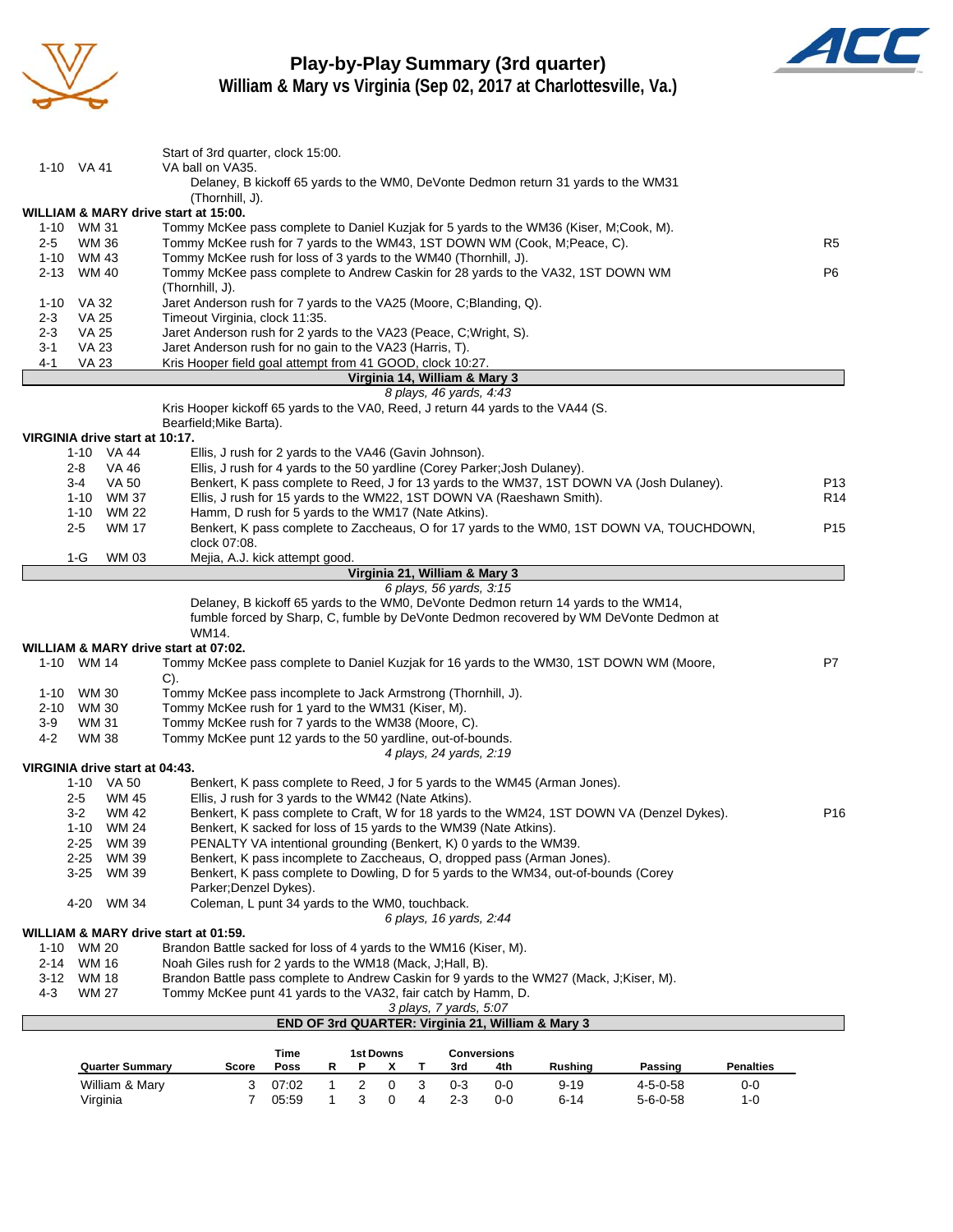

### **Quickie Statistics (3rd quarter only) William & Mary vs Virginia (Sep 02, 2017 at Charlottesville, Va.)**



|                                   | WM          | VA             |
|-----------------------------------|-------------|----------------|
| Score                             | 3           |                |
| <b>FIRST DOWNS</b>                | 3           | $\overline{4}$ |
| <b>RUSHES-YARDS (NET)</b>         | $9 - 19$    | $6 - 14$       |
| <b>PASSING YDS (NET)</b>          | 58          | 58             |
| Passes Att-Comp-Int               | $5 - 4 - 0$ | $6 - 5 - 0$    |
| <b>TOTAL OFFENSE PLAYS-YARDS</b>  | 14-77       | $12 - 72$      |
| <b>Fumble Returns-Yards</b>       | 0-0         | $0-0$          |
| <b>Punt Returns-Yards</b>         | $0 - 0$     | $0-0$          |
| Kickoff Returns-Yards             | $2 - 45$    | $1 - 44$       |
| <b>Interception Returns-Yards</b> | $0 - 0$     | $0-0$          |
| Punts (Number-Avg)                | $2 - 26.5$  | $1 - 34.0$     |
| Fumbles-Lost                      | $1 - 0$     | $0 - 0$        |
| Penalties-Yards                   | $0 - 0$     | 1-0            |
| <b>Possession Time</b>            | 07:02       | 05:59          |
| <b>Third-Down Conversions</b>     | $0$ of $3$  | $2$ of $3$     |
| <b>Fourth-Down Conversions</b>    | $0$ of $0$  | $0$ of $0$     |

#### William & Mary **Virginia**

| <b>Rushing</b>        |                |                     | No. Gain Loss                                | <b>Net</b>   | <b>TD</b>           | Lg             | Avg         | <b>Rushing</b>                                                                   |                | No. Gain Loss |                |           | TD<br><b>Net</b>  | Lg         | <b>Avg</b>  |
|-----------------------|----------------|---------------------|----------------------------------------------|--------------|---------------------|----------------|-------------|----------------------------------------------------------------------------------|----------------|---------------|----------------|-----------|-------------------|------------|-------------|
| Tommy McKee           |                | 4                   | 15                                           | 3<br>12      | 0                   | 7              | 3.0         | Jordan Ellis                                                                     | 4              | 24            | 0              |           | 24<br>0           | 15         | 6.0         |
| Jaret Anderson        |                | 3                   | 9                                            | 0            | 9<br>0              | $\overline{7}$ | 3.0         | Daniel Hamm                                                                      |                | 5             | 0              |           | 5<br>0            | 5          | 5.0         |
| <b>Noah Giles</b>     |                |                     | $\overline{\mathbf{c}}$                      | 0            | $\overline{c}$<br>0 | $\overline{2}$ | 2.0         | <b>Kurt Benkert</b>                                                              |                | $\Omega$      | 15             |           | $-15$<br>$\Omega$ | $\Omega$   | $-15.0$     |
| <b>Brandon Battle</b> |                | 1                   | $\mathbf{0}$                                 | 4<br>$-4$    | 0                   | 0              | $-4.0$      |                                                                                  |                |               |                |           |                   |            |             |
| Passing               |                | $C-A-I$             |                                              | Yds          | TD                  | Long           | <b>Sack</b> | <b>Passing</b>                                                                   |                | $C-A-I$       |                | Yds       | <b>TD</b><br>Long |            | <b>Sack</b> |
| Tommy McKee           |                | $3 - 4 - 0$         |                                              | 49           | $\Omega$            | 28             | 0           | <b>Kurt Benkert</b>                                                              |                | $5 - 6 - 0$   |                | 58        |                   | 18         |             |
| <b>Brandon Battle</b> |                | $1 - 1 - 0$         |                                              | 9            | 0                   | 9              | 1           |                                                                                  |                |               |                |           |                   |            |             |
| Receiving             |                | No.                 | Yards                                        | TD           | Long                |                |             | <b>Receiving</b>                                                                 | No.            |               | Yards          | TD        | Long              |            |             |
| Andrew Caskin         |                | $\overline{2}$      | 37                                           | $\Omega$     | 28                  |                |             | Joe Reed                                                                         | $\overline{2}$ |               | 18             | $\Omega$  | 13                |            |             |
| Daniel Kuzjak         |                | $\overline{2}$      | 21                                           | 0            | 16                  |                |             | <b>Warren Craft</b>                                                              |                |               | 18             | 0         | 18                |            |             |
|                       |                |                     |                                              |              |                     |                |             | Olamide Zaccheaus                                                                |                |               | 17             | 1         | 17                |            |             |
|                       |                |                     |                                              |              |                     |                |             | Doni Dowling                                                                     |                |               | 5              | $\Omega$  | 5                 |            |             |
| <b>Punting</b>        |                | No.                 | Yds                                          | Avg          | Long                | In20           | TВ          | <b>Punting</b>                                                                   | No.            | Yds           |                | Avg       | Long              | In20       | TВ          |
| Tommy McKee           |                | 2                   | 53                                           | 26.5         | 41                  | $\Omega$       | $\Omega$    | Lester Coleman                                                                   | 1              | 34            |                | 34.0      | 34                | $\Omega$   | 1           |
| <b>Punt Returns</b>   |                | No.                 | Yards                                        | TD           | Long                |                |             | <b>Punt Returns</b>                                                              | No.            | Yards         |                | <b>TD</b> | Long              |            |             |
| <b>Kick Returns</b>   |                | No.                 | Yards                                        | TD           | Long                |                |             | <b>Kick Returns</b>                                                              | No.            | Yards         |                | TD        | Long              |            |             |
|                       | DeVonte Dedmon | $\overline{2}$      | 45                                           | $\Omega$     | 31                  |                |             | Joe Reed                                                                         | 1              |               | 44             | $\Omega$  | 44                |            |             |
| <b>Tackles</b>        |                | UA-A                | <b>Total</b>                                 | <b>Sacks</b> |                     | <b>TFL</b>     |             | <b>Tackles</b>                                                                   | UA-A           |               | <b>Total</b>   |           | <b>Sacks</b>      | <b>TFL</b> |             |
| <b>Nate Atkins</b>    |                | $3-0$               | 3                                            |              | 1.0                 | 1.0            |             | Micah Kiser                                                                      | $2 - 2$        |               | 4              |           | 1.0               | 1.0        |             |
| Josh Dulaney          |                | $1 - 1$             | $\overline{c}$                               |              | 0.0                 | 0.0            |             | Juan Thornhill                                                                   | $3-0$          |               | 3              |           | 0.0               | 1.0        |             |
| Denzel Dykes          |                | $1 - 1$             | $\overline{c}$                               |              | 0.0                 | 0.0            |             | <b>Chris Moore</b>                                                               | $2 - 1$        |               | 3              |           | 0.0               | 0.0        |             |
| Corey Parker          |                | $0 - 2$             | $\overline{2}$                               |              | 0.0                 | 0.0            |             | Jordan Mack                                                                      | $0 - 2$        |               | $\overline{2}$ |           | 0.0               | 0.0        |             |
| Qtr                   | <b>Time</b>    | <b>Scoring Play</b> |                                              |              |                     |                |             |                                                                                  |                |               |                |           |                   | V-H        |             |
| 1st                   | 04:27          |                     |                                              |              |                     |                |             | VA - Jordan Ellis 1 yd run (A.J. Mejia kick), 13-80 5:45                         |                |               |                |           |                   | $0 - 7$    |             |
| 2nd                   | 01:31          |                     |                                              |              |                     |                |             | VA - Andre Levrone 34 yd pass from Kurt Benkert (A.J. Mejia kick), 7-70 2:58     |                |               |                |           |                   | $0 - 14$   |             |
| 3rd                   | 10:27          |                     | WM - Kris Hooper 41 yd field goal, 8-46 4:43 |              |                     |                |             |                                                                                  |                |               |                |           |                   | $3 - 0$    |             |
|                       | 07:08          |                     |                                              |              |                     |                |             | VA - Olamide Zaccheaus 17 yd pass from Kurt Benkert (A.J. Mejia kick), 6-56 3:15 |                |               |                |           |                   | $3 - 7$    |             |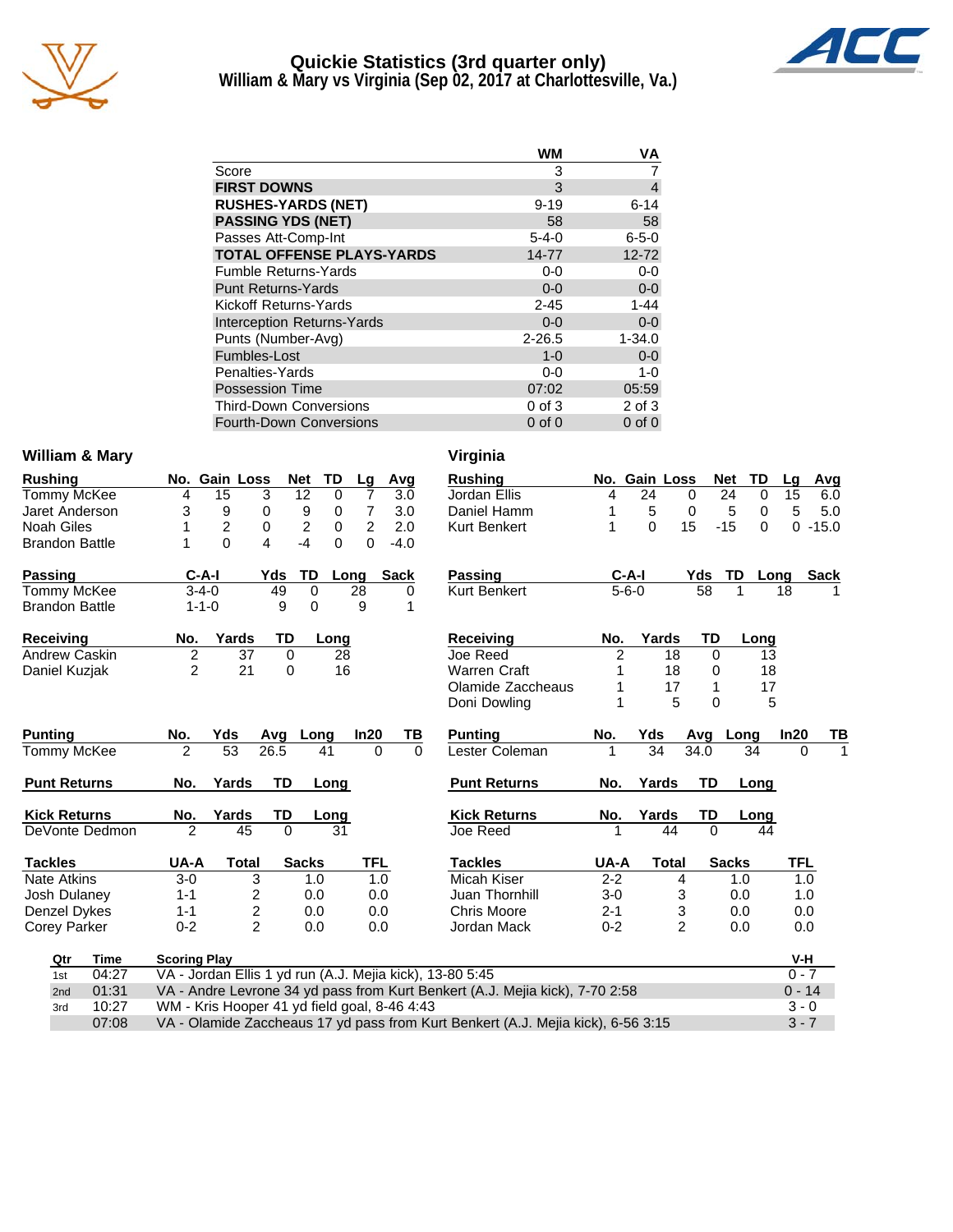

# **Play-by-Play Summary (4th quarter)**



**William & Mary vs Virginia (Sep 02, 2017 at Charlottesville, Va.)**

|            |                 | 1-10 VA 32<br>1-10 VA 32       | Start of 4th quarter, clock 15:00.<br>VA ball on VA32.                                                                                                                   |                 |
|------------|-----------------|--------------------------------|--------------------------------------------------------------------------------------------------------------------------------------------------------------------------|-----------------|
|            |                 | 1-10 VA 32                     | Ellis, J rush for 10 yards to the VA42, 1ST DOWN VA (Corey Parker; Isaiah Laster).                                                                                       | R17             |
|            |                 | 1-10 VA 42                     | Benkert, K pass complete to Dowling, D for 26 yards to the WM32, 1ST DOWN VA (Arman                                                                                      | P18             |
|            |                 |                                | Jones).                                                                                                                                                                  |                 |
|            | 1-10            | WM 32                          | Ellis, J rush for 3 yards to the WM29 (Isaiah Stephens; Nate Atkins).                                                                                                    |                 |
|            | $2 - 7$         | <b>WM 29</b>                   | Benkert, K pass complete to Hamm, D for no gain to the WM29, out-of-bounds (Josh Dulaney).                                                                               |                 |
|            | 3-7             | WM 29                          | Ellis, J rush for no gain to the WM29 (Nate Atkins; Isaiah Laster).                                                                                                      |                 |
|            | 4-7             | WM 29                          | Benkert, K pass incomplete to Levrone, A.                                                                                                                                |                 |
|            |                 |                                | 6 plays, 39 yards, 3:08                                                                                                                                                  |                 |
|            | 1-10 WM 29      |                                | WILLIAM & MARY drive start at 11:52.<br>Tommy McKee rush for no gain to the WM29 (Moore, C).                                                                             |                 |
|            | 2-10 WM 29      |                                | Tommy McKee rush for 25 yards to the VA46, 1ST DOWN WM (Blanding, Q).                                                                                                    | R8              |
|            | 1-10 VA 46      |                                | Noah Giles rush for 4 yards to the VA42 (Hanback, E;Cook, M).                                                                                                            |                 |
| 2-6        | VA 42           |                                | Tommy McKee pass incomplete to Andrew Caskin.                                                                                                                            |                 |
| $3-6$      | VA 42           |                                | Brehon Britt rush for 2 yards to the VA40 (Cook, M; Peace, C).                                                                                                           |                 |
| 4-4        | <b>VA 40</b>    |                                | Tommy McKee rush for 15 yards to the VA25, 1ST DOWN WM (Cook, M).                                                                                                        | R9              |
|            | 1-10 VA 25      |                                | Brehon Britt rush for 2 yards to the VA23 (Cook, M).                                                                                                                     |                 |
| $2 - 8$    | VA 23           |                                | Tommy McKee rush for 9 yards to the VA14, 1ST DOWN WM (Cook, M).                                                                                                         | R <sub>10</sub> |
|            | 1-10 VA 14      |                                | Brehon Britt rush for 3 yards to the VA11 (Blanding, Q).                                                                                                                 |                 |
| $2 - 7$    | <b>VA 11</b>    |                                | Brehon Britt rush for 1 yard to the VA10 (Trucilla, J).                                                                                                                  |                 |
| $3-6$      | <b>VA 10</b>    |                                | Tommy McKee pass incomplete to DeVonte Dedmon.                                                                                                                           |                 |
|            |                 |                                | Play was challenged, the call was confirmed                                                                                                                              |                 |
| 4-6<br>1-G | VA 10<br>VA 02  |                                | Tommy McKee rush for 8 yards to the VA2, 1ST DOWN WM (Blanding, Q).<br>Timeout Virginia, clock 07:00.                                                                    | R <sub>11</sub> |
| $1-G$      | VA 02           |                                | Tommy McKee rush for 2 yards to the VA0, TOUCHDOWN, clock 06:50.                                                                                                         |                 |
| 1-G        | VA 03           |                                | Kris Hooper kick attempt good.                                                                                                                                           |                 |
|            |                 |                                | Virginia 21, William & Mary 10                                                                                                                                           |                 |
|            |                 |                                | 13 plays, 71 yards, 5:04                                                                                                                                                 |                 |
|            |                 |                                | Kris Hooper kickoff 62 yards to the VA3, Reed, J return 21 yards to the VA24 (Joshua                                                                                     |                 |
|            |                 |                                | Owusu).                                                                                                                                                                  |                 |
|            |                 | VIRGINIA drive start at 06:48. |                                                                                                                                                                          |                 |
|            |                 | 1-10 VA 24                     | Hamm, D rush for loss of 1 yard to the VA23 (Isaiah Stephens; Nate Atkins).                                                                                              |                 |
|            |                 | 2-11 VA 23                     | Benkert, K pass incomplete to Ellis, J.                                                                                                                                  |                 |
|            | 4-8             | 3-11 VA 23<br>VA 26            | Ellis, J rush for 3 yards to the VA26 (Isaiah Stephens; Bill Murray).<br>Coleman, L punt 63 yards to the WM11, DeVonte Dedmon return -7 yards to the WM4, fumble         |                 |
|            |                 |                                | by DeVonte Dedmon recovered by WM DeVonte Dedmon at WM4.                                                                                                                 |                 |
|            |                 |                                | 3 plays, 2 yards, 1:28                                                                                                                                                   |                 |
|            |                 |                                | WILLIAM & MARY drive start at 05:20, WM ball on WM4.                                                                                                                     |                 |
|            | 1-10 WM 04      |                                | Noah Giles rush for 15 yards to the WM19, 1ST DOWN WM (Blanding, Q;Thornhill, J).                                                                                        | R <sub>12</sub> |
|            | 1-10 WM 19      |                                | Tommy McKee rush for 6 yards to the WM25 (Cook, M; Kiser, M).                                                                                                            |                 |
| $2 - 4$    | <b>WM 25</b>    |                                | Tommy McKee pass intercepted by Peace, C at the WM28, Peace, C return 3 yards to the WM25                                                                                |                 |
|            |                 |                                | (N. McConnell).                                                                                                                                                          |                 |
|            |                 |                                | 3 plays, 21 yards, 0:52                                                                                                                                                  |                 |
|            |                 | VIRGINIA drive start at 04:28. |                                                                                                                                                                          |                 |
|            |                 | 1-10 WM 25                     | Benkert, K sacked for loss of 1 yard to the WM26 (Matt Ahola; Bill Murray).<br>Benkert, K pass complete to Dowling, D for 6 yards to the WM20 (Nate Lewis; Arman Jones). |                 |
|            | $2 - 11$<br>3-5 | <b>WM 26</b><br><b>WM 20</b>   | Benkert, K pass complete to Dowling, D for 10 yards to the WM10, 1ST DOWN VA (Arman                                                                                      | P <sub>19</sub> |
|            |                 |                                | Jones;Nate Lewis).                                                                                                                                                       |                 |
|            | 1-G             | WM 10                          | Benkert, K pass complete to Reed, J for 5 yards to the WM5, out-of-bounds (Corey Parker).                                                                                |                 |
|            | $2-G$           | <b>WM 05</b>                   | Hamm, D rush for 2 yards to the WM3 (Raeshawn Smith; Josh Dulaney).                                                                                                      |                 |
|            | 3-G             | WM 03                          | Benkert, K pass complete to Zaccheaus, O for 2 yards to the WM1, out-of-bounds (Arman                                                                                    |                 |
|            |                 |                                | Jones).                                                                                                                                                                  |                 |
|            | 4-G             | <b>WM 01</b>                   | Benkert, K pass complete to Ellis, J for 1 yard to the WM0, TOUCHDOWN, clock 00:55.                                                                                      |                 |
|            | 1-G             | WM 03                          | Mejia, A.J. kick attempt good.                                                                                                                                           |                 |
|            |                 |                                | Virginia 28, William & Mary 10                                                                                                                                           |                 |
|            |                 |                                | 7 plays, 25 yards, 3:33                                                                                                                                                  |                 |
|            |                 |                                | Delaney, B kickoff 65 yards to the WM0, touchback.                                                                                                                       |                 |
| $1 - 10$   |                 | <b>WM 25</b>                   | WILLIAM & MARY drive start at 00:55.<br>Brehon Britt rush for 1 yard to the WM26 (Hanback, E).                                                                           |                 |
| $2 - 9$    |                 | <b>WM 26</b>                   | Brehon Britt rush for 2 yards to the WM28 (Cook, M;Mack, J).                                                                                                             |                 |
|            |                 |                                | End of game, clock 00:00.                                                                                                                                                |                 |
|            |                 |                                | 2 plays, 3 yards, 0:55                                                                                                                                                   |                 |

**FINAL SCORE: Virginia 28, William & Mary 10**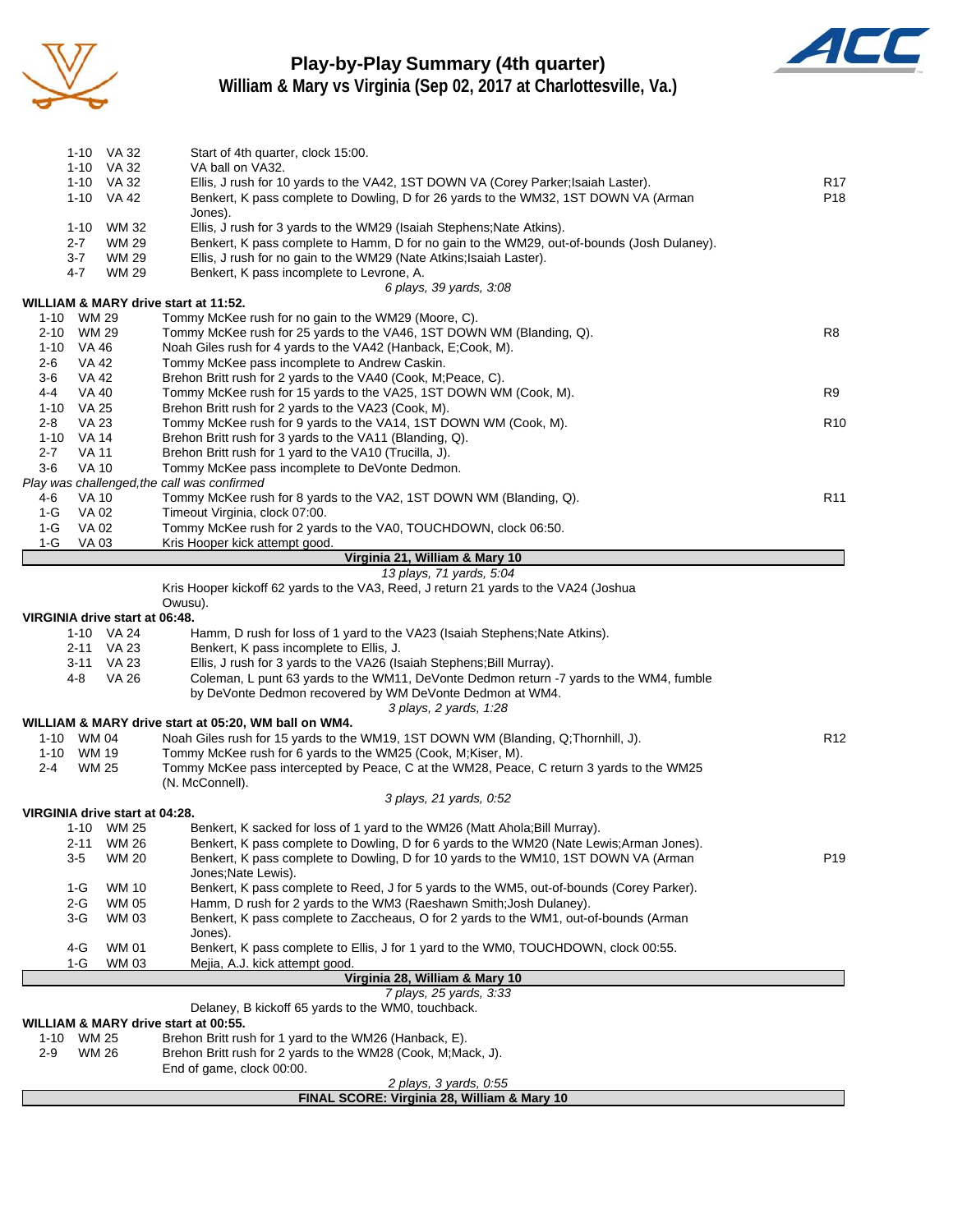

**Play-by-Play Summary (4th quarter) William & Mary vs Virginia (Sep 02, 2017 at Charlottesville, Va.)**



|                        |       | Time  |   | 1st Downs |              |    |         | Conversions |         |                  |                  |
|------------------------|-------|-------|---|-----------|--------------|----|---------|-------------|---------|------------------|------------------|
| <b>Quarter Summary</b> | Score | Poss  | R |           |              |    | 3rd     | 4th         | Rushing | Passing          | <b>Penalties</b> |
| William & Mary         |       | 09:59 |   |           | <sup>0</sup> | -5 | $0 - 2$ | 2-2         | 15-95   | 0-3-1-0          | 0-0              |
| Virginia               |       | 08:09 |   |           |              |    | 1-4     | 1-2         | 7-16    | $7 - 9 - 0 - 50$ | 0-0              |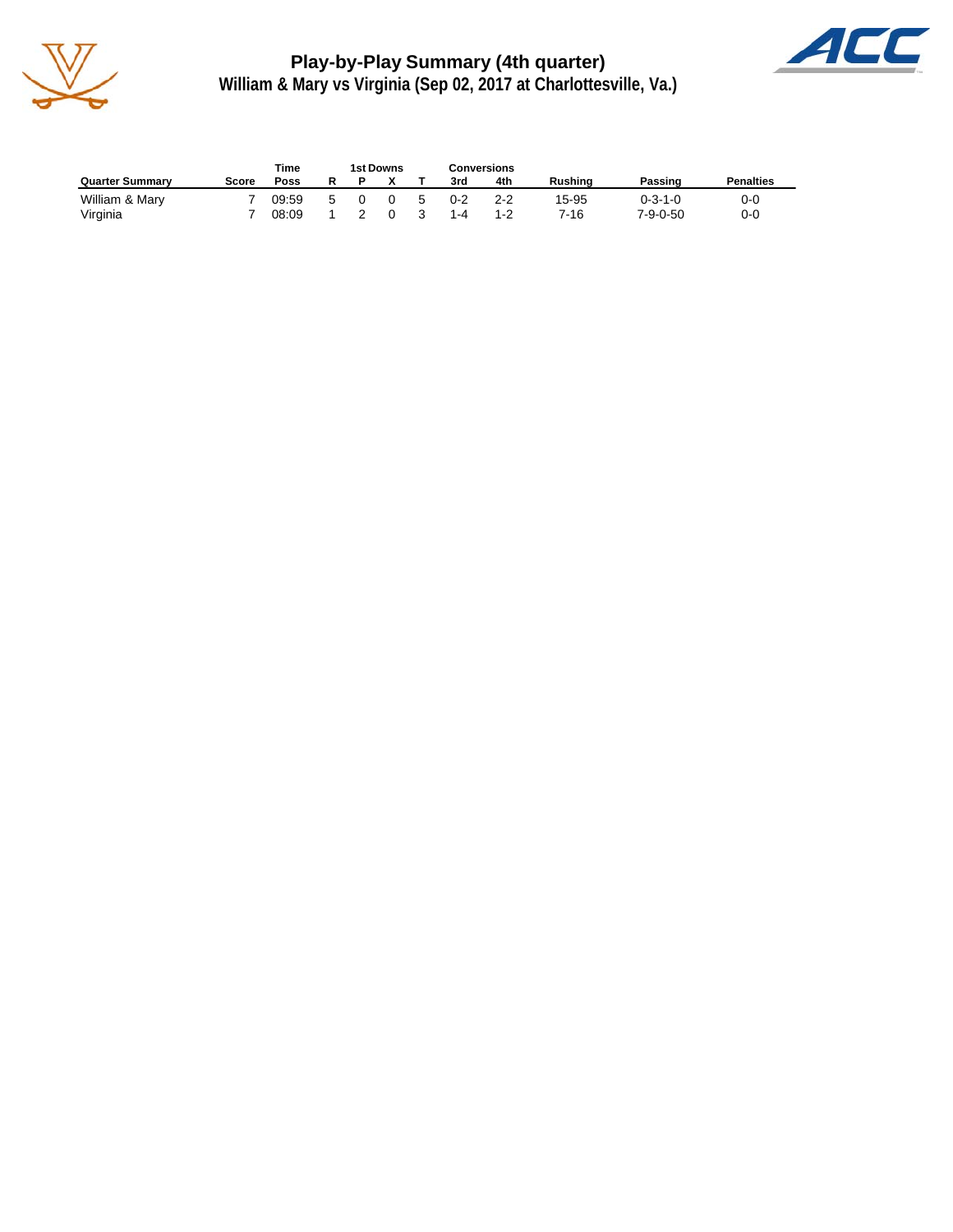

#### **Quickie Statistics (4th quarter only) William & Mary vs Virginia (Sep 02, 2017 at Charlottesville, Va.)**



|                                   | WM          | VA          |
|-----------------------------------|-------------|-------------|
| Score                             |             | 7           |
| <b>FIRST DOWNS</b>                | 5           | 3           |
| <b>RUSHES-YARDS (NET)</b>         | 15-95       | $7 - 16$    |
| <b>PASSING YDS (NET)</b>          | 0           | 50          |
| Passes Att-Comp-Int               | $3 - 0 - 1$ | $9 - 7 - 0$ |
| <b>TOTAL OFFENSE PLAYS-YARDS</b>  | 18-95       | 16-66       |
| <b>Fumble Returns-Yards</b>       | $0 - 0$     | $0-0$       |
| <b>Punt Returns-Yards</b>         | $1 - 7$     | $0 - 0$     |
| Kickoff Returns-Yards             | $0-0$       | $1 - 21$    |
| <b>Interception Returns-Yards</b> | $0 - 0$     | $1 - 3$     |
| Punts (Number-Avg)                | $0 - 0.0$   | $1 - 63.0$  |
| Fumbles-Lost                      | $1 - 0$     | $0 - 0$     |
| Penalties-Yards                   | $0-0$       | 0-0         |
| <b>Possession Time</b>            | 09:59       | 08:09       |
| <b>Third-Down Conversions</b>     | $0$ of $2$  | 1 of $4$    |
| <b>Fourth-Down Conversions</b>    | $2$ of $2$  | 1 of $2$    |

#### William & Mary **Virginia**

Arman Jones

| <b>Rushing</b>      |     | No. Gain Loss |       | <b>Net</b> | TD.      | Lq   | Avq  | <b>Rushing</b>   |     | No. Gain Loss |     | <b>Net</b> | TD.      |
|---------------------|-----|---------------|-------|------------|----------|------|------|------------------|-----|---------------|-----|------------|----------|
| Tommy McKee         |     | 65            | 0     | 65         |          | 25   | 9.3  | Jordan Ellis     | 4   | 16            | 0   | 16         | $\Omega$ |
| <b>Noah Giles</b>   |     | 19            | 0     | 19         | 0        | 15   | 9.5  | Daniel Hamm      |     | 2             |     |            |          |
| <b>Brehon Britt</b> | 6   | 11            |       | 11         | $\Omega$ |      | 1.8  | Kurt Benkert     |     | 0             |     | -1         | $\Omega$ |
| <b>Passing</b>      |     | $C-A-I$       | Yds   | TD.        |          | Long | Sack | Passing          |     | C-A-I         | Yds | TD.        | - Lo     |
| Tommy McKee         |     | $0 - 3 - 1$   |       | 0<br>0     |          | 0    |      | Kurt Benkert     |     | $7-9-0$       | 50  | 1          |          |
| Receiving           | No. |               | Yards | TD         | Long     |      |      | <b>Receiving</b> | No. | Yards         |     | TD         | Lona     |

Punting No. Yds Avg Long In20 TB

**Punt Returns Mo. Yards TD Long** DeVonte Dedmon 1 -7 0 0

Kick Returns **No. Yards TD** Long

**Tackles UA-A Total Sacks TFL**

Nate Atkins 0-3 3 0.0 0.5 Isaiah Stephens 0-3 3 0.0 0.5 Josh Dulaney 1-1 2 0.0 0.0

| Rushing             |                | No. Gain Loss           |              | Net          | TD             | Lq         | Avg         |  |
|---------------------|----------------|-------------------------|--------------|--------------|----------------|------------|-------------|--|
| Jordan Ellis        | 4              | 16                      | 0            | 16           | 0              | 10         | 4.0         |  |
| Daniel Hamm         | 2              | 2                       | 1            | 1            | 0              | 2          | 0.5         |  |
| Kurt Benkert        | 1              | $\Omega$                | 1            | $-1$         | 0              | 0          | $-1.0$      |  |
| <b>Passing</b>      | C-A-I          |                         | Yds          | TD           | Long           |            | <b>Sack</b> |  |
| <b>Kurt Benkert</b> | $7 - 9 - 0$    |                         | 50           | 1            |                | 26         |             |  |
| Receiving           | No.            | Yards                   | TD           |              | Long           |            |             |  |
| Doni Dowling        | 3              | 42                      |              | 0            | 26             |            |             |  |
| Joe Reed            | 1              | 5                       |              | 0            | 5              |            |             |  |
| Olamide Zaccheaus   | 1              | $\overline{\mathbf{c}}$ |              | 0            | $\overline{c}$ |            |             |  |
| Jordan Ellis        | $\overline{1}$ | $\overline{1}$          | 1            |              | $\overline{1}$ |            |             |  |
| Punting             | No.            | Yds                     | Avg Long     |              |                | In20       | ΤВ          |  |
| Lester Coleman      | 1              | 63                      | 63.0         |              | 63             | 1          | 0           |  |
| <b>Punt Returns</b> | No.            | Yards                   | TD           |              | Long           |            |             |  |
|                     |                |                         |              |              |                |            |             |  |
| <b>Kick Returns</b> | No.<br>1       | Yards                   | TD           |              | Long           |            |             |  |
| Joe Reed            |                | 21                      | $\Omega$     |              | 21             |            |             |  |
| <b>Tackles</b>      | UA-A           | <b>Total</b>            |              | <b>Sacks</b> |                | <b>TFL</b> |             |  |
| Malcolm Cook        | $3 - 4$        |                         | 7            | 0.0          |                | 0.0        |             |  |
| Quin Blanding       | 3-1            |                         | 4            | 0.0          |                | 0.0        |             |  |
| Eli Hanback         | $1 - 1$        |                         | 2            | 0.0          |                | 0.0        |             |  |
| Chris Moore         | $1 - 0$        |                         | $\mathbf{1}$ | 0.0          |                | 0.0        |             |  |
|                     |                |                         |              |              |                |            |             |  |

| Qtr             | Time  | <b>Scoring Play</b>                                                              | V-H      |
|-----------------|-------|----------------------------------------------------------------------------------|----------|
| 1st             | 04:27 | VA - Jordan Ellis 1 yd run (A.J. Mejia kick), 13-80 5:45                         | $0 - 7$  |
| 2 <sub>nd</sub> | 01:31 | VA - Andre Levrone 34 yd pass from Kurt Benkert (A.J. Mejia kick), 7-70 2:58     | $0 - 14$ |
| 3rd             | 10:27 | WM - Kris Hooper 41 yd field goal, 8-46 4:43                                     | $3 - 14$ |
|                 | 07:08 | VA - Olamide Zaccheaus 17 yd pass from Kurt Benkert (A.J. Mejia kick), 6-56 3:15 | $3 - 21$ |
| 4th             | 06:50 | WM - Tommy McKee 2 yd run (Kris Hooper kick), 13-71 5:04                         | $7 - 0$  |
|                 | 00:55 | VA - Jordan Ellis 1 yd pass from Kurt Benkert (A.J. Mejia kick), 7-25 3:33       | $7 - 7$  |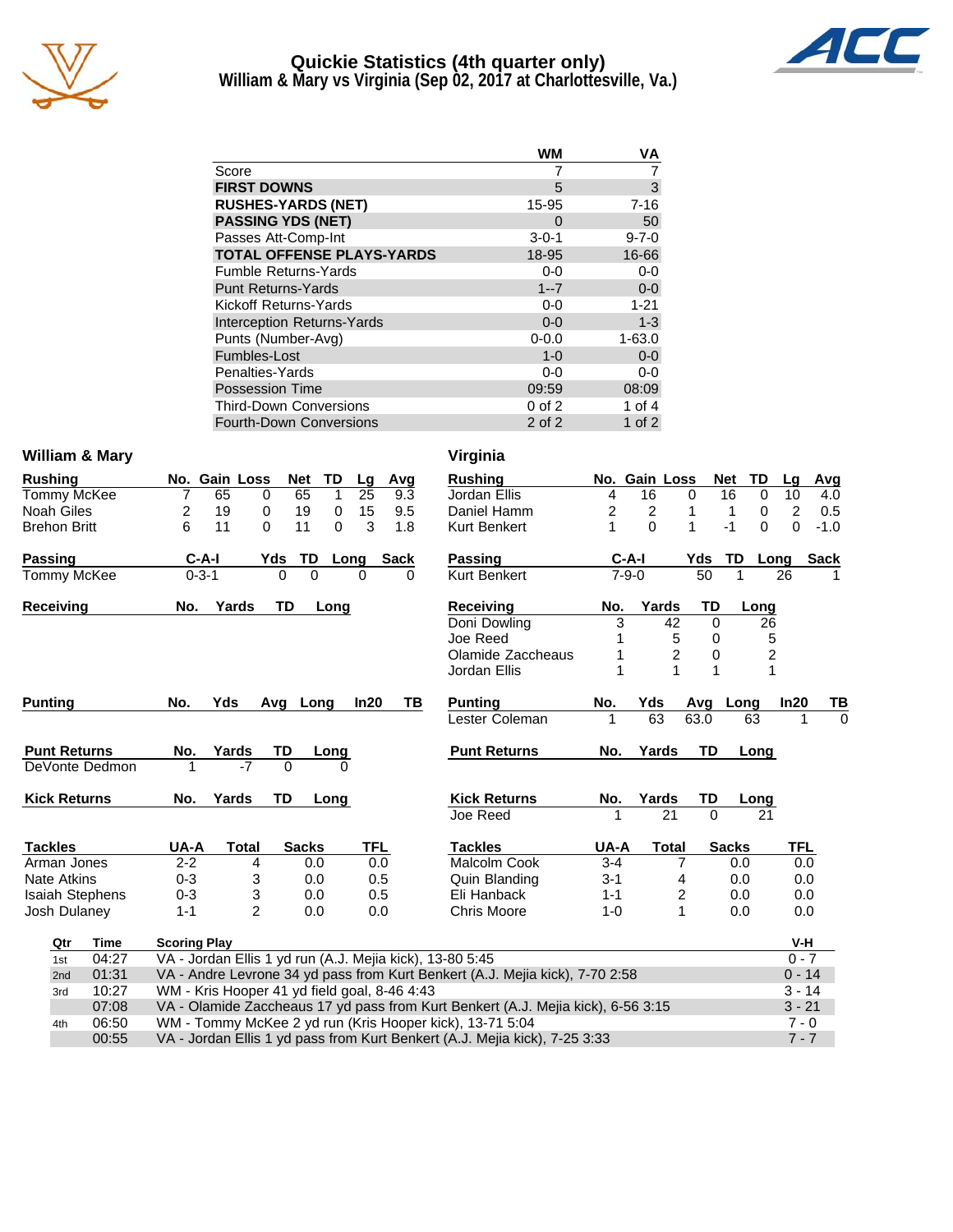

#### **Scoring Summary (Final) 2017 Virginia Football Indiana vs Virginia (Sep 09, 2017 at Charlottesville, Va.)**



Indiana (1-1,0-1) vs. Virginia (1-1) Date: Sep 09, 2017 • Site: Charlottesville, Va. • Stadium: Smith/Harrison/Scott Attendance: 38993

| <b>Score by Quarters</b> | e |  | <b>Total</b> |
|--------------------------|---|--|--------------|
| l Indiana                | ⇁ |  | 34           |
| Virginia                 | ື |  |              |

| Qtr Time | <b>Scoring Play</b>                                                                   | V-H       |
|----------|---------------------------------------------------------------------------------------|-----------|
|          | 2nd 08:08 VA - A.J. Mejia 22 yd field goal, 7-20 2:44                                 | $0 - 3$   |
| 06:16    | IND - Simmie Cobbs, Jr. 29 yd pass from Peyton Ramsey (Griffin Oakes kick), 6-59 1:52 | $7 - 3$   |
| 03:31    | IND - Peyton Ramsey 26 yd run (Griffin Oakes kick), 4-30 1:12                         | $14 - 3$  |
| 00:00    | IND - Griffin Oakes 51 yd field goal, 6-12 1:35                                       | $17 - 3$  |
|          | 3rd 10:30 VA - Jordan Ellis 12 yd run (A.J. Mejia kick), 8-55 2:38                    | $17 - 10$ |
| 07:32    | IND - Griffin Oakes 48 yd field goal, 8-45 2:58                                       | $20 - 10$ |
| 00:53    | IND - Donavan Hale 32 yd pass from Peyton Ramsey (Griffin Oakes kick), 1-32 0:07      | $27 - 10$ |
|          | 4th 12:45 VA - Joe Reed 7 yd pass from Kurt Benkert (A.J. Mejia kick), 10-75 3:08     | $27 - 17$ |
|          | 05:56 IND - J-Shun Harris 44 yd punt return (Griffin Oakes kick)                      | $34 - 17$ |

Kickoff time: 3:35 PM • End of Game: 7:01pm • Total elapsed time: 3:26

Officials: Referee: Michael Cannon; Umpire: Ken Zelmanski; Linesman: Kole Knueppel;

Line judge: John Quinn; Back judge: Robert Smith,Jr; Field judge: Grady Smith;

Side judge: Joel Clay; Center judge: Bryan Banks;

Temperature: • Wind: • Weather: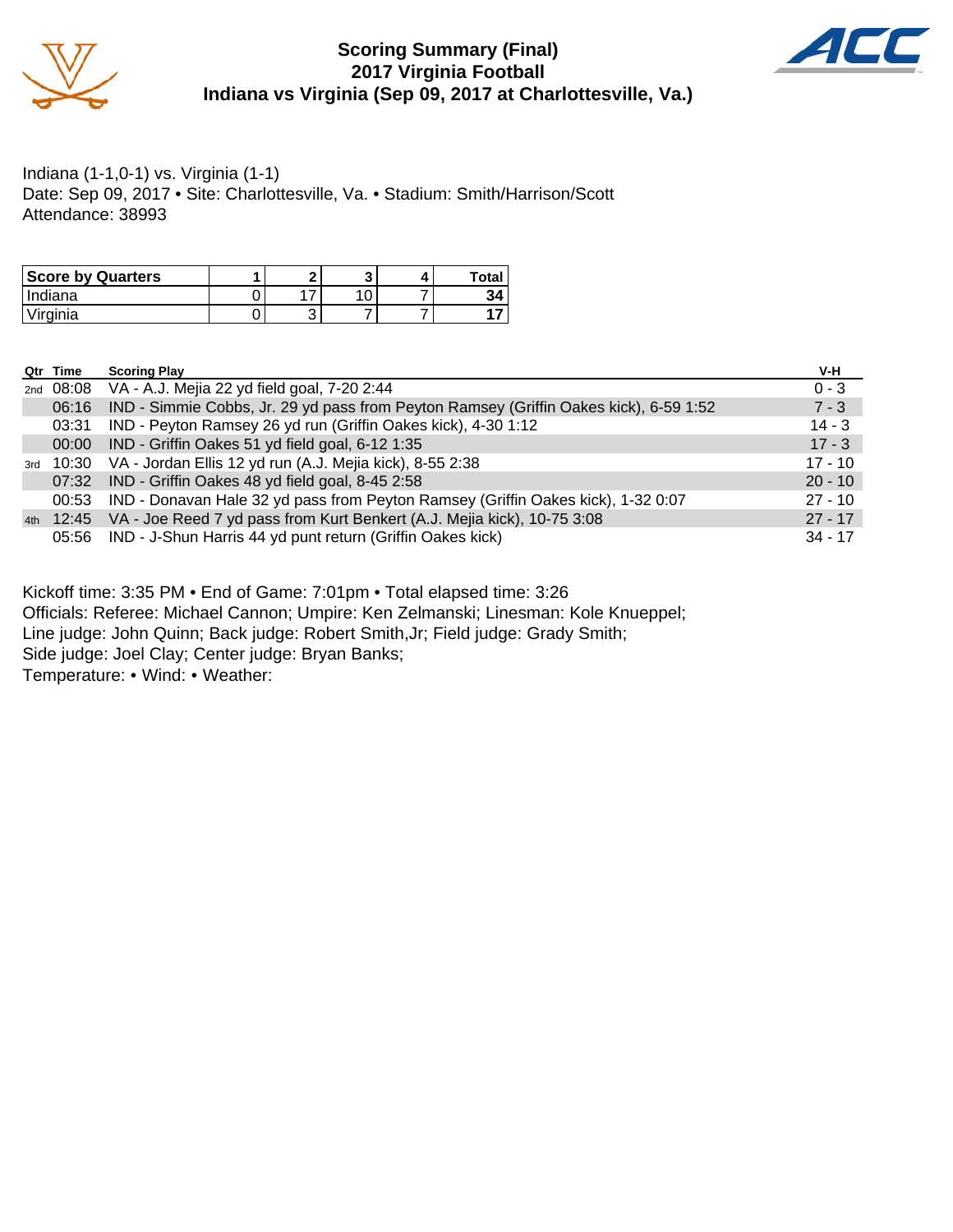





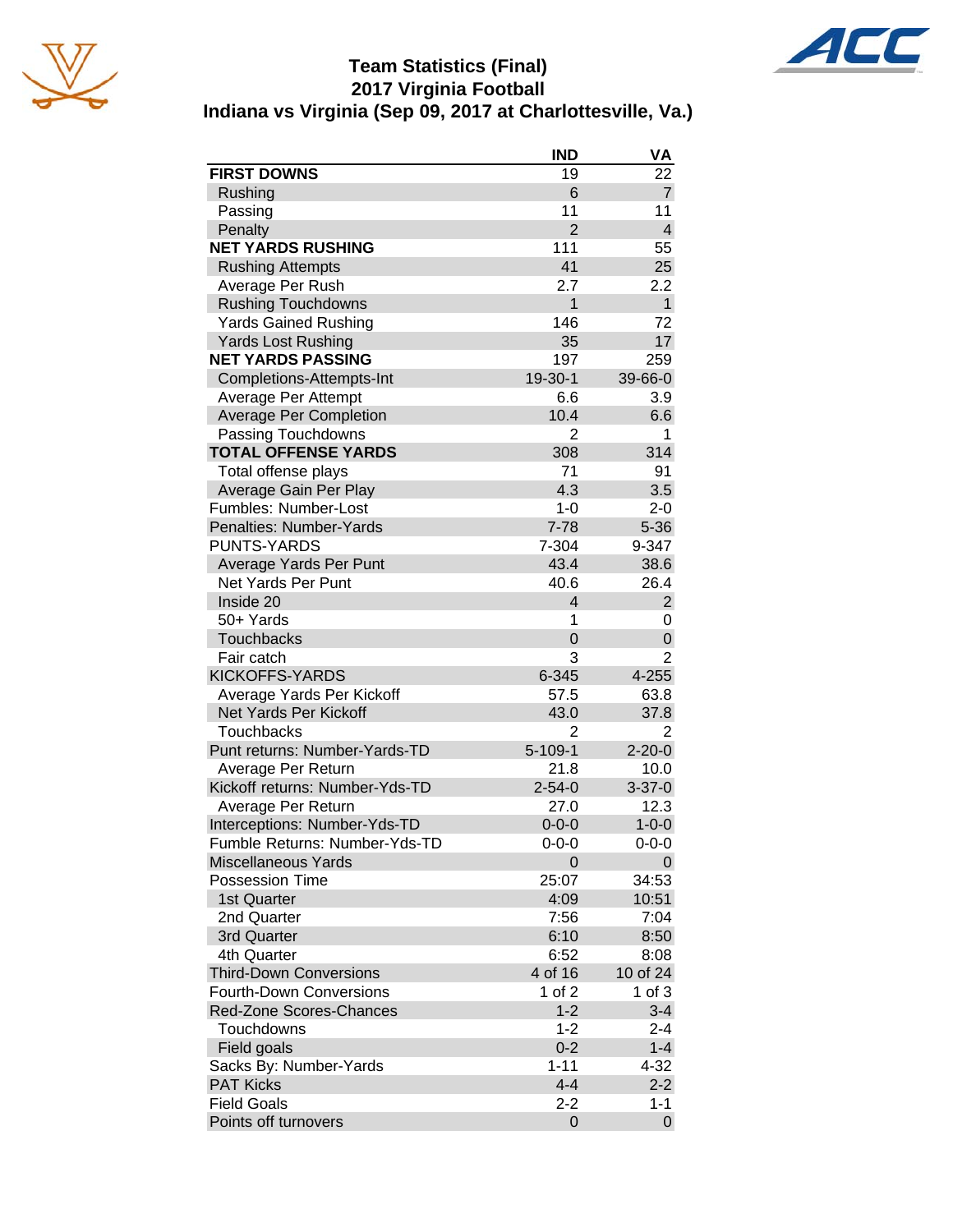

### **Individual Statistics (Final) 2017 Virginia Football Indiana vs Virginia (Sep 09, 2017 at Charlottesville, Va.)**

#### **Indiana Virginia**

| <b>Rushing</b>       |    | No. Gain Loss |    | <b>Net</b> | TD | Lq | Avg              |
|----------------------|----|---------------|----|------------|----|----|------------------|
| Morgan Ellison       | 12 | 48            |    | 47         |    | 9  | 3.9              |
| Peyton Ramsey        | 12 | 59            | 27 | 32         |    | 26 | 2.7              |
| Mike Majette         | 12 | 17            | 2  | 15         | O  | 5  | 1.2 <sub>2</sub> |
| <b>Richard Lagow</b> | 3  | 14            | 5  | 9          | O  | 13 | 3.0              |
| Cole Gest            |    | 8             | O  | 8          | O  |    | 4.0              |
| Totals               | 41 | 146           | 35 |            |    | 26 | 27               |

| <b>Passing</b>       | $C-A-I$       |     | Yds TD Long | Sack |
|----------------------|---------------|-----|-------------|------|
| Peyton Ramsey        | $16 - 20 - 0$ | 173 | 32          |      |
| <b>Richard Lagow</b> | $3 - 10 - 1$  | 24  |             |      |
| Totals               | $19 - 30 - 1$ | 197 | 32          |      |

| Receiving             | No. | Yards | ТD | Long |
|-----------------------|-----|-------|----|------|
| Simmie Cobbs, Jr.     | 5   | 62    |    | 29   |
| lan Thomas            | 4   | 31    |    | 15   |
| Luke Timian           | 4   | 25    |    | 8    |
| Donavan Hale          | 2   | 49    |    | 32   |
| Mike Majette          | 2   | 18    |    | 19   |
| <b>Ricky Brookins</b> | 1   | 8     |    | 8    |
| Morgan Ellison        |     | 4     |    |      |
| Totals                | 19  |       |    | 32   |

| <b>Punting</b> | No. |     |        | Yds Avg Long In20 | — ТВ |
|----------------|-----|-----|--------|-------------------|------|
| H. Whitehead   |     | 304 | - 43.4 | 56                |      |
| Totals         |     | 304 | - 43.4 | 56                |      |

|                | Punt |        |      | <b>Kickoff</b> |             |      | Intercept |              |  |
|----------------|------|--------|------|----------------|-------------|------|-----------|--------------|--|
| <b>Returns</b> |      | No Yds |      |                | $Lg$ No Yds |      |           | Lg $N$ o Yds |  |
| J-Shun Harris  |      | 5 109  | 44 l |                |             |      |           |              |  |
| D. Williams    |      |        |      | 2              | 54          | 31   |           |              |  |
| Totals         |      | 5 109  | 44   | $\overline{2}$ | 54          | 31 I |           |              |  |

| <b>Field goals</b>   | Qtr | Time       | Dist     |           | <b>Result</b> |       |
|----------------------|-----|------------|----------|-----------|---------------|-------|
| <b>Griffin Oakes</b> | 2nd | 00:00      | 51 yards |           | Good          |       |
| <b>Griffin Oakes</b> | 3rd | 07:32      | 48 yards |           | Good          |       |
| <b>Kickoffs</b>      | No. | Yards      |          | Avg       | ΤВ            | OВ    |
| <b>Griffin Oakes</b> | 6   | 345        |          | 57.5      | 2             | 0     |
| All-purpose          | Run | <b>Rcv</b> | ΚR       | <b>PR</b> | IR            | Total |
| J-Shun Harris        | 0   | 0          | 0        | 109       | 0             | 109   |
| Simmie Cobbs, Jr.    | 0   | 62         | 0        | 0         | 0             | 62    |
| D. Williams          | 0   | 0          | 54       | 0         | 0             | 54    |
| Morgan Ellison       | 47  | 4          | 0        | 0         | ი             | 51    |

| <b>Rushing</b> |    | No. Gain Loss |            | <b>Net</b> | TD | Lq   | Avg  |
|----------------|----|---------------|------------|------------|----|------|------|
| Jordan Ellis   | 14 | 45            | 1          | 44         |    | 12   | 3.1  |
| Joe Reed       |    |               | 0          |            | 0  | 5    | 3.5  |
| Nash Griffin   |    | 3             | 0          | 3          | 0  | 3    | 3.0  |
| Chris Sharp    |    | 1             | 0          | 1          | 0  | 1    | 1.0  |
| Kurt Benkert   | 3  | 11            | 11         | 0          | 0  | 11   | 0.0  |
| Daniel Hamm    | 4  | 5             | 5          | 0          | 0  | 3    | 0.0  |
| <b>Totals</b>  | 25 | 72            | 17         | 55         |    | 12   | 2.2  |
| Passing        |    | $C-A-I$       | <b>zhY</b> | TD         |    | Lona | Sack |

| Passing      | C-A-I         |     | Yds TD Long Sack |  |
|--------------|---------------|-----|------------------|--|
| Kurt Benkert | $39 - 66 - 0$ | 259 |                  |  |
| Totals       | $39 - 66 - 0$ | 259 | 20               |  |

| Receiving         | No. | Yards | TD | Long |
|-------------------|-----|-------|----|------|
| Olamide Zaccheaus | 12  | 72    | O  | 20   |
| Evan Butts        | 6   | 54    | O  | 18   |
| Doni Dowling      | 5   | 24    | O  | 6    |
| Hasise Dubois     | 4   | 25    | ი  | 10   |
| Joe Reed          | 3   | 23    |    | 11   |
| Andre Levrone     | 2   | 24    |    | 19   |
| Jordan Ellis      | 2   | 5     | ი  | 8    |
| Daniel Hamm       | 2   |       | ი  | 1    |
| Terrell Jana      |     | 12    | O  | 12   |
| Warren Craft      |     | 11    |    | 11   |
| Ben Hogg          |     | 8     | O  | 8    |
| Totals            | 39  | 259   | 1  | 20   |

| Punting        | No. |     |          | Yds Avg Long In20 | <b>TB</b> |
|----------------|-----|-----|----------|-------------------|-----------|
| Lester Coleman |     |     | 347 38.6 | 48.               |           |
| Totals         |     | 347 | - 38.6   | 48                |           |

|                | Punt   | <b>Kickoff</b> |   |           | Intercept |  |           |  |
|----------------|--------|----------------|---|-----------|-----------|--|-----------|--|
| <b>Returns</b> | No Yds |                |   | Lg No Yds |           |  | Lg No Yds |  |
| Daniel Hamm    | 20     | 18             |   | 14        | 14        |  |           |  |
| Joe Reed       |        |                |   | 23        | 181       |  |           |  |
| Juan Thornhill |        |                |   |           |           |  |           |  |
| Totals         |        | 18             | ર | 37        |           |  |           |  |

| Field goals | <b>Qtr Time Dist</b> |                         | Result |
|-------------|----------------------|-------------------------|--------|
| A.J. Mejia  |                      | 2nd 08:08 22 yards Good |        |

| Kickoffs          | No. | Yards |    | Ava          | ΤВ | OВ    |
|-------------------|-----|-------|----|--------------|----|-------|
| Brian Delanev     | 4   | 255   |    | 63.8         |    |       |
| All-purpose       | Run | Rcv   | KR | <b>PR</b>    | IR | Total |
| Olamide Zaccheaus | 0   | 72    | O  |              | O  | 72    |
| Evan Butts        | 0   | 54    | 0  | $\mathbf{0}$ | Ω  | 54    |
| Joe Reed          |     | 23    | 23 | $\mathbf{0}$ | Ω  | 53    |
| Jordan Ellis      | 44  | 5     |    |              |    | 49    |

FUMBLES: Indiana-Richard Lagow 1-0. Virginia-Kurt Benkert 1-0; Daniel Hamm 1-0.

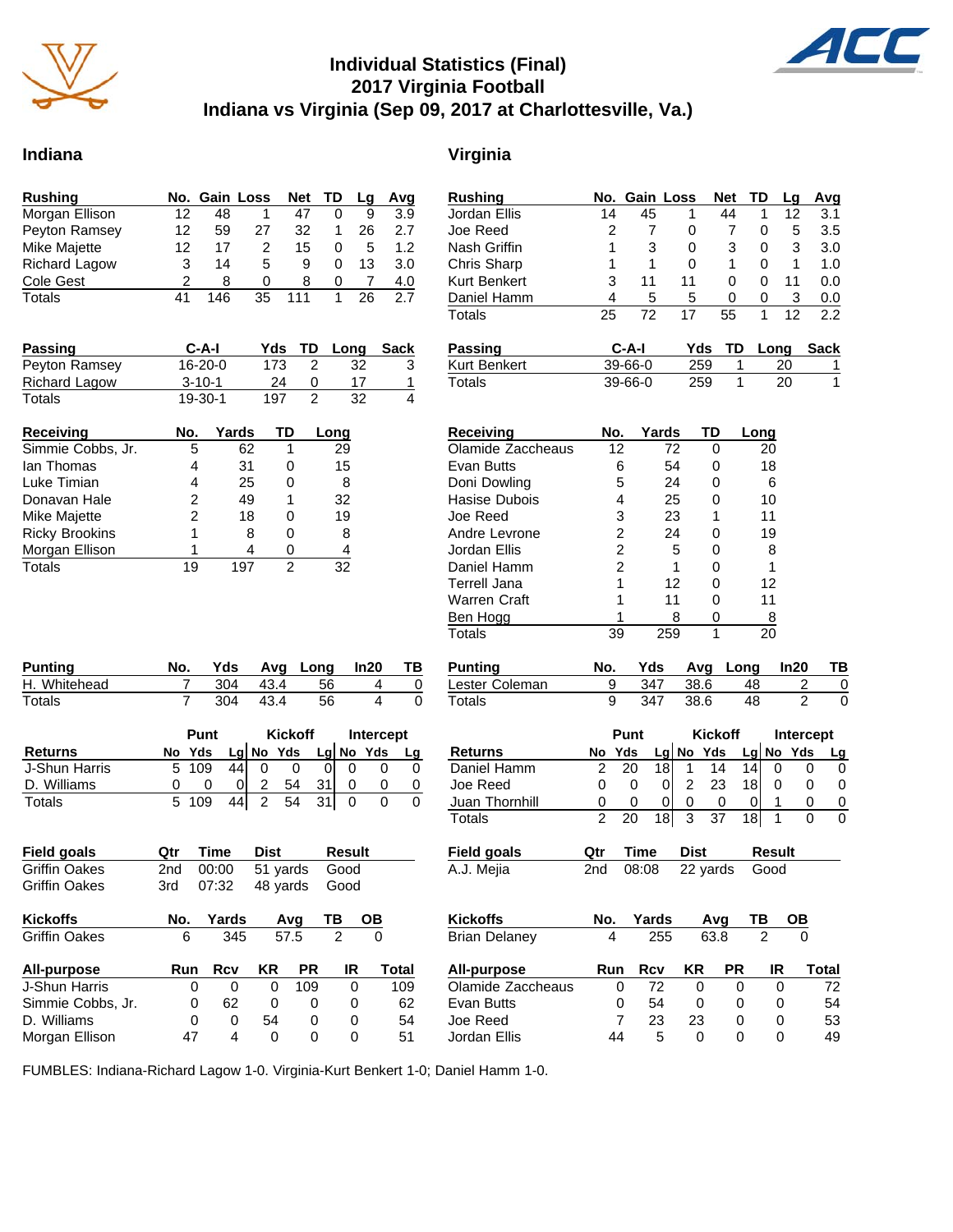

#### **Defensive Statistics (Final) 2017 Virginia Football Indiana vs Virginia (Sep 09, 2017 at Charlottesville, Va.)**



| ##              | Indiana              | Solo                     | Ast            | <b>Total</b>             | Sacks-Yds                | <b>TFL-Yds</b>           | FF                       | FR-Yds                   | Int-Yds                  | <b>BrUp</b>              | <b>Blks</b>              | QBH            |
|-----------------|----------------------|--------------------------|----------------|--------------------------|--------------------------|--------------------------|--------------------------|--------------------------|--------------------------|--------------------------|--------------------------|----------------|
| 9               | J. Crawford          | 6                        | 5              | 11                       |                          |                          |                          |                          |                          |                          |                          |                |
| $\overline{a}$  | C. Covington         | 5                        | 3              | 8                        |                          | $1.0 - 5$                | ÷                        |                          |                          |                          |                          |                |
| 8               | <b>Tegray Scales</b> | 4                        | 4              | 8                        | $0.5 - 6$                | $1.5 - 9$                |                          |                          |                          |                          |                          |                |
|                 | 42 Marcelino Ball    | $\overline{\mathcal{L}}$ | $\overline{4}$ | 8                        |                          |                          |                          |                          |                          |                          |                          |                |
|                 | 30 Chase Dutra       | 2                        | 5              | 7                        | $\overline{\phantom{a}}$ | ä,                       | $\overline{\phantom{a}}$ |                          |                          | $\overline{\phantom{a}}$ | $\blacksquare$           |                |
|                 | 28 A'Shon Riggins    | $\overline{2}$           | 5              | $\overline{7}$           | $\overline{a}$           | $\blacksquare$           |                          |                          |                          | $\overline{2}$           |                          |                |
|                 | 98 Jerome Johnson    | 3                        | $\mathbf{1}$   | 4                        | ÷,                       | $1.0 - 1$                | L.                       |                          |                          | ÷,                       |                          |                |
|                 | 74 Nate Hoff         | $\overline{2}$           | $\mathbf{1}$   | 3                        |                          |                          |                          |                          |                          |                          |                          |                |
| 91              | Jacob Robinson       | 0                        | 3              | 3                        | $0.5 - 5$                | $0.5 - 5$                |                          |                          |                          |                          |                          |                |
|                 | 51 M. Barwick Jr.    | $\overline{2}$           | $\mathbf 0$    | $\overline{2}$           |                          |                          |                          |                          |                          |                          |                          |                |
|                 | 19 Tony Fields       | $\overline{2}$           | $\mathbf 0$    | $\overline{2}$           | ÷,                       |                          |                          |                          |                          |                          |                          |                |
|                 | 12 Jayme Thompson    | $\overline{2}$           | $\mathbf 0$    | $\overline{2}$           | $\overline{a}$           |                          |                          |                          |                          |                          |                          |                |
|                 | 16 Rashard Fant      | 2                        | $\Omega$       | $\overline{2}$           | $\blacksquare$           | $1.0 - 3$                | $\blacksquare$           | $\overline{\phantom{a}}$ |                          | 1                        | $\blacksquare$           |                |
|                 | 99 A Stallings IV    | $\mathbf{1}$             | $\mathbf{1}$   | $\overline{2}$           |                          |                          |                          |                          |                          | L.                       |                          |                |
|                 | 93 LeShaun Minor     | 1                        | $\mathbf{1}$   | $\overline{2}$           | $\overline{\phantom{a}}$ |                          |                          |                          |                          | 1                        |                          |                |
|                 | 43 Dameon Willis     | 0                        | $\overline{2}$ | $\overline{2}$           |                          |                          |                          |                          |                          | $\mathbf{1}$             |                          |                |
|                 | 14 Andre Brown       | 1                        | $\mathbf 0$    | $\mathbf{1}$             |                          |                          |                          |                          |                          |                          |                          |                |
|                 | 26 Kiante Walton     | $\mathbf{1}$             | $\Omega$       | $\mathbf{1}$             |                          |                          | $\mathbf{1}$             |                          |                          |                          |                          |                |
|                 | 47 R. McCray III     | 1                        | $\Omega$       | 1                        | ÷,                       |                          |                          |                          |                          |                          |                          |                |
|                 | 49 Greg Gooch        | $\overline{0}$           | $\mathbf{1}$   | $\mathbf{1}$             |                          |                          |                          |                          |                          |                          |                          |                |
|                 | 95 Brandon Wilson    | 0                        | 1              | $\mathbf{1}$             | $\blacksquare$           |                          | $\blacksquare$           | ÷,                       |                          | L,                       | ÷,                       |                |
|                 | 29 Khalil Bryant     | 0                        | $\mathbf{1}$   | $\mathbf{1}$             |                          |                          | $\overline{a}$           | $\blacksquare$           |                          | $\overline{\phantom{0}}$ | $\blacksquare$           |                |
|                 | Totals               | 41                       | 38             | 79                       | $1.0 - 11$               | $5.0 - 23$               | $\mathbf{1}$             | $0 - 0$                  | $0 - 0$                  | 6                        | $\Omega$                 | $\Omega$       |
|                 |                      |                          |                |                          |                          |                          |                          |                          |                          |                          |                          |                |
| ##              | Virginia             | Solo                     | Ast            | Total                    | Sacks-Yds                | <b>TFL-Yds</b>           | FF                       | FR-Yds                   | Int-Yds                  | <b>BrUp</b>              | <b>Blks</b>              | QBH            |
| 37              | Jordan Mack          | 7                        | 9              | 16                       | $0.5 - 3$                | $0.5 - 3$                | $\blacksquare$           |                          | $\overline{\phantom{a}}$ |                          | $\blacksquare$           |                |
|                 | 53 Micah Kiser       | $\overline{4}$           | 10             | 14                       | $2.0 - 20$               | $2.0 - 20$               | $\overline{\phantom{a}}$ | $\overline{a}$           |                          | $\mathbf{1}$             |                          |                |
| 3               | Quin Blanding        | 6                        | 6              | 12                       | $\overline{\phantom{0}}$ | ä,                       | $\mathbf{r}$             | $\overline{a}$           | $\blacksquare$           | ÷,                       | $\overline{\phantom{a}}$ |                |
|                 | 28 Brenton Nelson    | 4                        | 2              | 6                        | $\overline{\phantom{0}}$ |                          |                          |                          |                          |                          |                          |                |
| 9               | Andrew Brown         | $\overline{2}$           | $\overline{4}$ | 6                        | $\blacksquare$           | $2.0 - 3$                | $\mathbf{1}$             | ä,                       | $\blacksquare$           | L,                       | $\blacksquare$           |                |
|                 | 58 Eli Hanback       | $\mathbf{1}$             | 5              | 6                        | $0.5 - 2$                | $1.0 - 2$                | ÷.                       |                          |                          |                          |                          |                |
|                 | 17 Malcolm Cook      | 3                        | $\overline{2}$ | 5                        | ÷                        | $1.0 - 1$                | $\overline{\phantom{a}}$ | L.                       | $\blacksquare$           | ä,                       | $\mathbf{r}$             |                |
| 21              | Juan Thornhill       | 3                        | $\mathbf{1}$   | $\overline{\mathcal{L}}$ |                          | $\overline{\phantom{0}}$ |                          |                          | $1 - 0$                  |                          |                          |                |
| 34              | <b>Bryce Hall</b>    | $\overline{2}$           | $\overline{2}$ | 4                        | $\blacksquare$           | $\blacksquare$           | $\blacksquare$           | ä,                       | $\blacksquare$           | 1                        | $\overline{\phantom{a}}$ |                |
|                 | 99 Juwan Moye        | $\mathbf{1}$             | $\overline{2}$ | 3                        | $\blacksquare$           | $0.5 - 0$                |                          |                          | $\overline{\phantom{a}}$ |                          |                          |                |
|                 | 39 Chris Moore       | 0                        | 3              | 3                        | L.                       |                          | $\blacksquare$           | L.                       | $\overline{a}$           | 1                        | $\blacksquare$           |                |
| 13 <sup>°</sup> | <b>Chris Peace</b>   | $\mathbf{1}$             | $\mathbf{1}$   | $\overline{2}$           | $1.0 - 7$                | $1.0 - 7$                |                          |                          |                          |                          |                          |                |
|                 | 29 Joey Blount       | 1                        | $\mathbf 0$    | $\mathbf{1}$             | $\blacksquare$           | $\overline{\phantom{a}}$ | $\sim$                   | $\blacksquare$           | $\sim$                   | L,                       | $\sim$                   |                |
|                 | 31 Chris Sharp       | $\mathbf{1}$             | $\mathbf 0$    | $\mathbf{1}$             |                          |                          |                          |                          |                          |                          |                          |                |
| 90              | Steven Wright        | 1                        | $\mathbf 0$    | 1                        | ä,                       |                          |                          |                          |                          |                          |                          |                |
|                 | 47 Lester Coleman    | 0                        | $\mathbf{1}$   | $\mathbf{1}$             |                          |                          |                          |                          |                          |                          |                          |                |
|                 | Totals               | 37                       | 48             | $\overline{85}$          | $4.0 - 32$               | $8.0 - 36$               | $\mathbf{1}$             | $0 - 0$                  | $1-0$                    | 3                        | $\Omega$                 | $\overline{0}$ |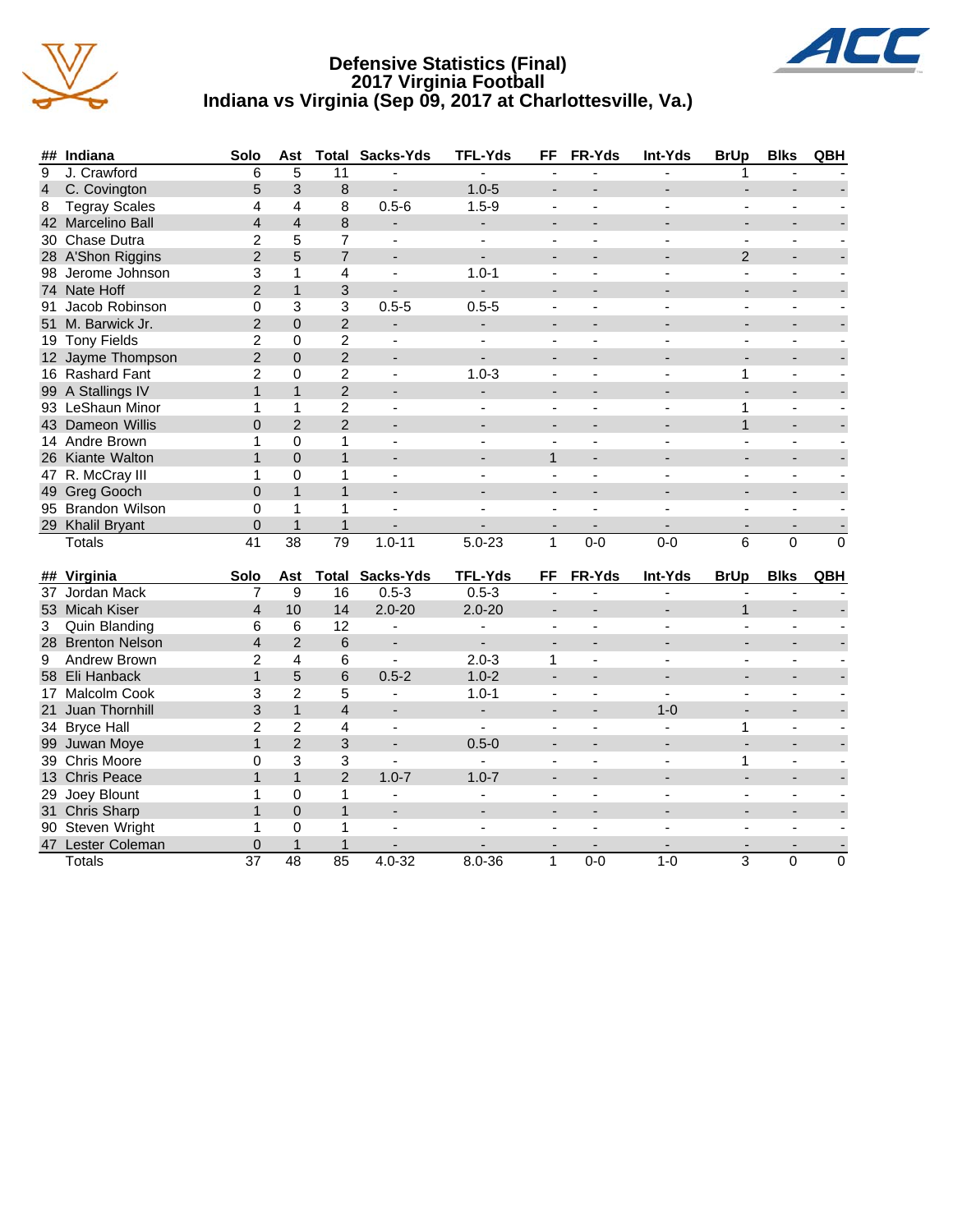

#### **Participation Report (Final) 2017 Virginia Football Indiana vs Virginia (Sep 09, 2017 at Charlottesville, Va.)**



#### **Indiana**

#### **Virginia**

| Pos         | ##          | <b>OFFENSE</b>       | Pos        | ##             | <b>OFFENSE</b>         |
|-------------|-------------|----------------------|------------|----------------|------------------------|
| QB          | 21          | <b>Richard Lagow</b> | <b>WR</b>  | 44             | <b>Tanner Cowley</b>   |
| RB          | 24          | Mike Majette         | LТ         | 67             | Jack English           |
| <b>WR</b>   | $\mathbf 1$ | Simmie Cobbs, Jr.    | LG         | 74             | John Montelus          |
| <b>WR</b>   | 25          | Luke Timian          | С          | 77             | Jake Fieler            |
| <b>WR</b>   | 10          | Donavan Hale         | RG         | 78             | R.J. Proctor           |
| TE          | 80          | lan Thomas           | <b>RT</b>  | 55             | <b>Brandon Pertile</b> |
| LT          | 5B          | Coy Cronk            | TВ         | 1              | Jordan Ellis           |
| LG          | 76          | <b>Wes Martin</b>    | QB         | 6              | <b>Kurt Benkert</b>    |
| C.          | 68          | H. Littlejohn        | <b>WR</b>  | $\overline{2}$ | Joe Reed               |
| <b>RG</b>   | 72          | S. Stepaniak         | <b>WR</b>  | 5              | Doni Dowling           |
| RT          | 71          | Delroy Baker         | TE         | 16             | <b>Richard Burney</b>  |
|             |             |                      |            |                |                        |
| Pos         | ##          | <b>DEFENSE</b>       | Pos        | ##             | <b>DEFENSE</b>         |
|             |             |                      |            |                |                        |
| DE          | 49          | Greg Gooch           | DE         | 9              | Andrew Brown           |
| DT          | 91          | Jacob Robinson       | NT         | 58             | Eli Hanback            |
| DT          | 74          | Nate Hoff            | DE         | 99             | Juwan Moye             |
| DE          | 47          | R. McCray III        | <b>MLB</b> | 53             | Micah Kiser            |
| LB          | 4           | C. Covington         | <b>BLB</b> | 37             | Jordan Mack            |
| LB          | 8           | <b>Tegray Scales</b> | <b>WLB</b> | 13             | <b>Chris Peace</b>     |
| СB          | 16          | Rashard Fant         | СB         | 21             | Juan Thornhill         |
| CВ          | 28          | A'Shon Riggins       | CВ         | 39             | <b>Chris Moore</b>     |
| <b>HUSK</b> | 42          | Marcelino Ball       | <b>FS</b>  | 3              | Quin Blanding          |
| S           | 9           | J. Crawford          | SS         | 28             | <b>Brenton Nelson</b>  |
| S           | 19          | <b>Tony Fields</b>   | СB         | 34             | <b>Bryce Hall</b>      |

Indiana: 2-D. Williams, 3B-J. Albomonte, 3-Tyler Green, 3A-Peyton Ramsey, 5-J-Shun Harris, 5A-M. Nworah, 6-Zeke Walker, 7-Taysir Mack, 12-Jayme Thompson, 13-Isaac James, 14-Andre Brown, 17-Raheem Layne, 18-Ben Bach, 20-Cole Gest, 22-Whop Philyor, 23-Alex Rodriguez, 26-Kiante Walton, 27-Morgan Ellison, 29-Khalil Bryant, 30-Chase Dutra, 33-Ricky Brookins, 36-Drew Conrad, 40-Reakwon Jones, 43-Dameon Willis, 51-M. Barwick Jr., 52-DaVondre Love, 55-M. McGinnis, 56-Grayson Stover, 57-Harry Crider, 69-Gavin Everett, 81-Ty Fryfogle, 83-Austin Dorris, 85-R. Watercutter, 86-P. Hendershot, 87-Michael Ziemba, 88-Shaun Bonner, 90-Juan Harris, 92-Griffin Oakes, 93-LeShaun Minor, 94-H. Whitehead, 95-Brandon Wilson, 97-Dan Godsil, 98-Jerome Johnson, 99-A Stallings IV.

Virginia: 4-Olamide Zaccheaus, 8-Hasise Dubois, 11-Joe Spaziani, 14-Andre Levrone, 15-De'Vante Cross, 17-Malcolm Cook, 18-Ben Hogg, 20-Nick Grant, 22-Daniel Hamm, 23-Warren Craft, 25-Lamont Atkins, 26-PK Kier, 27-Jamari Peacock, 29-Joey Blount, 31-Chris Sharp, 33-Zane Zandier, 40-C.J. Stalker, 41-Germane Crowell, 45-Reed Kellam, 46-Evan Butts, 47-Lester Coleman, 56-Matt Gahm, 57-James Trucilla, 65-Ben Knutson, 71-Jack McDonald, 79-Dillon Reinkensmeyer, 81-Nash Griffin, 84-Terrell Jana, 89-Brian Delaney, 90-Steven Wright, 95-A.J. Mejia.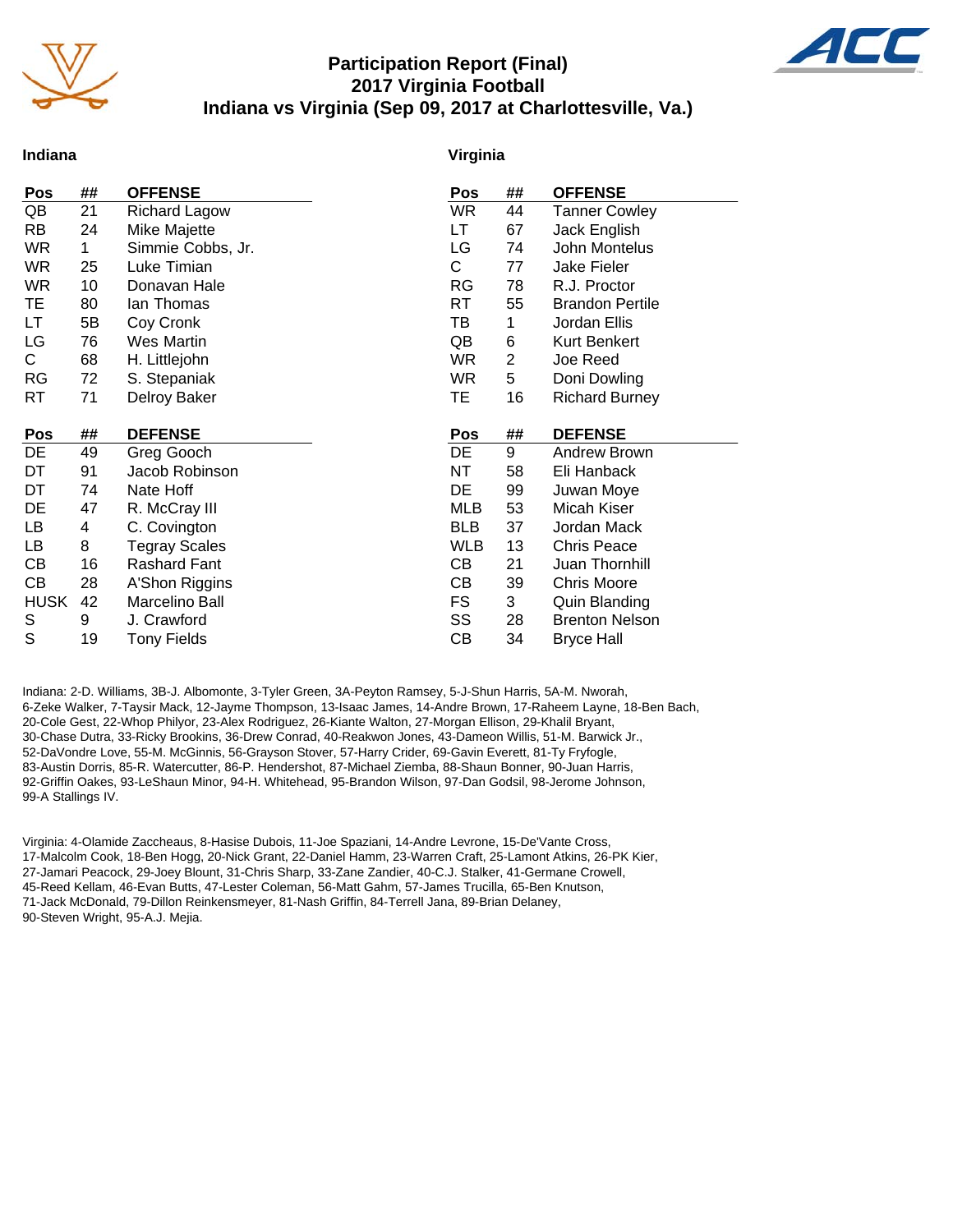

## **Drive Chart (By Team) (Final) 2017 Virginia Football Indiana vs Virginia (Sep 09, 2017 at Charlottesville, Va.)**



|            |                 |                 | <b>Drive Started</b> |                 |                 | <b>Drive Ended</b> | <b>Consumed</b>          |                                     |            |
|------------|-----------------|-----------------|----------------------|-----------------|-----------------|--------------------|--------------------------|-------------------------------------|------------|
| Team       | Qtr             | Spot            | Time                 | <b>Obtained</b> | Spot            | Time               | <b>How lost</b>          | - Yds<br>ΡI                         | <b>TOP</b> |
| <b>IND</b> | 1st             | 118             | 13:44                | Punt            | 145             | 12:00              | Punt                     | 8<br>-27<br>$\blacksquare$          | 1:44       |
| <b>IND</b> |                 | <b>150</b>      | 09:49                | Punt            | V47             | 08:40              | Punt                     | 3<br>$-3$                           | 1:09       |
| <b>IND</b> |                 | 112             | 05:04                | Punt            | 112             | 03:59              | Punt                     | 3<br>- 0                            | 1:05       |
| <b>IND</b> |                 | 115             | 00:11                | <b>Downs</b>    | 133             | 13:21              | Interception             | $6 - 18$                            | 1:50       |
| <b>IND</b> | 2 <sub>nd</sub> | 102             | 12:30                | Punt            | 105             | 10:52              | Punt                     | $-3$<br>3                           | 1:38       |
| <b>IND</b> |                 | 41              | 08:08                | Kickoff         | V <sub>00</sub> | 06:16              | *TOUCHDOWN               | $6 - 59$                            | 1:52       |
| <b>IND</b> |                 | V30             | 04:43                | Punt            | V <sub>0</sub>  | 03:31              | *TOUCHDOWN               | 30<br>4<br>$\overline{\phantom{a}}$ | 1:12.      |
| <b>IND</b> |                 | V <sub>45</sub> | 01:35                | Punt            | V33             | 15:00              | *FIELD GOAL              | $6 -$<br>12                         | 1:35       |
| <b>IND</b> | 3rd             | 123             | 15:00                | Kickoff         | 114             | 13:08              | Punt                     | (9)<br>3<br>$\blacksquare$          | 1:52       |
| <b>IND</b> |                 | 125             | 10:30                | Kickoff         | V30             | 07:32              | *FIELD GOAL              | 8<br>- 45                           | 2:58       |
| <b>IND</b> |                 | 123             | 03:39                | Punt            | 141             | 02:26              | Punt                     | 18<br>4 -                           | 1:13       |
| <b>IND</b> |                 | V <sub>32</sub> | 01:00                | Punt            | V <sub>00</sub> | 00:53              | *TOUCHDOWN               | $1 - 32$                            | 0:07       |
| <b>IND</b> | 4th             | 125             | 12:45                | Kickoff         | V <sub>03</sub> | 07:03              | Downs                    | 15<br>$-72$                         | 5:42.      |
| <b>IND</b> |                 | V <sub>00</sub> | 05:56                | Punt            | V <sub>00</sub> | 05:56              | <i><b>*TOUCHDOWN</b></i> | $0 - 0$                             | 0:00       |
| <b>IND</b> |                 | V49             | 04:11                | Downs           | V46             | 03:01              | Punt                     | 3<br>$-3$                           | 1:10       |

|                        | 1st     | 2nd   | 3rd     | 4th     | 1st     | 2 <sub>nd</sub> |          |
|------------------------|---------|-------|---------|---------|---------|-----------------|----------|
| Indiana                | Qtr     | Qtr   | Qtr     | Qtr     | Half    | Half            | Total    |
| Time of possession     | 04:09   | 07:56 | 06:10   | 06:52   | 12:05   | 13:02           | 25:07    |
| 3rd down conversions   | $1 - 4$ | 1-5   | $0 - 3$ | $2 - 4$ | $2 - 9$ | $2 - 7$         | $4 - 16$ |
| Average field position | 123     | 142   | 134     | 138     | 132     | 135             | 134      |
| 4th down conversions   | 0-0     | 1-1   | 0-0     | 0-1     | $1 - 1$ | 0-1             | $1 - 2$  |

|           |                 |                 | <b>Drive Started</b> |                 |                 | <b>Drive Ended</b> | Consumed        |                                      |            |
|-----------|-----------------|-----------------|----------------------|-----------------|-----------------|--------------------|-----------------|--------------------------------------|------------|
| Team      | Qtr             | <b>Spot</b>     | Time                 | <b>Obtained</b> | <b>Spot</b>     | Time               | <b>How lost</b> | - Yds<br>ΡI                          | <b>TOP</b> |
| VA        | 1st             | V25             | 15:00                | Kickoff         | V32             | 13:44              | Punt            | 3<br>$\blacksquare$                  | 1:16       |
| VA        |                 | V06             | 12:00                | Punt            | V <sub>06</sub> | 09:49              | Punt            | 3<br>$-0$                            | 2:11       |
| VA        |                 | V <sub>12</sub> | 08:40                | Punt            | V45             | 05:04              | Punt            | 8<br>$-33$                           | 3:36       |
| <b>VA</b> |                 | V40             | 03:59                | Punt            | 115             | 00:11              | Downs           | 10<br>45<br>$\blacksquare$           | 3:48       |
| VA        | 2 <sub>nd</sub> | 144             | 13:21                | Interception    | 138             | 12:30              | Punt            | 3<br>-6<br>$\sim$                    | 0:51       |
| <b>VA</b> |                 | 124             | 10:52                | Punt            | 04              | 08:08              | *FIELD GOAL     | $7 - 20$                             | 2:44       |
| VA        |                 | V18             | 06:13                | Kickoff         | V <sub>25</sub> | 04:43              | Punt            | 3<br>- 7                             | 1:30       |
| <b>VA</b> |                 | V <sub>18</sub> | 03:27                | Kickoff         | V <sub>26</sub> | 01:35              | Punt            | 3<br>- 8                             | 1:52       |
| VA        | 3rd             | V45             | 13:08                | Punt            | 100             | 10:30              | *TOUCHDOWN      | 8<br>55<br>$\sim$                    | 2:38       |
| VA        |                 | V20             | 07:32                | Kickoff         | <b>V47</b>      | 03:39              | Punt            | 8<br>$-27$                           | 3:53       |
| VA        |                 | V03             | 02:26                | Punt            | V07             | 01:00              | Punt            | 3<br>-4                              | 1:26       |
| <b>VA</b> |                 | V <sub>25</sub> | 00:53                | Kickoff         | 100             | 12:45              | *TOUCHDOWN      | 10<br>75<br>$\blacksquare$           | 3:08       |
| VA        | 4th             | V <sub>03</sub> | 07:03                | Downs           | V <sub>04</sub> | 05:56              | Punt            | 3<br>- 1                             | 1:07       |
| VA        |                 | V26             | 05:56                | Kickoff         | V49             | 04:11              | Downs           | $9 - 23$                             | 1:45       |
| VA        |                 | V10             | 03:01                | Punt            | 145             | 00:00              | End of half     | 11<br>45<br>$\overline{\phantom{0}}$ | 3:01       |

|                        | 1st     | 2nd   | 3rd   | 4th     | 1st      | 2nd      |           |
|------------------------|---------|-------|-------|---------|----------|----------|-----------|
| Virginia               | Qtr     | Qtr   | Qtr   | Qtr     | Half     | Half     | Total     |
| Time of possession     | 10:51   | 07:04 | 08:50 | 08:08   | 17:55    | 16:58    | 34:53     |
| 3rd down conversions   | $3 - 7$ | 1-5   | 4-6   | $2 - 6$ | $4 - 12$ | $6 - 12$ | $10 - 24$ |
| Average field position | V20     | V42   | V23   | V13     | V31      | V18      | V25       |
| 4th down conversions   | 0-1     | 0-0   | 0-0   | $1 - 2$ | $0 - 1$  | $1 - 2$  | 1-3       |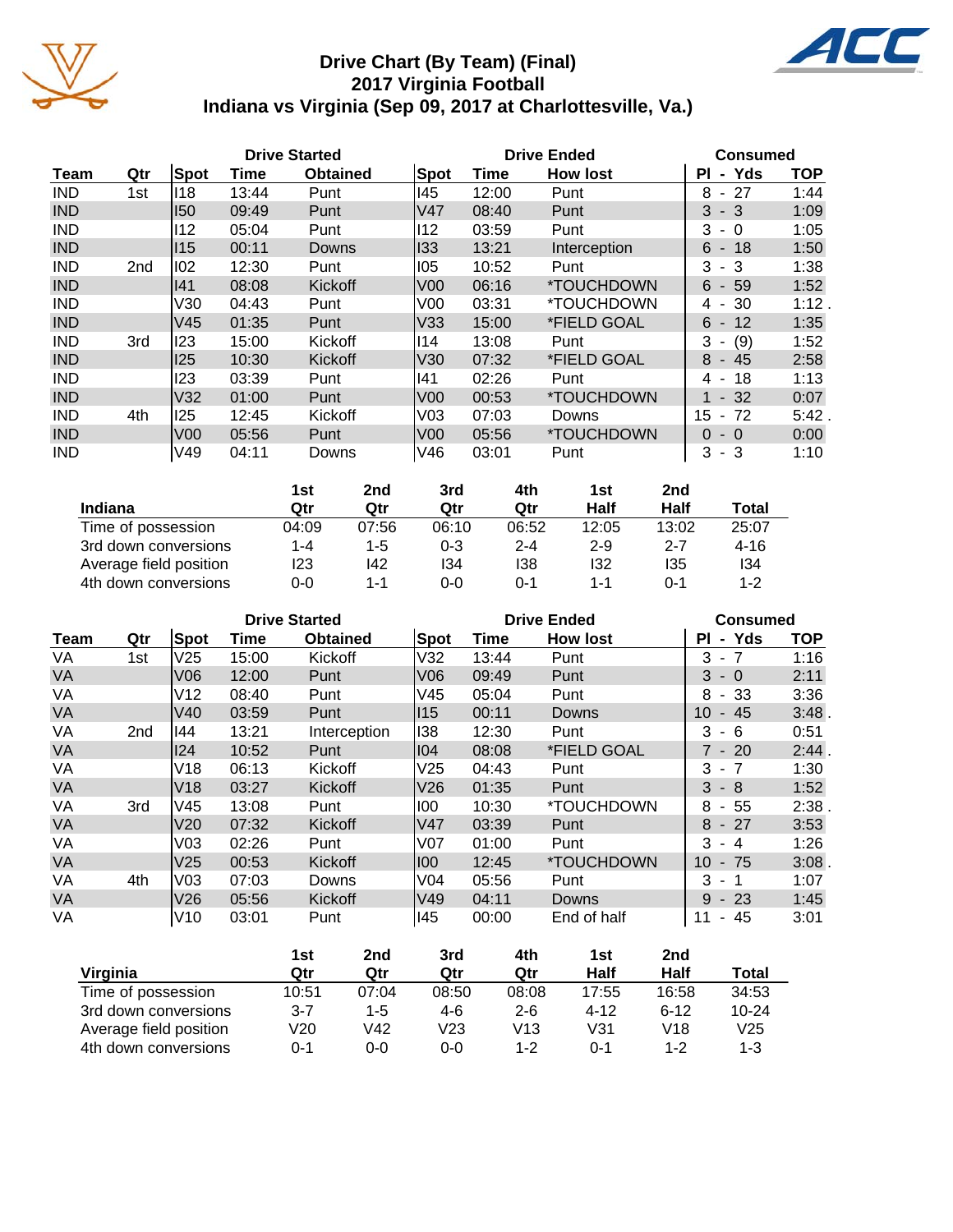

## **Drive Chart (By Quarter) (Final) 2017 Virginia Football Indiana vs Virginia (Sep 09, 2017 at Charlottesville, Va.)**



|             | <b>Drive Started</b> |                 |       |                 |                 | <b>Drive Ended</b> | <b>Consumed</b> |                                        |            |
|-------------|----------------------|-----------------|-------|-----------------|-----------------|--------------------|-----------------|----------------------------------------|------------|
| <b>Team</b> | Qtr                  | <b>Spot</b>     | Time  | <b>Obtained</b> | <b>Spot</b>     | <b>Time</b>        | <b>How lost</b> | PI - Yds                               | <b>TOP</b> |
| VA          | 1st                  | V25             | 15:00 | Kickoff         | V32             | 13:44              | Punt            | $3 - 7$                                | 1:16       |
| <b>IND</b>  |                      | 118             | 13:44 | Punt            | 145             | 12:00              | Punt            | $-27$<br>8                             | 1:44       |
| VA          |                      | V06             | 12:00 | Punt            | V06             | 09:49              | Punt            | 3<br>$-0$                              | 2:11       |
| <b>IND</b>  |                      | 150             | 09:49 | Punt            | V47             | 08:40              | Punt            | $-3$<br>3                              | 1:09       |
| VA          |                      | V12             | 08:40 | Punt            | V45             | 05:04              | Punt            | 8<br>$-33$                             | 3:36       |
| <b>IND</b>  |                      | 112             | 05:04 | Punt            | $ 12\rangle$    | 03:59              | Punt            | 3<br>$-0$                              | 1:05       |
| VA          |                      | V40             | 03:59 | Punt            | 115             | 00:11              | Downs           | 10<br>$-45$                            | 3:48.      |
| <b>IND</b>  |                      | 115             | 00:11 | Downs           | 133             | 13:21              | Interception    | 6<br>$-18$                             | 1:50       |
| VA          | 2nd                  | 144             | 13:21 | Interception    | 138             | 12:30              | Punt            | 3<br>- 6<br>$\blacksquare$             | 0:51       |
| <b>IND</b>  |                      | 102             | 12:30 | Punt            | 105             | 10:52              | Punt            | 3<br>$-3$                              | 1:38       |
| VA          |                      | 124             | 10:52 | Punt            | 104             | 08:08              | *FIELD GOAL     | 20<br>7                                | 2:44.      |
| <b>IND</b>  |                      | 141             | 08:08 | Kickoff         | V <sub>00</sub> | 06:16              | *TOUCHDOWN      | $6\phantom{1}$<br>$-59$                | 1:52       |
| VA          |                      | V18             | 06:13 | Kickoff         | V25             | 04:43              | Punt            | 3<br>$-7$                              | 1:30       |
| <b>IND</b>  |                      | V30             | 04:43 | Punt            | V <sub>00</sub> | 03:31              | *TOUCHDOWN      | $-30$<br>$\overline{4}$                | 1:12.      |
| VA          |                      | V18             | 03:27 | Kickoff         | V26             | 01:35              | Punt            | 3<br>8<br>$\qquad \qquad \blacksquare$ | 1:52       |
| <b>IND</b>  |                      | V <sub>45</sub> | 01:35 | Punt            | V33             | 15:00              | *FIELD GOAL     | $6\phantom{1}$<br>$-12$                | 1:35       |
| <b>IND</b>  | 3rd                  | 123             | 15:00 | Kickoff         | 114             | 13:08              | Punt            | 3<br>(9)                               | 1:52       |
| VA          |                      | V45             | 13:08 | Punt            | 100             | 10:30              | *TOUCHDOWN      | 8<br>$-55$                             | 2:38       |
| <b>IND</b>  |                      | 125             | 10:30 | Kickoff         | V30             | 07:32              | *FIELD GOAL     | 8<br>45<br>$\overline{\phantom{a}}$    | 2:58       |
| VA          |                      | V20             | 07:32 | Kickoff         | V47             | 03:39              | Punt            | 8<br>27<br>$\overline{\phantom{a}}$    | 3:53       |
| <b>IND</b>  |                      | 123             | 03:39 | Punt            | 141             | 02:26              | Punt            | -18<br>4                               | 1:13       |
| VA          |                      | V <sub>03</sub> | 02:26 | Punt            | V <sub>07</sub> | 01:00              | Punt            | 3<br>$-4$                              | 1:26       |
| <b>IND</b>  |                      | V32             | 01:00 | Punt            | V <sub>00</sub> | 00:53              | *TOUCHDOWN      | 32                                     | 0:07       |
| VA          |                      | V25             | 00:53 | Kickoff         | 100             | 12:45              | *TOUCHDOWN      | 10<br>$-75$                            | $3:08$ .   |
| <b>IND</b>  | 4th                  | 125             | 12:45 | Kickoff         | V <sub>03</sub> | 07:03              | Downs           | 15<br>72<br>$\blacksquare$             | 5:42.      |
| VA          |                      | V <sub>03</sub> | 07:03 | Downs           | V <sub>04</sub> | 05:56              | Punt            | 3<br>$-1$                              | 1:07       |
| <b>IND</b>  |                      | V <sub>00</sub> | 05:56 | Punt            | V <sub>00</sub> | 05:56              | *TOUCHDOWN      | $-0$<br>0                              | 0:00       |
| VA          |                      | V26             | 05:56 | Kickoff         | V49             | 04:11              | Downs           | 9<br>$-23$                             | 1:45       |
| <b>IND</b>  |                      | V49             | 04:11 | Downs           | V46             | 03:01              | Punt            | 3<br>3<br>$\blacksquare$               | 1:10       |
| VA          |                      | V10             | 03:01 | Punt            | 145             | 00:00              | End of half     | $11 - 45$                              | 3:01       |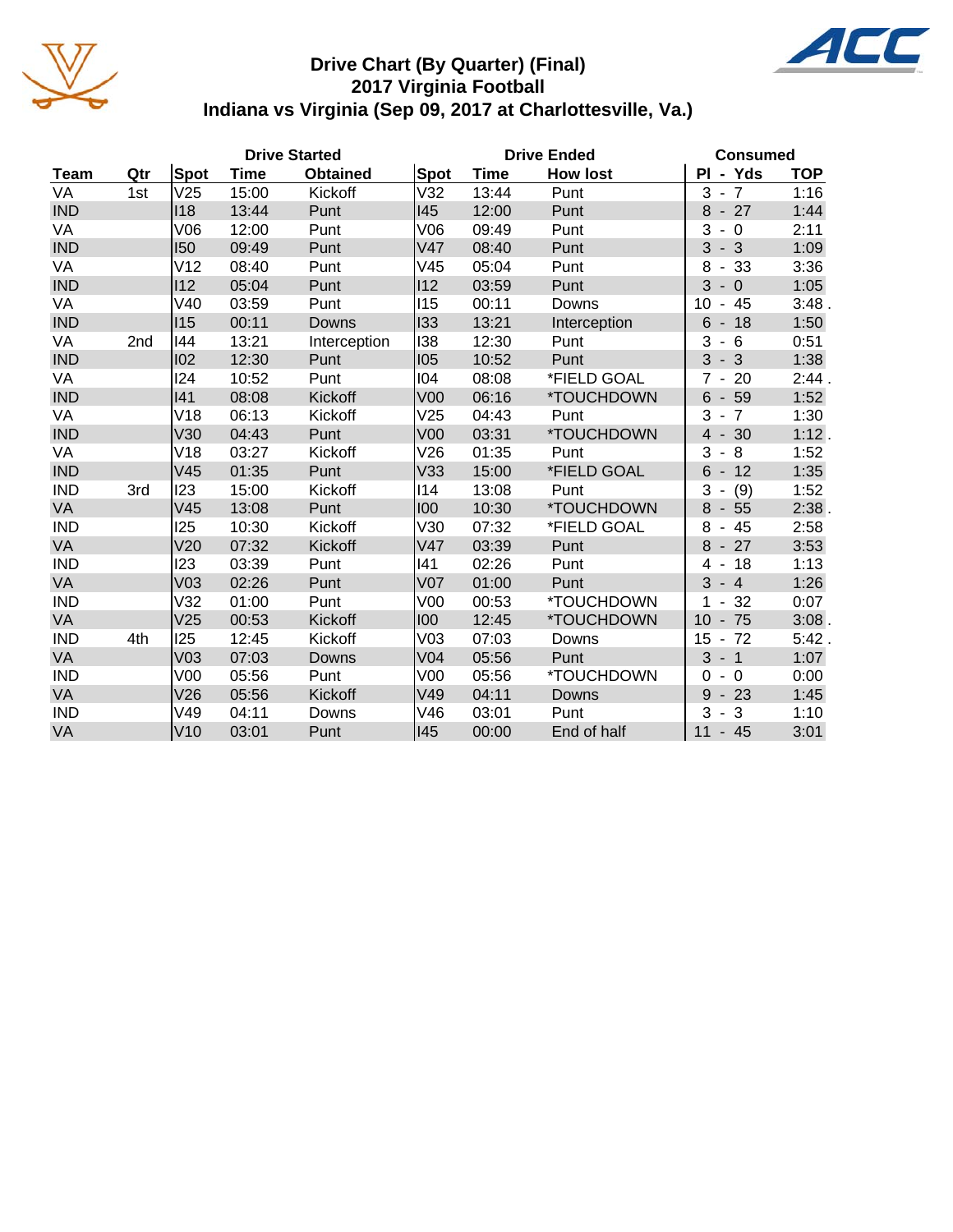

#### **Play-by-Play Summary (1st quarter) Indiana vs Virginia (Sep 09, 2017 at Charlottesville, Va.)**



|                                              | Indiana wins toss, defers to second half, Virginia defends S Endzone                                                                                 |                |
|----------------------------------------------|------------------------------------------------------------------------------------------------------------------------------------------------------|----------------|
|                                              | Griffin Oakes kickoff 65 yards to the VA0, touchback.<br>Ellis, J rush for 3 yards to the VA28 (C. Covington; J. Crawford).                          |                |
| 1-10 VA 25<br>$2 - 7$<br><b>VA 28</b>        | Benkert, K pass complete to Dowling, D for 4 yards to the VA32.                                                                                      |                |
| $3-3$<br>VA 32                               | Benkert, K pass incomplete to Dowling, D, dropped pass.                                                                                              |                |
| $4 - 3$<br><b>VA 32</b>                      | Coleman, L punt 42 yards to the IND26, J-Shun Harris return 2 yards to the IND28                                                                     |                |
|                                              | (Thornhill, J;Mack, J), PENALTY IND illegal block 10 yards to the IND18, 1st and 10, IND                                                             |                |
|                                              | ball on IND18.                                                                                                                                       |                |
|                                              | 3 plays, 7 yards, 1:16                                                                                                                               |                |
| INDIANA drive start at 13:44.<br>1-10 IND 18 | Mike Majette rush for 2 yards to the IND20 (Brown, A;Kiser, M).                                                                                      |                |
| $2 - 8$<br><b>IND 20</b>                     | PENALTY IND false start (Delroy Baker) 5 yards to the IND15.                                                                                         |                |
| <b>IND 15</b><br>2-13                        | Richard Lagow pass complete to Donavan Hale for 17 yards to the IND32, 1ST DOWN IND                                                                  | P1             |
|                                              | (Blanding, Q).                                                                                                                                       |                |
| 1-10 IND 32                                  | Richard Lagow pass incomplete to Donavan Hale.                                                                                                       |                |
| 2-10 IND 32                                  | Richard Lagow sacked for loss of 5 yards to the IND27 (Mack, J; Hanback, E).                                                                         |                |
| 3-15 IND 27                                  | Richard Lagow pass incomplete to Simmie Cobbs, PENALTY VA offside (Bratton, D) 5 yards to                                                            |                |
| 3-10 IND 32                                  | the IND32, NO PLAY.<br>Richard Lagow rush for 13 yards to the IND45, 1ST DOWN IND (Thornhill, J).                                                    | R <sub>2</sub> |
| 1-10 IND 45                                  | Richard Lagow pass incomplete to Simmie Cobbs.                                                                                                       |                |
| 2-10 IND 45                                  | Richard Lagow pass incomplete to Luke Timian.                                                                                                        |                |
| 3-10 IND 45                                  | Richard Lagow pass incomplete to Luke Timian (Moore, C).                                                                                             |                |
| 4-10<br><b>IND 45</b>                        | H. Whitehead punt 49 yards to the VA6, downed.                                                                                                       |                |
|                                              | 8 plays, 27 yards, 1:44                                                                                                                              |                |
| VIRGINIA drive start at 12:00.               |                                                                                                                                                      |                |
| 1-10 VA 06<br>2-13 VA 03                     | Benkert, K pass complete to Zaccheaus, O for loss of 3 yards to the VA3 (Rashard Fant).<br>Reed, J rush for 2 yards to the VA5 (Nate Hoff).          |                |
| 3-11 VA 05                                   | Ellis, J rush for 1 yard to the VA6 (Jacob Robinson; A'Shon Riggins).                                                                                |                |
| 4-10 VA 06                                   | Coleman, L punt 44 yards to the 50 yardline, out-of-bounds.                                                                                          |                |
|                                              | 3 plays, 0 yards, 2:11                                                                                                                               |                |
| <b>INDIANA drive start at 09:49.</b>         |                                                                                                                                                      |                |
| 1-10 IND 50                                  | Morgan Ellison rush for 2 yards to the VA48 (Hanback, E;Brown, A).                                                                                   |                |
| 2-8<br>VA 48                                 | Richard Lagow rush for 1 yard to the VA47, fumble forced by Brown, A, fumble by Richard                                                              |                |
| $3 - 7$<br>VA 47                             | Lagow recovered by IND Ian Thomas at VA47.<br>Richard Lagow pass incomplete to Morgan Ellison.                                                       |                |
| <b>VA 47</b><br>4-7                          | H. Whitehead punt 35 yards to the VA12, fair catch by Hamm, D.                                                                                       |                |
|                                              | 3 plays, 3 yards, 1:09                                                                                                                               |                |
| VIRGINIA drive start at 08:40.               |                                                                                                                                                      |                |
| 1-10 VA 12                                   | Benkert, K pass incomplete to Dowling, D, PENALTY IND pass interference (Rashard Fant) 15                                                            | X1             |
|                                              | yards to the VA27, 1ST DOWN VA, NO PLAY.                                                                                                             |                |
| 1-10 VA 27                                   | Benkert, K pass complete to Hogg, B for 8 yards to the VA35 (Tegray Scales).<br>Ellis, J rush for 4 yards to the VA39, 1ST DOWN VA (M. Barwick Jr.). | R <sub>2</sub> |
| $2 - 2$<br>VA 35<br>1-10 VA 39               | Benkert, K pass complete to Dowling, D for 6 yards to the VA45 (Marcelino Ball;Dameon                                                                |                |
|                                              | Willis).                                                                                                                                             |                |
| $2 - 4$<br>VA 45                             | Sharp, C rush for 1 yard to the VA46 (Chase Dutra).                                                                                                  |                |
| 3-3<br>VA 46                                 | Benkert, K pass complete to Zaccheaus, O for 4 yards to the 50 yardline, 1ST DOWN VA                                                                 | P <sub>3</sub> |
|                                              | (Tegray Scales).                                                                                                                                     |                |
| 1-10 VA 50                                   | Hamm, D rush for loss of 5 yards to the VA45 (C. Covington).                                                                                         |                |
| 2-15 VA 45<br>3-15 VA 45                     | Benkert, K pass incomplete to Levrone, A.<br>Benkert, K pass incomplete to Cross, D.                                                                 |                |
| 4-15 VA 45                                   | Coleman, L punt 48 yards to the IND7, J-Shun Harris return 5 yards to the IND12 (Mack, J).                                                           |                |
|                                              | 8 plays, 33 yards, 3:36                                                                                                                              |                |
| INDIANA drive start at 05:04.                |                                                                                                                                                      |                |
| 1-10 IND 12                                  | Richard Lagow pass complete to Mike Majette for loss of 1 yard to the IND11 (Cook, M).                                                               |                |
| $2 - 11$<br><b>IND 11</b>                    | Mike Majette rush for 1 yard to the IND12 (Blanding, Q).                                                                                             |                |
| 3-10<br><b>IND 12</b>                        | Richard Lagow pass incomplete to Ian Thomas.                                                                                                         |                |
| 4-10<br><b>IND 12</b>                        | H. Whitehead punt 48 yards to the VA40, fair catch by Hamm, D.<br>3 plays, 0 yards, 1:05                                                             |                |
| VIRGINIA drive start at 03:59.               |                                                                                                                                                      |                |
| 1-10 VA 40                                   | Benkert, K pass complete to Zaccheaus, O for 3 yards to the VA43 (Marcelino Ball).                                                                   |                |
| $2 - 7$<br>VA 43                             | Ellis, J rush for 4 yards to the VA47 (A'Shon Riggins; Brandon Wilson).                                                                              |                |
| 3-3<br>VA 47                                 | Benkert, K pass complete to Zaccheaus, O for 20 yards to the IND33, 1ST DOWN VA,                                                                     | P4             |
| <b>IND 33</b><br>$1 - 10$                    | out-of-bounds (J. Crawford).<br>Benkert, K pass complete to Butts, E for 9 yards to the IND24 (Chase Dutra; J. Crawford),                            |                |
|                                              | PENALTY IND offside declined.                                                                                                                        |                |
| $2 - 1$<br><b>IND 24</b>                     | Ellis, J rush for loss of 1 yard to the IND25 (Jerome Johnson).                                                                                      |                |
| $3 - 2$<br><b>IND 25</b>                     | Ellis, J rush for 3 yards to the IND22, 1ST DOWN VA (Jerome Johnson).                                                                                | R <sub>5</sub> |
| <b>IND 22</b><br>1-10                        | Benkert, K pass incomplete to Dowling, D (A'Shon Riggins).                                                                                           |                |
| $2 - 10$<br><b>IND 22</b>                    | Benkert, K pass complete to Butts, E for 4 yards to the IND18 (Chase Dutra;A'Shon                                                                    |                |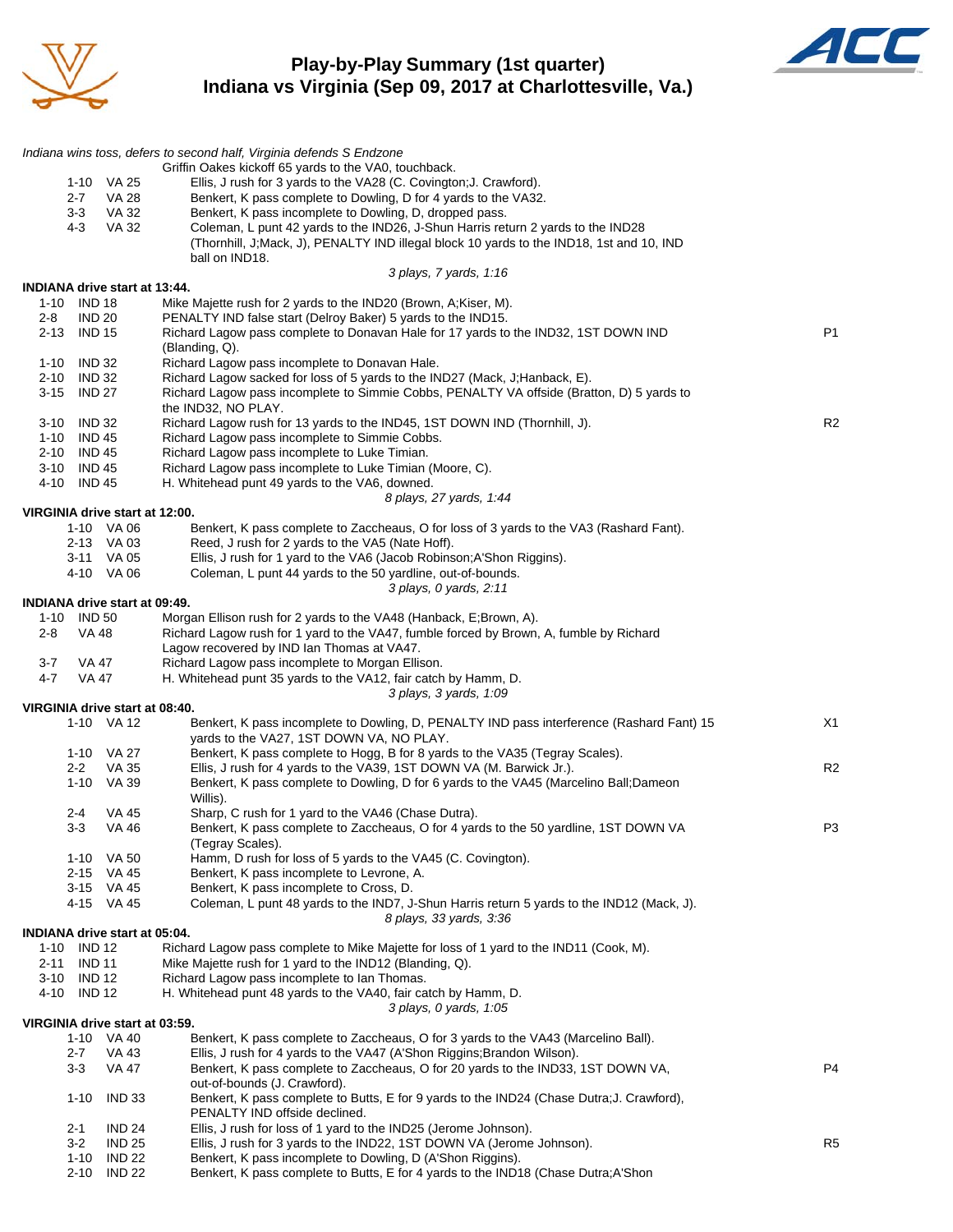

## **Play-by-Play Summary (1st quarter) Indiana vs Virginia (Sep 09, 2017 at Charlottesville, Va.)**



Riggins). 3-6 IND 18 Benkert, K pass incomplete to Dowling, D.

4-6 IND 18 Griffin, N rush for 3 yards to the IND15 (A'Shon Riggins;Nate Hoff).

*10 plays, 45 yards, 3:48*

#### **INDIANA drive start at 00:11.**

| <b>IND 15</b><br>1-10 | Morgan Ellison rush for 5 yards to the IND20 (Blanding, Q:Kiser, M). |  |
|-----------------------|----------------------------------------------------------------------|--|
|                       | <b>END OF 1st QUARTER: Virginia 0, Indiana 0</b>                     |  |
|                       |                                                                      |  |

|                        |       | Time  |  | <b>1st Downs</b> |   |         | Conversions |                |                   |                  |
|------------------------|-------|-------|--|------------------|---|---------|-------------|----------------|-------------------|------------------|
| <b>Quarter Summary</b> | Score | Poss  |  |                  |   | 3rd     | 4th         | <b>Rushing</b> | Passing           | <b>Penalties</b> |
| Indiana                |       | 04:09 |  |                  |   | 1-4     | 0-0         | 7-19           | $2 - 8 - 0 - 16$  | $3 - 30$         |
| Virginia               |       | 10:51 |  |                  | ∽ | $3 - 7$ | 0-1         | 10-15          | $9 - 14 - 0 - 55$ | 1-5              |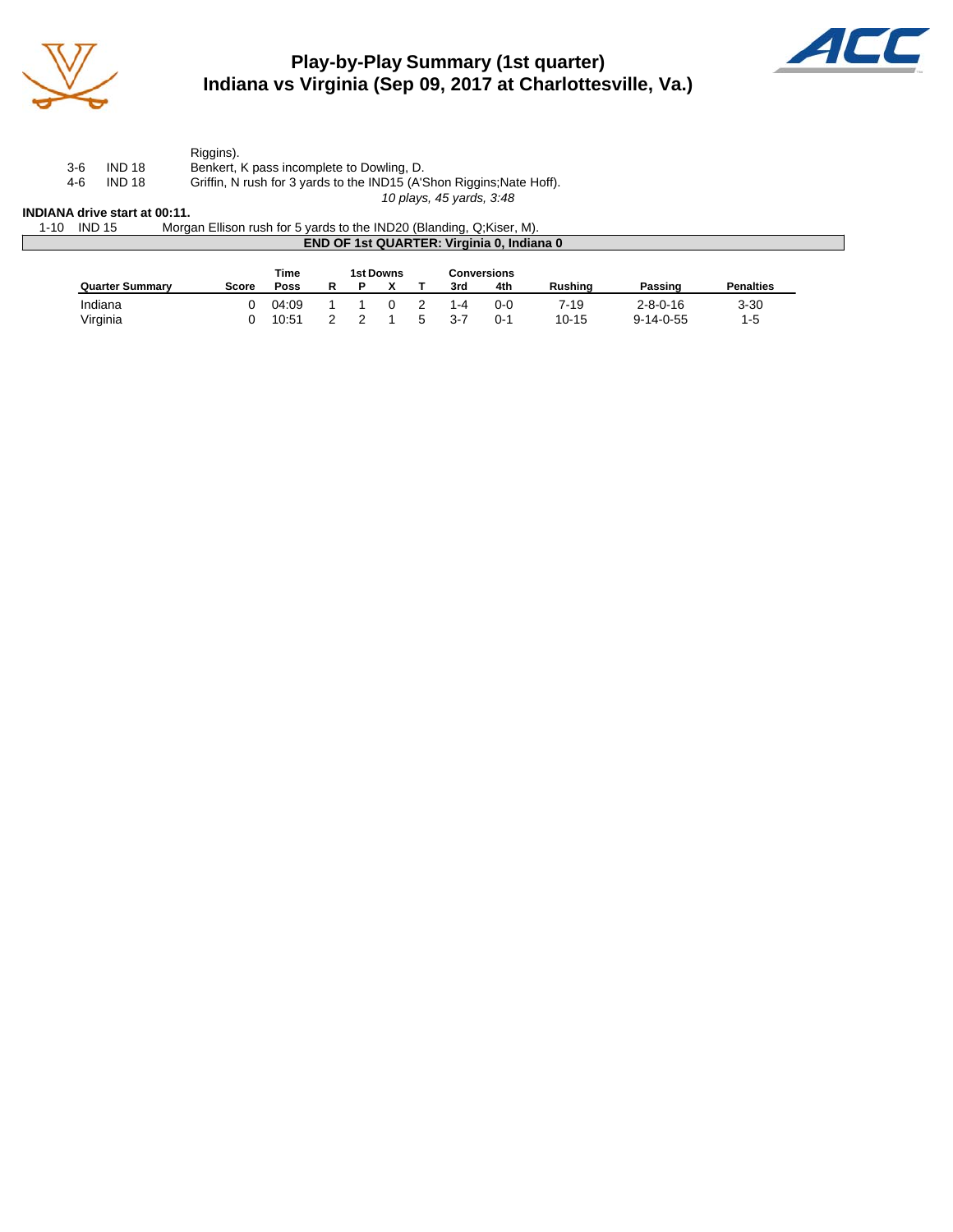

#### **Quickie Statistics (1st quarter only) Indiana vs Virginia (Sep 09, 2017 at Charlottesville, Va.)**



|                                   | <b>IND</b>    | ٧A           |
|-----------------------------------|---------------|--------------|
| Score                             | 0             | 0            |
| <b>FIRST DOWNS</b>                | $\mathcal{P}$ | 5            |
| <b>RUSHES-YARDS (NET)</b>         | $7 - 19$      | $10 - 15$    |
| <b>PASSING YDS (NET)</b>          | 16            | 55           |
| Passes Att-Comp-Int               | $8 - 2 - 0$   | $14 - 9 - 0$ |
| <b>TOTAL OFFENSE PLAYS-YARDS</b>  | $15 - 35$     | 24-70        |
| <b>Fumble Returns-Yards</b>       | $0-0$         | $0-0$        |
| <b>Punt Returns-Yards</b>         | $2 - 7$       | $0-0$        |
| Kickoff Returns-Yards             | $0-0$         | $0-0$        |
| <b>Interception Returns-Yards</b> | $0 - 0$       | $0-0$        |
| Punts (Number-Avg)                | $3 - 44.0$    | $3-44.7$     |
| Fumbles-Lost                      | $1 - 0$       | $0 - 0$      |
| Penalties-Yards                   | $3 - 30$      | $1 - 5$      |
| <b>Possession Time</b>            | 04:09         | 10:51        |
| <b>Third-Down Conversions</b>     | 1 of $4$      | 3 of 7       |
| <b>Fourth-Down Conversions</b>    | $0$ of $0$    | $0$ of 1     |

| Indiana              |                |                     |                |          |                |             | Virginia            |                |                  |                |                |                  |                |              |
|----------------------|----------------|---------------------|----------------|----------|----------------|-------------|---------------------|----------------|------------------|----------------|----------------|------------------|----------------|--------------|
| <b>Rushing</b>       | No.            | <b>Gain Loss</b>    | <b>Net</b>     | TD       | Lg             | Avg         | <b>Rushing</b>      | No.            | <b>Gain Loss</b> |                | <b>Net</b>     | TD               | Lg             | Avg          |
| <b>Richard Lagow</b> | 3              | 5<br>14             | 9              | $\Omega$ | 13             | 3.0         | Jordan Ellis        | 6              | 15               |                | 14             | $\Omega$         | 4              | 2.3          |
| Morgan Ellison       | 2              | $\overline{7}$<br>0 | $\overline{7}$ | 0        | 5              | 3.5         | Nash Griffin        |                | 3                | $\mathbf 0$    | 3              | 0                | 3              | 3.0          |
| Mike Majette         | $\overline{2}$ | 3<br>$\overline{0}$ | 3              | 0        | $\overline{2}$ | 1.5         | Joe Reed            |                | 2                | $\pmb{0}$      | $\overline{2}$ | $\boldsymbol{0}$ | $\overline{2}$ | 2.0          |
|                      |                |                     |                |          |                |             | Chris Sharp         |                |                  | $\Omega$       | 1              | $\Omega$         | $\mathbf{1}$   | 1.0          |
| Passing              | $C-A-I$        |                     | TD<br>Yds      |          | Long           | <b>Sack</b> | <b>Passing</b>      |                | $C-A-I$          | Yds            | TD             | Long             |                | <b>Sack</b>  |
| Richard Lagow        | $2 - 8 - 0$    |                     | 16<br>$\Omega$ |          | 17             | 1           | <b>Kurt Benkert</b> |                | $9 - 14 - 0$     |                | 55             | $\Omega$         | 20             | $\Omega$     |
| Receiving            | No.            | Yards               | TD             | Long     |                |             | <b>Receiving</b>    | No.            | Yards            |                | TD             | Long             |                |              |
| Donavan Hale         |                | 17                  | $\Omega$       | 17       |                |             | Olamide Zaccheaus   | 4              |                  | 24             | $\Omega$       | $\overline{20}$  |                |              |
| Mike Majette         |                | $-1$                | $\Omega$       | 0        |                |             | <b>Evan Butts</b>   | 2              |                  | 13             | 0              | 9                |                |              |
|                      |                |                     |                |          |                |             | Doni Dowling        | $\overline{c}$ |                  | 10             | $\Omega$       | 6                |                |              |
|                      |                |                     |                |          |                |             | Ben Hogg            | 1              |                  | 8              | $\Omega$       | 8                |                |              |
| <b>Punting</b>       | No.            | Yds                 | Avq<br>Long    |          | In20           | <u>ТВ</u>   | <b>Punting</b>      | No.            | Yds              | Avg            |                | Long             | ln20           | <u>ТВ</u>    |
| H. Whitehead         | 3              | 132                 | 44.0           | 49       | $\overline{2}$ | $\Omega$    | Lester Coleman      | 3              | 134              | 44.7           |                | 48               |                | $\mathbf{0}$ |
| <b>Punt Returns</b>  | No.            | Yards               | TD             | Long     |                |             | <b>Punt Returns</b> | No.            | Yards            |                | TD             | Long             |                |              |
| J-Shun Harris        | $\overline{2}$ | $\overline{7}$      | $\Omega$       | 5        |                |             |                     |                |                  |                |                |                  |                |              |
| <b>Kick Returns</b>  | No.            | Yards               | TD             | Long     |                |             | <b>Kick Returns</b> | No.            | Yards            |                | TD             | Long             |                |              |
| <b>Tackles</b>       | UA-A           | <b>Total</b>        | <b>Sacks</b>   |          | <b>TFL</b>     |             | <b>Tackles</b>      | UA-A           |                  | <b>Total</b>   | <b>Sacks</b>   |                  | <b>TFL</b>     |              |
| A'Shon Riggins       | $0 - 4$        | 4                   | 0.0            |          | 0.0            |             | Quin Blanding       | $2 - 1$        |                  | 3              |                | 0.0              | 0.0            |              |
| Chase Dutra          | $1 - 2$        | 3                   | 0.0            |          | 0.0            |             | Jordan Mack         | $1 - 2$        |                  | 3              |                | 0.5              | 0.5            |              |
| J. Crawford          | $1 - 2$        | 3                   | 0.0            |          | 0.0            |             | Andrew Brown        | $1 - 2$        |                  | 3              |                | 0.0              | 0.0            |              |
| Jerome Johnson       | $2 - 0$        | $\overline{2}$      | 0.0            |          | 1.0            |             | Juan Thornhill      | $1 - 1$        |                  | $\overline{2}$ |                | 0.0              | 0.0            |              |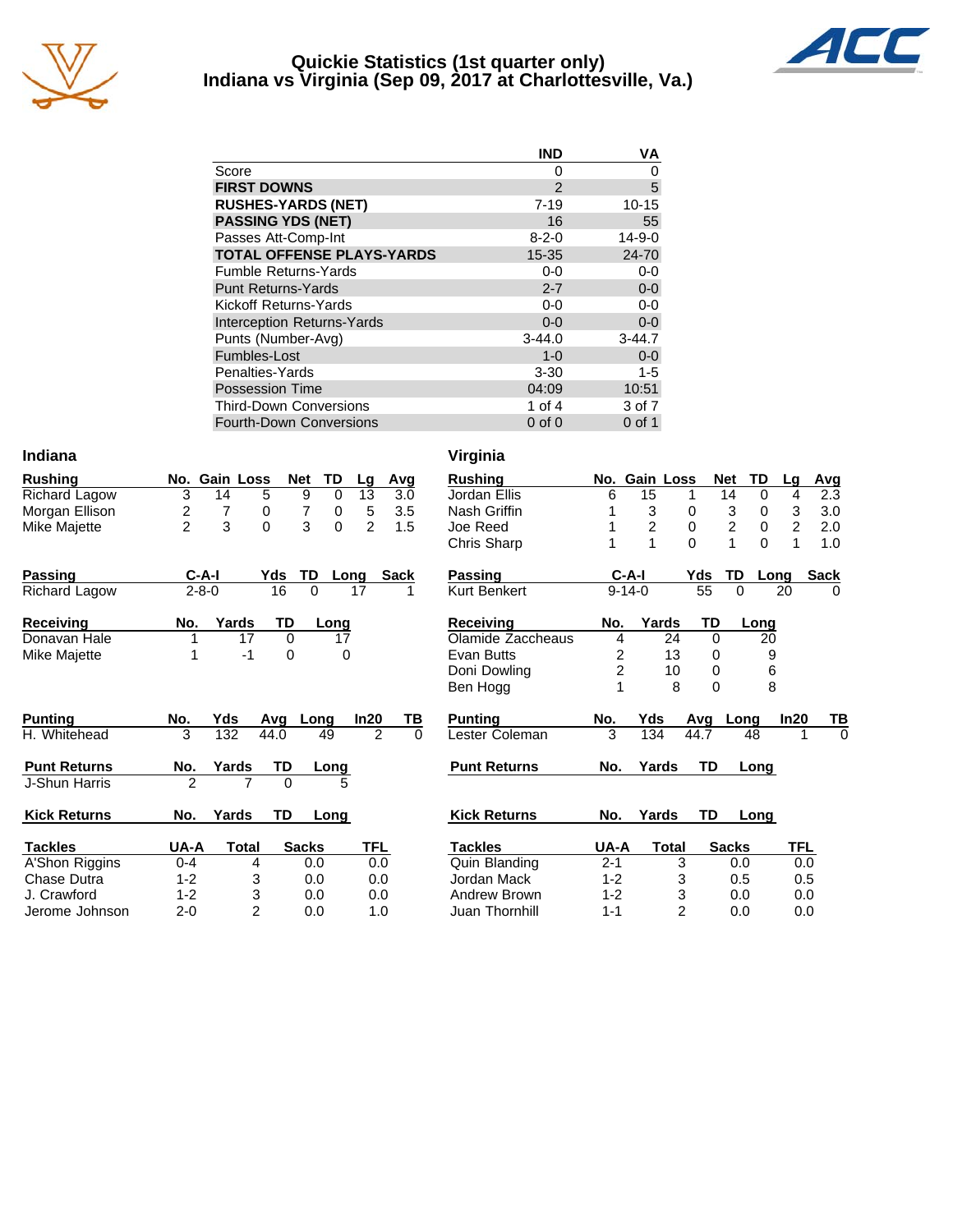

### **Play-by-Play Summary (2nd quarter) Indiana vs Virginia (Sep 09, 2017 at Charlottesville, Va.)**



| 2-5         | <b>IND 20</b>  |                                      | Start of 2nd quarter, clock 15:00.                                                                                                                          |                |
|-------------|----------------|--------------------------------------|-------------------------------------------------------------------------------------------------------------------------------------------------------------|----------------|
| $2 - 5$     | <b>IND 20</b>  |                                      | Morgan Ellison rush for 1 yard to the IND21 (Moore, C;Peace, C).                                                                                            |                |
| 3-4         | <b>IND 21</b>  |                                      | Timeout Virginia, clock 14:27.                                                                                                                              |                |
| $3 - 4$     | <b>IND 21</b>  |                                      | Richard Lagow pass complete to Luke Timian for 8 yards to the IND29, 1ST DOWN IND (Cook,<br>M).                                                             | P <sub>3</sub> |
| $1 - 10$    | <b>IND 29</b>  |                                      | Mike Majette rush for 5 yards to the IND34 (Mack, J;Blanding, Q).                                                                                           |                |
| $2 - 5$     | <b>IND 34</b>  |                                      | Mike Majette rush for loss of 1 yard to the IND33 (Brown, A; Hanback, E).                                                                                   |                |
| 3-6         | <b>IND 33</b>  |                                      | Richard Lagow pass intercepted by Thornhill, J at the IND44, Thornhill, J return 0 yards                                                                    |                |
|             |                |                                      | to the IND44.                                                                                                                                               |                |
|             |                |                                      | 6 plays, 18 yards, 1:50                                                                                                                                     |                |
|             |                | VIRGINIA drive start at 13:21.       |                                                                                                                                                             |                |
|             |                | 1-10 IND 44                          | Benkert, K pass incomplete to Levrone, A.                                                                                                                   |                |
|             | 2-10           | IND 44                               | Benkert, K pass complete to Dubois, H for 6 yards to the IND38 (Rashard Fant).                                                                              |                |
|             | 3-4            | IND 38                               | Benkert, K pass incomplete to Reed, J.                                                                                                                      |                |
|             | 4-4            | <b>IND 38</b>                        | Coleman, L punt 36 yards to the IND2, fair catch by J-Shun Harris.                                                                                          |                |
|             |                |                                      | 3 plays, 6 yards, 0:51                                                                                                                                      |                |
|             |                | <b>INDIANA drive start at 12:30.</b> |                                                                                                                                                             |                |
|             | 1-10 IND 02    |                                      | Mike Majette rush for loss of 1 yard to the IND1 (Brown, A).                                                                                                |                |
| 2-11        | IND 01         |                                      | Mike Majette rush for 4 yards to the IND5 (Kiser, M; Blanding, Q).                                                                                          |                |
| $3 - 7$     | <b>IND 05</b>  |                                      | Mike Majette rush for no gain to the IND5 (Mack, J).                                                                                                        |                |
| 4-7         | <b>IND 05</b>  |                                      | H. Whitehead punt 37 yards to the IND42, Hamm, D return 18 yards to the IND24 (Chase                                                                        |                |
|             |                |                                      | Dutra).                                                                                                                                                     |                |
|             |                |                                      | 3 plays, 3 yards, 1:38                                                                                                                                      |                |
|             |                | VIRGINIA drive start at 10:52.       |                                                                                                                                                             |                |
|             |                | 1-10 IND 24                          | Benkert, K rush for no gain to the IND24, fumble by Benkert, K recovered by VA Benkert, K<br>at IND24.                                                      |                |
|             |                |                                      |                                                                                                                                                             |                |
|             | 2-10           | <b>IND 24</b><br><b>IND 20</b>       | Benkert, K pass complete to Zaccheaus, O for 4 yards to the IND20 (Tony Fields).<br>Timeout Virginia, clock 09:34.                                          |                |
|             | 3-6<br>3-6     | <b>IND 20</b>                        | Benkert, K pass complete to Zaccheaus, O for 15 yards to the IND5, 1ST DOWN VA (Tony                                                                        | P6             |
|             |                |                                      | Fields).                                                                                                                                                    |                |
|             | 1-G            | <b>IND 05</b>                        | Benkert, K pass incomplete to Craft, W.                                                                                                                     |                |
|             | 2-G            | <b>IND 05</b>                        | Ellis, J rush for 1 yard to the IND4 (Marcelino Ball; Jacob Robinson).                                                                                      |                |
|             | 3-G            | IND 04                               | Benkert, K pass incomplete to Craft, W.                                                                                                                     |                |
|             | 4-G            | IND 04                               | Mejia, A.J. field goal attempt from 22 GOOD, clock 08:08.                                                                                                   |                |
|             |                |                                      |                                                                                                                                                             |                |
|             |                |                                      |                                                                                                                                                             |                |
|             |                |                                      | Virginia 3, Indiana 0                                                                                                                                       |                |
|             |                |                                      | 7 plays, 20 yards, 2:44                                                                                                                                     |                |
|             |                |                                      | Delaney, B kickoff 60 yards to the IND5, D. Williams return 31 yards to the IND36                                                                           |                |
|             |                | <b>INDIANA drive start at 08:08.</b> | (Blount, J), PENALTY VA offside 5 yards to the IND41, 1st and 10, IND ball on IND41.                                                                        |                |
|             | 1-10 IND 41    |                                      | Peyton Ramsey pass complete to Mike Majette for 19 yards to the VA40, 1ST DOWN IND                                                                          | P4             |
|             |                |                                      | (Thornhill, J).                                                                                                                                             |                |
|             | 1-10 VA 40     |                                      | Peyton Ramsey rush for 3 yards to the VA37.                                                                                                                 |                |
| $2 - 7$     | VA 37          |                                      | Mike Majette rush for no gain to the VA37 (Mack, J).                                                                                                        |                |
| 3-7         | VA 37          |                                      | Peyton Ramsey pass complete to lan Thomas for 6 yards to the VA31 (Hall, B;Moore, C).                                                                       |                |
| 4-1         | <b>VA 31</b>   |                                      | Mike Majette rush for 2 yards to the VA29, 1ST DOWN IND (Kiser, M).                                                                                         | R <sub>5</sub> |
|             | 1-10 VA 29     |                                      | Peyton Ramsey pass complete to Simmie Cobbs for 29 yards to the VA0, 1ST DOWN IND,                                                                          | P <sub>6</sub> |
|             |                |                                      | TOUCHDOWN, clock 06:16.                                                                                                                                     |                |
| 1-G         | VA 03          |                                      | Griffin Oakes kick attempt good.                                                                                                                            |                |
|             |                |                                      | Indiana 7, Virginia 3                                                                                                                                       |                |
|             |                |                                      | 6 plays, 59 yards, 1:55                                                                                                                                     |                |
|             |                |                                      | Griffin Oakes kickoff 52 yards to the VA13, Reed, J return 5 yards to the VA18,                                                                             |                |
|             |                |                                      | out-of-bounds.                                                                                                                                              |                |
|             |                | VIRGINIA drive start at 06:13.       |                                                                                                                                                             |                |
|             | 1-10           | VA 18                                | Ellis, J rush for 2 yards to the VA20 (Tegray Scales; LeShaun Minor).                                                                                       |                |
|             | 2-8            | <b>VA 20</b>                         | Benkert, K pass complete to Reed, J for 5 yards to the VA25 (J. Crawford).                                                                                  |                |
|             | 3-3            | <b>VA 25</b>                         | Benkert, K pass incomplete to Dowling, D, dropped pass.                                                                                                     |                |
|             | 4-3            | <b>VA 25</b>                         | Coleman, L punt 48 yards to the IND27, J-Shun Harris return 43 yards to the VA30                                                                            |                |
|             |                |                                      | (Coleman, L;Mack, J).                                                                                                                                       |                |
|             |                |                                      | 3 plays, 7 yards, 1:30                                                                                                                                      |                |
|             |                | <b>INDIANA drive start at 04:43.</b> |                                                                                                                                                             |                |
|             | 1-10 VA 30     |                                      | Peyton Ramsey pass complete to Simmie Cobbs for 4 yards to the VA26 (Hall, B).                                                                              | R7             |
| 2-6<br>1-10 | VA 26<br>VA 19 |                                      | Cole Gest rush for 7 yards to the VA19, 1ST DOWN IND (Nelson, B).<br>Peyton Ramsey pass complete to Simmie Cobbs for 17 yards to the VA2 (Hall, B), PENALTY |                |
|             |                |                                      | IND pass interference (Simmie Cobbs) 15 yards to the VA34, NO PLAY.                                                                                         |                |
| 1-25        | VA 34          |                                      | Peyton Ramsey rush for 8 yards to the VA26 (Blanding, Q;Kiser, M).                                                                                          |                |
| $2 - 17$    | <b>VA 26</b>   |                                      | Peyton Ramsey rush for 26 yards to the VA0, 1ST DOWN IND, TOUCHDOWN, clock 03:31.                                                                           | R8             |
| 1-G         | VA 03          |                                      | Griffin Oakes kick attempt good.<br>Indiana 14, Virginia 3                                                                                                  |                |

*4 plays, 30 yards, 1:16*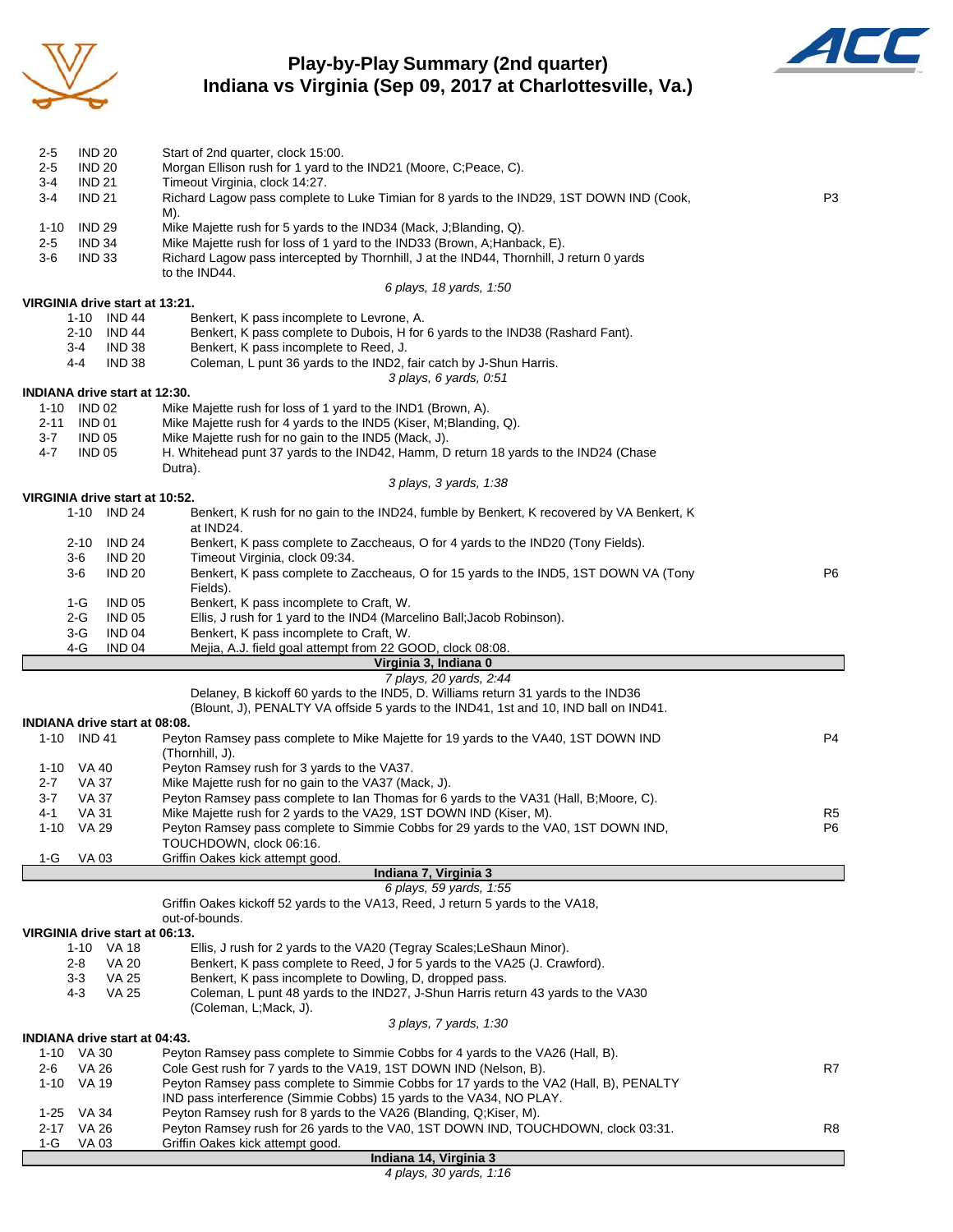

## *Play-by-Play Summary (2nd quarter) Indiana vs Virginia (Sep 09, 2017 at Charlottesville, Va.)*



|                                      |         |            | Griffin Oakes kickoff 65 yards to the VA0, Reed, J return 18 yards to the VA18 (Khalil |    |
|--------------------------------------|---------|------------|----------------------------------------------------------------------------------------|----|
|                                      |         |            | Bryant;Dameon Willis).                                                                 |    |
| VIRGINIA drive start at 03:27.       |         |            |                                                                                        |    |
|                                      |         | 1-10 VA 18 | Hamm, D rush for 3 yards to the VA21 (M. Barwick Jr.).                                 |    |
|                                      | $2 - 7$ | VA 21      | Reed, J rush for 5 yards to the VA26 (Chase Dutra; Greg Gooch).                        |    |
|                                      | $3 - 2$ | VA 26      | Benkert, K pass complete to Zaccheaus, O for no gain to the VA26 (C. Covington).       |    |
|                                      | $4 - 2$ | VA 26      | Timeout Indiana, clock 01:40.                                                          |    |
|                                      | $4 - 2$ | VA 26      | Coleman, L punt 19 yards to the VA45, out-of-bounds.                                   |    |
|                                      |         |            | 3 plays, 8 yards, 1:52                                                                 |    |
| <b>INDIANA drive start at 01:35.</b> |         |            |                                                                                        |    |
| 1-10 VA 45                           |         |            | Peyton Ramsey rush for 5 yards to the VA40 (Mack, J).                                  |    |
| $2 - 5$                              | VA 40   |            | Peyton Ramsey pass complete to Ricky Brookins for 8 yards to the VA32, 1ST DOWN IND    | P9 |
|                                      |         |            | (Moore, C; Mack, J).                                                                   |    |
| 1-10                                 | VA 32   |            | Peyton Ramsey rush for 4 yards to the VA28 (Mack, J).                                  |    |
| $2 - 6$                              | VA 28   |            | Timeout Indiana, clock 01:02.                                                          |    |
| $2 - 6$                              | VA 28   |            | Peyton Ramsey sacked for loss of 7 yards to the VA35 (Peace, C).                       |    |
| $3 - 13$                             | VA 35   |            | Peyton Ramsey pass complete to Luke Timian for 2 yards to the VA33 (Thornhill, J).     |    |
| 4-11                                 | VA 33   |            | Timeout Indiana, clock 00:02.                                                          |    |
| 4-11                                 | VA 33   |            | Griffin Oakes field goal attempt from 51 GOOD, clock 00:00.                            |    |
|                                      |         |            | Indiana 17, Virginia 3                                                                 |    |
|                                      |         |            | End of half, clock 00:00.                                                              |    |

#### *6 plays, 12 yards, 1:35* **END OF 2nd QUARTER: Indiana 17, Virginia 3**

|                        |       | Time  |   | 1st Downs |         | <b>Conversions</b> |                |                   |                  |
|------------------------|-------|-------|---|-----------|---------|--------------------|----------------|-------------------|------------------|
| <b>Quarter Summary</b> | Score | Poss  |   |           | 3rd     | 4th                | <b>Rushing</b> | Passing           | <b>Penalties</b> |
| Indiana                |       | 08:03 | 4 |           | $1 - 5$ | 1-1                | 15-56          | $7 - 8 - 1 - 76$  | $1 - 15$         |
| Virginia               |       | 06:57 |   |           | $1 - 5$ | 0-0                | 5-11           | $5 - 10 - 0 - 30$ | 1-5              |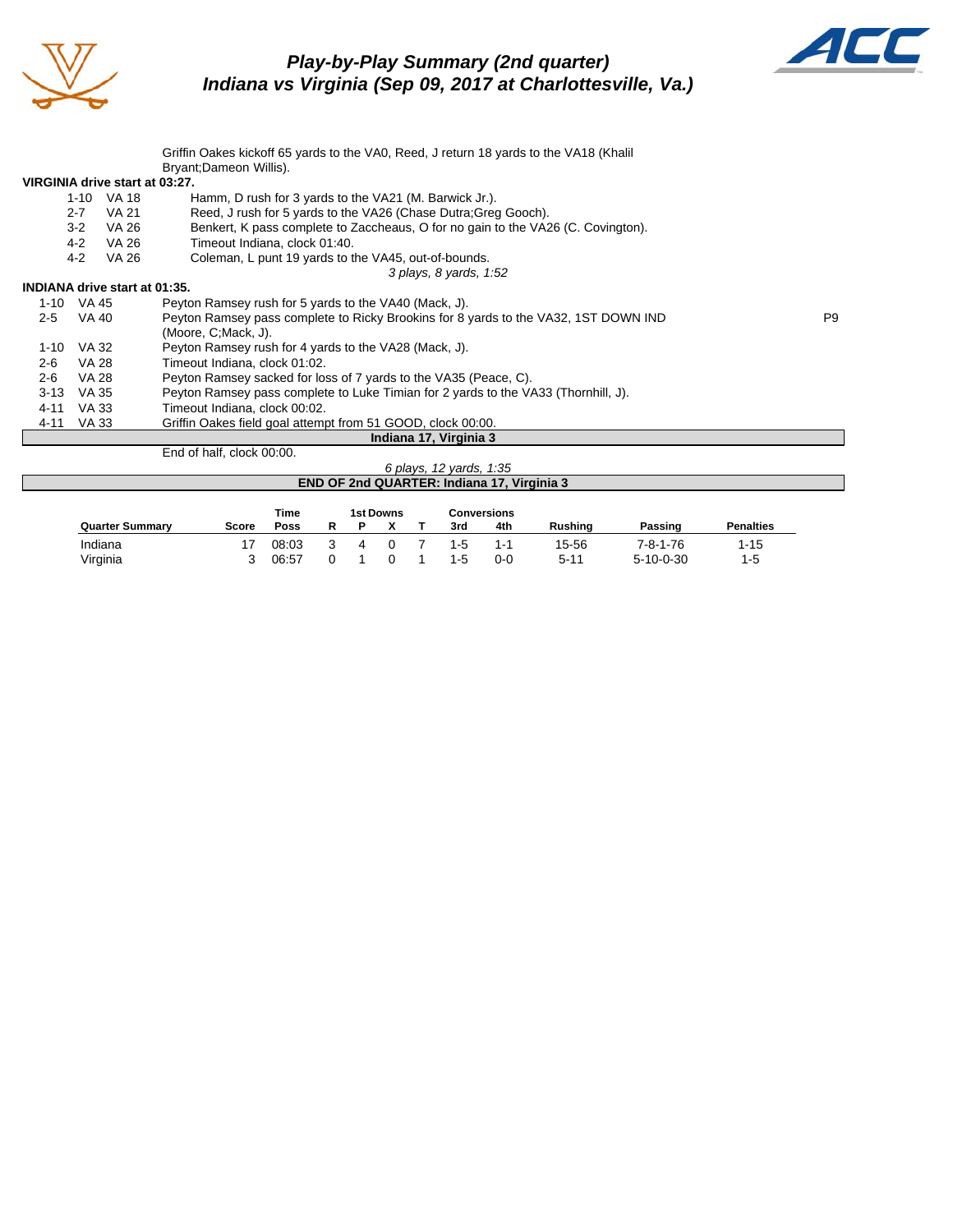

#### **Quickie Statistics (2nd quarter only) Indiana vs Virginia (Sep 09, 2017 at Charlottesville, Va.)**



|                                   | <b>IND</b>  | ٧A           |
|-----------------------------------|-------------|--------------|
| Score                             | 17          | 3            |
| <b>FIRST DOWNS</b>                | 7           | 1            |
| <b>RUSHES-YARDS (NET)</b>         | 15-56       | $5 - 11$     |
| <b>PASSING YDS (NET)</b>          | 76          | 30           |
| Passes Att-Comp-Int               | $8 - 7 - 1$ | $10 - 5 - 0$ |
| <b>TOTAL OFFENSE PLAYS-YARDS</b>  | 23-132      | $15 - 41$    |
| <b>Fumble Returns-Yards</b>       | $0-0$       | $0 - 0$      |
| <b>Punt Returns-Yards</b>         | $1 - 43$    | $1 - 18$     |
| Kickoff Returns-Yards             | $1 - 31$    | $2 - 23$     |
| <b>Interception Returns-Yards</b> | $0 - 0$     | $1 - 0$      |
| Punts (Number-Avg)                | $1 - 37.0$  | $3 - 34.3$   |
| Fumbles-Lost                      | $0 - 0$     | $1 - 0$      |
| Penalties-Yards                   | $1 - 15$    | $1 - 5$      |
| <b>Possession Time</b>            | 08:03       | 06:57        |
| <b>Third-Down Conversions</b>     | 1 of 5      | 1 of 5       |
| <b>Fourth-Down Conversions</b>    | 1 of 1      | $0$ of $0$   |

#### **Indiana Virginia**

| <b>Rushing</b>        |       |                                                 | No. Gain Loss  | <b>Net</b>   | TD                  | Lg              |             | Avg      | <b>Rushing</b>                                                                        |                | No. Gain Loss |                   | <b>Net</b><br>TD        | Lg                      | Avg         |
|-----------------------|-------|-------------------------------------------------|----------------|--------------|---------------------|-----------------|-------------|----------|---------------------------------------------------------------------------------------|----------------|---------------|-------------------|-------------------------|-------------------------|-------------|
| Peyton Ramsey         |       | 6                                               | 46             | 7            | 39<br>1             | 26              |             | 6.5      | Joe Reed                                                                              |                | 5             | 0                 | 5<br>0                  | $\overline{5}$          | 5.0         |
| Mike Majette          |       | 7                                               | 11             | 2            | 9<br>0              | 5               |             | 1.3      | Jordan Ellis                                                                          | 2              | 3             | 0                 | 3<br>0                  | $\overline{\mathbf{c}}$ | 1.5         |
| Cole Gest             |       |                                                 | 7              | 0            | $\overline{7}$<br>0 | 7               |             | 7.0      | Daniel Hamm                                                                           | 1              | 3             | 0                 | 3<br>0                  | 3                       | 3.0         |
| Morgan Ellison        |       | 1                                               | 1              | 0            | $\mathbf{1}$        | 0<br>1          |             | 1.0      | Kurt Benkert                                                                          |                | $\Omega$      | $\Omega$          | $\mathbf 0$<br>$\Omega$ | $\overline{0}$          | 0.0         |
| <b>Passing</b>        |       | $C-A-I$                                         |                | Yds          | TD                  | Long            | <b>Sack</b> |          | Passing                                                                               |                | $C-A-I$       | Yds               | TD                      | Long                    | <b>Sack</b> |
| Peyton Ramsey         |       | $6 - 6 - 0$                                     |                | 68           | $\mathbf{1}$        | $\overline{29}$ |             | 1        | <b>Kurt Benkert</b>                                                                   |                | $5 - 10 - 0$  | 30                | $\Omega$                | 15                      | 0           |
| <b>Richard Lagow</b>  |       | $1 - 2 - 1$                                     |                | 8            | 0                   | 8               |             | 0        |                                                                                       |                |               |                   |                         |                         |             |
| <b>Receiving</b>      |       | No.                                             | Yards          | TD           | Long                |                 |             |          | <b>Receiving</b>                                                                      | No.            | Yards         | TD                | Long                    |                         |             |
| Simmie Cobbs, Jr.     |       | $\overline{2}$                                  | 33             | $\mathbf{1}$ |                     | 29              |             |          | Olamide Zaccheaus                                                                     | 3              |               | 19<br>$\mathbf 0$ | 15                      |                         |             |
| Luke Timian           |       | 2                                               | 10             | 0            |                     | 8               |             |          | Hasise Dubois                                                                         | 1              |               | 6<br>0            | 6                       |                         |             |
| Mike Majette          |       | 1                                               | 19             | $\mathbf 0$  |                     | 19              |             |          | Joe Reed                                                                              |                |               | 5<br>$\Omega$     |                         | 5                       |             |
| <b>Ricky Brookins</b> |       | 1                                               | 8              | $\Omega$     |                     | 8               |             |          |                                                                                       |                |               |                   |                         |                         |             |
| <b>Punting</b>        |       | No.                                             | Yds            | Avg          | Long                | ln20            |             | TВ       | <b>Punting</b>                                                                        | No.            | Yds           | Avg               | Long                    | In20                    | ТВ          |
| H. Whitehead          |       |                                                 | 37             | 37.0         | 37                  |                 | $\Omega$    | $\Omega$ | Lester Coleman                                                                        | 3              | 103           | 34.3              | 48                      |                         | $\Omega$    |
| <b>Punt Returns</b>   |       | No.                                             | Yards          | TD           | Long                |                 |             |          | <b>Punt Returns</b>                                                                   | No.            | Yards         | TD                | Long                    |                         |             |
| J-Shun Harris         |       |                                                 | 43             | $\Omega$     |                     | 43              |             |          | Daniel Hamm                                                                           |                | 18            | $\Omega$          | 18                      |                         |             |
| <b>Kick Returns</b>   |       | No.                                             | Yards          | TD           | Long                |                 |             |          | <b>Kick Returns</b>                                                                   | No.            | Yards         | TD                | Long                    |                         |             |
| D. Williams           |       |                                                 | 31             | $\Omega$     |                     | 31              |             |          | Joe Reed                                                                              | $\mathfrak{p}$ | 23            | $\Omega$          | 18                      |                         |             |
| <b>Tackles</b>        |       | UA-A                                            | <b>Total</b>   |              | <b>Sacks</b>        | <b>TFL</b>      |             |          | <b>Tackles</b>                                                                        | UA-A           | <b>Total</b>  |                   | <b>Sacks</b>            | <b>TFL</b>              |             |
| <b>Tony Fields</b>    |       | $2 - 0$                                         | 2              |              | 0.0                 |                 | 0.0         |          | Jordan Mack                                                                           | $4 - 3$        |               | 7                 | 0.0                     | 0.0                     |             |
| Chase Dutra           |       | $1 - 1$                                         | $\overline{2}$ |              | 0.0                 |                 | 0.0         |          | Micah Kiser                                                                           | $1 - 2$        |               | 3                 | 0.0                     | 0.0                     |             |
| C. Covington          |       | $1 - 0$                                         | 1              |              | 0.0                 |                 | 0.0         |          | Chris Moore                                                                           | $0 - 3$        |               | 3                 | 0.0                     | 0.0                     |             |
| J. Crawford           |       | $1 - 0$                                         | 1              |              | 0.0                 |                 | 0.0         |          | Quin Blanding                                                                         | $0 - 3$        |               | 3                 | 0.0                     | 0.0                     |             |
| Qtr                   | Time  | <b>Scoring Play</b>                             |                |              |                     |                 |             |          |                                                                                       |                |               |                   |                         | V-H                     |             |
| 2nd                   | 08:08 | VA - A.J. Mejia 22 yd field goal, 7-20 2:44     |                |              |                     |                 |             |          |                                                                                       |                |               |                   |                         | $0 - 3$                 |             |
|                       | 06:16 |                                                 |                |              |                     |                 |             |          | IND - Simmie Cobbs, Jr. 29 yd pass from Peyton Ramsey (Griffin Oakes kick), 6-59 1:55 |                |               |                   |                         | $7 - 3$                 |             |
|                       | 03:31 |                                                 |                |              |                     |                 |             |          | IND - Peyton Ramsey 26 yd run (Griffin Oakes kick), 4-30 1:16                         |                |               |                   |                         | $14 - 3$                |             |
|                       | 00:00 | IND - Griffin Oakes 51 yd field goal, 6-12 1:35 |                |              |                     |                 |             |          |                                                                                       |                |               |                   |                         | $17 - 3$                |             |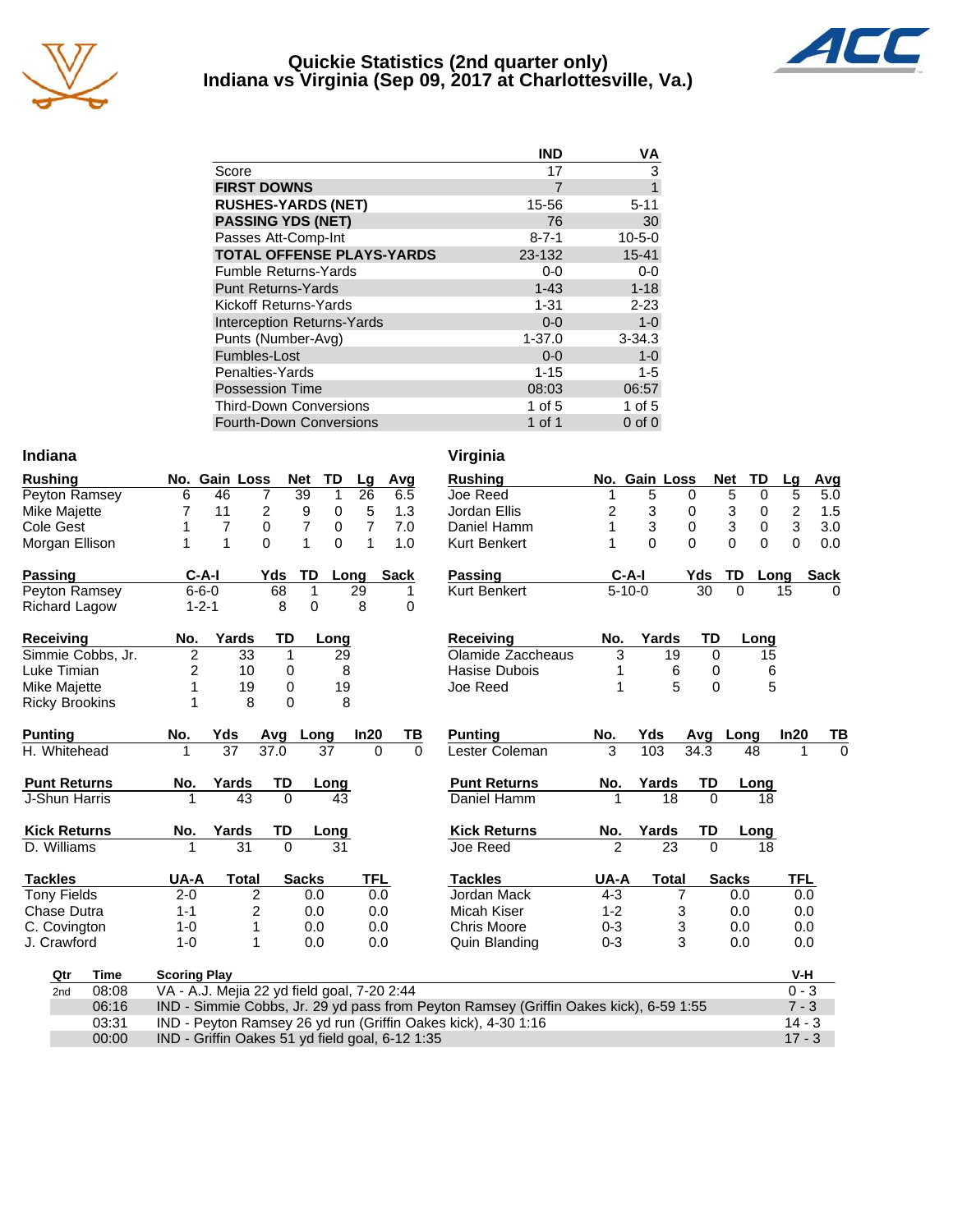

#### **Play-by-Play Summary (3rd quarter) Indiana vs Virginia (Sep 09, 2017 at Charlottesville, Va.)**



|          |                |                                      | Start of 3rd quarter, clock 15:00.                                                                                                                       |                 |
|----------|----------------|--------------------------------------|----------------------------------------------------------------------------------------------------------------------------------------------------------|-----------------|
| 1-G      | <b>IND 35</b>  |                                      | VA ball on VA35.                                                                                                                                         |                 |
|          |                |                                      | Delaney, B kickoff 65 yards to the INDO, D. Williams return 23 yards to the IND23 (Sharp,                                                                |                 |
|          |                | <b>INDIANA drive start at 15:00.</b> | C).                                                                                                                                                      |                 |
|          | 1-10 IND 23    |                                      | Mike Majette rush for 2 yards to the IND25 (Kiser, M; Hanback, E).                                                                                       |                 |
| $2 - 8$  | <b>IND 25</b>  |                                      | Peyton Ramsey pass complete to Simmie Cobbs for 4 yards to the IND29 (Hall, B).                                                                          |                 |
| 3-4      | <b>IND 29</b>  |                                      | Peyton Ramsey sacked for loss of 15 yards to the IND14 (Kiser, M).                                                                                       |                 |
|          | 4-19 IND 14    |                                      | H. Whitehead punt 41 yards to the VA45, fair catch by Hamm, D.                                                                                           |                 |
|          |                |                                      | 3 plays, minus 9 yards, 1:52                                                                                                                             |                 |
|          |                | VIRGINIA drive start at 13:08.       |                                                                                                                                                          |                 |
|          |                | 1-10 VA 45                           | Ellis, J rush for 1 yard to the VA46 (Nate Hoff).<br>Benkert, K pass incomplete to Dowling, D (Rashard Fant).                                            |                 |
|          | $2-9$<br>$3-9$ | VA 46<br>VA 46                       | Benkert, K pass complete to Dubois, H for 10 yards to the IND44, 1ST DOWN VA (A'Shon                                                                     | P7              |
|          |                |                                      | Riggins).                                                                                                                                                |                 |
|          | $1 - 10$       | <b>IND 44</b>                        | Benkert, K pass complete to Ellis, J for 8 yards to the IND36, out-of-bounds (A'Shon                                                                     |                 |
|          |                |                                      | Riggins).                                                                                                                                                |                 |
|          | $2 - 2$        | IND 36                               | Benkert, K pass incomplete to Hogg, B (A'Shon Riggins).                                                                                                  |                 |
|          | $3-2$          | <b>IND 36</b>                        | Benkert, K pass incomplete to Cross, D (A'Shon Riggins), PENALTY IND pass interference                                                                   | X8              |
|          |                |                                      | (A'Shon Riggins) 15 yards to the IND21, 1ST DOWN VA, NO PLAY.                                                                                            |                 |
|          | 1-10           | <b>IND 21</b>                        | Benkert, K pass incomplete to Butts, E.                                                                                                                  |                 |
|          | $2 - 10$       | IND 21                               | Benkert, K pass complete to Butts, E for 9 yards to the IND12 (J. Crawford).                                                                             |                 |
|          | $3 - 1$        | <b>IND 12</b>                        | Ellis, J rush for 12 yards to the IND0, 1ST DOWN VA, TOUCHDOWN, clock 10:30.                                                                             | R9              |
|          | 1-G            | <b>IND 03</b>                        | Mejia, A.J. kick attempt good.<br>Indiana 17, Virginia 10                                                                                                |                 |
|          |                |                                      | 8 plays, 55 yards, 2:38                                                                                                                                  |                 |
|          |                |                                      | Delaney, B kickoff 65 yards to the IND0, touchback.                                                                                                      |                 |
|          |                | <b>INDIANA drive start at 10:30.</b> |                                                                                                                                                          |                 |
|          | 1-10 IND 25    |                                      | Peyton Ramsey pass complete to Luke Timian for 8 yards to the IND33 (Nelson, B).                                                                         |                 |
| $2 - 2$  | <b>IND 33</b>  |                                      | Peyton Ramsey pass complete to Luke Timian for 7 yards to the IND40, 1ST DOWN IND                                                                        | P <sub>10</sub> |
|          |                |                                      | (Nelson, B).                                                                                                                                             |                 |
| $1 - 10$ | <b>IND 40</b>  |                                      | Mike Majette rush for 1 yard to the IND41 (Hanback, E;Cook, M).                                                                                          |                 |
| $2-9$    | <b>IND 41</b>  |                                      | Peyton Ramsey pass complete to Ian Thomas for 15 yards to the VA44, 1ST DOWN IND                                                                         | X12             |
|          | 1-10 VA 29     |                                      | (Blanding, Q), PENALTY VA face mask (Blanding, Q) 15 yards to the VA29, 1ST DOWN IND.<br>Peyton Ramsey rush for no gain to the VA29 (Mack, J).           |                 |
|          | 2-10 VA 29     |                                      | Peyton Ramsey rush for 4 yards to the VA25 (Wright, S).                                                                                                  |                 |
| 3-6      | <b>VA 25</b>   |                                      | Peyton Ramsey sacked for loss of 5 yards to the VA30 (Kiser, M).                                                                                         |                 |
| 4-11     | <b>VA 30</b>   |                                      | Griffin Oakes field goal attempt from 48 GOOD, clock 07:32.                                                                                              |                 |
|          |                |                                      | Indiana 20, Virginia 10                                                                                                                                  |                 |
|          |                |                                      | 8 plays, 45 yards, 2:58                                                                                                                                  |                 |
|          |                |                                      | Griffin Oakes kickoff 59 yards to the VA6, Hamm, D return 14 yards to the VA20, fumble                                                                   |                 |
|          |                |                                      | forced by Kiante Walton, fumble by Hamm, D recovered by VA Wright, S at VA20.                                                                            |                 |
|          |                | VIRGINIA drive start at 07:32.       |                                                                                                                                                          |                 |
|          | $2 - 3$        | 1-10 VA 20<br>VA 27                  | Benkert, K pass complete to Butts, E for 7 yards to the VA27 (J. Crawford; C. Covington).<br>PENALTY VA false start (Proctor, R.J.) 6 yards to the VA21. |                 |
|          | $2 - 9$        | <b>VA 21</b>                         | Benkert, K pass complete to Craft, W for 11 yards to the VA32, 1ST DOWN VA (J.                                                                           | P <sub>10</sub> |
|          |                |                                      | Crawford; Marcelino Ball).                                                                                                                               |                 |
|          |                | 1-10 VA 32                           | Benkert, K pass complete to Zaccheaus, O for 6 yards to the VA38 (A Stallings IV).                                                                       |                 |
|          | $2 - 4$        | <b>VA 38</b>                         | Benkert, K pass incomplete to Jana, T.                                                                                                                   |                 |
|          | $3 - 4$        | VA 38                                | Benkert, K pass complete to Dowling, D for 4 yards to the VA42, 1ST DOWN VA (Marcelino                                                                   | P11             |
|          |                |                                      | Ball).                                                                                                                                                   |                 |
|          |                | 1-10 VA 42                           | Benkert, K pass complete to Dubois, H for 5 yards to the VA47 (Chase Dutra;A'Shon                                                                        |                 |
|          |                |                                      | Riggins).                                                                                                                                                |                 |
|          | $2-5$<br>$3-5$ | VA 47                                | Hamm, D rush for no gain to the VA47, out-of-bounds.                                                                                                     |                 |
|          | $4 - 5$        | VA 47<br><b>VA 47</b>                | Benkert, K pass complete to Hamm, D for no gain to the VA47 (Marcelino Ball).<br>Coleman, L punt 30 yards to the IND23, fair catch by J-Shun Harris.     |                 |
|          |                |                                      | 8 plays, 27 yards, 3:53                                                                                                                                  |                 |
|          |                | INDIANA drive start at 03:39.        |                                                                                                                                                          |                 |
| 1-10     | <b>IND 23</b>  |                                      | Peyton Ramsey pass complete to Simmie Cobbs for 16 yards to the IND39, 1ST DOWN IND,                                                                     | P <sub>13</sub> |
|          |                |                                      | out-of-bounds.                                                                                                                                           |                 |
| 1-10     | <b>IND 39</b>  |                                      | Cole Gest rush for 1 yard to the IND40 (Cook, M;Kiser, M).                                                                                               |                 |
| $2-9$    | <b>IND 40</b>  |                                      | Peyton Ramsey rush for 1 yard to the IND41 (Hanback, E).                                                                                                 |                 |
| $3 - 8$  | <b>IND 41</b>  |                                      | Peyton Ramsey pass incomplete to Luke Timian, PENALTY IND holding declined.                                                                              |                 |
| 4-8      | <b>IND 41</b>  |                                      | H. Whitehead punt 56 yards to the VA3, downed.                                                                                                           |                 |
|          |                | VIRGINIA drive start at 02:26.       | 4 plays, 18 yards, 1:13                                                                                                                                  |                 |
|          |                | 1-10 VA 03                           | Benkert, K pass incomplete to Zaccheaus, O.                                                                                                              |                 |
|          |                | $2-10$ $\sqrt{403}$                  | Benkert K pass complete to Zaccheaus O for 2 vards to the VA5 (C. Covington)                                                                             |                 |

2-10 VA 03 Benkert, K pass complete to Zaccheaus, O for 2 yards to the VA5 (C. Covington).<br>3-8 VA 05 Hamm, D rush for 2 yards to the VA7 (Jerome Johnson). Hamm, D rush for 2 yards to the VA7 (Jerome Johnson).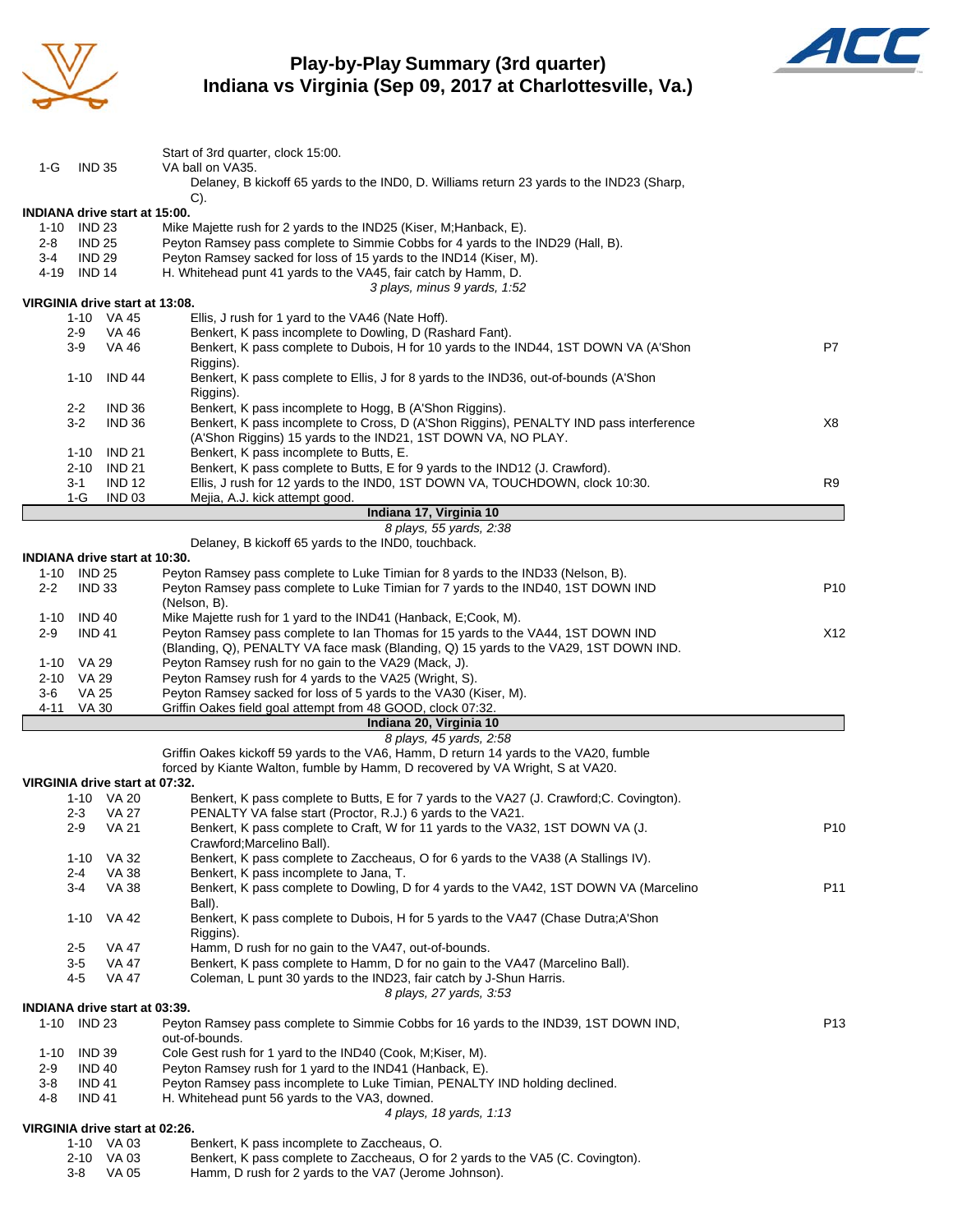

## **Play-by-Play Summary (3rd quarter) Indiana vs Virginia (Sep 09, 2017 at Charlottesville, Va.)**



|                  | Coleman, L punt 40 yards to the VA47, J-Shun Harris return 15 yards to the VA32,                                            |  |                  |   |   |             | out-of-bounds (Blanding, Q).                          | <b>VA 07</b>                         | $4 - 6$  |       |
|------------------|-----------------------------------------------------------------------------------------------------------------------------|--|------------------|---|---|-------------|-------------------------------------------------------|--------------------------------------|----------|-------|
|                  | 3 plays, 4 yards, 1:26                                                                                                      |  |                  |   |   |             |                                                       |                                      |          |       |
|                  |                                                                                                                             |  |                  |   |   |             |                                                       | <b>INDIANA drive start at 01:00.</b> |          |       |
| P <sub>14</sub>  | 1-10 VA 32<br>Peyton Ramsey pass complete to Donavan Hale for 32 yards to the VA0, 1ST DOWN IND,<br>TOUCHDOWN, clock 00:53. |  |                  |   |   |             |                                                       |                                      |          |       |
|                  |                                                                                                                             |  |                  |   |   |             | PENALTY VA 12 men on the field declined.              |                                      | VA 03    | $1-G$ |
|                  |                                                                                                                             |  |                  |   |   |             | Griffin Oakes kick attempt good.                      |                                      | VA 03    | 1-G   |
|                  | Indiana 27, Virginia 10                                                                                                     |  |                  |   |   |             |                                                       |                                      |          |       |
|                  | 1 play, 32 yards, 0:07                                                                                                      |  |                  |   |   |             |                                                       |                                      |          |       |
|                  |                                                                                                                             |  |                  |   |   |             | Griffin Oakes kickoff 65 yards to the VA0, touchback. |                                      |          |       |
|                  |                                                                                                                             |  |                  |   |   |             |                                                       | VIRGINIA drive start at 00:53.       |          |       |
|                  | Benkert, K pass complete to Dowling, D for 6 yards to the VA31, out-of-bounds.                                              |  |                  |   |   |             |                                                       | VA 25                                | $1 - 10$ |       |
|                  | Benkert, K pass incomplete to Zaccheaus, O, dropped pass.                                                                   |  |                  |   |   |             |                                                       | <b>VA 31</b>                         | $2 - 4$  |       |
| P <sub>12</sub>  | Benkert, K pass complete to Butts, E for 7 yards to the VA38, 1ST DOWN VA (C. Covington).                                   |  |                  |   |   |             |                                                       | VA 31                                | $3 - 4$  |       |
| P <sub>13</sub>  | Benkert, K pass complete to Reed, J for 11 yards to the VA49, 1ST DOWN VA (Marcelino                                        |  |                  |   |   |             | Ball; J. Crawford).                                   | VA 38                                | $1 - 10$ |       |
|                  | Benkert, K pass complete to Dubois, H for 4 yards to the IND47 (Marcelino Ball).                                            |  |                  |   |   |             |                                                       | 1-10 VA 49                           |          |       |
|                  | <b>END OF 3rd QUARTER: Indiana 27, Virginia 10</b>                                                                          |  |                  |   |   |             |                                                       |                                      |          |       |
| <b>Penalties</b> | <b>Conversions</b>                                                                                                          |  | <b>1st Downs</b> |   |   | Time        |                                                       |                                      |          |       |
|                  | <b>Rushing</b><br>4th<br>Passing<br>3rd                                                                                     |  | x                | P | R | <b>Poss</b> | Score                                                 | <b>Quarter Summary</b>               |          |       |

Indiana 10 06:10 0 4 1 5 0-3 0-0 8-(-11) 6-7-0-82 1-15 Virginia 7 08:50 1 5 1 7 3-5 0-0 4-15 14-20-0-90 2-21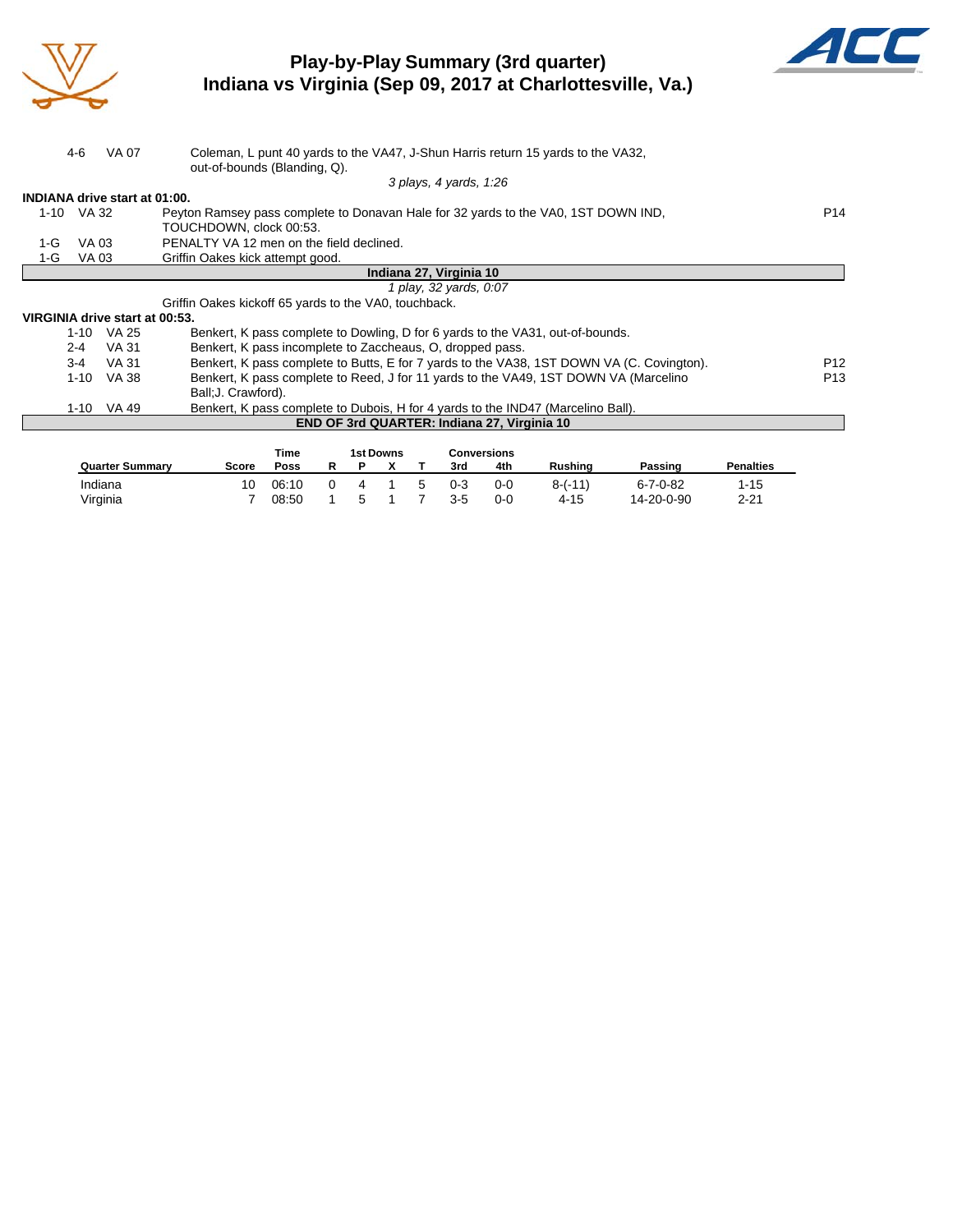

#### **Quickie Statistics (3rd quarter only) Indiana vs Virginia (Sep 09, 2017 at Charlottesville, Va.)**



|                                   | <b>IND</b>  | VA             |
|-----------------------------------|-------------|----------------|
| Score                             | 10          |                |
| <b>FIRST DOWNS</b>                | 5           | $\overline{7}$ |
| <b>RUSHES-YARDS (NET)</b>         | $8 - 11$    | $4 - 15$       |
| <b>PASSING YDS (NET)</b>          | 82          | 90             |
| Passes Att-Comp-Int               | $7 - 6 - 0$ | $20 - 14 - 0$  |
| <b>TOTAL OFFENSE PLAYS-YARDS</b>  | 15-71       | 24-105         |
| <b>Fumble Returns-Yards</b>       | $0 - 0$     | $0-0$          |
| <b>Punt Returns-Yards</b>         | $1 - 15$    | $0-0$          |
| Kickoff Returns-Yards             | $1 - 23$    | $1 - 14$       |
| <b>Interception Returns-Yards</b> | $0 - 0$     | $0 - 0$        |
| Punts (Number-Avg)                | $2 - 48.5$  | $2 - 35.0$     |
| Fumbles-Lost                      | $0 - 0$     | $1 - 0$        |
| Penalties-Yards                   | $1 - 15$    | $2 - 21$       |
| <b>Possession Time</b>            | 06:10       | 08:50          |
| <b>Third-Down Conversions</b>     | $0$ of $3$  | 4 of 6         |
| <b>Fourth-Down Conversions</b>    | $0$ of $0$  | $0$ of $0$     |

| <b>Rushing</b>     |             | No. Gain Loss |     | <b>Net</b> | TD   | Lq | Avg    |
|--------------------|-------------|---------------|-----|------------|------|----|--------|
| Mike Majette       | 2           | 3             | 0   | 3          | 0    | 2  | 1.5    |
| Cole Gest          | 1           |               | 0   | 1          | 0    | 1  | 1.0    |
| Peyton Ramsey      | 5           | 5             | 20  | $-15$      | 0    | 4  | $-3.0$ |
| <b>Passing</b>     | C-A-I       |               | Yds | TD         | Long |    | Sack   |
| Peyton Ramsey      | $6 - 7 - 0$ |               | 82  |            |      | 32 | 2      |
| <b>Receiving</b>   | No.         | Yards         |     | TD         | Long |    |        |
| Cimmin Cabbo<br>١r | ◠           |               | ററ  | ∩          | 1 Q  |    |        |

| Simmie Cobbs. Jr. | 20.  | 16. |
|-------------------|------|-----|
| Luke Timian       | 15   | 8   |
| Donavan Hale      | -32. | 32  |
| lan Thomas        | 15   | 15  |

| <b>Punting</b>      | No. | Yds   | Avq       | Long | In20 | тв |
|---------------------|-----|-------|-----------|------|------|----|
| H. Whitehead        | 2   | 97    | 48.5      | 56   |      | O  |
| <b>Punt Returns</b> | No. | Yards | <b>TD</b> | Long |      |    |
| J-Shun Harris       |     | 15    | O         | 15   |      |    |
| <b>Kick Returns</b> | No. | Yards | TD        | Long |      |    |
| D. Williams         |     | 23    |           | 23   |      |    |
|                     |     |       |           |      |      |    |

| Tackles        | UA-A    | Total | <b>Sacks</b> | TFL |
|----------------|---------|-------|--------------|-----|
| Marcelino Ball | $3-2$   | 5     | 0.0          | 0.0 |
| J. Crawford    | $1 - 3$ | 4     | 0.0          | 0.0 |
| C. Covington   | $2 - 1$ | 3     | 0.0          | 0.0 |
| A'Shon Riggins | 2-1     | 3     | 0.0          | 0.0 |
|                |         |       |              |     |

2nd 08:08 VA - A.J. Mejia 22 yd field goal, 7-20 2:44<br>06:16 IND - Simmie Cobbs, Jr. 29 yd pass from I

**Qtr Time Scoring Play**<br>2nd 08:08 VA - A.J. Me

| Indiana | Virginia |
|---------|----------|
|---------|----------|

|             |                     | No. Gain Loss                                   |          | <b>Net</b><br>TD | Lg   | Avg         | <b>Rushing</b>                                                                        |                | No. Gain Loss  |                         |          | <b>Net</b><br>TD    | Lg             | Avg         |
|-------------|---------------------|-------------------------------------------------|----------|------------------|------|-------------|---------------------------------------------------------------------------------------|----------------|----------------|-------------------------|----------|---------------------|----------------|-------------|
| te          | 2                   | 3                                               | 0        | 3<br>$\mathbf 0$ | 2    | 1.5         | Jordan Ellis                                                                          | 2              | 13             |                         | 0        | 13<br>1             | 12             | 6.5         |
|             | 1                   | 1                                               | 0        | 1<br>0           | 1    | 1.0         | Daniel Hamm                                                                           | $\overline{c}$ | $\overline{2}$ |                         | $\Omega$ | $\overline{2}$<br>0 | $\overline{2}$ | 1.0         |
| msey        | 5                   | 5                                               | 20       | $-15$<br>0       | 4    | $-3.0$      |                                                                                       |                |                |                         |          |                     |                |             |
|             | $C-A-I$             |                                                 | Yds      | <b>TD</b>        | Long | <b>Sack</b> | Passing                                                                               |                | $C-A-I$        |                         | Yds      | TD.                 | Long           | <b>Sack</b> |
| msev        | $6 - 7 - 0$         |                                                 | 82       |                  | 32   | 2           | <b>Kurt Benkert</b>                                                                   |                | 14-20-0        |                         | 90       | $\Omega$            | 11             | $\Omega$    |
|             | No.                 | Yards                                           | TD       | Long             |      |             | <b>Receiving</b>                                                                      | No.            | Yards          |                         | TD       | Long                |                |             |
| bbs, Jr.    | $\overline{c}$      | 20                                              | 0        | 16               |      |             | Evan Butts                                                                            |                | 3              | 23                      | 0        |                     | 9              |             |
| n           | 2                   | 15                                              | 0        | 8                |      |             | Hasise Dubois                                                                         |                | 3              | 19                      | 0        | 10                  |                |             |
| lale        | 1                   | 32                                              | 1        | 32               |      |             | Doni Dowling                                                                          |                | $\overline{c}$ | 10                      | 0        |                     | 6              |             |
| s           | 1                   | 15                                              | 0        | 15               |      |             | Olamide Zaccheaus                                                                     |                | $\overline{2}$ | 8                       | $\Omega$ |                     | $6\phantom{1}$ |             |
|             | No.                 | Yds                                             | Avg      | Long             | In20 | TВ          | <b>Punting</b>                                                                        | No.            | Yds            |                         | Avg      | Long                | In20           | TВ          |
| ad          | $\overline{2}$      | 97                                              | 48.5     | 56               | 1    | $\Omega$    | Lester Coleman                                                                        | $\overline{2}$ | 70             |                         | 35.0     | 40                  | 0              | $\Omega$    |
| rns         | No.                 | Yards                                           | TD       | Long             |      |             | <b>Punt Returns</b>                                                                   | No.            | Yards          |                         | TD       | Long                |                |             |
| rris        |                     | 15                                              | $\Omega$ | 15               |      |             |                                                                                       |                |                |                         |          |                     |                |             |
| rns         | No.                 | Yards                                           | TD       | Long             |      |             | <b>Kick Returns</b>                                                                   | No.            | Yards          |                         | TD       | Long                |                |             |
| Ś           |                     | 23                                              | $\Omega$ | 23               |      |             | Daniel Hamm                                                                           |                |                | 14                      | $\Omega$ | 14                  |                |             |
|             | UA-A                | Total                                           |          | <b>Sacks</b>     | TFL  |             | <b>Tackles</b>                                                                        | UA-A           |                | <b>Total</b>            |          | <b>Sacks</b>        | TFL            |             |
| Ball        | $3 - 2$             |                                                 | 5        | 0.0              | 0.0  |             | <b>Micah Kiser</b>                                                                    | $2 - 2$        |                | 4                       |          | 2.0                 | 2.0            |             |
| d           | $1 - 3$             | 4                                               |          | 0.0              | 0.0  |             | Eli Hanback                                                                           | $1 - 2$        |                | 3                       |          | 0.0                 | 0.0            |             |
| on          | $2 - 1$             |                                                 | 3        | 0.0              | 0.0  |             | Quin Blanding                                                                         | $2 - 0$        |                | $\overline{\mathbf{c}}$ |          | 0.0                 | 0.0            |             |
| ggins       | $2 - 1$             |                                                 | 3        | 0.0              | 0.0  |             | <b>Brenton Nelson</b>                                                                 | $2 - 0$        |                | $\overline{2}$          |          | 0.0                 | 0.0            |             |
| <b>Time</b> | <b>Scoring Play</b> |                                                 |          |                  |      |             |                                                                                       |                |                |                         |          |                     | V-H            |             |
| 08:08       |                     | VA - A.J. Mejia 22 yd field goal, 7-20 2:44     |          |                  |      |             |                                                                                       |                |                |                         |          |                     | $0 - 3$        |             |
| 06:16       |                     |                                                 |          |                  |      |             | IND - Simmie Cobbs, Jr. 29 yd pass from Peyton Ramsey (Griffin Oakes kick), 6-59 1:55 |                |                |                         |          |                     | $7 - 3$        |             |
| 03:31       |                     |                                                 |          |                  |      |             | IND - Peyton Ramsey 26 yd run (Griffin Oakes kick), 4-30 1:16                         |                |                |                         |          |                     | $14 - 3$       |             |
| 00:00       |                     | IND - Griffin Oakes 51 yd field goal, 6-12 1:35 |          |                  |      |             |                                                                                       |                |                |                         |          |                     | $17 - 3$       |             |
|             |                     |                                                 |          |                  |      |             |                                                                                       |                |                |                         |          |                     |                |             |

07:32 IND - Griffin Oakes 48 yd field goal, 8-45 2:58 3 - 7 3 - 7 3 - 7 3 - 7 3 - 7 3 - 7 3 - 7 3 - 7 3 - 7 3 - 7 3 - 7 3 - 7 3 - 7 3 - 7 3 - 7 3 - 7 3 - 7 3 - 7 3 - 7 3 - 7 3 - 7 3 - 7 5 - 7 5 - 7 5 - 7 5 - 7 5 - 7 5 - 7 00:53 IND - Donavan Hale 32 yd pass from Peyton Ramsey (Griffin Oakes kick), 1-32 0:07 10 - 7

3rd 10:30 VA - Jordan Ellis 12 yd run (A.J. Mejia kick), 8-55 2:38 0 - 7 0 - 7 0 - 7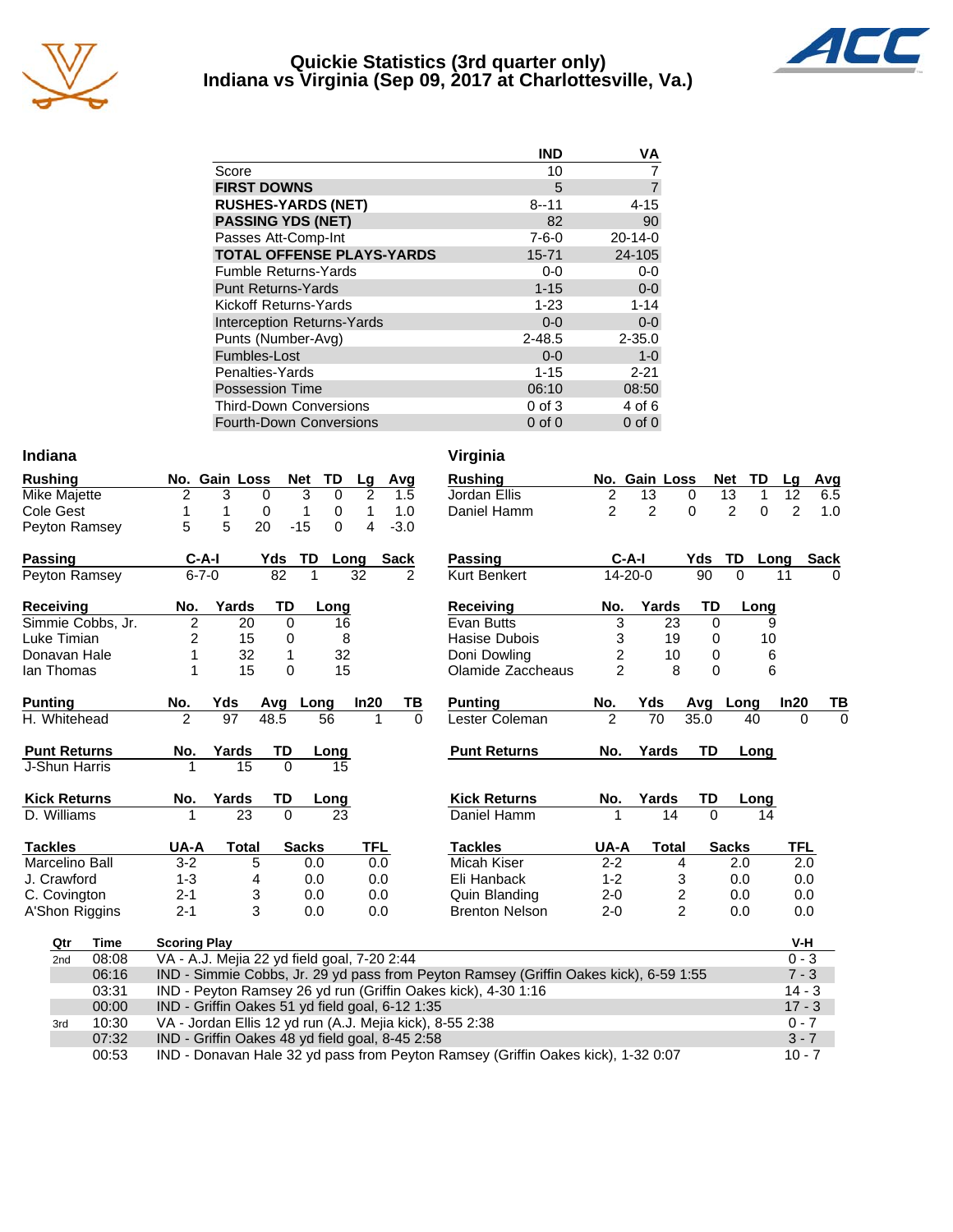

### **Play-by-Play Summary (4th quarter) Indiana vs Virginia (Sep 09, 2017 at Charlottesville, Va.)**



|                          | 2-6                     | <b>IND 47</b>                 | Start of 4th quarter, clock 15:00.                                                       |                 |  |  |  |  |  |
|--------------------------|-------------------------|-------------------------------|------------------------------------------------------------------------------------------|-----------------|--|--|--|--|--|
|                          | $2 - 6$                 | <b>IND 47</b>                 | Benkert, K rush for 11 yards to the IND36, 1ST DOWN VA.                                  | R <sub>14</sub> |  |  |  |  |  |
|                          | $1 - 10$                | <b>IND 36</b>                 | Benkert, K pass complete to Levrone, A for 5 yards to the IND31 (C. Covington).          |                 |  |  |  |  |  |
|                          | $2-5$                   | <b>IND 31</b>                 | Benkert, K pass complete to Zaccheaus, O for 6 yards to the IND25, 1ST DOWN VA (J.       | P <sub>15</sub> |  |  |  |  |  |
|                          |                         |                               | Crawford).                                                                               |                 |  |  |  |  |  |
|                          | $1 - 10$                | <b>IND 25</b>                 | Benkert, K pass incomplete to Levrone, A, PENALTY IND holding 10 yards to the IND15, 1ST | X16             |  |  |  |  |  |
|                          |                         |                               | DOWN VA. NO PLAY.                                                                        |                 |  |  |  |  |  |
|                          |                         | 1-10 IND 15                   | PENALTY IND personal foul (Greg Gooch) 8 yards to the IND7, 1ST DOWN VA.                 | X17             |  |  |  |  |  |
|                          |                         | 47 was ejected for targetting |                                                                                          |                 |  |  |  |  |  |
|                          | $1-G$                   | <b>IND 07</b>                 | Benkert, K pass incomplete to Dowling, D (J. Crawford).                                  |                 |  |  |  |  |  |
|                          | $2-G$                   | <b>IND 07</b>                 | Benkert, K pass complete to Reed, J for 7 yards to the IND0, TOUCHDOWN, clock 12:45.     |                 |  |  |  |  |  |
|                          | 1-G                     | <b>IND 03</b>                 | Mejia, A.J. kick attempt good.                                                           |                 |  |  |  |  |  |
|                          | Indiana 27, Virginia 17 |                               |                                                                                          |                 |  |  |  |  |  |
| 10 plays, 75 yards, 3:08 |                         |                               |                                                                                          |                 |  |  |  |  |  |

Delaney, B kickoff 65 yards to the IND0, touchback.

|          | <b>INDIANA drive start at 12:45.</b> |                                                                                                               |                 |
|----------|--------------------------------------|---------------------------------------------------------------------------------------------------------------|-----------------|
|          | 1-10 IND 25                          | Peyton Ramsey rush for 8 yards to the IND33 (Nelson, B).                                                      |                 |
| $2 - 2$  | <b>IND 33</b>                        | Mike Majette rush for no gain to the IND33 (Moye, J;Kiser, M).                                                |                 |
| $3-2$    | <b>IND 33</b>                        | Peyton Ramsey pass complete to Ian Thomas for 3 yards to the IND36, 1ST DOWN IND (Nelson,<br>B;Kiser, M).     | P <sub>15</sub> |
| $1 - 10$ | <b>IND 36</b>                        | Morgan Ellison rush for 8 yards to the IND44 (Cook, M).                                                       |                 |
| $2 - 2$  | <b>IND 44</b>                        | Morgan Ellison rush for 6 yards to the 50 yardline, 1ST DOWN IND (Nelson, B;Mack, J).                         | R <sub>16</sub> |
|          | 1-10 IND 50                          | Peyton Ramsey pass complete to Simmie Cobbs for 9 yards to the VA41 (Blanding, Q).                            |                 |
| $2 - 1$  | VA 41                                | Morgan Ellison rush for 5 yards to the VA36, 1ST DOWN IND (Mack, J).                                          | R <sub>17</sub> |
|          | 1-10 VA 36                           | Morgan Ellison rush for 9 yards to the VA27 (Kiser, M).                                                       |                 |
| $2 - 1$  | <b>VA 27</b>                         | Peyton Ramsey pass incomplete to Donavan Hale (Thornhill, J), PENALTY VA offside (Kiser,                      | X18             |
|          |                                      | M) 5 yards to the VA22, 1ST DOWN IND, NO PLAY.                                                                |                 |
| 1-10     | VA 22                                | Morgan Ellison rush for 3 yards to the VA19 (Mack, J;Kiser, M).                                               |                 |
| $2 - 7$  | <b>VA 19</b>                         | Morgan Ellison rush for 5 yards to the VA14 (Blanding, Q;Mack, J).                                            |                 |
| $3-2$    | <b>VA 14</b>                         | Peyton Ramsey pass complete to Morgan Ellison for 4 yards to the VA10, 1ST DOWN IND<br>(Blanding, Q;Hall, B). | P <sub>19</sub> |
| 1-G      | <b>VA 10</b>                         | Peyton Ramsey pass incomplete to Simmie Cobbs (Hall, B).                                                      |                 |
| $2-G$    | <b>VA 10</b>                         | Peyton Ramsey pass incomplete to Simmie Cobbs.                                                                |                 |
| $3-G$    | <b>VA 10</b>                         | Timeout Virginia, clock 07:54.                                                                                |                 |
| 3-G      | VA 10                                | Peyton Ramsey pass complete to lan Thomas for 7 yards to the VA3 (Blanding, Q).                               |                 |
| $4-G$    | VA 03                                | Peyton Ramsey pass incomplete to Mike Majette (Kiser, M).                                                     |                 |
|          |                                      | 15 plays, 72 yards, 5:42                                                                                      |                 |
|          | VIRGINIA drive start at 07:03.       |                                                                                                               |                 |
|          | 1-10 VA 03                           | Benkert, K pass incomplete to Zaccheaus, O.                                                                   |                 |
|          | 2-10 VA 03                           | Benkert, K pass complete to Hamm, D for 1 yard to the VA4 (R. McCray III).                                    |                 |
|          | $3-9$<br><b>VA 04</b>                | Benkert, K pass incomplete to Levrone, A.                                                                     |                 |
|          | 4-9<br><b>VA 04</b>                  | Coleman, L punt 40 yards to the VA44, J-Shun Harris return 44 yards to the VA0,                               |                 |
|          |                                      | TOUCHDOWN, clock 05:56.                                                                                       |                 |
| 1-G      | VA 03                                | 3 plays, 1 yard, 1:07<br>Griffin Oakes kick attempt good.                                                     |                 |
|          |                                      | Indiana 34, Virginia 17                                                                                       |                 |
|          |                                      | Griffin Oakes kickoff 39 yards to the VA26, fair catch by Burney, R.                                          |                 |
|          | VIRGINIA drive start at 05:56.       |                                                                                                               |                 |
|          | 1-10 VA 26                           | Benkert, K pass complete to Zaccheaus, O for 9 yards to the VA35 (Jayme Thompson).                            |                 |
|          | $2 - 1$<br>VA 35                     | Benkert, K pass incomplete to Zaccheaus, O.                                                                   |                 |
|          | VA 35<br>$3 - 1$                     | Ellis, J rush for 3 yards to the VA38, 1ST DOWN VA (Tegray Scales; Jerome Johnson).                           | R <sub>18</sub> |
|          | 1-10 VA 38                           | Benkert, K pass incomplete to Levrone, A, dropped pass.                                                       |                 |
|          | 2-10 VA 38                           | Benkert, K pass complete to Butts, E for 18 yards to the IND44, 1ST DOWN VA (Jayme                            | P <sub>19</sub> |
|          |                                      | Thompson).                                                                                                    |                 |
|          | <b>IND 44</b><br>1-10                | Benkert, K pass incomplete to Hogg, B, dropped pass.                                                          |                 |
|          | 2-10<br><b>IND 44</b>                | Benkert, K pass complete to Dowling, D for 4 yards to the IND40 (Andre Brown).                                |                 |
|          | <b>IND 40</b><br>3-6                 | Benkert, K pass incomplete to Cross, D.                                                                       |                 |
|          | 4-6<br><b>IND 40</b>                 | Benkert, K sacked for loss of 11 yards to the VA49 (Tegray Scales; Jacob Robinson).                           |                 |
|          |                                      | 9 plays, 23 yards, 1:45                                                                                       |                 |
|          | <b>INDIANA drive start at 04:11.</b> |                                                                                                               |                 |
|          | 1-10 VA 49                           | Morgan Ellison rush for 2 yards to the VA47 (Mack, J;Kiser, M).                                               |                 |
| $2 - 8$  | VA 47                                | Morgan Ellison rush for loss of 1 yard to the VA48 (Brown, A; Moye, J).                                       |                 |
| $3-9$    | VA 48                                | Timeout Virginia, clock 03:18.                                                                                |                 |
| $3-9$    | VA 48                                | Morgan Ellison rush for 2 yards to the VA46 (Moye, J).                                                        |                 |
| 4-7      | VA 46                                | Timeout Virginia, clock 03:10.                                                                                |                 |
| $4 - 7$  | <b>VA 46</b>                         | H. Whitehead punt 38 yards to the VA8, Hamm, D return 2 yards to the VA10 (Tegray<br>Scales; Chase Dutra).    |                 |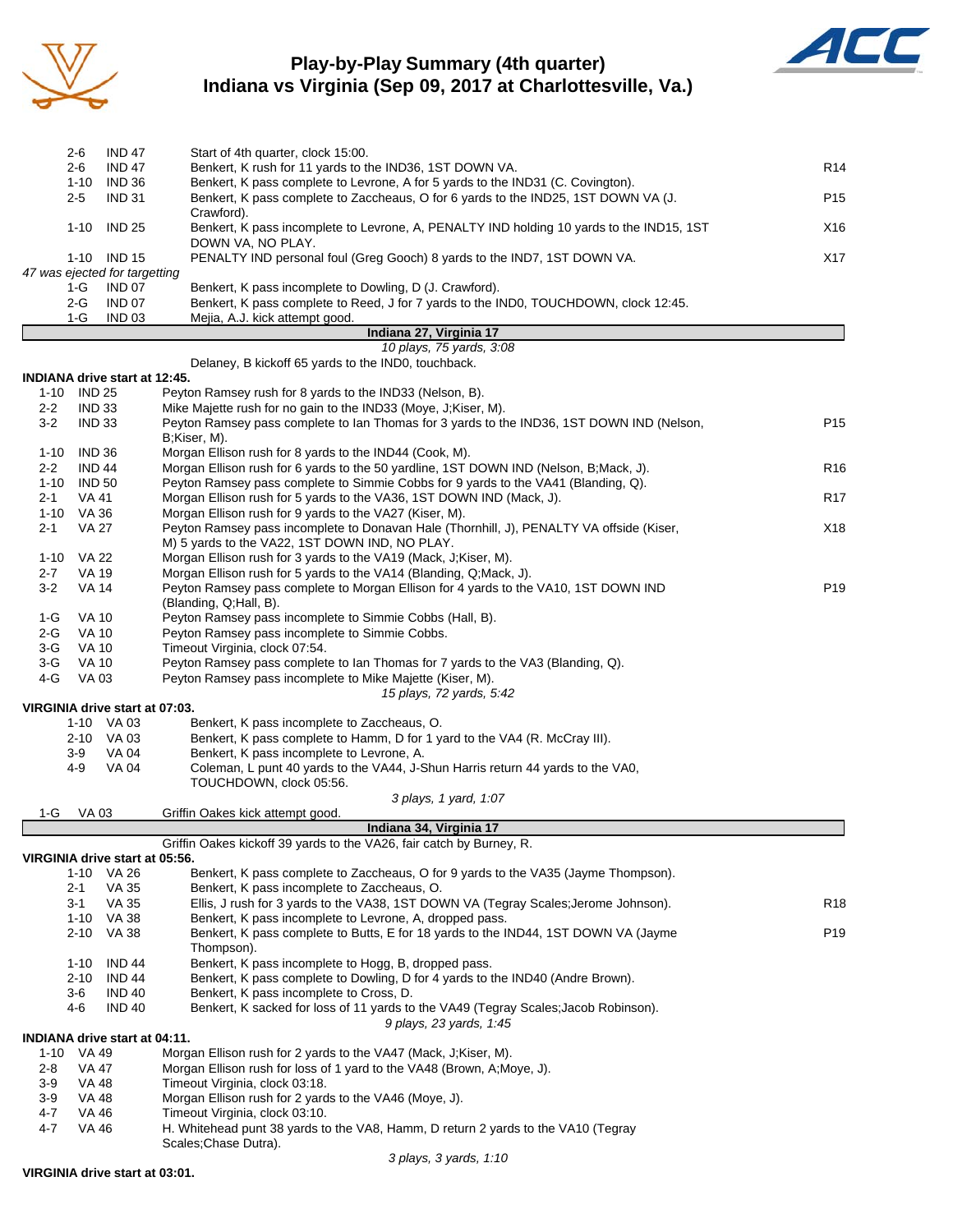

## **Play-by-Play Summary (4th quarter) Indiana vs Virginia (Sep 09, 2017 at Charlottesville, Va.)**



| $1 - 10$ | <b>VA 10</b>  | Ellis, J rush for 3 yards to the VA13 (A Stallings IV: C. Covington).                 |                 |
|----------|---------------|---------------------------------------------------------------------------------------|-----------------|
| $2 - 7$  | VA 13         | Benkert, K pass incomplete to Zaccheaus, O.                                           |                 |
| $3 - 7$  | VA 13         | Benkert, K pass complete to Zaccheaus, O for 6 yards to the VA19.                     |                 |
| $4 - 1$  | VA 19         | Ellis, J rush for 6 yards to the VA25, 1ST DOWN VA (Tegray Scales).                   | R <sub>20</sub> |
| 1-10     | VA 25         | Benkert, K pass complete to Ellis, J for loss of 3 yards to the VA22 (Tegray Scales). |                 |
| $2 - 13$ | VA 22         | Benkert, K pass complete to Jana, T for 12 yards to the VA34 (J. Crawford).           |                 |
| $3-1$    | VA 34         | Ellis, J rush for 2 yards to the VA36, 1ST DOWN VA (LeShaun Minor).                   | R <sub>21</sub> |
| 1-10     | VA 36         | Benkert, K pass complete to Levrone, A for 19 yards to the IND45, 1ST DOWN VA (J.     | P <sub>22</sub> |
|          |               | Crawford).                                                                            |                 |
| $1 - 10$ | <b>IND 45</b> | Benkert, K pass incomplete (LeShaun Minor).                                           |                 |
| $2 - 10$ | <b>IND 45</b> | Benkert, K pass incomplete to Dowling, D (Dameon Willis).                             |                 |
| $3 - 10$ | <b>IND 45</b> | Benkert, K pass incomplete.                                                           |                 |
|          |               | End of game, clock 00:00.                                                             |                 |

#### *11 plays, 45 yards, 3:01* **FINAL SCORE: Indiana 34, Virginia 17** Time 1st Downs Conversions<br>
<u>Poss R P X T 3rd 4th</u> **Quarter Summary Score Poss R P X T 3rd 4th Rushing Passing Penalties** Indiana 7 06:52 2 2 1 5 2-4 0-1 11-47 4-7-0-23 2-18 Virginia 7 08:08 4 3 2 9 2-6 1-2 6-14 11-22-0-84 1-5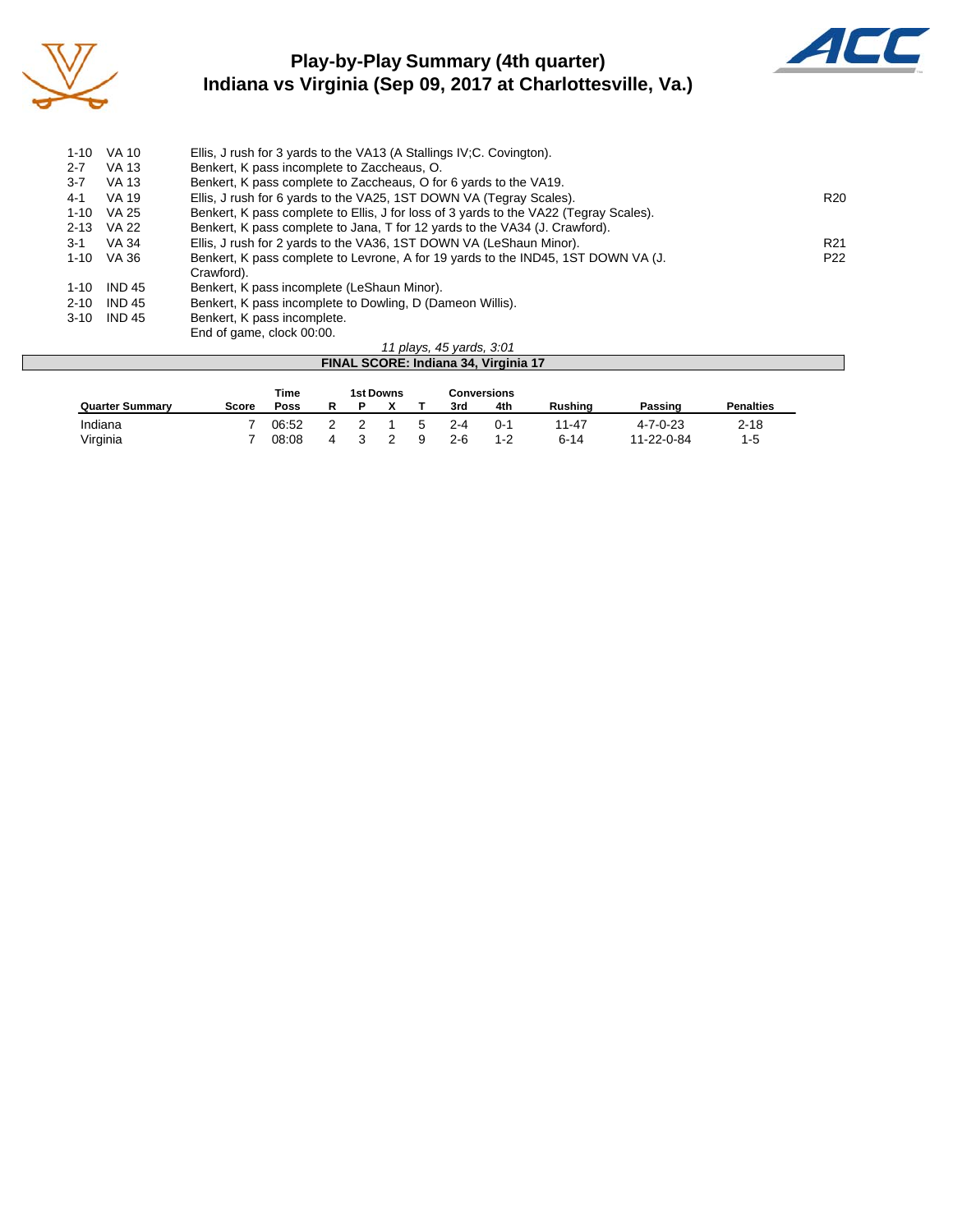

#### **Quickie Statistics (4th quarter only) Indiana vs Virginia (Sep 09, 2017 at Charlottesville, Va.)**



|                                   | <b>IND</b>  | VA            |
|-----------------------------------|-------------|---------------|
| Score                             |             |               |
| <b>FIRST DOWNS</b>                | 5           | 9             |
| <b>RUSHES-YARDS (NET)</b>         | $11 - 47$   | $6 - 14$      |
| <b>PASSING YDS (NET)</b>          | 23          | 84            |
| Passes Att-Comp-Int               | $7 - 4 - 0$ | $22 - 11 - 0$ |
| <b>TOTAL OFFENSE PLAYS-YARDS</b>  | 18-70       | 28-98         |
| <b>Fumble Returns-Yards</b>       | $0 - 0$     | $0-0$         |
| <b>Punt Returns-Yards</b>         | $1 - 44$    | $1 - 2$       |
| <b>Kickoff Returns-Yards</b>      | $0 - 0$     | $0-0$         |
| <b>Interception Returns-Yards</b> | $0 - 0$     | $0 - 0$       |
| Punts (Number-Avg)                | $1 - 38.0$  | $1 - 40.0$    |
| Fumbles-Lost                      | $0 - 0$     | $0-0$         |
| Penalties-Yards                   | $2 - 18$    | $1 - 5$       |
| <b>Possession Time</b>            | 06:52       | 08:08         |
| <b>Third-Down Conversions</b>     | $2$ of $4$  | $2$ of 6      |
| Fourth-Down Conversions           | $0$ of 1    | $1$ of $2$    |

| Indiana        |                      |                     |                                                                                       |          |                   |            |             | Virginia                                                      |         |               |                |          |                  |            |             |
|----------------|----------------------|---------------------|---------------------------------------------------------------------------------------|----------|-------------------|------------|-------------|---------------------------------------------------------------|---------|---------------|----------------|----------|------------------|------------|-------------|
| <b>Rushing</b> |                      |                     | No. Gain Loss                                                                         | Net      | TD                | Lg         | Avg         | <b>Rushing</b>                                                |         | No. Gain Loss |                |          | TD<br><b>Net</b> | Lq         | Avg         |
|                | Morgan Ellison       | 9                   | 40<br>1                                                                               |          | 39<br>$\mathbf 0$ | 9          | 4.3         | Jordan Ellis                                                  | 4       | 14            | 0              |          | 0<br>14          | 6          | 3.5         |
|                | Peyton Ramsey        |                     | 0<br>8                                                                                |          | 8<br>0            | 8          | 8.0         | Kurt Benkert                                                  | 2       | 11            | 11             |          | 0<br>0           | 11         | 0.0         |
| Mike Majette   |                      | 1                   | $\mathbf{0}$<br>$\Omega$                                                              |          | 0<br>$\Omega$     | 0          | 0.0         |                                                               |         |               |                |          |                  |            |             |
| Passing        |                      | $C-A-I$             |                                                                                       | Yds      | TD                | Long       | <b>Sack</b> | <b>Passing</b>                                                |         | $C-A-I$       |                | Yds      | TD               | Long       | <b>Sack</b> |
|                | Peyton Ramsey        | $4 - 7 - 0$         |                                                                                       | 23       | $\Omega$          | 9          | O           | Kurt Benkert                                                  |         | $11 - 22 - 0$ |                | 84       |                  | 19         |             |
| Receiving      |                      | No.                 | Yards                                                                                 | TD       | Long              |            |             | <b>Receiving</b>                                              | No.     | Yards         |                | TD       | Long             |            |             |
| lan Thomas     |                      | $\overline{2}$      | 10                                                                                    | $\Omega$ |                   |            |             | Olamide Zaccheaus                                             | 3       |               | 21             | $\Omega$ | 9                |            |             |
|                | Simmie Cobbs, Jr.    |                     | 9                                                                                     | 0        | 9                 |            |             | Andre Levrone                                                 | 2       |               | 24             | 0        | 19               |            |             |
|                | Morgan Ellison       |                     | 4                                                                                     | $\Omega$ |                   | 4          |             | Evan Butts                                                    | 1       |               | 18             | $\Omega$ | 18               |            |             |
|                |                      |                     |                                                                                       |          |                   |            |             | Terrell Jana                                                  | 1       |               | 12             | 0        | 12               |            |             |
| <b>Punting</b> |                      | No.                 | Yds                                                                                   | Avg      | Long              | In20       | ΤВ          | <b>Punting</b>                                                | No.     | Yds           |                | Avg      | Long             | In20       | TВ          |
| H. Whitehead   |                      |                     | 38                                                                                    | 38.0     | 38                | 1          | $\Omega$    | Lester Coleman                                                |         | 40            |                | 40.0     | 40               | $\Omega$   | $\Omega$    |
|                | <b>Punt Returns</b>  | No.                 | Yards                                                                                 | TD       | Long              |            |             | <b>Punt Returns</b>                                           | No.     | Yards         |                | TD       | Long             |            |             |
|                | J-Shun Harris        | 1                   | 44                                                                                    |          | 44                |            |             | Daniel Hamm                                                   |         |               | $\overline{2}$ | $\Omega$ | 2                |            |             |
|                | <b>Kick Returns</b>  | No.                 | Yards                                                                                 | TD       | Long              |            |             | <b>Kick Returns</b>                                           | No.     | Yards         |                | TD       | Long             |            |             |
| <b>Tackles</b> |                      | UA-A                | <b>Total</b>                                                                          |          | <b>Sacks</b>      | <b>TFL</b> |             | <b>Tackles</b>                                                | UA-A    |               | <b>Total</b>   |          | <b>Sacks</b>     | <b>TFL</b> |             |
|                | <b>Tegray Scales</b> | $2 - 3$             | 5                                                                                     |          | 0.5               | 1.5        |             | Jordan Mack                                                   | $1 - 4$ |               | 5              |          | 0.0              | 0.0        |             |
| J. Crawford    |                      | $3-0$               | 3                                                                                     |          | 0.0               | 0.0        |             | Micah Kiser                                                   | $1 - 4$ |               | 5              |          | 0.0              | 0.0        |             |
|                | Jayme Thompson       | $2 - 0$             | $\overline{c}$                                                                        |          | 0.0               | 0.0        |             | Quin Blanding                                                 | $2 - 2$ |               | 4              |          | 0.0              | 0.0        |             |
| C. Covington   |                      | $1 - 1$             | $\overline{2}$                                                                        |          | 0.0               | 0.0        |             | Juwan Moye                                                    | $1 - 2$ |               | 3              |          | 0.0              | 0.5        |             |
| Qtr            | <b>Time</b>          | <b>Scoring Play</b> |                                                                                       |          |                   |            |             |                                                               |         |               |                |          |                  | V-H        |             |
| 2nd            | 08:08                |                     | VA - A.J. Mejia 22 yd field goal, 7-20 2:44                                           |          |                   |            |             |                                                               |         |               |                |          |                  | $0 - 3$    |             |
|                | 06:16                |                     | IND - Simmie Cobbs, Jr. 29 yd pass from Peyton Ramsey (Griffin Oakes kick), 6-59 1:55 |          |                   |            |             |                                                               |         |               |                | $7 - 3$  |                  |            |             |
|                | 03:31                |                     |                                                                                       |          |                   |            |             | IND - Peyton Ramsey 26 yd run (Griffin Oakes kick), 4-30 1:16 |         |               |                |          |                  | $14 - 3$   |             |
|                | 00:00                |                     | IND - Griffin Oakes 51 yd field goal, 6-12 1:35                                       |          |                   |            |             |                                                               |         |               |                |          |                  | $17 - 3$   |             |
| 3rd            | 10:30                |                     |                                                                                       |          |                   |            |             | VA - Jordan Ellis 12 yd run (A.J. Mejia kick), 8-55 2:38      |         |               |                |          |                  | $17 - 10$  |             |

| No.     | Yards        | TD           | Long     |                     |
|---------|--------------|--------------|----------|---------------------|
|         | 2            | ი            | 2        |                     |
| No.     |              |              | Long     |                     |
| UA-A    | <b>Total</b> |              |          | TFL                 |
| $1 - 4$ | 5            |              | 0.0      | 0.0                 |
| $1 - 4$ | 5            |              | 0.0      | 0.0                 |
|         |              |              |          | 0.0                 |
|         |              |              |          |                     |
|         |              | $2 - 2$<br>4 | Yards TD | <b>Sacks</b><br>0.0 |

| Qtr | Time  | <b>Scoring Play</b>                                                                   | V-H       |
|-----|-------|---------------------------------------------------------------------------------------|-----------|
| 2nd | 08:08 | VA - A.J. Mejia 22 yd field goal, 7-20 2:44                                           | $0 - 3$   |
|     | 06:16 | IND - Simmie Cobbs, Jr. 29 yd pass from Peyton Ramsey (Griffin Oakes kick), 6-59 1:55 | $7 - 3$   |
|     | 03:31 | IND - Peyton Ramsey 26 yd run (Griffin Oakes kick), 4-30 1:16                         | $14 - 3$  |
|     | 00:00 | IND - Griffin Oakes 51 yd field goal, 6-12 1:35                                       | $17 - 3$  |
| 3rd | 10:30 | VA - Jordan Ellis 12 yd run (A.J. Mejia kick), 8-55 2:38                              | $17 - 10$ |
|     | 07:32 | IND - Griffin Oakes 48 yd field goal, 8-45 2:58                                       | $20 - 10$ |
|     | 00:53 | IND - Donavan Hale 32 yd pass from Peyton Ramsey (Griffin Oakes kick), 1-32 0:07      | $27 - 10$ |
| 4th | 12:45 | VA - Joe Reed 7 yd pass from Kurt Benkert (A.J. Mejia kick), 10-75 3:08               | $0 - 7$   |
|     | 05:56 | IND - J-Shun Harris 44 yd punt return (Griffin Oakes kick)                            | $7 - 7$   |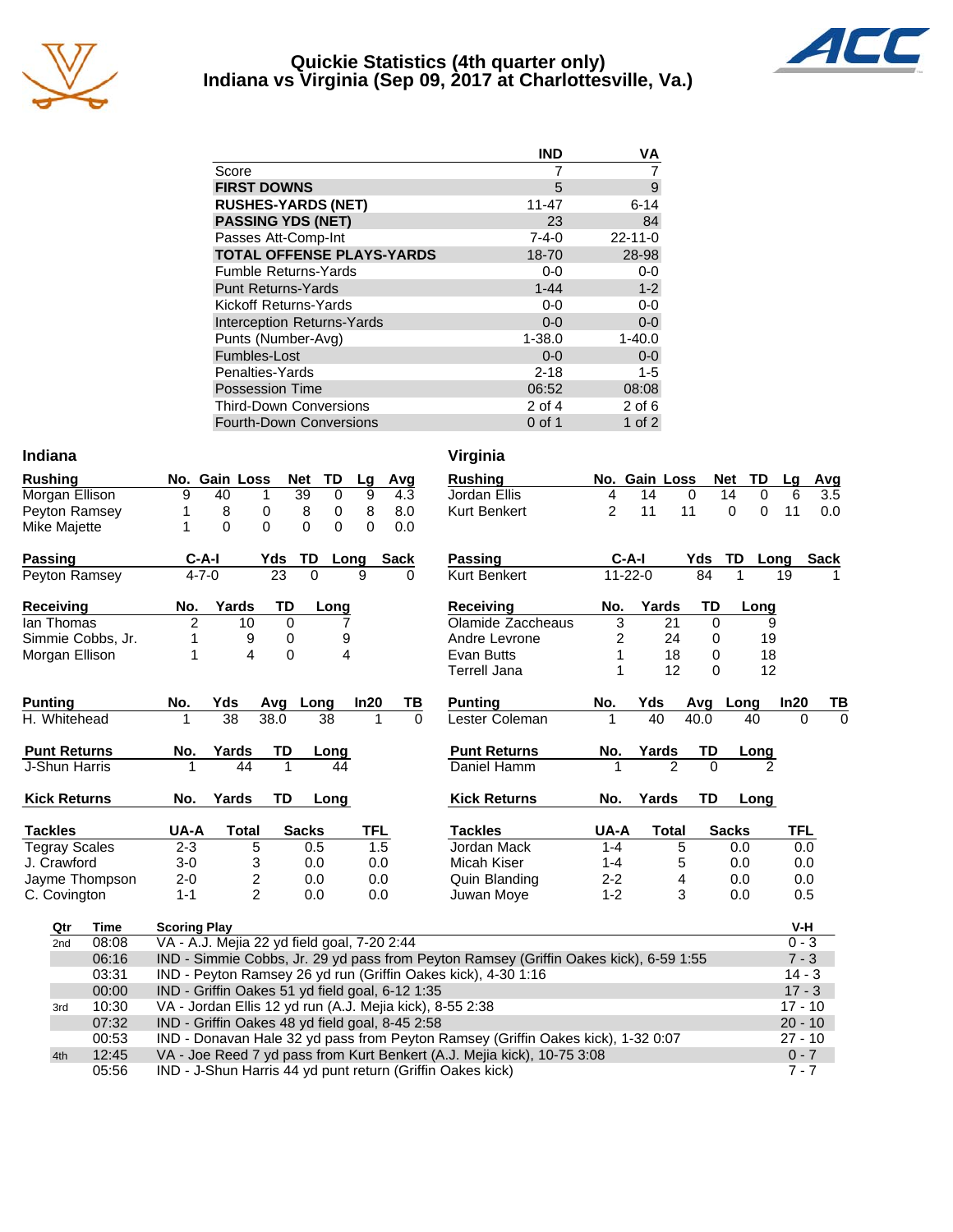

#### **Scoring Summary (Final) 2017 Virginia Football UConn vs Virginia (Sep 16, 2017 at Charlottesville, Va.)**



UConn (1-1) vs. Virginia (2-1) Date: Sep 16, 2017 • Site: Charlottesville, Va. • Stadium: Smith/Harrison/Scott Attendance: 33056

| <b>Score by Quarters</b> |  |  | <b>Total</b> |
|--------------------------|--|--|--------------|
| LIC <sub>onn</sub>       |  |  |              |
| Virginia                 |  |  | 20<br>აი     |

|     | Qtr Time    | <b>Scoring Play</b>                                                                          | V-H       |
|-----|-------------|----------------------------------------------------------------------------------------------|-----------|
|     |             | 1st 02:06 VA - Daniel Hamm 3 yd run (A.J. Mejia kick), 18-88 9:46                            | $0 - 7$   |
|     | 2nd $08:13$ | VA - A.J. Mejia 28 yd field goal, 12-87 5:08                                                 | $0 - 10$  |
|     | 04:29       | VA - Doni Dowling 42 yd pass from Kurt Benkert (A.J. Mejia kick), 2-67 0:26                  | $0 - 17$  |
|     | 00:31       | VA - Jordan Ellis 7 yd run (A.J. Mejia kick), 6-53 1:48                                      | $0 - 24$  |
|     |             | 3rd 01:24 VA - Olamide Zaccheaus 30 yd pass from Kurt Benkert (A.J. Mejia kick), 9-89 4:46   | $0 - 31$  |
|     | 00:50       | UCONN - Hergy Mayala 60 yd pass from Bry. Shirreffs (Quayon Skanes rush failed), 2-73 0:34   | $6 - 31$  |
| 4th | 06:58       | UCONN - Hergy Mayala 17 yd pass from Bry. Shirreffs (Bry. Shirreffs pass failed), 13-78 5:05 | $12 - 31$ |
|     | 06:02       | VA - Andre Levrone 73 yd pass from Kurt Benkert (A.J. Mejia kick), 2-75 0:56                 | $12 - 38$ |
|     | 02:06       | UCONN - Kevin Mensah 30 yd run (Bry. Shirreffs pass failed), 9-87 3:56                       | $18 - 38$ |

Kickoff time: 12:01 PM • End of Game: 3:00 • Total elapsed time: 2:59

Officials: Referee: C. Lamertina; Umpire: William Thomas; Linesman: Jim Casey;

Line judge: Stephen Ray; Back judge: Byron Adams; Field judge: Mark Windham;

Side judge: Jim Smith; Center judge: Joe Clarkson;

Temperature: 78 • Wind: NE 1 mph • Weather: Cloudy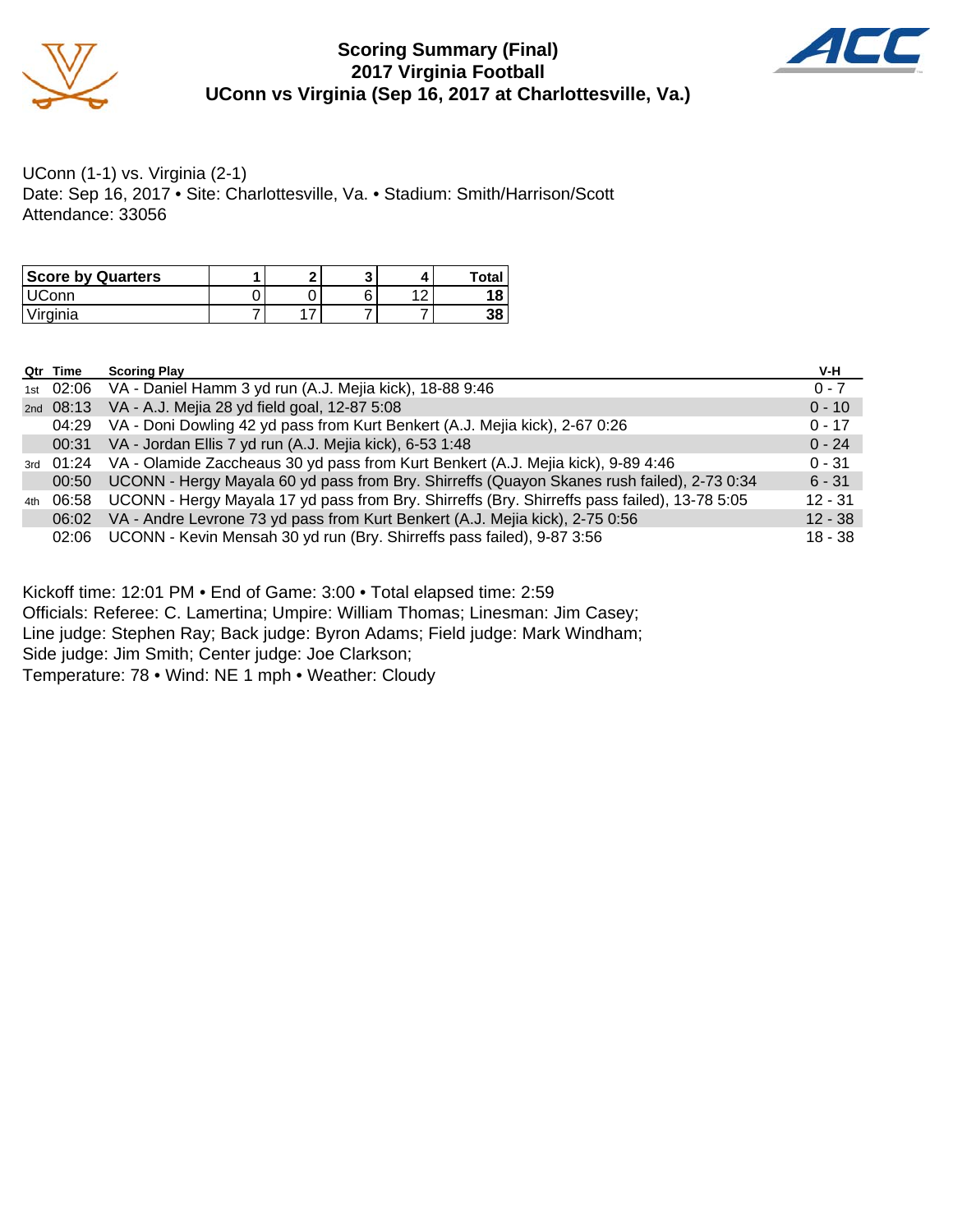





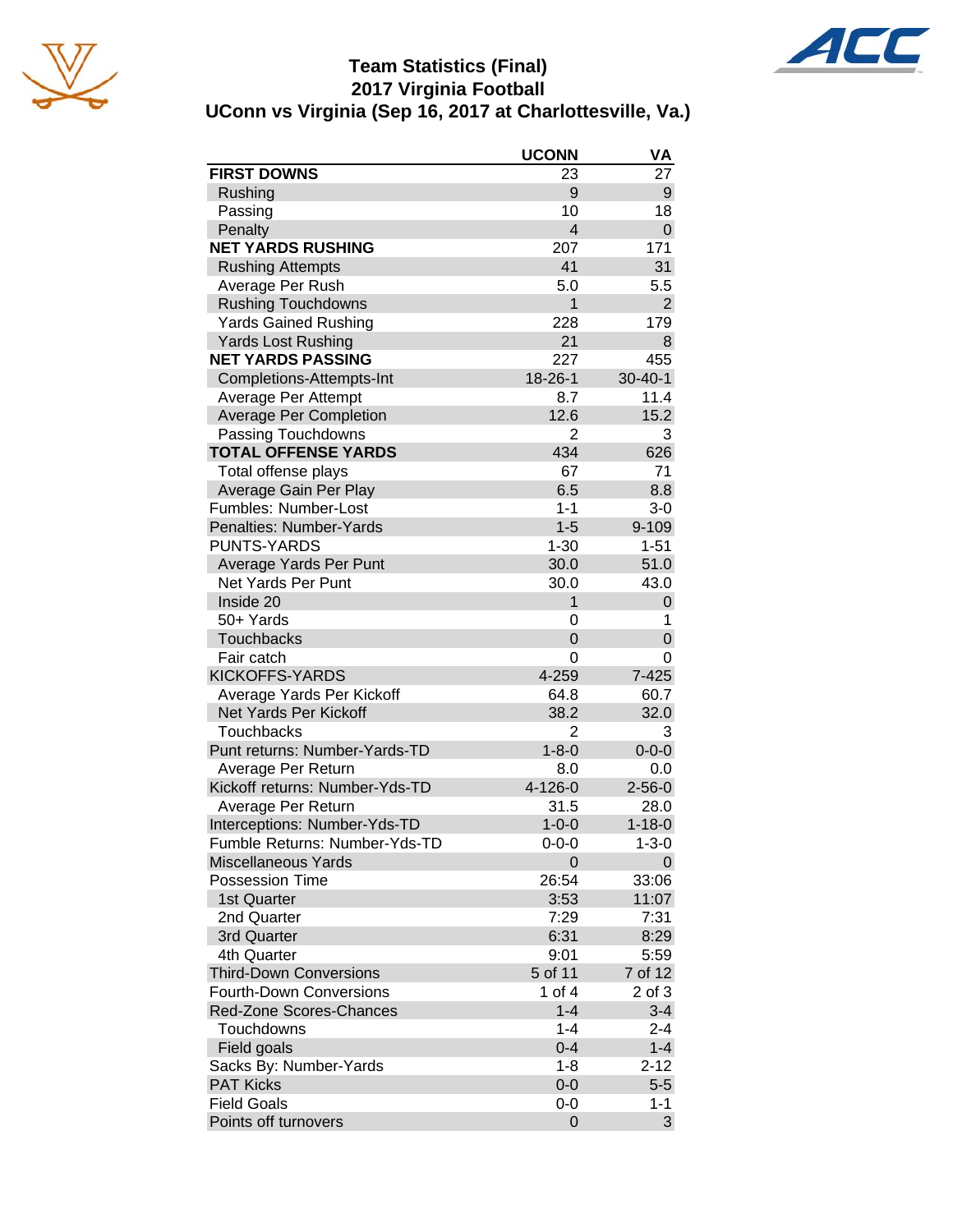

### **Individual Statistics (Final) 2017 Virginia Football UConn vs Virginia (Sep 16, 2017 at Charlottesville, Va.)**

Totals

#### **UConn Virginia**

| <b>Rushing</b>       |    | No. Gain Loss |    | <b>Net</b> | TD | Lg | Avg  |
|----------------------|----|---------------|----|------------|----|----|------|
| Bry. Shirreffs       | 14 | 104           | 14 | 90         | 0  | 39 | 6.4  |
| Kevin Mensah         | 6  | 49            | 0  | 49         | 1  | 30 | 8.2  |
| Nate Hopkins         | 10 | 37            | 3  | 34         | 0  | 17 | 3.4  |
| Arkeel Newsome       | 6  | 18            | 2  | 16         | 0  | 9  | 2.7  |
| Don. Williams        |    | 13            | 0  | 13         | 0  | 13 | 13.0 |
| Keyion Dixon         |    | 4             | 0  | 4          | 0  | 4  | 4.0  |
| Jason Thompson       | 1  | 2             | 0  | 2          | 0  | 2  | 2.0  |
| <b>Quayon Skanes</b> |    | 1             | 0  | 1          | 0  | 1  | 1.0  |
| Team                 |    | 0             | 2  | -2         | 0  | 0  | -2.0 |
| Totals               | 41 | 228           | 21 | 207        | 1  | 39 | 5.0  |

| Rushing           |    |     | No. Gain Loss Net TD Lg Avg |     |          |     |         |
|-------------------|----|-----|-----------------------------|-----|----------|-----|---------|
| Jordan Ellis      | 20 | 95  |                             | 95  |          | 20  | 4.8     |
| Olamide Zaccheaus | 4  | 47  | 0                           | 47  | 0        |     | 27 11.8 |
| Daniel Hamm       |    | 19  |                             | 19  |          |     | 4.8     |
| Kurt Benkert      |    | 18  | 8                           | 10  | $\Omega$ | 11  | 3.3     |
| Totals            |    | 179 | 8                           | 171 | 2        | -27 | 5.5     |

| Passing             | C-A-I   |       | Yds | TD | Long | Sack |
|---------------------|---------|-------|-----|----|------|------|
| Bry. Shirreffs      | 18-26-1 |       | 227 | 2  | 60   | 2    |
| Totals              | 18-26-1 |       | 227 | 2  | 60   | 2    |
| <b>Receiving</b>    | No.     | Yards | TD  |    | Long |      |
| Quayon Skanes       | 4       | 47    | Ω   |    | 37   |      |
| <b>Tyraig Beals</b> | 4       | 19    | 0   |    | 11   |      |
| Arkeel Newsome      | 3       | 41    | Ω   |    | 23   |      |
| Hergy Mayala        | 2       | 77    | 2   |    | 60   |      |
| <b>Keyion Dixon</b> | 2       | 11    | Ω   |    | 6    |      |
| <b>Tyler Davis</b>  | 1       | 18    | 0   |    | 18   |      |
| <b>Tommy Myers</b>  |         | 9     |     |    | 9    |      |

Nate Hopkins 1 5 0 5<br>
Totals 18 227 2 60

| <b>Punting</b>      | No. |     |        | Yds Avg Long In20 | <b>TB</b> |
|---------------------|-----|-----|--------|-------------------|-----------|
| <b>Brett Graham</b> |     | 30. | - 30.0 | 30                |           |
| Totals              |     | 30  | 30.0   | 30                |           |

|                    | Punt   |    | <b>Kickoff</b> |     | Intercept |             |  |
|--------------------|--------|----|----------------|-----|-----------|-------------|--|
| <b>Returns</b>     | No Yds |    | $Lg$ No Yds    |     |           | $Lg$ No Yds |  |
| Jordan Swann       |        | 81 | 4 126          | 60I |           |             |  |
| <b>Tyler Coyle</b> |        |    |                |     |           |             |  |
| Totals             |        | 81 | 4 1 2 6        | 60I |           |             |  |

| Field goals     | Qtr        | Time       | <b>Dist</b> |           | Result |       | <b>Field goals</b>   | Qtr             | Time       | <b>Dist</b> |      | <b>Result</b> |   |
|-----------------|------------|------------|-------------|-----------|--------|-------|----------------------|-----------------|------------|-------------|------|---------------|---|
|                 |            |            |             |           |        |       | A.J. Mejia           | 2 <sub>nd</sub> | 08:13      | 28 yards    |      | Good          |   |
| <b>Kickoffs</b> | No.        | Yards      |             | Ava       | ΤВ     | OВ    | <b>Kickoffs</b>      | No.             | Yards      |             | Ava  | ΤВ            |   |
| Mike Tarbutt    | 4          | 259        |             | 64.8      | 2      | 0     | <b>Brian Delaney</b> |                 | 425        |             | 60.7 | 3             |   |
| All-purpose     | <b>Run</b> | <b>Rcv</b> | KR          | <b>PR</b> | IR     | Total | All-purpose          | Run             | <b>Rcv</b> | ΚR          | PR   | IR            |   |
| Jordan Swann    | $\Omega$   | 0          | 126         | 8         | 0      | 134   | Olamide Zaccheaus    | 47              | 122        | 56          | 0    |               | 0 |
| Bry. Shirreffs  | 90         | 0          | 0           | 0         | 0      | 90    | Doni Dowling         |                 | 136<br>0   | 0           | 0    |               | 0 |
| Hergy Mayala    | 0          | 77         | 0           | 0         | 0      | 77    | Andre Levrone        | 0               | 127        | 0           | 0    |               | 0 |
| Arkeel Newsome  | 16         | 41         | 0           | 0         | 0      | 57    | Jordan Ellis         | 95              | 9          | 0           | 0    |               |   |

| <b>Passing</b>        |                | $C-A-I$       |           | Yds            |                | TD              | Long                 |                  | <b>Sack</b> |
|-----------------------|----------------|---------------|-----------|----------------|----------------|-----------------|----------------------|------------------|-------------|
| <b>Kurt Benkert</b>   |                | $30 - 40 - 1$ |           | 455            |                | 3               | 73                   |                  | 1           |
| Totals                |                | $30 - 40 - 1$ | 455       |                |                | 3               | 73                   |                  | 1           |
| <b>Receiving</b>      | No.            |               | Yards     |                | <b>TD</b>      |                 | Long                 |                  |             |
| Olamide Zaccheaus     | 9              |               | 122       |                | 1              |                 | 30                   |                  |             |
| Doni Dowling          | 6              |               | 136       |                | 1              |                 | 42                   |                  |             |
| Andre Levrone         | 4              |               | 127       |                | 1              |                 | 73                   |                  |             |
| <b>Warren Craft</b>   | 3              |               | 26        |                | 0              |                 | 15                   |                  |             |
| Daniel Hamm           | 3              |               | 11        |                | 0              |                 | 7                    |                  |             |
| Joe Reed              | $\overline{2}$ |               | 16        |                | 0              |                 | 15                   |                  |             |
| Jordan Ellis          | 1              |               | 9         |                | 0              |                 | 9                    |                  |             |
| De'Vante Cross        | 1              |               | 8         |                | 0              |                 | 8                    |                  |             |
| Chris Sharp           | 1              |               | 0         |                | 0              |                 | 0                    |                  |             |
| <b>Totals</b>         | 30             |               | 455       |                | 3              |                 | 73                   |                  |             |
| <b>Punting</b>        | No.            | Yds           |           | Avg            |                | Long            |                      | In20             | ΤВ          |
| Lester Coleman        | 1              |               | 51        | 51.0           |                | 51              |                      | 0                | 0           |
| Totals                | 1              |               | 51        | 51.0           |                | 51              |                      | 0                | $\Omega$    |
|                       |                | Punt          |           |                | <b>Kickoff</b> |                 |                      | <b>Intercept</b> |             |
| <b>Returns</b>        | No             | Yds           | Lg No Yds |                |                |                 | Lg No                | Yds              | <u>Lg</u>   |
| <b>Brenton Nelson</b> | 0              | 0             | 0         | 0              | 0              | 0               | 1                    | 18               | 18          |
| Olamide Zaccheaus     | 0              | 0             | 0         | $\overline{c}$ | 56             | 31              | 0                    | 0                | 0           |
| <b>Totals</b>         | 0              | $\Omega$      | 0         | $\overline{2}$ | 56             | $\overline{31}$ | 1                    | 18               | 18          |
| <b>Field goals</b>    | Qtr            | Time          |           | <b>Dist</b>    |                |                 | Result               |                  |             |
| A.J. Mejia            | 2nd            | 08:13         |           | 28 yards       |                |                 | Good                 |                  |             |
|                       |                |               |           |                |                |                 |                      |                  |             |
| Kickoffs              | No.            | <u>Yards</u>  | 425       |                | Avg            |                 | ТВ<br>$\overline{3}$ |                  |             |
| <b>Brian Delaney</b>  |                |               |           |                | 60.7           |                 |                      |                  |             |
| <b>All-purpose</b>    | Run            | Rcv           |           | ΚR             |                | PR              | IR                   |                  | Total       |
| Olamide Zaccheaus     | 47             | 122           |           | 56             |                | 0               | 0                    |                  | 225         |
| Doni Dowling          | 0              | 136           |           | 0              |                | 0               | 0                    |                  | 136         |
| Andre Levrone         | 0              | 127           |           | 0              |                | 0               | 0                    |                  | 127         |
| Jordan Ellis          | 95             |               | 9         | $\mathbf 0$    |                | $\Omega$        | 0                    |                  | 104         |

FUMBLES: UConn-Bry. Shirreffs 1-1. Virginia-Kurt Benkert 2-0; Doni Dowling 1-0.

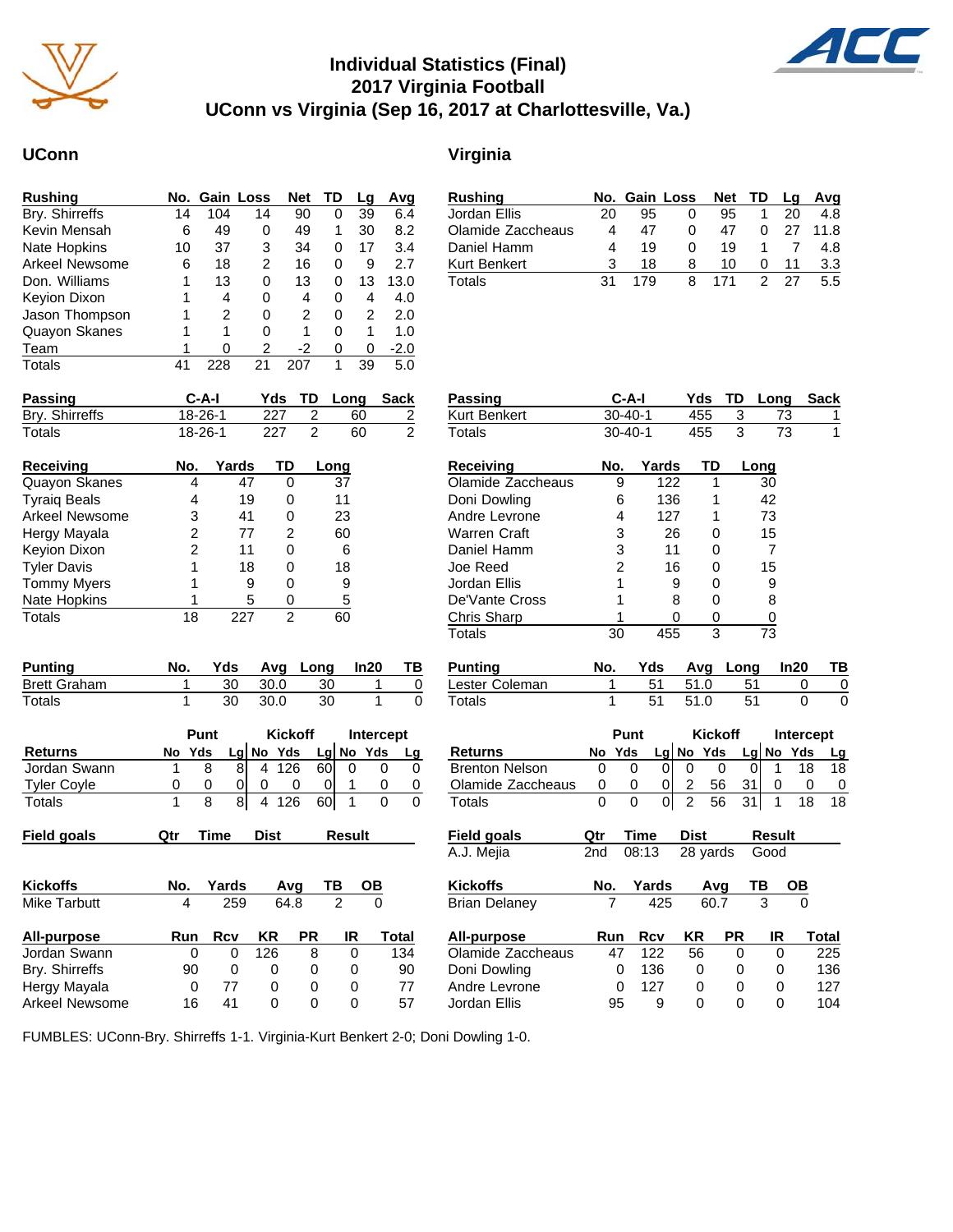





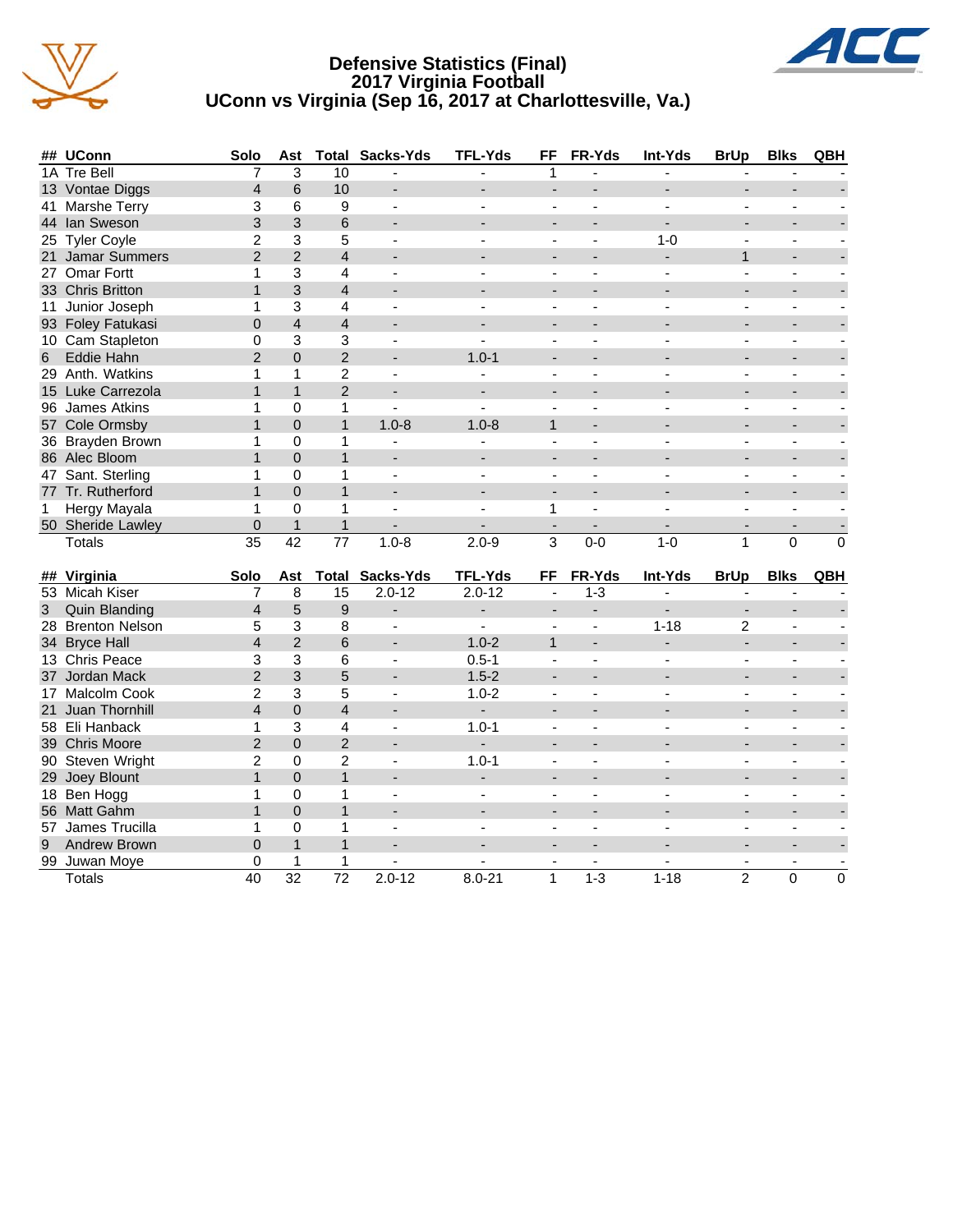

#### **Participation Report (Final) 2017 Virginia Football UConn vs Virginia (Sep 16, 2017 at Charlottesville, Va.)**



#### **UConn**

#### **Virginia**

| <b>OFFENSE</b>         |
|------------------------|
| Andre Levrone          |
| Jack English           |
| John Montelus          |
| Dillon Reinkensmeyer   |
| Jake Fieler            |
| <b>Brandon Pertile</b> |
| <b>Kurt Benkert</b>    |
| <b>Tanner Cowley</b>   |
| Daniel Hamm            |
| Jordan Ellis           |
| Hasise Dubois          |
|                        |
| <b>DEFENSE</b>         |
| Andrew Brown           |
| Eli Hanback            |
| Juwan Moye             |
| Malcolm Cook           |
| Micah Kiser            |
| Jordan Mack            |
| <b>Chris Peace</b>     |
| Juan Thornhill         |
| <b>Brenton Nelson</b>  |
| <b>Quin Blanding</b>   |
|                        |
|                        |

UConn: 1G-Brad Westmark, 1C-Nate Hopkins, 1F-Will Rishell, 1E-Don. Williams, 5-David Pindell, 6-Eddie Hahn, 9-Tyler Davis, 10-Cam Stapleton, 14-Herring-Wilson, 19-Quayon Skanes, 23-Keyion Dixon, 26-Kyle Buss, 27-Omar Fortt, 30-Jordan Swann, 31-J. Robinson Iv, 32-Aaron Garland, 34-Kevin Mensah, 36-Brayden Brown, 37-Kyle Williams, 39-C. Jean-Pierre, 40-Mike Tarbutt, 43-Darr. Beavers, 44-Ian Sweson, 45-Ryan Gilmartin, 46-Aj Garson, 47-Sant. Sterling, 48-Jason Thompson, 50-Sheride Lawley, 53-Brian Keating, 74-Ry. Van Demark, 78-Ian Campbell, 81-Brett Graham, 82-Maso Donaldson, 84-Bryan Coney, 86-Alec Bloom, 88-Conno Freeborn, 90-Zordan Holman, 91-Jay Rose, 94-Kevin Murphy, 95-Noel Brouse, 96-James Atkins.

Virginia: 2-Joe Reed, 4-Olamide Zaccheaus, 5-Doni Dowling, 10-Kirk Garner, 11-Joe Spaziani, 15-De'Vante Cross, 16-Richard Burney, 18-Ben Hogg, 23-Warren Craft, 25-Lamont Atkins, 26-PK Kier, 27-Jamari Peacock, 29-Joey Blount, 31-Chris Sharp, 33-Zane Zandier, 39-Chris Moore, 43-Elliott Brown, 45-Reed Kellam, 46-Evan Butts, 47-Lester Coleman, 56-Matt Gahm, 57-James Trucilla, 65-Ben Knutson, 71-Jack McDonald, 78-R.J. Proctor, 84-Terrell Jana, 89-Brian Delaney, 90-Steven Wright, 93-C. Baumgardner, 95-A.J. Mejia, 98-John Kirven.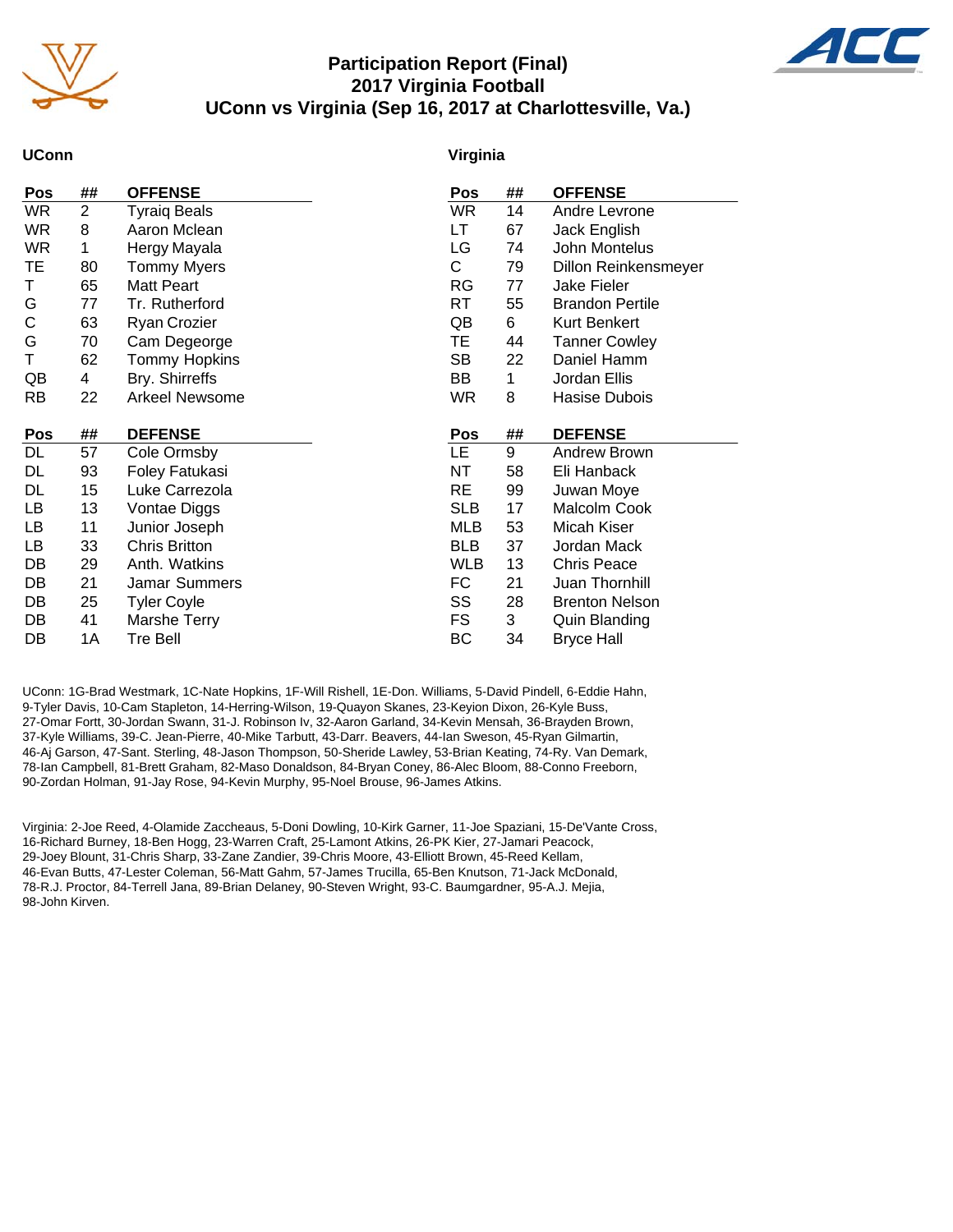

### **Drive Chart (By Team) (Final) 2017 Virginia Football UConn vs Virginia (Sep 16, 2017 at Charlottesville, Va.)**



|              |                 |                 | <b>Drive Started</b> |                 |                  | <b>Drive Ended</b> | <b>Consumed</b> |                                     |            |
|--------------|-----------------|-----------------|----------------------|-----------------|------------------|--------------------|-----------------|-------------------------------------|------------|
| Team         | Qtr             | Spot            | Time                 | <b>Obtained</b> | Spot             | Time               | <b>How lost</b> | Yds<br>ΡI<br>$\blacksquare$         | <b>TOP</b> |
| <b>UCONN</b> | 1st             | C <sub>25</sub> | 15:00                | Kickoff         | V <sub>42</sub>  | 11:52              | Punt            | - 33                                | 3:08       |
| <b>UCONN</b> |                 | V25             | 02:06                | <b>Kickoff</b>  | V14              | 01:21              | Interception    | 3<br>- 11                           | $0:45$ .   |
| <b>UCONN</b> | 2 <sub>nd</sub> | C36             | 14:51                | Punt            | V <sub>0</sub>   | 13:21              | Fumble          | 64<br>4<br>$\overline{\phantom{a}}$ | 1:30       |
| <b>UCONN</b> |                 | C <sub>25</sub> | 08:13                | <b>Kickoff</b>  | V33              | 04:55              | <b>Downs</b>    | 42<br>8<br>$\sim$                   | 3:18       |
| <b>UCONN</b> |                 | C25             | 04:29                | Kickoff         | V47              | 02:19              | Downs           | 7 - 28                              | 2:10       |
| <b>UCONN</b> |                 | C <sub>26</sub> | 00:31                | Kickoff         | C <sub>24</sub>  | 00:00              | End of half     | (2)<br>$\overline{\phantom{a}}$     | 0:31       |
| <b>UCONN</b> | 3rd             | C20             | 12:07                | Interception    | lV11             | 06:10              | Downs           | 13<br>69<br>$\sim$                  | 5:57       |
| <b>UCONN</b> |                 | C <sub>27</sub> | 01:24                | <b>Kickoff</b>  | V <sub>00</sub>  | 00:50              | *TOUCHDOWN      | $-73$<br>$\mathcal{P}$              | 0:34       |
| <b>UCONN</b> | 4th             | IC22            | 12:03                | Downs           | V <sub>0</sub>   | 06:58              | *TOUCHDOWN      | 13<br>- 78                          | 5:05       |
| <b>UCONN</b> |                 | C <sub>13</sub> | 06:02                | Kickoff         | V <sub>0</sub> 0 | 02:06              | *TOUCHDOWN      | 87<br>9<br>$\blacksquare$           | 3:56       |

|                        | 1st   | 2nd     | 3rd     | 4th             | 1st     | 2 <sub>nd</sub> |                 |
|------------------------|-------|---------|---------|-----------------|---------|-----------------|-----------------|
| <b>UConn</b>           | Qtr   | Qtr     | Qtr     | Qtr             | Half    | Half            | Total           |
| Time of possession     | 03:53 | 07:29   | 06:31   | 09:01           | 11:22   | 15:32           | 26:54           |
| 3rd down conversions   | 0-1   | 1-3     | $1 - 3$ | $3 - 4$         | $1 - 4$ | 4-7             | $5 - 11$        |
| Average field position | C50   | C28     | C23     | C <sub>17</sub> | C35     | C <sub>20</sub> | C <sub>29</sub> |
| 4th down conversions   | 0-0   | $0 - 2$ | $0 - 1$ | 1-1             | 0-2     | 1-2             | $1 - 4$         |

|           |                 |                 |       | <b>Drive Started</b> |             |       | <b>Drive Ended</b> | <b>Consumed</b>             |          |
|-----------|-----------------|-----------------|-------|----------------------|-------------|-------|--------------------|-----------------------------|----------|
| Team      | Qtr             | Spot            | Time  | <b>Obtained</b>      | <b>Spot</b> | Time  | <b>How lost</b>    | Yds<br>ΡI<br>$\blacksquare$ | TOP      |
| VA        | 1st             | V12             | 11:52 | Punt                 | C00         | 02:06 | *TOUCHDOWN         | 18<br>88<br>$\sim$          | 9:46     |
| <b>VA</b> |                 | V <sub>19</sub> | 01:21 | Interception         | lV21        | 14:51 | Punt               | $3 - 2$                     | 1:30     |
| VA        | 2 <sub>nd</sub> | V03             | 13:21 | Fumble               | IC10        | 08:13 | *FIELD GOAL        | 12<br>- 87                  | 5:08     |
| <b>VA</b> |                 | V33             | 04:55 | <b>Downs</b>         | IC00        | 04:29 | *TOUCHDOWN         | $2 - 67$                    | 0:26     |
| VA        |                 | V47             | 02:19 | <b>Downs</b>         | C00         | 00:31 | *TOUCHDOWN         | - 53<br>6                   | 1:48     |
| <b>VA</b> | 3rd             | V25             | 15:00 | <b>Kickoff</b>       | C19         | 12:07 | Interception       | 7 - 56                      | $2:53$ . |
| VA        |                 | V <sub>11</sub> | 06:10 | <b>Downs</b>         | C00         | 01:24 | *TOUCHDOWN         | - 89<br>9                   | 4:46     |
| <b>VA</b> |                 | V32             | 00:50 | <b>Kickoff</b>       | C22         | 12:03 | <b>Downs</b>       | 10<br>$-46$                 | 3:47     |
| VA        | 4th             | <b>V25</b>      | 06:58 | Kickoff              | IC00        | 06:02 | *TOUCHDOWN         | $2 - 75$                    | 0:56     |
| <b>VA</b> |                 | V <sub>25</sub> | 02:06 | <b>Kickoff</b>       | V48         | 00:00 | End of half        | $3 - 23$                    | 2:06     |

|                        | 1st     | 2nd   | 3rd   | 4th     | 1st     | 2nd     |         |
|------------------------|---------|-------|-------|---------|---------|---------|---------|
| Virginia               | Qtr     | Qtr   | Qtr   | Qtr     | Half    | Half    | Total   |
| Time of possession     | 11:07   | 07:31 | 08:29 | 05:59   | 18:38   | 14:28   | 33:06   |
| 3rd down conversions   | $2 - 4$ | 1-3   | $3-3$ | $1 - 2$ | $3 - 7$ | 4-5     | 7-12    |
| Average field position | V15     | V27   | V22   | V25     | V22     | V23     | V23     |
| 4th down conversions   | 1-1     | 1-1   | 0-0   | በ-1     | 2-2     | $0 - 1$ | $2 - 3$ |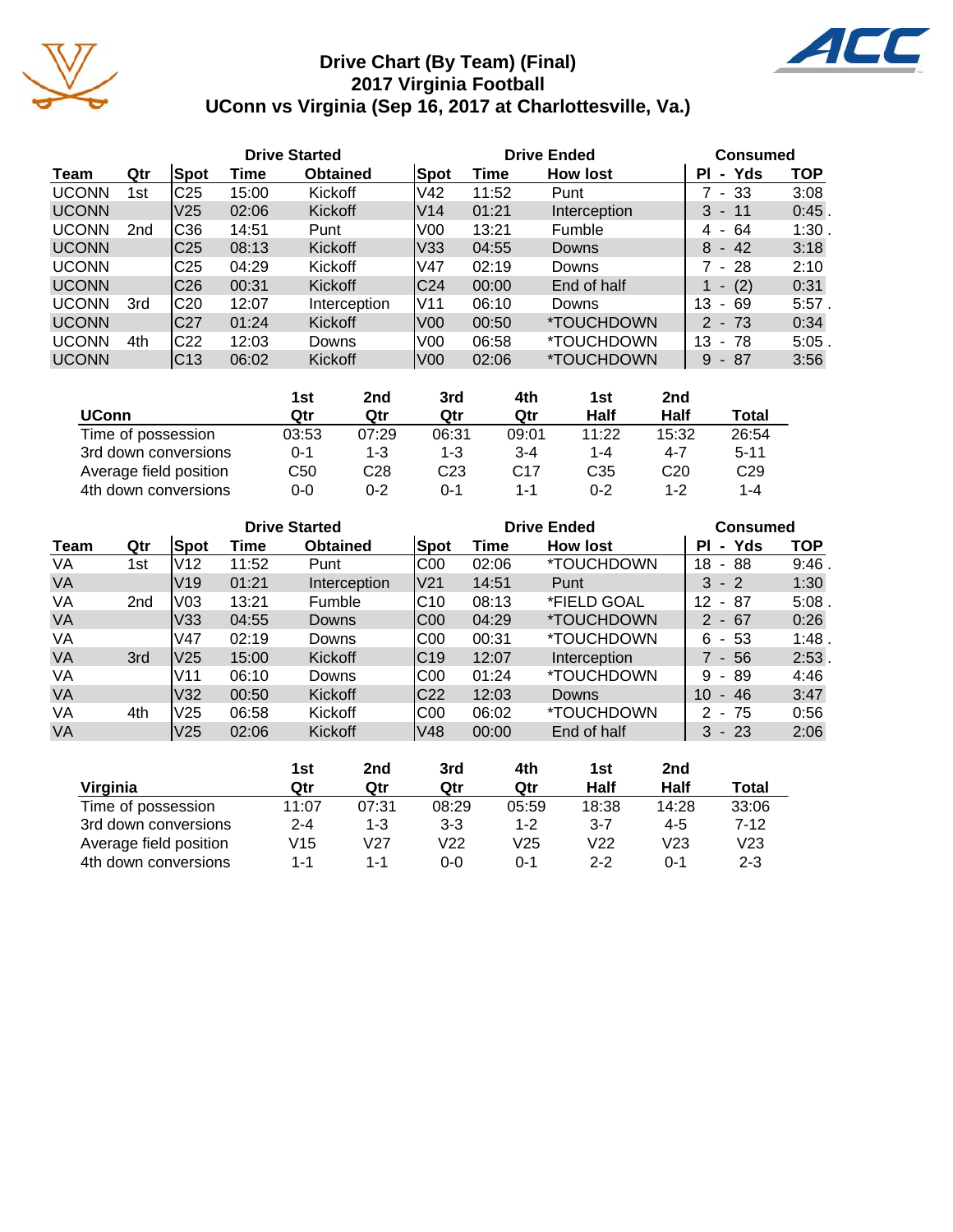

#### **Drive Chart (By Quarter) (Final) 2017 Virginia Football UConn vs Virginia (Sep 16, 2017 at Charlottesville, Va.)**



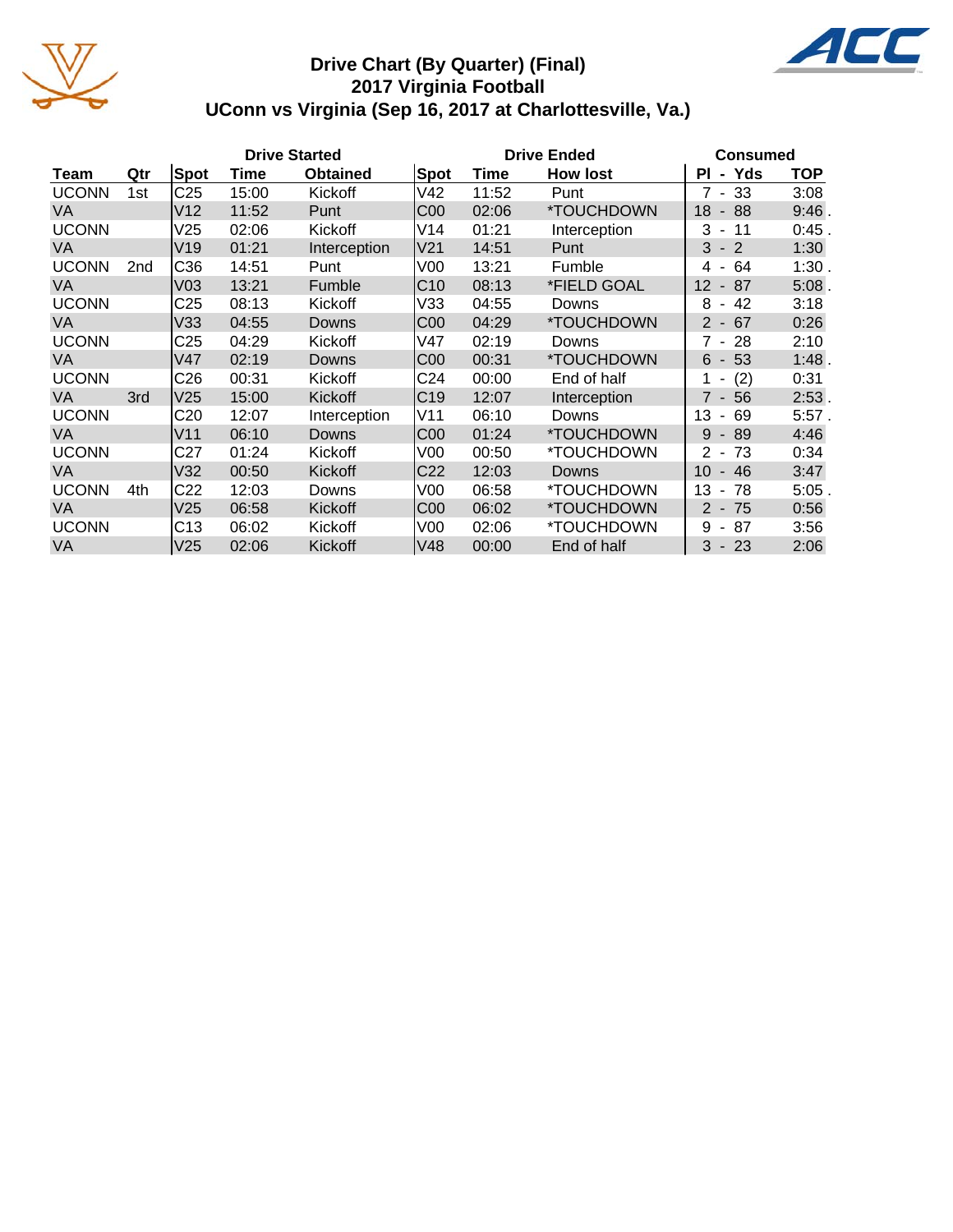

#### **Play-by-Play Summary (1st quarter) UConn vs Virginia (Sep 16, 2017 at Charlottesville, Va.)**



|          |                |                                | UConn won the toss and elected to receive. UVA defends south goal.                                                  |       |                |                     |                  |   |                          |                                         |                                                                                           |                                                                                            |                  |                |
|----------|----------------|--------------------------------|---------------------------------------------------------------------------------------------------------------------|-------|----------------|---------------------|------------------|---|--------------------------|-----------------------------------------|-------------------------------------------------------------------------------------------|--------------------------------------------------------------------------------------------|------------------|----------------|
|          | 1-10 Uconn 35  |                                | VA ball on VA35.                                                                                                    |       |                |                     |                  |   |                          |                                         |                                                                                           |                                                                                            |                  |                |
| 1-10     |                | Uconn 25                       | Delaney, B kickoff 35 yards to the UCONN30, touchback.<br>Clock 15:00.                                              |       |                |                     |                  |   |                          |                                         |                                                                                           |                                                                                            |                  |                |
|          | 1-10 Uconn 25  |                                | Arkeel Newsome rush for 3 yards to the UCONN28 (Kiser, M; Blanding, Q).                                             |       |                |                     |                  |   |                          |                                         |                                                                                           |                                                                                            |                  |                |
| $2 - 7$  |                | Uconn 28                       | Bry. Shirreffs rush for 8 yards to the UCONN36, 1ST DOWN UCONN (Kiser, M;Hall, B).                                  |       |                |                     |                  |   |                          |                                         |                                                                                           |                                                                                            |                  | R <sub>1</sub> |
|          | 1-10 Uconn 36  |                                | Bry. Shirreffs pass complete to Tyraig Beals for no gain to the UCONN36 (Nelson, B).                                |       |                |                     |                  |   |                          |                                         |                                                                                           |                                                                                            |                  |                |
|          | 2-10 Uconn 36  |                                | Bry. Shirreffs pass incomplete to Hergy Mayala.                                                                     |       |                |                     |                  |   |                          |                                         |                                                                                           |                                                                                            |                  |                |
|          | 3-10 Uconn 36  |                                | PENALTY VA personal foul 15 yards to the VA49, 1ST DOWN UCONN.                                                      |       |                |                     |                  |   |                          |                                         |                                                                                           |                                                                                            |                  | X2             |
|          | 1-10 VA 49     |                                | Nate Hopkins rush for loss of 2 yards to the UCONN49 (Mack, J; Peace, C).                                           |       |                |                     |                  |   |                          |                                         |                                                                                           |                                                                                            |                  |                |
| $2 - 12$ |                | Uconn 49                       | Bry. Shirreffs rush for 5 yards to the VA46 (Kiser, M;Cook, M).                                                     |       |                |                     |                  |   |                          |                                         |                                                                                           |                                                                                            |                  |                |
| 3-7      | VA 46          |                                | Bry. Shirreffs pass complete to Arkeel Newsome for 4 yards to the VA42 (Blanding,<br>Q;Peace, C).                   |       |                |                     |                  |   |                          |                                         |                                                                                           |                                                                                            |                  |                |
| 4-3      | <b>VA 42</b>   |                                | Brett Graham punt 30 yards to the VA12, out-of-bounds.                                                              |       |                |                     |                  |   |                          |                                         |                                                                                           |                                                                                            |                  |                |
|          |                |                                |                                                                                                                     |       |                |                     |                  |   | 7 plays, 33 yards, 3:08  |                                         |                                                                                           |                                                                                            |                  |                |
|          |                | VIRGINIA drive start at 11:52. |                                                                                                                     |       |                |                     |                  |   |                          |                                         |                                                                                           |                                                                                            |                  |                |
|          |                | 1-10 VA 12                     | Hamm, D rush for 6 yards to the VA18 (Tre Bell).                                                                    |       |                |                     |                  |   |                          |                                         |                                                                                           |                                                                                            |                  |                |
|          | 2-4            | <b>VA 18</b>                   |                                                                                                                     |       |                |                     |                  |   |                          |                                         | Benkert, K pass complete to Craft, W for 6 yards to the VA24, 1ST DOWN VA (Tre            |                                                                                            |                  | P1             |
|          |                |                                | Bell; Vontae Diggs).                                                                                                |       |                |                     |                  |   |                          |                                         |                                                                                           |                                                                                            |                  |                |
|          |                | 1-10 VA 24                     |                                                                                                                     |       |                |                     |                  |   |                          |                                         | Benkert, K pass complete to Reed, J for 1 yard to the VA25 (Marshe Terry; Anth. Watkins). |                                                                                            |                  |                |
|          | $2-9$<br>$3-5$ | VA 25<br><b>VA 29</b>          | Zaccheaus, O rush for 4 yards to the VA29 (Chris Britton; Vontae Diggs).                                            |       |                |                     |                  |   |                          |                                         | Benkert, K pass complete to Zaccheaus, O for 9 yards to the VA38, 1ST DOWN VA (Omar       |                                                                                            |                  | P <sub>2</sub> |
|          |                |                                | Fortt).                                                                                                             |       |                |                     |                  |   |                          |                                         |                                                                                           |                                                                                            |                  |                |
|          |                | 1-10 VA 38                     |                                                                                                                     |       |                |                     |                  |   |                          |                                         | Benkert, K pass complete to Sharp, C for no gain to the VA38 (Anth. Watkins).             |                                                                                            |                  |                |
|          |                | 2-10 VA 38                     | Ellis, J rush for 6 yards to the VA44 (Tre Bell; Tyler Coyle).                                                      |       |                |                     |                  |   |                          |                                         |                                                                                           |                                                                                            |                  |                |
|          | $3 - 4$        | <b>VA 44</b>                   |                                                                                                                     |       |                |                     |                  |   |                          |                                         | Benkert, K pass complete to Dowling, D for 6 yards to the 50 yardline, 1ST DOWN VA (Tyler |                                                                                            |                  | P <sub>3</sub> |
|          |                |                                | Coyle; Chris Britton).                                                                                              |       |                |                     |                  |   |                          |                                         |                                                                                           |                                                                                            |                  |                |
|          |                | 1-10 VA 50                     | PENALTY VA illegal block 15 yards to the VA35.                                                                      |       |                |                     |                  |   |                          |                                         |                                                                                           |                                                                                            |                  |                |
|          |                | 1-25 VA 35                     |                                                                                                                     |       |                |                     |                  |   |                          |                                         | Benkert, K pass complete to Craft, W for 15 yards to the 50 yardline (Marshe Terry).      |                                                                                            |                  |                |
|          |                | 2-10 VA 50                     |                                                                                                                     |       |                |                     |                  |   |                          |                                         | Zaccheaus, O rush for 12 yards to the UCONN38, 1ST DOWN VA (Tre Bell).                    |                                                                                            |                  | R4             |
|          | 1-10<br>2-11   | Uconn 38<br>Uconn 39           | Benkert, K pass incomplete to Zaccheaus, O.                                                                         |       |                |                     |                  |   |                          |                                         | Benkert, K pass complete to Hamm, D for loss of 1 yard to the UCONN39 (Eddie Hahn).       |                                                                                            |                  |                |
|          | 3-11           | Uconn 39                       |                                                                                                                     |       |                |                     |                  |   |                          |                                         | Benkert, K pass complete to Craft, W for 5 yards to the UCONN34 (Jamar Summers;Cam        |                                                                                            |                  |                |
|          |                |                                | Stapleton).                                                                                                         |       |                |                     |                  |   |                          |                                         |                                                                                           |                                                                                            |                  |                |
|          | 4-6            | Uconn 34                       |                                                                                                                     |       |                |                     |                  |   |                          |                                         | Benkert, K rush for 11 yards to the UCONN23, 1ST DOWN VA, out-of-bounds.                  |                                                                                            |                  | R5             |
|          | 1-10           | Uconn 23                       |                                                                                                                     |       |                |                     |                  |   |                          |                                         | Benkert, K pass complete to Hamm, D for 5 yards to the UCONN18 (Ian Sweson).              |                                                                                            |                  |                |
|          | $2 - 5$        | Uconn 18                       |                                                                                                                     |       |                |                     |                  |   |                          |                                         |                                                                                           | Benkert, K pass complete to Levrone, A for 6 yards to the UCONN12, 1ST DOWN VA (Tre Bell). |                  | P6             |
|          | 1-10           | Uconn 12                       |                                                                                                                     |       |                |                     |                  |   |                          |                                         | Benkert, K pass complete to Zaccheaus, O for 9 yards to the UCONN3, out-of-bounds.        |                                                                                            |                  |                |
|          | 2-1            | Uconn 03                       |                                                                                                                     |       |                |                     |                  |   |                          |                                         | Hamm, D rush for 3 yards to the UCONN0, 1ST DOWN VA, TOUCHDOWN, clock 02:06.              |                                                                                            |                  | R7             |
|          | $1-G$          | Uconn 03                       | Mejia, A.J. kick attempt good.                                                                                      |       |                |                     |                  |   | Virginia 7, UConn 0      |                                         |                                                                                           |                                                                                            |                  |                |
|          |                |                                |                                                                                                                     |       |                |                     |                  |   | 18 plays, 88 yards, 9:46 |                                         |                                                                                           |                                                                                            |                  |                |
|          |                |                                |                                                                                                                     |       |                |                     |                  |   |                          |                                         | Delaney, B kickoff 65 yards to the UCONN0, Jordan Swann return 60 yards to the VA40       |                                                                                            |                  |                |
|          |                |                                |                                                                                                                     |       |                |                     |                  |   |                          |                                         | (Nelson, B), PENALTY VA illegal block 15 yards to the VA25, 1st and 10, UCONN ball on     |                                                                                            |                  |                |
|          |                |                                | VA25.                                                                                                               |       |                |                     |                  |   |                          |                                         |                                                                                           |                                                                                            |                  |                |
|          |                | UCONN drive start at 02:06.    |                                                                                                                     |       |                |                     |                  |   |                          |                                         |                                                                                           |                                                                                            |                  |                |
| $1 - 10$ | VA 25          |                                | Bry. Shirreffs rush for 11 yards to the VA14, 1ST DOWN UCONN (Kiser, M;Nelson, B).                                  |       |                |                     |                  |   |                          |                                         |                                                                                           |                                                                                            |                  | R <sub>3</sub> |
| 1-10     | <b>VA 14</b>   |                                | Bry. Shirreffs pass incomplete to Alec Bloom, dropped pass.                                                         |       |                |                     |                  |   |                          |                                         |                                                                                           |                                                                                            |                  |                |
|          | 2-10 VA 14     |                                | Bry. Shirreffs pass intercepted by Nelson, B at the VA1, Nelson, B return 18 yards to the<br>VA19 (Tr. Rutherford). |       |                |                     |                  |   |                          |                                         |                                                                                           |                                                                                            |                  |                |
|          |                |                                |                                                                                                                     |       |                |                     |                  |   | 3 plays, 11 yards, 0:45  |                                         |                                                                                           |                                                                                            |                  |                |
|          |                | VIRGINIA drive start at 01:21. |                                                                                                                     |       |                |                     |                  |   |                          |                                         |                                                                                           |                                                                                            |                  |                |
|          |                | 1-10 VA 19                     | Ellis, J rush for 4 yards to the VA23 (Marshe Terry; Vontae Diggs).                                                 |       |                |                     |                  |   |                          |                                         |                                                                                           |                                                                                            |                  |                |
|          | 2-6            | <b>VA 23</b>                   |                                                                                                                     |       |                |                     |                  |   |                          |                                         | Benkert, K sacked for loss of 8 yards to the VA15 (Cole Ormsby), fumble by Benkert, K     |                                                                                            |                  |                |
|          |                |                                | recovered by VA Peacock, J at VA15.                                                                                 |       |                |                     |                  |   |                          |                                         |                                                                                           |                                                                                            |                  |                |
|          |                | 3-14 VA 15                     | Ellis, J rush for 6 yards to the VA21 (Chris Britton).                                                              |       |                |                     |                  |   |                          |                                         |                                                                                           |                                                                                            |                  |                |
|          |                |                                |                                                                                                                     |       |                |                     |                  |   |                          | END OF 1st QUARTER: Virginia 7, UConn 0 |                                                                                           |                                                                                            |                  |                |
|          |                |                                |                                                                                                                     | Time  |                |                     | <b>1st Downs</b> |   | <b>Conversions</b>       |                                         |                                                                                           |                                                                                            |                  |                |
|          |                | <b>Quarter Summary</b>         | Score                                                                                                               | Poss  | R              | Ρ                   | x                | Τ | 3rd                      | 4th                                     | Rushing                                                                                   | Passing                                                                                    | <b>Penalties</b> |                |
|          | <b>UConn</b>   |                                | 0                                                                                                                   | 03:53 | $\overline{2}$ | $\mathsf{O}\xspace$ | 1                | 3 | $0 - 1$                  | $0-0$                                   | $5 - 25$                                                                                  | $2 - 5 - 1 - 4$                                                                            | $0-0$            |                |

Virginia 7 11:07 3 4 0 7 2-3 1-1 9-44 11-12-0-61 3-45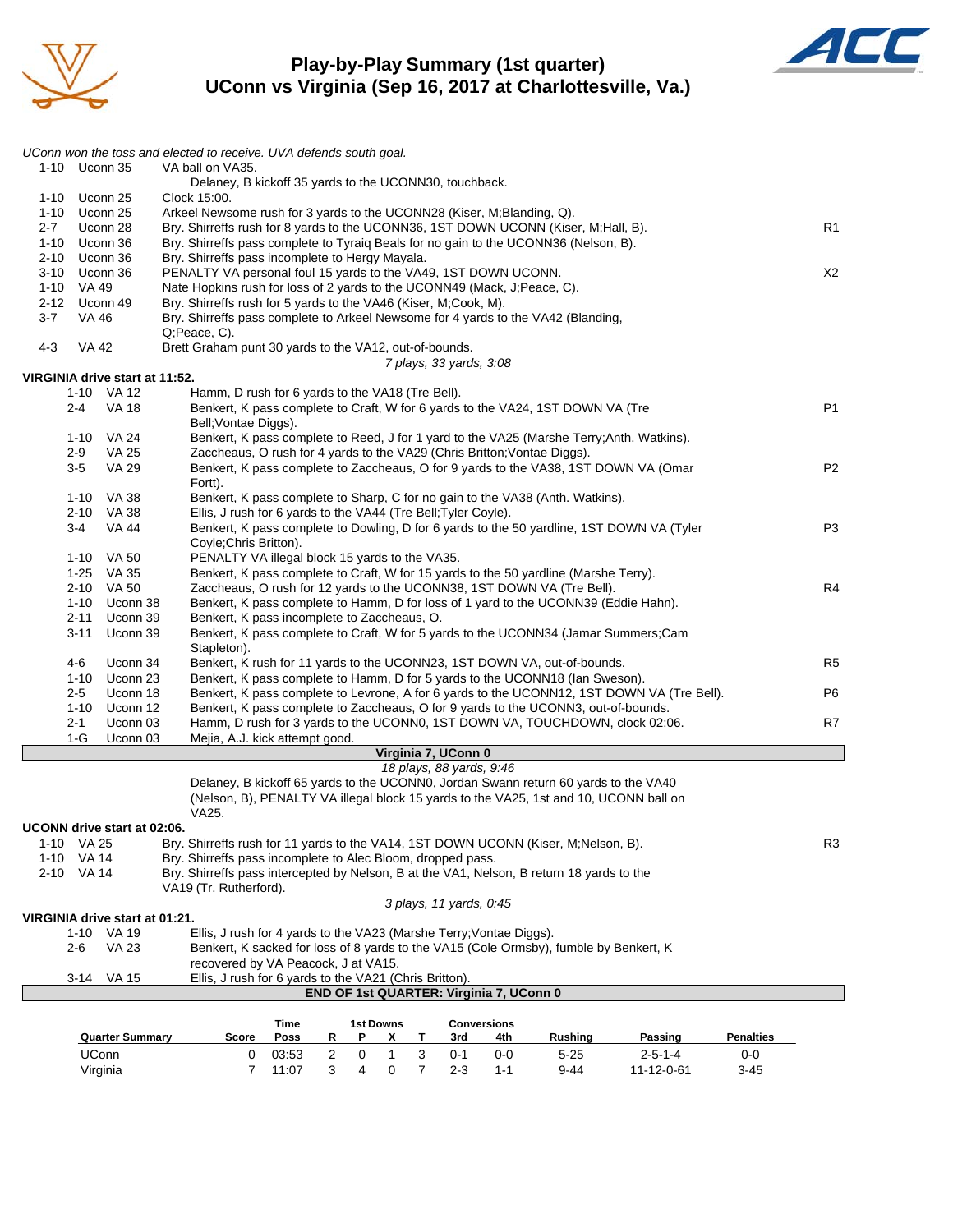

#### **Quickie Statistics (1st quarter only) UConn vs Virginia (Sep 16, 2017 at Charlottesville, Va.)**



|                                   | <b>UCONN</b> | VA             |
|-----------------------------------|--------------|----------------|
| Score                             | 0            |                |
| <b>FIRST DOWNS</b>                | 3            | $\overline{7}$ |
| <b>RUSHES-YARDS (NET)</b>         | $5 - 25$     | $9 - 44$       |
| <b>PASSING YDS (NET)</b>          | 4            | 61             |
| Passes Att-Comp-Int               | $5 - 2 - 1$  | $12 - 11 - 0$  |
| <b>TOTAL OFFENSE PLAYS-YARDS</b>  | 10-29        | 21-105         |
| <b>Fumble Returns-Yards</b>       | $0-0$        | $0-0$          |
| <b>Punt Returns-Yards</b>         | $0 - 0$      | $0-0$          |
| Kickoff Returns-Yards             | $1 - 60$     | $0-0$          |
| <b>Interception Returns-Yards</b> | $0 - 0$      | $1 - 18$       |
| Punts (Number-Avg)                | $1 - 30.0$   | $0 - 0.0$      |
| Fumbles-Lost                      | $0 - 0$      | $1 - 0$        |
| Penalties-Yards                   | $0-0$        | $3 - 45$       |
| <b>Possession Time</b>            | 03:53        | 11:07          |
| <b>Third-Down Conversions</b>     | $0$ of 1     | 2 of 4         |
| <b>Fourth-Down Conversions</b>    | $0$ of $0$   | $1$ of $1$     |

| <b>UConn</b>          |                     |               |              |             |            |             | Virginia                                                |                         |               |                |              |          |             |     |
|-----------------------|---------------------|---------------|--------------|-------------|------------|-------------|---------------------------------------------------------|-------------------------|---------------|----------------|--------------|----------|-------------|-----|
| <b>Rushing</b>        |                     | No. Gain Loss | <b>Net</b>   | TD          | Lg         | Avg         | <b>Rushing</b>                                          |                         | No. Gain Loss |                | <b>Net</b>   | TD       | Lg          | Avg |
| Bry. Shirreffs        | 3                   | 24<br>0       | 24           | 0           | 11         | 8.0         | Olamide Zaccheaus                                       | $\overline{2}$          | 16            | 0              | 16           | 0        | 12          | 8.0 |
| <b>Arkeel Newsome</b> |                     | 3<br>0        | 3            | $\mathbf 0$ | 3          | 3.0         | Jordan Ellis                                            | 3                       | 16            | 0              | 16           | 0        | 6           | 5.3 |
| Nate Hopkins          | 1                   | 2<br>$\Omega$ | $-2$         | $\Omega$    | $\Omega$   | $-2.0$      | Daniel Hamm                                             | $\overline{\mathbf{c}}$ | 9             | 0              | 9            | 1        | 6           | 4.5 |
|                       |                     |               |              |             |            |             | <b>Kurt Benkert</b>                                     | $\overline{2}$          | 11            | 8              | 3            | $\Omega$ | 11          | 1.5 |
| <b>Passing</b>        | $C-A-I$             |               | Yds          | TD          | Long       | <b>Sack</b> | <b>Passing</b>                                          |                         | $C-A-I$       | Yds            | TD           | Long     | <b>Sack</b> |     |
| Bry. Shirreffs        | $2 - 5 - 1$         |               | 4            | $\Omega$    | 4          | $\Omega$    | <b>Kurt Benkert</b>                                     |                         | $11 - 12 - 0$ | 61             | $\Omega$     |          | 15          |     |
| <b>Receiving</b>      | No.                 | Yards         | <b>TD</b>    | Long        |            |             | <b>Receiving</b>                                        | No.                     | Yards         |                | TD           | Long     |             |     |
| <b>Arkeel Newsome</b> |                     | 4             | 0            | 4           |            |             | <b>Warren Craft</b>                                     | 3                       |               | 26             | $\mathbf 0$  | 15       |             |     |
| <b>Tyraig Beals</b>   | 1                   | $\mathbf{0}$  | 0            | 0           |            |             | Olamide Zaccheaus                                       | 2                       |               | 18             | $\Omega$     | 9        |             |     |
|                       |                     |               |              |             |            |             | Daniel Hamm                                             | $\overline{c}$          |               | 4              | 0            | 5        |             |     |
|                       |                     |               |              |             |            |             | Doni Dowling                                            | 1                       |               | 6              | $\Omega$     | 6        |             |     |
| <b>Punting</b>        | No.                 | Yds           | Avg          | Long        | In20       | <u>ТВ</u>   | <b>Punting</b>                                          | No.                     | Yds           |                | Avg Long     |          | In20        | ΤВ  |
| <b>Brett Graham</b>   | 1                   | 30            | 30.0         | 30          | 1          | $\Omega$    |                                                         |                         |               |                |              |          |             |     |
| <b>Punt Returns</b>   | No.                 | Yards         | TD           | Long        |            |             | <b>Punt Returns</b>                                     | No.                     | Yards         |                | TD.          | Long     |             |     |
| <b>Kick Returns</b>   | No.                 | Yards         | TD           | Long        |            |             | <b>Kick Returns</b>                                     | No.                     | Yards         |                | TD           | Long     |             |     |
| Jordan Swann          |                     | 60            | $\Omega$     | 60          |            |             |                                                         |                         |               |                |              |          |             |     |
| <b>Tackles</b>        | UA-A                | <b>Total</b>  | <b>Sacks</b> |             | <b>TFL</b> |             | <b>Tackles</b>                                          | UA-A                    |               | <b>Total</b>   | <b>Sacks</b> |          | TFL         |     |
| <b>Tre Bell</b>       | $3 - 2$             | 5             |              | 0.0         |            | 0.0         | Micah Kiser                                             | $0 - 4$                 |               | 4              | 0.0          |          | 0.0         |     |
| Marshe Terry          | $1 - 2$             | 3             |              | 0.0         |            | 0.0         | <b>Brenton Nelson</b>                                   | $2 - 1$                 |               | 3              | 0.0          |          | 0.0         |     |
| <b>Chris Britton</b>  | $1 - 2$             | 3             |              | 0.0         |            | 0.0         | <b>Chris Peace</b>                                      | $0 - 2$                 |               | 2              | 0.0          |          | 0.5         |     |
| Vontae Diggs          | $0 - 3$             | 3             |              | 0.0         | 0.0        |             | Quin Blanding                                           | $0 - 2$                 |               | $\overline{2}$ | 0.0          |          | 0.0         |     |
| <b>Time</b><br>Qtr    | <b>Scoring Play</b> |               |              |             |            |             |                                                         |                         |               |                |              |          | V-H         |     |
| 02:06<br>1st          |                     |               |              |             |            |             | VA - Daniel Hamm 3 yd run (A.J. Mejia kick), 18-88 9:46 |                         |               |                |              |          | $0 - 7$     |     |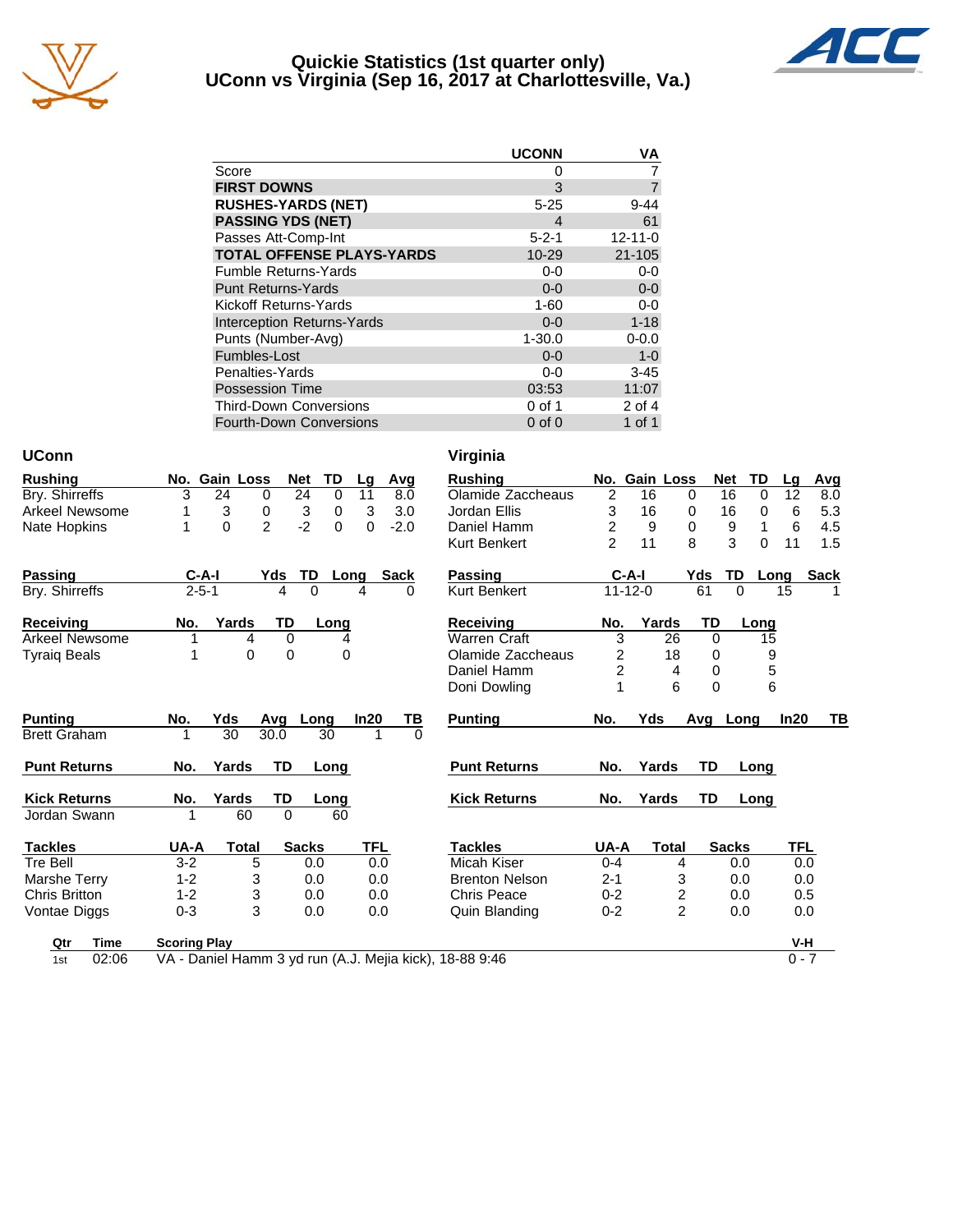

#### **Play-by-Play Summary (2nd quarter) UConn vs Virginia (Sep 16, 2017 at Charlottesville, Va.)**



|            | 4-8<br>4-8          | VA 21<br><b>VA 21</b>              | Start of 2nd quarter, clock 15:00.<br>Coleman, L punt 51 yards to the UCONN28, Jordan Swann return 8 yards to the UCONN36                                       |                 |
|------------|---------------------|------------------------------------|-----------------------------------------------------------------------------------------------------------------------------------------------------------------|-----------------|
|            |                     |                                    | (Kiser, M).                                                                                                                                                     |                 |
|            |                     |                                    | 3 plays, 2 yards, 1:30                                                                                                                                          |                 |
|            |                     | UCONN drive start at 14:51.        |                                                                                                                                                                 |                 |
|            | 1-10 Uconn 36       |                                    | Keyion Dixon rush for 4 yards to the UCONN40 (Cook, M; Hanback, E).                                                                                             |                 |
| 2-6        | 1-10 VA 21          | Uconn 40                           | Bry. Shirreffs rush for 39 yards to the VA21, 1ST DOWN UCONN, out-of-bounds.<br>Nate Hopkins rush for 7 yards to the VA14 (Peace, C;Nelson, B).                 | R4              |
| $2 - 3$    | VA 14               |                                    | Bry. Shirreffs rush for 12 yards to the VA2, fumble forced by Hall, B, fumble by Bry.                                                                           |                 |
|            |                     |                                    | Shirreffs recovered by VA Kiser, M at VA0, Kiser, M for 3 yards to the VA3 (Alec Bloom).                                                                        |                 |
|            |                     |                                    | 4 plays, 64 yards, 1:30                                                                                                                                         |                 |
|            |                     |                                    | VIRGINIA drive start at 13:21, VA ball on VA3.                                                                                                                  |                 |
|            |                     | 1-10 VA 03                         | Ellis, J rush for 3 yards to the VA6 (Ian Sweson; Foley Fatukasi).                                                                                              |                 |
|            | $2 - 7$             | <b>VA 06</b>                       | Benkert, K pass complete to Zaccheaus, O for 9 yards to the VA15, 1ST DOWN VA,<br>out-of-bounds (Marshe Terry).                                                 | P8              |
|            |                     | 1-10 VA 15                         | Ellis, J rush for 4 yards to the VA19 (Junior Joseph; Luke Carrezola).                                                                                          |                 |
|            | 2-6                 | VA 19                              | Benkert, K pass incomplete to Butts, E.                                                                                                                         |                 |
|            | $3-6$               | <b>VA 19</b>                       | Benkert, K pass complete to Dowling, D for 22 yards to the VA41, fumble forced by Hergy                                                                         | P9              |
|            |                     |                                    | Mayala, fumble by Dowling, D recovered by VA Butts, E at VA46, Butts, E for no gain to<br>the VA46, 1ST DOWN VA.                                                |                 |
|            |                     | 1-10 VA 46                         | Benkert, K pass complete to Zaccheaus, O for 14 yards to the UCONN40, 1ST DOWN VA (Tre<br>Bell).                                                                | P <sub>10</sub> |
|            |                     | 1-10 Uconn 40                      | Benkert, K pass complete to Reed, J for 15 yards to the UCONN25, 1ST DOWN VA (Sant.<br>Sterling).                                                               | P11             |
|            | 1-10                | Uconn 25                           | Ellis, J rush for 13 yards to the UCONN12, 1ST DOWN VA (Marshe Terry; Sheride Lawley).                                                                          | R <sub>12</sub> |
|            | 1-10                | Uconn 12                           | Ellis, J rush for 2 yards to the UCONN10 (Luke Carrezola).                                                                                                      |                 |
|            | 2-8<br>$3-8$        | Uconn 10<br>Uconn 10               | Benkert, K pass incomplete to Dowling, D, dropped pass.<br>Benkert, K pass incomplete to Butts, E.                                                              |                 |
|            | 4-8                 | Uconn 10                           | Mejia, A.J. field goal attempt from 28 GOOD, clock 08:13.                                                                                                       |                 |
|            |                     |                                    | Virginia 10, UConn 0                                                                                                                                            |                 |
|            |                     |                                    | 12 plays, 87 yards, 5:08                                                                                                                                        |                 |
|            |                     |                                    | Delaney, B kickoff 65 yards to the UCONN0, touchback.                                                                                                           |                 |
|            |                     | UCONN drive start at 08:13.        |                                                                                                                                                                 |                 |
| $2-9$      | 1-10 Uconn 25       | Uconn 26                           | Quayon Skanes rush for 1 yard to the UCONN26 (Mack, J; Nelson, B).<br>Bry. Shirreffs rush for 13 yards to the UCONN39, 1ST DOWN UCONN, out-of-bounds (Blanding, | R <sub>5</sub>  |
| 1-10       |                     | Uconn 39                           | Q).<br>Nate Hopkins rush for 2 yards to the UCONN41 (Brown, A;Cook, M).                                                                                         |                 |
| $2 - 8$    |                     | Uconn 41                           | Bry. Shirreffs rush for 5 yards to the UCONN46, PENALTY VA personal foul (Brown, A) 15                                                                          | X6              |
|            |                     |                                    | yards to the VA39, 1ST DOWN UCONN.                                                                                                                              |                 |
|            | 1-10 VA 39          |                                    | 1st and 10.                                                                                                                                                     |                 |
|            |                     | Virginia #9 ejected for targeting. |                                                                                                                                                                 |                 |
| 2-4        | 1-10 VA 39<br>VA 33 |                                    | Bry. Shirreffs pass complete to Tyraiq Beals for 6 yards to the VA33 (Thornhill, J).<br>Timeout Virginia, clock 06:06.                                          |                 |
| 2-4        | VA 33               |                                    | Arkeel Newsome rush for 2 yards to the VA31 (Peace, C).                                                                                                         |                 |
| 3-2        | VA 31               |                                    | Bry. Shirreffs rush for loss of 1 yard to the VA32 (Hanback, E).                                                                                                |                 |
| $4 - 3$    | <b>VA 32</b>        |                                    | Bry. Shirreffs rush for loss of 1 yard to the VA33 (Mack, J).                                                                                                   |                 |
|            |                     |                                    | 8 plays, 42 yards, 3:18                                                                                                                                         |                 |
|            |                     | VIRGINIA drive start at 04:55.     |                                                                                                                                                                 |                 |
|            |                     | 1-10 VA 33                         | Benkert, K pass complete to Zaccheaus, O for 25 yards to the UCONN42, 1ST DOWN VA (lan<br>Sweson).                                                              | P <sub>13</sub> |
|            |                     | 1-10 Uconn 42                      | Benkert, K pass complete to Dowling, D for 42 yards to the UCONN0, 1ST DOWN VA,<br>TOUCHDOWN, clock 04:29.                                                      | P <sub>14</sub> |
|            | 1-G                 | Uconn 03                           | Mejia, A.J. kick attempt good.                                                                                                                                  |                 |
|            |                     |                                    | Virginia 17, UConn 0                                                                                                                                            |                 |
|            |                     |                                    | 2 plays, 67 yards, 0:26                                                                                                                                         |                 |
|            |                     | UCONN drive start at 04:29.        | Delaney, B kickoff 65 yards to the UCONN0, touchback.                                                                                                           |                 |
| 1-10       |                     | Uconn 25                           | Bry. Shirreffs pass incomplete to Hergy Mayala.                                                                                                                 |                 |
|            | 2-10 Uconn 25       |                                    | Bry. Shirreffs pass incomplete to Quayon Skanes (Nelson, B).                                                                                                    |                 |
| 3-10       |                     | Uconn 25                           | Bry. Shirreffs pass complete to Quayon Skanes for 37 yards to the VA38, 1ST DOWN UCONN                                                                          | P7              |
|            |                     |                                    | (Kiser, M).                                                                                                                                                     |                 |
|            | 1-10 VA 38          |                                    | Jason Thompson rush for 2 yards to the VA36 (Kiser, M).                                                                                                         |                 |
| 2-8<br>3-9 | VA 36<br>VA 37      |                                    | Nate Hopkins rush for loss of 1 yard to the VA37 (Wright, S).<br>Bry. Shirreffs rush for no gain to the VA37 (Blanding, Q;Kiser, M).                            |                 |
| 4-9        | <b>VA 37</b>        |                                    | Bry. Shirreffs sacked for loss of 10 yards to the VA47 (Kiser, M).                                                                                              |                 |
|            |                     |                                    | 7 plays, 28 yards, 2:10                                                                                                                                         |                 |
|            |                     | VIRGINIA drive start at 02:19.     |                                                                                                                                                                 |                 |
|            |                     | 1-10 VA 47                         | Zaccheaus, O rush for 27 yards to the UCONN26, 1ST DOWN VA, out-of-bounds (lan Sweson).                                                                         | R <sub>15</sub> |
|            |                     | 1-10 Uconn 26                      | Benkert, K pass incomplete to Dowling, D.                                                                                                                       |                 |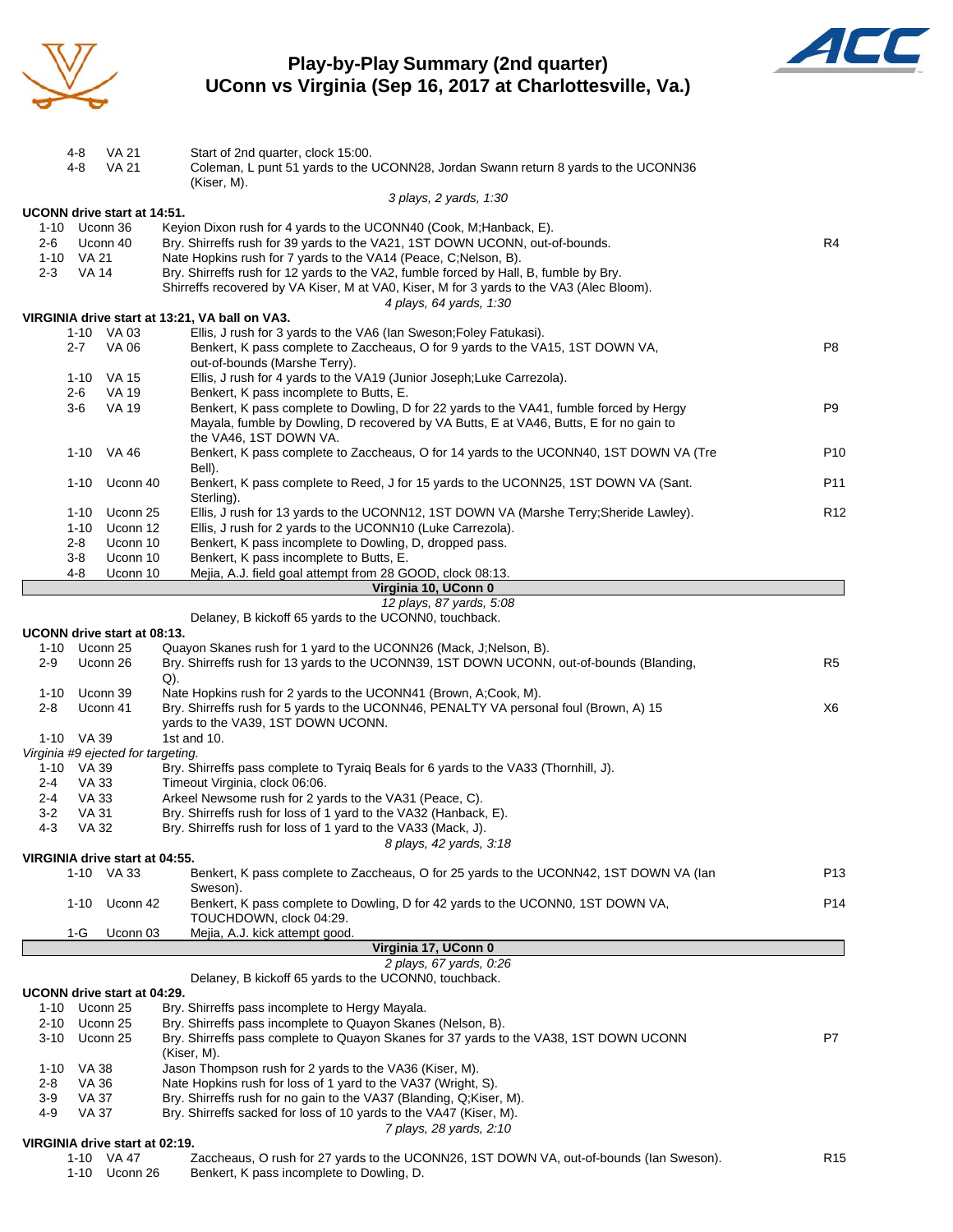

### **Play-by-Play Summary (2nd quarter) UConn vs Virginia (Sep 16, 2017 at Charlottesville, Va.)**



| $2 - 10$ | Uconn 26 | Ellis, J rush for 3 yards to the UCONN23 (Tyler Coyle; Foley Fatukasi).               |                 |
|----------|----------|---------------------------------------------------------------------------------------|-----------------|
| 3-7      | Uconn 23 | Ellis, J rush for 5 yards to the UCONN18 (Vontae Diggs).                              |                 |
| 4-2      | Uconn 18 | Benkert, K pass complete to Zaccheaus, O for 11 yards to the UCONN7, 1ST DOWN VA (lan | P <sub>16</sub> |
|          |          | Sweson; Jamar Summers).                                                               |                 |
| 1-G.     | Uconn 07 | Timeout Virginia, clock 00:34.                                                        |                 |
| 1-G.     | Uconn 07 | Ellis, J rush for 7 yards to the UCONN0, TOUCHDOWN, clock 00:31.                      |                 |
| 1-G.     | Uconn 03 | Mejia, A.J. kick attempt good.                                                        |                 |
|          |          |                                                                                       |                 |

#### **Virginia 24, UConn 0**

*6 plays, 53 yards, 1:48* Delaney, B kickoff 65 yards to the UCONN0, Jordan Swann return 26 yards to the UCONN26 (Gahm, M).

# **UCONN drive start at 00:31.**<br>1-10 Uconn 26 Tear

Team rush for loss of 2 yards to the UCONN24.

End of half, clock 00:00.

#### *1 play, minus 2 yards, 0:31* **END OF 2nd QUARTER: Virginia 24, UConn 0**

|                        |       | Time  |   | 1st Downs |         | Conversions |                |                  |                  |
|------------------------|-------|-------|---|-----------|---------|-------------|----------------|------------------|------------------|
| <b>Quarter Summary</b> | Score | Poss  | R |           | 3rd     | 4th         | <b>Rushing</b> | Passing          | <b>Penalties</b> |
| UConn                  |       | 07:29 |   |           | $1 - 3$ | $0 - 2$     | 16-74          | $2 - 4 - 0 - 43$ | 0-0              |
| Virginia               |       | 07:31 |   |           | 1-3     | 1-1         | 8-64           | 7-11-0-143       | . 15             |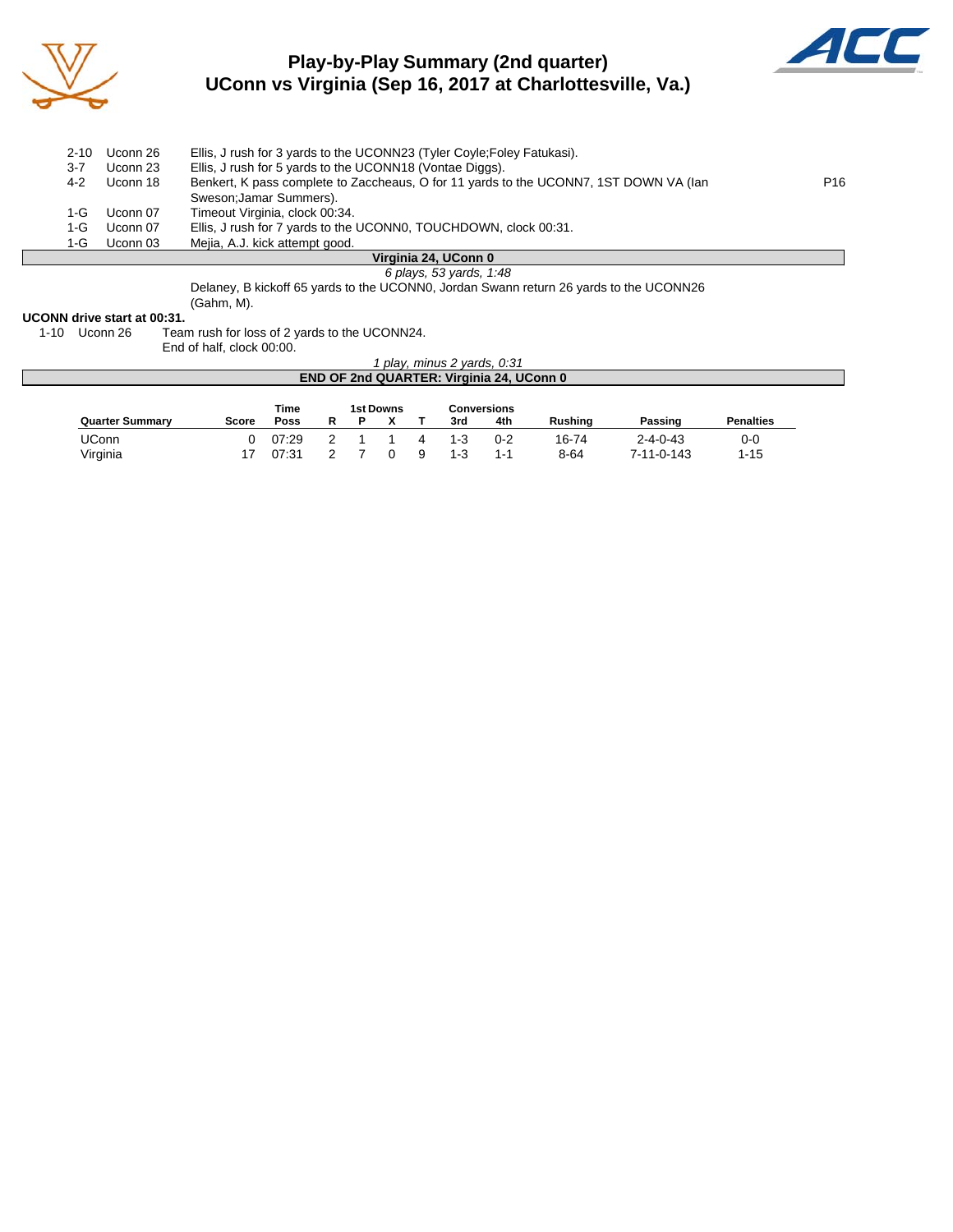

#### **Quickie Statistics (2nd quarter only) UConn vs Virginia (Sep 16, 2017 at Charlottesville, Va.)**



|                                   | <b>UCONN</b> | VA           |
|-----------------------------------|--------------|--------------|
| Score                             | Ω            | 17           |
| <b>FIRST DOWNS</b>                | 4            | 9            |
| <b>RUSHES-YARDS (NET)</b>         | 16-74        | $8 - 64$     |
| <b>PASSING YDS (NET)</b>          | 43           | 143          |
| Passes Att-Comp-Int               | $4 - 2 - 0$  | $11 - 7 - 0$ |
| <b>TOTAL OFFENSE PLAYS-YARDS</b>  | 20-117       | 19-207       |
| <b>Fumble Returns-Yards</b>       | $0-0$        | $1 - 3$      |
| <b>Punt Returns-Yards</b>         | $1 - 8$      | $0-0$        |
| Kickoff Returns-Yards             | $1 - 26$     | $0 - 0$      |
| <b>Interception Returns-Yards</b> | $0 - 0$      | $0-0$        |
| Punts (Number-Avg)                | $0 - 0.0$    | $1 - 51.0$   |
| Fumbles-Lost                      | $1 - 1$      | $1 - 0$      |
| Penalties-Yards                   | $0-0$        | $1 - 15$     |
| <b>Possession Time</b>            | 07:29        | 07:31        |
| <b>Third-Down Conversions</b>     | 1 of $3$     | $1$ of $3$   |
| Fourth-Down Conversions           | $0$ of $2$   | $1$ of $1$   |

| <b>UConn</b>        |       |                     |                                              |              |                     |                |      | Virginia                                                                    |         |               |                         |           |                  |            |             |
|---------------------|-------|---------------------|----------------------------------------------|--------------|---------------------|----------------|------|-----------------------------------------------------------------------------|---------|---------------|-------------------------|-----------|------------------|------------|-------------|
| <b>Rushing</b>      |       |                     | No. Gain Loss                                | <b>Net</b>   | TD                  | Lg             | Avg  | <b>Rushing</b>                                                              |         | No. Gain Loss |                         |           | <b>Net</b><br>TD | Lg         | Avg         |
| Bry. Shirreffs      |       | 8                   | 12<br>71                                     | 59           | $\mathbf 0$         | 39             | 7.4  | Jordan Ellis                                                                | 7       | 37            | 0                       |           | 37<br>1          | 13         | 5.3         |
| Nate Hopkins        |       | 3                   | 9                                            | 8<br>1       | 0                   | $\overline{7}$ | 2.7  | Olamide Zaccheaus                                                           | 1       | 27            | 0                       |           | 27<br>$\Omega$   | 27         | 27.0        |
| Keyion Dixon        |       | 1                   | $\overline{4}$                               | 4<br>0       | 0                   | 4              | 4.0  |                                                                             |         |               |                         |           |                  |            |             |
| Jason Thompson      |       |                     | $\overline{2}$                               | $\Omega$     | $\overline{2}$<br>0 | $\overline{2}$ | 2.0  |                                                                             |         |               |                         |           |                  |            |             |
| Passing             |       | $C-A-I$             |                                              | Yds          | TD                  | Long           | Sack | <b>Passing</b>                                                              |         | $C-A-I$       |                         | Yds       | TD               | Long       | <b>Sack</b> |
| Bry. Shirreffs      |       | $2 - 4 - 0$         |                                              | 43           | $\Omega$            | 37             | 1    | <b>Kurt Benkert</b>                                                         |         | $7 - 11 - 0$  |                         | 143       |                  | 42         | $\Omega$    |
| <b>Receiving</b>    |       | No.                 | Yards                                        | TD           | Long                |                |      | <b>Receiving</b>                                                            | No.     | Yards         |                         | TD        | Long             |            |             |
| Quayon Skanes       |       | 1                   | 37                                           | 0            | 37                  |                |      | Olamide Zaccheaus                                                           | 4       |               | 59                      | 0         | 25               |            |             |
| <b>Tyraig Beals</b> |       | 1                   | 6                                            | $\Omega$     |                     | 6              |      | Doni Dowling                                                                | 2       |               | 69                      | 1         |                  | 42         |             |
|                     |       |                     |                                              |              |                     |                |      | Joe Reed                                                                    | 1       |               | 15                      | $\Omega$  |                  | 15         |             |
| <b>Punting</b>      |       | No.                 | Yds                                          | Avg          | Long                | In20           | TВ   | <b>Punting</b>                                                              | No.     | Yds           |                         | Avg       | Long             | In20       | TВ          |
|                     |       |                     |                                              |              |                     |                |      | Lester Coleman                                                              |         | 51            |                         | 51.0      | 51               | $\Omega$   | $\Omega$    |
| <b>Punt Returns</b> |       | No.                 | Yards                                        | TD           | Long                |                |      | <b>Punt Returns</b>                                                         | No.     | Yards         |                         | <b>TD</b> | Long             |            |             |
| Jordan Swann        |       |                     | 8                                            | $\Omega$     | 8                   |                |      |                                                                             |         |               |                         |           |                  |            |             |
| <b>Kick Returns</b> |       | No.                 | Yards                                        | TD           | Long                |                |      | <b>Kick Returns</b>                                                         | No.     | Yards         |                         | TD        | Long             |            |             |
| Jordan Swann        |       | 1                   | 26                                           | $\Omega$     | 26                  |                |      |                                                                             |         |               |                         |           |                  |            |             |
| <b>Tackles</b>      |       | UA-A                | <b>Total</b>                                 | <b>Sacks</b> |                     | <b>TFL</b>     |      | <b>Tackles</b>                                                              | UA-A    |               | <b>Total</b>            |           | <b>Sacks</b>     | <b>TFL</b> |             |
| lan Sweson          |       | $2 - 2$             | 4                                            |              | 0.0                 | 0.0            |      | <b>Micah Kiser</b>                                                          | $4 - 1$ |               | 5                       |           | 1.0              | 1.0        |             |
| Marshe Terry        |       | $1 - 1$             | 2                                            |              | 0.0                 | 0.0            |      | Quin Blanding                                                               | $1 - 1$ |               | 2                       |           | 0.0              | 0.0        |             |
| Luke Carrezola      |       | $1 - 1$             | 2                                            |              | 0.0                 | 0.0            |      | <b>Chris Peace</b>                                                          | $1 - 1$ |               | $\overline{\mathbf{c}}$ |           | 0.0              | 0.0        |             |
| Foley Fatukasi      |       | $0 - 2$             | $\overline{2}$                               |              | 0.0                 | 0.0            |      | Jordan Mack                                                                 | $1 - 1$ |               | $\overline{2}$          |           | 0.0              | 1.0        |             |
| Qtr                 | Time  | <b>Scoring Play</b> |                                              |              |                     |                |      |                                                                             |         |               |                         |           |                  | V-H        |             |
| 1st                 | 02:06 |                     |                                              |              |                     |                |      | VA - Daniel Hamm 3 yd run (A.J. Mejia kick), 18-88 9:46                     |         |               |                         |           |                  | $0 - 7$    |             |
| 2nd                 | 08:13 |                     | VA - A.J. Mejia 28 yd field goal, 12-87 5:08 |              |                     |                |      |                                                                             |         |               |                         |           |                  | $0 - 3$    |             |
|                     | 04:29 |                     |                                              |              |                     |                |      | VA - Doni Dowling 42 yd pass from Kurt Benkert (A.J. Mejia kick), 2-67 0:26 |         |               |                         |           |                  | $0 - 10$   |             |
|                     | 00:31 |                     |                                              |              |                     |                |      | VA - Jordan Ellis 7 yd run (A.J. Mejia kick), 6-53 1:48                     |         |               |                         |           |                  | $0 - 17$   |             |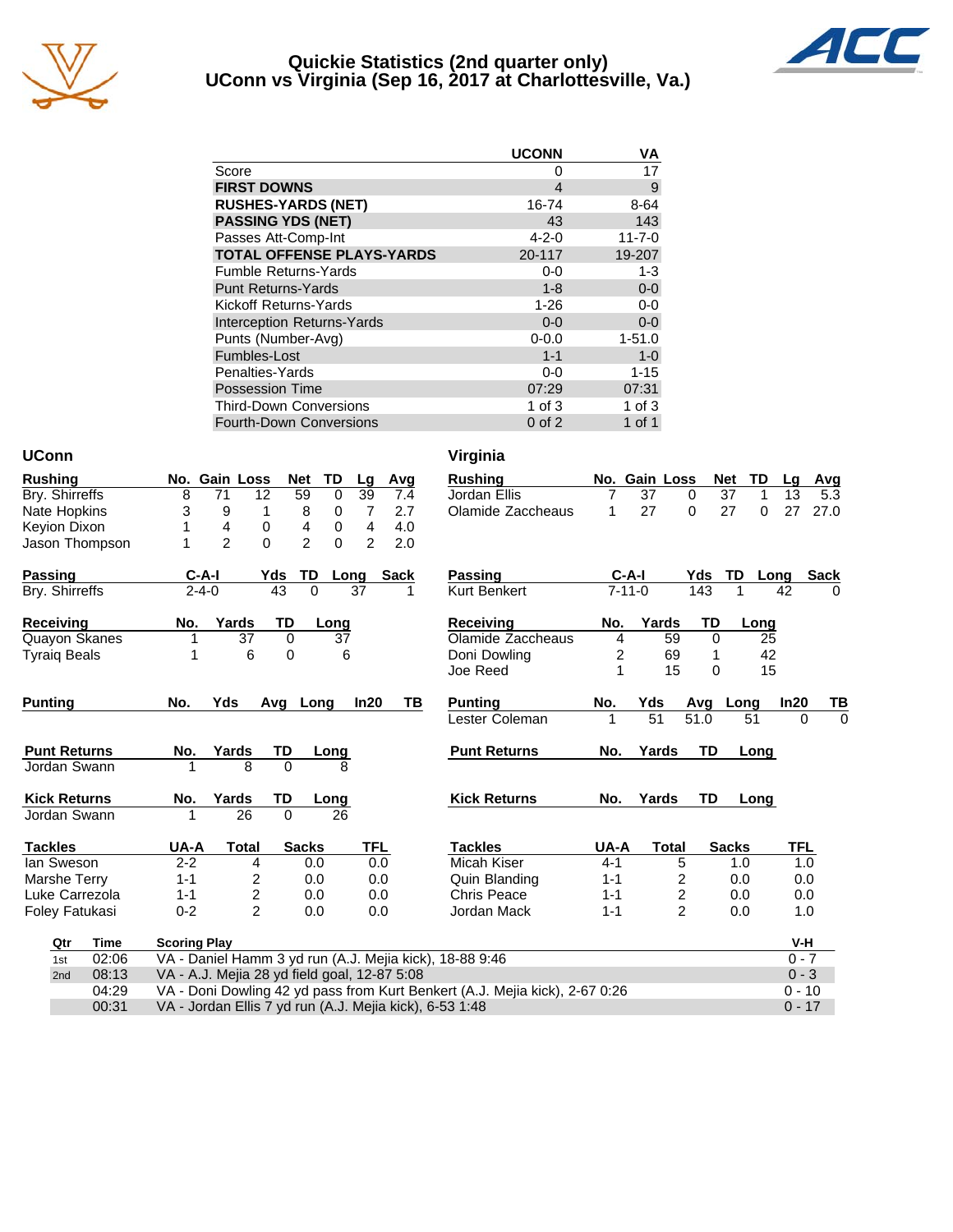

#### **Play-by-Play Summary (3rd quarter) UConn vs Virginia (Sep 16, 2017 at Charlottesville, Va.)**



|             |                       |                                | Start of 3rd quarter, clock 15:00, UCONN ball on UCONN35.                                                                                                 |                 |
|-------------|-----------------------|--------------------------------|-----------------------------------------------------------------------------------------------------------------------------------------------------------|-----------------|
|             |                       |                                | Mike Tarbutt kickoff 65 yards to the VA0, touchback.                                                                                                      |                 |
|             |                       | VIRGINIA drive start at 15:00. | Ellis, J rush for 2 yards to the VA27 (Vontae Diggs; Foley Fatukasi).                                                                                     |                 |
|             | 2-8                   | 1-10 VA 25<br>VA 27            | Benkert, K pass complete to Dowling, D for 34 yards to the UCONN39, 1ST DOWN VA (Jamar<br>Summers).                                                       | P <sub>17</sub> |
|             | 1-10                  | Uconn 39                       | Benkert, K pass complete to Cross, D for 8 yards to the UCONN31, out-of-bounds.                                                                           |                 |
|             | $2 - 2$               | Uconn 31<br>1-10 Uconn 29      | Ellis, J rush for 2 yards to the UCONN29, 1ST DOWN VA (Vontae Diggs).<br>Ellis, J rush for 3 yards to the UCONN26 (Vontae Diggs).                         | R <sub>18</sub> |
|             | 2-7                   | Uconn 26                       | Benkert, K pass complete to Hamm, D for 7 yards to the UCONN19, 1ST DOWN VA,                                                                              | P <sub>19</sub> |
|             |                       |                                | out-of-bounds (Tre Bell).                                                                                                                                 |                 |
|             |                       | 1-10 Uconn 19                  | Benkert, K pass intercepted by Tyler Coyle at the UCONN0, Tyler Coyle return 0 yards to<br>the UCONN0, touchback.                                         |                 |
|             |                       |                                | 7 plays, 56 yards, 2:53                                                                                                                                   |                 |
|             |                       | UCONN drive start at 12:07.    |                                                                                                                                                           |                 |
|             | 1-10 Uconn 20         |                                | Bry. Shirreffs pass complete to Arkeel Newsome for 14 yards to the UCONN34, 1ST DOWN<br>UCONN (Kiser, M).                                                 | P8              |
|             | 1-10 Uconn 34         |                                | Arkeel Newsome rush for no gain to the UCONN34 (Peace, C).                                                                                                |                 |
| 2-10<br>3-4 |                       | Uconn 34<br>Uconn 40           | Kevin Mensah rush for 6 yards to the UCONN40 (Thornhill, J).<br>Bry. Shirreffs pass complete to Quayon Skanes for 5 yards to the UCONN45, 1ST DOWN UCONN  | P9              |
|             |                       |                                | (Blanding, Q).                                                                                                                                            |                 |
| 1-10        |                       | Uconn 45                       | Nate Hopkins rush for 3 yards to the UCONN48 (Kiser, M;Blanding, Q).                                                                                      |                 |
| 2-7         |                       | Uconn 48                       | Bry. Shirreffs pass complete to Arkeel Newsome for 23 yards to the VA29, 1ST DOWN UCONN<br>(Moore, C).                                                    | P <sub>10</sub> |
|             | 1-10 VA 29            |                                | Nate Hopkins rush for 3 yards to the VA26 (Cook, M).                                                                                                      |                 |
| 2-7         | <b>VA 26</b>          |                                | Timeout Virginia, clock 09:06.                                                                                                                            |                 |
| 2-7<br>3-7  | VA 26<br>VA 26        |                                | Bry. Shirreffs pass incomplete to Tyraiq Beals (Nelson, B).<br>Bry. Shirreffs pass complete to Quayon Skanes for loss of 2 yards to the VA28 (Cook, M).   |                 |
| 4-9         | <b>VA 28</b>          |                                | Bry. Shirreffs pass incomplete to Hergy Mayala, PENALTY VA pass interference 15 yards to                                                                  | X11             |
|             |                       |                                | the VA13, 1ST DOWN UCONN, NO PLAY.                                                                                                                        |                 |
| 1-10        | VA 13                 |                                | Nate Hopkins rush for 2 yards to the VA11 (Wright, S).                                                                                                    |                 |
| 2-8         | VA 11                 |                                | Nate Hopkins rush for 2 yards to the VA9 (Moye, J; Hanback, E).                                                                                           |                 |
| 3-6<br>4-8  | VA 09<br><b>VA 11</b> |                                | Bry. Shirreffs sacked for loss of 2 yards to the VA11 (Kiser, M).<br>Timeout UConn, clock 06:18.                                                          |                 |
| 4-8         | VA 11                 |                                | Bry. Shirreffs pass incomplete to Aaron Mclean.                                                                                                           |                 |
|             |                       |                                | 13 plays, 69 yards, 5:57                                                                                                                                  |                 |
|             |                       | VIRGINIA drive start at 06:10. |                                                                                                                                                           |                 |
|             |                       | 1-10 VA 11                     | Benkert, K pass complete to Dowling, D for 5 yards to the VA16 (Tre Bell).                                                                                |                 |
|             | 2-5<br>3-1            | VA 16<br><b>VA 20</b>          | Zaccheaus, O rush for 4 yards to the VA20 (Vontae Diggs; Marshe Terry).<br>Ellis, J rush for 3 yards to the VA23, 1ST DOWN VA (Vontae Diggs).             | R <sub>20</sub> |
|             |                       | 1-10 VA 23                     | Ellis, J rush for 7 yards to the VA30 (Vontae Diggs; Omar Fortt).                                                                                         |                 |
|             | $2 - 3$               | <b>VA 30</b>                   | Benkert, K pass complete to Zaccheaus, O for 9 yards to the VA39, 1ST DOWN VA (Marshe                                                                     | P21             |
|             |                       | 1-10 VA 39                     | Terry).<br>Benkert, K pass complete to Levrone, A for 39 yards to the UCONN22, 1ST DOWN VA.                                                               | P22             |
|             |                       | 1-10 Uconn 22                  | Benkert, K pass complete to Zaccheaus, O for no gain to the UCONN22 (Chris Britton),                                                                      |                 |
|             |                       |                                | PENALTY VA illegal block (Reinkensmeyer, D) 15 yards to the UCONN37, NO PLAY.                                                                             |                 |
|             | $1 - 25$              | Uconn 37                       | Benkert, K pass incomplete to Dowling, D (Jamar Summers).                                                                                                 |                 |
|             | $2 - 25$<br>$3 - 18$  | Uconn 37<br>Uconn 30           | Hamm, D rush for 7 yards to the UCONN30 (Chris Britton; Omar Fortt).<br>Benkert, K pass complete to Zaccheaus, O for 30 yards to the UCONN0, 1ST DOWN VA, | P <sub>23</sub> |
|             |                       |                                | TOUCHDOWN, clock 01:24.                                                                                                                                   |                 |
|             | 1-G                   | Uconn 03                       | Mejia, A.J. kick attempt good.                                                                                                                            |                 |
|             |                       |                                | Virginia 31, UConn 0                                                                                                                                      |                 |
|             |                       |                                | 9 plays, 89 yards, 4:46<br>Delaney, B kickoff 65 yards to the UCONN0, Jordan Swann return 27 yards to the UCONN27                                         |                 |
|             |                       |                                | (Blount, J).                                                                                                                                              |                 |
|             |                       | UCONN drive start at 01:24.    |                                                                                                                                                           |                 |
| $1 - 10$    |                       | Uconn 27<br>Uconn 40           | Don. Williams rush for 13 yards to the UCONN40, 1ST DOWN UCONN, out-of-bounds.                                                                            | R <sub>12</sub> |
| $1 - 10$    |                       |                                | Bry. Shirreffs pass complete to Hergy Mayala for 60 yards to the VA0, 1ST DOWN UCONN,<br>TOUCHDOWN, clock 00:50.                                          | P <sub>13</sub> |
| 1-G         | VA 03                 |                                | Quayon Skanes rush attempt failed.                                                                                                                        |                 |
|             |                       |                                | Virginia 31, UConn 6                                                                                                                                      |                 |
|             |                       |                                | 2 plays, 73 yards, 0:34<br>Mike Tarbutt kickoff 64 yards to the VA1, Zaccheaus, O return 31 yards to the VA32 (Eddie                                      |                 |
|             |                       |                                | Hahn).                                                                                                                                                    |                 |
|             |                       | VIRGINIA drive start at 00:50. |                                                                                                                                                           |                 |

|         | 1-10 VA 32 | Hamm, D rush for 3 yards to the VA35 (Cam Stapleton; Junior Joseph).                     |     |
|---------|------------|------------------------------------------------------------------------------------------|-----|
| $2 - 7$ | VA 35      | Benkert, K pass incomplete to Zaccheaus, O.                                              |     |
| $3 - 7$ | VA 35      | Benkert, K rush for 7 yards to the VA42, fumble forced by Tre Bell, fumble by Benkert, K | R24 |
|         |            | recovered by VA TEAM at VA42, 1ST DOWN VA, out-of-bounds.                                |     |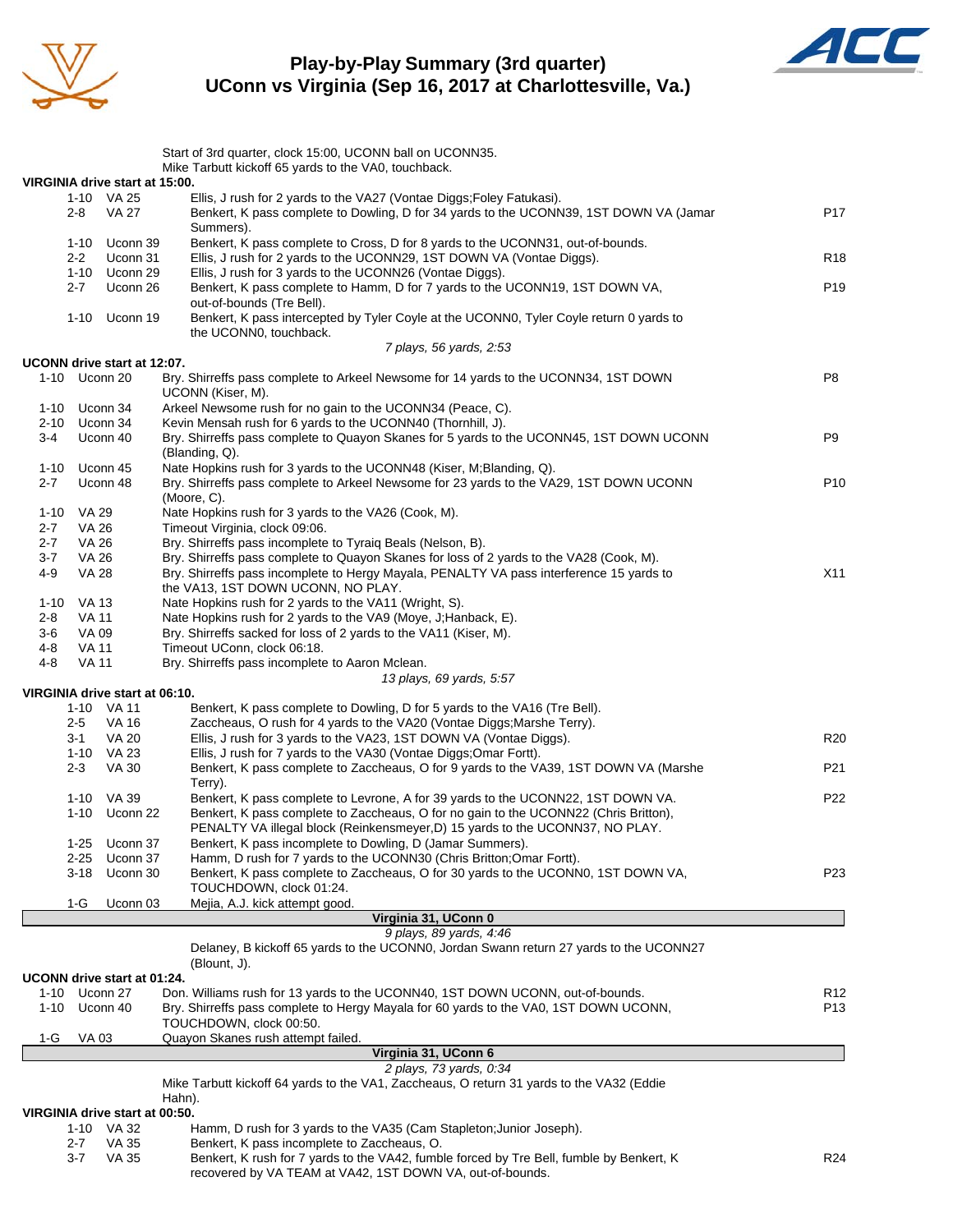

## **Play-by-Play Summary (3rd quarter) UConn vs Virginia (Sep 16, 2017 at Charlottesville, Va.)**



|                        |              |             |   |                  |   |         | <b>END OF 3rd QUARTER: Virginia 31, UConn 6</b> |                |                   |                  |
|------------------------|--------------|-------------|---|------------------|---|---------|-------------------------------------------------|----------------|-------------------|------------------|
|                        |              | <b>Time</b> |   | <b>1st Downs</b> |   |         | <b>Conversions</b>                              |                |                   |                  |
| <b>Quarter Summary</b> | <b>Score</b> | <b>Poss</b> | R |                  |   | 3rd     | 4th                                             | <b>Rushing</b> | Passing           | <b>Penalties</b> |
| UConn                  |              | 06:31       |   |                  | 6 | $1 - 3$ | $0 - 1$                                         | $8 - 27$       | $5 - 7 - 0 - 100$ | $0 - 0$          |
| Virginia               |              | 08:29       |   |                  | я | $2-2$   | 0-0                                             | $9 - 38$       | 7-10-1-132        | $2 - 30$         |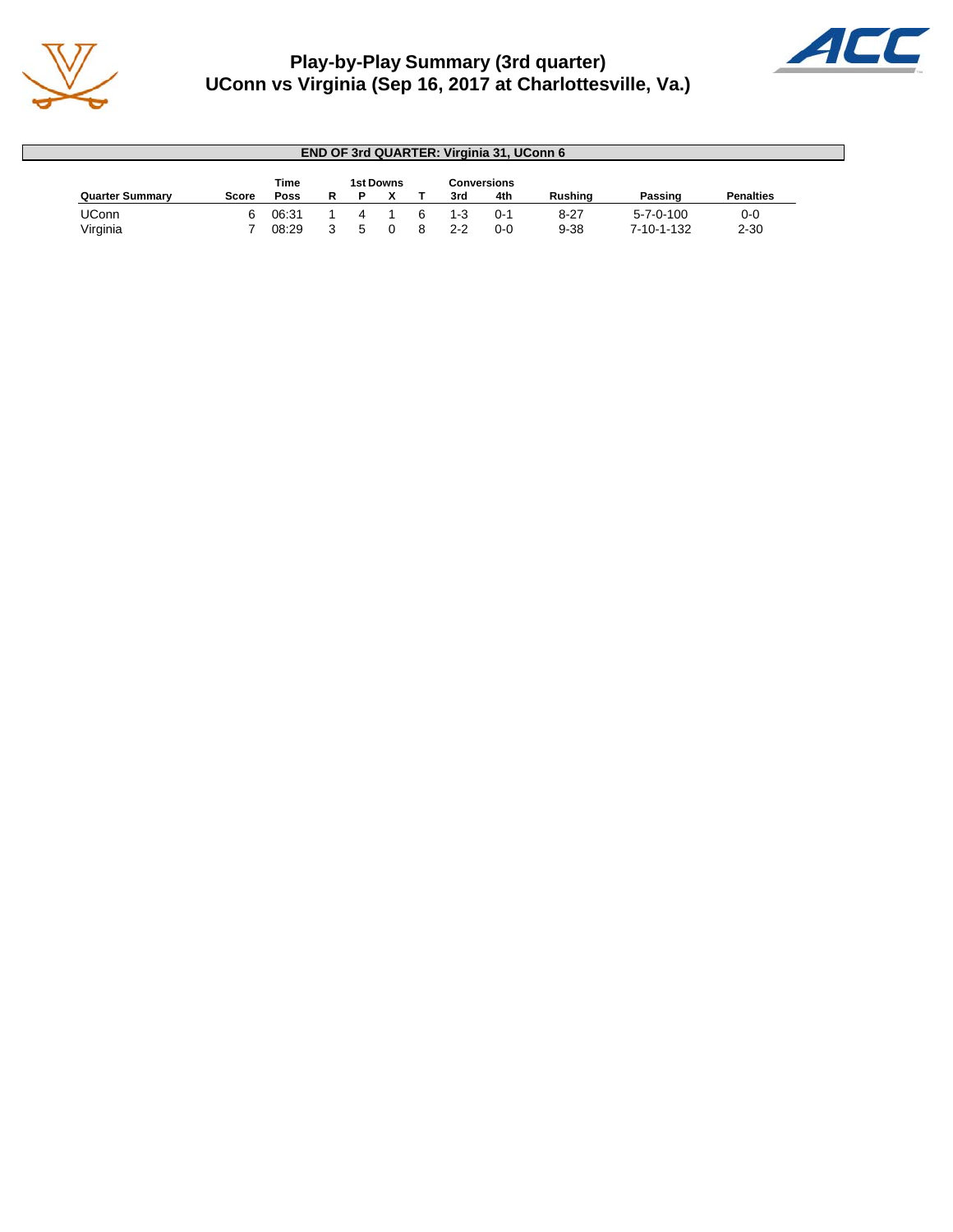

#### **Quickie Statistics (3rd quarter only) UConn vs Virginia (Sep 16, 2017 at Charlottesville, Va.)**



|                                   | <b>UCONN</b> | VA           |
|-----------------------------------|--------------|--------------|
| Score                             | 6            |              |
| <b>FIRST DOWNS</b>                | 6            | 8            |
| <b>RUSHES-YARDS (NET)</b>         | $8 - 27$     | $9 - 38$     |
| <b>PASSING YDS (NET)</b>          | 100          | 132          |
| Passes Att-Comp-Int               | $7 - 5 - 0$  | $10 - 7 - 1$ |
| <b>TOTAL OFFENSE PLAYS-YARDS</b>  | 15-127       | 19-170       |
| <b>Fumble Returns-Yards</b>       | $0-0$        | $0-0$        |
| <b>Punt Returns-Yards</b>         | $0 - 0$      | $0-0$        |
| Kickoff Returns-Yards             | $1 - 27$     | $1 - 31$     |
| <b>Interception Returns-Yards</b> | $1 - 0$      | $0-0$        |
| Punts (Number-Avg)                | $0 - 0.0$    | $0 - 0.0$    |
| Fumbles-Lost                      | $0 - 0$      | $1 - 0$      |
| Penalties-Yards                   | $0-0$        | $2 - 30$     |
| <b>Possession Time</b>            | 06:31        | 08:29        |
| <b>Third-Down Conversions</b>     | 1 of $3$     | 3 of 3       |
| <b>Fourth-Down Conversions</b>    | $0$ of 1     | $0$ of $0$   |

#### **UConn Virginia**

| 13<br>17<br>3.4<br>Don. Williams<br>13<br>0<br>13<br>13.0<br>Jordan Ellis<br>5<br>$\Omega$<br>$\Omega$<br>7<br>0<br>17<br>1<br>7<br>10<br>3<br>2<br>10<br>10<br>5.0<br>Nate Hopkins<br>10<br>0<br>2.5<br>Daniel Hamm<br>0<br>0<br>0<br>4<br>$\overline{7}$<br>Kevin Mensah<br>6<br>0<br>6<br>0<br>6<br>6.0<br><b>Kurt Benkert</b><br>$\overline{7}$<br>$\overline{7}$<br>7.0<br>0<br>0<br>4<br>4<br>$\Omega$<br>$\Omega$<br>$\Omega$<br>$\Omega$<br>$\overline{\mathbf{4}}$<br>$\Omega$<br>4.0<br>$\Omega$<br>0.0<br>1<br>$\Omega$<br>Arkeel Newsome<br>Olamide Zaccheaus<br>$C-A-I$<br>TD<br>$C-A-I$<br>TD<br>Passing<br>Yds<br><b>Sack</b><br>Passing<br>Yds<br><b>Sack</b><br>Long<br>Long |
|-----------------------------------------------------------------------------------------------------------------------------------------------------------------------------------------------------------------------------------------------------------------------------------------------------------------------------------------------------------------------------------------------------------------------------------------------------------------------------------------------------------------------------------------------------------------------------------------------------------------------------------------------------------------------------------------------|
|                                                                                                                                                                                                                                                                                                                                                                                                                                                                                                                                                                                                                                                                                               |
|                                                                                                                                                                                                                                                                                                                                                                                                                                                                                                                                                                                                                                                                                               |
|                                                                                                                                                                                                                                                                                                                                                                                                                                                                                                                                                                                                                                                                                               |
|                                                                                                                                                                                                                                                                                                                                                                                                                                                                                                                                                                                                                                                                                               |
|                                                                                                                                                                                                                                                                                                                                                                                                                                                                                                                                                                                                                                                                                               |
| $5 - 7 - 0$<br>$7 - 10 - 1$<br>100<br>Kurt Benkert<br>132<br>Bry. Shirreffs<br>$\mathbf{1}$<br>1<br>39<br>60<br>$\Omega$                                                                                                                                                                                                                                                                                                                                                                                                                                                                                                                                                                      |
| Yards<br>TD<br>Yards<br>TD<br><b>Receiving</b><br><b>Receiving</b><br>No.<br>No.<br>Long<br>Long                                                                                                                                                                                                                                                                                                                                                                                                                                                                                                                                                                                              |
| $\overline{2}$<br>37<br>$\mathbf 0$<br>Olamide Zaccheaus<br>$\overline{c}$<br>$\overline{39}$<br><b>Arkeel Newsome</b><br>23<br>1<br>30                                                                                                                                                                                                                                                                                                                                                                                                                                                                                                                                                       |
| Quayon Skanes<br>2<br>3<br>5<br>0<br>Doni Dowling<br>2<br>39<br>34<br>0                                                                                                                                                                                                                                                                                                                                                                                                                                                                                                                                                                                                                       |
| $\mathbf{1}$<br>60<br>60<br>39<br>39<br>1<br>Andre Levrone<br>$\Omega$<br>Hergy Mayala                                                                                                                                                                                                                                                                                                                                                                                                                                                                                                                                                                                                        |
| 8<br>8<br>$\Omega$<br>De'Vante Cross                                                                                                                                                                                                                                                                                                                                                                                                                                                                                                                                                                                                                                                          |
|                                                                                                                                                                                                                                                                                                                                                                                                                                                                                                                                                                                                                                                                                               |
| Yds<br>TB<br><b>Punting</b><br>No.<br>Yds<br>In20<br>TВ<br><b>Punting</b><br>No.<br>Avg<br>In20<br>Avg<br>Long<br>Long                                                                                                                                                                                                                                                                                                                                                                                                                                                                                                                                                                        |
| No.<br>Yards<br><b>TD</b><br><b>TD</b><br><b>Punt Returns</b><br><b>Punt Returns</b><br>No.<br>Yards<br>Long<br>Long                                                                                                                                                                                                                                                                                                                                                                                                                                                                                                                                                                          |
| <b>Kick Returns</b><br>Yards<br>TD<br><b>Kick Returns</b><br>Yards<br>TD<br>No.<br>No.<br>Long<br>Long                                                                                                                                                                                                                                                                                                                                                                                                                                                                                                                                                                                        |
| 27<br>$\Omega$<br>27<br>$\Omega$<br>Olamide Zaccheaus<br>31<br>31<br>Jordan Swann<br>1                                                                                                                                                                                                                                                                                                                                                                                                                                                                                                                                                                                                        |
| <b>Tackles</b><br><b>TFL</b><br><b>Tackles</b><br><b>Sacks</b><br><b>Total</b><br><b>Sacks</b><br>UA-A<br><b>Total</b><br>TFL<br>UA-A                                                                                                                                                                                                                                                                                                                                                                                                                                                                                                                                                         |
| $3 - 3$<br>Micah Kiser<br>$2 - 1$<br>Vontae Diggs<br>3<br>6<br>0.0<br>0.0<br>1.0<br>1.0                                                                                                                                                                                                                                                                                                                                                                                                                                                                                                                                                                                                       |
| <b>Tre Bell</b><br>$3-0$<br>3<br>0.0<br>0.0<br>Malcolm Cook<br>$2 - 0$<br>2<br>0.0<br>1.0                                                                                                                                                                                                                                                                                                                                                                                                                                                                                                                                                                                                     |
| $\overline{\mathbf{c}}$<br>2<br>Marshe Terry<br>$1 - 1$<br>0.0<br>$1 - 1$<br>0.0<br>0.0<br>Quin Blanding<br>0.0                                                                                                                                                                                                                                                                                                                                                                                                                                                                                                                                                                               |
| $\overline{2}$<br>$0 - 2$<br>$\mathbf{1}$<br><b>Omar Fortt</b><br>0.0<br>0.0<br><b>Chris Moore</b><br>$1 - 0$<br>0.0<br>0.0                                                                                                                                                                                                                                                                                                                                                                                                                                                                                                                                                                   |
| V-H<br>Time                                                                                                                                                                                                                                                                                                                                                                                                                                                                                                                                                                                                                                                                                   |
| Qtr<br><b>Scoring Play</b><br>VA - Daniel Hamm 3 yd run (A.J. Mejia kick), 18-88 9:46<br>$0 - 7$<br>02:06<br>1st                                                                                                                                                                                                                                                                                                                                                                                                                                                                                                                                                                              |
| $0 - 10$<br>08:13<br>VA - A.J. Mejia 28 yd field goal, 12-87 5:08<br>2nd                                                                                                                                                                                                                                                                                                                                                                                                                                                                                                                                                                                                                      |
| 04:29<br>VA - Doni Dowling 42 yd pass from Kurt Benkert (A.J. Mejia kick), 2-67 0:26<br>$0 - 17$                                                                                                                                                                                                                                                                                                                                                                                                                                                                                                                                                                                              |
| VA - Jordan Ellis 7 yd run (A.J. Mejia kick), 6-53 1:48<br>00:31<br>$0 - 24$                                                                                                                                                                                                                                                                                                                                                                                                                                                                                                                                                                                                                  |
| VA - Olamide Zaccheaus 30 yd pass from Kurt Benkert (A.J. Mejia kick), 9-89 4:46<br>01:24<br>$0 - 7$<br>3rd                                                                                                                                                                                                                                                                                                                                                                                                                                                                                                                                                                                   |

00:50 UCONN - Hergy Mayala 60 yd pass from Bry. Shirreffs (Quayon Skanes rush failed), 2-73 0:34 6 - 7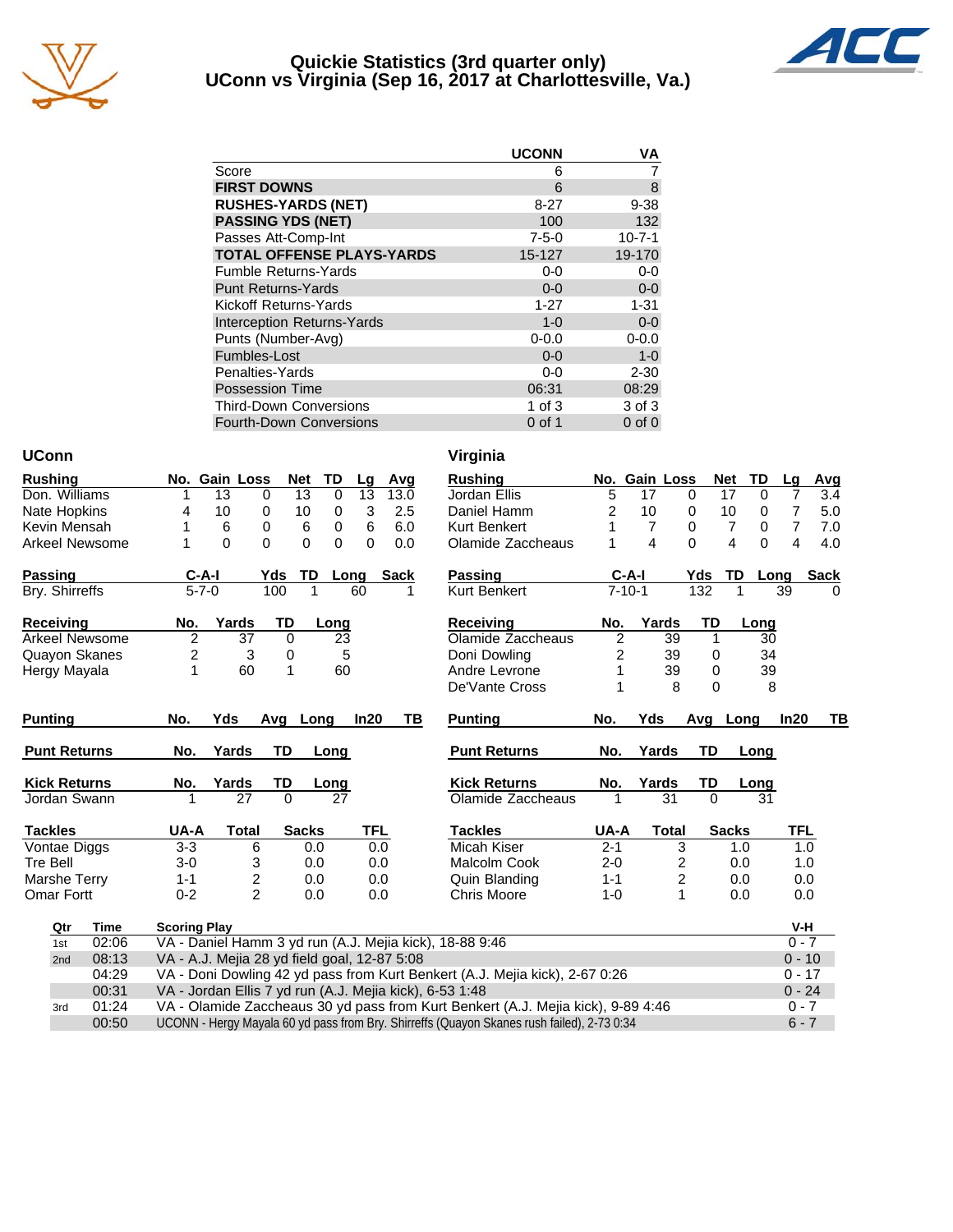

#### **Play-by-Play Summary (4th quarter) UConn vs Virginia (Sep 16, 2017 at Charlottesville, Va.)**



|          |               | 1-10 VA 42                     | Start of 4th quarter, clock 15:00.                                                                                                                               |                 |
|----------|---------------|--------------------------------|------------------------------------------------------------------------------------------------------------------------------------------------------------------|-----------------|
|          |               | 1-10 VA 42                     | Benkert, K pass complete to Zaccheaus, O for 6 yards to the VA48 (Marshe Terry;lan                                                                               |                 |
|          |               |                                | Sweson).                                                                                                                                                         |                 |
|          | 2-4<br>$3-4$  | VA 48<br><b>VA 48</b>          | Ellis, J rush for no gain to the VA48 (Foley Fatukasi; Cam Stapleton).<br>Benkert, K pass complete to Dowling, D for 22 yards to the UCONN30, 1ST DOWN VA (Jamar | P <sub>25</sub> |
|          |               |                                | Summers).                                                                                                                                                        |                 |
|          |               | 1-10 Uconn 30                  | Benkert, K pass incomplete to Ellis, J.                                                                                                                          |                 |
|          |               | 2-10 Uconn 30                  | Benkert, K pass incomplete to Jana, T.                                                                                                                           |                 |
|          |               | 3-10 Uconn 30                  | PENALTY VA holding (Reinkensmeyer, D) 10 yards to the UCONN40.                                                                                                   |                 |
|          |               | 3-20 Uconn 40                  | Timeout Virginia, clock 12:43.                                                                                                                                   |                 |
|          |               | 3-20 Uconn 40                  | Benkert, K pass complete to Ellis, J for 9 yards to the UCONN31 (Marshe Terry;Omar Fortt).                                                                       |                 |
|          | 4-11          | Uconn 31                       | Benkert, K pass complete to Levrone, A for 9 yards to the UCONN22 (Tyler Coyle).<br>10 plays, 46 yards, 3:47                                                     |                 |
|          |               | UCONN drive start at 12:03.    |                                                                                                                                                                  |                 |
|          | 1-10 Uconn 22 |                                | Bry. Shirreffs pass complete to Tyler Davis for 18 yards to the UCONN40, 1ST DOWN UCONN,                                                                         | P <sub>14</sub> |
|          |               |                                | out-of-bounds.                                                                                                                                                   |                 |
|          | 1-10 Uconn 40 |                                | Kevin Mensah rush for 8 yards to the UCONN48 (Mack, J;Hanback, E).                                                                                               |                 |
| $2 - 2$  |               | Uconn 48                       | Kevin Mensah rush for no gain to the UCONN48 (Kiser, M).                                                                                                         |                 |
| $3-2$    |               | Uconn 48                       | Nate Hopkins rush for 1 yard to the UCONN49 (Mack, J).                                                                                                           |                 |
| 4-1      |               | Uconn 49                       | Bry. Shirreffs pass complete to Tommy Myers for 9 yards to the VA42, 1ST DOWN UCONN<br>(Nelson, B).                                                              | P <sub>15</sub> |
|          | 1-10 VA 42    |                                | Bry. Shirreffs pass complete to Nate Hopkins for 5 yards to the VA37 (Peace, C).                                                                                 |                 |
| 2-5      | VA 37         |                                | Bry. Shirreffs rush for 6 yards to the VA31, 1ST DOWN UCONN (Nelson, B).                                                                                         | R <sub>16</sub> |
|          | 1-10 VA 31    |                                | Bry. Shirreffs pass complete to Keyion Dixon for 6 yards to the VA25 (Nelson, B).                                                                                |                 |
| 2-4      | <b>VA 25</b>  |                                | Kevin Mensah rush for 2 yards to the VA23 (Trucilla, J).                                                                                                         |                 |
| $3 - 2$  | VA 23         |                                | Bry. Shirreffs rush for 3 yards to the VA20, 1ST DOWN UCONN (Blanding, Q).                                                                                       | R <sub>17</sub> |
|          | 1-10 VA 20    |                                | Arkeel Newsome rush for loss of 2 yards to the VA22 (Hall, B).                                                                                                   |                 |
|          | 2-12 VA 22    |                                | Bry. Shirreffs pass incomplete to Keyion Dixon.                                                                                                                  |                 |
|          | 3-12 VA 22    |                                | Bry. Shirreffs pass incomplete to Tyraiq Beals, PENALTY VA offside (Peace, C) 5 yards to<br>the VA17, NO PLAY.                                                   |                 |
| 3-7      | VA 17         |                                | Bry. Shirreffs pass complete to Hergy Mayala for 17 yards to the VA0, 1ST DOWN UCONN,                                                                            | P <sub>18</sub> |
|          |               |                                | TOUCHDOWN, clock 06:58.                                                                                                                                          |                 |
| 1-G      | VA 03         |                                | Bry. Shirreffs pass attempt failed.                                                                                                                              |                 |
|          |               |                                | Virginia 31, UConn 12                                                                                                                                            |                 |
| $1-G$    |               | Uconn 35                       | Timeout Virginia, clock 06:58.                                                                                                                                   |                 |
|          |               |                                | 13 plays, 78 yards, 5:05<br>Mike Tarbutt kickoff 65 yards to the VA0, Zaccheaus, O return 25 yards to the VA25                                                   |                 |
|          |               |                                | (Brayden Brown).                                                                                                                                                 |                 |
|          |               | VIRGINIA drive start at 06:58. |                                                                                                                                                                  |                 |
|          |               | 1-10 VA 25                     | Ellis, J rush for 2 yards to the VA27 (Tre Bell; Junior Joseph).                                                                                                 |                 |
|          | 2-8           | VA 27                          | Benkert, K pass complete to Levrone, A for 73 yards to the UCONN0, 1ST DOWN VA,                                                                                  | P <sub>26</sub> |
|          |               |                                | TOUCHDOWN, clock 06:02.                                                                                                                                          |                 |
|          | $1-G$         | Uconn 03                       | Mejia, A.J. kick attempt good.                                                                                                                                   |                 |
|          |               |                                | Virginia 38, UConn 12                                                                                                                                            |                 |
|          |               |                                | 2 plays, 75 yards, 0:56<br>Delaney, B kickoff 65 yards to the UCONN0, Jordan Swann return 13 yards to the UCONN13                                                |                 |
|          |               |                                | (Hogg, B).                                                                                                                                                       |                 |
|          |               | UCONN drive start at 06:02.    |                                                                                                                                                                  |                 |
|          | 1-10 Uconn 13 |                                | PENALTY UCONN false start 5 yards to the UCONN8.                                                                                                                 |                 |
|          | 1-15 Uconn 08 |                                | Arkeel Newsome rush for 4 yards to the UCONN12 (Kiser, M; Blanding, Q).                                                                                          |                 |
| 2-11     |               | Uconn 12                       | Bry. Shirreffs pass complete to Quayon Skanes for 7 yards to the UCONN19 (Thornhill, J).                                                                         |                 |
| 3-4      |               | Uconn 19                       | PENALTY VA offside (Moye, J) 4 yards to the UCONN23, 1ST DOWN UCONN.                                                                                             | X19             |
| 1-10     |               | Uconn 23                       | Arkeel Newsome rush for 9 yards to the UCONN32 (Moore, C).                                                                                                       |                 |
| 2-1      |               | Uconn 32                       | Bry. Shirreffs pass complete to Tyraiq Beals for 2 yards to the UCONN34, 1ST DOWN UCONN,                                                                         | P <sub>20</sub> |
| $1 - 10$ |               | Uconn 34                       | out-of-bounds (Hall, B).<br>Bry. Shirreffs pass complete to Tyraiq Beals for 11 yards to the UCONN45, 1ST DOWN UCONN,                                            | P21             |
|          |               |                                | out-of-bounds (Thornhill, J).                                                                                                                                    |                 |
| $1 - 10$ |               | Uconn 45                       | Nate Hopkins rush for 17 yards to the VA38, 1ST DOWN UCONN (Blanding, Q).                                                                                        | R <sub>22</sub> |
| 1-10     | VA 38         |                                | Bry. Shirreffs pass complete to Keyion Dixon for 5 yards to the VA33 (Kiser, M;Hall, B).                                                                         |                 |
| $2 - 5$  | <b>VA 33</b>  |                                | Kevin Mensah rush for 3 yards to the VA30 (Hall, B).                                                                                                             |                 |
| 3-2      | <b>VA 30</b>  |                                | Kevin Mensah rush for 30 yards to the VA0, 1ST DOWN UCONN, TOUCHDOWN, clock 02:06.                                                                               | R <sub>23</sub> |
|          |               |                                |                                                                                                                                                                  |                 |
| $1-G$    | VA 03         |                                | Bry. Shirreffs pass attempt failed.                                                                                                                              |                 |
|          |               |                                | Virginia 38, UConn 18<br>9 plays, 87 yards, 3:56                                                                                                                 |                 |

Mike Tarbutt kickoff 65 yards to the VA0, touchback.

#### **VIRGINIA drive start at 02:06.**

|         | 1-10 VA 25 | Ellis, J rush for 20 yards to the VA45, 1ST DOWN VA, out-of-bounds (Tyler Coyle). | R27 |
|---------|------------|-----------------------------------------------------------------------------------|-----|
|         | 1-10 VA 45 | Ellis, J rush for 3 yards to the VA48 (Junior Joseph).                            |     |
| $2 - 7$ | VA 48      | Ellis, J rush for no gain to the VA48 (James Atkins).                             |     |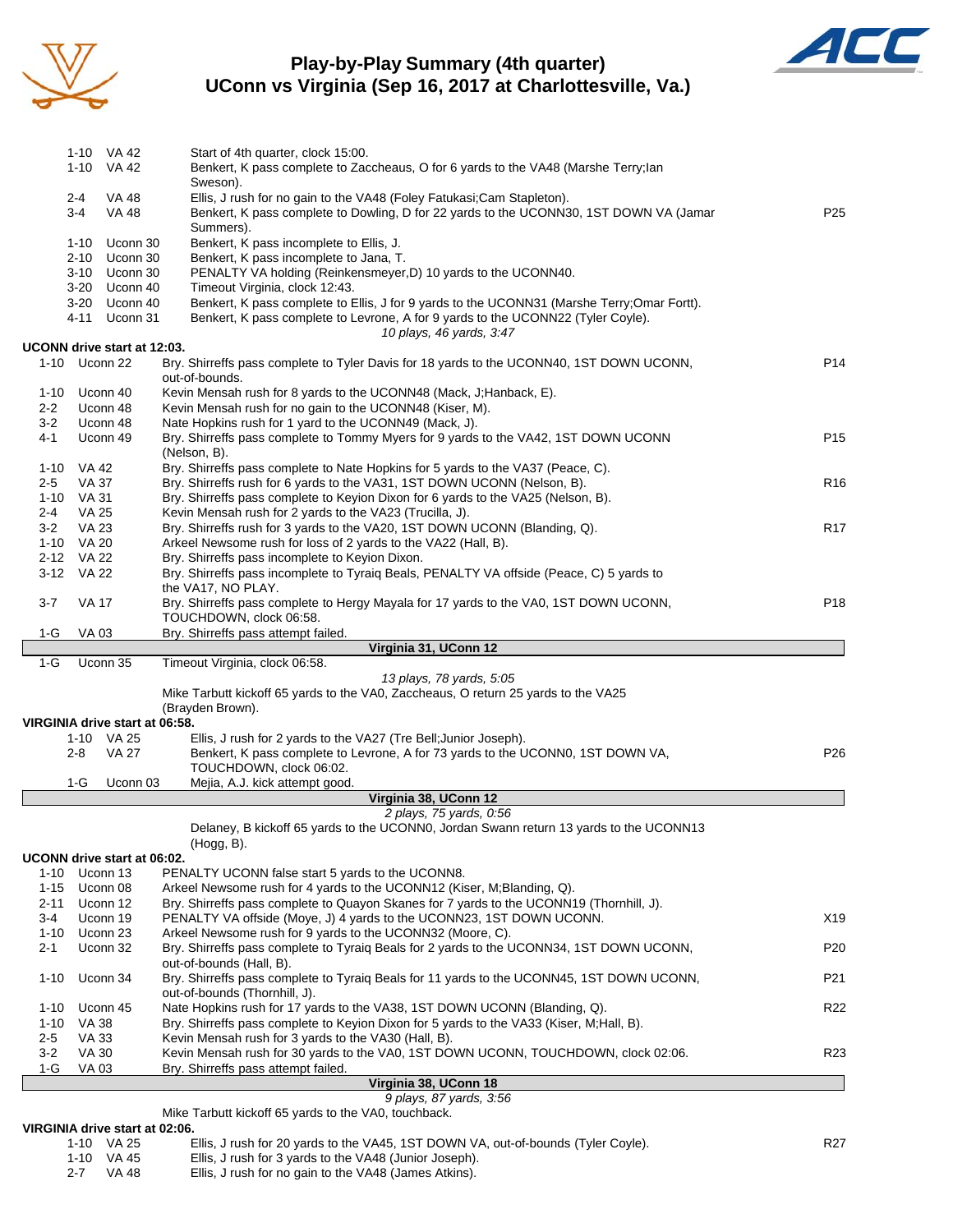

### **Play-by-Play Summary (4th quarter) UConn vs Virginia (Sep 16, 2017 at Charlottesville, Va.)**



|                        | End of game, clock 00:00. |       |   |   |           |    |                         |                                           |                |                   |                  |
|------------------------|---------------------------|-------|---|---|-----------|----|-------------------------|-------------------------------------------|----------------|-------------------|------------------|
|                        |                           |       |   |   |           |    | 3 plays, 23 yards, 2:06 |                                           |                |                   |                  |
|                        |                           |       |   |   |           |    |                         | <b>FINAL SCORE: Virginia 38, UConn 18</b> |                |                   |                  |
|                        |                           |       |   |   |           |    |                         |                                           |                |                   |                  |
|                        |                           | Time  |   |   | 1st Downs |    |                         | <b>Conversions</b>                        |                |                   |                  |
|                        |                           |       |   |   |           |    |                         |                                           |                |                   |                  |
| <b>Quarter Summary</b> | <b>Score</b>              | Poss  | R | Р |           |    | 3rd                     | 4th                                       | <b>Rushing</b> | Passing           | <b>Penalties</b> |
| <b>UConn</b>           | 12                        | 09:01 | 4 | 5 |           | 10 | $3 - 4$                 | 1-1                                       | $12 - 81$      | $9 - 10 - 0 - 80$ | $1-5$            |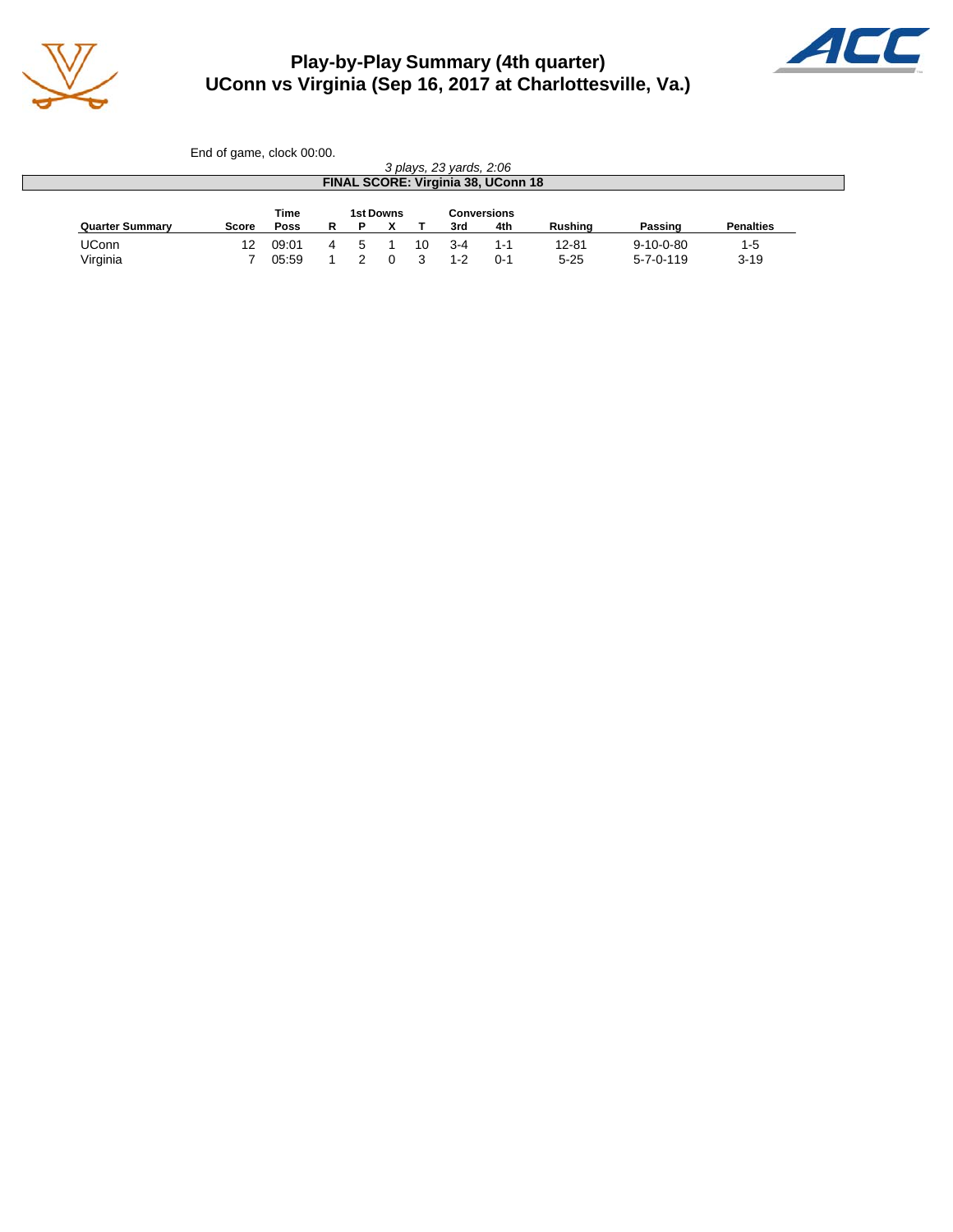

#### **Quickie Statistics (4th quarter only) UConn vs Virginia (Sep 16, 2017 at Charlottesville, Va.)**



|                                   | <b>UCONN</b> | VA          |
|-----------------------------------|--------------|-------------|
| Score                             | 12           |             |
| <b>FIRST DOWNS</b>                | 10           | 3           |
| <b>RUSHES-YARDS (NET)</b>         | 12-81        | $5 - 25$    |
| <b>PASSING YDS (NET)</b>          | 80           | 119         |
| Passes Att-Comp-Int               | $10 - 9 - 0$ | $7 - 5 - 0$ |
| <b>TOTAL OFFENSE PLAYS-YARDS</b>  | 22-161       | 12-144      |
| <b>Fumble Returns-Yards</b>       | $0-0$        | $0-0$       |
| <b>Punt Returns-Yards</b>         | $0 - 0$      | $0-0$       |
| Kickoff Returns-Yards             | $1 - 13$     | $1 - 25$    |
| <b>Interception Returns-Yards</b> | $0 - 0$      | $0-0$       |
| Punts (Number-Avg)                | $0 - 0.0$    | $0 - 0.0$   |
| Fumbles-Lost                      | $0 - 0$      | $0-0$       |
| Penalties-Yards                   | $1 - 5$      | $3 - 19$    |
| <b>Possession Time</b>            | 09:01        | 05:59       |
| <b>Third-Down Conversions</b>     | 3 of 4       | 1 of $2$    |
| <b>Fourth-Down Conversions</b>    | 1 of 1       | $0$ of 1    |

#### **UConn Virginia**

| <b>Rushing</b> |     |    | No. Gain Loss | Net TD |              | a La | Avg |
|----------------|-----|----|---------------|--------|--------------|------|-----|
| Kevin Mensah   | 'n. | 43 |               | 43     |              | 30   | 8.6 |
| Nate Hopkins   |     | 18 |               | 18     |              | 17   | 9.0 |
| Arkeel Newsome | 3   | 13 | 2             |        | $\mathbf{0}$ | 9    | 3.7 |
| Bry. Shirreffs |     | a  | $\Omega$      | 9      | $\mathbf{0}$ | 6    | 4.5 |

| <b>Passing</b> | $C-A-I$ |      | Yds TD Long Sack |  |
|----------------|---------|------|------------------|--|
| Bry. Shirreffs | 9-10-0  | -80- | 18               |  |

| <b>Receiving</b>    | No. | Yards | TD | Long |
|---------------------|-----|-------|----|------|
| <b>Tyraiq Beals</b> |     | 13    |    | 11   |
| Keyion Dixon        |     | 11    |    | 6    |
| <b>Tyler Davis</b>  |     | 18    |    | 18   |
| Hergy Mayala        |     | 17    |    | 17   |

| <b>Punting</b>       | No.     | Yds   | Ava Lona |              | In20       | ΤВ | <b>Punting</b>        | No.     | Yds   | Ava | Long         |
|----------------------|---------|-------|----------|--------------|------------|----|-----------------------|---------|-------|-----|--------------|
| <b>Punt Returns</b>  | No.     | Yards | TD       | Long         |            |    | <b>Punt Returns</b>   | No.     | Yards | TD  | Long         |
| <b>Kick Returns</b>  | No.     | Yards | TD       | Long         |            |    | <b>Kick Returns</b>   | No.     | Yards | TD  | Long         |
| Jordan Swann         |         | 13    | 0        | 13           |            |    | Olamide Zaccheaus     |         | 25    |     | 25           |
| <b>Tackles</b>       | UA-A    | Total |          | <b>Sacks</b> | <b>TFL</b> |    | Tackles               | UA-A    | Total |     | <b>Sacks</b> |
| <b>Tyler Coyle</b>   | $2 - 0$ | 2     |          | 0.0          | 0.0        |    | <b>Bryce Hall</b>     | $3-1$   | 4     |     | 0.0          |
| Junior Joseph        | $1 - 1$ | 2     |          | 0.0          | 0.0        |    | <b>Brenton Nelson</b> | $3-0$   | 3     |     | 0.0          |
| Marshe Terry         | $0 - 2$ | 2     |          | 0.0          | 0.0        |    | Quin Blanding         | $2 - 1$ | 3     |     | 0.0          |
| <b>Jamar Summers</b> | 1-0     |       |          | 0.0          | 0.0        |    | Micah Kiser           | $1 - 2$ | 3     |     | 0.0          |

| Virgini |  |
|---------|--|
|         |  |

| <b>Rushing</b>      |                     | No. Gain Loss  | <b>Net</b> | TD           | Lg            | Avg         | <b>Rushing</b>                                          |             | No. Gain Loss |              | <b>Net</b><br>TD | La      | Avg         |
|---------------------|---------------------|----------------|------------|--------------|---------------|-------------|---------------------------------------------------------|-------------|---------------|--------------|------------------|---------|-------------|
| Kevin Mensah        | 5                   | 43             | 0          | 43<br>1      | 30            | 8.6         | Jordan Ellis                                            | 5           | 25            | 0            | 25<br>0          | 20      | 5.0         |
| Nate Hopkins        | 2                   | 18             | 0          | 18<br>0      | 17            | 9.0         |                                                         |             |               |              |                  |         |             |
| Arkeel Newsome      | 3                   | 13             | 2<br>11    | 0            | 9             | 3.7         |                                                         |             |               |              |                  |         |             |
| Bry. Shirreffs      | $\overline{2}$      | 9              | 0          | 9            | $\Omega$<br>6 | 4.5         |                                                         |             |               |              |                  |         |             |
| <b>Passing</b>      | $C-A-I$             |                | Yds        | TD           | Long          | <b>Sack</b> | Passing                                                 | $C-A-I$     |               | <b>Yds</b>   | TD               | Long    | <b>Sack</b> |
| Bry. Shirreffs      | $9 - 10 - 0$        |                | 80         |              | 18            | 0           | <b>Kurt Benkert</b>                                     | $5 - 7 - 0$ |               | 119          |                  | 73      | $\Omega$    |
| Receiving           | No.                 | Yards          | TD         | Long         |               |             | <b>Receiving</b>                                        | No.         | Yards         | TD           | Long             |         |             |
| <b>Tyraiq Beals</b> | $\overline{2}$      | 13             | 0          |              | 11            |             | Andre Levrone                                           | 2           | 82            | 1            |                  | 73      |             |
| Keyion Dixon        | 2                   | 11             | 0          |              | 6             |             | Doni Dowling                                            |             | 22            | 0            |                  | 22      |             |
| <b>Tyler Davis</b>  |                     | 18             | 0          |              | 18            |             | Jordan Ellis                                            |             | 9             | 0            |                  | 9       |             |
| Hergy Mayala        |                     | 17             | 1          |              | 17            |             | Olamide Zaccheaus                                       |             | 6             | $\mathbf{0}$ |                  | 6       |             |
| <b>Punting</b>      | No.                 | Yds            | Avg Long   |              | In20          | ΤВ          | <b>Punting</b>                                          | No.         | Yds           |              | Avg Long         | In20    | TВ          |
| <b>Punt Returns</b> | No.                 | Yards          | TD         | Long         |               |             | <b>Punt Returns</b>                                     | No.         | Yards         | TD           | Long             |         |             |
| <b>Kick Returns</b> | No.                 | Yards          | TD         | Long         |               |             | <b>Kick Returns</b>                                     | No.         | Yards         | TD           | Long             |         |             |
| Jordan Swann        |                     | 13             | $\Omega$   |              | 13            |             | Olamide Zaccheaus                                       |             | 25            | $\Omega$     | 25               |         |             |
| <b>Tackles</b>      | UA-A                | Total          |            | <b>Sacks</b> |               | TFL         | <b>Tackles</b>                                          | UA-A        | <b>Total</b>  |              | <b>Sacks</b>     | TFL     |             |
| <b>Tyler Coyle</b>  | $2 - 0$             | 2              |            | 0.0          |               | 0.0         | <b>Bryce Hall</b>                                       | $3 - 1$     |               | 4            | 0.0              |         | 1.0         |
| Junior Joseph       | $1 - 1$             | 2              |            | 0.0          |               | 0.0         | <b>Brenton Nelson</b>                                   | $3-0$       |               | 3            | 0.0              | 0.0     |             |
| Marshe Terry        | $0 - 2$             | $\overline{c}$ |            | 0.0          |               | 0.0         | Quin Blanding                                           | $2 - 1$     |               | 3            | 0.0              | 0.0     |             |
| Jamar Summers       | $1 - 0$             | 1              |            | 0.0          |               | 0.0         | Micah Kiser                                             | $1 - 2$     |               | 3            | 0.0              | 0.0     |             |
| <b>Time</b><br>Qtr  | <b>Scoring Play</b> |                |            |              |               |             |                                                         |             |               |              |                  | V-H     |             |
| 02:06<br>1st        |                     |                |            |              |               |             | VA - Daniel Hamm 3 yd run (A.J. Mejia kick), 18-88 9:46 |             |               |              |                  | $0 - 7$ |             |

| Qtr             | Time  | <b>Scoring Play</b>                                                                          | V-H      |
|-----------------|-------|----------------------------------------------------------------------------------------------|----------|
| 1st             | 02:06 | VA - Daniel Hamm 3 yd run (A.J. Mejia kick), 18-88 9:46                                      | $0 - 7$  |
| 2 <sub>nd</sub> | 08:13 | VA - A.J. Mejia 28 yd field goal, 12-87 5:08                                                 | $0 - 10$ |
|                 | 04:29 | VA - Doni Dowling 42 yd pass from Kurt Benkert (A.J. Mejia kick), 2-67 0:26                  | $0 - 17$ |
|                 | 00:31 | VA - Jordan Ellis 7 yd run (A.J. Mejia kick), 6-53 1:48                                      | $0 - 24$ |
| 3rd             | 01:24 | VA - Olamide Zaccheaus 30 yd pass from Kurt Benkert (A.J. Mejia kick), 9-89 4:46             | $0 - 31$ |
|                 | 00:50 | UCONN - Hergy Mayala 60 yd pass from Bry. Shirreffs (Quayon Skanes rush failed), 2-73 0:34   | $6 - 31$ |
| 4th             | 06:58 | UCONN - Hergy Mayala 17 yd pass from Bry. Shirreffs (Bry. Shirreffs pass failed), 13-78 5:05 | $6 - 0$  |
|                 | 06:02 | VA - Andre Levrone 73 yd pass from Kurt Benkert (A.J. Mejia kick), 2-75 0:56                 | $6 - 7$  |
|                 | 02:06 | UCONN - Kevin Mensah 30 yd run (Bry. Shirreffs pass failed), 9-87 3:56                       | $12 - 7$ |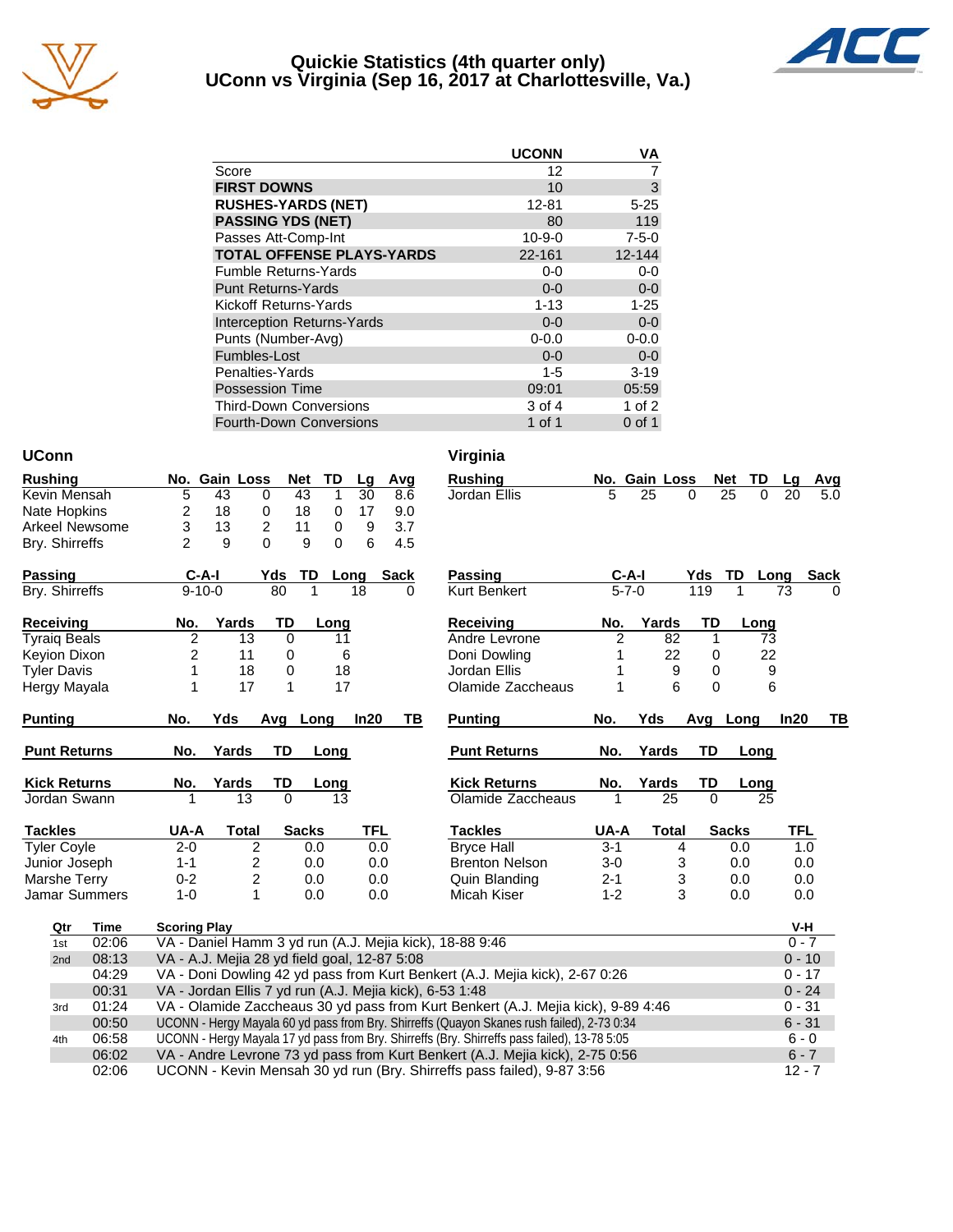

#### **Scoring Summary (Final) 2017 Virginia Football Virginia vs Boise State (Sep 22, 2017 at Boise, Idaho)**



Virginia (3-1) vs. Boise State (2-2) Date: Sep 22, 2017 • Site: Boise, Idaho • Stadium: Albertsons Stadium Attendance: 33947

| <b>Score by Quarters</b> |   |          | Total    |
|--------------------------|---|----------|----------|
| Virginia                 | 4 | $\Delta$ |          |
| <b>Boise State</b>       |   |          | ົ<br>د - |

|     | Qtr Time  | <b>Scoring Play</b>                                                                     | V-H       |
|-----|-----------|-----------------------------------------------------------------------------------------|-----------|
| 1st | 12:02     | BSU - WOLPIN, Ryan 5 yd run (HOGGARTH, Haden kick), 7-80 2:58                           | $0 - 7$   |
|     | 03:07     | VA - Jordan Ellis 2 yd run (A.J. Mejia kick), 9-53 4:24                                 | $7 - 7$   |
|     | 2nd 04:11 | VA - Andre Levrone 30 yd pass from Kurt Benkert (A.J. Mejia kick), 7-88 2:59            | $14 - 7$  |
|     | 01:07     | VA - Doni Dowling 27 yd pass from Kurt Benkert (A.J. Mejia kick), 2-35 0:31             | $21 - 7$  |
|     | 00:21     | BSU - ROH, Jake 2 yd run (HOGGARTH, Haden kick), 7-65 0:46                              | $21 - 14$ |
|     |           | 3rd 13:31 VA - Andre Levrone 64 yd pass from Kurt Benkert (A.J. Mejia kick), 3-75 1:29  | $28 - 14$ |
|     | 06:51     | VA - Olamide Zaccheaus 56 yd run (A.J. Mejia kick), 1-56 0:06                           | $35 - 14$ |
|     | 4th 14:14 | VA - Jordan Ellis 1 yd run (A.J. Mejia kick), 9-70 3:42                                 | $42 - 14$ |
|     | 02:07     | <b>BSU - TEAM safety</b>                                                                | $42 - 16$ |
|     | 01:03     | BSU - WILSON, Cedrick 40 yd pass from COZART, Montell (HOGGARTH, Haden kick), 4-55 1:04 | $42 - 23$ |

Kickoff time: 6:01 pm • End of Game: 9:25 • Total elapsed time: 3:24

Officials: Referee: David Epperly; Umpire: Mike Morton; Linesman: Steve Clein;

Line judge: Deon Lawrence; Back judge: Pat Ryan; Field judge: Chris Junjulas;

Side judge: Angie Bartis; Center judge: Mike Webster;

Temperature: 51F • Wind: N 4 MPH • Weather: Cloudy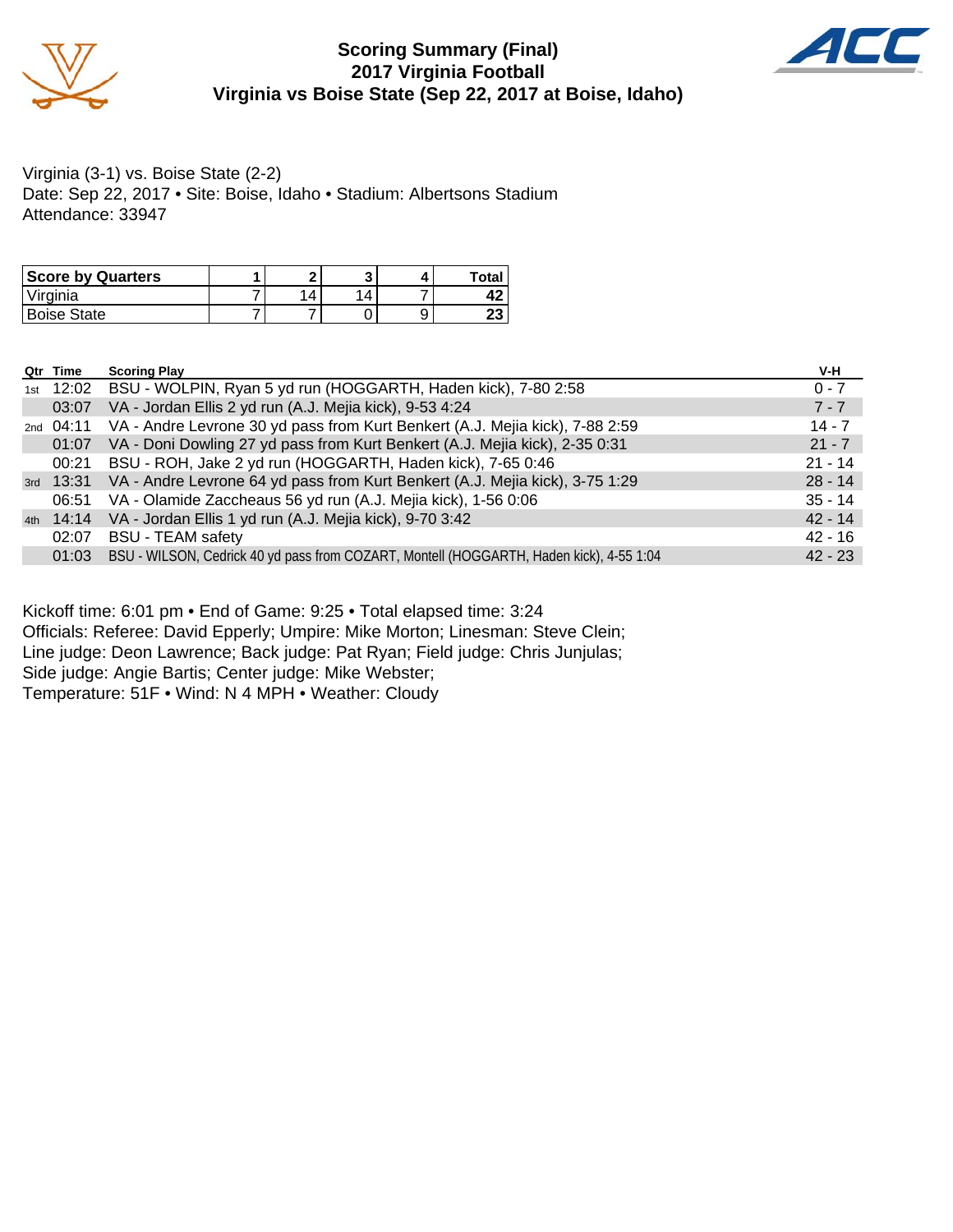

#### **Team Statistics (Final) 2017 Virginia Football Virginia vs Boise State (Sep 22, 2017 at Boise, Idaho)**



|                                | VA             | <b>BSU</b>     |
|--------------------------------|----------------|----------------|
| <b>FIRST DOWNS</b>             | 21             | 22             |
| Rushing                        | 8              | 3              |
| Passing                        | 13             | 16             |
| Penalty                        | $\overline{0}$ | 3              |
| <b>NET YARDS RUSHING</b>       | 167            | 30             |
| <b>Rushing Attempts</b>        | 40             | 24             |
| Average Per Rush               | 4.2            | 1.2            |
| <b>Rushing Touchdowns</b>      | 3              | $\overline{2}$ |
| <b>Yards Gained Rushing</b>    | 202            | 68             |
| <b>Yards Lost Rushing</b>      | 35             | 38             |
| <b>NET YARDS PASSING</b>       | 273            | 353            |
| Completions-Attempts-Int       | 19-29-0        | 28-53-1        |
| Average Per Attempt            | 9.4            | 6.7            |
| <b>Average Per Completion</b>  | 14.4           | 12.6           |
| Passing Touchdowns             | 3              | 1              |
| <b>TOTAL OFFENSE YARDS</b>     | 440            | 383            |
| Total offense plays            | 69             | 77             |
| Average Gain Per Play          | 6.4            | 5.0            |
| Fumbles: Number-Lost           | $2 - 0$        | $1 - 0$        |
| Penalties: Number-Yards        | $3 - 23$       | $9 - 64$       |
| <b>PUNTS-YARDS</b>             | 6-199          | 8-343          |
| Average Yards Per Punt         | 33.2           | 42.9           |
| Net Yards Per Punt             | 30.8           | 38.2           |
| Inside 20                      | $\overline{2}$ | $\mathbf{1}$   |
| 50+ Yards                      | 1              | 1              |
| <b>Touchbacks</b>              | 0              | $\mathbf 1$    |
| Fair catch                     | 2              | 4              |
| <b>KICKOFFS-YARDS</b>          | 8-497          | 4-205          |
| Average Yards Per Kickoff      | 62.1           | 51.2           |
| Net Yards Per Kickoff          | 41.2           | 26.0           |
| <b>Touchbacks</b>              | 1              | $\overline{2}$ |
| Punt returns: Number-Yards-TD  | $1 - 17 - 0$   | $3 - 14 - 0$   |
| Average Per Return             | 17.0           | 4.7            |
| Kickoff returns: Number-Yds-TD | $2 - 51 - 0$   | $6 - 142 - 0$  |
| Average Per Return             | 25.5           | 23.7           |
| Interceptions: Number-Yds-TD   | $1 - 1 - 0$    | $0 - 0 - 0$    |
| Fumble Returns: Number-Yds-TD  | $0 - 0 - 0$    | $0 - 0 - 0$    |
| <b>Miscellaneous Yards</b>     | $\overline{0}$ | 0              |
| Possession Time                | 33:23          | 26:37          |
| 1st Quarter                    | 6:06           | 8:54           |
| 2nd Quarter                    | 9:06           | 5:54           |
| 3rd Quarter                    | 9:13           | 5:47           |
| 4th Quarter                    | 8:58           | 6:02           |
| <b>Third-Down Conversions</b>  | 9 of 15        | 4 of 16        |
| <b>Fourth-Down Conversions</b> | $0$ of $0$     | 1 of 4         |
| Red-Zone Scores-Chances        | $2 - 3$        | $2 - 3$        |
| Touchdowns                     | $2 - 3$        | $2 - 3$        |
| Field goals                    | $0 - 3$        | $0 - 3$        |
| Sacks By: Number-Yards         | $4 - 26$       | $1 - 2$        |
| <b>PAT Kicks</b>               | $6-6$          | $3 - 3$        |
| <b>Field Goals</b>             | 0-0            | $0-0$          |
| Points off turnovers           | $\overline{0}$ | 0              |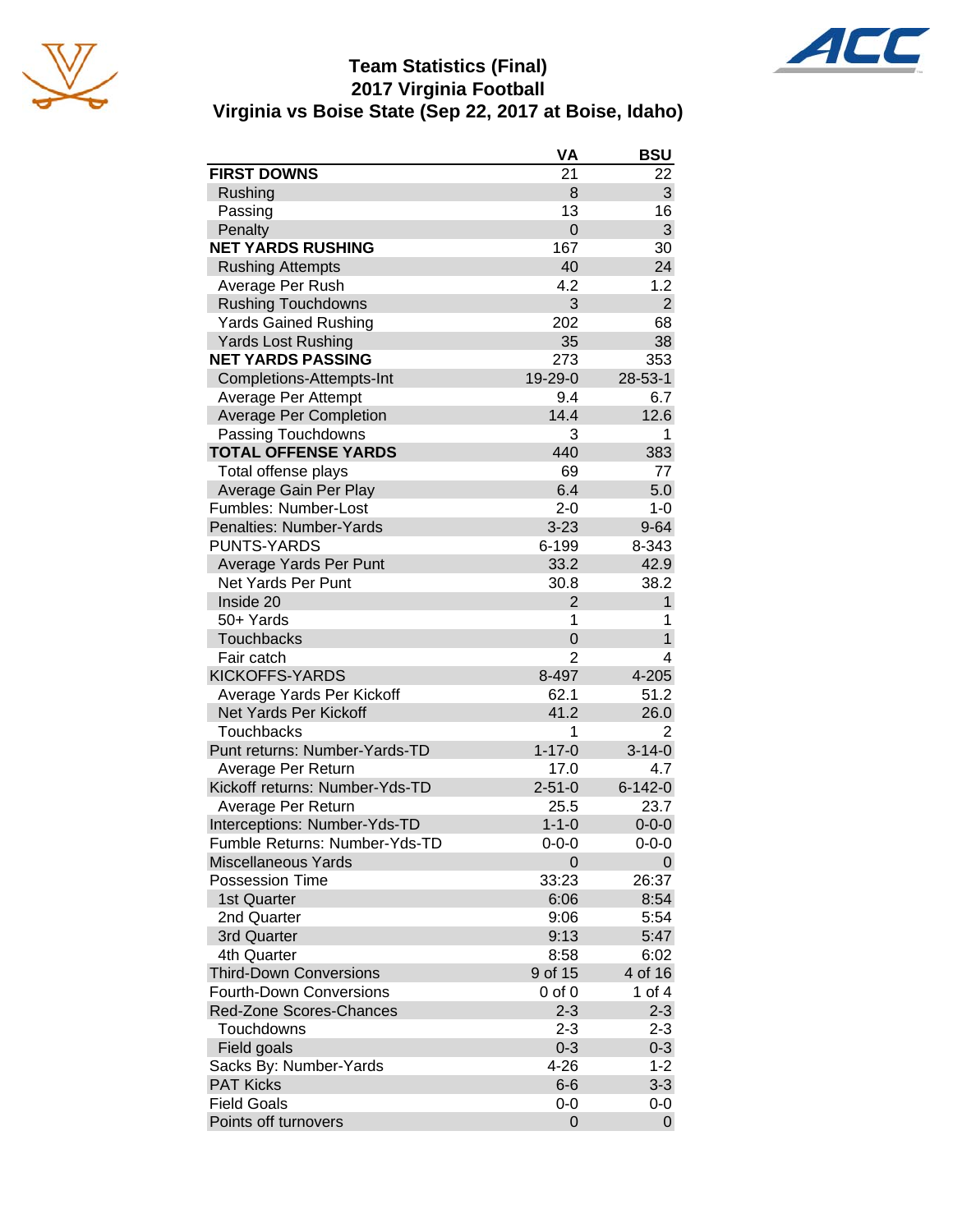

#### **Individual Statistics (Final) 2017 Virginia Football Virginia vs Boise State (Sep 22, 2017 at Boise, Idaho)**



#### **Virginia Boise State**

| <b>Rushing</b>                         |                     | No. Gain Loss                           |                           | <b>Net</b>                | TD                                            | Lg           | Avg                           | <b>Rushing</b>                          |                                | No. Gain Loss                                |                             | <b>Net</b>     | TD                    | ц                |
|----------------------------------------|---------------------|-----------------------------------------|---------------------------|---------------------------|-----------------------------------------------|--------------|-------------------------------|-----------------------------------------|--------------------------------|----------------------------------------------|-----------------------------|----------------|-----------------------|------------------|
| Jordan Ellis                           | 24                  | 100                                     | 7                         | $\overline{93}$           | 2                                             | 25           | 3.9                           | MAHONE, Robert                          | $\mathbf{3}$                   | 21                                           | 0                           | 21             | 0                     |                  |
| Olamide Zaccheaus                      | $\overline{c}$      | 64                                      | 0                         | 64                        | 1                                             | 56           | 32.0                          | COZART, Montell                         | 5                              | 20                                           | 8                           | 12             | 0                     |                  |
| Daniel Hamm                            | 3                   | 15                                      | 0                         | 15                        | 0                                             | 9            | 5.0                           | MATTISON, Alex                          | $\overline{7}$                 | 14                                           | 3                           | 11             | 0                     |                  |
| De'Vante Cross                         | 3                   | 14                                      | 0                         | 14                        | 0                                             | 9            | 4.7                           | WOLPIN, Ryan                            | 3                              | $\overline{7}$                               | 2                           | $\sqrt{5}$     | 1                     |                  |
| Kurt Benkert                           | 3                   | 8                                       | 2                         | 6                         | 0                                             | 5            | 2.0                           | ROH, Jake                               | 1                              | 2                                            | 0                           | 2              | $\mathbf{1}$          |                  |
| <b>Lamont Atkins</b>                   | 1                   | 1                                       | $\mathbf 0$               | 1                         | 0                                             | $\mathbf{1}$ | 1.0                           | WILSON, Cedrick                         | 1                              | 1                                            | 0                           | 1              | 0                     |                  |
| <b>TEAM</b>                            | 4                   | 0                                       | 26                        | $-26$                     | 0                                             | $\mathbf 0$  | $-6.5$                        | THOMAS, CT                              | 1                              | 1                                            | 0                           | $\mathbf{1}$   | 0                     |                  |
| <b>Totals</b>                          | 40                  | 202                                     | 35                        | 167                       | 3                                             | 56           | 4.2                           | DHAENENS, Alec                          | 1                              | $\overline{2}$                               | $\overline{7}$              | $-5$           | 0                     |                  |
|                                        |                     |                                         |                           |                           |                                               |              |                               | RYPIEN, Brett                           | 2                              | 0                                            | 18                          | $-18$          | 0                     |                  |
|                                        |                     |                                         |                           |                           |                                               |              |                               | <b>Totals</b>                           | 24                             | 68                                           | 38                          | 30             | $\overline{2}$        |                  |
|                                        |                     |                                         |                           |                           |                                               |              |                               |                                         |                                |                                              |                             |                |                       |                  |
| Passing                                |                     | $C-A-I$                                 | Yds                       | TD                        | Long                                          |              | <b>Sack</b>                   | Passing                                 |                                | $C-A-I$                                      | Yds                         | TD             | Long                  |                  |
| Kurt Benkert                           |                     | 19-29-0                                 | 273                       | $\ensuremath{\mathsf{3}}$ |                                               | 64           | 1                             | RYPIEN, Brett                           |                                | $24 - 42 - 1$                                | 285                         | $\Omega$       |                       | 35               |
| Totals                                 |                     | 19-29-0                                 | 273                       | 3                         |                                               | 64           | 1                             | COZART, Montell                         |                                | $4 - 11 - 0$                                 | 68                          | 1              |                       | 40               |
|                                        |                     |                                         |                           |                           |                                               |              |                               | <b>Totals</b>                           |                                | 28-53-1                                      | 353                         | $\mathbf{1}$   |                       | 40               |
| <b>Receiving</b>                       | No.                 | Yards                                   | TD                        |                           | Long                                          |              |                               | <b>Receiving</b>                        | No.                            | Yards                                        | TD                          |                | Long                  |                  |
| Andre Levrone                          | 5                   |                                         | 141                       | $\overline{c}$            | 64                                            |              |                               | WILSON, Cedrick                         | 13                             |                                              | 209                         | 1              | 40                    |                  |
| Evan Butts                             | 4                   |                                         | 43                        | 0                         | 17                                            |              |                               | RICHARDSON, AJ                          |                                | 5                                            | 80                          | 0              | 25                    |                  |
| Olamide Zaccheaus                      | 4                   |                                         | 29                        | 0                         | 11                                            |              |                               | ROH, Jake                               |                                | 5                                            | 42                          | 0              | 13                    |                  |
| Doni Dowling                           | 2                   |                                         | 39                        | 1                         | 27                                            |              |                               | MATTISON, Alex                          |                                | $\overline{c}$                               | 16                          | 0              | 10                    |                  |
| Hasise Dubois                          |                     | $\overline{c}$                          | 12                        | 0                         | 8                                             |              |                               | EVANS, Octavius                         |                                | $\overline{c}$                               | 2                           | 0              | 3                     |                  |
|                                        |                     |                                         |                           |                           |                                               |              |                               |                                         |                                |                                              |                             |                |                       |                  |
| Daniel Hamm                            |                     | $\overline{c}$                          | 9                         | 0                         | 8                                             |              |                               | MODSTER, Sean                           |                                | 1                                            | 4                           | 0              | 4                     |                  |
| <b>Totals</b>                          | 19                  |                                         | 273                       | 3                         | 64                                            |              |                               | <b>Totals</b>                           | 28                             |                                              | 353                         | 1              | 40                    |                  |
| <b>Punting</b>                         | No.                 | Yds                                     | Avg                       | Long                      |                                               | In20         | TВ                            | <b>Punting</b>                          | No.                            | Yds                                          | Avg                         | Long           |                       | In:              |
| Lester Coleman                         | 5                   | 199                                     | 39.8                      |                           | 60                                            |              | $\overline{2}$<br>$\mathbf 0$ | SKILLIN, Quinn                          | 6                              | 259                                          | 43.2                        |                | 50                    |                  |
| <b>TEAM</b>                            | 1                   | 0                                       | 0.0                       |                           | 0                                             |              | 0<br>0                        | VELAZQUEZ, Joel                         | $\overline{c}$                 | 84                                           | 42.0                        |                | 42                    |                  |
| <b>Totals</b>                          | 6                   | 199                                     | 33.2                      |                           | 60                                            |              | $\overline{2}$<br>$\mathbf 0$ | Totals                                  | 8                              | 343                                          | 42.9                        |                | 50                    |                  |
|                                        |                     | Punt                                    |                           | <b>Kickoff</b>            |                                               |              | Intercept                     |                                         |                                | Punt                                         |                             | <b>Kickoff</b> |                       |                  |
|                                        |                     |                                         |                           |                           |                                               |              |                               |                                         |                                |                                              |                             |                |                       | <b>Int</b>       |
| <b>Returns</b><br>Daniel Hamm          | No Yds<br>1         | 17<br>17                                | Lg No Yds<br>$\mathbf{1}$ | 19                        | $Lg$ No Yds                                   |              | Lg                            | <b>Returns</b>                          | No Yds<br>$\overline{2}$       |                                              | Lg No Yds<br>$\overline{4}$ | 95             | $Lg$ No               |                  |
|                                        |                     |                                         |                           |                           | 19<br>0                                       |              | 0<br>0                        | WILLIAMS, Avery                         |                                | 0                                            | 0                           |                | 31                    | 0                |
| Hasise Dubois                          | 0                   | $\mathbf 0$                             | $\pmb{0}$<br>$\mathbf{1}$ | 32                        | 32<br>0                                       |              | 0<br>$\mathbf 0$              | MAHONE, Robert                          | 1                              | 14<br>14                                     | $\mathbf 0$                 | $\mathbf 0$    | $\mathbf 0$           | 0                |
| <b>Brenton Nelson</b><br><b>Totals</b> | 0<br>$\mathbf{1}$   | 0<br>$\overline{17}$<br>$\overline{17}$ | 0<br>0<br>$\overline{c}$  | 0<br>$\overline{51}$      | $\boldsymbol{0}$<br>1<br>32<br>$\overline{1}$ |              | 1<br>1<br>1<br>1              | <b>WILSON, Cedrick</b><br><b>Totals</b> | 0<br>$\overline{\overline{3}}$ | 0<br>0<br>$\overline{14}$<br>$\overline{14}$ | $\overline{c}$<br>6         | 47<br>142      | 30<br>$\overline{31}$ | 0<br>$\mathbf 0$ |
|                                        |                     |                                         |                           |                           |                                               |              |                               |                                         |                                |                                              |                             |                |                       |                  |
| <b>Field goals</b>                     | Qtr                 | Time                                    | <b>Dist</b>               |                           | <b>Result</b>                                 |              |                               | <b>Field goals</b>                      | Qtr                            | <b>Time</b>                                  | <b>Dist</b>                 |                | <b>Result</b>         |                  |
| <b>Kickoffs</b>                        | No.                 | Yards                                   |                           | Avg                       | TВ                                            | OВ           |                               | <b>Kickoffs</b>                         | No.                            | Yards                                        |                             | Avg            | TB                    | C                |
|                                        |                     |                                         |                           |                           |                                               |              |                               |                                         |                                |                                              |                             |                |                       |                  |
| Andrew King<br><b>Brian Delaney</b>    | 1<br>$\overline{7}$ | 65<br>432                               |                           | 65.0<br>61.7              | 0<br>1                                        |              | $\mathbf 0$<br>1              | VELAZQUEZ, Joel                         | 4                              | 205                                          |                             | 51.2           | 2                     |                  |
|                                        |                     |                                         |                           |                           |                                               |              |                               |                                         |                                |                                              |                             |                |                       |                  |
| All-purpose                            | Run                 | <b>Rcv</b>                              | <b>KR</b>                 | <b>PR</b>                 | IR                                            |              | <b>Total</b>                  | All-purpose                             | Run                            | <b>Rcv</b>                                   | <b>KR</b>                   | <b>PR</b>      |                       | IR               |
| Andre Levrone                          | 0                   | 141                                     | 0                         | 0                         | 0                                             |              | 141                           | WILSON, Cedrick                         |                                | 209<br>1                                     | 47                          | 0              |                       | 0                |
| Jordan Ellis                           | 93                  | 0                                       | 0                         | 0                         | 0                                             |              | 93                            | <b>WILLIAMS, Avery</b>                  |                                | $\pmb{0}$<br>0                               | 95                          | 0              |                       | 0                |
| Olamide Zaccheaus                      | 64                  | 29                                      | $\pmb{0}$                 | 0                         | $\mathbf 0$                                   |              | 93                            | RICHARDSON, AJ                          |                                | 80<br>0                                      | 0                           | 0              |                       | $\mathbf 0$      |
| Daniel Hamm                            | 15                  | $9\,$                                   | 19                        | 17                        | $\pmb{0}$                                     |              | 60                            | ROH, Jake                               |                                | $\overline{2}$<br>42                         | $\pmb{0}$                   | $\mathbf 0$    |                       | $\overline{0}$   |

| 21<br>3<br>21<br>8<br>7.0<br>0<br>0<br>COZART, Montell<br>5<br>20<br>8<br>12<br>0<br>8<br>2.4<br>MATTISON, Alex<br>3<br>7<br>14<br>11<br>0<br>7<br>1.6<br>WOLPIN, Ryan<br>2<br>1.7<br>3<br>7<br>5<br>1<br>5<br>1<br>$\overline{2}$<br>0<br>$\overline{2}$<br>1<br>$\overline{2}$<br>ROH, Jake<br>2.0<br>WILSON, Cedrick<br>1<br>1<br>0<br>1<br>1<br>0<br>1.0<br>THOMAS, CT<br>1<br>1<br>0<br>1<br>0<br>1<br>1.0<br>1<br>2<br>7<br>0<br>$-5.0$<br>-5<br>0<br>$\overline{c}$<br>RYPIEN, Brett<br>0<br>18<br>-18<br>0<br>0<br>$-9.0$<br>24<br>2<br>1.2<br>8<br>68<br>38<br>30<br>Yds<br>TD<br>C-A-I<br>Long<br>Sack<br>$24 - 42 - 1$<br>285<br>35<br>2<br>0<br>$\frac{2}{4}$<br>$4 - 11 - 0$<br>68<br>1<br>40<br>1<br>28-53-1<br>353<br>40<br>No.<br>TD<br>Yards<br>Long<br>1<br>13<br>209<br>40<br>5<br>80<br>25<br>0<br>5<br>42<br>13<br>0<br>$\overline{c}$<br>16<br>0<br>10<br>$\overline{c}$<br>3<br>2<br>0<br>1<br>4<br>4<br>0<br>353<br>1<br>28<br>40<br>No.<br>Yds<br>In20<br>Avg<br>Long<br>ΤВ<br>SKILLIN, Quinn<br>43.2<br>6<br>259<br>50<br>1<br>1<br>2<br>42.0<br>84<br>42<br>0<br>$\overline{0}$<br>8<br>1<br>343<br>1<br>42.9<br>50<br>Punt<br><b>Kickoff</b><br><b>Intercept</b><br>No Yds<br>Yds<br>Lg No Yds<br>Lg<br>No<br>Lg<br>2<br>95<br>31<br>0<br>4<br>0<br>0<br>0<br>0<br>MAHONE, Robert<br>1<br>14<br>14<br>0<br>0<br>0<br>0<br>0<br>0<br>$\overline{c}$<br>0<br>47<br>30<br>0<br>0<br>0<br>0<br>0<br>3<br>6<br>31<br>14<br>14<br>142<br>0<br>0<br>0<br><b>Time</b><br>Qtr<br><b>Dist</b><br>Result<br><b>Kickoffs</b><br>No.<br>Yards<br>ΤВ<br>OВ<br>Avg<br>VELAZQUEZ, Joel<br>205<br>51.2<br>$\overline{a}$<br>$\pmb{0}$<br>4<br>Run<br><b>Rcv</b><br>KR<br><b>PR</b><br>IR<br>All-purpose<br><b>Total</b><br>WILSON, Cedrick<br>1<br>47<br>257<br>209<br>0<br>0<br><b>WILLIAMS, Avery</b><br>95<br>0<br>0<br>0<br>0<br>95<br>RICHARDSON, AJ<br>80<br>0<br>80<br>0<br>0<br>0<br>$\overline{c}$<br>42<br>0<br>44<br>0<br>0 | <b>Rushing</b>  | No. | Gain Loss | <b>Net</b> | TD | Lg | Avg |
|---------------------------------------------------------------------------------------------------------------------------------------------------------------------------------------------------------------------------------------------------------------------------------------------------------------------------------------------------------------------------------------------------------------------------------------------------------------------------------------------------------------------------------------------------------------------------------------------------------------------------------------------------------------------------------------------------------------------------------------------------------------------------------------------------------------------------------------------------------------------------------------------------------------------------------------------------------------------------------------------------------------------------------------------------------------------------------------------------------------------------------------------------------------------------------------------------------------------------------------------------------------------------------------------------------------------------------------------------------------------------------------------------------------------------------------------------------------------------------------------------------------------------------------------------------------------------------------------------------------------------------------------------------------------------------------------------------------------------------------------------------------------------------------------------------------------------------------------------------------------------------------------------------------------------------------------------|-----------------|-----|-----------|------------|----|----|-----|
|                                                                                                                                                                                                                                                                                                                                                                                                                                                                                                                                                                                                                                                                                                                                                                                                                                                                                                                                                                                                                                                                                                                                                                                                                                                                                                                                                                                                                                                                                                                                                                                                                                                                                                                                                                                                                                                                                                                                                   | MAHONE, Robert  |     |           |            |    |    |     |
|                                                                                                                                                                                                                                                                                                                                                                                                                                                                                                                                                                                                                                                                                                                                                                                                                                                                                                                                                                                                                                                                                                                                                                                                                                                                                                                                                                                                                                                                                                                                                                                                                                                                                                                                                                                                                                                                                                                                                   |                 |     |           |            |    |    |     |
|                                                                                                                                                                                                                                                                                                                                                                                                                                                                                                                                                                                                                                                                                                                                                                                                                                                                                                                                                                                                                                                                                                                                                                                                                                                                                                                                                                                                                                                                                                                                                                                                                                                                                                                                                                                                                                                                                                                                                   |                 |     |           |            |    |    |     |
|                                                                                                                                                                                                                                                                                                                                                                                                                                                                                                                                                                                                                                                                                                                                                                                                                                                                                                                                                                                                                                                                                                                                                                                                                                                                                                                                                                                                                                                                                                                                                                                                                                                                                                                                                                                                                                                                                                                                                   |                 |     |           |            |    |    |     |
|                                                                                                                                                                                                                                                                                                                                                                                                                                                                                                                                                                                                                                                                                                                                                                                                                                                                                                                                                                                                                                                                                                                                                                                                                                                                                                                                                                                                                                                                                                                                                                                                                                                                                                                                                                                                                                                                                                                                                   |                 |     |           |            |    |    |     |
|                                                                                                                                                                                                                                                                                                                                                                                                                                                                                                                                                                                                                                                                                                                                                                                                                                                                                                                                                                                                                                                                                                                                                                                                                                                                                                                                                                                                                                                                                                                                                                                                                                                                                                                                                                                                                                                                                                                                                   |                 |     |           |            |    |    |     |
|                                                                                                                                                                                                                                                                                                                                                                                                                                                                                                                                                                                                                                                                                                                                                                                                                                                                                                                                                                                                                                                                                                                                                                                                                                                                                                                                                                                                                                                                                                                                                                                                                                                                                                                                                                                                                                                                                                                                                   |                 |     |           |            |    |    |     |
|                                                                                                                                                                                                                                                                                                                                                                                                                                                                                                                                                                                                                                                                                                                                                                                                                                                                                                                                                                                                                                                                                                                                                                                                                                                                                                                                                                                                                                                                                                                                                                                                                                                                                                                                                                                                                                                                                                                                                   | DHAENENS, Alec  |     |           |            |    |    |     |
|                                                                                                                                                                                                                                                                                                                                                                                                                                                                                                                                                                                                                                                                                                                                                                                                                                                                                                                                                                                                                                                                                                                                                                                                                                                                                                                                                                                                                                                                                                                                                                                                                                                                                                                                                                                                                                                                                                                                                   |                 |     |           |            |    |    |     |
|                                                                                                                                                                                                                                                                                                                                                                                                                                                                                                                                                                                                                                                                                                                                                                                                                                                                                                                                                                                                                                                                                                                                                                                                                                                                                                                                                                                                                                                                                                                                                                                                                                                                                                                                                                                                                                                                                                                                                   | Totals          |     |           |            |    |    |     |
|                                                                                                                                                                                                                                                                                                                                                                                                                                                                                                                                                                                                                                                                                                                                                                                                                                                                                                                                                                                                                                                                                                                                                                                                                                                                                                                                                                                                                                                                                                                                                                                                                                                                                                                                                                                                                                                                                                                                                   | Passing         |     |           |            |    |    |     |
|                                                                                                                                                                                                                                                                                                                                                                                                                                                                                                                                                                                                                                                                                                                                                                                                                                                                                                                                                                                                                                                                                                                                                                                                                                                                                                                                                                                                                                                                                                                                                                                                                                                                                                                                                                                                                                                                                                                                                   | RYPIEN, Brett   |     |           |            |    |    |     |
|                                                                                                                                                                                                                                                                                                                                                                                                                                                                                                                                                                                                                                                                                                                                                                                                                                                                                                                                                                                                                                                                                                                                                                                                                                                                                                                                                                                                                                                                                                                                                                                                                                                                                                                                                                                                                                                                                                                                                   | COZART, Montell |     |           |            |    |    |     |
|                                                                                                                                                                                                                                                                                                                                                                                                                                                                                                                                                                                                                                                                                                                                                                                                                                                                                                                                                                                                                                                                                                                                                                                                                                                                                                                                                                                                                                                                                                                                                                                                                                                                                                                                                                                                                                                                                                                                                   | Totals          |     |           |            |    |    |     |
|                                                                                                                                                                                                                                                                                                                                                                                                                                                                                                                                                                                                                                                                                                                                                                                                                                                                                                                                                                                                                                                                                                                                                                                                                                                                                                                                                                                                                                                                                                                                                                                                                                                                                                                                                                                                                                                                                                                                                   | Receiving       |     |           |            |    |    |     |
|                                                                                                                                                                                                                                                                                                                                                                                                                                                                                                                                                                                                                                                                                                                                                                                                                                                                                                                                                                                                                                                                                                                                                                                                                                                                                                                                                                                                                                                                                                                                                                                                                                                                                                                                                                                                                                                                                                                                                   | WILSON, Cedrick |     |           |            |    |    |     |
|                                                                                                                                                                                                                                                                                                                                                                                                                                                                                                                                                                                                                                                                                                                                                                                                                                                                                                                                                                                                                                                                                                                                                                                                                                                                                                                                                                                                                                                                                                                                                                                                                                                                                                                                                                                                                                                                                                                                                   | RICHARDSON, AJ  |     |           |            |    |    |     |
|                                                                                                                                                                                                                                                                                                                                                                                                                                                                                                                                                                                                                                                                                                                                                                                                                                                                                                                                                                                                                                                                                                                                                                                                                                                                                                                                                                                                                                                                                                                                                                                                                                                                                                                                                                                                                                                                                                                                                   | ROH, Jake       |     |           |            |    |    |     |
|                                                                                                                                                                                                                                                                                                                                                                                                                                                                                                                                                                                                                                                                                                                                                                                                                                                                                                                                                                                                                                                                                                                                                                                                                                                                                                                                                                                                                                                                                                                                                                                                                                                                                                                                                                                                                                                                                                                                                   | MATTISON, Alex  |     |           |            |    |    |     |
|                                                                                                                                                                                                                                                                                                                                                                                                                                                                                                                                                                                                                                                                                                                                                                                                                                                                                                                                                                                                                                                                                                                                                                                                                                                                                                                                                                                                                                                                                                                                                                                                                                                                                                                                                                                                                                                                                                                                                   | EVANS, Octavius |     |           |            |    |    |     |
|                                                                                                                                                                                                                                                                                                                                                                                                                                                                                                                                                                                                                                                                                                                                                                                                                                                                                                                                                                                                                                                                                                                                                                                                                                                                                                                                                                                                                                                                                                                                                                                                                                                                                                                                                                                                                                                                                                                                                   | MODSTER, Sean   |     |           |            |    |    |     |
|                                                                                                                                                                                                                                                                                                                                                                                                                                                                                                                                                                                                                                                                                                                                                                                                                                                                                                                                                                                                                                                                                                                                                                                                                                                                                                                                                                                                                                                                                                                                                                                                                                                                                                                                                                                                                                                                                                                                                   | Totals          |     |           |            |    |    |     |
|                                                                                                                                                                                                                                                                                                                                                                                                                                                                                                                                                                                                                                                                                                                                                                                                                                                                                                                                                                                                                                                                                                                                                                                                                                                                                                                                                                                                                                                                                                                                                                                                                                                                                                                                                                                                                                                                                                                                                   | <b>Punting</b>  |     |           |            |    |    |     |
|                                                                                                                                                                                                                                                                                                                                                                                                                                                                                                                                                                                                                                                                                                                                                                                                                                                                                                                                                                                                                                                                                                                                                                                                                                                                                                                                                                                                                                                                                                                                                                                                                                                                                                                                                                                                                                                                                                                                                   |                 |     |           |            |    |    |     |
|                                                                                                                                                                                                                                                                                                                                                                                                                                                                                                                                                                                                                                                                                                                                                                                                                                                                                                                                                                                                                                                                                                                                                                                                                                                                                                                                                                                                                                                                                                                                                                                                                                                                                                                                                                                                                                                                                                                                                   | VELAZQUEZ, Joel |     |           |            |    |    |     |
|                                                                                                                                                                                                                                                                                                                                                                                                                                                                                                                                                                                                                                                                                                                                                                                                                                                                                                                                                                                                                                                                                                                                                                                                                                                                                                                                                                                                                                                                                                                                                                                                                                                                                                                                                                                                                                                                                                                                                   | Totals          |     |           |            |    |    |     |
|                                                                                                                                                                                                                                                                                                                                                                                                                                                                                                                                                                                                                                                                                                                                                                                                                                                                                                                                                                                                                                                                                                                                                                                                                                                                                                                                                                                                                                                                                                                                                                                                                                                                                                                                                                                                                                                                                                                                                   |                 |     |           |            |    |    |     |
|                                                                                                                                                                                                                                                                                                                                                                                                                                                                                                                                                                                                                                                                                                                                                                                                                                                                                                                                                                                                                                                                                                                                                                                                                                                                                                                                                                                                                                                                                                                                                                                                                                                                                                                                                                                                                                                                                                                                                   | <b>Returns</b>  |     |           |            |    |    |     |
|                                                                                                                                                                                                                                                                                                                                                                                                                                                                                                                                                                                                                                                                                                                                                                                                                                                                                                                                                                                                                                                                                                                                                                                                                                                                                                                                                                                                                                                                                                                                                                                                                                                                                                                                                                                                                                                                                                                                                   | WILLIAMS, Avery |     |           |            |    |    |     |
|                                                                                                                                                                                                                                                                                                                                                                                                                                                                                                                                                                                                                                                                                                                                                                                                                                                                                                                                                                                                                                                                                                                                                                                                                                                                                                                                                                                                                                                                                                                                                                                                                                                                                                                                                                                                                                                                                                                                                   |                 |     |           |            |    |    |     |
|                                                                                                                                                                                                                                                                                                                                                                                                                                                                                                                                                                                                                                                                                                                                                                                                                                                                                                                                                                                                                                                                                                                                                                                                                                                                                                                                                                                                                                                                                                                                                                                                                                                                                                                                                                                                                                                                                                                                                   | WILSON, Cedrick |     |           |            |    |    |     |
|                                                                                                                                                                                                                                                                                                                                                                                                                                                                                                                                                                                                                                                                                                                                                                                                                                                                                                                                                                                                                                                                                                                                                                                                                                                                                                                                                                                                                                                                                                                                                                                                                                                                                                                                                                                                                                                                                                                                                   | <b>Totals</b>   |     |           |            |    |    |     |
|                                                                                                                                                                                                                                                                                                                                                                                                                                                                                                                                                                                                                                                                                                                                                                                                                                                                                                                                                                                                                                                                                                                                                                                                                                                                                                                                                                                                                                                                                                                                                                                                                                                                                                                                                                                                                                                                                                                                                   | Field goals     |     |           |            |    |    |     |
|                                                                                                                                                                                                                                                                                                                                                                                                                                                                                                                                                                                                                                                                                                                                                                                                                                                                                                                                                                                                                                                                                                                                                                                                                                                                                                                                                                                                                                                                                                                                                                                                                                                                                                                                                                                                                                                                                                                                                   |                 |     |           |            |    |    |     |
|                                                                                                                                                                                                                                                                                                                                                                                                                                                                                                                                                                                                                                                                                                                                                                                                                                                                                                                                                                                                                                                                                                                                                                                                                                                                                                                                                                                                                                                                                                                                                                                                                                                                                                                                                                                                                                                                                                                                                   |                 |     |           |            |    |    |     |
|                                                                                                                                                                                                                                                                                                                                                                                                                                                                                                                                                                                                                                                                                                                                                                                                                                                                                                                                                                                                                                                                                                                                                                                                                                                                                                                                                                                                                                                                                                                                                                                                                                                                                                                                                                                                                                                                                                                                                   |                 |     |           |            |    |    |     |
|                                                                                                                                                                                                                                                                                                                                                                                                                                                                                                                                                                                                                                                                                                                                                                                                                                                                                                                                                                                                                                                                                                                                                                                                                                                                                                                                                                                                                                                                                                                                                                                                                                                                                                                                                                                                                                                                                                                                                   |                 |     |           |            |    |    |     |
|                                                                                                                                                                                                                                                                                                                                                                                                                                                                                                                                                                                                                                                                                                                                                                                                                                                                                                                                                                                                                                                                                                                                                                                                                                                                                                                                                                                                                                                                                                                                                                                                                                                                                                                                                                                                                                                                                                                                                   |                 |     |           |            |    |    |     |
|                                                                                                                                                                                                                                                                                                                                                                                                                                                                                                                                                                                                                                                                                                                                                                                                                                                                                                                                                                                                                                                                                                                                                                                                                                                                                                                                                                                                                                                                                                                                                                                                                                                                                                                                                                                                                                                                                                                                                   |                 |     |           |            |    |    |     |
|                                                                                                                                                                                                                                                                                                                                                                                                                                                                                                                                                                                                                                                                                                                                                                                                                                                                                                                                                                                                                                                                                                                                                                                                                                                                                                                                                                                                                                                                                                                                                                                                                                                                                                                                                                                                                                                                                                                                                   |                 |     |           |            |    |    |     |
|                                                                                                                                                                                                                                                                                                                                                                                                                                                                                                                                                                                                                                                                                                                                                                                                                                                                                                                                                                                                                                                                                                                                                                                                                                                                                                                                                                                                                                                                                                                                                                                                                                                                                                                                                                                                                                                                                                                                                   | ROH, Jake       |     |           |            |    |    |     |

FUMBLES: Virginia-Kurt Benkert 1-0; TEAM 1-0. Boise State-DHAENENS, Alec 1-0.

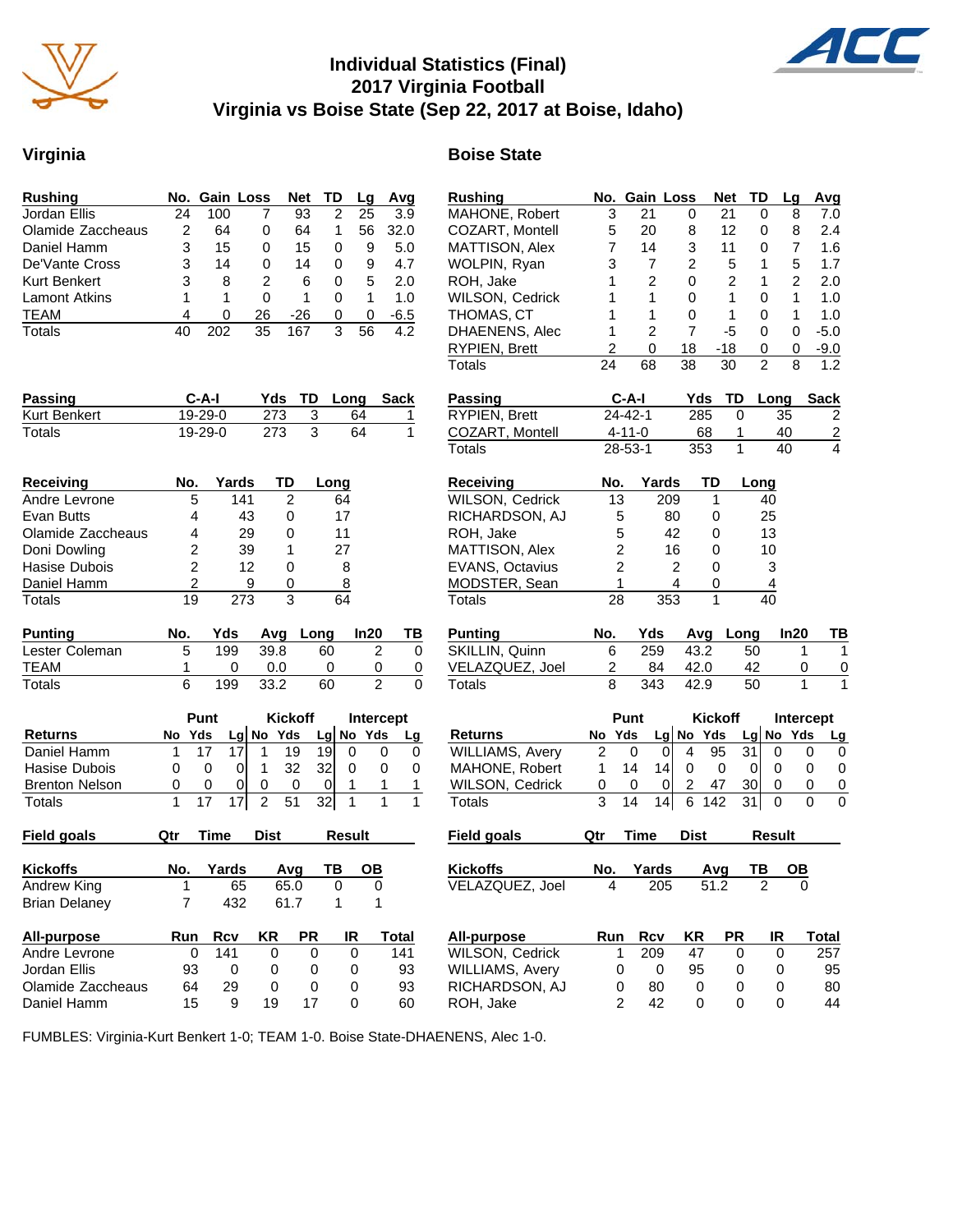

#### **Defensive Statistics (Final) 2017 Virginia Football Virginia vs Boise State (Sep 22, 2017 at Boise, Idaho)**



|    | ## Virginia                        | Solo                 | Ast                  |                         | <b>Total Sacks-Yds</b>      | <b>TFL-Yds</b>              | FF                            | FR-Yds                       | Int-Yds                  | <b>BrUp</b>                                | <b>Blks</b>              | QBH                                        |
|----|------------------------------------|----------------------|----------------------|-------------------------|-----------------------------|-----------------------------|-------------------------------|------------------------------|--------------------------|--------------------------------------------|--------------------------|--------------------------------------------|
| 3  | <b>Quin Blanding</b>               | 8                    | $\overline{2}$       | 10                      |                             | $1.0 - 3$                   | ä,                            | ä,                           |                          |                                            |                          |                                            |
| 21 | Juan Thornhill                     | $\overline{7}$       | $\overline{2}$       | 9                       | $\blacksquare$              | $\overline{\phantom{0}}$    | $\qquad \qquad \blacksquare$  |                              |                          | $\mathbf{1}$                               |                          |                                            |
|    | 53 Micah Kiser                     | 3                    | 6                    | 9                       | $\blacksquare$              | $\blacksquare$              | $\blacksquare$                | $\blacksquare$               |                          | 2                                          | $\blacksquare$           |                                            |
|    | 13 Chris Peace                     | 3                    | $\overline{4}$       | $\overline{7}$          | $1.0 - 6$                   | $1.5 - 6$                   | $\overline{\phantom{a}}$      | $\overline{\phantom{a}}$     |                          | $\blacksquare$                             | $\overline{a}$           |                                            |
|    | 39 Chris Moore                     | 3                    | $\overline{c}$       | 5                       |                             |                             |                               |                              |                          |                                            |                          |                                            |
|    | 28 Brenton Nelson                  | 3                    | $\overline{2}$       | 5                       |                             | $1.0 - 2$                   | $\overline{\phantom{a}}$      |                              | $1 - 1$                  | $\mathbf{1}$                               | $\overline{\phantom{a}}$ |                                            |
| 34 | <b>Bryce Hall</b>                  | 3                    | 0                    | 3                       | $\blacksquare$              |                             | $\blacksquare$                | ä,                           |                          | $\blacksquare$                             | ÷,                       |                                            |
|    | 37 Jordan Mack                     | $\overline{0}$       | 3                    | 3                       |                             | $\overline{\phantom{a}}$    | $\overline{\phantom{a}}$      |                              |                          |                                            | $\overline{a}$           |                                            |
|    | 40 C.J. Stalker                    | $\overline{c}$       | 0                    | $\overline{c}$          | $\blacksquare$              | $\blacksquare$              | $\overline{\phantom{a}}$      | $\blacksquare$               |                          | $\overline{\phantom{a}}$                   | $\blacksquare$           |                                            |
|    | 29 Joey Blount                     | $\mathbf{1}$         | $\mathbf{1}$         | $\overline{2}$          | $\blacksquare$              | $\overline{a}$              | $\overline{\phantom{a}}$      | $\overline{\phantom{a}}$     |                          | $\overline{a}$                             | $\overline{\phantom{a}}$ |                                            |
|    | 58 Eli Hanback                     | 1                    | 1                    | $\overline{c}$          | $\blacksquare$              | $0.5 - 1$                   | $\blacksquare$                | $\blacksquare$               | $\overline{\phantom{a}}$ | $\blacksquare$                             | $\blacksquare$           |                                            |
|    | 33 Zane Zandier                    | $\mathbf{1}$         | $\mathbf{1}$         | $\overline{2}$          |                             | ÷.                          | $\qquad \qquad \blacksquare$  | $\overline{\phantom{a}}$     |                          | $\overline{\phantom{0}}$                   |                          |                                            |
| 9  | Andrew Brown                       | 1                    | 1                    | $\overline{c}$          | $1.0 - 7$                   | $1.0 - 7$                   | $\blacksquare$                | $\blacksquare$               |                          | $\blacksquare$                             | $\blacksquare$           |                                            |
|    | 38 Charles Snowden                 | $\overline{0}$       | $\overline{2}$       | $\overline{2}$          | $0.5 - 1$                   | $0.5 - 1$                   | $\overline{\phantom{a}}$      | $\overline{a}$               |                          | $\overline{\phantom{a}}$                   | $\overline{a}$           |                                            |
|    | 99 Juwan Moye                      | $\mathbf{1}$         | 0                    | 1                       | $\blacksquare$              |                             |                               |                              |                          |                                            |                          |                                            |
|    | 15 De'Vante Cross                  | $\mathbf{1}$         | $\pmb{0}$            | $\mathbf{1}$            |                             |                             | $\overline{\phantom{a}}$      |                              |                          |                                            |                          |                                            |
|    | 90 Steven Wright                   | 1                    | 0                    | 1                       | $1.0 - 12$                  | $1.0 - 12$                  | $\blacksquare$                | ä,                           |                          | $\overline{\phantom{a}}$                   | ÷                        |                                            |
|    | 25 Lamont Atkins                   | $\overline{0}$       | $\mathbf{1}$         | $\mathbf{1}$            |                             |                             | $\overline{\phantom{a}}$      |                              |                          |                                            | $\overline{\phantom{a}}$ |                                            |
|    | 98 John Kirven                     | 0                    | 1                    | 1                       | $\blacksquare$              |                             | $\overline{\phantom{a}}$      | $\blacksquare$               |                          | $\overline{\phantom{a}}$                   | $\overline{\phantom{a}}$ |                                            |
|    | 56 Matt Gahm                       | $\overline{0}$       | $\mathbf{1}$         | $\mathbf{1}$            | $\blacksquare$              | $\overline{a}$              | $\overline{\phantom{a}}$      |                              |                          | $\overline{a}$                             | $\overline{a}$           |                                            |
|    | 43 Elliott Brown                   | 0                    | 1                    | 1                       | $0.5 - 0$                   | $0.5 - 0$                   | $\blacksquare$                | $\blacksquare$               | $\blacksquare$           | $\blacksquare$                             | $\blacksquare$           |                                            |
| 41 | <b>Germane Crowell</b>             | $\overline{0}$       | $\mathbf{1}$         | $\mathbf{1}$            | $\overline{\phantom{a}}$    | $\overline{\phantom{0}}$    | $\overline{\phantom{a}}$      | $\blacksquare$               |                          | $\mathbf{1}$                               | $\overline{\phantom{a}}$ |                                            |
|    | 93 C. Baumgardner                  | 0                    | $\mathbf 0$          | $\pmb{0}$               |                             |                             | $\overline{\phantom{a}}$      | $\blacksquare$               |                          | 1                                          |                          |                                            |
|    | <b>Totals</b>                      | 39                   | $\overline{32}$      | $\overline{71}$         | $4.0 - 26$                  | $7.0 - 32$                  | 0                             | $0-0$                        | $1 - 1$                  | 6                                          | 0                        | 0                                          |
|    |                                    |                      |                      |                         |                             |                             |                               |                              |                          |                                            |                          |                                            |
|    | ## Boise State                     | Solo                 | Ast                  |                         | <b>Total Sacks-Yds</b>      | <b>TFL-Yds</b>              | FF                            | FR-Yds                       | Int-Yds                  | <b>BrUp</b>                                | <b>Blks</b>              | <b>QBH</b>                                 |
|    | 38 VANDER ESCH, L.                 | 6                    | 4                    | 10                      |                             | $0.5 - 1$                   |                               |                              |                          |                                            |                          |                                            |
|    | 0D PIERCE, DeAndre                 | 5                    | $\overline{4}$       | 9                       | $\overline{\phantom{a}}$    |                             | $\overline{\phantom{a}}$      |                              |                          |                                            | $\overline{\phantom{a}}$ |                                            |
|    | 58 MAEVA, Tyson                    | 1                    | $\overline{4}$       | 5                       | $\blacksquare$              | $\overline{\phantom{a}}$    | $\overline{\phantom{a}}$      | $\overline{\phantom{a}}$     |                          | $\overline{\phantom{a}}$                   | $\overline{\phantom{a}}$ |                                            |
| 6  | YOUNG, Michael                     | $\overline{c}$       | $\overline{2}$       | $\overline{\mathbf{4}}$ | $\blacksquare$              | $\overline{a}$              | $\overline{\phantom{a}}$      |                              |                          | $\blacksquare$                             | $\overline{\phantom{a}}$ |                                            |
|    | 99 WEAVER, Curtis                  | $\overline{2}$       | $\overline{c}$       | 4                       | $1.0 - 2$                   | $1.5 - 3$                   | 1                             | $\blacksquare$               | $\overline{\phantom{a}}$ | 1                                          | $\blacksquare$           |                                            |
|    | 14 HORTON, Tyler                   | $\mathbf{1}$         | 3                    | $\overline{4}$          | $\overline{\phantom{a}}$    | $\overline{\phantom{0}}$    | $\overline{\phantom{a}}$      | $\blacksquare$               |                          | $\mathbf{1}$                               |                          |                                            |
|    | 27 HARRISON-DUCROS                 | 3                    | $\pmb{0}$            | $\mathbf{3}$            | $\blacksquare$              | $\blacksquare$              | $\blacksquare$                | $\overline{a}$               |                          | $\blacksquare$                             | ä,                       |                                            |
|    | 10 NAWAHINE, Kekoa                 | 3                    | $\mathbf 0$          | 3                       | $\overline{\phantom{a}}$    | $\blacksquare$              | $\overline{\phantom{a}}$      | $\overline{\phantom{a}}$     |                          | $\blacksquare$                             | $\overline{\phantom{a}}$ |                                            |
|    | 01 WILLIAMS, D.                    | $\overline{2}$       | $\mathbf{1}$         | 3                       |                             |                             |                               |                              |                          |                                            |                          |                                            |
|    | 91 MILES, Durrant                  | $\mathbf{1}$         | $\overline{2}$       | 3                       |                             | $1.0 - 4$                   | $\overline{\phantom{a}}$      |                              |                          |                                            | $\overline{\phantom{a}}$ |                                            |
|    | 37 HARTSFIELD, C.                  | 1                    | 2                    | 3                       | $\overline{\phantom{a}}$    |                             | $\overline{\phantom{a}}$      | $\overline{\phantom{a}}$     |                          | $\overline{\phantom{a}}$                   | $\overline{\phantom{a}}$ |                                            |
|    | 26 WILLIAMS, Avery                 | $\mathbf{1}$         | $\mathbf{1}$         | $\overline{c}$          |                             |                             |                               |                              |                          |                                            | $\overline{a}$           |                                            |
| 8  | FRAZIER, Jabril                    | 1                    | 1                    | $\overline{c}$          | $\overline{\phantom{a}}$    |                             | $\overline{\phantom{a}}$      | $\blacksquare$               |                          | $\overline{\phantom{a}}$                   | $\overline{\phantom{a}}$ |                                            |
|    | 93 HATADA, Chase                   | $\mathbf{1}$         | $\mathbf{1}$         | $\overline{c}$          | $\overline{\phantom{a}}$    |                             | $\overline{\phantom{a}}$      |                              |                          | $\overline{\phantom{a}}$                   | $\overline{\phantom{a}}$ |                                            |
|    | 55 MOA, David                      | $\mathbf{1}$         | 1                    | $\overline{2}$          |                             |                             |                               | $\overline{\phantom{a}}$     |                          | $\overline{\phantom{a}}$                   |                          |                                            |
|    | 21 WOLPIN, Ryan                    | 1                    | $\mathbf 0$          | $\mathbf{1}$            | $\overline{\phantom{a}}$    | ÷                           | $\overline{\phantom{a}}$      | $\qquad \qquad \blacksquare$ |                          | $\overline{\phantom{a}}$                   | $\overline{\phantom{a}}$ |                                            |
|    | 54 LOCHER, Matt                    | 1                    | $\pmb{0}$            | 1                       | $\blacksquare$              | $1.0 - 1$                   | $\overline{\phantom{a}}$      | $\blacksquare$               | $\blacksquare$           | $\overline{\phantom{a}}$                   | $\blacksquare$           |                                            |
|    | 53 WHITNEY, Sam                    | $\mathbf{1}$         | $\mathbf 0$          | $\mathbf{1}$            | $\blacksquare$              | ÷.                          |                               | $\overline{\phantom{a}}$     | $\blacksquare$           | $\overline{\phantom{a}}$                   | $\overline{\phantom{a}}$ |                                            |
|    | 98 LUI, Sonatane                   | $\mathbf{1}$         | 0                    | 1                       | $\blacksquare$              | $\blacksquare$              | $\qquad \qquad \blacksquare$  | $\blacksquare$               | $\blacksquare$           | $\overline{\phantom{a}}$                   |                          |                                            |
|    | 46 VELAZQUEZ, Joel                 | 0                    | $\mathbf{1}$         | $\mathbf{1}$            | $\overline{\phantom{a}}$    | $\overline{\phantom{0}}$    | $\qquad \qquad \blacksquare$  |                              | ٠                        | $\overline{\phantom{0}}$                   | -                        |                                            |
|    | 28 KANIHO, Kekaula                 | 0                    | 1                    | 1                       | $\overline{\phantom{a}}$    |                             | $\overline{\phantom{a}}$      | $\overline{\phantom{a}}$     | $\overline{\phantom{a}}$ | $\blacksquare$                             | $\overline{\phantom{a}}$ |                                            |
|    |                                    |                      |                      |                         |                             | $\overline{\phantom{a}}$    |                               |                              |                          |                                            |                          |                                            |
|    | 44 WHIMPEY, Riley                  | 0                    | $\mathbf{1}$         | $\mathbf{1}$            |                             |                             |                               |                              |                          | $\overline{\phantom{a}}$                   | $\overline{\phantom{a}}$ |                                            |
|    | 90 AUELUA, Daniel                  | 0                    | 1                    | $\mathbf 1$             | $\overline{\phantom{a}}$    | $\overline{\phantom{a}}$    | $\overline{\phantom{a}}$      | $\overline{\phantom{a}}$     | $\overline{\phantom{a}}$ | $\overline{\phantom{a}}$                   | $\overline{\phantom{a}}$ | $\overline{\phantom{a}}$                   |
| T. | <b>TEAM</b>                        | 0                    | $\pmb{0}$            | $\pmb{0}$               | ۰                           | ÷.                          | ۰                             | -                            | ٠                        | $\overline{\phantom{a}}$                   | $\overline{\phantom{a}}$ | ÷,                                         |
|    | 34 MAHONE, Robert<br><b>Totals</b> | 0<br>$\overline{35}$ | 0<br>$\overline{32}$ | $\pmb{0}$<br>67         | $\blacksquare$<br>$1.0 - 2$ | $\blacksquare$<br>$4.0 - 9$ | $\overline{\phantom{a}}$<br>1 | $\blacksquare$<br>$0-0$      | $\blacksquare$<br>$0-0$  | $\overline{\phantom{a}}$<br>$\overline{2}$ | 1<br>$\mathbf{1}$        | $\overline{\phantom{a}}$<br>$\overline{0}$ |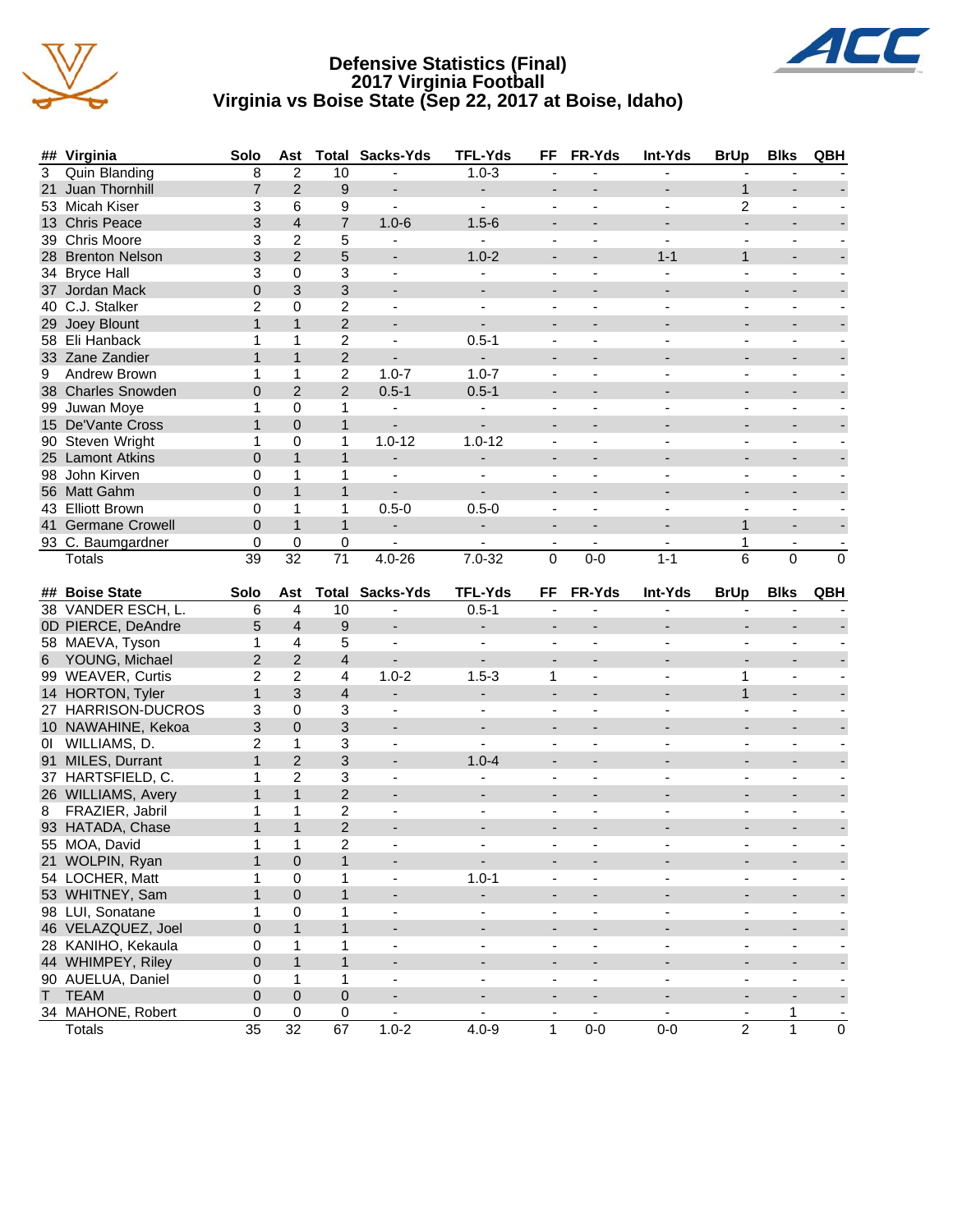

#### **Participation Report (Final) 2017 Virginia Football Virginia vs Boise State (Sep 22, 2017 at Boise, Idaho)**



#### **Virginia**

#### **Boise State**

| Pos         | ##           | <b>OFFENSE</b>         | Pos         | ##             | <b>OFFENSE</b>         |
|-------------|--------------|------------------------|-------------|----------------|------------------------|
| Z           | 18           | Ben Hogg               | X           | 1              | WILSON, Cedrick        |
| LТ          | 67           | Jack English           | Ζ           | 7              | RICHARDSON, AJ         |
| LG          | 74           | John Montelus          | H           | 8              | FRAZIER, Jabril        |
| C           | 79           | Dillon Reinkensmeyer   | LT          | 76             | CLEVELAND, Ezra        |
| <b>RG</b>   | 77           | Jake Fieler            | LG          | 77             | MOLCHON, John          |
| RT          | 55           | <b>Brandon Pertile</b> | С           | 59             | HAMPTON, Mason         |
| ТE          | 44           | <b>Tanner Cowley</b>   | RG          | 79             | QUEVEDO, Eric          |
| QB          | 6            | Kurt Benkert           | RT          | 74             | LEWIS, Archie          |
| <b>SB</b>   | 22           | Daniel Hamm            | TE          | 88             | ROH, Jake              |
| BB          | $\mathbf{1}$ | Jordan Ellis           | QB          | 4              | <b>RYPIEN, Brett</b>   |
| Y           | 8            | Hasise Dubois          | RB          | 21             | WOLPIN, Ryan           |
|             |              |                        |             |                |                        |
| Pos         | ##           | <b>DEFENSE</b>         | Pos         | ##             | <b>DEFENSE</b>         |
| LE.         | 9            | Andrew Brown           | DE          | 91             | MILES, Durrant         |
| NT          | 58           | Eli Hanback            | NΤ          | 98             | LUI, Sonatane          |
| <b>RE</b>   | 90           | Steven Wright          | DT          | 90             | AUELUA, Daniel         |
| <b>SLB</b>  | 39           | <b>Chris Moore</b>     | <b>STUD</b> | 99             | <b>WEAVER, Curtis</b>  |
| MLB         | 53           | Micah Kiser            | <b>WLB</b>  | 38             | VANDER ESCH, L.        |
| <b>BLB</b>  | 37           | Jordan Mack            | MLB         | 58             | MAEVA, Tyson           |
| <b>WLB</b>  | 13           | <b>Chris Peace</b>     | SLB         | 33             | PEREZ, Gabe            |
| FC          | 21           | Juan Thornhill         | <b>FCB</b>  | 27             | <b>HARRISON-DUCROS</b> |
| <b>SABR</b> | 28           | <b>Brenton Nelson</b>  | FC          | $\overline{4}$ | <b>RYPIEN, Brett</b>   |
| FS          | 3            | <b>Quin Blanding</b>   | BS          | 10             | NAWAHINE, Kekoa        |
| ВC          | 34           | <b>Bryce Hall</b>      | <b>BCB</b>  | 14             | HORTON, Tyler          |

Virginia: 4-Olamide Zaccheaus, 5-Doni Dowling, 11-Joe Spaziani, 14-Andre Levrone, 15-De'Vante Cross, 16-Richard Burney, 19-Chuck Davis, 20-Nick Grant, 23-Warren Craft, 25-Lamont Atkins, 26-PK Kier, 27-Jamari Peacock, 29-Joey Blount, 30-Dominic Sheppard, 31-Chris Sharp, 32-Darrius Bratton, 33-Zane Zandier, 38-Charles Snowden, 40-C.J. Stalker, 41-Germane Crowell, 42-Jahvoni Simmons, 43-Elliott Brown, 45-Reed Kellam, 46-Evan Butts, 47-Lester Coleman, 56-Matt Gahm, 57-James Trucilla, 78-R.J. Proctor, 81-Nash Griffin, 84-Terrell Jana, 87-Andrew King, 89-Brian Delaney, 91-Mandy Alonso, 93-C. Baumgardner, 95-A.J. Mejia, 98-John Kirven, 99-Juwan Moye.

Boise State: 0H-MODSTER, Sean, 0F-THOMAS, CT, 0I-WILLIAMS, D., 0D-PIERCE, DeAndre, 3-COZART, Montell, 4I-SKILLIN, Quinn, 5-COLLINGHAM, G., 6-YOUNG, Michael, 15-WALKER, Jalen, 17-COTTRELL, A., 22-MATTISON, Alex, 25-WICKERSHAM, B., 26-WILLIAMS, Avery, 28-KANIHO, Kekaula, 31-SEIBOLD, Skyler, 32-HAPPLE, Jordan, 34-MAHONE, Robert, 37-HARTSFIELD, C., 41-HEFFNER, Will, 44-WHIMPEY, Riley, 46-VELAZQUEZ, Joel, 48-DEROSE, Bruno, 50-PITMAN, N., 53-WHITNEY, Sam, 54-LOCHER, Matt, 55-MOA, David, 67-LARSON, Garrett, 78-PRECIADO, A., 82-EVANS, Octavius, 85-BATES, John, 87-DHAENENS, Alec, 89-BARR, Brock, 93-HATADA, Chase, 96-HOGGARTH, Haden.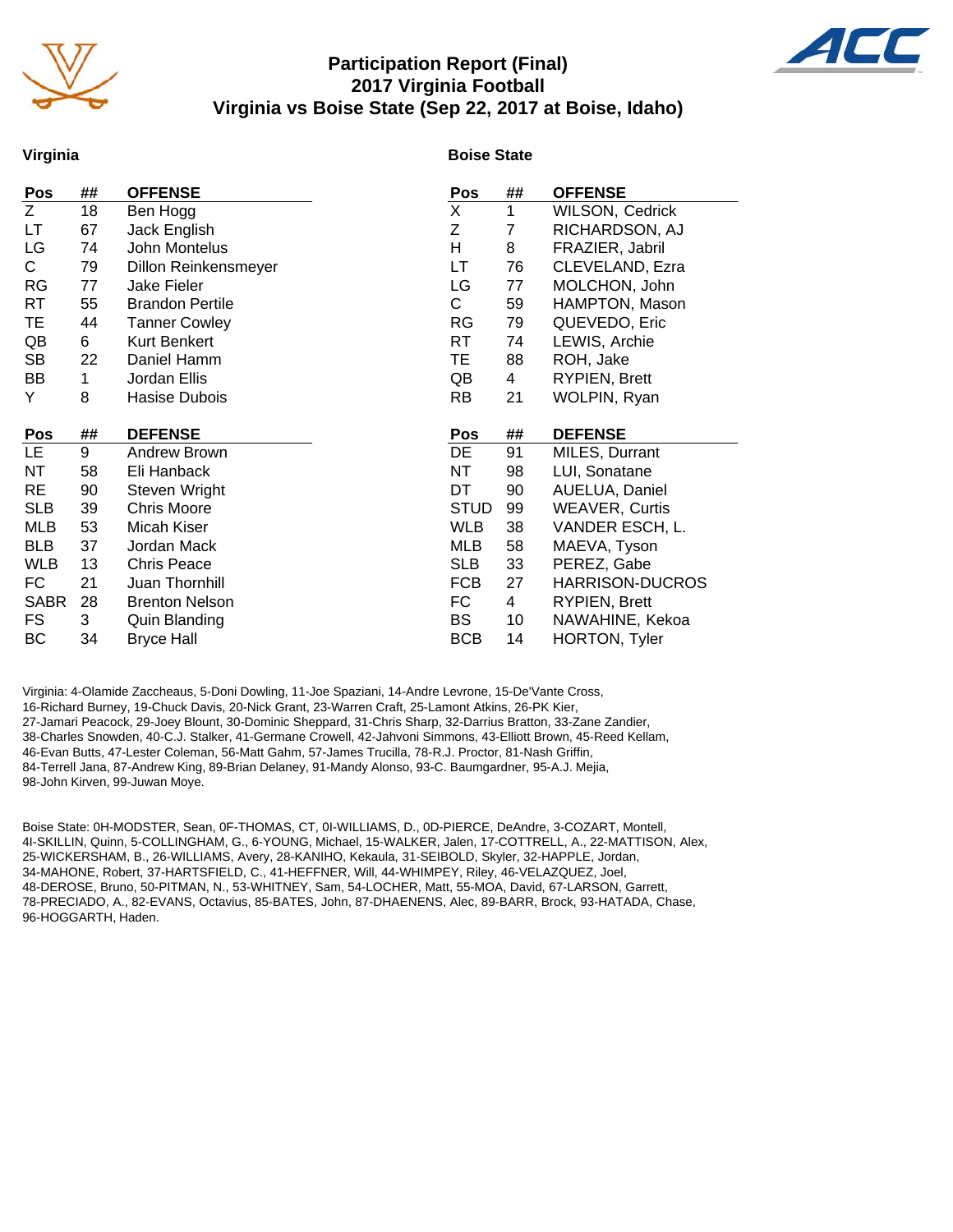

### **Drive Chart (By Team) (Final) 2017 Virginia Football Virginia vs Boise State (Sep 22, 2017 at Boise, Idaho)**



|           |                 |                 |       | <b>Drive Started</b> |                 |       | <b>Drive Ended</b>       | <b>Consumed</b>                  |            |  |
|-----------|-----------------|-----------------|-------|----------------------|-----------------|-------|--------------------------|----------------------------------|------------|--|
| Team      | Qtr             | <b>Spot</b>     | Time  | <b>Obtained</b>      | <b>Spot</b>     | Time  | <b>How lost</b>          | Yds<br>ΡI<br>$\blacksquare$      | <b>TOP</b> |  |
| VA        | 1st             | V <sub>19</sub> | 12:02 | Kickoff              | V20             | 10:20 | Punt                     | 3                                | 1:42       |  |
| VA        |                 | V47             | 07:31 | Punt                 | <b>B00</b>      | 03:07 | *TOUCHDOWN               | 53<br>9<br>$\blacksquare$        | 4:24       |  |
| VA        | 2 <sub>nd</sub> | V <sub>23</sub> | 15:00 | Punt                 | <b>B44</b>      | 09:45 | Punt                     | 10<br>- 33                       | 5:15       |  |
| <b>VA</b> |                 | V <sub>12</sub> | 07:10 | Punt                 | <b>B00</b>      | 04:11 | *TOUCHDOWN               | $7 - 88$                         | 2:59       |  |
| VA        |                 | <b>B35</b>      | 01:38 | Downs                | <b>B00</b>      | 01:07 | *TOUCHDOWN               | 35<br>$2 -$                      | 0:31       |  |
| VA        |                 | V <sub>25</sub> | 00:21 | Kickoff              | V <sub>23</sub> | 00:00 | End of half              | (2)<br>$\overline{\phantom{a}}$  | 0:21       |  |
| VA        | 3rd             | V <sub>25</sub> | 15:00 | Kickoff              | <b>B00</b>      | 13:31 | *TOUCHDOWN               | 3<br>75<br>$\blacksquare$        | 1:29       |  |
| VA        |                 | V20             | 10:27 | Punt                 | V40             | 07:19 | Punt                     | 6<br>$-20$                       | 3:08       |  |
| VA        |                 | V44             | 06:57 | Punt                 | <b>B00</b>      | 06:51 | *TOUCHDOWN               | 56<br>$\sim$                     | 0:06       |  |
| <b>VA</b> |                 | V29             | 05:42 | Punt                 | V33             | 04:08 | Punt                     | 3<br>$-4$                        | 1:34       |  |
| VA        |                 | V30             | 02:56 | Punt                 | <b>B00</b>      | 14:14 | <i><b>*TOUCHDOWN</b></i> | 9<br>70<br>$\blacksquare$        | $3:42$ .   |  |
| <b>VA</b> | 4th             | V <sub>41</sub> | 12:29 | Interception         | <b>B43</b>      | 09:02 | Punt                     | 6<br>16<br>$\sim$                | 3:27       |  |
| VA        |                 | V45             | 07:53 | Punt                 | <b>B40</b>      | 04:20 | Punt                     | 6<br>15<br>$\blacksquare$        | 3:33       |  |
| <b>VA</b> |                 | V <sub>20</sub> | 02:16 | <b>Downs</b>         | V <sub>0</sub>  | 02:07 | *SAFETY                  | (20)<br>$\overline{\phantom{a}}$ | 0:09       |  |
| VA        |                 | <b>B13</b>      | 01:03 | Kickoff              | B17             | 00:00 | End of half              | (4)<br>2<br>$\blacksquare$       | $1:03$ .   |  |

|                        | 1st     | 2nd     | 3rd     | 4th     | 1st     | 2nd     |          |
|------------------------|---------|---------|---------|---------|---------|---------|----------|
| Virginia               | Qtr     | Qtr     | Qtr     | Qtr     | Half    | Half    | Total    |
| Time of possession     | 06:06   | 09:06   | 09:13   | 08:58   | 15:12   | 18:11   | 33:23    |
| 3rd down conversions   | $2 - 3$ | $2 - 3$ | $2 - 4$ | $3 - 5$ | 4-6     | $5-9$   | $9 - 15$ |
| Average field position | V33     | V31     | V29     | V48     | V31     | V37     | V35      |
| 4th down conversions   | 0-0     | $0 - 0$ | 0-0     | $0 - 0$ | $0 - 0$ | $0 - 0$ | $0 - 0$  |

|            |                 |            |       | <b>Drive Started</b> |                 | <b>Drive Ended</b> | <b>Consumed</b> |                                     |            |
|------------|-----------------|------------|-------|----------------------|-----------------|--------------------|-----------------|-------------------------------------|------------|
| Team       | Qtr             | Spot       | Time  | <b>Obtained</b>      | Spot            | Time               | <b>How lost</b> | Yds<br>ΡI<br>$\blacksquare$         | <b>TOP</b> |
| <b>BSU</b> | 1st             | <b>B20</b> | 15:00 | Kickoff              | V <sub>00</sub> | 12:02              | *TOUCHDOWN      | 80<br>$\blacksquare$                | 2:58       |
| <b>BSU</b> |                 | <b>B10</b> | 10:20 | Punt                 | B20             | 07:31              | Punt            | $5 -$<br>10                         | 2:49       |
| <b>BSU</b> |                 | <b>B17</b> | 03:07 | Kickoff              | B34             | 15:00              | Punt            | 6<br>17<br>$\blacksquare$           | 3:07       |
| <b>BSU</b> | 2 <sub>nd</sub> | <b>B15</b> | 09:45 | Punt                 | B46             | 07:10              | Punt            | 6<br>- 31                           | 2:35       |
| <b>BSU</b> |                 | <b>B22</b> | 04:11 | Kickoff              | B35             | 01:38              | Downs           | 6<br>13<br>$\overline{\phantom{a}}$ | 2:33       |
| <b>BSU</b> |                 | <b>B35</b> | 01:07 | Kickoff              | V <sub>00</sub> | 00:21              | *TOUCHDOWN      | $7 - 65$                            | $0:46$ .   |
| <b>BSU</b> | 3rd             | <b>B25</b> | 13:31 | Kickoff              | V42             | 10:27              | Punt            | 6<br>- 33                           | 3:04       |
| <b>BSU</b> |                 | <b>B15</b> | 07:19 | Punt                 | B15             | 06:57              | Punt            | 3<br>$-0$                           | 0:22       |
| <b>BSU</b> |                 | <b>B08</b> | 06:51 | Kickoff              | B30             | 05:42              | Punt            | 5<br>22<br>$\blacksquare$           | 1:09       |
| <b>BSU</b> |                 | <b>B24</b> | 04:08 | Punt                 | <b>B28</b>      | 02:56              | Punt            | $3 - 4$                             | 1:12       |
| <b>BSU</b> | 4th             | <b>B21</b> | 14:14 | Kickoff              | V46             | 12:29              | Interception    | 7 - 33                              | 1:45       |
| <b>BSU</b> |                 | <b>B11</b> | 09:02 | Punt                 | B13             | 07:53              | Punt            | 3<br>$-2$                           | 1:09       |
| <b>BSU</b> |                 | B40        | 04:20 | Punt                 | V20             | 02:16              | Downs           | 40<br>9<br>$\blacksquare$           | 2:04       |
| <b>BSU</b> |                 | <b>B45</b> | 02:07 | Kickoff              | V <sub>00</sub> | 01:03              | *TOUCHDOWN      | $-55$<br>4                          | 1:04       |

|                        | 1st     | 2nd        | 3rd        | 4th        | 1st        | 2nd        |              |
|------------------------|---------|------------|------------|------------|------------|------------|--------------|
| <b>Boise State</b>     | Qtr     | Qtr        | Qtr        | Qtr        | Half       | Half       | <b>Total</b> |
| Time of possession     | 08:54   | 05:54      | 05:47      | 06:02      | 14:48      | 11:49      | 26:37        |
| 3rd down conversions   | $2 - 4$ | $0 - 2$    | 0-4        | $2 - 6$    | $2 - 6$    | $2 - 10$   | $4 - 16$     |
| Average field position | B15     | <b>B24</b> | <b>B18</b> | <b>B29</b> | <b>B19</b> | <b>B23</b> | <b>B22</b>   |
| 4th down conversions   | 0-0     | ი-1        | $0 - 0$    | $1 - 3$    | 0-1        | $1 - 3$    | 1-4          |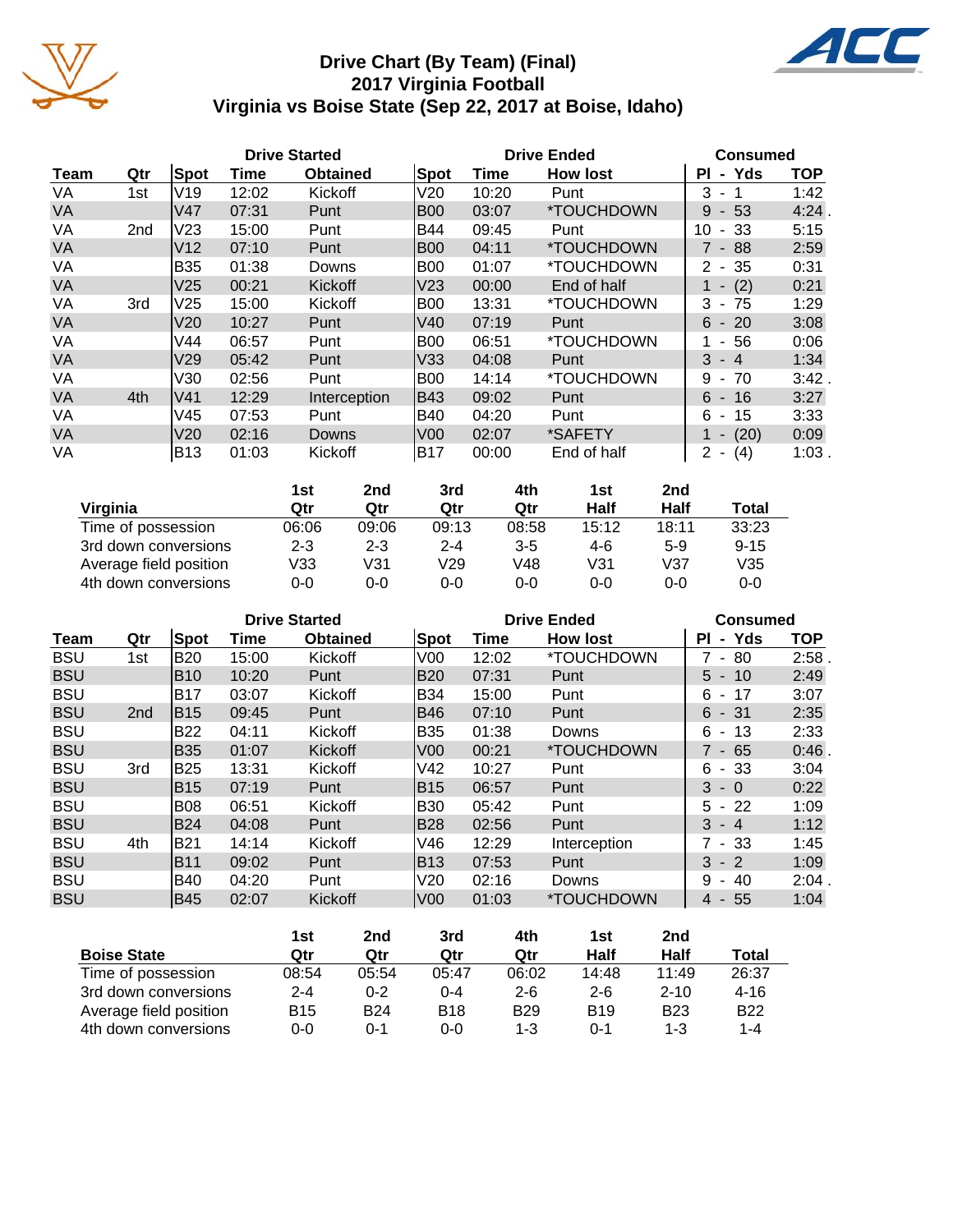

#### **Drive Chart (By Quarter) (Final) 2017 Virginia Football Virginia vs Boise State (Sep 22, 2017 at Boise, Idaho)**



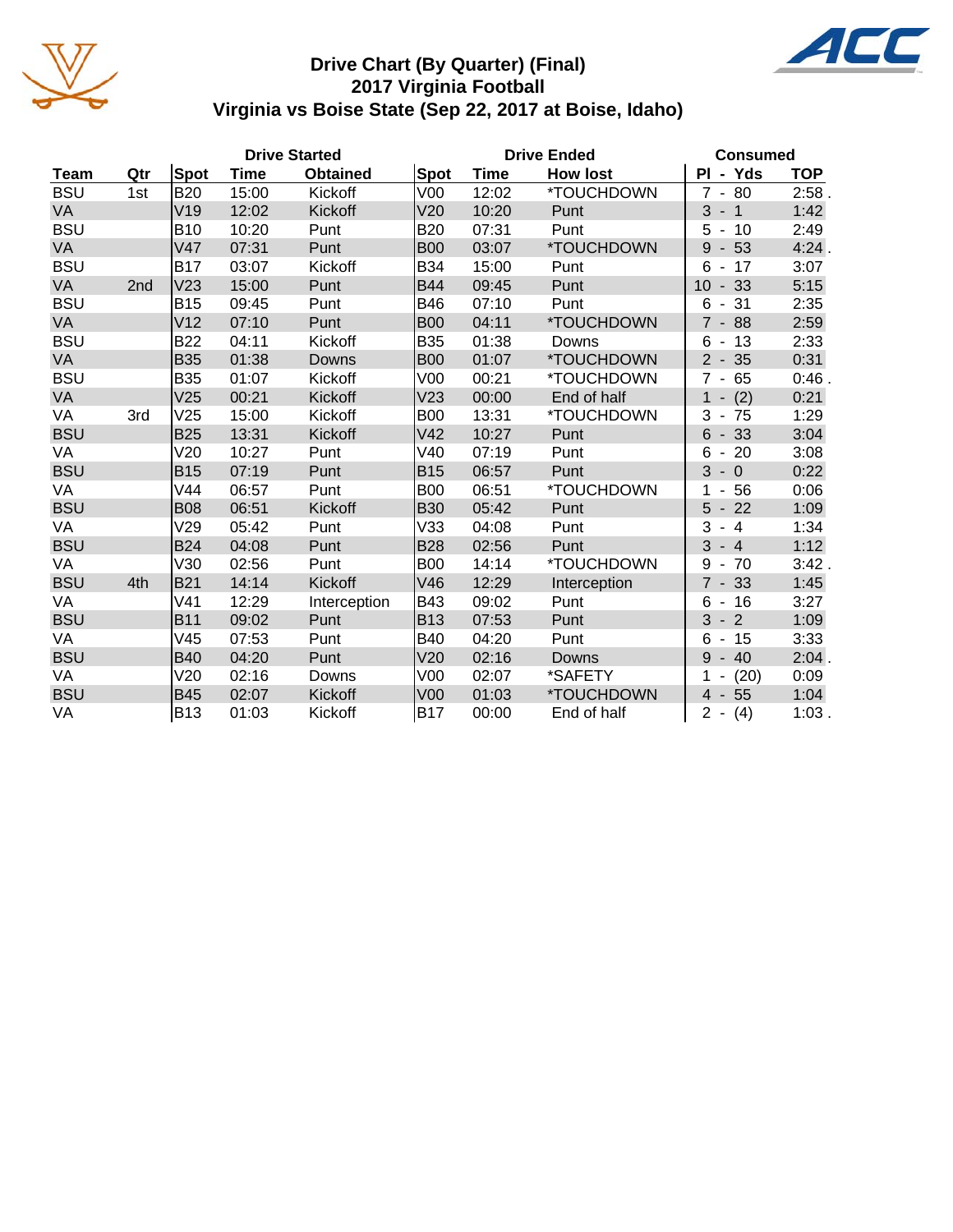

**Play-by-Play Summary (1st quarter) Virginia vs Boise State (Sep 22, 2017 at Boise, Idaho)**



|            |                     |                                | Coin Toss: Virginia wins the toss and defers choice. Boise State will<br>receive. Virginia will defend the North Goal.                                                                                      |                |
|------------|---------------------|--------------------------------|-------------------------------------------------------------------------------------------------------------------------------------------------------------------------------------------------------------|----------------|
|            | 1-10 VA 35          |                                | VA ball on VA35.                                                                                                                                                                                            |                |
|            |                     |                                | King, A kickoff 65 yards to the BSU0, WILSON, Cedrick return 30 yards to the BSU30<br>(Blount, J;Crowell, G), PENALTY BSU holding (WHIMPEY, Riley) 10 yards to the BSU20, 1st<br>and 10, BSU ball on BSU20. |                |
|            |                     | 1-10 BSU 20                    | RYPIEN, Brett pass complete to WILSON, Cedrick for 3 yards to the BSU23 (Thornhill, J).                                                                                                                     |                |
|            | $2 - 7$             | <b>BSU 23</b>                  | RYPIEN, Brett pass incomplete to MODSTER, Sean.                                                                                                                                                             |                |
|            | $3 - 7$             | <b>BSU 23</b>                  | RYPIEN, Brett pass complete to ROH, Jake for 7 yards to the BSU30, 1ST DOWN BSU (Peace,<br>C).                                                                                                              | P1             |
|            |                     | 1-10 BSU 30<br>2-12 BSU 28     | WOLPIN, Ryan rush right for loss of 2 yards to the BSU28 (Nelson, B).<br>RYPIEN, Brett pass complete to WILSON, Cedrick for 27 yards to the VA45, 1ST DOWN BSU<br>(Mack, J;Blanding, Q).                    | P <sub>2</sub> |
|            |                     | 1-10 VA 45                     | RYPIEN, Brett pass complete to RICHARDSON, AJ for 25 yards to the VA20, 1ST DOWN BSU<br>(Thornhill, J).                                                                                                     | P3             |
|            |                     | 1-10 VA 20                     | RYPIEN, Brett pass incomplete to ROH, Jake (Blanding, Q), PENALTY VA pass interference<br>(Blanding, Q) 15 yards to the VA5, 1ST DOWN BSU, NO PLAY.                                                         | X4             |
|            | $1-G$               | <b>VA 05</b>                   | WOLPIN, Ryan rush up middle for 5 yards to the VA0, TOUCHDOWN, clock 12:02.                                                                                                                                 |                |
|            | 1-G                 | VA 03                          | HOGGARTH, Haden kick attempt good.                                                                                                                                                                          |                |
|            |                     |                                | Boise State 7, Virginia 0<br>7 plays, 80 yards, 2:58                                                                                                                                                        |                |
|            |                     |                                | VELAZQUEZ, Joel kickoff 65 yards to the VA0, Hamm, D return 19 yards to the VA19 (WOLPIN,                                                                                                                   |                |
|            |                     |                                | Ryan).                                                                                                                                                                                                      |                |
|            |                     | VIRGINIA drive start at 12:02. |                                                                                                                                                                                                             |                |
| $2 - 7$    | 1-10 VA 19<br>VA 22 |                                | Hamm, D rush up middle for 3 yards to the VA22 (VANDER ESCH, L.).<br>Benkert, K sacked for loss of 2 yards to the VA20 (WEAVER, Curtis), fumble by Benkert, K                                               |                |
|            |                     |                                | recovered by VA Montelus, J at VA20.                                                                                                                                                                        |                |
| $3-9$      | VA 20               |                                | Benkert, K pass incomplete to Zaccheaus, O.                                                                                                                                                                 |                |
| 4-9        | <b>VA 20</b>        |                                | Coleman, L punt 60 yards to the BSU20, out-of-bounds, PENALTY BSU holding 10 yards to the                                                                                                                   |                |
|            |                     |                                | BSU10, 1st and 10, BSU ball on BSU10.<br>3 plays, 1 yard, 1:42                                                                                                                                              |                |
|            |                     |                                | <b>BOISE STATE drive start at 10:20.</b>                                                                                                                                                                    |                |
|            |                     | 1-10 BSU 10                    | MATTISON, Alex rush right for 2 yards to the BSU12 (Hanback, E).                                                                                                                                            |                |
|            | $2 - 8$             | <b>BSU 12</b>                  | RYPIEN, Brett pass complete to WILSON, Cedrick for 16 yards to the BSU28, 1ST DOWN BSU<br>(Moore, C;Nelson, B).                                                                                             | P <sub>5</sub> |
|            |                     | 1-10 BSU 28                    | RYPIEN, Brett pass complete to EVANS, Octavius for loss of 1 yard to the BSU27 (Hanback,<br>E;Peace, C).                                                                                                    |                |
|            | 2-11                | BSU 27                         | RYPIEN, Brett pass complete to WILSON, Cedrick for 5 yards to the BSU32, out-of-bounds<br>(Nelson, B).                                                                                                      |                |
|            | 3-6                 | <b>BSU 32</b>                  | RYPIEN, Brett sacked for loss of 12 yards to the BSU20 (Wright, S), PENALTY BSU                                                                                                                             |                |
|            |                     | 4-18 BSU 20                    | intentional grounding (RYPIEN, Brett) 0 yards to the BSU20.<br>SKILLIN, Quinn punt 50 yards to the VA30, Hamm, D return 17 yards to the VA47 (MAEVA,                                                        |                |
|            |                     |                                | Tyson; HATADA, Chase).                                                                                                                                                                                      |                |
|            |                     |                                | 5 plays, 10 yards, 2:49                                                                                                                                                                                     |                |
|            | 1-10 VA 47          |                                | VIRGINIA drive start at 07:31, 1st and 10.<br>Benkert, K pass incomplete to Dubois, H.                                                                                                                      |                |
|            | 2-10 VA 47          |                                | Ellis, J rush up middle for 8 yards to the BSU45 (PIERCE, DeAndre).                                                                                                                                         |                |
| $3 - 2$    |                     | <b>BSU 45</b>                  | Benkert, K rush left for 5 yards to the BSU40, 1ST DOWN VA (AUELUA, Daniel; VANDER ESCH,<br>L.).                                                                                                            | R <sub>1</sub> |
| $1 - 10$   | <b>BSU 40</b>       |                                | Ellis, J rush over left tackle for 13 yards to the BSU27, 1ST DOWN VA (PIERCE,<br>DeAndre; WEAVER, Curtis).                                                                                                 | R <sub>2</sub> |
| 1-10       |                     | <b>BSU 27</b>                  | Benkert, K pass complete to Hamm, D for 8 yards to the BSU19 (PIERCE, DeAndre).                                                                                                                             |                |
| $2 - 2$    |                     | <b>BSU 19</b>                  | Benkert, K pass complete to Butts, E for 11 yards to the BSU8, 1ST DOWN VA (PIERCE,<br>DeAndre; WILLIAMS, D.).                                                                                              | P <sub>3</sub> |
| 1-G        |                     | <b>BSU08</b><br><b>BSU 05</b>  | Ellis, J rush up middle for 3 yards to the BSU5 (PIERCE, DeAndre).<br>Ellis, J rush up middle for 3 yards to the BSU2 (FRAZIER, Jabril; HORTON, Tyler).                                                     |                |
| 2-G<br>3-G |                     | <b>BSU02</b>                   | Ellis, J rush over left guard for 2 yards to the BSU0, TOUCHDOWN, clock 03:07.                                                                                                                              |                |
| $1-G$      |                     | <b>BSU03</b>                   | Mejia, A.J. kick attempt good.                                                                                                                                                                              |                |
|            |                     |                                | Boise State 7, Virginia 7                                                                                                                                                                                   |                |
|            |                     |                                | 9 plays, 53 yards, 4:24<br>Delaney, B kickoff 65 yards to the BSU0, WILSON, Cedrick return 17 yards to the BSU17                                                                                            |                |
|            |                     |                                | (Thornhill, J;Atkins, L).<br><b>BOISE STATE drive start at 03:07.</b>                                                                                                                                       |                |
|            |                     | 1-10 BSU 17                    | MATTISON, Alex rush over right guard for 1 yard to the BSU18 (Peace, C;Mack, J).                                                                                                                            |                |
|            | 2-9                 | <b>BSU 18</b>                  | RYPIEN, Brett pass incomplete to THOMAS, CT, dropped pass.                                                                                                                                                  |                |
|            | $3-9$               | <b>BSU 18</b>                  | RYPIEN, Brett pass complete to MATTISON, Alex for 10 yards to the BSU28, 1ST DOWN BSU                                                                                                                       | P <sub>6</sub> |
|            | 1-10                | <b>BSU 28</b>                  | (Kiser, M).<br>MATTISON, Alex rush up middle for 2 yards to the BSU30 (Peace, C;Kiser, M).                                                                                                                  |                |

2-8 BSU 30 THOMAS, CT rush right for 1 yard to the BSU31 (Nelson, B).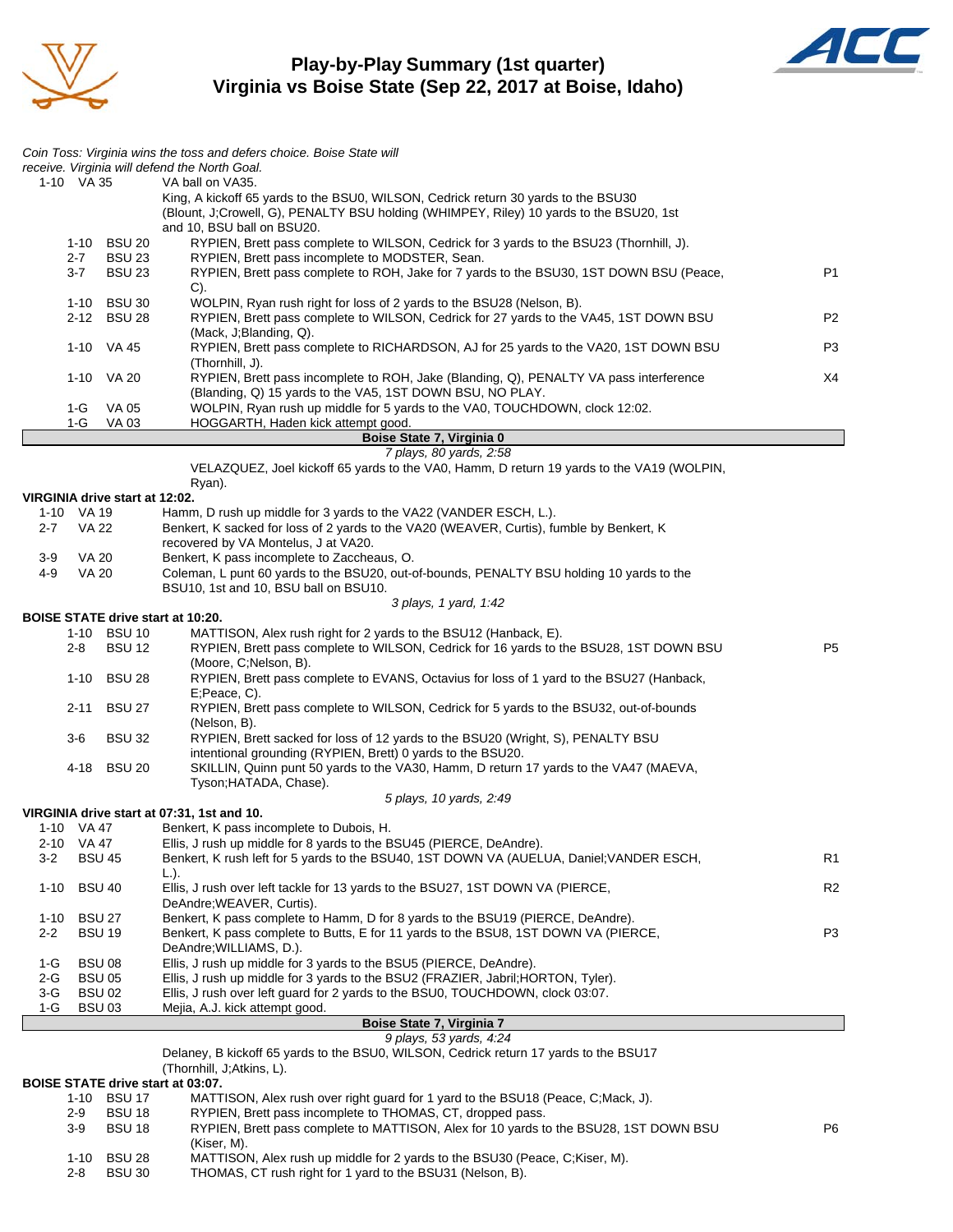

### **Play-by-Play Summary (1st quarter) Virginia vs Boise State (Sep 22, 2017 at Boise, Idaho)**



| - 3-7 | <b>BSU 31</b>                                        | RYPIEN. Brett pass complete to EVANS. Octavius for 3 vards to the BSU34 (Peace, C). |  |  |  |  |  |  |  |  |
|-------|------------------------------------------------------|-------------------------------------------------------------------------------------|--|--|--|--|--|--|--|--|
|       | <b>END OF 1st QUARTER: Boise State 7, Virginia 7</b> |                                                                                     |  |  |  |  |  |  |  |  |

| Time<br>1st Downs<br>Conversions |       |       |  |  |  |  |            |     |                |                   |                  |
|----------------------------------|-------|-------|--|--|--|--|------------|-----|----------------|-------------------|------------------|
| <b>Quarter Summary</b>           | Score | Poss  |  |  |  |  | 4th<br>3rd |     | <b>Rushing</b> | Passing           | <b>Penalties</b> |
| Virginia                         |       | 06:06 |  |  |  |  | $2 - 3$    | 0-0 | $8 - 35$       | $2 - 4 - 0 - 19$  | $1 - 15$         |
| <b>Boise State</b>               |       | 08:54 |  |  |  |  | $1 - 2$    | 0-0 | $7-(-3)$       | $9 - 11 - 0 - 95$ | $3 - 20$         |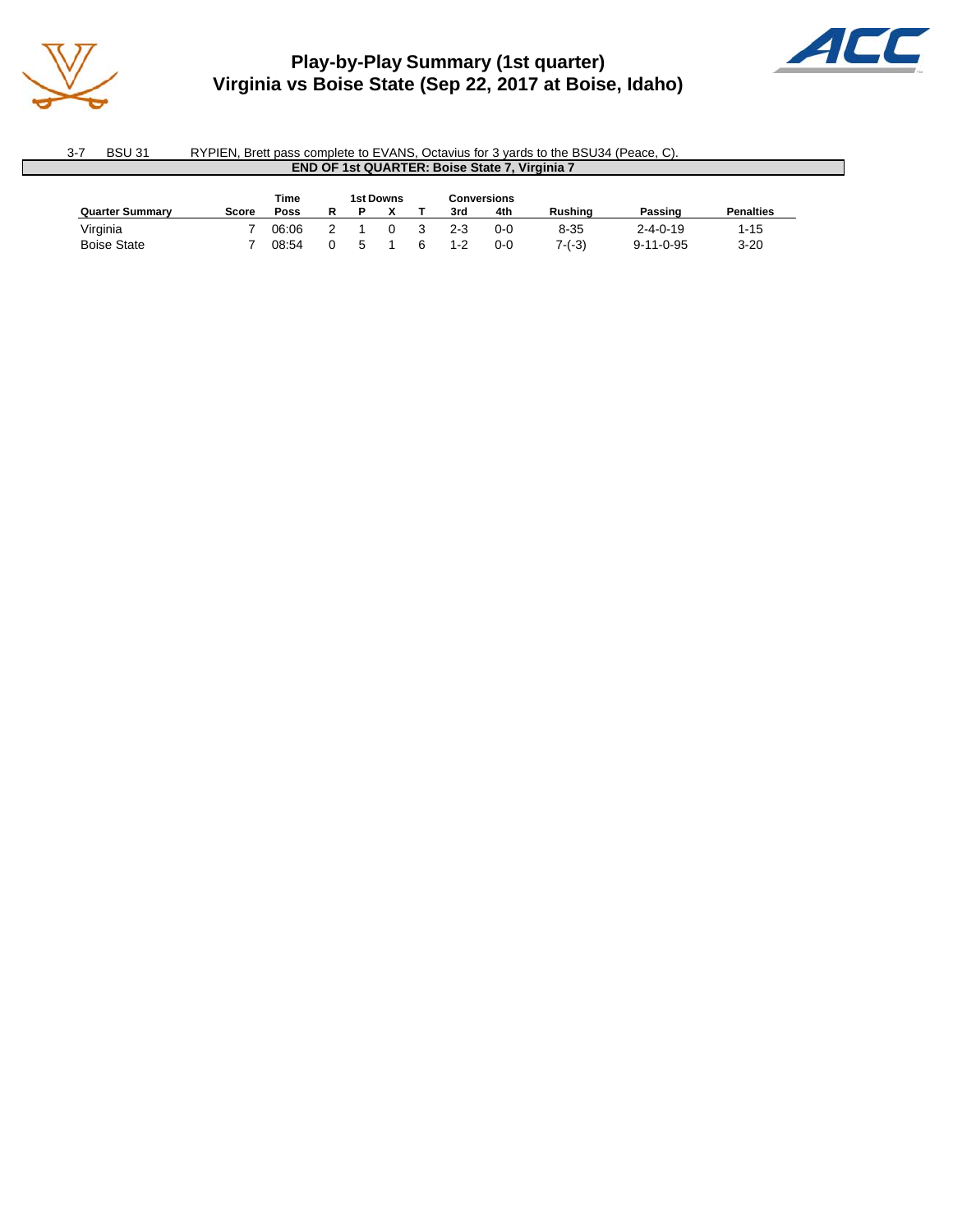

#### **Quickie Statistics (1st quarter only) Virginia vs Boise State (Sep 22, 2017 at Boise, Idaho)**



|                                   | VA          | <b>BSU</b>   |
|-----------------------------------|-------------|--------------|
| Score                             | 7           |              |
| <b>FIRST DOWNS</b>                | 3           | 6            |
| <b>RUSHES-YARDS (NET)</b>         | $8 - 35$    | $7 - 3$      |
| <b>PASSING YDS (NET)</b>          | 19          | 95           |
| Passes Att-Comp-Int               | $4 - 2 - 0$ | $11 - 9 - 0$ |
| <b>TOTAL OFFENSE PLAYS-YARDS</b>  | 12-54       | 18-92        |
| <b>Fumble Returns-Yards</b>       | $0 - 0$     | $0-0$        |
| <b>Punt Returns-Yards</b>         | $1 - 17$    | $0 - 0$      |
| Kickoff Returns-Yards             | $1 - 19$    | $2 - 47$     |
| <b>Interception Returns-Yards</b> | $0 - 0$     | $0 - 0$      |
| Punts (Number-Avg)                | $1 - 60.0$  | $1 - 50.0$   |
| Fumbles-Lost                      | $1 - 0$     | $0 - 0$      |
| Penalties-Yards                   | $1 - 15$    | $3 - 20$     |
| <b>Possession Time</b>            | 06:06       | 08:54        |
| <b>Third-Down Conversions</b>     | $2$ of $3$  | $2$ of $4$   |
| <b>Fourth-Down Conversions</b>    | $0$ of $0$  | $0$ of $0$   |

| Virginia              |                                                                    | <b>Boise State</b>         |                |               |                     |          |                |             |
|-----------------------|--------------------------------------------------------------------|----------------------------|----------------|---------------|---------------------|----------|----------------|-------------|
| <b>Rushing</b>        | No. Gain Loss<br><b>TD</b><br><b>Net</b><br>Avg<br>Lg              | <b>Rushing</b>             |                | No. Gain Loss | <b>Net</b>          | TD       | Lg             | Avg         |
| Jordan Ellis          | $\overline{1}$<br>5<br>29<br>$\overline{29}$<br>13<br>0<br>5.8     | MATTISON, Alex             | $\overline{3}$ | 5             | $\overline{5}$<br>0 | 0        | $\overline{2}$ | 1.7         |
| Daniel Hamm           | 3<br>0<br>3<br>$\boldsymbol{3}$<br>3.0<br>$\pmb{0}$<br>1           | WOLPIN, Ryan               | $\overline{c}$ | 5             | 3<br>2              | 1        | 5              | 1.5         |
| <b>Kurt Benkert</b>   | 5<br>$\overline{2}$<br>3<br>5<br>$\overline{2}$<br>$\Omega$<br>1.5 | THOMAS, CT                 | 1              | $\mathbf{1}$  | $\mathbf 0$<br>1    | 0        | 1              | 1.0         |
|                       |                                                                    | <b>RYPIEN, Brett</b>       |                | $\Omega$      | 12<br>$-12$         | $\Omega$ | $\Omega$       | $-12.0$     |
| <b>Passing</b>        | <b>Sack</b><br>$C-A-I$<br>Yds<br>TD<br>Long                        | <b>Passing</b>             | $C-A-I$        |               | Yds<br>TD           | Long     |                | <b>Sack</b> |
| Kurt Benkert          | $2 - 4 - 0$<br>19<br>$\Omega$<br>11                                | <b>RYPIEN, Brett</b>       | $9 - 11 - 0$   |               | 95<br>$\Omega$      |          | 27             |             |
| Receiving             | Yards<br>TD<br>No.<br>Long                                         | <b>Receiving</b>           | No.            | Yards         | TD                  | Long     |                |             |
| <b>Evan Butts</b>     | $\mathbf 0$<br>11<br>11                                            | <b>WILSON, Cedrick</b>     | 4              | 51            | $\mathbf 0$         | 27       |                |             |
| Daniel Hamm           | 8<br>0<br>8<br>1                                                   | <b>EVANS, Octavius</b>     | 2              | 2             | 0                   | 3        |                |             |
|                       |                                                                    | RICHARDSON, AJ             | 1              | 25            | 0                   | 25       |                |             |
|                       |                                                                    | MATTISON, Alex             |                | 10            | $\Omega$            | 10       |                |             |
| <b>Punting</b>        | No.<br>Yds<br>In20<br>Avg Long<br>TВ                               | <b>Punting</b>             | No.            | Yds           | Avg<br>Long         |          | In20           | <u>ТВ</u>   |
| Lester Coleman        | 60<br>60.0<br>60<br>$\Omega$                                       | $\Omega$<br>SKILLIN, Quinn | 1              | 50            | 50.0                | 50       | $\Omega$       | $\Omega$    |
| <b>Punt Returns</b>   | TD<br>Yards<br>No.<br>Long                                         | <b>Punt Returns</b>        | No.            | Yards         | <b>TD</b>           | Long     |                |             |
| Daniel Hamm           | $\Omega$<br>17<br>1<br>17                                          |                            |                |               |                     |          |                |             |
| <b>Kick Returns</b>   | TD<br>Yards<br>No.<br>Long                                         | <b>Kick Returns</b>        | No.            | Yards         | TD                  | Long     |                |             |
| Daniel Hamm           | 19<br>$\Omega$<br>19                                               | <b>WILSON, Cedrick</b>     | $\overline{2}$ | 47            | $\Omega$            | 30       |                |             |
| <b>Tackles</b>        | <b>Sacks</b><br><b>TFL</b><br>UA-A<br><b>Total</b>                 | <b>Tackles</b>             | UA-A           | <b>Total</b>  | <b>Sacks</b>        |          | TFL            |             |
| <b>Chris Peace</b>    | $2 - 3$<br>5<br>0.5<br>0.0                                         | PIERCE, DeAndre            | $3 - 2$        | 5             | 0.0                 |          | 0.0            |             |
| <b>Brenton Nelson</b> | $3 - 1$<br>0.0<br>4<br>1.0                                         | VANDER ESCH. L.            | $1 - 1$        | 2             | 0.0                 |          | 0.0            |             |
| Juan Thornhill        | 3<br>$2 - 1$<br>0.0<br>0.0                                         | <b>WEAVER, Curtis</b>      | $1 - 1$        | 2             | 1.0                 |          | 1.0            |             |
| Eli Hanback           | $\mathfrak{p}$<br>$1 - 1$<br>0.0<br>0.5                            | WOLPIN, Ryan               | $1 - 0$        | $\mathbf{1}$  | 0.0                 |          | 0.0            |             |
| <b>Time</b><br>Qtr    | <b>Scoring Play</b>                                                |                            |                |               |                     |          | V-H            |             |
| 12:02<br>1st          | BSU - WOLPIN, Ryan 5 yd run (HOGGARTH, Haden kick), 7-80 2:58      |                            |                |               |                     |          | $0 - 7$        |             |
| 03:07                 | VA - Jordan Ellis 2 yd run (A.J. Mejia kick), 9-53 4:24            |                            |                |               |                     |          | $7 - 7$        |             |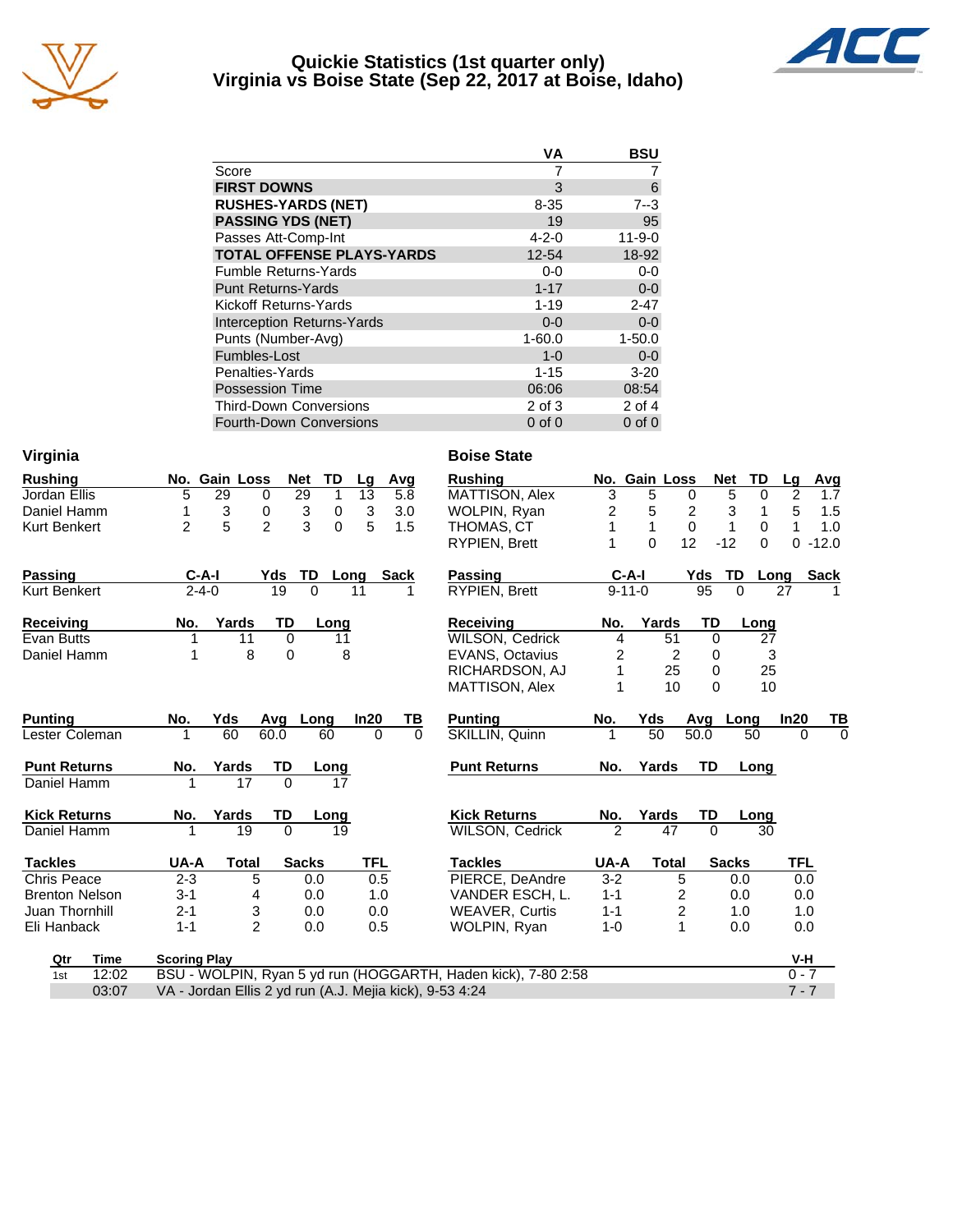

### **Play-by-Play Summary (2nd quarter) Virginia vs Boise State (Sep 22, 2017 at Boise, Idaho)**



| 6 plays, 17 yards, 3:07<br>VIRGINIA drive start at 15:00.<br>1-10 VA 23<br>Benkert, K pass complete to Zaccheaus, O for 8 yards to the VA31 (PIERCE, DeAndre).<br>Benkert, K pass complete to Butts, E for 3 yards to the VA34, 1ST DOWN VA (NAWAHINE,<br>P <sub>4</sub><br>$2 - 2$<br><b>VA 31</b><br>Kekoa).<br>1-10 VA 34<br>Hamm, D rush right for 9 yards to the VA43 (HARRISON-DUCROS).<br>P <sub>5</sub><br>VA 43<br>Benkert, K pass complete to Zaccheaus, O for 2 yards to the VA45, 1ST DOWN VA,<br>2-1<br>out-of-bounds (HORTON, Tyler).<br>Zaccheaus, O rush left for 8 yards to the BSU47 (NAWAHINE, Kekoa).<br>1-10 VA 45<br>Benkert, K pass incomplete to Cross, D.<br>$2 - 2$<br><b>BSU 47</b><br>R <sub>6</sub><br>$3 - 2$<br><b>BSU 47</b><br>Ellis, J rush up middle for 2 yards to the BSU45, 1ST DOWN VA (HATADA, Chase).<br>1-10 BSU 45<br>Ellis, J rush right for loss of 4 yards to the BSU49 (MILES, Durrant).<br>2-14 BSU 49<br>Benkert, K pass complete to Hamm, D for 1 yard to the BSU48 (WILLIAMS, Avery; MILES,<br>Durrant).<br>3-13 BSU 48<br>Timeout Virginia, clock 10:28.<br>3-13 BSU 48<br>Benkert, K pass complete to Dubois, H for 4 yards to the BSU44 (WILLIAMS, D.).<br>Coleman, L punt 29 yards to the BSU15, fair catch by WILLIAMS, Avery.<br>4-9<br><b>BSU 44</b><br>10 plays, 33 yards, 5:15<br><b>BOISE STATE drive start at 09:45.</b><br>P7<br>1-10 BSU 15<br>RYPIEN, Brett pass complete to WILSON, Cedrick for 10 yards to the BSU25, 1ST DOWN BSU<br>(Moore, C).<br>1-10 BSU 25<br>MAHONE, Robert rush up middle for 8 yards to the BSU33 (Thornhill, J; Kiser, M).<br>MAHONE, Robert rush left for 8 yards to the BSU41, 1ST DOWN BSU (Nelson, B; Kiser, M).<br>R <sub>8</sub><br>$2 - 2$<br><b>BSU 33</b><br>MAHONE, Robert rush over left guard for 5 yards to the BSU46 (Kiser, M;Mack, J).<br>1-10 BSU 41<br>RYPIEN, Brett pass incomplete to WILSON, Cedrick (Kiser, M).<br>$2 - 5$<br><b>BSU 46</b><br><b>BSU 46</b><br>RYPIEN, Brett pass incomplete to RICHARDSON, AJ (Kiser, M).<br>3-5<br>4-5<br><b>BSU 46</b><br>SKILLIN, Quinn punt 42 yards to the VA12, out-of-bounds.<br>6 plays, 31 yards, 2:35<br>VIRGINIA drive start at 07:10.<br>Ellis, J rush right for 2 yards to the VA14 (WEAVER, Curtis).<br>1-10 VA 12<br>$2 - 8$<br>VA 14<br>Benkert, K pass incomplete to Dowling, D (WEAVER, Curtis).<br>Benkert, K pass complete to Levrone, A for 8 yards to the VA22, 1ST DOWN VA<br>P7<br>$3-8$<br>VA 14<br>(HARRISON-DUCROS).<br>1-10 VA 22<br>Benkert, K pass complete to Zaccheaus, O for 11 yards to the VA33, 1ST DOWN VA,<br>P8<br>out-of-bounds (HARRISON-DUCROS).<br>Ellis, J rush up middle for 25 yards to the BSU42, 1ST DOWN VA (WILLIAMS, D.).<br>1-10 VA 33<br>R9<br>P <sub>10</sub><br>1-10 BSU 42<br>Benkert, K pass complete to Butts, E for 12 yards to the BSU30, 1ST DOWN VA (HORTON,<br>Tyler; MAEVA, Tyson).<br>Timeout Boise State, clock 04:17.<br><b>BSU 30</b><br>1-10<br>P <sub>11</sub><br>1-10 BSU 30<br>Benkert, K pass complete to Levrone, A for 30 yards to the BSU0, 1ST DOWN VA, TOUCHDOWN,<br>clock 04:11.<br><b>BSU03</b><br>Mejia, A.J. kick attempt good.<br>1-G<br>Virginia 14, Boise State 7<br>7 plays, 88 yards, 2:59<br>Delaney, B kickoff 64 yards to the BSU1, WILLIAMS, Avery return 21 yards to the BSU22<br>(Thornhill, J).<br><b>BOISE STATE drive start at 04:11.</b><br>1-10 BSU 22<br>RYPIEN, Brett pass complete to ROH, Jake for 7 yards to the BSU29 (Kiser, M).<br>P <sub>9</sub><br><b>BSU 29</b><br>RYPIEN, Brett pass complete to MODSTER, Sean for 4 yards to the BSU33, 1ST DOWN BSU<br>2-3<br>(Thornhill, J).<br><b>BSU 33</b><br>COZART, Montell rush over left tackle for 4 yards to the BSU37 (Kiser, M;Moore, C).<br>$1 - 10$<br>$2 - 6$<br><b>BSU 37</b><br>WOLPIN, Ryan rush up middle for 2 yards to the BSU39 (Moye, J).<br>3-4<br><b>BSU 39</b><br>WILSON, Cedrick rush reverse for 1 yard to the BSU40 (Blanding, Q; Kiser, M).<br>$4 - 3$<br><b>BSU 40</b><br>Timeout Virginia, clock 01:42.<br><b>BSU 40</b><br>DHAENENS, Alec rush left for loss of 7 yards to the BSU33, fumble by DHAENENS, Alec<br>4-3<br>recovered by BSU DHAENENS, Alec at BSU33, DHAENENS, Alec for 2 yards to the BSU35.<br>6 plays, 13 yards, 2:33<br>VIRGINIA drive start at 01:38.<br><b>BSU 35</b><br>Benkert, K pass complete to Zaccheaus, O for 8 yards to the BSU27 (MOA, David).<br>1-10<br>P <sub>12</sub><br>$2 - 2$<br><b>BSU 27</b><br>Benkert, K pass complete to Dowling, D for 27 yards to the BSU0, 1ST DOWN VA, TOUCHDOWN,<br>clock 01:07.<br>$1-G$<br><b>BSU03</b><br>Mejia, A.J. kick attempt good.<br>The snap was fumbled on the fake punt by Dhaenens.<br>Virginia 21, Boise State 7<br>2 plays, 35 yards, 0:31 | 4-4<br>4-4 | <b>BSU 34</b><br><b>BSU 34</b> | Start of 2nd quarter, clock 15:00.<br>SKILLIN, Quinn punt 43 yards to the VA23, fair catch by Hamm, D. |  |
|-----------------------------------------------------------------------------------------------------------------------------------------------------------------------------------------------------------------------------------------------------------------------------------------------------------------------------------------------------------------------------------------------------------------------------------------------------------------------------------------------------------------------------------------------------------------------------------------------------------------------------------------------------------------------------------------------------------------------------------------------------------------------------------------------------------------------------------------------------------------------------------------------------------------------------------------------------------------------------------------------------------------------------------------------------------------------------------------------------------------------------------------------------------------------------------------------------------------------------------------------------------------------------------------------------------------------------------------------------------------------------------------------------------------------------------------------------------------------------------------------------------------------------------------------------------------------------------------------------------------------------------------------------------------------------------------------------------------------------------------------------------------------------------------------------------------------------------------------------------------------------------------------------------------------------------------------------------------------------------------------------------------------------------------------------------------------------------------------------------------------------------------------------------------------------------------------------------------------------------------------------------------------------------------------------------------------------------------------------------------------------------------------------------------------------------------------------------------------------------------------------------------------------------------------------------------------------------------------------------------------------------------------------------------------------------------------------------------------------------------------------------------------------------------------------------------------------------------------------------------------------------------------------------------------------------------------------------------------------------------------------------------------------------------------------------------------------------------------------------------------------------------------------------------------------------------------------------------------------------------------------------------------------------------------------------------------------------------------------------------------------------------------------------------------------------------------------------------------------------------------------------------------------------------------------------------------------------------------------------------------------------------------------------------------------------------------------------------------------------------------------------------------------------------------------------------------------------------------------------------------------------------------------------------------------------------------------------------------------------------------------------------------------------------------------------------------------------------------------------------------------------------------------------------------------------------------------------------------------------------------------------------------------------------------------------------------------------------------------------------------------------------------------------------------------------------------------------------------------------------------------------------------------------------------------------------------------------------------------------------------------------------------------------------------------------------------------------------------------------------------------------------|------------|--------------------------------|--------------------------------------------------------------------------------------------------------|--|
|                                                                                                                                                                                                                                                                                                                                                                                                                                                                                                                                                                                                                                                                                                                                                                                                                                                                                                                                                                                                                                                                                                                                                                                                                                                                                                                                                                                                                                                                                                                                                                                                                                                                                                                                                                                                                                                                                                                                                                                                                                                                                                                                                                                                                                                                                                                                                                                                                                                                                                                                                                                                                                                                                                                                                                                                                                                                                                                                                                                                                                                                                                                                                                                                                                                                                                                                                                                                                                                                                                                                                                                                                                                                                                                                                                                                                                                                                                                                                                                                                                                                                                                                                                                                                                                                                                                                                                                                                                                                                                                                                                                                                                                                                                                                                                 |            |                                |                                                                                                        |  |
|                                                                                                                                                                                                                                                                                                                                                                                                                                                                                                                                                                                                                                                                                                                                                                                                                                                                                                                                                                                                                                                                                                                                                                                                                                                                                                                                                                                                                                                                                                                                                                                                                                                                                                                                                                                                                                                                                                                                                                                                                                                                                                                                                                                                                                                                                                                                                                                                                                                                                                                                                                                                                                                                                                                                                                                                                                                                                                                                                                                                                                                                                                                                                                                                                                                                                                                                                                                                                                                                                                                                                                                                                                                                                                                                                                                                                                                                                                                                                                                                                                                                                                                                                                                                                                                                                                                                                                                                                                                                                                                                                                                                                                                                                                                                                                 |            |                                |                                                                                                        |  |
|                                                                                                                                                                                                                                                                                                                                                                                                                                                                                                                                                                                                                                                                                                                                                                                                                                                                                                                                                                                                                                                                                                                                                                                                                                                                                                                                                                                                                                                                                                                                                                                                                                                                                                                                                                                                                                                                                                                                                                                                                                                                                                                                                                                                                                                                                                                                                                                                                                                                                                                                                                                                                                                                                                                                                                                                                                                                                                                                                                                                                                                                                                                                                                                                                                                                                                                                                                                                                                                                                                                                                                                                                                                                                                                                                                                                                                                                                                                                                                                                                                                                                                                                                                                                                                                                                                                                                                                                                                                                                                                                                                                                                                                                                                                                                                 |            |                                |                                                                                                        |  |
|                                                                                                                                                                                                                                                                                                                                                                                                                                                                                                                                                                                                                                                                                                                                                                                                                                                                                                                                                                                                                                                                                                                                                                                                                                                                                                                                                                                                                                                                                                                                                                                                                                                                                                                                                                                                                                                                                                                                                                                                                                                                                                                                                                                                                                                                                                                                                                                                                                                                                                                                                                                                                                                                                                                                                                                                                                                                                                                                                                                                                                                                                                                                                                                                                                                                                                                                                                                                                                                                                                                                                                                                                                                                                                                                                                                                                                                                                                                                                                                                                                                                                                                                                                                                                                                                                                                                                                                                                                                                                                                                                                                                                                                                                                                                                                 |            |                                |                                                                                                        |  |
|                                                                                                                                                                                                                                                                                                                                                                                                                                                                                                                                                                                                                                                                                                                                                                                                                                                                                                                                                                                                                                                                                                                                                                                                                                                                                                                                                                                                                                                                                                                                                                                                                                                                                                                                                                                                                                                                                                                                                                                                                                                                                                                                                                                                                                                                                                                                                                                                                                                                                                                                                                                                                                                                                                                                                                                                                                                                                                                                                                                                                                                                                                                                                                                                                                                                                                                                                                                                                                                                                                                                                                                                                                                                                                                                                                                                                                                                                                                                                                                                                                                                                                                                                                                                                                                                                                                                                                                                                                                                                                                                                                                                                                                                                                                                                                 |            |                                |                                                                                                        |  |
|                                                                                                                                                                                                                                                                                                                                                                                                                                                                                                                                                                                                                                                                                                                                                                                                                                                                                                                                                                                                                                                                                                                                                                                                                                                                                                                                                                                                                                                                                                                                                                                                                                                                                                                                                                                                                                                                                                                                                                                                                                                                                                                                                                                                                                                                                                                                                                                                                                                                                                                                                                                                                                                                                                                                                                                                                                                                                                                                                                                                                                                                                                                                                                                                                                                                                                                                                                                                                                                                                                                                                                                                                                                                                                                                                                                                                                                                                                                                                                                                                                                                                                                                                                                                                                                                                                                                                                                                                                                                                                                                                                                                                                                                                                                                                                 |            |                                |                                                                                                        |  |
|                                                                                                                                                                                                                                                                                                                                                                                                                                                                                                                                                                                                                                                                                                                                                                                                                                                                                                                                                                                                                                                                                                                                                                                                                                                                                                                                                                                                                                                                                                                                                                                                                                                                                                                                                                                                                                                                                                                                                                                                                                                                                                                                                                                                                                                                                                                                                                                                                                                                                                                                                                                                                                                                                                                                                                                                                                                                                                                                                                                                                                                                                                                                                                                                                                                                                                                                                                                                                                                                                                                                                                                                                                                                                                                                                                                                                                                                                                                                                                                                                                                                                                                                                                                                                                                                                                                                                                                                                                                                                                                                                                                                                                                                                                                                                                 |            |                                |                                                                                                        |  |
|                                                                                                                                                                                                                                                                                                                                                                                                                                                                                                                                                                                                                                                                                                                                                                                                                                                                                                                                                                                                                                                                                                                                                                                                                                                                                                                                                                                                                                                                                                                                                                                                                                                                                                                                                                                                                                                                                                                                                                                                                                                                                                                                                                                                                                                                                                                                                                                                                                                                                                                                                                                                                                                                                                                                                                                                                                                                                                                                                                                                                                                                                                                                                                                                                                                                                                                                                                                                                                                                                                                                                                                                                                                                                                                                                                                                                                                                                                                                                                                                                                                                                                                                                                                                                                                                                                                                                                                                                                                                                                                                                                                                                                                                                                                                                                 |            |                                |                                                                                                        |  |
|                                                                                                                                                                                                                                                                                                                                                                                                                                                                                                                                                                                                                                                                                                                                                                                                                                                                                                                                                                                                                                                                                                                                                                                                                                                                                                                                                                                                                                                                                                                                                                                                                                                                                                                                                                                                                                                                                                                                                                                                                                                                                                                                                                                                                                                                                                                                                                                                                                                                                                                                                                                                                                                                                                                                                                                                                                                                                                                                                                                                                                                                                                                                                                                                                                                                                                                                                                                                                                                                                                                                                                                                                                                                                                                                                                                                                                                                                                                                                                                                                                                                                                                                                                                                                                                                                                                                                                                                                                                                                                                                                                                                                                                                                                                                                                 |            |                                |                                                                                                        |  |
|                                                                                                                                                                                                                                                                                                                                                                                                                                                                                                                                                                                                                                                                                                                                                                                                                                                                                                                                                                                                                                                                                                                                                                                                                                                                                                                                                                                                                                                                                                                                                                                                                                                                                                                                                                                                                                                                                                                                                                                                                                                                                                                                                                                                                                                                                                                                                                                                                                                                                                                                                                                                                                                                                                                                                                                                                                                                                                                                                                                                                                                                                                                                                                                                                                                                                                                                                                                                                                                                                                                                                                                                                                                                                                                                                                                                                                                                                                                                                                                                                                                                                                                                                                                                                                                                                                                                                                                                                                                                                                                                                                                                                                                                                                                                                                 |            |                                |                                                                                                        |  |
|                                                                                                                                                                                                                                                                                                                                                                                                                                                                                                                                                                                                                                                                                                                                                                                                                                                                                                                                                                                                                                                                                                                                                                                                                                                                                                                                                                                                                                                                                                                                                                                                                                                                                                                                                                                                                                                                                                                                                                                                                                                                                                                                                                                                                                                                                                                                                                                                                                                                                                                                                                                                                                                                                                                                                                                                                                                                                                                                                                                                                                                                                                                                                                                                                                                                                                                                                                                                                                                                                                                                                                                                                                                                                                                                                                                                                                                                                                                                                                                                                                                                                                                                                                                                                                                                                                                                                                                                                                                                                                                                                                                                                                                                                                                                                                 |            |                                |                                                                                                        |  |
|                                                                                                                                                                                                                                                                                                                                                                                                                                                                                                                                                                                                                                                                                                                                                                                                                                                                                                                                                                                                                                                                                                                                                                                                                                                                                                                                                                                                                                                                                                                                                                                                                                                                                                                                                                                                                                                                                                                                                                                                                                                                                                                                                                                                                                                                                                                                                                                                                                                                                                                                                                                                                                                                                                                                                                                                                                                                                                                                                                                                                                                                                                                                                                                                                                                                                                                                                                                                                                                                                                                                                                                                                                                                                                                                                                                                                                                                                                                                                                                                                                                                                                                                                                                                                                                                                                                                                                                                                                                                                                                                                                                                                                                                                                                                                                 |            |                                |                                                                                                        |  |
|                                                                                                                                                                                                                                                                                                                                                                                                                                                                                                                                                                                                                                                                                                                                                                                                                                                                                                                                                                                                                                                                                                                                                                                                                                                                                                                                                                                                                                                                                                                                                                                                                                                                                                                                                                                                                                                                                                                                                                                                                                                                                                                                                                                                                                                                                                                                                                                                                                                                                                                                                                                                                                                                                                                                                                                                                                                                                                                                                                                                                                                                                                                                                                                                                                                                                                                                                                                                                                                                                                                                                                                                                                                                                                                                                                                                                                                                                                                                                                                                                                                                                                                                                                                                                                                                                                                                                                                                                                                                                                                                                                                                                                                                                                                                                                 |            |                                |                                                                                                        |  |
|                                                                                                                                                                                                                                                                                                                                                                                                                                                                                                                                                                                                                                                                                                                                                                                                                                                                                                                                                                                                                                                                                                                                                                                                                                                                                                                                                                                                                                                                                                                                                                                                                                                                                                                                                                                                                                                                                                                                                                                                                                                                                                                                                                                                                                                                                                                                                                                                                                                                                                                                                                                                                                                                                                                                                                                                                                                                                                                                                                                                                                                                                                                                                                                                                                                                                                                                                                                                                                                                                                                                                                                                                                                                                                                                                                                                                                                                                                                                                                                                                                                                                                                                                                                                                                                                                                                                                                                                                                                                                                                                                                                                                                                                                                                                                                 |            |                                |                                                                                                        |  |
|                                                                                                                                                                                                                                                                                                                                                                                                                                                                                                                                                                                                                                                                                                                                                                                                                                                                                                                                                                                                                                                                                                                                                                                                                                                                                                                                                                                                                                                                                                                                                                                                                                                                                                                                                                                                                                                                                                                                                                                                                                                                                                                                                                                                                                                                                                                                                                                                                                                                                                                                                                                                                                                                                                                                                                                                                                                                                                                                                                                                                                                                                                                                                                                                                                                                                                                                                                                                                                                                                                                                                                                                                                                                                                                                                                                                                                                                                                                                                                                                                                                                                                                                                                                                                                                                                                                                                                                                                                                                                                                                                                                                                                                                                                                                                                 |            |                                |                                                                                                        |  |
|                                                                                                                                                                                                                                                                                                                                                                                                                                                                                                                                                                                                                                                                                                                                                                                                                                                                                                                                                                                                                                                                                                                                                                                                                                                                                                                                                                                                                                                                                                                                                                                                                                                                                                                                                                                                                                                                                                                                                                                                                                                                                                                                                                                                                                                                                                                                                                                                                                                                                                                                                                                                                                                                                                                                                                                                                                                                                                                                                                                                                                                                                                                                                                                                                                                                                                                                                                                                                                                                                                                                                                                                                                                                                                                                                                                                                                                                                                                                                                                                                                                                                                                                                                                                                                                                                                                                                                                                                                                                                                                                                                                                                                                                                                                                                                 |            |                                |                                                                                                        |  |
|                                                                                                                                                                                                                                                                                                                                                                                                                                                                                                                                                                                                                                                                                                                                                                                                                                                                                                                                                                                                                                                                                                                                                                                                                                                                                                                                                                                                                                                                                                                                                                                                                                                                                                                                                                                                                                                                                                                                                                                                                                                                                                                                                                                                                                                                                                                                                                                                                                                                                                                                                                                                                                                                                                                                                                                                                                                                                                                                                                                                                                                                                                                                                                                                                                                                                                                                                                                                                                                                                                                                                                                                                                                                                                                                                                                                                                                                                                                                                                                                                                                                                                                                                                                                                                                                                                                                                                                                                                                                                                                                                                                                                                                                                                                                                                 |            |                                |                                                                                                        |  |
|                                                                                                                                                                                                                                                                                                                                                                                                                                                                                                                                                                                                                                                                                                                                                                                                                                                                                                                                                                                                                                                                                                                                                                                                                                                                                                                                                                                                                                                                                                                                                                                                                                                                                                                                                                                                                                                                                                                                                                                                                                                                                                                                                                                                                                                                                                                                                                                                                                                                                                                                                                                                                                                                                                                                                                                                                                                                                                                                                                                                                                                                                                                                                                                                                                                                                                                                                                                                                                                                                                                                                                                                                                                                                                                                                                                                                                                                                                                                                                                                                                                                                                                                                                                                                                                                                                                                                                                                                                                                                                                                                                                                                                                                                                                                                                 |            |                                |                                                                                                        |  |
|                                                                                                                                                                                                                                                                                                                                                                                                                                                                                                                                                                                                                                                                                                                                                                                                                                                                                                                                                                                                                                                                                                                                                                                                                                                                                                                                                                                                                                                                                                                                                                                                                                                                                                                                                                                                                                                                                                                                                                                                                                                                                                                                                                                                                                                                                                                                                                                                                                                                                                                                                                                                                                                                                                                                                                                                                                                                                                                                                                                                                                                                                                                                                                                                                                                                                                                                                                                                                                                                                                                                                                                                                                                                                                                                                                                                                                                                                                                                                                                                                                                                                                                                                                                                                                                                                                                                                                                                                                                                                                                                                                                                                                                                                                                                                                 |            |                                |                                                                                                        |  |
|                                                                                                                                                                                                                                                                                                                                                                                                                                                                                                                                                                                                                                                                                                                                                                                                                                                                                                                                                                                                                                                                                                                                                                                                                                                                                                                                                                                                                                                                                                                                                                                                                                                                                                                                                                                                                                                                                                                                                                                                                                                                                                                                                                                                                                                                                                                                                                                                                                                                                                                                                                                                                                                                                                                                                                                                                                                                                                                                                                                                                                                                                                                                                                                                                                                                                                                                                                                                                                                                                                                                                                                                                                                                                                                                                                                                                                                                                                                                                                                                                                                                                                                                                                                                                                                                                                                                                                                                                                                                                                                                                                                                                                                                                                                                                                 |            |                                |                                                                                                        |  |
|                                                                                                                                                                                                                                                                                                                                                                                                                                                                                                                                                                                                                                                                                                                                                                                                                                                                                                                                                                                                                                                                                                                                                                                                                                                                                                                                                                                                                                                                                                                                                                                                                                                                                                                                                                                                                                                                                                                                                                                                                                                                                                                                                                                                                                                                                                                                                                                                                                                                                                                                                                                                                                                                                                                                                                                                                                                                                                                                                                                                                                                                                                                                                                                                                                                                                                                                                                                                                                                                                                                                                                                                                                                                                                                                                                                                                                                                                                                                                                                                                                                                                                                                                                                                                                                                                                                                                                                                                                                                                                                                                                                                                                                                                                                                                                 |            |                                |                                                                                                        |  |
|                                                                                                                                                                                                                                                                                                                                                                                                                                                                                                                                                                                                                                                                                                                                                                                                                                                                                                                                                                                                                                                                                                                                                                                                                                                                                                                                                                                                                                                                                                                                                                                                                                                                                                                                                                                                                                                                                                                                                                                                                                                                                                                                                                                                                                                                                                                                                                                                                                                                                                                                                                                                                                                                                                                                                                                                                                                                                                                                                                                                                                                                                                                                                                                                                                                                                                                                                                                                                                                                                                                                                                                                                                                                                                                                                                                                                                                                                                                                                                                                                                                                                                                                                                                                                                                                                                                                                                                                                                                                                                                                                                                                                                                                                                                                                                 |            |                                |                                                                                                        |  |
|                                                                                                                                                                                                                                                                                                                                                                                                                                                                                                                                                                                                                                                                                                                                                                                                                                                                                                                                                                                                                                                                                                                                                                                                                                                                                                                                                                                                                                                                                                                                                                                                                                                                                                                                                                                                                                                                                                                                                                                                                                                                                                                                                                                                                                                                                                                                                                                                                                                                                                                                                                                                                                                                                                                                                                                                                                                                                                                                                                                                                                                                                                                                                                                                                                                                                                                                                                                                                                                                                                                                                                                                                                                                                                                                                                                                                                                                                                                                                                                                                                                                                                                                                                                                                                                                                                                                                                                                                                                                                                                                                                                                                                                                                                                                                                 |            |                                |                                                                                                        |  |
|                                                                                                                                                                                                                                                                                                                                                                                                                                                                                                                                                                                                                                                                                                                                                                                                                                                                                                                                                                                                                                                                                                                                                                                                                                                                                                                                                                                                                                                                                                                                                                                                                                                                                                                                                                                                                                                                                                                                                                                                                                                                                                                                                                                                                                                                                                                                                                                                                                                                                                                                                                                                                                                                                                                                                                                                                                                                                                                                                                                                                                                                                                                                                                                                                                                                                                                                                                                                                                                                                                                                                                                                                                                                                                                                                                                                                                                                                                                                                                                                                                                                                                                                                                                                                                                                                                                                                                                                                                                                                                                                                                                                                                                                                                                                                                 |            |                                |                                                                                                        |  |
|                                                                                                                                                                                                                                                                                                                                                                                                                                                                                                                                                                                                                                                                                                                                                                                                                                                                                                                                                                                                                                                                                                                                                                                                                                                                                                                                                                                                                                                                                                                                                                                                                                                                                                                                                                                                                                                                                                                                                                                                                                                                                                                                                                                                                                                                                                                                                                                                                                                                                                                                                                                                                                                                                                                                                                                                                                                                                                                                                                                                                                                                                                                                                                                                                                                                                                                                                                                                                                                                                                                                                                                                                                                                                                                                                                                                                                                                                                                                                                                                                                                                                                                                                                                                                                                                                                                                                                                                                                                                                                                                                                                                                                                                                                                                                                 |            |                                |                                                                                                        |  |
|                                                                                                                                                                                                                                                                                                                                                                                                                                                                                                                                                                                                                                                                                                                                                                                                                                                                                                                                                                                                                                                                                                                                                                                                                                                                                                                                                                                                                                                                                                                                                                                                                                                                                                                                                                                                                                                                                                                                                                                                                                                                                                                                                                                                                                                                                                                                                                                                                                                                                                                                                                                                                                                                                                                                                                                                                                                                                                                                                                                                                                                                                                                                                                                                                                                                                                                                                                                                                                                                                                                                                                                                                                                                                                                                                                                                                                                                                                                                                                                                                                                                                                                                                                                                                                                                                                                                                                                                                                                                                                                                                                                                                                                                                                                                                                 |            |                                |                                                                                                        |  |
|                                                                                                                                                                                                                                                                                                                                                                                                                                                                                                                                                                                                                                                                                                                                                                                                                                                                                                                                                                                                                                                                                                                                                                                                                                                                                                                                                                                                                                                                                                                                                                                                                                                                                                                                                                                                                                                                                                                                                                                                                                                                                                                                                                                                                                                                                                                                                                                                                                                                                                                                                                                                                                                                                                                                                                                                                                                                                                                                                                                                                                                                                                                                                                                                                                                                                                                                                                                                                                                                                                                                                                                                                                                                                                                                                                                                                                                                                                                                                                                                                                                                                                                                                                                                                                                                                                                                                                                                                                                                                                                                                                                                                                                                                                                                                                 |            |                                |                                                                                                        |  |
|                                                                                                                                                                                                                                                                                                                                                                                                                                                                                                                                                                                                                                                                                                                                                                                                                                                                                                                                                                                                                                                                                                                                                                                                                                                                                                                                                                                                                                                                                                                                                                                                                                                                                                                                                                                                                                                                                                                                                                                                                                                                                                                                                                                                                                                                                                                                                                                                                                                                                                                                                                                                                                                                                                                                                                                                                                                                                                                                                                                                                                                                                                                                                                                                                                                                                                                                                                                                                                                                                                                                                                                                                                                                                                                                                                                                                                                                                                                                                                                                                                                                                                                                                                                                                                                                                                                                                                                                                                                                                                                                                                                                                                                                                                                                                                 |            |                                |                                                                                                        |  |
|                                                                                                                                                                                                                                                                                                                                                                                                                                                                                                                                                                                                                                                                                                                                                                                                                                                                                                                                                                                                                                                                                                                                                                                                                                                                                                                                                                                                                                                                                                                                                                                                                                                                                                                                                                                                                                                                                                                                                                                                                                                                                                                                                                                                                                                                                                                                                                                                                                                                                                                                                                                                                                                                                                                                                                                                                                                                                                                                                                                                                                                                                                                                                                                                                                                                                                                                                                                                                                                                                                                                                                                                                                                                                                                                                                                                                                                                                                                                                                                                                                                                                                                                                                                                                                                                                                                                                                                                                                                                                                                                                                                                                                                                                                                                                                 |            |                                |                                                                                                        |  |
|                                                                                                                                                                                                                                                                                                                                                                                                                                                                                                                                                                                                                                                                                                                                                                                                                                                                                                                                                                                                                                                                                                                                                                                                                                                                                                                                                                                                                                                                                                                                                                                                                                                                                                                                                                                                                                                                                                                                                                                                                                                                                                                                                                                                                                                                                                                                                                                                                                                                                                                                                                                                                                                                                                                                                                                                                                                                                                                                                                                                                                                                                                                                                                                                                                                                                                                                                                                                                                                                                                                                                                                                                                                                                                                                                                                                                                                                                                                                                                                                                                                                                                                                                                                                                                                                                                                                                                                                                                                                                                                                                                                                                                                                                                                                                                 |            |                                |                                                                                                        |  |
|                                                                                                                                                                                                                                                                                                                                                                                                                                                                                                                                                                                                                                                                                                                                                                                                                                                                                                                                                                                                                                                                                                                                                                                                                                                                                                                                                                                                                                                                                                                                                                                                                                                                                                                                                                                                                                                                                                                                                                                                                                                                                                                                                                                                                                                                                                                                                                                                                                                                                                                                                                                                                                                                                                                                                                                                                                                                                                                                                                                                                                                                                                                                                                                                                                                                                                                                                                                                                                                                                                                                                                                                                                                                                                                                                                                                                                                                                                                                                                                                                                                                                                                                                                                                                                                                                                                                                                                                                                                                                                                                                                                                                                                                                                                                                                 |            |                                |                                                                                                        |  |
|                                                                                                                                                                                                                                                                                                                                                                                                                                                                                                                                                                                                                                                                                                                                                                                                                                                                                                                                                                                                                                                                                                                                                                                                                                                                                                                                                                                                                                                                                                                                                                                                                                                                                                                                                                                                                                                                                                                                                                                                                                                                                                                                                                                                                                                                                                                                                                                                                                                                                                                                                                                                                                                                                                                                                                                                                                                                                                                                                                                                                                                                                                                                                                                                                                                                                                                                                                                                                                                                                                                                                                                                                                                                                                                                                                                                                                                                                                                                                                                                                                                                                                                                                                                                                                                                                                                                                                                                                                                                                                                                                                                                                                                                                                                                                                 |            |                                |                                                                                                        |  |
|                                                                                                                                                                                                                                                                                                                                                                                                                                                                                                                                                                                                                                                                                                                                                                                                                                                                                                                                                                                                                                                                                                                                                                                                                                                                                                                                                                                                                                                                                                                                                                                                                                                                                                                                                                                                                                                                                                                                                                                                                                                                                                                                                                                                                                                                                                                                                                                                                                                                                                                                                                                                                                                                                                                                                                                                                                                                                                                                                                                                                                                                                                                                                                                                                                                                                                                                                                                                                                                                                                                                                                                                                                                                                                                                                                                                                                                                                                                                                                                                                                                                                                                                                                                                                                                                                                                                                                                                                                                                                                                                                                                                                                                                                                                                                                 |            |                                |                                                                                                        |  |
|                                                                                                                                                                                                                                                                                                                                                                                                                                                                                                                                                                                                                                                                                                                                                                                                                                                                                                                                                                                                                                                                                                                                                                                                                                                                                                                                                                                                                                                                                                                                                                                                                                                                                                                                                                                                                                                                                                                                                                                                                                                                                                                                                                                                                                                                                                                                                                                                                                                                                                                                                                                                                                                                                                                                                                                                                                                                                                                                                                                                                                                                                                                                                                                                                                                                                                                                                                                                                                                                                                                                                                                                                                                                                                                                                                                                                                                                                                                                                                                                                                                                                                                                                                                                                                                                                                                                                                                                                                                                                                                                                                                                                                                                                                                                                                 |            |                                |                                                                                                        |  |
|                                                                                                                                                                                                                                                                                                                                                                                                                                                                                                                                                                                                                                                                                                                                                                                                                                                                                                                                                                                                                                                                                                                                                                                                                                                                                                                                                                                                                                                                                                                                                                                                                                                                                                                                                                                                                                                                                                                                                                                                                                                                                                                                                                                                                                                                                                                                                                                                                                                                                                                                                                                                                                                                                                                                                                                                                                                                                                                                                                                                                                                                                                                                                                                                                                                                                                                                                                                                                                                                                                                                                                                                                                                                                                                                                                                                                                                                                                                                                                                                                                                                                                                                                                                                                                                                                                                                                                                                                                                                                                                                                                                                                                                                                                                                                                 |            |                                |                                                                                                        |  |
|                                                                                                                                                                                                                                                                                                                                                                                                                                                                                                                                                                                                                                                                                                                                                                                                                                                                                                                                                                                                                                                                                                                                                                                                                                                                                                                                                                                                                                                                                                                                                                                                                                                                                                                                                                                                                                                                                                                                                                                                                                                                                                                                                                                                                                                                                                                                                                                                                                                                                                                                                                                                                                                                                                                                                                                                                                                                                                                                                                                                                                                                                                                                                                                                                                                                                                                                                                                                                                                                                                                                                                                                                                                                                                                                                                                                                                                                                                                                                                                                                                                                                                                                                                                                                                                                                                                                                                                                                                                                                                                                                                                                                                                                                                                                                                 |            |                                |                                                                                                        |  |
|                                                                                                                                                                                                                                                                                                                                                                                                                                                                                                                                                                                                                                                                                                                                                                                                                                                                                                                                                                                                                                                                                                                                                                                                                                                                                                                                                                                                                                                                                                                                                                                                                                                                                                                                                                                                                                                                                                                                                                                                                                                                                                                                                                                                                                                                                                                                                                                                                                                                                                                                                                                                                                                                                                                                                                                                                                                                                                                                                                                                                                                                                                                                                                                                                                                                                                                                                                                                                                                                                                                                                                                                                                                                                                                                                                                                                                                                                                                                                                                                                                                                                                                                                                                                                                                                                                                                                                                                                                                                                                                                                                                                                                                                                                                                                                 |            |                                |                                                                                                        |  |
|                                                                                                                                                                                                                                                                                                                                                                                                                                                                                                                                                                                                                                                                                                                                                                                                                                                                                                                                                                                                                                                                                                                                                                                                                                                                                                                                                                                                                                                                                                                                                                                                                                                                                                                                                                                                                                                                                                                                                                                                                                                                                                                                                                                                                                                                                                                                                                                                                                                                                                                                                                                                                                                                                                                                                                                                                                                                                                                                                                                                                                                                                                                                                                                                                                                                                                                                                                                                                                                                                                                                                                                                                                                                                                                                                                                                                                                                                                                                                                                                                                                                                                                                                                                                                                                                                                                                                                                                                                                                                                                                                                                                                                                                                                                                                                 |            |                                |                                                                                                        |  |
|                                                                                                                                                                                                                                                                                                                                                                                                                                                                                                                                                                                                                                                                                                                                                                                                                                                                                                                                                                                                                                                                                                                                                                                                                                                                                                                                                                                                                                                                                                                                                                                                                                                                                                                                                                                                                                                                                                                                                                                                                                                                                                                                                                                                                                                                                                                                                                                                                                                                                                                                                                                                                                                                                                                                                                                                                                                                                                                                                                                                                                                                                                                                                                                                                                                                                                                                                                                                                                                                                                                                                                                                                                                                                                                                                                                                                                                                                                                                                                                                                                                                                                                                                                                                                                                                                                                                                                                                                                                                                                                                                                                                                                                                                                                                                                 |            |                                |                                                                                                        |  |
|                                                                                                                                                                                                                                                                                                                                                                                                                                                                                                                                                                                                                                                                                                                                                                                                                                                                                                                                                                                                                                                                                                                                                                                                                                                                                                                                                                                                                                                                                                                                                                                                                                                                                                                                                                                                                                                                                                                                                                                                                                                                                                                                                                                                                                                                                                                                                                                                                                                                                                                                                                                                                                                                                                                                                                                                                                                                                                                                                                                                                                                                                                                                                                                                                                                                                                                                                                                                                                                                                                                                                                                                                                                                                                                                                                                                                                                                                                                                                                                                                                                                                                                                                                                                                                                                                                                                                                                                                                                                                                                                                                                                                                                                                                                                                                 |            |                                |                                                                                                        |  |
|                                                                                                                                                                                                                                                                                                                                                                                                                                                                                                                                                                                                                                                                                                                                                                                                                                                                                                                                                                                                                                                                                                                                                                                                                                                                                                                                                                                                                                                                                                                                                                                                                                                                                                                                                                                                                                                                                                                                                                                                                                                                                                                                                                                                                                                                                                                                                                                                                                                                                                                                                                                                                                                                                                                                                                                                                                                                                                                                                                                                                                                                                                                                                                                                                                                                                                                                                                                                                                                                                                                                                                                                                                                                                                                                                                                                                                                                                                                                                                                                                                                                                                                                                                                                                                                                                                                                                                                                                                                                                                                                                                                                                                                                                                                                                                 |            |                                |                                                                                                        |  |
|                                                                                                                                                                                                                                                                                                                                                                                                                                                                                                                                                                                                                                                                                                                                                                                                                                                                                                                                                                                                                                                                                                                                                                                                                                                                                                                                                                                                                                                                                                                                                                                                                                                                                                                                                                                                                                                                                                                                                                                                                                                                                                                                                                                                                                                                                                                                                                                                                                                                                                                                                                                                                                                                                                                                                                                                                                                                                                                                                                                                                                                                                                                                                                                                                                                                                                                                                                                                                                                                                                                                                                                                                                                                                                                                                                                                                                                                                                                                                                                                                                                                                                                                                                                                                                                                                                                                                                                                                                                                                                                                                                                                                                                                                                                                                                 |            |                                |                                                                                                        |  |
|                                                                                                                                                                                                                                                                                                                                                                                                                                                                                                                                                                                                                                                                                                                                                                                                                                                                                                                                                                                                                                                                                                                                                                                                                                                                                                                                                                                                                                                                                                                                                                                                                                                                                                                                                                                                                                                                                                                                                                                                                                                                                                                                                                                                                                                                                                                                                                                                                                                                                                                                                                                                                                                                                                                                                                                                                                                                                                                                                                                                                                                                                                                                                                                                                                                                                                                                                                                                                                                                                                                                                                                                                                                                                                                                                                                                                                                                                                                                                                                                                                                                                                                                                                                                                                                                                                                                                                                                                                                                                                                                                                                                                                                                                                                                                                 |            |                                |                                                                                                        |  |
|                                                                                                                                                                                                                                                                                                                                                                                                                                                                                                                                                                                                                                                                                                                                                                                                                                                                                                                                                                                                                                                                                                                                                                                                                                                                                                                                                                                                                                                                                                                                                                                                                                                                                                                                                                                                                                                                                                                                                                                                                                                                                                                                                                                                                                                                                                                                                                                                                                                                                                                                                                                                                                                                                                                                                                                                                                                                                                                                                                                                                                                                                                                                                                                                                                                                                                                                                                                                                                                                                                                                                                                                                                                                                                                                                                                                                                                                                                                                                                                                                                                                                                                                                                                                                                                                                                                                                                                                                                                                                                                                                                                                                                                                                                                                                                 |            |                                |                                                                                                        |  |
|                                                                                                                                                                                                                                                                                                                                                                                                                                                                                                                                                                                                                                                                                                                                                                                                                                                                                                                                                                                                                                                                                                                                                                                                                                                                                                                                                                                                                                                                                                                                                                                                                                                                                                                                                                                                                                                                                                                                                                                                                                                                                                                                                                                                                                                                                                                                                                                                                                                                                                                                                                                                                                                                                                                                                                                                                                                                                                                                                                                                                                                                                                                                                                                                                                                                                                                                                                                                                                                                                                                                                                                                                                                                                                                                                                                                                                                                                                                                                                                                                                                                                                                                                                                                                                                                                                                                                                                                                                                                                                                                                                                                                                                                                                                                                                 |            |                                |                                                                                                        |  |
|                                                                                                                                                                                                                                                                                                                                                                                                                                                                                                                                                                                                                                                                                                                                                                                                                                                                                                                                                                                                                                                                                                                                                                                                                                                                                                                                                                                                                                                                                                                                                                                                                                                                                                                                                                                                                                                                                                                                                                                                                                                                                                                                                                                                                                                                                                                                                                                                                                                                                                                                                                                                                                                                                                                                                                                                                                                                                                                                                                                                                                                                                                                                                                                                                                                                                                                                                                                                                                                                                                                                                                                                                                                                                                                                                                                                                                                                                                                                                                                                                                                                                                                                                                                                                                                                                                                                                                                                                                                                                                                                                                                                                                                                                                                                                                 |            |                                |                                                                                                        |  |
|                                                                                                                                                                                                                                                                                                                                                                                                                                                                                                                                                                                                                                                                                                                                                                                                                                                                                                                                                                                                                                                                                                                                                                                                                                                                                                                                                                                                                                                                                                                                                                                                                                                                                                                                                                                                                                                                                                                                                                                                                                                                                                                                                                                                                                                                                                                                                                                                                                                                                                                                                                                                                                                                                                                                                                                                                                                                                                                                                                                                                                                                                                                                                                                                                                                                                                                                                                                                                                                                                                                                                                                                                                                                                                                                                                                                                                                                                                                                                                                                                                                                                                                                                                                                                                                                                                                                                                                                                                                                                                                                                                                                                                                                                                                                                                 |            |                                |                                                                                                        |  |
|                                                                                                                                                                                                                                                                                                                                                                                                                                                                                                                                                                                                                                                                                                                                                                                                                                                                                                                                                                                                                                                                                                                                                                                                                                                                                                                                                                                                                                                                                                                                                                                                                                                                                                                                                                                                                                                                                                                                                                                                                                                                                                                                                                                                                                                                                                                                                                                                                                                                                                                                                                                                                                                                                                                                                                                                                                                                                                                                                                                                                                                                                                                                                                                                                                                                                                                                                                                                                                                                                                                                                                                                                                                                                                                                                                                                                                                                                                                                                                                                                                                                                                                                                                                                                                                                                                                                                                                                                                                                                                                                                                                                                                                                                                                                                                 |            |                                |                                                                                                        |  |
|                                                                                                                                                                                                                                                                                                                                                                                                                                                                                                                                                                                                                                                                                                                                                                                                                                                                                                                                                                                                                                                                                                                                                                                                                                                                                                                                                                                                                                                                                                                                                                                                                                                                                                                                                                                                                                                                                                                                                                                                                                                                                                                                                                                                                                                                                                                                                                                                                                                                                                                                                                                                                                                                                                                                                                                                                                                                                                                                                                                                                                                                                                                                                                                                                                                                                                                                                                                                                                                                                                                                                                                                                                                                                                                                                                                                                                                                                                                                                                                                                                                                                                                                                                                                                                                                                                                                                                                                                                                                                                                                                                                                                                                                                                                                                                 |            |                                |                                                                                                        |  |
|                                                                                                                                                                                                                                                                                                                                                                                                                                                                                                                                                                                                                                                                                                                                                                                                                                                                                                                                                                                                                                                                                                                                                                                                                                                                                                                                                                                                                                                                                                                                                                                                                                                                                                                                                                                                                                                                                                                                                                                                                                                                                                                                                                                                                                                                                                                                                                                                                                                                                                                                                                                                                                                                                                                                                                                                                                                                                                                                                                                                                                                                                                                                                                                                                                                                                                                                                                                                                                                                                                                                                                                                                                                                                                                                                                                                                                                                                                                                                                                                                                                                                                                                                                                                                                                                                                                                                                                                                                                                                                                                                                                                                                                                                                                                                                 |            |                                |                                                                                                        |  |
|                                                                                                                                                                                                                                                                                                                                                                                                                                                                                                                                                                                                                                                                                                                                                                                                                                                                                                                                                                                                                                                                                                                                                                                                                                                                                                                                                                                                                                                                                                                                                                                                                                                                                                                                                                                                                                                                                                                                                                                                                                                                                                                                                                                                                                                                                                                                                                                                                                                                                                                                                                                                                                                                                                                                                                                                                                                                                                                                                                                                                                                                                                                                                                                                                                                                                                                                                                                                                                                                                                                                                                                                                                                                                                                                                                                                                                                                                                                                                                                                                                                                                                                                                                                                                                                                                                                                                                                                                                                                                                                                                                                                                                                                                                                                                                 |            |                                |                                                                                                        |  |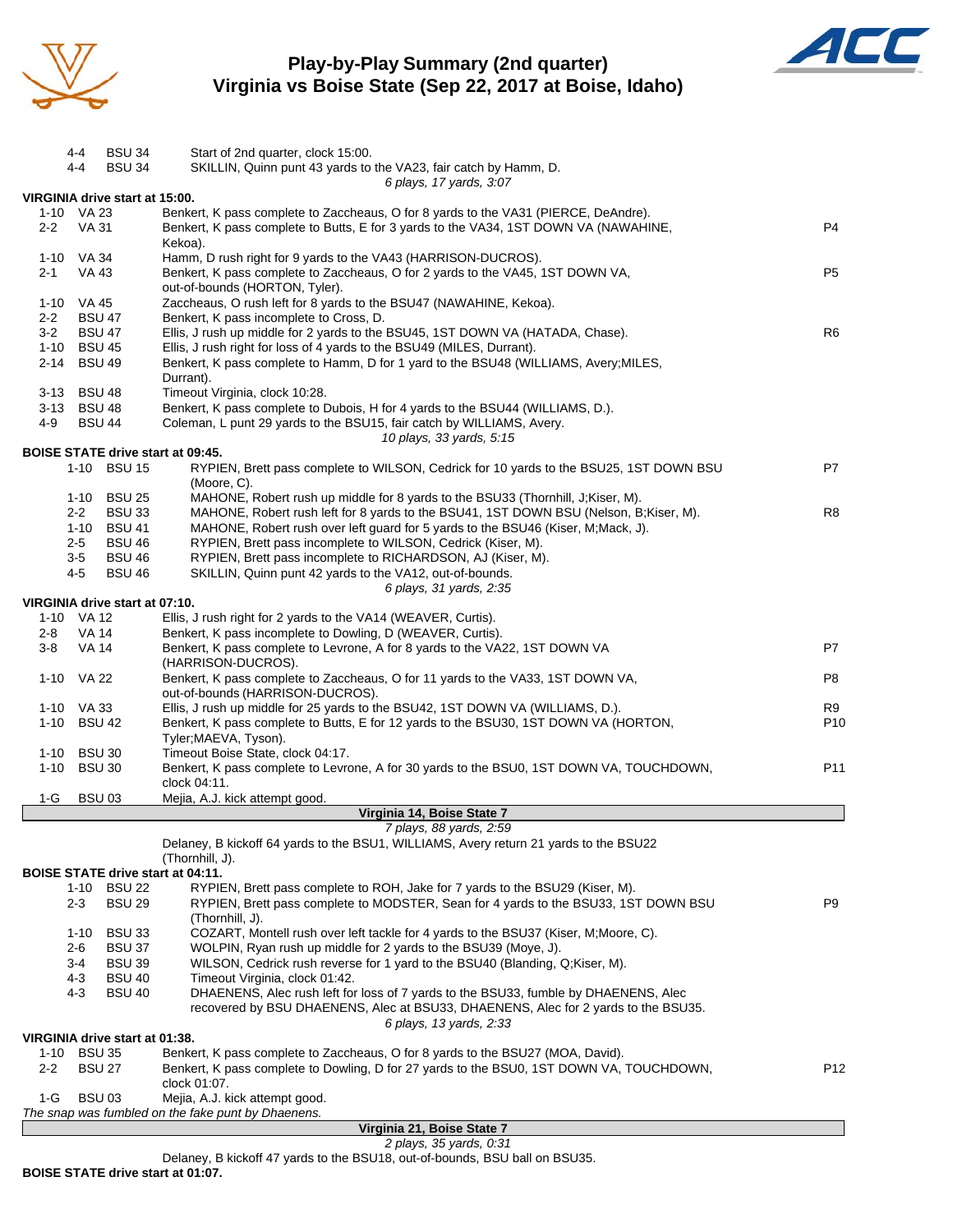

### **Play-by-Play Summary (2nd quarter) Virginia vs Boise State (Sep 22, 2017 at Boise, Idaho)**



|       | 1-10 BSU 35               | RYPIEN, Brett pass complete to RICHARDSON, AJ for 13 yards to the BSU48, 1ST DOWN BSU                                                                     | P <sub>10</sub> |
|-------|---------------------------|-----------------------------------------------------------------------------------------------------------------------------------------------------------|-----------------|
|       | <b>BSU 48</b><br>$1 - 10$ | (Thornhill, J).<br>RYPIEN, Brett pass complete to RICHARDSON, AJ for 20 yards to the VA32, 1ST DOWN BSU,<br>out-of-bounds (Blanding, Q).                  | P <sub>11</sub> |
|       | VA 32<br>$1 - 10$         | RYPIEN, Brett pass incomplete to MODSTER, Sean, dropped pass.                                                                                             |                 |
|       | VA 32<br>$2 - 10$         | RYPIEN, Brett pass complete to WILSON, Cedrick for 20 yards to the VA12, 1ST DOWN BSU<br>(Blanding, Q).                                                   | P <sub>12</sub> |
|       | VA 12<br>$1 - 10$         | RYPIEN, Brett pass incomplete to MODSTER, Sean.                                                                                                           |                 |
|       | VA 12<br>$2 - 10$         | MATTISON, Alex rush up middle for 2 yards to the VA10 (Peace, C;Brown, A), PENALTY VA<br>illegal use of hands (Moye, J) 5 yards to the VA5, 1ST DOWN BSU. | X13             |
| 1-G   | VA 05                     | 1st and 5.                                                                                                                                                |                 |
| $1-G$ | VA 05                     | Timeout Boise State, clock 00:28.                                                                                                                         |                 |
| $1-G$ | VA 05                     | RYPIEN, Brett pass incomplete to WILSON, Cedrick (Moore, C), PENALTY VA pass interference                                                                 | X14             |
|       |                           | (Moore, C) 3 yards to the VA2, 1ST DOWN BSU, NO PLAY.                                                                                                     |                 |
| 1-G   | VA 02                     | ROH, Jake rush up middle for 2 yards to the VA0, TOUCHDOWN, clock 00:21.                                                                                  |                 |
| 1-G   | VA 03                     | HOGGARTH. Haden kick attempt good.                                                                                                                        |                 |
|       |                           | Virginia 21 : Roise State 14                                                                                                                              |                 |

#### **Virginia 21, Boise State 14**

*7 plays, 65 yards, 0:46* VELAZQUEZ, Joel kickoff 65 yards to the VA0, touchback.

# **VIRGINIA drive start at 00:21.**<br>1-10 VA 25 TEAM

TEAM rush up middle for loss of 2 yards to the VA23.

End of half, clock 00:00.

*1 play, minus 2 yards, 0:21* **END OF 2nd QUARTER: Virginia 21, Boise State 14**

|                        |       | Time  | 1st Downs |  |   |         | Conversions |                |                   |                  |  |
|------------------------|-------|-------|-----------|--|---|---------|-------------|----------------|-------------------|------------------|--|
| <b>Quarter Summary</b> | Score | Poss  |           |  |   | 3rd     | 4th         | <b>Rushing</b> | Passing           | <b>Penalties</b> |  |
| Virginia               | 14    | 09:06 |           |  | q | $2 - 3$ | $0 - 0$     | 7-40           | 11-13-0-114       | 2-8              |  |
| <b>Boise State</b>     |       | 05:54 |           |  |   | $0 - 2$ | 0-1         | 9-27           | $6 - 10 - 0 - 74$ | 0-0              |  |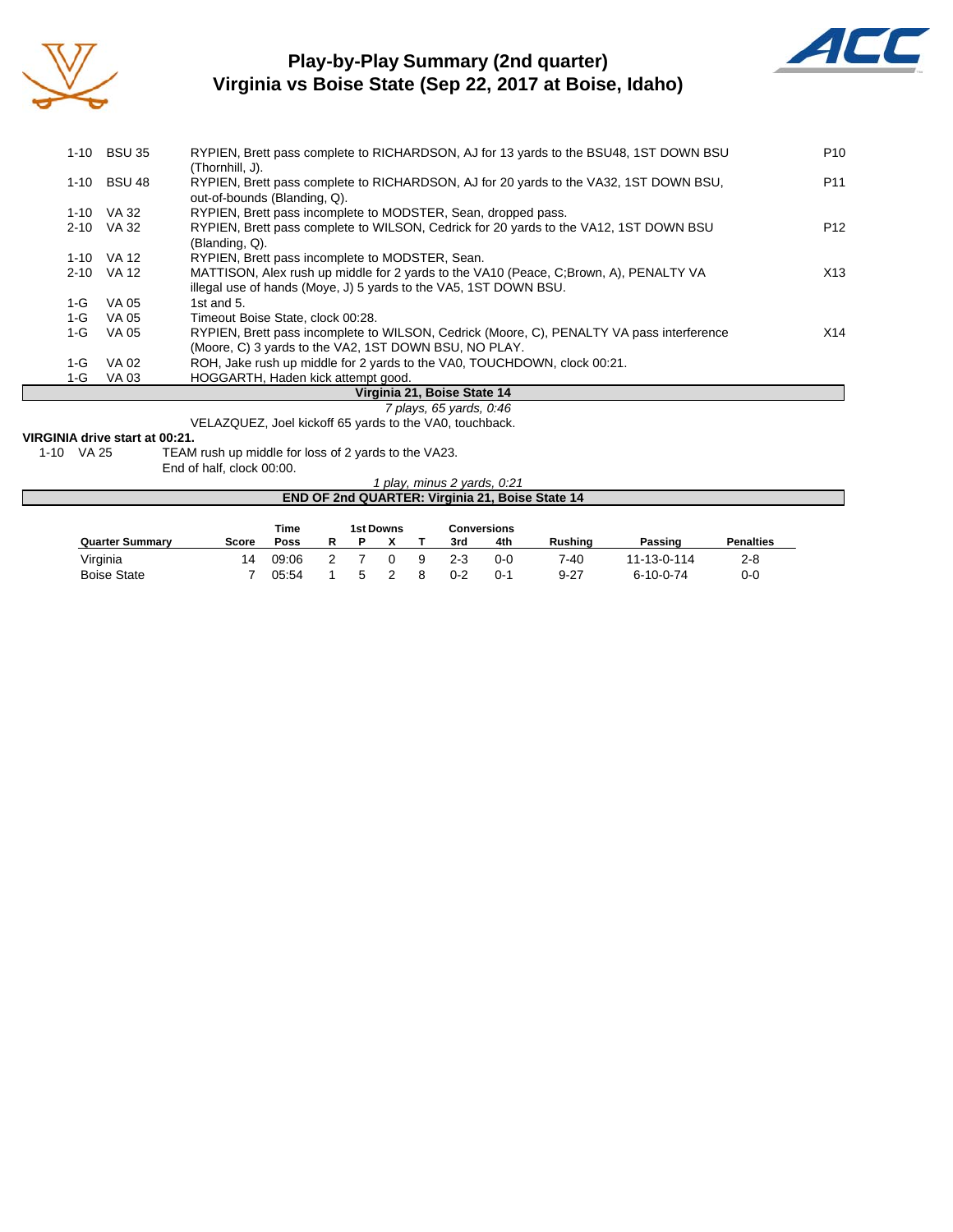

#### **Quickie Statistics (2nd quarter only) Virginia vs Boise State (Sep 22, 2017 at Boise, Idaho)**



|                                   | VA            | <b>BSU</b>   |
|-----------------------------------|---------------|--------------|
| Score                             | 14            |              |
| <b>FIRST DOWNS</b>                | 9             | 8            |
| <b>RUSHES-YARDS (NET)</b>         | $7 - 40$      | $9 - 27$     |
| <b>PASSING YDS (NET)</b>          | 114           | 74           |
| Passes Att-Comp-Int               | $13 - 11 - 0$ | $10 - 6 - 0$ |
| <b>TOTAL OFFENSE PLAYS-YARDS</b>  | 20-154        | 19-101       |
| <b>Fumble Returns-Yards</b>       | $0-0$         | $0-0$        |
| <b>Punt Returns-Yards</b>         | $0 - 0$       | $0-0$        |
| Kickoff Returns-Yards             | $0-0$         | $1 - 21$     |
| <b>Interception Returns-Yards</b> | $0 - 0$       | $0-0$        |
| Punts (Number-Avg)                | $1 - 29.0$    | $2 - 42.5$   |
| Fumbles-Lost                      | $0 - 0$       | $1 - 0$      |
| Penalties-Yards                   | $2 - 8$       | $0-0$        |
| <b>Possession Time</b>            | 09:06         | 05:54        |
| <b>Third-Down Conversions</b>     | 2 of 3        | $0$ of $2$   |
| <b>Fourth-Down Conversions</b>    | $0$ of $0$    | $0$ of 1     |

| Virginia            |                         |                           |                |                                |                 |             | <b>Boise State</b>                                                           |                |                |                         |                 |              |                |             |
|---------------------|-------------------------|---------------------------|----------------|--------------------------------|-----------------|-------------|------------------------------------------------------------------------------|----------------|----------------|-------------------------|-----------------|--------------|----------------|-------------|
| <b>Rushing</b>      |                         | No. Gain Loss             | <b>Net</b>     | TD                             | Lg              | Avg         | <b>Rushing</b>                                                               |                | No. Gain Loss  |                         | <b>Net</b>      | TD           | Lg             | Avg         |
| Jordan Ellis        | 4                       | 29                        | 4              | $\overline{25}$<br>$\mathbf 0$ | $\overline{25}$ | 6.2         | MAHONE, Robert                                                               | 3              | 21             | $\Omega$                | 21              | 0            | 8              | 7.0         |
| Daniel Hamm         |                         | 9                         | 0              | 9<br>0                         | 9               | 9.0         | COZART, Montell                                                              |                | 4              | 0                       | 4               | 0            | 4              | 4.0         |
| Olamide Zaccheaus   |                         | 8                         | $\mathbf 0$    | 8<br>0                         | 8               | 8.0         | WOLPIN, Ryan                                                                 |                | $\overline{2}$ | 0                       | $\overline{c}$  | 0            | $\overline{2}$ | 2.0         |
| <b>TEAM</b>         |                         | $\Omega$                  | $\overline{2}$ | $-2$<br>0                      | 0               | $-2.0$      | ROH, Jake                                                                    |                | $\overline{2}$ | $\Omega$                | $\overline{2}$  | $\mathbf{1}$ | $\overline{2}$ | 2.0         |
| <b>Passing</b>      | $C-A-I$                 |                           | Yds            | TD                             | Long            | <b>Sack</b> | <b>Passing</b>                                                               |                | $C-A-I$        | Yds                     |                 | TD<br>Long   |                | <b>Sack</b> |
| <b>Kurt Benkert</b> | $11 - 13 - 0$           |                           | 114            | $\overline{2}$                 | 30              | 0           | RYPIEN, Brett                                                                |                | $6 - 10 - 0$   |                         | $\overline{74}$ | $\Omega$     | 20             | $\Omega$    |
| <b>Receiving</b>    | No.                     | Yards                     | TD             | Long                           |                 |             | <b>Receiving</b>                                                             | No.            | Yards          |                         | <b>TD</b>       | Long         |                |             |
| Olamide Zaccheaus   | 4                       | 29                        | 0              | 11                             |                 |             | RICHARDSON, AJ                                                               | $\overline{c}$ |                | 33                      | $\mathbf 0$     | 20           |                |             |
| Andre Levrone       | $\overline{\mathbf{c}}$ | 38                        | 1              | 30                             |                 |             | <b>WILSON, Cedrick</b>                                                       | 2              |                | 30                      | $\Omega$        | 20           |                |             |
| <b>Evan Butts</b>   | $\overline{2}$          | 15                        | 0              | 12                             |                 |             | ROH, Jake                                                                    | 1              |                | $\overline{7}$          | 0               | 7            |                |             |
| Doni Dowling        | 1                       | 27                        | 1              | 27                             |                 |             | MODSTER, Sean                                                                | 1              |                | 4                       | 0               | 4            |                |             |
| <b>Punting</b>      | No.                     | Yds                       | Avq            | Long                           | In20            | TВ          | <b>Punting</b>                                                               | No.            | Yds            | Avq                     |                 | Long         | In20           | TВ          |
| Lester Coleman      |                         | 29                        | 29.0           | 29                             | 1               | $\Omega$    | SKILLIN, Quinn                                                               | $\mathfrak{p}$ | 85             | 42.5                    |                 | 43           | 1              | $\Omega$    |
| <b>Punt Returns</b> | No.                     | Yards                     | <b>TD</b>      | Long                           |                 |             | <b>Punt Returns</b>                                                          | No.            | Yards          |                         | <b>TD</b>       | Long         |                |             |
| <b>Kick Returns</b> | No.                     | Yards                     | TD             | Long                           |                 |             | <b>Kick Returns</b>                                                          | No.            | Yards          |                         | TD              | Long         |                |             |
|                     |                         |                           |                |                                |                 |             | <b>WILLIAMS, Avery</b>                                                       | 1              |                | 21                      | $\Omega$        | 21           |                |             |
| <b>Tackles</b>      | UA-A                    | <b>Total</b>              |                | <b>Sacks</b>                   | <b>TFL</b>      |             | <b>Tackles</b>                                                               | UA-A           |                | <b>Total</b>            | <b>Sacks</b>    |              | <b>TFL</b>     |             |
| Micah Kiser         | $1 - 5$                 | 6                         |                | 0.0                            | 0.0             |             | HARRISON-DUCRO                                                               | $3-0$          |                | 3                       |                 | 0.0          | 0.0            |             |
| Juan Thornhill      | $3 - 1$                 |                           | 4              | 0.0                            | 0.0             |             | NAWAHINE, Kekoa                                                              | $2 - 0$        |                | $\overline{\mathbf{c}}$ |                 | 0.0          | 0.0            |             |
| Quin Blanding       | $2 - 1$                 | $\ensuremath{\mathsf{3}}$ |                | 0.0                            | 0.0             |             | WILLIAMS, D.                                                                 | $2 - 0$        |                | $\overline{\mathbf{c}}$ |                 | 0.0          | 0.0            |             |
| Chris Moore         | $1 - 1$                 |                           | $\overline{2}$ | 0.0                            | 0.0             |             | MILES, Durrant                                                               | $1 - 1$        |                | $\overline{2}$          |                 | 0.0          | 1.0            |             |
| Qtr<br>Time         | <b>Scoring Play</b>     |                           |                |                                |                 |             |                                                                              |                |                |                         |                 |              | V-H            |             |
| 12:02<br>1st        |                         |                           |                |                                |                 |             | BSU - WOLPIN, Ryan 5 yd run (HOGGARTH, Haden kick), 7-80 2:58                |                |                |                         |                 |              | $0 - 7$        |             |
| 03:07               |                         |                           |                |                                |                 |             | VA - Jordan Ellis 2 yd run (A.J. Mejia kick), 9-53 4:24                      |                |                |                         |                 |              | $7 - 7$        |             |
| 04:11<br>2nd        |                         |                           |                |                                |                 |             | VA - Andre Levrone 30 yd pass from Kurt Benkert (A.J. Mejia kick), 7-88 2:59 |                |                |                         |                 |              | $7 - 0$        |             |
| 01:07               |                         |                           |                |                                |                 |             | VA - Doni Dowling 27 yd pass from Kurt Benkert (A.J. Mejia kick), 2-35 0:31  |                |                |                         |                 |              | $14 - 0$       |             |

00:21 BSU - ROH, Jake 2 yd run (HOGGARTH, Haden kick), 7-65 0:46 14 - 7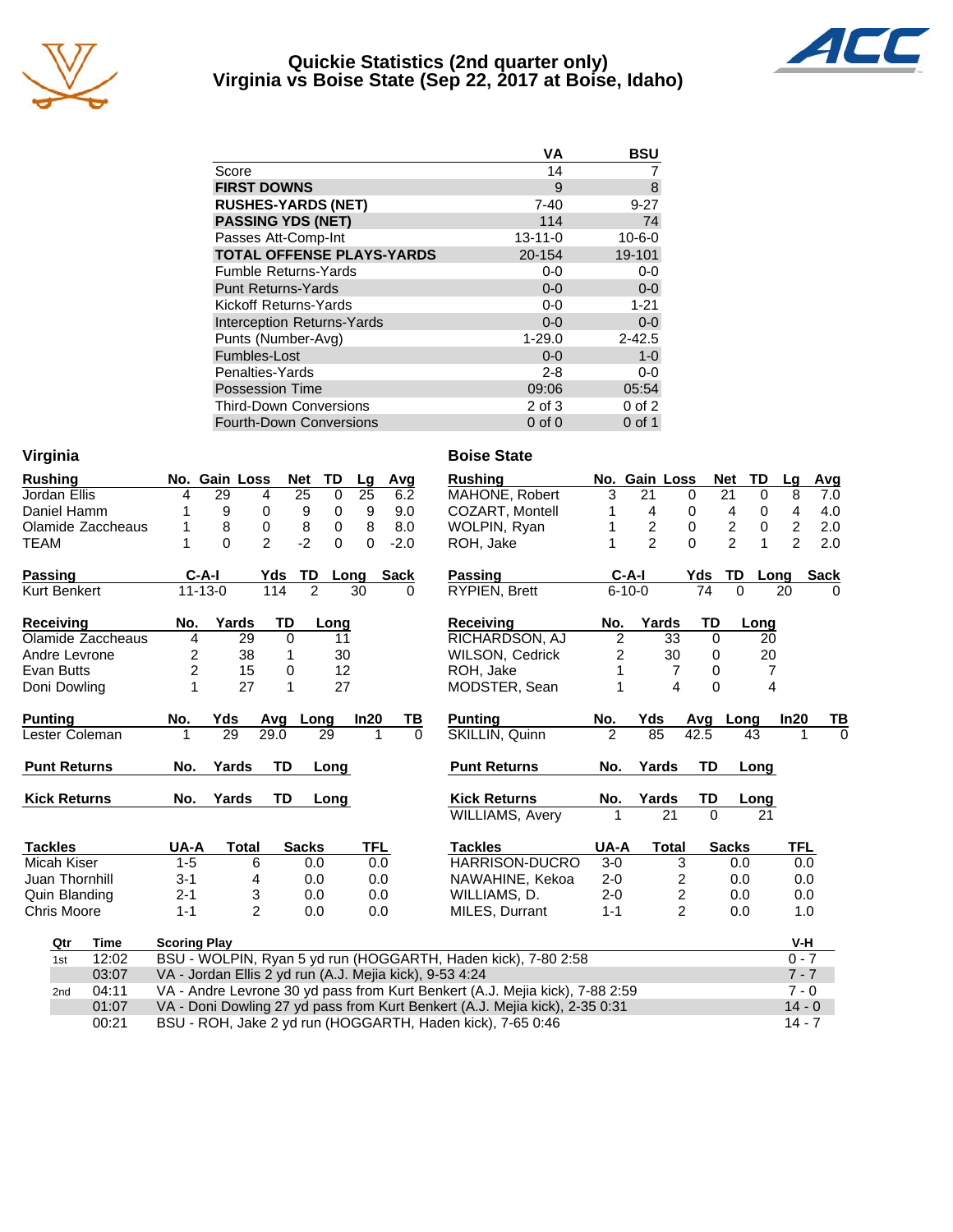

### **Play-by-Play Summary (3rd quarter) Virginia vs Boise State (Sep 22, 2017 at Boise, Idaho)**



|                                              | Start of 3rd quarter, clock 15:00, BSU ball on BSU35.                                                                                           |                 |
|----------------------------------------------|-------------------------------------------------------------------------------------------------------------------------------------------------|-----------------|
|                                              | VELAZQUEZ, Joel kickoff 65 yards to the VA0, touchback.                                                                                         |                 |
| VIRGINIA drive start at 15:00.<br>1-10 VA 25 | Ellis, J rush up middle for 3 yards to the VA28 (VANDER ESCH, L.).                                                                              |                 |
| VA 28<br>2-7                                 | Ellis, J rush up middle for 8 yards to the VA36, 1ST DOWN VA (VANDER ESCH, L.).                                                                 | R <sub>13</sub> |
| 1-10 VA 36                                   | Benkert, K pass complete to Levrone, A for 64 yards to the BSU0, 1ST DOWN VA, TOUCHDOWN,                                                        | P <sub>14</sub> |
| 1-G                                          | clock 13:31.                                                                                                                                    |                 |
| BSU <sub>03</sub>                            | Mejia, A.J. kick attempt good.<br>Virginia 28, Boise State 14                                                                                   |                 |
|                                              | 3 plays, 75 yards, 1:29                                                                                                                         |                 |
| <b>BOISE STATE drive start at 13:31.</b>     | Delaney, B kickoff 65 yards to the BSU0, touchback.                                                                                             |                 |
| 1-10 BSU 25                                  | RYPIEN, Brett pass complete to WILSON, Cedrick for 17 yards to the BSU42, 1ST DOWN BSU                                                          | P <sub>15</sub> |
|                                              | (Blanding, Q).                                                                                                                                  |                 |
| 1-10 BSU 42                                  | RYPIEN, Brett pass complete to WILSON, Cedrick for 4 yards to the BSU46, out-of-bounds                                                          |                 |
| $2 - 6$<br><b>BSU 46</b>                     | $(Hall, B)$ .<br>RYPIEN, Brett pass complete to WILSON, Cedrick for 7 yards to the VA47, 1ST DOWN BSU,                                          | P <sub>16</sub> |
|                                              | out-of-bounds (Moore, C).                                                                                                                       |                 |
| 1-10 VA 47                                   | RYPIEN, Brett pass incomplete to WILSON, Cedrick.                                                                                               |                 |
| 2-10 VA 47                                   | MATTISON, Alex rush left for loss of 3 yards to the 50 yardline (Blanding, Q).<br>PENALTY BSU false start (MODSTER, Sean) 5 yards to the BSU45. |                 |
| 3-13 BSU 50<br>3-18 BSU 45                   | RYPIEN, Brett pass complete to ROH, Jake for 13 yards to the VA42 (Blanding, Q).                                                                |                 |
| VA 42<br>4-5                                 | Timeout Virginia, clock 10:34.                                                                                                                  |                 |
| VA 42<br>4-5                                 | SKILLIN, Quinn punt 42 yards to the VA0, touchback.                                                                                             |                 |
|                                              | 6 plays, 33 yards, 3:04                                                                                                                         |                 |
| VIRGINIA drive start at 10:27.<br>1-10 VA 20 | Ellis, J rush up middle for 3 yards to the VA23 (KANIHO, Kekaula; MAEVA, Tyson).                                                                |                 |
| <b>VA 23</b><br>$2 - 7$                      | Ellis, J rush over right guard for 2 yards to the VA25 (HORTON, Tyler; VANDER ESCH, L.).                                                        |                 |
| VA 25<br>3-5                                 | Benkert, K pass complete to Dubois, H for 8 yards to the VA33, 1ST DOWN VA (WILLIAMS,                                                           | P <sub>15</sub> |
|                                              | Avery).                                                                                                                                         |                 |
| 1-10 VA 33<br>1-10 VA 33                     | Timeout Boise State, clock 08:45.<br>Ellis, J rush over right tackle for 3 yards to the VA36 (PIERCE, DeAndre; MOA, David).                     |                 |
| $2 - 7$<br>VA 36                             | Ellis, J rush right for 4 yards to the VA40, out-of-bounds (NAWAHINE, Kekoa).                                                                   |                 |
| 3-3<br>VA 40                                 | Benkert, K pass incomplete to Hamm, D.                                                                                                          |                 |
| <b>VA 40</b><br>4-3                          | Coleman, L punt 35 yards to the BSU25, WILLIAMS, Avery return 0 yards to the BSU25                                                              |                 |
|                                              | (Blanding, Q), PENALTY BSU illegal block (YOUNG, Michael) 10 yards to the BSU15, 1st and<br>10, BSU ball on BSU15.                              |                 |
|                                              | 6 plays, 20 yards, 3:08                                                                                                                         |                 |
| <b>BOISE STATE drive start at 07:19.</b>     |                                                                                                                                                 |                 |
| 1-10 BSU 15                                  | RYPIEN, Brett pass incomplete to WILSON, Cedrick.                                                                                               |                 |
| 2-10 BSU 15<br>3-10 BSU 15                   | RYPIEN, Brett pass incomplete to MAHONE, Robert.<br>RYPIEN, Brett pass incomplete to MATTISON, Alex, dropped pass.                              |                 |
| 4-10 BSU 15                                  | SKILLIN, Quinn punt 41 yards to the VA44, fair catch by Hamm, D.                                                                                |                 |
|                                              | 3 plays, 0 yards, 0:22                                                                                                                          |                 |
| VIRGINIA drive start at 06:57.               |                                                                                                                                                 |                 |
| 1-10 VA 44<br>$1-G$<br><b>BSU03</b>          | Zaccheaus, O rush left for 56 yards to the BSU0, 1ST DOWN VA, TOUCHDOWN, clock 06:51.<br>Mejia, A.J. kick attempt good.                         | R <sub>16</sub> |
|                                              | Virginia 35, Boise State 14                                                                                                                     |                 |
|                                              | 1 play, 56 yards, 0:06                                                                                                                          |                 |
|                                              | Delaney, B kickoff 65 yards to the BSU0, WILLIAMS, Avery return 17 yards to the BSU17                                                           |                 |
| BOISE STATE drive start at 06:51.            | (Blount, J), PENALTY BSU holding 9 yards to the BSU8, 1st and 10, BSU ball on BSU8.                                                             |                 |
| 1-10 BSU 08                                  | RYPIEN, Brett pass complete to ROH, Jake for 6 yards to the BSU14 (Kiser, M).                                                                   |                 |
| BSU 14<br>2-4                                | RYPIEN, Brett pass complete to WILSON, Cedrick for 16 yards to the BSU30, 1ST DOWN BSU                                                          | P <sub>17</sub> |
|                                              | (Hall, B).                                                                                                                                      |                 |
| <b>BSU 30</b><br>1-10<br>2-10 BSU 30         | RYPIEN, Brett pass incomplete to ROH, Jake (Nelson, B).<br>RYPIEN, Brett pass incomplete to MODSTER, Sean, dropped pass.                        |                 |
| 3-10 BSU 30                                  | RYPIEN, Brett pass incomplete to RICHARDSON, AJ (Thornhill, J).                                                                                 |                 |
| 4-10 BSU 30                                  | SKILLIN, Quinn punt 41 yards to the VA29, fair catch by Hamm, D.                                                                                |                 |
|                                              | 5 plays, 22 yards, 1:09                                                                                                                         |                 |
| VIRGINIA drive start at 05:42.<br>1-10 VA 29 | Ellis, J rush up middle for no gain to the VA29 (VANDER ESCH, L.).                                                                              |                 |
| 2-10 VA 29                                   | Ellis, J rush left for 4 yards to the VA33 (LUI, Sonatane).                                                                                     |                 |
| 3-6<br>VA 33                                 | Benkert, K pass incomplete to Zaccheaus, O.                                                                                                     |                 |
| 4-6<br>VA 33                                 | Coleman, L punt 43 yards to the BSU24, WILLIAMS, Avery return 0 yards to the BSU24                                                              |                 |
|                                              | $(Cross, D)$ .<br>3 plays, 4 yards, 1:34                                                                                                        |                 |
|                                              |                                                                                                                                                 |                 |

#### **BOISE STATE drive start at 04:08.**

1-10 BSU 24 RYPIEN, Brett pass complete to ROH, Jake for 9 yards to the BSU33 (Blanding, Q).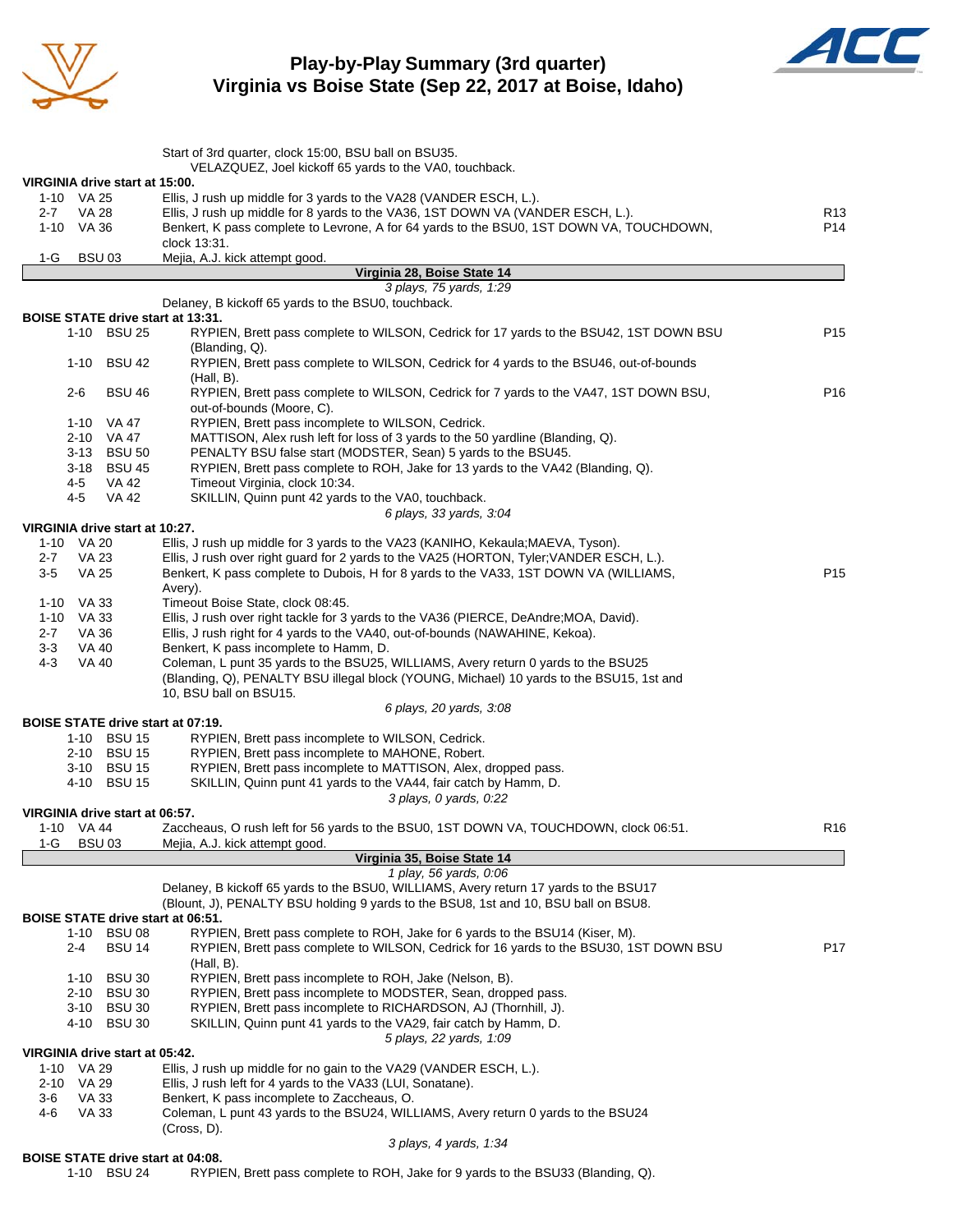

## **Play-by-Play Summary (3rd quarter) Virginia vs Boise State (Sep 22, 2017 at Boise, Idaho)**



|          | $2 - 1$<br>$3 - 1$<br><b>BSU 33</b><br><b>BSU 33</b><br>$4 - 1$ | MATTISON, Alex rush right for no gain to the BSU33 (Moore, C).<br>RYPIEN, Brett pass incomplete to WILSON, Cedrick.<br>Timeout Boise State, clock 03:04. |                  |
|----------|-----------------------------------------------------------------|----------------------------------------------------------------------------------------------------------------------------------------------------------|------------------|
|          | <b>BSU 33</b><br>$4 - 1$                                        | PENALTY BSU delay of game 5 yards to the BSU28.                                                                                                          |                  |
|          | 4-6<br><b>BSU 28</b>                                            | VELAZQUEZ, Joel punt 42 yards to the VA30, out-of-bounds.                                                                                                |                  |
|          |                                                                 | 3 plays, 4 yards, 1:12                                                                                                                                   |                  |
|          | VIRGINIA drive start at 02:56.                                  |                                                                                                                                                          |                  |
| $1 - 10$ | VA 30                                                           | Benkert, K pass complete to Levrone, A for 8 yards to the VA38.                                                                                          |                  |
| $2 - 2$  | VA 38                                                           | Benkert, K pass incomplete to Craft, W (HORTON, Tyler).                                                                                                  |                  |
| $3-2$    | VA 38                                                           | Timeout Virginia, clock 02:16.                                                                                                                           |                  |
| $3-2$    | <b>VA 38</b>                                                    | Benkert, K pass complete to Levrone, A for 31 yards to the BSU31, 1ST DOWN VA (PIERCE,                                                                   | P <sub>17</sub>  |
|          |                                                                 | DeAndre).                                                                                                                                                |                  |
| 1-10     | <b>BSU 31</b>                                                   | Ellis, J rush left for loss of 2 yards to the BSU33 (WEAVER, Curtis; VANDER ESCH, L.).                                                                   |                  |
| $2 - 12$ | <b>BSU 33</b>                                                   | Benkert, K pass complete to Butts, E for 17 yards to the BSU16, 1ST DOWN VA (YOUNG,                                                                      | P <sub>18</sub>  |
|          |                                                                 | Michael: VELAZQUEZ, Joel).                                                                                                                               |                  |
| 1-10     | <b>BSU 16</b>                                                   | Benkert, K pass complete to Dowling, D for 12 yards to the BSU4, 1ST DOWN VA (MAEVA,                                                                     | P <sub>19</sub>  |
|          |                                                                 | Tyson).                                                                                                                                                  |                  |
|          |                                                                 | <b>END OF 3rd QUARTER: Virginia 35, Boise State 14</b>                                                                                                   |                  |
|          |                                                                 |                                                                                                                                                          |                  |
|          |                                                                 | <b>1st Downs</b><br><b>Conversions</b><br>Time                                                                                                           |                  |
|          | <b>Quarter Summarv</b>                                          | R<br>х<br>Rushing<br>Р<br>4th<br>Passing<br>Score<br><b>Poss</b><br>3rd                                                                                  | <b>Penalties</b> |

Virginia 14 09:13 2 5 0 7 1-3 0-0 10-81 6-9-0-140 0-0 Boise State 0 05:47 0 3 0 3 0-4 0-0 2-(-3) 7-15-0-72 4-29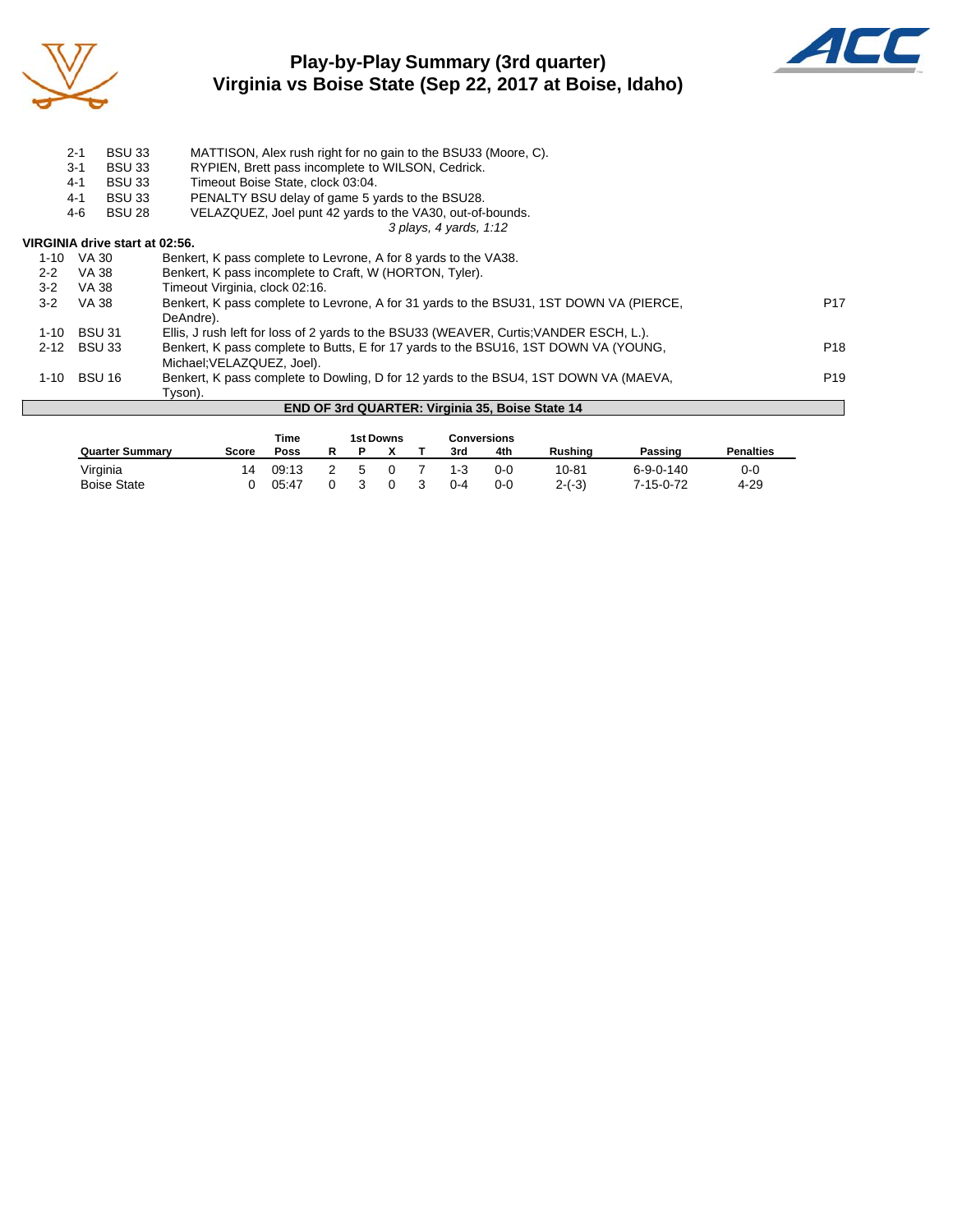

#### **Quickie Statistics (3rd quarter only) Virginia vs Boise State (Sep 22, 2017 at Boise, Idaho)**



|                                   | VA          | BSU          |
|-----------------------------------|-------------|--------------|
| Score                             | 14          | O            |
| <b>FIRST DOWNS</b>                | 7           | 3            |
| <b>RUSHES-YARDS (NET)</b>         | 10-81       | $2 - 3$      |
| <b>PASSING YDS (NET)</b>          | 140         | 72           |
| Passes Att-Comp-Int               | $9 - 6 - 0$ | $15 - 7 - 0$ |
| <b>TOTAL OFFENSE PLAYS-YARDS</b>  | 19-221      | 17-69        |
| <b>Fumble Returns-Yards</b>       | $0 - 0$     | $0-0$        |
| <b>Punt Returns-Yards</b>         | $0 - 0$     | $2 - 0$      |
| Kickoff Returns-Yards             | $0-0$       | $1 - 17$     |
| <b>Interception Returns-Yards</b> | $0 - 0$     | $0-0$        |
| Punts (Number-Avg)                | $2 - 39.0$  | $4 - 41.5$   |
| Fumbles-Lost                      | $0 - 0$     | $0-0$        |
| Penalties-Yards                   | $0 - 0$     | $4 - 29$     |
| <b>Possession Time</b>            | 09:13       | 05:47        |
| <b>Third-Down Conversions</b>     | 2 of 4      | $0$ of 4     |
| <b>Fourth-Down Conversions</b>    | $0$ of $0$  | $0$ of $0$   |

| Virginia                 |                                                         |                                  |                      | <b>Boise State</b>                                                           |                |                         |             |              |             |              |
|--------------------------|---------------------------------------------------------|----------------------------------|----------------------|------------------------------------------------------------------------------|----------------|-------------------------|-------------|--------------|-------------|--------------|
| <b>Rushing</b>           | No. Gain Loss                                           | <b>Net</b><br>TD                 | Lg<br>Avg            | <b>Rushing</b>                                                               |                | No. Gain Loss           |             | TD<br>Net    | Lg          | <u>Avg</u>   |
| Olamide Zaccheaus        | 56<br>1                                                 | 56<br>$\mathbf{1}$<br>0          | 56<br>56.0           | MATTISON, Alex                                                               | 2              | 0                       | 3           | $-3$<br>0    |             |              |
| Jordan Ellis             | 9<br>27                                                 | $\overline{2}$<br>25<br>$\Omega$ | 8<br>2.8             |                                                                              |                |                         |             |              |             |              |
| <b>Passing</b>           | $C-A-I$                                                 | TD<br>Yds                        | <b>Sack</b><br>Long  | Passing                                                                      | $C-A-I$        |                         | Yds         | TD<br>Long   |             | <b>Sack</b>  |
| <b>Kurt Benkert</b>      | $6 - 9 - 0$                                             | 140<br>1                         | 64<br>0              | RYPIEN, Brett                                                                | $7 - 15 - 0$   |                         | 72          | $\Omega$     | 17          | ∩            |
| Receiving                | Yards<br>No.                                            | <b>TD</b><br>Long                |                      | Receiving                                                                    | No.            | Yards                   | TD          | Long         |             |              |
| Andre Levrone            | 3<br>103                                                | $\mathbf{1}$<br>64               |                      | <b>WILSON, Cedrick</b>                                                       | 4              | 44                      | $\mathbf 0$ | 17           |             |              |
| Evan Butts               | 17<br>1                                                 | 0<br>17                          |                      | ROH, Jake                                                                    | 3              | 28                      | $\Omega$    | 13           |             |              |
| Doni Dowling             | 12                                                      | 12<br>0                          |                      |                                                                              |                |                         |             |              |             |              |
| Hasise Dubois            | 8<br>1                                                  | 0<br>8                           |                      |                                                                              |                |                         |             |              |             |              |
| <b>Punting</b>           | Yds<br>No.                                              | Avg Long                         | In20<br>ΤВ           | <b>Punting</b>                                                               | No.            | Yds                     |             | Avg Long     | In20        | TB           |
| Lester Coleman           | $\overline{2}$<br>$\overline{78}$                       | 39.0<br>43                       | $\Omega$<br>$\Omega$ | SKILLIN, Quinn                                                               | 3              | 124                     | 41.3        | 42           | $\mathbf 0$ | $\mathbf{1}$ |
|                          |                                                         |                                  |                      | VELAZQUEZ, Joel                                                              | 1              | 42                      | 42.0        | 42           | 0           | 0            |
| <b>Punt Returns</b>      | Yards<br>No.                                            | <b>TD</b><br>Long                |                      | <b>Punt Returns</b>                                                          | No.            | Yards                   | TD          | Long         |             |              |
|                          |                                                         |                                  |                      | <b>WILLIAMS, Avery</b>                                                       | $\mathfrak{p}$ | $\Omega$                | $\Omega$    | 0            |             |              |
| <b>Kick Returns</b>      | No.<br>Yards                                            | <b>TD</b><br>Long                |                      | <b>Kick Returns</b>                                                          | No.            | Yards                   | TD          | Long         |             |              |
|                          |                                                         |                                  |                      | <b>WILLIAMS, Avery</b>                                                       | 1              | 17                      | $\Omega$    | 17           |             |              |
| <b>Tackles</b>           | UA-A<br><b>Total</b>                                    | <b>Sacks</b>                     | <b>TFL</b>           | <b>Tackles</b>                                                               | UA-A           | <b>Total</b>            |             | <b>Sacks</b> | <b>TFL</b>  |              |
| Quin Blanding            | $5-0$                                                   | 5<br>0.0                         | 1.0                  | VANDER ESCH, L.                                                              | $3 - 2$        | 5                       |             | 0.0          | 0.5         |              |
| <b>Chris Moore</b>       | $2 - 0$                                                 | 2<br>0.0                         | 0.0                  | MAEVA, Tyson                                                                 | $1 - 1$        | 2                       |             | 0.0          | 0.0         |              |
| <b>Bryce Hall</b>        | $2 - 0$                                                 | $\overline{c}$<br>0.0            | 0.0                  | PIERCE, DeAndre                                                              | $1 - 1$        | $\overline{\mathbf{c}}$ |             | 0.0          | 0.0         |              |
| Micah Kiser              | $1 - 0$                                                 | 1<br>0.0                         | 0.0                  | <b>WILLIAMS, Avery</b>                                                       | $1 - 0$        | 1                       |             | 0.0          | 0.0         |              |
| Qtr<br>Time              | <b>Scoring Play</b>                                     |                                  |                      |                                                                              |                |                         |             |              | V-H         |              |
| 12:02<br>1st             |                                                         |                                  |                      | BSU - WOLPIN, Ryan 5 yd run (HOGGARTH, Haden kick), 7-80 2:58                |                |                         |             |              | $0 - 7$     |              |
| 03:07                    | VA - Jordan Ellis 2 yd run (A.J. Mejia kick), 9-53 4:24 |                                  |                      |                                                                              |                |                         |             |              | $7 - 7$     |              |
| 04:11<br>2 <sub>nd</sub> |                                                         |                                  |                      | VA - Andre Levrone 30 yd pass from Kurt Benkert (A.J. Mejia kick), 7-88 2:59 |                |                         |             |              | $14 - 7$    |              |
| 01:07                    |                                                         |                                  |                      | VA - Doni Dowling 27 yd pass from Kurt Benkert (A.J. Mejia kick), 2-35 0:31  |                |                         |             |              | $21 - 7$    |              |
| 00:21                    |                                                         |                                  |                      | BSU - ROH, Jake 2 yd run (HOGGARTH, Haden kick), 7-65 0:46                   |                |                         |             |              | $21 - 14$   |              |
| 13:31<br>3rd             |                                                         |                                  |                      | VA - Andre Levrone 64 yd pass from Kurt Benkert (A.J. Mejia kick), 3-75 1:29 |                |                         |             |              | $7 - 0$     |              |
| 06:51                    |                                                         |                                  |                      | VA - Olamide Zaccheaus 56 yd run (A.J. Mejia kick), 1-56 0:06                |                |                         |             |              | $14 - 0$    |              |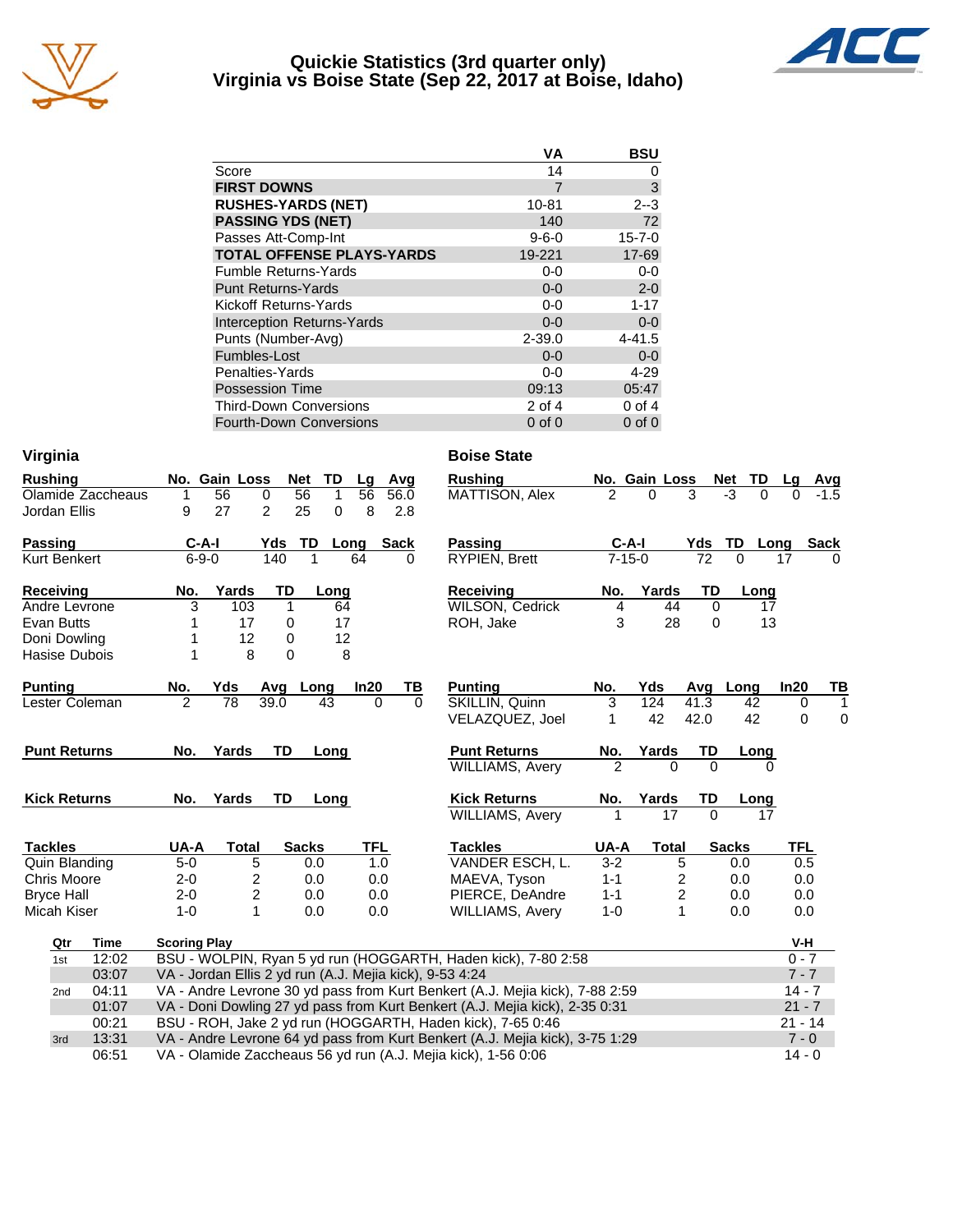

### **Play-by-Play Summary (4th quarter) Virginia vs Boise State (Sep 22, 2017 at Boise, Idaho)**



| 2-G<br><b>BSU 04</b>                                                                                                                                                                                                                                                                                                                                                                                                                                                                                                                                                                                                                                                                                                                                                                                                                                                                                                                                                                                                                                                                                                                                                                                                                                                                                                                                                                                                                                                                                                                                                                                                                                                                                                                                                                                                                                                                                                                                                                                                                                                                                                                                                                                                                                                                                                                                                                                                                                                                                                                                                                                                                                                                                                                                                                                                                                                                                                                                                                                                                                                                                                                                                                                                                                                                                                                                                                                                                                                                                                                                                                                                                                                                                                                                                                                                                                                                                                                                                                                                                                                                                                                                                                                                                                                  | Benkert, K rush left for 3 yards to the BSU1, out-of-bounds (VANDER ESCH, L.).            |                 |  |
|-----------------------------------------------------------------------------------------------------------------------------------------------------------------------------------------------------------------------------------------------------------------------------------------------------------------------------------------------------------------------------------------------------------------------------------------------------------------------------------------------------------------------------------------------------------------------------------------------------------------------------------------------------------------------------------------------------------------------------------------------------------------------------------------------------------------------------------------------------------------------------------------------------------------------------------------------------------------------------------------------------------------------------------------------------------------------------------------------------------------------------------------------------------------------------------------------------------------------------------------------------------------------------------------------------------------------------------------------------------------------------------------------------------------------------------------------------------------------------------------------------------------------------------------------------------------------------------------------------------------------------------------------------------------------------------------------------------------------------------------------------------------------------------------------------------------------------------------------------------------------------------------------------------------------------------------------------------------------------------------------------------------------------------------------------------------------------------------------------------------------------------------------------------------------------------------------------------------------------------------------------------------------------------------------------------------------------------------------------------------------------------------------------------------------------------------------------------------------------------------------------------------------------------------------------------------------------------------------------------------------------------------------------------------------------------------------------------------------------------------------------------------------------------------------------------------------------------------------------------------------------------------------------------------------------------------------------------------------------------------------------------------------------------------------------------------------------------------------------------------------------------------------------------------------------------------------------------------------------------------------------------------------------------------------------------------------------------------------------------------------------------------------------------------------------------------------------------------------------------------------------------------------------------------------------------------------------------------------------------------------------------------------------------------------------------------------------------------------------------------------------------------------------------------------------------------------------------------------------------------------------------------------------------------------------------------------------------------------------------------------------------------------------------------------------------------------------------------------------------------------------------------------------------------------------------------------------------------------------------------------------------------------|-------------------------------------------------------------------------------------------|-----------------|--|
| $3-G$<br><b>BSU01</b>                                                                                                                                                                                                                                                                                                                                                                                                                                                                                                                                                                                                                                                                                                                                                                                                                                                                                                                                                                                                                                                                                                                                                                                                                                                                                                                                                                                                                                                                                                                                                                                                                                                                                                                                                                                                                                                                                                                                                                                                                                                                                                                                                                                                                                                                                                                                                                                                                                                                                                                                                                                                                                                                                                                                                                                                                                                                                                                                                                                                                                                                                                                                                                                                                                                                                                                                                                                                                                                                                                                                                                                                                                                                                                                                                                                                                                                                                                                                                                                                                                                                                                                                                                                                                                                 | Ellis, J rush over right guard for 1 yard to the BSU0, TOUCHDOWN, clock 14:14.            |                 |  |
|                                                                                                                                                                                                                                                                                                                                                                                                                                                                                                                                                                                                                                                                                                                                                                                                                                                                                                                                                                                                                                                                                                                                                                                                                                                                                                                                                                                                                                                                                                                                                                                                                                                                                                                                                                                                                                                                                                                                                                                                                                                                                                                                                                                                                                                                                                                                                                                                                                                                                                                                                                                                                                                                                                                                                                                                                                                                                                                                                                                                                                                                                                                                                                                                                                                                                                                                                                                                                                                                                                                                                                                                                                                                                                                                                                                                                                                                                                                                                                                                                                                                                                                                                                                                                                                                       |                                                                                           |                 |  |
|                                                                                                                                                                                                                                                                                                                                                                                                                                                                                                                                                                                                                                                                                                                                                                                                                                                                                                                                                                                                                                                                                                                                                                                                                                                                                                                                                                                                                                                                                                                                                                                                                                                                                                                                                                                                                                                                                                                                                                                                                                                                                                                                                                                                                                                                                                                                                                                                                                                                                                                                                                                                                                                                                                                                                                                                                                                                                                                                                                                                                                                                                                                                                                                                                                                                                                                                                                                                                                                                                                                                                                                                                                                                                                                                                                                                                                                                                                                                                                                                                                                                                                                                                                                                                                                                       |                                                                                           |                 |  |
|                                                                                                                                                                                                                                                                                                                                                                                                                                                                                                                                                                                                                                                                                                                                                                                                                                                                                                                                                                                                                                                                                                                                                                                                                                                                                                                                                                                                                                                                                                                                                                                                                                                                                                                                                                                                                                                                                                                                                                                                                                                                                                                                                                                                                                                                                                                                                                                                                                                                                                                                                                                                                                                                                                                                                                                                                                                                                                                                                                                                                                                                                                                                                                                                                                                                                                                                                                                                                                                                                                                                                                                                                                                                                                                                                                                                                                                                                                                                                                                                                                                                                                                                                                                                                                                                       | Delaney, B kickoff 65 yards to the BSU0, WILLIAMS, Avery return 31 yards to the BSU31     |                 |  |
| <b>BSU 04</b><br>Start of 4th quarter, clock 15:00.<br>1-G<br>$1-G$<br><b>BSU 04</b><br>Benkert, K pass incomplete to Butts, E.<br>$1-G$<br><b>BSU 03</b><br>Mejia, A.J. kick attempt good.<br>Virginia 42, Boise State 14<br>9 plays, 70 yards, 3:42<br>(Thornhill, J), PENALTY BSU holding (BARR, Brock) 10 yards to the BSU21, 1st and 10, BSU<br>ball on BSU21.<br><b>BOISE STATE drive start at 14:14.</b><br>RYPIEN, Brett sacked for loss of 6 yards to the BSU15 (Peace, C).<br>1-10 BSU 21<br>2-16 BSU 15<br>PENALTY BSU false start (WILSON, Cedrick) 5 yards to the BSU10.<br>2-21 BSU 10<br>RYPIEN, Brett pass incomplete to MATTISON, Alex.<br>3-21<br><b>BSU 10</b><br>RYPIEN, Brett pass complete to WILSON, Cedrick for 35 yards to the BSU45, 1ST DOWN BSU,<br>out-of-bounds (Blanding, Q).<br>RYPIEN, Brett pass complete to RICHARDSON, AJ for 9 yards to the VA46 (Thornhill, J).<br>1-10 BSU 45<br>RYPIEN, Brett pass incomplete to MODSTER, Sean, dropped pass.<br>$2 - 1$<br>VA 46<br>VA 46<br>RYPIEN, Brett pass incomplete to WILSON, Cedrick, dropped pass.<br>3-1<br>RYPIEN, Brett pass intercepted by Nelson, B at the VA40, Nelson, B return 1 yards to the<br>4-1<br>VA 46<br>VA41.<br>7 plays, 33 yards, 1:45<br>VIRGINIA drive start at 12:29.<br>Ellis, J rush over right tackle for 5 yards to the VA46 (WHITNEY, Sam).<br>1-10 VA 41<br>$2 - 5$<br>Ellis, J rush right for 4 yards to the 50 yardline, out-of-bounds (YOUNG, Michael).<br>VA 46<br>$3 - 1$<br>Ellis, J rush up middle for 3 yards to the BSU47, 1ST DOWN VA (HARTSFIELD, C.; VANDER<br>R <sub>20</sub><br>VA 50<br>ESCH, L.).<br><b>BSU 47</b><br>Atkins, L rush up middle for 1 yard to the BSU46 (MILES, Durrant; WHIMPEY, Riley).<br>1-10<br>$2 - 9$<br><b>BSU 46</b><br>Benkert, K pass incomplete to Zaccheaus, O.<br>$3-9$<br><b>BSU 46</b><br>Hamm, D rush up middle for 3 yards to the BSU43 (VANDER ESCH, L.).<br>4-6<br>Coleman, L punt 32 yards to the BSU11, fair catch by WILLIAMS, Avery.<br>BSU 43<br>6 plays, 16 yards, 3:27<br><b>BOISE STATE drive start at 09:02.</b><br>1-10 BSU 11<br>COZART, Montell sacked for loss of 7 yards to the BSU4 (Brown, A).<br>2-17 BSU 04<br>COZART, Montell pass complete to WILSON, Cedrick for 9 yards to the BSU13 (Hall, B).<br><b>BSU 13</b><br>COZART, Montell pass incomplete to RICHARDSON, AJ.<br>3-8<br>$4 - 8$<br><b>BSU 13</b><br>VELAZQUEZ, Joel punt 42 yards to the VA45, fair catch by Hamm, D.<br>3 plays, 2 yards, 1:09<br>VIRGINIA drive start at 07:53.<br>Ellis, J rush right for loss of 1 yard to the VA44 (LOCHER, Matt).<br>1-10 VA 45<br>2-11 VA 44<br>Cross, D rush over left guard for 3 yards to the VA47 (FRAZIER, Jabril).<br>Cross, D rush right for 9 yards to the BSU44, 1ST DOWN VA (PIERCE, DeAndre; HARTSFIELD,<br>3-8<br>VA 47<br>$C.$ ).<br>Cross, D rush right for 2 yards to the BSU42, out-of-bounds (YOUNG, Michael).<br>1-10 BSU 44<br>Ellis, J rush over right tackle for 2 yards to the BSU40 (MAEVA, Tyson; YOUNG, Michael).<br><b>BSU 42</b><br>$2 - 8$<br><b>BSU 40</b><br>Benkert, K pass incomplete to Butts, E.<br>$3-6$<br><b>BSU 40</b><br>TEAM punt BLOCKED, recovered by BSU COTTRELL, A. at BSU40 (blocked by MAHONE, Robert),<br>4-6<br>MAHONE, Robert for 14 yards to the VA46.<br>6 plays, 15 yards, 3:33<br><b>BOISE STATE drive start at 04:20.</b><br>COZART, Montell sacked for loss of 1 yard to the VA47 (Snowden, C;Brown, E).<br>1-10 VA 46<br>COZART, Montell pass incomplete to WILSON, Cedrick.<br>2-11 VA 47<br>COZART, Montell pass complete to MATTISON, Alex for 6 yards to the VA41 (Zandier,<br>3-11<br>VA 47<br>Z;Snowden, C).<br>COZART, Montell rush up middle for 8 yards to the VA33, 1ST DOWN BSU.<br>4-5<br>VA 41<br>COZART, Montell pass complete to RICHARDSON, AJ for 13 yards to the VA20, 1ST DOWN BSU,<br>1-10<br>VA 33<br>P20<br>out-of-bounds (Stalker, C.J.).<br>COZART, Montell pass incomplete to RICHARDSON, AJ.<br>1-10 VA 20<br>2-10 VA 20<br>COZART, Montell pass incomplete to RICHARDSON, AJ (Crowell, G).<br>3-10 VA 20<br>COZART, Montell pass incomplete to ROH, Jake.<br>COZART, Montell pass incomplete (Baumgardner, C).<br>4-10 VA 20<br>9 plays, 26 yards, 2:04<br>VIRGINIA drive start at 02:16. |                                                                                           |                 |  |
|                                                                                                                                                                                                                                                                                                                                                                                                                                                                                                                                                                                                                                                                                                                                                                                                                                                                                                                                                                                                                                                                                                                                                                                                                                                                                                                                                                                                                                                                                                                                                                                                                                                                                                                                                                                                                                                                                                                                                                                                                                                                                                                                                                                                                                                                                                                                                                                                                                                                                                                                                                                                                                                                                                                                                                                                                                                                                                                                                                                                                                                                                                                                                                                                                                                                                                                                                                                                                                                                                                                                                                                                                                                                                                                                                                                                                                                                                                                                                                                                                                                                                                                                                                                                                                                                       |                                                                                           |                 |  |
|                                                                                                                                                                                                                                                                                                                                                                                                                                                                                                                                                                                                                                                                                                                                                                                                                                                                                                                                                                                                                                                                                                                                                                                                                                                                                                                                                                                                                                                                                                                                                                                                                                                                                                                                                                                                                                                                                                                                                                                                                                                                                                                                                                                                                                                                                                                                                                                                                                                                                                                                                                                                                                                                                                                                                                                                                                                                                                                                                                                                                                                                                                                                                                                                                                                                                                                                                                                                                                                                                                                                                                                                                                                                                                                                                                                                                                                                                                                                                                                                                                                                                                                                                                                                                                                                       |                                                                                           |                 |  |
|                                                                                                                                                                                                                                                                                                                                                                                                                                                                                                                                                                                                                                                                                                                                                                                                                                                                                                                                                                                                                                                                                                                                                                                                                                                                                                                                                                                                                                                                                                                                                                                                                                                                                                                                                                                                                                                                                                                                                                                                                                                                                                                                                                                                                                                                                                                                                                                                                                                                                                                                                                                                                                                                                                                                                                                                                                                                                                                                                                                                                                                                                                                                                                                                                                                                                                                                                                                                                                                                                                                                                                                                                                                                                                                                                                                                                                                                                                                                                                                                                                                                                                                                                                                                                                                                       |                                                                                           |                 |  |
|                                                                                                                                                                                                                                                                                                                                                                                                                                                                                                                                                                                                                                                                                                                                                                                                                                                                                                                                                                                                                                                                                                                                                                                                                                                                                                                                                                                                                                                                                                                                                                                                                                                                                                                                                                                                                                                                                                                                                                                                                                                                                                                                                                                                                                                                                                                                                                                                                                                                                                                                                                                                                                                                                                                                                                                                                                                                                                                                                                                                                                                                                                                                                                                                                                                                                                                                                                                                                                                                                                                                                                                                                                                                                                                                                                                                                                                                                                                                                                                                                                                                                                                                                                                                                                                                       |                                                                                           |                 |  |
|                                                                                                                                                                                                                                                                                                                                                                                                                                                                                                                                                                                                                                                                                                                                                                                                                                                                                                                                                                                                                                                                                                                                                                                                                                                                                                                                                                                                                                                                                                                                                                                                                                                                                                                                                                                                                                                                                                                                                                                                                                                                                                                                                                                                                                                                                                                                                                                                                                                                                                                                                                                                                                                                                                                                                                                                                                                                                                                                                                                                                                                                                                                                                                                                                                                                                                                                                                                                                                                                                                                                                                                                                                                                                                                                                                                                                                                                                                                                                                                                                                                                                                                                                                                                                                                                       |                                                                                           | P <sub>18</sub> |  |
|                                                                                                                                                                                                                                                                                                                                                                                                                                                                                                                                                                                                                                                                                                                                                                                                                                                                                                                                                                                                                                                                                                                                                                                                                                                                                                                                                                                                                                                                                                                                                                                                                                                                                                                                                                                                                                                                                                                                                                                                                                                                                                                                                                                                                                                                                                                                                                                                                                                                                                                                                                                                                                                                                                                                                                                                                                                                                                                                                                                                                                                                                                                                                                                                                                                                                                                                                                                                                                                                                                                                                                                                                                                                                                                                                                                                                                                                                                                                                                                                                                                                                                                                                                                                                                                                       |                                                                                           |                 |  |
|                                                                                                                                                                                                                                                                                                                                                                                                                                                                                                                                                                                                                                                                                                                                                                                                                                                                                                                                                                                                                                                                                                                                                                                                                                                                                                                                                                                                                                                                                                                                                                                                                                                                                                                                                                                                                                                                                                                                                                                                                                                                                                                                                                                                                                                                                                                                                                                                                                                                                                                                                                                                                                                                                                                                                                                                                                                                                                                                                                                                                                                                                                                                                                                                                                                                                                                                                                                                                                                                                                                                                                                                                                                                                                                                                                                                                                                                                                                                                                                                                                                                                                                                                                                                                                                                       |                                                                                           |                 |  |
|                                                                                                                                                                                                                                                                                                                                                                                                                                                                                                                                                                                                                                                                                                                                                                                                                                                                                                                                                                                                                                                                                                                                                                                                                                                                                                                                                                                                                                                                                                                                                                                                                                                                                                                                                                                                                                                                                                                                                                                                                                                                                                                                                                                                                                                                                                                                                                                                                                                                                                                                                                                                                                                                                                                                                                                                                                                                                                                                                                                                                                                                                                                                                                                                                                                                                                                                                                                                                                                                                                                                                                                                                                                                                                                                                                                                                                                                                                                                                                                                                                                                                                                                                                                                                                                                       |                                                                                           |                 |  |
|                                                                                                                                                                                                                                                                                                                                                                                                                                                                                                                                                                                                                                                                                                                                                                                                                                                                                                                                                                                                                                                                                                                                                                                                                                                                                                                                                                                                                                                                                                                                                                                                                                                                                                                                                                                                                                                                                                                                                                                                                                                                                                                                                                                                                                                                                                                                                                                                                                                                                                                                                                                                                                                                                                                                                                                                                                                                                                                                                                                                                                                                                                                                                                                                                                                                                                                                                                                                                                                                                                                                                                                                                                                                                                                                                                                                                                                                                                                                                                                                                                                                                                                                                                                                                                                                       |                                                                                           |                 |  |
|                                                                                                                                                                                                                                                                                                                                                                                                                                                                                                                                                                                                                                                                                                                                                                                                                                                                                                                                                                                                                                                                                                                                                                                                                                                                                                                                                                                                                                                                                                                                                                                                                                                                                                                                                                                                                                                                                                                                                                                                                                                                                                                                                                                                                                                                                                                                                                                                                                                                                                                                                                                                                                                                                                                                                                                                                                                                                                                                                                                                                                                                                                                                                                                                                                                                                                                                                                                                                                                                                                                                                                                                                                                                                                                                                                                                                                                                                                                                                                                                                                                                                                                                                                                                                                                                       |                                                                                           |                 |  |
|                                                                                                                                                                                                                                                                                                                                                                                                                                                                                                                                                                                                                                                                                                                                                                                                                                                                                                                                                                                                                                                                                                                                                                                                                                                                                                                                                                                                                                                                                                                                                                                                                                                                                                                                                                                                                                                                                                                                                                                                                                                                                                                                                                                                                                                                                                                                                                                                                                                                                                                                                                                                                                                                                                                                                                                                                                                                                                                                                                                                                                                                                                                                                                                                                                                                                                                                                                                                                                                                                                                                                                                                                                                                                                                                                                                                                                                                                                                                                                                                                                                                                                                                                                                                                                                                       |                                                                                           |                 |  |
|                                                                                                                                                                                                                                                                                                                                                                                                                                                                                                                                                                                                                                                                                                                                                                                                                                                                                                                                                                                                                                                                                                                                                                                                                                                                                                                                                                                                                                                                                                                                                                                                                                                                                                                                                                                                                                                                                                                                                                                                                                                                                                                                                                                                                                                                                                                                                                                                                                                                                                                                                                                                                                                                                                                                                                                                                                                                                                                                                                                                                                                                                                                                                                                                                                                                                                                                                                                                                                                                                                                                                                                                                                                                                                                                                                                                                                                                                                                                                                                                                                                                                                                                                                                                                                                                       |                                                                                           |                 |  |
|                                                                                                                                                                                                                                                                                                                                                                                                                                                                                                                                                                                                                                                                                                                                                                                                                                                                                                                                                                                                                                                                                                                                                                                                                                                                                                                                                                                                                                                                                                                                                                                                                                                                                                                                                                                                                                                                                                                                                                                                                                                                                                                                                                                                                                                                                                                                                                                                                                                                                                                                                                                                                                                                                                                                                                                                                                                                                                                                                                                                                                                                                                                                                                                                                                                                                                                                                                                                                                                                                                                                                                                                                                                                                                                                                                                                                                                                                                                                                                                                                                                                                                                                                                                                                                                                       |                                                                                           |                 |  |
|                                                                                                                                                                                                                                                                                                                                                                                                                                                                                                                                                                                                                                                                                                                                                                                                                                                                                                                                                                                                                                                                                                                                                                                                                                                                                                                                                                                                                                                                                                                                                                                                                                                                                                                                                                                                                                                                                                                                                                                                                                                                                                                                                                                                                                                                                                                                                                                                                                                                                                                                                                                                                                                                                                                                                                                                                                                                                                                                                                                                                                                                                                                                                                                                                                                                                                                                                                                                                                                                                                                                                                                                                                                                                                                                                                                                                                                                                                                                                                                                                                                                                                                                                                                                                                                                       |                                                                                           |                 |  |
|                                                                                                                                                                                                                                                                                                                                                                                                                                                                                                                                                                                                                                                                                                                                                                                                                                                                                                                                                                                                                                                                                                                                                                                                                                                                                                                                                                                                                                                                                                                                                                                                                                                                                                                                                                                                                                                                                                                                                                                                                                                                                                                                                                                                                                                                                                                                                                                                                                                                                                                                                                                                                                                                                                                                                                                                                                                                                                                                                                                                                                                                                                                                                                                                                                                                                                                                                                                                                                                                                                                                                                                                                                                                                                                                                                                                                                                                                                                                                                                                                                                                                                                                                                                                                                                                       |                                                                                           |                 |  |
|                                                                                                                                                                                                                                                                                                                                                                                                                                                                                                                                                                                                                                                                                                                                                                                                                                                                                                                                                                                                                                                                                                                                                                                                                                                                                                                                                                                                                                                                                                                                                                                                                                                                                                                                                                                                                                                                                                                                                                                                                                                                                                                                                                                                                                                                                                                                                                                                                                                                                                                                                                                                                                                                                                                                                                                                                                                                                                                                                                                                                                                                                                                                                                                                                                                                                                                                                                                                                                                                                                                                                                                                                                                                                                                                                                                                                                                                                                                                                                                                                                                                                                                                                                                                                                                                       |                                                                                           |                 |  |
|                                                                                                                                                                                                                                                                                                                                                                                                                                                                                                                                                                                                                                                                                                                                                                                                                                                                                                                                                                                                                                                                                                                                                                                                                                                                                                                                                                                                                                                                                                                                                                                                                                                                                                                                                                                                                                                                                                                                                                                                                                                                                                                                                                                                                                                                                                                                                                                                                                                                                                                                                                                                                                                                                                                                                                                                                                                                                                                                                                                                                                                                                                                                                                                                                                                                                                                                                                                                                                                                                                                                                                                                                                                                                                                                                                                                                                                                                                                                                                                                                                                                                                                                                                                                                                                                       |                                                                                           |                 |  |
|                                                                                                                                                                                                                                                                                                                                                                                                                                                                                                                                                                                                                                                                                                                                                                                                                                                                                                                                                                                                                                                                                                                                                                                                                                                                                                                                                                                                                                                                                                                                                                                                                                                                                                                                                                                                                                                                                                                                                                                                                                                                                                                                                                                                                                                                                                                                                                                                                                                                                                                                                                                                                                                                                                                                                                                                                                                                                                                                                                                                                                                                                                                                                                                                                                                                                                                                                                                                                                                                                                                                                                                                                                                                                                                                                                                                                                                                                                                                                                                                                                                                                                                                                                                                                                                                       |                                                                                           |                 |  |
|                                                                                                                                                                                                                                                                                                                                                                                                                                                                                                                                                                                                                                                                                                                                                                                                                                                                                                                                                                                                                                                                                                                                                                                                                                                                                                                                                                                                                                                                                                                                                                                                                                                                                                                                                                                                                                                                                                                                                                                                                                                                                                                                                                                                                                                                                                                                                                                                                                                                                                                                                                                                                                                                                                                                                                                                                                                                                                                                                                                                                                                                                                                                                                                                                                                                                                                                                                                                                                                                                                                                                                                                                                                                                                                                                                                                                                                                                                                                                                                                                                                                                                                                                                                                                                                                       |                                                                                           |                 |  |
|                                                                                                                                                                                                                                                                                                                                                                                                                                                                                                                                                                                                                                                                                                                                                                                                                                                                                                                                                                                                                                                                                                                                                                                                                                                                                                                                                                                                                                                                                                                                                                                                                                                                                                                                                                                                                                                                                                                                                                                                                                                                                                                                                                                                                                                                                                                                                                                                                                                                                                                                                                                                                                                                                                                                                                                                                                                                                                                                                                                                                                                                                                                                                                                                                                                                                                                                                                                                                                                                                                                                                                                                                                                                                                                                                                                                                                                                                                                                                                                                                                                                                                                                                                                                                                                                       |                                                                                           |                 |  |
|                                                                                                                                                                                                                                                                                                                                                                                                                                                                                                                                                                                                                                                                                                                                                                                                                                                                                                                                                                                                                                                                                                                                                                                                                                                                                                                                                                                                                                                                                                                                                                                                                                                                                                                                                                                                                                                                                                                                                                                                                                                                                                                                                                                                                                                                                                                                                                                                                                                                                                                                                                                                                                                                                                                                                                                                                                                                                                                                                                                                                                                                                                                                                                                                                                                                                                                                                                                                                                                                                                                                                                                                                                                                                                                                                                                                                                                                                                                                                                                                                                                                                                                                                                                                                                                                       |                                                                                           |                 |  |
|                                                                                                                                                                                                                                                                                                                                                                                                                                                                                                                                                                                                                                                                                                                                                                                                                                                                                                                                                                                                                                                                                                                                                                                                                                                                                                                                                                                                                                                                                                                                                                                                                                                                                                                                                                                                                                                                                                                                                                                                                                                                                                                                                                                                                                                                                                                                                                                                                                                                                                                                                                                                                                                                                                                                                                                                                                                                                                                                                                                                                                                                                                                                                                                                                                                                                                                                                                                                                                                                                                                                                                                                                                                                                                                                                                                                                                                                                                                                                                                                                                                                                                                                                                                                                                                                       |                                                                                           |                 |  |
|                                                                                                                                                                                                                                                                                                                                                                                                                                                                                                                                                                                                                                                                                                                                                                                                                                                                                                                                                                                                                                                                                                                                                                                                                                                                                                                                                                                                                                                                                                                                                                                                                                                                                                                                                                                                                                                                                                                                                                                                                                                                                                                                                                                                                                                                                                                                                                                                                                                                                                                                                                                                                                                                                                                                                                                                                                                                                                                                                                                                                                                                                                                                                                                                                                                                                                                                                                                                                                                                                                                                                                                                                                                                                                                                                                                                                                                                                                                                                                                                                                                                                                                                                                                                                                                                       |                                                                                           |                 |  |
|                                                                                                                                                                                                                                                                                                                                                                                                                                                                                                                                                                                                                                                                                                                                                                                                                                                                                                                                                                                                                                                                                                                                                                                                                                                                                                                                                                                                                                                                                                                                                                                                                                                                                                                                                                                                                                                                                                                                                                                                                                                                                                                                                                                                                                                                                                                                                                                                                                                                                                                                                                                                                                                                                                                                                                                                                                                                                                                                                                                                                                                                                                                                                                                                                                                                                                                                                                                                                                                                                                                                                                                                                                                                                                                                                                                                                                                                                                                                                                                                                                                                                                                                                                                                                                                                       |                                                                                           |                 |  |
|                                                                                                                                                                                                                                                                                                                                                                                                                                                                                                                                                                                                                                                                                                                                                                                                                                                                                                                                                                                                                                                                                                                                                                                                                                                                                                                                                                                                                                                                                                                                                                                                                                                                                                                                                                                                                                                                                                                                                                                                                                                                                                                                                                                                                                                                                                                                                                                                                                                                                                                                                                                                                                                                                                                                                                                                                                                                                                                                                                                                                                                                                                                                                                                                                                                                                                                                                                                                                                                                                                                                                                                                                                                                                                                                                                                                                                                                                                                                                                                                                                                                                                                                                                                                                                                                       |                                                                                           |                 |  |
|                                                                                                                                                                                                                                                                                                                                                                                                                                                                                                                                                                                                                                                                                                                                                                                                                                                                                                                                                                                                                                                                                                                                                                                                                                                                                                                                                                                                                                                                                                                                                                                                                                                                                                                                                                                                                                                                                                                                                                                                                                                                                                                                                                                                                                                                                                                                                                                                                                                                                                                                                                                                                                                                                                                                                                                                                                                                                                                                                                                                                                                                                                                                                                                                                                                                                                                                                                                                                                                                                                                                                                                                                                                                                                                                                                                                                                                                                                                                                                                                                                                                                                                                                                                                                                                                       |                                                                                           |                 |  |
|                                                                                                                                                                                                                                                                                                                                                                                                                                                                                                                                                                                                                                                                                                                                                                                                                                                                                                                                                                                                                                                                                                                                                                                                                                                                                                                                                                                                                                                                                                                                                                                                                                                                                                                                                                                                                                                                                                                                                                                                                                                                                                                                                                                                                                                                                                                                                                                                                                                                                                                                                                                                                                                                                                                                                                                                                                                                                                                                                                                                                                                                                                                                                                                                                                                                                                                                                                                                                                                                                                                                                                                                                                                                                                                                                                                                                                                                                                                                                                                                                                                                                                                                                                                                                                                                       |                                                                                           |                 |  |
|                                                                                                                                                                                                                                                                                                                                                                                                                                                                                                                                                                                                                                                                                                                                                                                                                                                                                                                                                                                                                                                                                                                                                                                                                                                                                                                                                                                                                                                                                                                                                                                                                                                                                                                                                                                                                                                                                                                                                                                                                                                                                                                                                                                                                                                                                                                                                                                                                                                                                                                                                                                                                                                                                                                                                                                                                                                                                                                                                                                                                                                                                                                                                                                                                                                                                                                                                                                                                                                                                                                                                                                                                                                                                                                                                                                                                                                                                                                                                                                                                                                                                                                                                                                                                                                                       |                                                                                           | R <sub>21</sub> |  |
|                                                                                                                                                                                                                                                                                                                                                                                                                                                                                                                                                                                                                                                                                                                                                                                                                                                                                                                                                                                                                                                                                                                                                                                                                                                                                                                                                                                                                                                                                                                                                                                                                                                                                                                                                                                                                                                                                                                                                                                                                                                                                                                                                                                                                                                                                                                                                                                                                                                                                                                                                                                                                                                                                                                                                                                                                                                                                                                                                                                                                                                                                                                                                                                                                                                                                                                                                                                                                                                                                                                                                                                                                                                                                                                                                                                                                                                                                                                                                                                                                                                                                                                                                                                                                                                                       |                                                                                           |                 |  |
|                                                                                                                                                                                                                                                                                                                                                                                                                                                                                                                                                                                                                                                                                                                                                                                                                                                                                                                                                                                                                                                                                                                                                                                                                                                                                                                                                                                                                                                                                                                                                                                                                                                                                                                                                                                                                                                                                                                                                                                                                                                                                                                                                                                                                                                                                                                                                                                                                                                                                                                                                                                                                                                                                                                                                                                                                                                                                                                                                                                                                                                                                                                                                                                                                                                                                                                                                                                                                                                                                                                                                                                                                                                                                                                                                                                                                                                                                                                                                                                                                                                                                                                                                                                                                                                                       |                                                                                           |                 |  |
|                                                                                                                                                                                                                                                                                                                                                                                                                                                                                                                                                                                                                                                                                                                                                                                                                                                                                                                                                                                                                                                                                                                                                                                                                                                                                                                                                                                                                                                                                                                                                                                                                                                                                                                                                                                                                                                                                                                                                                                                                                                                                                                                                                                                                                                                                                                                                                                                                                                                                                                                                                                                                                                                                                                                                                                                                                                                                                                                                                                                                                                                                                                                                                                                                                                                                                                                                                                                                                                                                                                                                                                                                                                                                                                                                                                                                                                                                                                                                                                                                                                                                                                                                                                                                                                                       |                                                                                           |                 |  |
|                                                                                                                                                                                                                                                                                                                                                                                                                                                                                                                                                                                                                                                                                                                                                                                                                                                                                                                                                                                                                                                                                                                                                                                                                                                                                                                                                                                                                                                                                                                                                                                                                                                                                                                                                                                                                                                                                                                                                                                                                                                                                                                                                                                                                                                                                                                                                                                                                                                                                                                                                                                                                                                                                                                                                                                                                                                                                                                                                                                                                                                                                                                                                                                                                                                                                                                                                                                                                                                                                                                                                                                                                                                                                                                                                                                                                                                                                                                                                                                                                                                                                                                                                                                                                                                                       |                                                                                           |                 |  |
|                                                                                                                                                                                                                                                                                                                                                                                                                                                                                                                                                                                                                                                                                                                                                                                                                                                                                                                                                                                                                                                                                                                                                                                                                                                                                                                                                                                                                                                                                                                                                                                                                                                                                                                                                                                                                                                                                                                                                                                                                                                                                                                                                                                                                                                                                                                                                                                                                                                                                                                                                                                                                                                                                                                                                                                                                                                                                                                                                                                                                                                                                                                                                                                                                                                                                                                                                                                                                                                                                                                                                                                                                                                                                                                                                                                                                                                                                                                                                                                                                                                                                                                                                                                                                                                                       |                                                                                           |                 |  |
|                                                                                                                                                                                                                                                                                                                                                                                                                                                                                                                                                                                                                                                                                                                                                                                                                                                                                                                                                                                                                                                                                                                                                                                                                                                                                                                                                                                                                                                                                                                                                                                                                                                                                                                                                                                                                                                                                                                                                                                                                                                                                                                                                                                                                                                                                                                                                                                                                                                                                                                                                                                                                                                                                                                                                                                                                                                                                                                                                                                                                                                                                                                                                                                                                                                                                                                                                                                                                                                                                                                                                                                                                                                                                                                                                                                                                                                                                                                                                                                                                                                                                                                                                                                                                                                                       |                                                                                           |                 |  |
|                                                                                                                                                                                                                                                                                                                                                                                                                                                                                                                                                                                                                                                                                                                                                                                                                                                                                                                                                                                                                                                                                                                                                                                                                                                                                                                                                                                                                                                                                                                                                                                                                                                                                                                                                                                                                                                                                                                                                                                                                                                                                                                                                                                                                                                                                                                                                                                                                                                                                                                                                                                                                                                                                                                                                                                                                                                                                                                                                                                                                                                                                                                                                                                                                                                                                                                                                                                                                                                                                                                                                                                                                                                                                                                                                                                                                                                                                                                                                                                                                                                                                                                                                                                                                                                                       |                                                                                           |                 |  |
|                                                                                                                                                                                                                                                                                                                                                                                                                                                                                                                                                                                                                                                                                                                                                                                                                                                                                                                                                                                                                                                                                                                                                                                                                                                                                                                                                                                                                                                                                                                                                                                                                                                                                                                                                                                                                                                                                                                                                                                                                                                                                                                                                                                                                                                                                                                                                                                                                                                                                                                                                                                                                                                                                                                                                                                                                                                                                                                                                                                                                                                                                                                                                                                                                                                                                                                                                                                                                                                                                                                                                                                                                                                                                                                                                                                                                                                                                                                                                                                                                                                                                                                                                                                                                                                                       |                                                                                           |                 |  |
|                                                                                                                                                                                                                                                                                                                                                                                                                                                                                                                                                                                                                                                                                                                                                                                                                                                                                                                                                                                                                                                                                                                                                                                                                                                                                                                                                                                                                                                                                                                                                                                                                                                                                                                                                                                                                                                                                                                                                                                                                                                                                                                                                                                                                                                                                                                                                                                                                                                                                                                                                                                                                                                                                                                                                                                                                                                                                                                                                                                                                                                                                                                                                                                                                                                                                                                                                                                                                                                                                                                                                                                                                                                                                                                                                                                                                                                                                                                                                                                                                                                                                                                                                                                                                                                                       |                                                                                           |                 |  |
|                                                                                                                                                                                                                                                                                                                                                                                                                                                                                                                                                                                                                                                                                                                                                                                                                                                                                                                                                                                                                                                                                                                                                                                                                                                                                                                                                                                                                                                                                                                                                                                                                                                                                                                                                                                                                                                                                                                                                                                                                                                                                                                                                                                                                                                                                                                                                                                                                                                                                                                                                                                                                                                                                                                                                                                                                                                                                                                                                                                                                                                                                                                                                                                                                                                                                                                                                                                                                                                                                                                                                                                                                                                                                                                                                                                                                                                                                                                                                                                                                                                                                                                                                                                                                                                                       |                                                                                           |                 |  |
|                                                                                                                                                                                                                                                                                                                                                                                                                                                                                                                                                                                                                                                                                                                                                                                                                                                                                                                                                                                                                                                                                                                                                                                                                                                                                                                                                                                                                                                                                                                                                                                                                                                                                                                                                                                                                                                                                                                                                                                                                                                                                                                                                                                                                                                                                                                                                                                                                                                                                                                                                                                                                                                                                                                                                                                                                                                                                                                                                                                                                                                                                                                                                                                                                                                                                                                                                                                                                                                                                                                                                                                                                                                                                                                                                                                                                                                                                                                                                                                                                                                                                                                                                                                                                                                                       |                                                                                           | R <sub>19</sub> |  |
|                                                                                                                                                                                                                                                                                                                                                                                                                                                                                                                                                                                                                                                                                                                                                                                                                                                                                                                                                                                                                                                                                                                                                                                                                                                                                                                                                                                                                                                                                                                                                                                                                                                                                                                                                                                                                                                                                                                                                                                                                                                                                                                                                                                                                                                                                                                                                                                                                                                                                                                                                                                                                                                                                                                                                                                                                                                                                                                                                                                                                                                                                                                                                                                                                                                                                                                                                                                                                                                                                                                                                                                                                                                                                                                                                                                                                                                                                                                                                                                                                                                                                                                                                                                                                                                                       |                                                                                           |                 |  |
|                                                                                                                                                                                                                                                                                                                                                                                                                                                                                                                                                                                                                                                                                                                                                                                                                                                                                                                                                                                                                                                                                                                                                                                                                                                                                                                                                                                                                                                                                                                                                                                                                                                                                                                                                                                                                                                                                                                                                                                                                                                                                                                                                                                                                                                                                                                                                                                                                                                                                                                                                                                                                                                                                                                                                                                                                                                                                                                                                                                                                                                                                                                                                                                                                                                                                                                                                                                                                                                                                                                                                                                                                                                                                                                                                                                                                                                                                                                                                                                                                                                                                                                                                                                                                                                                       |                                                                                           |                 |  |
|                                                                                                                                                                                                                                                                                                                                                                                                                                                                                                                                                                                                                                                                                                                                                                                                                                                                                                                                                                                                                                                                                                                                                                                                                                                                                                                                                                                                                                                                                                                                                                                                                                                                                                                                                                                                                                                                                                                                                                                                                                                                                                                                                                                                                                                                                                                                                                                                                                                                                                                                                                                                                                                                                                                                                                                                                                                                                                                                                                                                                                                                                                                                                                                                                                                                                                                                                                                                                                                                                                                                                                                                                                                                                                                                                                                                                                                                                                                                                                                                                                                                                                                                                                                                                                                                       |                                                                                           |                 |  |
|                                                                                                                                                                                                                                                                                                                                                                                                                                                                                                                                                                                                                                                                                                                                                                                                                                                                                                                                                                                                                                                                                                                                                                                                                                                                                                                                                                                                                                                                                                                                                                                                                                                                                                                                                                                                                                                                                                                                                                                                                                                                                                                                                                                                                                                                                                                                                                                                                                                                                                                                                                                                                                                                                                                                                                                                                                                                                                                                                                                                                                                                                                                                                                                                                                                                                                                                                                                                                                                                                                                                                                                                                                                                                                                                                                                                                                                                                                                                                                                                                                                                                                                                                                                                                                                                       |                                                                                           |                 |  |
|                                                                                                                                                                                                                                                                                                                                                                                                                                                                                                                                                                                                                                                                                                                                                                                                                                                                                                                                                                                                                                                                                                                                                                                                                                                                                                                                                                                                                                                                                                                                                                                                                                                                                                                                                                                                                                                                                                                                                                                                                                                                                                                                                                                                                                                                                                                                                                                                                                                                                                                                                                                                                                                                                                                                                                                                                                                                                                                                                                                                                                                                                                                                                                                                                                                                                                                                                                                                                                                                                                                                                                                                                                                                                                                                                                                                                                                                                                                                                                                                                                                                                                                                                                                                                                                                       |                                                                                           |                 |  |
|                                                                                                                                                                                                                                                                                                                                                                                                                                                                                                                                                                                                                                                                                                                                                                                                                                                                                                                                                                                                                                                                                                                                                                                                                                                                                                                                                                                                                                                                                                                                                                                                                                                                                                                                                                                                                                                                                                                                                                                                                                                                                                                                                                                                                                                                                                                                                                                                                                                                                                                                                                                                                                                                                                                                                                                                                                                                                                                                                                                                                                                                                                                                                                                                                                                                                                                                                                                                                                                                                                                                                                                                                                                                                                                                                                                                                                                                                                                                                                                                                                                                                                                                                                                                                                                                       |                                                                                           |                 |  |
| 1-10 VA 20                                                                                                                                                                                                                                                                                                                                                                                                                                                                                                                                                                                                                                                                                                                                                                                                                                                                                                                                                                                                                                                                                                                                                                                                                                                                                                                                                                                                                                                                                                                                                                                                                                                                                                                                                                                                                                                                                                                                                                                                                                                                                                                                                                                                                                                                                                                                                                                                                                                                                                                                                                                                                                                                                                                                                                                                                                                                                                                                                                                                                                                                                                                                                                                                                                                                                                                                                                                                                                                                                                                                                                                                                                                                                                                                                                                                                                                                                                                                                                                                                                                                                                                                                                                                                                                            | TEAM rush up middle for loss of 5 yards to the VA15, fumble by TEAM recovered by VA Hogg, |                 |  |
|                                                                                                                                                                                                                                                                                                                                                                                                                                                                                                                                                                                                                                                                                                                                                                                                                                                                                                                                                                                                                                                                                                                                                                                                                                                                                                                                                                                                                                                                                                                                                                                                                                                                                                                                                                                                                                                                                                                                                                                                                                                                                                                                                                                                                                                                                                                                                                                                                                                                                                                                                                                                                                                                                                                                                                                                                                                                                                                                                                                                                                                                                                                                                                                                                                                                                                                                                                                                                                                                                                                                                                                                                                                                                                                                                                                                                                                                                                                                                                                                                                                                                                                                                                                                                                                                       | B at VA0, TEAM safety, clock 02:07.                                                       |                 |  |
|                                                                                                                                                                                                                                                                                                                                                                                                                                                                                                                                                                                                                                                                                                                                                                                                                                                                                                                                                                                                                                                                                                                                                                                                                                                                                                                                                                                                                                                                                                                                                                                                                                                                                                                                                                                                                                                                                                                                                                                                                                                                                                                                                                                                                                                                                                                                                                                                                                                                                                                                                                                                                                                                                                                                                                                                                                                                                                                                                                                                                                                                                                                                                                                                                                                                                                                                                                                                                                                                                                                                                                                                                                                                                                                                                                                                                                                                                                                                                                                                                                                                                                                                                                                                                                                                       | Virginia 42, Boise State 16                                                               |                 |  |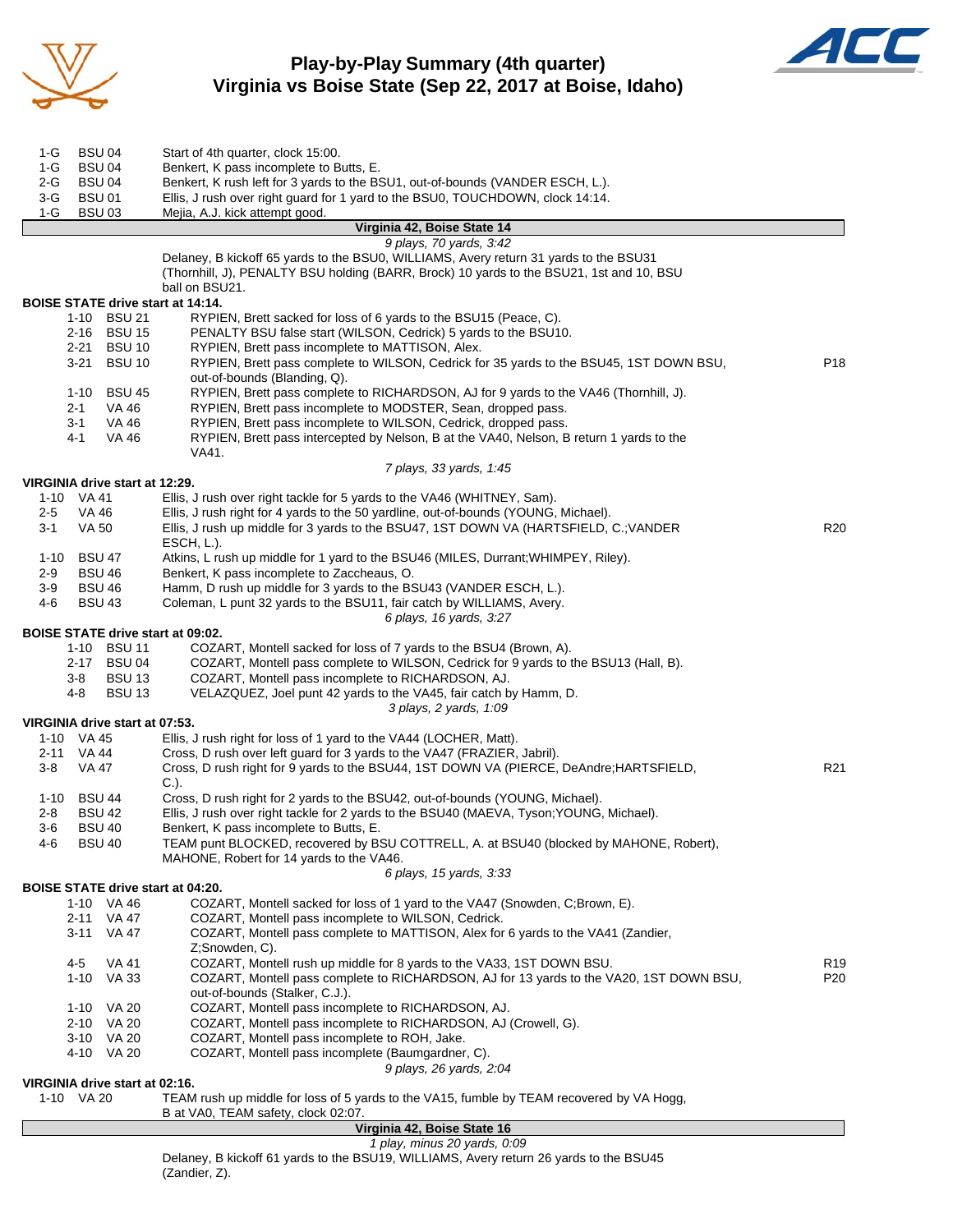

### **Play-by-Play Summary (4th quarter) Virginia vs Boise State (Sep 22, 2017 at Boise, Idaho)**



| <b>BOISE STATE drive start at 02:07.</b> |             |                                                                                         |                 |
|------------------------------------------|-------------|-----------------------------------------------------------------------------------------|-----------------|
|                                          | 1-10 BSU 45 | COZART, Montell pass incomplete.                                                        |                 |
| $2 - 10$                                 | BSU 45      | COZART, Montell rush up middle for 8 yards to the VA47 (Stalker, C.J.).                 |                 |
| $3 - 2$                                  | VA 47       | MATTISON, Alex rush over right guard for 7 yards to the VA40, 1ST DOWN BSU (Gahm,       | R21             |
|                                          |             | M;Kirven, J).                                                                           |                 |
|                                          | 1-10 VA 40  | COZART, Montell pass complete to WILSON, Cedrick for 40 yards to the VA0, 1ST DOWN BSU, | P <sub>22</sub> |
|                                          |             | TOUCHDOWN, clock 01:03.                                                                 |                 |
| 1-G                                      | VA 03       | HOGGARTH, Haden kick attempt good.                                                      |                 |
|                                          |             | Virginia 42, Boise State 23                                                             |                 |
|                                          |             | 4 plays, 55 yards, 1:04                                                                 |                 |
|                                          |             | VELAZQUEZ, Joel kickoff 10 yards to the BSU45, Dubois, H return 32 yards to the BSU13   |                 |

(HARTSFIELD, C.).

#### **VIRGINIA drive start at 01:03.**

| 1-10 BSU 13 | TEAM rush up middle for loss of 2 yards to the BSU15. |
|-------------|-------------------------------------------------------|
| 2-12 BSU 15 | TEAM rush up middle for loss of 2 yards to the BSU17. |
|             | End of game, clock 00:00.                             |

| 2 plays, minus 4 yards, 1:03             |  |
|------------------------------------------|--|
| FINAL SCORE: Virginia 42, Boise State 23 |  |

|                        |       | Time  | <b>1st Downs</b> |  |  | Conversions |         |         |         |                    |                  |
|------------------------|-------|-------|------------------|--|--|-------------|---------|---------|---------|--------------------|------------------|
| <b>Quarter Summary</b> | Score | Poss  | R                |  |  |             | 3rd     | 4th     | Rushina | Passing            | <b>Penalties</b> |
| Virginia               |       | 08:58 |                  |  |  |             | $3 - 5$ | $0 - 0$ | 15-11   | $0 - 3 - 0 - 0$    | 0-0              |
| <b>Boise State</b>     | a     | 06:02 |                  |  |  | 5           | $2 - 6$ | $1 - 3$ | $6 - 9$ | $6 - 17 - 1 - 112$ | $2 - 15$         |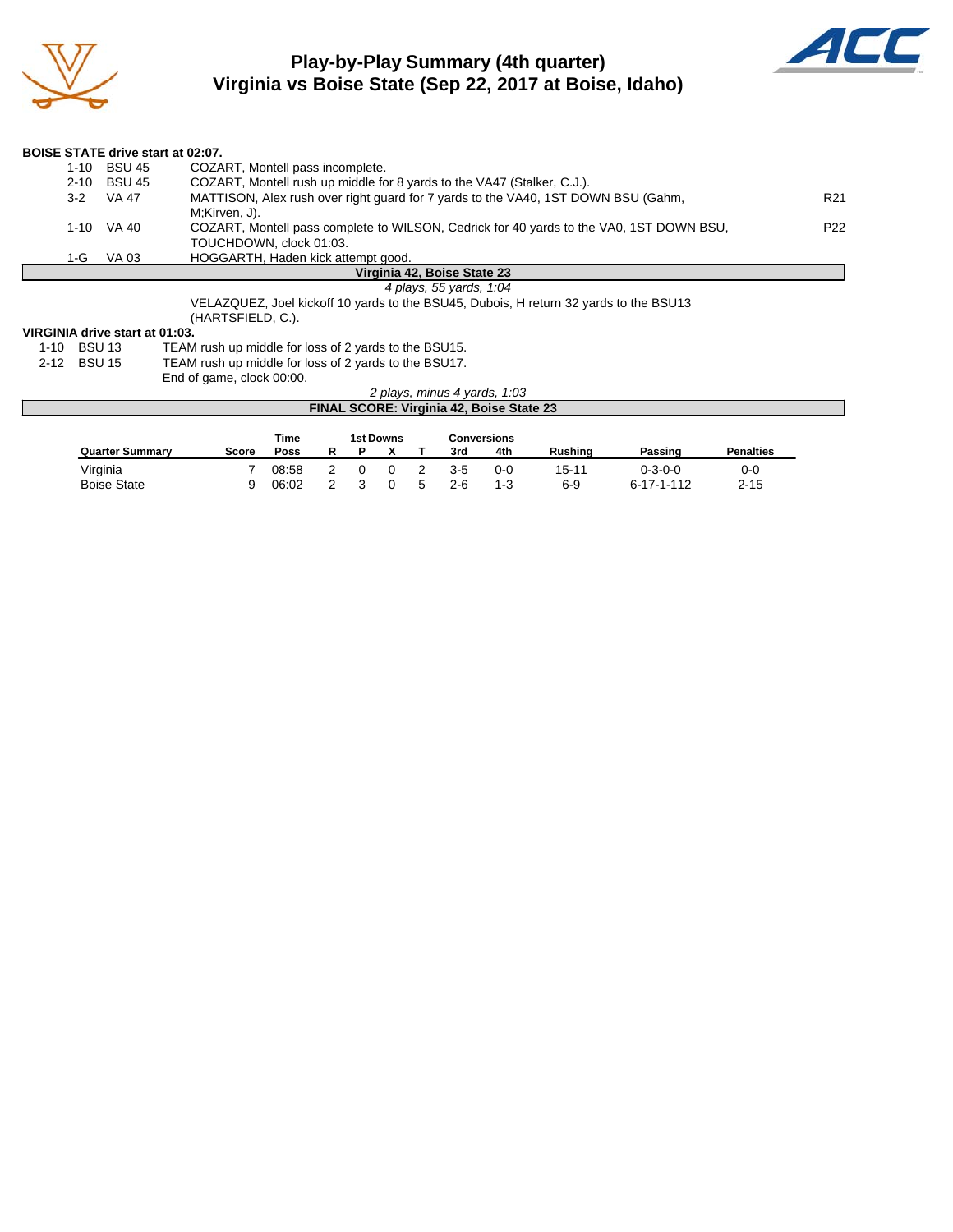

#### **Quickie Statistics (4th quarter only) Virginia vs Boise State (Sep 22, 2017 at Boise, Idaho)**



|                                   | VА          | <b>BSU</b>   |
|-----------------------------------|-------------|--------------|
| Score                             |             | 9            |
| <b>FIRST DOWNS</b>                | 2           | 5            |
| <b>RUSHES-YARDS (NET)</b>         | $15 - 11$   | $6-9$        |
| <b>PASSING YDS (NET)</b>          | $\Omega$    | 112          |
| Passes Att-Comp-Int               | $3 - 0 - 0$ | $17 - 6 - 1$ |
| <b>TOTAL OFFENSE PLAYS-YARDS</b>  | $18 - 11$   | 23-121       |
| <b>Fumble Returns-Yards</b>       | $0-0$       | $0-0$        |
| <b>Punt Returns-Yards</b>         | $0 - 0$     | $1 - 14$     |
| Kickoff Returns-Yards             | $1 - 32$    | $2 - 57$     |
| <b>Interception Returns-Yards</b> | $1 - 1$     | $0 - 0$      |
| Punts (Number-Avg)                | $2 - 16.0$  | $1 - 42.0$   |
| Fumbles-Lost                      | $1 - 0$     | $0 - 0$      |
| Penalties-Yards                   | $0-0$       | $2 - 15$     |
| <b>Possession Time</b>            | 08:58       | 06:02        |
| <b>Third-Down Conversions</b>     | 3 of 5      | $2$ of 6     |
| <b>Fourth-Down Conversions</b>    | $0$ of $0$  | 1 of $3$     |

| Virginia            |                        |                     |                                                         |          |              |             |             | <b>Boise State</b>                                                                      |         |               |          |                |                |             |
|---------------------|------------------------|---------------------|---------------------------------------------------------|----------|--------------|-------------|-------------|-----------------------------------------------------------------------------------------|---------|---------------|----------|----------------|----------------|-------------|
| <b>Rushing</b>      |                        |                     | No. Gain Loss                                           | Net      | TD           | Lg          | Avg         | <b>Rushing</b>                                                                          |         | No. Gain Loss |          | Net<br>TD      | Lg             | Avg         |
| De'Vante Cross      |                        | 3                   | 14                                                      | 0        | 14<br>0      | 9           | 4.7         | COZART, Montell                                                                         | 4       | 16            | 8        | 8<br>0         | 8              | 2.0         |
| Jordan Ellis        |                        | 6                   | 15                                                      | 1        | 14<br>1      | 5           | 2.3         | MATTISON, Alex                                                                          | 1       | 7             | 0        | 7<br>0         | $\overline{7}$ | 7.0         |
| Daniel Hamm         |                        | 1                   | 3                                                       | 0        | 3<br>0       | 3           | 3.0         | <b>RYPIEN, Brett</b>                                                                    | 1       | $\Omega$      | 6        | -6<br>$\Omega$ | 0              | $-6.0$      |
| <b>Kurt Benkert</b> |                        | 1                   | 3                                                       | 0        | 3<br>0       | 3           | 3.0         |                                                                                         |         |               |          |                |                |             |
| <b>Passing</b>      |                        | $C-A-I$             |                                                         | Yds      | TD           | Long        | <b>Sack</b> | Passing                                                                                 |         | $C-A-I$       | Yds      | TD<br>Long     |                | <b>Sack</b> |
| <b>Kurt Benkert</b> |                        | $0 - 3 - 0$         |                                                         |          |              |             |             | COZART, Montell                                                                         |         | $4 - 11 - 0$  | 68       | 1              | 40             | 2           |
|                     |                        |                     |                                                         |          |              |             |             | RYPIEN, Brett                                                                           |         | $2 - 6 - 1$   | 44       | 0              | 35             | 1           |
| <b>Receiving</b>    |                        | No.                 | Yards                                                   | TD       | Long         |             |             | <b>Receiving</b>                                                                        | No.     | Yards         | TD       | Long           |                |             |
|                     |                        |                     |                                                         |          |              |             |             | <b>WILSON, Cedrick</b>                                                                  | 3       | 84            | 1        | 40             |                |             |
|                     |                        |                     |                                                         |          |              |             |             | RICHARDSON, AJ                                                                          | 2       | 22            | 0        | 13             |                |             |
|                     |                        |                     |                                                         |          |              |             |             | MATTISON, Alex                                                                          | 1       |               | 0<br>6   | 6              |                |             |
| <b>Punting</b>      |                        | No.                 | Yds                                                     | Avq      | Long         | In20        | TВ          | <b>Punting</b>                                                                          | No.     | Yds           |          | Avg Long       | In20           | TВ          |
| Lester Coleman      |                        | 1                   | 32                                                      | 32.0     | 32           | 1           | 0           | VELAZQUEZ, Joel                                                                         | 1       | 42            | 42.0     | 42             | $\Omega$       | $\Omega$    |
| <b>TEAM</b>         |                        | 1                   | $\mathbf 0$                                             | 0.0      | 0            | $\mathbf 0$ | $\mathbf 0$ |                                                                                         |         |               |          |                |                |             |
| <b>Punt Returns</b> |                        | No.                 | Yards                                                   | TD       | Long         |             |             | <b>Punt Returns</b>                                                                     | No.     | Yards         | TD       | Long           |                |             |
|                     |                        |                     |                                                         |          |              |             |             | MAHONE, Robert                                                                          |         | 14            | $\Omega$ | 14             |                |             |
| <b>Kick Returns</b> |                        | No.                 | Yards                                                   | TD       | Long         |             |             | <b>Kick Returns</b>                                                                     | No.     | Yards         | TD       | Long           |                |             |
| Hasise Dubois       |                        | 1                   | 32                                                      | $\Omega$ | 32           |             |             | <b>WILLIAMS, Avery</b>                                                                  | 2       | 57            | $\Omega$ | 31             |                |             |
| <b>Tackles</b>      |                        | UA-A                | <b>Total</b>                                            |          | <b>Sacks</b> | <b>TFL</b>  |             | <b>Tackles</b>                                                                          | UA-A    | <b>Total</b>  |          | <b>Sacks</b>   | <b>TFL</b>     |             |
| C.J. Stalker        |                        | $2 - 0$             | 2                                                       |          | 0.0          | 0.0         |             | VANDER ESCH, L.                                                                         | $2 - 1$ |               | 3        | 0.0            | 0.0            |             |
| Juan Thornhill      |                        | $2 - 0$             | 2                                                       |          | 0.0          | 0.0         |             | YOUNG, Michael                                                                          | $2 - 1$ |               | 3<br>3   | 0.0            | 0.0            |             |
| Zane Zandier        |                        | $1 - 1$             | $\overline{c}$                                          |          | 0.0          | 0.0         |             | HARTSFIELD, C.                                                                          | $1 - 2$ |               | 0.0      | 0.0            |                |             |
|                     | <b>Charles Snowden</b> | $0 - 2$             | $\overline{2}$                                          |          | 0.5          | 0.5         |             | WHITNEY, Sam                                                                            | $1 - 0$ |               | 1        | 0.0            | 0.0            |             |
| Qtr                 | Time                   | <b>Scoring Play</b> |                                                         |          |              |             |             |                                                                                         |         |               |          |                | V-H            |             |
| 1st                 | 12:02                  |                     |                                                         |          |              |             |             | BSU - WOLPIN, Ryan 5 yd run (HOGGARTH, Haden kick), 7-80 2:58                           |         |               |          |                | $0 - 7$        |             |
|                     | 03:07                  |                     | VA - Jordan Ellis 2 yd run (A.J. Mejia kick), 9-53 4:24 |          |              |             |             |                                                                                         |         |               |          |                | $7 - 7$        |             |
| 2nd                 | 04:11                  |                     |                                                         |          |              |             |             | VA - Andre Levrone 30 yd pass from Kurt Benkert (A.J. Mejia kick), 7-88 2:59            |         |               |          |                | $14 - 7$       |             |
|                     | 01:07                  |                     |                                                         |          |              |             |             | VA - Doni Dowling 27 yd pass from Kurt Benkert (A.J. Mejia kick), 2-35 0:31             |         |               |          |                | $21 - 7$       |             |
|                     | 00:21                  |                     |                                                         |          |              |             |             | BSU - ROH, Jake 2 yd run (HOGGARTH, Haden kick), 7-65 0:46                              |         |               |          |                | $21 - 14$      |             |
| 3rd                 | 13:31                  |                     |                                                         |          |              |             |             | VA - Andre Levrone 64 yd pass from Kurt Benkert (A.J. Mejia kick), 3-75 1:29            |         |               |          |                | $28 - 14$      |             |
|                     | 06:51                  |                     |                                                         |          |              |             |             | VA - Olamide Zaccheaus 56 yd run (A.J. Mejia kick), 1-56 0:06                           |         |               |          |                | $35 - 14$      |             |
| 4th                 | 14:14                  |                     | VA - Jordan Ellis 1 yd run (A.J. Mejia kick), 9-70 3:42 |          |              |             |             |                                                                                         |         |               |          |                | $7 - 0$        |             |
|                     | 02:07                  |                     | <b>BSU - TEAM safety</b>                                |          |              |             |             |                                                                                         |         |               |          |                | $7 - 2$        |             |
|                     | 01:03                  |                     |                                                         |          |              |             |             | BSU - WILSON, Cedrick 40 yd pass from COZART, Montell (HOGGARTH, Haden kick), 4-55 1:04 |         |               |          |                | $7 - 9$        |             |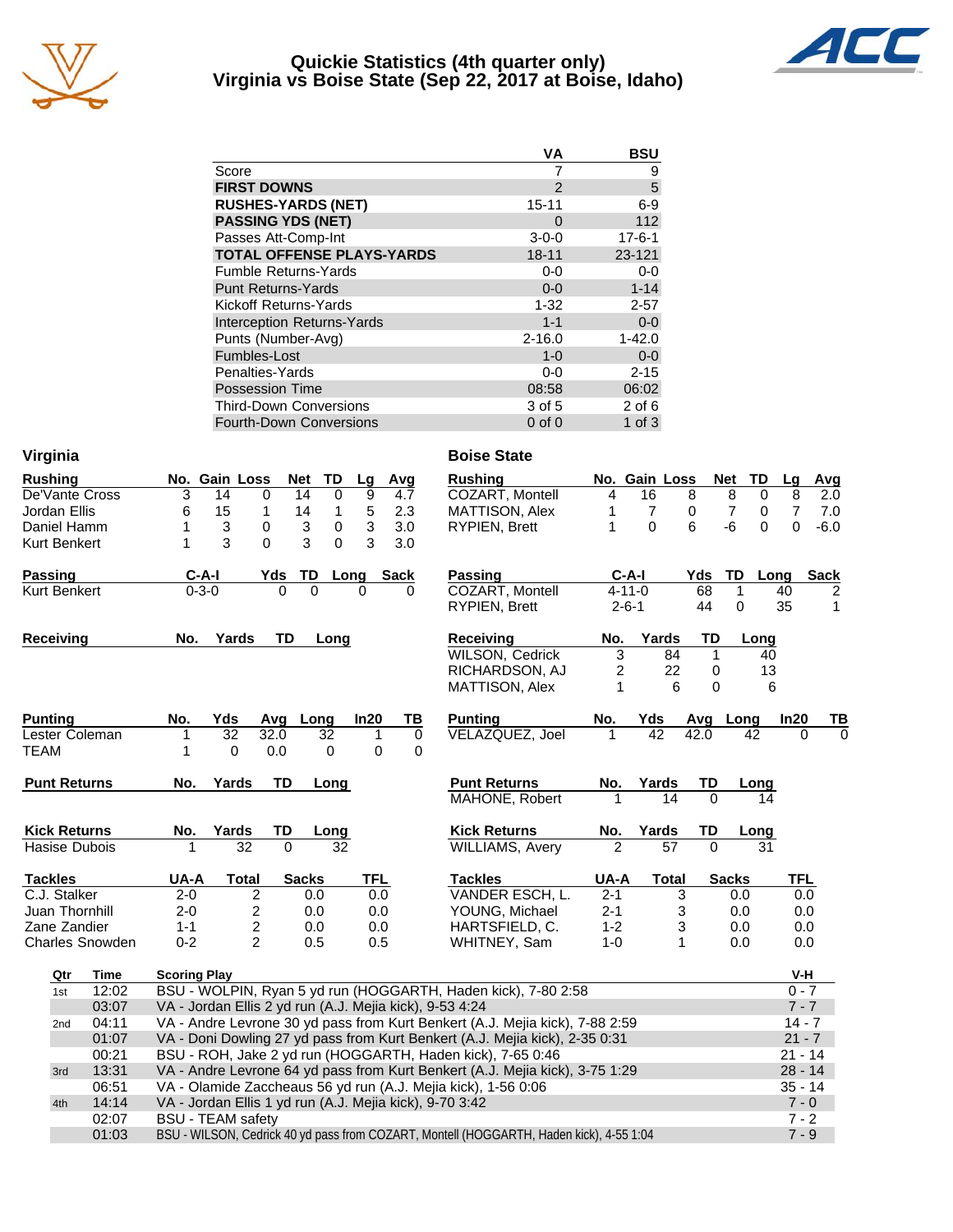

# **Scoring Summary (Final) 2017 Virginia Football Duke vs Virginia (Oct 07, 2017 at Charlottesville, Va.)**



Duke (4-2,1-2) vs. Virginia (4-1,1-0) Date: Oct 07, 2017 • Site: Charlottesville, Va. • Stadium: Smith/Harrison/Scott Attendance: 38638

| <b>Score by Quarters</b> |  |  | Total |
|--------------------------|--|--|-------|
| ⊃uke                     |  |  |       |
| Virginia                 |  |  | იი    |

| Qtr Time | <b>Scoring Play</b>                                                                           | V-H       |
|----------|-----------------------------------------------------------------------------------------------|-----------|
|          | 1st 12:08 VA - Quin Blanding 58 yd interception return (A.J. Mejia kick)                      | $0 - 7$   |
|          | 01:15 DU - Jeremy McDuffie 42 yd interception return (Austin Parker kick)                     | $7 - 7$   |
|          | 2nd 05:21 DU - Davis Koppenhaver 7 yd pass from Daniel Jones (Austin Parker kick), 15-88 6:56 | $14 - 7$  |
|          | 00:45 VA - Olamide Zaccheaus 11 yd pass from Kurt Benkert (A.J. Mejia kick), 6-69 2:19        | $14 - 14$ |
|          | 3rd 10:30 VA - Doni Dowling 5 yd pass from Kurt Benkert (A.J. Mejia kick), 10-79 3:29         | $14 - 21$ |
|          | 4th 07:08 VA - Doni Dowling 17 yd pass from Kurt Benkert (A.J. Mejia kick), 13-80 6:05        | $14 - 28$ |
| 06:14    | DU - Quentin Harris 4 yd run (Austin Parker kick), 3-12 0:54                                  | $21 - 28$ |

Kickoff time: 12:20 PM • End of Game: 3:45 pm • Total elapsed time: 3:35 Officials: Referee: Jeff Heaser; Umpire: Mark Wilson; Linesman: John Hoffmann; Line judge: Richard Misner; Back judge: Jacques Hooper; Field judge: C. Clougherty; Side judge: Eddie Bonet; Center judge: Larry Saunders; Temperature: 82 • Wind: S 11mph • Weather: Sunny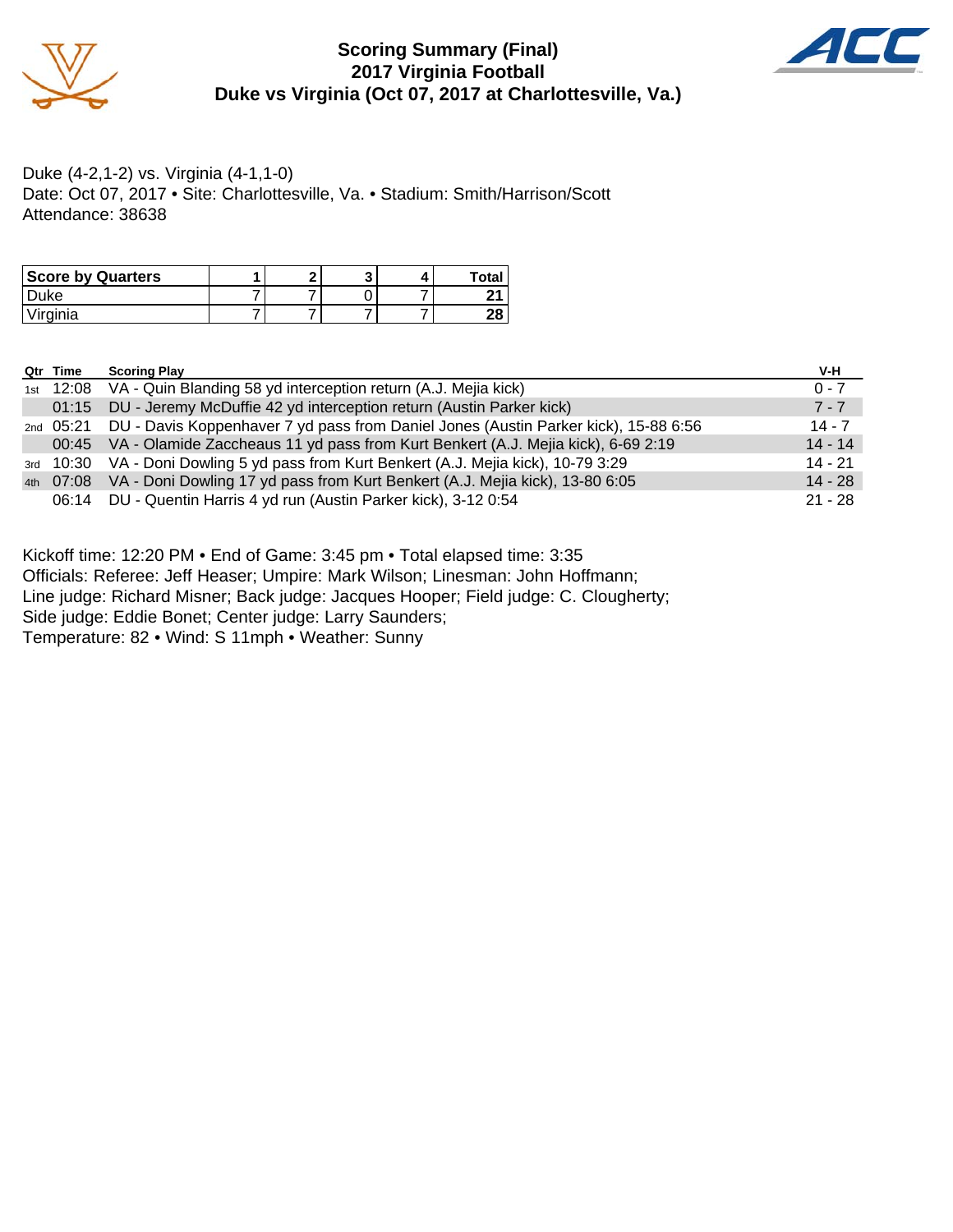





|                                | DU             | VA             |
|--------------------------------|----------------|----------------|
| <b>FIRST DOWNS</b>             | 17             | 21             |
| Rushing                        | $\overline{7}$ | 8              |
| Passing                        | 8              | 8              |
| Penalty                        | $\overline{2}$ | 5              |
| <b>NET YARDS RUSHING</b>       | 131            | 128            |
| <b>Rushing Attempts</b>        | 32             | 38             |
| Average Per Rush               | 4.1            | 3.4            |
| <b>Rushing Touchdowns</b>      | 1              | $\mathbf 0$    |
| <b>Yards Gained Rushing</b>    | 151            | 149            |
| <b>Yards Lost Rushing</b>      | 20             | 21             |
| <b>NET YARDS PASSING</b>       | 124            | 182            |
| Completions-Attempts-Int       | 14-42-2        | 24-43-2        |
| Average Per Attempt            | 3.0            | 4.2            |
| <b>Average Per Completion</b>  | 8.9            | 7.6            |
| Passing Touchdowns             | 1              | 3              |
| <b>TOTAL OFFENSE YARDS</b>     | 255            | 310            |
| Total offense plays            | 74             | 81             |
| Average Gain Per Play          | 3.4            | 3.8            |
| Fumbles: Number-Lost           | $0-0$          | $1 - 0$        |
| <b>Penalties: Number-Yards</b> | $7 - 68$       | $7 - 67$       |
| PUNTS-YARDS                    | 10-433         | 8-406          |
| Average Yards Per Punt         | 43.3           | 50.8           |
| Net Yards Per Punt             | 36.2           | 46.5           |
| Inside 20                      | $\mathbf{1}$   | 3              |
| 50+ Yards                      | 2              | 5              |
| <b>Touchbacks</b>              | 3              | $\mathbf 1$    |
| Fair catch                     | 1              | $\overline{2}$ |
| <b>KICKOFFS-YARDS</b>          | $4 - 245$      | 5-325          |
| Average Yards Per Kickoff      | 61.2           | 65.0           |
| Net Yards Per Kickoff          | 34.8           | 34.8           |
| <b>Touchbacks</b>              | 1              | 3              |
| Punt returns: Number-Yards-TD  | $1 - 14 - 0$   | $4 - 11 - 0$   |
| Average Per Return             | 14.0           | 2.8            |
| Kickoff returns: Number-Yds-TD | $1 - 76 - 0$   | $3 - 81 - 0$   |
| Average Per Return             | 76.0           | 27.0           |
| Interceptions: Number-Yds-TD   | $2 - 49 - 1$   | $2 - 62 - 1$   |
| Fumble Returns: Number-Yds-TD  | $0 - 0 - 0$    | $0 - 0 - 0$    |
| <b>Miscellaneous Yards</b>     | 0              | 0              |
| Possession Time                | 24:20          | 35:40          |
| 1st Quarter                    | 5:00           | 10:00          |
| 2nd Quarter                    | 9:27           | 5:33           |
| 3rd Quarter                    | 4:45           | 10:15          |
| 4th Quarter                    | 5:08           | 9:52           |
| <b>Third-Down Conversions</b>  | 5 of 17        | 8 of 18        |
| <b>Fourth-Down Conversions</b> | $0$ of 1       | $0$ of $2$     |
| Red-Zone Scores-Chances        | $2 - 2$        | $3 - 3$        |
| Touchdowns                     | $2 - 2$        | $3 - 3$        |
| Field goals                    | $0 - 2$        | $0 - 3$        |
| Sacks By: Number-Yards         | $1 - 7$        | $2 - 18$       |
| <b>PAT Kicks</b>               | $3 - 3$        | $4 - 4$        |
| <b>Field Goals</b>             | 0-0            | $0-0$          |
| Points off turnovers           | 7              | $\overline{7}$ |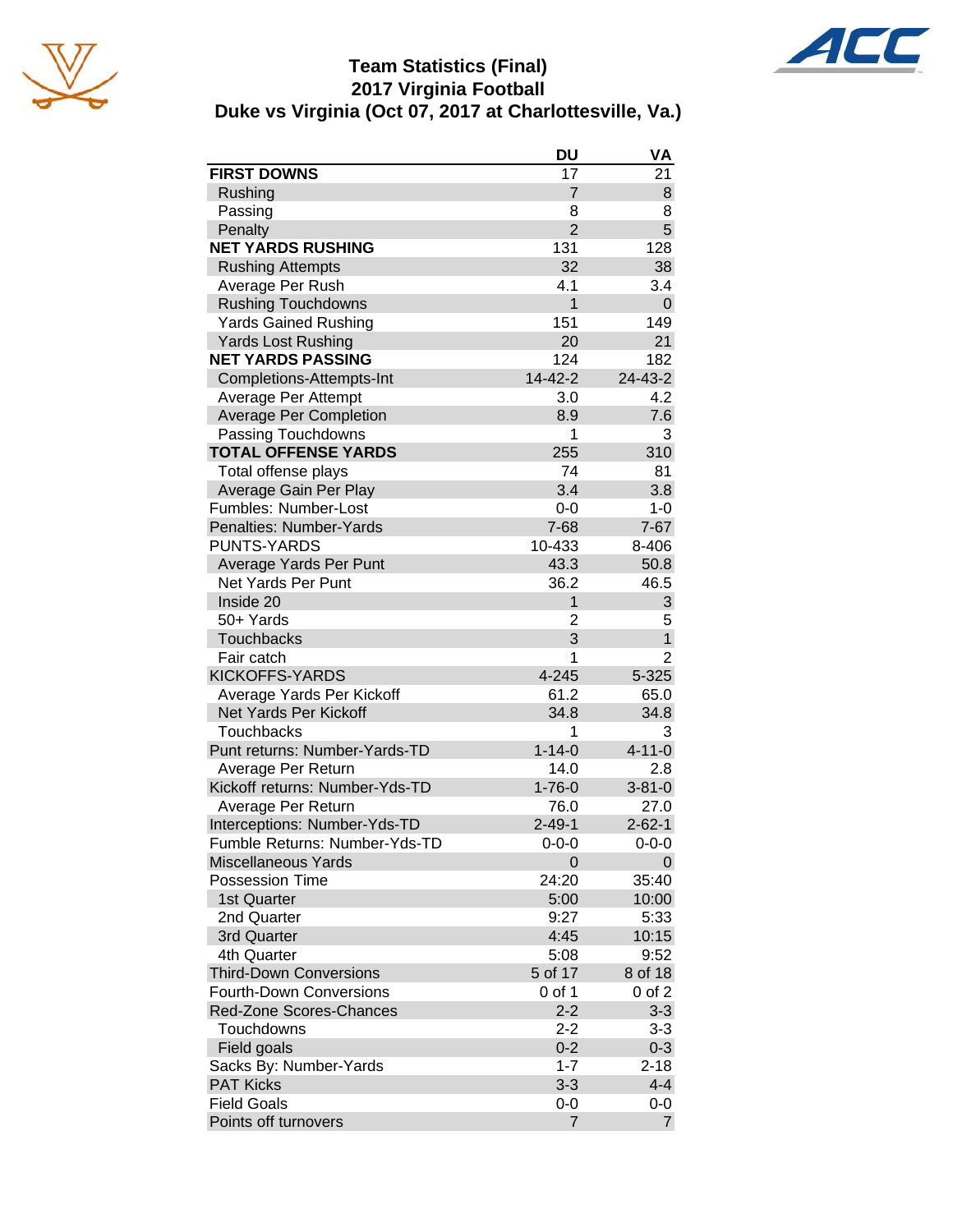

# **Individual Statistics (Final) 2017 Virginia Football Duke vs Virginia (Oct 07, 2017 at Charlottesville, Va.)**



#### **Duke Virginia**

| <b>Rushing</b>        |    | No. Gain Loss |    |     | Net TD   | La | Avq |
|-----------------------|----|---------------|----|-----|----------|----|-----|
| <b>Brittain Brown</b> | 10 | 54            | 0  | 54  |          |    | 5.4 |
| Daniel Jones          | 9  | 54            | 18 | 36  |          | 24 | 4.0 |
| Shaun Wilson          |    | 30            | 2  | 28  |          | 16 | 4.0 |
| <b>Quentin Harris</b> | 3  | 8             | O  | 8   |          | 4  | 27  |
| Deon Jackson          | з  | 5             | O  | 5   | $\Omega$ | З  | 1.7 |
| Totals                | 32 | 151           | 20 | 131 |          | 24 |     |

| <b>Passing</b>        | C-A-I         |       | Yds | TD | Long | Sack |
|-----------------------|---------------|-------|-----|----|------|------|
| Daniel Jones          | 14-42-2       |       | 124 |    | 30   | 2    |
| Totals                | $14 - 42 - 2$ |       | 124 | 1  | 30   | 2    |
| Receiving             | No.           | Yards | TD  |    | Long |      |
| <b>Quay Chambers</b>  | 3             | 17    |     |    | 6    |      |
| T.J. Rahming          | 2             | 39    | 0   |    | 30   |      |
| Scott Bracey          | 2             | 26    | 0   |    | 14   |      |
| Daniel Helm           | 2             | 15    | O)  |    | 8    |      |
| Shaun Wilson          | 2             | -4    |     |    |      |      |
| Johnathan Lloyd       |               | 20    | O   |    | 20   |      |
| Davis Koppenhaver     |               |       |     |    |      |      |
| <b>Brittain Brown</b> |               | 4     |     |    |      |      |
| Totals                | 14            | 124   |     |    | 30   |      |

| Punting       |        |          | No. Yds Avg Long In20 TB |  |
|---------------|--------|----------|--------------------------|--|
| Austin Parker |        |          | 10 433 43.3 59           |  |
| Totals        | - 10 - | 433 43.3 | 59                       |  |

|                     |     | <b>Kickoff</b><br>Punt |     |  |             |    | Intercept |             |    |  |  |
|---------------------|-----|------------------------|-----|--|-------------|----|-----------|-------------|----|--|--|
| <b>Returns</b>      | No. | Yds                    |     |  | $Lg$ No Yds |    |           | $Lg$ No Yds |    |  |  |
| T.J. Rahming        |     | 14                     | 14  |  |             |    |           |             |    |  |  |
| Shaun Wilson        | O   | O                      |     |  | 76          | 76 |           |             |    |  |  |
| Jeremy McDuffie     | 0   | 0                      |     |  |             |    |           | 42          | 42 |  |  |
| <b>Mark Gilbert</b> | 0   | 0                      | 0   |  |             |    |           |             |    |  |  |
| Totals              |     | 14                     | 14. |  | 76          | 76 |           |             |    |  |  |

| Field goals           | Qtr | Time  | <b>Dist</b><br>Result |           |    |       | Field goals          | Qtr | Time     | <b>Dist</b> |          | <b>Result</b> |   |
|-----------------------|-----|-------|-----------------------|-----------|----|-------|----------------------|-----|----------|-------------|----------|---------------|---|
| <b>Kickoffs</b>       | No. | Yards | Avq                   |           | ΤВ | OВ    | <b>Kickoffs</b>      | No. | Yards    | Ava         |          | TВ            |   |
| Jack Driggers         | 4   | 245   |                       | 61.2      |    | 0     | <b>Brian Delaney</b> | 5   | 325      |             | 65.0     | 3             |   |
| All-purpose           | Run | Rcv   | ΚR                    | <b>PR</b> | IR | Total | All-purpose          | Run | Rcv      | ΚR          | РR       | IR            |   |
| Shaun Wilson          | 28  | -4    | 76                    | 0         | 0  | 100   | Jordan Ellis         | 96  | 5        | 0           | 0        |               | 0 |
| <b>Brittain Brown</b> | 54  | 4     | $\Omega$              | 0         | 0  | 58    | Joe Reed             | 4   | 2        | 81          | 0        |               |   |
| T.J. Rahming          |     | 39    | 0                     | 14        | 0  | 53    | Olamide Zaccheaus    | 6   | 69       | 0           | $\Omega$ |               | 0 |
| Jeremy McDuffie       |     | 0     | 0                     | 0         | 42 | 42    | Quin Blanding        | 0   | $\Omega$ | 0           |          | 58            |   |

Jordan Ellis 25 105 9 96 0 17 3.8 Kurt Benkert 5 24 7 17 0 15 3.4 Olamide Zaccheaus 3 6 0 6 0 4 Chris Sharp 1 5 0 5 0 5 5.0<br>Daniel Hamm 1 5 0 5 0 5 5.0 Daniel Hamm Joe Reed 1 4 0 4 0 4 4.0 TEAM 2 0 5 -5 0 0 -2.5 Totals 38 149 21 128 0 17 3.4 **Passing C-A-I Yds TD Long Sack** Kurt Benkert 24-43-2 182 3 25 1 Totals 24-43-2 182 3 25 1 **Receiving No. Yards TD Long** Olamide Zaccheaus 8 69 1 16 Doni Dowling 5 52 2 17 Hasise Dubois  $\begin{array}{cccc} 3 & 20 & 0 & 18 \\ 4 & 2 & 29 & 0 & 25 \end{array}$ Andre Levrone 2 29 0 25 Joe Reed 2 2 0 5 Daniel Hamm 2 0 0 1 Evan Butts 1 5 0 5 Jordan Ellis 1 5 0 5 Totals 24 182 3 25 **Punting No. Yds Avg Long In20 TB** Lester Coleman 8 406 50.8 62 3 1 Totals 8 406 50.8 62 3 1 **Punt Kickoff Intercept Returns No Yds Lg No Yds Lg No Yds Lg** Daniel Hamm 4 11 10 0 0 0 0 0 0 Joe Reed 0 0 0 3 81 40 0 0 0 Juan Thornhill  $\begin{array}{cccc} 0 & 0 & 0 & 0 & 0 & 1 & 4 & 4 \end{array}$ Quin Blanding 0 0 0 0 0 0 1 58 58 Totals 4 11 10 3 81 40 2 62 58 **Kickoffs No. Yards Avg TB OB** Brian Delaney 5 325 65.0 3 1 **All-purpose Run Rcv KR PR IR Total** Jordan Ellis 96 5 0 0 0 101 Joe Reed 4 2 81 0 0 87 Olamide Zaccheaus 6 69 0 0 0 75 Quin Blanding 0 0 0 0 58 58

**Rushing No. Gain Loss Net TD Lg Avg**

FUMBLES: Duke-None. Virginia-Kurt Benkert 1-0.

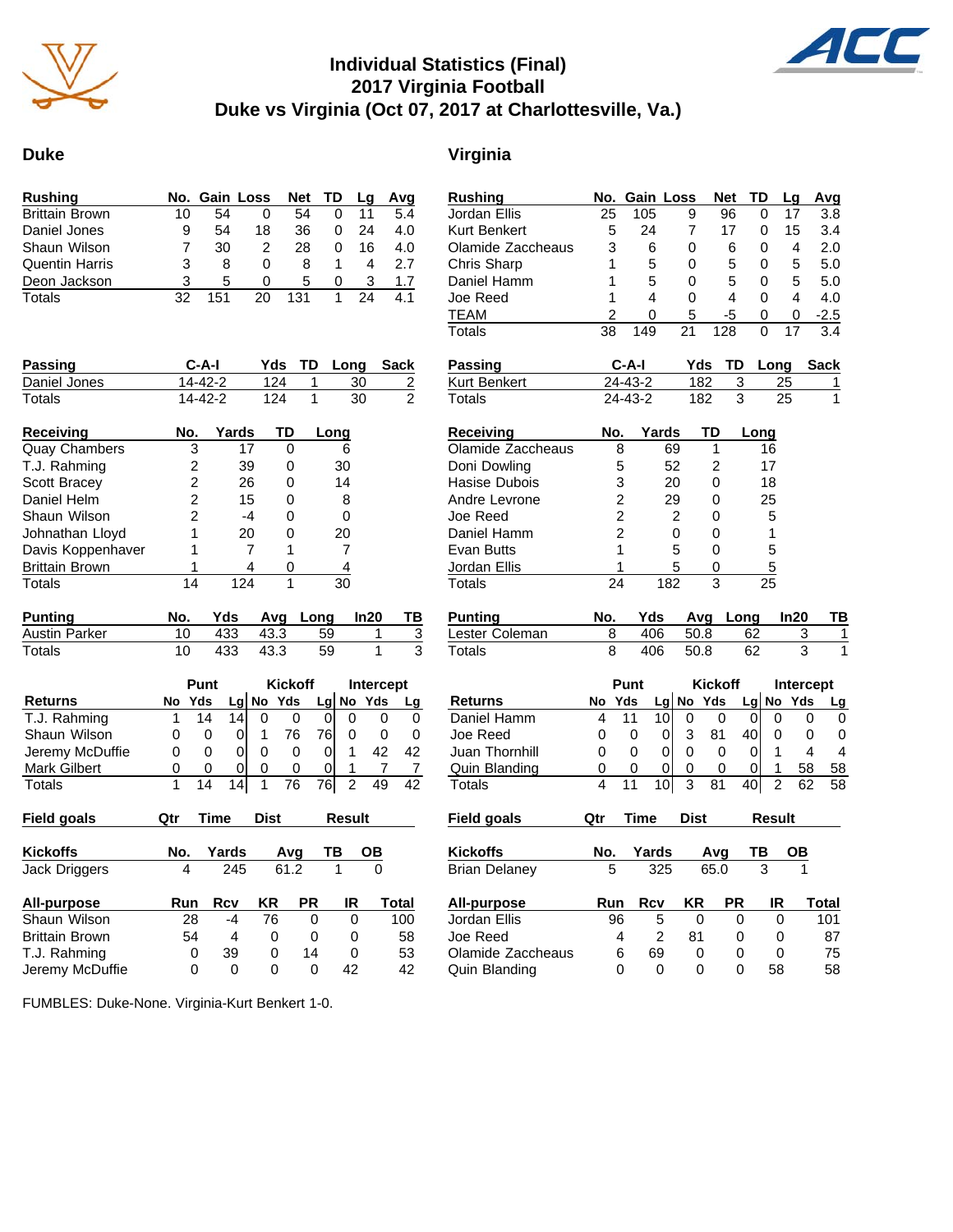





| ## Duke              | Solo | Ast            | Total         | Sacks-Yds                | <b>TFL-Yds</b> | FF | FR-Yds  | Int-Yds  | <b>BrUp</b>   | <b>Blks</b> | QBH      |
|----------------------|------|----------------|---------------|--------------------------|----------------|----|---------|----------|---------------|-------------|----------|
| 44 Joe Giles-Harris  | 6    | 9              | 15            | $1.0 - 7$                | $3.5 - 14$     |    |         |          |               |             |          |
| 13 Jordan Hayes      | 6    | 3              | 9             |                          |                |    |         |          |               |             |          |
| 34 Ben Humphreys     | 2    |                | 9             | $\blacksquare$           | $1.5 - 3$      |    |         |          |               |             |          |
| 28 Mark Gilbert      |      | 5              | 8             | $\overline{\phantom{0}}$ | $0.5 - 1$      |    |         | $1 - 7$  | $\mathcal{P}$ |             |          |
| 9 Jeremy McDuffie    | 3    | 5              | 8             |                          | $0.5 - 1$      |    |         | $1 - 42$ | 2             |             |          |
| 21 Alonzo Saxton II  | 4    | 3              |               | $\overline{\phantom{0}}$ | $0.5 - 1$      |    |         |          |               |             |          |
| 95 Trevon McSwain    |      | 3              | 5             | $\overline{\phantom{0}}$ | $0.5 - 0$      |    |         |          |               |             |          |
| 14 Bryon Fields Jr.  |      | 3              | 5             | $\overline{\phantom{a}}$ |                | -  |         |          |               |             |          |
| 82 Chris Taylor      |      |                | 3             |                          |                |    |         |          |               |             |          |
| 51 Victor Dimukeje   |      | $\overline{2}$ | 3             |                          | $1.0 - 2$      |    |         |          |               |             |          |
| 92 Edgar Cerenord    |      | 2              | 3             |                          |                |    |         |          |               |             |          |
| 49 Koby Quansah      |      |                | 2             |                          |                |    |         |          |               |             |          |
| 24 Zavier Carmichael |      | 2              | $\mathcal{P}$ |                          |                |    |         |          |               |             |          |
| 87 Noah Gray         |      | $\Omega$       |               | $\overline{\phantom{0}}$ |                |    |         |          |               |             |          |
| 30 Brandon Feamster  |      | 0              |               |                          |                |    |         |          |               |             |          |
| 90 Terrell Lucas     |      |                |               |                          |                |    |         |          |               |             |          |
| 26 Michael Carter II |      |                |               |                          |                |    |         |          |               |             |          |
| Totals               | 35   | 48             | 83            | $1.0 - 7$                | $8.0 - 22$     |    | $0 - 0$ | $2 - 49$ | 5             | $\Omega$    | $\Omega$ |
|                      |      |                |               |                          |                |    |         |          |               |             |          |

|   | ## Virginia         | <b>Solo</b> | Ast            | Total         | Sacks-Yds                | <b>TFL-Yds</b>           | FF                       | <b>FR-Yds</b> | Int-Yds  | <b>BrUp</b> | <b>Blks</b> | QBH      |
|---|---------------------|-------------|----------------|---------------|--------------------------|--------------------------|--------------------------|---------------|----------|-------------|-------------|----------|
|   | 53 Micah Kiser      | 3           |                | 10            |                          | $1.0 - 2$                |                          |               |          |             |             |          |
|   | 37 Jordan Mack      | 3           |                | 10            |                          |                          | -                        |               |          |             |             |          |
|   | 3 Quin Blanding     |             | 5              | 8             |                          |                          | ۰                        |               | $1 - 58$ |             |             |          |
|   | 13 Chris Peace      | 4           | $\overline{2}$ | 6             | $1.0 - 8$                | $1.0 - 8$                |                          |               |          |             |             |          |
|   | 28 Brenton Nelson   | 3           | $\overline{2}$ | 5             |                          |                          |                          |               |          |             |             |          |
|   | 21 Juan Thornhill   | 3           |                | 4             | $\overline{\phantom{a}}$ | $\overline{\phantom{0}}$ | $\overline{\phantom{0}}$ |               | $1 - 4$  | 4           |             |          |
|   | 39 Chris Moore      | 2           | $\mathcal{P}$  | 4             |                          | $1.0 - 1$                |                          |               |          |             |             |          |
|   | 34 Bryce Hall       |             | $\mathcal{P}$  | 3             |                          |                          | ٠                        |               |          |             |             |          |
|   | 58 Eli Hanback      |             |                | 2             |                          |                          |                          |               |          |             |             |          |
| 9 | <b>Andrew Brown</b> |             |                | $\mathcal{P}$ | $\overline{\phantom{a}}$ |                          | $\overline{\phantom{0}}$ |               |          |             |             |          |
|   | 99 Juwan Moye       |             | O              |               |                          |                          |                          |               |          |             |             |          |
|   | 38 Charles Snowden  |             | $\Omega$       |               | $1.0 - 10$               | $1.0 - 10$               |                          |               |          |             |             |          |
|   | 29 Joey Blount      |             |                |               |                          |                          |                          |               |          |             |             |          |
| 5 | Doni Dowling        |             | $\Omega$       |               | $\overline{\phantom{a}}$ |                          | -                        |               |          |             |             |          |
|   | 25 Lamont Atkins    |             | $\Omega$       |               |                          |                          |                          |               |          |             |             |          |
|   | Totals              | 29          | 30             | 59            | $2.0 - 18$               | $4.0 - 21$               | 0                        | $0-0$         | $2 - 62$ | 6           | 0           | $\Omega$ |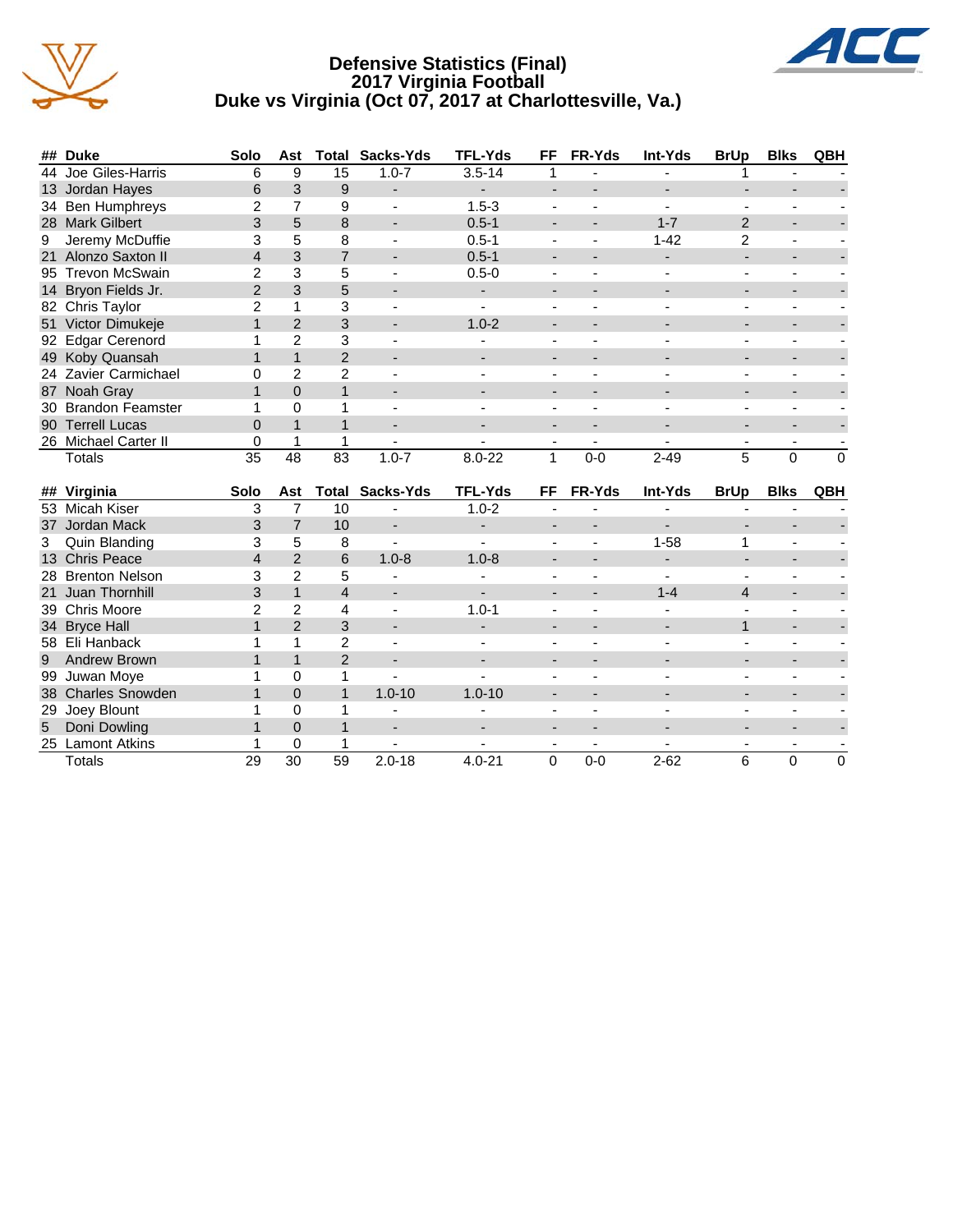

# **Participation Report (Final) 2017 Virginia Football Duke vs Virginia (Oct 07, 2017 at Charlottesville, Va.)**



#### **Duke**

#### **Virginia**

| Pos        | ## | <b>OFFENSE</b>        | Pos        | ## | <b>OFFENSE</b>         |
|------------|----|-----------------------|------------|----|------------------------|
| QB         | 17 | Daniel Jones          | QB         | 6  | Kurt Benkert           |
| RB         | 29 | Shaun Wilson          | <b>SB</b>  | 1  | Jordan Ellis           |
| WR         | 5  | Johnathan Lloyd       | <b>WR</b>  | 14 | Andre Levrone          |
| WR         | 82 | Chris Taylor          | <b>WR</b>  | 8  | Hasise Dubois          |
| WR         | 3  | T.J. Rahming          | ТE         | 16 | <b>Richard Burney</b>  |
| TE         | 80 | Daniel Helm           | ТE         | 44 | <b>Tanner Cowley</b>   |
| LT         | 76 | Gabe Brandner         | LT         | 67 | Jack English           |
| LG         | 65 | <b>Julian Santos</b>  | LG         | 74 | John Montelus          |
| C.         | 50 | <b>Austin Davis</b>   | C          | 79 | Dillon Reinkensmeyer   |
| <b>RG</b>  | 63 | Zach Harmon           | RG         | 77 | Jake Fieler            |
| RT         | 72 | Evan Lisle            | RT         | 55 | <b>Brandon Pertile</b> |
|            |    |                       |            |    |                        |
|            |    |                       |            |    |                        |
| Pos        | ## | <b>DEFENSE</b>        | Pos        | ## | <b>DEFENSE</b>         |
| DE         | 59 | Tre Hornbuckle        | <b>LE</b>  | 9  | <b>Andrew Brown</b>    |
| DT         | 92 | <b>Edgar Cerenord</b> | NT         | 58 | Eli Hanback            |
| DT         | 99 | Mike Ramsay           | RE         | 90 | Steven Wright          |
| DE         | 51 | Victor Dimukeje       | <b>SLB</b> | 39 | <b>Chris Moore</b>     |
| MLB        | 34 | <b>Ben Humphreys</b>  | <b>MLB</b> | 53 | Micah Kiser            |
| <b>WLB</b> | 44 | Joe Giles-Harris      | <b>BLB</b> | 37 | Jordan Mack            |
| CВ         | 14 | Bryon Fields Jr.      | <b>WLB</b> | 13 | <b>Chris Peace</b>     |
| СB         | 28 | <b>Mark Gilbert</b>   | FC         | 21 | Juan Thornhill         |
| S          | 13 | Jordan Hayes          | SS         | 28 | <b>Brenton Nelson</b>  |
| S<br>S     | 9  | Jeremy McDuffie       | FS         | 3  | Quin Blanding          |

Duke: 1-Axel Nyembwe, 4-Myles Hudzick, 6-Nicodem Pierre, 7-Keyston Fuller, 8-Aaron Young, 10-Marquis Waters, 11-Scott Bracey, 12-Parker Boehme, 16-Dylan Singleton, 18-Quentin Harris, 19-Quay Chambers, 22-Brittain Brown, 24-Zavier Carmichael, 25-Deon Jackson, 26-Michael Carter II, 30-Brandon Feamster, 38-Jack Driggers, 41-Xander Gagnon, 42-Austin Parker, 49-Koby Quansah, 54-Derrick Tangelo, 58-Ben Wyatt, 67-Rakavius Chambers, 69-Zach Baker, 70-Christian Harris, 73-Reno Rosene, 77-Robert Kraeling, 78-Sterling Korona, 81-Davis Koppenhaver, 84-Trevon Lee, 86-Drew Jordan, 87-Noah Gray, 89-Mark Birmingham, 90-Terrell Lucas, 95-Trevon McSwain, 97-Quaven Ferguson.

Virginia: 2-Joe Reed, 4-Olamide Zaccheaus, 5-Doni Dowling, 11-Joe Spaziani, 15-De'Vante Cross, 20-Nick Grant, 22-Daniel Hamm, 23-Warren Craft, 25-Lamont Atkins, 26-PK Kier, 27-Jamari Peacock, 29-Joey Blount, 31-Chris Sharp, 32-Darrius Bratton, 33-Zane Zandier, 38-Charles Snowden, 40-C.J. Stalker, 45-Reed Kellam, 46-Evan Butts, 47-Lester Coleman, 56-Matt Gahm, 78-R.J. Proctor, 81-Nash Griffin, 84-Terrell Jana, 89-Brian Delaney, 91-Mandy Alonso, 95-A.J. Mejia, 98-John Kirven, 99-Juwan Moye.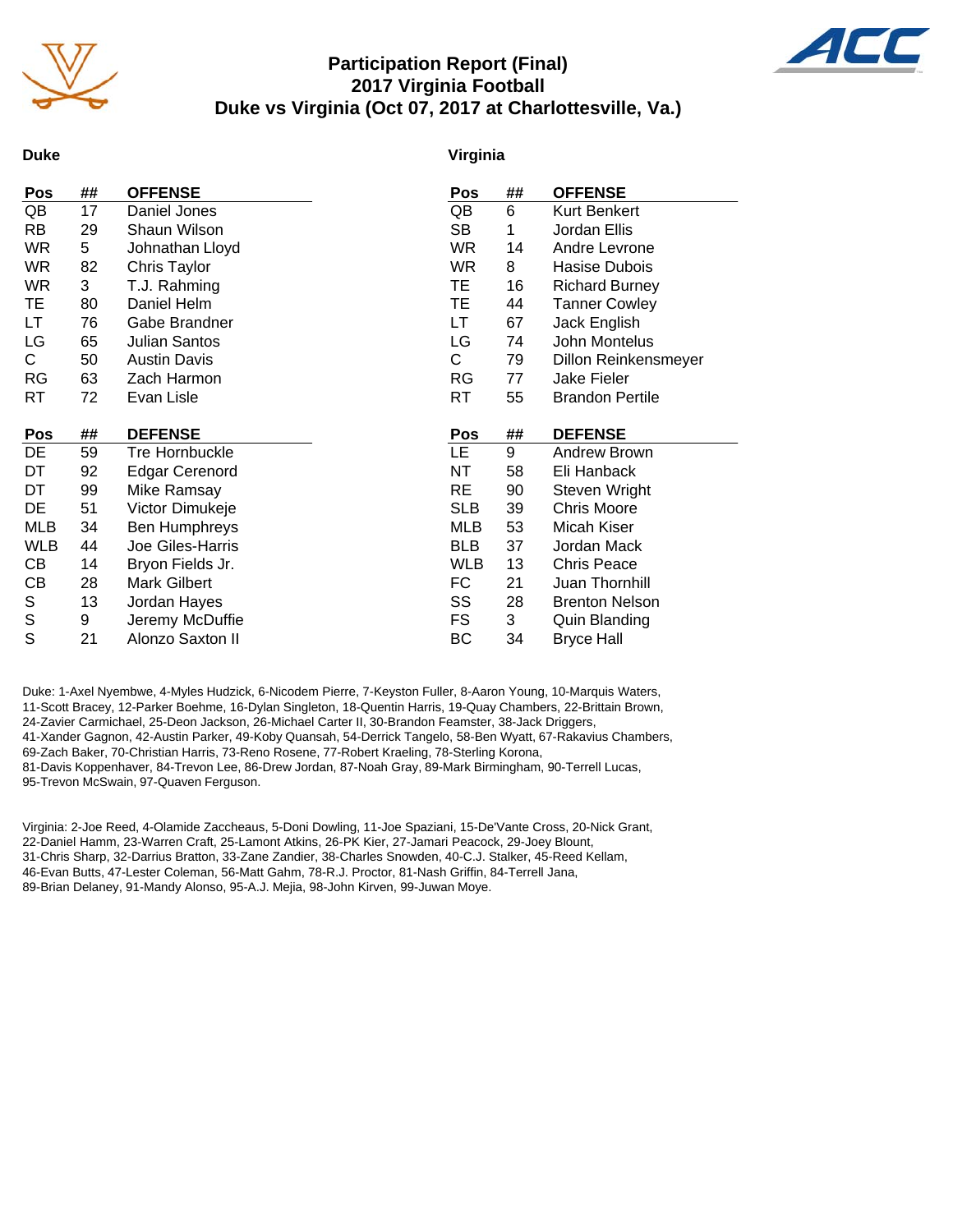

# **Drive Chart (By Team) (Final) 2017 Virginia Football Duke vs Virginia (Oct 07, 2017 at Charlottesville, Va.)**



|           |     |                 |       | <b>Drive Started</b> |                 | <b>Drive Ended</b> | <b>Consumed</b> |                                          |            |
|-----------|-----|-----------------|-------|----------------------|-----------------|--------------------|-----------------|------------------------------------------|------------|
| Team      | Qtr | Spot            | Time  | <b>Obtained</b>      | Spot            | Time               | <b>How lost</b> | - Yds<br>ΡI                              | <b>TOP</b> |
| DU        | 1st | D50             | 13:24 | Downs                | D <sub>50</sub> | 12:08              | Interception    | 3<br>$-0$                                | 1:16       |
| <b>DU</b> |     | D <sub>35</sub> | 12:08 | Kickoff              | D37             | 11:15              | Punt            | 3<br>$-2$                                | 0:53       |
| DU        |     | D10             | 09:17 | Punt                 | D26             | 07:53              | Punt            | 16<br>4<br>$\blacksquare$                | 1:24       |
| <b>DU</b> |     | D41             | 07:40 | Interception         | D44             | 06:49              | Punt            | 3<br>$-3$                                | 0:51       |
| DU        |     | D34             | 02:54 | Punt                 | V47             | 01:25              | Interception    | 5<br>19<br>$\blacksquare$                | 1:29       |
| <b>DU</b> |     | V <sub>00</sub> | 01:15 | Interception         | V00             | 01:15              | *TOUCHDOWN      | $\Omega$<br>$\bigcirc$<br>$\blacksquare$ | 0:00       |
| <b>DU</b> | 2nd | D <sub>22</sub> | 14:17 | Punt                 | D40             | 13:18              | Punt            | 3<br>18<br>$\overline{\phantom{a}}$      | 0:59       |
| <b>DU</b> |     | D <sub>12</sub> | 12:17 | Punt                 | V00             | 05:21              | *TOUCHDOWN      | 15<br>88<br>$\blacksquare$               | 6:56       |
| DU        |     | D25             | 03:51 | Punt                 | D <sub>22</sub> | 03:04              | Punt            | 3<br>(3)<br>$\blacksquare$               | 0:47       |
| <b>DU</b> |     | D <sub>25</sub> | 00:45 | Kickoff              | D <sub>25</sub> | 00:00              | End of half     | $\Omega$<br>$\blacksquare$               | 0:45       |
| DU        | 3rd | D <sub>25</sub> | 15:00 | Kickoff              | D41             | 13:59              | Punt            | 5<br>16<br>$\blacksquare$                | 1:01       |
| <b>DU</b> |     | D <sub>25</sub> | 10:30 | <b>Kickoff</b>       | V49             | 08:19              | Punt            | 6<br>26<br>$\blacksquare$                | 2:11       |
| DU        |     | D35             | 07:27 | Punt                 | D41             | 05:54              | Punt            | 3<br>- 6                                 | 1:33       |
| <b>DU</b> | 4th | D <sub>33</sub> | 14:58 | Downs                | V40             | 13:13              | Punt            | 27<br>5<br>$\sim$                        | 1:45       |
| DU        |     | V12             | 07:08 | Kickoff              | V00             | 06:14              | *TOUCHDOWN      | 12<br>3<br>$\blacksquare$                | 0:54       |
| <b>DU</b> |     | D <sub>18</sub> | 05:13 | Punt                 | D18             | 04:50              | Punt            | 3<br>$-0$                                | 0:23       |
| DU        |     | D <sub>20</sub> | 03:14 | Punt                 | V40             | 01:08              | Downs           | 40<br>9<br>$\blacksquare$                | 2:06       |

|                        | 1st     | 2nd             | 3rd             | 4th             | 1st             | 2nd             |                 |
|------------------------|---------|-----------------|-----------------|-----------------|-----------------|-----------------|-----------------|
| <b>Duke</b>            | Qtr     | Qtr             | Qtr             | Qtr             | Half            | Half            | <b>Total</b>    |
| Time of possession     | 05:00   | 09:27           | 04:45           | 05:08           | 14:27           | 09:53           | 24:20           |
| 3rd down conversions   | $1 - 5$ | 4-6             | $0 - 3$         | $0 - 3$         | $5 - 11$        | $0 - 6$         | $5 - 17$        |
| Average field position | D33     | D <sub>21</sub> | D <sub>28</sub> | D <sub>39</sub> | D <sub>27</sub> | D <sub>34</sub> | D <sub>30</sub> |
| 4th down conversions   | 0-0     | $0 - 0$         | $0 - 0$         | ი-1             | $0-0$           | 0-1             | 0-1             |

|           |                 |                 |       | <b>Drive Started</b> |                 | <b>Drive Ended</b> | <b>Consumed</b> |                                         |            |
|-----------|-----------------|-----------------|-------|----------------------|-----------------|--------------------|-----------------|-----------------------------------------|------------|
| Team      | Qtr             | Spot            | Time  | <b>Obtained</b>      | <b>Spot</b>     | Time               | <b>How lost</b> | - Yds<br>ΡI                             | <b>TOP</b> |
| VA        | 1st             | V41             | 15:00 | Kickoff              | V50             | 13:24              | Downs           | -9<br>4 -                               | 1:36       |
| VA        |                 | D <sub>00</sub> | 12:08 | Interception         | <b>D00</b>      | 11:15              | *TOUCHDOWN      | $\Omega$<br>$-0$                        | 0:53       |
| VA        |                 | V23             | 11:15 | Punt                 | V28             | 09:17              | Punt            | 3<br>- 5                                | 1:58       |
| VA        |                 | V <sub>41</sub> | 07:53 | Punt                 | V <sub>41</sub> | 07:40              | Interception    | $2 - 0$                                 | 0:13       |
| VA        |                 | V13             | 06:49 | Punt                 | V30             | 02:54              | Punt            | 8<br>17<br>$\blacksquare$               | 3:55       |
| VA        |                 | V44             | 01:25 | Interception         | V44             | 01:15              | Interception    | $-0$                                    | 0:10       |
| VA        |                 | V30             | 01:15 | Kickoff              | V30             | 14:17              | Punt            | 3<br>$-0$                               | 1:58       |
| <b>VA</b> | 2 <sub>nd</sub> | V29             | 13:18 | Punt                 | V36             | 12:17              | Punt            | $3 - 7$                                 | 1:01       |
| VA        |                 | V25             | 05:15 | Kickoff              | V28             | 03:51              | Punt            | $-3$<br>3                               | 1:24       |
| VA        |                 | V31             | 03:04 | Punt                 | D <sub>00</sub> | 00:45              | *TOUCHDOWN      | 69<br>6<br>$\sim$                       | 2:19       |
| VA        | 3rd             | V <sub>21</sub> | 13:59 | Punt                 | D <sub>00</sub> | 10:30              | *TOUCHDOWN      | 10<br>79<br>$\blacksquare$              | 3:29       |
| VA        |                 | V20             | 08:19 | Punt                 | V <sub>24</sub> | 07:27              | Punt            | 3<br>$-4$                               | 0:52       |
| VA        |                 | V20             | 05:54 | Punt                 | D33             | 14:58              | Downs           | 13<br>47                                | 5:56       |
| VA        | 4th             | V20             | 13:13 | Punt                 | D <sub>00</sub> | 07:08              | *TOUCHDOWN      | 13<br>80<br>٠                           | 6:05       |
| VA        |                 | V25             | 06:14 | Kickoff              | V30             | 05:13              | Punt            | 3<br>- 5                                | 1:01       |
| <b>VA</b> |                 | V29             | 04:50 | Punt                 | V46             | 03:14              | Punt            | $4 - 17$                                | 1:36       |
| VA        |                 | V40             | 01:08 | Downs                | V35             | 00:00              | End of half     | (5)<br>$\overline{2}$<br>$\blacksquare$ | 1:08       |

|                        | 1st     | 2nd     | 3rd     | 4th     | 1st     | 2nd             |          |
|------------------------|---------|---------|---------|---------|---------|-----------------|----------|
| Virginia               | Qtr     | Qtr     | Qtr     | Qtr     | Half    | Half            | Total    |
| Time of possession     | 10:00   | 05:33   | 10:15   | 09:52   | 15:33   | 20:07           | 35:40    |
| 3rd down conversions   | 1-4     | $0 - 3$ | $3-5$   | $4-6$   | $1 - 7$ | $7 - 11$        | $8 - 18$ |
| Average field position | V41     | V28     | V20     | V28     | V37     | V <sub>25</sub> | V32      |
| 4th down conversions   | $0 - 1$ | 0-0     | $0 - 0$ | $0 - 1$ | 0-1     | 0-1             | $0 - 2$  |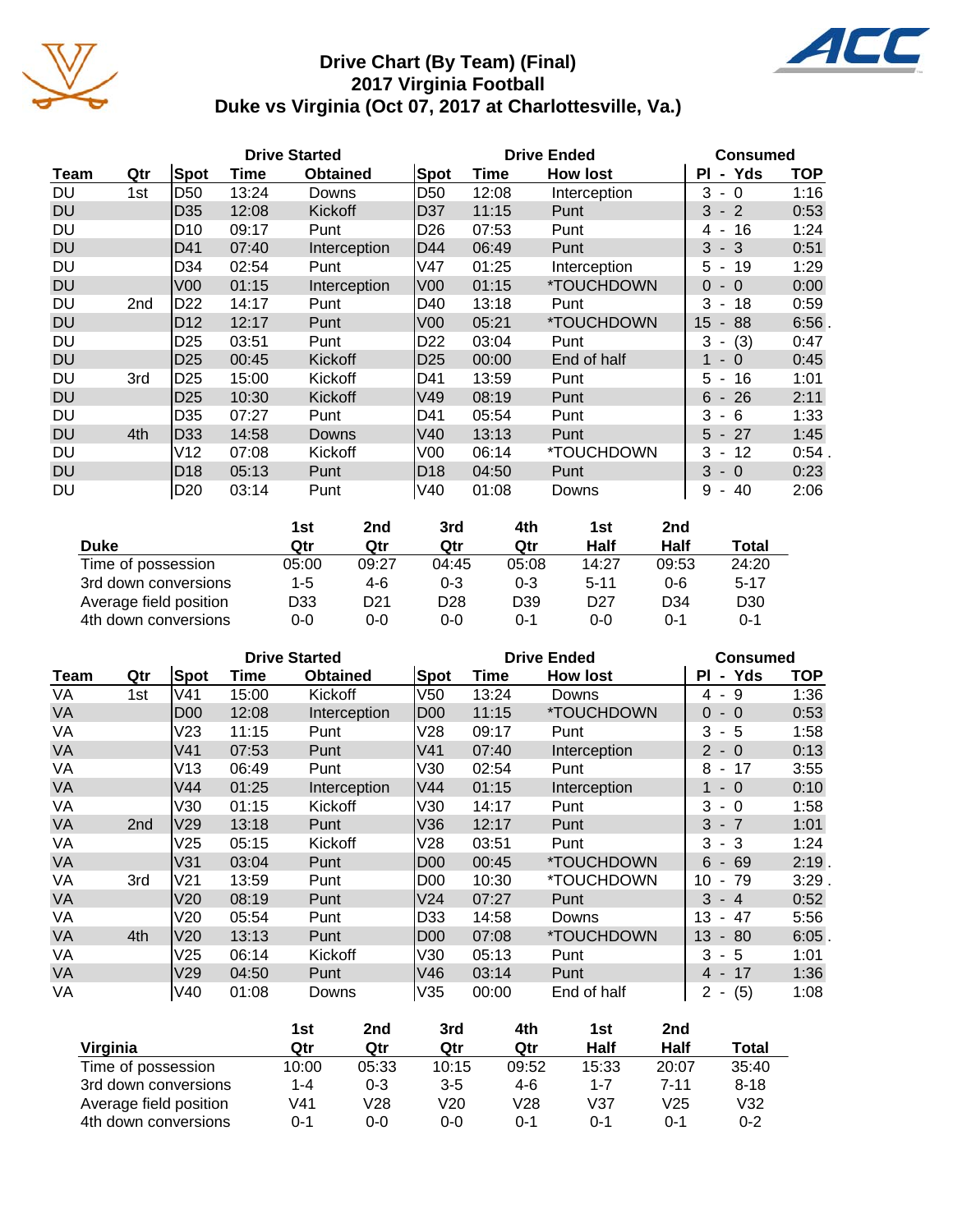

# **Drive Chart (By Quarter) (Final) 2017 Virginia Football Duke vs Virginia (Oct 07, 2017 at Charlottesville, Va.)**



|             |     |                 |             | <b>Drive Started</b> |                 | <b>Drive Ended</b> | <b>Consumed</b> |                                                     |            |
|-------------|-----|-----------------|-------------|----------------------|-----------------|--------------------|-----------------|-----------------------------------------------------|------------|
| <b>Team</b> | Qtr | <b>Spot</b>     | <b>Time</b> | <b>Obtained</b>      | <b>Spot</b>     | <b>Time</b>        | <b>How lost</b> | PI - Yds                                            | <b>TOP</b> |
| VA          | 1st | V <sub>41</sub> | 15:00       | Kickoff              | V <sub>50</sub> | 13:24              | Downs           | $-9$<br>4                                           | 1:36       |
| <b>DU</b>   |     | D <sub>50</sub> | 13:24       | Downs                | D <sub>50</sub> | 12:08              | Interception    | 3<br>$-0$                                           | 1:16       |
| VA          |     | D <sub>00</sub> | 12:08       | Interception         | D <sub>00</sub> | 11:15              | *TOUCHDOWN      | 0<br>- 0                                            | 0:53       |
| <b>DU</b>   |     | D <sub>35</sub> | 12:08       | Kickoff              | D37             | 11:15              | Punt            | 3<br>$-2$                                           | 0:53       |
| VA          |     | V <sub>23</sub> | 11:15       | Punt                 | V28             | 09:17              | Punt            | 3<br>5<br>$\blacksquare$                            | 1:58       |
| <b>DU</b>   |     | D <sub>10</sub> | 09:17       | Punt                 | D <sub>26</sub> | 07:53              | Punt            | $-16$<br>$\overline{4}$                             | 1:24       |
| VA          |     | V <sub>41</sub> | 07:53       | Punt                 | V <sub>41</sub> | 07:40              | Interception    | $\overline{2}$<br>$-0$                              | 0:13       |
| <b>DU</b>   |     | D41             | 07:40       | Interception         | D44             | 06:49              | Punt            | 3<br>$-3$                                           | 0:51       |
| VA          |     | V13             | 06:49       | Punt                 | V30             | 02:54              | Punt            | 8<br>17<br>$\overline{\phantom{a}}$                 | 3:55       |
| <b>DU</b>   |     | D34             | 02:54       | Punt                 | V47             | 01:25              | Interception    | 5<br>$-19$                                          | 1:29       |
| VA          |     | V44             | 01:25       | Interception         | V44             | 01:15              | Interception    | 1<br>$-0$                                           | 0:10       |
| <b>DU</b>   |     | V <sub>00</sub> | 01:15       | Interception         | V <sub>00</sub> | 01:15              | *TOUCHDOWN      | $\overline{0}$<br>$-0$                              | 0:00       |
| VA          |     | V30             | 01:15       | Kickoff              | V30             | 14:17              | Punt            | 3<br>$\overline{0}$<br>$\blacksquare$               | 1:58       |
| <b>DU</b>   | 2nd | D <sub>22</sub> | 14:17       | Punt                 | D40             | 13:18              | Punt            | 3<br>$-18$                                          | 0:59       |
| VA          |     | V29             | 13:18       | Punt                 | V36             | 12:17              | Punt            | 3<br>$\overline{7}$<br>$\qquad \qquad \blacksquare$ | 1:01       |
| <b>DU</b>   |     | D <sub>12</sub> | 12:17       | Punt                 | V <sub>00</sub> | 05:21              | *TOUCHDOWN      | 15<br>88<br>$\overline{\phantom{a}}$                | 6:56       |
| VA          |     | V25             | 05:15       | Kickoff              | V28             | 03:51              | Punt            | 3<br>3<br>$\overline{\phantom{a}}$                  | 1:24       |
| <b>DU</b>   |     | D <sub>25</sub> | 03:51       | Punt                 | D <sub>22</sub> | 03:04              | Punt            | 3<br>(3)<br>$\blacksquare$                          | 0:47       |
| VA          |     | V31             | 03:04       | Punt                 | D <sub>00</sub> | 00:45              | *TOUCHDOWN      | 69<br>6<br>$\qquad \qquad \blacksquare$             | 2:19.      |
| <b>DU</b>   |     | D <sub>25</sub> | 00:45       | Kickoff              | D <sub>25</sub> | 00:00              | End of half     | 1<br>$\overline{0}$<br>$\blacksquare$               | 0:45       |
| <b>DU</b>   | 3rd | D <sub>25</sub> | 15:00       | Kickoff              | D41             | 13:59              | Punt            | 5<br>16<br>$\overline{\phantom{a}}$                 | 1:01       |
| VA          |     | V <sub>21</sub> | 13:59       | Punt                 | <b>D00</b>      | 10:30              | *TOUCHDOWN      | 10<br>79<br>$\blacksquare$                          | 3:29       |
| DU          |     | D <sub>25</sub> | 10:30       | Kickoff              | V49             | 08:19              | Punt            | 6<br>26<br>$\overline{\phantom{a}}$                 | 2:11       |
| VA          |     | V20             | 08:19       | Punt                 | V <sub>24</sub> | 07:27              | Punt            | 3<br>$-4$                                           | 0:52       |
| <b>DU</b>   |     | D35             | 07:27       | Punt                 | D41             | 05:54              | Punt            | 3<br>6<br>$\blacksquare$                            | 1:33       |
| VA          |     | V20             | 05:54       | Punt                 | D33             | 14:58              | Downs           | 13<br>47                                            | 5:56       |
| <b>DU</b>   | 4th | D33             | 14:58       | Downs                | V40             | 13:13              | Punt            | 27<br>5                                             | 1:45       |
| VA          |     | V20             | 13:13       | Punt                 | D <sub>00</sub> | 07:08              | *TOUCHDOWN      | 13<br>80<br>$\overline{\phantom{a}}$                | 6:05       |
| DU          |     | V <sub>12</sub> | 07:08       | Kickoff              | V <sub>00</sub> | 06:14              | *TOUCHDOWN      | 3<br>12<br>$\qquad \qquad \blacksquare$             | 0:54.      |
| VA          |     | V <sub>25</sub> | 06:14       | Kickoff              | V30             | 05:13              | Punt            | 3<br>$-5$                                           | 1:01       |
| <b>DU</b>   |     | D <sub>18</sub> | 05:13       | Punt                 | D <sub>18</sub> | 04:50              | Punt            | 3<br>$\overline{0}$<br>$\blacksquare$               | 0:23       |
| VA          |     | V29             | 04:50       | Punt                 | V46             | 03:14              | Punt            | $\overline{4}$<br>$-17$                             | 1:36       |
| <b>DU</b>   |     | D <sub>20</sub> | 03:14       | Punt                 | V40             | 01:08              | Downs           | 9<br>40<br>$\overline{\phantom{a}}$                 | 2:06       |
| VA          |     | V40             | 01:08       | <b>Downs</b>         | V35             | 00:00              | End of half     | $2 -$<br>(5)                                        | 1:08       |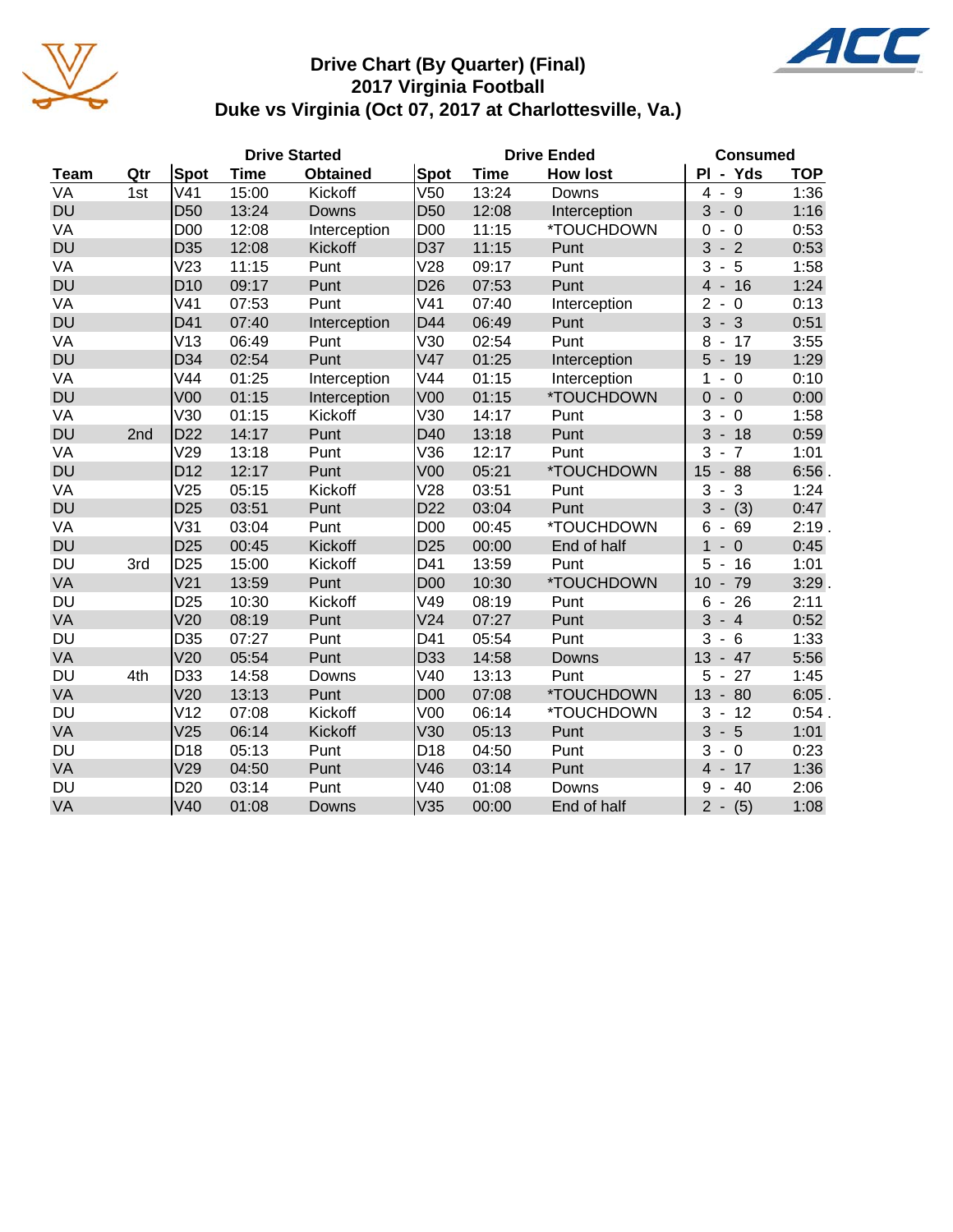

**Play-by-Play Summary (1st quarter) Duke vs Virginia (Oct 07, 2017 at Charlottesville, Va.)**



|                                                    | Duke wins toss, defers, Virginia receives, defends N endzone<br>Driggers, J kickoff 64 yards to the VA1, Reed, J return 40 yards to the VA41 (Feamster,<br>B). |    |
|----------------------------------------------------|----------------------------------------------------------------------------------------------------------------------------------------------------------------|----|
| 1-10 VA 41                                         | Ellis, J rush for 4 yards to the VA45 (Giles-Harris, J).                                                                                                       |    |
| 2-6<br>VA 45                                       | Benkert, K pass complete to Zaccheaus, O for 5 yards to the 50 yardline (Hayes, J).                                                                            |    |
| $3 - 1$<br>VA 50                                   | Ellis, J rush for no gain to the 50 yardline (Giles-Harris, J;Quansah, K).                                                                                     |    |
| <b>VA 50</b><br>4-1                                | Ellis, J rush for no gain to the 50 yardline (Giles-Harris, J; McDuffie, J).                                                                                   |    |
|                                                    | 4 plays, 9 yards, 1:36                                                                                                                                         |    |
| DUKE drive start at 13:24.<br>1-10<br><b>DU 50</b> | Jones, D pass complete to Wilson, S for loss of 1 yard to the DU49 (Moore, C).                                                                                 |    |
| DU 49<br>2-11                                      | Wilson, S rush for 1 yard to the 50 yardline (Mack, J;Blanding, Q).                                                                                            |    |
| 3-10 DU 50                                         | Jones, D pass intercepted by Blanding, Q at the VA42, Blanding, Q return 58 yards to the                                                                       |    |
|                                                    | DU0, TOUCHDOWN, clock 12:08.                                                                                                                                   |    |
|                                                    | 3 plays, 0 yards, 0:00                                                                                                                                         |    |
| 1-G<br>DU 03                                       | Mejia, A.J. kick attempt good.<br>Virginia 7, Duke 0                                                                                                           |    |
|                                                    | Delaney, B kickoff 62 yards to the DU3, out-of-bounds, DU ball on DU35.                                                                                        |    |
| 1-10<br>DU 35                                      | Jones, D pass incomplete to Rahming, T.J                                                                                                                       |    |
| <b>DU 35</b><br>2-10                               | Wilson, S rush for 2 yards to the DU37 (Mack, J;Kiser, M).                                                                                                     |    |
| 3-8<br>DU 37                                       | Jones, D pass incomplete to Lloyd, J.                                                                                                                          |    |
| <b>DU 37</b><br>4-8                                | Parker, A punt 40 yards to the VA23, Hamm, D return 0 yards to the VA23 (Carter II,<br>M;Carmichael, Z).                                                       |    |
|                                                    | 3 plays, 2 yards, 0:53                                                                                                                                         |    |
| VIRGINIA drive start at 11:15.                     |                                                                                                                                                                |    |
| 1-10 VA 23                                         | Hamm, D rush for 5 yards to the VA28 (Hayes, J;Gilbert, M).                                                                                                    |    |
| <b>VA 28</b><br>$2 - 5$                            | Ellis, J rush for 1 yard to the VA29 (Cerenord, E;Giles-Harris, J).                                                                                            |    |
| VA 29<br>$3 - 4$                                   | Benkert, K pass complete to Hamm, D for loss of 1 yard to the VA28 (Gilbert, M;Humphreys,                                                                      |    |
|                                                    | B).                                                                                                                                                            |    |
| 4-5<br>VA 28                                       | Coleman, L punt 62 yards to the DU10, out-of-bounds.                                                                                                           |    |
| DUKE drive start at 09:17.                         | 3 plays, 5 yards, 1:58                                                                                                                                         |    |
| 1-10 DU 10                                         | Brown, B rush for 10 yards to the DU20, 1ST DOWN DU, out-of-bounds (Blanding, Q;Mack, J).                                                                      | R1 |
| DU 20<br>1-10                                      | Jones, D pass incomplete to Rahming, T.J                                                                                                                       |    |
| 2-10<br><b>DU 20</b>                               | Brown, B rush for 6 yards to the DU26 (Blanding, Q; Mack, J).                                                                                                  |    |
| <b>DU 26</b><br>3-4                                | Jones, D pass incomplete to Rahming, T.J                                                                                                                       |    |
| <b>DU 26</b><br>$4 - 4$                            | Parker, A punt 33 yards to the VA41, out-of-bounds.                                                                                                            |    |
|                                                    | 4 plays, 16 yards, 1:24                                                                                                                                        |    |
| VIRGINIA drive start at 07:53.                     |                                                                                                                                                                |    |
| 1-10 VA 41                                         | Benkert, K pass incomplete to Zaccheaus, O.                                                                                                                    |    |
| 2-10 VA 41                                         | Benkert, K pass intercepted by Gilbert, M at the DU49, Gilbert, M return 7 yards to the<br>VA44 (Dowling, D).                                                  |    |
|                                                    | 2 plays, 0 yards, 0:13                                                                                                                                         |    |
| DUKE drive start at 07:40.                         |                                                                                                                                                                |    |
| 1-10 VA 44                                         | PENALTY DU unsportsmanlike conduct (Giles-Harris, J) 15 yards to the DU41.                                                                                     |    |
| 1-25 DU 41                                         | DU ball on DU41.                                                                                                                                               |    |
| 1-25 DU 41                                         | Jones, D rush for 3 yards to the DU44 (Blanding, Q;Kiser, M).                                                                                                  |    |
| 2-22 DU 44                                         | Jones, D pass incomplete to Rahming, T.J. (Thornhill, J).                                                                                                      |    |
| 3-22 DU 44<br>4-22 DU 44                           | Jones, D pass incomplete to Wilson, S.                                                                                                                         |    |
|                                                    | Parker, A punt 43 yards to the VA13, Hamm, D return 0 yards to the VA13.<br>3 plays, 3 yards, 0:51                                                             |    |
| VIRGINIA drive start at 06:49.                     |                                                                                                                                                                |    |
| 1-10 VA 13                                         | Sharp, C rush for 5 yards to the VA18 (Fields Jr., B).                                                                                                         |    |
| 2-5<br>VA 18                                       | Ellis, J rush for 7 yards to the VA25, 1ST DOWN VA (Giles-Harris, J;Saxton II, A).                                                                             | R1 |
| VA 25<br>1-10                                      | PENALTY VA false start (Montelus, J) 5 yards to the VA20.                                                                                                      |    |
| 1-15 VA 20                                         | Benkert, K pass incomplete to Zaccheaus, O.                                                                                                                    |    |
| 2-15 VA 20                                         | Ellis, J rush for 3 yards to the VA23, out-of-bounds (Hayes, J).                                                                                               |    |
| 3-12 VA 23                                         | Benkert, K pass complete to Dubois, H for 18 yards to the VA41, 1ST DOWN VA.<br>Benkert, K pass incomplete to Zaccheaus, O.                                    | P2 |
| 1-10 VA 41<br>2-10 VA 41                           | PENALTY VA false start (Burney, R) 5 yards to the VA36.                                                                                                        |    |
| 2-15 VA 36                                         | Zaccheaus, O rush for 1 yard to the VA37 (Gilbert, M).                                                                                                         |    |
| 3-14 VA 37                                         | Benkert, K sacked for loss of 7 yards to the VA30 (Giles-Harris, J), fumble by Benkert, K                                                                      |    |
|                                                    | recovered by VA Reinkensmeyer, D at VA30.                                                                                                                      |    |
| 4-21 VA 30                                         | Coleman, L punt 50 yards to the DU20, Rahming, T.J. return 14 yards to the DU34 (Atkins,                                                                       |    |
|                                                    | L).                                                                                                                                                            |    |
|                                                    | 8 plays, 17 yards, 3:55                                                                                                                                        |    |
| DUKE drive start at 02:54.                         |                                                                                                                                                                |    |

1-10 DU 34 Brown, B rush for 4 yards to the DU38 (Hanback, E;Mack, J). 2-6 DU 38 Brown, B rush for 5 yards to the DU43 (Kiser, M;Peace, C). 3-1 DU 43 Brown, B rush for 10 yards to the VA47, 1ST DOWN DU, out-of-bounds (Nelson, B). R2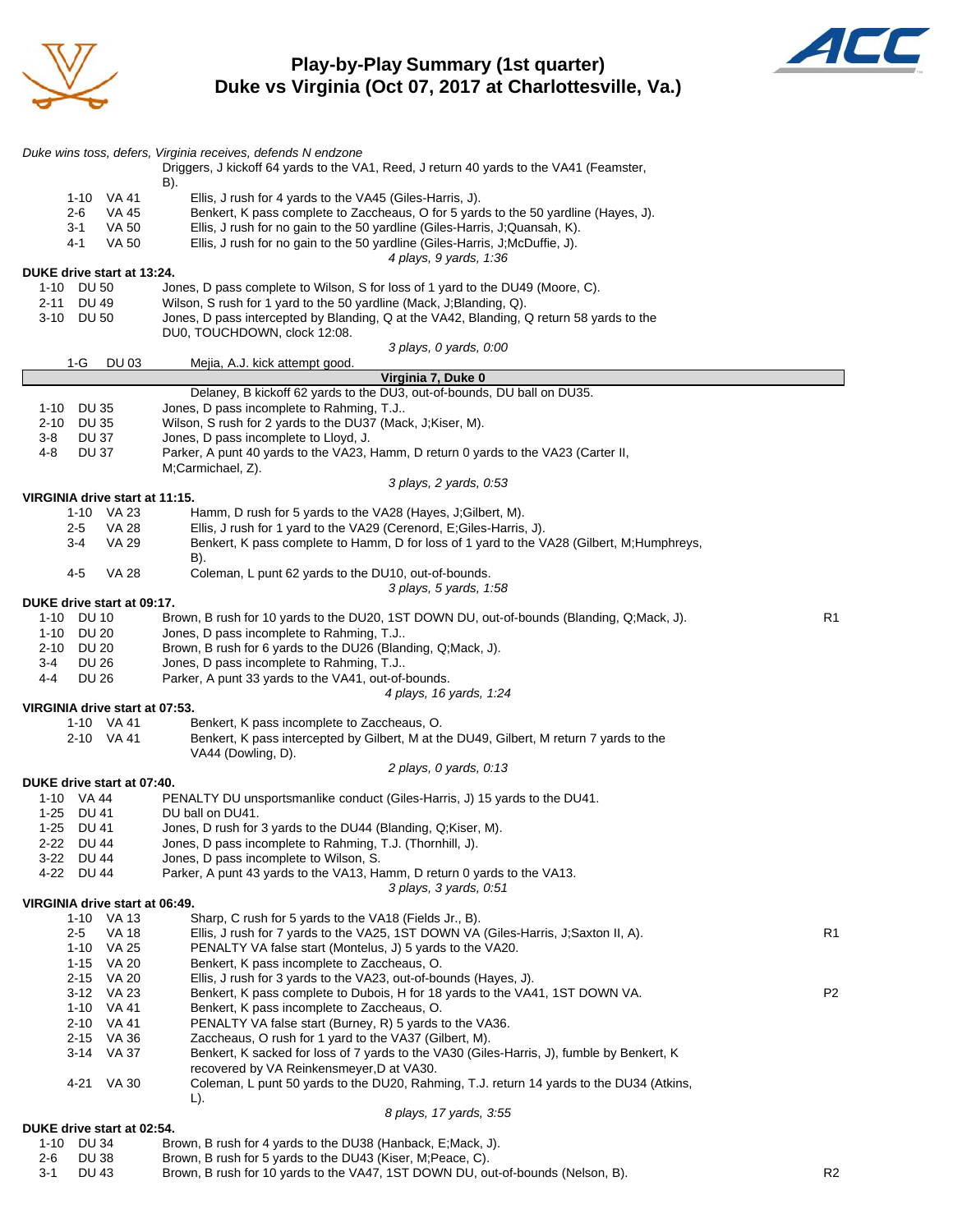

# **Play-by-Play Summary (1st quarter) Duke vs Virginia (Oct 07, 2017 at Charlottesville, Va.)**



|      | 1-10 VA 47                                                                                         | Jones, D pass incomplete to Taylor, C, dropped pass.                                      |  |  |  |  |  |  |  |  |  |  |
|------|----------------------------------------------------------------------------------------------------|-------------------------------------------------------------------------------------------|--|--|--|--|--|--|--|--|--|--|
| 2-10 | Jones, D pass intercepted by Thornhill, J at the VA40, Thornhill, J return 4 yards to the<br>VA 47 |                                                                                           |  |  |  |  |  |  |  |  |  |  |
|      | VA44.                                                                                              |                                                                                           |  |  |  |  |  |  |  |  |  |  |
|      | 5 plays, 19 yards, 1:29                                                                            |                                                                                           |  |  |  |  |  |  |  |  |  |  |
|      | VIRGINIA drive start at 01:25.                                                                     |                                                                                           |  |  |  |  |  |  |  |  |  |  |
|      | 1-10 VA 44                                                                                         | Benkert, K pass intercepted by McDuffie, J at the VA42, McDuffie, J return 42 yards to    |  |  |  |  |  |  |  |  |  |  |
|      | the VA0. TOUCHDOWN, clock 01:15.                                                                   |                                                                                           |  |  |  |  |  |  |  |  |  |  |
|      | 1 play, 0 yards, 0:10                                                                              |                                                                                           |  |  |  |  |  |  |  |  |  |  |
| 1-G  | VA 03                                                                                              | Parker, A kick attempt good.                                                              |  |  |  |  |  |  |  |  |  |  |
|      |                                                                                                    | Virginia 7, Duke 7                                                                        |  |  |  |  |  |  |  |  |  |  |
|      |                                                                                                    | Driggers, J kickoff 65 yards to the VAO, Reed, J return 30 yards to the VA30 (Taylor, C). |  |  |  |  |  |  |  |  |  |  |
|      | VIRGINIA drive start at 01:15.                                                                     |                                                                                           |  |  |  |  |  |  |  |  |  |  |
|      | $1-10$ VA 30                                                                                       | Ellis, J rush for loss of 3 yards to the VA27 (Humphreys, B).                             |  |  |  |  |  |  |  |  |  |  |
|      | 2-13 VA 27                                                                                         | Benkert, K pass complete to Butts, E for 5 yards to the VA32 (McDuffie, J).               |  |  |  |  |  |  |  |  |  |  |
|      | END OF 1st QUARTER: Virginia 7, Duke 7                                                             |                                                                                           |  |  |  |  |  |  |  |  |  |  |
|      |                                                                                                    |                                                                                           |  |  |  |  |  |  |  |  |  |  |
|      |                                                                                                    | Time<br><b>Conversions</b><br>1st Downs                                                   |  |  |  |  |  |  |  |  |  |  |

|                        |       | rme   | TSI DOWNS |  |   | Conversions |     |         |                  |                  |  |
|------------------------|-------|-------|-----------|--|---|-------------|-----|---------|------------------|------------------|--|
| <b>Quarter Summary</b> | Score | Poss  |           |  |   | 3rd         | 4th | Rushina | Passinɑ          | <b>Penalties</b> |  |
| Duke                   |       | 03:44 | $\Omega$  |  | 2 | $1-5$       | 0-0 | 8-41    | 1-10-2-(-1)      | $1 - 15$         |  |
| Virginia               |       | 09:07 |           |  | 2 | $1 - 4$     | ∩-1 | 11-16   | $4 - 9 - 2 - 27$ | $2 - 10$         |  |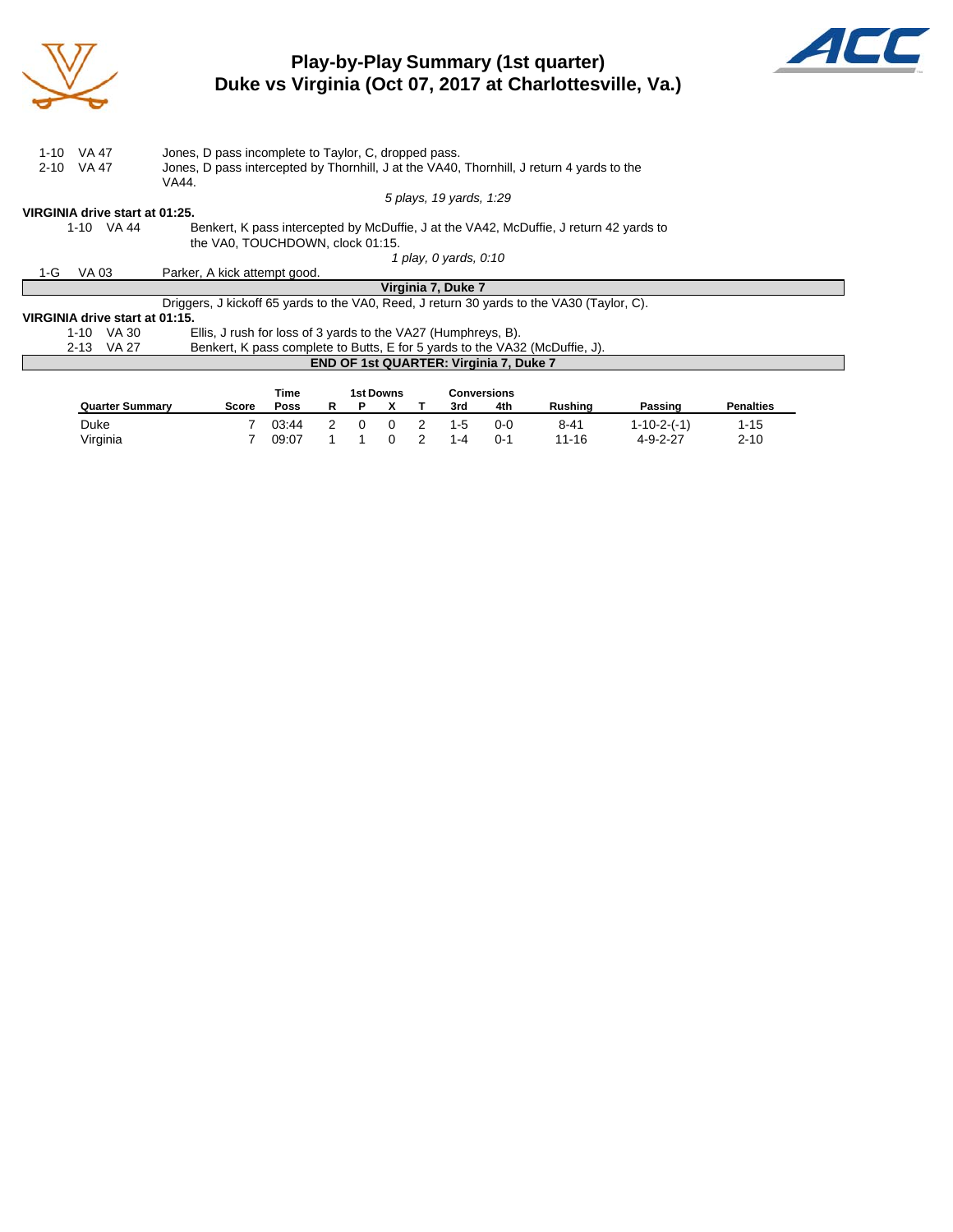

### **Quickie Statistics (1st quarter only) Duke vs Virginia (Oct 07, 2017 at Charlottesville, Va.)**



|                                   | DU            | VA             |
|-----------------------------------|---------------|----------------|
| Score                             |               |                |
| <b>FIRST DOWNS</b>                | $\mathcal{P}$ | $\overline{2}$ |
| <b>RUSHES-YARDS (NET)</b>         | $8 - 41$      | $11 - 16$      |
| <b>PASSING YDS (NET)</b>          | -1            | 27             |
| Passes Att-Comp-Int               | $10 - 1 - 2$  | $9 - 4 - 2$    |
| <b>TOTAL OFFENSE PLAYS-YARDS</b>  | 18-40         | $20 - 43$      |
| <b>Fumble Returns-Yards</b>       | $0-0$         | $0 - 0$        |
| <b>Punt Returns-Yards</b>         | $1 - 14$      | $2 - 0$        |
| Kickoff Returns-Yards             | $0-0$         | $2 - 70$       |
| <b>Interception Returns-Yards</b> | $2 - 49$      | $2 - 62$       |
| Punts (Number-Avg)                | $3 - 38.7$    | $2 - 56.0$     |
| Fumbles-Lost                      | $0 - 0$       | $1 - 0$        |
| Penalties-Yards                   | $1 - 15$      | $2 - 10$       |
| <b>Possession Time</b>            | 03:44         | 09:07          |
| <b>Third-Down Conversions</b>     | 1 of $5$      | 1 of $4$       |
| Fourth-Down Conversions           | $0$ of $0$    | $0$ of 1       |

| Duke                  |                     |                      |          |              |                |             | Virginia                                                            |                |             |               |          |                      |                |                |
|-----------------------|---------------------|----------------------|----------|--------------|----------------|-------------|---------------------------------------------------------------------|----------------|-------------|---------------|----------|----------------------|----------------|----------------|
| <b>Rushing</b>        |                     | No. Gain Loss        | Net      | TD           | Lg             | Avg         | <b>Rushing</b>                                                      |                |             | No. Gain Loss | Net      | TD                   | Lg             | Avg            |
| <b>Brittain Brown</b> | 5                   | $\overline{35}$<br>0 | 35       | 0            | 10             | 7.0         | Jordan Ellis                                                        |                | 15          | 3             |          | $\overline{12}$<br>0 | 7              | 1.7            |
| Shaun Wilson          | 2                   | 3                    | 0        | 3<br>0       | $\overline{2}$ | 1.5         | Daniel Hamm                                                         |                | 5           | 0             |          | 5<br>0               | 5              | 5.0            |
| Daniel Jones          | 1                   | 3                    | 0        | 3<br>0       | 3              | 3.0         | Chris Sharp                                                         |                | 5           | $\mathbf 0$   |          | 5<br>$\mathbf 0$     | 5              | 5.0            |
|                       |                     |                      |          |              |                |             | Olamide Zaccheaus                                                   |                | 1           | $\Omega$      |          | 1                    | $\Omega$<br>1  | 1.0            |
| Passing               | $C-A-I$             |                      | Yds      | TD           | Long           | <b>Sack</b> | Passing                                                             |                | $C-A-I$     |               | Yds      | TD                   | Long           | <b>Sack</b>    |
| Daniel Jones          | $1 - 10 - 2$        |                      |          | $\Omega$     | $\Omega$       | $\Omega$    | <b>Kurt Benkert</b>                                                 |                | $4 - 9 - 2$ |               | 27       | $\Omega$             | 18             |                |
| Receiving             | No.                 | Yards                | TD       | Long         |                |             | <b>Receiving</b>                                                    | No.            |             | Yards         | TD       | Long                 |                |                |
| Shaun Wilson          | 1                   | -1                   | $\Omega$ |              | 0              |             | Hasise Dubois                                                       |                |             | 18            | $\Omega$ |                      | 18             |                |
|                       |                     |                      |          |              |                |             | Olamide Zaccheaus                                                   |                |             | 5             | 0        |                      | 5              |                |
|                       |                     |                      |          |              |                |             | Evan Butts                                                          |                |             | 5             | 0        |                      | 5              |                |
|                       |                     |                      |          |              |                |             | Daniel Hamm                                                         |                |             | $-1$          | $\Omega$ |                      | $\overline{0}$ |                |
| <b>Punting</b>        | No.                 | Yds                  | Avq      | Long         | In20           | ΤВ          | <b>Punting</b>                                                      | No.            | Yds         |               | Avg      | Long                 | In20           | <u>TB</u>      |
| <b>Austin Parker</b>  | 3                   | 116                  | 38.7     | 43           |                | $\Omega$    | Lester Coleman                                                      | $\mathcal{P}$  | 112         | 56.0          |          | 62                   | 1              | $\overline{0}$ |
| <b>Punt Returns</b>   | No.                 | Yards                | TD       | Long         |                |             | <b>Punt Returns</b>                                                 | No.            | Yards       |               | TD       | Long                 |                |                |
| T.J. Rahming          |                     | 14                   | $\Omega$ | 14           |                |             | Daniel Hamm                                                         | 2              |             | $\Omega$      | $\Omega$ |                      | $\Omega$       |                |
| <b>Kick Returns</b>   | No.                 | Yards                | TD       | Long         |                |             | <b>Kick Returns</b>                                                 | No.            | Yards       |               | TD       | Long                 |                |                |
|                       |                     |                      |          |              |                |             | Joe Reed                                                            | $\overline{2}$ |             | 70            | $\Omega$ |                      | 40             |                |
| <b>Tackles</b>        | UA-A                | <b>Total</b>         |          | <b>Sacks</b> | TFL            |             | <b>Tackles</b>                                                      | UA-A           |             | <b>Total</b>  |          | <b>Sacks</b>         | TFL            |                |
| Joe Giles-Harris      | $2 - 4$             | 6                    |          | 1.0          | 1.0            |             | Jordan Mack                                                         | $0 - 5$        |             | 5             |          | 0.0                  | 0.0            |                |
| Jordan Hayes          | $2 - 1$             | 3                    |          | 0.0          | 0.0            |             | Quin Blanding                                                       | $0 - 4$        |             | 4             |          | 0.0                  | 0.0            |                |
| <b>Mark Gilbert</b>   | $1 - 2$             | 3                    |          | 0.0          | 0.5            |             | Micah Kiser                                                         | $0 - 3$        |             | 3             |          | 0.0                  | 0.0            |                |
| Ben Humphreys         | $1 - 1$             | $\overline{2}$       |          | 0.0          | 1.5            |             | <b>Lamont Atkins</b>                                                | $1 - 0$        |             | 1             |          | 0.0                  | 0.0            |                |
| <b>Time</b><br>Qtr    | <b>Scoring Play</b> |                      |          |              |                |             |                                                                     |                |             |               |          |                      | $V-H$          |                |
| 12:08<br>1st          |                     |                      |          |              |                |             | VA - Quin Blanding 58 yd interception return (A.J. Mejia kick)      |                |             |               |          |                      | $0 - 7$        |                |
| 01:15                 |                     |                      |          |              |                |             | DU - Jeremy McDuffie 42 yd interception return (Austin Parker kick) |                |             |               |          |                      | $7 - 7$        |                |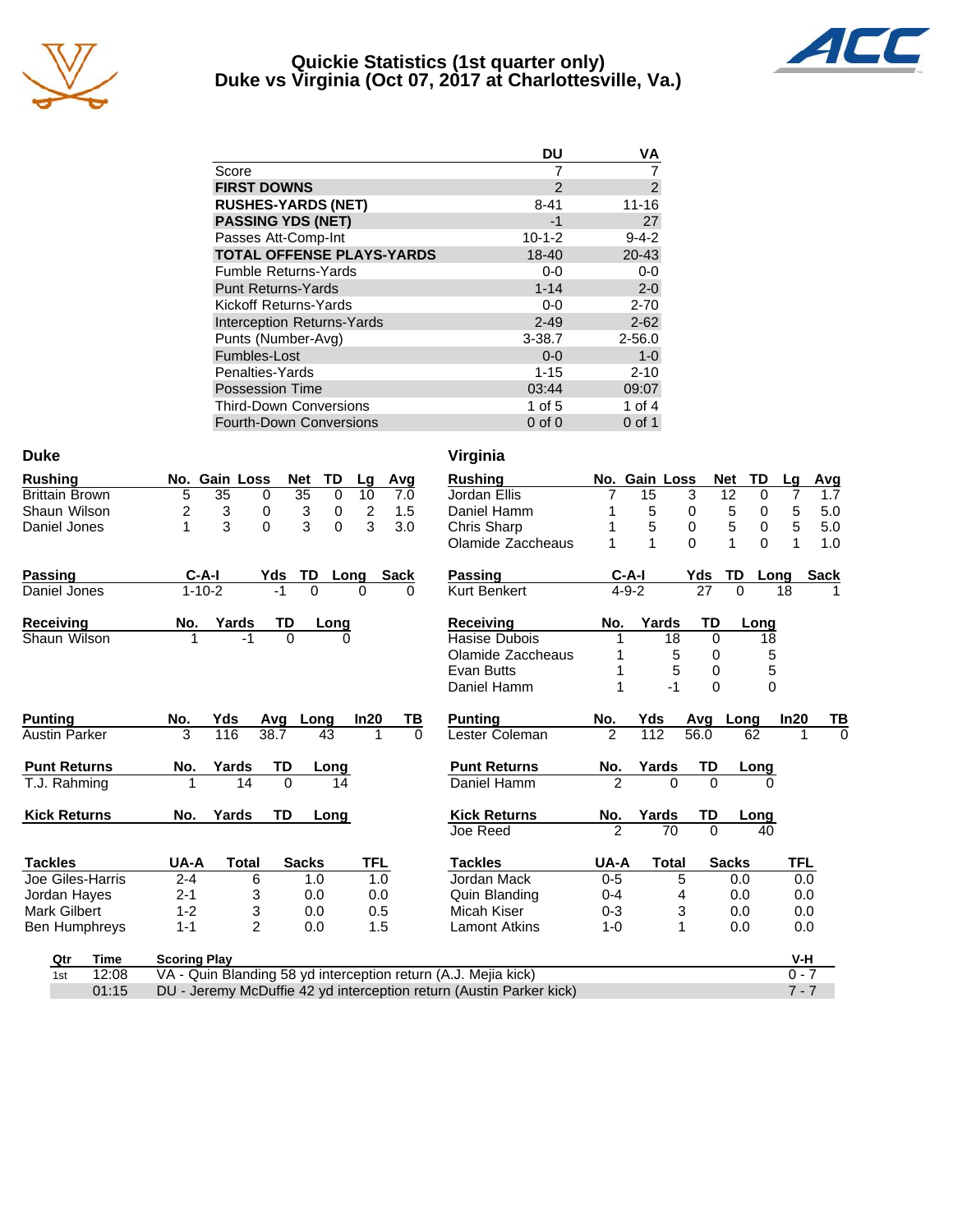

# **Play-by-Play Summary (2nd quarter) Duke vs Virginia (Oct 07, 2017 at Charlottesville, Va.)**



|                 | 3-8<br>VA 32                                 | Start of 2nd quarter, clock 15:00.                                                                                                                     |                |
|-----------------|----------------------------------------------|--------------------------------------------------------------------------------------------------------------------------------------------------------|----------------|
|                 | 3-8<br>VA 32                                 | Ellis, J rush for loss of 2 yards to the VA30 (Saxton II, A;Dimukeje, V).                                                                              |                |
|                 | 4-10 VA 30                                   | Coleman, L punt 48 yards to the DU22, downed.                                                                                                          |                |
|                 |                                              | 3 plays, 0 yards, 1:58                                                                                                                                 |                |
| 1-10            | DUKE drive start at 14:17.<br>DU 22          | PENALTY VA pass interference (Blount, J) 15 yards to the DU37, 1ST DOWN DU.                                                                            | X3             |
|                 | 1-10 DU 37                                   | Wilson, S rush for 3 yards to the DU40 (Mack, J; Hall, B).                                                                                             |                |
| 2-7             | <b>DU 40</b>                                 | Jones, D pass incomplete to Taylor, C.                                                                                                                 |                |
| $3 - 7$         | <b>DU 40</b>                                 | Jones, D pass incomplete to Rahming, T.J                                                                                                               |                |
| 4-7             | <b>DU 40</b>                                 | Parker, A punt 32 yards to the VA28, Hamm, D return 1 yards to the VA29 (Carmichael,                                                                   |                |
|                 |                                              | $Z$ ; Taylor, C).                                                                                                                                      |                |
|                 |                                              | 3 plays, 18 yards, 0:59                                                                                                                                |                |
|                 | VIRGINIA drive start at 13:18.<br>1-10 VA 29 | Benkert, K pass complete to Zaccheaus, O for 7 yards to the VA36 (McDuffie, J).                                                                        |                |
|                 | 2-3<br>VA 36                                 | Timeout Virginia, clock 12:35.                                                                                                                         |                |
|                 | VA 36<br>2-3                                 | Benkert, K pass incomplete to Dowling, D (Gilbert, M).                                                                                                 |                |
|                 | $3 - 3$<br>VA 36                             | Benkert, K pass incomplete to Dubois, H.                                                                                                               |                |
|                 | VA 36<br>4-3                                 | Coleman, L punt 52 yards to the DU12, downed.                                                                                                          |                |
|                 |                                              | 3 plays, 7 yards, 1:01                                                                                                                                 |                |
|                 | DUKE drive start at 12:17.                   |                                                                                                                                                        |                |
|                 | 1-10 DU 12                                   | Jackson, D rush for 3 yards to the DU15 (Brown, A; Kiser, M).                                                                                          |                |
| $2 - 7$<br>1-10 | <b>DU 15</b><br>DU 23                        | Jones, D rush for 8 yards to the DU23, 1ST DOWN DU (Mack, J; Peace, C).<br>Jackson, D rush for no gain to the DU23 (Kiser, M).                         | R4             |
| 2-10            | <b>DU 23</b>                                 | Jones, D rush for 5 yards to the DU28 (Blanding, Q).                                                                                                   |                |
| 3-5             | DU 28                                        | Jones, D pass complete to Rahming, T.J. for 9 yards to the DU37, 1ST DOWN DU (Hall,                                                                    | P <sub>5</sub> |
|                 |                                              | B;Thornhill, J).                                                                                                                                       |                |
| 1-10            | <b>DU 37</b>                                 | Jackson, D rush for 2 yards to the DU39 (Kiser, M).                                                                                                    |                |
| 2-8             | <b>DU 39</b>                                 | Jones, D pass complete to Chambers, Q for 6 yards to the DU45 (Mack, J).                                                                               |                |
| $3-2$           | <b>DU 45</b>                                 | Jones, D pass complete to Chambers, Q for 6 yards to the VA49, 1ST DOWN DU, out-of-bounds                                                              | P6             |
|                 |                                              | (Nelson, B).                                                                                                                                           |                |
| 1-10            | VA 49<br>1-10 VA 25                          | Jones, D rush for 24 yards to the VA25, 1ST DOWN DU, out-of-bounds (Mack, J).<br>Harris, Q rush for 1 yard to the VA24 (Brown, A).                     | R7             |
| $2-9$           | VA 24                                        | Jones, D pass incomplete to Koppenhaver, D (Blanding, Q).                                                                                              |                |
| $3-9$           | VA 24                                        | Jones, D rush for 11 yards to the VA13, 1ST DOWN DU (Blanding, Q).                                                                                     | R8             |
|                 | 1-10 VA 13                                   | Brown, B rush for 3 yards to the VA10, out-of-bounds (Nelson, B).                                                                                      |                |
| 2-7             | <b>VA 10</b>                                 | Harris, Q rush for 3 yards to the VA7, out-of-bounds.                                                                                                  |                |
| $3-4$           | <b>VA 07</b>                                 | Jones, D pass complete to Koppenhaver, D for 7 yards to the VA0, 1ST DOWN DU, TOUCHDOWN,                                                               | P <sub>9</sub> |
|                 |                                              | clock 05:21.                                                                                                                                           |                |
| $1-G$           | VA 03                                        | Parker, A kick attempt good.                                                                                                                           |                |
|                 |                                              | Duke 14, Virginia 7<br>15 plays, 88 yards, 7:02                                                                                                        |                |
|                 |                                              | Driggers, J kickoff 51 yards to the VA14, Reed, J return 11 yards to the VA25 (Gray, N).                                                               |                |
|                 | VIRGINIA drive start at 05:15.               |                                                                                                                                                        |                |
|                 | 1-10 VA 25                                   | Benkert, K pass incomplete to Zaccheaus, O, dropped pass.                                                                                              |                |
|                 | 2-10 VA 25                                   | Ellis, J rush for 3 yards to the VA28 (Giles-Harris, J;Lucas, T).                                                                                      |                |
|                 | $3 - 7$<br><b>VA 28</b>                      | Benkert, K rush for no gain to the VA28 (McSwain, T;Humphreys, B).                                                                                     |                |
|                 | <b>VA 28</b><br>4-7                          | Coleman, L punt 47 yards to the DU25, fair catch by Rahming, T.J                                                                                       |                |
|                 | DUKE drive start at 03:51.                   | 3 plays, 3 yards, 1:24                                                                                                                                 |                |
|                 | 1-10 DU 25                                   | Jones, D pass complete to Wilson, S for loss of 3 yards to the DU22, out-of-bounds.                                                                    |                |
|                 | 2-13 DU 22                                   | Jones, D pass incomplete to Lloyd, J.                                                                                                                  |                |
|                 | 3-13 DU 22                                   | Jones, D pass incomplete to Wilson, S.                                                                                                                 |                |
|                 | 4-13 DU 22                                   | Parker, A punt 36 yards to the VA42, downed, PENALTY VA holding (Thornhill, J) 11 yards                                                                |                |
|                 |                                              | to the VA31, 1st and 10, VA ball on VA31.                                                                                                              |                |
|                 |                                              | 3 plays, minus 3 yards, 0:47                                                                                                                           |                |
|                 | VIRGINIA drive start at 03:04.               |                                                                                                                                                        |                |
|                 | 1-10 VA 31                                   | PENALTY DU holding (09) 10 yards to the VA41, 1ST DOWN VA.<br>Benkert, K pass complete to Dowling, D for 7 yards to the VA48 (Gilbert, M;Giles-Harris, | X <sub>3</sub> |
|                 | 1-10 VA 41                                   | J).                                                                                                                                                    |                |
|                 | $2 - 3$<br><b>VA 48</b>                      | Benkert, K pass incomplete to Zaccheaus, O, PENALTY DU pass interference (McDuffie, J) 9                                                               | X4             |
|                 |                                              | yards to the DU43, 1ST DOWN VA, NO PLAY.                                                                                                               |                |
|                 | $1 - 10$<br>DU 43                            | Benkert, K pass complete to Zaccheaus, O for 6 yards to the DU37, out-of-bounds                                                                        |                |
|                 |                                              | (Humphreys, B).                                                                                                                                        |                |
|                 | 2-4<br>DU 37                                 | Ellis, J rush for 8 yards to the DU29, 1ST DOWN VA (Fields Jr., B).                                                                                    | R <sub>5</sub> |
|                 | <b>DU 29</b><br>$1 - 10$                     | Benkert, K pass complete to Dubois, H for loss of 2 yards to the DU31 (Giles-Harris,                                                                   |                |
|                 | 2-12 DU 31                                   | J;McDuffie, J).                                                                                                                                        | X6             |
|                 |                                              | Benkert, K pass incomplete to Dowling, D, PENALTY DU pass interference (Fields Jr., B) 15<br>yards to the DU16, 1ST DOWN VA, NO PLAY.                  |                |

1-10 DU 16 Ellis, J rush for 5 yards to the DU11 (McSwain, T).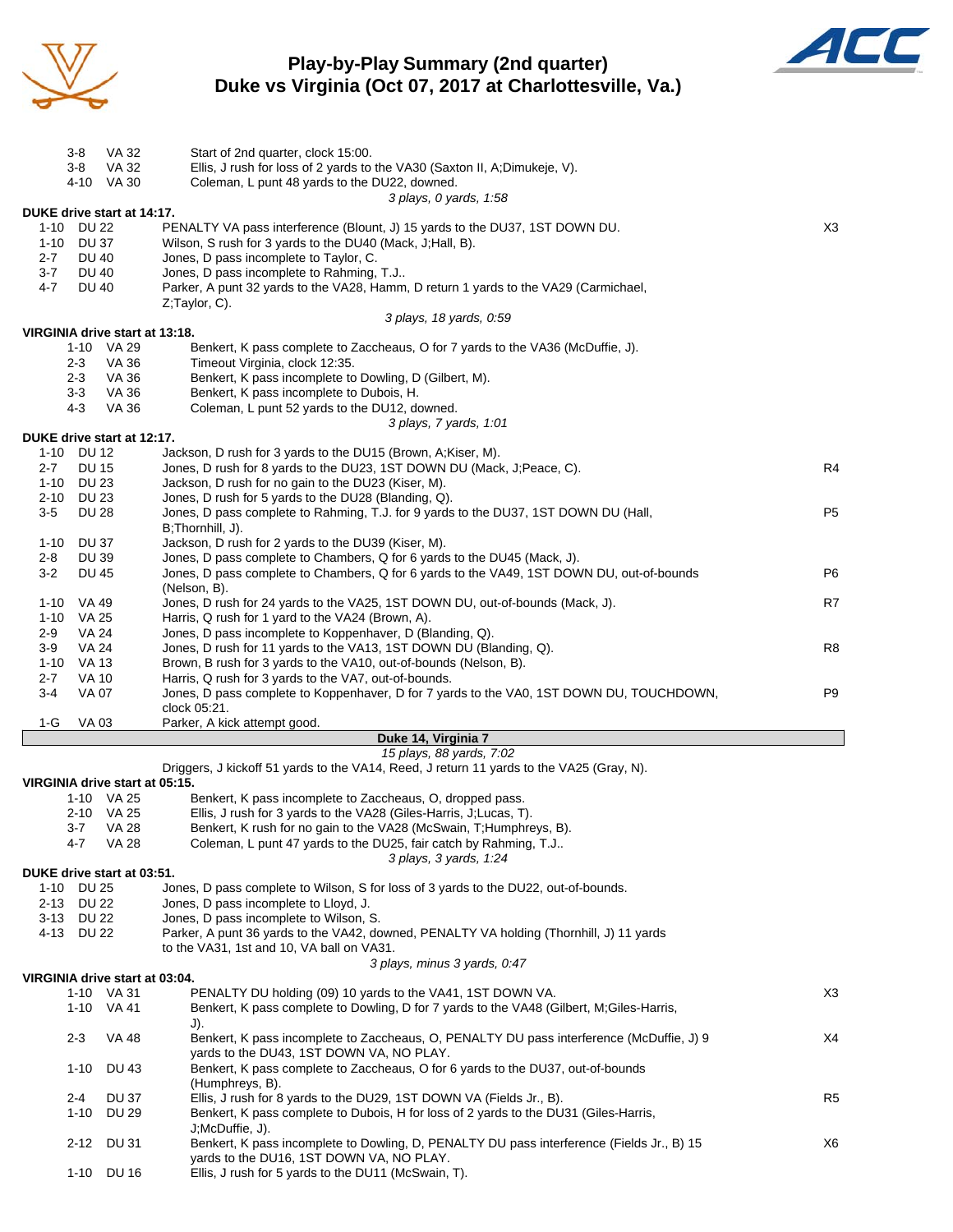

# **Play-by-Play Summary (2nd quarter) Duke vs Virginia (Oct 07, 2017 at Charlottesville, Va.)**



| $2 - 5$<br>$2 - 5$ | DU 11<br><b>DU 11</b>              | Timeout Virginia, clock 00:50.<br>Benkert, K pass complete to Zaccheaus, O for 11 yards to the DU0, 1ST DOWN VA, TOUCHDOWN,<br>clock 00:45. | P7 |
|--------------------|------------------------------------|---------------------------------------------------------------------------------------------------------------------------------------------|----|
| 1-G.               | DU 03                              | Mejia, A.J. kick attempt good.                                                                                                              |    |
|                    |                                    | Virginia 14, Duke 14                                                                                                                        |    |
|                    |                                    | 6 plays, 69 yards, 2:19                                                                                                                     |    |
|                    | <b>DUIZE</b> data a stant at 00.4E | Delaney, B kickoff 65 yards to the DU0, touchback.                                                                                          |    |

# **DUKE drive start at 00:45.**<br>1-10 DU 25 Jor

Jones, D rush for no gain to the DU25 (Peace, C).

End of half, clock 00:00.

|                                                 |                                         |       |   |   |  |  | play, 0 yards, 0:45 |         |                |                   |                  |  |  |  |
|-------------------------------------------------|-----------------------------------------|-------|---|---|--|--|---------------------|---------|----------------|-------------------|------------------|--|--|--|
| <b>END OF 2nd QUARTER: Virginia 14, Duke 14</b> |                                         |       |   |   |  |  |                     |         |                |                   |                  |  |  |  |
|                                                 | Time<br>1st Downs<br><b>Conversions</b> |       |   |   |  |  |                     |         |                |                   |                  |  |  |  |
| <b>Quarter Summary</b>                          | <b>Score</b>                            | Poss  | R | D |  |  | 3rd                 | 4th     | <b>Rushing</b> | Passing           | <b>Penalties</b> |  |  |  |
| Duke                                            |                                         | 09.33 |   |   |  |  | 4-6                 | $0 - 0$ | 12-63          | $5 - 10 - 0 - 25$ | $3 - 34$         |  |  |  |
| Virginia                                        |                                         | 05:27 |   |   |  |  | $0 - 3$             | $0 - 0$ | 5-14           | $5 - 8 - 0 - 29$  | $2 - 26$         |  |  |  |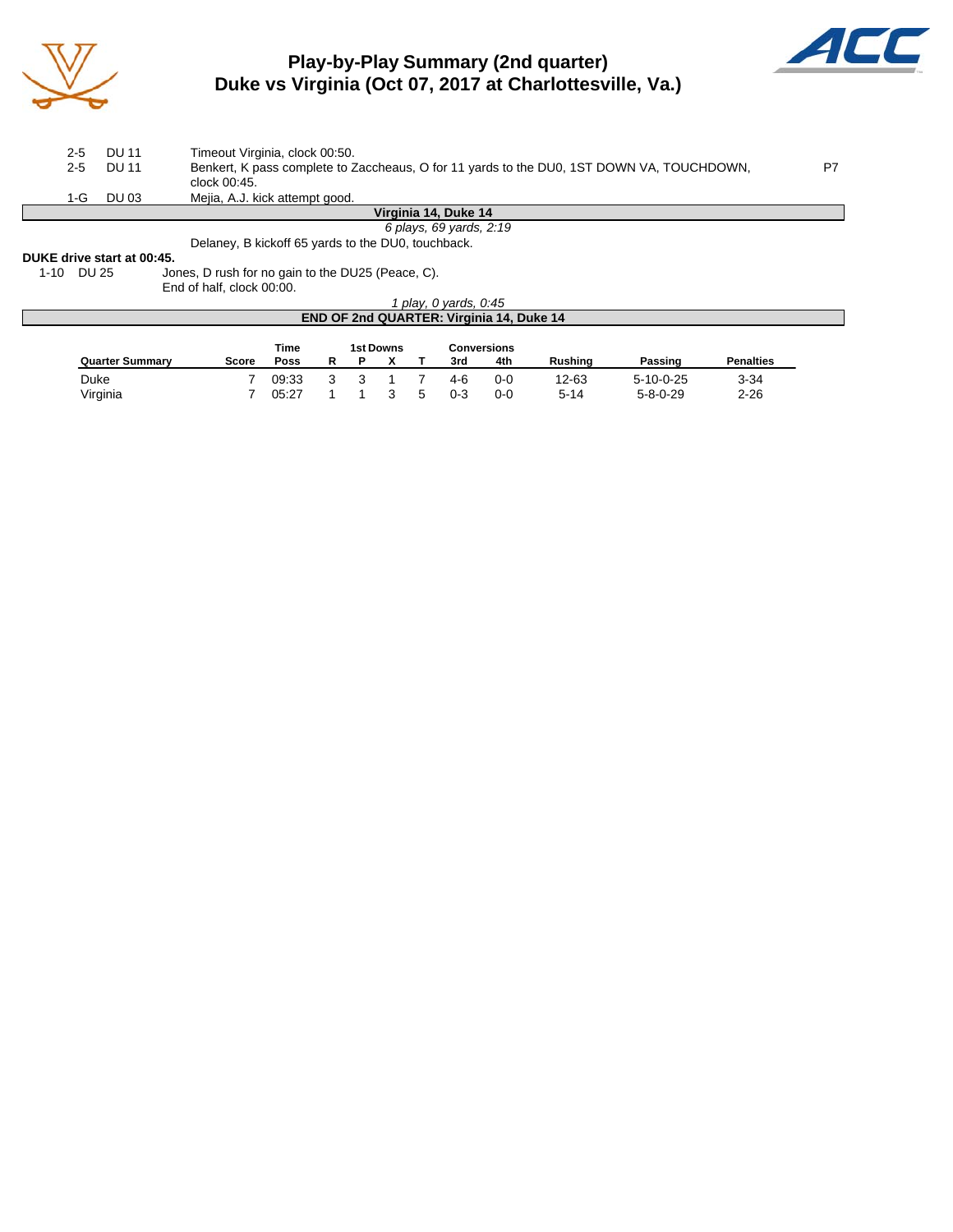

### **Quickie Statistics (2nd quarter only) Duke vs Virginia (Oct 07, 2017 at Charlottesville, Va.)**



|                                   | DU           | VA          |
|-----------------------------------|--------------|-------------|
| Score                             |              |             |
| <b>FIRST DOWNS</b>                | 7            | 5           |
| <b>RUSHES-YARDS (NET)</b>         | 12-63        | $5 - 14$    |
| <b>PASSING YDS (NET)</b>          | 25           | 29          |
| Passes Att-Comp-Int               | $10 - 5 - 0$ | $8 - 5 - 0$ |
| <b>TOTAL OFFENSE PLAYS-YARDS</b>  | 22-88        | $13 - 43$   |
| <b>Fumble Returns-Yards</b>       | $0-0$        | $0 - 0$     |
| <b>Punt Returns-Yards</b>         | $0 - 0$      | $1 - 1$     |
| Kickoff Returns-Yards             | $0 - 0$      | $1 - 11$    |
| <b>Interception Returns-Yards</b> | $0 - 0$      | $0 - 0$     |
| Punts (Number-Avg)                | $2 - 34.0$   | $3 - 49.0$  |
| Fumbles-Lost                      | $0 - 0$      | $0 - 0$     |
| Penalties-Yards                   | $3 - 34$     | $2 - 26$    |
| <b>Possession Time</b>            | 09:33        | 05:27       |
| <b>Third-Down Conversions</b>     | 4 of 6       | $0$ of $3$  |
| <b>Fourth-Down Conversions</b>    | $0$ of $0$   | $0$ of $0$  |

| <b>Duke</b>           |                   |                     |                 |                 |              |           |          |          | Virginia                                                                            |         |               |                  |              |      |            |             |
|-----------------------|-------------------|---------------------|-----------------|-----------------|--------------|-----------|----------|----------|-------------------------------------------------------------------------------------|---------|---------------|------------------|--------------|------|------------|-------------|
| <b>Rushing</b>        |                   |                     | No. Gain Loss   |                 | <b>Net</b>   | <b>TD</b> | Lg       | Avg      | <b>Rushing</b>                                                                      |         | No. Gain Loss |                  | <b>Net</b>   | TD   | Lg         | Avg         |
| Daniel Jones          |                   | 5                   | 48              | 0               | 48           | 0         | 24       | 9.6      | Jordan Ellis                                                                        | 4       | 16            | 2                | 14           | 0    | 8          | 3.5         |
| Deon Jackson          |                   | 3                   | 5               | 0               | 5            | 0         | 3        | 1.7      | <b>Kurt Benkert</b>                                                                 | 1       | 0             | 0                | 0            | 0    | 0          | 0.0         |
| <b>Quentin Harris</b> |                   | 2                   | 4               | $\Omega$        | 4            | 0         | 3        | 2.0      |                                                                                     |         |               |                  |              |      |            |             |
| Shaun Wilson          |                   | 1                   | 3               | $\Omega$        | 3            | $\Omega$  | 3        | 3.0      |                                                                                     |         |               |                  |              |      |            |             |
| Passing               |                   | $C-A-I$             |                 | Yds             | TD           |           | Long     | Sack     | <b>Passing</b>                                                                      |         | $C-A-I$       | Yds              |              | TD   | Long       | <b>Sack</b> |
| Daniel Jones          |                   | $5 - 10 - 0$        |                 | $\overline{25}$ | 1            |           | 9        | 0        | <b>Kurt Benkert</b>                                                                 |         | $5 - 8 - 0$   |                  | 29           | 1    | 11         | 0           |
| Receiving             |                   | No.                 | Yards           | TD              |              | Long      |          |          | Receiving                                                                           | No.     | Yards         |                  | TD           | Long |            |             |
| <b>Quay Chambers</b>  |                   | 2                   | 12              |                 | 0            | 6         |          |          | Olamide Zaccheaus                                                                   | 3       |               | 24               | 1            | 11   |            |             |
| T.J. Rahming          |                   | 1                   | 9               |                 | 0            | 9         |          |          | Doni Dowling                                                                        |         |               | $\overline{7}$   | 0            | 7    |            |             |
|                       | Davis Koppenhaver | 1                   | $\overline{7}$  |                 | 1            | 7         |          |          | Hasise Dubois                                                                       | 1       |               | $-2$             | $\Omega$     | 0    |            |             |
| Shaun Wilson          |                   | 1                   | $-3$            |                 | $\Omega$     | 0         |          |          |                                                                                     |         |               |                  |              |      |            |             |
| <b>Punting</b>        |                   | No.                 | Yds             | Avg             | <b>Long</b>  |           | In20     | ΤВ       | <b>Punting</b>                                                                      | No.     | Yds           |                  | Avg          | Long | In20       | TВ          |
| <b>Austin Parker</b>  |                   | $\mathfrak{p}$      | $\overline{68}$ | 34.0            |              | 36        | $\Omega$ | $\Omega$ | Lester Coleman                                                                      | 3       | 147           | $\frac{1}{49.0}$ |              | 52   |            |             |
| <b>Punt Returns</b>   |                   | No.                 | Yards           | TD              |              | Long      |          |          | <b>Punt Returns</b>                                                                 | No.     | Yards         |                  | TD           | Long |            |             |
|                       |                   |                     |                 |                 |              |           |          |          | Daniel Hamm                                                                         |         |               | 1                | $\Omega$     |      |            |             |
| <b>Kick Returns</b>   |                   | No.                 | Yards           | TD              |              | Long      |          |          | <b>Kick Returns</b>                                                                 | No.     | Yards         |                  | TD           | Long |            |             |
|                       |                   |                     |                 |                 |              |           |          |          | Joe Reed                                                                            | 1       |               | 11               | $\Omega$     | 11   |            |             |
| <b>Tackles</b>        |                   | UA-A                | <b>Total</b>    |                 | <b>Sacks</b> |           | TFL      |          | <b>Tackles</b>                                                                      | UA-A    |               | <b>Total</b>     | <b>Sacks</b> |      | <b>TFL</b> |             |
| Joe Giles-Harris      |                   | $0 - 3$             |                 | 3               | 0.0          |           | 0.5      |          | Jordan Mack                                                                         | $2 - 2$ |               | 4                |              | 0.0  | 0.0        |             |
| <b>Trevon McSwain</b> |                   | $1 - 1$             |                 | 2               | 0.0          |           | 0.0      |          | Micah Kiser                                                                         | $2 - 1$ |               | 3                |              | 0.0  | 0.0        |             |
| Ben Humphreys         |                   | $1 - 1$             |                 | 2               | 0.0          |           | 0.0      |          | <b>Brenton Nelson</b>                                                               | $2 - 0$ |               | 2                |              | 0.0  | 0.0        |             |
| Jeremy McDuffie       |                   | $1 - 1$             |                 | $\overline{c}$  | 0.0          |           | 0.5      |          | Quin Blanding                                                                       | $2 - 0$ |               | $\overline{2}$   |              | 0.0  | 0.0        |             |
| Qtr                   | Time              | <b>Scoring Play</b> |                 |                 |              |           |          |          |                                                                                     |         |               |                  |              |      | V-H        |             |
| 1st                   | 12:08             |                     |                 |                 |              |           |          |          | VA - Quin Blanding 58 yd interception return (A.J. Mejia kick)                      |         |               |                  |              |      | $0 - 7$    |             |
|                       | 01:15             |                     |                 |                 |              |           |          |          | DU - Jeremy McDuffie 42 yd interception return (Austin Parker kick)                 |         |               |                  |              |      | $7 - 7$    |             |
| 2 <sub>nd</sub>       | 05:21             |                     |                 |                 |              |           |          |          | DU - Davis Koppenhaver 7 yd pass from Daniel Jones (Austin Parker kick), 15-88 7:02 |         |               |                  |              |      | $7 - 0$    |             |
|                       | 00:45             |                     |                 |                 |              |           |          |          | VA - Olamide Zaccheaus 11 yd pass from Kurt Benkert (A.J. Mejia kick), 6-69 2:19    |         |               |                  |              |      | $7 - 7$    |             |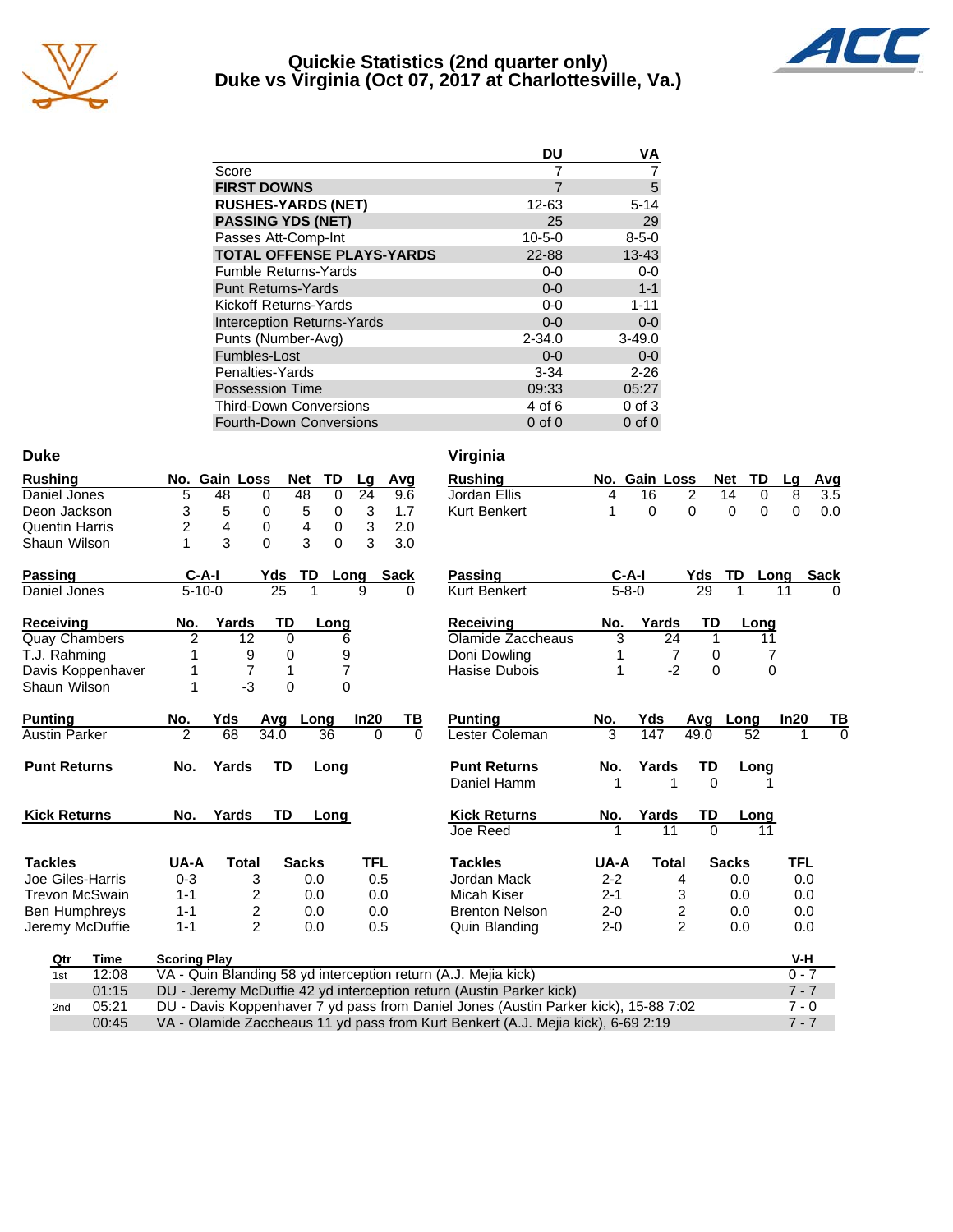

# **Play-by-Play Summary (3rd quarter) Duke vs Virginia (Oct 07, 2017 at Charlottesville, Va.)**



|                                          |                              | Start of 3rd quarter, clock 15:00.                                                                                                                           |                 |
|------------------------------------------|------------------------------|--------------------------------------------------------------------------------------------------------------------------------------------------------------|-----------------|
| 2-10 DU 25                               |                              | VA ball on VA35.                                                                                                                                             |                 |
|                                          |                              | Delaney, B kickoff 65 yards to the DU0, touchback.                                                                                                           |                 |
| DUKE drive start at 15:00.<br>1-10 DU 25 |                              | Jones, D pass incomplete to Taylor, C.                                                                                                                       |                 |
| 2-10 DU 25                               |                              | Wilson, S rush for 16 yards to the DU41, 1ST DOWN DU (Nelson, B;Blanding, Q).                                                                                | R <sub>10</sub> |
| 1-10 DU 41                               |                              | Jones, D pass incomplete to Taylor, C.                                                                                                                       |                 |
| 2-10 DU 41                               |                              | Jones, D pass incomplete to Chambers, Q (Thornhill, J).                                                                                                      |                 |
| 3-10 DU 41                               |                              | Jones, D pass incomplete to Chambers, Q (Thornhill, J).                                                                                                      |                 |
| 4-10 DU 41                               |                              | Parker, A punt 48 yards to the VA11, Hamm, D return 10 yards to the VA21 (Taylor, C).<br>5 plays, 16 yards, 1:01                                             |                 |
| VIRGINIA drive start at 13:59.           |                              |                                                                                                                                                              |                 |
|                                          | 1-10 VA 21                   | Reed, J rush for 4 yards to the VA25 (Hayes, J).                                                                                                             |                 |
| 2-6                                      | VA 25                        | Benkert, K pass complete to Zaccheaus, O for 6 yards to the VA31, 1ST DOWN VA (McDuffie,<br>J).                                                              | P8              |
|                                          | 1-10 VA 31                   | Benkert, K pass complete to Zaccheaus, O for 13 yards to the VA44, 1ST DOWN VA (Hayes,                                                                       | P9              |
|                                          |                              | J;Gilbert, M).                                                                                                                                               |                 |
|                                          | 1-10 VA 44                   | Benkert, K pass incomplete to Dowling, D.                                                                                                                    |                 |
|                                          | 2-10 VA 44                   | Benkert, K pass complete to Zaccheaus, O for 16 yards to the DU40 (Saxton II, A), PENALTY<br>VA illegal block (Levrone, A) 11 yards to the VA49.             |                 |
| $2 - 5$                                  | VA 49                        | 2nd and 5.                                                                                                                                                   |                 |
| $2 - 5$                                  | VA 49                        | Ellis, J rush for 17 yards to the DU34, 1ST DOWN VA (Hayes, J;Fields Jr., B).                                                                                | R <sub>10</sub> |
| $1 - 10$                                 | DU 34                        | Benkert, K pass complete to Levrone, A for 25 yards to the DU9, 1ST DOWN VA,                                                                                 | P11             |
|                                          |                              | out-of-bounds.                                                                                                                                               |                 |
| 1-G<br>$2-G$                             | <b>DU 09</b><br><b>DU 09</b> | Benkert, K pass incomplete to Zaccheaus, O (Giles-Harris, J).                                                                                                | X12             |
|                                          |                              | Benkert, K pass incomplete to Dubois, H, PENALTY DU pass interference (Fields Jr., B) 5<br>yards to the DU4, 1ST DOWN VA, NO PLAY.                           |                 |
| 1-G                                      | DU 04                        | Ellis, J rush for loss of 1 yard to the DU5 (Dimukeje, V;McSwain, T).                                                                                        |                 |
| $2-G$                                    | <b>DU 05</b>                 | Timeout Virginia, clock 10:32.                                                                                                                               |                 |
| $2-G$                                    | <b>DU 05</b>                 | Benkert, K pass complete to Dowling, D for 5 yards to the DU0, TOUCHDOWN, clock 10:30.                                                                       |                 |
| 1-G                                      | DU 03                        | Mejia, A.J. kick attempt good.<br>Virginia 21, Duke 14                                                                                                       |                 |
|                                          |                              | 10 plays, 79 yards, 3:29                                                                                                                                     |                 |
|                                          |                              | Delaney, B kickoff 65 yards to the DU0, touchback.                                                                                                           |                 |
| DUKE drive start at 10:30.               |                              |                                                                                                                                                              |                 |
| 1-10 DU 25<br>1-10 DU 36                 |                              | Brown, B rush for 11 yards to the DU36, 1ST DOWN DU (Blanding, Q).<br>Brown, B rush for 3 yards to the DU39 (Kiser, M; Moore, C).                            | R <sub>11</sub> |
| $2 - 7$                                  | <b>DU 39</b>                 | Jones, D pass complete to Helm, D for 7 yards to the DU46, 1ST DOWN DU (Kiser, M; Nelson,                                                                    | P12             |
|                                          |                              | B).                                                                                                                                                          |                 |
| 1-10 DU 46                               |                              | Jones, D pass incomplete to Rahming, T.J                                                                                                                     |                 |
| 2-10 DU 46<br>3-10 DU 46                 |                              | Jones, D pass incomplete to Taylor, C.<br>Jones, D pass complete to Chambers, Q for 5 yards to the VA49 (Thornhill, J).                                      |                 |
| 4-5                                      | <b>VA 49</b>                 | Parker, A punt 49 yards to the VA0, touchback.                                                                                                               |                 |
|                                          |                              | 6 plays, 26 yards, 2:11                                                                                                                                      |                 |
| VIRGINIA drive start at 08:19.           |                              |                                                                                                                                                              |                 |
|                                          | 1-10 VA 20                   | Ellis, J rush for 4 yards to the VA24 (Giles-Harris, J).                                                                                                     |                 |
| 2-6<br>$3-6$                             | <b>VA 24</b><br><b>VA 24</b> | Benkert, K pass incomplete to Hamm, D.<br>Benkert, K pass incomplete to Levrone, A.                                                                          |                 |
| 4-6                                      | <b>VA 24</b>                 | Coleman, L punt 41 yards to the DU35, out-of-bounds.                                                                                                         |                 |
|                                          |                              | 3 plays, 4 yards, 0:52                                                                                                                                       |                 |
| DUKE drive start at 07:27.               |                              |                                                                                                                                                              |                 |
| 1-10                                     | <b>DU 35</b>                 | Wilson, S rush for 6 yards to the DU41 (Thornhill, J).                                                                                                       |                 |
| 2-4<br>3-2                               | DU 41<br>DU 43               | Wilson, S rush for 2 yards to the DU43 (Moye, J).<br>Wilson, S rush for loss of 2 yards to the DU41 (Kiser, M).                                              |                 |
| 4-4                                      | <b>DU 41</b>                 | Parker, A punt 59 yards to the VA0, touchback.                                                                                                               |                 |
|                                          |                              | 3 plays, 6 yards, 1:33                                                                                                                                       |                 |
| VIRGINIA drive start at 05:54.           |                              |                                                                                                                                                              |                 |
|                                          | 1-10 VA 20                   | Benkert, K pass complete to Ellis, J for 5 yards to the VA25, out-of-bounds (Gilbert, M).                                                                    |                 |
| $2 - 5$                                  | VA 25                        | Benkert, K pass complete to Dubois, H for 4 yards to the VA29 (Giles-Harris, J:Fields<br>$Jr., B$ ).                                                         |                 |
| 3-1                                      | VA 29                        | Ellis, J rush for 3 yards to the VA32, 1ST DOWN VA (Hayes, J).                                                                                               | R <sub>13</sub> |
| 1-10                                     | VA 32                        | Benkert, K pass incomplete to Zaccheaus, O (McDuffie, J).                                                                                                    |                 |
|                                          | 2-10 VA 32                   | Benkert, K pass incomplete to Zaccheaus, O.                                                                                                                  |                 |
| $3 - 10$                                 | VA 32                        | Benkert, K rush for 15 yards to the VA47, 1ST DOWN VA, out-of-bounds.                                                                                        | R <sub>14</sub> |
| $1 - 10$                                 |                              |                                                                                                                                                              |                 |
|                                          | VA 47                        | Ellis, J rush for 2 yards to the VA49 (Giles-Harris, J;Humphreys, B).                                                                                        |                 |
| $2 - 8$<br>$3 - 7$                       | VA 49                        | Benkert, K pass complete to Hamm, D for 1 yard to the 50 yardline (Giles-Harris, J).                                                                         |                 |
| $1 - 10$                                 | VA 50<br>DU 42               | Benkert, K rush for 8 yards to the DU42, 1ST DOWN VA (McSwain, T).<br>Benkert, K pass complete to Reed, J for loss of 3 yards to the DU45 (Giles-Harris, J). | R <sub>15</sub> |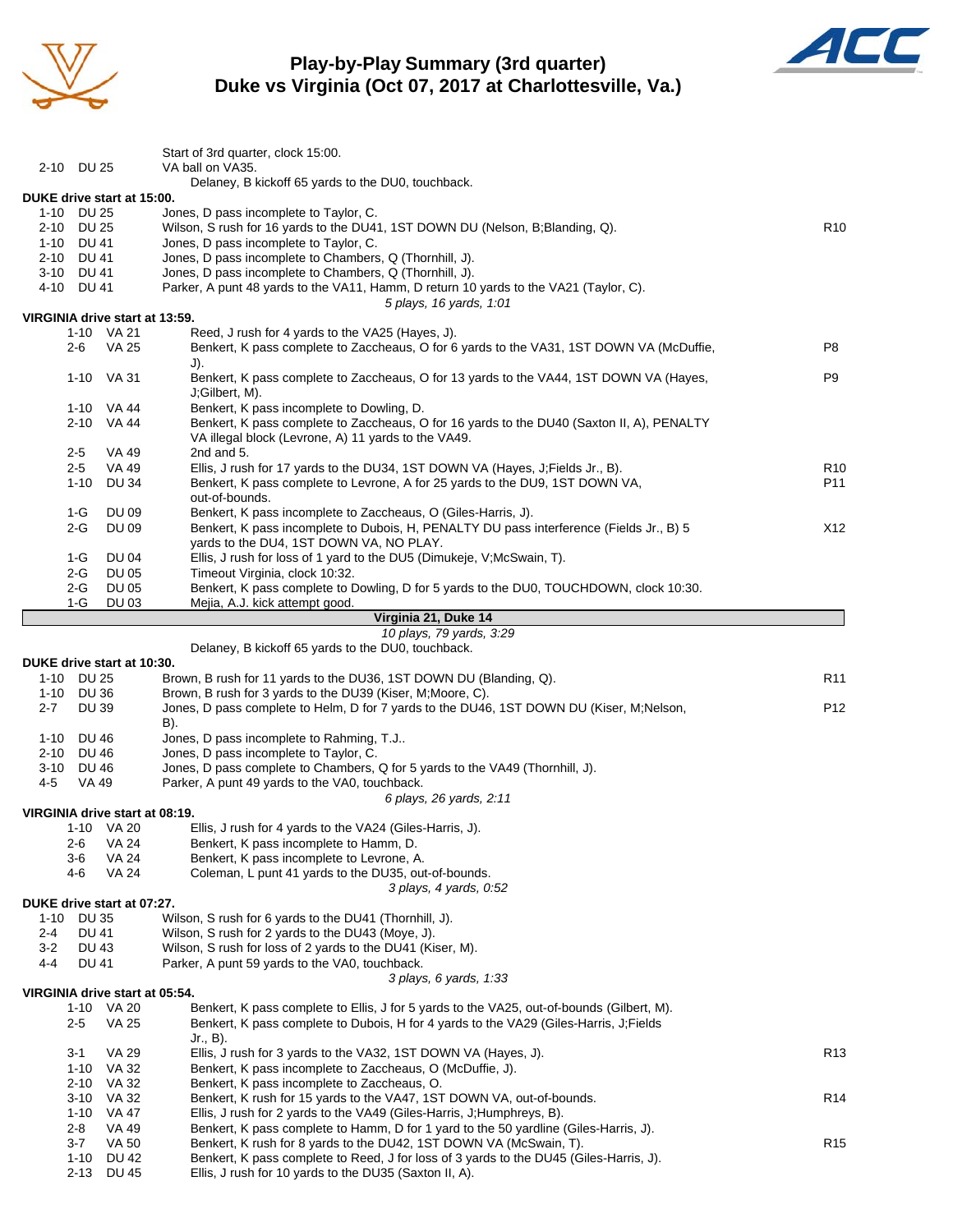

# **Play-by-Play Summary (3rd quarter) Duke vs Virginia (Oct 07, 2017 at Charlottesville, Va.)**



| 3-3                                     | DU 35<br>Ellis, J rush for 2 yards to the DU33 (Humphreys, B;Cerenord, E). |       |             |   |  |  |  |         |     |         |                   |                  |  |  |  |
|-----------------------------------------|----------------------------------------------------------------------------|-------|-------------|---|--|--|--|---------|-----|---------|-------------------|------------------|--|--|--|
|                                         | <b>END OF 3rd QUARTER: Virginia 21, Duke 14</b>                            |       |             |   |  |  |  |         |     |         |                   |                  |  |  |  |
| Time<br>1st Downs<br><b>Conversions</b> |                                                                            |       |             |   |  |  |  |         |     |         |                   |                  |  |  |  |
|                                         | <b>Quarter Summary</b>                                                     | Score | <b>Poss</b> | R |  |  |  | 3rd     | 4th | Rushina | Passing           | <b>Penalties</b> |  |  |  |
| Duke                                    |                                                                            |       | 04:45       |   |  |  |  | $0 - 3$ | 0-0 | 6-36    | $2 - 8 - 0 - 12$  | $1-5$            |  |  |  |
| Virginia                                |                                                                            |       | 10:15       | Δ |  |  |  | $0 - 1$ | 0-0 | 10-64   | $9 - 15 - 0 - 72$ | $1 - 11$         |  |  |  |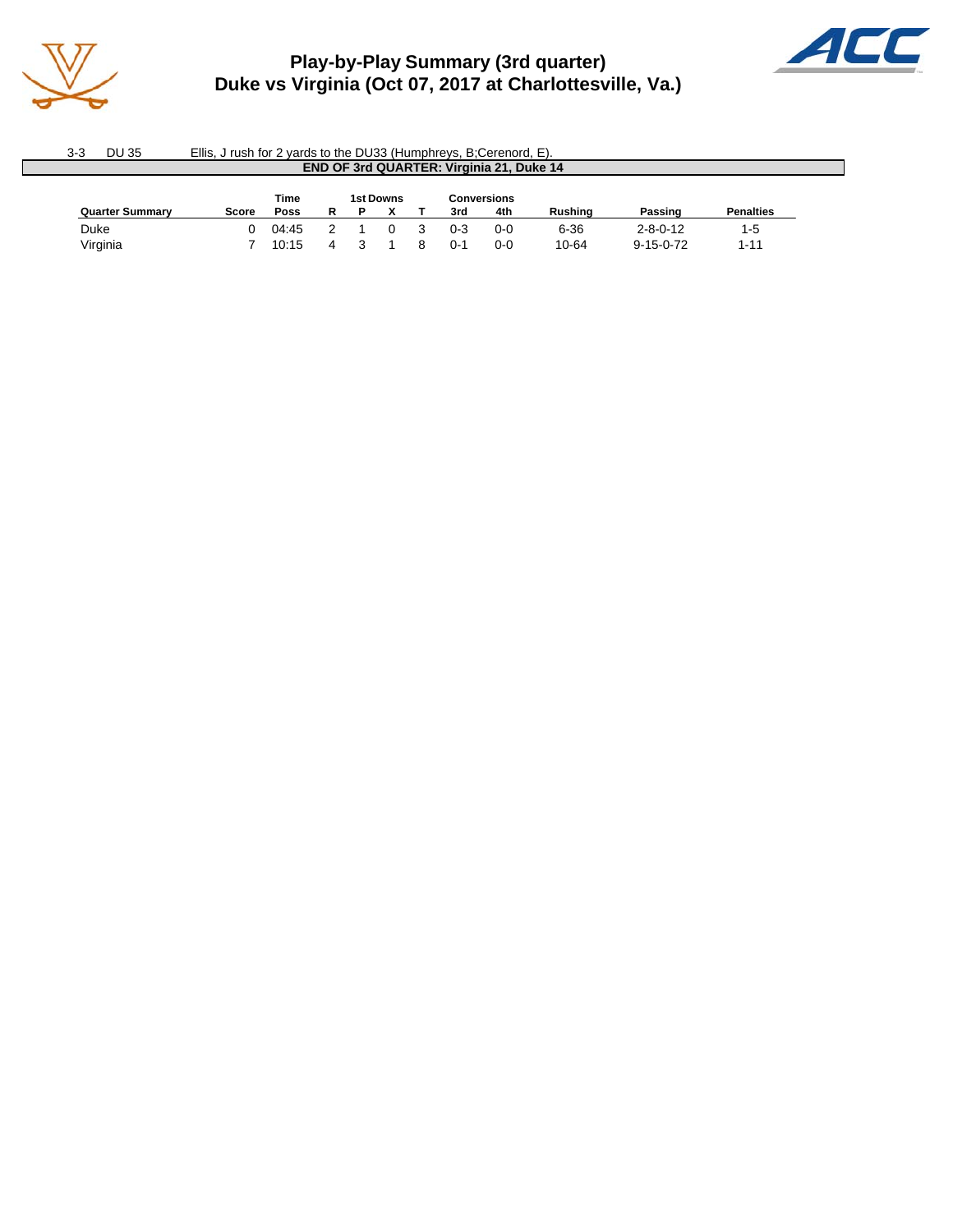

### **Quickie Statistics (3rd quarter only) Duke vs Virginia (Oct 07, 2017 at Charlottesville, Va.)**



|                                   | DU          | ٧A           |
|-----------------------------------|-------------|--------------|
| Score                             | O           |              |
| <b>FIRST DOWNS</b>                | 3           | 8            |
| <b>RUSHES-YARDS (NET)</b>         | $6 - 36$    | 10-64        |
| <b>PASSING YDS (NET)</b>          | 12          | 72           |
| Passes Att-Comp-Int               | $8 - 2 - 0$ | $15 - 9 - 0$ |
| <b>TOTAL OFFENSE PLAYS-YARDS</b>  | 14-48       | 25-136       |
| <b>Fumble Returns-Yards</b>       | $0-0$       | $0-0$        |
| <b>Punt Returns-Yards</b>         | $0 - 0$     | $1 - 10$     |
| Kickoff Returns-Yards             | $0-0$       | $0-0$        |
| <b>Interception Returns-Yards</b> | $0 - 0$     | $0 - 0$      |
| Punts (Number-Avg)                | $3 - 52.0$  | $1 - 41.0$   |
| Fumbles-Lost                      | $0 - 0$     | $0-0$        |
| Penalties-Yards                   | $1 - 5$     | $1 - 11$     |
| <b>Possession Time</b>            | 04:45       | 10:15        |
| <b>Third-Down Conversions</b>     | $0$ of $3$  | 3 of 5       |
| <b>Fourth-Down Conversions</b>    | $0$ of $0$  | $0$ of $0$   |

| <b>Duke</b>           |                                                                                                                                                                 |                            | Virginia              |              |                         |            |                      |            |             |
|-----------------------|-----------------------------------------------------------------------------------------------------------------------------------------------------------------|----------------------------|-----------------------|--------------|-------------------------|------------|----------------------|------------|-------------|
| <b>Rushing</b>        | No. Gain Loss<br><b>Net</b><br>TD                                                                                                                               | Avg<br>Lg                  | <b>Rushing</b>        |              | No. Gain Loss           | <b>Net</b> | TD                   | Lq         | Avg         |
| Shaun Wilson          | $\overline{2}$<br>22<br>24<br>4                                                                                                                                 | $\Omega$<br>16<br>5.5      | Jordan Ellis          | 7            | $\overline{38}$         | 1          | $\overline{37}$<br>0 | 17         | 5.3         |
| <b>Brittain Brown</b> | $\overline{2}$<br>0<br>14<br>14                                                                                                                                 | $\mathbf 0$<br>11<br>7.0   | <b>Kurt Benkert</b>   | 2            | 23                      | 0          | 23<br>0              | 15         | 11.5        |
|                       |                                                                                                                                                                 |                            | Joe Reed              | 1            | 4                       | $\Omega$   | 4<br>$\Omega$        | 4          | 4.0         |
| <b>Passing</b>        | $C-A-I$<br>Yds<br>TD                                                                                                                                            | <b>Sack</b><br>Long        | <b>Passing</b>        | $C-A-I$      |                         | Yds        | TD                   | Long       | <b>Sack</b> |
| Daniel Jones          | 12<br>$\Omega$<br>$2 - 8 - 0$                                                                                                                                   | 0                          | <b>Kurt Benkert</b>   | $9 - 15 - 0$ |                         | 72         | 1                    | 25         | $\Omega$    |
| <b>Receiving</b>      | TD<br>Yards<br>No.<br>Long                                                                                                                                      |                            | <b>Receiving</b>      | No.          | Yards                   | <b>TD</b>  | Long                 |            |             |
| Daniel Helm           | 7<br>0                                                                                                                                                          |                            | Olamide Zaccheaus     | 3            | 35                      | 0          | 16                   |            |             |
| <b>Quay Chambers</b>  | 5<br>0<br>1                                                                                                                                                     | 5                          | Andre Levrone         |              | 25                      | 0          | 25                   |            |             |
|                       |                                                                                                                                                                 |                            | Jordan Ellis          |              | 5                       | 0          | 5                    |            |             |
|                       |                                                                                                                                                                 |                            | Doni Dowling          |              | 5                       | 1          | 5                    |            |             |
| <b>Punting</b>        | Yds<br>No.<br>Avg<br>Long                                                                                                                                       | In20<br>TВ                 | <b>Punting</b>        | No.          | Yds                     | Avg        | Long                 | In20       | <u>ТВ</u>   |
| <b>Austin Parker</b>  | 3<br>156<br>52.0<br>59                                                                                                                                          | $\overline{2}$<br>$\Omega$ | Lester Coleman        | 1            | 41                      | 41.0       | 41                   | $\Omega$   | $\Omega$    |
|                       |                                                                                                                                                                 |                            |                       |              |                         |            |                      |            |             |
| <b>Punt Returns</b>   | <b>TD</b><br>Yards<br>No.<br>Long                                                                                                                               |                            | <b>Punt Returns</b>   | No.          | Yards                   | TD         | Long                 |            |             |
|                       |                                                                                                                                                                 |                            | Daniel Hamm           |              | 10                      | $\Omega$   | 10                   |            |             |
| <b>Kick Returns</b>   | Yards<br>TD<br>No.<br>Long                                                                                                                                      |                            | <b>Kick Returns</b>   | No.          | Yards                   | TD         | Long                 |            |             |
| <b>Tackles</b>        | UA-A<br><b>Total</b><br><b>Sacks</b>                                                                                                                            | <b>TFL</b>                 | <b>Tackles</b>        | UA-A         | <b>Total</b>            |            | <b>Sacks</b>         | <b>TFL</b> |             |
| Joe Giles-Harris      | $3 - 2$<br>5<br>0.0                                                                                                                                             | 1.0                        | Micah Kiser           | $1 - 2$      | 3                       |            | 0.0                  | 1.0        |             |
| Jordan Hayes          | $2 - 2$<br>0.0<br>4                                                                                                                                             | 0.0                        | Juan Thornhill        | $2 - 0$      | 2                       |            | 0.0                  | 0.0        |             |
| Alonzo Saxton II      | $\overline{\mathbf{c}}$<br>$2 - 0$<br>0.0                                                                                                                       | 0.0                        | Quin Blanding         | $1 - 1$      | $\overline{\mathbf{c}}$ |            | 0.0                  | 0.0        |             |
| <b>Trevon McSwain</b> | $\overline{2}$<br>$1 - 1$<br>0.0                                                                                                                                | 0.5                        | <b>Brenton Nelson</b> | $0 - 2$      | $\overline{2}$          |            | 0.0                  | 0.0        |             |
| Qtr<br><b>Time</b>    | <b>Scoring Play</b>                                                                                                                                             |                            |                       |              |                         |            |                      | V-H        |             |
| 12:08<br>1st          | VA - Quin Blanding 58 yd interception return (A.J. Mejia kick)                                                                                                  |                            |                       |              |                         |            |                      | $0 - 7$    |             |
| 01:15                 | DU - Jeremy McDuffie 42 yd interception return (Austin Parker kick)                                                                                             |                            |                       |              |                         |            |                      | $7 - 7$    |             |
| 05:21<br>2nd          | DU - Davis Koppenhaver 7 yd pass from Daniel Jones (Austin Parker kick), 15-88 7:02                                                                             |                            |                       |              |                         |            |                      | $14 - 7$   |             |
| 00:45                 | VA - Olamide Zaccheaus 11 yd pass from Kurt Benkert (A.J. Mejia kick), 6-69 2:19<br>VA - Doni Dowling 5 yd pass from Kurt Benkert (A.J. Mejia kick), 10-79 3:29 |                            |                       |              |                         |            |                      | $14 - 14$  |             |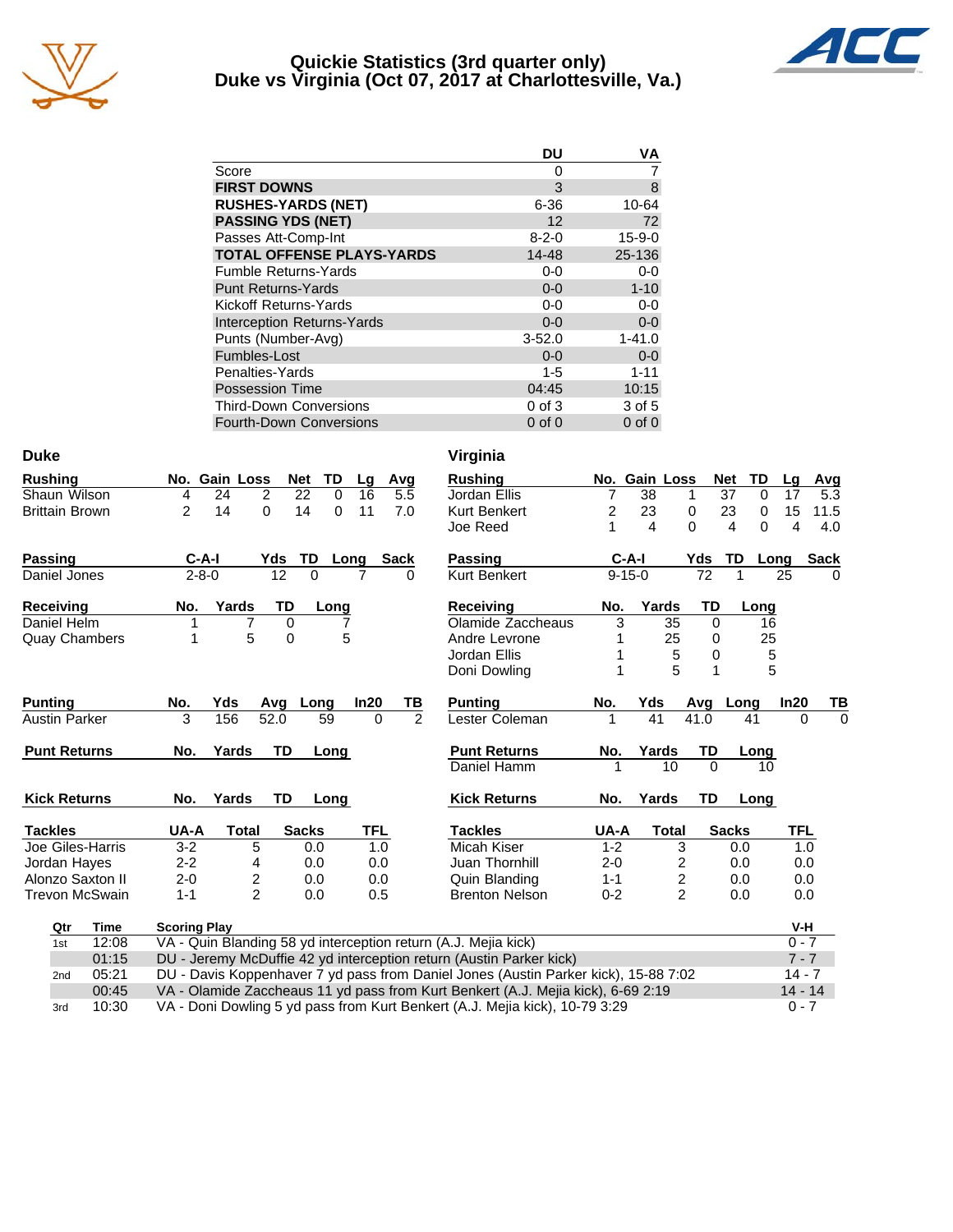

## **Play-by-Play Summary (4th quarter) Duke vs Virginia (Oct 07, 2017 at Charlottesville, Va.)**



|            | 4-1          | DU 33                          | Start of 4th quarter, clock 15:00.                                                                                         |                 |
|------------|--------------|--------------------------------|----------------------------------------------------------------------------------------------------------------------------|-----------------|
|            | 4-1          | <b>DU33</b>                    | Benkert, K pass incomplete to Ellis, J.                                                                                    |                 |
|            |              |                                | 13 plays, 47 yards, 5:56                                                                                                   |                 |
| 1-10 DU 33 |              | DUKE drive start at 14:58.     | PENALTY DU delay of game 5 yards to the DU28.                                                                              |                 |
| 1-15 DU 28 |              |                                | Brown, B rush for no gain to the DU28 (Peace, C).                                                                          |                 |
| 2-15 DU 28 |              |                                | Jones, D pass complete to Rahming, T.J. for 30 yards to the VA42, 1ST DOWN DU.                                             | P <sub>13</sub> |
| 1-10 VA 42 |              |                                | Jones, D pass incomplete to Rahming, T.J                                                                                   |                 |
| 2-10 VA 42 |              |                                | Brown, B rush for 2 yards to the VA40 (Kiser, M; Moore, C).                                                                |                 |
| $3-8$      | VA 40        |                                | Jones, D pass incomplete to Bracey, S (Hall, B).                                                                           |                 |
| 4-8        | <b>VA 40</b> |                                | Parker, A punt 40 yards to the VA0, touchback.                                                                             |                 |
|            |              |                                | 5 plays, 27 yards, 1:45                                                                                                    |                 |
|            |              | VIRGINIA drive start at 13:13. |                                                                                                                            |                 |
|            |              | 1-10 VA 20                     | Benkert, K pass complete to Reed, J for 5 yards to the VA25, out-of-bounds (Saxton II, A).                                 |                 |
|            | $2 - 5$      | <b>VA 25</b>                   | Benkert, K pass complete to Levrone, A for 4 yards to the VA29 (Gilbert, M;McDuffie, J).                                   |                 |
|            | $3 - 1$      | <b>VA 29</b>                   | Ellis, J rush for 1 yard to the VA30, 1ST DOWN VA (Hayes, J).                                                              | R <sub>16</sub> |
|            |              | 1-10 VA 30                     | Ellis, J rush for 8 yards to the VA38 (Hayes, J).                                                                          |                 |
|            | $2 - 2$      | VA 38                          | Benkert, K pass incomplete to Levrone, A.                                                                                  |                 |
|            | $3-2$        | <b>VA 38</b>                   | Benkert, K pass complete to Dowling, D for 9 yards to the VA47, 1ST DOWN VA (McDuffie,                                     | P <sub>17</sub> |
|            |              |                                | J;McSwain, T).                                                                                                             |                 |
|            |              | 1-10 VA 47                     | Benkert, K pass incomplete to Butts, E (McDuffie, J).                                                                      |                 |
|            |              | 2-10 VA 47                     | Timeout Virginia, clock 10:25.                                                                                             |                 |
|            | $2 - 10$     | VA 47                          | Zaccheaus, O rush for 1 yard to the VA48 (Cerenord, E).                                                                    |                 |
|            | $3-9$        | <b>VA 48</b>                   | Benkert, K pass complete to Dowling, D for 14 yards to the DU38, 1ST DOWN VA.                                              | P <sub>18</sub> |
|            | $1 - 10$     | <b>DU 38</b>                   | Benkert, K pass complete to Zaccheaus, O for 5 yards to the DU33, out-of-bounds (Gilbert,                                  |                 |
|            |              |                                | M).                                                                                                                        |                 |
|            | $2 - 5$      | <b>DU33</b>                    | Benkert, K pass incomplete to Zaccheaus, O, PENALTY DU holding (McDuffie, J) 9 yards to<br>the DU24, 1ST DOWN VA, NO PLAY. | X19             |
|            | 1-10         | <b>DU 24</b>                   | Ellis, J rush for 4 yards to the DU20 (Humphreys, B;McDuffie, J).                                                          |                 |
|            | 2-6          | <b>DU 20</b>                   | Ellis, J rush for 3 yards to the DU17 (Saxton II, A; Humphreys, B).                                                        |                 |
|            | $3-3$        | <b>DU 17</b>                   | Benkert, K pass complete to Dowling, D for 17 yards to the DU0, 1ST DOWN VA, TOUCHDOWN,                                    | P20             |
|            |              |                                | clock 07:08.                                                                                                               |                 |
|            | $1-G$        | DU 03                          | Mejia, A.J. kick attempt good.                                                                                             |                 |
|            |              |                                | Virginia 28, Duke 14                                                                                                       |                 |
|            | $1-G$        | <b>VA 35</b>                   | PENALTY VA unsportsmanlike conduct (Dowling, D) 15 yards to the VA20.                                                      |                 |
|            |              |                                | 13 plays, 80 yards, 6:05                                                                                                   |                 |
|            |              |                                | Delaney, B kickoff 68 yards to the DU12, Wilson, S return 76 yards to the VA12 (Blount,                                    |                 |
|            |              |                                | J).                                                                                                                        |                 |
|            |              | DUKE drive start at 07:08.     |                                                                                                                            |                 |
| 1-10 VA 12 |              |                                | Jones, D rush for 3 yards to the VA9 (Hanback, E).                                                                         |                 |
| $2 - 7$    | VA 09        |                                | Jones, D pass incomplete to Young, A.                                                                                      |                 |
| $3 - 7$    | VA 09        |                                | Jones, D pass incomplete to Helm, D, PENALTY VA holding (Moore, C) 5 yards to the VA4,                                     | X14             |
|            |              |                                | 1ST DOWN DU, NO PLAY.                                                                                                      |                 |
| 1-G        | <b>VA 04</b> |                                | Harris, Q rush for 4 yards to the VA0, TOUCHDOWN, clock 06:14.                                                             |                 |
| $1-G$      | VA 03        |                                | Parker, A kick attempt good.                                                                                               |                 |
|            |              |                                | Virginia 28, Duke 21<br>3 plays, 12 yards, 0:54                                                                            |                 |
|            |              |                                | Driggers, J kickoff 65 yards to the VA0, touchback.                                                                        |                 |
|            |              | VIRGINIA drive start at 06:14. |                                                                                                                            |                 |
|            | 1-10         | VA 25                          | Zaccheaus, O rush for 4 yards to the VA29 (Saxton II, A).                                                                  |                 |
|            | 2-6          | <b>VA 29</b>                   | Benkert, K pass incomplete to Zaccheaus, O.                                                                                |                 |
|            | 3-6          | <b>VA 29</b>                   | Benkert, K rush for 1 yard to the VA30 (Dimukeje, V).                                                                      |                 |
|            | 45           | <b>VA 30</b>                   | Timeout Duke, clock 05:18.                                                                                                 |                 |
|            | 4-5          | <b>VA 30</b>                   | Coleman, L punt 52 yards to the DU18, fair catch by Rahming, T.J                                                           |                 |
|            |              |                                | 3 plays, 5 yards, 1:01                                                                                                     |                 |
|            |              | DUKE drive start at 05:13.     |                                                                                                                            |                 |
| $1 - 10$   | <b>DU 18</b> |                                | Jones, D pass incomplete to Lloyd, J.                                                                                      |                 |
| 2-10       | <b>DU 18</b> |                                | Jones, D pass incomplete to Lloyd, J.                                                                                      |                 |
| 3-10 DU 18 |              |                                | Jones, D pass incomplete to Lloyd, J.                                                                                      |                 |
| 4-10       | <b>DU 18</b> |                                | Parker, A punt 53 yards to the VA29, fair catch by Hamm, D.                                                                |                 |
|            |              |                                | 3 plays, 0 yards, 0:23                                                                                                     |                 |
|            |              | VIRGINIA drive start at 04:50. |                                                                                                                            |                 |
|            |              | 1-10 VA 29                     | Ellis, J rush for 12 yards to the VA41, 1ST DOWN VA (Quansah, K).                                                          | R <sub>21</sub> |
|            | $1 - 10$     | VA 41                          | Ellis, J rush for 8 yards to the VA49 (Humphreys, B; Fields Jr., B).                                                       |                 |
|            | $2 - 2$      | <b>VA 49</b>                   | Ellis, J rush for loss of 3 yards to the VA46 (Giles-Harris, J).                                                           |                 |
|            | 3-5          | VA 46                          | Timeout Duke, clock 03:22.                                                                                                 |                 |
|            | $3-5$<br>4-5 | <b>VA 46</b><br>VA 46          | Benkert, K pass incomplete to Dowling, D (Gilbert, M).<br>Coleman, L punt 54 yards to the DU0, touchback.                  |                 |
|            |              |                                |                                                                                                                            |                 |

*4 plays, 17 yards, 1:36*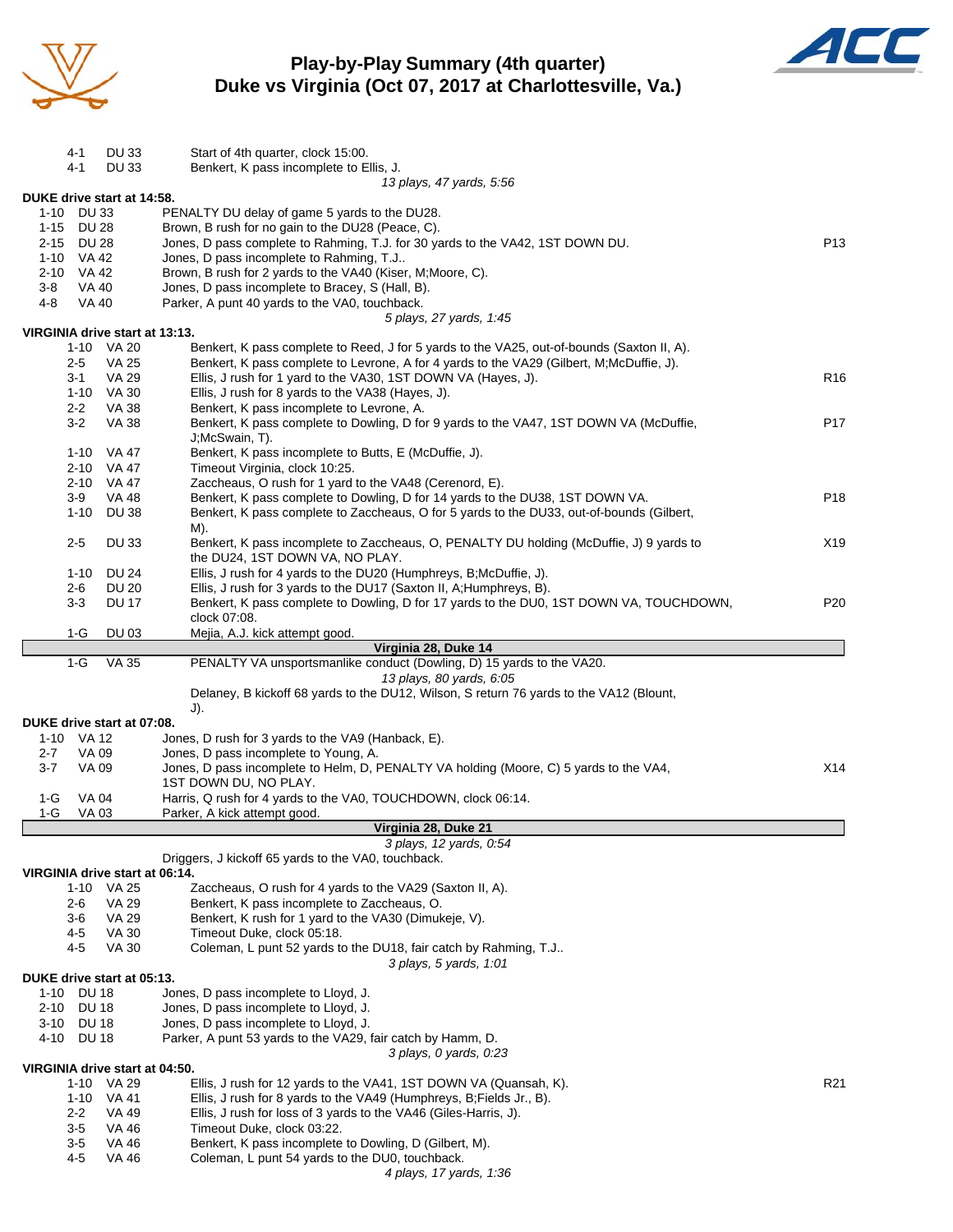

# *Play-by-Play Summary (4th quarter) Duke vs Virginia (Oct 07, 2017 at Charlottesville, Va.)*



#### **DUKE drive start at 03:14.**

| $1 - 10$ | DU 20 | Jones, D pass complete to Helm, D for 8 yards to the DU28 (Moore, C).                     |                 |
|----------|-------|-------------------------------------------------------------------------------------------|-----------------|
| $2 - 2$  | DU 28 | Jones, D pass complete to Bracey, S for 14 yards to the DU42, 1ST DOWN DU (Thornhill, J). | P <sub>15</sub> |
| $1 - 10$ | DU 42 | Jones, D sacked for loss of 8 yards to the DU34 (Peace, C).                               |                 |
| $2 - 18$ | DU 34 | Timeout Duke, clock 02:31.                                                                |                 |
| $2 - 18$ | DU 34 | Jones, D pass complete to Lloyd, J for 20 yards to the VA46, 1ST DOWN DU (Peace, C).      | P <sub>16</sub> |
| $1 - 10$ | VA 46 | Jones, D pass complete to Bracey, S for 12 yards to the VA34, 1ST DOWN DU (Hall, B).      | P <sub>17</sub> |
| $1 - 10$ | VA 34 | Jones, D pass complete to Brown, B for 4 yards to the VA30, out-of-bounds (Mack, J).      |                 |
| $2 - 6$  | VA 30 | Jones, D pass incomplete to Lloyd, J.                                                     |                 |
| 3-6      | VA 30 | Jones, D sacked for loss of 10 yards to the VA40 (Snowden, C).                            |                 |
| 4-16     | VA 40 | Jones, D pass incomplete to Rahming, T.J. (Thornhill, J).                                 |                 |
|          |       | 9 plays, 40 yards, 2:06                                                                   |                 |
|          |       | VIRGINIA drive start at 01:08.                                                            |                 |

1-10 VA 40 TEAM rush for loss of 2 yards to the VA38.<br>2-12 VA 38 TEAM rush for loss of 3 yards to the VA35.

| ____ | ------    | . <u>_</u> .  . <i></i> . . <i> </i> _ <i>,</i> |  |
|------|-----------|-------------------------------------------------|--|
|      | -12 VA 38 | TEAM rush for loss of 3 y                       |  |

vards to the VA35. End of game, clock 00:00.

|                                          |                                                |              |       |  |  |  |  |         | 2 plays, minus 5 yards, 1:08 |                |                   |                  |  |
|------------------------------------------|------------------------------------------------|--------------|-------|--|--|--|--|---------|------------------------------|----------------|-------------------|------------------|--|
| <b>FINAL SCORE: Virginia 28, Duke 21</b> |                                                |              |       |  |  |  |  |         |                              |                |                   |                  |  |
|                                          |                                                |              |       |  |  |  |  |         |                              |                |                   |                  |  |
|                                          | <b>1st Downs</b><br>Time<br><b>Conversions</b> |              |       |  |  |  |  |         |                              |                |                   |                  |  |
|                                          | <b>Quarter Summary</b>                         | <b>Score</b> | Poss  |  |  |  |  | 3rd     | 4th                          | <b>Rushing</b> | Passing           | <b>Penalties</b> |  |
|                                          | Duke                                           |              | 05:08 |  |  |  |  | $0 - 3$ | $0 - 1$                      | $6-(-9)$       | $6 - 14 - 0 - 88$ | $2 - 14$         |  |

Virginia 7 09:52 2 3 1 6 4-6 0-1 12-34 6-11-0-54 2-20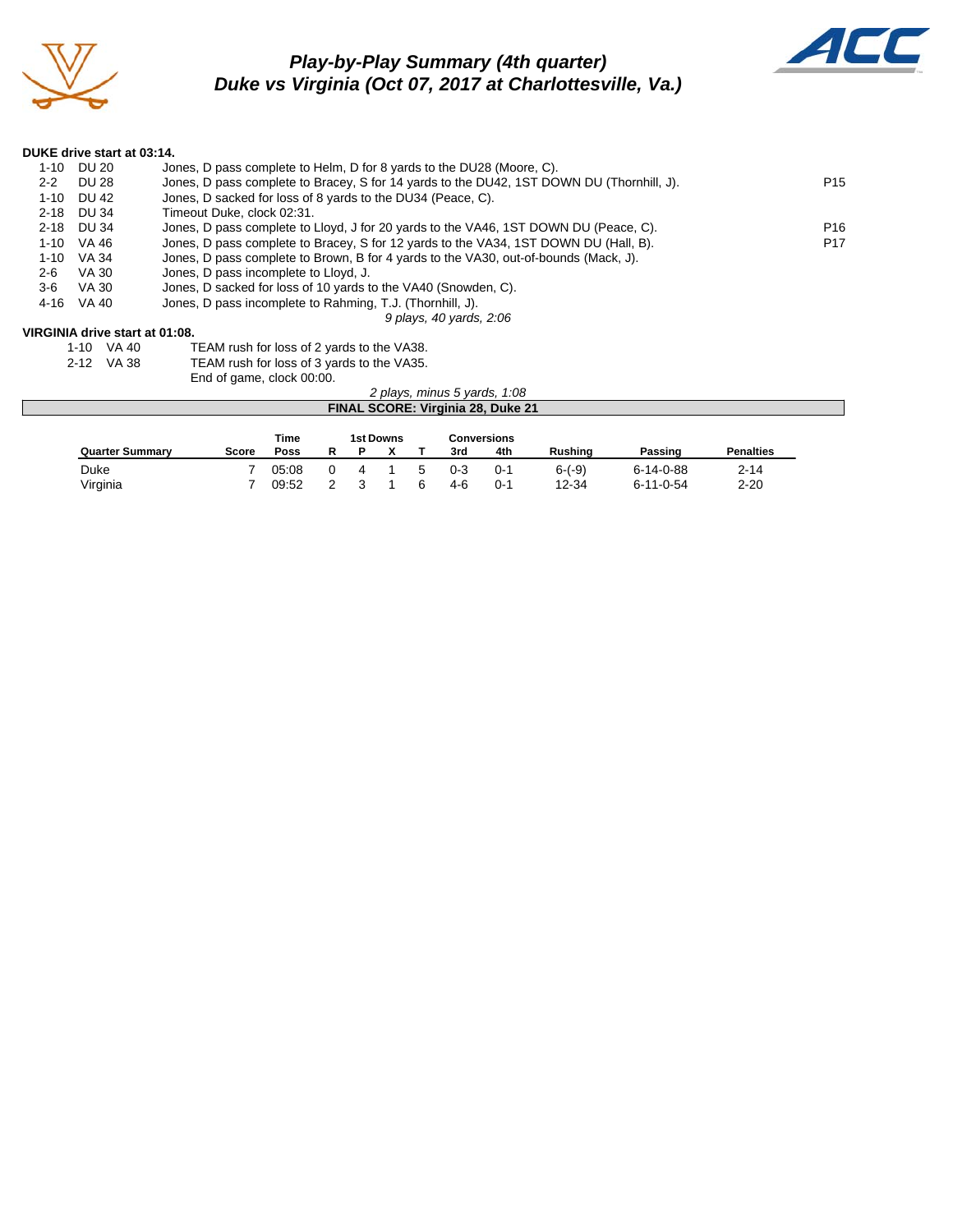

### **Quickie Statistics (4th quarter only) Duke vs Virginia (Oct 07, 2017 at Charlottesville, Va.)**



|                                   | DU           | ٧A           |
|-----------------------------------|--------------|--------------|
| Score                             |              |              |
| <b>FIRST DOWNS</b>                | 5            | 6            |
| <b>RUSHES-YARDS (NET)</b>         | $6 - 9$      | 12-34        |
| <b>PASSING YDS (NET)</b>          | 88           | 54           |
| Passes Att-Comp-Int               | $14 - 6 - 0$ | $11 - 6 - 0$ |
| <b>TOTAL OFFENSE PLAYS-YARDS</b>  | 20-79        | 23-88        |
| <b>Fumble Returns-Yards</b>       | $0 - 0$      | $0-0$        |
| <b>Punt Returns-Yards</b>         | $0 - 0$      | $0-0$        |
| Kickoff Returns-Yards             | $1 - 76$     | $0-0$        |
| <b>Interception Returns-Yards</b> | $0 - 0$      | $0 - 0$      |
| Punts (Number-Avg)                | $2 - 46.5$   | $2 - 53.0$   |
| Fumbles-Lost                      | $0 - 0$      | $0 - 0$      |
| Penalties-Yards                   | $2 - 14$     | $2 - 20$     |
| <b>Possession Time</b>            | 05:08        | 09:52        |
| <b>Third-Down Conversions</b>     | $0$ of $3$   | 4 of 6       |
| Fourth-Down Conversions           | $0$ of 1     | $0$ of 1     |

| <b>Duke</b>           |       |                     |                |           |              |                |               | Virginia                                                                            |                |               |           |              |      |            |             |
|-----------------------|-------|---------------------|----------------|-----------|--------------|----------------|---------------|-------------------------------------------------------------------------------------|----------------|---------------|-----------|--------------|------|------------|-------------|
| <b>Rushing</b>        |       |                     | No. Gain Loss  | Net       | TD           | Lg             | Avg           | <b>Rushing</b>                                                                      |                | No. Gain Loss |           | <b>Net</b>   | TD   | Lg         | Avg         |
| <b>Quentin Harris</b> |       |                     | 4              | 0         | 4<br>1       | $\overline{4}$ | 4.0           | Jordan Ellis                                                                        | 7              | 36            | 3         | 33           | 0    | 12         | 4.7         |
| <b>Brittain Brown</b> |       | 2                   | 2              | 0         | 2<br>0       | 2              | 1.0           | Olamide Zaccheaus                                                                   | 2              | 5             | 0         | 5            | 0    | 4          | 2.5         |
| Daniel Jones          |       | 3                   | 3              | 18        | $-15$<br>0   | 3              | $-5.0$        | Kurt Benkert                                                                        | 1              | 1             | 0         | 1            | 0    | 1          | 1.0         |
|                       |       |                     |                |           |              |                |               | <b>TEAM</b>                                                                         | $\overline{2}$ | $\Omega$      | 5         | $-5$         | 0    | $\Omega$   | $-2.5$      |
| <b>Passing</b>        |       | $C-A-I$             |                | Yds       | <b>TD</b>    | Long           | <b>Sack</b>   | <b>Passing</b>                                                                      |                | $C-A-I$       | Yds       | TD           | Long |            | <b>Sack</b> |
| Daniel Jones          |       | $6 - 14 - 0$        |                | 88        | $\Omega$     | 30             | $\mathcal{P}$ | Kurt Benkert                                                                        |                | $6 - 11 - 0$  | 54        | 1            | 17   |            |             |
| Receiving             |       | No.                 | Yards          | TD        | Long         |                |               | <b>Receiving</b>                                                                    | No.            | Yards         | TD        |              | Long |            |             |
| Scott Bracey          |       | $\overline{2}$      | 26             | 0         | 14           |                |               | Doni Dowling                                                                        | 3              | 40            |           | 1            | 17   |            |             |
| T.J. Rahming          |       | 1                   | 30             | 0         | 30           |                |               | Joe Reed                                                                            |                |               | 5         | 0            | 5    |            |             |
| Johnathan Lloyd       |       | 1                   | 20             | 0         | 20           |                |               | Olamide Zaccheaus                                                                   |                |               | 5         | 0            | 5    |            |             |
| Daniel Helm           |       | 1                   | 8              | $\Omega$  | 8            |                |               | Andre Levrone                                                                       | 1              |               | 4         | $\Omega$     | 4    |            |             |
| <b>Punting</b>        |       | No.                 | Yds            | Avg       | Long         | In20           | ТВ            | <b>Punting</b>                                                                      | No.            | Yds           | Avg       | Long         |      | In20       | ΤВ          |
| <b>Austin Parker</b>  |       | $\overline{2}$      | 93             | 46.5      | 53           | 0              | 1             | Lester Coleman                                                                      | $\overline{2}$ | 106           | 53.0      |              | 54   |            |             |
| <b>Punt Returns</b>   |       | No.                 | Yards          | <b>TD</b> | Long         |                |               | <b>Punt Returns</b>                                                                 | No.            | Yards         | <b>TD</b> |              | Long |            |             |
| <b>Kick Returns</b>   |       | No.                 | Yards          | TD        | Long         |                |               | <b>Kick Returns</b>                                                                 | No.            | Yards         | TD        |              | Long |            |             |
| Shaun Wilson          |       |                     | 76             | $\Omega$  | 76           |                |               |                                                                                     |                |               |           |              |      |            |             |
| <b>Tackles</b>        |       | UA-A                | <b>Total</b>   |           | <b>Sacks</b> | <b>TFL</b>     |               | <b>Tackles</b>                                                                      | UA-A           | <b>Total</b>  |           | <b>Sacks</b> |      | <b>TFL</b> |             |
| Alonzo Saxton II      |       | $2 - 1$             | 3              |           | 0.0          | 0.0            |               | <b>Chris Peace</b>                                                                  | $3-0$          |               | 3         | 1.0          |      | 1.0        |             |
| Jeremy McDuffie       |       | $0 - 3$             | 3              |           | 0.0          | 0.0            |               | <b>Chris Moore</b>                                                                  | $1 - 1$        |               | 2         | 0.0          |      | 0.0        |             |
| <b>Ben Humphreys</b>  |       | $0 - 3$             | 3              |           | 0.0          | 0.0            |               | Jordan Mack                                                                         | $1 - 0$        |               | 1         | 0.0          |      | 0.0        |             |
| Jordan Hayes          |       | $2 - 0$             | $\overline{2}$ |           | 0.0          | 0.0            |               | Eli Hanback                                                                         | $1 - 0$        |               | 1         | 0.0          |      | 0.0        |             |
| Qtr                   | Time  | <b>Scoring Play</b> |                |           |              |                |               |                                                                                     |                |               |           |              |      | V-H        |             |
| 1st                   | 12:08 |                     |                |           |              |                |               | VA - Quin Blanding 58 yd interception return (A.J. Mejia kick)                      |                |               |           |              |      | $0 - 7$    |             |
|                       | 01:15 |                     |                |           |              |                |               | DU - Jeremy McDuffie 42 yd interception return (Austin Parker kick)                 |                |               |           |              |      | $7 - 7$    |             |
| 2nd                   | 05:21 |                     |                |           |              |                |               | DU - Davis Koppenhaver 7 yd pass from Daniel Jones (Austin Parker kick), 15-88 7:02 |                |               |           |              |      | $14 - 7$   |             |
|                       | 00:45 |                     |                |           |              |                |               | VA - Olamide Zaccheaus 11 yd pass from Kurt Benkert (A.J. Mejia kick), 6-69 2:19    |                |               |           |              |      | $14 - 14$  |             |
| 3rd                   | 10:30 |                     |                |           |              |                |               | VA - Doni Dowling 5 yd pass from Kurt Benkert (A.J. Mejia kick), 10-79 3:29         |                |               |           |              |      | $14 - 21$  |             |
| 4th                   | 07:08 |                     |                |           |              |                |               | VA - Doni Dowling 17 yd pass from Kurt Benkert (A.J. Mejia kick), 13-80 6:05        |                |               |           |              |      | $0 - 7$    |             |
|                       | 06:14 |                     |                |           |              |                |               | DU - Quentin Harris 4 yd run (Austin Parker kick), 3-12 0:54                        |                |               |           |              |      | $7 - 7$    |             |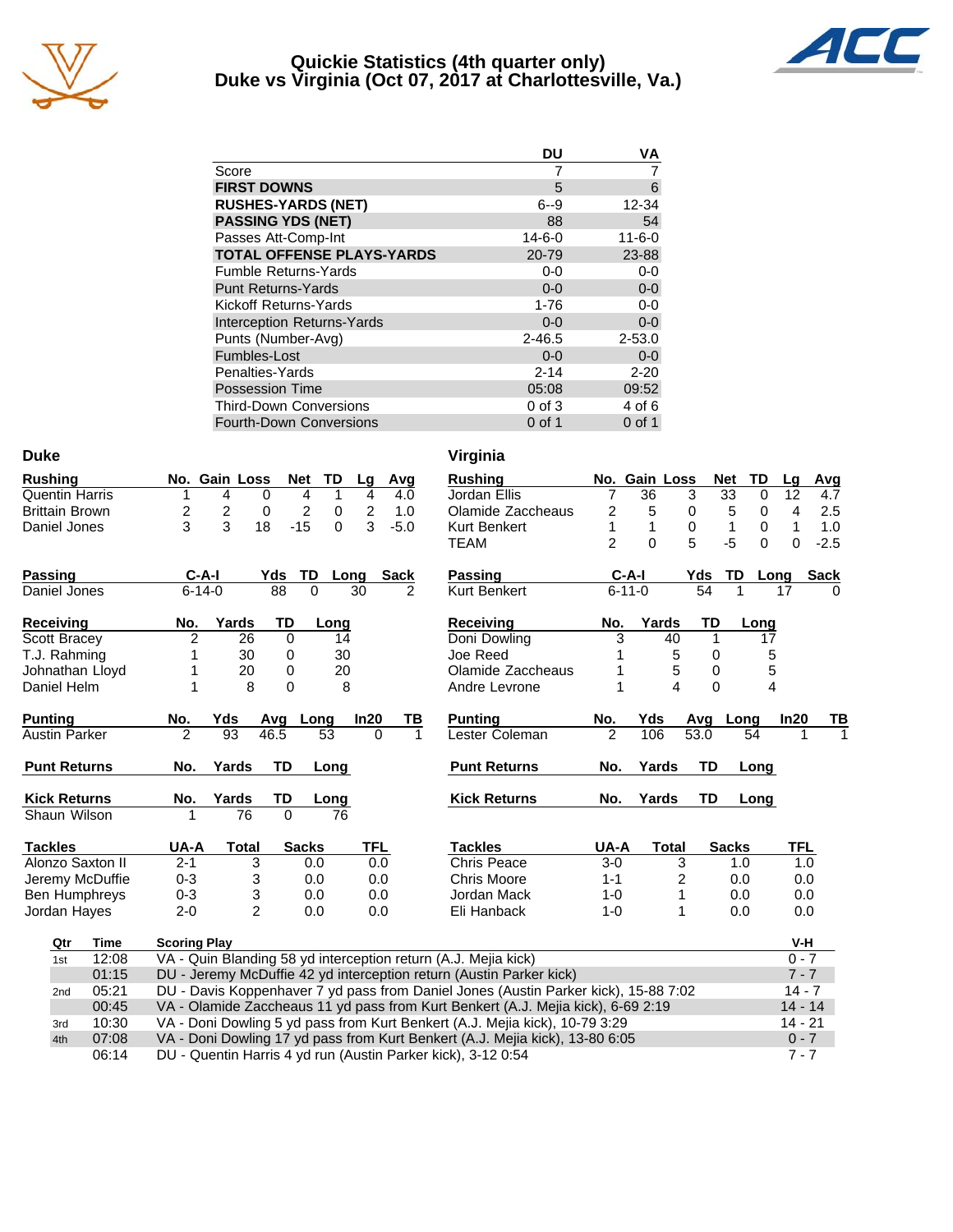

### **Scoring Summary (Final) 2017 Virginia Football Virginia vs North Carolina (Oct 14, 2017 at Chapel Hill, N.C.)**



Virginia (5-1,2-0) vs. North Carolina (1-6,0-4) Date: Oct 14, 2017 • Site: Chapel Hill, N.C. • Stadium: Kenan Stadium Attendance: 50000

| <b>Score by Quarters</b> |  |  | Total    |
|--------------------------|--|--|----------|
| 'Virginia                |  |  | חר<br>ΖU |
| North Carolina           |  |  |          |

| Qtr Time | <b>Scoring Play</b> |
|----------|---------------------|
|          |                     |

| Qtr Time | <b>Scoring Play</b>                                                                    | V-H       |
|----------|----------------------------------------------------------------------------------------|-----------|
|          | 2nd 14:17 VA - A.J. Mejia 20 yd field goal, 18-78 8:08                                 | $3 - 0$   |
| 00:57    | VA - Evan Butts 10 yd pass from Kurt Benkert (A.J. Mejia kick), 11-67 4:45             | $10 - 0$  |
|          | 3rd 13:46 NC - Michael Carter 1 yd run (Freeman Jones kick), 4-75 1:14                 | $10 - 7$  |
|          | 09:52 NC - Michael Carter 47 yd run (Freeman Jones kick), 1-47 0:08                    | $10 - 14$ |
|          | 03:25 VA - Olamide Zaccheaus 81 yd pass from Kurt Benkert (A.J. Mejia kick), 1-81 0:13 | $17 - 14$ |
|          | 4th 14:14 VA - A.J. Mejia 27 yd field goal, 6-21 3:22                                  | $20 - 14$ |

Kickoff time: 3:34 PM • End of Game: 6:32 PM • Total elapsed time: 2:58

Officials: Referee: Jeff Flanagan; Umpire: Tom Laverty; Linesman: Arthur Hardin;

Line judge: Colin Formulak; Back judge: Bryan Platt; Field judge: Wayne Rundell;

Side judge: Mike Safrit; Center judge: Larry Hayes;

Temperature: 78 Deg • Wind: SE @ 2 • Weather: Sunny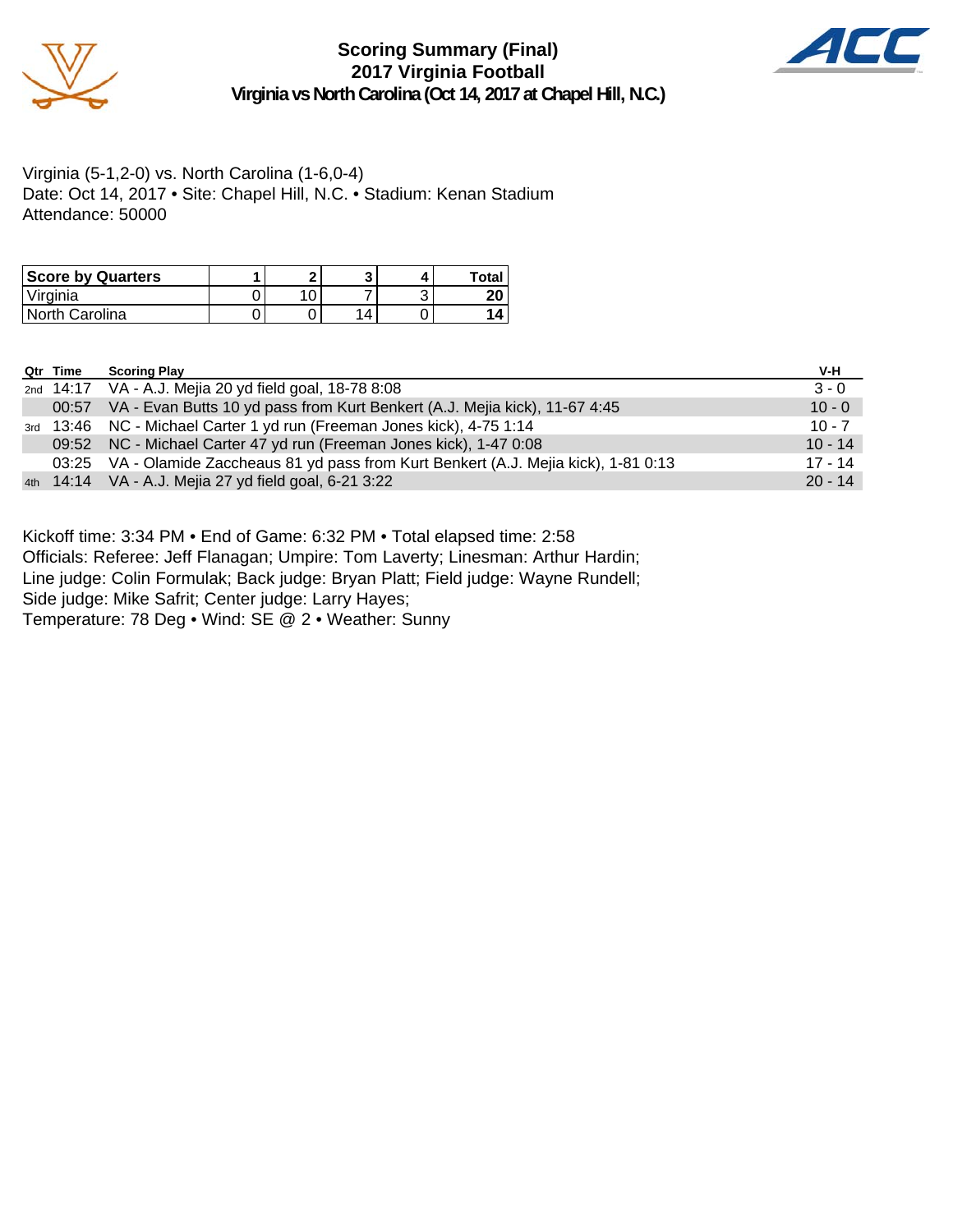





**Virginia vs North Carolina (Oct 14, 2017 at Chapel Hill, N.C.)**

|                                | VA             | <b>NC</b>      |
|--------------------------------|----------------|----------------|
| <b>FIRST DOWNS</b>             | 23             | 12             |
| Rushing                        | 13             | $\overline{7}$ |
| Passing                        | 8              | 4              |
| Penalty                        | $\overline{2}$ | $\mathbf{1}$   |
| <b>NET YARDS RUSHING</b>       | 156            | 211            |
| <b>Rushing Attempts</b>        | 47             | 35             |
| Average Per Rush               | 3.3            | 6.0            |
| <b>Rushing Touchdowns</b>      | 0              | $\overline{2}$ |
| <b>Yards Gained Rushing</b>    | 188            | 241            |
| <b>Yards Lost Rushing</b>      | 32             | 30             |
| <b>NET YARDS PASSING</b>       | 249            | 46             |
| Completions-Attempts-Int       | 19-31-0        | $7 - 18 - 3$   |
| Average Per Attempt            | 8.0            | 2.6            |
| <b>Average Per Completion</b>  | 13.1           | 6.6            |
| Passing Touchdowns             | $\overline{2}$ | 0              |
| <b>TOTAL OFFENSE YARDS</b>     | 405            | 257            |
| Total offense plays            | 78             | 53             |
| Average Gain Per Play          | 5.2            | 4.8            |
| Fumbles: Number-Lost           | $3 - 1$        | $1 - 0$        |
| Penalties: Number-Yards        | $6 - 54$       | $6 - 52$       |
| <b>PUNTS-YARDS</b>             | $6 - 220$      | 4-198          |
| Average Yards Per Punt         | 36.7           | 49.5           |
| <b>Net Yards Per Punt</b>      | 31.5           | 49.5           |
| Inside 20                      | $\overline{2}$ | 3              |
| 50+ Yards                      | 2              | 3              |
| <b>Touchbacks</b>              | 0              | 0              |
| Fair catch                     | 0              | 2              |
| <b>KICKOFFS-YARDS</b>          | 5-325          | $3 - 195$      |
| Average Yards Per Kickoff      | 65.0           | 65.0           |
| Net Yards Per Kickoff          | 45.6           | 45.3           |
| <b>Touchbacks</b>              | $\overline{2}$ | 1              |
| Punt returns: Number-Yards-TD  | $1 - 0 - 0$    | $2 - 31 - 0$   |
| Average Per Return             | 0.0            | 15.5           |
| Kickoff returns: Number-Yds-TD | $2 - 34 - 0$   | $3 - 47 - 0$   |
| Average Per Return             | 17.0           | 15.7           |
| Interceptions: Number-Yds-TD   | $3 - 56 - 0$   | $0 - 0 - 0$    |
| Fumble Returns: Number-Yds-TD  | 0-0-0          | $1 - 13 - 0$   |
| Miscellaneous Yards            | 0              | 0              |
| <b>Possession Time</b>         | 39:58          | 20:02          |
| 1st Quarter                    | 11:23          | 3:37           |
| 2nd Quarter                    | 7:55           | 7:05           |
| 3rd Quarter                    | 10:11          | 4:49           |
| 4th Quarter                    | 10:29          | 4:31           |
| <b>Third-Down Conversions</b>  | 4 of 16        | 3 of 11        |
| <b>Fourth-Down Conversions</b> | 3 of 3         | 0 of 1         |
| Red-Zone Scores-Chances        | $3 - 4$        | $1 - 2$        |
| Touchdowns                     | $1 - 4$        | $1 - 2$        |
| Field goals                    | $2 - 4$        | $0 - 2$        |
| Sacks By: Number-Yards         | $2 - 22$       | 4-22           |
| <b>PAT Kicks</b>               | $2 - 2$        | $2 - 2$        |
| <b>Field Goals</b>             | $2 - 2$        | $0 - 1$        |
| Points off turnovers           | 3              | 0              |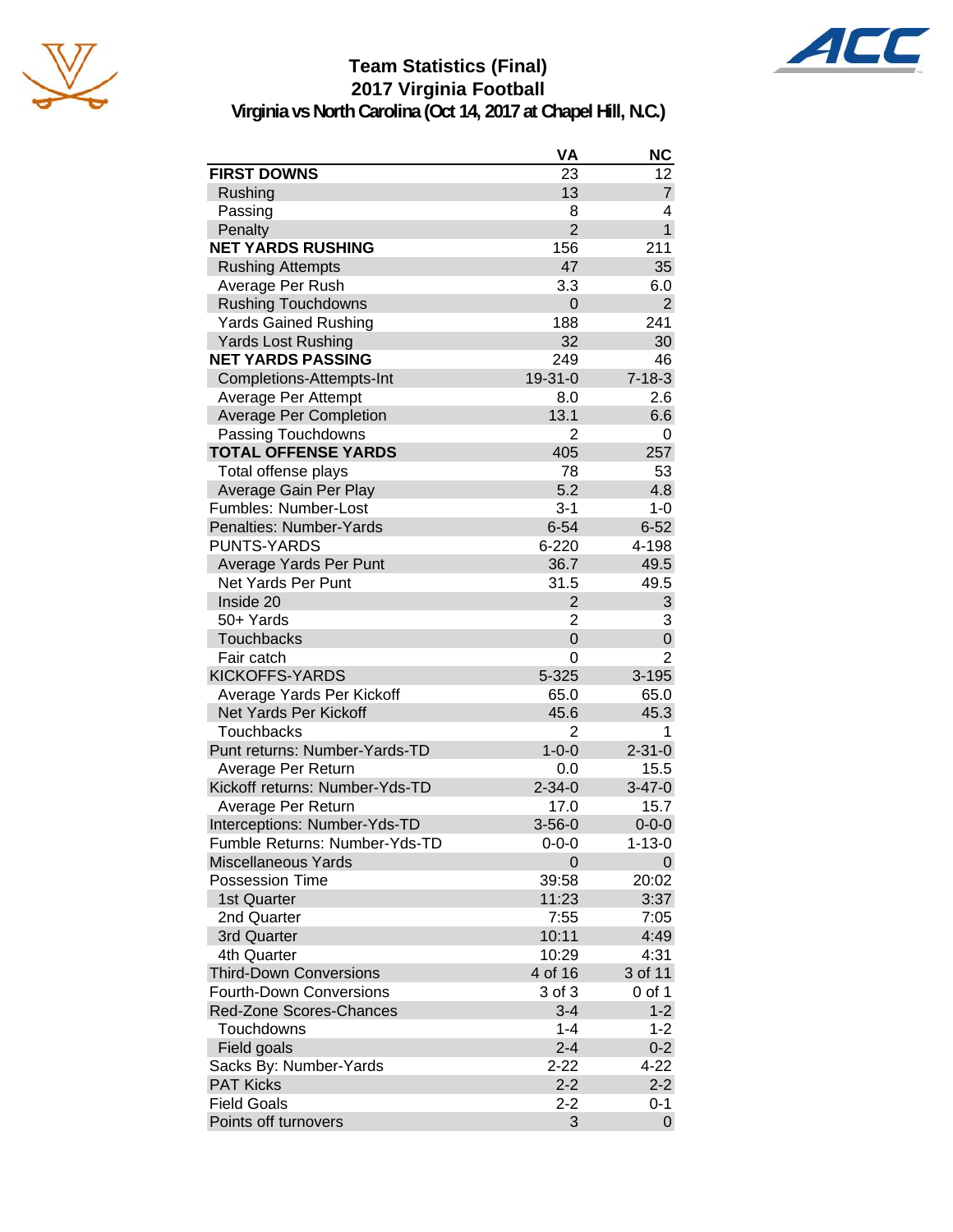

# **Individual Statistics (Final) 2017 Virginia Football**



**Virginia vs North Carolina (Oct 14, 2017 at Chapel Hill, N.C.)**

# **Virginia North Carolina**

| <b>Rushing</b>                    | No.        | <b>Gain Loss</b> |                     |                | <b>Net</b>           |                         | TD            | Lg             | Avg                        |
|-----------------------------------|------------|------------------|---------------------|----------------|----------------------|-------------------------|---------------|----------------|----------------------------|
| Jordan Ellis                      | 27         | 137              |                     | 1              | 136                  |                         | 0             | 25             | 5.0                        |
| Olamide Zaccheaus                 | 4          | 14               |                     | 1              |                      | 13                      | 0             | 8              | 3.2                        |
| Joe Reed                          | 1          | 12               |                     | 0              |                      | 12                      | 0             | 12             | 12.0                       |
| Daniel Hamm                       | 3          | 8                |                     | 0              |                      | 8                       | 0             | 5              | 2.7                        |
| Chris Sharp                       | 3          | 13               |                     | 5              |                      | 8                       | 0             | 7              | 2.7                        |
| De'Vante Cross                    | 1          | 0                |                     | 0              |                      | 0                       | 0             | 0              | 0.0                        |
| <b>TEAM</b>                       | 2          | 0                |                     | 4              |                      | $-4$                    | 0             | 0              | $-2.0$                     |
| Kurt Benkert                      | 6          | 4                |                     | 21             | $-17$                |                         | 0             | 2              | $-2.8$                     |
| Totals                            | 47         | 188              |                     | 32             | 156                  |                         | 0             | 25             | 3.3                        |
| Passing                           |            | C-A-I            |                     | Yds            |                      | TD                      | Long          |                | <b>Sack</b>                |
| Kurt Benkert                      |            | 19-31-0          |                     | 249            |                      | $\overline{\mathbf{c}}$ |               | 81             | $\overline{4}$             |
| Totals                            |            | 19-31-0          |                     | 249            |                      | $\overline{2}$          |               | 81             | 4                          |
| Receiving                         | No.        |                  | Yards               |                | TD                   |                         | Long          |                |                            |
| Olamide Zaccheaus                 | 5          |                  | 100                 |                | 1                    |                         | 81            |                |                            |
| Doni Dowling                      | 5          |                  | 62                  |                | 0                    |                         | 15            |                |                            |
| Evan Butts                        | 3          |                  | 33                  |                | 1                    |                         | 16            |                |                            |
| Joe Reed                          | 3          |                  | 26                  |                | 0                    |                         | 10            |                |                            |
| Jordan Ellis                      | 1          |                  | 14                  |                | 0                    |                         | 14            |                |                            |
| Daniel Hamm                       | 1          |                  |                     | 8              | 0                    |                         | 8             |                |                            |
| <b>Richard Burney</b>             | 1          |                  |                     | 6              | 0                    |                         | 6             |                |                            |
| Totals                            | 19         |                  | 249                 |                | 2                    |                         | 81            |                |                            |
|                                   |            |                  |                     |                |                      |                         |               |                |                            |
|                                   |            |                  |                     |                |                      |                         |               |                |                            |
| <b>Punting</b>                    | No.        | Yds              |                     | Avg            |                      | Long                    |               | In20           | ΤВ                         |
| Lester Coleman                    | 6          | 220              |                     | 36.7           |                      |                         | 62            |                | $\overline{2}$<br>0        |
| Totals                            | 6          | 220              |                     | 36.7           |                      |                         | 62            |                | $\overline{2}$<br>$\Omega$ |
|                                   |            | Punt             |                     |                | <b>Kickoff</b>       |                         |               |                |                            |
| <b>Returns</b>                    | No         | Yds              |                     |                | Yds                  |                         | $Lg$ No       | Yds            | Intercept                  |
| Daniel Hamm                       | 1          | 0                | Lg No<br>0          | 0              | 0                    |                         | 0             | 0              | Lg<br>0<br>0               |
| Joe Reed                          | 0          | 0                | 01                  |                |                      | 18                      |               | 0              | 0<br>0                     |
|                                   | 0          | 0                | 0                   | 2<br>0         | 34<br>0              |                         | 0             | 1              | 12<br>12                   |
| <b>Brenton Nelson</b>             | 0          | 0                | 0                   | 0              | 0                    |                         | 0             | 1              |                            |
| <b>Bryce Hall</b>                 |            | 0                |                     | 0              | 0                    |                         | 0             | 1              | 36<br>36<br>8              |
| Chris Moore<br>Totals             | 0<br>1     | 0                | 0<br>$\overline{0}$ | $\overline{2}$ | 34                   | 18                      |               | $\overline{3}$ | 8<br>56<br>36              |
|                                   | Qtr        | Time             |                     | <b>Dist</b>    |                      |                         | <b>Result</b> |                |                            |
| <b>Field goals</b>                |            |                  |                     |                |                      |                         | Good          |                |                            |
| A.J. Mejia<br>A.J. Mejia          | 2nd<br>4th | 14:17<br>14:14   |                     |                | 20 yards<br>27 yards |                         | Good          |                |                            |
| <b>Kickoffs</b>                   | No.        |                  |                     |                | Avq                  |                         | ΤВ            | OВ             |                            |
| <b>Brian Delaney</b>              | 5          | Yards            | 325                 |                | 65.0                 |                         | 2             |                | 0                          |
|                                   |            |                  |                     |                |                      |                         |               |                |                            |
| <b>All-purpose</b>                | Run        | <b>Rcv</b>       |                     | <b>KR</b>      |                      | PR                      |               | IR             | <b>Total</b>               |
| Jordan Ellis<br>Olamide Zaccheaus | 136<br>13  | 100              | 14                  | 0<br>0         |                      | 0<br>0                  |               | 0<br>0         | 150<br>113                 |

Doni Dowling 0 62 0 0 0 62

| <b>Rushing</b>         | No.            |              | <b>Gain Loss</b>                |                | <b>Net</b> | TD             | Lg              | Avg              |
|------------------------|----------------|--------------|---------------------------------|----------------|------------|----------------|-----------------|------------------|
| <b>Michael Carter</b>  | 13             | 157          | 0                               |                | 157        | 2              | 56              | 12.1             |
| Jordon Brown           | 10             | 33           | 3                               |                | 30         | 0              | 9               | 3.0              |
| <b>Brandon Harris</b>  | 10             | 50           | 25                              |                | 25         | 0              | 9               | 2.5              |
| Johnathon Sutton       | 2              | 1            | 2                               |                | -1         | 0              | 1               | $-0.5$           |
| Totals                 | 35             | 241          | 30                              | 211            |            | $\overline{2}$ | 56              | 6.0              |
|                        |                |              |                                 |                |            |                |                 |                  |
| Passing                |                | C-A-I        |                                 | Yds            | TD         | Long           |                 | <b>Sack</b>      |
| <b>Brandon Harris</b>  |                | 7-18-3       |                                 | 46             | 0          |                | 12              | $\frac{2}{2}$    |
| Totals                 |                | $7 - 18 - 3$ |                                 | 46             | 0          |                | $\overline{12}$ |                  |
| <b>Receiving</b>       | No.            |              | Yards                           | TD             |            | Long           |                 |                  |
| <b>Brandon Fritts</b>  |                | 2            | 15                              | 0              |            | 9              |                 |                  |
| Dazz Newsome           | $\overline{c}$ |              | 11                              | 0              |            | 11             |                 |                  |
| <b>Anthony Ratliff</b> | 1              |              | 12                              | 0              |            | 12             |                 |                  |
| Jake Bargas            | 1              |              | 4                               | 0              |            | 4              |                 |                  |
| <b>Michael Carter</b>  | 1              |              | 4                               | 0              |            | 4              |                 |                  |
| <b>Totals</b>          | $\overline{7}$ |              | 46                              | 0              |            | 12             |                 |                  |
|                        |                |              |                                 |                |            |                |                 |                  |
| <b>Punting</b>         | No.            | Yds          |                                 | Avg            | Long       |                | In20            | ΤВ               |
| Hunter Lent            | 4              | 198          |                                 | 49.5           | 58         |                | 3               | 0                |
| <b>Totals</b>          | 4              | 198          |                                 | 49.5           | 58         |                | 3               | 0                |
|                        |                | Punt         |                                 | <b>Kickoff</b> |            |                |                 | <b>Intercept</b> |
| <b>Returns</b>         | No Yds         |              | Lg No Yds                       |                |            | Lg No          | Yds             | Lg               |
| M.J. Stewart           | 2              | 31           | 31<br>0                         | 0              | 0          | 0              |                 | 0<br>0           |
| <b>Anthony Ratliff</b> | 0              | 0            | 3<br>0                          | 47             | 20         | 0              |                 | 0<br>0           |
| <b>Totals</b>          | $\mathfrak{p}$ | 31           | $\overline{\overline{3}}$<br>31 | 47             | 20         | 0              |                 | 0<br>0           |
|                        |                |              |                                 |                |            |                |                 |                  |
| <b>Field goals</b>     | Qtr            | Time         | Dist                            |                |            | <b>Result</b>  |                 |                  |
| Freeman Jones          | 1st            | 07:25        |                                 | 36 yards       |            | Missed         |                 |                  |
|                        |                |              |                                 |                |            |                |                 |                  |
| <b>Kickoffs</b>        | No.            | Yards        |                                 | Avq            |            | ΤВ             |                 |                  |
| Freeman Jones          |                |              | 195                             | 65.0           |            |                |                 |                  |
| All-purpose            | Run            | Rcv          | <b>KR</b>                       |                | <b>PR</b>  | IR             |                 | <b>Total</b>     |
| <b>Michael Carter</b>  | 157            |              | 4                               | 0              | 0          | 0              |                 | 161              |
| Anthony Ratliff        | 0              | 12           | 47                              |                | 0          | 0              |                 | 59               |
| M.J. Stewart           | 0              |              | 0                               | 0              | 31         | 0              |                 | 31               |
| Jordon Brown           | 30             |              | 0                               | 0              | 0          | 0              |                 | 30               |

FUMBLES: Virginia-Kurt Benkert 2-1; Chris Sharp 1-0. North Carolina-Brandon Harris 1-0.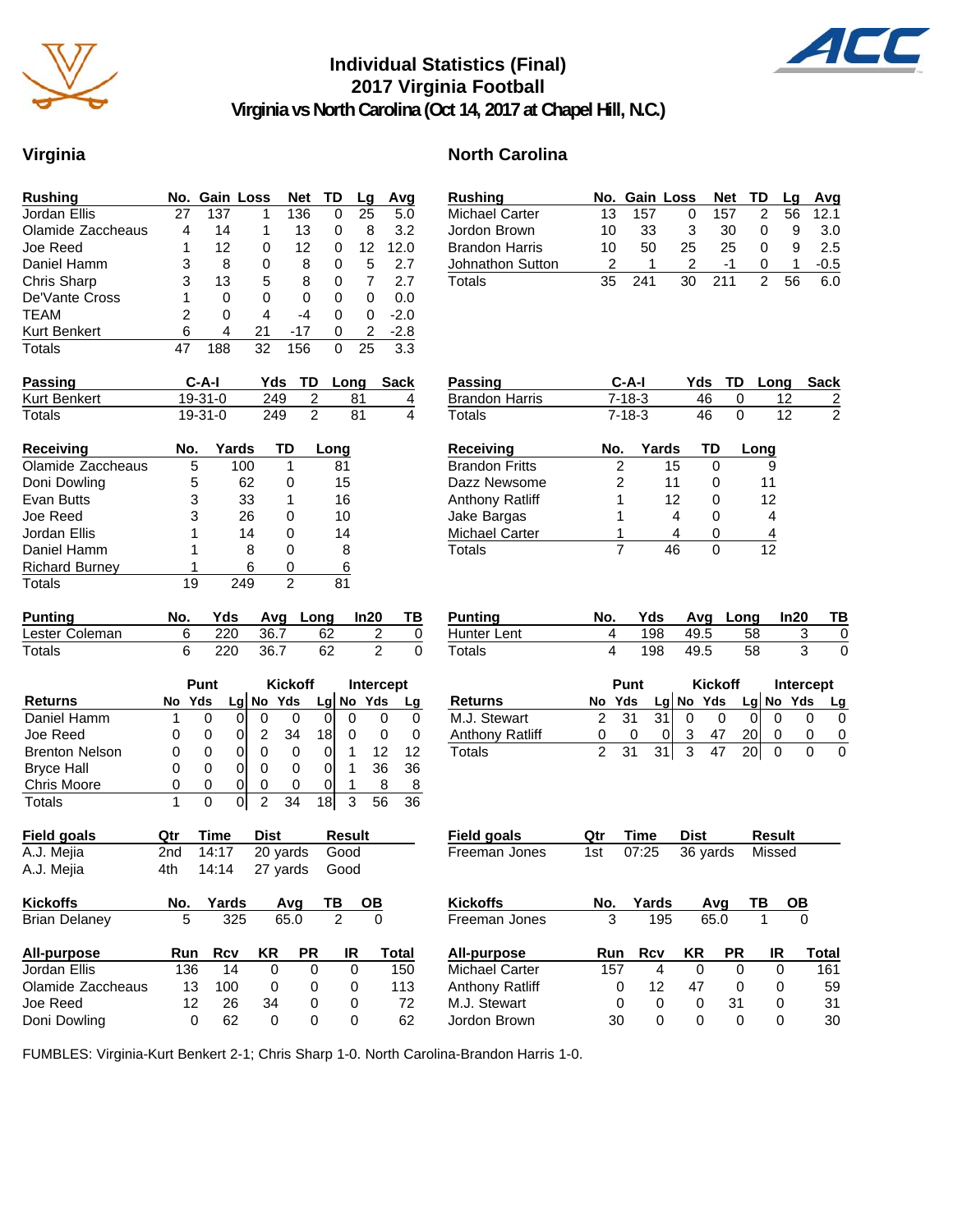

#### **Defensive Statistics (Final) 2017 Virginia Football Virginia vs North Carolina (Oct 14, 2017 at Chapel Hill, N.C.)**



|                | ## Virginia                          | Solo           | Ast                     |                | <b>Total Sacks-Yds</b>   | <b>TFL-Yds</b>           | FF                       | FR-Yds                   | Int-Yds                      | <b>BrUp</b>                  | <b>Blks</b>                  | QBH          |
|----------------|--------------------------------------|----------------|-------------------------|----------------|--------------------------|--------------------------|--------------------------|--------------------------|------------------------------|------------------------------|------------------------------|--------------|
| 3              | <b>Quin Blanding</b>                 | $\overline{5}$ | 5                       | 10             |                          |                          | ÷,                       | L,                       | ä,                           | ä,                           | ÷,                           | 1            |
| 37             | Jordan Mack                          | $\overline{c}$ | $\overline{7}$          | 9              | ÷                        |                          | $\overline{a}$           |                          | $\overline{\phantom{a}}$     |                              |                              | $\mathbf{1}$ |
|                | 53 Micah Kiser                       | 3              | 5                       | 8              | $\blacksquare$           |                          |                          |                          |                              |                              | $\blacksquare$               | 1            |
|                | 13 Chris Peace                       | 3              | 3                       | 6              | $1.5 - 17$               | $1.5 - 17$               | $\mathbf{1}$             | $\blacksquare$           | $\overline{a}$               | $\overline{\phantom{0}}$     | $\overline{\phantom{a}}$     |              |
|                | 39 Chris Moore                       | 3              | 3                       | 6              | ÷                        | $1.0 - 3$                | $\overline{\phantom{a}}$ | $\overline{\phantom{a}}$ | $1 - 8$                      |                              | ä,                           | 1            |
|                | 28 Brenton Nelson                    | $\overline{2}$ | 2                       | $\overline{4}$ | $\overline{\phantom{a}}$ | $\sim$                   | $\overline{\phantom{m}}$ |                          | $1 - 12$                     | $\mathbf{1}$                 | $\overline{a}$               |              |
| 9              | Andrew Brown                         | 1              | 3                       | 4              | $\blacksquare$           | $1.0 - 2$                | $\blacksquare$           | $\overline{\phantom{a}}$ | $\blacksquare$               | $\overline{\phantom{0}}$     | $\blacksquare$               | 1            |
|                | 58 Eli Hanback                       | $\mathbf{1}$   | $\overline{2}$          | 3              | $\overline{\phantom{0}}$ | $\blacksquare$           | $\blacksquare$           |                          |                              | $\overline{a}$               | $\blacksquare$               |              |
|                | 34 Bryce Hall                        | 1              | 1                       | $\overline{c}$ | $\blacksquare$           | $\blacksquare$           | $\blacksquare$           | $\overline{\phantom{a}}$ | $1 - 36$                     | 2                            | $\blacksquare$               |              |
|                | 99 Juwan Moye                        | $\mathbf{1}$   | $\mathbf{1}$            | $\overline{2}$ | $0.5 - 5$                | $0.5 - 5$                |                          |                          |                              | $\overline{\phantom{0}}$     |                              | $\mathbf{1}$ |
| $\overline{c}$ | Joe Reed                             | 1              | 0                       | 1              |                          |                          | $\overline{a}$           |                          |                              |                              | ä,                           |              |
| 21             | Juan Thornhill                       | $\mathbf{1}$   | $\overline{0}$          | $\mathbf{1}$   | $\blacksquare$           |                          |                          |                          |                              |                              |                              |              |
|                | 90 Steven Wright                     | 1              | 0                       | 1              | $\blacksquare$           |                          |                          |                          |                              |                              |                              |              |
|                | 29 Joey Blount                       | $\mathbf{1}$   | $\overline{0}$          | $\mathbf{1}$   | $\blacksquare$           |                          | $\overline{\phantom{a}}$ | $\overline{a}$           | $\blacksquare$               | $\overline{\phantom{0}}$     | $\overline{a}$               |              |
|                | 44 Tanner Cowley                     | 1              | 0                       | 1              | $\overline{\phantom{a}}$ |                          | $\overline{\phantom{a}}$ |                          |                              | $\blacksquare$               | $\blacksquare$               |              |
|                | 25 Lamont Atkins                     | $\mathbf 0$    | $\mathbf{1}$            | $\mathbf{1}$   | $\blacksquare$           | $\overline{\phantom{0}}$ |                          |                          |                              |                              |                              |              |
|                | 43 Elliott Brown                     | 0              | 1                       | 1              | $\blacksquare$           | $0.5 - 1$                | $\overline{\phantom{a}}$ | $\overline{\phantom{a}}$ | $\blacksquare$               | ۰.                           | $\blacksquare$               |              |
|                | 22 Daniel Hamm                       | $\overline{0}$ | $\mathbf{1}$            | $\mathbf{1}$   | $\overline{\phantom{a}}$ | $\overline{\phantom{0}}$ | $\overline{a}$           | $\overline{a}$           |                              | $\overline{a}$               | $\overline{a}$               |              |
|                | 38 Charles Snowden                   | 0              | 1                       | 1              | $\blacksquare$           | $0.5 - 2$                | $\blacksquare$           | $\blacksquare$           | $\blacksquare$               | $\overline{\phantom{a}}$     | $\blacksquare$               |              |
|                | Totals                               | 27             | 36                      | 63             | $2.0 - 22$               | $5.0 - 30$               | 1                        | $0-0$                    | $3 - 56$                     | 3                            | $\Omega$                     | 6            |
|                |                                      |                |                         |                |                          |                          |                          |                          |                              |                              |                              |              |
| ##             | <b>North Carolina</b>                | Solo           | Ast                     | Total          | Sacks-Yds                | <b>TFL-Yds</b>           | FF                       | FR-Yds                   | Int-Yds                      | <b>BrUp</b>                  | <b>Blks</b>                  | QBH          |
|                | 36 Cole Holcomb                      | 4              | 10                      | 14             | $\blacksquare$           |                          |                          |                          |                              |                              |                              |              |
|                | 23 Cayson Collins                    | 6              | 6                       | 12             | $\blacksquare$           | $1.0 - 1$                | $\mathbf{1}$             | $1 - 13$                 | $\overline{\phantom{a}}$     | $\overline{\phantom{0}}$     | $\overline{\phantom{a}}$     |              |
|                | 29 J.K. Britt                        | 6              | 3                       | 9              | $\overline{\phantom{a}}$ |                          |                          |                          | $\blacksquare$               | $\overline{\phantom{0}}$     |                              |              |
| 9              | K.J. Sails                           | $\overline{2}$ | $\overline{4}$          | 6              | $\overline{\phantom{a}}$ |                          |                          |                          |                              | $\overline{\phantom{a}}$     |                              |              |
| 1              | Myles Dorn                           | 1              | 5                       | 6              | $\blacksquare$           | $\blacksquare$           | $\blacksquare$           | $\overline{\phantom{a}}$ | $\blacksquare$               | ۰.                           | $\blacksquare$               |              |
|                | 1C Myles Wolfolk                     | 5              | $\overline{0}$          | 5              | $\overline{\phantom{0}}$ |                          | $\overline{a}$           | $\overline{a}$           |                              | $\overline{\phantom{a}}$     | $\overline{\phantom{a}}$     |              |
|                | 25 Ayden Bonilla                     | 2              | 3                       | 5              | $\blacksquare$           | $0.5 - 1$                | $\blacksquare$           | $\blacksquare$           | $\blacksquare$               | $\blacksquare$               | $\blacksquare$               |              |
|                | 53 Malik Carney                      | 1              | $\overline{\mathbf{4}}$ | 5              | $1.0 - 2$                | $1.0 - 2$                | $\mathbf{1}$             |                          |                              |                              |                              |              |
| 55             | Jason Strowbridge                    | 2              | $\overline{c}$          | 4              |                          | $1.0 - 1$                |                          |                          |                              |                              | ä,                           |              |
|                | 12 Tomon Fox                         | $\overline{2}$ | $\mathbf{1}$            | 3              | $2.0 - 14$               | $2.0 - 14$               | $\mathbf{1}$             |                          |                              |                              |                              |              |
| 5              | Patrice Rene                         | $\overline{2}$ | 1                       | 3              |                          |                          |                          |                          |                              |                              |                              |              |
|                | 17 Dajaun Drennon                    | $\overline{2}$ | $\mathbf{1}$            | 3              | $\blacksquare$           | $\blacksquare$           | ÷                        | $\overline{a}$           | $\blacksquare$               | $\overline{\phantom{0}}$     | $\overline{a}$               |              |
| 4              | Allen Artis                          | 0              | $\overline{c}$          | $\overline{c}$ | $\overline{\phantom{a}}$ |                          | $\blacksquare$           |                          | $\blacksquare$               | $\qquad \qquad \blacksquare$ | ÷,                           |              |
| $\mathbf{1}$   | <b>Anthony Ratliff</b>               | $\mathbf{0}$   | $\overline{2}$          | $\overline{2}$ | $\blacksquare$           |                          |                          |                          | $\blacksquare$               |                              |                              |              |
|                | 97 Jalen Dalton                      | 1              | 0                       | 1              | $\blacksquare$           | $\blacksquare$           | $\blacksquare$           | $\overline{\phantom{a}}$ | $\blacksquare$               | ۰.                           | $\blacksquare$               |              |
| 31             | Tre Shaw                             | $\mathbf{1}$   | $\overline{0}$          | $\mathbf{1}$   | $\overline{\phantom{0}}$ |                          | $\overline{\phantom{a}}$ |                          |                              | $\overline{\phantom{a}}$     | $\blacksquare$               |              |
|                | 49 Jeremiah Clarke                   | 1              | $\mathbf 0$             | 1              | $\blacksquare$           |                          | $\overline{\phantom{a}}$ | $\overline{\phantom{a}}$ | $\sim$                       | $\overline{\phantom{0}}$     | $\blacksquare$               |              |
|                | 85 Roscoe Johnson                    | $\mathbf{1}$   | $\overline{0}$          | $\mathbf{1}$   |                          |                          |                          |                          |                              |                              |                              |              |
|                | 92 Aaron Crawford                    | 1              | 0                       | 1              | $1.0 - 6$                | $1.0 - 6$                |                          |                          |                              |                              |                              |              |
|                | 33 Allen Cater                       | 0              | $\mathbf{1}$            | 1              | ۰.                       |                          |                          |                          | $\overline{\phantom{a}}$     | $\qquad \qquad \blacksquare$ |                              |              |
| 6              | M.J. Stewart                         | 0              | 1                       | 1              | $\overline{\phantom{a}}$ | $\blacksquare$           | $\overline{\phantom{a}}$ | $\overline{\phantom{a}}$ | $\blacksquare$               | $\overline{c}$               | $\blacksquare$               | 1            |
|                | 20 C.J. Cotman                       | 0              | $\mathbf{1}$            | $\mathbf{1}$   | $\overline{\phantom{a}}$ |                          |                          | $\overline{\phantom{a}}$ | $\blacksquare$               | L,                           | $\overline{\phantom{a}}$     |              |
|                |                                      |                |                         |                |                          |                          |                          |                          |                              |                              |                              |              |
|                |                                      | 0              | 1                       | 1              | $\blacksquare$           | $\overline{\phantom{a}}$ | $\overline{\phantom{a}}$ | $\overline{\phantom{a}}$ | $\overline{\phantom{a}}$     | $\frac{1}{2}$                | $\overline{\phantom{a}}$     |              |
|                | 82 Brandon Fritts                    | $\mathbf 0$    | $\mathbf{1}$            | $\mathbf{1}$   | $\overline{\phantom{a}}$ | $\blacksquare$           |                          |                          | $\qquad \qquad \blacksquare$ | ٠                            | $\qquad \qquad \blacksquare$ |              |
|                | 54 Cam Dillard<br>30 Hunter Crafford | 0              | 1                       | 1              | $\blacksquare$           | $0.5 - 0$                | $\overline{\phantom{a}}$ | $\blacksquare$           | $\blacksquare$               | $\overline{\phantom{a}}$     | $\overline{\phantom{a}}$     | ٠            |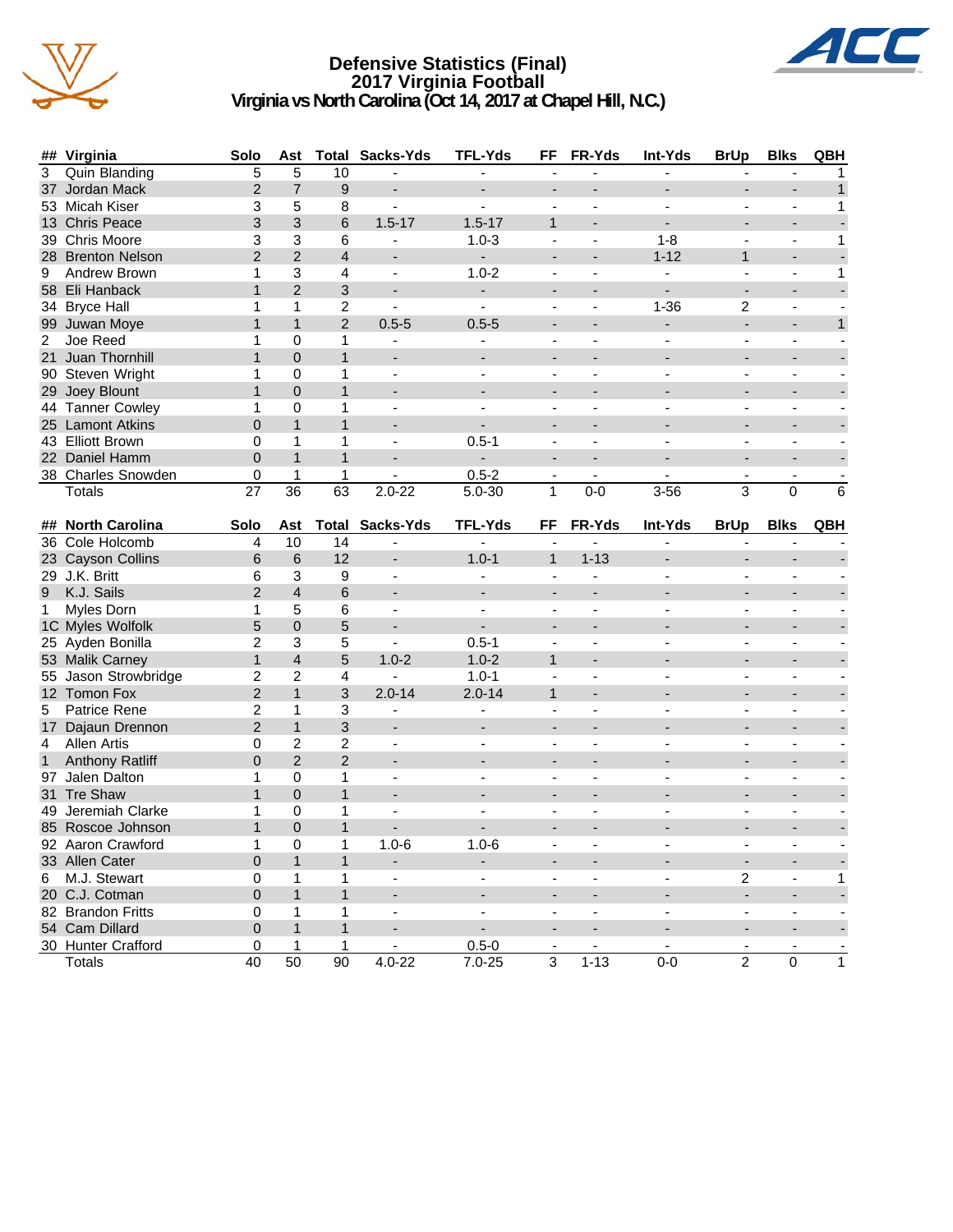

# **Participation Report (Final) 2017 Virginia Football Virginia vs North Carolina (Oct 14, 2017 at Chapel Hill, N.C.)**



**Virginia**

#### **North Carolina**

| Pos        | ## | <b>OFFENSE</b>         | Pos        | ##             | <b>OFFENSE</b>         |
|------------|----|------------------------|------------|----------------|------------------------|
| <b>WR</b>  | 14 | Andre Levrone          | LT         | 75             | <b>Bentley Spain</b>   |
| LТ         | 67 | Jack English           | LG         | 64             | <b>Khaliel Rodgers</b> |
| LG         | 74 | John Montelus          | C.         | 54             | Cam Dillard            |
| C.         | 79 | Dillon Reinkensmeyer   | RG         | 71             | R.J. Prince            |
| <b>RG</b>  | 77 | <b>Jake Fieler</b>     | RT         | 67             | <b>Charlie Heck</b>    |
| RT         | 55 | <b>Brandon Pertile</b> | TE         | 82             | <b>Brandon Fritts</b>  |
| TE         | 16 | <b>Richard Burney</b>  | QB         | 6Q             | <b>Brandon Harris</b>  |
| QB         | 6  | <b>Kurt Benkert</b>    | ТB         | $\overline{2}$ | Jordon Brown           |
| SB         | 1  | Jordan Ellis           | ΤВ         | 8A             | <b>Michael Carter</b>  |
| BB         | 27 | Jamari Peacock         | <b>WR</b>  | 1B             | Jordan Cunningham      |
| <b>WR</b>  | 84 | <b>Terrell Jana</b>    | <b>WR</b>  | 1W             | <b>Anthony Ratliff</b> |
|            |    |                        |            |                |                        |
|            |    |                        |            |                |                        |
| <b>Pos</b> | ## | <b>DEFENSE</b>         | <b>Pos</b> | ##             | <b>DEFENSE</b>         |
| LE.        | 9  | Andrew Brown           | DT         | 92             | Aaron Crawford         |
| ΝT         | 58 | Eli Hanback            | DT         | 55             | Jason Strowbridge      |
| <b>RE</b>  | 90 | Steven Wright          | DE         | 53             | <b>Malik Carney</b>    |
| <b>SLB</b> | 39 | <b>Chris Moore</b>     | DE         | 17             | Dajaun Drennon         |
| MLB        | 53 | Micah Kiser            | <b>MLB</b> | 36             | Cole Holcomb           |
| <b>BLB</b> | 37 | Jordan Mack            | <b>SLB</b> | 23             | Cayson Collins         |
| <b>WLB</b> | 13 | <b>Chris Peace</b>     | CВ         | 5              | <b>Patrice Rene</b>    |
| FC         | 21 | Juan Thornhill         | CВ         | 6              | M.J. Stewart           |
| SAB        | 28 | <b>Brenton Nelson</b>  | FS         | 1              | Myles Dorn             |
| FS.        | 3  | <b>Quin Blanding</b>   | SS         | 29             | J.K. Britt             |
| ВC         | 34 | <b>Bryce Hall</b>      | CВ         | 9              | K.J. Sails             |

Virginia: 2-Joe Reed, 4-Olamide Zaccheaus, 5-Doni Dowling, 11-Joe Spaziani, 15-De'Vante Cross, 20-Nick Grant, 22-Daniel Hamm, 25-Lamont Atkins, 26-PK Kier, 29-Joey Blount, 30-Dominic Sheppard, 31-Chris Sharp, 32-Darrius Bratton, 33-Zane Zandier, 38-Charles Snowden, 40-C.J. Stalker, 43-Elliott Brown, 44-Tanner Cowley, 45-Reed Kellam, 46-Evan Butts, 47-Lester Coleman, 71-Jack McDonald, 78-R.J. Proctor, 81-Nash Griffin, 86-Ross Gardner, 89-Brian Delaney, 91-Mandy Alonso, 95-A.J. Mejia, 98-John Kirven, 99-Juwan Moye.

North Carolina: 1C-Myles Wolfolk, 1H-Manny Miles, 2A-Johnathon Sutton, 3-Dominique Ross, 4-Allen Artis, 7-Jonathan Smith, 12-Tomon Fox, 13-Josh Cabrera, 19-Dazz Newsome, 20-C.J. Cotman, 24-Malik Robinson, 25-Ayden Bonilla, 30-Hunter Crafford, 31-Tre Shaw, 33-Allen Cater, 41-Kyle Murphy, 42-Tyrone Hopper, 49-Jeremiah Clarke, 58-Nick Polino, 61-Tommy Bancroft, 70-Jonathan Trull, 72-Mason Veal, 80-Jake Bargas, 83-Juval Mollette, 85-Roscoe Johnson, 90-Jordon Riley, 91-Hunter Lent, 97-Jalen Dalton, 98-Freeman Jones.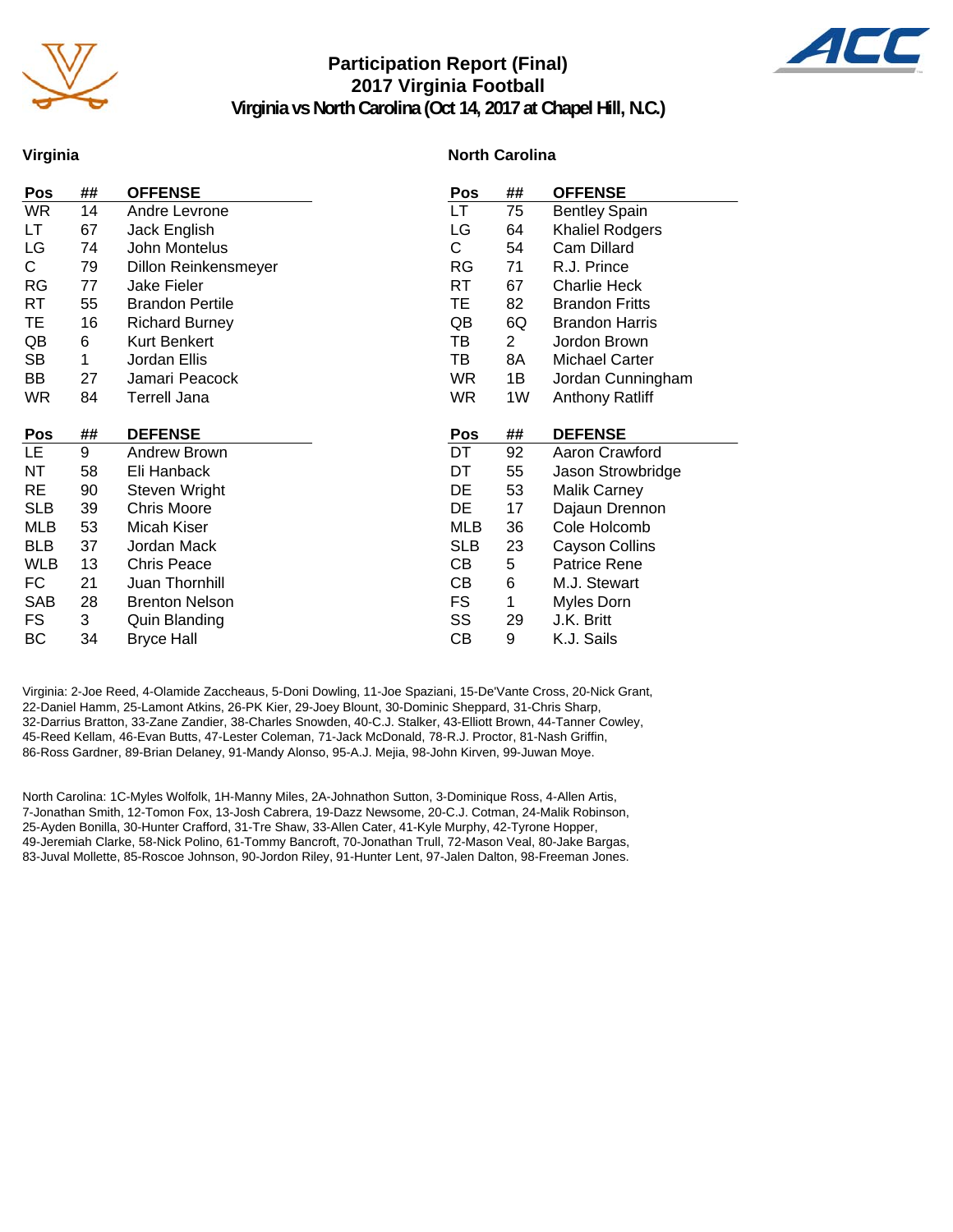

# **Drive Chart (By Team) (Final) 2017 Virginia Football**



**Virginia vs North Carolina (Oct 14, 2017 at Chapel Hill, N.C.)**

|           |                 |                 |       | <b>Drive Started</b> |            | <b>Drive Ended</b> | <b>Consumed</b>          |                            |            |
|-----------|-----------------|-----------------|-------|----------------------|------------|--------------------|--------------------------|----------------------------|------------|
| Team      | Qtr             | Spot            | Time  | <b>Obtained</b>      | Spot       | Time               | <b>How lost</b>          | - Yds<br>ΡI                | <b>TOP</b> |
| VA        | 1st             | V <sub>18</sub> | 15:00 | Kickoff              | V33        | 12:28              | Punt                     | - 15<br>6                  | 2:32       |
| <b>VA</b> |                 | V07             | 10:41 | Punt                 | V15        | 09:15              | Punt                     | $3 - 8$                    | 1:26       |
| VA        |                 | V20             | 07:25 | Missed FG            | N02        | 14:17              | *FIELD GOAL              | 18<br>- 78                 | 8:08       |
| <b>VA</b> | 2 <sub>nd</sub> | V40             | 09:25 | Interception         | <b>N40</b> | 06:58              | Punt                     | $4 - 20$                   | 2:27       |
| VA        |                 | V33             | 05:42 | Punt                 | N00        | 00:57              | *TOUCHDOWN               | 67<br>11<br>۰.             | 4:45       |
| <b>VA</b> | 3rd             | V16             | 13:41 | Kickoff              | IV13       | 12:08              | Punt                     | $-(3)$<br>3                | 1:33       |
| VA        |                 | V20             | 10:56 | Interception         | V26        | 10:00              | Punt                     | 3<br>- 6                   | 0:56       |
| <b>VA</b> |                 | V <sub>25</sub> | 09:52 | Kickoff              | <b>N33</b> | 05:04              | Punt                     | 8<br>$-42$                 | 4:48       |
| VA        |                 | V19             | 03:38 | Punt                 | INOO       | 03:25              | <i><b>*TOUCHDOWN</b></i> | - 81                       | 0:13       |
| <b>VA</b> |                 | N30             | 02:36 | Interception         | <b>N09</b> | 14:14              | *FIELD GOAL              | $6 - 21$                   | $3:22$ .   |
| VA        | 4th             | lV13            | 11:32 | Punt                 | IN27       | 02:56              | Fumble                   | 15<br>60<br>$\blacksquare$ | 8:36       |
| <b>VA</b> |                 | V49             | 01:07 | Downs                | lV45       | 00:00              | End of half              | $2 -$<br>(4)               | 1:07       |

|                        | 1st   | 2nd     | 3rd     | 4th     | 1st     | 2 <sub>nd</sub> |                 |
|------------------------|-------|---------|---------|---------|---------|-----------------|-----------------|
| Virginia               | Qtr   | Qtr     | Qtr     | Qtr     | Half    | Half            | Total           |
| Time of possession     | 11:23 | 07:55   | 10:11   | 10:29   | 19:18   | 20:40           | 39:58           |
| 3rd down conversions   | $3-6$ | 0-3     | $0 - 3$ | $1 - 4$ | $3-9$   | 1-7             | $4 - 16$        |
| Average field position | V15   | V36     | V30     | V31     | V23     | V30             | V <sub>27</sub> |
| 4th down conversions   | 1-1   | $1 - 1$ | 0-0     | $1 - 1$ | $2 - 2$ | $1 - 1$         | $3 - 3$         |

|           | <b>Drive Started</b> |                 |       |                 |                 | <b>Drive Ended</b> | <b>Consumed</b>          |                    |            |
|-----------|----------------------|-----------------|-------|-----------------|-----------------|--------------------|--------------------------|--------------------|------------|
| Team      | Qtr                  | Spot            | Time  | <b>Obtained</b> | Spot            | Time               | <b>How lost</b>          | - Yds<br>ΡI        | <b>TOP</b> |
| <b>NC</b> | 1st                  | N36             | 12:28 | Punt            | N43             | 10:41              | Punt                     | 3<br>$-7$          | 1:47       |
| <b>NC</b> |                      | V <sub>43</sub> | 09:15 | Punt            | <b>V19</b>      | 07:25              | <b>Missed FG</b>         | $6 - 24$           | 1:50       |
| <b>NC</b> | 2 <sub>nd</sub>      | IN10            | 14:10 | Kickoff         | V42             | 09:25              | Interception             | 12<br>- 48         | 4:45       |
| <b>NC</b> |                      | N06             | 06:58 | Punt            | N09             | 05:42              | Punt                     | $3 - 3$            | 1:16       |
| <b>NC</b> |                      | <b>N07</b>      | 00:49 | Kickoff         | N12             | 00:00              | End of half              | $2 - 5$            | 0:49       |
| <b>NC</b> | 3rd                  | N25             | 15:00 | Kickoff         | V <sub>00</sub> | 13:46              | *TOUCHDOWN               | $4 - 75$           | 1:14.      |
| <b>NC</b> |                      | <b>N37</b>      | 12:08 | Punt            | N36             | 10:56              | Interception             | 3<br>(1)<br>$\sim$ | 1:12       |
| <b>NC</b> |                      | V47             | 10:00 | Punt            | V <sub>00</sub> | 09:52              | <i><b>*TOUCHDOWN</b></i> | - 47               | 0:08       |
| <b>NC</b> |                      | N08             | 05:04 | Punt            | N28             | 03:38              | Punt                     | $4 - 20$           | 1:26       |
| <b>NC</b> |                      | N06             | 03:19 | <b>Kickoff</b>  | <b>N11</b>      | 02:36              | Interception             | $2 - 5$            | 0:43       |
| <b>NC</b> | 4th                  | N25             | 14:14 | Kickoff         | N50             | 11:32              | Punt                     | 7 - 25             | 2:42       |
| <b>NC</b> |                      | N40             | 02:56 | <b>Fumble</b>   | V49             | 01:07              | Downs                    | 7 - 11             | 1:49       |

|                        | 1st     | 2nd     | 3rd             | 4th     | 1st     | 2nd              |                 |
|------------------------|---------|---------|-----------------|---------|---------|------------------|-----------------|
| <b>North Carolina</b>  | Qtr     | Qtr     | Qtr             | Qtr     | Half    | Half             | Total           |
| Time of possession     | 03:37   | 07:05   | 04:49           | 04:31   | 10:42   | 09:20            | 20:02           |
| 3rd down conversions   | $0 - 2$ | $2 - 4$ | $0 - 2$         | $1 - 3$ | $2 - 6$ | $1 - 5$          | $3 - 11$        |
| Average field position | N46     | N07     | N <sub>25</sub> | N32     | N23     | N <sub>2</sub> 7 | N <sub>25</sub> |
| 4th down conversions   | $0 - 0$ | 0-0     | $0-0$           | 0-1     | 0-0     | ი-1              | $0 - 1$         |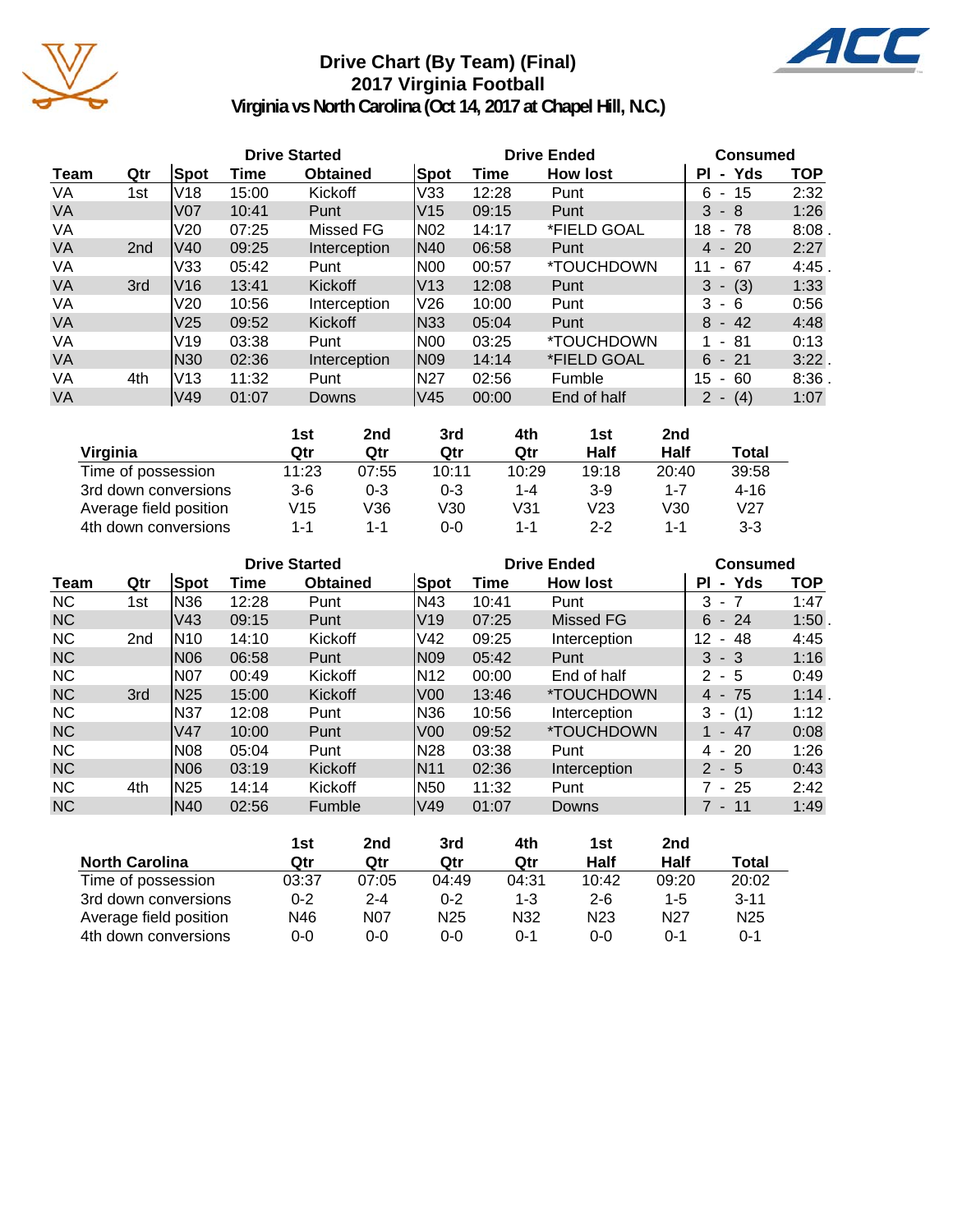

# **Drive Chart (By Quarter) (Final) 2017 Virginia Football**



**Virginia vs North Carolina (Oct 14, 2017 at Chapel Hill, N.C.)**

| <b>Drive Started</b> |     |                 |       |                 |                 | <b>Drive Ended</b> | <b>Consumed</b> |                            |            |
|----------------------|-----|-----------------|-------|-----------------|-----------------|--------------------|-----------------|----------------------------|------------|
| Team                 | Qtr | Spot            | Time  | <b>Obtained</b> | Spot            | Time               | <b>How lost</b> | PI - Yds                   | <b>TOP</b> |
| VA                   | 1st | V18             | 15:00 | Kickoff         | V33             | 12:28              | Punt            | $6 - 15$                   | 2:32       |
| <b>NC</b>            |     | N36             | 12:28 | Punt            | N43             | 10:41              | Punt            | $3 - 7$                    | 1:47       |
| VA                   |     | V07             | 10:41 | Punt            | V15             | 09:15              | Punt            | 3<br>$-8$                  | 1:26       |
| <b>NC</b>            |     | V43             | 09:15 | Punt            | V <sub>19</sub> | 07:25              | Missed FG       | $6 - 24$                   | 1:50.      |
| VA                   |     | V20             | 07:25 | Missed FG       | N <sub>02</sub> | 14:17              | *FIELD GOAL     | 18<br>- 78                 | 8:08.      |
| <b>NC</b>            | 2nd | N <sub>10</sub> | 14:10 | Kickoff         | V42             | 09:25              | Interception    | 12<br>$-48$                | 4:45       |
| VA                   |     | V40             | 09:25 | Interception    | N40             | 06:58              | Punt            | $-20$<br>4                 | 2:27       |
| <b>NC</b>            |     | N06             | 06:58 | Punt            | N09             | 05:42              | Punt            | 3<br>$-3$                  | 1:16       |
| VA                   |     | V33             | 05:42 | Punt            | N <sub>00</sub> | 00:57              | *TOUCHDOWN      | 11<br>67<br>$\blacksquare$ | 4:45.      |
| <b>NC</b>            |     | <b>N07</b>      | 00:49 | Kickoff         | N <sub>12</sub> | 00:00              | End of half     | $2 - 5$                    | 0:49       |
| <b>NC</b>            | 3rd | N <sub>25</sub> | 15:00 | Kickoff         | V <sub>00</sub> | 13:46              | *TOUCHDOWN      | 75<br>4 -                  | 1:14.      |
| VA                   |     | V16             | 13:41 | Kickoff         | V <sub>13</sub> | 12:08              | Punt            | 3<br>(3)<br>$\sim$         | 1:33       |
| <b>NC</b>            |     | <b>N37</b>      | 12:08 | Punt            | N <sub>36</sub> | 10:56              | Interception    | 3<br>(1)<br>$\sim$         | 1:12       |
| <b>VA</b>            |     | V20             | 10:56 | Interception    | V <sub>26</sub> | 10:00              | Punt            | $3 - 6$                    | 0:56       |
| <b>NC</b>            |     | V47             | 10:00 | Punt            | V <sub>00</sub> | 09:52              | *TOUCHDOWN      | 47                         | 0:08       |
| <b>VA</b>            |     | V25             | 09:52 | Kickoff         | N33             | 05:04              | Punt            | 8<br>$-42$                 | 4:48       |
| <b>NC</b>            |     | N08             | 05:04 | Punt            | N <sub>28</sub> | 03:38              | Punt            | 20<br>4 -                  | 1:26       |
| VA                   |     | V19             | 03:38 | Punt            | N00             | 03:25              | *TOUCHDOWN      | $-81$<br>$\mathbf{1}$      | 0:13       |
| <b>NC</b>            |     | N06             | 03:19 | Kickoff         | N <sub>11</sub> | 02:36              | Interception    | $\overline{2}$<br>$-5$     | 0:43       |
| <b>VA</b>            |     | N <sub>30</sub> | 02:36 | Interception    | N <sub>09</sub> | 14:14              | *FIELD GOAL     | $6 - 21$                   | $3:22$ .   |
| <b>NC</b>            | 4th | N <sub>25</sub> | 14:14 | Kickoff         | N <sub>50</sub> | 11:32              | Punt            | $7 - 25$                   | 2:42       |
| VA                   |     | V13             | 11:32 | Punt            | N27             | 02:56              | Fumble          | $-60$<br>15                | $8:36$ .   |
| <b>NC</b>            |     | N40             | 02:56 | Fumble          | V49             | 01:07              | Downs           | 7<br>11<br>$\sim$          | 1:49       |
| VA                   |     | V49             | 01:07 | Downs           | V45             | 00:00              | End of half     | $2 - (4)$                  | 1:07       |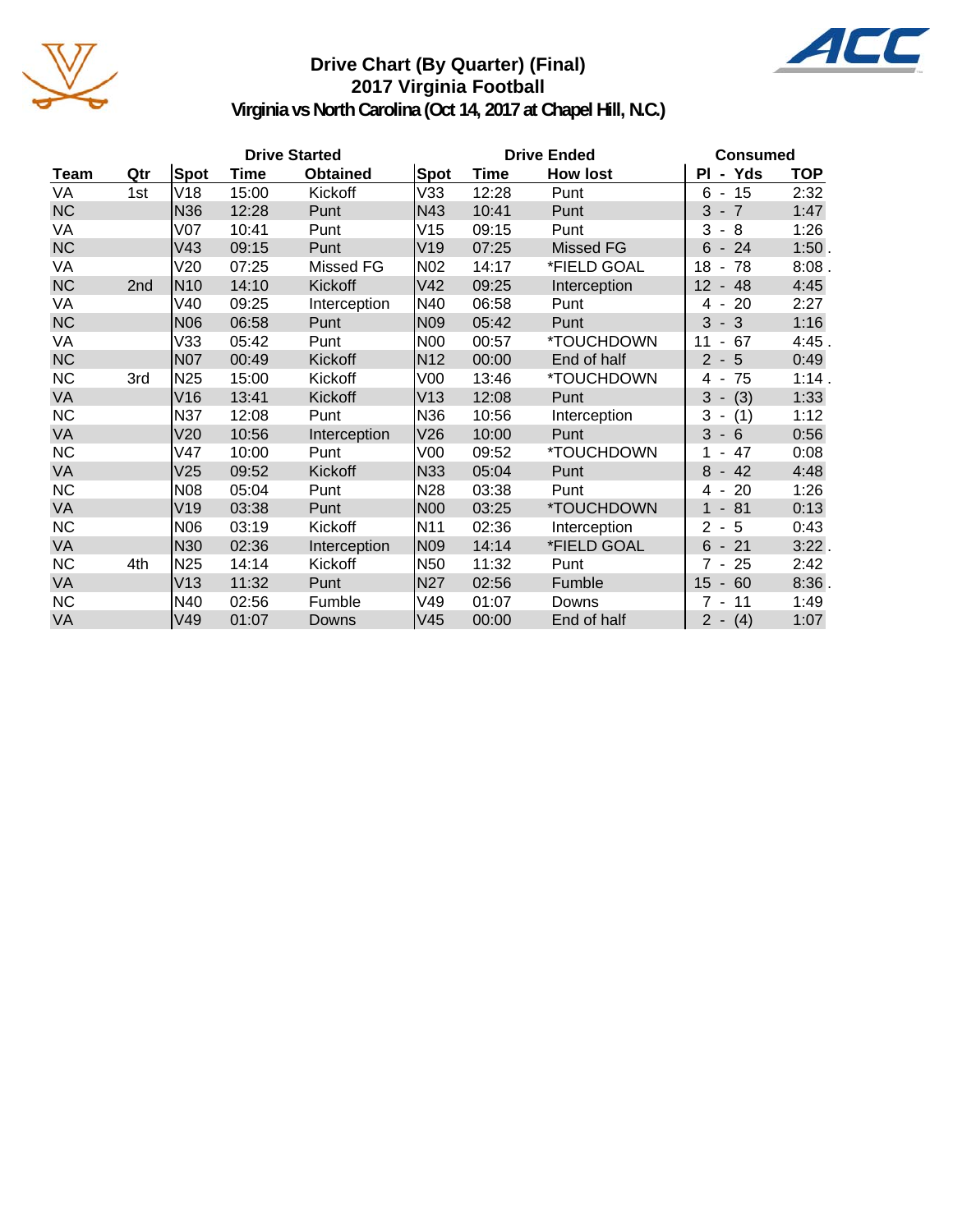

# **Play-by-Play Summary (1st quarter) Virginia vs North Carolina (Oct 14, 2017 at Chapel Hill, N.C.)**



|                                                    | North Carolina wins the toss; defers choice to Second Half.                                                         |                |
|----------------------------------------------------|---------------------------------------------------------------------------------------------------------------------|----------------|
| 1-10 VA 35                                         | NC ball on NC35.                                                                                                    |                |
|                                                    | Jones, F kickoff 65 yards to the VA0, Reed, J return 18 yards to the VA18 (Cotman,                                  |                |
|                                                    | C;Artis, A).                                                                                                        |                |
| 1-10 VA 18                                         | Ellis, J rush up middle for 5 yards to the VA23 (Drennon, D).                                                       |                |
| $2 - 5$<br><b>VA 23</b>                            | Benkert, K sideline pass complete to Zaccheaus, O for 4 yards to the VA27 (Britt, J).                               |                |
| <b>VA 27</b><br>$3 - 1$                            | Ellis, J rush up middle for 3 yards to the VA30, 1ST DOWN VA (Collins, C).                                          | R <sub>1</sub> |
| 1-10 VA 30                                         | Benkert, K sideline pass complete to Zaccheaus, O for 3 yards to the VA33 (Holcomb, C).                             |                |
| $2 - 7$<br><b>VA 33</b>                            | Benkert, K deep pass incomplete to Levrone, A.                                                                      |                |
| $3 - 7$<br><b>VA 33</b>                            | Benkert, K middle pass incomplete to Dowling, D.                                                                    |                |
| <b>VA 33</b><br>$4 - 7$                            | Coleman, L punt 62 yards to the NC5, Stewart, M return 31 yards to the NC36 (Blount, J).                            |                |
|                                                    | 6 plays, 15 yards, 2:32                                                                                             |                |
| NORTH CAROLINA drive start at 12:28.               |                                                                                                                     |                |
| 1-10 NC 36<br>$2 - 3$<br><b>NC 43</b>              | Harris, B rush up middle for 7 yards to the NC43 (Mack, J;Peace, C).                                                |                |
|                                                    | Brown, J rush up middle for 2 yards to the NC45 (Peace, C).                                                         |                |
| $3 - 1$<br><b>NC 45</b><br>$4 - 3$<br><b>NC 43</b> | Sutton, J rush up middle for loss of 2 yards to the NC43 (Brown, A).<br>Lent, H punt 50 yards to the VA7, downed.   |                |
|                                                    | 3 plays, 7 yards, 1:47                                                                                              |                |
| VIRGINIA drive start at 10:41.                     |                                                                                                                     |                |
| 1-10 VA 07                                         | Zaccheaus, O rush right for 8 yards to the VA15 (Fox, T; Holcomb, C).                                               |                |
| $2 - 2$<br><b>VA 15</b>                            | Benkert, K rush left for no gain to the VA15 (Holcomb, C).                                                          |                |
| $3 - 2$<br><b>VA 15</b>                            | Benkert, K pass incomplete to Reed, J, dropped pass.                                                                |                |
| $4 - 2$<br><b>VA 15</b>                            | Coleman, L punt 28 yards to the VA43, out-of-bounds.                                                                |                |
|                                                    | 3 plays, 8 yards, 1:26                                                                                              |                |
| NORTH CAROLINA drive start at 09:15.               |                                                                                                                     |                |
| 1-10 VA 43                                         | Harris, B rush up middle for 9 yards to the VA34 (Hanback, E).                                                      |                |
| <b>VA 34</b><br>$2 - 1$                            | Brown, J rush up middle for 9 yards to the VA25, 1ST DOWN NC (Blanding, Q).                                         | R <sub>1</sub> |
| 1-10 VA 25                                         | Brown, J rush up middle for 4 yards to the VA21 (Kiser, M;Blanding, Q).                                             |                |
| <b>VA 21</b><br>$2 - 6$                            | Brown, J rush up middle for 2 yards to the VA19 (Moye, J).                                                          |                |
| <b>VA 19</b><br>$3 - 4$                            | Harris, B middle pass incomplete to Ratliff, A (Hall, B).                                                           |                |
| $4 - 4$<br><b>VA 19</b>                            | Jones, F field goal attempt from 36 MISSED - wide left, spot at VA20, clock 07:25.                                  |                |
|                                                    | 6 plays, 24 yards, 1:50                                                                                             |                |
| VIRGINIA drive start at 07:25.                     |                                                                                                                     |                |
| 1-10 VA 20                                         | Benkert, K middle pass complete to Reed, J for 10 yards to the VA30, 1ST DOWN VA                                    | P <sub>2</sub> |
|                                                    | (Stewart, M;Britt, J).                                                                                              |                |
| 1-10 VA 30                                         | Sharp, C rush right for 7 yards to the VA37, out-of-bounds (Britt, J).                                              |                |
| <b>VA 37</b><br>$2 - 3$                            | Zaccheaus, O rush right for 2 yards to the VA39 (Strowbridge, J).                                                   |                |
| VA 39<br>3-1                                       | Ellis, J rush up middle for 4 yards to the VA43, 1ST DOWN VA (Drennon, D).                                          | R <sub>3</sub> |
| 1-10 VA 43                                         | Ellis, J rush up middle for 7 yards to the 50 yardline (Holcomb, C).                                                |                |
| $2 - 3$<br><b>VA 50</b>                            | Ellis, J rush up middle for 3 yards to the NC47, 1ST DOWN VA (Holcomb, C;Collins, C).                               | R4             |
| 1-10 NC 47                                         | Benkert, K sideline pass complete to Dowling, D for 15 yards to the NC32, 1ST DOWN VA,<br>out-of-bounds (Sails, K). | P <sub>5</sub> |
| 1-10 NC 32                                         | Benkert, K slant pass incomplete to Jana, T (Stewart, M).                                                           |                |
| 2-10 NC 32                                         | Benkert, K middle pass incomplete to Dowling, D.                                                                    |                |
| 3-10 NC 32                                         | Ellis, J rush right for 13 yards to the NC19, 1ST DOWN VA (Britt, J).                                               | R <sub>6</sub> |
| 1-10 NC 19                                         | Benkert, K sacked for loss of 7 yards to the NC26 (Fox, T).                                                         |                |
| 2-17 NC 26                                         | Benkert, K sideline pass incomplete to Dowling, D.                                                                  |                |
| 3-17 NC 26                                         | Benkert, K middle pass complete to Butts, E for 16 yards to the NC10 (Dorn, M).                                     |                |
| $4 - 1$<br><b>NC 10</b>                            | Ellis, J rush up middle for 2 yards to the NC8, 1ST DOWN VA (Dalton, J).                                            | R7             |
| $1-G$<br><b>NC 08</b>                              | Benkert, K screen pass complete to Reed, J for 7 yards to the NC1, out-of-bounds                                    |                |
|                                                    | (Holcomb, C).                                                                                                       |                |
| $2-G$<br><b>NC 01</b>                              | Cross, D rush up middle for no gain to the NC1 (Bonilla, A).                                                        |                |
|                                                    | <b>END OF 1st QUARTER: North Carolina 0, Virginia 0</b>                                                             |                |

|                        |       | Time  |   | 1st Downs |         | <b>Conversions</b> |                |                   |                  |
|------------------------|-------|-------|---|-----------|---------|--------------------|----------------|-------------------|------------------|
| <b>Quarter Summary</b> | Score | Poss  |   |           | 3rd     | 4th                | <b>Rushing</b> | Passing           | <b>Penalties</b> |
| Virginia               |       | 11:23 | 5 |           | 1-3     | 0-0                | 13-47          | $6 - 12 - 0 - 55$ | 0-0              |
| North Carolina         |       | 03:37 |   |           | $0 - 2$ | 0-0                | 7-31           | $0 - 1 - 0 - 0$   | 0-0              |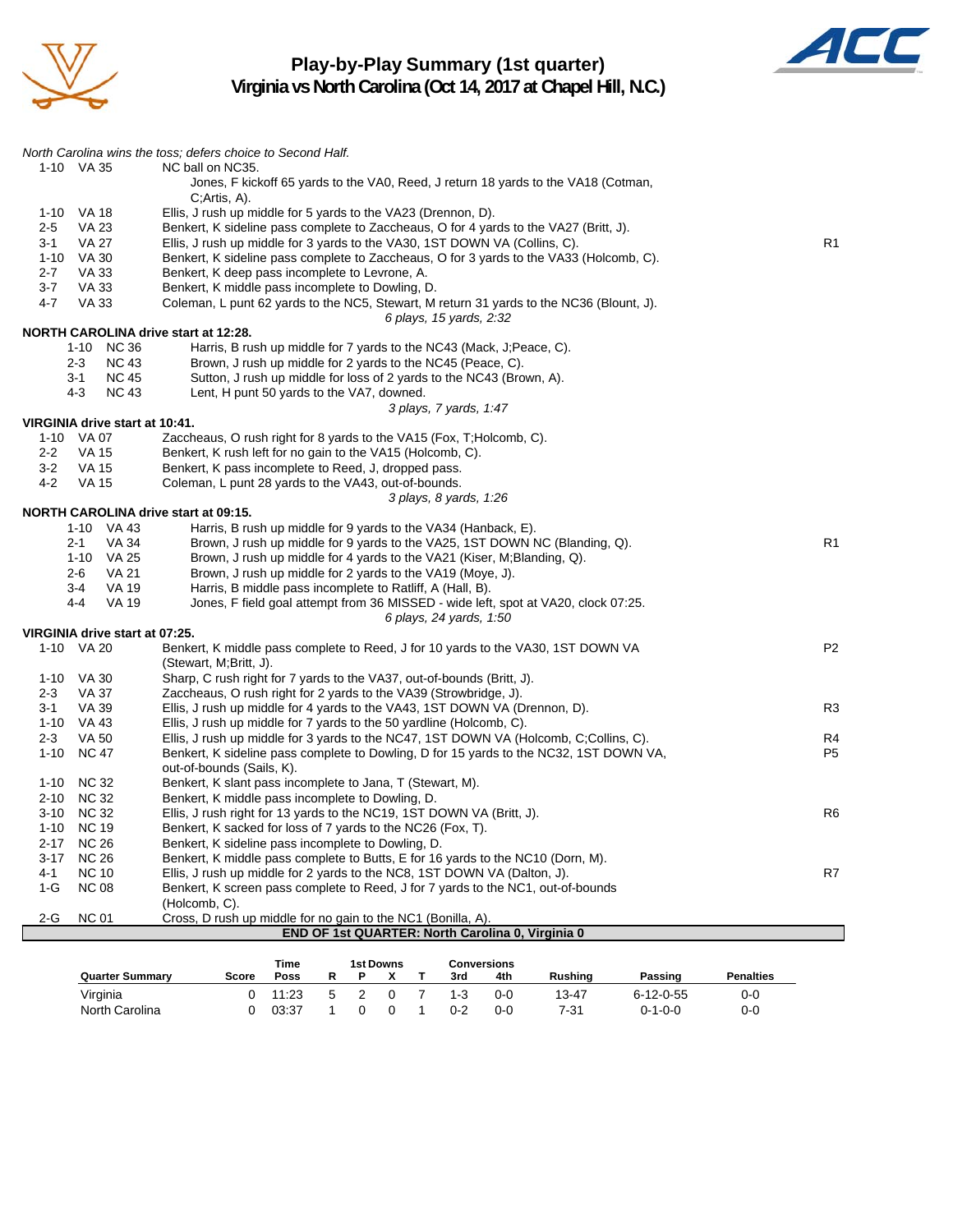

# **Quickie Statistics (1st quarter only) Virginia vs North Carolina (Oct 14, 2017 at Chapel Hill, N.C.)**



|                                   | VА           | <b>NC</b>   |
|-----------------------------------|--------------|-------------|
| Score                             | 0            |             |
| <b>FIRST DOWNS</b>                |              |             |
| <b>RUSHES-YARDS (NET)</b>         | 13-47        | $7 - 31$    |
| <b>PASSING YDS (NET)</b>          | 55           | $\Omega$    |
| Passes Att-Comp-Int               | $12 - 6 - 0$ | $1 - 0 - 0$ |
| <b>TOTAL OFFENSE PLAYS-YARDS</b>  | 25-102       | $8 - 31$    |
| <b>Fumble Returns-Yards</b>       | $0-0$        | $0-0$       |
| <b>Punt Returns-Yards</b>         | $0 - 0$      | $1 - 31$    |
| Kickoff Returns-Yards             | $1 - 18$     | $0-0$       |
| <b>Interception Returns-Yards</b> | $0 - 0$      | $0 - 0$     |
| Punts (Number-Avg)                | $2 - 45.0$   | $1 - 50.0$  |
| Fumbles-Lost                      | $0 - 0$      | $0-0$       |
| Penalties-Yards                   | $0-0$        | $0-0$       |
| <b>Possession Time</b>            | 11:23        | 03:37       |
| <b>Third-Down Conversions</b>     | 3 of 6       | $0$ of $2$  |
| <b>Fourth-Down Conversions</b>    | 1 of 1       | $0$ of $0$  |

| Virginia            |                |              |               |                |          |                |                      | <b>North Carolina</b> |                |               |                |            |                  |             |             |
|---------------------|----------------|--------------|---------------|----------------|----------|----------------|----------------------|-----------------------|----------------|---------------|----------------|------------|------------------|-------------|-------------|
| <b>Rushing</b>      |                |              | No. Gain Loss | <b>Net</b>     | TD       | Lg             | Avg                  | <b>Rushing</b>        |                | No. Gain Loss |                | <b>Net</b> | <b>TD</b>        | Lg          | <u>Avg</u>  |
| Jordan Ellis        |                | 37           | 0             | 37             | $\Omega$ | 13             | 5.3                  | Jordon Brown          | 4              | 17            | 0              | 17         | 0                | 9           | 4.2         |
| Olamide Zaccheaus   | $\overline{2}$ | 10           | 0             | 10             | 0        | 8              | 5.0                  | <b>Brandon Harris</b> | $\overline{2}$ | 16            | 0              | 16         | 0                | 9           | 8.0         |
| Chris Sharp         |                | 7            | 0             | 7              | 0        | $\overline{7}$ | 7.0                  | Johnathon Sutton      | 1              | $\Omega$      | $\overline{2}$ |            | $-2$<br>$\Omega$ | $\mathbf 0$ | $-2.0$      |
| De'Vante Cross      |                | $\mathbf{0}$ | $\Omega$      | $\overline{0}$ | $\Omega$ | $\Omega$       | 0.0                  |                       |                |               |                |            |                  |             |             |
| <b>Passing</b>      |                | $C-A-I$      | Yds           | TD             | Long     |                | <b>Sack</b>          | <b>Passing</b>        |                | $C-A-I$       |                | Yds        | TD<br>Long       |             | <b>Sack</b> |
| <b>Kurt Benkert</b> |                | $6 - 12 - 0$ | 55            | $\Omega$       |          | 16             |                      | <b>Brandon Harris</b> |                | $0 - 1 - 0$   |                | 0          | $\Omega$         | 0           | $\Omega$    |
| <b>Receiving</b>    | No.            | Yards        |               | TD             | Long     |                |                      | <b>Receiving</b>      | No.            | Yards         |                | TD         | Long             |             |             |
| Joe Reed            | $\overline{2}$ |              | 17            | $\Omega$       | 10       |                |                      |                       |                |               |                |            |                  |             |             |
| Olamide Zaccheaus   | 2              |              | 7             | 0              | 4        |                |                      |                       |                |               |                |            |                  |             |             |
| Evan Butts          | 1              |              | 16            | $\Omega$       | 16       |                |                      |                       |                |               |                |            |                  |             |             |
| Doni Dowling        |                |              | 15            | $\Omega$       | 15       |                |                      |                       |                |               |                |            |                  |             |             |
| <b>Punting</b>      | No.            | Yds          | Ava           | Long           |          | In20           | TВ                   | <b>Punting</b>        | No.            | Yds           |                | Avq        | Long             | In20        | ТВ          |
| Lester Coleman      | $\overline{c}$ | 90           | 45.0          |                | 62       |                | $\Omega$<br>$\Omega$ | <b>Hunter Lent</b>    |                | 50            |                | 50.0       | 50               |             | 0           |
| <b>Punt Returns</b> | No.            | Yards        |               | TD             | Long     |                |                      | <b>Punt Returns</b>   | No.            | Yards         |                | <b>TD</b>  | Long             |             |             |
|                     |                |              |               |                |          |                |                      | M.J. Stewart          | 1              |               | 31             | $\Omega$   | 31               |             |             |
| <b>Kick Returns</b> | No.            | Yards        |               | TD             | Long     |                |                      | <b>Kick Returns</b>   | No.            | Yards         |                | TD         | Long             |             |             |
| Joe Reed            | 1              |              | 18            | $\Omega$       | 18       |                |                      |                       |                |               |                |            |                  |             |             |
| <b>Tackles</b>      | UA-A           |              | <b>Total</b>  | <b>Sacks</b>   |          | <b>TFL</b>     |                      | <b>Tackles</b>        | UA-A           |               | Total          |            | <b>Sacks</b>     | <b>TFL</b>  |             |
| <b>Chris Peace</b>  | $1 - 1$        |              | 2             | 0.0            |          |                | 0.0                  | Cole Holcomb          | $4 - 2$        |               | 6              |            | 0.0              | 0.0         |             |
| Quin Blanding       | $1 - 1$        |              | 2             | 0.0            |          |                | 0.0                  | J.K. Britt            | $3 - 1$        |               | 4              |            | 0.0              | 0.0         |             |
| Juwan Moye          | $1 - 0$        |              |               | 0.0            |          |                | 0.0                  | Dajaun Drennon        | $2 - 0$        |               | 2              |            | 0.0              | 0.0         |             |
| Eli Hanback         | $1 - 0$        |              |               | 0.0            |          |                | 0.0                  | <b>Tomon Fox</b>      | $1 - 1$        |               | $\overline{2}$ |            | 1.0              | 1.0         |             |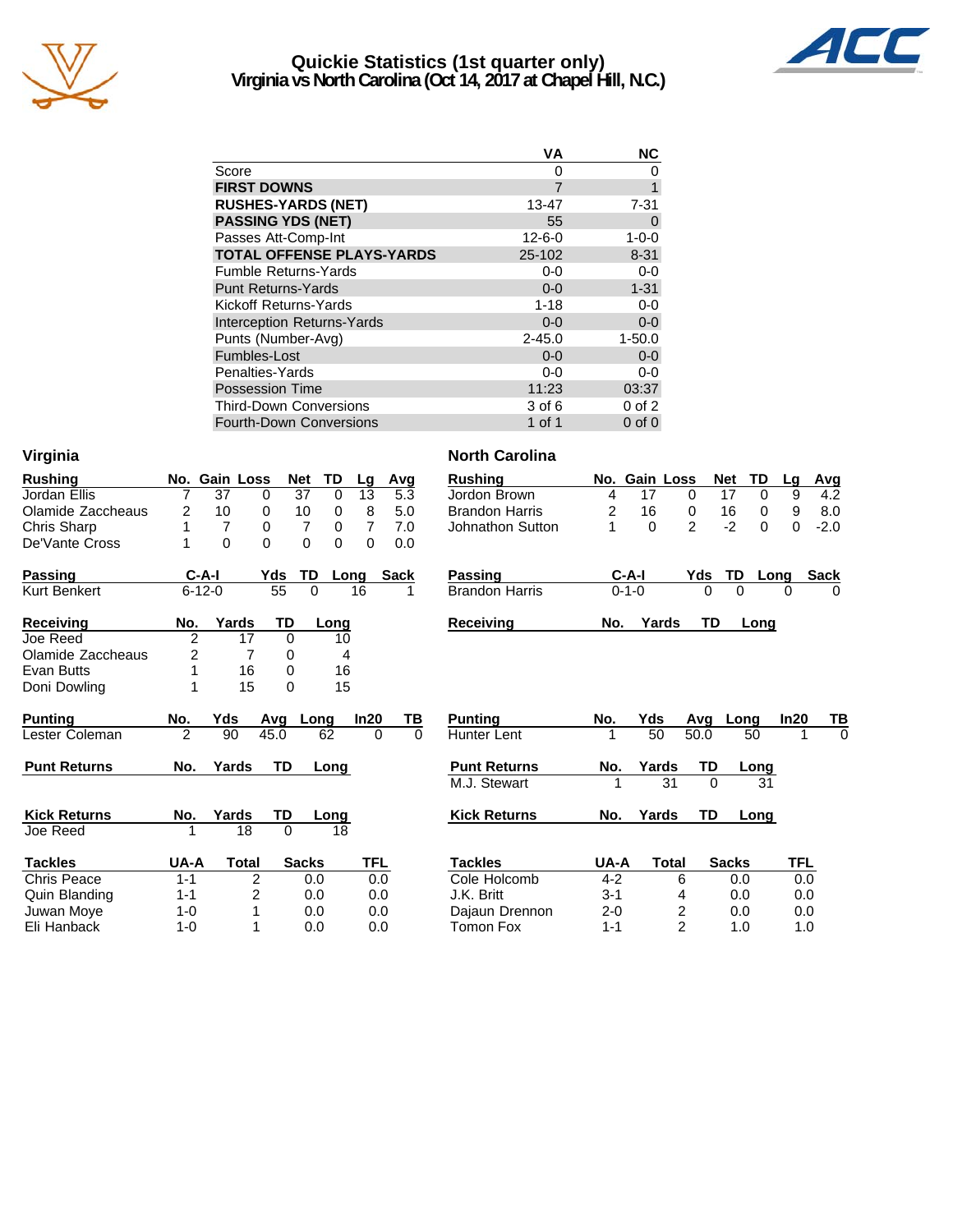

**Play-by-Play Summary (2nd quarter) Virginia vs North Carolina (Oct 14, 2017 at Chapel Hill, N.C.)**



| 3-G                   | <b>NC 01</b>                   | Start of 2nd quarter, clock 15:00.                                                                                                                                                                        |                 |
|-----------------------|--------------------------------|-----------------------------------------------------------------------------------------------------------------------------------------------------------------------------------------------------------|-----------------|
| 3-G                   | <b>NC 01</b>                   | Ellis, J rush left for loss of 1 yard to the NC2 (Bonilla, A;Crafford, H).                                                                                                                                |                 |
| 4-G                   | <b>NC 02</b>                   | Mejia, A.J. field goal attempt from 20 GOOD, clock 14:17.<br>Virginia 3, North Carolina 0                                                                                                                 |                 |
|                       |                                | 18 plays, 78 yards, 8:15                                                                                                                                                                                  |                 |
|                       |                                | Delaney, B kickoff 65 yards to the NC0, Ratliff, A return 20 yards to the NC20 (Atkins,<br>L;Hamm, D), PENALTY NC holding (Artis, A) 10 yards to the NC10, 1st and 10, NC ball on<br>NC10.                |                 |
|                       |                                | <b>NORTH CAROLINA drive start at 14:10.</b>                                                                                                                                                               |                 |
|                       | 1-10 NC 10                     | Carter, M rush left for 6 yards to the NC16, out-of-bounds (Mack, J), PENALTY NC holding<br>(Johnson, R) 8 yards to the NC8.                                                                              |                 |
|                       | 1-12 NC 08                     | Sutton, J rush right for 2 yards to the NC10 (Peace, C), PENALTY VA offside defense<br>(Brown, A) 5 yards to the NC13, NO PLAY.                                                                           |                 |
| $1 - 7$<br>$2 - 7$    | <b>NC 13</b><br><b>NC 13</b>   | Harris, B sideline pass incomplete.<br>Carter, M rush up middle for 2 yards to the NC15 (Brown, A; Blanding, Q).                                                                                          |                 |
| $3-5$                 | <b>NC 15</b>                   | Harris, B middle pass complete to Fritts, B for 6 yards to the NC21, 1ST DOWN NC (Nelson,<br>B).                                                                                                          | P <sub>2</sub>  |
| $1 - 10$              | <b>NC 21</b>                   | Brown, J rush left for 3 yards to the NC24 (Moore, C;Mack, J).                                                                                                                                            |                 |
| $2 - 7$               | <b>NC 24</b>                   | Harris, B deep pass incomplete to Newsome, D (Nelson, B).                                                                                                                                                 |                 |
| $3 - 7$               | <b>NC 24</b>                   | Harris, B middle pass complete to Fritts, B for 9 yards to the NC33, 1ST DOWN NC<br>(Blanding, Q).                                                                                                        | P3              |
|                       | 1-10 NC 33                     | Harris, B rush up middle for 7 yards to the NC40 (Moore, C).                                                                                                                                              |                 |
| $2 - 3$               | <b>NC 40</b>                   | Harris, B rush right for 2 yards to the NC42, fumble forced by Peace, C, fumble by<br>Harris, B recovered by NC TEAM at NC42, PENALTY VA face mask (Peace, C) 15 yards to the<br>VA43, 1ST DOWN NC.       | X4              |
|                       |                                | Ball went out of bounds after fumble.                                                                                                                                                                     |                 |
|                       | 1-10 VA 43<br>2-13 VA 46       | Harris, B rush up middle for loss of 3 yards to the VA46 (Snowden, C;Brown, E).<br>Harris, B slant pass complete to Bargas, J for 4 yards to the VA42 (Blanding, Q).                                      |                 |
| 3-9                   | VA 42                          | Timeout Virginia, clock 09:41.                                                                                                                                                                            |                 |
| $3-9$                 | VA 42                          | Harris, B deep pass intercepted by Hall, B at the VA4, Hall, B return 36 yards to the<br>VA40 (Ratliff, A; Dillard, C).                                                                                   |                 |
|                       |                                | 12 plays, 48 yards, 4:45                                                                                                                                                                                  |                 |
|                       | VIRGINIA drive start at 09:25. |                                                                                                                                                                                                           |                 |
| 1-10 VA 40<br>$2 - 5$ | <b>VA 45</b>                   | Hamm, D rush up middle for 5 yards to the VA45 (Collins, C).<br>Benkert, K middle pass incomplete to Levrone, A, PENALTY NC pass interference (Holcomb,<br>C) 10 yards to the NC45, 1ST DOWN VA, NO PLAY. | X8              |
| 1-10                  | <b>NC 45</b>                   | Benkert, K pass complete to Burney, R for 6 yards to the NC39 (Rene, P).                                                                                                                                  |                 |
| $2 - 4$               | <b>NC 39</b>                   | Zaccheaus, O rush right for loss of 1 yard to the NC40 (Strowbridge, J).                                                                                                                                  |                 |
| 3-5                   | <b>NC 40</b>                   | Timeout Virginia, clock 07:13.                                                                                                                                                                            |                 |
| $3-5$<br>$4 - 5$      | <b>NC 40</b><br><b>NC 40</b>   | Benkert, K sideline pass incomplete to Dowling, D.<br>Coleman, L punt 34 yards to the NC6, downed.                                                                                                        |                 |
|                       |                                | 4 plays, 20 yards, 2:27                                                                                                                                                                                   |                 |
|                       |                                | NORTH CAROLINA drive start at 06:58.                                                                                                                                                                      |                 |
|                       | 1-10 NC 06                     | Brown, J rush left for loss of 3 yards to the NC3 (Moore, C).                                                                                                                                             |                 |
|                       | 2-13 NC 03                     | Brown, J rush up middle for 6 yards to the NC9 (Kiser, M).                                                                                                                                                |                 |
| 3-7                   | <b>NC 09</b>                   | Harris, B sideline pass incomplete to Ratliff, A, PENALTY NC face mask declined.                                                                                                                          |                 |
| 4-7                   | <b>NC 09</b>                   | Lent, H punt 58 yards to the VA33, Hamm, D return 0 yards to the VA33, out-of-bounds                                                                                                                      |                 |
|                       |                                | $(Shaw, T)$ .<br>3 plays, 3 yards, 1:16                                                                                                                                                                   |                 |
|                       | VIRGINIA drive start at 05:42. |                                                                                                                                                                                                           |                 |
| 1-10 VA 33            |                                | Ellis, J rush up middle for 1 yard to the VA34 (Wolfolk, M).                                                                                                                                              |                 |
| $2-9$                 | <b>VA 34</b>                   | Benkert, K pass complete to Dowling, D for 10 yards to the VA44, 1ST DOWN VA,<br>out-of-bounds (Wolfolk, M).                                                                                              | P9              |
| 1-10                  | VA 44                          | PENALTY VA substitution infraction 5 yards to the VA39.                                                                                                                                                   |                 |
| 1-15                  | VA 39                          | Benkert, K pass complete to Zaccheaus, O for 4 yards to the VA43 (Wolfolk, M).                                                                                                                            |                 |
| $2 - 11$              | VA 43                          | Benkert, K sideline pass complete to Dowling, D for 12 yards to the NC45, 1ST DOWN VA<br>(Sails, K).                                                                                                      | P <sub>10</sub> |
| $1 - 10$              | <b>NC 45</b>                   | Benkert, K deep pass incomplete to Levrone, A.                                                                                                                                                            |                 |
| 2-10                  | <b>NC 45</b>                   | Benkert, K screen pass complete to Hamm, D for 8 yards to the NC37 (Dorn, M;Collins, C).                                                                                                                  |                 |
| $3 - 2$               | <b>NC 37</b>                   | Ellis, J rush up middle for 1 yard to the NC36 (Strowbridge, J;Holcomb, C).                                                                                                                               |                 |
| 4-1                   | <b>NC 36</b>                   | Ellis, J rush up middle for 2 yards to the NC34, 1ST DOWN VA (Bonilla, A;Carney, M).                                                                                                                      | R <sub>11</sub> |
| 1-10                  | <b>NC 34</b>                   | Benkert, K deep pass incomplete to Levrone, A (Stewart, M).                                                                                                                                               |                 |
| $2 - 10$              | <b>NC 34</b>                   | Benkert, K screen pass complete to Ellis, J for 14 yards to the NC20, 1ST DOWN VA<br>(Holcomb, C;Strowbridge, J), PENALTY NC face mask (Holcomb, C) 10 yards to the NC10, 1ST                             | X13             |
|                       |                                | DOWN VA.                                                                                                                                                                                                  |                 |
| 1-G                   | <b>NC 10</b>                   | Benkert, K pass complete to Butts, E for 10 yards to the NC0, TOUCHDOWN, clock 00:57.<br>Play was reviewed and overturned. Original call was down at the 1.                                               |                 |
| 1-G                   | <b>NC 03</b>                   | Mejia, A.J. kick attempt good.                                                                                                                                                                            |                 |
|                       |                                | Virginia 10, North Carolina 0                                                                                                                                                                             |                 |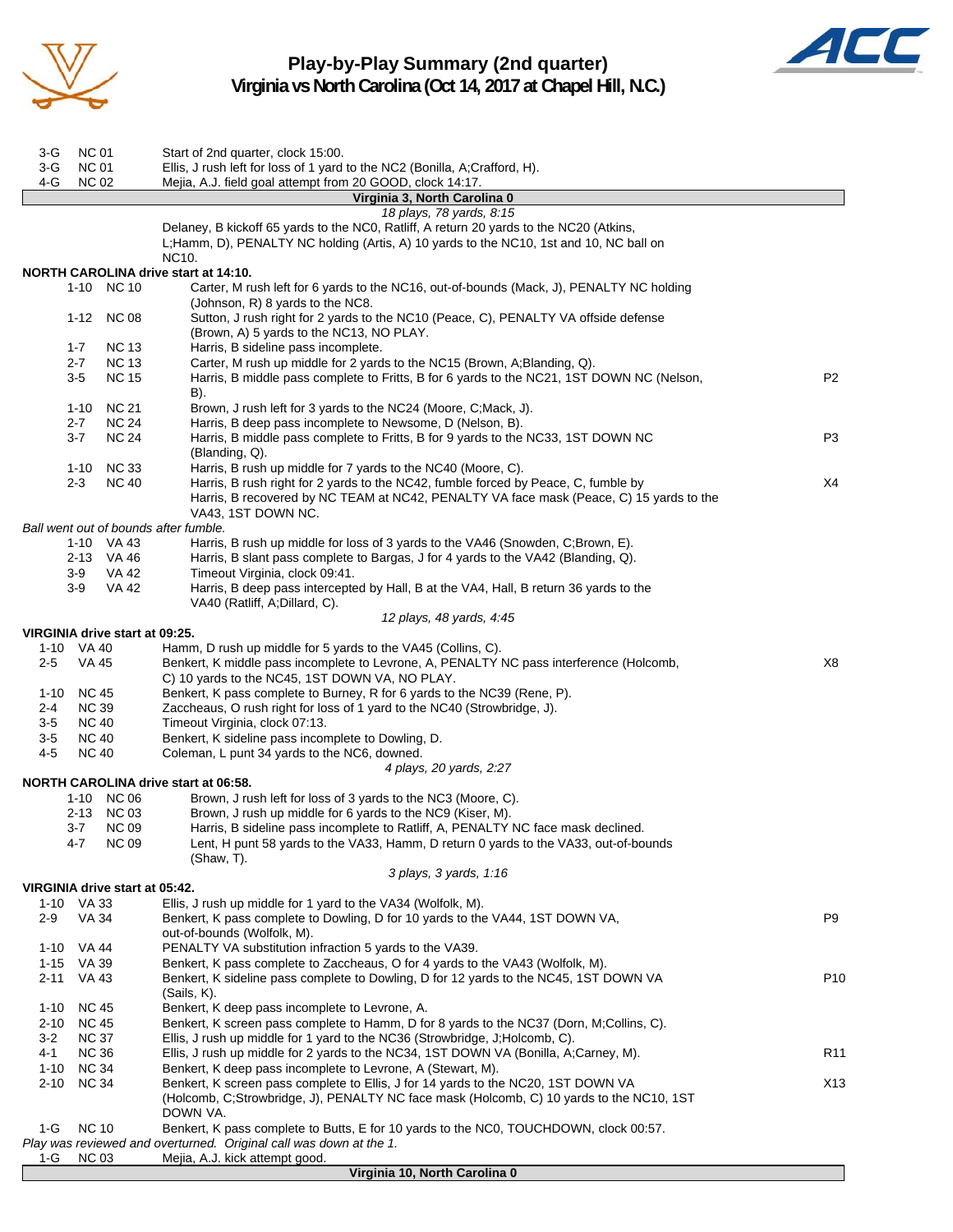

# **Play-by-Play Summary (2nd quarter) Virginia vs North Carolina (Oct 14, 2017 at Chapel Hill, N.C.)**



*11 plays, 67 yards, 4:53*

Delaney, B kickoff 65 yards to the NC0, Ratliff, A return 15 yards to the NC15 (Reed, J), PENALTY NC illegal block (Dorn, M) 8 yards to the NC7, 1st and 10, NC ball on NC7.

# **NORTH CAROLINA drive start at 00:49.**<br>1-10 NC 07 Brown, J ru

1-10 NC 07 Brown, J rush up middle for 4 yards to the NC11 (Kiser, M).<br>2-6 NC 11 Brown, J rush up middle for 1 yard to the NC12 (Hanback, E Brown, J rush up middle for 1 yard to the NC12 (Hanback, E;Brown, A).

End of half, clock 00:00.

*2 plays, 5 yards, 0:49*

| <b>END OF 2nd QUARTER: Virginia 10, North Carolina 0</b> |       |       |   |  |           |  |         |             |           |                  |                  |
|----------------------------------------------------------|-------|-------|---|--|-----------|--|---------|-------------|-----------|------------------|------------------|
|                                                          |       | Time  |   |  | 1st Downs |  |         | Conversions |           |                  |                  |
| <b>Quarter Summary</b>                                   | Score | Poss  | R |  |           |  | 3rd     | 4th         | Rushina   | Passing          | <b>Penalties</b> |
| Virginia                                                 | 10    | 08:10 |   |  |           |  | 0-3     | 1-1         | $6 - 7$   | 7-10-0-64        | $3 - 25$         |
| North Carolina                                           |       | 06:50 |   |  |           |  | $2 - 4$ | 0-0         | $10 - 25$ | $3 - 7 - 1 - 19$ | $5 - 46$         |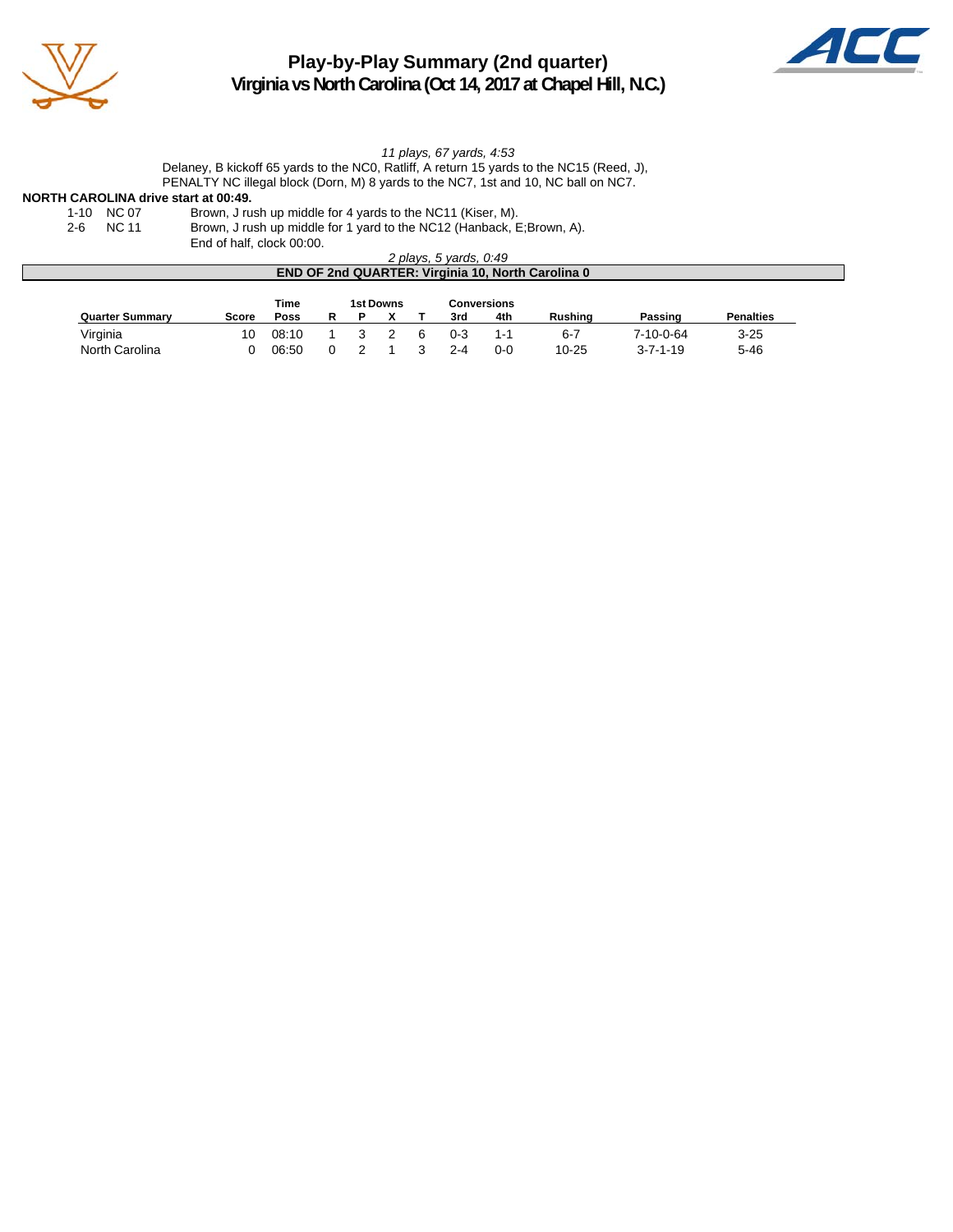

# **Quickie Statistics (2nd quarter only) Virginia vs North Carolina (Oct 14, 2017 at Chapel Hill, N.C.)**



| VА           | <b>NC</b>   |
|--------------|-------------|
| 10           | 0           |
| 6            | 3           |
| $6 - 7$      | 10-25       |
| 64           | 19          |
| $10 - 7 - 0$ | $7 - 3 - 1$ |
| 16-71        | $17 - 44$   |
| $0 - 0$      | $0-0$       |
| $1 - 0$      | $0-0$       |
| $0-0$        | $2 - 35$    |
| $1 - 36$     | $0-0$       |
| $1 - 34.0$   | $1 - 58.0$  |
| $0 - 0$      | $1 - 0$     |
| $3 - 25$     | $5 - 46$    |
| 08:10        | 06:50       |
| $0$ of $3$   | $2$ of $4$  |
| 1 of 1       | $0$ of $0$  |
|              |             |

| <b>Rushing</b>    |     | No. Gain Loss |       | <b>Net</b> | TD   | Lq | Avq    |
|-------------------|-----|---------------|-------|------------|------|----|--------|
| Daniel Hamm       | 1   | 5             | 0     | 5          | 0    | 5  | 5.0    |
| Jordan Ellis      | 4   | 4             | 1     | 3          | 0    | 2  | 0.8    |
| Olamide Zaccheaus | 1   | 0             | 1     | -1         | 0    | 0  | $-1.0$ |
|                   |     |               |       |            |      |    |        |
| Passing           |     | $C-A-I$       | Yds   | TD         | Long |    | Sack   |
| Kurt Benkert      |     | $7 - 10 - 0$  | 64    |            |      | 14 | 0      |
|                   |     |               |       |            |      |    |        |
| <b>Receiving</b>  | No. |               | Yards | TD         | Lona |    |        |

| <b>Receiving</b> | No. | Yards | <b>TD</b> | Lona            |
|------------------|-----|-------|-----------|-----------------|
| Doni Dowling     |     | 22    |           | 12 <sup>°</sup> |
| Jordan Ellis     |     | 14    |           | 14              |
| Evan Butts       |     | 10    |           | 10              |
| Daniel Hamm      |     |       |           | 8               |

| <b>Punting</b>      | No. | Yds   |           | Avg Long | In20 | ΤВ |
|---------------------|-----|-------|-----------|----------|------|----|
| Lester Coleman      |     | 34    | 34.0      | 34       |      |    |
| <b>Punt Returns</b> | No. | Yards | <b>TD</b> | Long     |      |    |
| Daniel Hamm         |     |       |           |          |      |    |
| <b>Kick Returns</b> | No. | Yards | -TD       | Lona     |      |    |

| UA-A    | Total | <b>Sacks</b> | TFL |
|---------|-------|--------------|-----|
| $2 - 1$ | 3     | 0.0          | 1.0 |
| $2 - 1$ | 3     | 0.0          | 0.0 |
| $2-0$   | 2     | 0.0          | 0.0 |
| $1 - 1$ | 2     | 0.0          | 0.0 |
|         |       |              |     |

#### **Virginia** North Carolina

| <b>Rushing</b>         | No.                   | Gain Loss   |            | <b>Net</b>   | TD         | Lg   | Avg         |
|------------------------|-----------------------|-------------|------------|--------------|------------|------|-------------|
| Jordon Brown           | 5                     | 14          | 3          | 11           | 0          | 6    | 2.2         |
| <b>Michael Carter</b>  | 2                     | 8           | 0          | 8            | 0          | 6    | 4.0         |
| <b>Brandon Harris</b>  | 3                     | 9           | 3          | 6            | 0          | 7    | 2.0         |
| <b>Passing</b>         | C-A-I                 |             | <u>Yds</u> | TD           | Long       |      | <b>Sack</b> |
| <b>Brandon Harris</b>  | $3 - 7 - 1$           |             | 19         | $\Omega$     |            | 9    | O           |
| Receiving              | No.                   | Yards       | TD         |              | Long       |      |             |
| <b>Brandon Fritts</b>  | 2                     | 15          | 0          |              | 9          |      |             |
| Jake Bargas            | 1                     | 4           | 0          |              | 4          |      |             |
| <b>Punting</b>         | No.                   | Yds         | Avg        | Long         |            | In20 | ТВ          |
| Hunter Lent            | 1                     | 58          | 58.0       |              | 58         | 0    | 0           |
|                        |                       |             |            |              |            |      |             |
| <b>Punt Returns</b>    | No.                   | Yards       | TD         |              | Long       |      |             |
| <b>Kick Returns</b>    |                       | Yards       | TD         |              |            |      |             |
|                        | No.<br>$\overline{2}$ | 35          | 0          |              | Long<br>20 |      |             |
| <b>Anthony Ratliff</b> |                       |             |            |              |            |      |             |
| <b>Tackles</b>         | UA-A                  | Total       |            | <b>Sacks</b> |            | TFL  |             |
| Myles Wolfolk          | $3-0$                 | 3           |            | 0.0          |            | 0.0  |             |
|                        |                       |             |            | 0.0          |            | 1.0  |             |
| Jason Strowbridge      | $1 - 2$               |             |            |              |            |      |             |
| Cayson Collins         | $1 - 1$               | 3<br>2<br>2 |            | 0.0          |            | 0.0  |             |

| Qtr             | Time  | <b>Scoring Play</b>                                                        | V-H      |
|-----------------|-------|----------------------------------------------------------------------------|----------|
| 2 <sub>nd</sub> | 14:17 | VA - A.J. Mejia 20 yd field goal, 18-78 8:15                               | $3 - 0$  |
|                 | 00:57 | VA - Evan Butts 10 yd pass from Kurt Benkert (A.J. Mejia kick), 11-67 4:53 | $10 - 0$ |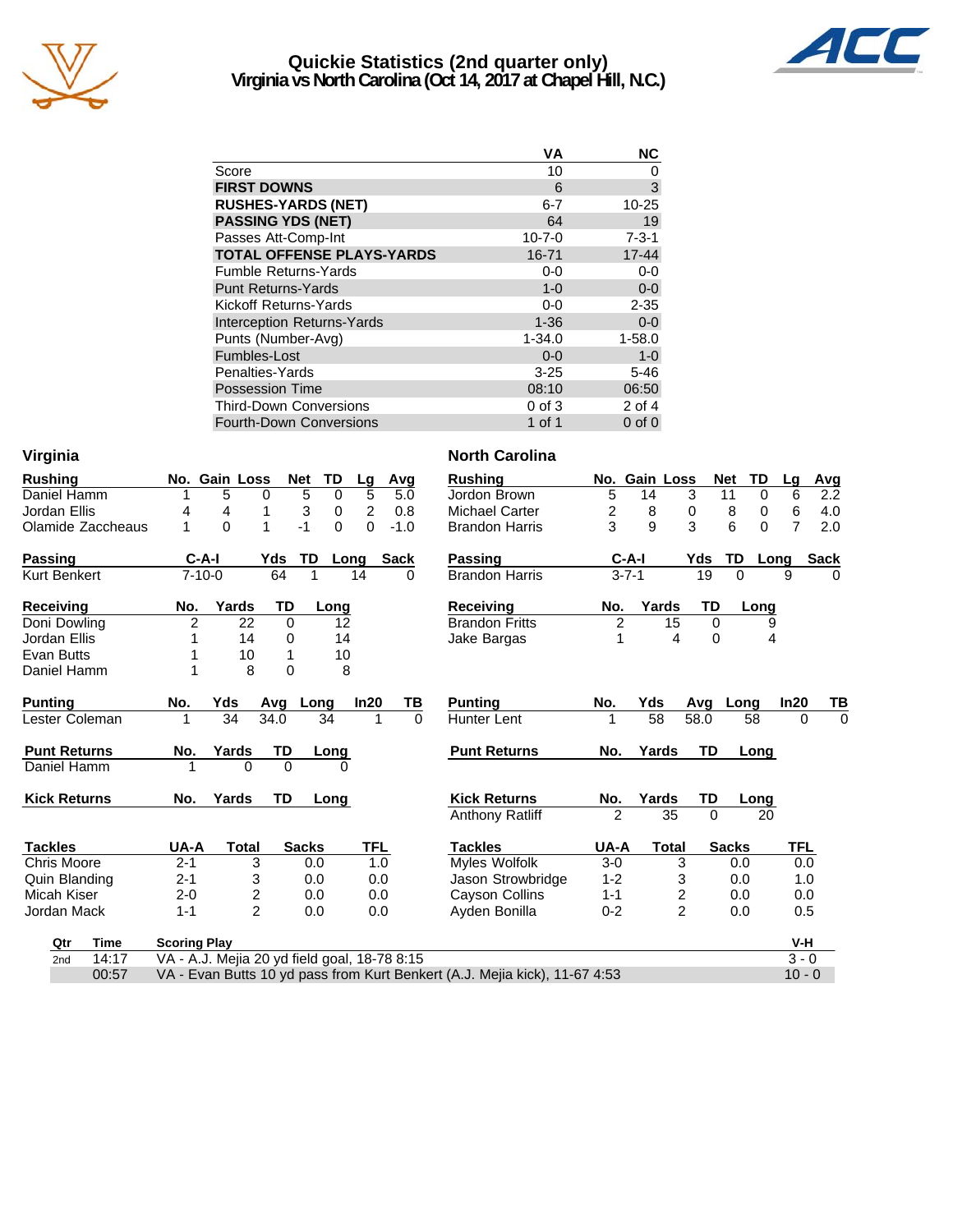

# **Play-by-Play Summary (3rd quarter) Virginia vs North Carolina (Oct 14, 2017 at Chapel Hill, N.C.)**



|                                                    | Start of 3rd quarter, clock 15:00, VA ball on VA35.                                                                                                         |                 |
|----------------------------------------------------|-------------------------------------------------------------------------------------------------------------------------------------------------------------|-----------------|
|                                                    | Delaney, B kickoff 65 yards to the NC0, touchback.                                                                                                          |                 |
| NORTH CAROLINA drive start at 15:00.               |                                                                                                                                                             |                 |
| 1-10 NC 25<br><b>NC 33</b><br>$2 - 2$              | Harris, B rush quarterback draw for 8 yards to the NC33 (Blanding, Q;Mack, J).<br>Carter, M rush left for 56 yards to the VA11, 1ST DOWN NC (Thornhill, J). | R5              |
| 1-10 VA 11                                         | Carter, M rush left for 10 yards to the VA1, 1ST DOWN NC (Blanding, Q).                                                                                     | R6              |
| VA 01<br>1-G                                       | Carter, M rush up middle for 1 yard to the VA0, TOUCHDOWN, clock 13:46.                                                                                     |                 |
| 1-G<br>VA 03                                       | Jones, F kick attempt good.                                                                                                                                 |                 |
|                                                    | Virginia 10, North Carolina 7                                                                                                                               |                 |
|                                                    | 4 plays, 75 yards, 1:19                                                                                                                                     |                 |
| VIRGINIA drive start at 13:41.                     | Jones, F kickoff 65 yards to the VA0, Reed, J return 16 yards to the VA16 (Collins, C).                                                                     |                 |
| 1-10 VA 16                                         | Ellis, J rush up middle for 3 yards to the VA19 (Carney, M; Holcomb, C).                                                                                    |                 |
| 2-7<br>VA 19                                       | Benkert, K sideline pass incomplete to Levrone, A.                                                                                                          |                 |
| $3 - 7$<br>VA 19                                   | Benkert, K sacked for loss of 6 yards to the VA13 (Crawford, A).                                                                                            |                 |
| 4-13 VA 13                                         | Coleman, L punt 50 yards to the NC37, Stewart, M return 0 yards to the NC37 (Kiser, M).                                                                     |                 |
|                                                    | 3 plays, minus 3 yards, 1:33                                                                                                                                |                 |
| NORTH CAROLINA drive start at 12:08.<br>1-10 NC 37 | Harris, B rush quarterback draw for 9 yards to the NC46 (Mack, J; Hall, B).                                                                                 |                 |
| <b>NC 46</b><br>2-1                                | Harris, B sacked for loss of 10 yards to the NC36 (Peace, C; Moye, J).                                                                                      |                 |
| 3-11 NC 36                                         | Harris, B deep pass intercepted by Moore, C at the VA12, Moore, C return 8 yards to the                                                                     |                 |
|                                                    | VA20 (Ratliff, A;Fritts, B).                                                                                                                                |                 |
|                                                    | 3 plays, minus 1 yard, 1:12                                                                                                                                 |                 |
| VIRGINIA drive start at 10:56.                     |                                                                                                                                                             |                 |
| 1-10 VA 20<br>VA 26<br>2-4                         | Ellis, J rush left for 6 yards to the VA26 (Dorn, M;Sails, K).<br>Benkert, K middle pass incomplete to Zaccheaus, O.                                        |                 |
| VA 26<br>3-4                                       | Benkert, K pass incomplete to Cowley, T, QB hurry by Stewart, M.                                                                                            |                 |
| VA 26<br>4-4                                       | Coleman, L punt 21 yards to the VA47, out-of-bounds.                                                                                                        |                 |
|                                                    | 3 plays, 6 yards, 0:56                                                                                                                                      |                 |
| <b>NORTH CAROLINA drive start at 10:00.</b>        |                                                                                                                                                             |                 |
| 1-10 VA 47                                         | Carter, M rush left for 47 yards to the VA0, 1ST DOWN NC, TOUCHDOWN, clock 09:52.                                                                           | R7              |
| VA 03<br>1-G                                       | Jones, F kick attempt good.                                                                                                                                 |                 |
|                                                    | North Carolina 14, Virginia 10<br>1 play, 47 yards, 0:08                                                                                                    |                 |
|                                                    | Jones, F kickoff 65 yards to the VA0, touchback.                                                                                                            |                 |
| VIRGINIA drive start at 09:52.                     |                                                                                                                                                             |                 |
| 1-10 VA 25                                         | Ellis, J rush up middle for 1 yard to the VA26 (Clarke, J).                                                                                                 |                 |
| $2 - 9$<br>VA 26                                   | Benkert, K slant pass complete to Dowling, D for 14 yards to the VA40, 1ST DOWN VA                                                                          | P14             |
| 1-10 VA 40                                         | (Sails, K;Dorn, M).<br>Ellis, J rush up middle for 25 yards to the NC35, 1ST DOWN VA, out-of-bounds.                                                        | R <sub>15</sub> |
| 1-10 NC 35                                         | Ellis, J rush up middle for 9 yards to the NC26 (Wolfolk, M).                                                                                               |                 |
| <b>NC 26</b><br>2-1                                | Benkert, K rush left for 2 yards to the NC24, 1ST DOWN VA, out-of-bounds.                                                                                   | R <sub>16</sub> |
| <b>NC 24</b><br>1-10                               | Zaccheaus, O rush right for 4 yards to the NC20 (Sails, K;Collins, C).                                                                                      |                 |
| <b>NC 20</b><br>2-6                                | PENALTY VA false start (Dowling, D) 5 yards to the NC25.                                                                                                    |                 |
| <b>NC 25</b><br>$2 - 11$                           | Hamm, D rush up middle for no gain to the NC25 (Collins, C), PENALTY VA holding declined.                                                                   |                 |
| $3 - 11$<br><b>NC 25</b>                           | Benkert, K sacked for loss of 7 yards to the NC32 (Fox, T), fumble by Benkert, K                                                                            |                 |
| 4-19 NC 33                                         | recovered by VA Ellis, J at NC33.<br>Coleman, L punt 25 yards to the NC8, downed.                                                                           |                 |
|                                                    | 8 plays, 42 yards, 4:48                                                                                                                                     |                 |
| NORTH CAROLINA drive start at 05:04.               |                                                                                                                                                             |                 |
| 1-10 NC 08                                         | Harris, B sideline pass complete to Ratliff, A for 12 yards to the NC20, 1ST DOWN NC,                                                                       | P8              |
|                                                    | out-of-bounds (Hall, B).                                                                                                                                    |                 |
| 1-10<br><b>NC 20</b>                               | Carter, M rush right for 2 yards to the NC22 (Nelson, B; Moore, C).                                                                                         |                 |
| <b>NC 22</b><br>2-8<br><b>NC 28</b><br>3-2         | Carter, M rush right for 6 yards to the NC28 (Kiser, M;Mack, J).<br>Harris, B slant pass incomplete to Ratliff, A (Hall, B).                                |                 |
| 4-2<br><b>NC 28</b>                                | Lent, H punt 53 yards to the VA19, fair catch by Hamm, D.                                                                                                   |                 |
|                                                    | 4 plays, 20 yards, 1:26                                                                                                                                     |                 |
| VIRGINIA drive start at 03:38.                     |                                                                                                                                                             |                 |
| 1-10 VA 19                                         | Benkert, K sideline pass complete to Zaccheaus, O for 81 yards to the NC0, 1ST DOWN VA,                                                                     | P17             |
|                                                    | TOUCHDOWN, clock 03:25.                                                                                                                                     |                 |
| <b>NC 03</b><br>1-G                                | Mejia, A.J. kick attempt good.<br>Virginia 17, North Carolina 14                                                                                            |                 |
|                                                    | 1 play, 81 yards, 0:19                                                                                                                                      |                 |
|                                                    | Delaney, B kickoff 65 yards to the NC0, Ratliff, A return 12 yards to the NC12, PENALTY                                                                     |                 |
|                                                    | NC illegal block (Fritts, B) 6 yards to the NC6, 1st and 10, NC ball on NC6.                                                                                |                 |
| NORTH CAROLINA drive start at 03:19.               |                                                                                                                                                             |                 |
| 1-10 NC 06                                         | Carter, M rush up middle for 5 yards to the NC11 (Kiser, M; Mack, J).                                                                                       |                 |
| <b>NC 11</b><br>2-5                                | Harris, B deep pass intercepted by Nelson, B at the NC42, Nelson, B return 12 yards to                                                                      |                 |

the NC30 (Johnson, R), QB hurry by Kiser, M.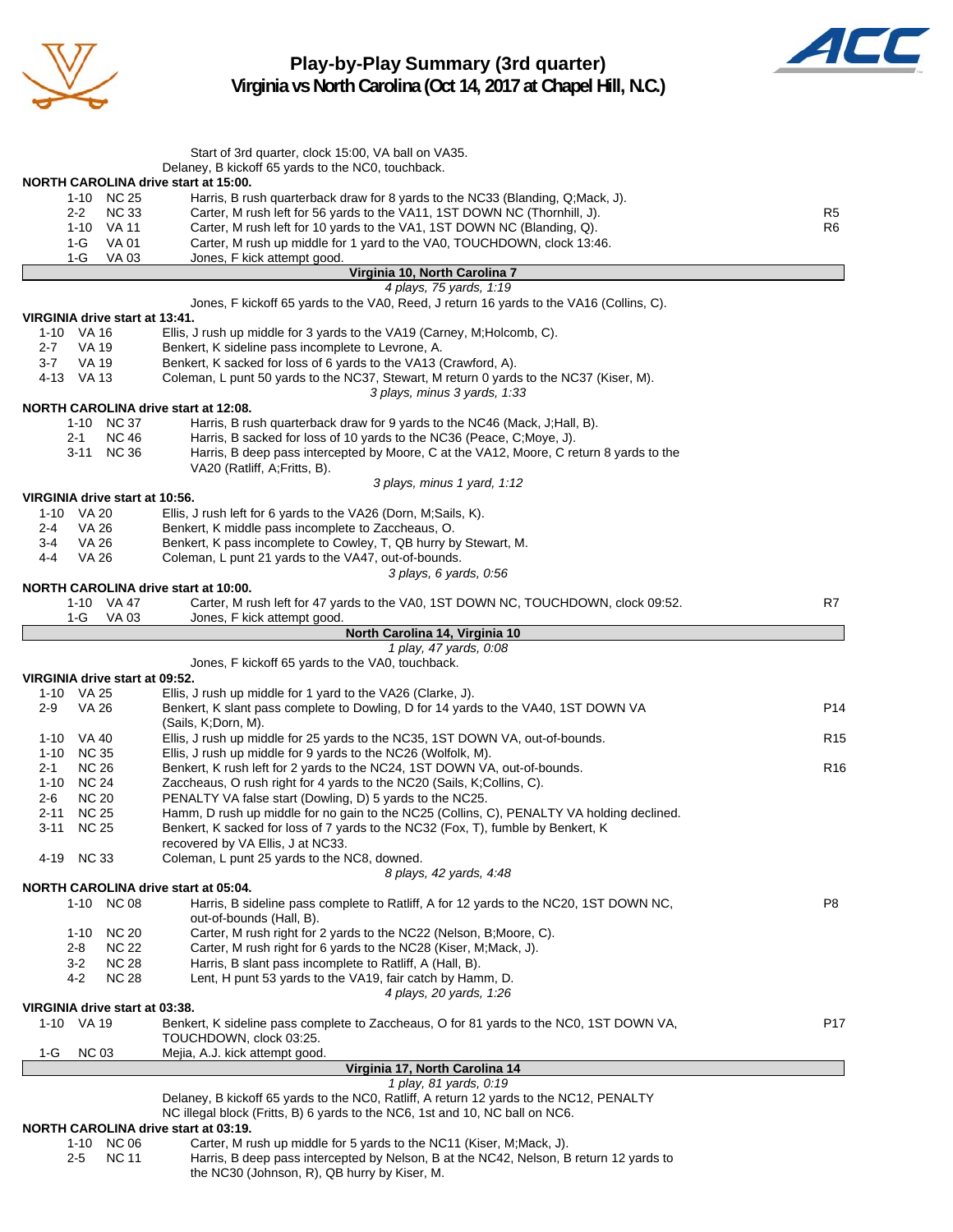

# **Play-by-Play Summary (3rd quarter) Virginia vs North Carolina (Oct 14, 2017 at Chapel Hill, N.C.)**



*2 plays, 5 yards, 0:43*

| VIRGINIA drive start at 02:36. |  |  |  |  |
|--------------------------------|--|--|--|--|
|--------------------------------|--|--|--|--|

|         | 1-10 NC 30                                                | Benkert, K middle pass complete to Reed, J for 9 yards to the NC21 (Britt, J).      |                 |  |  |  |  |  |
|---------|-----------------------------------------------------------|-------------------------------------------------------------------------------------|-----------------|--|--|--|--|--|
| 2-1     | NC 21                                                     | Sharp, C rush right for 6 yards to the NC15, 1ST DOWN VA, out-of-bounds (Britt, J). | R <sub>18</sub> |  |  |  |  |  |
|         | $1-10$ NC $15$                                            | Benkert, K middle pass complete to Butts, E for 7 yards to the NC8 (Collins, C).    |                 |  |  |  |  |  |
| $2 - 3$ | <b>NC 08</b>                                              | Ellis, J rush up middle for 2 yards to the NC6 (Collins, C;Carney, M).              |                 |  |  |  |  |  |
|         | <b>END OF 3rd QUARTER: Virginia 17, North Carolina 14</b> |                                                                                     |                 |  |  |  |  |  |

|                        |              | Time  |  | 1st Downs |   |     | <b>Conversions</b> |                |                   |                  |
|------------------------|--------------|-------|--|-----------|---|-----|--------------------|----------------|-------------------|------------------|
| <b>Quarter Summary</b> | <b>Score</b> | Poss  |  |           |   | 3rd | 4th                | <b>Rushing</b> | Passing           | <b>Penalties</b> |
| Virginia               |              | 10:12 |  |           | 5 | 0-3 | 0-0                | 12-44          | $4 - 7 - 0 - 111$ | 1-5              |
| North Carolina         | 14           | 04:48 |  |           |   | 0-2 | 0-0                | 10-134         | $1 - 4 - 2 - 12$  | 1-6              |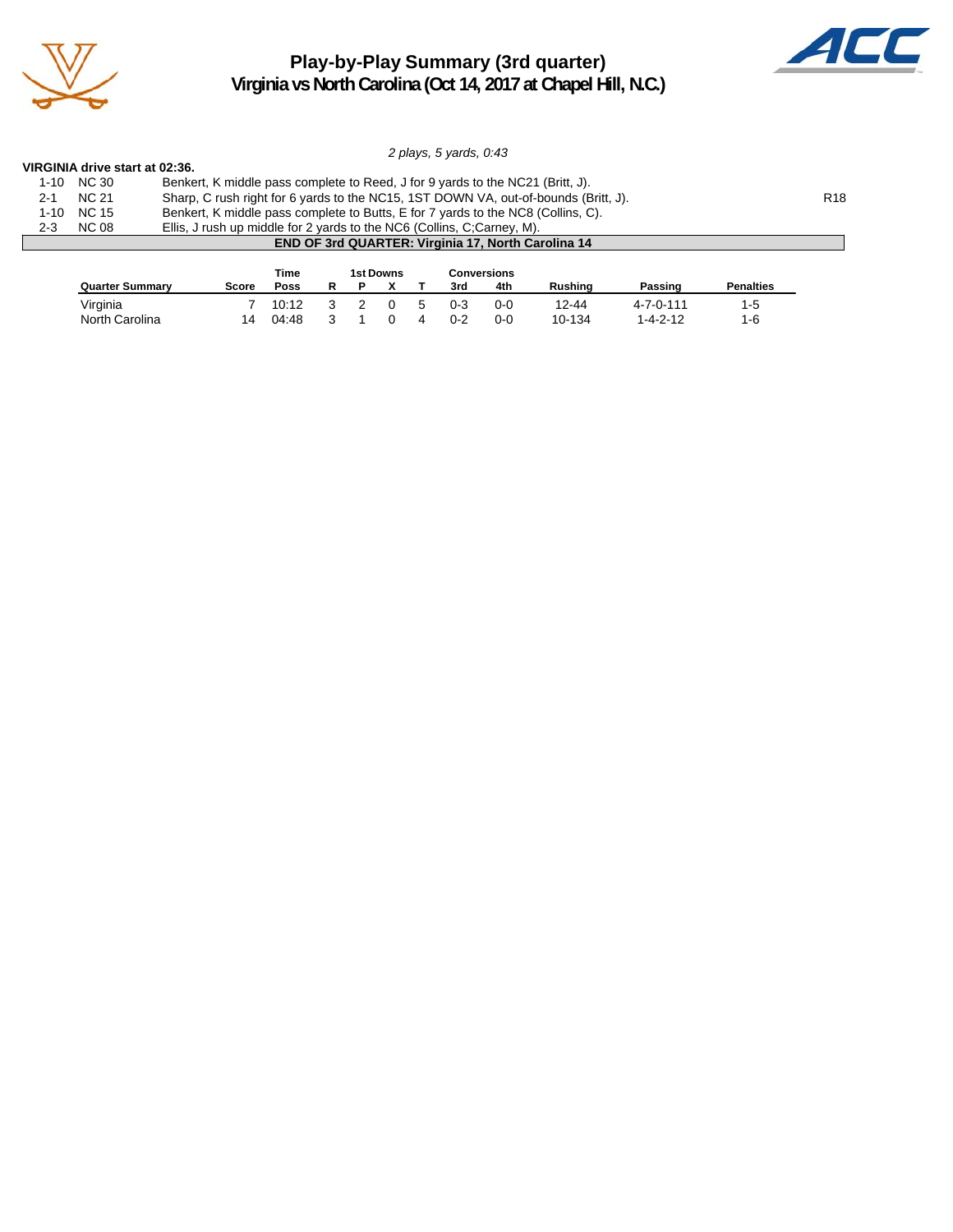

# **Quickie Statistics (3rd quarter only) Virginia vs North Carolina (Oct 14, 2017 at Chapel Hill, N.C.)**



|                                   | VА          | <b>NC</b>   |
|-----------------------------------|-------------|-------------|
| Score                             |             | 14          |
| <b>FIRST DOWNS</b>                | 5           | 4           |
| <b>RUSHES-YARDS (NET)</b>         | 12-44       | 10-134      |
| <b>PASSING YDS (NET)</b>          | 111         | 12          |
| Passes Att-Comp-Int               | $7 - 4 - 0$ | $4 - 1 - 2$ |
| <b>TOTAL OFFENSE PLAYS-YARDS</b>  | 19-155      | 14-146      |
| <b>Fumble Returns-Yards</b>       | $0 - 0$     | $0 - 0$     |
| <b>Punt Returns-Yards</b>         | $0 - 0$     | $1-0$       |
| <b>Kickoff Returns-Yards</b>      | $1 - 16$    | $1 - 12$    |
| <b>Interception Returns-Yards</b> | $2 - 20$    | $0-0$       |
| Punts (Number-Avg)                | $3 - 32.0$  | $1 - 53.0$  |
| Fumbles-Lost                      | $1 - 0$     | $0-0$       |
| Penalties-Yards                   | 1-5         | $1 - 6$     |
| <b>Possession Time</b>            | 10:12       | 04:48       |
| <b>Third-Down Conversions</b>     | $0$ of $3$  | $0$ of $2$  |
| <b>Fourth-Down Conversions</b>    | $0$ of $0$  | $0$ of $0$  |

| Virginia            |                                              |               |                         |              |                |                 |          | <b>North Carolina</b>                                                            |         |                 |                |          |              |                                   |            |
|---------------------|----------------------------------------------|---------------|-------------------------|--------------|----------------|-----------------|----------|----------------------------------------------------------------------------------|---------|-----------------|----------------|----------|--------------|-----------------------------------|------------|
| <b>Rushing</b>      |                                              | No. Gain Loss |                         | <b>Net</b>   | TD             | Lg              | Avg      | <b>Rushing</b>                                                                   |         | No. Gain Loss   |                |          | TD<br>Net    | Lg                                | Avg        |
| Jordan Ellis        | 6                                            | 46            | 0                       | 46           | $\mathbf 0$    | $\overline{25}$ | 7.7      | <b>Michael Carter</b>                                                            | 7       | 127             | $\Omega$       |          | 127          | $\overline{2}$<br>$\overline{56}$ | 18.1       |
| <b>Chris Sharp</b>  |                                              | 6             | 0                       | 6            | 0              | 6               | 6.0      | <b>Brandon Harris</b>                                                            | 3       | 17              | 10             |          | 7            | $\Omega$                          | 9<br>2.3   |
| Olamide Zaccheaus   |                                              | 4             | 0                       | 4            | 0              | $\overline{4}$  | 4.0      |                                                                                  |         |                 |                |          |              |                                   |            |
| Daniel Hamm         |                                              | $\Omega$      | 0                       | $\Omega$     | 0              | 0               | 0.0      |                                                                                  |         |                 |                |          |              |                                   |            |
| Passing             | C-A-I                                        |               | Yds                     | TD           | Long           |                 | Sack     | Passing                                                                          |         | C-A-I           |                | Yds      | TD           | Long                              | Sack       |
| Kurt Benkert        | $4 - 7 - 0$                                  |               | 111                     |              |                | 81              | 2        | <b>Brandon Harris</b>                                                            |         | $1 - 4 - 2$     |                | 12       |              | 12                                |            |
| <b>Receiving</b>    | No.                                          | Yards         | TD                      |              | Long           |                 |          | <b>Receiving</b>                                                                 | No.     | Yards           |                | TD       | Long         |                                   |            |
| Olamide Zaccheaus   | 1                                            | 81            |                         | 1            | 81             |                 |          | <b>Anthony Ratliff</b>                                                           |         |                 | 12             | $\Omega$ |              | 12                                |            |
| Doni Dowling        | 1                                            | 14            |                         | 0            | 14             |                 |          |                                                                                  |         |                 |                |          |              |                                   |            |
| Joe Reed            | 1                                            |               | 9                       | 0            | 9              |                 |          |                                                                                  |         |                 |                |          |              |                                   |            |
| Evan Butts          | 1                                            |               | $\overline{7}$          | $\Omega$     | $\overline{7}$ |                 |          |                                                                                  |         |                 |                |          |              |                                   |            |
| <b>Punting</b>      | <b>No.</b>                                   | Yds           | Avg                     |              | Long           | In20            | TВ       | <b>Punting</b>                                                                   | No.     | Yds             |                | Avq      | Long         | In20                              | ТВ         |
| Lester Coleman      | 3                                            | 96            | 32.0                    |              | 50             |                 | $\Omega$ | <b>Hunter Lent</b>                                                               |         | $\overline{53}$ |                | 53.0     | 53           |                                   | $\Omega$   |
| <b>Punt Returns</b> | No.                                          | Yards         | TD                      |              | Long           |                 |          | <b>Punt Returns</b>                                                              | No.     | Yards           |                | TD       | Long         |                                   |            |
|                     |                                              |               |                         |              |                |                 |          | M.J. Stewart                                                                     |         |                 | $\Omega$       | $\Omega$ |              | O                                 |            |
| <b>Kick Returns</b> | No.                                          | Yards         | TD                      |              | Long           |                 |          | <b>Kick Returns</b>                                                              | No.     | Yards           |                | TD       | <u>Long</u>  |                                   |            |
| Joe Reed            | 1                                            | 16            |                         | $\Omega$     | 16             |                 |          | <b>Anthony Ratliff</b>                                                           |         |                 | 12             | $\Omega$ |              | 12                                |            |
| <b>Tackles</b>      | UA-A                                         | <b>Total</b>  |                         | <b>Sacks</b> |                | <b>TFL</b>      |          | <b>Tackles</b>                                                                   | UA-A    |                 | <b>Total</b>   |          | <b>Sacks</b> |                                   | <b>TFL</b> |
| Jordan Mack         | $0 - 4$                                      |               | 4                       | 0.0          |                | 0.0             |          | <b>Cayson Collins</b>                                                            | $3 - 2$ |                 | 5              |          | 0.0          |                                   | 0.0        |
| Micah Kiser         | $1 - 2$                                      |               | 3                       | 0.0          |                | 0.0             |          | K.J. Sails                                                                       | $0 - 3$ |                 | 3              |          | 0.0          |                                   | 0.0        |
| <b>Bryce Hall</b>   | $1 - 1$                                      |               | $\overline{\mathbf{c}}$ | 0.0          |                | 0.0             |          | J.K. Britt                                                                       | $2 - 0$ |                 | 2              |          | 0.0          |                                   | 0.0        |
| Quin Blanding       | $1 - 1$                                      |               | $\overline{2}$          | 0.0          |                | 0.0             |          | Myles Dorn                                                                       | $0 - 2$ |                 | $\overline{2}$ |          | 0.0          |                                   | 0.0        |
| Qtr<br>Time         | <b>Scoring Play</b>                          |               |                         |              |                |                 |          |                                                                                  |         |                 |                |          |              |                                   | V-H        |
| 14:17<br>2nd        | VA - A.J. Mejia 20 yd field goal, 18-78 8:15 |               |                         |              |                |                 |          |                                                                                  |         |                 |                |          |              |                                   | $3 - 0$    |
| 00:57               |                                              |               |                         |              |                |                 |          | VA - Evan Butts 10 yd pass from Kurt Benkert (A.J. Mejia kick), 11-67 4:53       |         |                 |                |          |              |                                   | $10 - 0$   |
| 13:46<br>3rd        |                                              |               |                         |              |                |                 |          | NC - Michael Carter 1 yd run (Freeman Jones kick), 4-75 1:19                     |         |                 |                |          |              |                                   | $0 - 7$    |
| 09:52               |                                              |               |                         |              |                |                 |          | NC - Michael Carter 47 yd run (Freeman Jones kick), 1-47 0:08                    |         |                 |                |          |              |                                   | $0 - 14$   |
| 03:25               |                                              |               |                         |              |                |                 |          | VA - Olamide Zaccheaus 81 yd pass from Kurt Benkert (A.J. Mejia kick), 1-81 0:19 |         |                 |                |          |              |                                   | $7 - 14$   |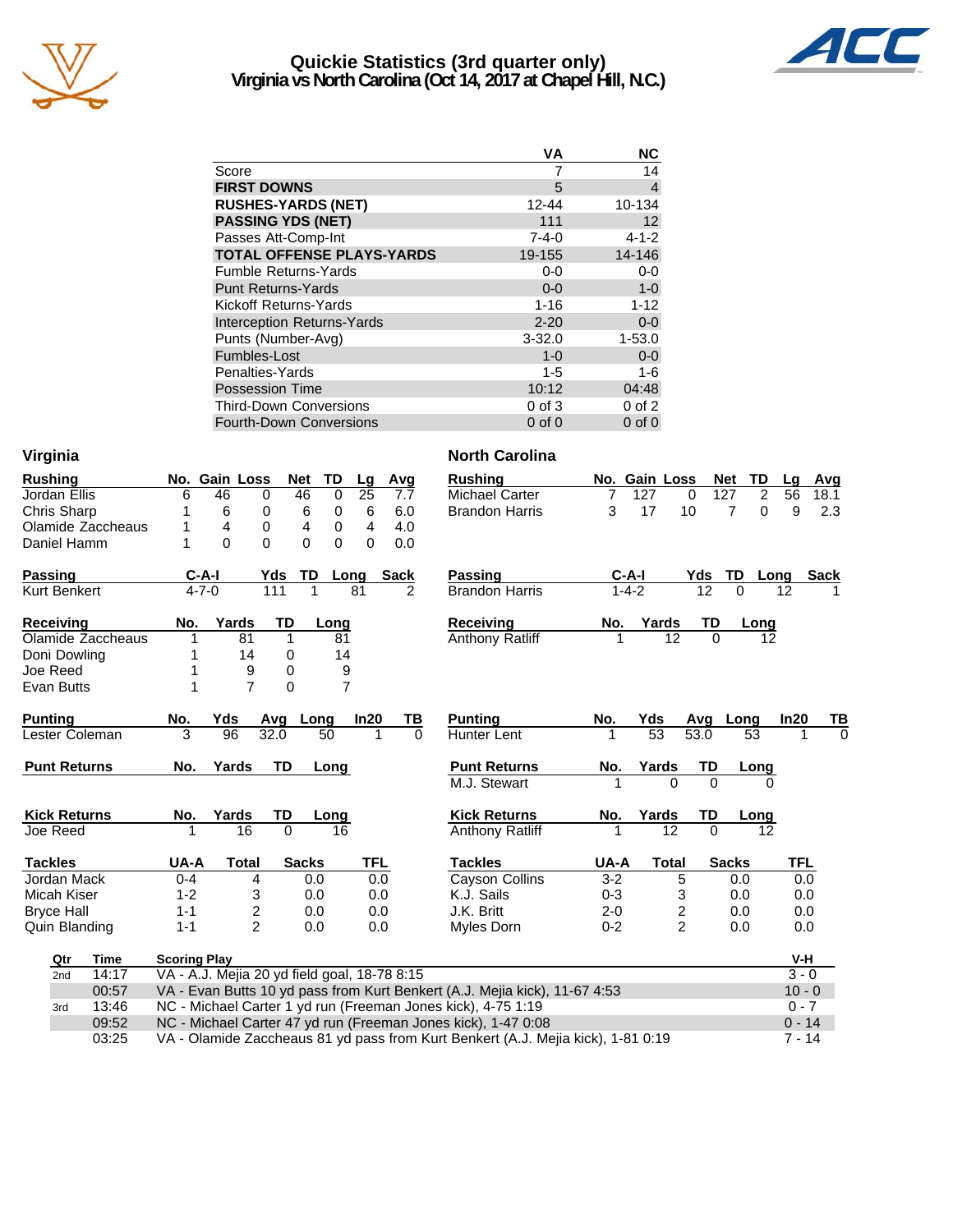

**Play-by-Play Summary (4th quarter) Virginia vs North Carolina (Oct 14, 2017 at Chapel Hill, N.C.)**



| <b>NC 06</b><br>3-1                          | Start of 4th quarter, clock 15:00.                                                                                                                       |                 |
|----------------------------------------------|----------------------------------------------------------------------------------------------------------------------------------------------------------|-----------------|
| 3-1<br><b>NC 06</b>                          | Ellis, J rush right for 6 yards to the NC0, clock 14:54, PENALTY VA holding (Butts, E) 9                                                                 |                 |
|                                              | yards to the NC15, NO PLAY.<br>9 yard penalty based on official's spot of ball.                                                                          |                 |
| 3-10 NC 15                                   | Ellis, J rush right for 6 yards to the NC9 (Holcomb, C;Rene, P).                                                                                         |                 |
| 4-4<br><b>NC 09</b>                          | Mejia, A.J. field goal attempt from 27 GOOD, clock 14:14.                                                                                                |                 |
|                                              | Virginia 20, North Carolina 14                                                                                                                           |                 |
|                                              | 6 plays, 21 yards, 3:22                                                                                                                                  |                 |
|                                              | Delaney, B kickoff 65 yards to the NC0, touchback.                                                                                                       |                 |
| NORTH CAROLINA drive start at 14:14.         |                                                                                                                                                          |                 |
| 1-10 NC 25                                   | Harris, B middle pass complete to Newsome, D for 11 yards to the NC36, 1ST DOWN NC                                                                       | P9              |
| Shovel pass.                                 | (Moore, C).                                                                                                                                              |                 |
| <b>NC 36</b><br>1-10                         | Carter, M rush right for 5 yards to the NC41 (Mack, J).                                                                                                  |                 |
| $2 - 5$<br><b>NC 41</b>                      | Harris, B screen pass complete to Carter, M for 4 yards to the NC45 (Blanding, Q).                                                                       |                 |
| $3 - 1$<br><b>NC 45</b>                      | Sutton, J rush up middle for 1 yard to the NC46, 1ST DOWN NC (Hanback, E; Peace, C).                                                                     | R <sub>10</sub> |
| <b>NC 46</b><br>1-10                         | Harris, B sideline pass incomplete, QB hurry by Blanding, Q.                                                                                             |                 |
| $2 - 10$<br><b>NC 46</b>                     | Carter, M rush up middle for 4 yards to the 50 yardline (Moore, C;Blanding, Q).                                                                          |                 |
| <b>NC 50</b><br>3-6                          | Harris, B slant pass incomplete to Cunningham, J, QB hurry by Brown, A, QB hurry by Moye,                                                                |                 |
|                                              | J.                                                                                                                                                       |                 |
| $4 - 6$<br><b>NC 50</b>                      | Lent, H punt 37 yards to the VA13, fair catch by Hamm, D.                                                                                                |                 |
|                                              | 7 plays, 25 yards, 2:42                                                                                                                                  |                 |
| VIRGINIA drive start at 11:32.<br>1-10 VA 13 | Ellis, J rush left for 2 yards to the VA15 (Carney, M; Holcomb, C).                                                                                      |                 |
| 2-8<br><b>VA 15</b>                          | Reed, J rush right for 12 yards to the VA27, 1ST DOWN VA (Dorn, M;Britt, J).                                                                             | R <sub>19</sub> |
| 1-10 VA 27                                   | Ellis, J rush up middle for 15 yards to the VA42, 1ST DOWN VA (Artis, A;Sails, K).                                                                       | R <sub>20</sub> |
| 1-10 VA 42                                   | Ellis, J rush left for 9 yards to the NC49 (Rene, P).                                                                                                    |                 |
| <b>NC 49</b><br>2-1                          | Hamm, D rush up middle for 3 yards to the NC46, 1ST DOWN VA (Wolfolk, M).                                                                                | R <sub>21</sub> |
| 1-10 NC 46                                   | Ellis, J rush up middle for 2 yards to the NC44 (Collins, C;Holcomb, C).                                                                                 |                 |
| 2-8<br><b>NC 44</b>                          | Sharp, C rush left for loss of 1 yard to the NC45, fumble forced by Collins, C, fumble by                                                                |                 |
|                                              | Sharp, C recovered by VA TEAM at NC49.                                                                                                                   |                 |
| 3-13 NC 49                                   | North Carolina recovered ball, but player was out of bounds.<br>Benkert, K middle pass complete to Dowling, D for 11 yards to the NC38 (Dorn, M;Holcomb, |                 |
|                                              | $C$ ).                                                                                                                                                   |                 |
| <b>NC 38</b><br>$4 - 2$                      | Ellis, J rush up middle for 2 yards to the NC36, 1ST DOWN VA (Collins, C;Bonilla, A).                                                                    | R <sub>22</sub> |
| <b>NC 36</b><br>1-10                         | Ellis, J rush up middle for 4 yards to the NC32 (Bonilla, A).                                                                                            |                 |
| <b>NC 32</b><br>2-6                          | Ellis, J rush up middle for 2 yards to the NC30 (Cater, A;Britt, J).                                                                                     |                 |
| <b>NC 30</b><br>3-4                          | Benkert, K pass complete to Zaccheaus, O for 8 yards to the NC22, 1ST DOWN VA.                                                                           | P23             |
|                                              | No tackle as Zaccheaus took a knee when he caught the ball.                                                                                              |                 |
| $1 - 10$<br><b>NC 22</b>                     | Ellis, J rush up middle for 2 yards to the NC20 (Drennon, D; Holcomb, C).                                                                                |                 |
| <b>NC 20</b><br>$2 - 8$                      | Benkert, K sideline pass incomplete to Hamm, D, QB hurry by Cater, A, PENALTY VA illegal<br>block (Peacock, J) 15 yards to the NC35, NO PLAY.            |                 |
| <b>NC 35</b><br>2-23                         | Ellis, J rush up middle for 6 yards to the NC29 (Britt, J).                                                                                              |                 |
| 3-17 NC 29                                   | Timeout North Carolina, clock 03:07.                                                                                                                     |                 |
| 3-17 NC 29                                   | Benkert, K sacked for loss of 2 yards to the NC31 (Carney, M), fumble by Benkert, K                                                                      |                 |
|                                              | recovered by NC Collins, C at NC27, Collins, C for 13 yards to the NC40 (Cowley, T).                                                                     |                 |
|                                              | 15 plays, 60 yards, 8:36                                                                                                                                 |                 |
|                                              | NORTH CAROLINA drive start at 02:56, NC ball on NC40.                                                                                                    |                 |
| 1-10 NC 40                                   | Harris, B rush quarterback draw for 8 yards to the NC48 (Mack, J; Kiser, M).                                                                             |                 |
| $2 - 2$<br><b>NC 48</b>                      | Brown, J rush up middle for 2 yards to the 50 yardline, 1ST DOWN NC (Kiser, M;Brown, A).                                                                 | R <sub>11</sub> |
| <b>NC 50</b><br>1-10<br>1-10                 | Carter, M rush up middle for 12 yards to the VA38, 1ST DOWN NC (Blanding, Q;Nelson, B).<br>Carter, M rush right for 1 yard to the VA37 (Wright, S).      | R <sub>12</sub> |
| VA 38<br><b>VA 37</b><br>2-9                 | Harris, B deep pass incomplete to Ratliff, A, QB hurry by Mack, J, QB hurry by Moore, C.                                                                 |                 |
| $3-9$<br><b>VA 37</b>                        | Harris, B middle pass complete to Newsome, D for no gain to the VA37 (Nelson, B).                                                                        |                 |
| $4 - 9$<br>VA 37                             | Timeout North Carolina, clock 01:11.                                                                                                                     |                 |
| 4-9<br><b>VA 37</b>                          | Harris, B sacked for loss of 12 yards to the VA49 (Peace, C).                                                                                            |                 |
|                                              | 7 plays, 11 yards, 1:49                                                                                                                                  |                 |
| VIRGINIA drive start at 01:07.               |                                                                                                                                                          |                 |
| 1-10 VA 49                                   | Timeout North Carolina, clock 01:07.                                                                                                                     |                 |
| 1-10 VA 49                                   | TEAM rush for loss of 2 yards to the VA47.                                                                                                               |                 |
| 2-12 VA 47                                   | TEAM rush for loss of 2 yards to the VA45.<br>End of game, clock 00:00.                                                                                  |                 |
|                                              | 2 plays, minus 4 yards, 1:07                                                                                                                             |                 |
|                                              | FINAL SCORE: Virginia 20, North Carolina 14                                                                                                              |                 |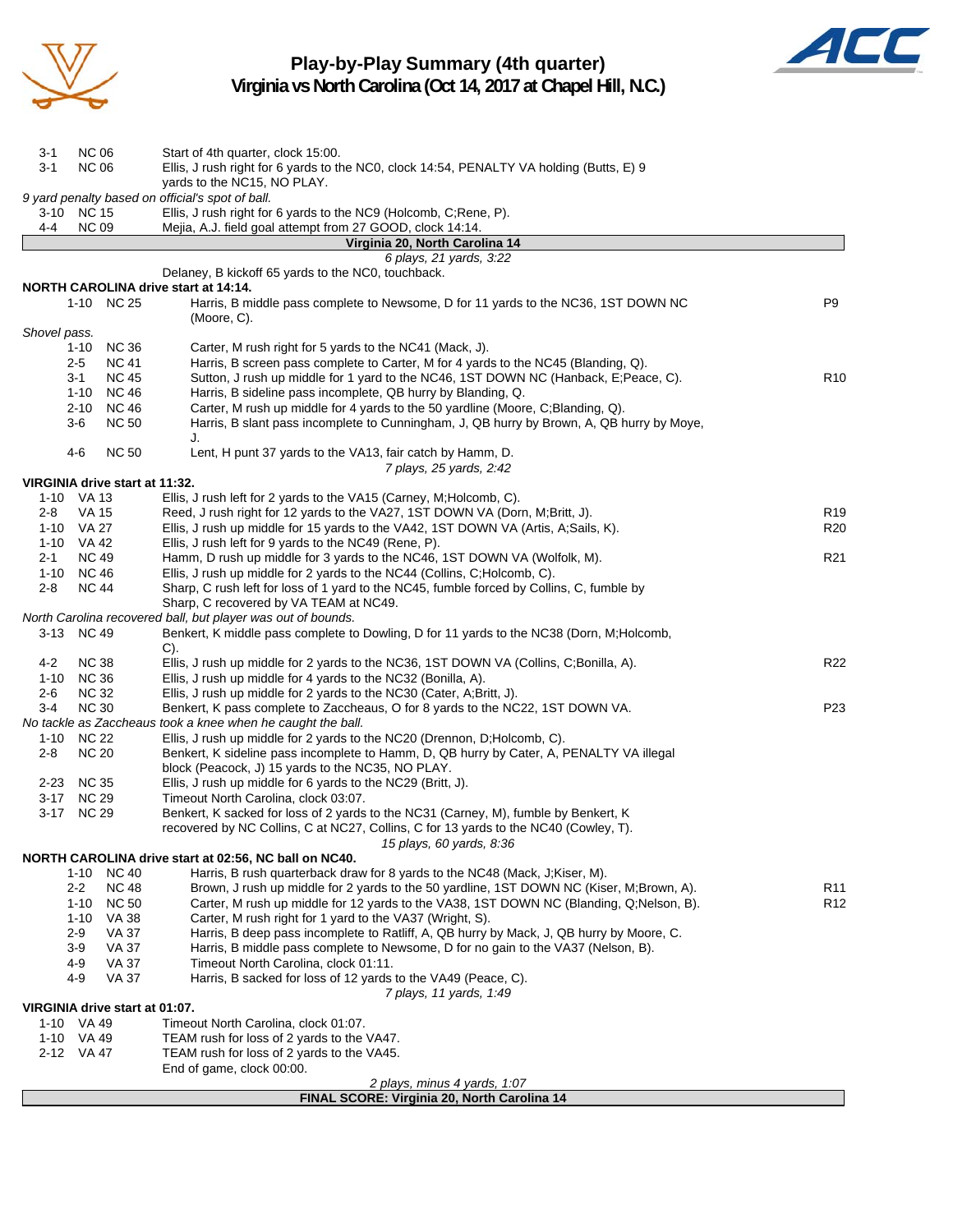

**Play-by-Play Summary (4th quarter) Virginia vs North Carolina (Oct 14, 2017 at Chapel Hill, N.C.)**



|                        |       | Time  | <b>1st Downs</b> |    |         | Conversions |                |                  |                  |
|------------------------|-------|-------|------------------|----|---------|-------------|----------------|------------------|------------------|
| <b>Quarter Summary</b> | Score | Poss  |                  |    | 3rd     | 4th         | <b>Rushing</b> | Passing          | <b>Penalties</b> |
| Virginia               |       | 10:29 |                  | -5 | 1-4     | 1.1         | 16-58          | $2 - 2 - 0 - 19$ | $2 - 24$         |
| North Carolina         |       | 04:31 |                  | 4  | $1 - 3$ | በ-1         | $8 - 21$       | $3 - 6 - 0 - 15$ | 0-0              |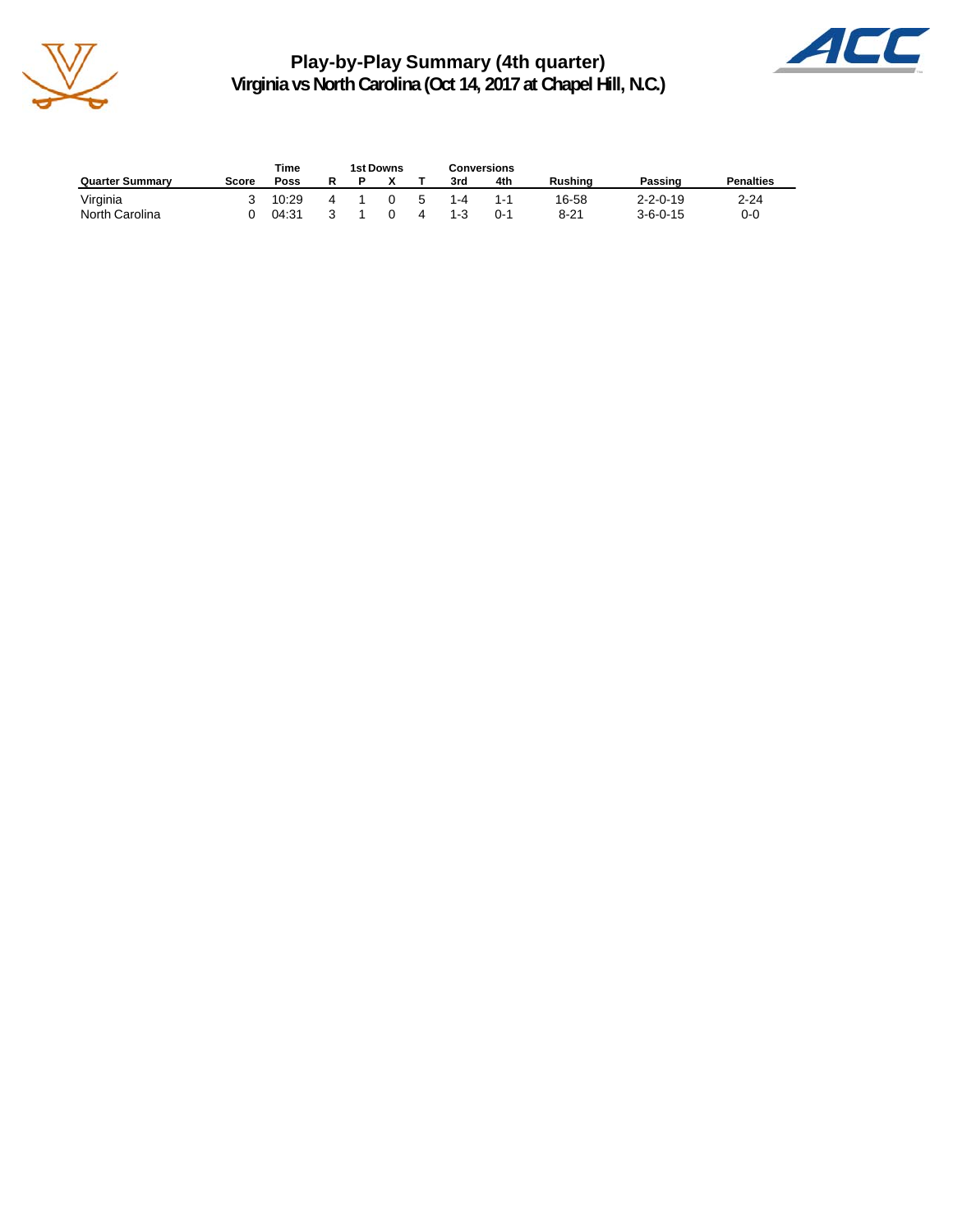

# **Quickie Statistics (4th quarter only) Virginia vs North Carolina (Oct 14, 2017 at Chapel Hill, N.C.)**



|                                   | VА          | <b>NC</b>      |
|-----------------------------------|-------------|----------------|
| Score                             | 3           | 0              |
| <b>FIRST DOWNS</b>                | 5           | $\overline{4}$ |
| <b>RUSHES-YARDS (NET)</b>         | 16-58       | $8 - 21$       |
| <b>PASSING YDS (NET)</b>          | 19          | 15             |
| Passes Att-Comp-Int               | $2 - 2 - 0$ | $6 - 3 - 0$    |
| <b>TOTAL OFFENSE PLAYS-YARDS</b>  | 18-77       | 14-36          |
| <b>Fumble Returns-Yards</b>       | $0-0$       | $1 - 13$       |
| <b>Punt Returns-Yards</b>         | $0 - 0$     | $0-0$          |
| Kickoff Returns-Yards             | $0-0$       | $0-0$          |
| <b>Interception Returns-Yards</b> | $0 - 0$     | $0 - 0$        |
| Punts (Number-Avg)                | $0 - 0.0$   | $1 - 37.0$     |
| Fumbles-Lost                      | $2 - 1$     | $0-0$          |
| Penalties-Yards                   | $2 - 24$    | 0-0            |
| <b>Possession Time</b>            | 10:29       | 04:31          |
| <b>Third-Down Conversions</b>     | 1 of $4$    | 1 of $3$       |
| <b>Fourth-Down Conversions</b>    | 1 of 1      | $0$ of 1       |

| Virginia            |                       |                                              |                |                  |                           |             |          |      |     | <b>North Carolina</b>                                                            |                |                 |                |             |              |          |                |                |
|---------------------|-----------------------|----------------------------------------------|----------------|------------------|---------------------------|-------------|----------|------|-----|----------------------------------------------------------------------------------|----------------|-----------------|----------------|-------------|--------------|----------|----------------|----------------|
| <b>Rushing</b>      |                       |                                              | No. Gain Loss  |                  | Net                       | TD          | Lg       | Avg  |     | <b>Rushing</b>                                                                   |                | No. Gain Loss   |                |             | Net          | TD       | Lq             | Avg            |
| Jordan Ellis        |                       | 10                                           | 50             | 0                | 50                        | $\mathbf 0$ | 15       |      | 5.0 | <b>Michael Carter</b>                                                            | 4              | 22              |                | $\mathbf 0$ | 22           | 0        | 12             | 5.5            |
| Joe Reed            |                       |                                              | 12             | 0                | 12                        | 0           | 12       | 12.0 |     | Jordon Brown                                                                     |                | $\overline{c}$  |                | 0           | 2            | 0        | $\overline{c}$ | 2.0            |
| Daniel Hamm         |                       |                                              | 3              | 0                | $\ensuremath{\mathsf{3}}$ | 0           | 3        |      | 3.0 | Johnathon Sutton                                                                 |                | 1               |                | 0           | 1            | 0        | 1              | 1.0            |
| Kurt Benkert        |                       |                                              | $\mathfrak{p}$ | $\Omega$         | $\mathfrak{p}$            | $\Omega$    | $\Omega$ |      | 2.0 | <b>Brandon Harris</b>                                                            | $\mathfrak{p}$ | 8               | 12             |             | $-4$         | $\Omega$ | 8              | $-2.0$         |
| <b>Passing</b>      |                       |                                              | C-A-I          | Yds              | TD                        |             | Long     | Sack |     | Passing                                                                          |                | $C-A-I$         |                | Yds         | TD           | Long     |                | <b>Sack</b>    |
| Kurt Benkert        |                       |                                              | $2 - 2 - 0$    |                  | 19<br>$\Omega$            |             | 11       |      |     | <b>Brandon Harris</b>                                                            |                | $3 - 6 - 0$     |                | 15          | $\Omega$     | 11       |                |                |
| Receiving           |                       | No.                                          | Yards          |                  | TD                        | Long        |          |      |     | <b>Receiving</b>                                                                 | No.            | Yards           |                | TD          |              | Long     |                |                |
| Doni Dowling        |                       |                                              |                | 11               | $\Omega$                  | 11          |          |      |     | Dazz Newsome                                                                     | $\overline{2}$ |                 | 11             | $\Omega$    |              | 11       |                |                |
|                     | Olamide Zaccheaus     | 1                                            |                | 8                | $\mathbf 0$               | 8           |          |      |     | <b>Michael Carter</b>                                                            | 1              |                 | 4              | $\Omega$    |              | 4        |                |                |
| <b>Punting</b>      |                       | No.                                          | Yds            | Avq              |                           | Long        | In20     |      | TВ  | <b>Punting</b>                                                                   | No.            | Yds             |                | Avg         | Long         |          | In20           | TВ             |
|                     |                       |                                              |                |                  |                           |             |          |      |     | <b>Hunter Lent</b>                                                               | 1              | $\overline{37}$ |                | 37.0        | 37           |          |                | $\overline{0}$ |
| <b>Punt Returns</b> |                       | No.                                          | Yards          |                  | <b>TD</b>                 | Long        |          |      |     | <b>Punt Returns</b>                                                              | No.            | Yards           |                | TD          | Long         |          |                |                |
| <b>Kick Returns</b> |                       | No.                                          | Yards          |                  | TD                        | Long        |          |      |     | <b>Kick Returns</b>                                                              | No.            | Yards           |                | TD          | Long         |          |                |                |
| <b>Tackles</b>      |                       | UA-A                                         |                | <b>Total</b>     | <b>Sacks</b>              |             | TFL      |      |     | <b>Tackles</b>                                                                   | UA-A           |                 | <b>Total</b>   |             | <b>Sacks</b> |          | TFL            |                |
| Quin Blanding       |                       | $1 - 2$                                      |                | 3                | 0.0                       |             |          | 0.0  |     | Cole Holcomb                                                                     | $0 - 5$        |                 | 5              |             | 0.0          |          | 0.0            |                |
| Jordan Mack         |                       | $1 - 1$                                      |                | 2                | 0.0                       |             |          | 0.0  |     | Cayson Collins                                                                   | $1 - 2$        |                 | 3              |             | 0.0          |          | 1.0            |                |
|                     | <b>Brenton Nelson</b> | $1 - 1$                                      |                | $\boldsymbol{2}$ | 0.0                       |             |          | 0.0  |     | J.K. Britt                                                                       | $1 - 2$        |                 | 3              |             | 0.0          |          | 0.0            |                |
| <b>Chris Moore</b>  |                       | $1 - 1$                                      |                | $\overline{2}$   | 0.0                       |             |          | 0.0  |     | Ayden Bonilla                                                                    | $1 - 1$        |                 | $\overline{c}$ |             | 0.0          |          | 0.0            |                |
| Qtr                 | <b>Time</b>           | <b>Scoring Play</b>                          |                |                  |                           |             |          |      |     |                                                                                  |                |                 |                |             |              |          | V-H            |                |
| 2nd                 | 14:17                 | VA - A.J. Mejia 20 yd field goal, 18-78 8:15 |                |                  |                           |             |          |      |     |                                                                                  |                |                 |                |             |              |          | $3 - 0$        |                |
|                     | 00:57                 |                                              |                |                  |                           |             |          |      |     | VA - Evan Butts 10 yd pass from Kurt Benkert (A.J. Mejia kick), 11-67 4:53       |                |                 |                |             |              |          | $10 - 0$       |                |
| 3rd                 | 13:46                 |                                              |                |                  |                           |             |          |      |     | NC - Michael Carter 1 yd run (Freeman Jones kick), 4-75 1:19                     |                |                 |                |             |              |          | $10 - 7$       |                |
|                     | 09:52                 |                                              |                |                  |                           |             |          |      |     | NC - Michael Carter 47 yd run (Freeman Jones kick), 1-47 0:08                    |                |                 |                |             |              |          | $10 - 14$      |                |
|                     | 03:25                 |                                              |                |                  |                           |             |          |      |     | VA - Olamide Zaccheaus 81 yd pass from Kurt Benkert (A.J. Mejia kick), 1-81 0:19 |                |                 |                |             |              |          | $17 - 14$      |                |
| 4th                 | 14:14                 | VA - A.J. Mejia 27 yd field goal, 6-21 3:22  |                |                  |                           |             |          |      |     |                                                                                  |                |                 |                |             |              |          | $3 - 0$        |                |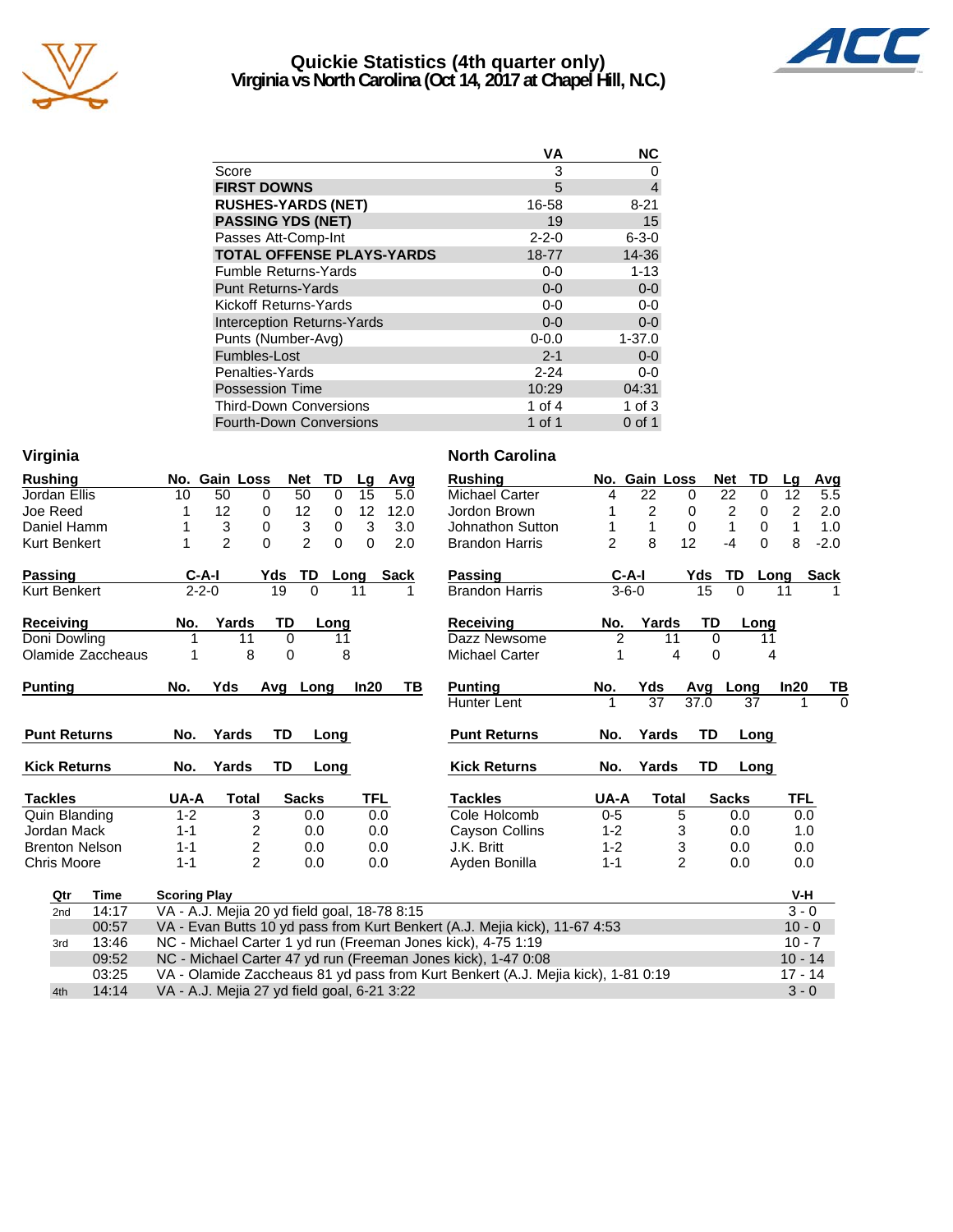

**Scoring Summary (Final) 2017 Virginia Football Boston College vs Virginia (Oct 21, 2017 at Charlottesville, Va.)**



Boston College (4-4,2-3) vs. Virginia (5-2,2-1) Date: Oct 21, 2017 • Site: Charlottesville, Va. • Stadium: Smith/Harrison/Scott Attendance: 39216

| <b>Score by Quarters</b> |  |  | Total |
|--------------------------|--|--|-------|
| Boston College           |  |  |       |
| l Virginia               |  |  |       |

|     | Qtr Time             | <b>Scoring Play</b>                                                                           | V-H       |
|-----|----------------------|-----------------------------------------------------------------------------------------------|-----------|
| 1st | 06:51                | BC - Colton Lichtenberg 30 yd field goal, 15-85 5:40                                          | $3 - 0$   |
|     | 04:16                | BC - Thadd Smith 76 yd run (Colton Lichtenberg kick), 4-90 1:07                               | $10 - 0$  |
|     | 01:57                | BC - Kobay White 76 yd pass from Anthony Brown (Colton Lichtenberg kick), 3-81 1:25           | $17 - 0$  |
|     |                      | 2nd 11:35 BC - Tom Sweeney 10 yd pass from Anthony Brown (Colton Lichtenberg kick), 9-80 3:09 | $24 - 0$  |
|     |                      | 00:42 VA - Joe Reed 1 yd run (A.J. Mejia kick), 14-59 7:07                                    | $24 - 7$  |
|     | <sub>3rd</sub> 10:42 | BC - Colton Lichtenberg 36 yd field goal, 10-50 4:18                                          | $27 - 7$  |
|     | 02:11                | BC - Tom Sweeney 3 yd pass from Anthony Brown (Colton Lichtenberg kick), 15-92 6:33           | $34 - 7$  |
|     |                      | 4th 14:53 VA - A.J. Mejia 38 yd field goal, 9-55 2:18                                         | $34 - 10$ |
|     | 09:30                | BC - John Lamot 40 yd interception return (Colton Lichtenberg kick)                           | $41 - 10$ |

Kickoff time: 12:34 PM • End of Game: 3:36pm • Total elapsed time: 3:02

Officials: Referee: Riley Johnson; Umpire: Michael Wooten; Linesman: Kavin McGrath;

Line judge: Tim Graham; Back judge: Delbert Bell; Field judge: Mike Cullin;

Side judge: Mike Safrit; Center judge: Thomas McCreesh;

Temperature: 77 • Wind: SE 5 mph • Weather: sunny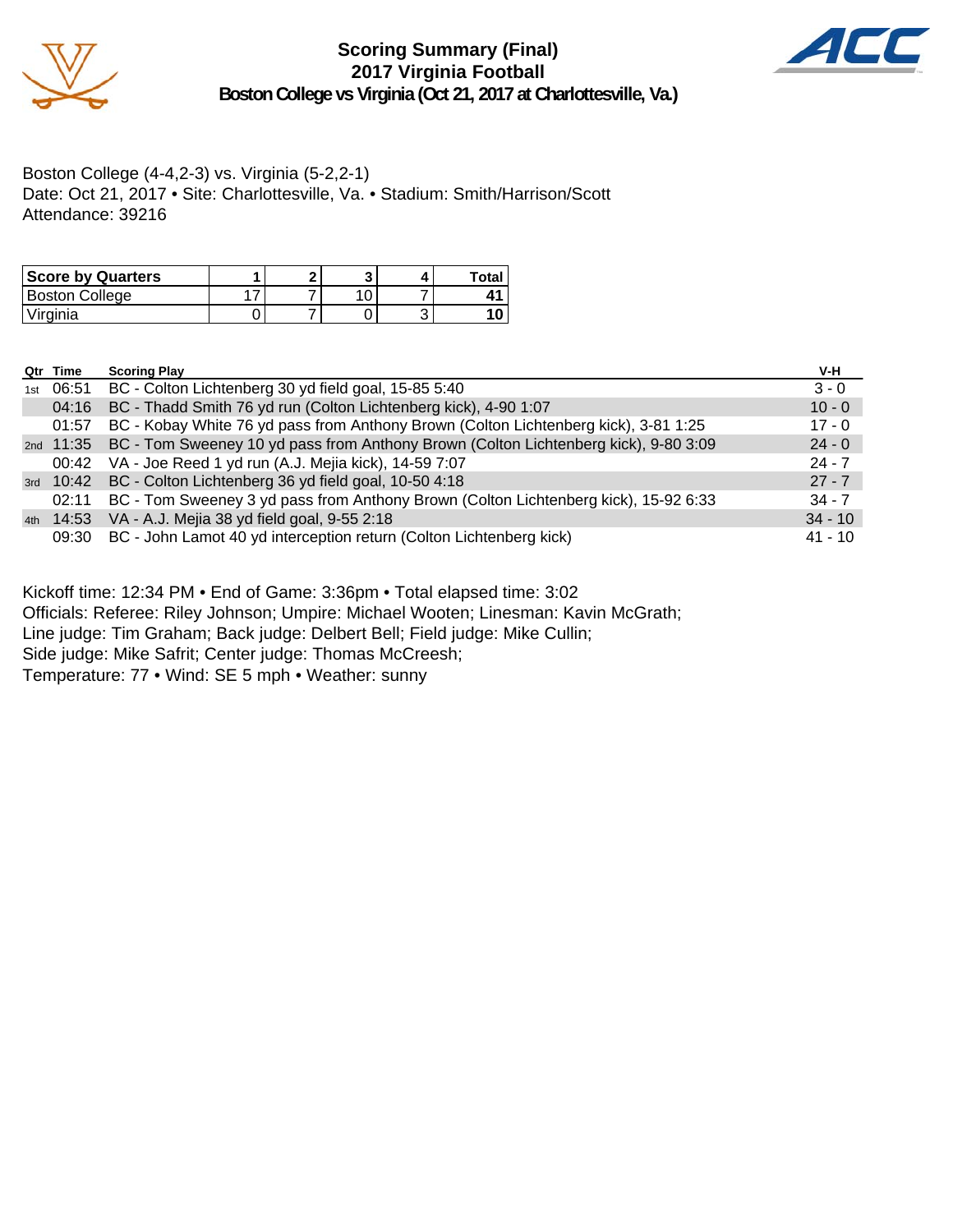





**Boston College vs Virginia (Oct 21, 2017 at Charlottesville, Va.)**

|                                | BC                      | VA             |
|--------------------------------|-------------------------|----------------|
| <b>FIRST DOWNS</b>             | 19                      | 19             |
| Rushing                        | $\overline{7}$          | $\overline{7}$ |
| Passing                        | 12                      | 9              |
| Penalty                        | $\overline{0}$          | 3              |
| <b>NET YARDS RUSHING</b>       | 237                     | 95             |
| <b>Rushing Attempts</b>        | 47                      | 26             |
| Average Per Rush               | 5.0                     | 3.7            |
| <b>Rushing Touchdowns</b>      | $\mathbf{1}$            | $\mathbf{1}$   |
| <b>Yards Gained Rushing</b>    | 241                     | 113            |
| <b>Yards Lost Rushing</b>      | $\overline{\mathbf{4}}$ | 18             |
| <b>NET YARDS PASSING</b>       | 275                     | 152            |
| Completions-Attempts-Int       | 19-24-0                 | 19-42-3        |
| Average Per Attempt            | 11.5                    | 3.6            |
| <b>Average Per Completion</b>  | 14.5                    | 8.0            |
| Passing Touchdowns             | 3                       | 0              |
| <b>TOTAL OFFENSE YARDS</b>     | 512                     | 247            |
| Total offense plays            | 71                      | 68             |
| Average Gain Per Play          | 7.2                     | 3.6            |
| Fumbles: Number-Lost           | $2 - 0$                 | $0-0$          |
| Penalties: Number-Yards        | $5 - 52$                | $1 - 15$       |
| <b>PUNTS-YARDS</b>             | 4-152                   | 7-366          |
| Average Yards Per Punt         | 38.0                    | 52.3           |
| <b>Net Yards Per Punt</b>      | 33.2                    | 45.7           |
| Inside 20                      | 0                       | 5              |
| 50+ Yards                      | 0                       | 5              |
| <b>Touchbacks</b>              | 0                       | $\overline{2}$ |
| Fair catch                     | 1                       | 0              |
| <b>KICKOFFS-YARDS</b>          | 8-513                   | 3-190          |
| Average Yards Per Kickoff      | 64.1                    | 63.3           |
| Net Yards Per Kickoff          | 37.0                    | 36.7           |
| <b>Touchbacks</b>              | 7                       | 1              |
| Punt returns: Number-Yards-TD  | $2 - 6 - 0$             | $3 - 19 - 0$   |
| Average Per Return             | 3.0                     | 6.3            |
| Kickoff returns: Number-Yds-TD | $2 - 55 - 0$            | $1 - 42 - 0$   |
| Average Per Return             | 27.5                    | 42.0           |
| Interceptions: Number-Yds-TD   | $3 - 67 - 1$            | $0 - 0 - 0$    |
| Fumble Returns: Number-Yds-TD  | $0 - 0 - 0$             | $0 - 0 - 0$    |
| <b>Miscellaneous Yards</b>     | 0                       | 0              |
| <b>Possession Time</b>         | 33:35                   | 26:25          |
| 1st Quarter                    | 8:12                    | 6:48           |
| 2nd Quarter                    | 6:01                    | 8:59           |
| 3rd Quarter                    | 10:51                   | 4:09           |
| 4th Quarter                    | 8:31                    | 6:29           |
| <b>Third-Down Conversions</b>  | 10 of 19                | 7 of 16        |
| <b>Fourth-Down Conversions</b> | 2 of 3                  | $0$ of $0$     |
| <b>Red-Zone Scores-Chances</b> | $4 - 5$                 | $2 - 2$        |
| Touchdowns                     | $2 - 5$                 | $1 - 2$        |
| Field goals                    | $2 - 5$                 | $1 - 2$        |
| Sacks By: Number-Yards         | $3 - 17$                | 0-0            |
| <b>PAT Kicks</b>               | $5-5$                   | $1 - 1$        |
| <b>Field Goals</b>             | 2-2                     | $1 - 1$        |
| Points off turnovers           | 7                       | $\mathbf 0$    |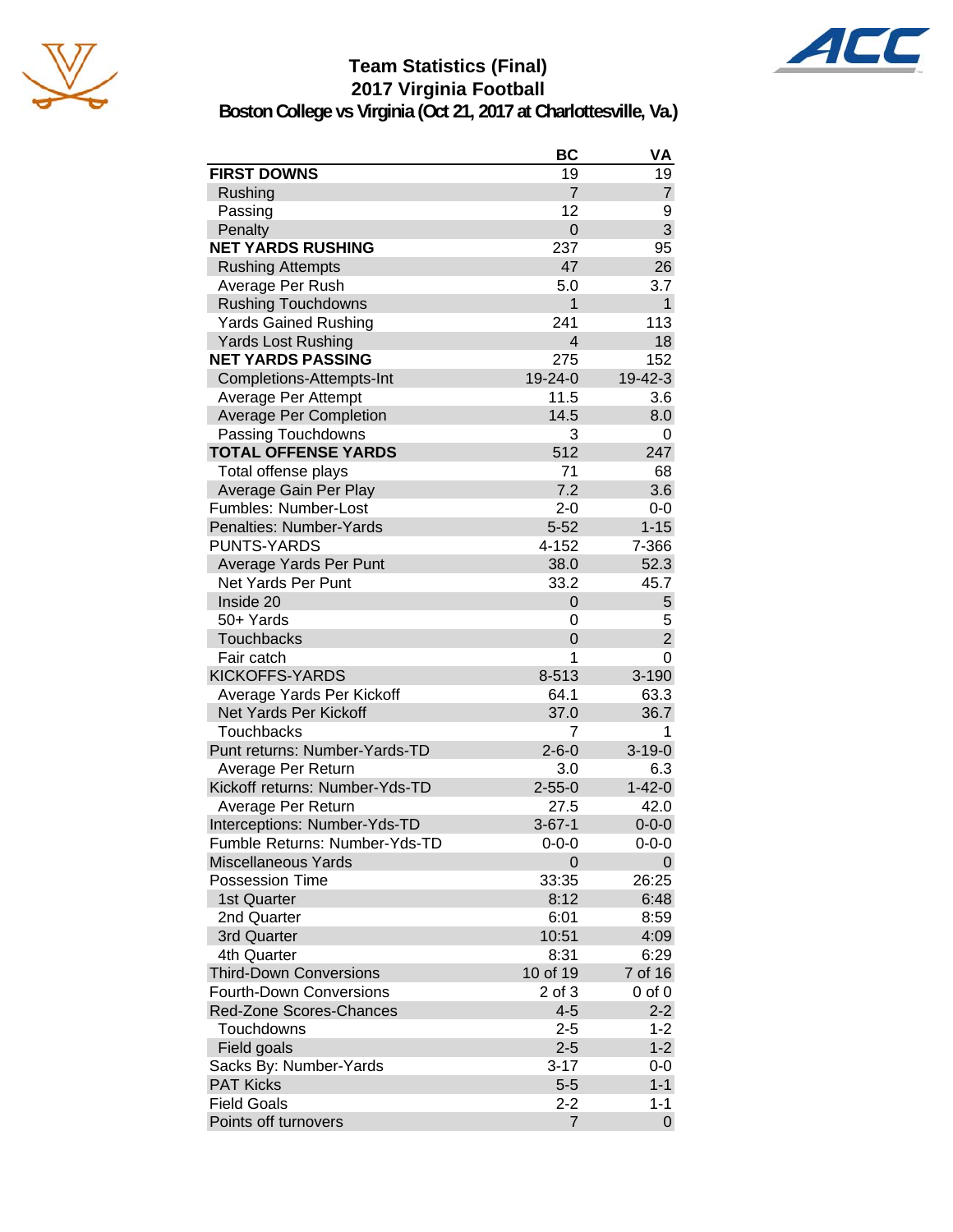

# **Individual Statistics (Final) 2017 Virginia Football**



**Boston College vs Virginia (Oct 21, 2017 at Charlottesville, Va.)**

## **Boston College Virginia**

| <b>Rushing</b>        | No.            |                | Gain Loss           |                | <b>Net</b>      | TD             | Lg             | Avg            | Rusl             |
|-----------------------|----------------|----------------|---------------------|----------------|-----------------|----------------|----------------|----------------|------------------|
| AJ Dillon             | 24             | 91             | 2                   |                | 89              | 0              | 15             | 3.7            | Jord             |
| <b>Thadd Smith</b>    | 2              | 79             | 0                   |                | 79              | 1              | 76             | 39.5           | PK <sub>k</sub>  |
| Anthony Brown         | 5              | 32             | 0                   |                | 32              | 0              | 15             | 6.4            | De'V             |
| Jon Hilliman          | 12             | 32             | 0                   |                | 32              | 0              | 10             | 2.7            | Olan             |
| <b>Richard Wilson</b> | $\overline{c}$ | 5              | 0                   |                | 5               | 0              | 3              | 2.5            | Joe l            |
| <b>Travis Levy</b>    | 1              | $\overline{c}$ | 0                   |                | $\overline{c}$  | 0              | $\overline{c}$ | 2.0            | Dani             |
| Team                  | 1              | 0              | 2                   |                | $-2$            | 0              | 0              | $-2.0$         | Kurt             |
| Totals                | 47             | 241            | 4                   |                | 237             | 1              | 76             | 5.0            | Tota             |
| <b>Passing</b>        |                | $C-A-I$        |                     | Yds            | TD              | Long           |                | <b>Sack</b>    | Pass             |
| Anthony Brown         |                | 19-24-0        |                     | 275            | 3               |                | 76             | $\overline{0}$ | Kurt             |
| <b>Totals</b>         |                | $19 - 24 - 0$  |                     | 275            | $\overline{3}$  |                | 76             | 0              | Lind<br>Tota     |
| Receiving             | No.            |                | Yards               | TD             |                 | Long           |                |                | Rec              |
| Tom Sweeney           |                | 4              | 55                  | 2              |                 | 28             |                |                | Olan             |
| Kobay White           |                | 3              | 85                  | 1              |                 | 76             |                |                | Dani             |
| Jon Hilliman          |                | 3              | 33                  | 0              |                 | 29             |                |                | Evar             |
| Chris Garrison        |                | 3              | 24                  | 0              |                 | 14             |                |                | Jord             |
| <b>Travis Levy</b>    |                | 3              | 9                   | 0              |                 | $\overline{7}$ |                |                | Joe l            |
| Michael Walker        |                | $\overline{c}$ | 59                  | 0              |                 | 46             |                |                | Andr             |
| Jeff Smith            |                | 1              | 10                  | 0              |                 | 10             |                |                | Hasi             |
| <b>Totals</b>         | 19             |                | 275                 | 3              |                 | 76             |                |                | Doni             |
| <b>Punting</b>        | No.            | Yds            |                     | Avg            | Long            |                | In20           | TВ             | Tota<br>Punt     |
| Mike Knoll            | 4              | 152            |                     | 38.0           | 43              |                | 0              | 0              | Lest             |
| Totals                | 4              | 152            |                     | 38.0           | 43              |                | 0              | 0              | Tota             |
|                       |                | Punt           |                     | <b>Kickoff</b> |                 |                |                | Intercept      |                  |
| <b>Returns</b>        | No             | Yds            | Lg No Yds           |                |                 | Lg No          | Yds            | Lg             | Rett             |
| Michael Walker        | 2              | 6              | 2<br>7              | 55             | 28              | 0              |                | 0<br>0         | Dan              |
| <b>Will Harris</b>    | 0              | 0              | 0<br>0              | 0              | 0               | 1              |                | 0<br>0         | Joe              |
| John Lamot            | 0              | 0              | 0<br>0              | 0              | 0               | $\mathbf{1}$   | 40             | 40             | Tota             |
| Hamp Cheevers         | 0              | 0              | 0<br>0              | 0              | 0               | 1              | 27             | 27             |                  |
| Totals                | $\overline{2}$ | 6              | 7<br>$\overline{2}$ | 55             | $\overline{28}$ | $\overline{3}$ | 67             | 40             |                  |
| <b>Field goals</b>    | Qtr            | <b>Time</b>    | <b>Dist</b>         |                |                 | <b>Result</b>  |                |                | Field            |
| Colton Lichtenberg    | 1st            | 06:51          |                     | 30 yards       |                 | Good           |                |                | A.J.             |
| Colton Lichtenberg    | 3rd            | 10:42          |                     | 36 yards       |                 | Good           |                |                |                  |
| <b>Kickoffs</b>       | No.            | Yards          |                     | Avq            |                 | ΤВ             | ОВ             |                | Kick             |
| M.Schulze-Geisthovel  | 8              |                | 513                 | 64.1           |                 | 7              | 0              |                | Briar            |
| All-purpose           | Run            | Rcv            | KR                  |                | <b>PR</b>       | IR             |                | <b>Total</b>   | All-p            |
| Michael Walker        |                | 59<br>0        |                     | 55             | 6               | 0              |                | 120            | Olan             |
| AJ Dillon             | 89             |                | 0                   | 0              | 0               | 0              |                | 89             | Joe <sub>1</sub> |
| Kobay White           |                | 85<br>0        |                     | 0              | 0               | 0              |                | 85             | Jord             |
| <b>Thadd Smith</b>    | 79             |                | 0                   | 0              | 0               | 0              |                | 79             | Dani             |

| <b>Rushing</b>       | No.            |             | Gain Loss |                | Net       | TD            | Lq   | Avg            |
|----------------------|----------------|-------------|-----------|----------------|-----------|---------------|------|----------------|
| Jordan Ellis         | 12             | 58          |           | 0              | 58        | 0             | 20   | 4.8            |
| PK Kier              | $\overline{2}$ | 16          |           | 0              | 16        | 0             | 12   | 8.0            |
| De'Vante Cross       | 1              | 13          |           | 0              | 13        | 0             | 13   | 13.0           |
| Olamide Zaccheaus    | 3              | 12          |           | 0              | 12        | 0             | 7    | 4.0            |
| Joe Reed             | $\overline{2}$ | 9           |           | 0              | 9         | 1             | 8    | 4.5            |
| Daniel Hamm          | $\overline{2}$ | 5           |           | 1              | 4         | 0             | 5    | 2.0            |
| <b>Kurt Benkert</b>  | 4              | 0           | 17        |                | -17       | 0             | 0    | $-4.2$         |
| <b>Totals</b>        | 26             | 113         | 18        |                | 95        | 1             | 20   | 3.7            |
| Passing              |                | C-A-I       |           | Yds            | TD        | Long          |      | <b>Sack</b>    |
| Kurt Benkert         |                | 17-33-1     |           | 126            | 0         |               | 19   |                |
|                      |                |             |           |                |           |               |      | 3              |
| <b>Lindell Stone</b> |                | $2 - 9 - 2$ |           | 26             | 0         |               | 15   | 0<br>3         |
| <b>Totals</b>        |                | 19-42-3     |           | 152            | 0         |               | 19   |                |
| <b>Receiving</b>     | No.            |             | Yards     | TD             |           | Long          |      |                |
| Olamide Zaccheaus    |                | 6           | 57        | 0              |           | 19            |      |                |
| Daniel Hamm          |                | 4           | 27        | 0              |           | 17            |      |                |
| Evan Butts           |                | 3           | 22        | 0              |           | 11            |      |                |
| Jordan Ellis         |                | 2           | 8         | 0              |           | 15            |      |                |
| Joe Reed             |                | 1           | 17        | 0              |           | 17            |      |                |
| Andre Levrone        |                | 1           | 9         | 0              |           | 9             |      |                |
| Hasise Dubois        |                | 1           | 8         | 0              |           | 8             |      |                |
| Doni Dowling         |                | 1           | 4         | 0              |           | 4             |      |                |
| <b>Totals</b>        | 19             |             | 152       | 0              |           | 19            |      |                |
| <b>Punting</b>       | No.            | Yds         |           | Avg            | Long      |               | In20 | ΤВ             |
| Lester Coleman       | 7              | 366         |           | 52.3           |           | 60            | 5    | $\overline{2}$ |
| <b>Totals</b>        | 7              | 366         |           | 52.3           |           | 60            | 5    | $\overline{2}$ |
|                      |                |             |           |                |           |               |      |                |
|                      |                | Punt        |           | <b>Kickoff</b> |           |               |      | Intercept      |
| <b>Returns</b>       | No             | Yds         | Lg No Yds |                |           | Lg No Yds     |      | Lg             |
| Daniel Hamm          | 3              | 19          | 10        | 0              | 0         | 0<br>0        |      | 0<br>0         |
| Joe Reed             | 0              | 0           | 0         | 1<br>42        | 42        | 0             |      | 0<br>0         |
| <b>Totals</b>        | 3              | 19          | 10        | 42<br>1        | 42        | 0             |      | 0<br>0         |
|                      |                |             |           |                |           |               |      |                |
|                      |                |             |           |                |           |               |      |                |
| <b>Field goals</b>   | Qtr            | <b>Time</b> |           | <b>Dist</b>    |           | <b>Result</b> |      |                |
| A.J. Mejia           | 4th            | 14:53       |           | 38 yards       |           | Good          |      |                |
|                      |                |             |           |                |           |               |      |                |
| <b>Kickoffs</b>      | No.            | Yards       |           | Ava            |           | ΤВ            | OВ   |                |
| <b>Brian Delaney</b> | 3              |             | 190       | 63.3           |           | 1             | 0    |                |
| <b>All-purpose</b>   | Run            | Rcv         |           | ΚR             | <b>PR</b> | IR            |      | Total          |
| Olamide Zaccheaus    | 12             |             | 57        | 0              | 0         |               | 0    | 69             |
| Joe Reed             |                | 9           | 17        | 42             | 0         | 0             |      | 68             |
| Jordan Ellis         | 58             |             | 8         | 0              | 0         |               | 0    | 66             |

Daniel Hamm 4 27 0 19 0 50

FUMBLES: Boston College-Travis Levy 1-0; Anthony Brown 1-0. Virginia-None.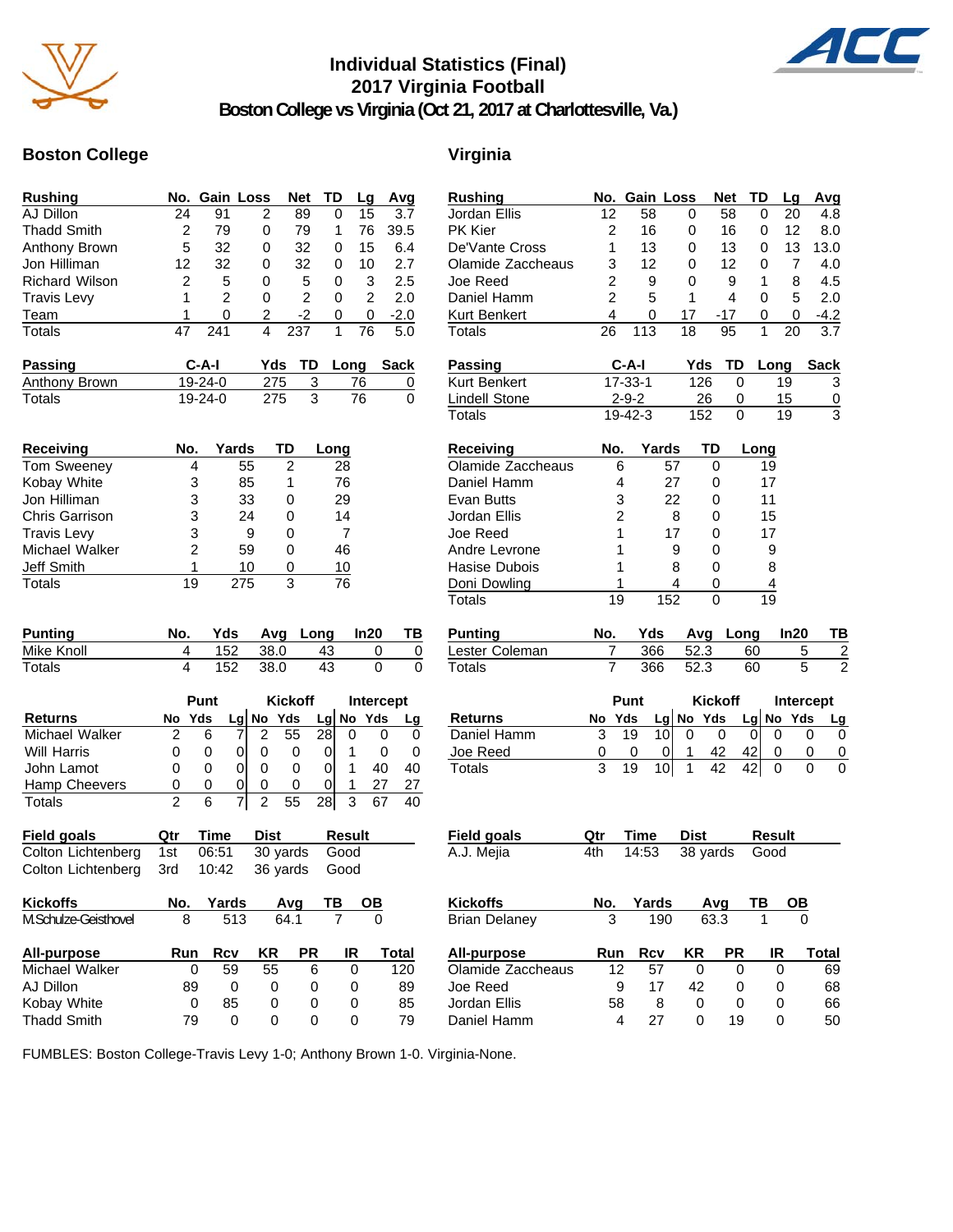

# **Defensive Statistics (Final) 2017 Virginia Football**



**Boston College vs Virginia (Oct 21, 2017 at Charlottesville, Va.)**

| ##             | <b>Boston College</b>                | Solo            | Ast               | <b>Total</b>              | Sacks-Yds                                  | <b>TFL-Yds</b>                             | FF                                         | FR-Yds                                     | Int-Yds                                              | <b>BrUp</b>                                          | <b>Blks</b>                                          | QBH                      |
|----------------|--------------------------------------|-----------------|-------------------|---------------------------|--------------------------------------------|--------------------------------------------|--------------------------------------------|--------------------------------------------|------------------------------------------------------|------------------------------------------------------|------------------------------------------------------|--------------------------|
| 21             | <b>Lukas Denis</b>                   | 4               | 3                 | 7                         |                                            |                                            | ÷,                                         |                                            |                                                      | 1                                                    |                                                      |                          |
| 8              | <b>Will Harris</b>                   | 5               | $\mathbf{1}$      | 6                         | $1.0 - 10$                                 | $1.0 - 10$                                 | $\overline{\phantom{a}}$                   |                                            | $1 - 0$                                              | $\mathbf{1}$                                         |                                                      |                          |
|                | 10 Ty Schwab                         | $\overline{2}$  | 4                 | 6                         | $\blacksquare$                             | $1.0 - 5$                                  | $\blacksquare$                             | $\blacksquare$                             | $\blacksquare$                                       | $\blacksquare$                                       | $\blacksquare$                                       |                          |
| $\overline{2}$ | Zach Allen                           | $\overline{2}$  | $\overline{4}$    | 6                         | $\overline{\phantom{a}}$                   | $0.5 - 0$                                  | $\overline{\phantom{a}}$                   |                                            |                                                      | $\overline{\phantom{a}}$                             | $\overline{\phantom{a}}$                             |                          |
|                | 28 John Lamot                        | 3               | 1                 | 4                         | $\overline{\phantom{a}}$                   | ä,                                         | ÷,                                         |                                            | $1 - 40$                                             | $\blacksquare$                                       | ä,                                                   |                          |
|                | 11 Wyatt Ray                         | $\overline{2}$  | $\overline{2}$    | $\overline{4}$            | $1.5 - 5$                                  | $1.5 - 5$                                  |                                            |                                            |                                                      |                                                      | $\blacksquare$                                       |                          |
| 5              | Kamrin Moore                         | $\overline{2}$  | 1                 | 3                         |                                            | $\blacksquare$                             | $\blacksquare$                             |                                            |                                                      | $\blacksquare$                                       | $\blacksquare$                                       |                          |
|                | 94 Noa Merritt                       | $\mathbf{1}$    | $\overline{2}$    | $\ensuremath{\mathsf{3}}$ | $\blacksquare$                             | $0.5 - 0$                                  | $\overline{a}$                             |                                            | $\blacksquare$                                       | $\overline{\phantom{a}}$                             | $\blacksquare$                                       |                          |
|                | 20 Isaac Yiadom                      | 1               | $\overline{c}$    | $\ensuremath{\mathsf{3}}$ |                                            |                                            | $\overline{\phantom{a}}$                   |                                            | $\blacksquare$                                       | 2                                                    | $\overline{\phantom{a}}$                             |                          |
|                | 17 Mike Palmer                       | $\overline{2}$  | $\boldsymbol{0}$  | $\overline{2}$            | $\overline{\phantom{a}}$                   | ÷,                                         | $\overline{a}$                             |                                            |                                                      | ÷.                                                   | $\overline{\phantom{0}}$                             |                          |
|                | 25 Mehdi El Attrach                  | 2               | 0                 | $\overline{c}$            | $\blacksquare$                             | $\blacksquare$                             | $\overline{\phantom{a}}$                   | ä,                                         | ÷,                                                   | $\blacksquare$                                       | $\blacksquare$                                       |                          |
|                | 51 Isaiah Miranda                    | $\overline{2}$  | $\mathsf 0$       | $\overline{2}$            | $\overline{\phantom{a}}$                   | $\overline{\phantom{a}}$                   | $\overline{\phantom{a}}$                   |                                            |                                                      | $\blacksquare$                                       | $\overline{\phantom{0}}$                             |                          |
| 3              | Michael Walker                       | 0               | $\overline{2}$    | $\boldsymbol{2}$          | $\blacksquare$                             | $\blacksquare$                             | $\blacksquare$                             | $\overline{a}$                             | $\blacksquare$                                       | $\frac{1}{2}$                                        | $\blacksquare$                                       |                          |
|                | 46 Jimmy Martin                      | $\overline{0}$  | $\overline{2}$    | $\overline{2}$            |                                            |                                            |                                            |                                            |                                                      | $\overline{\phantom{a}}$                             | $\overline{\phantom{a}}$                             |                          |
|                | 49 Kevin Bletzer                     | 0               | $\overline{c}$    | $\overline{c}$            | $0.5 - 2$                                  | $1.0 - 3$                                  |                                            |                                            |                                                      | $\blacksquare$                                       | ÷.                                                   |                          |
|                | 96 Ray Smith                         | 0               | $\overline{2}$    | $\overline{2}$            | $\blacksquare$                             | ÷.                                         | $\overline{\phantom{a}}$                   |                                            |                                                      | $\mathbf{1}$                                         | $\overline{\phantom{a}}$                             |                          |
|                | 16 Davon Jones                       | $\mathbf{1}$    | 0                 | 1                         | ä,                                         | $\blacksquare$                             | $\blacksquare$                             |                                            |                                                      | $\blacksquare$                                       | $\blacksquare$                                       |                          |
| 91             | M.Schulze-Geisthovel                 | $\mathbf{1}$    | $\mathbf 0$       | $\mathbf{1}$              | $\blacksquare$                             | ÷.                                         | $\blacksquare$                             |                                            |                                                      |                                                      | $\overline{\phantom{a}}$                             |                          |
|                | 9R TJ Rayam                          | 1               | 0                 | $\mathbf{1}$              |                                            | $1.0 - 1$                                  | $\blacksquare$                             |                                            |                                                      |                                                      | $\overline{\phantom{a}}$                             |                          |
|                | 24 Taj-Amir Torres                   | $\mathbf{1}$    | $\overline{0}$    | $\mathbf{1}$              | $\overline{a}$                             | $\overline{\phantom{0}}$                   | $\overline{\phantom{a}}$                   |                                            |                                                      | $\mathbf{1}$                                         | $\overline{\phantom{0}}$                             |                          |
|                | 55 Isaiah McDuffie                   | 0               | 1                 | 1                         | $\blacksquare$                             | $\mathbf{r}$                               | $\blacksquare$                             |                                            | $\blacksquare$                                       | L.                                                   | $\blacksquare$                                       |                          |
|                | 37 Gabriel McClary                   | $\overline{0}$  | $\mathbf{1}$      | $\mathbf{1}$              | $\blacksquare$                             |                                            | $\blacksquare$                             |                                            | $\blacksquare$                                       | $\blacksquare$                                       | $\overline{\phantom{0}}$                             |                          |
| 7              | Harold Landry                        | 0               | $\mathbf{1}$      | $\mathbf{1}$              | $\blacksquare$                             | $0.5 - 3$                                  | ÷,                                         | $\overline{a}$                             | $\blacksquare$                                       | L.                                                   | $\blacksquare$                                       |                          |
| 48             | <b>Tanner Karafa</b>                 | $\overline{0}$  | $\mathbf{1}$      | $\mathbf{1}$              |                                            | $\overline{\phantom{a}}$                   |                                            |                                            |                                                      | $\overline{\phantom{a}}$                             | $\overline{\phantom{a}}$                             |                          |
|                | 4C Hamp Cheevers                     | 0               | 0                 | 0                         |                                            |                                            | $\overline{\phantom{a}}$                   | $\blacksquare$                             | $1 - 27$                                             | 2                                                    | $\blacksquare$                                       |                          |
|                | Totals                               | $\overline{32}$ | $\overline{32}$   | $\overline{64}$           | $3.0 - 17$                                 | $7.0 - 27$                                 | 0                                          | $0-0$                                      | $3 - 67$                                             | 8                                                    | $\overline{0}$                                       | $\overline{0}$           |
|                |                                      |                 |                   |                           |                                            |                                            |                                            |                                            |                                                      |                                                      |                                                      |                          |
|                | ## Virginia                          | Solo            | Ast               | Total                     | Sacks-Yds                                  | <b>TFL-Yds</b>                             | FF                                         | FR-Yds                                     | Int-Yds                                              | <b>BrUp</b>                                          | <b>Blks</b>                                          | QBH                      |
| 3              | Quin Blanding                        | 6               | $\overline{7}$    | 13                        |                                            | $0.5 - 1$                                  |                                            |                                            |                                                      |                                                      |                                                      |                          |
| 37             | Jordan Mack                          | 6               | 6                 | 12                        | $\overline{a}$                             | $1.0 - 5$                                  |                                            |                                            |                                                      |                                                      |                                                      |                          |
|                | 28 Brenton Nelson                    | 4               | 7                 | 11                        | $\blacksquare$                             | $0.5 - 0$                                  | $\blacksquare$                             | ä,                                         | ÷,                                                   | $\frac{1}{2}$                                        | $\blacksquare$                                       |                          |
| 29             | Joey Blount                          | $\overline{2}$  | 8                 | 10                        | $\overline{a}$                             | $\overline{\phantom{a}}$                   | $\overline{\phantom{a}}$                   |                                            | $\overline{\phantom{0}}$                             | $\overline{a}$                                       | $\overline{\phantom{0}}$                             |                          |
|                | 53 Micah Kiser                       | 5               | 4                 | 9                         | $\blacksquare$                             | $\blacksquare$                             | $\blacksquare$                             | $\blacksquare$                             |                                                      | $\frac{1}{2}$                                        | $\blacksquare$                                       |                          |
|                | 13 Chris Peace                       | $\overline{4}$  | 3                 | $\overline{7}$            |                                            | $1.5 - 2$                                  | $\mathbf{1}$                               |                                            |                                                      | $\overline{\phantom{a}}$                             | $\overline{\phantom{a}}$                             |                          |
| 34             | <b>Bryce Hall</b>                    | 1               | 3                 | 4                         |                                            |                                            |                                            |                                            |                                                      |                                                      |                                                      |                          |
|                | 39 Chris Moore                       | $\mathbf{1}$    | $\overline{2}$    | 3                         |                                            | $\overline{\phantom{a}}$                   |                                            |                                            |                                                      |                                                      | $\blacksquare$                                       |                          |
|                | 58 Eli Hanback                       | 1               | $\overline{2}$    | 3                         | ä,                                         | $\blacksquare$                             | $\overline{\phantom{a}}$                   |                                            | ä,                                                   | $\blacksquare$                                       | $\blacksquare$                                       |                          |
| 9              | Andrew Brown                         | $\mathbf{1}$    | $\overline{2}$    | $\mathbf{3}$              |                                            | ÷,                                         | $\overline{a}$                             |                                            |                                                      |                                                      | $\overline{\phantom{a}}$                             |                          |
|                | 99 Juwan Moye                        | 0               | 3                 | 3                         |                                            | $0.5 - 0$                                  |                                            |                                            |                                                      | ÷                                                    | $\overline{\phantom{a}}$                             |                          |
|                | 40 C.J. Stalker                      | $\mathbf{1}$    | $\mathbf{1}$      | $\overline{2}$            | $\overline{\phantom{a}}$                   | $\overline{\phantom{a}}$                   |                                            |                                            |                                                      |                                                      | $\overline{\phantom{0}}$                             |                          |
|                | 21 Juan Thornhill                    | 1               | 1                 | $\overline{2}$            |                                            | $\overline{\phantom{0}}$                   |                                            |                                            |                                                      |                                                      | $\qquad \qquad \blacksquare$                         |                          |
|                | 38 Charles Snowden                   | $\mathbf{1}$    | $\mathbf{1}$      | $\overline{2}$            |                                            |                                            | $\overline{\phantom{a}}$                   |                                            |                                                      |                                                      | $\overline{\phantom{a}}$                             |                          |
|                | 25 Lamont Atkins                     | 1               | $\pmb{0}$         | $\mathbf{1}$              | $\blacksquare$                             | $\blacksquare$                             | $\overline{\phantom{a}}$                   | $\blacksquare$                             | $\overline{\phantom{a}}$                             | $\overline{\phantom{a}}$                             | $\blacksquare$                                       |                          |
|                | 44 Tanner Cowley                     | $\mathbf{1}$    | $\pmb{0}$         | $\mathbf{1}$              | $\blacksquare$                             | $\overline{\phantom{0}}$                   | $\overline{\phantom{a}}$                   |                                            | $\overline{\phantom{a}}$                             | $\overline{\phantom{a}}$                             | $\overline{\phantom{a}}$                             |                          |
|                | 22 Daniel Hamm                       | 0               | 1                 | 1                         | $\frac{1}{2}$                              | ÷,                                         | $\blacksquare$                             | ÷,                                         | $\overline{\phantom{a}}$                             | L,                                                   | $\blacksquare$                                       | -                        |
|                |                                      |                 |                   |                           |                                            | ÷,                                         |                                            |                                            |                                                      |                                                      |                                                      |                          |
|                | 33 Zane Zandier<br>90 Steven Wright  | 0               | $\mathbf{1}$      | $\mathbf{1}$              | $\overline{\phantom{a}}$                   |                                            | $\overline{\phantom{a}}$                   |                                            | $\overline{\phantom{a}}$                             | $\overline{\phantom{a}}$                             | $\overline{\phantom{a}}$                             | ÷,                       |
|                |                                      | 0               | 1<br>$\mathbf{1}$ | 1<br>$\mathbf{1}$         | $\overline{\phantom{a}}$<br>$\blacksquare$ | $\blacksquare$                             | $\blacksquare$                             | $\blacksquare$<br>$\overline{\phantom{a}}$ | $\overline{\phantom{a}}$                             | ÷,<br>÷.                                             | $\overline{\phantom{a}}$                             |                          |
|                | 91 Mandy Alonso<br>15 De'Vante Cross | $\pmb{0}$       |                   |                           |                                            | $\overline{\phantom{a}}$                   | $\overline{\phantom{a}}$                   |                                            | $\overline{\phantom{a}}$                             |                                                      | $\overline{\phantom{a}}$                             |                          |
|                | 32 Darrius Bratton                   | 0<br>$\pmb{0}$  | 1<br>$\mathbf{1}$ | 1<br>$\mathbf{1}$         | ÷,                                         | $\overline{\phantom{a}}$<br>$\blacksquare$ | $\blacksquare$<br>$\overline{\phantom{a}}$ | $\blacksquare$                             | $\overline{\phantom{a}}$<br>$\overline{\phantom{a}}$ | $\overline{\phantom{a}}$<br>$\overline{\phantom{a}}$ | $\overline{\phantom{a}}$<br>$\overline{\phantom{a}}$ | $\overline{\phantom{a}}$ |
|                |                                      |                 |                   |                           | $\overline{\phantom{a}}$                   |                                            |                                            | $\overline{\phantom{a}}$                   |                                                      |                                                      |                                                      | $\overline{\phantom{a}}$ |
|                | Totals                               | $\overline{36}$ | 56                | 92                        | $0.0 - 0$                                  | $4.0 - 8$                                  | $\mathbf{1}$                               | $0-0$                                      | $0-0$                                                | 0                                                    | $\pmb{0}$                                            | $\mathsf{O}\xspace$      |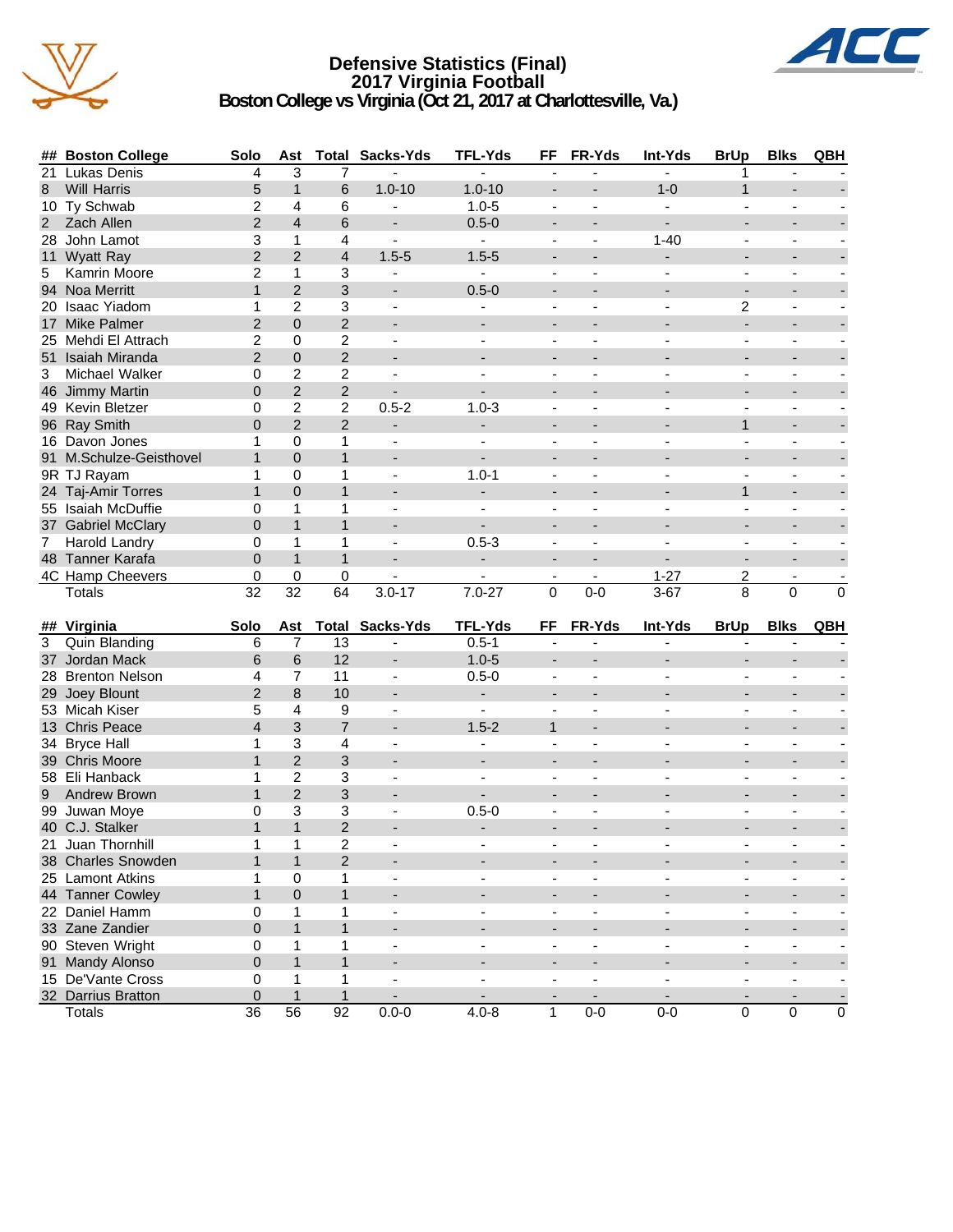

# **Participation Report (Final) 2017 Virginia Football**



**Boston College vs Virginia (Oct 21, 2017 at Charlottesville, Va.)**

#### **Boston College**

#### **Virginia**

| Pos        | ##             | <b>OFFENSE</b>        | Pos        | ##             | <b>OFFENSE</b>         |
|------------|----------------|-----------------------|------------|----------------|------------------------|
| QB         | 13             | Anthony Brown         | QB         | 6              | Kurt Benkert           |
| <b>RB</b>  | 2D             | AJ Dillon             | <b>WR</b>  | 14             | Andre Levrone          |
| <b>WR</b>  | 18             | <b>Thadd Smith</b>    | TE         | 44             | <b>Tanner Cowley</b>   |
| TE         | 89             | <b>Tom Sweeney</b>    | TB         | 1              | Jordan Ellis           |
| TE         | 81             | <b>Chris Garrison</b> | <b>WR</b>  | $\overline{2}$ | Joe Reed               |
| LT         | 67             | Aaron Monteiro        | RT         | 55             | <b>Brandon Pertile</b> |
| LG         | 73             | Sam Schmal            | LT         | 67             | Jack English           |
| <b>RG</b>  | 70             | John Phillips         | LG         | 74             | John Montelus          |
| C.         | 64             | Ben Petrula           | RG         | 77             | Jake Fieler            |
| RT.        | 75             | Chris Lindstrom       | С          | 79             | Dillon Reinkensmeyer   |
| <b>WR</b>  | 9              | Kobay White           | BB         | 27             | Jamari Peacock         |
|            |                |                       |            |                |                        |
| Pos        | ##             | <b>DEFENSE</b>        | Pos        | ##             | <b>DEFENSE</b>         |
| DE         | $\overline{2}$ | Zach Allen            | <b>LE</b>  | 9              | Andrew Brown           |
| DT         | 94             | Noa Merritt           | NT         | 58             | Eli Hanback            |
| NΤ         | 96             | Ray Smith             | RE         | 99             | Juwan Moye             |
| DE         | 7              | <b>Harold Landry</b>  | <b>MLB</b> | 53             | Micah Kiser            |
| MLB        | 28             | John Lamot            | <b>BLB</b> | 37             | Jordan Mack            |
| <b>WLB</b> | 10             | Ty Schwab             |            |                |                        |
| <b>SLB</b> |                |                       | <b>SLB</b> | 40             | C.J. Stalker           |
|            | 49             | Kevin Bletzer         | <b>WLB</b> | 13             | <b>Chris Peace</b>     |
| LC         | 20             | <b>Isaac Yiadom</b>   | FC         | 21             | Juan Thornhill         |
| SS         | 8              | <b>Will Harris</b>    | SS         | 28             | <b>Brenton Nelson</b>  |
| FS         | 21             | Lukas Denis           | FS         | 3              | <b>Quin Blanding</b>   |

Boston College: 1L-CJ Lewis, 1-Elijah Robinson, 3-Michael Walker, 4-Darius Wade, 4C-Hamp Cheevers, 4V-Joseph Vitiello, 5K-Wyatt Knopfke, 6-Jeff Smith, 9R-TJ Rayam, 9K-Jack Kenny, 11-Wyatt Ray, 16-Davon Jones, 17-Mike Palmer, 19-Ben Glines, 24-Taj-Amir Torres, 25-Mehdi El Attrach, 32-Jon Hilliman, 33-Adam Korutz, 34-Timi Tijani, 35-Travis Levy, 37-Gabriel McClary, 38-Richard Wilson, 44-Brandon Barlow, 46-Jimmy Martin, 47-Colton Cardinal, 48-Tanner Karafa, 51-Isaiah Miranda, 55-Isaiah McDuffie, 65-Ryan Conte, 66-Anthony Palazzolo, 69-Austin Stevens, 74-Marcell Lazard, 82-Nolan Borgensen, 83-Charlie Callinan, 86-Ray Marten, 90-Bryce Morais, 91-M.Schulze-Geisthovel, 92-Kevin Cohee, 98-Mike Knoll, 99-Colton Lichtenberg.

Virginia: 4-Olamide Zaccheaus, 5-Doni Dowling, 8-Hasise Dubois, 11-Joe Spaziani, 15-De'Vante Cross, 16-Richard Burney, 20-Nick Grant, 22-Daniel Hamm, 25-Lamont Atkins, 26-PK Kier, 29-Joey Blount, 30-Dominic Sheppard, 31-Chris Sharp, 32-Darrius Bratton, 33-Zane Zandier, 36-Lindell Stone, 38-Charles Snowden, 39-Chris Moore, 43-Elliott Brown, 45-Reed Kellam, 46-Evan Butts, 47-Lester Coleman, 57-James Trucilla, 65-Ben Knutson, 70-Steven Moss, 71-Jack McDonald, 78-R.J. Proctor, 81-Nash Griffin, 84-Terrell Jana, 89-Brian Delaney, 90-Steven Wright, 91-Mandy Alonso, 95-A.J. Mejia, 98-John Kirven.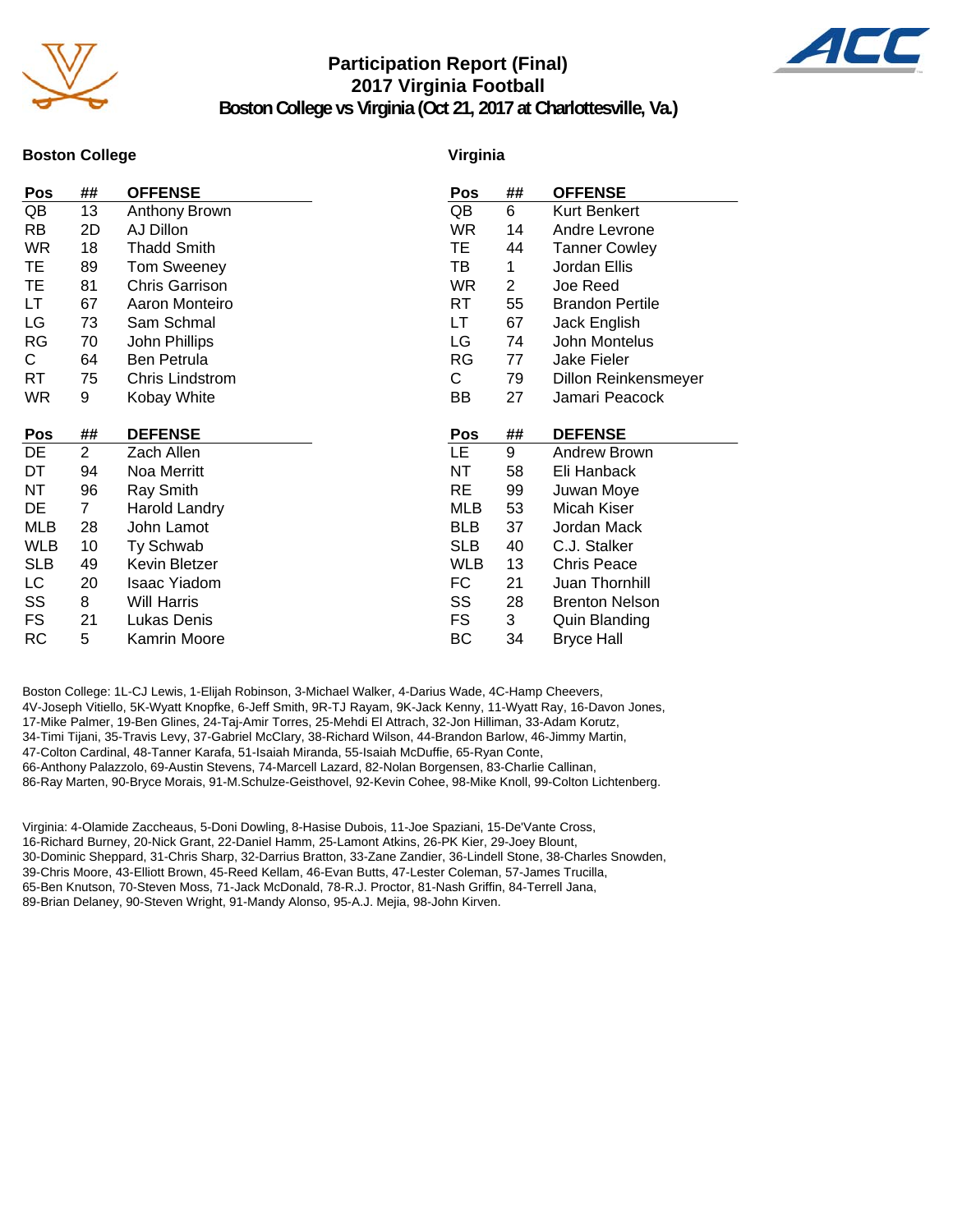

# **Drive Chart (By Team) (Final) 2017 Virginia Football**



**Boston College vs Virginia (Oct 21, 2017 at Charlottesville, Va.)**

|           |                 |             |       | <b>Drive Started</b> |                 |       | <b>Drive Ended</b>       | <b>Consumed</b>             |            |
|-----------|-----------------|-------------|-------|----------------------|-----------------|-------|--------------------------|-----------------------------|------------|
| Team      | Qtr             | <b>Spot</b> | Time  | <b>Obtained</b>      | <b>Spot</b>     | Time  | <b>How lost</b>          | - Yds<br>ΡI                 | <b>TOP</b> |
| BC        | 1st             | <b>B02</b>  | 12:31 | Punt                 | lV13            | 06:51 | *FIELD GOAL              | 15<br>85<br>$\blacksquare$  | 5:40       |
| <b>BC</b> |                 | <b>B10</b>  | 05:23 | Punt                 | V <sub>00</sub> | 04:16 | *TOUCHDOWN               | 90<br>4 -                   | 1:07       |
| BC        |                 | B19         | 03:22 | Punt                 | V <sub>0</sub>  | 01:57 | *TOUCHDOWN               | 3<br>- 81                   | 1:25       |
| <b>BC</b> | 2 <sub>nd</sub> | B20         | 14:44 | Punt                 | V <sub>00</sub> | 11:35 | *TOUCHDOWN               | 9<br>80<br>$\sim$           | 3:09       |
| BC        |                 | B45         | 09:59 | Interception         | B32             | 07:49 | Punt                     | (13)<br>3<br>$\blacksquare$ | 2:10       |
| <b>BC</b> |                 | <b>B25</b>  | 00:42 | Kickoff              | <b>B23</b>      | 00:00 | End of half              | (2)<br>$\blacksquare$       | 0:42       |
| BC        | 3rd             | B32         | 15:00 | Kickoff              | V18             | 10:42 | *FIELD GOAL              | 10<br>50<br>$\blacksquare$  | 4:18       |
| <b>BC</b> |                 | <b>B08</b>  | 08:44 | Punt                 | V <sub>00</sub> | 02:11 | *TOUCHDOWN               | 15<br>- 92                  | 6:33       |
| BC        | 4th             | <b>B28</b>  | 14:47 | Kickoff              | B35             | 12:55 | Punt                     | 3<br>- 7                    | 1:52       |
| <b>BC</b> |                 | IB17        | 11:27 | Punt                 | <b>B24</b>      | 09:39 | Punt                     | $3 - 7$                     | 1:48       |
| BC        |                 | V00         | 09:30 | Interception         | V00             | 09:30 | <i><b>*TOUCHDOWN</b></i> | $\Omega$<br>$-0$            | 0:00       |
| <b>BC</b> |                 | V20         | 08:10 | Interception         | V12             | 05:49 | Downs                    | $4 - 8$                     | 2:21.      |
| BC        |                 | <b>B20</b>  | 03:19 | Punt                 | <b>B27</b>      | 00:55 | Punt                     | 3<br>- 7                    | 2:24       |

|                        | 1st   | 2nd        | 3rd        | 4th        | 1st        | 2nd        |            |
|------------------------|-------|------------|------------|------------|------------|------------|------------|
| <b>Boston College</b>  | Qtr   | Qtr        | Qtr        | Qtr        | Half       | Half       | Total      |
| Time of possession     | 08:12 | 06:01      | 10:51      | 08:31      | 14:13      | 19:22      | 33:35      |
| 3rd down conversions   | 5-6   | $2 - 3$    | $3-6$      | $0 - 4$    | 7-9        | $3 - 10$   | $10 - 19$  |
| Average field position | B10   | <b>B30</b> | <b>B20</b> | <b>B36</b> | <b>B20</b> | <b>B30</b> | <b>B25</b> |
| 4th down conversions   | 0-0   | 0-0        | $2 - 2$    | $0 - 1$    | $0 - 0$    | $2 - 3$    | $2 - 3$    |

|           |                 |                 | <b>Drive Started</b> |                 |            | <b>Drive Ended</b> | <b>Consumed</b>          |                                 |            |
|-----------|-----------------|-----------------|----------------------|-----------------|------------|--------------------|--------------------------|---------------------------------|------------|
| Team      | Qtr             | <b>Spot</b>     | Time                 | <b>Obtained</b> | Spot       | Time               | <b>How lost</b>          | - Yds<br><b>PI</b>              | <b>TOP</b> |
| VA        | 1st             | V <sub>25</sub> | 15:00                | Kickoff         | V44        | 12:31              | Punt                     | -19<br>6<br>$\sim$              | 2:29       |
| <b>VA</b> |                 | V <sub>25</sub> | 06:51                | Kickoff         | V36        | 05:23              | Punt                     | $3 - 11$                        | 1:28       |
| VA        |                 | V <sub>25</sub> | 04:16                | Kickoff         | V29        | 03:22              | Punt                     | 3<br>- 4                        | 0:54       |
| <b>VA</b> |                 | V <sub>25</sub> | 01:57                | Kickoff         | B42        | 14:44              | Punt                     | $6 - 33$                        | 2:13       |
| VA        | 2 <sub>nd</sub> | V34             | 11:35                | Kickoff         | V49        | 09:59              | Interception             | -15<br>5 -                      | 1:36       |
| <b>VA</b> |                 | V <sub>41</sub> | 07:49                | Punt            | B00        | 00:42              | <i><b>*TOUCHDOWN</b></i> | 14<br>- 59                      | $7:07$ .   |
| VA        | 3rd             | V25             | 10:42                | Kickoff         | V45        | 08:44              | Punt                     | -20<br>6.<br>$\sim$             | 1:58       |
| <b>VA</b> |                 | V <sub>25</sub> | 02:11                | Kickoff         | B20        | 14:53              | *FIELD GOAL              | 9<br>- 55                       | 2:18       |
| VA        | 4th             | V25             | 12:55                | Punt            | V30        | 11:27              | Punt                     | 3<br>- 5                        | 1:28       |
| <b>VA</b> |                 | V38             | 09:39                | Punt            | V38        | 09:30              | Interception             | $-0$                            | 0:09       |
| VA        |                 | V <sub>25</sub> | 09:30                | Kickoff         | lV41       | 08:10              | Interception             | 16<br>4 -                       | 1:20       |
| <b>VA</b> |                 | V12             | 05:49                | Downs           | V42        | 03:19              | Punt                     | $7 - 30$                        | 2:30       |
| VA        |                 | V45             | 00:55                | Punt            | <b>B43</b> | 00:00              | End of half              | -12<br>$\overline{2}$<br>$\sim$ | 0:55       |

|                        | 1st     | 2nd   | 3rd     | 4th             | 1st     | 2nd     |         |
|------------------------|---------|-------|---------|-----------------|---------|---------|---------|
| Virginia               | Qtr     | Qtr   | Qtr     | Qtr             | Half    | Half    | Total   |
| Time of possession     | 06:48   | 08:59 | 04:09   | 06:29           | 15:47   | 10:38   | 26:25   |
| 3rd down conversions   | $1 - 4$ | 4-6   | $1 - 2$ | 1-4             | $5-10$  | $2 - 6$ | 7-16    |
| Average field position | V25     | V37   | V25     | V <sub>29</sub> | V29     | V27     | V28     |
| 4th down conversions   | $0 - 0$ | 0-0   | $0 - 0$ | $0 - 0$         | $0 - 0$ | 0-0     | $0 - 0$ |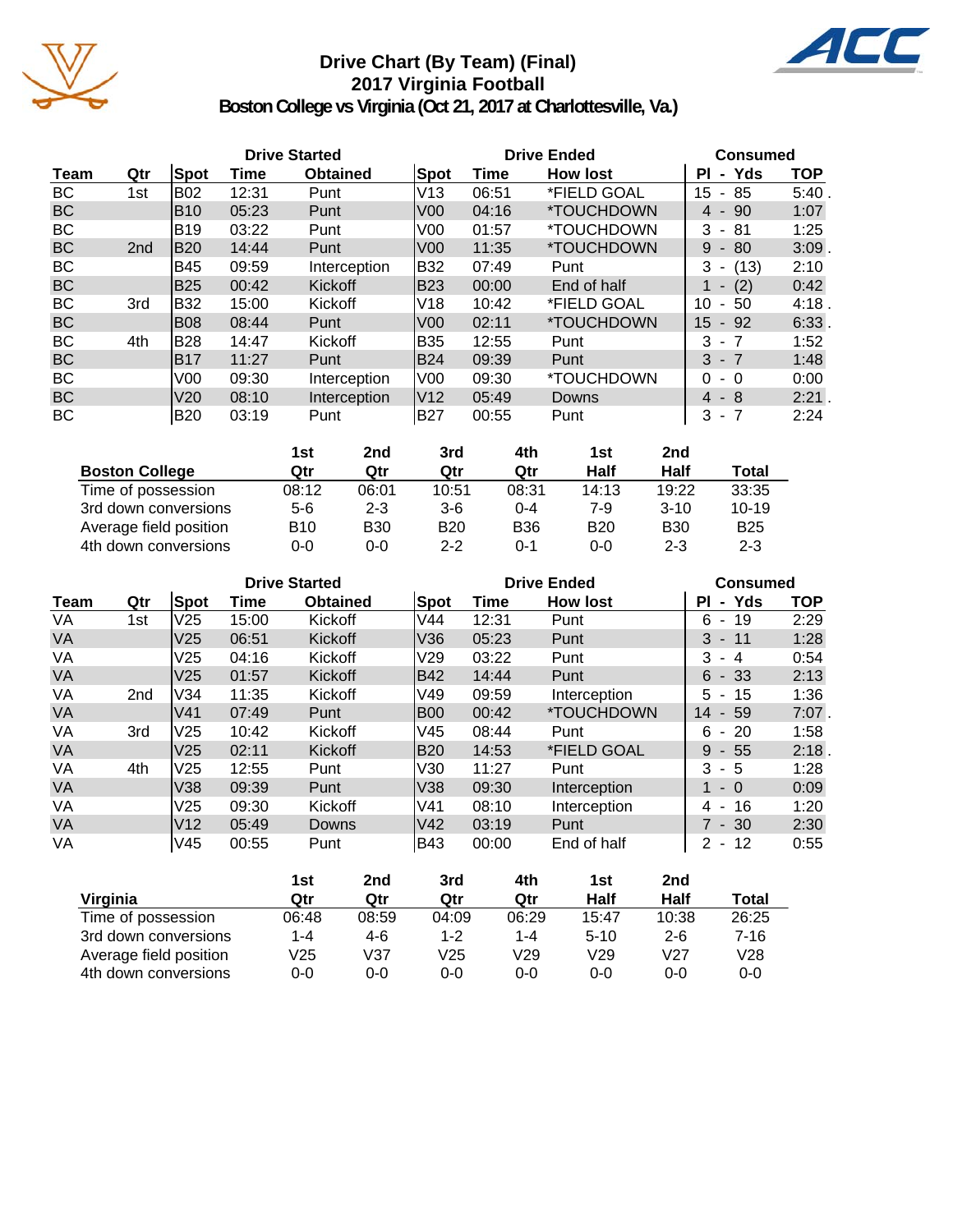

# **Drive Chart (By Quarter) (Final) 2017 Virginia Football**



**Boston College vs Virginia (Oct 21, 2017 at Charlottesville, Va.)**

|           |     |             |       | <b>Drive Started</b> |                 | <b>Drive Ended</b> | <b>Consumed</b> |                                      |            |
|-----------|-----|-------------|-------|----------------------|-----------------|--------------------|-----------------|--------------------------------------|------------|
| Team      | Qtr | <b>Spot</b> | Time  | <b>Obtained</b>      | Spot            | <b>Time</b>        | <b>How lost</b> | PI - Yds                             | <b>TOP</b> |
| VA        | 1st | V25         | 15:00 | Kickoff              | V44             | 12:31              | Punt            | 6<br>- 19                            | 2:29       |
| <b>BC</b> |     | <b>B02</b>  | 12:31 | Punt                 | V13             | 06:51              | *FIELD GOAL     | $-85$<br>15                          | 5:40.      |
| VA        |     | V25         | 06:51 | Kickoff              | V36             | 05:23              | Punt            | 3<br>11<br>$\blacksquare$            | 1:28       |
| <b>BC</b> |     | <b>B10</b>  | 05:23 | Punt                 | V <sub>00</sub> | 04:16              | *TOUCHDOWN      | $\overline{4}$<br>$-90$              | 1:07       |
| VA        |     | V25         | 04:16 | Kickoff              | V29             | 03:22              | Punt            | 3<br>$-4$                            | 0:54       |
| BC        |     | <b>B19</b>  | 03:22 | Punt                 | V <sub>00</sub> | 01:57              | *TOUCHDOWN      | $3 - 81$                             | 1:25       |
| VA        |     | V25         | 01:57 | Kickoff              | <b>B42</b>      | 14:44              | Punt            | 6<br>33<br>$\blacksquare$            | 2:13       |
| BC        | 2nd | <b>B20</b>  | 14:44 | Punt                 | V <sub>00</sub> | 11:35              | *TOUCHDOWN      | 9<br>80                              | $3:09$ .   |
| VA        |     | V34         | 11:35 | Kickoff              | V49             | 09:59              | Interception    | 5<br>15<br>$\blacksquare$            | 1:36       |
| <b>BC</b> |     | <b>B45</b>  | 09:59 | Interception         | B32             | 07:49              | Punt            | 3<br>(13)<br>$\sim$                  | 2:10       |
| VA        |     | V41         | 07:49 | Punt                 | <b>B00</b>      | 00:42              | *TOUCHDOWN      | 14<br>59                             | $7:07$ .   |
| <b>BC</b> |     | <b>B25</b>  | 00:42 | Kickoff              | <b>B23</b>      | 00:00              | End of half     | (2)<br>$\overline{\phantom{a}}$      | 0:42       |
| BC        | 3rd | <b>B32</b>  | 15:00 | Kickoff              | V18             | 10:42              | *FIELD GOAL     | 10<br>50                             | 4:18.      |
| <b>VA</b> |     | V25         | 10:42 | Kickoff              | V <sub>45</sub> | 08:44              | Punt            | 6<br>20                              | 1:58       |
| BC        |     | <b>B08</b>  | 08:44 | Punt                 | V <sub>00</sub> | 02:11              | *TOUCHDOWN      | 15<br>92<br>$\overline{\phantom{a}}$ | 6:33.      |
| <b>VA</b> |     | V25         | 02:11 | Kickoff              | <b>B20</b>      | 14:53              | *FIELD GOAL     | 9<br>55<br>$\overline{\phantom{a}}$  | 2:18.      |
| ВC        | 4th | <b>B28</b>  | 14:47 | Kickoff              | <b>B35</b>      | 12:55              | Punt            | 3<br>$-7$                            | 1:52       |
| VA        |     | V25         | 12:55 | Punt                 | V30             | 11:27              | Punt            | $3 - 5$                              | 1:28       |
| ВC        |     | <b>B17</b>  | 11:27 | Punt                 | <b>B24</b>      | 09:39              | Punt            | 3<br>$-7$                            | 1:48       |
| VA        |     | V38         | 09:39 | Punt                 | V38             | 09:30              | Interception    | $-0$<br>$\blacklozenge$              | 0:09       |
| BC        |     | V00         | 09:30 | Interception         | V <sub>00</sub> | 09:30              | *TOUCHDOWN      | $-0$<br>0                            | 0:00       |
| VA        |     | V25         | 09:30 | Kickoff              | V41             | 08:10              | Interception    | $-16$<br>4                           | 1:20       |
| BC        |     | V20         | 08:10 | Interception         | V12             | 05:49              | Downs           | -8<br>4<br>$\blacksquare$            | 2:21.      |
| VA        |     | V12         | 05:49 | Downs                | V42             | 03:19              | Punt            | $7 - 30$                             | 2:30       |
| BC        |     | <b>B20</b>  | 03:19 | Punt                 | <b>B27</b>      | 00:55              | Punt            | 3<br>$-7$                            | 2:24       |
| VA        |     | V45         | 00:55 | Punt                 | B43             | 00:00              | End of half     | $2 - 12$                             | 0:55       |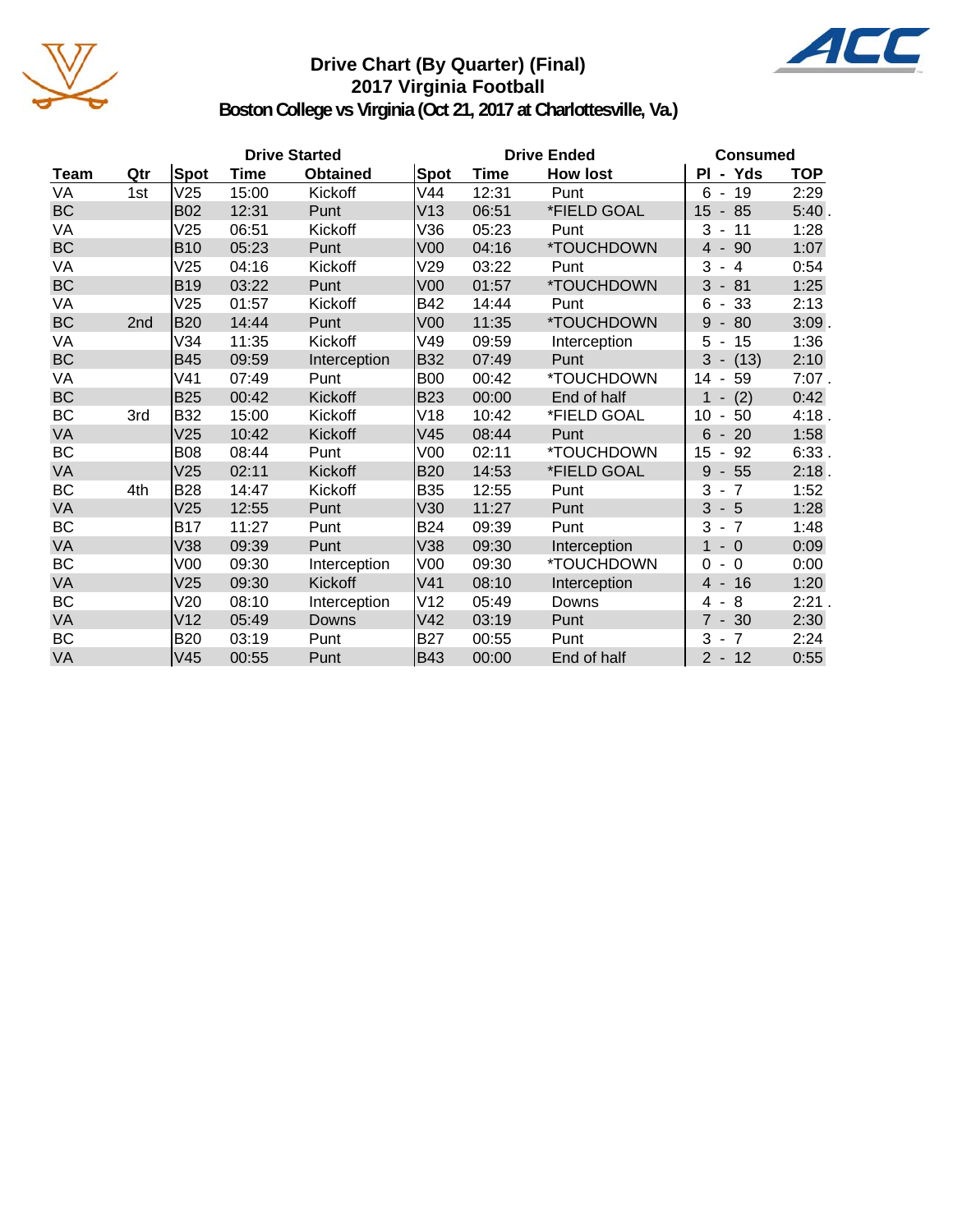

# **Play-by-Play Summary (1st quarter) Boston College vs Virginia (Oct 21, 2017 at Charlottesville, Va.)**



|                                                           | BC wins toss, defers, Virginia defends North Endzone                                                                            |                |
|-----------------------------------------------------------|---------------------------------------------------------------------------------------------------------------------------------|----------------|
|                                                           | Schulze-Geistho kickoff 65 yards to the VA0, touchback.                                                                         |                |
| 1-10 VA 25                                                | Ellis, J rush for 9 yards to the VA34 (Denis, L).                                                                               |                |
| VA 34<br>2-1                                              | Benkert, K pass incomplete to Zaccheaus, O, dropped pass.                                                                       |                |
| $3 - 1$<br>VA 34                                          | Ellis, J rush for 3 yards to the VA37, 1ST DOWN VA (Harris, W).                                                                 | R <sub>1</sub> |
| 1-10 VA 37                                                | Benkert, K pass complete to Hamm, D for no gain to the VA37 (Lamot,J).                                                          |                |
| 2-10 VA 37<br>$3 - 3$<br>VA 44                            | Zaccheaus, O rush for 7 yards to the VA44 (Allen, Z).<br>Benkert, K pass incomplete to Zaccheaus, O (Denis, L).                 |                |
| 4-3<br><b>VA 44</b>                                       | Coleman, L punt 54 yards to the BC2, downed.                                                                                    |                |
|                                                           | 6 plays, 19 yards, 2:29                                                                                                         |                |
| <b>BOSTON COLLEGE drive start at 12:31.</b>               |                                                                                                                                 |                |
| 1-10 BC 02                                                | Dillon, A rush for 2 yards to the BC4 (Kiser, M; Hall, B).                                                                      |                |
| <b>BC 04</b><br>2-8                                       | Dillon, A rush for 2 yards to the BC6 (Mack, J).                                                                                |                |
| <b>BC 06</b><br>3-6                                       | Brown, A rush for 15 yards to the BC21, 1ST DOWN BC (Kiser, M).                                                                 | R1             |
| <b>BC 21</b><br>1-10                                      | Hilliman, J rush for 10 yards to the BC31, 1ST DOWN BC (Moore, C).                                                              | R <sub>2</sub> |
| <b>BC 31</b><br>1-10<br>2-9<br><b>BC 32</b>               | Hilliman, J rush for 1 yard to the BC32 (Kiser, M).                                                                             |                |
| $3-9$<br><b>BC 32</b>                                     | Brown, A pass incomplete to Smith, J.<br>Brown, A pass complete to Hilliman, J for 9 yards to the BC41, 1ST DOWN BC (Kiser, M). | P3             |
| <b>BC 41</b><br>1-10                                      | Brown, A pass complete to Sweeney, T for 28 yards to the VA31, 1ST DOWN BC (Nelson, B).                                         | P4             |
| <b>VA 31</b><br>1-10                                      | Dillon, A rush for 6 yards to the VA25 (Thornhill, J; Hanback, E).                                                              |                |
| <b>VA 25</b><br>2-4                                       | Dillon, A rush for loss of 1 yard to the VA26 (Blanding, Q; Moye, J).                                                           |                |
| $3-5$<br>VA 26                                            | Brown, A pass complete to Levy, T for 7 yards to the VA19, 1ST DOWN BC (Blanding, Q).                                           | P <sub>5</sub> |
| $1 - 10$<br>VA 19                                         | Dillon, A rush for 2 yards to the VA17 (Brown, A; Nelson, B).                                                                   |                |
| 2-8<br>VA 17                                              | Brown, A pass complete to Garrison, C for 2 yards to the VA15 (Nelson, B).                                                      |                |
| $3-6$<br><b>VA 15</b>                                     | Brown, A pass complete to Levy, T for 2 yards to the VA13 (Thornhill, J).                                                       |                |
| 4-4<br><b>VA 13</b>                                       | Lichtenberg, C field goal attempt from 30 GOOD, clock 06:51.                                                                    |                |
|                                                           | Boston College 3, Virginia 0                                                                                                    |                |
|                                                           | 15 plays, 85 yards, 5:40<br>Schulze-Geistho kickoff 65 yards to the VA0, touchback.                                             |                |
| VIRGINIA drive start at 06:51.                            |                                                                                                                                 |                |
| 1-10 VA 25                                                | Benkert, K pass incomplete to Reed, J, PENALTY BC personal foul (Merritt, N) 15 yards to                                        | X2             |
|                                                           | the VA40, 1ST DOWN VA, NO PLAY.                                                                                                 |                |
| 1-10 VA 40                                                | Benkert, K pass complete to Zaccheaus, O for loss of 1 yard to the VA39                                                         |                |
|                                                           | (Schwab, T; Merritt, N).                                                                                                        |                |
| 2-11 VA 39                                                | Benkert, K pass incomplete to Dowling, D (Yiadom,I).                                                                            |                |
| 3-11 VA 39                                                | Benkert, K sacked for loss of 3 yards to the VA36 (Bletzer, K; Ray, W).                                                         |                |
| 4-14 VA 36                                                | Coleman, L punt 53 yards to the BC11, Walker, M return -1 yards to the BC10 (Atkins, L).                                        |                |
|                                                           | 3 plays, 11 yards, 1:28                                                                                                         |                |
| <b>BOSTON COLLEGE drive start at 05:23.</b><br>1-10 BC 10 | Hilliman, J rush for 4 yards to the BC14 (Hanback, E;Brown, A).                                                                 |                |
| <b>BC 14</b><br>2-6                                       | Brown, A pass incomplete to Sweeney, T.                                                                                         |                |
| <b>BC 14</b><br>3-6                                       | Brown, A pass complete to Smith, J for 10 yards to the BC24, 1ST DOWN BC (Mack, J; Kiser, M).                                   | P6             |
| <b>BC 24</b><br>1-10                                      | Smith, T rush for 76 yards to the VA0, 1ST DOWN BC, TOUCHDOWN, clock 04:16.                                                     | R7             |
| $1-G$<br>VA 03                                            | Lichtenberg, C kick attempt good.                                                                                               |                |
|                                                           | Boston College 10, Virginia 0                                                                                                   |                |
|                                                           | 4 plays, 90 yards, 1:07                                                                                                         |                |
|                                                           | Schulze-Geistho kickoff 65 yards to the VA0, touchback.                                                                         |                |
| VIRGINIA drive start at 04:16.                            |                                                                                                                                 |                |
| 1-10 VA 25                                                | Benkert, K pass incomplete to Levrone, A.                                                                                       |                |
| 2-10 VA 25<br><b>VA 29</b>                                | Ellis, J rush for 4 yards to the VA29 (Ray, W).<br>Benkert, K pass incomplete to Dowling, D (Yiadom, I).                        |                |
| 3-6<br>4-6<br><b>VA 29</b>                                | Coleman, L punt 52 yards to the BC19, downed.                                                                                   |                |
|                                                           | 3 plays, 4 yards, 0:54                                                                                                          |                |
| BOSTON COLLEGE drive start at 03:22.                      |                                                                                                                                 |                |
| <b>BC 19</b><br>1-10                                      | Dillon, A rush for 2 yards to the BC21 (Mack, J; Kiser, M).                                                                     |                |
| <b>BC 21</b><br>$2 - 8$                                   | Dillon, A rush for 3 yards to the BC24 (Nelson, B; Moye, J).                                                                    |                |
| <b>BC 24</b><br>3-5                                       | Brown, A pass complete to White, K for 76 yards to the VA0, 1ST DOWN BC, TOUCHDOWN, clock                                       | P <sub>8</sub> |
|                                                           | 01:57.                                                                                                                          |                |
| 1-G<br>VA 03                                              | Lichtenberg, C kick attempt good.                                                                                               |                |
|                                                           | Boston College 17, Virginia 0                                                                                                   |                |
|                                                           | 3 plays, 81 yards, 1:25<br>Schulze-Geistho kickoff 65 yards to the VA0, touchback.                                              |                |
| VIRGINIA drive start at 01:57.                            |                                                                                                                                 |                |
| 1-10 VA 25                                                | Zaccheaus, O rush for 1 yard to the VA26 (Allen, Z).                                                                            |                |
| 2-9<br>VA 26                                              | Cross, D rush for 13 yards to the VA39, 1ST DOWN VA (Harris, W).                                                                | R3             |
| $1-10$ VA 39                                              | Benkert, K pass complete to Reed, J for 17 yards to the BC44, 1ST DOWN VA (Schwab, T).                                          | P4             |
| 1-10<br>BC 44                                             | Ellis, J rush for 2 yards to the BC42 (Schwab, T; Smith, R).                                                                    |                |
|                                                           | END OF 1st QUARTER: Boston College 17, Virginia 0                                                                               |                |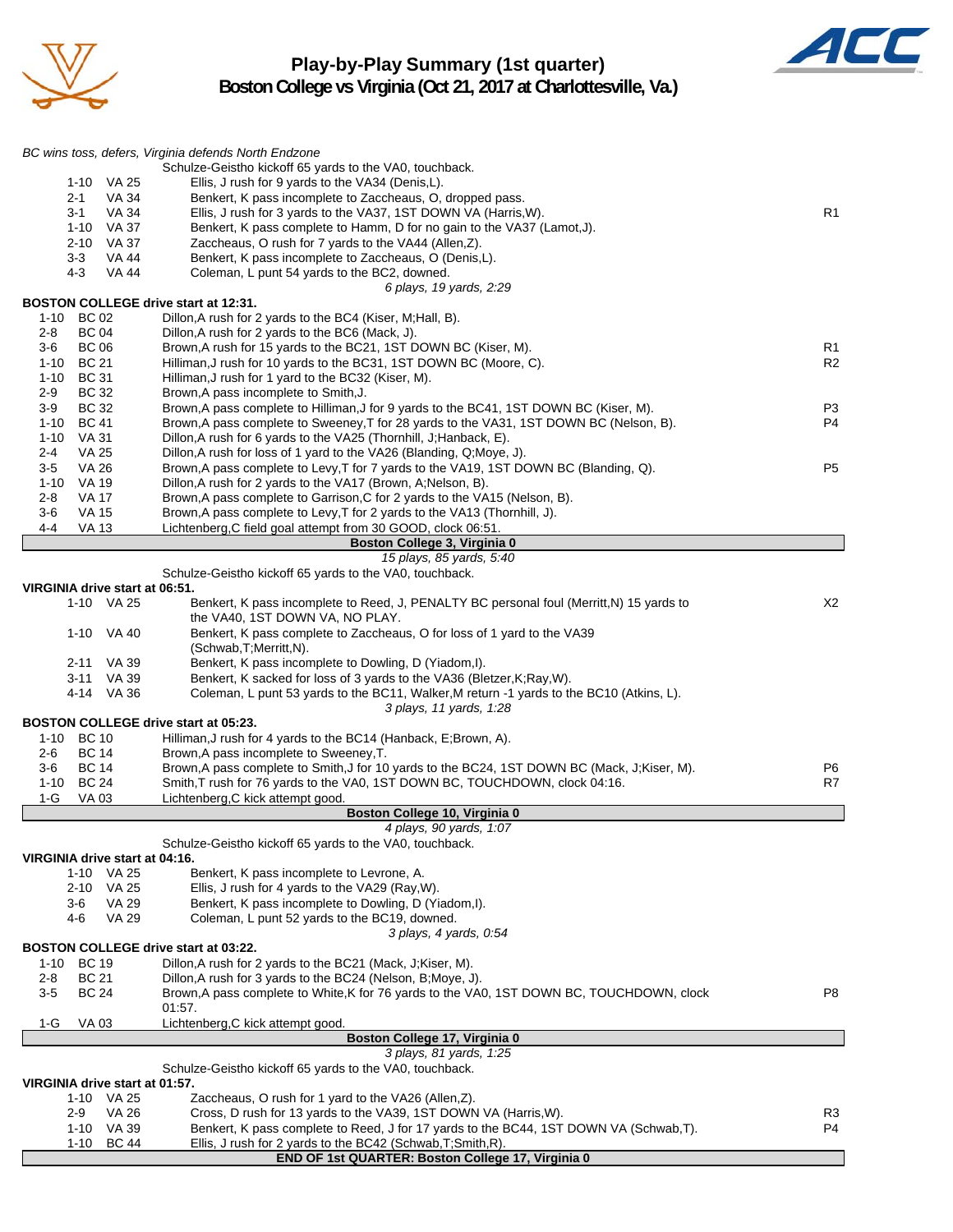

**Play-by-Play Summary (1st quarter) Boston College vs Virginia (Oct 21, 2017 at Charlottesville, Va.)**



|                        |       | Time        | 1st Downs |  |   |       | Conversions |         |                  |                  |
|------------------------|-------|-------------|-----------|--|---|-------|-------------|---------|------------------|------------------|
| <b>Quarter Summary</b> | Score | <b>Poss</b> |           |  |   | 3rd   | 4th         | Rushina | Passing          | <b>Penalties</b> |
| <b>Boston College</b>  |       | 08:12       | 5         |  | 8 | $5-6$ | 0-0         | 12-122  | 7-9-0-134        | 1-15             |
| Virginia               |       | 06:48       |           |  | 4 | 1-4   | 0-0         | 8-36    | $3 - 8 - 0 - 16$ | 0-0              |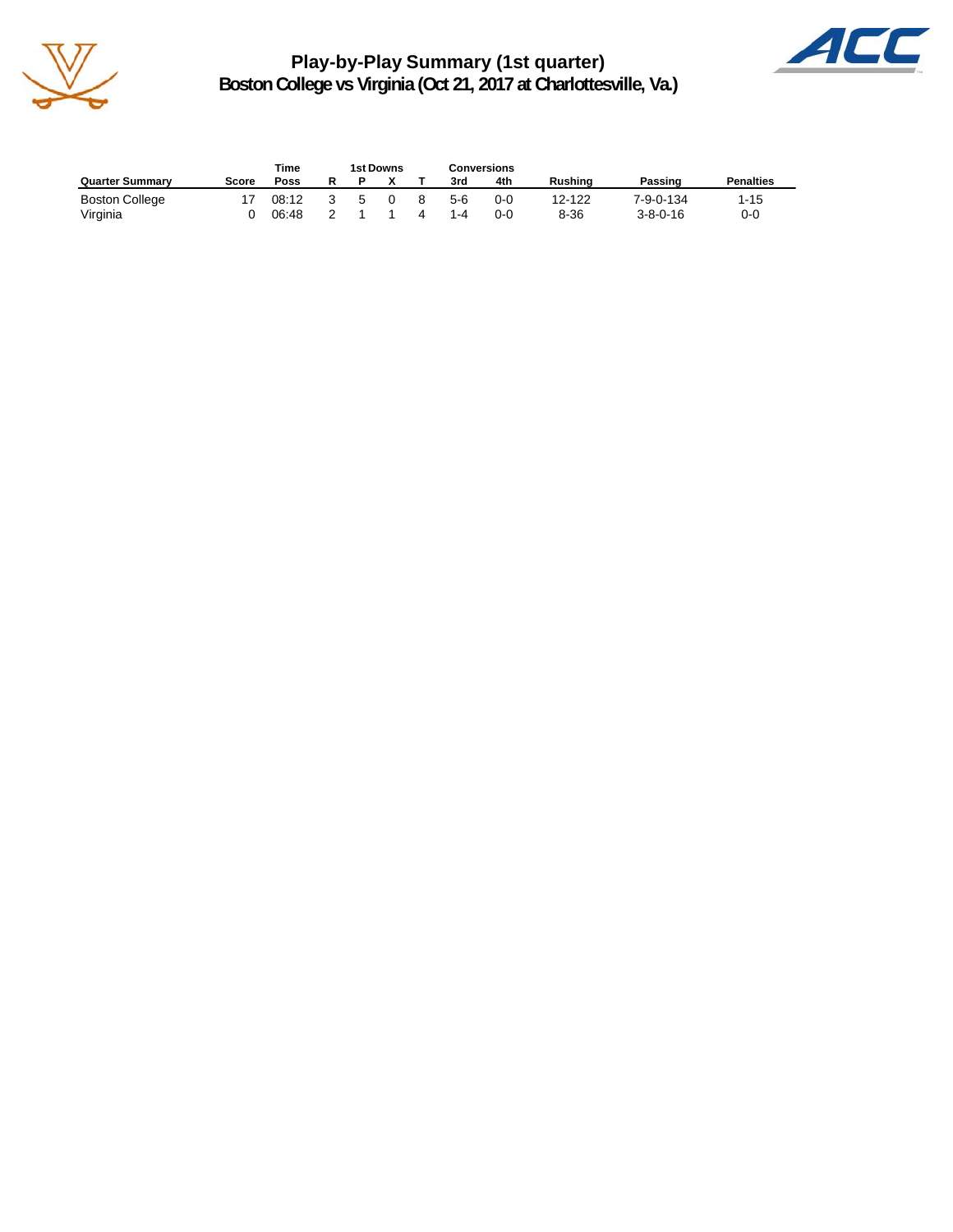

# **Quickie Statistics (1st quarter only) Boston College vs Virginia (Oct 21, 2017 at Charlottesville, Va.)**



|                                   | ВC          | VA             |
|-----------------------------------|-------------|----------------|
| Score                             | 17          | 0              |
| <b>FIRST DOWNS</b>                | 8           | $\overline{4}$ |
| <b>RUSHES-YARDS (NET)</b>         | 12-122      | 8-36           |
| <b>PASSING YDS (NET)</b>          | 134         | 16             |
| Passes Att-Comp-Int               | $9 - 7 - 0$ | $8 - 3 - 0$    |
| <b>TOTAL OFFENSE PLAYS-YARDS</b>  | 21-256      | 16-52          |
| <b>Fumble Returns-Yards</b>       | $0-0$       | $0-0$          |
| <b>Punt Returns-Yards</b>         | $1 - 1$     | $0-0$          |
| Kickoff Returns-Yards             | $0-0$       | $0-0$          |
| <b>Interception Returns-Yards</b> | $0 - 0$     | $0-0$          |
| Punts (Number-Avg)                | $0 - 0.0$   | $3 - 53.0$     |
| Fumbles-Lost                      | $0 - 0$     | $0 - 0$        |
| Penalties-Yards                   | $1 - 15$    | $0-0$          |
| <b>Possession Time</b>            | 08:12       | 06:48          |
| <b>Third-Down Conversions</b>     | 5 of 6      | 1 of $4$       |
| <b>Fourth-Down Conversions</b>    | $0$ of $0$  | $0$ of $0$     |

### **Boston College Virginia**

| <b>Rushing</b>      |                     | No. Gain Loss           | <b>Net</b>     | <b>TD</b> | Lg         | Avg         | <b>Rushing</b>                                                  |         | No. Gain Loss |                | <b>TD</b><br><b>Net</b> | Lg            | Avg         |
|---------------------|---------------------|-------------------------|----------------|-----------|------------|-------------|-----------------------------------------------------------------|---------|---------------|----------------|-------------------------|---------------|-------------|
| <b>Thadd Smith</b>  |                     | 76                      | 76<br>0        | 1         | 76         | 76.0        | Jordan Ellis                                                    | 4       | 18            | 0              | 18                      | $\Omega$<br>9 | 4.5         |
| AJ Dillon           | 7                   | 17                      | 16<br>1        | 0         | 6          | 2.3         | De'Vante Cross                                                  |         | 13            | 0              | 13                      | 13<br>0       | 13.0        |
| Jon Hilliman        | 3                   | 15                      | 15<br>$\Omega$ | $\Omega$  | 10         | 5.0         | Olamide Zaccheaus                                               | 2       | 8             | $\Omega$       | 8                       | 7<br>0        | 4.0         |
| Anthony Brown       | 1                   | 15                      | 15<br>$\Omega$ | $\Omega$  | 15         | 15.0        | Kurt Benkert                                                    |         | $\Omega$      | 3              | $-3$                    | 0<br>0        | $-3.0$      |
| Passing             | $C-A-I$             |                         | Yds            | TD        | Long       | <b>Sack</b> | <b>Passing</b>                                                  |         | $C-A-I$       | Yds            | TD                      | Long          | <b>Sack</b> |
| Anthony Brown       | $7 - 9 - 0$         |                         | 134            | 1         | 76         | 0           | <b>Kurt Benkert</b>                                             |         | $3 - 8 - 0$   | 16             | $\Omega$                | 17            |             |
| Receiving           | No.                 | Yards                   | <b>TD</b>      | Long      |            |             | <b>Receiving</b>                                                | No.     | Yards         | TD             | Long                    |               |             |
| <b>Travis Levy</b>  | $\overline{2}$      | 9                       | $\mathbf{0}$   |           |            |             | Joe Reed                                                        |         |               | 17             | $\Omega$                | 17            |             |
| Kobay White         |                     | 76                      |                | 76        |            |             | Daniel Hamm                                                     |         |               | 0              | 0                       | 0             |             |
| <b>Tom Sweeney</b>  |                     | 28                      | 0              | 28        |            |             | Olamide Zaccheaus                                               | 1       |               | $-1$           | 0                       | $\Omega$      |             |
| Jeff Smith          |                     | 10                      | $\Omega$       | 10        |            |             |                                                                 |         |               |                |                         |               |             |
| <b>Punting</b>      | No.                 | Yds                     | Avg            | Long      | ln20       | ΤВ          | <b>Punting</b>                                                  | No.     | Yds           | Avg            | Long                    | In20          | <u>ТВ</u>   |
|                     |                     |                         |                |           |            |             | Lester Coleman                                                  | 3       | 159           | 53.0           | 54                      | 3             | $\Omega$    |
| <b>Punt Returns</b> | No.                 | Yards                   | TD             | Long      |            |             | <b>Punt Returns</b>                                             | No.     | Yards         | <b>TD</b>      | Long                    |               |             |
| Michael Walker      |                     | $-1$                    | $\Omega$       | 0         |            |             |                                                                 |         |               |                |                         |               |             |
| <b>Kick Returns</b> | No.                 | Yards                   | <b>TD</b>      | Long      |            |             | <b>Kick Returns</b>                                             | No.     | Yards         | <b>TD</b>      | Long                    |               |             |
| <b>Tackles</b>      | UA-A                | <b>Total</b>            | <b>Sacks</b>   |           | <b>TFL</b> |             | <b>Tackles</b>                                                  | UA-A    | Total         |                | <b>Sacks</b>            | TFL           |             |
| Ty Schwab           | $1 - 2$             | 3                       |                | 0.0       | 0.5        |             | Micah Kiser                                                     | $3 - 3$ |               | 6              | 0.0                     | 0.0           |             |
| Zach Allen          | $2-0$               | 2                       |                | 0.0       | 0.0        |             | <b>Brenton Nelson</b>                                           | $2 - 2$ |               | 4              | 0.0                     | 0.0           |             |
| <b>Will Harris</b>  | $2 - 0$             | $\overline{\mathbf{c}}$ |                | 0.0       | 0.0        |             | Jordan Mack                                                     | $1 - 2$ |               | 3              | 0.0                     | 0.0           |             |
| <b>Wyatt Ray</b>    | $1 - 1$             | $\overline{2}$          |                | 0.5       | 0.5        |             | Quin Blanding                                                   | $1 - 1$ |               | $\overline{2}$ | 0.0                     | 0.5           |             |
| Time<br>Qtr         | <b>Scoring Play</b> |                         |                |           |            |             |                                                                 |         |               |                |                         | V-H           |             |
| 06:51<br>1st        |                     |                         |                |           |            |             | BC - Colton Lichtenberg 30 yd field goal, 15-85 5:40            |         |               |                |                         | $3 - 0$       |             |
| 04:16               |                     |                         |                |           |            |             | BC - Thadd Smith 76 yd run (Colton Lichtenberg kick), 4-90 1:07 |         |               |                |                         | $10 - 0$      |             |

01:57 BC - Kobay White 76 yd pass from Anthony Brown (Colton Lichtenberg kick), 3-81 1:25 17 - 0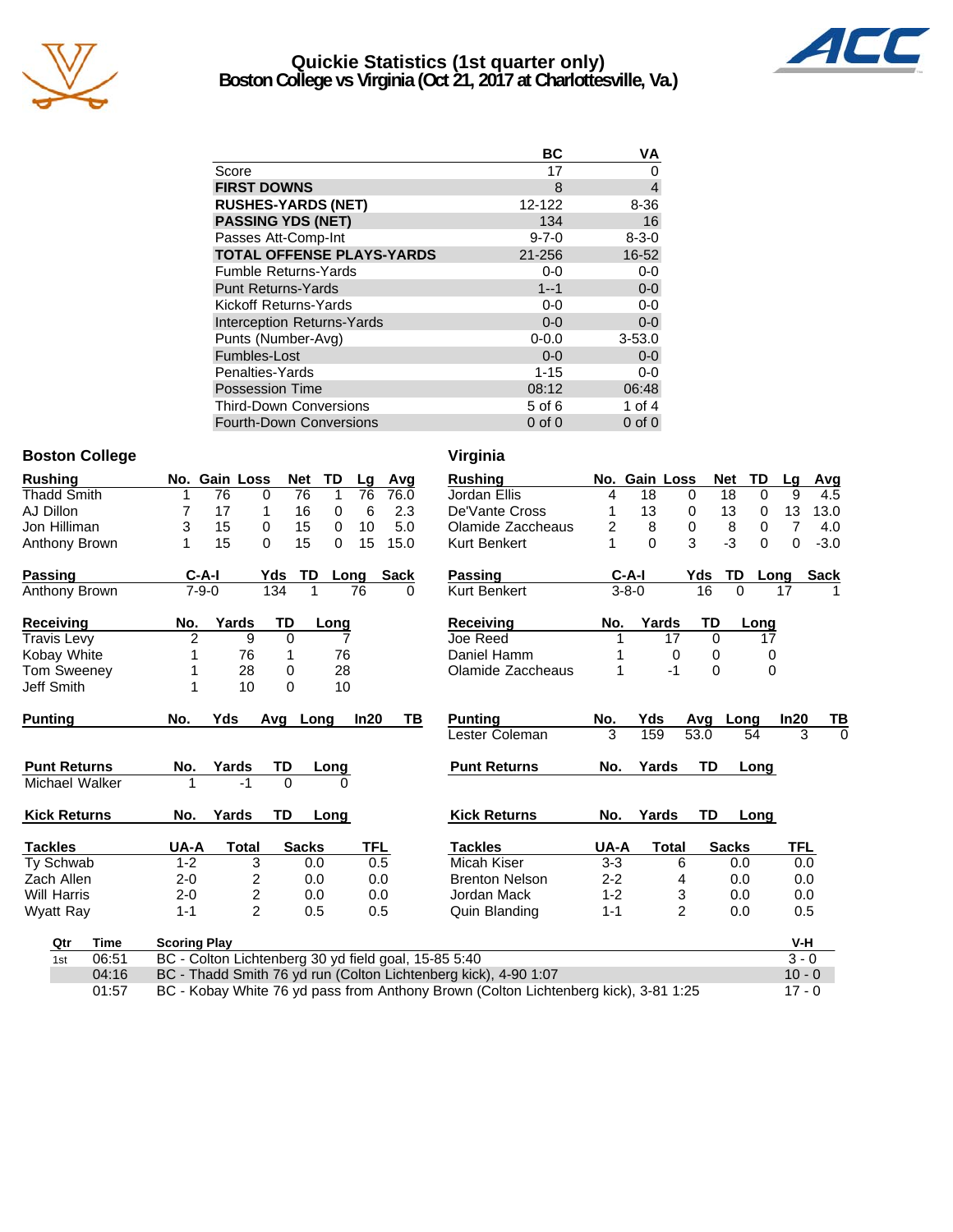

# **Play-by-Play Summary (2nd quarter) Boston College vs Virginia (Oct 21, 2017 at Charlottesville, Va.)**



| <b>BC 42</b><br>2-8<br>Start of 2nd quarter, clock 15:00.                                                                                                                                    |                 |
|----------------------------------------------------------------------------------------------------------------------------------------------------------------------------------------------|-----------------|
| <b>BC 42</b><br>2-8<br>Benkert, K pass incomplete to Levrone, A.                                                                                                                             |                 |
| $3-8$<br>Timeout Virginia, clock 14:55.<br>BC 42                                                                                                                                             |                 |
| <b>BC 42</b><br>Benkert, K pass incomplete to Reed, J (Harris, W).<br>3-8<br>4-8<br><b>BC 42</b><br>Coleman, L punt 42 yards to the BC0, touchback.                                          |                 |
| 6 plays, 33 yards, 2:13                                                                                                                                                                      |                 |
| <b>BOSTON COLLEGE drive start at 14:44.</b>                                                                                                                                                  |                 |
| 1-10 BC 20<br>Dillon, A rush for 1 yard to the BC21 (Peace, C).                                                                                                                              |                 |
| <b>BC 21</b><br>Brown, A pass incomplete to Garrison, C, dropped pass.<br>2-9<br><b>BC 21</b><br>Brown, A pass complete to Walker, M for 13 yards to the BC34, 1ST DOWN BC (Mack, J).<br>3-9 | P9              |
| 1-10 BC 34<br>Brown, A pass complete to Walker, M for 46 yards to the VA20, 1ST DOWN BC (Blanding, Q).                                                                                       | P10             |
| 1-10 VA 20<br>Dillon, A rush for 5 yards to the VA15 (Nelson, B).                                                                                                                            |                 |
| VA 15<br>Brown, A rush for no gain to the VA15, fumble by Brown, A recovered by BC Brown, A at VA15.<br>$2 - 5$                                                                              |                 |
| $3-5$<br><b>VA 15</b><br>Timeout Virginia, clock 12:43.<br>$3-5$<br>VA 15<br>Dillon, A rush for 6 yards to the VA9, 1ST DOWN BC (Mack, J).                                                   | R <sub>11</sub> |
| 1-G<br>Dillon, A rush for loss of 1 yard to the VA10 (Peace, C; Nelson, B).<br>VA 09                                                                                                         |                 |
| $2-G$<br>Brown, A pass complete to Sweeney, T for 10 yards to the VA0, TOUCHDOWN, clock 11:35.<br>VA 10                                                                                      |                 |
| $1-G$<br>VA 03<br>Lichtenberg, C kick attempt good.                                                                                                                                          |                 |
| Boston College 24, Virginia 0<br>9 plays, 80 yards, 3:09                                                                                                                                     |                 |
| Schulze-Geistho kickoff 58 yards to the VA7, Reed, J return 42 yards to the VA49,                                                                                                            |                 |
| out-of-bounds (Schulze-Geistho), PENALTY VA personal foul (Kellam, R) 15 yards to the                                                                                                        |                 |
| VA34, 1st and 10, VA ball on VA34.<br>VIRGINIA drive start at 11:35.                                                                                                                         |                 |
| 1-10 VA 34<br>Benkert, K pass incomplete to Dowling, D, dropped pass.                                                                                                                        |                 |
| Benkert, K pass complete to Butts, E for 6 yards to the VA40 (Harris, W).<br>2-10 VA 34                                                                                                      |                 |
| PENALTY BC offside 5 yards to the VA45, 1ST DOWN VA.<br>$3-4$<br>VA 40                                                                                                                       | X5              |
| Benkert, K pass incomplete to Zaccheaus, O.<br>1-10 VA 45<br>2-10 VA 45<br>Ellis, J rush for 4 yards to the VA49 (Allen, Z; Ray, W).                                                         |                 |
| <b>VA 49</b><br>Benkert, K pass intercepted by Harris, W at the BC45, Harris, W return 0 yards to the BC45,<br>3-6                                                                           |                 |
| out-of-bounds.                                                                                                                                                                               |                 |
| 5 plays, 15 yards, 1:36                                                                                                                                                                      |                 |
| <b>BOSTON COLLEGE drive start at 09:59.</b><br>1-10 BC 45<br>Hilliman, J rush for no gain to the BC45 (Peace, C; Moye, J).                                                                   |                 |
| 2-10 BC 45<br>Levy, T rush for 12 yards to the VA43 (Nelson, B), PENALTY BC holding (Smith, T) 10 yards                                                                                      |                 |
| to the BC35, NO PLAY.                                                                                                                                                                        |                 |
| 2-20 BC 35<br>Brown, A pass complete to Hilliman, J for loss of 5 yards to the BC30 (Mack, J).                                                                                               |                 |
| 3-25 BC 30<br>Hilliman, J rush for 2 yards to the BC32 (Kiser, M; Wright, S).<br>4-23 BC 32<br>Knoll, M punt 37 yards to the VA31, Hamm, D return 10 yards to the VA41                       |                 |
| (Martin, J; Walker, M).                                                                                                                                                                      |                 |
| 3 plays, minus 13 yards, 2:10                                                                                                                                                                |                 |
| VIRGINIA drive start at 07:49.<br>1-10 VA 41                                                                                                                                                 |                 |
| Benkert, K pass complete to Dubois, H for 8 yards to the VA49 (Denis,L).<br>$2 - 2$<br>VA 49<br>Timeout Virginia, clock 07:03.                                                               |                 |
| $2 - 2$<br>VA 49<br>Ellis, J rush for 1 yard to the 50 yardline (Lamot, J).                                                                                                                  |                 |
| Ellis, J rush for 4 yards to the BC46, 1ST DOWN VA (Allen, Z; Smith, R).<br>$3 - 1$<br><b>VA 50</b>                                                                                          | R <sub>6</sub>  |
| $1 - 10$<br><b>BC 46</b><br>Benkert, K pass complete to Zaccheaus, O for 10 yards to the BC36, 1ST DOWN VA<br>(Lamot, J; Harris, W).                                                         | P7              |
| <b>BC 36</b><br>Benkert, K pass complete to Dowling, D for 4 yards to the BC32 (Yiadom,I).<br>$1 - 10$                                                                                       |                 |
| <b>BC 32</b><br>Benkert, K sacked for loss of 4 yards to the BC36 (Ray, W).<br>2-6                                                                                                           |                 |
| $3 - 10$<br><b>BC 36</b><br>Benkert, K pass complete to Zaccheaus, O for 11 yards to the BC25, 1ST DOWN VA                                                                                   | P <sub>8</sub>  |
| (Karafa, T; Denis, L).<br><b>BC 25</b><br>Ellis, J rush for 4 yards to the BC21 (Merritt, N).<br>$1 - 10$                                                                                    |                 |
| <b>BC 21</b><br>Benkert, K pass complete to Butts, E for 5 yards to the BC16 (Schwab, T).<br>$2-6$                                                                                           |                 |
| <b>BC 16</b><br>Ellis, J rush for 3 yards to the BC13, 1ST DOWN VA (Allen, Z; Merritt, N).<br>3-1                                                                                            | R <sub>9</sub>  |
| <b>BC 13</b><br>Benkert, K pass complete to Hamm, D for loss of 1 yard to the BC14 (Bletzer, K; Allen, Z).<br>1-10                                                                           |                 |
| <b>BC 14</b><br>2-11<br>Benkert, K pass incomplete to Zaccheaus, O, PENALTY BC pass interference (Barlow, B) 12<br>yards to the BC2, 1ST DOWN VA, NO PLAY.                                   | X10             |
| <b>BC 02</b><br>Benkert, K rush for no gain to the BC2 (Denis, L; Yiadom, I).<br>1-G                                                                                                         |                 |
| <b>BC 02</b><br>Ellis, J rush for 1 yard to the BC1 (Denis, L; Yiadom, I).<br>2-G                                                                                                            |                 |
| <b>BC 01</b><br>Reed, J rush for 1 yard to the BC0, TOUCHDOWN, clock 00:42.<br>3-G                                                                                                           |                 |
| <b>BC 03</b><br>Mejia, A.J. kick attempt good.<br>1-G<br>Boston College 24, Virginia 7                                                                                                       |                 |

*14 plays, 59 yards, 7:07* Delaney, B kickoff 65 yards to the BC0, touchback.

**BOSTON COLLEGE drive start at 00:42.**<br>1-10 BC 25 Team rush for los Team rush for loss of 2 yards to the BC23.

End of half, clock 00:00.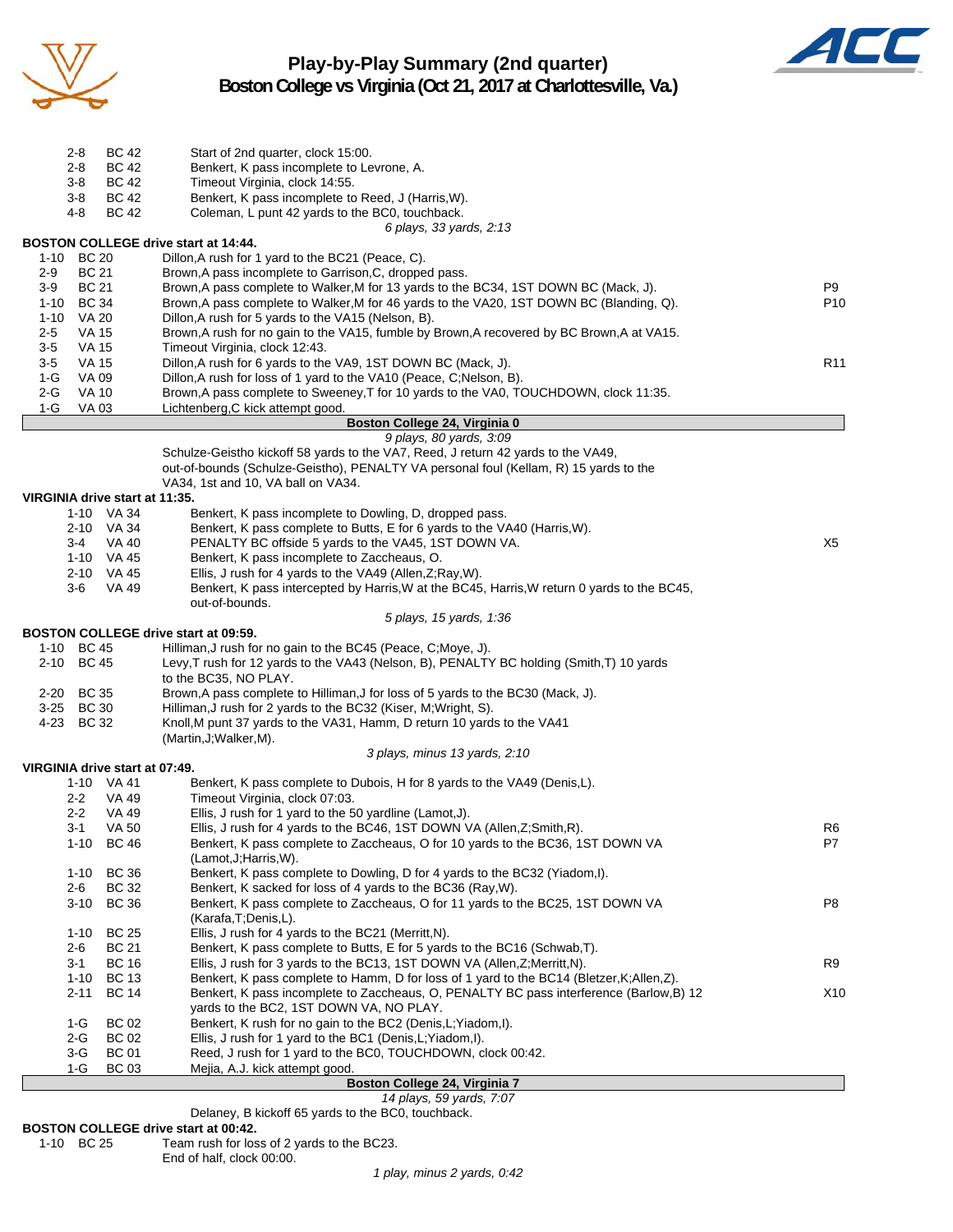

# *Play-by-Play Summary (2nd quarter) Boston College vs Virginia (Oct 21, 2017 at Charlottesville, Va.)*



| <b>END OF 2nd QUARTER: Boston College 24, Virginia 7</b> |       |       |   |   |  |  |       |     |                |                   |                  |
|----------------------------------------------------------|-------|-------|---|---|--|--|-------|-----|----------------|-------------------|------------------|
| Time<br>Conversions<br>1st Downs                         |       |       |   |   |  |  |       |     |                |                   |                  |
| <b>Quarter Summary</b>                                   | Score | Poss  | R | D |  |  | 3rd   | 4th | <b>Rushing</b> | Passing           | <b>Penalties</b> |
| <b>Boston College</b>                                    |       | 06:01 |   |   |  |  | $2-3$ | 0-0 | $8 - 11$       | $4 - 5 - 0 - 64$  | $3 - 27$         |
| Virginia                                                 |       | 08:59 |   |   |  |  | 4-6   | 0-0 | $9 - 14$       | $7 - 12 - 1 - 43$ | $1 - 15$         |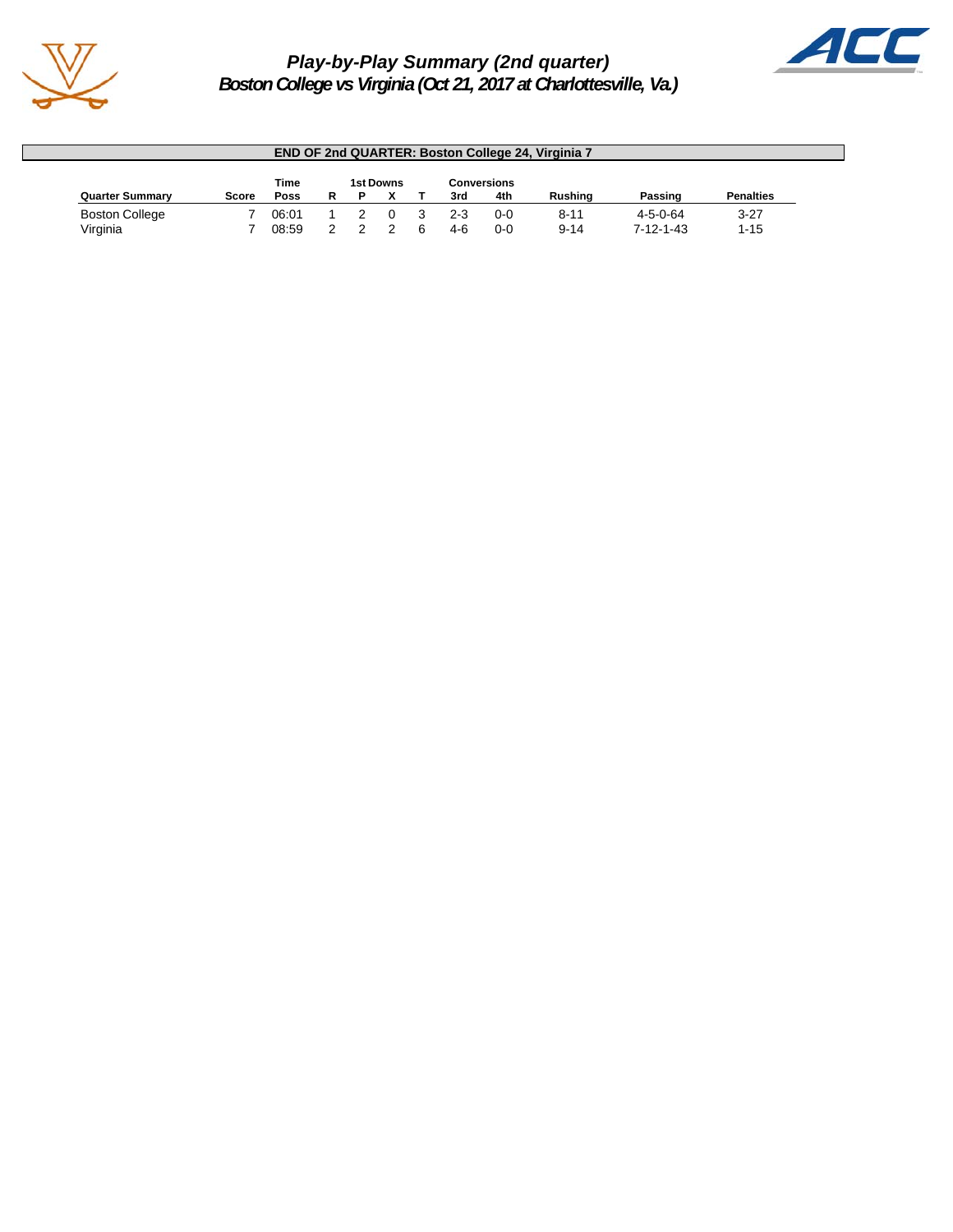

# **Quickie Statistics (2nd quarter only) Boston College vs Virginia (Oct 21, 2017 at Charlottesville, Va.)**



| BC          | ٧A           |
|-------------|--------------|
|             |              |
| 3           | 6            |
| $8 - 11$    | $9 - 14$     |
| 64          | 43           |
| $5 - 4 - 0$ | $12 - 7 - 1$ |
| $13 - 75$   | $21 - 57$    |
| $0-0$       | $0-0$        |
| $0 - 0$     | $1 - 10$     |
| $0-0$       | $1 - 42$     |
| $1 - 0$     | $0-0$        |
| $1 - 37.0$  | $1 - 42.0$   |
| $1 - 0$     | $0-0$        |
| $3 - 27$    | $1 - 15$     |
| 06:01       | 08:59        |
| 2 of 3      | 4 of 6       |
| $0$ of $0$  | $0$ of $0$   |
|             |              |

# **Boston College Virginia**

| <b>Rushing</b>       |       |                     | No. Gain Loss                                        | <b>Net</b>             | TD                         | Lg             | Avg         |          | <b>Rushing</b>                                                                      |                | No. Gain Loss           |              | <b>Net</b><br>TD  | Lg         | Avg         |
|----------------------|-------|---------------------|------------------------------------------------------|------------------------|----------------------------|----------------|-------------|----------|-------------------------------------------------------------------------------------|----------------|-------------------------|--------------|-------------------|------------|-------------|
| AJ Dillon            |       | 4                   | 12                                                   | 11<br>1                | 0                          | 6              | 2.8         |          | Jordan Ellis                                                                        | 6              | 17                      | $\mathbf 0$  | 17<br>0           | 4          | 2.8         |
| Jon Hilliman         |       | 2                   | $\overline{c}$                                       | 0                      | $\overline{c}$<br>0        | $\overline{c}$ | 1.0         |          | Joe Reed                                                                            | 1              | 1                       | 0            | 1<br>1            | 1          | 1.0         |
| Anthony Brown        |       | 1                   | 0                                                    | 0                      | $\mathbf 0$<br>$\mathbf 0$ | $\Omega$       | 0.0         |          | <b>Kurt Benkert</b>                                                                 | $\overline{2}$ | $\Omega$                | 4            | 0<br>$-4$         | $\Omega$   | $-2.0$      |
| Team                 |       | 1                   | $\Omega$                                             | $\mathfrak{p}$<br>$-2$ | $\Omega$                   | $\Omega$       | $-2.0$      |          |                                                                                     |                |                         |              |                   |            |             |
| Passing              |       | $C-A-I$             |                                                      | Yds                    | TD                         | Long           | <b>Sack</b> |          | Passing                                                                             |                | $C-A-I$                 | Yds          | <b>TD</b><br>Long |            | <b>Sack</b> |
| <b>Anthony Brown</b> |       | $4 - 5 - 0$         |                                                      | 64                     |                            | 46             | 0           |          | <b>Kurt Benkert</b>                                                                 |                | $7 - 12 - 1$            | 43           | $\Omega$          | 11         |             |
| Receiving            |       | No.                 | Yards                                                | TD                     | Long                       |                |             |          | Receiving                                                                           | No.            | Yards                   | TD           | Long              |            |             |
| Michael Walker       |       | $\overline{2}$      | 59                                                   | $\Omega$               | 46                         |                |             |          | Olamide Zaccheaus                                                                   | $\overline{2}$ | 21                      | $\Omega$     | 11                |            |             |
| Tom Sweeney          |       |                     | 10                                                   | 1                      | 10                         |                |             |          | Evan Butts                                                                          | 2              | 11                      | 0            | 6                 |            |             |
| Jon Hilliman         |       |                     | $-5$                                                 | 0                      |                            | 0              |             |          | Hasise Dubois                                                                       |                | 8                       | 0            | 8                 |            |             |
|                      |       |                     |                                                      |                        |                            |                |             |          | Doni Dowling                                                                        | 1              | $\overline{\mathbf{4}}$ | $\Omega$     | 4                 |            |             |
| Punting              |       | No.                 | Yds                                                  | Avg                    | Long                       | In20           | TВ          |          | <b>Punting</b>                                                                      | No.            | Yds                     | Avg          | Long              | In20       | ΤВ          |
| Mike Knoll           |       |                     | $\overline{37}$                                      | 37.0                   | 37                         | $\Omega$       |             | $\Omega$ | Lester Coleman                                                                      | 1              | 42                      | 42.0         | 42                | $\Omega$   |             |
| <b>Punt Returns</b>  |       | No.                 | Yards                                                | TD                     | Long                       |                |             |          | <b>Punt Returns</b>                                                                 | No.            | Yards                   | TD           | Long              |            |             |
|                      |       |                     |                                                      |                        |                            |                |             |          | Daniel Hamm                                                                         | 1              | 10                      | $\Omega$     | 10                |            |             |
| <b>Kick Returns</b>  |       | No.                 | Yards                                                | <b>TD</b>              | Long                       |                |             |          | <b>Kick Returns</b>                                                                 | No.            | Yards                   | TD           | Long              |            |             |
|                      |       |                     |                                                      |                        |                            |                |             |          | Joe Reed                                                                            |                | 42                      | $\Omega$     | 42                |            |             |
| <b>Tackles</b>       |       | UA-A                | <b>Total</b>                                         | <b>Sacks</b>           |                            | <b>TFL</b>     |             |          | <b>Tackles</b>                                                                      | UA-A           | <b>Total</b>            |              | <b>Sacks</b>      | <b>TFL</b> |             |
| Lukas Denis          |       | $1 - 3$             | 4                                                    |                        | 0.0                        | 0.0            |             |          | Jordan Mack                                                                         | $3-0$          |                         | 3            | 0.0               | 1.0        |             |
| Zach Allen           |       | $0 - 4$             | 4                                                    |                        | 0.0                        | 0.5            |             |          | <b>Chris Peace</b>                                                                  | $1 - 2$        |                         | 3            | 0.0               | 0.5        |             |
| <b>Isaac Yiadom</b>  |       | $1 - 2$             | 3                                                    |                        | 0.0                        | 0.0            |             |          | <b>Brenton Nelson</b>                                                               | $1 - 1$        |                         | 2            | 0.0               | 0.5        |             |
| Noa Merritt          |       | $1 - 1$             | $\overline{2}$                                       |                        | 0.0                        | 0.0            |             |          | Quin Blanding                                                                       | $1 - 0$        |                         | $\mathbf{1}$ | 0.0               | 0.0        |             |
| Qtr                  | Time  | <b>Scoring Play</b> |                                                      |                        |                            |                |             |          |                                                                                     |                |                         |              |                   | V-H        |             |
| 1st                  | 06:51 |                     | BC - Colton Lichtenberg 30 yd field goal, 15-85 5:40 |                        |                            |                |             |          |                                                                                     |                |                         |              |                   | $3 - 0$    |             |
|                      | 04:16 |                     |                                                      |                        |                            |                |             |          | BC - Thadd Smith 76 yd run (Colton Lichtenberg kick), 4-90 1:07                     |                |                         |              |                   | $10 - 0$   |             |
|                      | 01:57 |                     |                                                      |                        |                            |                |             |          | BC - Kobay White 76 yd pass from Anthony Brown (Colton Lichtenberg kick), 3-81 1:25 |                |                         |              |                   | $17 - 0$   |             |
| 2nd                  | 11:35 |                     |                                                      |                        |                            |                |             |          | BC - Tom Sweeney 10 yd pass from Anthony Brown (Colton Lichtenberg kick), 9-80 3:09 |                |                         |              |                   | $7 - 0$    |             |
|                      | 00:42 |                     | VA - Joe Reed 1 yd run (A.J. Mejia kick), 14-59 7:07 |                        |                            |                |             |          |                                                                                     |                |                         |              |                   | $7 - 7$    |             |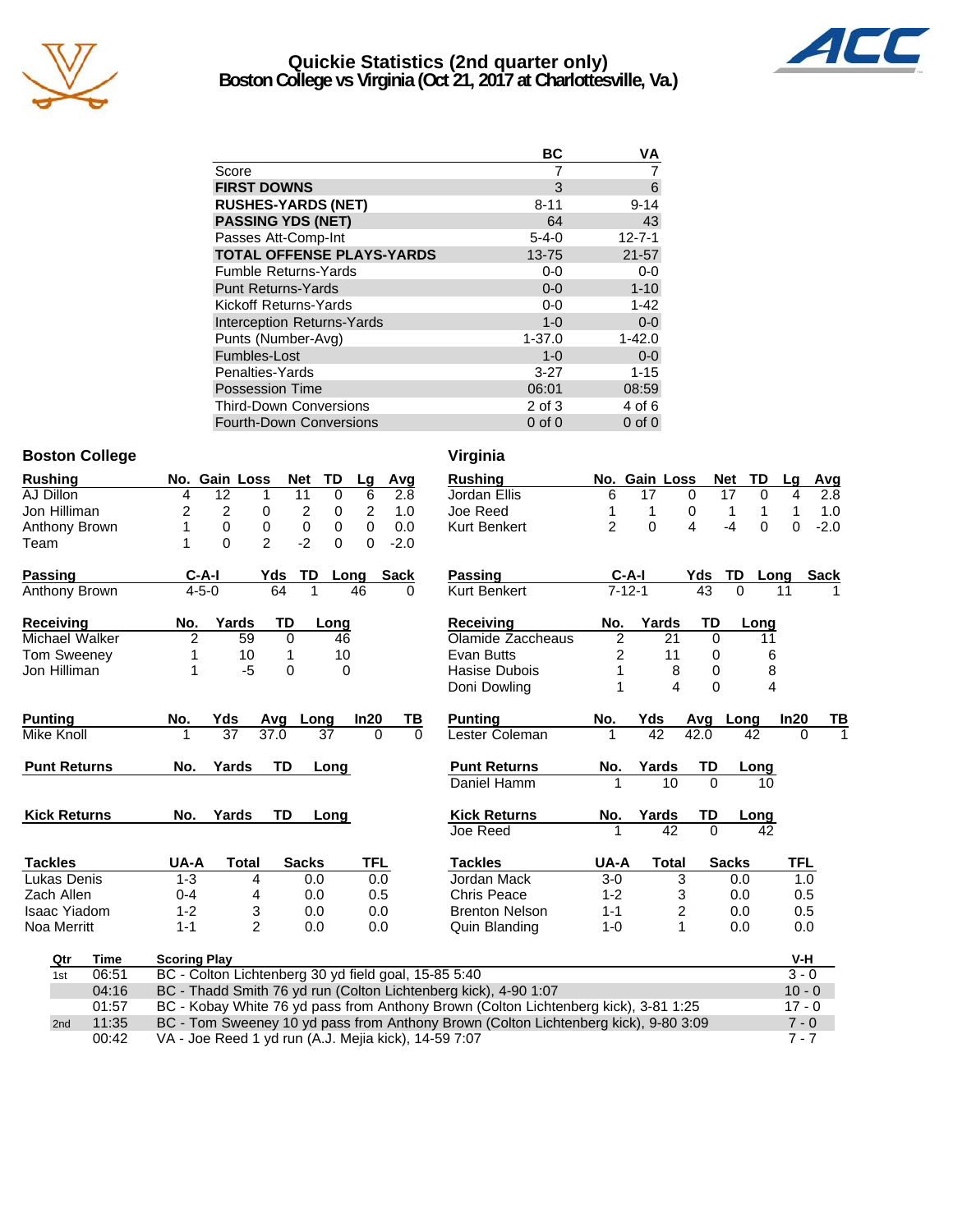

# **Play-by-Play Summary (3rd quarter)**



**Boston College vs Virginia (Oct 21, 2017 at Charlottesville, Va.)**

| <b>Quarter Summary</b><br><b>Boston College</b> | Score<br>10                                                                                                                                | Poss<br>10:51 | R<br>3 | P<br>5    | x<br>0 | т<br>8 | 3rd<br>$3-6$                                              | 4th<br>$2 - 2$     | <b>Rushing</b><br>15-64                                                              | Passing<br>$7 - 9 - 0 - 78$                                                                                                                                                        | <b>Penalties</b><br>$0-0$ |                                    |
|-------------------------------------------------|--------------------------------------------------------------------------------------------------------------------------------------------|---------------|--------|-----------|--------|--------|-----------------------------------------------------------|--------------------|--------------------------------------------------------------------------------------|------------------------------------------------------------------------------------------------------------------------------------------------------------------------------------|---------------------------|------------------------------------|
|                                                 |                                                                                                                                            | Time          |        | 1st Downs |        |        |                                                           | <b>Conversions</b> |                                                                                      |                                                                                                                                                                                    |                           |                                    |
| 2-10 BC 23                                      | Ellis, J rush for 3 yards to the BC20 (Schwab, T; Moore, K).                                                                               |               |        |           |        |        |                                                           |                    | END OF 3rd QUARTER: Boston College 34, Virginia 7                                    |                                                                                                                                                                                    |                           |                                    |
| <b>BC 23</b><br>1-10                            | Benkert, K pass incomplete to Dowling, D.                                                                                                  |               |        |           |        |        |                                                           |                    |                                                                                      |                                                                                                                                                                                    |                           |                                    |
|                                                 | (Denis,L).                                                                                                                                 |               |        |           |        |        |                                                           |                    |                                                                                      |                                                                                                                                                                                    |                           |                                    |
| 1-10 VA 45<br>1-10 BC 38                        |                                                                                                                                            |               |        |           |        |        |                                                           |                    |                                                                                      | Benkert, K pass complete to Hamm, D for 17 yards to the BC38, 1ST DOWN VA (Moore, K).<br>Benkert, K pass complete to Ellis, J for 15 yards to the BC23, 1ST DOWN VA, out-of-bounds |                           | P <sub>14</sub><br>P <sub>15</sub> |
| 3-10 VA 25                                      | Ellis, J rush for 20 yards to the VA45, 1ST DOWN VA (Denis, L).                                                                            |               |        |           |        |        |                                                           |                    |                                                                                      |                                                                                                                                                                                    |                           | R <sub>13</sub>                    |
| 2-10 VA 25                                      | Benkert, K pass incomplete to Zaccheaus, O (Torres, T).                                                                                    |               |        |           |        |        |                                                           |                    |                                                                                      |                                                                                                                                                                                    |                           |                                    |
| VIRGINIA drive start at 02:11.<br>1-10 VA 25    | Benkert, K pass incomplete to Dowling, D.                                                                                                  |               |        |           |        |        |                                                           |                    |                                                                                      |                                                                                                                                                                                    |                           |                                    |
|                                                 | Schulze-Geistho kickoff 65 yards to the VA0, touchback.                                                                                    |               |        |           |        |        | 15 plays, 92 yards, 6:33                                  |                    |                                                                                      |                                                                                                                                                                                    |                           |                                    |
| 1-G<br>VA 03                                    | Lichtenberg, C kick attempt good.                                                                                                          |               |        |           |        |        | Boston College 34, Virginia 7                             |                    |                                                                                      |                                                                                                                                                                                    |                           |                                    |
|                                                 | 02:11.                                                                                                                                     |               |        |           |        |        |                                                           |                    |                                                                                      |                                                                                                                                                                                    |                           |                                    |
| $3-2$<br>VA 03                                  | Brown, A pass complete to Sweeney, T for 3 yards to the VA0, 1ST DOWN BC, TOUCHDOWN, clock                                                 |               |        |           |        |        |                                                           |                    |                                                                                      |                                                                                                                                                                                    |                           | P <sub>19</sub>                    |
| $2 - 9$<br><b>VA 10</b>                         | Dillon, A rush for 7 yards to the VA3 (Blount, J; Mack, J).                                                                                |               |        |           |        |        |                                                           |                    |                                                                                      |                                                                                                                                                                                    |                           |                                    |
| 4-1<br><b>VA 26</b><br>1-10 VA 11               | Dillon, A rush for 15 yards to the VA11, 1ST DOWN BC (Blount, J).<br>Dillon, A rush for 1 yard to the VA10 (Mack, J).                      |               |        |           |        |        |                                                           |                    |                                                                                      |                                                                                                                                                                                    |                           | R <sub>18</sub>                    |
| $3-9$<br>VA 34                                  | Brown, A rush for 8 yards to the VA26 (Snowden, C).                                                                                        |               |        |           |        |        |                                                           |                    |                                                                                      |                                                                                                                                                                                    |                           |                                    |
| 2-9<br><b>VA 34</b>                             | Brown, A pass incomplete to White, K.                                                                                                      |               |        |           |        |        |                                                           |                    |                                                                                      |                                                                                                                                                                                    |                           |                                    |
| 1-10 VA 35                                      | Hilliman, J rush for 1 yard to the VA34 (Kiser, M).                                                                                        |               |        |           |        |        |                                                           |                    |                                                                                      |                                                                                                                                                                                    |                           |                                    |
| $2 - 9$<br><b>BC 36</b>                         | Brown, A pass complete to Hilliman, J for 29 yards to the VA35, 1ST DOWN BC (Cross, D; Hall,<br>B).                                        |               |        |           |        |        |                                                           |                    |                                                                                      |                                                                                                                                                                                    |                           | P <sub>17</sub>                    |
| 1-10 BC 35                                      | Hilliman, J rush for 1 yard to the BC36 (Hanback, E).                                                                                      |               |        |           |        |        |                                                           |                    |                                                                                      |                                                                                                                                                                                    |                           |                                    |
| <b>BC 33</b><br>$3 - 1$                         | Brown, A rush for 2 yards to the BC35, 1ST DOWN BC (Kiser, M).                                                                             |               |        |           |        |        |                                                           |                    |                                                                                      |                                                                                                                                                                                    |                           | R <sub>16</sub>                    |
| $2 - 9$<br><b>BC 25</b>                         | Brown, A pass complete to Garrison, C for 8 yards to the BC33 (Blanding, Q).                                                               |               |        |           |        |        |                                                           |                    |                                                                                      |                                                                                                                                                                                    |                           |                                    |
| <b>BC 14</b><br>3-4<br>1-10 BC 24               | Brown, A pass complete to White, K for 10 yards to the BC24, 1ST DOWN BC (Nelson, B).<br>Dillon, A rush for 1 yard to the BC25 (Peace, C). |               |        |           |        |        |                                                           |                    |                                                                                      |                                                                                                                                                                                    |                           | P <sub>15</sub>                    |
| $2 - 7$<br><b>BC 11</b>                         | Smith, T rush for 3 yards to the BC14 (Moore, C; Blanding, Q).                                                                             |               |        |           |        |        |                                                           |                    |                                                                                      |                                                                                                                                                                                    |                           |                                    |
| 1-10 BC 08                                      | Dillon, A rush for 3 yards to the BC11 (Blanding, Q; Nelson, B).                                                                           |               |        |           |        |        |                                                           |                    |                                                                                      |                                                                                                                                                                                    |                           |                                    |
| <b>BOSTON COLLEGE drive start at 08:44.</b>     |                                                                                                                                            |               |        |           |        |        |                                                           |                    |                                                                                      |                                                                                                                                                                                    |                           |                                    |
| 4-20 VA 45                                      | Coleman, L punt 47 yards to the BC8, downed.                                                                                               |               |        |           |        |        | 6 plays, 20 yards, 1:58                                   |                    |                                                                                      |                                                                                                                                                                                    |                           |                                    |
| 3-20 VA 45                                      | Stone, L pass incomplete to Zaccheaus, O.                                                                                                  |               |        |           |        |        |                                                           |                    |                                                                                      |                                                                                                                                                                                    |                           |                                    |
| 2-10 BC 45                                      | Benkert, K sacked for loss of 10 yards to the VA45 (Harris, W).                                                                            |               |        |           |        |        |                                                           |                    |                                                                                      |                                                                                                                                                                                    |                           |                                    |
| 1-10 BC 45                                      | Benkert, K pass incomplete to Dowling, D.                                                                                                  |               |        |           |        |        |                                                           |                    |                                                                                      |                                                                                                                                                                                    |                           |                                    |
| 1-10 VA 44<br>2-10 VA 44                        |                                                                                                                                            |               |        |           |        |        |                                                           |                    |                                                                                      | Benkert, K pass complete to Butts, E for 11 yards to the BC45, 1ST DOWN VA (Harris, W).                                                                                            |                           | P <sub>12</sub>                    |
| 1-10 VA 25                                      | Benkert, K pass incomplete to Dubois, H (Smith, R).                                                                                        |               |        |           |        |        |                                                           |                    |                                                                                      | Benkert, K pass complete to Zaccheaus, O for 19 yards to the VA44, 1ST DOWN VA (Lamot, J).                                                                                         |                           | P11                                |
| VIRGINIA drive start at 10:42.                  |                                                                                                                                            |               |        |           |        |        |                                                           |                    |                                                                                      |                                                                                                                                                                                    |                           |                                    |
|                                                 | Schulze-Geistho kickoff 65 yards to the VA0, touchback.                                                                                    |               |        |           |        |        |                                                           |                    |                                                                                      |                                                                                                                                                                                    |                           |                                    |
|                                                 |                                                                                                                                            |               |        |           |        |        | Boston College 27, Virginia 7<br>10 plays, 50 yards, 4:18 |                    |                                                                                      |                                                                                                                                                                                    |                           |                                    |
| 4-7<br>VA 18                                    | Lichtenberg, C field goal attempt from 36 GOOD, clock 10:42.                                                                               |               |        |           |        |        |                                                           |                    |                                                                                      |                                                                                                                                                                                    |                           |                                    |
|                                                 | fumble by Levy, T recovered by BC Team at VA18, out-of-bounds.                                                                             |               |        |           |        |        |                                                           |                    |                                                                                      |                                                                                                                                                                                    |                           |                                    |
| $3 - 7$<br><b>VA 18</b>                         | Brown, A pass complete to Levy, T for no gain to the VA18, fumble forced by Peace, C,                                                      |               |        |           |        |        |                                                           |                    |                                                                                      |                                                                                                                                                                                    |                           |                                    |
| $2-9$<br><b>VA 20</b>                           | Dillon, A rush for 2 yards to the VA18 (Nelson, B; Blanding, Q).                                                                           |               |        |           |        |        |                                                           |                    |                                                                                      |                                                                                                                                                                                    |                           |                                    |
| 1-10 VA 21                                      | B;Blanding, Q).<br>Dillon, A rush for 1 yard to the VA20 (Mack, J).                                                                        |               |        |           |        |        |                                                           |                    |                                                                                      |                                                                                                                                                                                    |                           |                                    |
| $4 - 2$<br><b>VA 35</b>                         | Brown, A pass complete to Sweeney, T for 14 yards to the VA21, 1ST DOWN BC (Nelson,                                                        |               |        |           |        |        |                                                           |                    |                                                                                      |                                                                                                                                                                                    |                           | P <sub>14</sub>                    |
| <b>VA 35</b><br>$4 - 2$                         | Timeout Virginia, clock 12:50.                                                                                                             |               |        |           |        |        |                                                           |                    |                                                                                      |                                                                                                                                                                                    |                           |                                    |
| 3-9<br><b>VA 42</b>                             | Brown, A rush for 7 yards to the VA35 (Moore, C; Mack, J).                                                                                 |               |        |           |        |        |                                                           |                    |                                                                                      |                                                                                                                                                                                    |                           |                                    |
| $2 - 9$<br>VA 42                                | Brown, A pass incomplete to Smith, J.                                                                                                      |               |        |           |        |        |                                                           |                    |                                                                                      |                                                                                                                                                                                    |                           |                                    |
| 1-10 BC 46<br>1-10 VA 43                        | Dillon, A rush for 11 yards to the VA43, 1ST DOWN BC (Nelson, B; Mack, J).<br>Dillon, A rush for 1 yard to the VA42 (Blanding, Q).         |               |        |           |        |        |                                                           |                    |                                                                                      |                                                                                                                                                                                    |                           | R <sub>13</sub>                    |
| 1-10 BC 32                                      | Brown, A pass complete to Garrison, C for 14 yards to the BC46, 1ST DOWN BC, out-of-bounds.                                                |               |        |           |        |        |                                                           |                    |                                                                                      |                                                                                                                                                                                    |                           | P <sub>12</sub>                    |
| BOSTON COLLEGE drive start at 15:00.            |                                                                                                                                            |               |        |           |        |        |                                                           |                    |                                                                                      |                                                                                                                                                                                    |                           |                                    |
|                                                 | D;Snowden, C).                                                                                                                             |               |        |           |        |        |                                                           |                    |                                                                                      |                                                                                                                                                                                    |                           |                                    |
|                                                 | Start of 3rd quarter, clock 15:00, VA ball on VA35.                                                                                        |               |        |           |        |        |                                                           |                    | Delaney, B kickoff 60 yards to the BC5, Walker, M return 27 yards to the BC32 (Hamm, |                                                                                                                                                                                    |                           |                                    |
|                                                 |                                                                                                                                            |               |        |           |        |        |                                                           |                    |                                                                                      |                                                                                                                                                                                    |                           |                                    |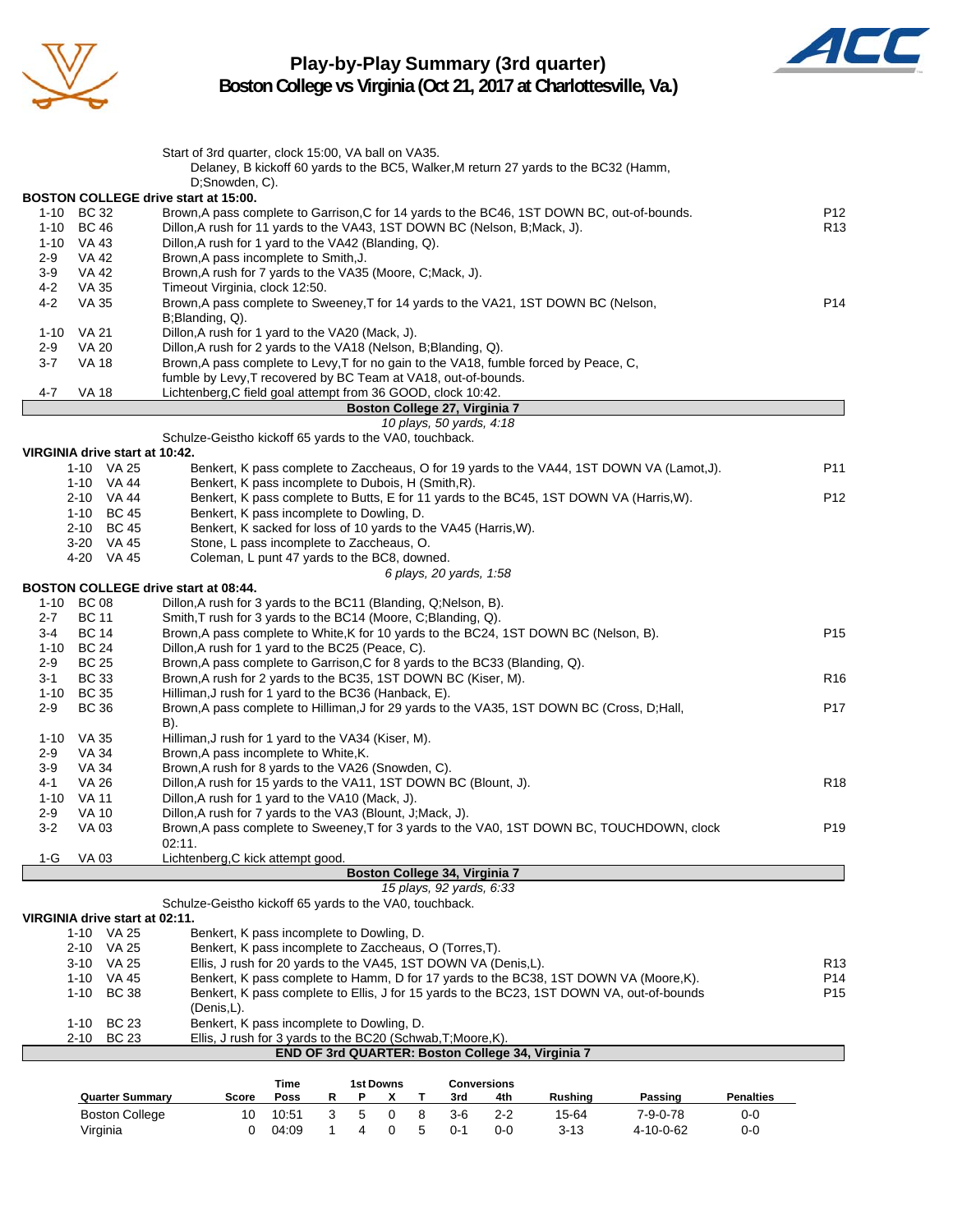

# **Quickie Statistics (3rd quarter only) Boston College vs Virginia (Oct 21, 2017 at Charlottesville, Va.)**



|                                   | ВC          | VA           |
|-----------------------------------|-------------|--------------|
| Score                             | 10          | 0            |
| <b>FIRST DOWNS</b>                | 8           | 5            |
| <b>RUSHES-YARDS (NET)</b>         | 15-64       | $3 - 13$     |
| <b>PASSING YDS (NET)</b>          | 78          | 62           |
| Passes Att-Comp-Int               | $9 - 7 - 0$ | $10 - 4 - 0$ |
| <b>TOTAL OFFENSE PLAYS-YARDS</b>  | 24-142      | $13 - 75$    |
| <b>Fumble Returns-Yards</b>       | $0-0$       | $0-0$        |
| <b>Punt Returns-Yards</b>         | $0 - 0$     | $0-0$        |
| Kickoff Returns-Yards             | $1 - 27$    | $0-0$        |
| <b>Interception Returns-Yards</b> | $0 - 0$     | $0-0$        |
| Punts (Number-Avg)                | $0 - 0.0$   | $1 - 47.0$   |
| Fumbles-Lost                      | $1 - 0$     | $0 - 0$      |
| Penalties-Yards                   | $0-0$       | $0-0$        |
| <b>Possession Time</b>            | 10:51       | 04:09        |
| <b>Third-Down Conversions</b>     | 3 of 6      | 1 of $2$     |
| <b>Fourth-Down Conversions</b>    | 2 of 2      | $0$ of $0$   |

# **Boston College Virginia**

| <b>Rushing</b>      |       |                     | No. Gain Loss  |                 | <b>Net</b>     | <b>TD</b>   | Lg     | Avg         | <b>Rushing</b>                                                                      |         | No. Gain Loss   |                | <b>Net</b>    | TD       | Lg         | Avg         |
|---------------------|-------|---------------------|----------------|-----------------|----------------|-------------|--------|-------------|-------------------------------------------------------------------------------------|---------|-----------------|----------------|---------------|----------|------------|-------------|
| AJ Dillon           |       | 9                   | 42             | 0               | 42             | 0           | 15     | 4.7         | Jordan Ellis                                                                        | 2       | 23              | $\mathbf 0$    | 23            | 0        | 20         | 11.5        |
| Anthony Brown       |       | 3                   | 17             | 0               | 17             | 0           | $\, 8$ | 5.7         | <b>Kurt Benkert</b>                                                                 | 1       | $\Omega$        | 10             | $-10$         | $\Omega$ |            | $0 - 10.0$  |
| <b>Thadd Smith</b>  |       | 1                   | $\sqrt{3}$     | 0               | $\sqrt{3}$     | $\mathbf 0$ | 3      | 3.0         |                                                                                     |         |                 |                |               |          |            |             |
| Jon Hilliman        |       | 2                   | $\mathfrak{p}$ | $\Omega$        | $\mathfrak{p}$ | $\Omega$    | 1      | 1.0         |                                                                                     |         |                 |                |               |          |            |             |
| <b>Passing</b>      |       |                     | $C-A-I$        | Yds             | <b>TD</b>      |             | Long   | <b>Sack</b> | <b>Passing</b>                                                                      |         | $C-A-I$         | Yds            | TD            | Long     |            | <b>Sack</b> |
| Anthony Brown       |       |                     | $7 - 9 - 0$    |                 | 78             |             | 29     | 0           | Kurt Benkert                                                                        |         | $4 - 9 - 0$     | 62             | $\Omega$      |          | 19         | 1           |
|                     |       |                     |                |                 |                |             |        |             | <b>Lindell Stone</b>                                                                |         | $0 - 1 - 0$     |                | 0<br>$\Omega$ |          | $\Omega$   | $\mathbf 0$ |
| Receiving           |       | No.                 | Yards          |                 | TD             | Long        |        |             | <b>Receiving</b>                                                                    | No.     | Yards           |                | TD            | Long     |            |             |
| Chris Garrison      |       | $\overline{2}$      |                | 22              | $\Omega$       | 14          |        |             | Olamide Zaccheaus                                                                   | 1       |                 | 19             | $\Omega$      | 19       |            |             |
| <b>Tom Sweeney</b>  |       | 2                   |                | 17              | 1              | 14          |        |             | Daniel Hamm                                                                         | 1       |                 | 17             | 0             | 17       |            |             |
| Jon Hilliman        |       |                     |                | 29              | 0              | 29          |        |             | Jordan Ellis                                                                        |         |                 | 15             | $\Omega$      | 15       |            |             |
| Kobay White         |       |                     |                | 10              | $\Omega$       | 10          |        |             | Evan Butts                                                                          | 1       |                 | 11             | 0             | 11       |            |             |
| <b>Punting</b>      |       | No.                 | Yds            |                 | Avg Long       |             | In20   | TВ          | <b>Punting</b>                                                                      | No.     | Yds             | Avg            | Long          |          | In20       | TВ          |
|                     |       |                     |                |                 |                |             |        |             | Lester Coleman                                                                      | 1       | $\overline{47}$ | 47.0           |               | 47       |            | $\Omega$    |
| <b>Punt Returns</b> |       | No.                 | Yards          |                 | TD             | Long        |        |             | <b>Punt Returns</b>                                                                 | No.     | Yards           |                | TD            | Long     |            |             |
| <b>Kick Returns</b> |       | No.                 | Yards          |                 | TD             | Long        |        |             | <b>Kick Returns</b>                                                                 | No.     | Yards           |                | TD            | Long     |            |             |
| Michael Walker      |       | 1                   |                | $\overline{27}$ | $\Omega$       | 27          |        |             |                                                                                     |         |                 |                |               |          |            |             |
| <b>Tackles</b>      |       | UA-A                |                | <b>Total</b>    | <b>Sacks</b>   |             | TFL    |             | <b>Tackles</b>                                                                      | UA-A    |                 | <b>Total</b>   | <b>Sacks</b>  |          | <b>TFL</b> |             |
| Lukas Denis         |       | $2 - 0$             |                | $\overline{2}$  | 0.0            |             |        | 0.0         | <b>Quin Blanding</b>                                                                | $2 - 4$ |                 | 6              | 0.0           |          | 0.0        |             |
| <b>Will Harris</b>  |       | $2 - 0$             |                | 2               | 1.0            |             |        | 1.0         | Jordan Mack                                                                         | $2 - 3$ |                 | 5              | 0.0           |          | 0.0        |             |
| Kamrin Moore        |       | $1 - 1$             |                | $\overline{2}$  | 0.0            |             |        | 0.0         | <b>Brenton Nelson</b>                                                               | $1 - 4$ |                 | 5              | 0.0           |          | 0.0        |             |
| John Lamot          |       | $1 - 0$             |                | 1               | 0.0            |             |        | 0.0         | Micah Kiser                                                                         | $2 - 0$ |                 | $\overline{c}$ | 0.0           |          | 0.0        |             |
| Qtr                 | Time  | <b>Scoring Play</b> |                |                 |                |             |        |             |                                                                                     |         |                 |                |               |          | V-H        |             |
| 1st                 | 06:51 |                     |                |                 |                |             |        |             | BC - Colton Lichtenberg 30 yd field goal, 15-85 5:40                                |         |                 |                |               |          | $3 - 0$    |             |
|                     | 04:16 |                     |                |                 |                |             |        |             | BC - Thadd Smith 76 yd run (Colton Lichtenberg kick), 4-90 1:07                     |         |                 |                |               |          | $10 - 0$   |             |
|                     | 01:57 |                     |                |                 |                |             |        |             | BC - Kobay White 76 yd pass from Anthony Brown (Colton Lichtenberg kick), 3-81 1:25 |         |                 |                |               |          | $17 - 0$   |             |
| 2nd                 | 11:35 |                     |                |                 |                |             |        |             | BC - Tom Sweeney 10 yd pass from Anthony Brown (Colton Lichtenberg kick), 9-80 3:09 |         |                 |                |               |          | $24 - 0$   |             |
|                     | 00:42 |                     |                |                 |                |             |        |             | VA - Joe Reed 1 yd run (A.J. Mejia kick), 14-59 7:07                                |         |                 |                |               |          | $24 - 7$   |             |
| 3rd                 | 10:42 |                     |                |                 |                |             |        |             | BC - Colton Lichtenberg 36 yd field goal, 10-50 4:18                                |         |                 |                |               |          | $3 - 0$    |             |
|                     | 02:11 |                     |                |                 |                |             |        |             | BC - Tom Sweeney 3 yd pass from Anthony Brown (Colton Lichtenberg kick), 15-92 6:33 |         |                 |                |               |          | $10 - 0$   |             |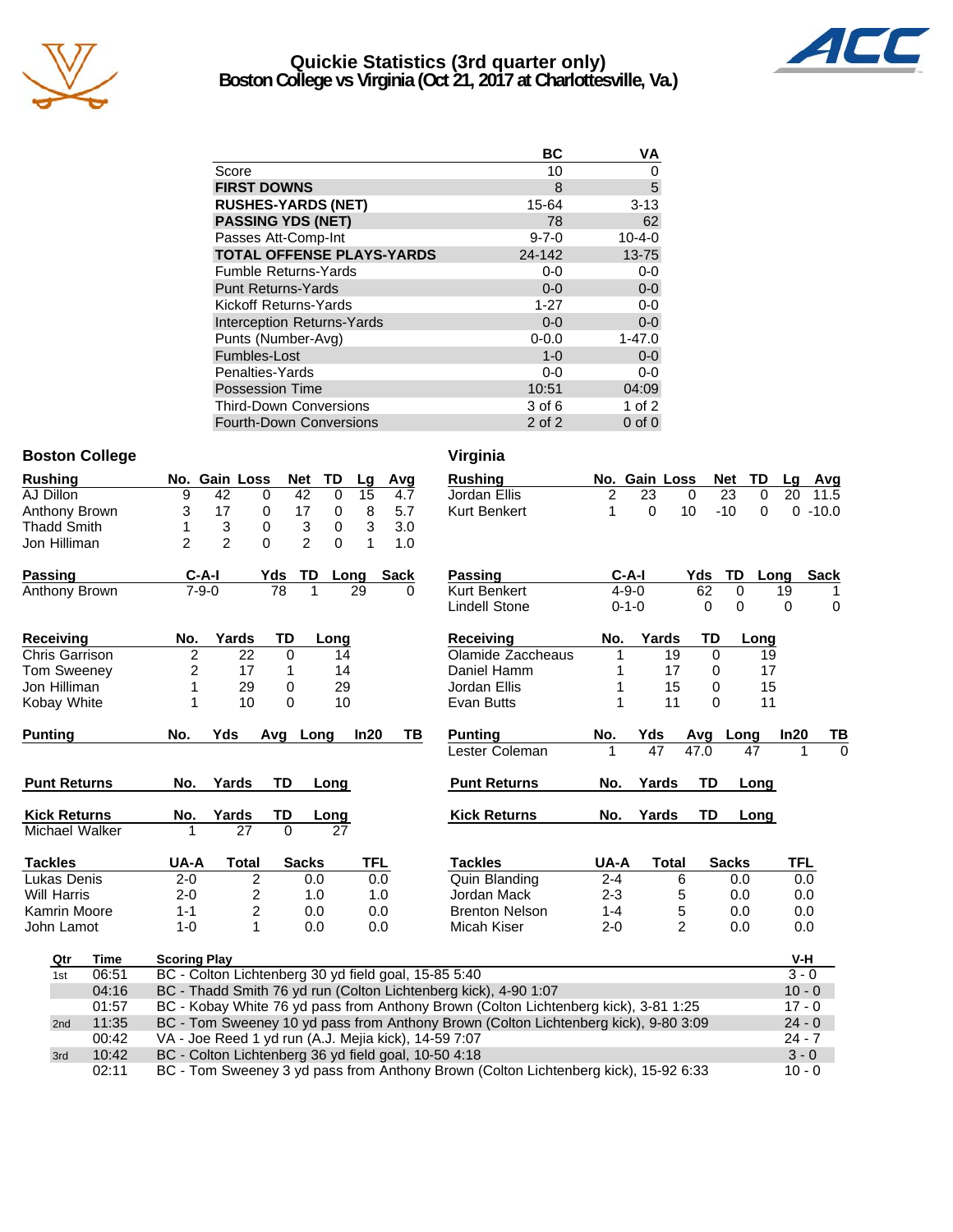

**Play-by-Play Summary (4th quarter) Boston College vs Virginia (Oct 21, 2017 at Charlottesville, Va.)**



3-7 BC 20 Start of 4th quarter, clock 15:00. 3-7 BC 20 Benkert, K pass incomplete to Zaccheaus, O, dropped pass. 4-7 BC 20 Mejia, A.J. field goal attempt from 38 GOOD, clock 14:53. **Boston College 34, Virginia 10** *9 plays, 55 yards, 2:24* Delaney, B kickoff 65 yards to the BC0, Walker,M return 28 yards to the BC28 (Blount, J). **BOSTON COLLEGE drive start at 14:47.** 1-10 BC 28 Dillon,A rush for 1 yard to the BC29 (Brown, A). 2-9 BC 29 Dillon,A rush for 7 yards to the BC36 (Blount, J;Hall, B). 3-2 BC 36 Brown,A pass complete to White,K for loss of 1 yard to the BC35 (Peace, C). 4-3 BC 35 Knoll,M punt 43 yards to the VA22, Hamm, D return 3 yards to the VA25 (Martin,J;Walker,M). *3 plays, 7 yards, 1:52* **VIRGINIA drive start at 12:55.** 1-10 VA 25 Benkert, K pass complete to Zaccheaus, O for 3 yards to the VA28 (Torres, T).<br>2-7 VA 28 Benkert. K pass complete to Ellis. J for loss of 7 vards to the VA21 (Schwab.T) Benkert, K pass complete to Ellis, J for loss of 7 yards to the VA21 (Schwab,T;Landry,H). 3-14 VA 21 Benkert, K pass complete to Levrone, A for 9 yards to the VA30 (Moore, K). 4-5 VA 30 Coleman, L punt 60 yards to the BC10, Walker,M return 7 yards to the BC17 (Mack, J;Blount, J). *3 plays, 5 yards, 1:28* **BOSTON COLLEGE drive start at 11:27.**<br>1-10 BC 17 Dillon.A rush for 3 Dillon, A rush for 3 yards to the BC20 (Blount, J;Peace, C). 2-7 BC 20 Dillon,A rush for 6 yards to the BC26 (Blanding, Q;Blount, J), PENALTY BC clipping (Monteiro,A) 10 yards to the BC10, NO PLAY. 2-17 BC 10 Dillon,A rush for 9 yards to the BC19 (Blanding, Q;Blount, J). 3-8 BC 19 Hilliman,J rush for 5 yards to the BC24 (Hall, B). 4-3 BC 24 Knoll,M punt 38 yards to the VA38, fair catch by Hamm, D. *3 plays, 7 yards, 1:48* **VIRGINIA drive start at 09:39.** Stone, L pass intercepted by Lamot,J at the VA40, Lamot,J return 40 yards to the VA0, TOUCHDOWN, clock 09:30. *1 play, 0 yards, 0:09* 1-G VA 03 Lichtenberg, C kick attempt good **Boston College 41, Virginia 10** Schulze-Geistho kickoff 65 yards to the VA0, touchback. **VIRGINIA drive start at 09:30.** 1-10 VA 25 Hamm, D rush for 5 yards to the VA30 (Jones,D). 2-5 VA 30 Stone, L pass incomplete to Dowling, D (Cheevers,H). 3-5 VA 30 Stone, L pass complete to Hamm, D for 11 yards to the VA41, 1ST DOWN VA (Attrach,M El). P16 1-10 VA 41 Stone, L pass intercepted by Cheevers,H at the VA47, Cheevers,H return 27 yards to the VA20 (Cowley, T). *4 plays, 16 yards, 1:20* **BOSTON COLLEGE drive start at 08:10.**<br>1-10 VA 20 Hilliman, J rush fo 1-10 VA 20 Hilliman, Jrush for 2 yards to the VA18 (Blanding, Q).<br>2-8 VA 18 Hilliman. Jrush for no gain to the VA18 (Stalker, C.J.). Hilliman, J rush for no gain to the VA18 (Stalker, C.J.). 3-8 VA 18 Hilliman,J rush for 6 yards to the VA12 (Blanding, Q;Bratton, D). 4-2 VA 12 Hilliman,J rush for no gain to the VA12 (Blanding, Q). *4 plays, 8 yards, 2:21* **VIRGINIA drive start at 05:49.** 1-10 VA 12 Zaccheaus, O rush for 4 yards to the VA16 (McDuffie, I; McClary, G).<br>2-6 VA 16 Stone. L pass complete to Zaccheaus. O for 15 vards to the VA31. Stone, L pass complete to Zaccheaus, O for 15 yards to the VA31, 1ST DOWN VA (Attrach, M P17 El). 1-10 VA 31 Stone, L pass incomplete to Jana, T. 2-10 VA 31 Kier, PK rush for 12 yards to the VA43, 1ST DOWN VA (Palmer, M). R18 1-10 VA 43 Stone, L pass incomplete to Sharp, C. 2-10 VA 43 Stone, L pass incomplete to Dowling, D (Cheevers,H). 3-10 VA 43 Hamm, D rush for loss of 1 yard to the VA42 (Rayam, T). 4-11 VA 42 Coleman, L punt 58 yards to the BC0, touchback. *7 plays, 30 yards, 2:30* **BOSTON COLLEGE drive start at 03:19.** 1-10 BC 20 Levy,T rush for 2 yards to the BC22 (Blount, J;Stalker, C.J.). 2-8 BC 22 Wilson,R rush for 3 yards to the BC25 (Alonso, M;Blount, J). 3-5 BC 25 Wilson,R rush for 2 yards to the BC27 (Blount, J;Zandier, Z). 4-3 BC 27 Timeout Boston College, clock 01:04. 4-3 BC 27 Knoll,M punt 34 yards to the VA39, Hamm, D return 6 yards to the VA45 (Palmer,M). *3 plays, 7 yards, 2:24* **VIRGINIA drive start at 00:55.** 1-10 VA 45 Reed, J rush for 8 yards to the BC47 (Miranda,I). 2-2 BC 47 Kier, PK rush for 4 yards to the BC43, 1ST DOWN VA (Miranda,I).

End of game, clock 00:00.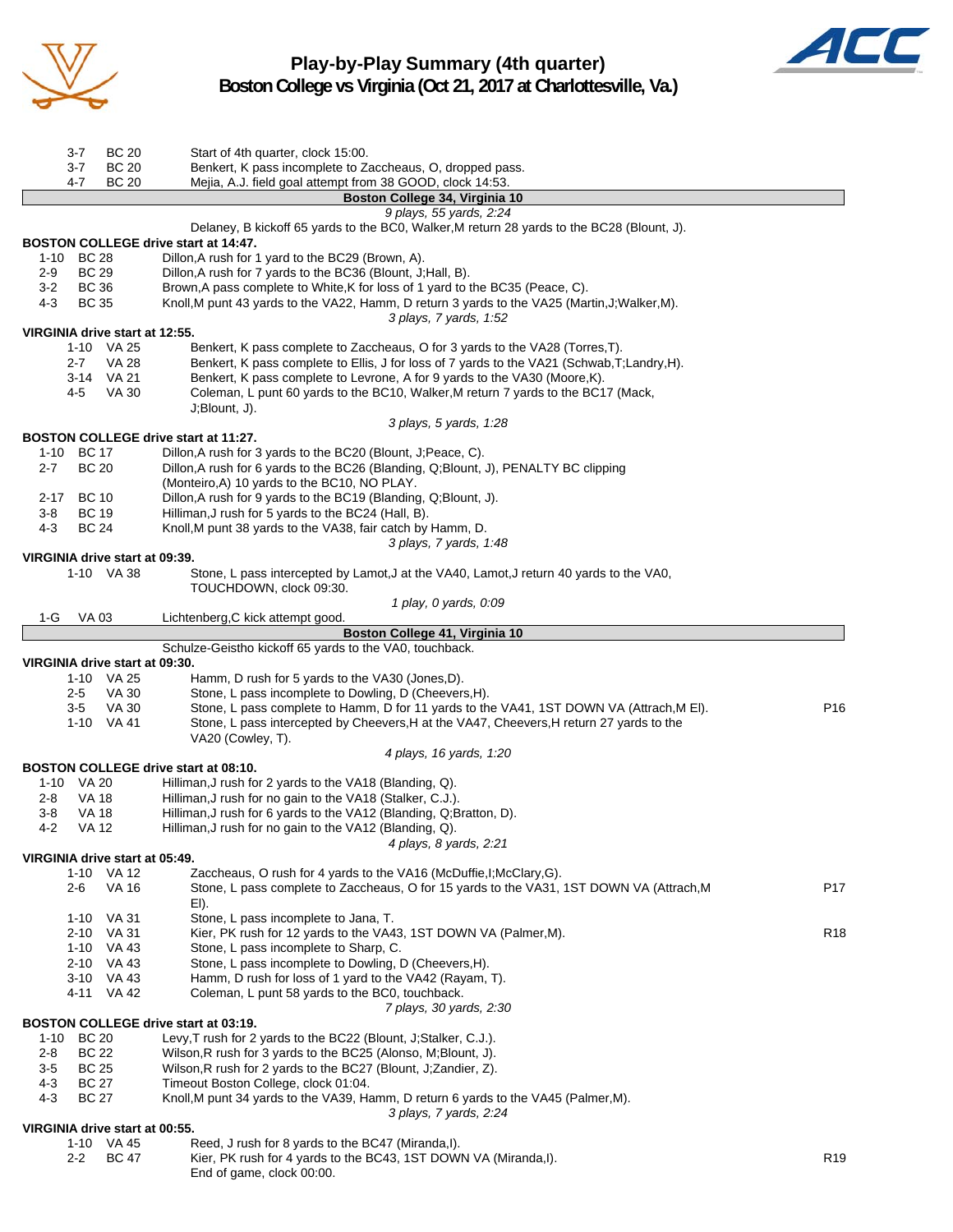

**Play-by-Play Summary (4th quarter) Boston College vs Virginia (Oct 21, 2017 at Charlottesville, Va.)**



|                        | 2 plays, 12 yards, 0:55                     |             |    |          |  |  |         |         |                |                    |                  |  |
|------------------------|---------------------------------------------|-------------|----|----------|--|--|---------|---------|----------------|--------------------|------------------|--|
|                        | FINAL SCORE: Boston College 41, Virginia 10 |             |    |          |  |  |         |         |                |                    |                  |  |
|                        | Time<br>1st Downs<br><b>Conversions</b>     |             |    |          |  |  |         |         |                |                    |                  |  |
| <b>Quarter Summary</b> | <b>Score</b>                                | <b>Poss</b> | R. | Р        |  |  | 3rd     | 4th     | <b>Rushing</b> | Passing            | <b>Penalties</b> |  |
| <b>Boston College</b>  |                                             | 08:25       | 0  | $^{(1)}$ |  |  | በ-4     | $0 - 1$ | $12 - 40$      | $1 - 1 - 0 - (-1)$ | $1 - 10$         |  |
| Virginia               |                                             | 06:35       |    |          |  |  | $1 - 4$ | $0 - 0$ | $6 - 32$       | $5 - 12 - 2 - 31$  | $0-0$            |  |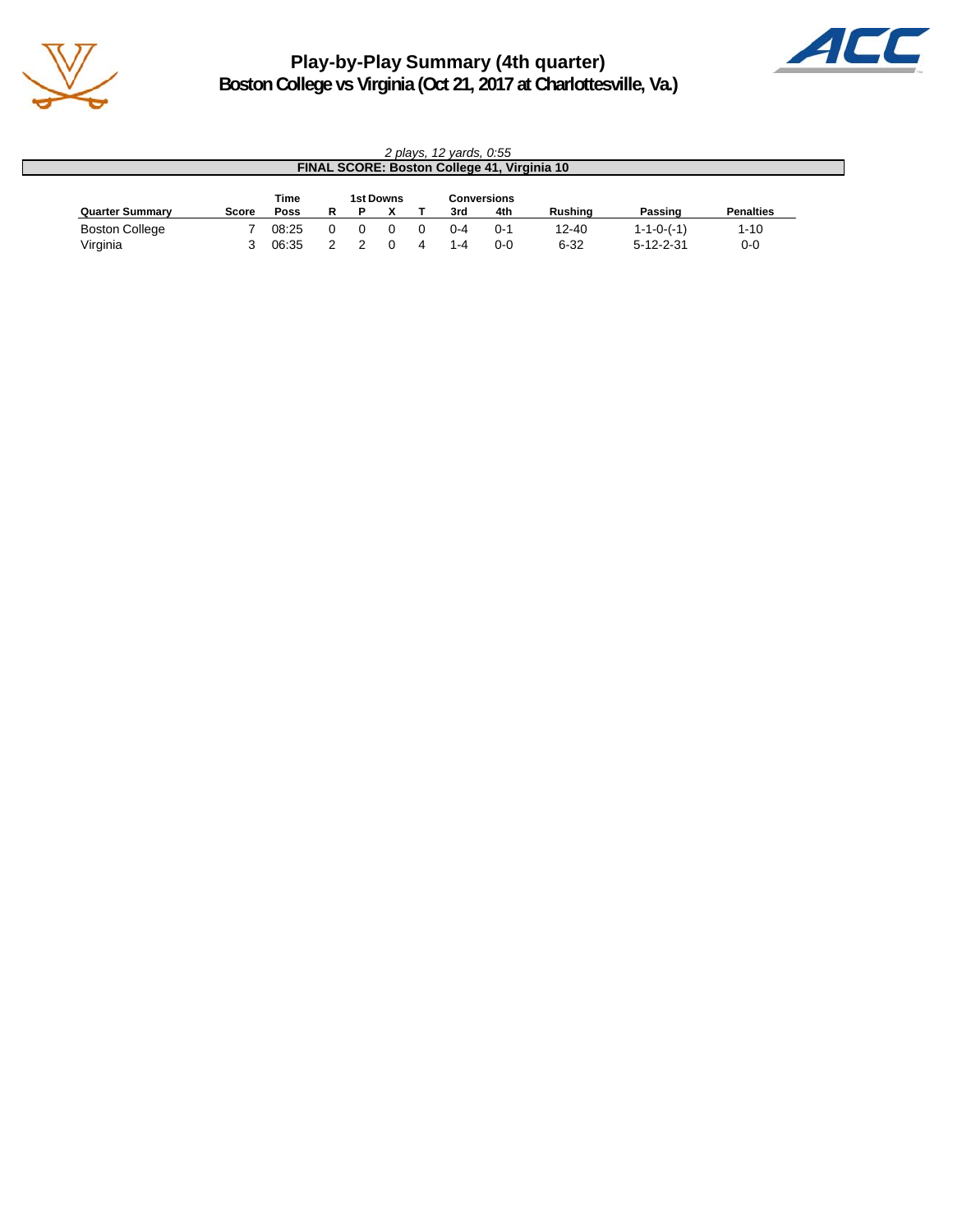

# **Quickie Statistics (4th quarter only) Boston College vs Virginia (Oct 21, 2017 at Charlottesville, Va.)**



|                                   | ВC          | VA           |
|-----------------------------------|-------------|--------------|
| Score                             |             | 3            |
| <b>FIRST DOWNS</b>                | 0           | 4            |
| <b>RUSHES-YARDS (NET)</b>         | $12 - 40$   | $6 - 32$     |
| <b>PASSING YDS (NET)</b>          | -1          | 31           |
| Passes Att-Comp-Int               | $1 - 1 - 0$ | $12 - 5 - 2$ |
| <b>TOTAL OFFENSE PLAYS-YARDS</b>  | 13-39       | 18-63        |
| <b>Fumble Returns-Yards</b>       | $0 - 0$     | $0-0$        |
| <b>Punt Returns-Yards</b>         | $1 - 7$     | $2 - 9$      |
| Kickoff Returns-Yards             | $1 - 28$    | $0-0$        |
| <b>Interception Returns-Yards</b> | $2 - 67$    | $0 - 0$      |
| Punts (Number-Avg)                | $3 - 38.3$  | $2 - 59.0$   |
| Fumbles-Lost                      | $0 - 0$     | $0 - 0$      |
| Penalties-Yards                   | $1 - 10$    | $0-0$        |
| <b>Possession Time</b>            | 08:25       | 06:35        |
| <b>Third-Down Conversions</b>     | $0$ of 4    | 1 of $4$     |
| Fourth-Down Conversions           | $0$ of 1    | $0$ of $0$   |

### **Boston College Virginia**

| Rushing               |       |                                                                                                 | No. Gain Loss                                                                                   |          | Net            | TD          | Lg             | Avg  |          | <b>Rushing</b>                                                                      |                | No. Gain Loss |                | <b>Net</b><br>TD | Lg         | Avg         |
|-----------------------|-------|-------------------------------------------------------------------------------------------------|-------------------------------------------------------------------------------------------------|----------|----------------|-------------|----------------|------|----------|-------------------------------------------------------------------------------------|----------------|---------------|----------------|------------------|------------|-------------|
| AJ Dillon             |       | 4                                                                                               | 20                                                                                              | 0        | 20             | 0           | 9              |      | 5.0      | PK Kier                                                                             | 2              | 16            | $\mathbf 0$    | 16<br>$\Omega$   | 12         | 8.0         |
| Jon Hilliman          |       | 5                                                                                               | 13                                                                                              | 0        | 13             | 0           | 6              |      | 2.6      | Joe Reed                                                                            | 1              | 8             | 0              | 8<br>0           | 8          | 8.0         |
| <b>Richard Wilson</b> |       | $\overline{2}$                                                                                  | 5                                                                                               | 0        | 5              | $\mathbf 0$ | 3              |      | 2.5      | Daniel Hamm                                                                         | 2              | 5             | $\mathbf{1}$   | 4<br>0           | 5          | 2.0         |
| Travis Levy           |       | 1                                                                                               | $\overline{2}$                                                                                  | $\Omega$ | $\overline{2}$ | $\Omega$    | $\overline{2}$ |      | 2.0      | Olamide Zaccheaus                                                                   | 1              | 4             | $\Omega$       | $\Omega$<br>4    | 4          | 4.0         |
| Passing               |       | $C-A-I$                                                                                         |                                                                                                 | Yds      | TD             | Long        |                | Sack |          | <b>Passing</b>                                                                      | $C-A-I$        |               | Yds            | TD               | Long       | <b>Sack</b> |
| Anthony Brown         |       | $1 - 1 - 0$                                                                                     |                                                                                                 | -1       | 0              |             | 0              |      | 0        | <b>Lindell Stone</b>                                                                | $2 - 8 - 2$    |               | 26             | 0                | 15         | 0           |
|                       |       |                                                                                                 |                                                                                                 |          |                |             |                |      |          | <b>Kurt Benkert</b>                                                                 | $3 - 4 - 0$    |               | 5              | $\Omega$         | 9          | $\mathbf 0$ |
| Receiving             |       | No.                                                                                             | Yards                                                                                           | TD       |                | Long        |                |      |          | <b>Receiving</b>                                                                    | No.            | Yards         | <b>TD</b>      | Long             |            |             |
| Kobay White           |       |                                                                                                 | -1                                                                                              | $\Omega$ |                |             |                |      |          | Olamide Zaccheaus                                                                   | 2              | 18            | $\Omega$       | 15               |            |             |
|                       |       |                                                                                                 |                                                                                                 |          |                |             |                |      |          | Daniel Hamm                                                                         | 1              | 11            | 0              | 11               |            |             |
|                       |       |                                                                                                 |                                                                                                 |          |                |             |                |      |          | Andre Levrone                                                                       | 1              | 9             | 0              |                  | 9          |             |
|                       |       |                                                                                                 |                                                                                                 |          |                |             |                |      |          | Jordan Ellis                                                                        | 1              | $-7$          | $\Omega$       |                  | 0          |             |
| <b>Punting</b>        |       | No.                                                                                             | Yds                                                                                             | Avq      | Long           |             | In20           |      | TВ       | <b>Punting</b>                                                                      | No.            | Yds           | Avg            | Long             | In20       | TВ          |
| Mike Knoll            |       | 3                                                                                               | 115                                                                                             | 38.3     | 43             |             | $\Omega$       |      | $\Omega$ | Lester Coleman                                                                      | $\overline{2}$ | 118           | 59.0           | 60               | 1          |             |
| <b>Punt Returns</b>   |       | No.                                                                                             | Yards                                                                                           | TD       |                | Long        |                |      |          | <b>Punt Returns</b>                                                                 | No.            | Yards         | TD             | Long             |            |             |
| Michael Walker        |       |                                                                                                 |                                                                                                 | $\Omega$ |                |             |                |      |          | Daniel Hamm                                                                         | $\overline{2}$ | 9             | $\Omega$       | 6                |            |             |
| <b>Kick Returns</b>   |       | No.                                                                                             | Yards                                                                                           | TD       |                | Long        |                |      |          | <b>Kick Returns</b>                                                                 | No.            | Yards         | <b>TD</b>      | Long             |            |             |
| Michael Walker        |       |                                                                                                 | 28                                                                                              | O        |                | 28          |                |      |          |                                                                                     |                |               |                |                  |            |             |
| <b>Tackles</b>        |       | UA-A                                                                                            | <b>Total</b>                                                                                    |          | <b>Sacks</b>   |             | <b>TFL</b>     |      |          | <b>Tackles</b>                                                                      | UA-A           | <b>Total</b>  |                | <b>Sacks</b>     | <b>TFL</b> |             |
| Mike Palmer           |       | $2 - 0$                                                                                         | $\overline{2}$                                                                                  |          | 0.0            |             | 0.0            |      |          | Joey Blount                                                                         | $1 - 7$        |               | 8              | 0.0              | 0.0        |             |
| Isaiah Miranda        |       | $2 - 0$                                                                                         | $\overline{c}$                                                                                  |          | 0.0            |             | 0.0            |      |          | Quin Blanding                                                                       | $2 - 2$        | 4             |                | 0.0              | 0.0        |             |
| Mehdi El Attrach      |       | $2 - 0$                                                                                         | $\overline{c}$                                                                                  |          | 0.0            |             | 0.0            |      |          | Chris Peace                                                                         | $1 - 1$        |               | 2              | 0.0              | 1.0        |             |
| Taj-Amir Torres       |       | $1 - 0$                                                                                         | 1                                                                                               |          | 0.0            |             | 0.0            |      |          | C.J. Stalker                                                                        | $1 - 1$        |               | $\overline{c}$ | 0.0              | 0.0        |             |
| Qtr                   | Time  | <b>Scoring Play</b>                                                                             |                                                                                                 |          |                |             |                |      |          |                                                                                     |                |               |                |                  | V-H        |             |
| 1st                   | 06:51 |                                                                                                 | BC - Colton Lichtenberg 30 yd field goal, 15-85 5:40                                            |          |                |             |                |      |          |                                                                                     |                |               |                |                  | $3 - 0$    |             |
|                       | 04:16 |                                                                                                 |                                                                                                 |          |                |             |                |      |          | BC - Thadd Smith 76 yd run (Colton Lichtenberg kick), 4-90 1:07                     |                |               |                |                  | $10 - 0$   |             |
|                       | 01:57 | BC - Kobay White 76 yd pass from Anthony Brown (Colton Lichtenberg kick), 3-81 1:25<br>$17 - 0$ |                                                                                                 |          |                |             |                |      |          |                                                                                     |                |               |                |                  |            |             |
| 2nd                   | 11:35 |                                                                                                 | BC - Tom Sweeney 10 yd pass from Anthony Brown (Colton Lichtenberg kick), 9-80 3:09<br>$24 - 0$ |          |                |             |                |      |          |                                                                                     |                |               |                |                  |            |             |
|                       | 00:42 |                                                                                                 | VA - Joe Reed 1 yd run (A.J. Mejia kick), 14-59 7:07                                            |          |                |             |                |      |          |                                                                                     |                |               |                |                  | $24 - 7$   |             |
| 3rd                   | 10:42 |                                                                                                 | BC - Colton Lichtenberg 36 yd field goal, 10-50 4:18                                            |          |                |             |                |      |          |                                                                                     |                |               |                |                  | $27 - 7$   |             |
|                       | 02:11 |                                                                                                 |                                                                                                 |          |                |             |                |      |          | BC - Tom Sweeney 3 yd pass from Anthony Brown (Colton Lichtenberg kick), 15-92 6:33 |                |               |                |                  | $34 - 7$   |             |
| 4th                   | 14:53 |                                                                                                 | VA - A.J. Mejia 38 yd field goal, 9-55 2:24                                                     |          |                |             |                |      |          |                                                                                     |                |               |                |                  | $0 - 3$    |             |
|                       | 09:30 |                                                                                                 | BC - John Lamot 40 yd interception return (Colton Lichtenberg kick)<br>$7 - 3$                  |          |                |             |                |      |          |                                                                                     |                |               |                |                  |            |             |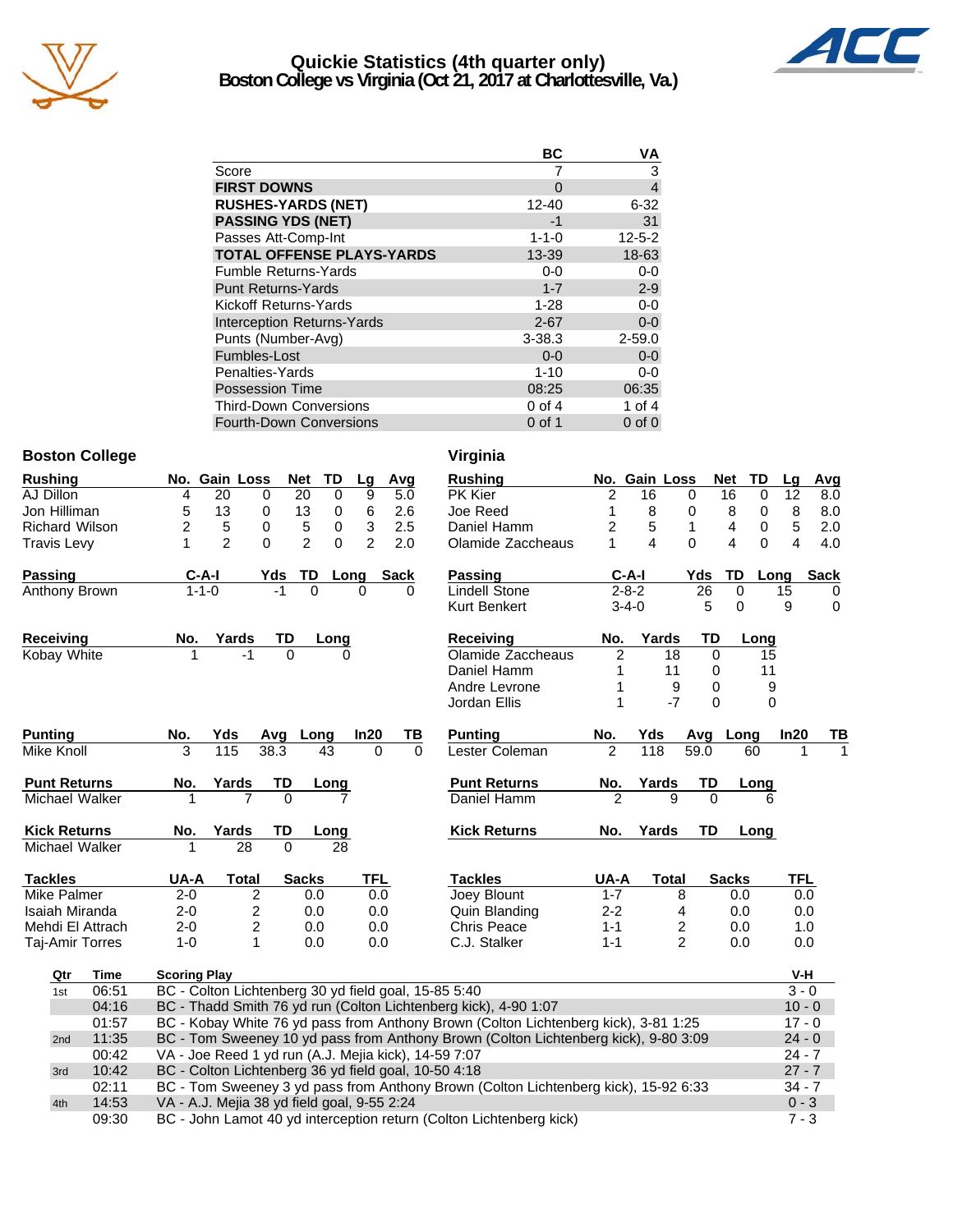

# **Scoring Summary (Final) 2017 Virginia Football Virginia vs Pitt (Oct 28, 2017 at Pittsburgh, Pa.)**



Virginia (5-3,2-2) vs. Pitt (4-5,2-3) Date: Oct 28, 2017 • Site: Pittsburgh, Pa. • Stadium: Heinz Field Attendance: 30889

| <b>Score by Quarters</b> |  |  | Tota |
|--------------------------|--|--|------|
| <sup>1</sup> irginia     |  |  |      |
| n:                       |  |  |      |

| Qtr Time | <b>Scoring Play</b>                                                                    | V-H       |
|----------|----------------------------------------------------------------------------------------|-----------|
|          | 1st 08:25 UP - Darrin Hall 14 yd run (Alex Kessman kick), 6-51 3:05                    | $0 - 7$   |
|          | 2nd 14:00 UP - Jester Weah 19 yd pass from Ben DiNucci (Alex Kessman kick), 9-72 3:56  | $0 - 14$  |
|          | 06:14 UP - Quadree Henderson 75 yd punt return (Alex Kessman kick)                     | $0 - 21$  |
|          | 01:13 VA - Hasise Dubois 19 yd pass from Kurt Benkert (A.J. Mejia kick), 6-71 1:30     | $7 - 21$  |
|          | 3rd 07:15 UP - Qadree Ollison 25 yd run (Alex Kessman kick), 10-82 5:43                | 7 - 28    |
|          | 4th 14:54 VA - Richard Burney 2 yd pass from Kurt Benkert (A.J. Mejia kick), 8-42 2:07 | $14 - 28$ |
|          | 11:09 UP - Alex Kessman 30 yd field goal, 8-48 3:45                                    | $14 - 31$ |

Kickoff time: 12:34 • End of Game: 3:28 PM • Total elapsed time: 2:54

Officials: Referee: Heydt,D; Umpire: Laverty,T; Linesman: Geiss,G;

Line judge: Matarante,S; Back judge: Wittelsberger,H; Field judge: Britton,M;

Side judge: Hocker,J; Center judge: Anderson,T;

Temperature: 55 deg • Wind: 7 mph S • Weather: Light rain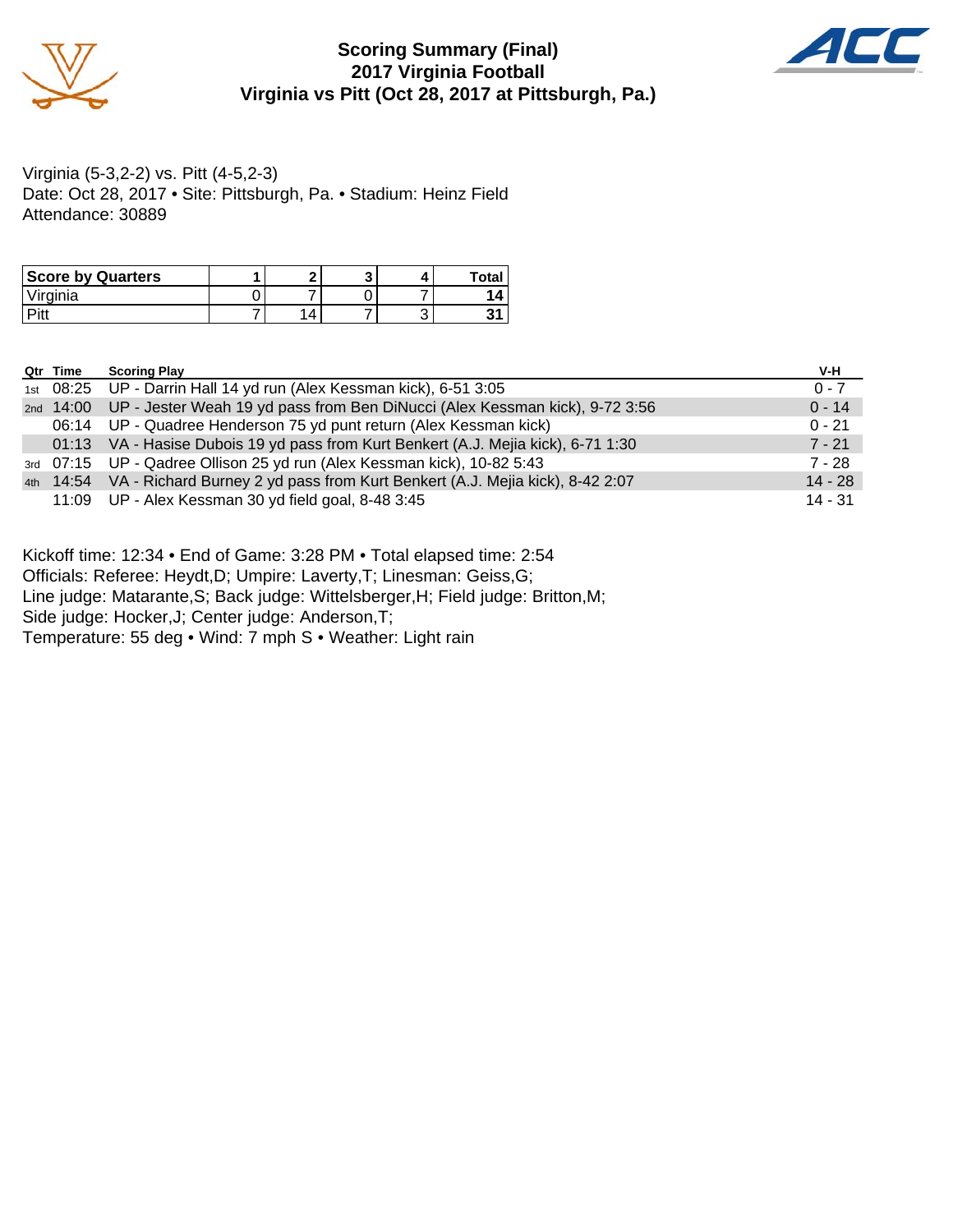





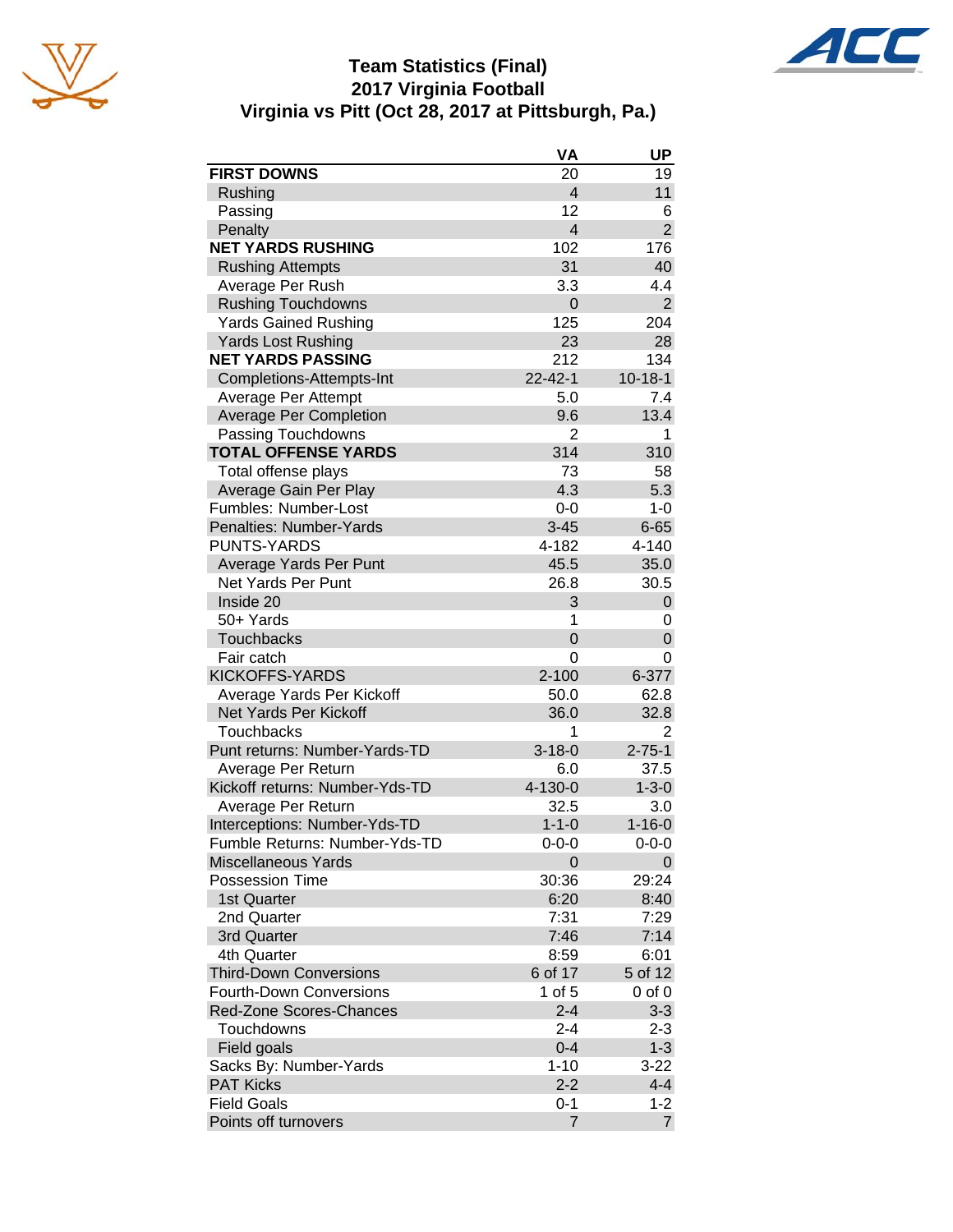

# **Individual Statistics (Final) 2017 Virginia Football Virginia vs Pitt (Oct 28, 2017 at Pittsburgh, Pa.)**

## **Virginia Pitt**

|    |     |    | <b>Net</b>    |   | La   | Avg |
|----|-----|----|---------------|---|------|-----|
| 15 | 58  | 0  | 58            | 0 | 9    | 3.9 |
| 4  | 14  | 0  | 14            | 0 | 9    | 3.5 |
| 2  | 13  | 0  | 13            | 0 | 11   | 6.5 |
|    | 8   | 0  | 8             | 0 | 8    | 8.0 |
|    |     | O  |               | 0 | 5    | 3.5 |
|    | 25  | 23 | 2             | 0 | 10   | 0.3 |
| 31 | 125 | 23 | 102           |   | 11   | 3.3 |
|    |     |    | No. Gain Loss |   | - TD |     |

| <b>Passing</b> | C-A-I         |     | Yds TD Long | Sack |
|----------------|---------------|-----|-------------|------|
| Kurt Benkert   | $22 - 42 - 1$ | 212 | 41          |      |
| Totals         | $22 - 42 - 1$ | 212 | 41          | 3    |
| Receiving      | Yards<br>No.  | TD. | Long        |      |

| Olamide Zaccheaus     |    | 80  | 33 |
|-----------------------|----|-----|----|
| Evan Butts            |    | 31  | 12 |
| Doni Dowling          | 2  | 46  | 41 |
| Hasise Dubois         | 2  | 26  | 19 |
| Andre Levrone         | 2  | 21  | 16 |
| Joe Reed              |    | 4   | 4  |
| <b>Richard Burney</b> |    | 2   | 2  |
| Daniel Hamm           |    | 2   | 2  |
| Jordan Ellis          |    |     |    |
| Totals                | 22 | 212 |    |

| Punting        |      |         | No. Yds Avg Long In20 | <b>TB</b> |
|----------------|------|---------|-----------------------|-----------|
| Lester Coleman | 182  | $-45.5$ | 50                    |           |
| Totals         | 182. | 45.5    | 50.                   |           |

|                |   | Punt     |                 |   | <b>Kickoff</b> |    | <b>Intercept</b> |             |    |
|----------------|---|----------|-----------------|---|----------------|----|------------------|-------------|----|
| <b>Returns</b> |   | No Yds   |                 |   | $Lg$ No Yds    |    |                  | $Lg$ No Yds | Lg |
| Daniel Hamm    |   | 18       | 14 <sub>1</sub> |   |                |    |                  |             |    |
| Joe Reed       | 0 |          |                 | 4 | 130            | 69 |                  |             |    |
| Quin Blanding  | O | $^{(1)}$ | 0               | 0 |                |    |                  |             |    |
| Totals         |   | 18       | 14              |   | 130            | 69 |                  |             |    |

| Field goals | <b>Qtr Time Dist</b> |                           | Result |
|-------------|----------------------|---------------------------|--------|
| A.J. Mejia  |                      | 1st 06:47 43 yards Missed |        |

| <b>Kickoffs</b>      | No.      | Yards |     | Avq       | ΤВ           | OВ    |
|----------------------|----------|-------|-----|-----------|--------------|-------|
| <b>Brian Delaney</b> | 2<br>100 |       |     | 50.0      |              |       |
| All-purpose          | Run      | Rcv   | KR  | <b>PR</b> | IR           | Total |
| Joe Reed             | 14       | 4     | 130 | 0         |              | 148   |
| Olamide Zaccheaus    |          | 80    | 0   | O         | $\mathbf{0}$ | 87    |
| Jordan Ellis         | 58       | 0     | 0   | 0         | O)           | 58    |
| Doni Dowling         |          | 46    | 0   | 0         |              | 46    |

Qadree Ollison 6 47 0 47 1 25 7.8 Quadree Henderson A.J. Davis 1 0 1 -1 0 0 -1.0 Maurice Ffrench 1 0 1 -1 Ben DiNucci 5 16 18 -2 0 10 -0.4 TEAM 1 0 3 -3 0 0 -3.0<br>Totals 40 204 28 176 2 25 4.4 Totals 40 204 28 176 2 25 4.4 **Passing C-A-I Yds TD Long Sack** Ben DiNucci 10-18-1 134 1 32 1 Totals 10-18-1 134 1 32 1 **Receiving \_\_\_\_\_\_\_\_\_ No. Yards TD Long** 19 Jester Weah 2 31 1 19<br>
13 Matt Flanagan 2 22 0 13 Matt Flanagan  $2$  22 0 13 Quadree Henderson  $2$  14 0 7<br>
Maurice Ffrench 1 32 0 32 Maurice Ffrench 1 32 0 Rafael Araujo-Lopes 1 18 0 18 Qadree Ollison 1 16 0 16 Phris Clark 1 1 0 1<br>
Totals 10 134 1 32 Totals 10 134 1 **Punting No. Yds Avg Long In20 TB** Ryan Winslow 3 110 36.7 39 0 0<br>TEAM 1 30 30.0 30 0 0 TEAM 1<br>Totals 4 Totals 4 140 35.0 39 0 0

**Rushing No. Gain Loss Net TD Lg Avg** Darrin Hall 25 116 5 111 1 14 4.4

|                    | Punt |     | <b>Kickoff</b> |      | <b>Intercept</b> |    |                |           |           |
|--------------------|------|-----|----------------|------|------------------|----|----------------|-----------|-----------|
| Returns            | No   | Yds |                |      | Lg No Yds        |    |                | Lg No Yds | <u>Lg</u> |
| Quadree Henderson  | 2    | 75  | 75             | 0    | 0                | 0  | 0              | 0         | 0         |
| Saleem Brightwell  | 0    | 0   | 0              | 0    | 0                | 0  | 1              | 16        | 16        |
| Matt Flanagan      | 0    | 0   | 0              | 1    | 3                | 0  | 0              | 0         | 0         |
| Totals             | 2    | 75  | 75             | 1    | 3                | 0  | 1              | 16        | 16        |
| <b>Field goals</b> | Qtr  |     | Time           | Dist |                  |    | <b>Result</b>  |           |           |
| Alex Kessman       | 2nd  |     | 07:15          |      | 43 yards         |    | Missed         |           |           |
| Alex Kessman       | 4th  |     | 11:09          |      | 30 yards         |    | Good           |           |           |
| <b>Kickoffs</b>    | No.  |     | Yards          |      | Avq              | ΤВ |                | ОВ        |           |
| Alex Kessman       |      | 6   | 377            |      | 62.8             |    | $\overline{2}$ | 0         |           |
| All-purpose        | Run  |     | Rcv            | ΚR   | РR               |    | IR             |           | Total     |
| Quadree Henderson  |      | 25  | 14             |      | 0                | 75 | 0              |           | 114       |
| Darrin Hall        |      | 111 | 0              |      | 0                | 0  | 0              |           | 111       |
| Qadree Ollison     |      | 47  | 16             |      | 0                | 0  | 0              |           | 63        |

Jester Weah 0 31 0 0 0 31

FUMBLES: Virginia-None. Pitt-Matt Flanagan 1-0.

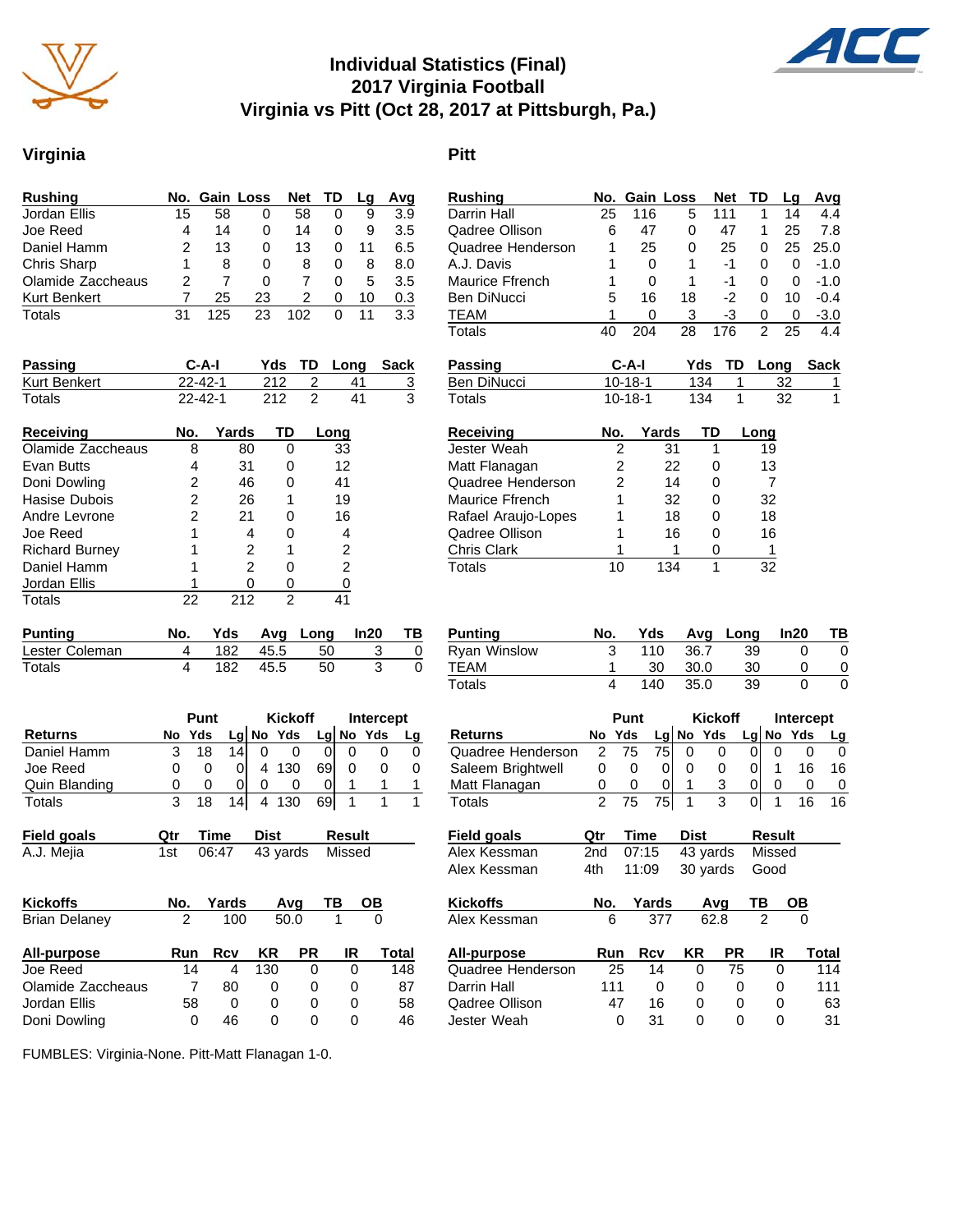

### **Defensive Statistics (Final) 2017 Virginia Football Virginia vs Pitt (Oct 28, 2017 at Pittsburgh, Pa.)**



|                | ## Virginia            | Solo           | Ast                     | Total           | Sacks-Yds                | <b>TFL-Yds</b>           | FF             | FR-Yds         | Int-Yds                  | <b>BrUp</b>    | <b>Blks</b>    | QBH            |
|----------------|------------------------|----------------|-------------------------|-----------------|--------------------------|--------------------------|----------------|----------------|--------------------------|----------------|----------------|----------------|
| $\overline{3}$ | <b>Quin Blanding</b>   | 5              | $\overline{\mathbf{4}}$ | 9               |                          | $1.0 - 1$                |                |                | $1 - 1$                  |                |                |                |
| 37             | Jordan Mack            | $\overline{4}$ | $\overline{4}$          | 8               | $\overline{\phantom{a}}$ | $\blacksquare$           | $\blacksquare$ | $\overline{a}$ | $\overline{a}$           | $\overline{a}$ | $\blacksquare$ |                |
|                | 53 Micah Kiser         | 5              | $\overline{2}$          | $\overline{7}$  | $\blacksquare$           | $1.0 - 1$                | $\blacksquare$ | $\blacksquare$ | $\blacksquare$           | $\blacksquare$ | $\blacksquare$ |                |
|                | 28 Brenton Nelson      | $\overline{4}$ | $\overline{2}$          | 6               | $\overline{\phantom{a}}$ | $\overline{\phantom{a}}$ |                |                |                          |                | $\overline{a}$ |                |
| 9              | Andrew Brown           | 5              | 0                       | 5               | $1.0 - 10$               | $3.0 - 15$               | $\blacksquare$ | ä,             | $\overline{a}$           | $\overline{a}$ | ä,             | 1              |
|                | 13 Chris Peace         | 5              | $\Omega$                | 5               |                          | $\overline{\phantom{a}}$ |                |                |                          |                |                | $\mathbf{1}$   |
|                | 58 Eli Hanback         | 2              | $\mathbf{1}$            | 3               | $\sim$                   | $\mathbf{r}$             |                |                |                          |                |                |                |
|                | 34 Bryce Hall          | 2              | $\Omega$                | $\overline{2}$  |                          | $1.0 - 8$                |                |                |                          | 2              |                |                |
|                | 17 Malcolm Cook        | $\overline{c}$ | 0                       | $\overline{c}$  | $\overline{\phantom{a}}$ | $\overline{a}$           | $\blacksquare$ | $\blacksquare$ | $\overline{\phantom{a}}$ | $\blacksquare$ | $\blacksquare$ |                |
|                | 29 Joey Blount         | $\Omega$       | $\overline{2}$          | $\overline{2}$  |                          |                          |                |                |                          | $\mathbf{1}$   |                |                |
|                | 22 Daniel Hamm         | 1              | 0                       | 1               | ÷.                       |                          | ÷,             | ÷              |                          | ÷              | ä,             |                |
| $\overline{4}$ | Olamide Zaccheaus      | $\mathbf{1}$   | $\overline{0}$          | $\overline{1}$  |                          |                          |                |                |                          |                |                |                |
|                | 15 De'Vante Cross      | 1              | 0                       | 1               | $\sim$                   | $\sim$                   | $\overline{a}$ | $\blacksquare$ |                          | $\sim$         | $\blacksquare$ |                |
|                | 99 Juwan Moye          | $\overline{0}$ | $\mathbf{1}$            | $\mathbf{1}$    |                          |                          |                |                |                          |                |                | $\mathbf{1}$   |
|                | 38 Charles Snowden     | $\Omega$       | 0                       | $\Omega$        | ÷,                       | ä,                       | $\blacksquare$ | ÷,             | $\overline{a}$           | $\blacksquare$ | ÷,             | 1              |
|                | 43 Elliott Brown       | $\overline{0}$ | 0                       | $\overline{0}$  | $\overline{\phantom{a}}$ |                          | $\blacksquare$ | $\blacksquare$ | $\overline{a}$           | $\blacksquare$ | $\mathbf{1}$   |                |
|                | Totals                 | 37             | 16                      | $\overline{53}$ | $1.0 - 10$               | $6.0 - 25$               | 0              | $0-0$          | $1 - 1$                  | 3              | 1              | 4              |
|                |                        |                |                         |                 |                          |                          |                |                |                          |                |                |                |
|                | ## Pitt                | Solo           | Ast                     |                 | <b>Total Sacks-Yds</b>   | <b>TFL-Yds</b>           | FF             | FR-Yds         | Int-Yds                  | <b>BrUp</b>    | <b>Blks</b>    | QBH            |
|                | 39 Saleem Brightwell   | 7              | 3                       | 10              | ÷,                       | ÷,                       | ÷,             | $\overline{a}$ | $1 - 16$                 | $\overline{a}$ |                | 1              |
|                | 25 Elijah Zeise        | 5              | 3                       | 8               | $\overline{\phantom{a}}$ |                          | $\overline{a}$ |                |                          |                | L,             | $\mathbf{1}$   |
| 3 <sub>1</sub> | Damar Hamlin           | 5              | $\overline{2}$          | 7               | $\blacksquare$           | $\sim$                   | $\overline{a}$ | $\blacksquare$ | $\sim$                   | $\overline{a}$ | $\blacksquare$ |                |
| 11             | Dane Jackson           | $\overline{4}$ | $\mathbf{1}$            | 5               |                          |                          |                |                |                          | $\mathbf{1}$   |                |                |
|                | 23 Oluwaseun Idowu     | 4              | $\mathbf 1$             | 5               | ä,                       |                          |                |                |                          |                | ä,             |                |
|                | 40 James Folston Jr.   | $\overline{4}$ | $\overline{0}$          | $\overline{4}$  | $1.0 - 6$                | $2.0 - 7$                |                |                |                          |                |                | $\overline{2}$ |
|                | 17 Rashad Weaver       | 4              | 0                       | 4               | $1.0 - 7$                | $1.0 - 7$                | $\blacksquare$ | L,             |                          |                | ä,             |                |
| $9\,$          | Jordan Whitehead       | 3              | $\overline{0}$          | 3               | $\overline{\phantom{a}}$ |                          | $\overline{a}$ |                |                          |                |                |                |
|                | 36 Chase Pine          | $\overline{2}$ | 0                       | 2               | $\blacksquare$           | $\sim$                   | ÷,             | $\overline{a}$ |                          | $\overline{a}$ | ä,             |                |
|                | 20 Dennis Briggs       | $\overline{2}$ | $\overline{0}$          | $\overline{2}$  | $\overline{a}$           | $\overline{a}$           |                |                |                          |                |                |                |
|                | 93 Shane Roy           | 1              | 1                       | 2               | $1.0 - 9$                | $1.0 - 9$                | ÷,             |                |                          |                | ÷,             |                |
|                | 88 Matt Flanagan       | $\mathbf{1}$   | $\mathbf{1}$            | $\overline{2}$  |                          |                          |                |                |                          |                |                |                |
|                | 32 Phillipie Motley    | $\mathbf{1}$   | 1                       | $\overline{c}$  | $\blacksquare$           | $\blacksquare$           | $\blacksquare$ | $\blacksquare$ |                          | 1              | $\blacksquare$ |                |
| 27             | <b>Bricen Garner</b>   | $\mathbf{1}$   | $\mathbf{1}$            | $\overline{2}$  |                          |                          |                |                |                          |                |                |                |
|                | 96 Allen Edwards       | $\mathbf{1}$   | 0                       | 1               | $\blacksquare$           | ä,                       | ä,             | ÷,             |                          |                | $\blacksquare$ |                |
| 5              | <b>Kam Carter</b>      | 1              | $\overline{0}$          | $\overline{1}$  |                          |                          |                |                |                          |                |                |                |
|                | 90 Rashad Wheeler      | $\mathbf{1}$   | 0                       | 1               | $\blacksquare$           |                          | ٠              | ÷              |                          |                | ÷.             | 1              |
|                | 37 Qadree Ollison      | $\Omega$       | $\mathbf{1}$            | $\mathbf{1}$    |                          |                          |                |                |                          |                |                |                |
|                | 82 Rafael Araujo-Lopes | 0              | 1                       | 1               | ÷.                       | ÷.                       | $\overline{a}$ | $\overline{a}$ | $\overline{a}$           | $\overline{a}$ | $\overline{a}$ |                |
| $2^{\circ}$    | Maurice Ffrench        | $\Omega$       | $\mathbf{1}$            | $\mathbf{1}$    |                          |                          |                |                |                          |                |                |                |
|                | 43 Jazzee Stocker      | 0              | 1                       | 1               | ÷,                       |                          |                |                |                          |                |                |                |
|                | 44 Elias Reynolds      | $\mathbf 0$    | $\mathbf{1}$            | $\mathbf{1}$    |                          |                          |                |                |                          |                |                |                |
|                | 53 Brian Popp          | $\Omega$       | $\mathbf 1$             | 1               | $\overline{\phantom{a}}$ | $\blacksquare$           | $\blacksquare$ | $\blacksquare$ | $\overline{a}$           | $\blacksquare$ | $\blacksquare$ |                |
|                | 16 Damarri Mathis      | $\overline{0}$ | $\overline{0}$          | $\overline{0}$  |                          |                          |                |                |                          | $\mathbf{1}$   |                |                |
|                | 15 Jason Pinnock       | 0              | 0                       | 0               | ÷.                       | $\overline{\phantom{a}}$ | $\overline{a}$ | $\overline{a}$ | $\overline{a}$           | $\overline{a}$ | ÷,             | 1              |
|                | 34 Amir Watts          | $\pmb{0}$      | $\boldsymbol{0}$        | 0               |                          |                          |                |                |                          |                |                | $\overline{2}$ |
|                | <b>Totals</b>          | 47             | 20                      | 67              | $3.0 - 22$               | $4.0 - 23$               | 0              | $0 - 0$        | $1 - 16$                 | 3              | 0              | 8              |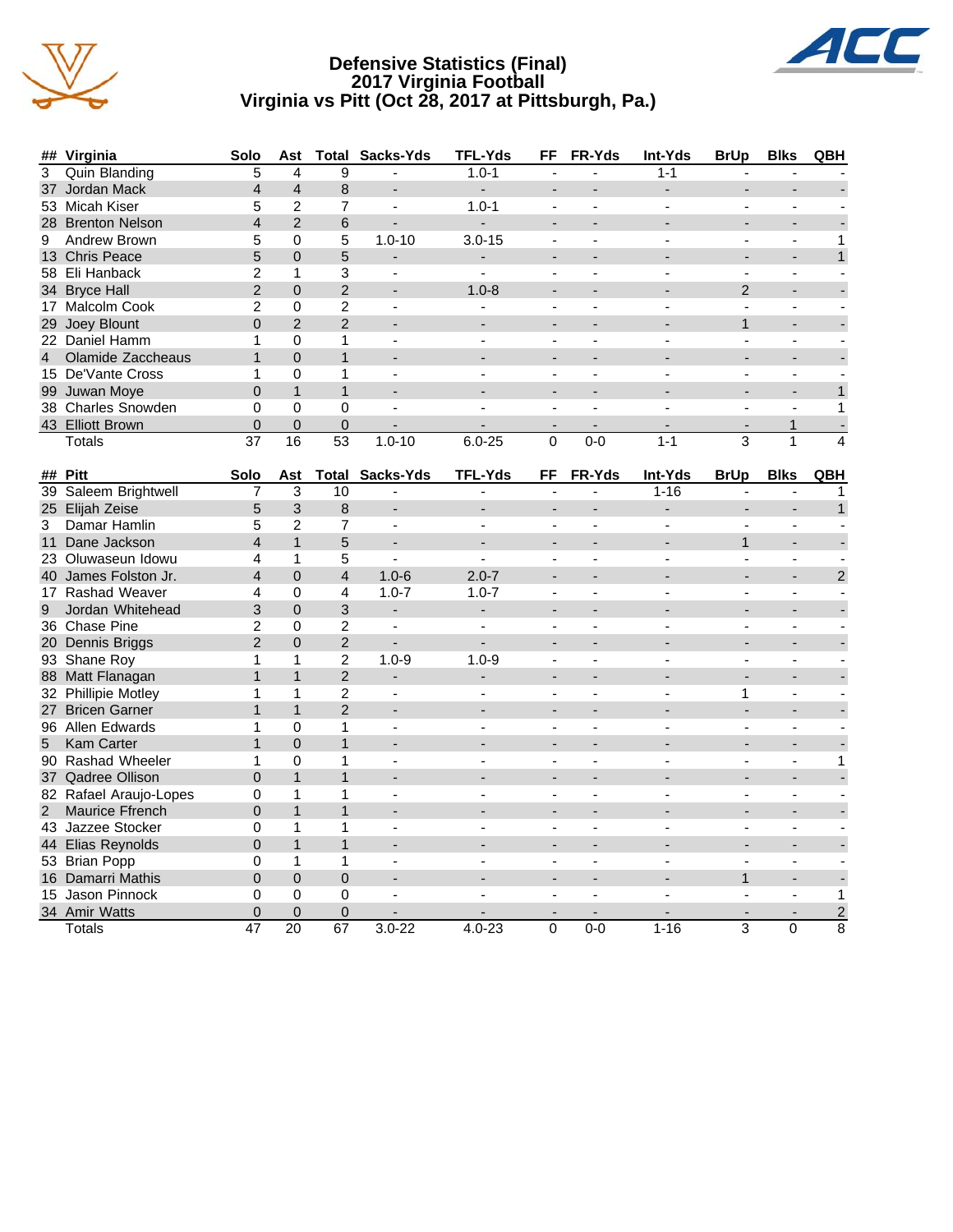

# **Participation Report (Final) 2017 Virginia Football Virginia vs Pitt (Oct 28, 2017 at Pittsburgh, Pa.)**



#### **Virginia**

#### **Pitt**

| <b>OFFENSE</b>          |
|-------------------------|
| Jester Weah             |
| Maurice Ffrench         |
| Matt Flanagan           |
| <b>Brian O'Neill</b>    |
| Alex Officer            |
| Jimmy Morrissey         |
| Alex Bookser            |
| Jaryd Jones-Smith       |
| Ben DiNucci             |
| Darrin Hall             |
| Qadree Ollison          |
|                         |
| <b>DEFENSE</b>          |
| James Folston Jr.       |
| Shane Roy               |
| Amir Watts              |
| Rashad Weaver           |
| Elijah Zeise            |
| Saleem Brightwell       |
| Oluwaseun Idowu         |
| Jordan Whitehead        |
| Damar Hamlin            |
| <b>Phillipie Motley</b> |
| Dane Jackson            |
|                         |

Virginia: 4-Olamide Zaccheaus, 5-Doni Dowling, 8-Hasise Dubois, 11-Joe Spaziani, 15-De'Vante Cross, 16-Richard Burney, 20-Nick Grant, 25-Lamont Atkins, 26-PK Kier, 27-Jamari Peacock, 31-Chris Sharp, 32-Darrius Bratton, 33-Zane Zandier, 38-Charles Snowden, 39-Chris Moore, 43-Elliott Brown, 45-Reed Kellam, 46-Evan Butts, 47-Lester Coleman, 57-James Trucilla, 65-Ben Knutson, 74-John Montelus, 81-Nash Griffin, 82-Braedon Urie, 84-Terrell Jana, 89-Brian Delaney, 90-Steven Wright, 91-Mandy Alonso, 95-A.J. Mejia, 98-John Kirven.

Pitt: 1H-Quadree Henderson, 2D-A.J. Davis, 5-Kam Carter, 6-Aaron Mathews, 8S-Tyler Sear, 15-Jason Pinnock, 16-Damarri Mathis, 18-Ryan Winslow, 20-Dennis Briggs, 24-Phil Campbell, 27-Bricen Garner, 35-Rob Boatright, 36-Chase Pine, 41-Jalen Williams, 43-Jazzee Stocker, 44-Elias Reynolds, 45-Devon Edwards, 49-Erik Sellers, 53-Brian Popp, 61-Cal Adomitis, 66-Mike Herndon, 72-Tony Pilato, 76-Connor Dintino, 82-Rafael Araujo-Lopes, 87-Chris Clark, 90-Rashad Wheeler, 91-Patrick Jones II, 96-Allen Edwards, 97-Alex Kessman.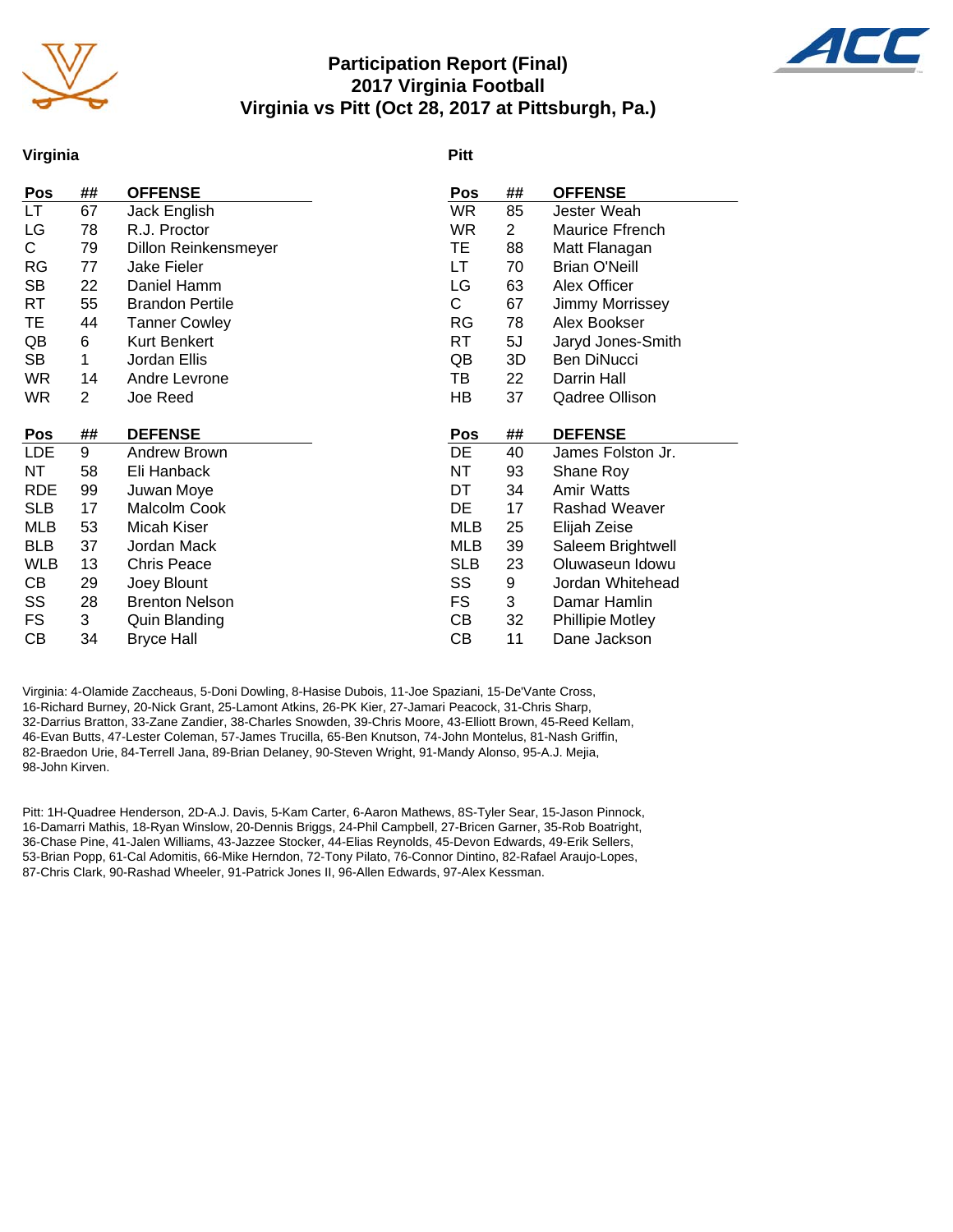

# **Drive Chart (By Team) (Final) 2017 Virginia Football Virginia vs Pitt (Oct 28, 2017 at Pittsburgh, Pa.)**



|           |                 |                 |       | <b>Drive Started</b> |                 | <b>Drive Ended</b> | <b>Consumed</b>          |                             |            |
|-----------|-----------------|-----------------|-------|----------------------|-----------------|--------------------|--------------------------|-----------------------------|------------|
| Team      | Qtr             | <b>Spot</b>     | Time  | <b>Obtained</b>      | <b>Spot</b>     | Time               | <b>How lost</b>          | Yds<br>ΡI<br>$\blacksquare$ | <b>TOP</b> |
| VA        | 1st             | V36             | 13:26 | Punt                 | P38             | 11:30              | Interception             | 26<br>6<br>$\blacksquare$   | 1:56       |
| <b>VA</b> |                 | P <sub>28</sub> | 08:25 | Kickoff              | P <sub>25</sub> | 06:47              | <b>Missed FG</b>         | $4 - 3$                     | 1:38       |
| VA        |                 | P49             | 05:42 | Punt                 | P <sub>28</sub> | 02:56              | Downs                    | 6<br>- 21                   | 2:46       |
| <b>VA</b> | 2 <sub>nd</sub> | V25             | 14:00 | Kickoff              | V <sub>44</sub> | 11:02              | Punt                     | 19<br>4<br>$\blacksquare$   | 2:58       |
| VA        |                 | V26             | 07:15 | Missed FG            | V31             | 06:14              | Punt                     | 3<br>- 5                    | 1:01       |
| VA        |                 | V <sub>25</sub> | 06:14 | Kickoff              | P37             | 04:12              | <b>Downs</b>             | $5 - 38$                    | 2:02       |
| VA        |                 | V29             | 02:43 | Punt                 | <b>P00</b>      | 01:13              | <i><b>*TOUCHDOWN</b></i> | 6<br>- 71                   | 1:30       |
| <b>VA</b> | 3rd             | <b>V27</b>      | 15:00 | Kickoff              | V36             | 12:58              | Punt                     | 3<br>-9                     | 2:02       |
| VA        |                 | V <sub>24</sub> | 07:15 | Kickoff              | V37             | 03:32              | Punt                     | 6<br>13<br>$\sim$           | 3:43       |
| <b>VA</b> |                 | P42             | 02:01 | Interception         | P00             | 14:54              | <i><b>*TOUCHDOWN</b></i> | $-42$<br>8                  | $2:07$ .   |
| VA        | 4th             | V20             | 11:09 | Kickoff              | P01             | 04:35              | Downs                    | 14<br>79<br>$\blacksquare$  | 6:34       |
| <b>VA</b> |                 | P38             | 02:54 | Punt                 | IP10            | 00:35              | Downs                    | 9<br>$-28$                  | 2:19.      |

|                        | 1st     | 2nd   | 3rd     | 4th     | 1st   | 2nd      |          |
|------------------------|---------|-------|---------|---------|-------|----------|----------|
| Virginia               | Qtr     | Qtr   | Qtr     | Qtr     | Half  | Half     | Total    |
| Time of possession     | 06:20   | 07:31 | 07:46   | 08:59   | 13:51 | 16:45    | 30:36    |
| 3rd down conversions   | $0 - 3$ | 1-4   | $2 - 5$ | $3 - 5$ | 1-7   | $5 - 10$ | $6 - 17$ |
| Average field position | P47     | V26   | V36     | V41     | V37   | V38      | V37      |
| 4th down conversions   | 0-1     | ი-1   | 0-0     | $1 - 3$ | 0-2   | $1 - 3$  | $1 - 5$  |

|           | <b>Drive Started</b> |                 |       |                 |                 |       | <b>Drive Ended</b>       |                            |            |  |  |
|-----------|----------------------|-----------------|-------|-----------------|-----------------|-------|--------------------------|----------------------------|------------|--|--|
| Team      | Qtr                  | Spot            | Time  | <b>Obtained</b> | Spot            | Time  | <b>How lost</b>          | - Yds<br>PI.               | <b>TOP</b> |  |  |
| UP        | 1st                  | P <sub>25</sub> | 15:00 | Kickoff         | P31             | 13:26 | Punt                     | 3<br>- 6                   | 1:34       |  |  |
| UP        |                      | P49             | 11:30 | Interception    | V <sub>00</sub> | 08:25 | *TOUCHDOWN               | 6<br>- 51                  | 3:05       |  |  |
| UP        |                      | P <sub>25</sub> | 06:47 | Missed FG       | P24             | 05:42 | Punt                     | 3<br>$- (1)$               | 1:05       |  |  |
| UP        |                      | P28             | 02:56 | <b>Downs</b>    | V <sub>00</sub> | 14:00 | *TOUCHDOWN               | 9<br>$-72$                 | 3:56       |  |  |
| UP        | 2 <sub>nd</sub>      | P14             | 11:02 | Punt            | V25             | 07:15 | Missed FG                | 8<br>- 61                  | 3:47       |  |  |
| UP        |                      | V <sub>00</sub> | 06:14 | Punt            | V <sub>00</sub> | 06:14 | <i><b>*TOUCHDOWN</b></i> | $\Omega$<br>$-0$           | 0:00       |  |  |
| UP        |                      | P37             | 04:12 | Downs           | P37             | 02:43 | Punt                     | 3<br>- 0                   | 1:29       |  |  |
| UP        |                      | P33             | 01:13 | Kickoff         | P38             | 00:00 | End of half              | 3<br>- 5                   | 1:13       |  |  |
| UP        | 3rd                  | P18             | 12:58 | Punt            | V <sub>0</sub>  | 07:15 | *TOUCHDOWN               | 10<br>82<br>$\blacksquare$ | 5:43       |  |  |
| UP        |                      | P <sub>13</sub> | 03:32 | Punt            | P <sub>15</sub> | 02:01 | Interception             | $3 - 2$                    | 1:31       |  |  |
| UP        | 4th                  | P40             | 14:54 | Kickoff         | V <sub>12</sub> | 11:09 | *FIELD GOAL              | 8<br>- 48                  | 3:45       |  |  |
| <b>UP</b> |                      | IP01            | 04:35 | <b>Downs</b>    | P08             | 02:54 | Punt                     | $3 - 7$                    | 1:41       |  |  |
| UP        |                      | P10             | 00:35 | Downs           | IP07            | 00:00 | End of half              | (3)<br>۰.                  | 0:35       |  |  |

|                        | 1st     | 2nd     | 3rd   | 4th     | 1st   | 2nd             |                 |
|------------------------|---------|---------|-------|---------|-------|-----------------|-----------------|
| Pitt                   | Qtr     | Qtr     | Qtr   | Qtr     | Half  | Half            | Total           |
| Time of possession     | 08:40   | 07:29   | 07:14 | 06:01   | 16:09 | 13:15           | 29:24           |
| 3rd down conversions   | $3 - 5$ | $1 - 3$ | 1-2   | $0 - 2$ | 4-8   | 1-4             | $5 - 12$        |
| Average field position | P31     | P28     | P15   | P17     | P30   | P <sub>16</sub> | P <sub>24</sub> |
| 4th down conversions   | 0-0     | 0-0     | 0-0   | $0 - 0$ | 0-0   | 0-0             | $0 - 0$         |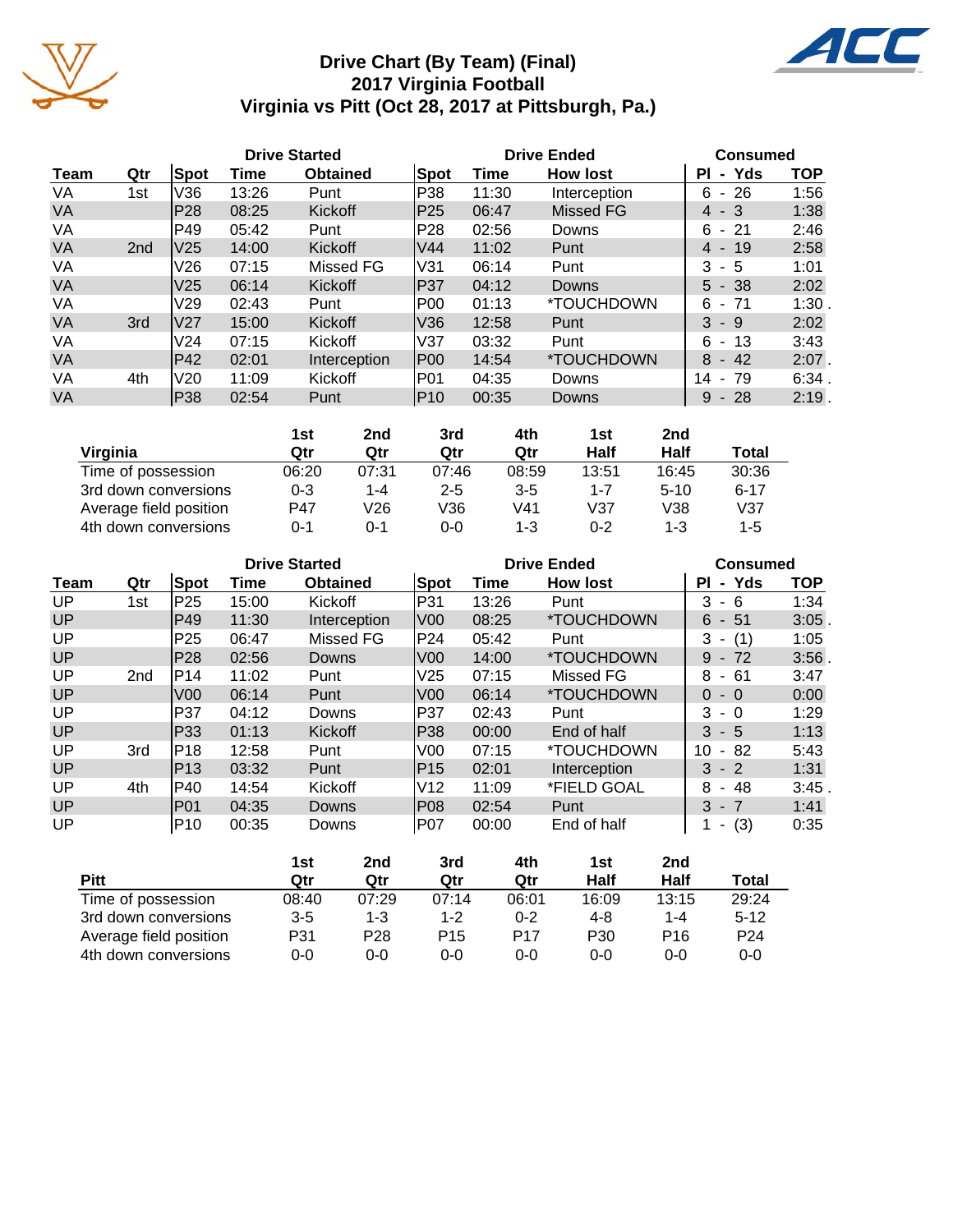

# **Drive Chart (By Quarter) (Final) 2017 Virginia Football Virginia vs Pitt (Oct 28, 2017 at Pittsburgh, Pa.)**



|           |     |                 |             | <b>Drive Started</b> |                 | <b>Drive Ended</b> | <b>Consumed</b>  |                                        |            |
|-----------|-----|-----------------|-------------|----------------------|-----------------|--------------------|------------------|----------------------------------------|------------|
| Team      | Qtr | Spot            | <b>Time</b> | <b>Obtained</b>      | Spot            | Time               | <b>How lost</b>  | - Yds<br>PL                            | <b>TOP</b> |
| UP        | 1st | P <sub>25</sub> | 15:00       | Kickoff              | P31             | 13:26              | Punt             | $3 - 6$                                | 1:34       |
| VA        |     | V36             | 13:26       | Punt                 | P38             | 11:30              | Interception     | $-26$<br>6                             | 1:56       |
| UP        |     | P49             | 11:30       | Interception         | V00             | 08:25              | *TOUCHDOWN       | 6<br>$-51$                             | $3:05$ .   |
| VA        |     | P <sub>28</sub> | 08:25       | Kickoff              | P <sub>25</sub> | 06:47              | <b>Missed FG</b> | $4 - 3$                                | 1:38       |
| UP        |     | P <sub>25</sub> | 06:47       | Missed FG            | P24             | 05:42              | Punt             | 3<br>(1)<br>$\overline{\phantom{a}}$   | 1:05       |
| VA        |     | P49             | 05:42       | Punt                 | P <sub>28</sub> | 02:56              | <b>Downs</b>     | 6<br>$-21$                             | 2:46       |
| UP        |     | P <sub>28</sub> | 02:56       | Downs                | V00             | 14:00              | *TOUCHDOWN       | 72<br>9                                | $3:56$ .   |
| VA        | 2nd | V25             | 14:00       | Kickoff              | V44             | 11:02              | Punt             | $4 - 19$                               | 2:58       |
| UP        |     | P14             | 11:02       | Punt                 | V25             | 07:15              | Missed FG        | 8<br>61<br>$\overline{\phantom{a}}$    | 3:47       |
| <b>VA</b> |     | V26             | 07:15       | <b>Missed FG</b>     | V31             | 06:14              | Punt             | 3<br>$-5$                              | 1:01       |
| UP        |     | V00             | 06:14       | Punt                 | V00             | 06:14              | *TOUCHDOWN       | $\Omega$<br>$\Omega$<br>$\blacksquare$ | 0:00       |
| VA        |     | V25             | 06:14       | Kickoff              | P37             | 04:12              | <b>Downs</b>     | 5<br>$-38$                             | 2:02       |
| UP        |     | P37             | 04:12       | Downs                | P37             | 02:43              | Punt             | 3<br>$-0$                              | 1:29       |
| VA        |     | V29             | 02:43       | Punt                 | P00             | 01:13              | *TOUCHDOWN       | 6<br>$-71$                             | 1:30       |
| UP        |     | P33             | 01:13       | Kickoff              | P38             | 00:00              | End of half      | 3<br>$-5$                              | 1:13       |
| VA        | 3rd | V27             | 15:00       | Kickoff              | V36             | 12:58              | Punt             | 3<br>$-9$                              | 2:02       |
| UP        |     | P18             | 12:58       | Punt                 | V00             | 07:15              | *TOUCHDOWN       | 82<br>10<br>$\overline{\phantom{a}}$   | 5:43       |
| VA        |     | V24             | 07:15       | Kickoff              | V37             | 03:32              | Punt             | 6<br>$-13$                             | 3:43       |
| UP        |     | P <sub>13</sub> | 03:32       | Punt                 | P <sub>15</sub> | 02:01              | Interception     | 3<br>$\overline{2}$<br>$\blacksquare$  | 1:31       |
| VA        |     | P42             | 02:01       | Interception         | <b>P00</b>      | 14:54              | *TOUCHDOWN       | 8<br>42<br>$\overline{\phantom{a}}$    | $2:07$ .   |
| UP        | 4th | P40             | 14:54       | Kickoff              | V12             | 11:09              | *FIELD GOAL      | 8<br>48<br>$\blacksquare$              | 3:45.      |
| VA        |     | V20             | 11:09       | Kickoff              | P01             | 04:35              | Downs            | $14 - 79$                              | 6:34.      |
| UP        |     | P01             | 04:35       | Downs                | P08             | 02:54              | Punt             | 3<br>7<br>$\blacksquare$               | 1:41       |
| VA        |     | P38             | 02:54       | Punt                 | P <sub>10</sub> | 00:35              | Downs            | 9<br>$-28$                             | $2:19$ .   |
| UP        |     | P <sub>10</sub> | 00:35       | Downs                | P07             | 00:00              | End of half      | (3)<br>$\overline{\phantom{a}}$        | 0:35       |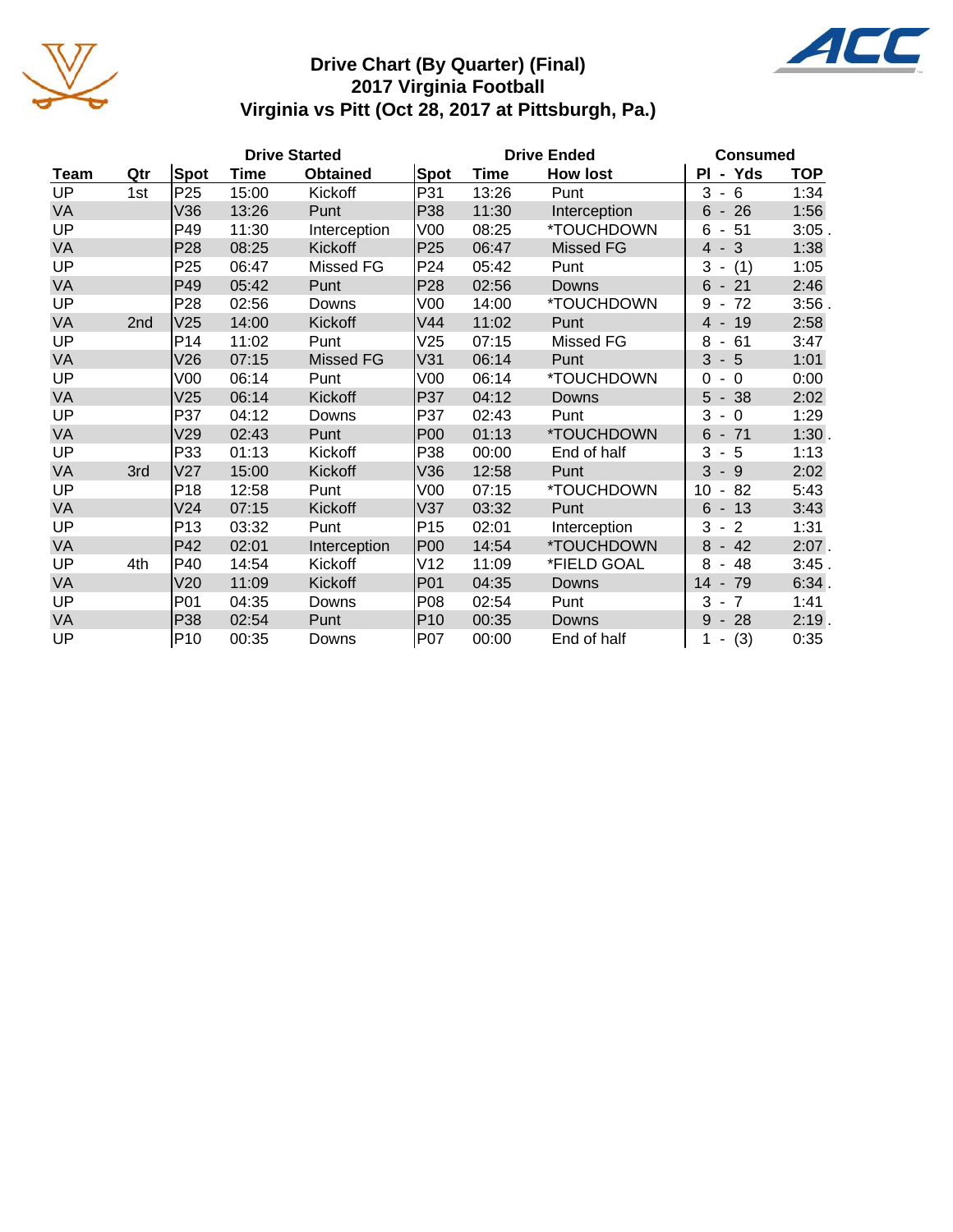

# **Play-by-Play Summary (1st quarter) Virginia vs Pitt (Oct 28, 2017 at Pittsburgh, Pa.)**



| Virginia wins toss will defer. Pitt will receive. |                                                                                                                                   |                |
|---------------------------------------------------|-----------------------------------------------------------------------------------------------------------------------------------|----------------|
| 1-10 VA 35                                        | VA ball on VA35.<br>Delaney, B kickoff 65 yards to the UP0, touchback.                                                            |                |
| 1-10 UP 25                                        | Hall, D. rush for 2 yards to the UP27 (Moye, J;Kiser, M).                                                                         |                |
| $2 - 8$<br><b>UP 27</b>                           | Hall, D. rush for 4 yards to the UP31 (Brown, A).                                                                                 |                |
| <b>UP 31</b><br>3-4                               | DiNucci, B. pass incomplete to Ffrench, M                                                                                         |                |
| 4-4<br><b>UP 31</b>                               | Winslow, R. punt 36 yards to the VA33, Hamm, D return 3 yards to the VA36 (Ollison,                                               |                |
|                                                   | Q.; Flanagan, M.).                                                                                                                |                |
|                                                   | 3 plays, 6 yards, 1:34                                                                                                            |                |
| VIRGINIA drive start at 13:26.                    |                                                                                                                                   |                |
| 1-10 VA 36                                        | Hamm, D rush for 11 yards to the VA47, 1ST DOWN VA (Whitehead, J.).                                                               | R1             |
| 1-10 VA 47                                        | Benkert, K pass incomplete to Zaccheaus, O.                                                                                       |                |
| 2-10 VA 47<br>1-10 UP 43                          | Benkert, K rush for 10 yards to the UP43, 1ST DOWN VA.                                                                            | R <sub>2</sub> |
| <b>UP 38</b><br>2-5                               | Zaccheaus, O rush for 5 yards to the UP38 (Zeise, E.).<br>Benkert, K pass incomplete to Levrone, A.                               |                |
| $3-5$<br><b>UP 38</b>                             | Benkert, K pass intercepted by Brightwell, S. at the UP33, Brightwell, S. return 16 yards                                         |                |
|                                                   | to the UP49 (Zaccheaus, O).                                                                                                       |                |
|                                                   | 6 plays, 26 yards, 1:56                                                                                                           |                |
| PITT drive start at 11:30.                        |                                                                                                                                   |                |
| 1-10 UP 49                                        | DiNucci, B. pass complete to Ollison, Q. for 16 yards to the VA35, 1ST DOWN UP,<br>out-of-bounds.                                 | P <sub>1</sub> |
| 1-10 VA 35                                        | DiNucci, B. rush for loss of 8 yards to the VA43, out-of-bounds (Hall, B).                                                        |                |
| 2-18 VA 43                                        | DiNucci, B. pass complete to Henderson, Q. for 7 yards to the VA36 (Kiser, M).                                                    |                |
| 3-11 VA 36                                        | DiNucci, B. pass complete to Araujo-Lopes, R for 18 yards to the VA18, 1ST DOWN UP                                                | P <sub>2</sub> |
|                                                   | (Kiser, M).                                                                                                                       |                |
| 1-10 VA 18<br>VA 14<br>2-6                        | Hall, D. rush for 4 yards to the VA14 (Nelson, B).<br>Hall, D. rush for 14 yards to the VA0, 1ST DOWN UP, TOUCHDOWN, clock 08:25. | R3             |
| $1-G$<br><b>VA 03</b>                             | Kessman, A. kick attempt good.                                                                                                    |                |
|                                                   | Pitt 7, Virginia 0                                                                                                                |                |
|                                                   | 6 plays, 51 yards, 3:05                                                                                                           |                |
|                                                   | Kessman, A. kickoff 62 yards to the VA3, Reed, J return 69 yards to the UP28 (Briggs, D.).                                        |                |
| VIRGINIA drive start at 08:25.                    |                                                                                                                                   |                |
| 1-10 UP 28                                        | Benkert, K pass incomplete to Zaccheaus, O, QB hurry by Brightwell, S                                                             |                |
| 2-10 UP 28                                        | Ellis, J rush for 3 yards to the UP25 (Folston, J.).                                                                              |                |
| <b>UP 25</b><br>3-7                               | Ellis, J rush for no gain to the UP25 (Zeise, E.).                                                                                |                |
| <b>UP 25</b><br>4-7                               | Mejia, A.J. field goal attempt from 43 MISSED - wide left, spot at UP25, clock 06:47.<br>4 plays, 3 yards, 1:38                   |                |
| PITT drive start at 06:47.                        |                                                                                                                                   |                |
| 1-10 UP 25                                        | DiNucci, B. pass incomplete to Mathews, A. (Hall, B), QB hurry by Peace, C.                                                       |                |
| 2-10 UP 25                                        | Ffrench, M. rush for loss of 1 yard to the UP24 (Blanding, Q).                                                                    |                |
| 3-11 UP 24                                        | DiNucci, B. pass incomplete to Ffrench, M. (Blount, J), QB hurry by Brown, A, QB hurry by                                         |                |
|                                                   | Moye, J.                                                                                                                          |                |
| 4-11 UP 24                                        | Winslow, R. punt 39 yards to the VA37, Hamm, D return 14 yards to the UP49 (Araujo-Lopes,                                         |                |
|                                                   | R;Zeise, E.).                                                                                                                     |                |
|                                                   | 3 plays, minus 1 yard, 1:05                                                                                                       |                |
| VIRGINIA drive start at 05:42.                    |                                                                                                                                   |                |
| <b>UP 49</b><br>1-10<br><b>UP 46</b>              | Ellis, J rush for 3 yards to the UP46 (Brightwell, S.).                                                                           |                |
| 2-7<br><b>UP 37</b><br>1-10                       | Benkert, K rush for 9 yards to the UP37, 1ST DOWN VA (Whitehead, J.).<br>Reed, J rush for 9 yards to the UP28 (Hamlin, D.).       | R <sub>3</sub> |
| <b>UP 28</b><br>2-1                               | Benkert, K pass complete to Ellis, J for no gain to the UP28 (Zeise, E.).                                                         |                |
| $3 - 1$<br><b>UP 28</b>                           | Ellis, J rush for no gain to the UP28 (Edwards, A.).                                                                              |                |
| 4-1<br><b>UP 28</b>                               | Ellis, J rush for no gain to the UP28 (Weaver, R.).                                                                               |                |
|                                                   | 6 plays, 21 yards, 2:46                                                                                                           |                |
| PITT drive start at 02:56.                        |                                                                                                                                   |                |
| 1-10 UP 28                                        | Hall, D. rush for 1 yard to the UP29 (Peace, C).                                                                                  |                |
| <b>UP 29</b><br>$2 - 9$                           | Ollison, Q. rush for 6 yards to the UP35 (Peace, C).                                                                              |                |
| <b>UP 35</b><br>$3 - 3$                           | DiNucci, B. pass complete to Ffrench, M. for 32 yards to the VA33, 1ST DOWN UP,                                                   | P4             |
|                                                   | out-of-bounds (Cross, D).                                                                                                         |                |
| 1-10 VA 33<br>$2 - 5$<br>VA 28                    | Ollison, Q. rush for 5 yards to the VA28 (Mack, J).<br>Ollison, Q. rush for 3 yards to the VA25 (Peace, C).                       |                |
| $3 - 2$<br><b>VA 25</b>                           | Hall, D. rush for 3 yards to the VA22, 1ST DOWN UP (Blanding, Q).                                                                 | R <sub>5</sub> |
|                                                   |                                                                                                                                   |                |
|                                                   | END OF 1st QUARTER: Pitt 7, Virginia 0                                                                                            |                |

|                        |       | Time  |   | 1st Downs |    |         | <b>Conversions</b> |         |                  |                  |
|------------------------|-------|-------|---|-----------|----|---------|--------------------|---------|------------------|------------------|
| <b>Quarter Summary</b> | Score | Poss  | P |           |    | 3rd     | 4th                | Rushina | Passing          | <b>Penalties</b> |
| Virginia               |       | 06:20 | ∩ |           |    | $0 - 3$ | $0 - 1$            | 10-50   | 1-5-1-0          | 0-0              |
| Pitt                   |       | 08:40 |   |           | -5 | $1 - 3$ | $0 - 0$            | 11-33   | $4 - 7 - 0 - 73$ | 0-0              |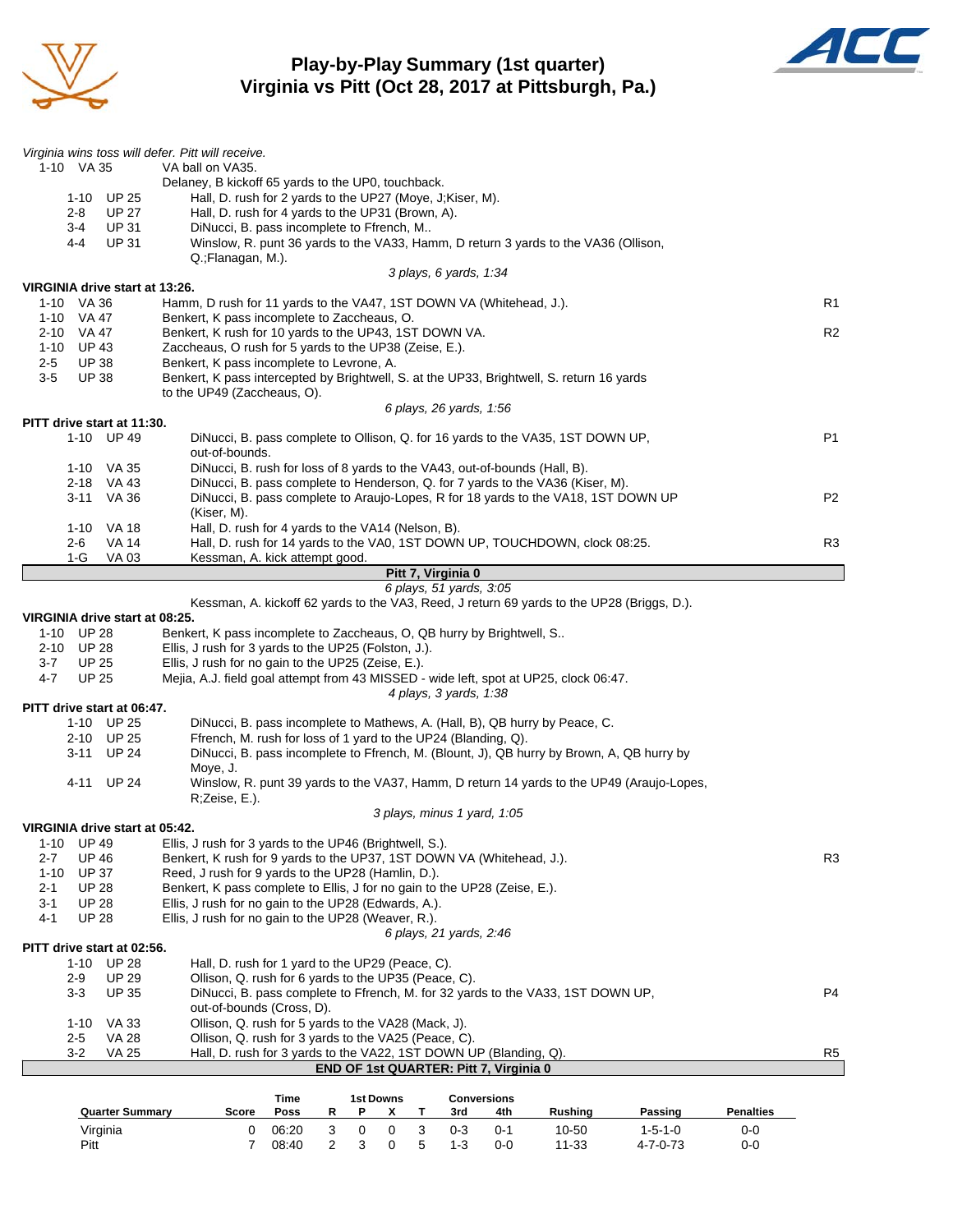

## **Quickie Statistics (1st quarter only) Virginia vs Pitt (Oct 28, 2017 at Pittsburgh, Pa.)**



| <b>VA</b>     | UP          |
|---------------|-------------|
| 0             |             |
| 3             | 5           |
| 10-50         | 11-33       |
| $\mathcal{L}$ | 73          |
| $5 - 1 - 1$   | $7 - 4 - 0$ |
| 15-50         | 18-106      |
| $0 - 0$       | $0-0$       |
| $2 - 17$      | $0-0$       |
| $1 - 69$      | $0-0$       |
| $0 - 0$       | $1 - 16$    |
| $0 - 0.0$     | $2 - 37.5$  |
| $0 - 0$       | $0-0$       |
| 0-0           | $0 - 0$     |
| 06:20         | 08:40       |
| $0$ of $3$    | 3 of 5      |
| $0$ of 1      | $0$ of $0$  |
|               |             |

| Virginia            |                     |                  |                  |          |            |             | <b>Pitt</b>                                               |                |               |                |             |              |                      |                      |
|---------------------|---------------------|------------------|------------------|----------|------------|-------------|-----------------------------------------------------------|----------------|---------------|----------------|-------------|--------------|----------------------|----------------------|
| <b>Rushing</b>      | No.                 | <b>Gain Loss</b> | <b>Net</b>       | TD       | Lg         | Avg         | <b>Rushing</b>                                            |                | No. Gain Loss |                |             | Net          | TD<br>Lq             | Avg                  |
| Kurt Benkert        | 2                   | 19               | 19<br>$\Omega$   | $\Omega$ | 10         | 9.5         | Darrin Hall                                               | 6              | 28            |                | $\Omega$    | 28           | 1<br>14              | 4.7                  |
| Daniel Hamm         | 1                   | 11               | 0<br>11          | 0        | 11         | 11.0        | Qadree Ollison                                            | 3              | 14            |                | 0           | 14           | 6<br>0               | 4.7                  |
| Joe Reed            | 1                   | 9                | 0<br>9           | 0        | 9          | 9.0         | Maurice Ffrench                                           |                | $\Omega$      |                | 1           | $-1$         | $\Omega$<br>$\Omega$ | $-1.0$               |
| Jordan Ellis        | 5                   | 6                | 6<br>$\Omega$    | $\Omega$ | 3          | 1.2         | <b>Ben DiNucci</b>                                        | 1              | $\Omega$      |                | 8           | -8           | 0                    | $-8.0$<br>$\Omega$   |
| <b>Passing</b>      | $C-A-I$             |                  | <b>TD</b><br>Yds |          | Long       | <b>Sack</b> | Passing                                                   |                | $C-A-I$       |                | Yds         | TD           | Long                 | <b>Sack</b>          |
| Kurt Benkert        | $1 - 5 - 1$         |                  | 0                | $\Omega$ | $\Omega$   | 0           | <b>Ben DiNucci</b>                                        |                | $4 - 7 - 0$   |                | 73          | $\Omega$     | 32                   | 0                    |
| <b>Receiving</b>    | No.                 | Yards            | TD               | Long     |            |             | <b>Receiving</b>                                          | No.            | Yards         |                | TD          |              | Long                 |                      |
| Jordan Ellis        |                     | $\Omega$         | $\Omega$         | $\Omega$ |            |             | Maurice Ffrench                                           | 1              |               | 32             | $\mathbf 0$ |              | 32                   |                      |
|                     |                     |                  |                  |          |            |             | Rafael Araujo-Lopes                                       |                |               | 18             | 0           |              | 18                   |                      |
|                     |                     |                  |                  |          |            |             | Qadree Ollison                                            | 1              |               | 16             | 0           |              | 16                   |                      |
|                     |                     |                  |                  |          |            |             | Quadree Henderson                                         | 1              |               | $\overline{7}$ | $\Omega$    |              | $\overline{7}$       |                      |
| <b>Punting</b>      | No.                 | Yds              | Avg Long         |          | In20       | ΤВ          | <b>Punting</b>                                            | No.            | Yds           |                | Avg         | Long         | In20                 | TB                   |
|                     |                     |                  |                  |          |            |             | <b>Ryan Winslow</b>                                       | $\overline{2}$ | 75            |                | 37.5        | 39           |                      | $\Omega$<br>$\Omega$ |
| <b>Punt Returns</b> | No.                 | Yards            | TD               | Long     |            |             | <b>Punt Returns</b>                                       | No.            | Yards         |                | <b>TD</b>   |              | Long                 |                      |
| Daniel Hamm         | $\mathfrak{p}$      | 17               | $\Omega$         | 14       |            |             |                                                           |                |               |                |             |              |                      |                      |
| <b>Kick Returns</b> | No.                 | Yards            | TD               | Long     |            |             | <b>Kick Returns</b>                                       | No.            | Yards         |                | TD          |              | Long                 |                      |
| Joe Reed            | 1                   | 69               | $\mathbf 0$      | 69       |            |             |                                                           |                |               |                |             |              |                      |                      |
| <b>Tackles</b>      | UA-A                | Total            | <b>Sacks</b>     |          | <b>TFL</b> |             | <b>Tackles</b>                                            | UA-A           |               | <b>Total</b>   |             | <b>Sacks</b> |                      | TFL                  |
| <b>Chris Peace</b>  | $3 - 0$             | 3                |                  | 0.0      | 0.0        |             | Elijah Zeise                                              | $3 - 1$        |               | 4              |             | 0.0          |                      | 0.0                  |
| Micah Kiser         | $2 - 1$             | 3                |                  | 0.0      | 0.0        |             | Jordan Whitehead                                          | $2 - 0$        |               | 2              |             | 0.0          |                      | 0.0                  |
| Quin Blanding       | $2 - 0$             | 2                |                  | 0.0      | 1.0        |             | Damar Hamlin                                              | $1 - 0$        |               | 1              |             | 0.0          |                      | 0.0                  |
| Jordan Mack         | $1 - 0$             | 1                |                  | 0.0      | 0.0        |             | Allen Edwards                                             | $1 - 0$        |               | $\mathbf{1}$   |             | 0.0          |                      | 0.0                  |
| Time<br>Qtr         | <b>Scoring Play</b> |                  |                  |          |            |             |                                                           |                |               |                |             |              |                      | V-H                  |
| 08:25<br>1st        |                     |                  |                  |          |            |             | UP - Darrin Hall 14 yd run (Alex Kessman kick), 6-51 3:05 |                |               |                |             |              |                      | $0 - 7$              |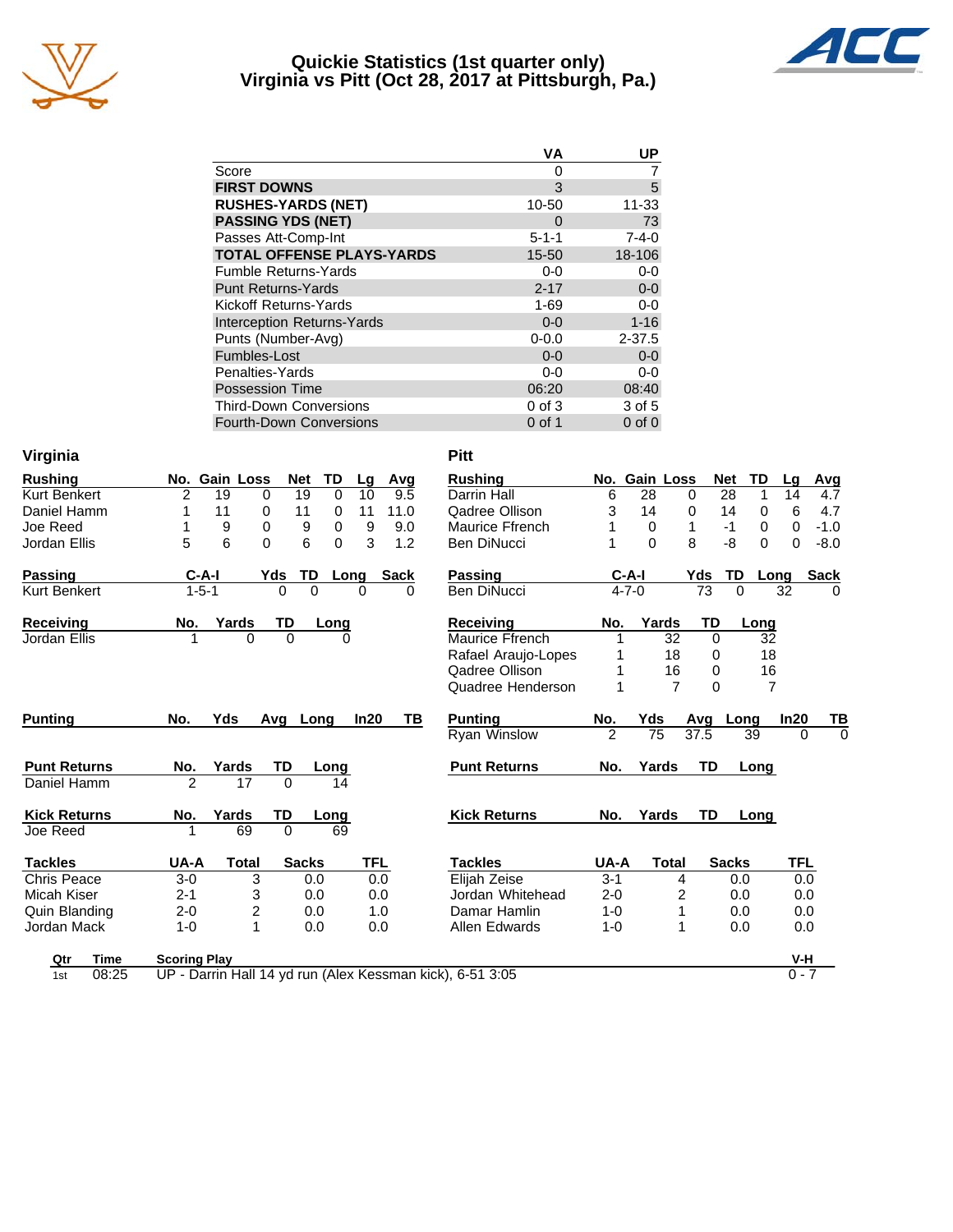

# **Play-by-Play Summary (2nd quarter) Virginia vs Pitt (Oct 28, 2017 at Pittsburgh, Pa.)**



| 1-10 VA 22                              | Start of 2nd quarter, clock 15:00.                                                                                                   |                 |
|-----------------------------------------|--------------------------------------------------------------------------------------------------------------------------------------|-----------------|
| 1-10 VA 22                              | Ollison, Q. rush for 3 yards to the VA19 (Blanding, Q;Kiser, M).                                                                     |                 |
| $2 - 7$<br>VA 19<br><b>VA 19</b>        | DiNucci, B. pass incomplete to Flanagan, M<br>DiNucci, B. pass complete to Weah, J. for 19 yards to the VA0, 1ST DOWN UP, TOUCHDOWN, | P6              |
| 3-7                                     | clock 14:00.                                                                                                                         |                 |
| $1-G$<br>VA 03                          | Kessman, A. kick attempt good.                                                                                                       |                 |
|                                         | Pitt 14, Virginia 0                                                                                                                  |                 |
|                                         | 9 plays, 72 yards, 3:56                                                                                                              |                 |
|                                         | Kessman, A. kickoff 65 yards to the VA0, touchback.                                                                                  |                 |
| VIRGINIA drive start at 14:00.          |                                                                                                                                      |                 |
| 1-10 VA 25                              | Benkert, K pass complete to Butts, E for 12 yards to the VA37, 1ST DOWN VA (Hamlin,<br>D.; Motley, P).                               | P4              |
| 1-10 VA 37                              | Ellis, J rush for 2 yards to the VA39 (Folston, J.).                                                                                 |                 |
| VA 39<br>2-8                            | Ellis, J rush for 2 yards to the VA41 (Roy, S.), PENALTY VA face mask (Montelus, J) 15                                               |                 |
|                                         | yards to the VA24, NO PLAY.                                                                                                          |                 |
| 2-23 VA 24                              | Benkert, K pass complete to Levrone, A for 16 yards to the VA40 (Jackson, D.).                                                       |                 |
| $3 - 7$<br>VA 40                        | Benkert, K pass complete to Reed, J for 4 yards to the VA44 (Hamlin, D.), QB hurry by                                                |                 |
|                                         | Folston, J                                                                                                                           |                 |
| 4-3<br>VA 44                            | Coleman, L punt 42 yards to the UP14, downed.                                                                                        |                 |
| PITT drive start at 11:02.              | 4 plays, 19 yards, 2:58                                                                                                              |                 |
| 1-10 UP 14                              | Hall, D. rush for 11 yards to the UP25, 1ST DOWN UP (Blanding, Q).                                                                   | R7              |
| 1-10 UP 25                              | DiNucci, B. pass incomplete to Weah, J. (Hall, B), PENALTY VA roughing passer (Mack, J)                                              | X8              |
|                                         | 15 yards to the UP40, 1ST DOWN UP, NO PLAY.                                                                                          |                 |
| 1-10 UP 40                              | DiNucci, B. pass incomplete to Araujo-Lopes, R.                                                                                      |                 |
| 2-10 UP 40                              | DiNucci, B. pass complete to Henderson, Q. for 7 yards to the UP47 (Hanback, E).                                                     |                 |
| $3-3$<br><b>UP 47</b>                   | DiNucci, B. pass incomplete to Ffrench, M. (Hall, B), PENALTY VA pass interference (Hall,                                            | X9              |
|                                         | B) 15 yards to the VA38, 1ST DOWN UP, NO PLAY.                                                                                       |                 |
| 1-10 VA 38                              | Hall, D. rush for 11 yards to the VA27, 1ST DOWN UP (Peace, C).                                                                      | R <sub>10</sub> |
| 1-10 VA 27                              | Hall, D. rush for 5 yards to the VA22 (Nelson, B).                                                                                   |                 |
| VA 22<br>$2 - 5$<br>3-8<br><b>VA 25</b> | Hall, D. rush for loss of 3 yards to the VA25 (Brown, A).<br>DiNucci, B. pass incomplete to Weah, J., QB hurry by Snowden, C.        |                 |
| 4-8<br>VA 25                            | Kessman, A. field goal attempt from 43 MISSED - wide right, spot at VA26, clock 07:15.                                               |                 |
|                                         | 8 plays, 61 yards, 3:47                                                                                                              |                 |
| VIRGINIA drive start at 07:15.          |                                                                                                                                      |                 |
| 1-10 VA 26                              | Benkert, K pass incomplete to Zaccheaus, O.                                                                                          |                 |
| 2-10 VA 26                              | Benkert, K pass incomplete to Levrone, A.                                                                                            |                 |
| 3-10 VA 26                              | Benkert, K pass complete to Levrone, A for 5 yards to the VA31 (Jackson, D.).                                                        |                 |
| 4-5<br><b>VA 31</b>                     | Coleman, L punt 44 yards to the UP25, Henderson, Q. return 75 yards to the VA0,                                                      |                 |
|                                         | TOUCHDOWN, clock 06:14.<br>3 plays, 5 yards, 1:01                                                                                    |                 |
| VA 03<br>1-G                            | Kessman, A. kick attempt good.                                                                                                       |                 |
|                                         | Pitt 21, Virginia 0                                                                                                                  |                 |
|                                         | Kessman, A. kickoff 65 yards to the VA0, touchback.                                                                                  |                 |
| VIRGINIA drive start at 06:14.          |                                                                                                                                      |                 |
| 1-10 VA 25                              | Benkert, K pass complete to Zaccheaus, O for 33 yards to the UP42, 1ST DOWN VA (Weaver,                                              | P <sub>5</sub>  |
| <b>UP 42</b>                            | R.).                                                                                                                                 |                 |
| $1 - 10$<br><b>UP 42</b><br>2-10        | Benkert, K pass incomplete to Zaccheaus, O.<br>Reed, J rush for 2 yards to the UP40 (Idowu, O.).                                     |                 |
| 3-8<br><b>UP 40</b>                     | Reed, J rush for 3 yards to the UP37 (Brightwell, S.).                                                                               |                 |
| $4 - 5$<br><b>UP 37</b>                 | Timeout Pitt, clock 04:20.                                                                                                           |                 |
| 4-5<br><b>UP 37</b>                     | Benkert, K pass incomplete to Levrone, A (Jackson, D.).                                                                              |                 |
|                                         | 5 plays, 38 yards, 2:02                                                                                                              |                 |
| PITT drive start at 04:12.              |                                                                                                                                      |                 |
| 1-10 UP 37                              | Davis, A. rush for loss of 1 yard to the UP36 (Kiser, M).                                                                            |                 |
| 2-11 UP 36<br>3-10 UP 37                | DiNucci, B. pass complete to Clark, C. for 1 yard to the UP37 (Peace, C).<br>DiNucci, B. pass incomplete to Weah, J. (Hall, B).      |                 |
| 4-10 UP 37                              | Winslow, R. punt 35 yards to the VA28, Hamm, D return 1 yards to the VA29.                                                           |                 |
|                                         | 3 plays, 0 yards, 1:29                                                                                                               |                 |
| VIRGINIA drive start at 02:43.          |                                                                                                                                      |                 |
| 1-10 VA 29                              | Ellis, J rush for 8 yards to the VA37 (Brightwell, S.).                                                                              |                 |
| $2 - 2$<br><b>VA 37</b>                 | Benkert, K pass incomplete to Levrone, A.                                                                                            |                 |
| $3 - 2$<br><b>VA 37</b>                 | Ellis, J rush for 3 yards to the VA40, 1ST DOWN VA (Carter, K.).                                                                     | R6              |
| 1-10 VA 40                              | Benkert, K pass incomplete, QB hurry by Zeise, E                                                                                     |                 |
| <b>VA 40</b><br>2-10                    | Benkert, K pass complete to Dowling, D for 41 yards to the UP19, 1ST DOWN VA (Jackson,                                               | P7              |
| <b>UP 19</b><br>$1 - 10$                | D.).<br>Benkert, K pass complete to Dubois, H for 19 yards to the UP0, 1ST DOWN VA, TOUCHDOWN,                                       | P8              |
|                                         | clock 01:13.                                                                                                                         |                 |
| $1-G$<br><b>UP 03</b>                   | Mejia, A.J. kick attempt good.                                                                                                       |                 |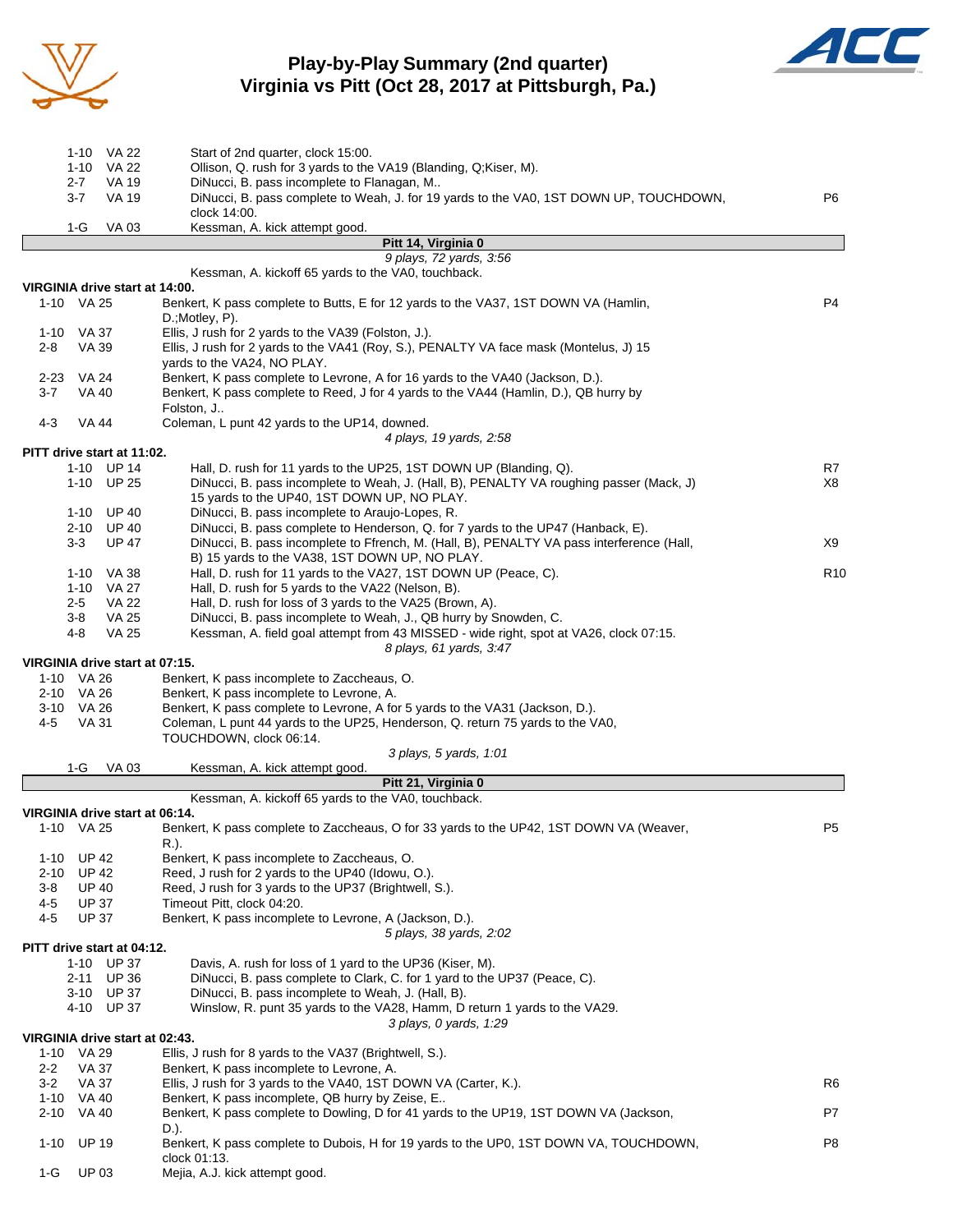

# **Play-by-Play Summary (2nd quarter) Virginia vs Pitt (Oct 28, 2017 at Pittsburgh, Pa.)**



|         |            | Pitt 21, Virginia 7                                                                        |                 |
|---------|------------|--------------------------------------------------------------------------------------------|-----------------|
|         |            | 6 plays, 71 yards, 1:30                                                                    |                 |
|         |            | Delaney, B kickoff 35 yards to the UP30, Flanagan, M. return 0 yards to the UP30, fumble   |                 |
|         |            | by Flanagan, M. recovered by UP Flanagan, M. at UP33.                                      |                 |
|         |            | PITT drive start at 01:13, UP ball on UP33.                                                |                 |
|         | 1-10 UP 33 | DiNucci, B. pass complete to Flanagan, M. for 13 yards to the UP46, 1ST DOWN UP (Hall, B). | P <sub>11</sub> |
|         | 1-10 UP 46 | Hall, D. rush for 2 yards to the UP48 (Mack, J; Hanback, E).                               |                 |
| 2-8     | UP 48      | Timeout Pitt, clock 00:42.                                                                 |                 |
| $2 - 8$ | UP 48      | DiNucci, B. sacked for loss of 10 yards to the UP38 (Brown, A).                            |                 |
|         |            | End of half, clock 00:00.                                                                  |                 |
|         |            | 3 plays, 5 yards, 1:13                                                                     |                 |
|         |            | END OF 2nd QUARTER: Pitt 21, Virginia 7                                                    |                 |
|         |            |                                                                                            |                 |

|                        |       | Time  |  | 1st Downs |             |         | Conversions |          |                  |                  |
|------------------------|-------|-------|--|-----------|-------------|---------|-------------|----------|------------------|------------------|
| <b>Quarter Summary</b> | Score | Poss  |  |           |             | 3rd     | 4th         | Rushina  | Passing          | <b>Penalties</b> |
| Virginia               |       | 07:31 |  |           | $\mathbf b$ | 1-4     | ∩-′         | $5 - 18$ | 7-13-0-130       | $3 - 45$         |
| Pitt                   |       | 07:29 |  |           | 6           | $1 - 3$ | 0-0         | $8 - 18$ | $4 - 8 - 0 - 40$ | 0-0              |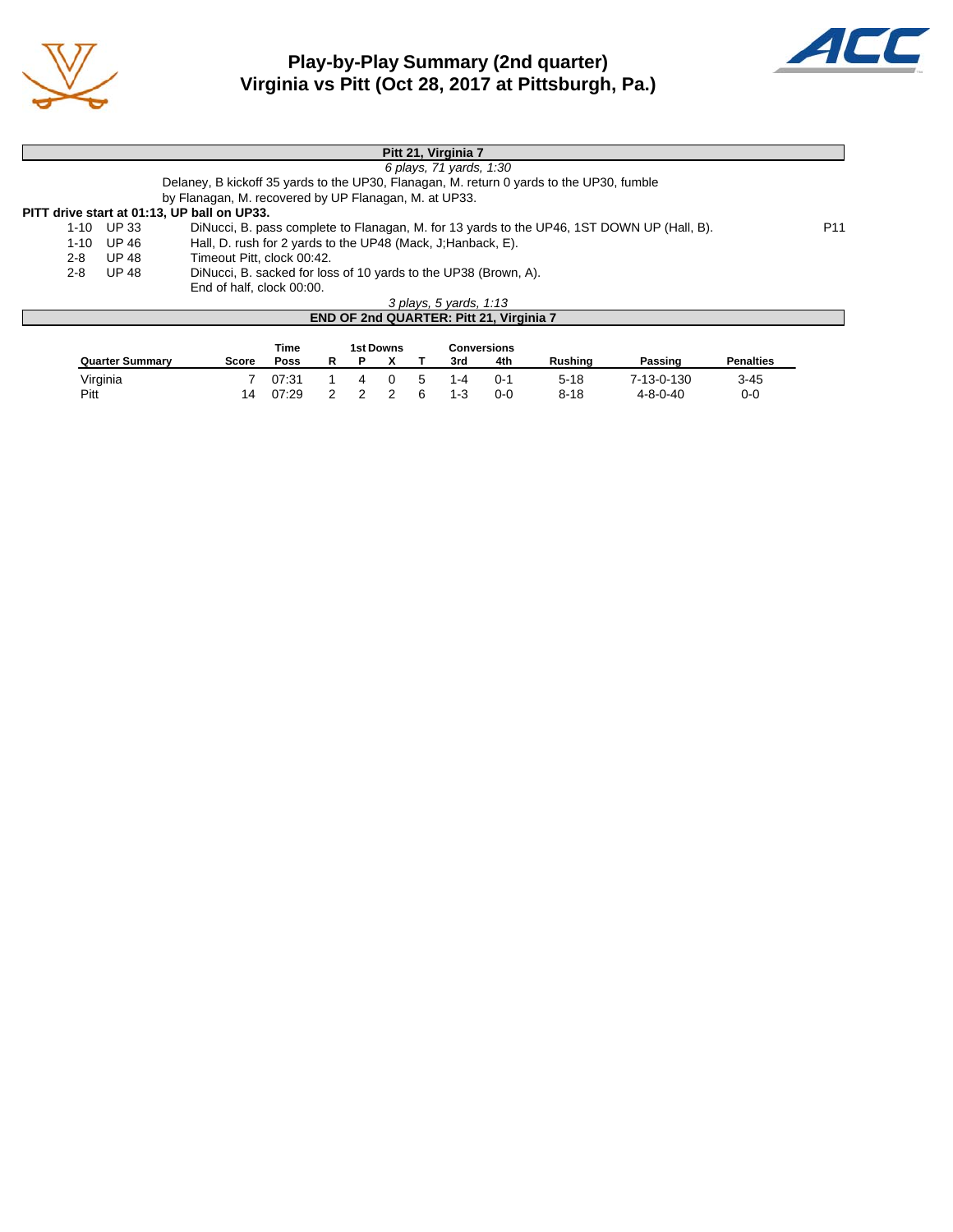

# **Quickie Statistics (2nd quarter only) Virginia vs Pitt (Oct 28, 2017 at Pittsburgh, Pa.)**



|                                   | VА           | UP          |
|-----------------------------------|--------------|-------------|
| Score                             |              | 14          |
| <b>FIRST DOWNS</b>                | 5            | 6           |
| <b>RUSHES-YARDS (NET)</b>         | $5 - 18$     | $8 - 18$    |
| <b>PASSING YDS (NET)</b>          | 130          | 40          |
| Passes Att-Comp-Int               | $13 - 7 - 0$ | $8 - 4 - 0$ |
| <b>TOTAL OFFENSE PLAYS-YARDS</b>  | 18-148       | 16-58       |
| <b>Fumble Returns-Yards</b>       | $0-0$        | $0-0$       |
| <b>Punt Returns-Yards</b>         | $1 - 1$      | $1 - 75$    |
| Kickoff Returns-Yards             | $0-0$        | $1 - 3$     |
| <b>Interception Returns-Yards</b> | $0 - 0$      | $0-0$       |
| Punts (Number-Avg)                | $2 - 43.0$   | $1 - 35.0$  |
| Fumbles-Lost                      | $0 - 0$      | $1 - 0$     |
| Penalties-Yards                   | $3 - 45$     | $0 - 0$     |
| <b>Possession Time</b>            | 07:31        | 07:29       |
| <b>Third-Down Conversions</b>     | 1 of 4       | $1$ of $3$  |
| <b>Fourth-Down Conversions</b>    | $0$ of 1     | $0$ of $0$  |

| Virginia            |                     |                         |              |                      |            |          | <b>Pitt</b>                                                                  |         |                 |                         |          |                   |             |             |
|---------------------|---------------------|-------------------------|--------------|----------------------|------------|----------|------------------------------------------------------------------------------|---------|-----------------|-------------------------|----------|-------------------|-------------|-------------|
| <b>Rushing</b>      |                     | No. Gain Loss           | <b>Net</b>   | TD                   | Lg         | Avg      | <b>Rushing</b>                                                               |         | No. Gain Loss   |                         |          | <b>Net</b><br>TD  | Lq          | Avg         |
| Jordan Ellis        | 3                   | $\overline{13}$         | 0            | $\overline{13}$<br>0 | 8          | 4.3      | Darrin Hall                                                                  | 5       | 29              | 3                       |          | 26<br>$\Omega$    | 11          | 5.2         |
| Joe Reed            | $\overline{2}$      | 5                       | 0            | 5<br>0               | 3          | 2.5      | Qadree Ollison                                                               | 1       | 3               | $\pmb{0}$               |          | 3<br>0            | 3           | 3.0         |
|                     |                     |                         |              |                      |            |          | A.J. Davis                                                                   | 1       | 0               | $\mathbf{1}$            |          | $-1$<br>0         | 0           | $-1.0$      |
|                     |                     |                         |              |                      |            |          | <b>Ben DiNucci</b>                                                           | 1       | $\Omega$        | 10                      |          | $\Omega$<br>$-10$ | $\mathbf 0$ | $-10.0$     |
| <b>Passing</b>      | $C-A-I$             |                         | Yds          | <b>TD</b>            | Long       | Sack     | Passing                                                                      |         | $C-A-I$         |                         | Yds      | TD<br>Long        |             | <b>Sack</b> |
| Kurt Benkert        | $7 - 13 - 0$        |                         | 130          |                      | 41         | 0        | <b>Ben DiNucci</b>                                                           |         | $4 - 8 - 0$     |                         | 40       |                   | 19          |             |
| <b>Receiving</b>    | No.                 | Yards                   | TD           | Long                 |            |          | Receiving                                                                    | No.     | Yards           |                         | TD       | Long              |             |             |
| Andre Levrone       | $\overline{2}$      | 21                      | $\Omega$     | 16                   |            |          | Jester Weah                                                                  |         |                 | 19                      | 1        | 19                |             |             |
| Doni Dowling        | 1                   | 41                      | 0            | 41                   |            |          | Matt Flanagan                                                                |         |                 | 13                      | $\Omega$ | 13                |             |             |
| Olamide Zaccheaus   |                     | 33                      | 0            | 33                   |            |          | Quadree Henderson                                                            |         |                 | 7                       | $\Omega$ | 7                 |             |             |
| Hasise Dubois       | 1                   | 19                      | $\mathbf{1}$ | 19                   |            |          | <b>Chris Clark</b>                                                           | 1       |                 | 1                       | $\Omega$ | 1                 |             |             |
| <b>Punting</b>      | No.                 | Yds                     | Avg          | Long                 | In20       | ΤВ       | <b>Punting</b>                                                               | No.     | Yds             |                         | Avg      | Long              | In20        | TВ          |
| Lester Coleman      | $\overline{2}$      | 86                      | 43.0         | 44                   | 1          | $\Omega$ | <b>Ryan Winslow</b>                                                          | 1       | $\overline{35}$ |                         | 35.0     | 35                | $\Omega$    | $\Omega$    |
| <b>Punt Returns</b> | No.                 | Yards                   | TD           | Long                 |            |          | <b>Punt Returns</b>                                                          | No.     | Yards           |                         | TD       | Long              |             |             |
| Daniel Hamm         | 1                   | 1                       | $\Omega$     |                      |            |          | Quadree Henderson                                                            | 1       |                 | 75                      | 1        | 75                |             |             |
| <b>Kick Returns</b> | No.                 | Yards                   | TD           | Long                 |            |          | <b>Kick Returns</b>                                                          | No.     | Yards           |                         | TD       | Long              |             |             |
|                     |                     |                         |              |                      |            |          | Matt Flanagan                                                                | 1       |                 | 3                       | $\Omega$ | $\Omega$          |             |             |
| <b>Tackles</b>      | UA-A                | <b>Total</b>            |              | <b>Sacks</b>         | <b>TFL</b> |          | <b>Tackles</b>                                                               | UA-A    |                 | <b>Total</b>            |          | <b>Sacks</b>      | <b>TFL</b>  |             |
| Chris Peace         | $2 - 0$             | 2                       |              | 0.0                  | 0.0        |          | Dane Jackson                                                                 | $3-0$   |                 | 3                       |          | 0.0               | 0.0         |             |
| Andrew Brown        | $2 - 0$             | 2                       |              | 1.0                  | 2.0        |          | Saleem Brightwell                                                            | $2 - 0$ |                 | 2                       |          | 0.0               | 0.0         |             |
| Quin Blanding       | $1 - 1$             | $\overline{\mathbf{c}}$ |              | 0.0                  | 0.0        |          | Damar Hamlin                                                                 | $1 - 1$ |                 | $\overline{\mathbf{c}}$ |          | 0.0               | 0.0         |             |
| Eli Hanback         | $1 - 1$             | $\overline{2}$          |              | 0.0                  | 0.0        |          | Kam Carter                                                                   | $1 - 0$ |                 | 1                       |          | 0.0               | 0.0         |             |
| Qtr<br><b>Time</b>  | <b>Scoring Play</b> |                         |              |                      |            |          |                                                                              |         |                 |                         |          |                   | V-H         |             |
| 08:25<br>1st        |                     |                         |              |                      |            |          | UP - Darrin Hall 14 yd run (Alex Kessman kick), 6-51 3:05                    |         |                 |                         |          |                   | $0 - 7$     |             |
| 14:00<br>2nd        |                     |                         |              |                      |            |          | UP - Jester Weah 19 yd pass from Ben DiNucci (Alex Kessman kick), 9-72 3:56  |         |                 |                         |          |                   | $0 - 7$     |             |
| 06:14               |                     |                         |              |                      |            |          | UP - Quadree Henderson 75 yd punt return (Alex Kessman kick)                 |         |                 |                         |          |                   | $0 - 14$    |             |
| 01:13               |                     |                         |              |                      |            |          | VA - Hasise Dubois 19 yd pass from Kurt Benkert (A.J. Mejia kick), 6-71 1:30 |         |                 |                         |          |                   | $7 - 14$    |             |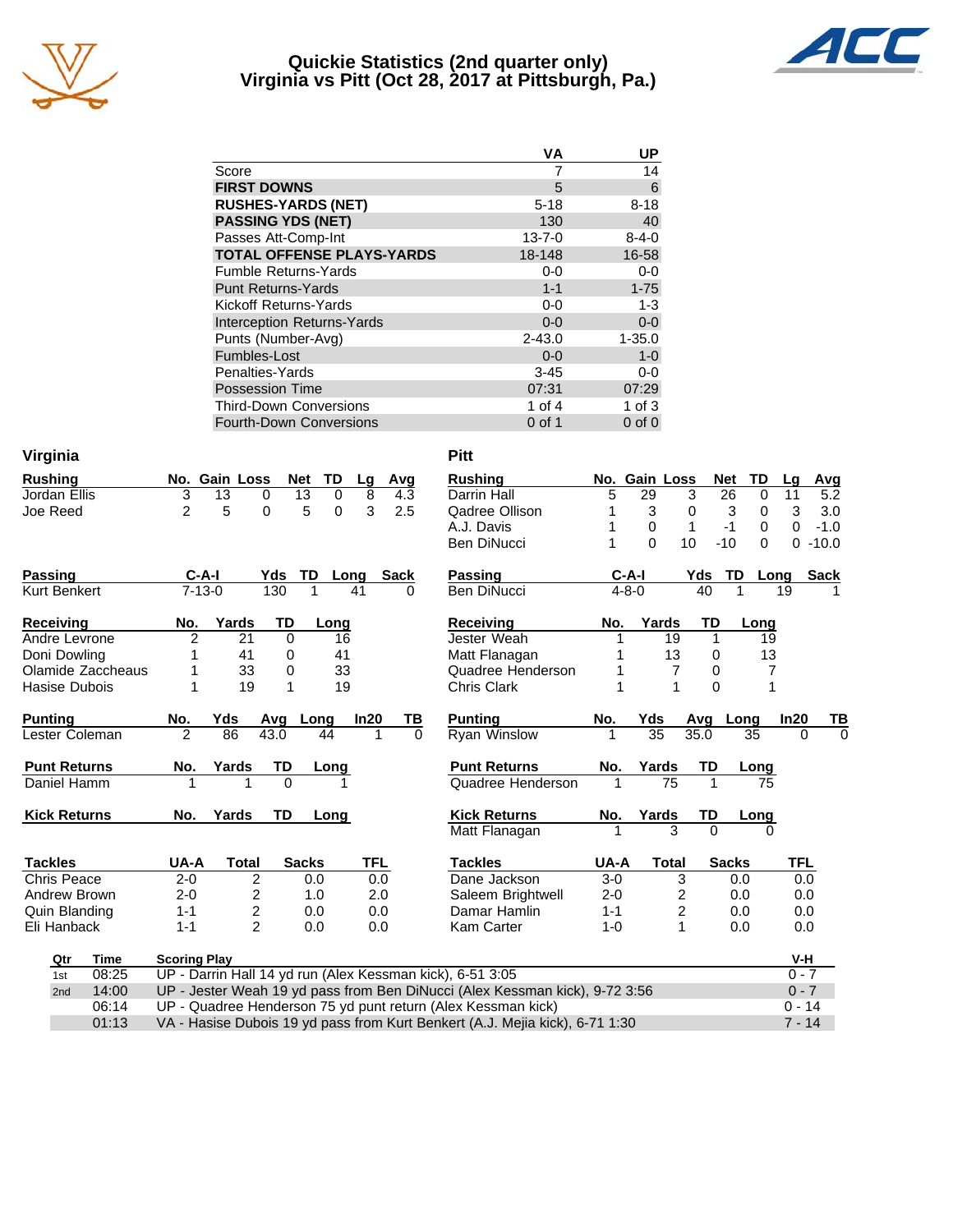

# **Play-by-Play Summary (3rd quarter) Virginia vs Pitt (Oct 28, 2017 at Pittsburgh, Pa.)**



|                                      | Start of 3rd quarter, clock 15:00, UP ball on UP35.                                                              |                 |
|--------------------------------------|------------------------------------------------------------------------------------------------------------------|-----------------|
|                                      | Kessman, A. kickoff 60 yards to the VA5, Reed, J return 22 yards to the VA27 (Pine, C.).                         |                 |
| VIRGINIA drive start at 15:00.       |                                                                                                                  |                 |
| 1-10 VA 27                           | Hamm, D rush for 2 yards to the VA29 (Jackson, D.).                                                              |                 |
| <b>VA 29</b><br>2-8                  | Benkert, K pass complete to Zaccheaus, O for 3 yards to the VA32 (Brightwell, S.; Hamlin,                        |                 |
|                                      | D.).                                                                                                             |                 |
| 3-5<br>VA 32                         | Benkert, K pass complete to Butts, E for 4 yards to the VA36 (Motley, P).                                        |                 |
| 4-1<br>VA 36                         | Coleman, L punt 46 yards to the UP18, out-of-bounds.<br>3 plays, 9 yards, 2:02                                   |                 |
| PITT drive start at 12:58.           |                                                                                                                  |                 |
| 1-10 UP 18                           | DiNucci, B. rush for 10 yards to the UP28, 1ST DOWN UP, out-of-bounds (Nelson, B).                               | R <sub>12</sub> |
| 1-10 UP 28                           | Hall, D. rush for 9 yards to the UP37 (Blanding, Q).                                                             |                 |
| <b>UP 37</b><br>2-1                  | Hall, D. rush for 3 yards to the UP40, 1ST DOWN UP (Cook, M).                                                    | R <sub>13</sub> |
| 1-10 UP 40                           | DiNucci, B. pass complete to Weah, J. for 12 yards to the VA48, 1ST DOWN UP (Blanding,                           | P14             |
|                                      | Q;Nelson, B).                                                                                                    |                 |
| 1-10 VA 48                           | Hall, D. rush for 5 yards to the VA43 (Mack, J; Nelson, B).                                                      |                 |
| $2 - 5$<br>VA 43                     | Hall, D. rush for 8 yards to the VA35, 1ST DOWN UP (Mack, J).                                                    | R <sub>15</sub> |
| 1-10 VA 35                           | Ollison, Q. rush for 5 yards to the VA30 (Kiser, M).                                                             |                 |
| $2 - 5$<br>VA 30                     | DiNucci, B. rush for 4 yards to the VA26 (Nelson, B).                                                            |                 |
| VA 26<br>3-1                         | Hall, D. rush for 1 yard to the VA25, 1ST DOWN UP (Cook, M).                                                     | R <sub>16</sub> |
| 1-10 VA 25<br>VA 03                  | Ollison, Q. rush for 25 yards to the VA0, 1ST DOWN UP, TOUCHDOWN, clock 07:15.<br>Kessman, A. kick attempt good. | R <sub>17</sub> |
| 1-G                                  | Pitt 28, Virginia 7                                                                                              |                 |
|                                      | 10 plays, 82 yards, 5:43                                                                                         |                 |
|                                      | Kessman, A. kickoff 60 yards to the VA5, Reed, J return 19 yards to the VA24 (Idowu,                             |                 |
|                                      | O.;Ffrench, M.).                                                                                                 |                 |
| VIRGINIA drive start at 07:15.       |                                                                                                                  |                 |
| 1-10 VA 24                           | Ellis, J rush for 6 yards to the VA30 (Brightwell, S.).                                                          |                 |
| $2 - 4$<br>VA 30                     | Zaccheaus, O rush for 2 yards to the VA32 (Zeise, E.; Brightwell, S.).                                           |                 |
| $3-2$<br>VA 32                       | Benkert, K pass complete to Zaccheaus, O for 2 yards to the VA34, 1ST DOWN VA (Idowu,                            | X10             |
|                                      | O.), PENALTY UP personal foul (Idowu, O.) 15 yards to the VA49, 1ST DOWN VA.                                     |                 |
| 1-10 VA 49                           | 1st and 10.                                                                                                      |                 |
| 1-10 VA 49                           | Benkert, K sacked for loss of 9 yards to the VA40 (Roy, S.).                                                     |                 |
| 2-19 VA 40                           | Benkert, K sacked for loss of 7 yards to the VA33 (Weaver, R.).                                                  |                 |
| 3-26 VA 33                           | Benkert, K pass complete to Zaccheaus, O for 4 yards to the VA37 (Briggs, D.).                                   |                 |
| 4-22 VA 37                           | Coleman, L punt 50 yards to the UP13, Henderson, Q. return 0 yards to the UP13 (Hamm, D).                        |                 |
| PITT drive start at 03:32.           | 6 plays, 13 yards, 3:43                                                                                          |                 |
| 1-10 UP 13                           | Hall, D. rush for 4 yards to the UP17 (Hanback, E).                                                              |                 |
| <b>UP 17</b><br>2-6                  | Hall, D. rush for loss of 2 yards to the UP15 (Brown, A).                                                        |                 |
| $3-8$<br><b>UP 15</b>                | DiNucci, B. pass intercepted by Blanding, Q at the UP43, Blanding, Q return 1 yards to                           |                 |
|                                      | the UP42 (Flanagan, M.).                                                                                         |                 |
|                                      | 3 plays, 2 yards, 1:31                                                                                           |                 |
| VIRGINIA drive start at 02:01.       |                                                                                                                  |                 |
| 1-10 UP 42                           | Benkert, K pass incomplete to Dowling, D, QB hurry by Wheeler, R                                                 |                 |
| 2-10 UP 42                           | Sharp, C rush for 8 yards to the UP34, out-of-bounds (Zeise, E.).                                                |                 |
| <b>UP 34</b><br>$3-2$                | Benkert, K pass complete to Butts, E for 4 yards to the UP30, 1ST DOWN VA (Brightwell,                           | P11             |
|                                      | $S.$ ).                                                                                                          |                 |
| <b>UP 30</b><br>$1 - 10$             | Ellis, J rush for 8 yards to the UP22 (Brightwell, S.), PENALTY UP face mask (Brightwell,                        | X12             |
|                                      | S.) 11 yards to the UP11, 1ST DOWN VA.                                                                           |                 |
| <b>UP 11</b><br>1-10                 | 1st and 10.                                                                                                      |                 |
| <b>UP 11</b><br>$1 - 10$             | Benkert, K pass incomplete to Zaccheaus, O.<br>Ellis, J rush for 9 yards to the UP2 (Whitehead, J.).             |                 |
| <b>UP 11</b><br>2-10<br><b>UP 02</b> | Ellis, J rush for no gain to the UP2 (Wheeler, R.).                                                              |                 |
| 3-1                                  | END OF 3rd QUARTER: Pitt 28, Virginia 7                                                                          |                 |
|                                      |                                                                                                                  |                 |

|                        | Time<br>1st Downs<br>Conversions |       |                      |  |  |                |         |         |                |                  |                  |
|------------------------|----------------------------------|-------|----------------------|--|--|----------------|---------|---------|----------------|------------------|------------------|
| <b>Quarter Summary</b> | Score                            | Poss  |                      |  |  |                | 3rd     | 4th     | <b>Rushing</b> | Passing          | <b>Penalties</b> |
| Virginia               |                                  | 07:46 |                      |  |  | $\overline{A}$ | $1 - 3$ | $0 - 0$ | $9 - 19$       | $5 - 7 - 0 - 17$ | 0-0              |
| Pitt                   |                                  | 07.14 | $\ddot{\phantom{1}}$ |  |  | 6              | $1 - 2$ | $0 - 0$ | $11 - 72$      | $1 - 2 - 1 - 12$ | $2 - 26$         |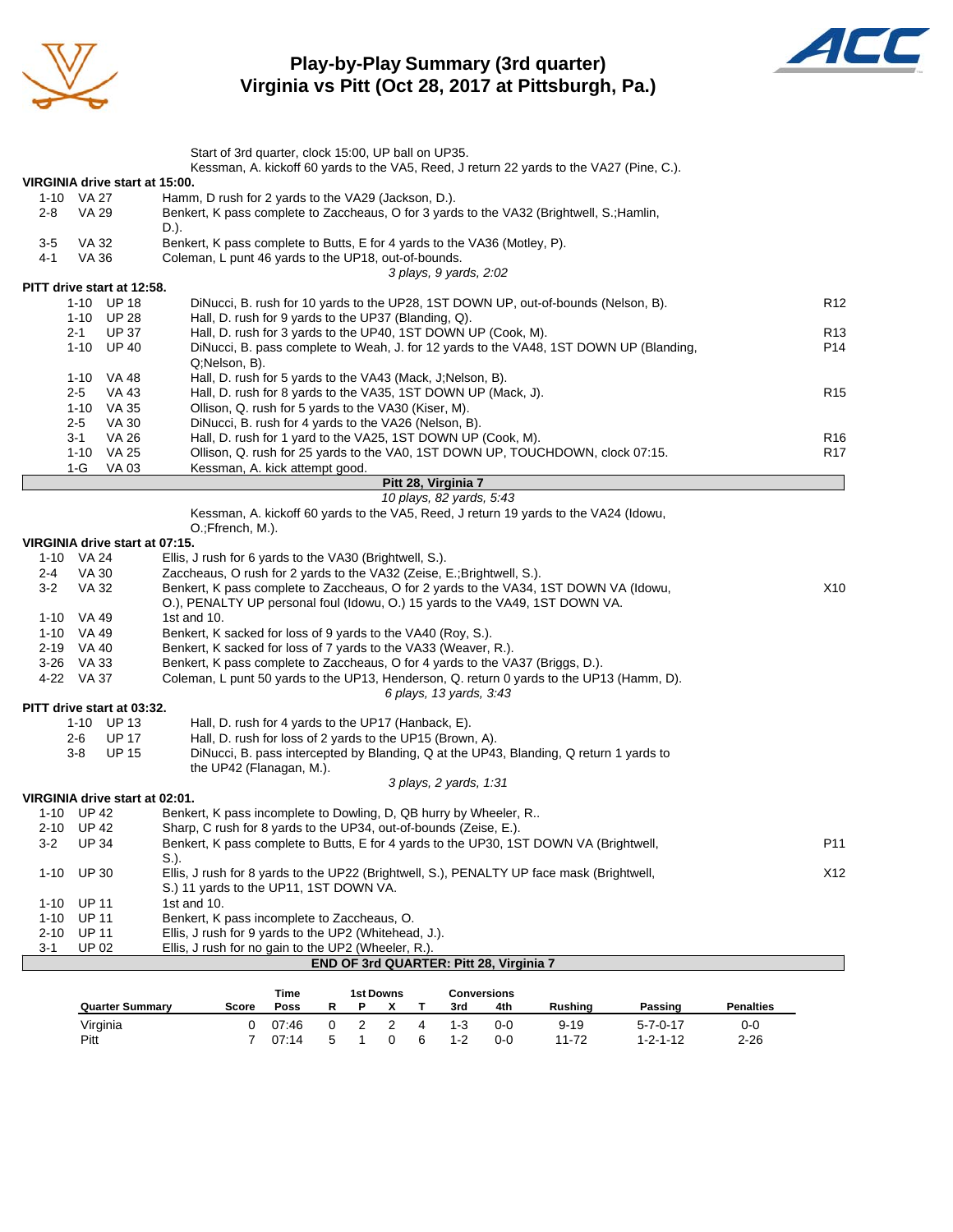

# **Quickie Statistics (3rd quarter only) Virginia vs Pitt (Oct 28, 2017 at Pittsburgh, Pa.)**



|                                   | VA          | UP          |
|-----------------------------------|-------------|-------------|
| Score                             | 0           |             |
| <b>FIRST DOWNS</b>                | 4           | 6           |
| <b>RUSHES-YARDS (NET)</b>         | $9 - 19$    | $11 - 72$   |
| <b>PASSING YDS (NET)</b>          | 17          | 12          |
| Passes Att-Comp-Int               | $7 - 5 - 0$ | $2 - 1 - 1$ |
| <b>TOTAL OFFENSE PLAYS-YARDS</b>  | 16-36       | 13-84       |
| <b>Fumble Returns-Yards</b>       | $0-0$       | $0 - 0$     |
| <b>Punt Returns-Yards</b>         | $0 - 0$     | $1 - 0$     |
| Kickoff Returns-Yards             | $2 - 41$    | $0-0$       |
| <b>Interception Returns-Yards</b> | $1 - 1$     | $0-0$       |
| Punts (Number-Avg)                | $2 - 48.0$  | $0 - 0.0$   |
| Fumbles-Lost                      | $0 - 0$     | $0 - 0$     |
| Penalties-Yards                   | $0-0$       | $2 - 26$    |
| <b>Possession Time</b>            | 07:46       | 07:14       |
| <b>Third-Down Conversions</b>     | 2 of 5      | $1$ of $2$  |
| <b>Fourth-Down Conversions</b>    | $0$ of $0$  | $0$ of $0$  |

| Virginia              |                          |                |                 |                                |                |               |          | <b>Pitt</b>                                                                  |                |               |                |           |                   |            |              |
|-----------------------|--------------------------|----------------|-----------------|--------------------------------|----------------|---------------|----------|------------------------------------------------------------------------------|----------------|---------------|----------------|-----------|-------------------|------------|--------------|
| <b>Rushing</b>        |                          | No. Gain Loss  | Net             | TD                             | Lg             |               | Avg      | <b>Rushing</b>                                                               |                | No. Gain Loss |                |           | TD<br><b>Net</b>  | Lq         | Avg          |
| Jordan Ellis          | 4                        | 23             | 0               | $\overline{23}$<br>$\mathbf 0$ | 9              |               | 5.8      | Qadree Ollison                                                               | 2              | 30            | $\mathbf 0$    |           | 30<br>1           | 25         | 15.0         |
| Chris Sharp           |                          | 8              | 0               | 8<br>0                         | 8              |               | 8.0      | Darrin Hall                                                                  | $\overline{7}$ | 30            | $\overline{c}$ |           | 28<br>$\mathbf 0$ | 9          | 4.0          |
| Daniel Hamm           |                          | $\overline{c}$ | 0               | $\overline{c}$<br>0            | $\overline{2}$ |               | 2.0      | Ben DiNucci                                                                  | 2              | 14            | $\Omega$       |           | 14<br>$\Omega$    | 10         | 7.0          |
| Olamide Zaccheaus     |                          | $\overline{2}$ | $\Omega$        | $\overline{2}$<br>0            | $\overline{2}$ |               | 2.0      |                                                                              |                |               |                |           |                   |            |              |
| <b>Passing</b>        | $C-A-I$                  |                | Yds             | TD                             | Long           | Sack          |          | <b>Passing</b>                                                               |                | $C-A-I$       |                | Yds       | TD                | Long       | <b>Sack</b>  |
| <b>Kurt Benkert</b>   | $5 - 7 - 0$              |                | $\overline{17}$ | $\Omega$                       | 4              |               | 2        | Ben DiNucci                                                                  |                | $1 - 2 - 1$   |                | 12        | $\Omega$          | 12         | <sup>0</sup> |
| Receiving             | No.                      | Yards          | TD              | Long                           |                |               |          | <b>Receiving</b>                                                             | No.            | Yards         |                | TD        | Long              |            |              |
| Olamide Zaccheaus     | 3                        | 9              | 0               |                                | 4              |               |          | Jester Weah                                                                  |                |               | 12             | $\Omega$  |                   | 12         |              |
| Evan Butts            | $\overline{2}$           | 8              | $\Omega$        |                                | 4              |               |          |                                                                              |                |               |                |           |                   |            |              |
| <b>Punting</b>        | No.                      | Yds            | Avg             | Long                           | In20           |               | ТВ       | <b>Punting</b>                                                               | No.            | Yds           |                |           | Avg Long          | In20       | TВ           |
| Lester Coleman        | $\overline{\mathcal{L}}$ | 96             | 48.0            | 50                             |                | $\mathcal{P}$ | $\Omega$ |                                                                              |                |               |                |           |                   |            |              |
| <b>Punt Returns</b>   | No.                      | Yards          | <b>TD</b>       | Long                           |                |               |          | <b>Punt Returns</b>                                                          | No.            | Yards         |                | TD        | Long              |            |              |
|                       |                          |                |                 |                                |                |               |          | Quadree Henderson                                                            | 1              |               | $\Omega$       | $\Omega$  |                   | 0          |              |
| <b>Kick Returns</b>   | No.                      | Yards          | <b>TD</b>       | Long                           |                |               |          | <b>Kick Returns</b>                                                          | No.            | Yards         |                | <b>TD</b> | Long              |            |              |
| Joe Reed              | $\mathfrak{p}$           | 41             | $\Omega$        | 22                             |                |               |          |                                                                              |                |               |                |           |                   |            |              |
| <b>Tackles</b>        | UA-A                     | <b>Total</b>   |                 | <b>Sacks</b>                   |                | <b>TFL</b>    |          | <b>Tackles</b>                                                               | UA-A           |               | <b>Total</b>   |           | <b>Sacks</b>      | <b>TFL</b> |              |
| <b>Brenton Nelson</b> | $2 - 2$                  | 4              |                 | 0.0                            |                | 0.0           |          | Saleem Brightwell                                                            | $3 - 2$        |               | 5              |           | 0.0               |            | 0.0          |
| Malcolm Cook          | $2 - 0$                  | 2              |                 | 0.0                            |                | 0.0           |          | Oluwaseun Idowu                                                              | $1 - 1$        |               | 2              |           | 0.0               |            | 0.0          |
| Quin Blanding         | $1 - 1$                  | $\overline{c}$ |                 | 0.0                            |                | 0.0           |          | Elijah Zeise                                                                 | $1 - 1$        |               | 2              |           | 0.0               |            | 0.0          |
| Jordan Mack           | $1 - 1$                  | $\overline{2}$ |                 | 0.0                            |                | 0.0           |          | Rashad Weaver                                                                | $1 - 0$        |               | 1              |           | 1.0               |            | 1.0          |
| Qtr<br>Time           | <b>Scoring Play</b>      |                |                 |                                |                |               |          |                                                                              |                |               |                |           |                   | V-H        |              |
| 08:25<br>1st          |                          |                |                 |                                |                |               |          | UP - Darrin Hall 14 yd run (Alex Kessman kick), 6-51 3:05                    |                |               |                |           |                   |            | $0 - 7$      |
| 14:00<br>2nd          |                          |                |                 |                                |                |               |          | UP - Jester Weah 19 yd pass from Ben DiNucci (Alex Kessman kick), 9-72 3:56  |                |               |                |           |                   |            | $0 - 14$     |
| 06:14                 |                          |                |                 |                                |                |               |          | UP - Quadree Henderson 75 yd punt return (Alex Kessman kick)                 |                |               |                |           |                   | $0 - 21$   |              |
| 01:13                 |                          |                |                 |                                |                |               |          | VA - Hasise Dubois 19 yd pass from Kurt Benkert (A.J. Mejia kick), 6-71 1:30 |                |               |                |           |                   | $7 - 21$   |              |
| 07:15<br>3rd          |                          |                |                 |                                |                |               |          | UP - Qadree Ollison 25 yd run (Alex Kessman kick), 10-82 5:43                |                |               |                |           |                   | $0 - 7$    |              |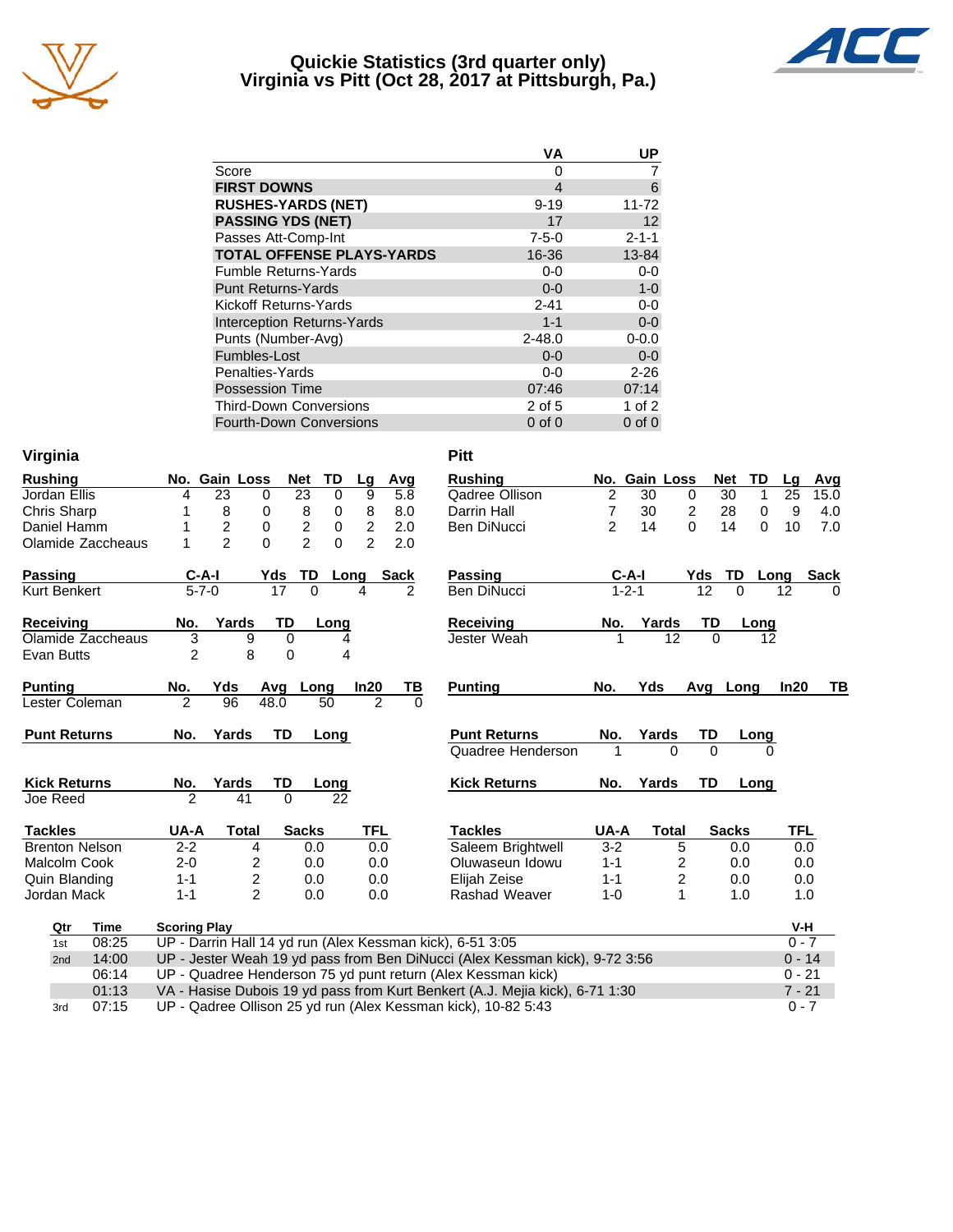

# **Play-by-Play Summary (4th quarter) Virginia vs Pitt (Oct 28, 2017 at Pittsburgh, Pa.)**



| 4-1<br>4-1        | UP 02<br>UP 02                                     | Start of 4th quarter, clock 15:00.<br>Benkert, K pass complete to Burney, R for 2 yards to the UP0, 1ST DOWN VA, TOUCHDOWN,<br>clock 14:54.                                        | P13             |
|-------------------|----------------------------------------------------|------------------------------------------------------------------------------------------------------------------------------------------------------------------------------------|-----------------|
| 1-G               | <b>UP 03</b>                                       | Mejia, A.J. kick attempt good.                                                                                                                                                     |                 |
|                   |                                                    | Pitt 28, Virginia 14                                                                                                                                                               |                 |
|                   |                                                    | 8 plays, 42 yards, 2:07                                                                                                                                                            |                 |
|                   |                                                    | Delaney, B kickoff 25 yards to the UP40, on-side kick, recovered by UP Flanagan, M. on<br>UP40.                                                                                    |                 |
|                   | PITT drive start at 14:54.                         |                                                                                                                                                                                    |                 |
|                   | 1-10 UP 40                                         | DiNucci, B. pass complete to Flanagan, M. for 9 yards to the UP49, out-of-bounds.                                                                                                  |                 |
|                   | <b>UP 49</b><br>2-1                                | Hall, D. rush for 6 yards to the VA45, 1ST DOWN UP (Mack, J;Blanding, Q).                                                                                                          | R <sub>18</sub> |
|                   | 1-10 VA 45                                         | Henderson, Q. rush for 25 yards to the VA20, 1ST DOWN UP, out-of-bounds.                                                                                                           | R <sub>19</sub> |
|                   | 1-10 VA 20                                         | Hall, D. rush for 4 yards to the VA16 (Mack, J).                                                                                                                                   |                 |
|                   | $2 - 6$<br><b>VA 16</b><br>$2 - 6$<br><b>VA 16</b> | Timeout Virginia, clock 13:02.<br>Hall, D. rush for 13 yards to the VA3 (Blanding, Q), PENALTY UP holding (Weah, J.) 10                                                            |                 |
|                   |                                                    | yards to the VA13.                                                                                                                                                                 |                 |
|                   | 2-3<br>VA 13                                       | 2nd and 3.                                                                                                                                                                         |                 |
|                   | <b>VA 13</b><br>$2 - 3$                            | Hall, D. rush for 1 yard to the VA12 (Brown, A).                                                                                                                                   |                 |
|                   | $3-2$<br><b>VA 12</b>                              | Hall, D. rush for no gain to the VA12 (Mack, J).                                                                                                                                   |                 |
|                   | $4 - 2$<br>VA 12                                   | Kessman, A. field goal attempt from 30 GOOD, clock 11:09.                                                                                                                          |                 |
|                   |                                                    | Pitt 31, Virginia 14<br>8 plays, 48 yards, 3:45                                                                                                                                    |                 |
|                   |                                                    | Kessman, A. kickoff 65 yards to the VA0, Reed, J return 20 yards to the VA20 (Popp,                                                                                                |                 |
|                   |                                                    | B.;Stocker, J.).                                                                                                                                                                   |                 |
|                   | VIRGINIA drive start at 11:09.                     |                                                                                                                                                                                    |                 |
|                   | 1-10 VA 20                                         | Benkert, K pass complete to Zaccheaus, O for 5 yards to the VA25 (Brightwell, S.).                                                                                                 |                 |
| 2-5<br>3-5        | VA 25<br>VA 25                                     | Benkert, K pass incomplete to Levrone, A.<br>Benkert, K pass complete to Butts, E for 11 yards to the VA36, 1ST DOWN VA (Hamlin, D.).                                              | P14             |
|                   | 1-10 VA 36                                         | Benkert, K pass complete to Zaccheaus, O for 10 yards to the VA46, 1ST DOWN VA,                                                                                                    | P <sub>15</sub> |
|                   |                                                    | out-of-bounds (Idowu, O.).                                                                                                                                                         |                 |
|                   | 1-10 VA 46                                         | Benkert, K rush for loss of 1 yard to the VA45 (Folston, J.).                                                                                                                      |                 |
|                   | 2-11 VA 45                                         | Ellis, J rush for loss of 2 yards to the VA43 (Roy, S.), PENALTY UP tripping (Roy, S.) 15                                                                                          | X16             |
|                   |                                                    | yards to the UP40, 1ST DOWN VA, NO PLAY.                                                                                                                                           |                 |
| 1-10              | <b>UP 40</b><br>2-10 UP 40                         | Benkert, K pass incomplete to Zaccheaus, O, QB hurry by Watts, A<br>Benkert, K pass complete to Dubois, H for 7 yards to the UP33 (Garner, B.).                                    |                 |
| $3 - 3$           | <b>UP 33</b>                                       | Benkert, K pass complete to Zaccheaus, O for 11 yards to the UP22, 1ST DOWN VA (Jackson,                                                                                           | P17             |
|                   |                                                    | D.;Garner, B.).                                                                                                                                                                    |                 |
| 1-10              | <b>UP 22</b>                                       | Benkert, K pass incomplete to Dowling, D (Mathis, D.).                                                                                                                             |                 |
| 2-10              | <b>UP 22</b>                                       | Benkert, K pass complete to Hamm, D for 2 yards to the UP20, out-of-bounds (Idowu, O.).                                                                                            |                 |
| $3-8$             | <b>UP 20</b>                                       | Benkert, K pass incomplete to Dubois, H (Jackson, D.), QB hurry by Brightwell, S.,                                                                                                 | X18             |
| 1-G               | <b>UP 10</b>                                       | PENALTY UP roughing passer (Brightwell, S.) 10 yards to the UP10, 1ST DOWN VA, NO PLAY.<br>Benkert, K pass incomplete to Dowling, D, QB hurry by Watts, A., QB hurry by Folston, J |                 |
| $2-G$             | <b>UP 10</b>                                       | Ellis, J rush for 9 yards to the UP1 (Zeise, E.; Brightwell, S.).                                                                                                                  |                 |
| 3-G               | UP 01                                              | Reed, J rush for no gain to the UP1 (Pine, C.).                                                                                                                                    |                 |
| 4-G               | UP 01                                              | Ellis, J rush for no gain to the UP1 (Roy, S.; Reynolds, E.).                                                                                                                      |                 |
|                   |                                                    | 14 plays, 79 yards, 6:34                                                                                                                                                           |                 |
|                   | PITT drive start at 04:35.                         |                                                                                                                                                                                    |                 |
|                   | 1-10<br>UP 01                                      | Play under review, Rulling stands as called, Pitt's ball<br>DiNucci, B. rush for 2 yards to the UP3 (Kiser, M).                                                                    |                 |
|                   | $2 - 8$<br>UP 03                                   | Hall, D. rush for 1 yard to the UP4 (Blanding, Q;Blount, J).                                                                                                                       |                 |
|                   | $3 - 7$<br><b>UP 04</b>                            | Hall, D. rush for 4 yards to the UP8 (Mack, J;Blount, J).                                                                                                                          |                 |
|                   | 4-3<br><b>UP 08</b>                                | Timeout Virginia, clock 03:05.                                                                                                                                                     |                 |
|                   | 4-3<br><b>UP 08</b>                                | TEAM punt 30 yards to the UP38, downed (blocked by Brown, E).                                                                                                                      |                 |
|                   |                                                    | 3 plays, 7 yards, 1:41                                                                                                                                                             |                 |
| 1-10              | VIRGINIA drive start at 02:54.<br><b>UP 38</b>     | Ellis, J rush for 7 yards to the UP31 (Weaver, R.).                                                                                                                                |                 |
| $2 - 3$           | <b>UP 31</b>                                       | Benkert, K pass complete to Zaccheaus, O for 12 yards to the UP19, 1ST DOWN VA (Hamlin,                                                                                            | P <sub>19</sub> |
|                   |                                                    | D.).                                                                                                                                                                               |                 |
| 1-10              | <b>UP 19</b>                                       | Benkert, K pass incomplete to Dowling, D.                                                                                                                                          |                 |
| $2 - 10$<br>$3-4$ | <b>UP 19</b><br><b>UP 13</b>                       | Benkert, K rush for 6 yards to the UP13 (Zeise, E.).                                                                                                                               | P20             |
| $1-G$             | <b>UP 08</b>                                       | Benkert, K pass complete to Dowling, D for 5 yards to the UP8, 1ST DOWN VA (Hamlin, D.).<br>PENALTY UP substitution infraction 4 yards to the UP4.                                 |                 |
| $1-G$             | <b>UP 04</b>                                       | Benkert, K pass incomplete to Ellis, J.                                                                                                                                            |                 |
| $2-G$             | <b>UP 04</b>                                       | Benkert, K pass incomplete to Zaccheaus, O, QB hurry by Pinnock, J                                                                                                                 |                 |
| 3-G               | <b>UP 04</b>                                       | Timeout Pitt, clock 00:48.                                                                                                                                                         |                 |
| $3-G$             | <b>UP 04</b>                                       | Benkert, K sacked for loss of 6 yards to the UP10 (Folston, J.).                                                                                                                   |                 |
| 4-G<br>4-G        | <b>UP 10</b><br><b>UP 10</b>                       | Timeout Virginia, clock 00:40.<br>Benkert, K pass incomplete to Dubois, H (Motley, P).                                                                                             |                 |
|                   |                                                    |                                                                                                                                                                                    |                 |

*9 plays, 28 yards, 2:19*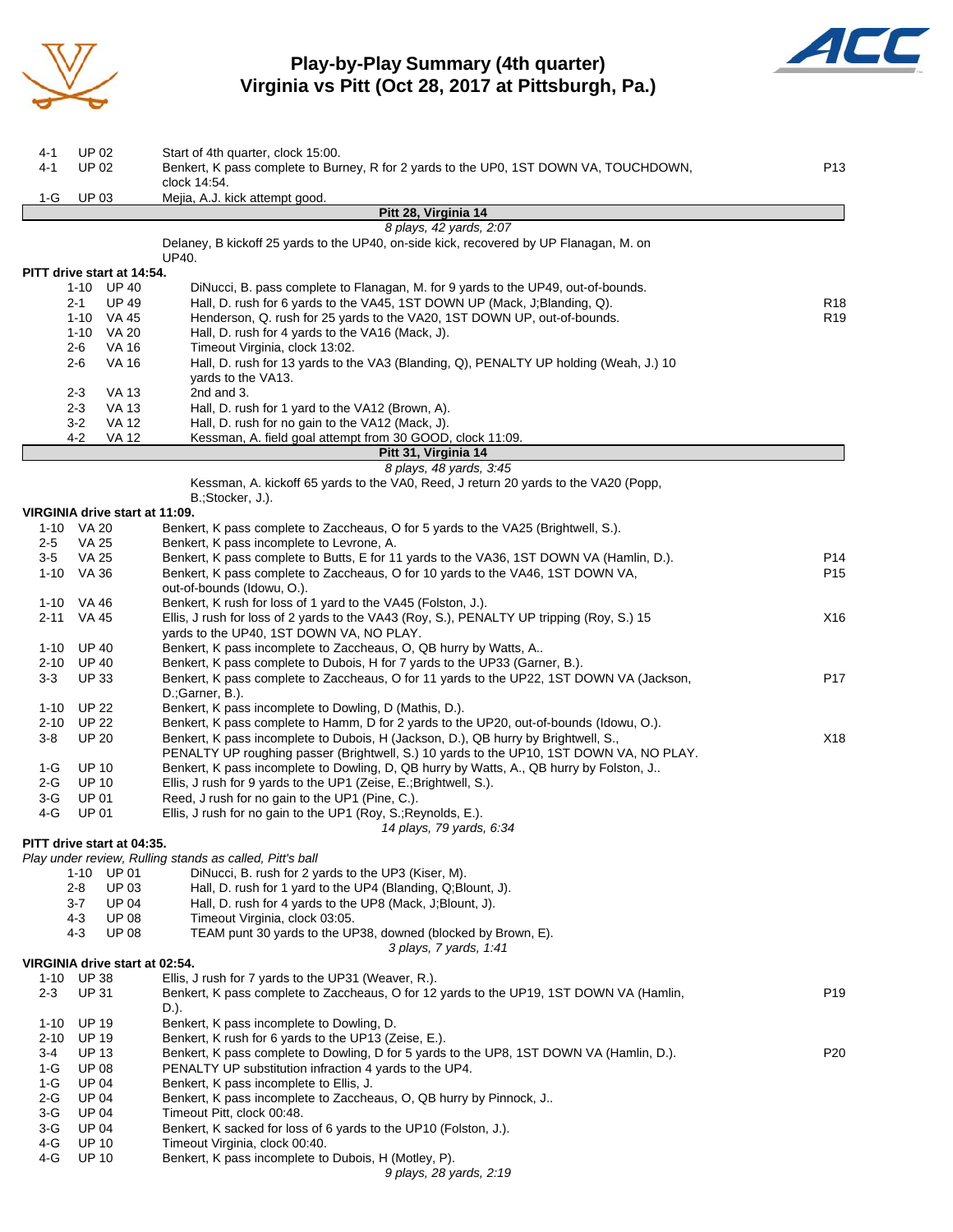

# *Play-by-Play Summary (4th quarter) Virginia vs Pitt (Oct 28, 2017 at Pittsburgh, Pa.)*



#### **PITT drive start at 00:35.**

1-10 UP 10 TEAM rush for loss of 3 yards to the UP7.

|                        | End of game, clock 00:00. |             |           |    |  |   |         |                                   |                |                   |                  |
|------------------------|---------------------------|-------------|-----------|----|--|---|---------|-----------------------------------|----------------|-------------------|------------------|
|                        |                           |             |           |    |  |   |         | play, minus 3 yards, 0:35         |                |                   |                  |
|                        |                           |             |           |    |  |   |         | FINAL SCORE: Pitt 31, Virginia 14 |                |                   |                  |
|                        |                           |             |           |    |  |   |         |                                   |                |                   |                  |
|                        |                           | <b>Time</b> | 1st Downs |    |  |   |         | <b>Conversions</b>                |                |                   |                  |
| <b>Quarter Summary</b> | <b>Score</b>              | <b>Poss</b> | R         |    |  |   | 3rd     | 4th                               | <b>Rushing</b> | Passing           | <b>Penalties</b> |
| Virginia               |                           | 08:59       | 0         | -6 |  | 8 | $3 - 5$ | 1-3                               | 7-15           | $9 - 17 - 0 - 65$ | $0 - 0$          |
|                        |                           |             |           |    |  |   |         |                                   |                |                   |                  |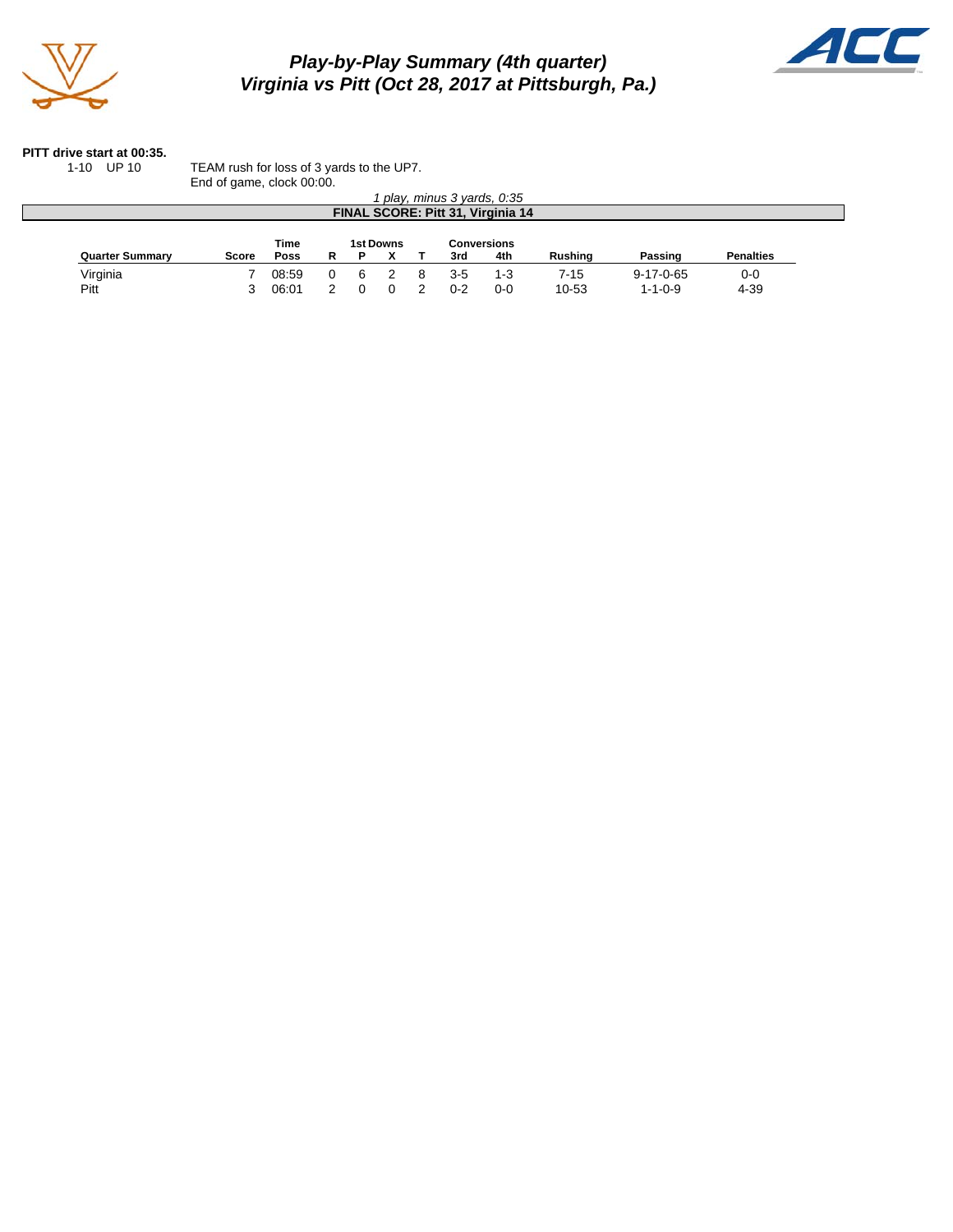

#### **Quickie Statistics (4th quarter only) Virginia vs Pitt (Oct 28, 2017 at Pittsburgh, Pa.)**



|                                   | VA           | UP             |
|-----------------------------------|--------------|----------------|
| Score                             |              | 3              |
| <b>FIRST DOWNS</b>                | 8            | $\overline{2}$ |
| <b>RUSHES-YARDS (NET)</b>         | $7 - 15$     | 10-53          |
| <b>PASSING YDS (NET)</b>          | 65           | 9              |
| Passes Att-Comp-Int               | $17 - 9 - 0$ | $1 - 1 - 0$    |
| <b>TOTAL OFFENSE PLAYS-YARDS</b>  | 24-80        | $11 - 62$      |
| <b>Fumble Returns-Yards</b>       | $0 - 0$      | $0 - 0$        |
| <b>Punt Returns-Yards</b>         | $0 - 0$      | $0-0$          |
| Kickoff Returns-Yards             | $1 - 20$     | $0 - 0$        |
| <b>Interception Returns-Yards</b> | $0 - 0$      | $0-0$          |
| Punts (Number-Avg)                | $0 - 0.0$    | $1 - 30.0$     |
| Fumbles-Lost                      | $0 - 0$      | $0-0$          |
| Penalties-Yards                   | $0 - 0$      | 4-39           |
| <b>Possession Time</b>            | 08:59        | 06:01          |
| <b>Third-Down Conversions</b>     | 3 of 5       | $0$ of $2$     |
| <b>Fourth-Down Conversions</b>    | $1$ of $3$   | $0$ of $0$     |

| Virginia                     |                                                                                                                                               | <b>Pitt</b>         |             |                         |                              |                            |
|------------------------------|-----------------------------------------------------------------------------------------------------------------------------------------------|---------------------|-------------|-------------------------|------------------------------|----------------------------|
| <b>Rushing</b>               | No. Gain Loss<br>TD<br><b>Net</b><br>Avg<br>Lg                                                                                                | <b>Rushing</b>      |             | No. Gain Loss           | <b>Net</b>                   | TD<br>Avg<br>Lq            |
| Jordan Ellis                 | 16<br>9<br>3<br>16<br>0<br>5.3<br>0                                                                                                           | Darrin Hall         | 7           | 29                      | $\overline{29}$<br>0         | 0<br>13<br>4.1             |
| Joe Reed                     | 1<br>$\mathbf 0$<br>0<br>0.0<br>0<br>0<br>0                                                                                                   | Quadree Henderson   | 1           | 25                      | 25<br>0                      | 25<br>25.0<br>0            |
| <b>Kurt Benkert</b>          | $\overline{7}$<br>3<br>6<br>$-1$<br>6<br>$\Omega$<br>$-0.3$                                                                                   | <b>Ben DiNucci</b>  |             | $\overline{c}$          | $\overline{\mathbf{c}}$<br>0 | $\overline{c}$<br>0<br>2.0 |
|                              |                                                                                                                                               | <b>TEAM</b>         | 1           | $\Omega$                | $-3$<br>3                    | 0<br>$\mathbf 0$<br>$-3.0$ |
| <b>Passing</b>               | C-A-I<br>TD<br>Yds<br>Long<br><b>Sack</b>                                                                                                     | Passing             | $C-A-I$     |                         | TD<br>Yds                    | <b>Sack</b><br>Long        |
| <b>Kurt Benkert</b>          | 65<br>12<br>$9 - 17 - 0$<br>1<br>1                                                                                                            | Ben DiNucci         | $1 - 1 - 0$ |                         | 9<br>$\Omega$                | 9<br>0                     |
| Receiving                    | Yards<br>TD<br>No.<br>Long                                                                                                                    | Receiving           | No.         | Yards                   | TD                           | Long                       |
| Olamide Zaccheaus            | 38<br>$\Omega$<br>4<br>12                                                                                                                     | Matt Flanagan       | 1           | 9                       | $\Omega$                     | 9                          |
| Evan Butts                   | 11<br>11<br>0                                                                                                                                 |                     |             |                         |                              |                            |
| Hasise Dubois                | $\overline{7}$<br>$\overline{7}$<br>1<br>0                                                                                                    |                     |             |                         |                              |                            |
| Doni Dowling                 | 5<br>5<br>0<br>1                                                                                                                              |                     |             |                         |                              |                            |
| <b>Punting</b>               | No.<br>Yds<br>Avg Long<br>In20<br>TВ                                                                                                          | <b>Punting</b>      | No.         | Yds                     | Avg<br>Long                  | In20<br>TВ                 |
|                              |                                                                                                                                               | <b>TEAM</b>         |             | $\overline{30}$         | 30.0<br>30                   | $\Omega$<br>$\Omega$       |
|                              |                                                                                                                                               | <b>Punt Returns</b> |             |                         | <b>TD</b>                    |                            |
| <b>Punt Returns</b>          | TD<br>No.<br>Yards<br>Long                                                                                                                    |                     | No.         | Yards                   | Long                         |                            |
| <b>Kick Returns</b>          | No.<br>Yards<br>TD<br>Long                                                                                                                    | <b>Kick Returns</b> | No.         | Yards                   | TD<br>Long                   |                            |
| Joe Reed                     | $\overline{20}$<br>$\Omega$<br>20<br>1                                                                                                        |                     |             |                         |                              |                            |
| <b>Tackles</b>               | UA-A<br><b>TFL</b><br><b>Total</b><br><b>Sacks</b>                                                                                            | <b>Tackles</b>      | UA-A        | <b>Total</b>            | <b>Sacks</b>                 | <b>TFL</b>                 |
| Jordan Mack                  | $2 - 2$<br>4<br>0.0<br>0.0                                                                                                                    | Damar Hamlin        | $3-0$       | 3                       | 0.0                          | 0.0                        |
| Quin Blanding                | $1 - 2$<br>3<br>0.0<br>0.0                                                                                                                    | James Folston Jr.   | $2 - 0$     | 2                       | 1.0                          | 2.0                        |
| Joey Blount                  | $\overline{\mathbf{c}}$<br>$0 - 2$<br>0.0<br>0.0                                                                                              | Oluwaseun Idowu     | $2 - 0$     | $\overline{\mathbf{c}}$ | 0.0                          | 0.0                        |
| Andrew Brown                 | $\mathbf{1}$<br>0.0<br>$1 - 0$<br>0.0                                                                                                         | Saleem Brightwell   | $1 - 1$     | $\overline{2}$          | 0.0                          | $0.0\,$                    |
| Time<br>Qtr                  | <b>Scoring Play</b>                                                                                                                           |                     |             |                         |                              | V-H                        |
| 08:25<br>1st                 | UP - Darrin Hall 14 yd run (Alex Kessman kick), 6-51 3:05                                                                                     |                     |             |                         |                              | $0 - 7$                    |
| 14:00<br>2nd                 | UP - Jester Weah 19 yd pass from Ben DiNucci (Alex Kessman kick), 9-72 3:56                                                                   |                     |             |                         |                              | $0 - 14$                   |
| 06:14                        | UP - Quadree Henderson 75 yd punt return (Alex Kessman kick)                                                                                  |                     |             |                         |                              | $0 - 21$                   |
| 01:13                        | VA - Hasise Dubois 19 yd pass from Kurt Benkert (A.J. Mejia kick), 6-71 1:30                                                                  |                     |             |                         |                              | $7 - 21$                   |
| 07:15<br>3rd<br>14:54<br>4th | UP - Qadree Ollison 25 yd run (Alex Kessman kick), 10-82 5:43<br>VA - Richard Burney 2 yd pass from Kurt Benkert (A.J. Mejia kick), 8-42 2:07 |                     |             |                         |                              | $7 - 28$<br>$7 - 0$        |

11:09 UP - Alex Kessman 30 yd field goal, 8-48 3:45 7 - 3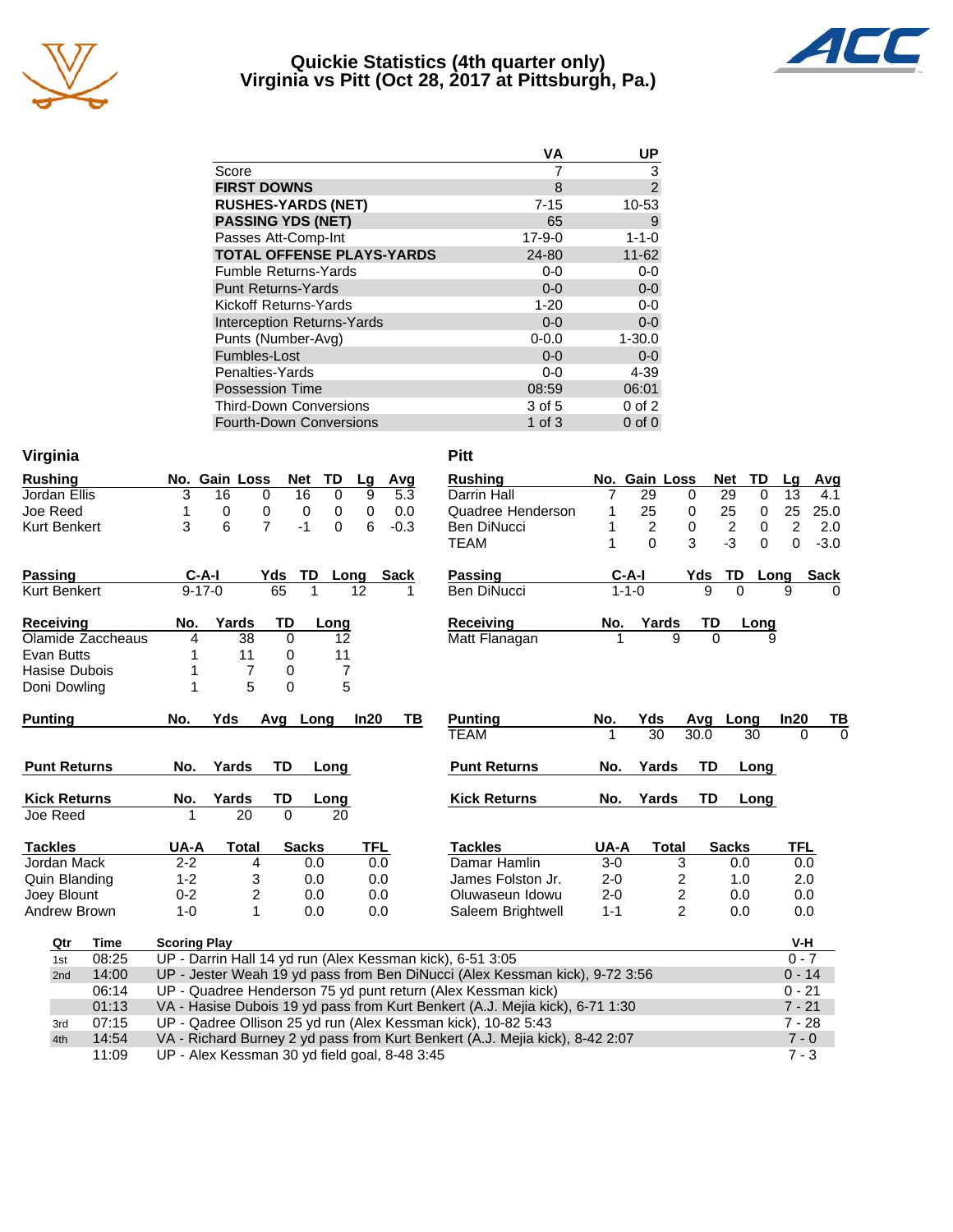



Georgia Tech (4-4,3-3) vs. Virginia (6-3,3-2) Date: Nov 04, 2017 • Site: Charlottesville, Va. • Stadium: Smith/Harrison/Scott Attendance: 38448

| <b>Score by Quarters</b> |   |            | Total |
|--------------------------|---|------------|-------|
| Georgia Tech             |   |            | 36    |
| Virginia                 | ັ | 1 F<br>' ب | 40    |

|     | Qtr Time    | <b>Scoring Play</b>                                                                                | V-H       |
|-----|-------------|----------------------------------------------------------------------------------------------------|-----------|
| 1st |             | 12:17 VA - A.J. Mejia 36 yd field goal, 7-16 2:43                                                  | $0 - 3$   |
|     | 00:58       | GT - TaQuon Marshall 1 yd run (Brenton King kick), 4-53 1:45                                       | $7 - 3$   |
|     | 2nd $14:53$ | VA - A.J. Mejia 23 yd field goal, 5-38 1:05                                                        | $7 - 6$   |
|     | 02:31       | GT - KirVonte Benson 1 yd run (Brenton King kick), 4-14 1:39                                       | $14 - 6$  |
|     | 02:17       | VA - Joe Reed 92 yd kickoff return (A.J. Mejia kick)                                               | $14 - 13$ |
|     |             | 3rd 14:40 GT - TaQuon Marshall 78 yd run (Brenton King kick), 1-78 0:20                            | $21 - 13$ |
|     |             | 14:25 GT - B. Jordan-Swilling 27 yd interception return (Brenton King kick)                        | $28 - 13$ |
|     | 11:39       | VA - Andre Levrone 34 yd pass from Kurt Benkert (A.J. Mejia kick), 8-78 2:46                       | $28 - 20$ |
|     | 10:05       | VA - Doni Dowling 28 yd pass from Kurt Benkert (Olamide Zaccheaus pass from Benkert, K), 2-30 0:40 | $28 - 28$ |
| 4th | 10:44       | VA - A.J. Mejia 33 yd field goal, 7-28 2:12                                                        | $28 - 31$ |
|     | 08:49       | VA - TEAM safety                                                                                   | $28 - 33$ |
|     | 03:10       | GT - Ricky Jeune 33 yd pass from TaQuon Marshall (TaQuon Marshall rush), 9-90 4:00                 | $36 - 33$ |
|     | 01:22       | VA - Andre Levrone 27 yd pass from Kurt Benkert (A.J. Mejia kick), 5-64 1:48                       | $36 - 40$ |

Kickoff time: 3:03 PM • End of Game: 6:33 PM • Total elapsed time: 3:30 Officials: Referee: Tra Blake; Umpire: Jim Eckl; Linesman: Troy Gray; Line judge: James Andrick; Back judge: Paul Vargo; Field judge: Mike Cullin; Side judge: Richard Wilborn; Center judge: Larry Saunders; Temperature: 48 deg • Wind: 3 MPH N • Weather: cloudy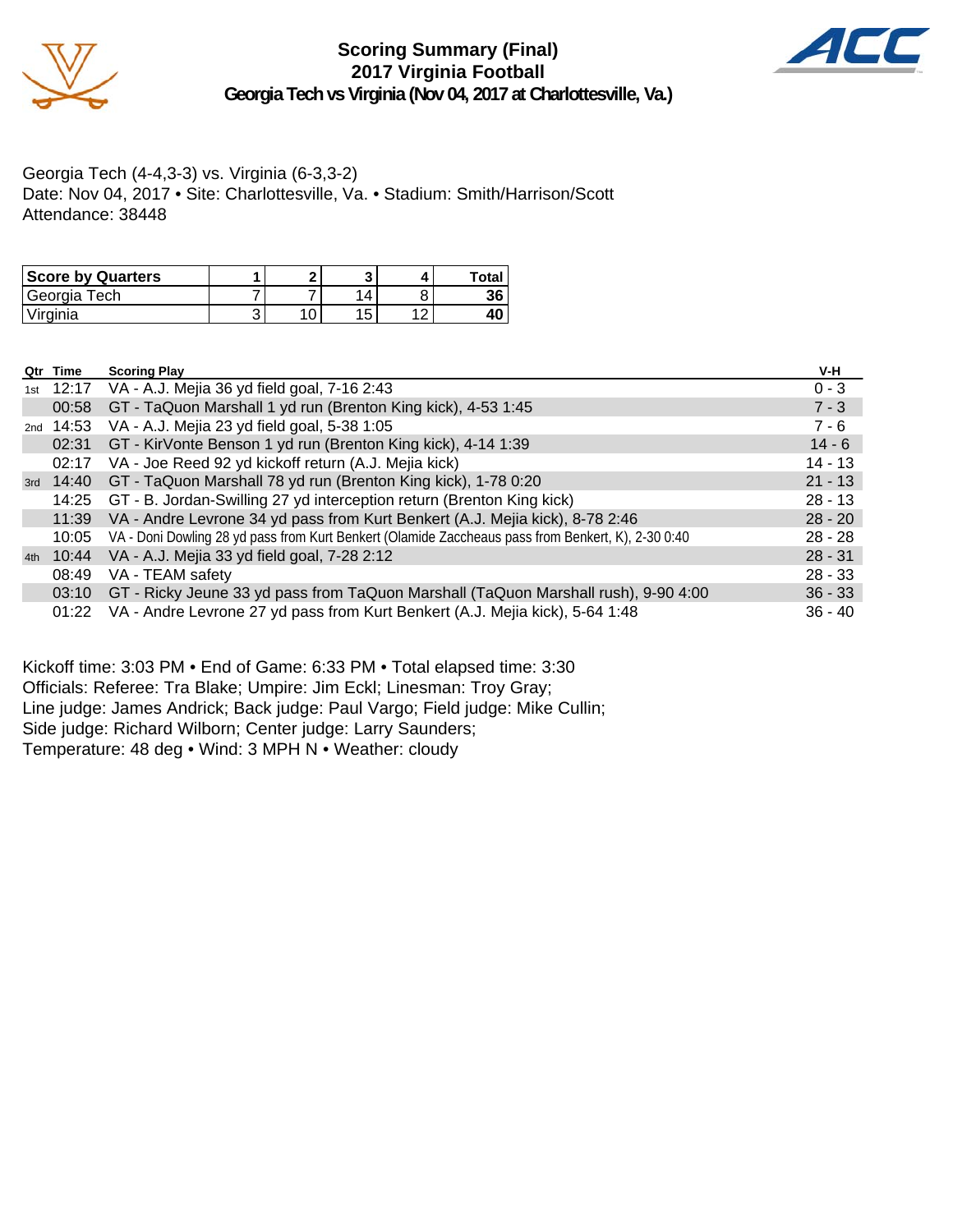





**Georgia Tech vs Virginia (Nov 04, 2017 at Charlottesville, Va.)**

|                                            | GT             | VA                      |
|--------------------------------------------|----------------|-------------------------|
| <b>FIRST DOWNS</b>                         | 16             | 15                      |
| Rushing                                    | 11             | 3                       |
| Passing                                    | 5              | 11                      |
| Penalty                                    | $\overline{0}$ | $\mathbf{1}$            |
| <b>NET YARDS RUSHING</b>                   | 220            | 97                      |
| <b>Rushing Attempts</b>                    | 52             | 25                      |
| Average Per Rush                           | 4.2            | 3.9                     |
| <b>Rushing Touchdowns</b>                  | 3              | 0                       |
| <b>Yards Gained Rushing</b>                | 261            | 108                     |
| <b>Yards Lost Rushing</b>                  | 41             | 11                      |
| <b>NET YARDS PASSING</b>                   | 179            | 260                     |
| Completions-Attempts-Int                   | $6 - 22 - 2$   | $21 - 43 - 1$           |
| Average Per Attempt                        | 8.1            | 6.0                     |
| <b>Average Per Completion</b>              | 29.8           | 12.4                    |
| Passing Touchdowns                         | 1              | 3                       |
| <b>TOTAL OFFENSE YARDS</b>                 | 399            | 357                     |
| Total offense plays                        | 74             | 68                      |
| Average Gain Per Play                      | 5.4            | 5.2                     |
| Fumbles: Number-Lost                       | $1 - 0$        | $1 - 1$                 |
| Penalties: Number-Yards                    | $6 - 45$       | $4 - 25$                |
| <b>PUNTS-YARDS</b>                         | 9-327          | 9-368                   |
| Average Yards Per Punt                     | 36.3           | 40.9                    |
| <b>Net Yards Per Punt</b>                  | 33.4           | 36.4                    |
| Inside 20                                  | $\overline{4}$ | $\overline{\mathbf{4}}$ |
| 50+ Yards                                  | 0              | 2                       |
| <b>Touchbacks</b>                          | 1              | $\mathbf{1}$            |
| Fair catch                                 | 4              | 0                       |
| <b>KICKOFFS-YARDS</b>                      | 6-318          | 8-494                   |
| Average Yards Per Kickoff                  | 53.0           | 61.8                    |
| Net Yards Per Kickoff                      | 18.8           | 39.5                    |
| <b>Touchbacks</b>                          | 0              | 0                       |
| Punt returns: Number-Yards-TD              | $1 - 20 - 0$   | $4 - 6 - 0$             |
| Average Per Return                         | 20.0           | 1.5                     |
| Kickoff returns: Number-Yds-TD             | 8-178-0        | $5 - 205 - 1$           |
| Average Per Return                         | 22.2           | 41.0                    |
| Interceptions: Number-Yds-TD               | $1 - 27 - 1$   | $2 - 13 - 0$            |
| Fumble Returns: Number-Yds-TD              | $0 - 0 - 0$    | $0 - 0 - 0$             |
| <b>Miscellaneous Yards</b>                 | 0              | 0                       |
| <b>Possession Time</b>                     | 33:09          | 26:51                   |
| 1st Quarter                                | 7:24           | 7:36                    |
| 2nd Quarter                                | 9:23           | 5:37                    |
| 3rd Quarter                                | 9:02           | 5:58                    |
| 4th Quarter                                | 7:20           | 7:40                    |
| <b>Third-Down Conversions</b>              | 6 of 17        | 4 of 17                 |
| <b>Fourth-Down Conversions</b>             | 1 of 2         | 0 of 0                  |
| <b>Red-Zone Scores-Chances</b>             | $2 - 2$        | $3 - 3$                 |
| Touchdowns                                 | $2 - 2$        | $0 - 3$                 |
|                                            | $0 - 2$        | $3 - 3$                 |
| Field goals                                | $0-0$          | $5 - 35$                |
| Sacks By: Number-Yards<br><b>PAT Kicks</b> | $4 - 4$        | $3 - 3$                 |
| <b>Field Goals</b>                         | $0 - 0$        | $3 - 3$                 |
| Points off turnovers                       | 14             | 8                       |
|                                            |                |                         |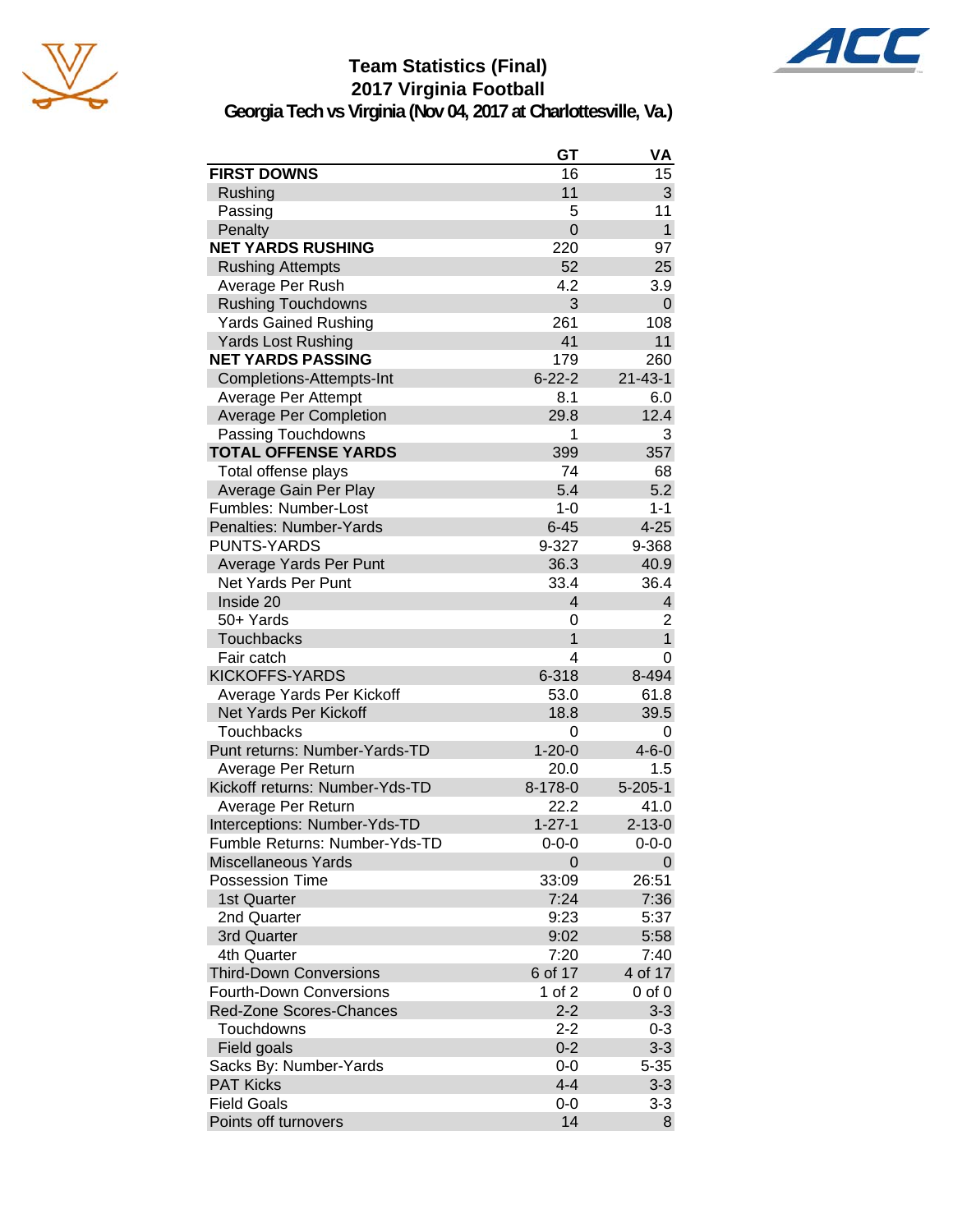

## **Individual Statistics (Final) 2017 Virginia Football**



**Georgia Tech vs Virginia (Nov 04, 2017 at Charlottesville, Va.)**

#### **Georgia Tech Virginia**

| <b>Rushing</b>         |                | No. Gain Loss  |                     | <b>Net</b>       | <b>TD</b>        | Lg            | Avg                 | <b>Rushing</b>        |                 | No. Gain Loss  |                                  | <b>Net</b>     | <b>TD</b>       | Ц               |
|------------------------|----------------|----------------|---------------------|------------------|------------------|---------------|---------------------|-----------------------|-----------------|----------------|----------------------------------|----------------|-----------------|-----------------|
| <b>TaQuon Marshall</b> | 29             | 182            | $\overline{39}$     | $\overline{143}$ | $\overline{c}$   | 78            | 4.9                 | Jordan Ellis          | 13              | 53             | 5                                | 48             | $\mathbf 0$     | $\mathbf{1}$    |
| KirVonte Benson        | 17             | 65             | $\boldsymbol{2}$    | 63               | 1                | 9             | 3.7                 | Joe Reed              | 1               | 29             | 0                                | 29             | 0               | $\overline{2}$  |
| Jerry Howard           | $\overline{c}$ | $\overline{7}$ | $\Omega$            | $\overline{7}$   | 0                | 4             | 3.5                 | Kurt Benkert          | 6               | 18             | 0                                | 18             | 0               |                 |
| J.J. Green             | $\overline{2}$ | 5              | 0                   | 5                | 0                | 4             | 2.5                 | Olamide Zaccheaus     | 3               | 6              | 4                                | $\overline{2}$ | 0               |                 |
| Qua Searcy             | 1              | $\overline{2}$ | $\Omega$            | $\overline{2}$   | $\Omega$         | 2             | 2.0                 | Chris Sharp           | 1               | $\overline{2}$ | 0                                | $\overline{2}$ | $\mathbf 0$     |                 |
| Clinton Lynch          | 1              | 0              | 0                   | 0                | 0                | 0             | 0.0                 | <b>TEAM</b>           | 1               | $\mathbf 0$    | 2                                | $-2$           | 0               |                 |
| <b>Totals</b>          | 52             | 261            | 41                  | 220              | $\overline{3}$   | 78            | 4.2                 | <b>Totals</b>         | $\overline{25}$ | 108            | 11                               | 97             | $\mathbf 0$     | $\overline{2}$  |
| <b>Passing</b>         |                | $C-A-I$        | Yds                 | TD               |                  | Long          | <b>Sack</b>         | <b>Passing</b>        |                 | $C-A-I$        | Yds                              | <b>TD</b>      |                 | Long            |
| TaQuon Marshall        |                | $6 - 22 - 2$   | 179                 |                  | 1                | 49            | $\overline{5}$      | Kurt Benkert          |                 | $21 - 43 - 1$  | 260                              | 3              |                 | 34              |
| <b>Totals</b>          |                | $6 - 22 - 2$   | 179                 |                  | $\mathbf{1}$     | 49            | 5                   | <b>Totals</b>         |                 | $21 - 43 - 1$  | 260                              |                | 3               | $\overline{34}$ |
| Receiving              | No.            | Yards          |                     | TD               | Long             |               |                     | <b>Receiving</b>      | No.             |                | Yards                            | <b>TD</b>      | Long            |                 |
| Ricky Jeune            | 3              |                | 96                  | 1                | 35               |               |                     | Olamide Zaccheaus     |                 | 9              | 98                               | 0              | 34              |                 |
| Jalen Camp             | 1              |                | 49                  | 0                | 49               |               |                     | Doni Dowling          |                 | 4              | 67                               | 1              | 28              |                 |
| Qua Searcy             | 1              |                | 34                  | 0                | 34               |               |                     | Andre Levrone         |                 | 3              | 67                               | $\overline{2}$ | 34              |                 |
| Clinton Lynch          | 1              |                | 0                   | 0                | $\pmb{0}$        |               |                     | Joe Reed              |                 | 2              | 9                                | 0              | 9               |                 |
| <b>Totals</b>          | 6              |                | 179                 | 1                | 49               |               |                     | Hasise Dubois         | 1               |                | 7                                | 0              | $\overline{7}$  |                 |
|                        |                |                |                     |                  |                  |               |                     | <b>Tanner Cowley</b>  | 1               |                | 7                                | 0              | $\overline{7}$  |                 |
|                        |                |                |                     |                  |                  |               |                     | Jordan Ellis          | 1               |                | 5                                | $\mathbf 0$    | 5               |                 |
|                        |                |                |                     |                  |                  |               |                     | <b>Totals</b>         | $\overline{21}$ |                | 260                              | $\overline{3}$ | $\overline{34}$ |                 |
| <b>Punting</b>         | No.            | Yds            | Avg                 |                  | Long             | In20          | TB                  | <b>Punting</b>        | No.             | Yds            | Avg                              |                | Long            | In:             |
| Pressley Harvin III    | 9              | 327            | 36.3                |                  | 43               |               | 4<br>1              | Lester Coleman        | 8               | 368            | 46.0                             |                | 63              |                 |
| <b>Totals</b>          | 9              | 327            | 36.3                |                  | 43               |               | $\overline{4}$<br>1 | <b>TEAM</b>           | 1               |                | 0.0<br>0                         |                | 0               |                 |
|                        |                |                |                     |                  |                  |               |                     | <b>Totals</b>         | 9               | 368            | 40.9                             |                | 63              |                 |
|                        |                | Punt           |                     | <b>Kickoff</b>   |                  |               | Intercept           |                       |                 | Punt           |                                  | <b>Kickoff</b> |                 | <b>Int</b>      |
| Returns                | No Yds         |                | $Lg$ No Yds         |                  | Lg No Yds        |               | Lg                  | <b>Returns</b>        | No Yds          |                | No Yds<br>Lg                     |                | Lg              | No              |
| Antonio Simmons        | 1              | 20             | 0<br>0              | $\mathbf 0$      | $\mathbf 0$      | 0             | 0<br>0              | Daniel Hamm           | 4               | 6              | $\overline{2}$<br>4              | 35             | 21              | 0               |
| B. Jordan-Swilling     | $\mathbf 0$    | $\mathbf 0$    | 0 <br>$\mathbf 0$   | $\pmb{0}$        | $\boldsymbol{0}$ | 1             | 27<br>27            | Joe Reed              | 0               | $\pmb{0}$      | $\pmb{0}$<br>3                   | 170            | 92              | $\mathbf 0$     |
| Nathan Cottrell        | $\pmb{0}$      | 0              | 0<br>8              | 178              | 28               | 0             | 0<br>0              | <b>Brenton Nelson</b> | 0               | 0              | $\pmb{0}$<br>0                   | $\mathbf 0$    | $\pmb{0}$       | 1               |
| Totals                 | 1              | 20             | $\overline{0}$<br>8 | 178              | 28               | $\mathbf 1$   | 27<br>27            | Quin Blanding         | 0               | 0              | $\,0\,$<br>0                     | 0              | $\pmb{0}$       | 1               |
|                        |                |                |                     |                  |                  |               |                     | <b>Totals</b>         | 4               | 6              | $\overline{4}$<br>5 <sup>5</sup> | 205            | 92              | $\overline{2}$  |
| <b>Field goals</b>     | Qtr            | <b>Time</b>    | <b>Dist</b>         |                  |                  | <b>Result</b> |                     | <b>Field goals</b>    | Qtr             | Time           | <b>Dist</b>                      |                | <b>Result</b>   |                 |
|                        |                |                |                     |                  |                  |               |                     | A.J. Mejia            | 1st             | 12:17          |                                  | 36 yards       | Good            |                 |
|                        |                |                |                     |                  |                  |               |                     | A.J. Mejia            | 2 <sub>nd</sub> | 14:53          |                                  | 23 yards       | Good            |                 |
|                        |                |                |                     |                  |                  |               |                     | A.J. Mejia            | 4th             | 10:44          |                                  | 33 yards       | Good            |                 |
| <b>Kickoffs</b>        | NO.            | Yards          |                     | Avg              | TB               | <u>OB</u>     |                     | <b>Kickoffs</b>       | No.             | Yards          |                                  | Avg            | TB              |                 |
| <b>Brenton King</b>    | 2              | 113            |                     | 56.5             | 0                |               | 0                   | <b>Brian Delaney</b>  | 8               |                | 494                              | 61.8           | 0               |                 |
| <b>Bennett Barton</b>  | 3              | 147            |                     | 49.0             | 0                |               | 0                   |                       |                 |                |                                  |                |                 |                 |
| Pressley Harvin III    | 1              |                | 58                  | 58.0             | $\mathbf 0$      |               | $\mathbf 0$         |                       |                 |                |                                  |                |                 |                 |
| All-purpose            | Run            | <b>Rcv</b>     | <b>KR</b>           | <b>PR</b>        |                  | IR            | <b>Total</b>        | All-purpose           | Run             | <b>Rcv</b>     | <b>KR</b>                        | <b>PR</b>      |                 | IR              |
| Nathan Cottrell        | 0              | $\mathbf 0$    | 178                 |                  | $\mathbf 0$      | 0             | 178                 | Joe Reed              | 29              |                | $\boldsymbol{9}$<br>170          | $\mathbf 0$    |                 | 0               |
| <b>TaQuon Marshall</b> | 143            | $\pmb{0}$      | $\pmb{0}$           |                  | 0                | 0             | 143                 | Olamide Zaccheaus     |                 | 2<br>98        | 0                                | 0              |                 | 0               |
| Ricky Jeune            | 0              | 96             | 0                   |                  | 0                | 0             | 96                  | Andre Levrone         | 0               | 67             | 0                                | 0              |                 | 0               |
| KirVonte Benson        | 63             | $\pmb{0}$      | $\pmb{0}$           |                  | $\pmb{0}$        | 0             | 63                  | Doni Dowling          |                 | 0<br>67        | 0                                | $\mathbf 0$    |                 | $\mathbf 0$     |

| <b>Rushing</b>                   | No.            | Gain Loss     |                     |                | <b>Net</b>     | TD             | Lg             | Avg            |
|----------------------------------|----------------|---------------|---------------------|----------------|----------------|----------------|----------------|----------------|
| Jordan Ellis                     | 13             | 53            |                     | 5              | 48             | 0              | 11             | 3.7            |
| Joe Reed                         | 1              | 29            | 0                   |                | 29             | 0              | 29             | 29.0           |
| Kurt Benkert                     | 6              | 18            | 0                   |                | 18             | 0              | 6              | 3.0            |
| Olamide Zaccheaus                | 3              | 6             | 4                   |                | $\overline{2}$ | 0              | 4              | 0.7            |
| Chris Sharp                      | 1              | 2             | 0                   |                | $\overline{c}$ | 0              | $\overline{2}$ | 2.0            |
| <b>TEAM</b>                      | 1              | 0             | $\overline{c}$      |                | $-2$           | 0              | 0              | $-2.0$         |
| <b>Totals</b>                    | 25             | 108           | 11                  |                | 97             | 0              | 29             | 3.9            |
|                                  |                |               |                     |                |                |                |                |                |
| <b>Passing</b>                   |                | C-A-I         |                     | Yds            | TD             | Long           |                | <b>Sack</b>    |
| Kurt Benkert                     |                | $21 - 43 - 1$ |                     | 260            | 3              |                | 34             | 0              |
| <b>Totals</b>                    |                | $21 - 43 - 1$ |                     | 260            | 3              |                | 34             | $\overline{0}$ |
| <b>Receiving</b>                 | No.            |               | Yards               | TD             |                | Long           |                |                |
| Olamide Zaccheaus                | 9              |               | 98                  | 0              |                | 34             |                |                |
| Doni Dowling                     | 4              |               | 67                  | 1              |                | 28             |                |                |
| Andre Levrone                    | 3              |               | 67                  | $\overline{2}$ |                | 34             |                |                |
| Joe Reed                         | $\overline{c}$ |               | 9                   | 0              |                | 9              |                |                |
| Hasise Dubois                    | 1              |               | 7                   | 0              |                | 7              |                |                |
| <b>Tanner Cowley</b>             | 1              |               | 7                   | 0              |                | 7              |                |                |
| Jordan Ellis                     | 1              |               | 5                   | 0              |                | $\overline{5}$ |                |                |
| <b>Totals</b>                    | 21             |               | 260                 | 3              |                | 34             |                |                |
|                                  |                |               |                     |                |                |                |                |                |
| <b>Punting</b>                   | No.            | Yds           |                     | Avg            | Long           |                | In20           | <b>TB</b>      |
| Lester Coleman                   | 8              | 368           |                     | 46.0           | 63             |                | 4              | $\mathbf{1}$   |
| <b>TEAM</b>                      | 1              |               | 0                   | 0.0            |                | 0              | 0              | 0              |
| <b>Totals</b>                    | 9              | 368           |                     | 40.9           | 63             |                | 4              | 1              |
|                                  |                | Punt          |                     | <b>Kickoff</b> |                |                |                | Intercept      |
| <b>Returns</b>                   | No             | Yds           | Lg No Yds           |                |                | Lg No          | Yds            | Lg             |
| Daniel Hamm                      | 4              | 6             | 2<br>4              | 35             | 21             | 0              |                | 0<br>0         |
| Joe Reed                         | 0              | 0             | 3<br>0              | 170            | 92             | 0              |                | 0<br>0         |
| <b>Brenton Nelson</b>            | 0              | 0             | 0<br>0              | 0              | 0              | 1              |                | 0<br>0         |
| Quin Blanding                    | 0              | 0             | 0<br>0              | 0              | 0              | 1              | 13             | 13             |
| <b>Totals</b>                    | 4              | 6             | 5<br>$\overline{4}$ | 205            | 92             | $\overline{2}$ | 13             | 13             |
|                                  |                |               |                     |                |                | <b>Result</b>  |                |                |
| <b>Field goals</b><br>A.J. Mejia | Qtr<br>1st     | Time<br>12:17 |                     | <b>Dist</b>    |                | Good           |                |                |
|                                  |                |               |                     | 36 yards       |                |                |                |                |
| A.J. Mejia                       | 2nd            | 14:53         |                     | 23 yards       |                | Good           |                |                |
| A.J. Mejia                       | 4th            | 10:44         |                     | 33 yards       |                | Good           |                |                |
| <b>Kickoffs</b>                  | No.            | Yards         |                     | <u>Avg</u>     |                | тn             |                |                |
| <b>Brian Delaney</b>             | 8              |               | 494                 | 61.8           |                |                |                |                |
|                                  |                |               |                     |                |                |                |                |                |
| <b>All-purpose</b>               | Run            | Rcv           |                     | KR             | PR             | IR             |                | <b>Total</b>   |
| Joe Reed                         | 29             |               | 9                   | 170            | 0              |                | 0              | 208            |
| Olamide Zaccheaus                | 2              | 98            |                     | 0              | 0              |                | 0              | 100            |
| Andre Levrone                    | 0              | 67            |                     | 0              | 0              |                | 0              | 67             |
| Doni Dowling                     | 0              | 67            |                     | 0              | 0              | 0              |                | 67             |

FUMBLES: Georgia Tech-TaQuon Marshall 1-0. Virginia-Olamide Zaccheaus 1-1.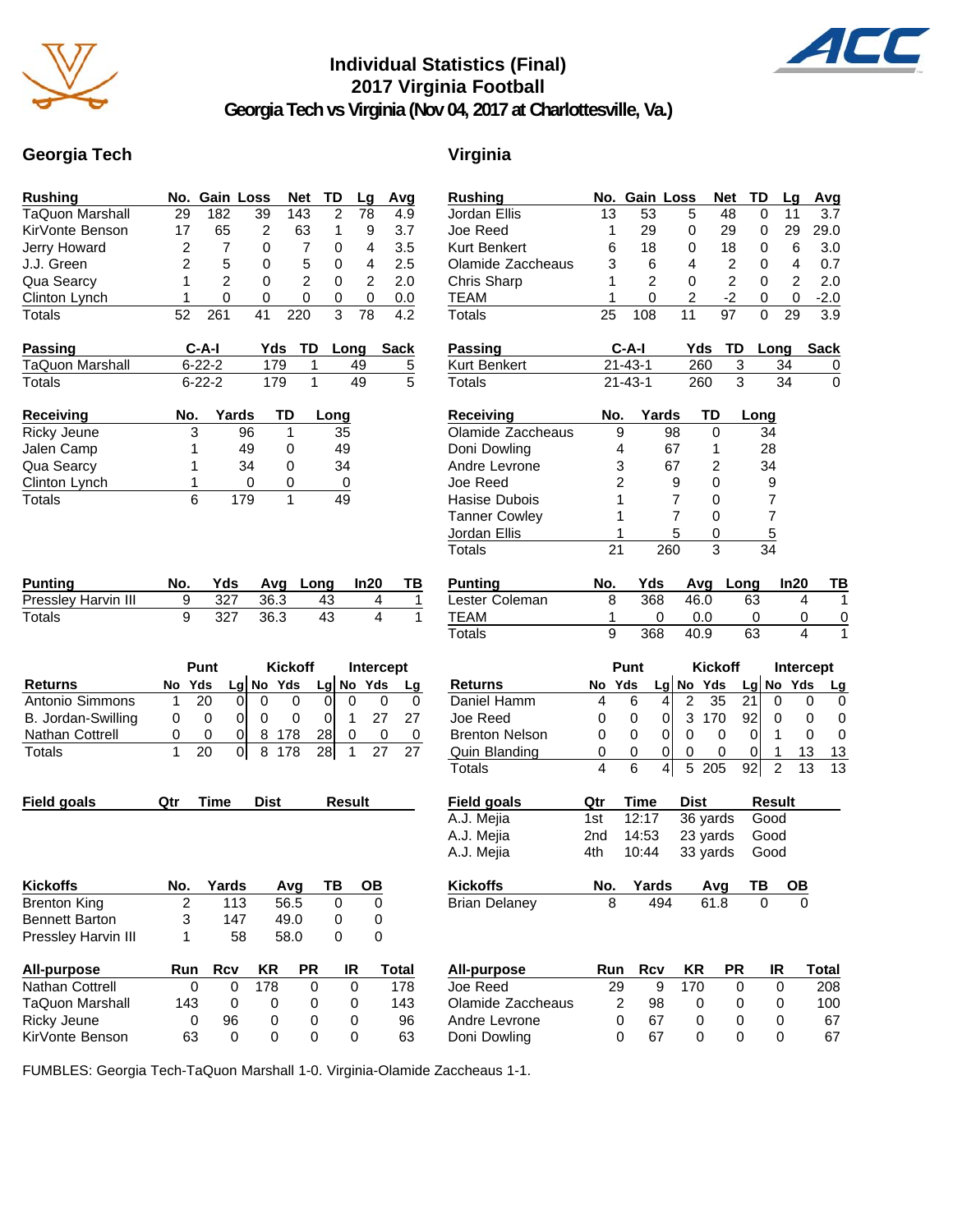

#### **Defensive Statistics (Final) 2017 Virginia Football Georgia Tech vs Virginia (Nov 04, 2017 at Charlottesville, Va.)**



|                | ## Georgia Tech        | Solo            | Ast             |                  | <b>Total Sacks-Yds</b>   | <b>TFL-Yds</b>           | FF                           | FR-Yds                   | Int-Yds                  | <b>BrUp</b>    | <b>Blks</b>              | QBH      |
|----------------|------------------------|-----------------|-----------------|------------------|--------------------------|--------------------------|------------------------------|--------------------------|--------------------------|----------------|--------------------------|----------|
|                | 12 B. Jordan-Swilling  | 6               | 5               | 11               |                          | $1.0 - 3$                | 1                            | $1 - 0$                  | $1 - 27$                 |                |                          |          |
| 9              | Victor Alexander       | $\overline{4}$  | $\overline{7}$  | 11               | ٠                        |                          | $\blacksquare$               |                          |                          | $\mathbf{1}$   |                          |          |
|                | 20 Lawrence Austin     | 6               | $\overline{2}$  | 8                | $\blacksquare$           | $1.0 - 2$                | $\blacksquare$               | $\blacksquare$           | $\blacksquare$           | $\mathbf{1}$   | $\blacksquare$           |          |
|                | 10 Christian Campbell  | $\mathbf{1}$    | $\overline{4}$  | 5                |                          |                          | $\overline{\phantom{a}}$     | ۰                        |                          | 1              | $\overline{\phantom{0}}$ |          |
|                | 14 Corey Griffin       | 3               | 1               | $\overline{4}$   | $\overline{\phantom{a}}$ |                          | $\overline{a}$               | $\overline{a}$           | $\sim$                   | 1              | $\blacksquare$           |          |
|                | 18 Zach Matthews       | $\mathbf{1}$    | 3               | $\overline{4}$   |                          |                          |                              |                          |                          |                |                          |          |
|                | 94 Anree Saint-Amour   | 0               | $\overline{4}$  | $\overline{4}$   | $\sim$                   |                          | $\overline{a}$               |                          |                          |                | $\sim$                   |          |
|                | 23 Jalen Johnson       | $\mathbf 0$     | $\overline{4}$  | $\overline{4}$   | ٠                        |                          |                              |                          |                          |                | ÷,                       |          |
| 6              | <b>Lamont Simmons</b>  | $\overline{2}$  | 1               | 3                | $\blacksquare$           | $\blacksquare$           | $\blacksquare$               | $\blacksquare$           | $\frac{1}{2}$            | 1              | $\blacksquare$           |          |
|                | 17 Lance Austin        | $\overline{2}$  | $\Omega$        | $\overline{2}$   |                          | $1.0 - 1$                | $\overline{a}$               |                          |                          | $\overline{a}$ | L.                       |          |
|                | 42 KeShun Freeman      | 1               | 1               | $\boldsymbol{2}$ | $\overline{a}$           |                          | $\blacksquare$               | $\overline{a}$           | $\overline{a}$           | $\overline{a}$ | $\blacksquare$           |          |
|                | 38 Ajani Kerr          | $\mathbf{1}$    | $\mathbf{1}$    | $\overline{2}$   |                          |                          |                              |                          |                          |                |                          |          |
|                | 30 KirVonte Benson     | 1               | 0               | 1                | $\overline{a}$           |                          | $\overline{a}$               |                          |                          |                | $\sim$                   |          |
|                | 29 Tariq Carpenter     | $\mathbf{1}$    | $\Omega$        | $\mathbf{1}$     | $\blacksquare$           |                          |                              |                          |                          |                | L,                       |          |
|                | 99 Desmond Branch      | 1               | $\Omega$        | 1                | $\blacksquare$           | $1.0 - 4$                | $\blacksquare$               | $\overline{\phantom{a}}$ |                          | $\frac{1}{2}$  | $\blacksquare$           |          |
|                | 93 Antonio Simmons     | $\mathbf{1}$    | $\overline{0}$  | $\mathbf{1}$     |                          |                          | $\overline{a}$               |                          |                          |                | $\mathbf{1}$             |          |
|                | 89 Antwan Owens        | 0               | 1               | $\mathbf{1}$     | $\overline{\phantom{a}}$ |                          | $\overline{\phantom{a}}$     | $\overline{\phantom{a}}$ | $\overline{\phantom{a}}$ | $\blacksquare$ | $\blacksquare$           |          |
|                | 90 Brandon Adams       | $\Omega$        | $\mathbf{1}$    | $\mathbf{1}$     |                          |                          |                              |                          |                          |                |                          |          |
|                | 97 Brentavious Glanton | 0               | 1               | 1                |                          |                          |                              |                          |                          | 1              |                          |          |
|                | <b>Totals</b>          | $\overline{31}$ | $\overline{36}$ | 67               | $0.0 - 0$                | $4.0 - 10$               | 1                            | $1-0$                    | $1 - 27$                 | 6              | 1                        | $\Omega$ |
|                |                        |                 |                 |                  |                          |                          |                              |                          |                          |                |                          |          |
|                | ## Virginia            | Solo            | Ast             |                  | <b>Total Sacks-Yds</b>   | <b>TFL-Yds</b>           | FF                           | FR-Yds                   | Int-Yds                  | <b>BrUp</b>    | <b>Blks</b>              | QBH      |
|                | 53 Micah Kiser         | 5               | 13              | 18               |                          |                          |                              |                          |                          |                |                          |          |
|                | 37 Jordan Mack         | 5               | 8               | 13               | $1.0 - 8$                | $2.0 - 11$               | $\mathbf{1}$                 |                          |                          |                |                          |          |
|                | 58 Eli Hanback         | $\overline{c}$  | 8               | 10               | $1.0 - 7$                | $1.0 - 7$                |                              |                          |                          |                | L.                       |          |
| 9              | <b>Andrew Brown</b>    | $\overline{2}$  | 6               | 8                | $0.5 - 3$                | $1.5 - 4$                |                              |                          |                          |                |                          |          |
|                | 13 Chris Peace         | 3               | 4               | 7                | $2.0 - 15$               | $2.0 - 15$               | $\overline{\phantom{a}}$     | $\blacksquare$           | $\overline{a}$           | 1              | $\blacksquare$           |          |
|                | 17 Malcolm Cook        | $\mathbf{1}$    | 5               | 6                |                          |                          |                              |                          |                          | ÷.             |                          |          |
|                | 21 Juan Thornhill      | 3               | $\overline{2}$  | 5                | $0.5 - 2$                | $0.5 - 2$                | $\blacksquare$               |                          | $\blacksquare$           | 3              | $\blacksquare$           |          |
| 3 <sup>7</sup> | <b>Quin Blanding</b>   | $\mathbf{1}$    | 3               | $\overline{4}$   | $\overline{\phantom{a}}$ | $0.5 - 1$                |                              |                          | $1 - 13$                 |                |                          |          |
|                | 28 Brenton Nelson      | $\overline{2}$  | 1               | 3                | $\blacksquare$           | $0.5 - 1$                | $\overline{\phantom{a}}$     |                          | $1 - 0$                  | $\overline{a}$ | ÷,                       |          |
|                | 91 Mandy Alonso        | $\mathbf{1}$    | $\overline{2}$  | 3                | $\overline{\phantom{a}}$ | $\blacksquare$           | $\qquad \qquad \blacksquare$ | $\overline{\phantom{a}}$ |                          |                |                          |          |
|                | 29 Joey Blount         | 0               | 3               | 3                | $\overline{a}$           | $\overline{a}$           | $\mathbf{r}$                 | $\overline{a}$           | $\overline{a}$           | $\overline{a}$ | $\mathbf{r}$             |          |
|                | 38 Charles Snowden     | $\overline{2}$  | $\Omega$        | $\overline{2}$   |                          |                          |                              |                          |                          |                |                          |          |
|                | 82 Braedon Urie        | $\Omega$        | $\overline{2}$  | $\overline{c}$   |                          |                          | $\blacksquare$               |                          |                          |                | ÷,                       |          |
| 2 <sup>1</sup> | Joe Reed               | $\Omega$        | $\overline{2}$  | $\overline{2}$   |                          |                          |                              |                          |                          |                |                          |          |
|                | 99 Juwan Moye          | 1               | 0               | 1                | $\blacksquare$           |                          | $\blacksquare$               | $\blacksquare$           |                          |                | ä,                       |          |
|                | 34 Bryce Hall          | $\mathbf{1}$    | $\Omega$        | $\mathbf{1}$     | $\blacksquare$           |                          | $\overline{a}$               | $\overline{a}$           |                          | $\overline{a}$ | ÷,                       |          |
|                | 31 Chris Sharp         | 1               | 0               | 1                | $\sim$                   | $\overline{\phantom{a}}$ | $\sim$                       | $\overline{\phantom{a}}$ | $\overline{a}$           | $\blacksquare$ | $\sim$                   |          |
|                | 25 Lamont Atkins       | $\overline{0}$  | $\mathbf{1}$    | $\mathbf{1}$     |                          |                          |                              |                          |                          |                |                          |          |
|                | 20 Nick Grant          | 0               | 1               | 1                | $\blacksquare$           |                          |                              |                          |                          |                | ÷,                       |          |
|                | 22 Daniel Hamm         | $\Omega$        | $\mathbf{1}$    | $\mathbf{1}$     |                          |                          |                              |                          |                          |                |                          |          |
| т              | <b>TEAM</b>            | 0               | 0               | 0                |                          |                          |                              | $\overline{a}$           |                          |                | ä,                       |          |
|                | Totals                 | 30              | 62              | 92               | $5.0 - 35$               | $8.0 - 41$               | $\mathbf{1}$                 | $0-0$                    | $2 - 13$                 | 4              | 0                        | 0        |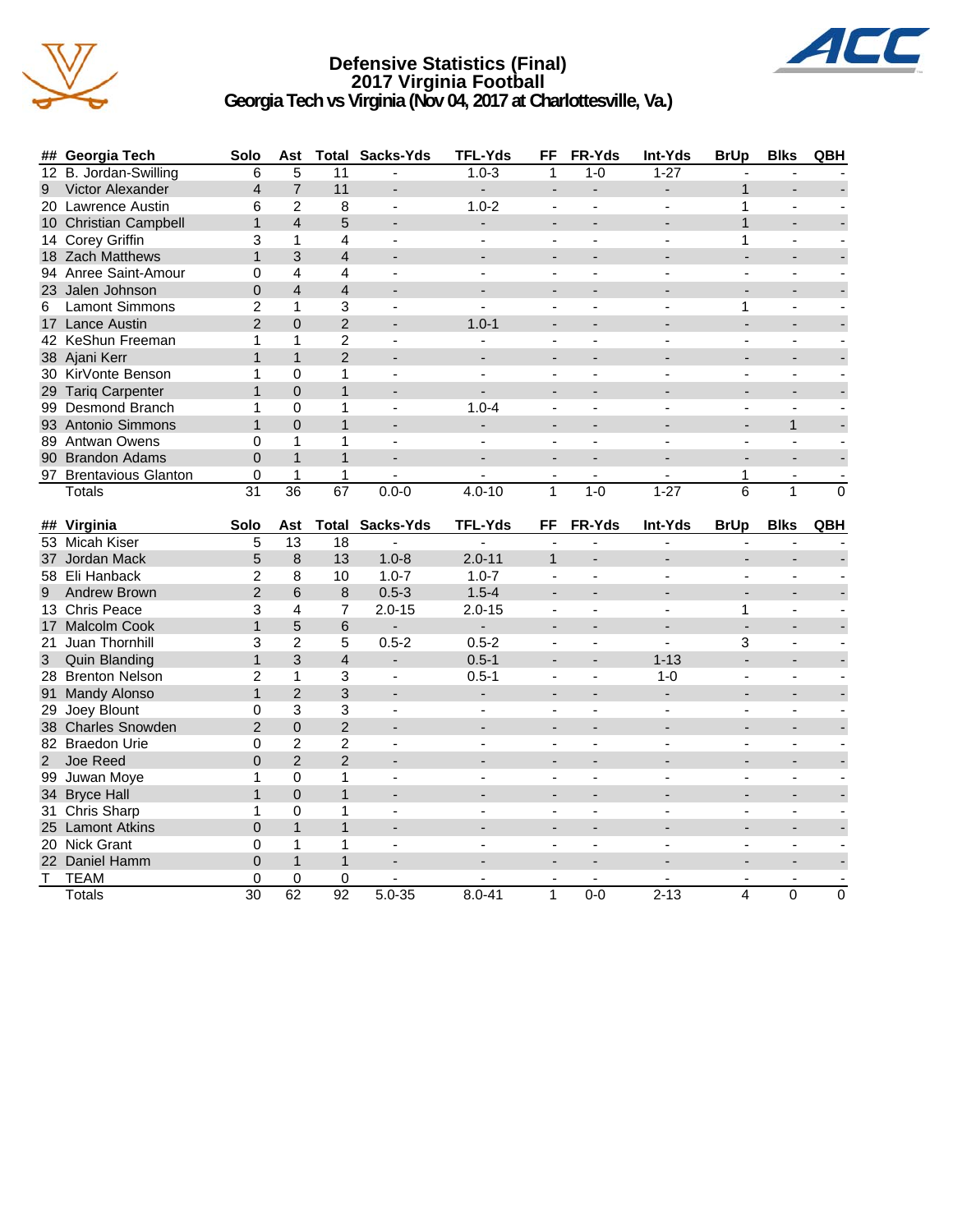

## **Participation Report (Final) 2017 Virginia Football**



**Georgia Tech vs Virginia (Nov 04, 2017 at Charlottesville, Va.)**

#### **Georgia Tech**

#### **Virginia**

| Pos        | ##             | <b>OFFENSE</b>             | Pos        | ## | <b>OFFENSE</b>         |
|------------|----------------|----------------------------|------------|----|------------------------|
| QB         | 16             | TaQuon Marshall            | LT         | 79 | Dillon Reinkensmeyer   |
| BB         | 30             | KirVonte Benson            | LG         | 78 | R.J. Proctor           |
| AB         | $\mathbf{1}$   | Qua Searcy                 | C          | 77 | Jake Fieler            |
| AB         | 28             | J.J. Green                 | <b>RG</b>  | 65 | <b>Ben Knutson</b>     |
| WR         | $\overline{2}$ | Ricky Jeune                | RT         | 55 | <b>Brandon Pertile</b> |
| WR.        | 83             | <b>Brad Stewart</b>        | ТB         | 1  | Jordan Ellis           |
| LT         | 53             | Jahaziel Lee               | WR.        | 2  | Joe Reed               |
| LG         | 75             | Parker Braun               | TE.        | 44 | <b>Tanner Cowley</b>   |
| С          | 55             | Kenny Cooper               | TЕ         | 46 | Evan Butts             |
| RG         | 71             | <b>Shamire Devine</b>      | QB         | 6  | <b>Kurt Benkert</b>    |
| RT         | 67             | <b>Jake Stickler</b>       | TВ         | 26 | PK Kier                |
|            |                |                            |            |    |                        |
|            |                |                            |            |    |                        |
| Pos        | ##             | <b>DEFENSE</b>             | Pos        | ## | <b>DEFENSE</b>         |
| DT         | 99             | Desmond Branch             | DE         | 9  | Andrew Brown           |
| DT         | 97             | <b>Brentavious Glanton</b> | NT         | 58 | Eli Hanback            |
| DE         | 94             | Anree Saint-Amour          | DE         | 91 | Mandy Alonso           |
| DE         | 93             | Antonio Simmons            | <b>SLB</b> | 17 | Malcolm Cook           |
| MLB        | 12             | B. Jordan-Swilling         | MLB        | 53 | Micah Kiser            |
| <b>OLB</b> | 9              | Victor Alexander           | <b>BLB</b> | 37 | Jordan Mack            |
| SS         | 14             | Corey Griffin              | <b>WLB</b> | 13 | <b>Chris Peace</b>     |
| FS         | 10             | <b>Christian Campbell</b>  | CВ         | 21 | Juan Thornhill         |
| <b>NIC</b> | 20             | Lawrence Austin            | SS         | 28 | <b>Brenton Nelson</b>  |
| CВ         | 17             | Lance Austin               | FS         | 3  | Quin Blanding          |
| CВ         | 8              | Step Durham                | CВ         | 34 | <b>Bryce Hall</b>      |

Georgia Tech: 6-Lamont Simmons, 7-Lucas Johnson, 15-Jerry Howard, 18-Zach Matthews, 21-Quaide Weimerskirch, 22-Clinton Lynch, 23-Jalen Johnson, 25-Tre Jackson, 27-Pressley Harvin III, 29-Tariq Carpenter, 31-Nathan Cottrell, 33-Jaytlin Askew, 35-Jarett Cole, 36-Omahri Jarrett, 37-Brenton King, 38-Ajani Kerr, 41-Jaquan Henderson, 42-KeShun Freeman, 43-Tyler Cooksey, 44-Shaun Kagawa, 45-T.D. Roof, 54-Kyle Cerge-Henderson, 60-Brad Morgan, 61-Casey Wilson, 62-Bailey Ivemeyer, 70-Will Bryan, 80-Jalen Camp, 81-Antonio Messick, 86-J. Hawkins-Anderson, 87-Bennett Barton, 89-Antwan Owens, 90-Brandon Adams, 95-Tyler Merriweather.

Virginia: 4-Olamide Zaccheaus, 5-Doni Dowling, 8-Hasise Dubois, 11-Joe Spaziani, 14-Andre Levrone, 15-De'Vante Cross, 16-Richard Burney, 20-Nick Grant, 22-Daniel Hamm, 25-Lamont Atkins, 27-Jamari Peacock, 29-Joey Blount, 31-Chris Sharp, 32-Darrius Bratton, 33-Zane Zandier, 38-Charles Snowden, 40-C.J. Stalker, 43-Elliott Brown, 45-Reed Kellam, 47-Lester Coleman, 69-Chris Glaser, 71-Jack McDonald, 74-John Montelus, 81-Nash Griffin, 82-Braedon Urie, 84-Terrell Jana, 89-Brian Delaney, 90-Steven Wright, 95-A.J. Mejia, 98-John Kirven, 99-Juwan Moye.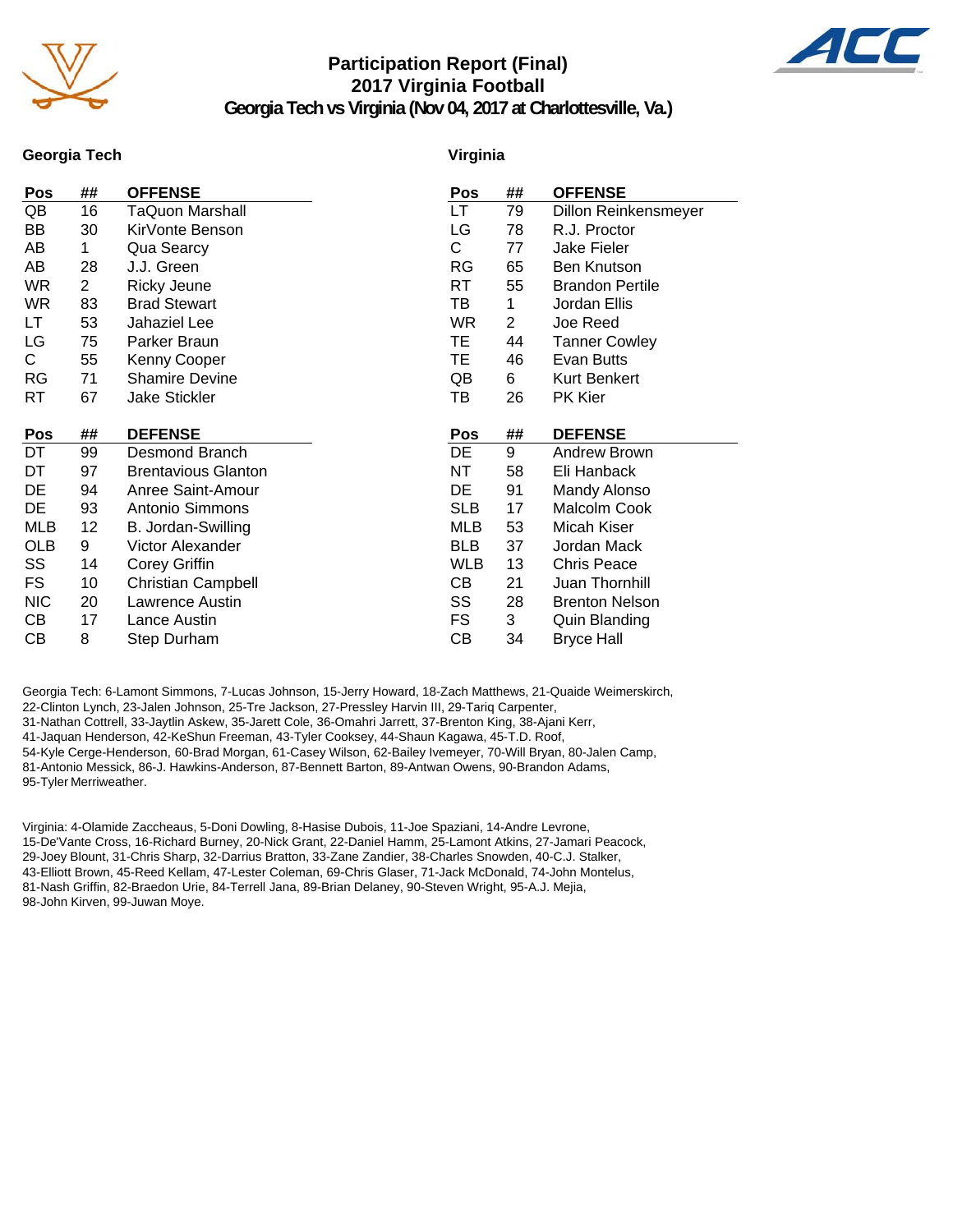

## **Drive Chart (By Team) (Final) 2017 Virginia Football**



**Georgia Tech vs Virginia (Nov 04, 2017 at Charlottesville, Va.)**

|      | <b>Drive Started</b> |      |       |                 |                 | <b>Drive Ended</b> | <b>Consumed</b> |                            |       |
|------|----------------------|------|-------|-----------------|-----------------|--------------------|-----------------|----------------------------|-------|
| Team | Qtr                  | Spot | Time  | <b>Obtained</b> | Spot            | Time               | <b>How lost</b> | - Yds<br>PI                | TOP   |
| GT   | 1st                  | G24  | 12:17 | <b>Kickoff</b>  | G29             | 10:45              | Punt            | 3<br>$-5$                  | 1:32  |
| GT   |                      | G20  | 08:15 | Punt            | V47             | 04:08              | Punt            | $7 - 33$                   | 4:07  |
| GT   |                      | G47  | 02:43 | Punt            | V00             | 00:58              | *TOUCHDOWN      | 4 - 53                     | 1:45. |
| GT   | 2 <sub>nd</sub>      | G22  | 14:53 | Kickoff         | G22             | 13:13              | Punt            | $3 - 0$                    | 1:40  |
| GT   |                      | V45  | 12:11 | Punt            | V44             | 10:45              | Punt            | 3<br>$-1$                  | 1:26  |
| GT   |                      | G43  | 09:57 | Punt            | V44             | 06:35              | Punt            | $6 - 13$                   | 3:22  |
| GT   |                      | V14  | 04:10 | Fumble          | V00             | 02:31              | *TOUCHDOWN      | 14<br>4 -                  | 1:39. |
| GT   |                      | G31  | 02:17 | Kickoff         | V <sub>41</sub> | 01:01              | Punt            | $5 - 28$                   | 1:16  |
| GT   |                      | G25  | 00:00 | Punt            | G25             | 00:00              | End of half     | 0<br>- 0                   | 0:00  |
| GT   | 3rd                  | G22  | 15:00 | Kickoff         | V00             | 14:40              | *TOUCHDOWN      | $1 - 78$                   | 0:20  |
| GT   |                      | V00  | 14:25 | Interception    | V <sub>00</sub> | 14:25              | *TOUCHDOWN      | $\Omega$<br>$-0$           | 0:00  |
| GT   |                      | G28  | 11:39 | Kickoff         | G29             | 10:45              | Interception    | $2 - 1$                    | 0:54  |
| GT   |                      | G22  | 10:05 | Kickoff         | G25             | 08:06              | Punt            | $-3$<br>3                  | 1:59  |
| GT   |                      | G02  | 06:57 | Punt            | G43             | 01:08              | Punt            | 41<br>10<br>$\blacksquare$ | 5:49  |
| GT   | 4th                  | G14  | 14:49 | Punt            | G07             | 12:56              | Punt            | 3<br>(7)<br>$\blacksquare$ | 1:53  |
| GT   |                      | G31  | 10:44 | <b>Kickoff</b>  | G31             | 10:29              | Interception    | 1<br>$-0$                  | 0:15  |
| GT   |                      | G03  | 08:54 | Punt            | G00             | 08:49              | *SAFETY         | (3)<br>$\blacksquare$      | 0:05  |
| GT   |                      | G10  | 07:10 | Punt            | V00             | 03:10              | *TOUCHDOWN      | 9<br>$-90$                 | 4:00  |
| GT   |                      | G24  | 01:22 | Kickoff         | V37             | 00:15              | Downs           | 39<br>9<br>$\sim$          | 1:07  |

|                        | 1st   | 2nd     | 3rd   | 4th     | 1st   | 2nd     |          |
|------------------------|-------|---------|-------|---------|-------|---------|----------|
| Georgia Tech           | Qtr   | Qtr     | Qtr   | Qtr     | Half  | Half    | Total    |
| Time of possession     | 07:24 | 09:23   | 09:02 | 07:20   | 16:47 | 16:22   | 33:09    |
| 3rd down conversions   | 1-3   | $2 - 6$ | 1-3   | $2 - 5$ | $3-9$ | $3 - 8$ | $6 - 17$ |
| Average field position | G30   | G47     | G18   | G16     | G41   | G17     | G28      |
| 4th down conversions   | 0-0   | $0 - 0$ | 0-0   | 1-2     | 0-0   | 1-2     | $1 - 2$  |

|           | <b>Drive Started</b> |                 |       |                 |                 | <b>Drive Ended</b> | <b>Consumed</b> |                                      |            |
|-----------|----------------------|-----------------|-------|-----------------|-----------------|--------------------|-----------------|--------------------------------------|------------|
| Team      | Qtr                  | Spot            | Time  | <b>Obtained</b> | Spot            | Time               | <b>How lost</b> | - Yds<br><b>PI</b>                   | <b>TOP</b> |
| VA        | 1st                  | G34             | 15:00 | Kickoff         | G18             | 12:17              | *FIELD GOAL     | 16<br>7<br>$\sim$                    | 2:43       |
| VA        |                      | V32             | 10:45 | Punt            | G36             | 08:15              | Punt            | 32<br>4<br>$\overline{\phantom{a}}$  | 2:30       |
| VA        |                      | V15             | 04:08 | Punt            | V15             | 02:43              | Punt            | 3<br>$-0$                            | 1:25       |
| <b>VA</b> |                      | G43             | 00:58 | Kickoff         | G05             | 14:53              | *FIELD GOAL     | $5 - 38$                             | 1:05       |
| VA        | 2nd                  | V36             | 13:13 | Punt            | G35             | 12:11              | Punt            | 29<br>4 -                            | 1:02       |
| VA        |                      | V13             | 10:45 | Punt            | V <sub>15</sub> | 09:57              | Punt            | $-2$<br>3                            | 0:48       |
| VA        |                      | V17             | 06:35 | Punt            | V14             | 04:10              | Fumble          | (3)<br>5<br>$\overline{\phantom{a}}$ | 2:25       |
| VA        |                      | G00             | 02:17 | Kickoff         | G00             | 02:17              | *TOUCHDOWN      | $\Omega$<br>$-0$                     | 0:00       |
| VA        |                      | V20             | 01:01 | Punt            | V29             | 00:00              | Punt            | 3<br>- 9                             | 1:01       |
| VA        | 3rd                  | V <sub>25</sub> | 14:40 | Kickoff         | V25             | 14:25              | Interception    | $-0$                                 | 0:15       |
| VA        |                      | V22             | 14:25 | Kickoff         | G00             | 11:39              | *TOUCHDOWN      | 8<br>78<br>$\overline{\phantom{a}}$  | 2:46       |
| <b>VA</b> |                      | G30             | 10:45 | Interception    | G <sub>00</sub> | 10:05              | *TOUCHDOWN      | $2 - 30$                             | 0:40       |
| VA        |                      | V42             | 08:06 | Punt            | G42             | 06:57              | Punt            | 16<br>4 -                            | 1:09       |
| VA        |                      | V17             | 01:08 | Punt            | V <sub>23</sub> | 14:49              | Punt            | $3 - 6$                              | 1:19       |
| VA        | 4th                  | G43             | 12:56 | Punt            | G15             | 10:44              | *FIELD GOAL     | 28<br>7 -                            | 2:12.      |
| VA        |                      | V32             | 10:29 | Interception    | V39             | 08:54              | Punt            | 3<br>$-7$                            | 1:35       |
| VA        |                      | V43             | 08:49 | Kickoff         | V45             | 07:10              | Punt            | $-2$<br>3                            | 1:39       |
| <b>VA</b> |                      | V36             | 03:10 | Kickoff         | G <sub>00</sub> | 01:22              | *TOUCHDOWN      | $5 - 64$                             | 1:48       |
| VA        |                      | V37             | 00:15 | Downs           | V35             | 00:00              | End of half     | (2)                                  | 0:15       |

|                        | 1st   | 2nd   | 3rd     | 4th     | 1st         | 2nd     |       |
|------------------------|-------|-------|---------|---------|-------------|---------|-------|
| Virginia               | Qtr   | Qtr   | Qtr     | Qtr     | Half        | Half    | Total |
| Time of possession     | 07:36 | 05:37 | 05:58   | 07:40   | 13:13       | 13:38   | 26:51 |
| 3rd down conversions   | 1-4   | 0-5   | $2 - 3$ | $1 - 5$ | 1-9         | $3 - 8$ | 4-17  |
| Average field position | V42   | V37   | V35     | V41     | $\sqrt{39}$ | V38     | V38   |
| 4th down conversions   | 0-0   | 0-0   | 0-0     | $0 - 0$ | 0-0         | 0-0     | 0-0   |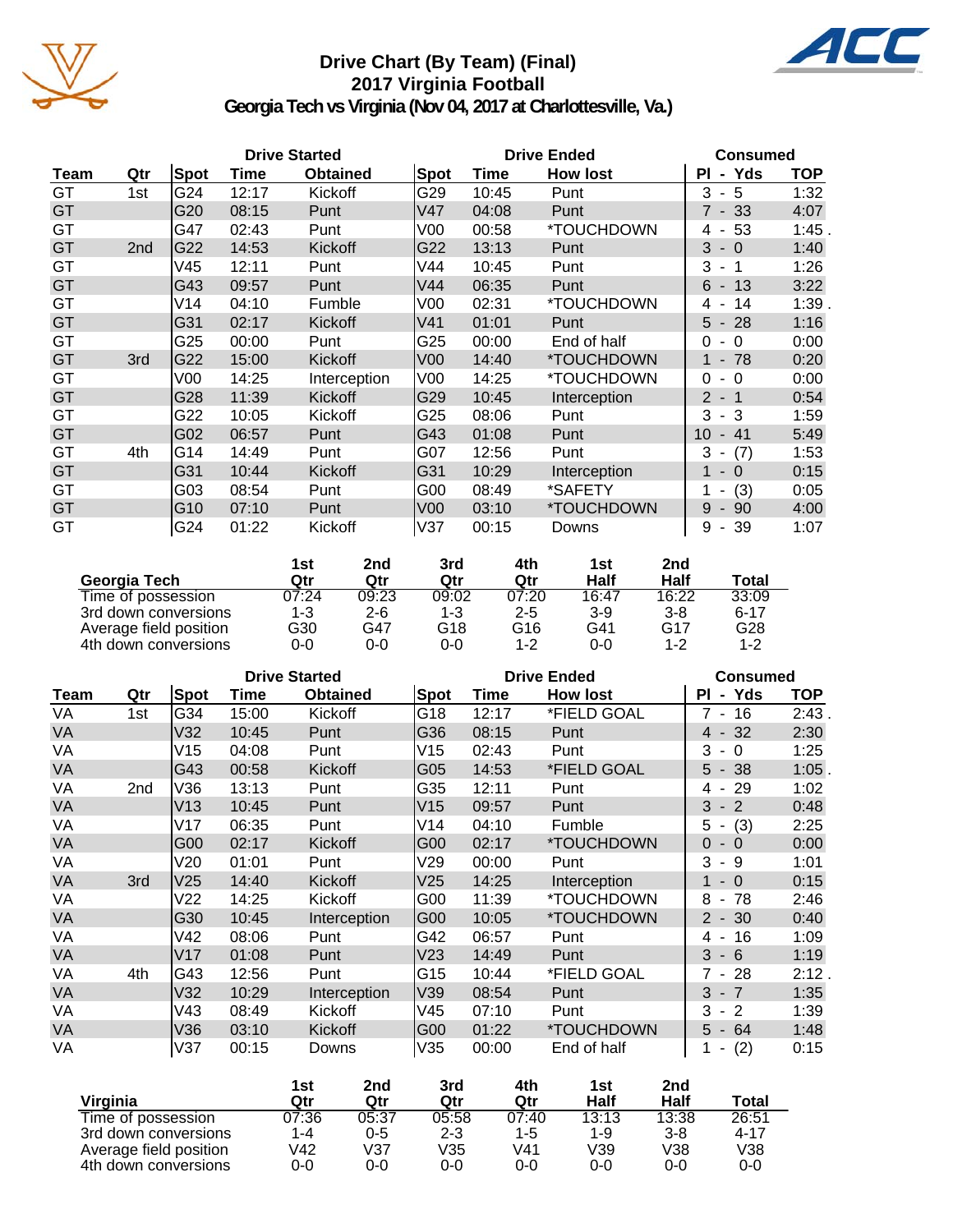

## **Drive Chart (By Quarter) (Final) 2017 Virginia Football**



**Georgia Tech vs Virginia (Nov 04, 2017 at Charlottesville, Va.)**

|             |     |                 |             | <b>Drive Started</b> |                 |             | <b>Drive Ended</b> | <b>Consumed</b>                                    |            |
|-------------|-----|-----------------|-------------|----------------------|-----------------|-------------|--------------------|----------------------------------------------------|------------|
| <b>Team</b> | Qtr | Spot            | <b>Time</b> | <b>Obtained</b>      | <b>Spot</b>     | <b>Time</b> | <b>How lost</b>    | PI - Yds                                           | <b>TOP</b> |
| <b>VA</b>   | 1st | G34             | 15:00       | Kickoff              | G18             | 12:17       | *FIELD GOAL        | $\frac{1}{7}$ - 16                                 | 2:43       |
| GT          |     | G24             | 12:17       | Kickoff              | G29             | 10:45       | Punt               | $3 - 5$                                            | 1:32       |
| VA          |     | V32             | 10:45       | Punt                 | G36             | 08:15       | Punt               | 32<br>4<br>$\overline{\phantom{a}}$                | 2:30       |
| GT          |     | G20             | 08:15       | Punt                 | V47             | 04:08       | Punt               | $7 - 33$                                           | 4:07       |
| VA          |     | V15             | 04:08       | Punt                 | V15             | 02:43       | Punt               | 3<br>$-0$                                          | 1:25       |
| GT          |     | G47             | 02:43       | Punt                 | V <sub>00</sub> | 00:58       | *TOUCHDOWN         | $4 - 53$                                           | $1:45$ .   |
| VA          |     | G43             | 00:58       | Kickoff              | G05             | 14:53       | *FIELD GOAL        | 38<br>5<br>$\blacksquare$                          | $1:05$ .   |
| GT          | 2nd | G22             | 14:53       | Kickoff              | G22             | 13:13       | Punt               | $3 - 0$                                            | 1:40       |
| VA          |     | V36             | 13:13       | Punt                 | G35             | 12:11       | Punt               | $4 - 29$                                           | 1:02       |
| GT          |     | V45             | 12:11       | Punt                 | V44             | 10:45       | Punt               | 3<br>$-1$                                          | 1:26       |
| VA          |     | V13             | 10:45       | Punt                 | V15             | 09:57       | Punt               | 3<br>$\overline{2}$<br>$\blacksquare$              | 0:48       |
| GT          |     | G43             | 09:57       | Punt                 | V44             | 06:35       | Punt               | $6 - 13$                                           | 3:22       |
| VA          |     | V17             | 06:35       | Punt                 | V14             | 04:10       | Fumble             | (3)<br>5<br>$\overline{\phantom{a}}$               | 2:25       |
| GT          |     | V14             | 04:10       | Fumble               | V <sub>00</sub> | 02:31       | *TOUCHDOWN         | $4 - 14$                                           | 1:39.      |
| VA          |     | G00             | 02:17       | Kickoff              | G00             | 02:17       | *TOUCHDOWN         | $\overline{0}$<br>$\mathbf 0$<br>$\blacksquare$    | 0:00       |
| GT          |     | G31             | 02:17       | Kickoff              | V <sub>41</sub> | 01:01       | Punt               | 5<br>$-28$                                         | 1:16       |
| VA          |     | V20             | 01:01       | Punt                 | V29             | 00:00       | Punt               | 3<br>- 9                                           | 1:01       |
| GT          |     | G25             | 00:00       | Punt                 | G25             | 00:00       | End of half        | $\Omega$<br>$-0$                                   | 0:00       |
| GT          | 3rd | G22             | 15:00       | Kickoff              | V <sub>00</sub> | 14:40       | *TOUCHDOWN         | 78<br>1                                            | 0:20       |
| VA          |     | V25             | 14:40       | Kickoff              | V25             | 14:25       | Interception       | $\mathbf{1}$<br>$-0$                               | 0:15       |
| GT          |     | V <sub>00</sub> | 14:25       | Interception         | V <sub>00</sub> | 14:25       | *TOUCHDOWN         | $-0$<br>0                                          | 0:00       |
| VA          |     | V <sub>22</sub> | 14:25       | Kickoff              | G00             | 11:39       | *TOUCHDOWN         | $8 - 78$                                           | 2:46       |
| GT          |     | G28             | 11:39       | Kickoff              | G29             | 10:45       | Interception       | $\overline{2}$<br>$-1$                             | 0:54       |
| VA          |     | G30             | 10:45       | Interception         | G00             | 10:05       | *TOUCHDOWN         | $2 - 30$                                           | 0:40       |
| GT          |     | G22             | 10:05       | Kickoff              | G25             | 08:06       | Punt               | $-3$<br>3                                          | 1:59       |
| VA          |     | V42             | 08:06       | Punt                 | G42             | 06:57       | Punt               | $4 - 16$                                           | 1:09       |
| GT          |     | G02             | 06:57       | Punt                 | G43             | 01:08       | Punt               | 10<br>41<br>$\blacksquare$                         | 5:49       |
| VA          |     | V17             | 01:08       | Punt                 | V <sub>23</sub> | 14:49       | Punt               | $3 - 6$                                            | 1:19       |
| GT          | 4th | G14             | 14:49       | Punt                 | G07             | 12:56       | Punt               | 3<br>(7)<br>$\blacksquare$                         | 1:53       |
| VA          |     | G43             | 12:56       | Punt                 | G15             | 10:44       | *FIELD GOAL        | $7 - 28$                                           | 2:12.      |
| GT          |     | G31             | 10:44       | Kickoff              | G31             | 10:29       | Interception       | 1<br>$-0$                                          | 0:15       |
| VA          |     | V32             | 10:29       | Interception         | V39             | 08:54       | Punt               | $3 - 7$                                            | 1:35       |
| GT          |     | G03             | 08:54       | Punt                 | G00             | 08:49       | *SAFETY            | 1<br>(3)<br>$\overline{\phantom{a}}$               | 0:05       |
| VA          |     | V43             | 08:49       | Kickoff              | V45             | 07:10       | Punt               | $\overline{3}$<br>$\overline{2}$<br>$\blacksquare$ | 1:39       |
| GT          |     | G10             | 07:10       | Punt                 | V <sub>00</sub> | 03:10       | *TOUCHDOWN         | 90<br>9<br>$\overline{a}$                          | 4:00       |
| VA          |     | V36             | 03:10       | Kickoff              | G00             | 01:22       | *TOUCHDOWN         | $5 - 64$                                           | 1:48       |
| GT          |     | G24             | 01:22       | Kickoff              | V37             | 00:15       | Downs              | 9<br>$-39$                                         | 1:07       |
| VA          |     | V <sub>37</sub> | 00:15       | Downs                | V35             | 00:00       | End of half        | $\mathbf{1}$<br>$- (2)$                            | 0:15       |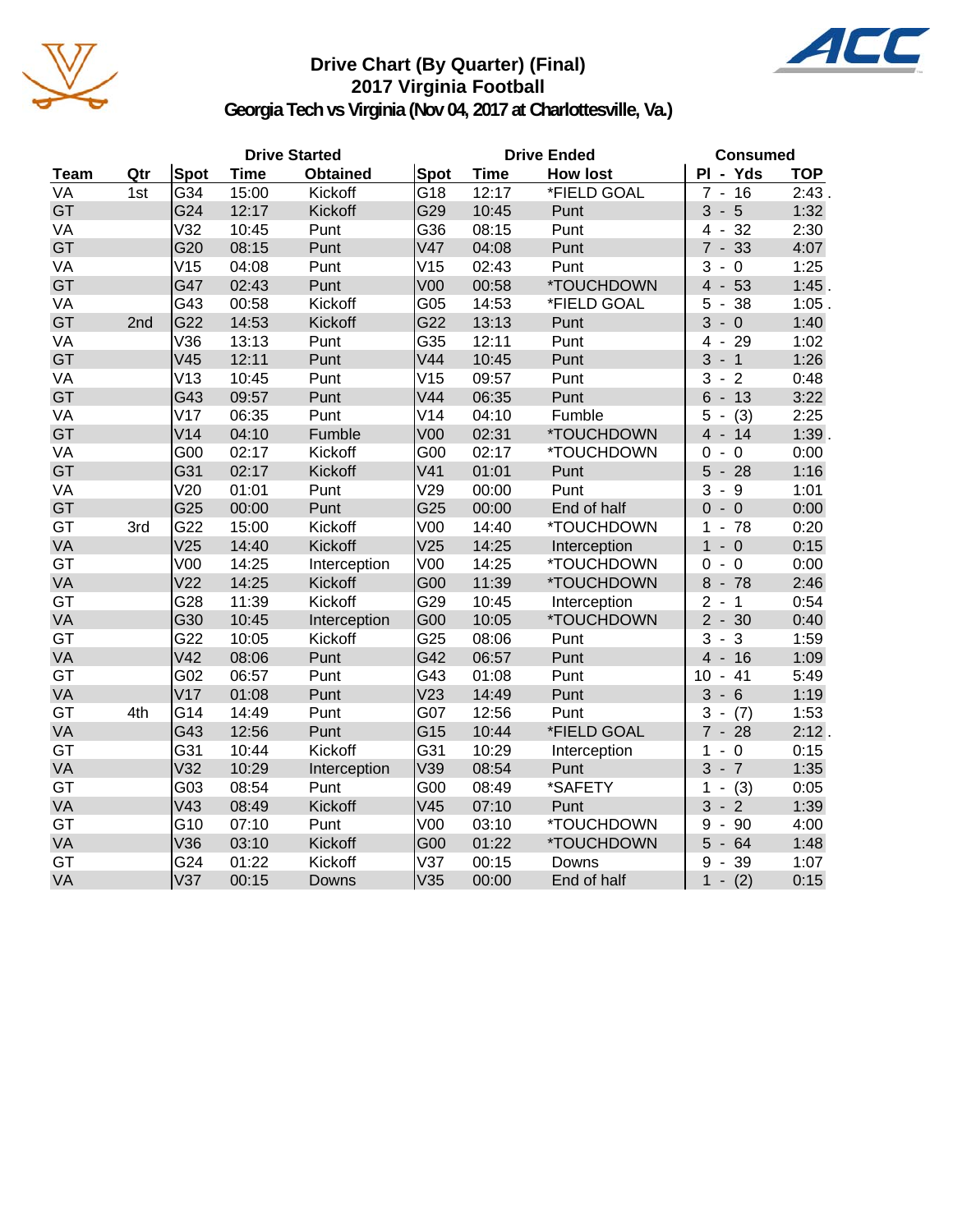

**Play-by-Play Summary (1st quarter) Georgia Tech vs Virginia (Nov 04, 2017 at Charlottesville, Va.)**



|                                                  | Georgia Tech wins toss, defers, Virginia defends S Endzone                                                                                                                      |                |
|--------------------------------------------------|---------------------------------------------------------------------------------------------------------------------------------------------------------------------------------|----------------|
| 1-10 GT 34                                       | King, B. kickoff 56 yards to the VA9, Reed, J return 57 yards to the GT34 (Matthews, Z.).<br>Ellis, J rush for loss of 2 yards to the GT36 (Austin, Law.).                      |                |
| 2-12 GT 36                                       | Benkert, K pass complete to Dowling, D for 11 yards to the GT25 (Alexander, V.;Campbell,                                                                                        |                |
|                                                  | C.).                                                                                                                                                                            |                |
| 3-1<br>GT 25                                     | Benkert, K rush for 6 yards to the GT19, 1ST DOWN VA (Alexander, V.;Griffin, Co.).                                                                                              | R <sub>1</sub> |
| 1-10 GT 19<br>GT 18<br>2-9                       | Benkert, K rush for 1 yard to the GT18 (Freeman, K.).<br>Benkert, K pass incomplete to Dowling, D.                                                                              |                |
| 3-9<br>GT 18                                     | Benkert, K pass incomplete to Levrone, A.                                                                                                                                       |                |
| 4-9<br>GT 18                                     | Mejia, A.J. field goal attempt from 36 GOOD, clock 12:17.                                                                                                                       |                |
|                                                  | Virginia 3, Georgia Tech 0                                                                                                                                                      |                |
|                                                  | 7 plays, 16 yards, 2:43<br>Delaney, B kickoff 63 yards to the GT2, Cottrell, N. return 22 yards to the GT24                                                                     |                |
|                                                  | (Snowden, C).                                                                                                                                                                   |                |
| GEORGIA TECH drive start at 12:17.               |                                                                                                                                                                                 |                |
| 1-10 GT 24                                       | Benson, K. rush for 2 yards to the GT26 (Hanback, E;Mack, J).                                                                                                                   |                |
| $2 - 8$<br>GT 26                                 | Marshall, T. rush for 3 yards to the GT29 (Hanback, E;Brown, A).                                                                                                                |                |
| GT 29<br>3-5<br>4-5<br>GT 29                     | Marshall, T. pass incomplete to Benson, K<br>Harvin III, P. punt 39 yards to the VA32, fair catch by Hamm, D.                                                                   |                |
|                                                  | 3 plays, 5 yards, 1:32                                                                                                                                                          |                |
| VIRGINIA drive start at 10:45.                   |                                                                                                                                                                                 |                |
| 1-10 VA 32                                       | PENALTY GT offside defense (Glanton, B.) 5 yards to the VA37.                                                                                                                   |                |
| VA 37<br>$1-5$                                   | PENALTY VA false start (Reed, J) 5 yards to the VA32.                                                                                                                           |                |
| 1-10 VA 32<br>1-10 GT 39                         | Reed, J rush for 29 yards to the GT39, 1ST DOWN VA, out-of-bounds (Campbell, C.).<br>Ellis, J rush for 3 yards to the GT36 (Alexander, V.).                                     | R <sub>2</sub> |
| GT 36<br>$2 - 7$                                 | Benkert, K pass complete to Zaccheaus, O for loss of 1 yard to the GT37 (Austin, Lan.).                                                                                         |                |
| $3-8$<br>GT 37                                   | Benkert, K rush for 1 yard to the GT36 (Alexander, V.).                                                                                                                         |                |
| 4-7<br>GT 36                                     | Coleman, L punt 36 yards to the GT0, touchback.                                                                                                                                 |                |
|                                                  | 4 plays, 32 yards, 2:30                                                                                                                                                         |                |
| GEORGIA TECH drive start at 08:15.<br>1-10 GT 20 |                                                                                                                                                                                 | R1             |
| 1-10 GT 39                                       | Marshall, T. rush for 19 yards to the GT39, 1ST DOWN GT (Kiser, M).<br>Benson, K. rush for 3 yards to the GT42 (Brown, A; Kiser, M).                                            |                |
| 2-7<br>GT 42                                     | Marshall, T. rush for 5 yards to the GT47 (Hanback, E;Cook, M).                                                                                                                 |                |
| GT 47<br>3-2                                     | Green, J. rush for 4 yards to the VA49, 1ST DOWN GT (Kiser, M;Blanding, Q).                                                                                                     | R <sub>2</sub> |
| 1-10 VA 49                                       | Benson, K. rush for loss of 2 yards to the GT49 (Blanding, Q;Nelson, B).                                                                                                        |                |
| GT 49<br>2-12                                    | Marshall, T. rush for 4 yards to the VA47, out-of-bounds.                                                                                                                       |                |
| $3-8$<br>VA 47<br>4-8<br>VA 47                   | Marshall, T. pass incomplete to Green, J<br>Harvin III, P. punt 36 yards to the VA11, Hamm, D return 4 yards to the VA15 (Johnson,                                              |                |
|                                                  | J.; Matthews, Z.).                                                                                                                                                              |                |
|                                                  | 7 plays, 33 yards, 4:07                                                                                                                                                         |                |
| VIRGINIA drive start at 04:08.                   |                                                                                                                                                                                 |                |
| 1-10 VA 15                                       | PENALTY VA illegal formation 5 yards to the VA10.                                                                                                                               |                |
| 1-15 VA 10<br>2-15 VA 10                         | Benkert, K pass incomplete to Cowley, T, dropped pass.<br>Benkert, K rush for 5 yards to the VA15 (Freeman, K.; Alexander, V.).                                                 |                |
| 3-10 VA 15                                       | Benkert, K pass incomplete to Zaccheaus, O (Griffin, Co.).                                                                                                                      |                |
| 4-10 VA 15                                       | Coleman, L punt 38 yards to the GT47, out-of-bounds.                                                                                                                            |                |
|                                                  | 3 plays, 0 yards, 1:25                                                                                                                                                          |                |
| GEORGIA TECH drive start at 02:43.               |                                                                                                                                                                                 |                |
| 1-10 GT 47<br>GT 49<br>$2 - 8$                   | Marshall, T. rush for 2 yards to the GT49 (Mack, J;Hanback, E).<br>Marshall, T. pass complete to Camp, J. for 49 yards to the VA2, 1ST DOWN GT,                                 | P <sub>3</sub> |
|                                                  | out-of-bounds (Nelson, B).                                                                                                                                                      |                |
| 1-G<br>VA 02                                     | Marshall, T. rush for 1 yard to the VA1 (Kiser, M).                                                                                                                             |                |
| 2-G<br><b>VA01</b>                               | Marshall, T. rush for 1 yard to the VA0, TOUCHDOWN, clock 00:58.                                                                                                                |                |
| $1-G$<br>VA 03                                   | King, B. kick attempt good.                                                                                                                                                     |                |
|                                                  | Georgia Tech 7, Virginia 3<br>4 plays, 53 yards, 1:45                                                                                                                           |                |
|                                                  | King, B. kickoff 8 yards to the GT43, on-side kick, recovered by VA TEAM on GT43.                                                                                               |                |
| VIRGINIA drive start at 00:58.                   |                                                                                                                                                                                 |                |
| 1-10 GT 43                                       | Benkert, K pass complete to Zaccheaus, O for 33 yards to the GT10, 1ST DOWN VA (Griffin,                                                                                        | P <sub>3</sub> |
|                                                  | $Co.$ ).                                                                                                                                                                        |                |
| 1-G<br>GT 10<br>$2-G$<br>GT 10                   | Benkert, K pass complete to Zaccheaus, O for no gain to the GT10 (Jordan-Swilling).<br>Benkert, K pass incomplete to Dowling, D, PENALTY GT offside defense (Jordan-Swilling) 5 |                |
|                                                  | yards to the GT5, NO PLAY.                                                                                                                                                      |                |
| $2-G$<br>GT 05                                   | Benkert, K pass incomplete to Levrone, A.                                                                                                                                       |                |

**END OF 1st QUARTER: Georgia Tech 7, Virginia 3**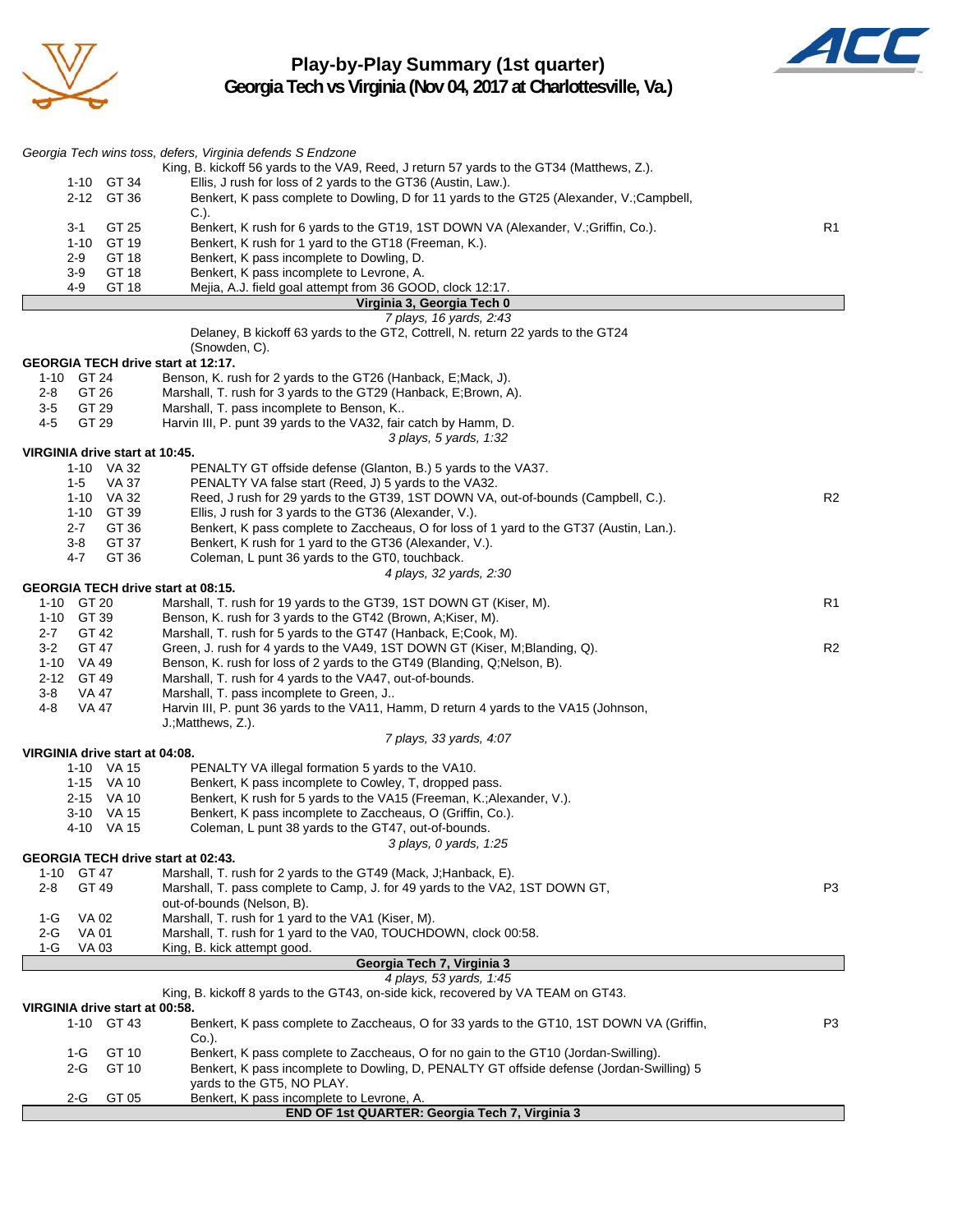

**Play-by-Play Summary (1st quarter) Georgia Tech vs Virginia (Nov 04, 2017 at Charlottesville, Va.)**



|                        |       | Time  |  | 1st Downs |    |         | Conversions |                |                  |                  |
|------------------------|-------|-------|--|-----------|----|---------|-------------|----------------|------------------|------------------|
| <b>Quarter Summary</b> | Score | Poss  |  |           |    | 3rd     | 4th         | <b>Rushing</b> | Passing          | <b>Penalties</b> |
| Georgia Tech           |       | 07:24 |  |           | -3 | $1 - 3$ | 0-0         | 11-42          | $1 - 3 - 0 - 49$ | $2 - 10$         |
| Virginia               |       | 07:36 |  |           |    | $1 - 4$ | 0-0         | 7-43           | $4 - 9 - 0 - 43$ | $2 - 10$         |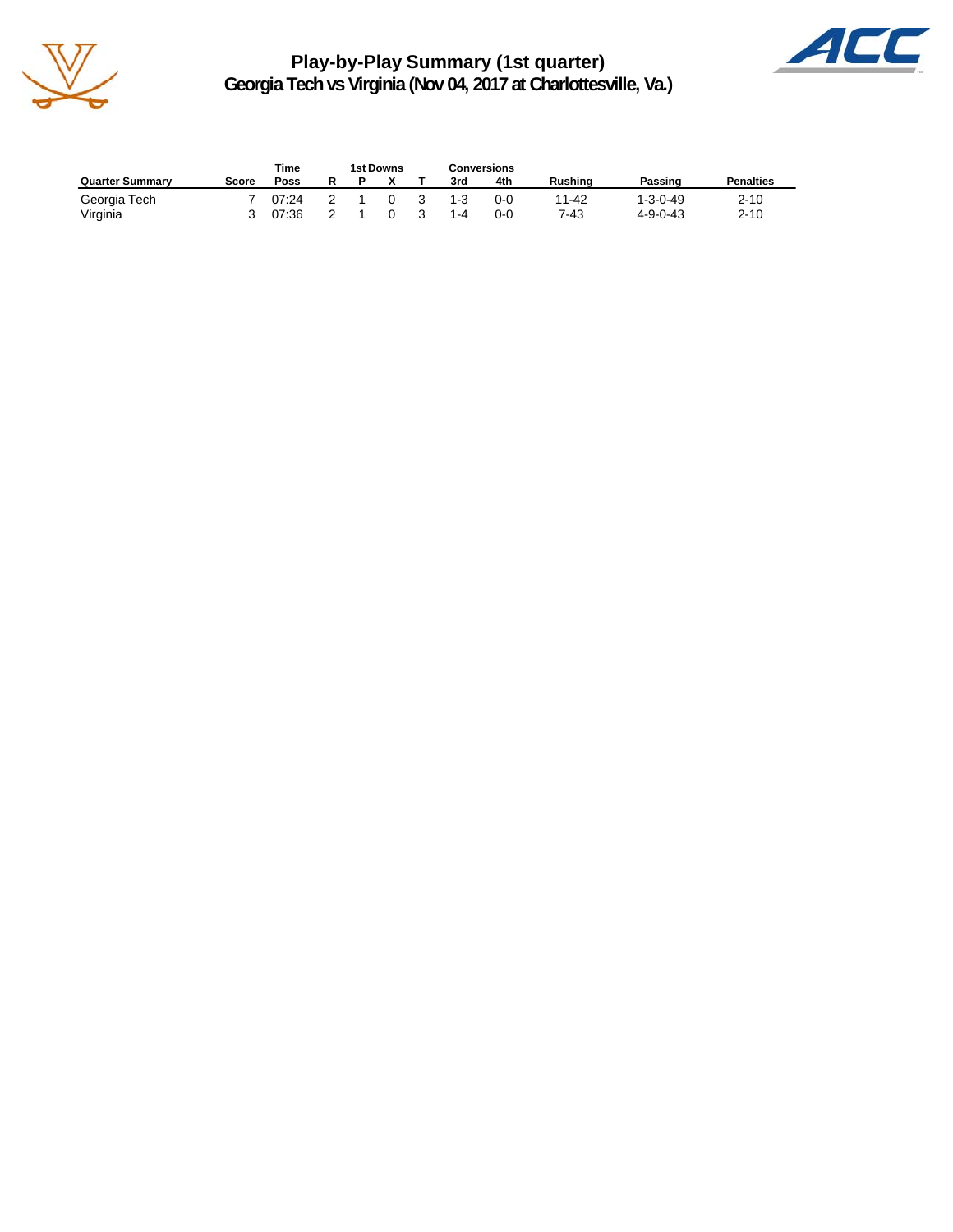

#### **Quickie Statistics (1st quarter only) Georgia Tech vs Virginia (Nov 04, 2017 at Charlottesville, Va.)**



|                                   | GT          | ٧Α          |
|-----------------------------------|-------------|-------------|
| Score                             |             | 3           |
| <b>FIRST DOWNS</b>                | 3           | 3           |
| <b>RUSHES-YARDS (NET)</b>         | $11 - 42$   | $7 - 43$    |
| <b>PASSING YDS (NET)</b>          | 49          | 43          |
| Passes Att-Comp-Int               | $3 - 1 - 0$ | $9 - 4 - 0$ |
| <b>TOTAL OFFENSE PLAYS-YARDS</b>  | 14-91       | 16-86       |
| <b>Fumble Returns-Yards</b>       | 0-0         | $0-0$       |
| <b>Punt Returns-Yards</b>         | $0 - 0$     | $1 - 4$     |
| Kickoff Returns-Yards             | $1 - 22$    | $1 - 57$    |
| <b>Interception Returns-Yards</b> | $0 - 0$     | $0-0$       |
| Punts (Number-Avg)                | $2 - 37.5$  | $2 - 37.0$  |
| Fumbles-Lost                      | $0 - 0$     | $0-0$       |
| Penalties-Yards                   | $2 - 10$    | $2 - 10$    |
| <b>Possession Time</b>            | 07:24       | 07:36       |
| <b>Third-Down Conversions</b>     | $1$ of $3$  | 1 of $4$    |
| <b>Fourth-Down Conversions</b>    | $0$ of $0$  | $0$ of $0$  |

#### **Georgia Tech Virginia**

| Rushing                |                     | No. Gain Loss                               | <b>Net</b>   | TD          | Lg   | Avg         | <b>Rushing</b>                                               |               | No. Gain Loss |                | <b>Net</b>   | TD          | Lg       | Avg         |
|------------------------|---------------------|---------------------------------------------|--------------|-------------|------|-------------|--------------------------------------------------------------|---------------|---------------|----------------|--------------|-------------|----------|-------------|
| <b>TaQuon Marshall</b> |                     | 35<br>0                                     | 35           | 1           | 19   | 5.0         | Joe Reed                                                     |               | 29            | 0              | 29           | 0           | 29       | 29.0        |
| J.J. Green             |                     | 4<br>0                                      | 4            | 0           | 4    | 4.0         | <b>Kurt Benkert</b>                                          | 4             | 13            | 0              | 13           | 0           | 6        | 3.2         |
| KirVonte Benson        | 3                   | 5<br>$\overline{2}$                         | 3            | $\mathbf 0$ | 3    | 1.0         | Jordan Ellis                                                 | $\mathcal{P}$ | 3             | $\overline{c}$ | 1            | $\Omega$    | 3        | 0.5         |
| Passing                | $C-A-I$             |                                             | Yds<br>TD    |             | Long | <b>Sack</b> | <b>Passing</b>                                               |               | $C-A-I$       | Yds            | TD           | Long        |          | <b>Sack</b> |
| TaQuon Marshall        | $1 - 3 - 0$         |                                             | 49<br>0      |             | 49   | 0           | Kurt Benkert                                                 |               | $4 - 9 - 0$   |                | 43           | 0           | 33       | 0           |
| Receiving              | No.                 | Yards                                       | TD           | Long        |      |             | <b>Receiving</b>                                             | No.           | Yards         |                | TD           | Long        |          |             |
| Jalen Camp             |                     | 49                                          | $\Omega$     | 49          |      |             | Olamide Zaccheaus                                            | 3             |               | 32             | $\Omega$     | 33          |          |             |
|                        |                     |                                             |              |             |      |             | Doni Dowling                                                 |               |               | 11             | $\Omega$     | 11          |          |             |
| <b>Punting</b>         | No.                 | Yds                                         | Avg<br>Long  |             | In20 | TВ          | <b>Punting</b>                                               | No.           | Yds           | Avg            |              | Long        | In20     | <b>ΤΒ</b>   |
| Pressley Harvin III    | 2                   | 75                                          | 37.5         | 39          | 1    | $\Omega$    | Lester Coleman                                               | $\mathcal{P}$ | 74            | 37.0           |              | 38          | $\Omega$ | 1           |
| <b>Punt Returns</b>    | No.                 | Yards                                       | TD           | Long        |      |             | <b>Punt Returns</b>                                          | No.           | Yards         |                | TD           | <b>Long</b> |          |             |
|                        |                     |                                             |              |             |      |             | Daniel Hamm                                                  |               |               | 4              | $\Omega$     |             |          |             |
| <b>Kick Returns</b>    | No.                 | Yards                                       | TD           | Long        |      |             | <b>Kick Returns</b>                                          | No.           | Yards         |                | TD           | Long        |          |             |
| <b>Nathan Cottrell</b> |                     | 22                                          | $\Omega$     | 22          |      |             | Joe Reed                                                     |               |               | 57             | $\Omega$     | 57          |          |             |
| <b>Tackles</b>         | UA-A                | <b>Total</b>                                | <b>Sacks</b> |             | TFL  |             | <b>Tackles</b>                                               | UA-A          |               | <b>Total</b>   | <b>Sacks</b> |             | TFL      |             |
| Victor Alexander       | $2 - 3$             | 5                                           | 0.0          |             | 0.0  |             | Micah Kiser                                                  | $2 - 2$       |               | 4              |              | 0.0         | 0.0      |             |
| KeShun Freeman         | $1 - 1$             | $\overline{2}$                              | 0.0          |             | 0.0  |             | Eli Hanback                                                  | $0 - 4$       |               | 4              |              | 0.0         | 0.0      |             |
| <b>Zach Matthews</b>   | $1 - 1$             | $\overline{\mathbf{c}}$                     | 0.0          |             | 0.0  |             | <b>Brenton Nelson</b>                                        | $1 - 1$       |               | $\frac{2}{2}$  |              | 0.0         | 0.5      |             |
| Corey Griffin          | $1 - 1$             | $\overline{2}$                              | 0.0          |             | 0.0  |             | Andrew Brown                                                 | $0 - 2$       |               |                |              | 0.0         | 0.0      |             |
| <b>Time</b><br>Qtr     | <b>Scoring Play</b> |                                             |              |             |      |             |                                                              |               |               |                |              |             | V-H      |             |
| 12:17<br>1st           |                     | VA - A.J. Mejia 36 yd field goal, 7-16 2:43 |              |             |      |             |                                                              |               |               |                |              |             | $0 - 3$  |             |
| 00:58                  |                     |                                             |              |             |      |             | GT - TaQuon Marshall 1 yd run (Brenton King kick), 4-53 1:45 |               |               |                |              |             | $7 - 3$  |             |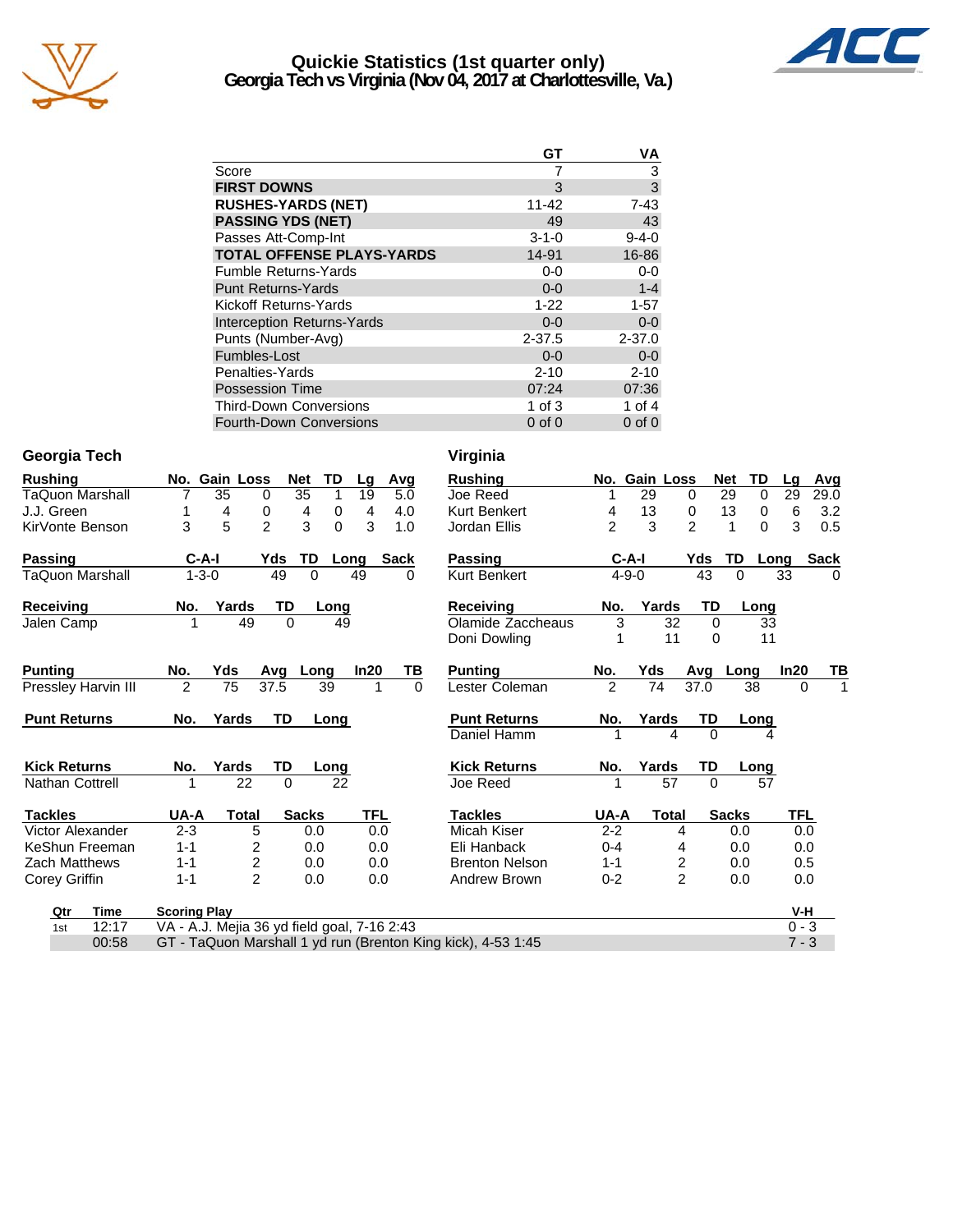

**Play-by-Play Summary (2nd quarter) Georgia Tech vs Virginia (Nov 04, 2017 at Charlottesville, Va.)**



| GT 05<br>3-G                                     | Start of 2nd quarter, clock 15:00.                                                                                                                     |                |
|--------------------------------------------------|--------------------------------------------------------------------------------------------------------------------------------------------------------|----------------|
| GT 05<br>3-G<br>4-G<br>GT 05                     | Benkert, K pass incomplete to Zaccheaus, O.<br>Mejia, A.J. field goal attempt from 23 GOOD, clock 14:53.                                               |                |
|                                                  | Georgia Tech 7, Virginia 6                                                                                                                             |                |
|                                                  | 5 plays, 38 yards, 1:05                                                                                                                                |                |
|                                                  | Delaney, B kickoff 64 yards to the GT1, Cottrell, N. return 21 yards to the GT22 (Reed,<br>J;Blount, J).                                               |                |
| <b>GEORGIA TECH drive start at 14:53.</b>        |                                                                                                                                                        |                |
| 1-10 GT 22                                       | Marshall, T. rush for 3 yards to the GT25 (Mack, J).                                                                                                   |                |
| GT 25<br>2-7                                     | Searcy, Q. rush for 2 yards to the GT27 (Thornhill, J;Kiser, M).                                                                                       |                |
| GT 27<br>3-5<br>GT 27<br>4-5                     | Marshall, T. pass incomplete to Stewart, B. (Thornhill, J).                                                                                            |                |
| 4-10 GT 22                                       | PENALTY GT false start (Campbell, C.) 5 yards to the GT22.<br>Harvin III, P. punt 43 yards to the VA35, Hamm, D return 1 yards to the VA36 (Carpenter, |                |
|                                                  | T.).                                                                                                                                                   |                |
|                                                  | 3 plays, 0 yards, 1:40                                                                                                                                 |                |
| VIRGINIA drive start at 13:13.                   |                                                                                                                                                        |                |
| 1-10 VA 36                                       | Benkert, K pass complete to Zaccheaus, O for 34 yards to the GT30, 1ST DOWN VA,<br>out-of-bounds (Alexander, V.).                                      | P <sub>4</sub> |
| 1-10 GT 30                                       | Benkert, K pass incomplete to Dowling, D, dropped pass.                                                                                                |                |
| 2-10 GT 30                                       | PENALTY VA false start (Pertile, B) 5 yards to the GT35.                                                                                               |                |
| 2-15 GT 35                                       | Benkert, K pass incomplete to Zaccheaus, O, dropped pass.                                                                                              |                |
| 3-15 GT 35                                       | Benkert, K pass incomplete to Ellis, J (Alexander, V.).                                                                                                |                |
| 4-15 GT 35                                       | TEAM punt BLOCKED, recovered by VA Coleman, L at VA45 (blocked by Simmons, A.) (Moye, J).                                                              |                |
| <b>GEORGIA TECH drive start at 12:11.</b>        | 4 plays, 29 yards, 1:02                                                                                                                                |                |
| 1-10 VA 45                                       | Marshall, T. sacked for loss of 8 yards to the GT47 (Mack, J).                                                                                         |                |
| 2-18 GT 47                                       | Marshall, T. pass incomplete to Searcy, Q                                                                                                              |                |
| 3-18 GT 47                                       | Marshall, T. rush for 9 yards to the VA44 (Peace, C;Cook, M).                                                                                          |                |
| VA 44<br>4-9                                     | Harvin III, P. punt 31 yards to the VA13, fair catch by Hamm, D.                                                                                       |                |
|                                                  | 3 plays, 1 yard, 1:26                                                                                                                                  |                |
| VIRGINIA drive start at 10:45.<br>1-10 VA 13     | Zaccheaus, O rush for 2 yards to the VA15 (Jordan-Swilling; Saint-Amour, A.).                                                                          |                |
| <b>VA 15</b><br>2-8                              | Benkert, K pass incomplete to Dowling, D.                                                                                                              |                |
| <b>VA 15</b><br>3-8                              | Benkert, K pass incomplete to Levrone, A, dropped pass.                                                                                                |                |
| 4-8<br><b>VA 15</b>                              | Coleman, L punt 42 yards to the GT43, out-of-bounds.                                                                                                   |                |
|                                                  | 3 plays, 2 yards, 0:48                                                                                                                                 |                |
| GEORGIA TECH drive start at 09:57.<br>1-10 GT 43 | Benson, K. rush for 3 yards to the GT46 (Hanback, E; Kiser, M).                                                                                        |                |
| GT 46<br>2-7                                     | Marshall, T. pass complete to Lynch, C. for no gain to the GT46 (Nelson, B).                                                                           |                |
| $3 - 7$<br>GT 46                                 | Marshall, T. rush for 10 yards to the VA44, 1ST DOWN GT (Peace, C).                                                                                    | R4             |
| 1-10 VA 44                                       | Marshall, T. rush for loss of 1 yard to the VA45 (Brown, A).                                                                                           |                |
| 2-11<br>VA 45                                    | Green, J. rush for 1 yard to the VA44 (Hall, B).                                                                                                       |                |
| 3-10 VA 44                                       | Marshall, T. pass incomplete to Jeune, R. (Thornhill, J).                                                                                              |                |
| 4-10 VA 44                                       | Harvin III, P. punt 27 yards to the VA17, fair catch by Hamm, D.<br>6 plays, 13 yards, 3:22                                                            |                |
| VIRGINIA drive start at 06:35.                   |                                                                                                                                                        |                |
| 1-10 VA 17                                       | Zaccheaus, O rush for 4 yards to the VA21 (Austin, Law.).                                                                                              |                |
| <b>VA 21</b><br>2-6                              | Benkert, K pass complete to Cowley, T for 7 yards to the VA28, 1ST DOWN VA (Austin, Law.).                                                             | P <sub>5</sub> |
| VA 28<br>$1 - 10$                                | Ellis, J rush for 2 yards to the VA30 (Alexander, V.; Simmons, L.).                                                                                    |                |
| 2-8<br>VA 30                                     | PENALTY VA holding (Burney, R) 10 yards to the VA20.                                                                                                   |                |
| VA 20<br>$2 - 18$<br>3-18 VA 20                  | Benkert, K pass incomplete to Burney, R, dropped pass.<br>Benkert, K pass complete to Zaccheaus, O for 2 yards to the VA22, fumble forced by           |                |
|                                                  | Jordan-Swilling, fumble by Zaccheaus, O recovered by GT Jordan-Swilling at VA14.                                                                       |                |
|                                                  | 5 plays, minus 3 yards, 2:25                                                                                                                           |                |
| <b>GEORGIA TECH drive start at 04:10.</b>        |                                                                                                                                                        |                |
| VA 14<br>$1 - 10$                                | Benson, K. rush for 3 yards to the VA11 (Hanback, E; Kiser, M).                                                                                        |                |
| 2-7<br><b>VA 11</b><br>$3-5$<br><b>VA 09</b>     | Marshall, T. rush for 2 yards to the VA9, out-of-bounds (Thornhill, J).<br>Timeout Georgia Tech, clock 03:07.                                          |                |
| 3-5<br>VA 09                                     | Marshall, T. rush for 8 yards to the VA1, 1ST DOWN GT (Kiser, M; Peace, C).                                                                            | R5             |
| 1-G<br><b>VA01</b>                               | Benson, K. rush for 1 yard to the VA0, TOUCHDOWN, clock 02:31.                                                                                         |                |
| 1-G<br>VA 03                                     | King, B. kick attempt good.                                                                                                                            |                |
|                                                  | Georgia Tech 14, Virginia 6                                                                                                                            |                |
|                                                  | 4 plays, 14 yards, 1:53<br>King, B. kickoff 57 yards to the VA8, Reed, J return 92 yards to the GT0, TOUCHDOWN,                                        |                |
|                                                  | clock 02:17.                                                                                                                                           |                |
| GT 03<br>1-G                                     | Mejia, A.J. kick attempt good.                                                                                                                         |                |
|                                                  | Georgia Tech 14, Virginia 13                                                                                                                           |                |

*0 plays, 0 yards, 0:14* Delaney, B kickoff 52 yards to the GT13, Cottrell, N. return 18 yards to the GT31 (Sharp,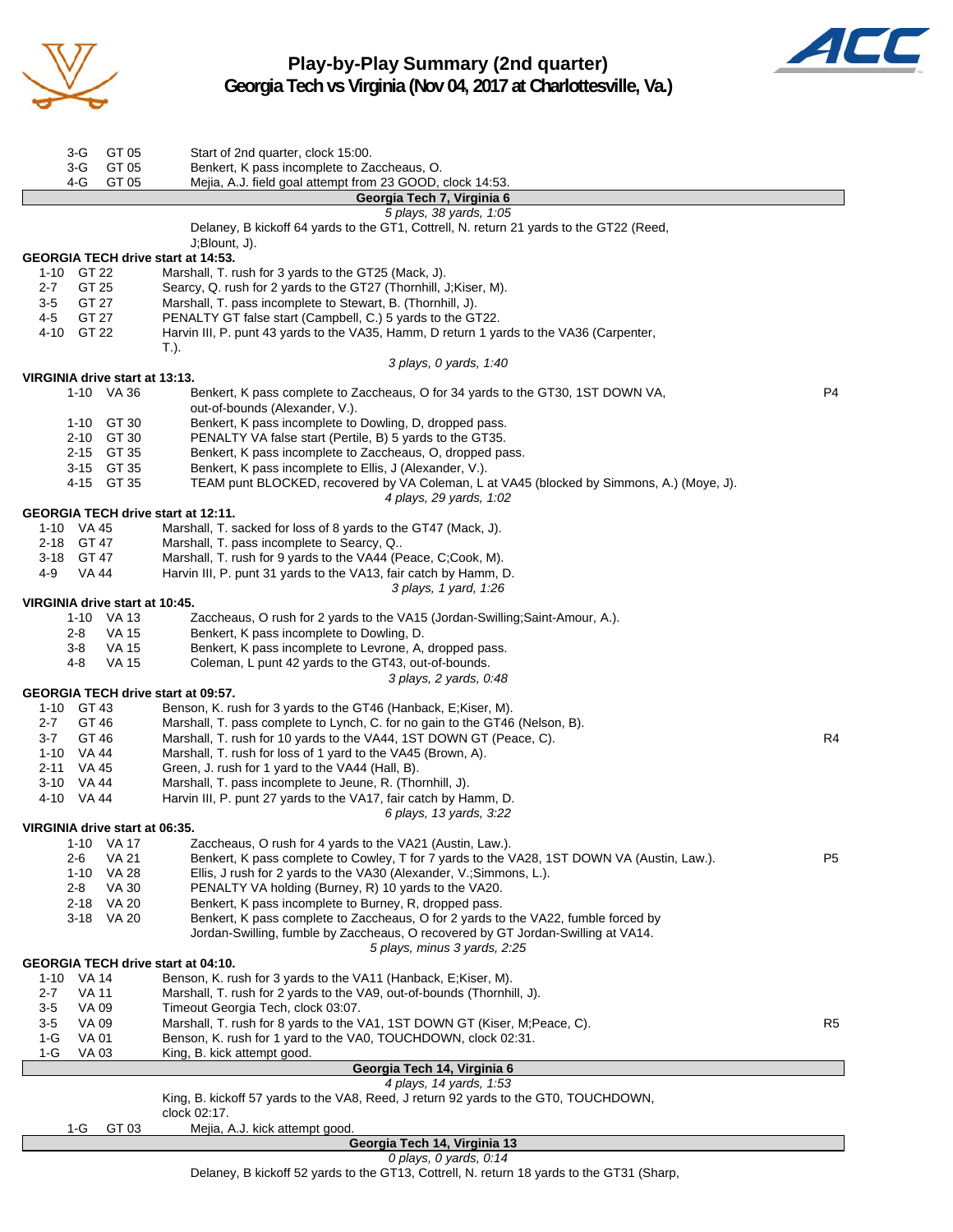

# **Play-by-Play Summary (2nd quarter)**



**Georgia Tech vs Virginia (Nov 04, 2017 at Charlottesville, Va.)**

|          |                                | C).                                                                                               |                |
|----------|--------------------------------|---------------------------------------------------------------------------------------------------|----------------|
|          |                                | <b>GEORGIA TECH drive start at 02:17.</b>                                                         |                |
| 1-10     | GT 31                          | Marshall, T. sacked for loss of 7 yards to the GT24 (Hanback, E).                                 |                |
| $2 - 17$ | GT 24                          | Timeout Virginia, clock 01:57.                                                                    |                |
| $2 - 17$ | GT 24                          | Marshall, T. pass complete to Searcy, Q. for 34 yards to the VA42, 1ST DOWN GT,<br>out-of-bounds. | P <sub>6</sub> |
| $1 - 10$ | VA 42                          | Marshall, T. rush for 1 yard to the VA41 (Brown, A).                                              |                |
| $2-9$    | VA 41                          | Marshall, T. pass incomplete to Jeune, R. (Thornhill, J).                                         |                |
| $3-9$    | VA 41                          | Marshall, T. pass incomplete to Lynch, C                                                          |                |
| 4-9      | VA 41                          | Harvin III, P. punt 41 yards to the VA0, touchback.                                               |                |
|          |                                | 5 plays, 28 yards, 1:16                                                                           |                |
|          | VIRGINIA drive start at 01:01. |                                                                                                   |                |
|          | VA 20<br>1-10                  | Ellis, J rush for 5 yards to the VA25 (Alexander, V.; Austin, Law.).                              |                |
|          | $9.5$ $\sqrt{4}$ $95$          | Filie $\perp$ rush for 3 vards to the VA28 (Alexander V · lordan-Swilling)                        |                |

2-5 VA 25 Ellis, J rush for 3 yards to the VA28 (Alexander, V.;Jordan-Swilling).<br>3-2 VA 28 Timeout Georgia Tech, clock 00:09.

Timeout Georgia Tech, clock 00:09.

3-2 VA 28 Ellis, J rush for 1 yard to the VA29 (Jordan-Swilling).

4-1 VA 29 Timeout Georgia Tech, clock 00:06.<br>4-1 VA 29 Coleman, L punt 46 yards to the GT.

Coleman, L punt 46 yards to the GT25, downed.

*3 plays, 9 yards, 1:01*

#### **GEORGIA TECH drive start at 00:00.**

End of half, clock 00:00.

|                        |       |       |  |           |         |                    | <b>END OF 2nd QUARTER: Georgia Tech 14, Virginia 13</b> |                   |                  |  |
|------------------------|-------|-------|--|-----------|---------|--------------------|---------------------------------------------------------|-------------------|------------------|--|
|                        |       | Time  |  | 1st Downs |         | <b>Conversions</b> |                                                         |                   |                  |  |
| <b>Quarter Summary</b> | Score | Poss  |  |           | 3rd     | 4th                | Rushina                                                 | Passing           | <b>Penalties</b> |  |
| Georgia Tech           |       | 09:37 |  |           | $2-6$   | $0 - 0$            | 14-27                                                   | $2 - 7 - 0 - 34$  | $1-5$            |  |
| Virginia               | 10    | 05:23 |  |           | $0 - 5$ | 0-0                | $6 - 17$                                                | $3 - 10 - 0 - 35$ | $2 - 15$         |  |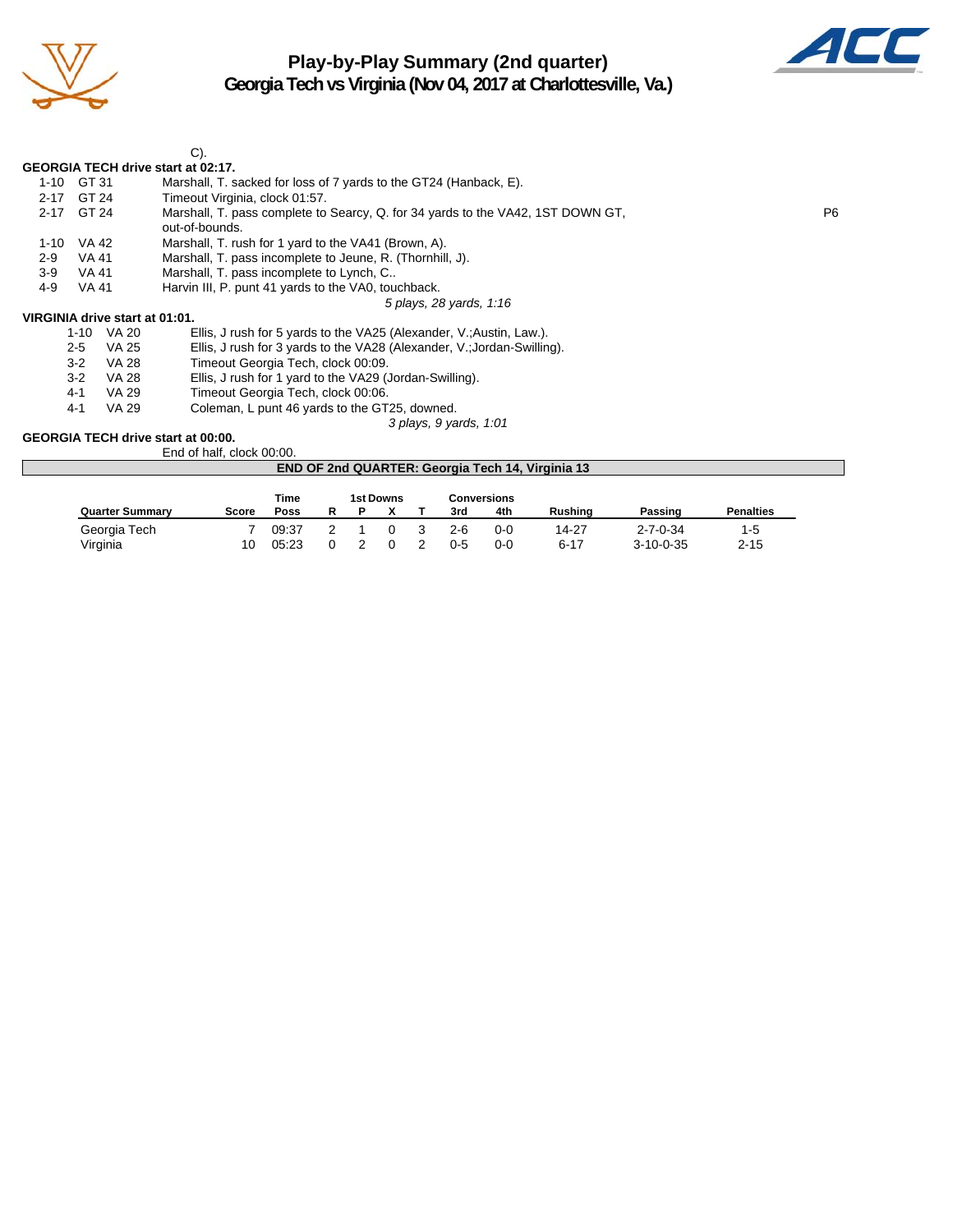

#### **Quickie Statistics (2nd quarter only) Georgia Tech vs Virginia (Nov 04, 2017 at Charlottesville, Va.)**



|                                   | GT          | ٧Α             |
|-----------------------------------|-------------|----------------|
| Score                             |             | 10             |
| <b>FIRST DOWNS</b>                | 3           | $\overline{2}$ |
| <b>RUSHES-YARDS (NET)</b>         | 14-27       | $6 - 17$       |
| <b>PASSING YDS (NET)</b>          | 34          | 35             |
| Passes Att-Comp-Int               | $7 - 2 - 0$ | $10 - 3 - 0$   |
| <b>TOTAL OFFENSE PLAYS-YARDS</b>  | $21 - 61$   | 16-52          |
| <b>Fumble Returns-Yards</b>       | $0 - 0$     | $0-0$          |
| <b>Punt Returns-Yards</b>         | $1 - 20$    | $1 - 1$        |
| Kickoff Returns-Yards             | $2 - 39$    | $1 - 92$       |
| <b>Interception Returns-Yards</b> | $0 - 0$     | $0 - 0$        |
| Punts (Number-Avg)                | $4 - 35.5$  | $3 - 29.3$     |
| Fumbles-Lost                      | $0 - 0$     | $1 - 1$        |
| Penalties-Yards                   | $1 - 5$     | $2 - 15$       |
| <b>Possession Time</b>            | 09:37       | 05:23          |
| <b>Third-Down Conversions</b>     | $2$ of 6    | $0$ of $5$     |
| Fourth-Down Conversions           | $0$ of $0$  | $0$ of $0$     |

#### **Georgia Tech Virginia**

| <b>Rushing</b>         |                     | No. Gain Loss                               |                |              | Net            | TD              | Lg             | Avg            |                | <b>Rushing</b>                                               |                | No. Gain Loss |                |             | <b>Net</b><br>TD | Lg             | <u>Avg</u>  |
|------------------------|---------------------|---------------------------------------------|----------------|--------------|----------------|-----------------|----------------|----------------|----------------|--------------------------------------------------------------|----------------|---------------|----------------|-------------|------------------|----------------|-------------|
| <b>TaQuon Marshall</b> |                     | 9                                           | 33             | 16           | 17             | $\Omega$        | 10             |                | 1.9            | Jordan Ellis                                                 | 4              | 11            |                | $\mathbf 0$ | 11<br>0          | 5              | 2.8         |
| KirVonte Benson        |                     | 3                                           | $\overline{7}$ | 0            | 7              | 1               | 3              |                | 2.3            | Olamide Zaccheaus                                            | $\overline{2}$ | 6             |                | $\Omega$    | 6<br>$\Omega$    | $\overline{4}$ | 3.0         |
| Qua Searcy             |                     | 1                                           | $\overline{c}$ | 0            | $\overline{c}$ | 0               | $\overline{2}$ |                | 2.0            |                                                              |                |               |                |             |                  |                |             |
| J.J. Green             |                     | 1                                           | 1              | 0            | $\mathbf{1}$   | $\Omega$        | 1              |                | 1.0            |                                                              |                |               |                |             |                  |                |             |
| Passing                |                     |                                             | $C-A-I$        |              | TD<br>Yds      |                 | Long           | <b>Sack</b>    |                | <b>Passing</b>                                               |                | $C-A-I$       |                | Yds         | TD               | Long           | <b>Sack</b> |
| <b>TaQuon Marshall</b> |                     | $2 - 7 - 0$                                 |                |              | 34             | $\Omega$        | 34             |                | $\overline{2}$ | Kurt Benkert                                                 |                | $3 - 10 - 0$  |                | 35          | $\Omega$         | 34             | $\Omega$    |
| <b>Receiving</b>       |                     | No.                                         | Yards          |              | TD             | Long            |                |                |                | <b>Receiving</b>                                             | No.            | Yards         |                | TD          | Long             |                |             |
| Qua Searcy             |                     |                                             |                | 34           | 0              | $\overline{34}$ |                |                |                | Olamide Zaccheaus                                            | 2              |               | 28             | $\mathbf 0$ | $\overline{34}$  |                |             |
| Clinton Lynch          |                     |                                             |                | $\Omega$     | $\Omega$       |                 | 0              |                |                | <b>Tanner Cowley</b>                                         |                |               | $\overline{7}$ | 0           | 7                |                |             |
| <b>Punting</b>         |                     | No.                                         | Yds            |              | Avg            | Long            | In20           |                | ΤВ             | <b>Punting</b>                                               | No.            | Yds           |                | Avg         | Long             | In20           | TB          |
|                        | Pressley Harvin III | 4                                           | 142            | 35.5         |                | 43              |                | $\overline{2}$ |                | Lester Coleman                                               | $\overline{c}$ | 88            |                | 44.0        | 46               | $\Omega$       | $\Omega$    |
|                        |                     |                                             |                |              |                |                 |                |                |                | <b>TEAM</b>                                                  |                | 0             |                | 0.0         | 0                | 0              | 0           |
| <b>Punt Returns</b>    |                     | No.                                         | Yards          |              | TD             | Long            |                |                |                | <b>Punt Returns</b>                                          | No.            | Yards         |                | TD          | Long             |                |             |
| Antonio Simmons        |                     | 1                                           |                | 20           | $\Omega$       |                 | O              |                |                | Daniel Hamm                                                  |                |               | 1              | $\Omega$    |                  |                |             |
| <b>Kick Returns</b>    |                     | No.                                         | Yards          |              | TD             | Long            |                |                |                | <b>Kick Returns</b>                                          | No.            | Yards         |                | TD          | Long             |                |             |
| <b>Nathan Cottrell</b> |                     | $\mathfrak{p}$                              |                | 39           | $\Omega$       | 21              |                |                |                | Joe Reed                                                     |                |               | 92             | 1           | 92               |                |             |
| <b>Tackles</b>         |                     | UA-A                                        |                | <b>Total</b> | <b>Sacks</b>   |                 | <b>TFL</b>     |                |                | <b>Tackles</b>                                               | UA-A           |               | <b>Total</b>   |             | <b>Sacks</b>     | <b>TFL</b>     |             |
|                        | B. Jordan-Swilling  | $2 - 2$                                     |                | 4            |                | 0.0             |                | 0.0            |                | Micah Kiser                                                  | $0 - 4$        |               | 4              |             | 0.0              | 0.0            |             |
| Victor Alexander       |                     | $1 - 3$                                     |                | 4            |                | 0.0             |                | 0.0            |                | <b>Chris Peace</b>                                           | $1 - 2$        |               | 3              |             | 0.0              | 0.0            |             |
| Lawrence Austin        |                     | $2 - 1$                                     |                | 3            |                | 0.0             |                | 0.0            |                | Eli Hanback                                                  | $1 - 2$        |               | 3              |             | 1.0              | 1.0            |             |
| <b>Tariq Carpenter</b> |                     | $1 - 0$                                     |                | 1            |                | 0.0             |                | 0.0            |                | Andrew Brown                                                 | $2 - 0$        |               | $\overline{2}$ |             | 0.0              | 1.0            |             |
| Qtr                    | <b>Time</b>         | <b>Scoring Play</b>                         |                |              |                |                 |                |                |                |                                                              |                |               |                |             |                  | V-H            |             |
| 1st                    | 12:17               | VA - A.J. Mejia 36 yd field goal, 7-16 2:43 |                |              |                |                 |                |                |                |                                                              |                |               |                |             |                  | $0 - 3$        |             |
|                        | 00:58               |                                             |                |              |                |                 |                |                |                | GT - TaQuon Marshall 1 yd run (Brenton King kick), 4-53 1:45 |                |               |                |             |                  | $7 - 3$        |             |
| 2 <sub>nd</sub>        | 14:53               | VA - A.J. Mejia 23 yd field goal, 5-38 1:05 |                |              |                |                 |                |                |                |                                                              |                |               |                |             |                  | $0 - 3$        |             |
|                        | 02:31               |                                             |                |              |                |                 |                |                |                | GT - KirVonte Benson 1 yd run (Brenton King kick), 4-14 1:53 |                |               |                |             |                  | $7 - 3$        |             |
|                        |                     |                                             |                |              |                |                 |                |                |                |                                                              |                |               |                |             |                  |                |             |

02:17 VA - Joe Reed 92 yd kickoff return (A.J. Mejia kick) 7 - 10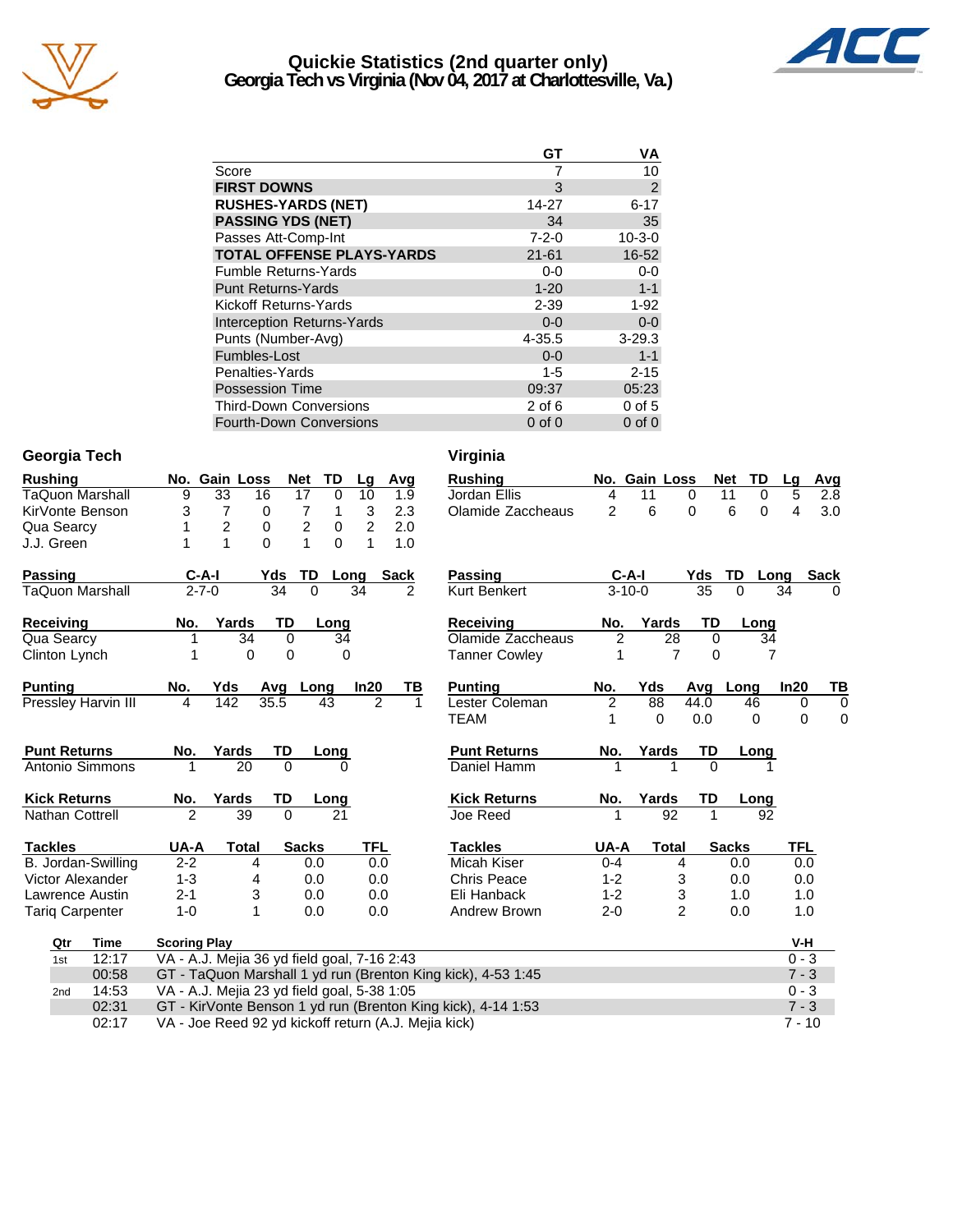

# **Play-by-Play Summary (3rd quarter)**



**Georgia Tech vs Virginia (Nov 04, 2017 at Charlottesville, Va.)**

|                                                         | Start of 3rd quarter, clock 15:00, VA ball on VA35.<br>Delaney, B kickoff 63 yards to the GT2, Cottrell, N. return 20 yards to the GT22 (Blount,<br>$J; Grant, N$ ).                                             |                 |
|---------------------------------------------------------|------------------------------------------------------------------------------------------------------------------------------------------------------------------------------------------------------------------|-----------------|
| <b>GEORGIA TECH drive start at 15:00.</b><br>1-10 GT 22 | Marshall, T. rush for 78 yards to the VA0, 1ST DOWN GT, TOUCHDOWN, clock 14:40.                                                                                                                                  | R7              |
| 1-G<br>VA 03                                            | King, B. kick attempt good.<br>Georgia Tech 21, Virginia 13                                                                                                                                                      |                 |
|                                                         | 1 play, 78 yards, 0:20                                                                                                                                                                                           |                 |
|                                                         | Barton, B. kickoff 61 yards to the VA4, Reed, J return 21 yards to the VA25 (Kerr, A.).                                                                                                                          |                 |
| VIRGINIA drive start at 14:40.                          |                                                                                                                                                                                                                  |                 |
| 1-10 VA 25                                              | Benkert, K pass intercepted by Jordan-Swilling at the VA27, Jordan-Swilling return 27                                                                                                                            |                 |
|                                                         | yards to the VA0, TOUCHDOWN, clock 14:25.<br>1 play, 0 yards, 0:15                                                                                                                                               |                 |
| 1-G<br>VA 03                                            | King, B. kick attempt good.                                                                                                                                                                                      |                 |
|                                                         | Georgia Tech 28, Virginia 13                                                                                                                                                                                     |                 |
|                                                         | Barton, B. kickoff 43 yards to the VA22, fair catch by TEAM.                                                                                                                                                     |                 |
| VIRGINIA drive start at 14:25.<br>1-10 VA 22            | Benkert, K pass complete to Dubois, H for 7 yards to the VA29 (Jordan-Swilling;Austin,                                                                                                                           |                 |
|                                                         | Law.).                                                                                                                                                                                                           |                 |
| VA 29<br>$2 - 3$                                        | Benkert, K pass incomplete to Butts, E (Simmons, L.).                                                                                                                                                            |                 |
| $3 - 3$<br>VA 29                                        | Benkert, K pass complete to Zaccheaus, O for 6 yards to the VA35, 1ST DOWN VA.                                                                                                                                   | P <sub>6</sub>  |
| 1-10 VA 35                                              | Ellis, J rush for no gain to the VA35 (Jordan-Swilling;Saint-Amour, A.).                                                                                                                                         |                 |
| 2-10 VA 35                                              | Benkert, K pass complete to Zaccheaus, O for 7 yards to the VA42 (Austin, Law.).                                                                                                                                 |                 |
| <b>VA 42</b><br>$3-3$                                   | Benkert, K pass complete to Zaccheaus, O for 6 yards to the VA48, 1ST DOWN VA (Austin,                                                                                                                           | P7              |
| 1-10 VA 48                                              | Law.).<br>PENALTY GT holding (Marshall, T.) 10 yards to the GT42, 1ST DOWN VA.                                                                                                                                   | X8              |
| 1-10 GT 42                                              | Ellis, J rush for 8 yards to the GT34 (Owens, A.; Adams, B.).                                                                                                                                                    |                 |
| $2 - 2$<br>GT 34                                        | Benkert, K pass complete to Levrone, A for 34 yards to the GT0, 1ST DOWN VA, TOUCHDOWN,                                                                                                                          | P9              |
|                                                         | clock 11:39.                                                                                                                                                                                                     |                 |
| $1-G$<br>GT 03                                          | Mejia, A.J. kick attempt good.                                                                                                                                                                                   |                 |
|                                                         | Georgia Tech 28, Virginia 20<br>8 plays, 78 yards, 2:46                                                                                                                                                          |                 |
| GT 29<br>$2-9$                                          | Marshall, T. pass intercepted by Blanding, Q at the VA42, Blanding, Q return 13 yards to<br>the GT45, out-of-bounds (Benson, K.), PENALTY GT personal foul 15 yards to the GT30, 1st<br>and 10, VA ball on GT30. |                 |
|                                                         | 2 plays, 1 yard, 0:54                                                                                                                                                                                            |                 |
| VIRGINIA drive start at 10:45.<br>1-10 GT 30            |                                                                                                                                                                                                                  |                 |
| GT 28<br>2-8                                            | Sharp, C rush for 2 yards to the GT28 (Griffin, Co.).<br>Benkert, K pass complete to Dowling, D for 28 yards to the GT0, 1ST DOWN VA, TOUCHDOWN,                                                                 | P <sub>10</sub> |
|                                                         | clock 10:05.                                                                                                                                                                                                     |                 |
| 1-G<br>GT 03                                            | Benkert, K pass attempt to Zaccheaus, O good.                                                                                                                                                                    |                 |
|                                                         | Virginia 28, Georgia Tech 28                                                                                                                                                                                     |                 |
|                                                         | 2 plays, 30 yards, 0:40                                                                                                                                                                                          |                 |
|                                                         | Delaney, B kickoff 64 yards to the GT1, Cottrell, N. return 21 yards to the GT22 (Blount,<br>J;Urie, B).                                                                                                         |                 |
| <b>GEORGIA TECH drive start at 10:05.</b>               |                                                                                                                                                                                                                  |                 |
| 1-10 GT 22                                              | Benson, K. rush for 4 yards to the GT26 (Mack, J;Cook, M).                                                                                                                                                       |                 |
| $2 - 6$<br>GT 26                                        | Benson, K. rush for 4 yards to the GT30 (Kiser, M).                                                                                                                                                              |                 |
| $3-2$<br>GT 30                                          | PENALTY GT false start 5 yards to the GT25.                                                                                                                                                                      |                 |
| GT 25<br>3-7<br>4-7<br>GT 25                            | Marshall, T. pass incomplete to Camp, J<br>Harvin III, P. punt 34 yards to the VA41, Hamm, D return 1 yards to the VA42 (Campbell,                                                                               |                 |
|                                                         | C.; Johnson, J.).                                                                                                                                                                                                |                 |
|                                                         | 3 plays, 3 yards, 1:59                                                                                                                                                                                           |                 |
| VIRGINIA drive start at 08:06.                          |                                                                                                                                                                                                                  |                 |
| 1-10 VA 42                                              | Ellis, J rush for 11 yards to the GT47, 1ST DOWN VA (Simmons, L.).                                                                                                                                               | R11             |
| GT 47<br>1-10<br>2-10 GT 47                             | Benkert, K pass incomplete to Dowling, D, dropped pass.<br>Ellis, J rush for 5 yards to the GT42 (Jordan-Swilling).                                                                                              |                 |
| $3-5$<br>GT 42                                          | Benkert, K pass incomplete to Levrone, A.                                                                                                                                                                        |                 |
| 4-5<br>GT 42                                            | Coleman, L punt 40 yards to the GT2, downed.                                                                                                                                                                     |                 |
|                                                         | 4 plays, 16 yards, 1:09                                                                                                                                                                                          |                 |
| GEORGIA TECH drive start at 06:57.                      |                                                                                                                                                                                                                  |                 |
| 1-10 GT 02                                              | Benson, K. rush for 9 yards to the GT11 (Blanding, Q;Alonso, M).                                                                                                                                                 |                 |
| GT 11<br>$2 - 1$<br>GT 11<br>3-1                        | Lynch, C. rush for no gain to the GT11 (Peace, C; Kiser, M).<br>Marshall, T. rush for 2 yards to the GT13, 1ST DOWN GT (Mack, J;Kiser, M).                                                                       | R8              |
| 1-10 GT 13                                              | Benson, K. rush for 9 yards to the GT22 (Mack, J;Kiser, M).                                                                                                                                                      |                 |
|                                                         |                                                                                                                                                                                                                  |                 |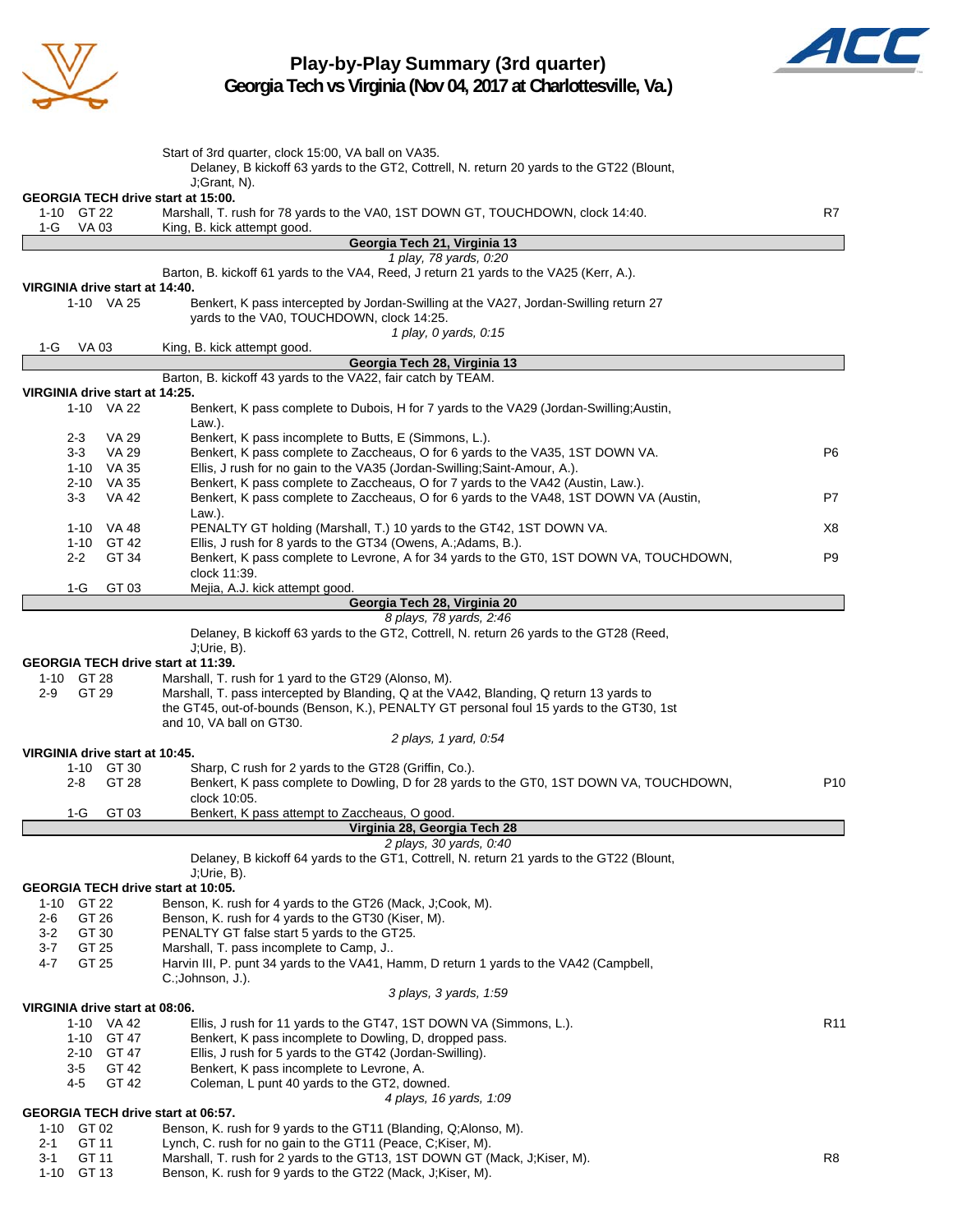

## **Play-by-Play Summary (3rd quarter)**



**Georgia Tech vs Virginia (Nov 04, 2017 at Charlottesville, Va.)**

| $2 - 1$ | GT 22                                 | Benson, K. rush for 2 yards to the GT24, 1ST DOWN GT (Hanback, E).         | R9              |
|---------|---------------------------------------|----------------------------------------------------------------------------|-----------------|
|         | Play reviewed for fumble; play stands |                                                                            |                 |
|         | 1-10 GT 24                            | Benson, K. rush for 9 yards to the GT33 (Kiser, M;Cook, M).                |                 |
| 2-1     | GT 33                                 | Howard, J. rush for 4 yards to the GT37, 1ST DOWN GT (Mack, J;Kiser, M).   | R <sub>10</sub> |
|         | 1-10 GT 37                            | Howard, J. rush for 3 yards to the GT40 (Mack, J).                         |                 |
| 2-7     | GT 40                                 | Marshall, T. rush for 3 yards to the GT43 (Mack, J).                       |                 |
| $3-4$   | GT 43                                 | Marshall, T. pass incomplete to Green, J                                   |                 |
| 4-4     | GT 43                                 | Harvin III, P. punt 40 yards to the VA17, fair catch by Hamm, D.           |                 |
|         |                                       | 10 plays, 41 yards, 5:49                                                   |                 |
|         | VIRGINIA drive start at 01:08.        |                                                                            |                 |
|         | VA 17<br>$1 - 10$                     | Benkert, K pass complete to Reed, J for 9 yards to the VA26 (Simmons, L.). |                 |

| $\sim$   | Bormon, in page complete to ricea, o for a yardo to the VIEO           |
|----------|------------------------------------------------------------------------|
| $V_A$ 26 | $\Box$ Luck for loss of 3 vards to the $\angle$ (A23 (Lordan-Swilling) |

| 2-1 | VA 26 | Ellis, J rush for loss of 3 yards to the VA23 (Jordan-Swilling). |
|-----|-------|------------------------------------------------------------------|
|     |       | <b>END OF 3rd QUARTER: Virginia 28, Georgia Tech 28</b>          |

|                        |       | Time  |  | 1st Downs |   |     | <b>Conversions</b> |                |                 |                  |
|------------------------|-------|-------|--|-----------|---|-----|--------------------|----------------|-----------------|------------------|
| <b>Quarter Summary</b> | Score | Poss  |  |           |   | 3rd | 4th                | <b>Rushing</b> | Passing         | <b>Penalties</b> |
| Georgia Tech           | 14    | 09:02 |  |           | 4 | 1-3 | 0-0                | 13-128         | $0 - 3 - 1 - 0$ | $3 - 30$         |
| Virginia               | 15    | 05:58 |  |           |   | 2-3 | $0 - 0$            | $6 - 23$       | 7-11-1-97       | $0-0$            |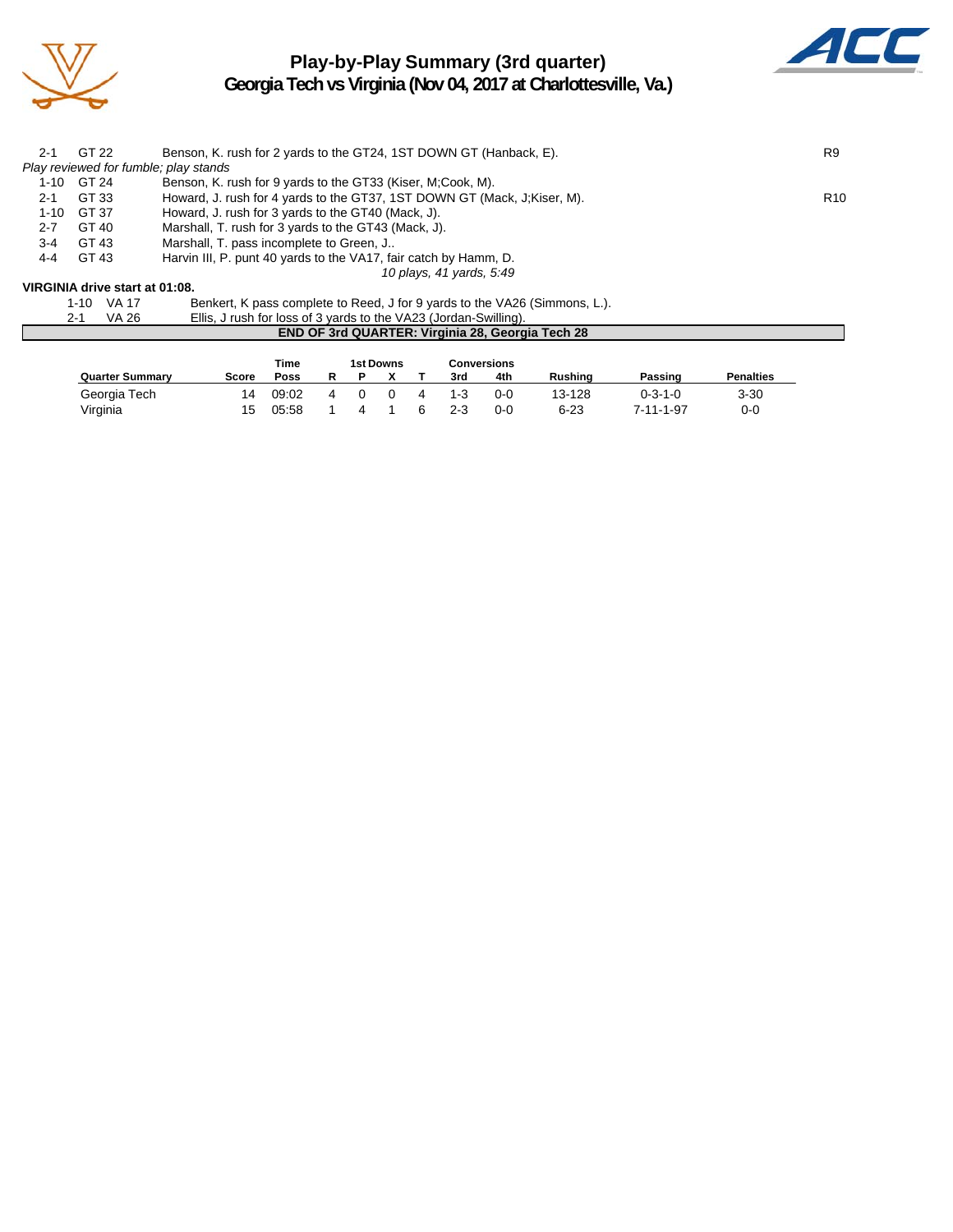

#### **Quickie Statistics (3rd quarter only) Georgia Tech vs Virginia (Nov 04, 2017 at Charlottesville, Va.)**



|                                   | GT          | VA           |
|-----------------------------------|-------------|--------------|
| Score                             | 14          | 15           |
| <b>FIRST DOWNS</b>                | 4           | 6            |
| <b>RUSHES-YARDS (NET)</b>         | 13-128      | $6 - 23$     |
| <b>PASSING YDS (NET)</b>          | $\Omega$    | 97           |
| Passes Att-Comp-Int               | $3 - 0 - 1$ | $11 - 7 - 1$ |
| <b>TOTAL OFFENSE PLAYS-YARDS</b>  | 16-128      | 17-120       |
| <b>Fumble Returns-Yards</b>       | $0-0$       | $0-0$        |
| <b>Punt Returns-Yards</b>         | $0 - 0$     | $1 - 1$      |
| Kickoff Returns-Yards             | $3-67$      | $1 - 21$     |
| <b>Interception Returns-Yards</b> | $1 - 27$    | $1 - 13$     |
| Punts (Number-Avg)                | $2 - 37.0$  | $1 - 40.0$   |
| Fumbles-Lost                      | $0 - 0$     | $0 - 0$      |
| Penalties-Yards                   | $3 - 30$    | $0-0$        |
| <b>Possession Time</b>            | 09:02       | 05:58        |
| <b>Third-Down Conversions</b>     | 1 of $3$    | $2$ of $3$   |
| <b>Fourth-Down Conversions</b>    | $0$ of $0$  | $0$ of $0$   |

### **Georgia Tech Virginia**

| <b>Rushing</b>        |                            | No. Gain Loss                                        |                 |                | <b>Net</b>     | <b>TD</b>   | Lg       |      | Avg      | <b>Rushing</b>                                                                                     |         | No. Gain Loss   |                | <b>TD</b><br>Net           | Lq         | <b>Avg</b>  |
|-----------------------|----------------------------|------------------------------------------------------|-----------------|----------------|----------------|-------------|----------|------|----------|----------------------------------------------------------------------------------------------------|---------|-----------------|----------------|----------------------------|------------|-------------|
| TaQuon Marshall       |                            | 4                                                    | 84              | $\mathbf 0$    | 84             | 1           | 78       |      | 21.0     | Jordan Ellis                                                                                       | 5       | 24              | 3              | 21<br>0                    | 11         | 4.2         |
| KirVonte Benson       |                            | 6                                                    | 37              | 0              | 37             | $\pmb{0}$   | 9        |      | 6.2      | Chris Sharp                                                                                        | 1       | $\overline{c}$  | 0              | $\overline{2}$<br>$\Omega$ | 2          | 2.0         |
| <b>Jerry Howard</b>   |                            | $\overline{c}$                                       | $\overline{7}$  | 0              | $\overline{7}$ | $\mathbf 0$ | 4        |      | 3.5      |                                                                                                    |         |                 |                |                            |            |             |
| Clinton Lynch         |                            | 1                                                    | $\mathbf{0}$    | $\Omega$       | 0              | $\Omega$    | 0        |      | 0.0      |                                                                                                    |         |                 |                |                            |            |             |
| Passing               |                            | $C-A-I$                                              |                 | Yds            | TD             |             | Long     | Sack |          | <b>Passing</b>                                                                                     |         | C-A-I           | Yds            | TD<br>Long                 |            | <b>Sack</b> |
| TaQuon Marshall       |                            | $0 - 3 - 1$                                          |                 |                | $\Omega$       | $\Omega$    | $\Omega$ |      | 0        | Kurt Benkert                                                                                       |         | $7 - 11 - 1$    | 97             | 2                          | 34         | 0           |
| Receiving             |                            | No.                                                  | Yards           |                | TD             | Long        |          |      |          | Receiving                                                                                          | No.     | Yards           | TD             | Long                       |            |             |
|                       |                            |                                                      |                 |                |                |             |          |      |          | Olamide Zaccheaus                                                                                  | 3       | 19              | $\Omega$       | 7                          |            |             |
|                       |                            |                                                      |                 |                |                |             |          |      |          | Andre Levrone                                                                                      | 1       | 34              | 1              | 34                         |            |             |
|                       |                            |                                                      |                 |                |                |             |          |      |          | Doni Dowling                                                                                       | 1       | 28              | 1              | 28                         |            |             |
|                       |                            |                                                      |                 |                |                |             |          |      |          | Joe Reed                                                                                           | 1       | 9               | 0              | 9                          |            |             |
| <b>Punting</b>        |                            | No.                                                  | Yds             |                | Avg Long       |             | In20     |      | TВ       | <b>Punting</b>                                                                                     | No.     | Yds             | Avg            | Long                       | In20       | ТВ          |
|                       | <b>Pressley Harvin III</b> | $\overline{2}$                                       | $\overline{74}$ | 37.0           |                | 40          |          |      | $\Omega$ | Lester Coleman                                                                                     |         | $\overline{40}$ | 40.0           | 40                         |            | $\Omega$    |
| <b>Punt Returns</b>   |                            | No.                                                  | Yards           |                | TD             | Long        |          |      |          | <b>Punt Returns</b>                                                                                | No.     | Yards           | TD             | Long                       |            |             |
|                       |                            |                                                      |                 |                |                |             |          |      |          | Daniel Hamm                                                                                        |         |                 | $\Omega$       |                            |            |             |
| <b>Kick Returns</b>   |                            | No.                                                  | Yards           |                | TD             | Long        |          |      |          | <b>Kick Returns</b>                                                                                | No.     | Yards           | TD             | Long                       |            |             |
| Nathan Cottrell       |                            | $\overline{3}$                                       |                 | 67             | $\Omega$       | 26          |          |      |          | Joe Reed                                                                                           |         | 21              | $\Omega$       | 21                         |            |             |
| <b>Tackles</b>        |                            | UA-A                                                 |                 | <b>Total</b>   | <b>Sacks</b>   |             |          | TFL  |          | <b>Tackles</b>                                                                                     | UA-A    | <b>Total</b>    |                | <b>Sacks</b>               | <b>TFL</b> |             |
|                       | B. Jordan-Swilling         | $2 - 2$                                              |                 | 4              |                | 0.0         |          | 1.0  |          | Jordan Mack                                                                                        | $2 - 4$ |                 | 6              | 0.0                        | 0.0        |             |
| Lawrence Austin       |                            | $2 - 1$                                              |                 | 3              |                | 0.0         |          | 0.0  |          | Micah Kiser                                                                                        | $1 - 5$ |                 | 6              | 0.0                        | 0.0        |             |
| <b>Lamont Simmons</b> |                            | $2 - 0$                                              |                 | $\overline{2}$ |                | 0.0         |          | 0.0  |          | Mandy Alonso                                                                                       | $1 - 1$ |                 | 2              | 0.0                        | 0.0        |             |
| KirVonte Benson       |                            | $1 - 0$                                              |                 | 1              |                | 0.0         |          | 0.0  |          | <b>Malcolm Cook</b>                                                                                | $0 - 2$ |                 | $\overline{2}$ | 0.0                        | 0.0        |             |
| Qtr                   | Time                       | <b>Scoring Play</b>                                  |                 |                |                |             |          |      |          |                                                                                                    |         |                 |                |                            | V-H        |             |
| 1st                   | 12:17                      | VA - A.J. Mejia 36 yd field goal, 7-16 2:43          |                 |                |                |             |          |      |          |                                                                                                    |         |                 |                |                            | $0 - 3$    |             |
|                       | 00:58                      |                                                      |                 |                |                |             |          |      |          | GT - TaQuon Marshall 1 yd run (Brenton King kick), 4-53 1:45                                       |         |                 |                |                            | $7 - 3$    |             |
| 2nd                   | 14:53                      | VA - A.J. Mejia 23 yd field goal, 5-38 1:05          |                 |                |                |             |          |      |          |                                                                                                    |         |                 |                |                            | $7 - 6$    |             |
|                       | 02:31                      |                                                      |                 |                |                |             |          |      |          | GT - KirVonte Benson 1 yd run (Brenton King kick), 4-14 1:53                                       |         |                 |                |                            | $14 - 6$   |             |
|                       | 02:17                      | VA - Joe Reed 92 yd kickoff return (A.J. Mejia kick) |                 |                |                |             |          |      |          |                                                                                                    |         |                 |                |                            | 14 - 13    |             |
| 3rd                   | 14:40                      |                                                      |                 |                |                |             |          |      |          | GT - TaQuon Marshall 78 yd run (Brenton King kick), 1-78 0:20                                      |         |                 |                |                            | $7 - 0$    |             |
|                       | 14:25                      |                                                      |                 |                |                |             |          |      |          | GT - B. Jordan-Swilling 27 yd interception return (Brenton King kick)                              |         |                 |                |                            | $14 - 0$   |             |
|                       | 11:39                      |                                                      |                 |                |                |             |          |      |          | VA - Andre Levrone 34 yd pass from Kurt Benkert (A.J. Mejia kick), 8-78 2:46                       |         |                 |                |                            | $14 - 7$   |             |
|                       | 10:05                      |                                                      |                 |                |                |             |          |      |          | VA - Doni Dowling 28 yd pass from Kurt Benkert (Olamide Zaccheaus pass from Benkert, K), 2-30 0:40 |         |                 |                |                            | $14 - 15$  |             |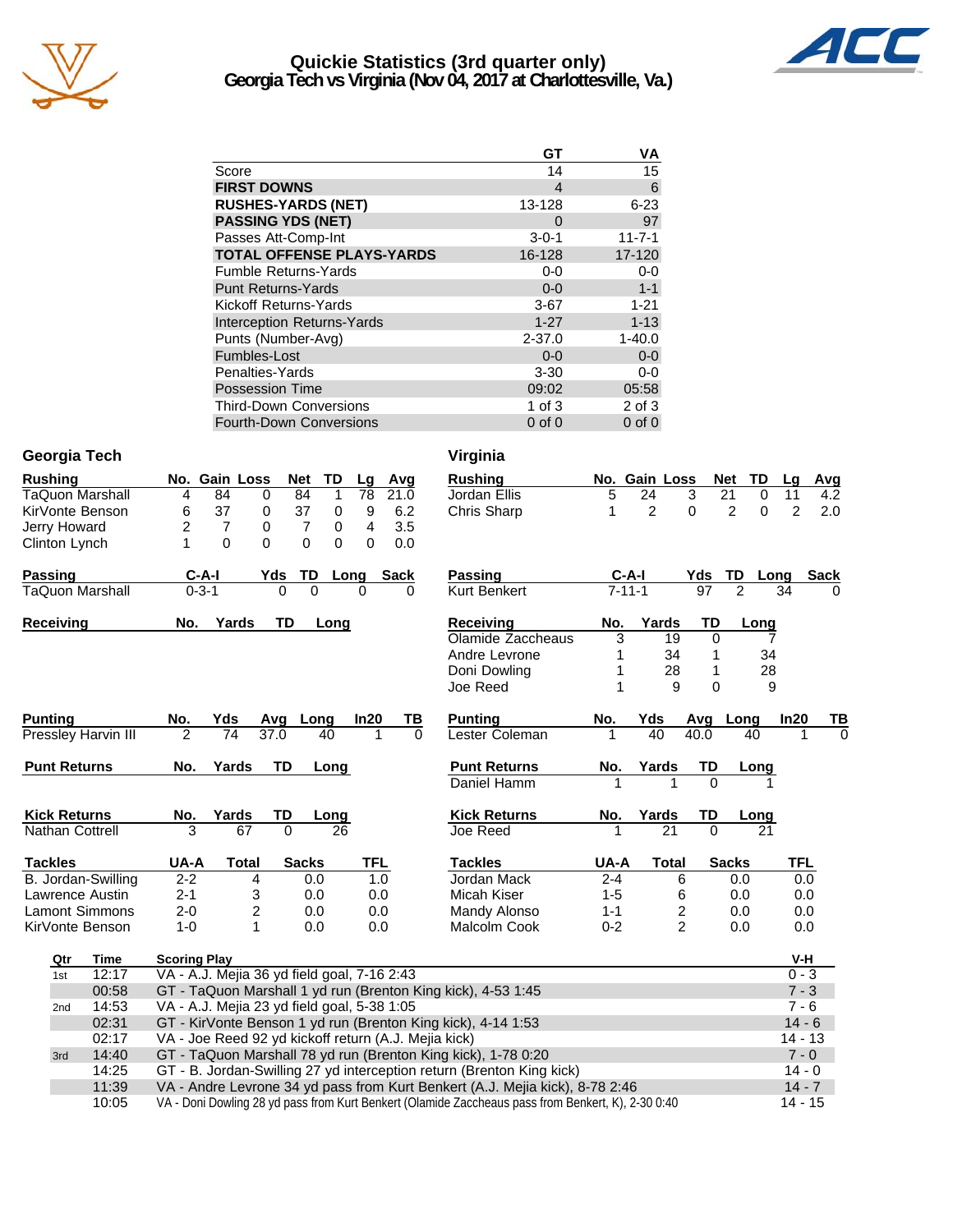

**Play-by-Play Summary (4th quarter) Georgia Tech vs Virginia (Nov 04, 2017 at Charlottesville, Va.)**



| $3 - 4$<br><b>VA 23</b>                                                        | Start of 4th quarter, clock 15:00.                                                                                                           |                 |  |  |  |  |  |
|--------------------------------------------------------------------------------|----------------------------------------------------------------------------------------------------------------------------------------------|-----------------|--|--|--|--|--|
| <b>VA 23</b><br>3-4                                                            | Benkert, K pass incomplete to Dowling, D (Campbell, C.).                                                                                     |                 |  |  |  |  |  |
| $4-4$<br><b>VA 23</b>                                                          | Coleman, L punt 63 yards to the GT14, out-of-bounds.                                                                                         |                 |  |  |  |  |  |
| <b>GEORGIA TECH drive start at 14:49.</b>                                      | 3 plays, 6 yards, 1:19                                                                                                                       |                 |  |  |  |  |  |
| GT 14<br>1-10                                                                  | Marshall, T. rush for 2 yards to the GT16, out-of-bounds (Kiser, M).                                                                         |                 |  |  |  |  |  |
| GT 16<br>$2 - 8$                                                               | Benson, K. rush for no gain to the GT16 (Hanback, E; Mack, J).                                                                               |                 |  |  |  |  |  |
| GT 16<br>Marshall, T. sacked for loss of 9 yards to the GT7 (Peace, C).<br>3-8 |                                                                                                                                              |                 |  |  |  |  |  |
| 4-17<br>GT 07                                                                  | Harvin III, P. punt 36 yards to the GT43, Hamm, D return 0 yards to the GT43 (Matthews,                                                      |                 |  |  |  |  |  |
|                                                                                | Z.;Campbell, C.).<br>3 plays, minus 7 yards, 1:53                                                                                            |                 |  |  |  |  |  |
| VIRGINIA drive start at 12:56.                                                 |                                                                                                                                              |                 |  |  |  |  |  |
| 1-10 GT 43                                                                     | Benkert, K pass incomplete to Dowling, D (Glanton, B.).                                                                                      |                 |  |  |  |  |  |
| 2-10 GT 43                                                                     | Benkert, K pass incomplete to Levrone, A.                                                                                                    |                 |  |  |  |  |  |
| 3-10 GT 43                                                                     | Benkert, K pass complete to Dowling, D for 20 yards to the GT23, 1ST DOWN VA<br>(Jordan-Swilling;Campbell, C.).                              | P <sub>12</sub> |  |  |  |  |  |
| $1 - 10$<br>GT 23                                                              | Ellis, J rush for 8 yards to the GT15 (Austin, Law.).                                                                                        |                 |  |  |  |  |  |
| $2 - 2$<br>GT 15                                                               | Benkert, K pass incomplete to Dowling, D, dropped pass.                                                                                      |                 |  |  |  |  |  |
| $3 - 2$<br>GT 15                                                               | Benkert, K rush for no gain to the GT15 (Saint-Amour, A.; Glanton, B.).                                                                      |                 |  |  |  |  |  |
| 4-2<br>GT 15                                                                   | Mejia, A.J. field goal attempt from 33 GOOD, clock 10:44.                                                                                    |                 |  |  |  |  |  |
|                                                                                | Virginia 31, Georgia Tech 28                                                                                                                 |                 |  |  |  |  |  |
|                                                                                | 7 plays, 28 yards, 2:12<br>Delaney, B kickoff 62 yards to the GT3, Cottrell, N. return 28 yards to the GT31                                  |                 |  |  |  |  |  |
|                                                                                | (Snowden, C).                                                                                                                                |                 |  |  |  |  |  |
| <b>GEORGIA TECH drive start at 10:44.</b>                                      |                                                                                                                                              |                 |  |  |  |  |  |
| 1-10 GT 31                                                                     | Marshall, T. pass intercepted by Nelson, B at the VA32, Nelson, B return 0 yards to the                                                      |                 |  |  |  |  |  |
|                                                                                | VA32.                                                                                                                                        |                 |  |  |  |  |  |
| VIRGINIA drive start at 10:29.                                                 | 1 play, 0 yards, 0:15                                                                                                                        |                 |  |  |  |  |  |
| 1-10 VA 32                                                                     | Ellis, J rush for 7 yards to the VA39 (Alexander, V.; Saint-Amour, A.).                                                                      |                 |  |  |  |  |  |
| $2 - 3$<br>VA 39                                                               | Benkert, K pass complete to Reed, J for no gain to the VA39 (Simmons, A.).                                                                   |                 |  |  |  |  |  |
| <b>VA 39</b><br>3-3                                                            | Benkert, K pass incomplete to Benkert, K (Austin, Law.).                                                                                     |                 |  |  |  |  |  |
| 4-3<br>VA 39                                                                   | Coleman, L punt 58 yards to the GT3, downed.                                                                                                 |                 |  |  |  |  |  |
|                                                                                | 3 plays, 7 yards, 1:35                                                                                                                       |                 |  |  |  |  |  |
| <b>GEORGIA TECH drive start at 08:54.</b><br>1-10 GT 03                        | Marshall, T. rush for loss of 3 yards to the GT0, fumble forced by Mack, J, fumble by                                                        |                 |  |  |  |  |  |
|                                                                                | Marshall, T. recovered by GT Marshall, T. at GT0, TEAM safety, clock 08:49.                                                                  |                 |  |  |  |  |  |
|                                                                                | Virginia 33, Georgia Tech 28                                                                                                                 |                 |  |  |  |  |  |
|                                                                                | 1 play, minus 3 yards, 0:05                                                                                                                  |                 |  |  |  |  |  |
|                                                                                | Harvin III, P. kickoff 58 yards to the VA22, Hamm, D return 21 yards to the VA43                                                             |                 |  |  |  |  |  |
| VIRGINIA drive start at 08:49.                                                 | (Johnson, J.; Matthews, Z.).                                                                                                                 |                 |  |  |  |  |  |
| 1-10 VA 43                                                                     | Benkert, K pass complete to Levrone, A for 6 yards to the VA49 (Austin, Lan.).                                                               |                 |  |  |  |  |  |
| VA 49<br>2-4                                                                   | Zaccheaus, O rush for loss of 4 yards to the VA45 (Branch, D.).                                                                              |                 |  |  |  |  |  |
| <b>VA 45</b><br>3-8                                                            | Benkert, K pass incomplete to Levrone, A.                                                                                                    |                 |  |  |  |  |  |
| $4 - 8$<br><b>VA 45</b>                                                        | Coleman, L punt 45 yards to the GT10, downed.                                                                                                |                 |  |  |  |  |  |
|                                                                                | 3 plays, 2 yards, 1:39                                                                                                                       |                 |  |  |  |  |  |
| <b>GEORGIA TECH drive start at 07:10.</b><br>1-10 GT 10                        | Benson, K. rush for 3 yards to the GT13 (Kiser, M;Alonso, M).                                                                                |                 |  |  |  |  |  |
| $2 - 7$<br>GT 13                                                               | Marshall, T. pass incomplete to Jeune, R                                                                                                     |                 |  |  |  |  |  |
| $3 - 7$<br>GT 13                                                               | Marshall, T. rush for 9 yards to the GT22, 1ST DOWN GT (Cook, M).                                                                            | R <sub>11</sub> |  |  |  |  |  |
| $1 - 10$<br>GT 22                                                              | Benson, K. rush for 6 yards to the GT28 (Cook, M;Brown, A).                                                                                  |                 |  |  |  |  |  |
| $2 - 4$<br>GT 28                                                               | Marshall, T. pass complete to Jeune, R. for 28 yards to the VA44, 1ST DOWN GT (Thornhill,                                                    | P <sub>12</sub> |  |  |  |  |  |
|                                                                                | J).                                                                                                                                          |                 |  |  |  |  |  |
| $1 - 10$<br>VA 44                                                              | Benson, K. rush for 4 yards to the VA40 (Kiser, M; Peace, C).                                                                                |                 |  |  |  |  |  |
| VA 40<br>2-6<br><b>VA 37</b><br>$3-3$                                          | Benson, K. rush for 3 yards to the VA37 (Hanback, E;Brown, A).<br>Marshall, T. rush for 4 yards to the VA33, 1ST DOWN GT (Mack, J;Brown, A). | R13             |  |  |  |  |  |
| $1 - 10$<br>VA 33                                                              | Marshall, T. pass complete to Jeune, R. for 33 yards to the VA0, 1ST DOWN GT, TOUCHDOWN,                                                     | P <sub>14</sub> |  |  |  |  |  |
|                                                                                | clock 03:10.                                                                                                                                 |                 |  |  |  |  |  |
| $1-G$<br>VA 03                                                                 | Timeout Georgia Tech, clock 03:10.                                                                                                           |                 |  |  |  |  |  |
| VA 03<br>1-G                                                                   | Marshall, T. rush attempt good.                                                                                                              |                 |  |  |  |  |  |
|                                                                                | Georgia Tech 36, Virginia 33<br>9 plays, 90 yards, 4:00                                                                                      |                 |  |  |  |  |  |
|                                                                                | Barton, B. kickoff 43 yards to the VA22, Hamm, D return 14 yards to the VA36 (Kerr,                                                          |                 |  |  |  |  |  |
|                                                                                | A.; Johnson, J.).                                                                                                                            |                 |  |  |  |  |  |
| VIRGINIA drive start at 03:10.                                                 |                                                                                                                                              |                 |  |  |  |  |  |

|     | INIA UHVE SIJIL JI UJ. IU. |                                                                                           |     |
|-----|----------------------------|-------------------------------------------------------------------------------------------|-----|
|     | 1-10 VA 36                 | Benkert, K pass complete to Zaccheaus, O for 19 yards to the GT45, 1ST DOWN VA.           | P13 |
|     | 1-10 GT 45                 | Benkert, K rush for 5 yards to the GT40 (Jordan-Swilling).                                |     |
| 2-5 | GT 40                      | Benkert, K pass complete to Ellis, J for 5 yards to the GT35, 1ST DOWN VA (Griffin, Co.). | P14 |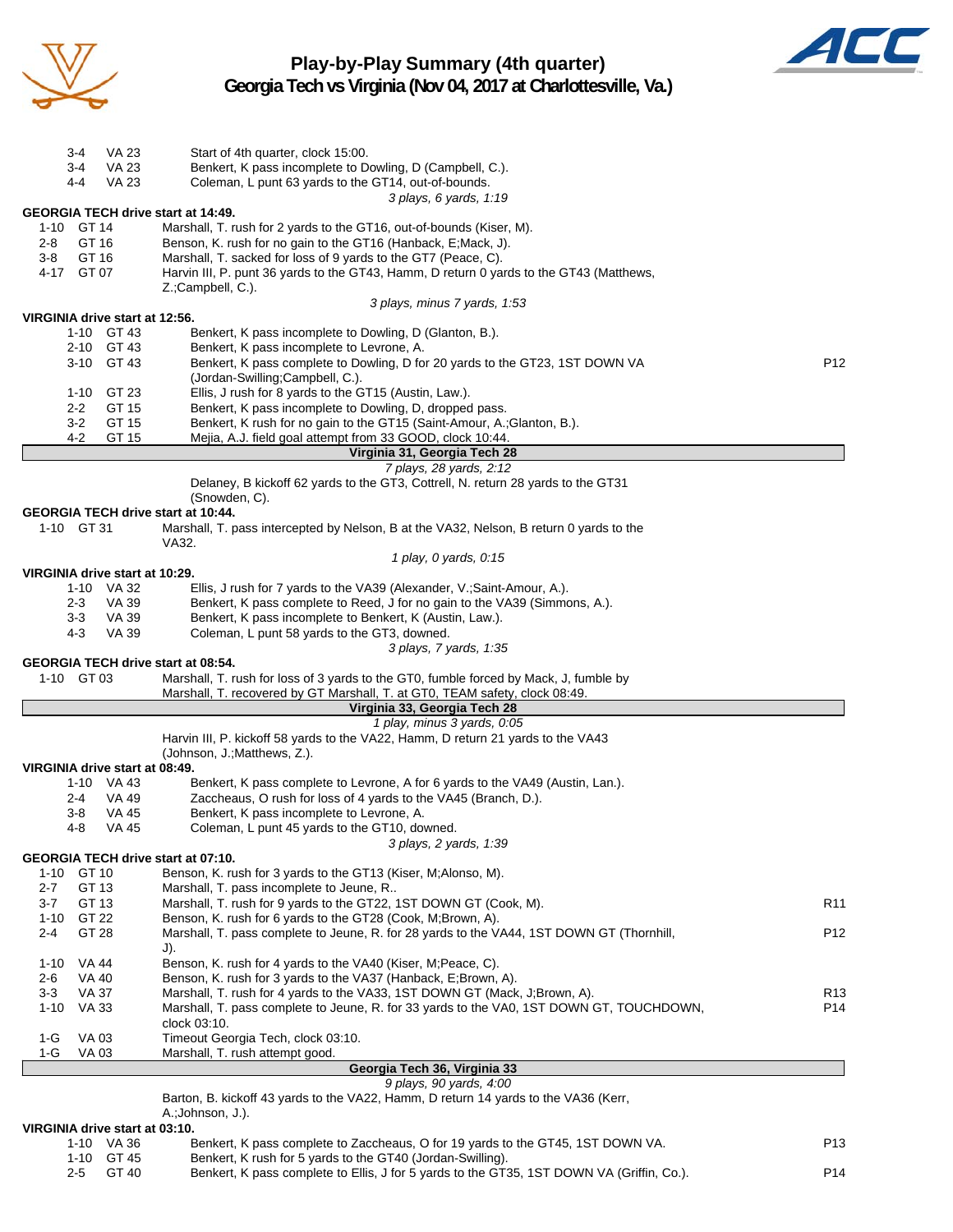

## **Play-by-Play Summary (4th quarter)**



**Georgia Tech vs Virginia (Nov 04, 2017 at Charlottesville, Va.)**

|            | $1 - 10$<br>$2 - 2$ | GT 35<br>GT 27                 | Benkert, K pass complete to Dowling, D for 8 yards to the GT27 (Alexander, V.).<br>Benkert, K pass complete to Levrone, A for 27 yards to the GT0, 1ST DOWN VA, TOUCHDOWN,<br>clock 01:22. | P <sub>15</sub> |
|------------|---------------------|--------------------------------|--------------------------------------------------------------------------------------------------------------------------------------------------------------------------------------------|-----------------|
|            | 1-G                 | GT 03                          | Mejia, A.J. kick attempt good.                                                                                                                                                             |                 |
|            |                     |                                | Virginia 40, Georgia Tech 36                                                                                                                                                               |                 |
|            |                     |                                | 5 plays, 64 yards, 1:48                                                                                                                                                                    |                 |
|            |                     |                                | Delaney, B kickoff 63 yards to the GT2, Cottrell, N. return 22 yards to the GT24 (Atkins,                                                                                                  |                 |
|            |                     |                                | $L$ ; Hamm, $D$ ).                                                                                                                                                                         |                 |
|            |                     |                                | <b>GEORGIA TECH drive start at 01:22.</b>                                                                                                                                                  |                 |
| 1-10 GT 24 |                     |                                | Marshall, T. rush for 15 yards to the GT39, 1ST DOWN GT (Kiser, M).                                                                                                                        | R <sub>15</sub> |
| $1 - 10$   | GT 39               |                                | Marshall, T. pass incomplete to Green, J                                                                                                                                                   |                 |
| $2 - 10$   | GT 39               |                                | Marshall, T. sacked for loss of 6 yards to the GT33 (Peace, C).                                                                                                                            |                 |
| $3 - 16$   | GT 33               |                                | Timeout Georgia Tech, clock 00:53.                                                                                                                                                         |                 |
| $3 - 16$   | GT 33               |                                | Marshall, T. pass incomplete to Jeune, R                                                                                                                                                   |                 |
| 4-16       | GT 33               |                                | Marshall, T. pass complete to Jeune, R. for 35 yards to the VA32, 1ST DOWN GT,                                                                                                             | P <sub>16</sub> |
|            |                     |                                | out-of-bounds (Thornhill, J).                                                                                                                                                              |                 |
| 1-10 VA 32 |                     |                                | Marshall, T. pass incomplete to Jeune, R                                                                                                                                                   |                 |
| $2 - 10$   | VA 32               |                                | Marshall, T. rush for no gain to the VA32 (Blanding, Q).                                                                                                                                   |                 |
| $3 - 10$   | VA 32               |                                | Marshall, T. sacked for loss of 5 yards to the VA37 (Brown, A;Thornhill, J).                                                                                                               |                 |
| 4-15       | VA 37               |                                | Timeout Georgia Tech, clock 00:24.                                                                                                                                                         |                 |
| 4-15       | VA 37               |                                | Marshall, T. pass incomplete to Jeune, R. (Peace, C).                                                                                                                                      |                 |
|            |                     |                                | 9 plays, 39 yards, 1:07                                                                                                                                                                    |                 |
|            |                     | VIRGINIA drive start at 00:15. |                                                                                                                                                                                            |                 |
|            |                     | 1-10 VA 37                     | TEAM rush for loss of 2 yards to the VA35.                                                                                                                                                 |                 |
|            |                     |                                | End of game, clock 00:00.                                                                                                                                                                  |                 |
|            |                     |                                | $1$ play minus 2 varde $0.15$                                                                                                                                                              |                 |

|                        |              |       |   |           |   |         | -piay, minus 2 yards, 0:15                       |          |                  |                  |
|------------------------|--------------|-------|---|-----------|---|---------|--------------------------------------------------|----------|------------------|------------------|
|                        |              |       |   |           |   |         | <b>FINAL SCORE: Virginia 40, Georgia Tech 36</b> |          |                  |                  |
|                        |              |       |   |           |   |         |                                                  |          |                  |                  |
|                        |              | Time  |   | 1st Downs |   |         | Conversions                                      |          |                  |                  |
| <b>Quarter Summary</b> | <b>Score</b> | Poss  | Р |           |   | 3rd     | 4th                                              | Rushina  | Passing          | <b>Penalties</b> |
| Georgia Tech           |              | 07:20 |   |           | 6 | 2-5     | $1 - 2$                                          | 14-23    | $3 - 9 - 1 - 96$ | $0 - 0$          |
| Virginia               | 12           | 07:40 |   |           |   | $1 - 5$ | 0-0                                              | $6 - 14$ | 7-13-0-85        | $0-0$            |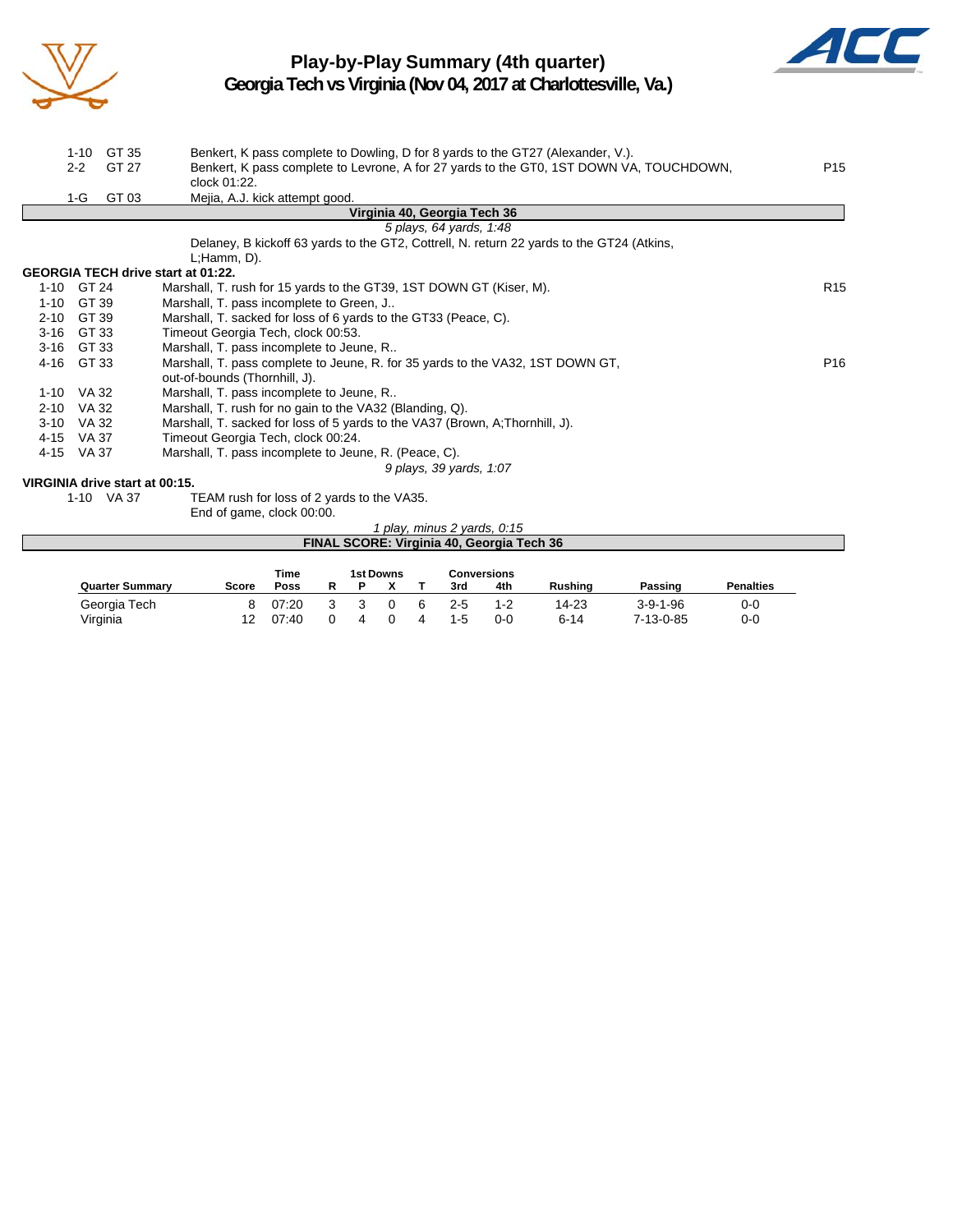

#### **Quickie Statistics (4th quarter only) Georgia Tech vs Virginia (Nov 04, 2017 at Charlottesville, Va.)**



|                                   | GТ          | ٧A             |
|-----------------------------------|-------------|----------------|
| Score                             | 8           | 12             |
| <b>FIRST DOWNS</b>                | 6           | $\overline{4}$ |
| <b>RUSHES-YARDS (NET)</b>         | 14-23       | $6 - 14$       |
| <b>PASSING YDS (NET)</b>          | 96          | 85             |
| Passes Att-Comp-Int               | $9 - 3 - 1$ | $13 - 7 - 0$   |
| <b>TOTAL OFFENSE PLAYS-YARDS</b>  | 23-119      | 19-99          |
| <b>Fumble Returns-Yards</b>       | $0-0$       | $0-0$          |
| <b>Punt Returns-Yards</b>         | $0 - 0$     | $1 - 0$        |
| Kickoff Returns-Yards             | $2 - 50$    | $2 - 35$       |
| <b>Interception Returns-Yards</b> | $0 - 0$     | $1 - 0$        |
| Punts (Number-Avg)                | $1 - 36.0$  | $3 - 55.3$     |
| Fumbles-Lost                      | $1 - 0$     | $0 - 0$        |
| Penalties-Yards                   | $0 - 0$     | 0-0            |
| <b>Possession Time</b>            | 07:20       | 07:40          |
| <b>Third-Down Conversions</b>     | 2 of 5      | 1 of 5         |
| <b>Fourth-Down Conversions</b>    | 1 of 2      | $0$ of $0$     |

| Georgia Tech           |                    |                                                                                                                                                                                                                                                                                                                                                                                  | Virginia                                                |                         |               |                 |                     |                    |
|------------------------|--------------------|----------------------------------------------------------------------------------------------------------------------------------------------------------------------------------------------------------------------------------------------------------------------------------------------------------------------------------------------------------------------------------|---------------------------------------------------------|-------------------------|---------------|-----------------|---------------------|--------------------|
| <b>Rushing</b>         |                    | No. Gain Loss<br>TD<br>Net<br>Avg<br>Lg                                                                                                                                                                                                                                                                                                                                          | <b>Rushing</b>                                          |                         | No. Gain Loss |                 | <b>Net</b><br>TD    | Lg<br>Avg          |
| KirVonte Benson        |                    | 5<br>16<br>16<br>$\mathbf 0$<br>0<br>6<br>3.2                                                                                                                                                                                                                                                                                                                                    | Jordan Ellis                                            | $\overline{c}$          | 15            | 0               | 15<br>0             | 8<br>7.5           |
| <b>TaQuon Marshall</b> |                    | 23<br>$\overline{7}$<br>9<br>30<br>15<br>0.8<br>0                                                                                                                                                                                                                                                                                                                                | <b>Kurt Benkert</b>                                     | $\overline{\mathbf{c}}$ | 5             | $\mathbf 0$     | 5<br>$\mathbf 0$    | 5<br>2.5           |
|                        |                    |                                                                                                                                                                                                                                                                                                                                                                                  | <b>TEAM</b>                                             | 1                       | 0             | $\overline{2}$  | $-2$<br>$\mathbf 0$ | 0<br>$-2.0$        |
|                        |                    |                                                                                                                                                                                                                                                                                                                                                                                  | Olamide Zaccheaus                                       | 1                       | $\Omega$      | 4               | $-4$<br>$\Omega$    | $\Omega$<br>$-4.0$ |
| <b>Passing</b>         |                    | $C-A-I$<br>Yds<br>TD Long<br>Sack                                                                                                                                                                                                                                                                                                                                                | Passing                                                 | $C-A-I$                 |               | Yds             | TD<br>Long          | <b>Sack</b>        |
| <b>TaQuon Marshall</b> |                    | $3 - 9 - 1$<br>96<br>$\mathbf{1}$<br>35<br>3                                                                                                                                                                                                                                                                                                                                     | <b>Kurt Benkert</b>                                     | $7 - 13 - 0$            |               | $\overline{85}$ | 1                   | 27                 |
| Receiving              |                    | No.<br>Yards<br>TD<br>Long                                                                                                                                                                                                                                                                                                                                                       | Receiving                                               | No.                     | Yards         | TD              | Long                |                    |
| <b>Ricky Jeune</b>     |                    | 3<br>$\overline{96}$<br>$\overline{35}$                                                                                                                                                                                                                                                                                                                                          | Andre Levrone                                           | $\overline{2}$          | 33            | 1               | 27                  |                    |
|                        |                    |                                                                                                                                                                                                                                                                                                                                                                                  | Doni Dowling                                            | 2                       | 28            | 0               | 20                  |                    |
|                        |                    |                                                                                                                                                                                                                                                                                                                                                                                  | Olamide Zaccheaus                                       | 1                       | 19            | 0               | 19                  |                    |
|                        |                    |                                                                                                                                                                                                                                                                                                                                                                                  | Jordan Ellis                                            | 1                       | 5             | $\Omega$        | 5                   |                    |
| <b>Punting</b>         |                    | Yds<br>In20<br>ΤВ<br>No.<br>Avg<br>Long                                                                                                                                                                                                                                                                                                                                          | <b>Punting</b>                                          | No.                     | Yds           |                 | Avg Long            | In20<br>ΤВ         |
| Pressley Harvin III    |                    | 36<br>36.0<br>$\Omega$<br>$\mathbf 1$<br>36<br>$\Omega$                                                                                                                                                                                                                                                                                                                          | Lester Coleman                                          | 3                       | 166           | 55.3            | 63                  | 3<br>$\Omega$      |
| <b>Punt Returns</b>    |                    | <b>TD</b><br>No.<br>Yards<br>Long                                                                                                                                                                                                                                                                                                                                                | <b>Punt Returns</b>                                     | No.                     | Yards         | TD              | Long                |                    |
|                        |                    |                                                                                                                                                                                                                                                                                                                                                                                  | Daniel Hamm                                             |                         | $\Omega$      | $\Omega$        |                     |                    |
|                        |                    |                                                                                                                                                                                                                                                                                                                                                                                  |                                                         |                         |               |                 |                     |                    |
| <b>Kick Returns</b>    |                    | Yards<br>No.<br>TD<br>Long<br>$\mathfrak{p}$                                                                                                                                                                                                                                                                                                                                     | <b>Kick Returns</b>                                     | No.                     | Yards         | TD              | Long                |                    |
| <b>Nathan Cottrell</b> |                    | 50<br>$\Omega$<br>28                                                                                                                                                                                                                                                                                                                                                             | Daniel Hamm                                             | 2                       | 35            | $\Omega$        | 21                  |                    |
| <b>Tackles</b>         |                    | <b>Sacks</b><br><b>TFL</b><br>UA-A<br><b>Total</b>                                                                                                                                                                                                                                                                                                                               | <b>Tackles</b>                                          | UA-A                    | <b>Total</b>  |                 | <b>Sacks</b>        | <b>TFL</b>         |
| Victor Alexander       |                    | $1 - 1$<br>2<br>0.0<br>0.0                                                                                                                                                                                                                                                                                                                                                       | Micah Kiser                                             | $2 - 2$                 |               | 4               | 0.0                 | 0.0                |
|                        | B. Jordan-Swilling | $1 - 1$<br>2<br>0.0<br>0.0                                                                                                                                                                                                                                                                                                                                                       | Andrew Brown                                            | $0 - 4$                 |               | 4               | 0.5                 | 0.5                |
| Qtr                    | <b>Time</b>        | <b>Scoring Play</b>                                                                                                                                                                                                                                                                                                                                                              |                                                         |                         |               |                 |                     | V-H                |
| 1st                    | 12:17              | VA - A.J. Mejia 36 yd field goal, 7-16 2:43                                                                                                                                                                                                                                                                                                                                      |                                                         |                         |               |                 |                     | $0 - 3$            |
|                        | 00:58              | GT - TaQuon Marshall 1 yd run (Brenton King kick), 4-53 1:45                                                                                                                                                                                                                                                                                                                     |                                                         |                         |               |                 |                     | $7 - 3$            |
| 2nd                    | 14:53              | VA - A.J. Mejia 23 yd field goal, 5-38 1:05                                                                                                                                                                                                                                                                                                                                      |                                                         |                         |               |                 |                     | $7 - 6$            |
|                        | 02:31              | GT - KirVonte Benson 1 yd run (Brenton King kick), 4-14 1:53                                                                                                                                                                                                                                                                                                                     |                                                         |                         |               |                 |                     | $14 - 6$           |
|                        | 02:17              | VA - Joe Reed 92 yd kickoff return (A.J. Mejia kick)                                                                                                                                                                                                                                                                                                                             |                                                         |                         |               |                 |                     | $14 - 13$          |
| 3rd                    | 14:40              | GT - TaQuon Marshall 78 yd run (Brenton King kick), 1-78 0:20                                                                                                                                                                                                                                                                                                                    |                                                         |                         |               |                 |                     | $21 - 13$          |
|                        | 14:25              | GT - B. Jordan-Swilling 27 yd interception return (Brenton King kick)                                                                                                                                                                                                                                                                                                            |                                                         |                         |               |                 |                     | $28 - 13$          |
|                        | 11:39              | VA - Andre Levrone 34 yd pass from Kurt Benkert (A.J. Mejia kick), 8-78 2:46                                                                                                                                                                                                                                                                                                     |                                                         |                         |               |                 |                     | $28 - 20$          |
|                        | 10:05              | VA - Doni Dowling 28 yd pass from Kurt Benkert (Olamide Zaccheaus pass from Benkert, K), 2-30 0:40                                                                                                                                                                                                                                                                               |                                                         |                         |               |                 |                     | $28 - 28$          |
| 4th                    | 10:44              | VA - A.J. Mejia 33 yd field goal, 7-28 2:12                                                                                                                                                                                                                                                                                                                                      |                                                         |                         |               |                 |                     | $0 - 3$            |
|                        | 08:49              | VA - TEAM safety                                                                                                                                                                                                                                                                                                                                                                 |                                                         |                         |               |                 |                     | $0 - 5$            |
|                        | 00.40              | $\Omega$ $\overline{E}$ $\overline{E}$ $\overline{E}$ $\overline{E}$ $\overline{E}$ $\overline{E}$ $\overline{E}$ $\overline{E}$ $\overline{E}$ $\overline{E}$ $\overline{E}$ $\overline{E}$ $\overline{E}$ $\overline{E}$ $\overline{E}$ $\overline{E}$ $\overline{E}$ $\overline{E}$ $\overline{E}$ $\overline{E}$ $\overline{E}$ $\overline{E}$ $\overline{E}$ $\overline{E}$ | $T - \bigcap_{x \in T} M$ and $T - \bigcap_{x \in T} M$ |                         |               |                 |                     | $\sim$ $\sim$      |

03:10 GT - Ricky Jeune 33 yd pass from TaQuon Marshall (TaQuon Marshall rush), 9-90 4:00 8 - 5<br>01:22 VA - Andre Levrone 27 yd pass from Kurt Benkert (A.J. Mejia kick), 5-64 1:48 8 - 12 VA - Andre Levrone 27 yd pass from Kurt Benkert (A.J. Mejia kick), 5-64 1:48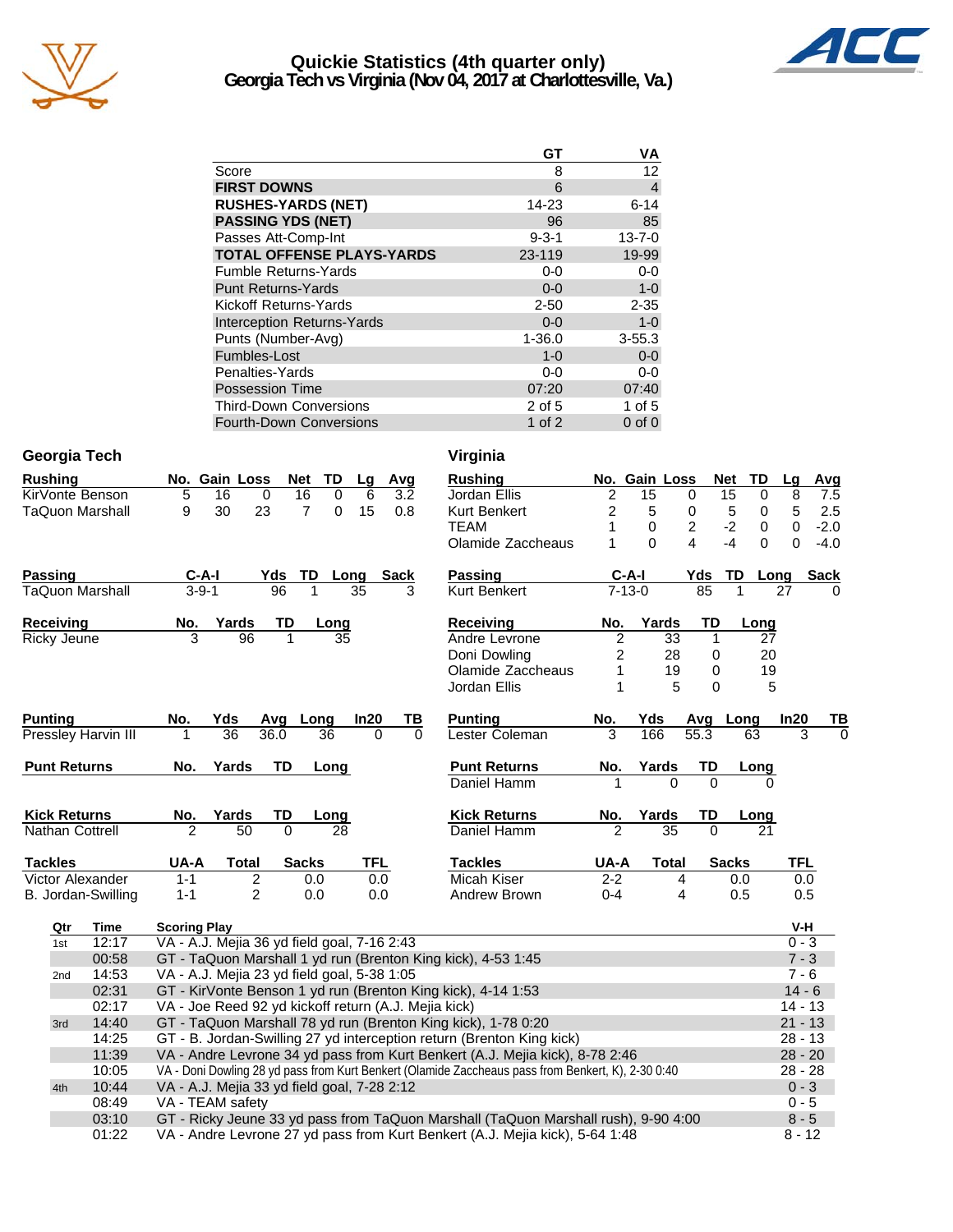

#### **Scoring Summary (Final) 2017 Virginia Football Virginia vs Louisville (Nov 11, 2017 at Louisville, Ky.)**



Virginia (6-4,3-4) vs. Louisville (6-4,3-3) Date: Nov 11, 2017 • Site: Louisville, Ky. • Stadium: Papa John's Cardinal Attendance: 46787

| <b>Score by Quarters</b> | ∙ |  | Total |
|--------------------------|---|--|-------|
| 'Virginia                |   |  | ີ     |
| 'Louisville              | ັ |  | 38    |

| Qtr Time  | <b>Scoring Play</b>                                                                           | V-H       |
|-----------|-----------------------------------------------------------------------------------------------|-----------|
|           | 1st 10:20 VA - Chris Sharp 7 yd run (A.J. Mejia kick), 7-54 3:47                              | $7 - 0$   |
| 09:16     | LOU - Lamar Jackson 68 yd run (Blanton Creque kick), 3-75 1:04                                | $7 - 7$   |
|           | 2nd 13:08 LOU - Blanton Creque 40 yd field goal, 9-17 3:06                                    | $7 - 10$  |
| 05:52     | LOU - Seth Dawkins 14 yd pass from Lamar Jackson (Blanton Creque kick), 11-91 4:54            | $7 - 17$  |
| 00:48     | VA - Evan Butts 25 yd pass from Kurt Benkert (A.J. Mejia kick), 6-58 1:36                     | $14 - 17$ |
|           | 3rd 06:51 LOU - Jaylen, Smith 24 yd pass from Lamar Jackson (Blanton Creque kick), 10-80 4:55 | $14 - 24$ |
| 03:58     | LOU - Jaylen, Smith 21 yd pass from Lamar Jackson (Blanton Creque kick), 4-59 1:41            | $14 - 31$ |
| 4th 13:57 | LOU - Dae Williams 3 yd run (Blanton Creque kick), 7-40 2:41                                  | $14 - 38$ |
|           | 01:48 VA - Jordan Ellis 3 yd run (A.J. Mejia kick), 12-80 5:55                                | $21 - 38$ |

Kickoff time: 3:32 PM • End of Game: 6:45 PM • Total elapsed time: 3:13

Officials: Referee: S. Mullins; Umpire: J. Forte; Linesman: J. Hoffman;

Line judge: R. Zivkovic; Back judge: D. Bell; Field judge: K. Johnson;

Side judge: M.Safret; Center judge: J. Pennucci;

Temperature: 47 • Wind: Calm • Weather: Mostly Cloudy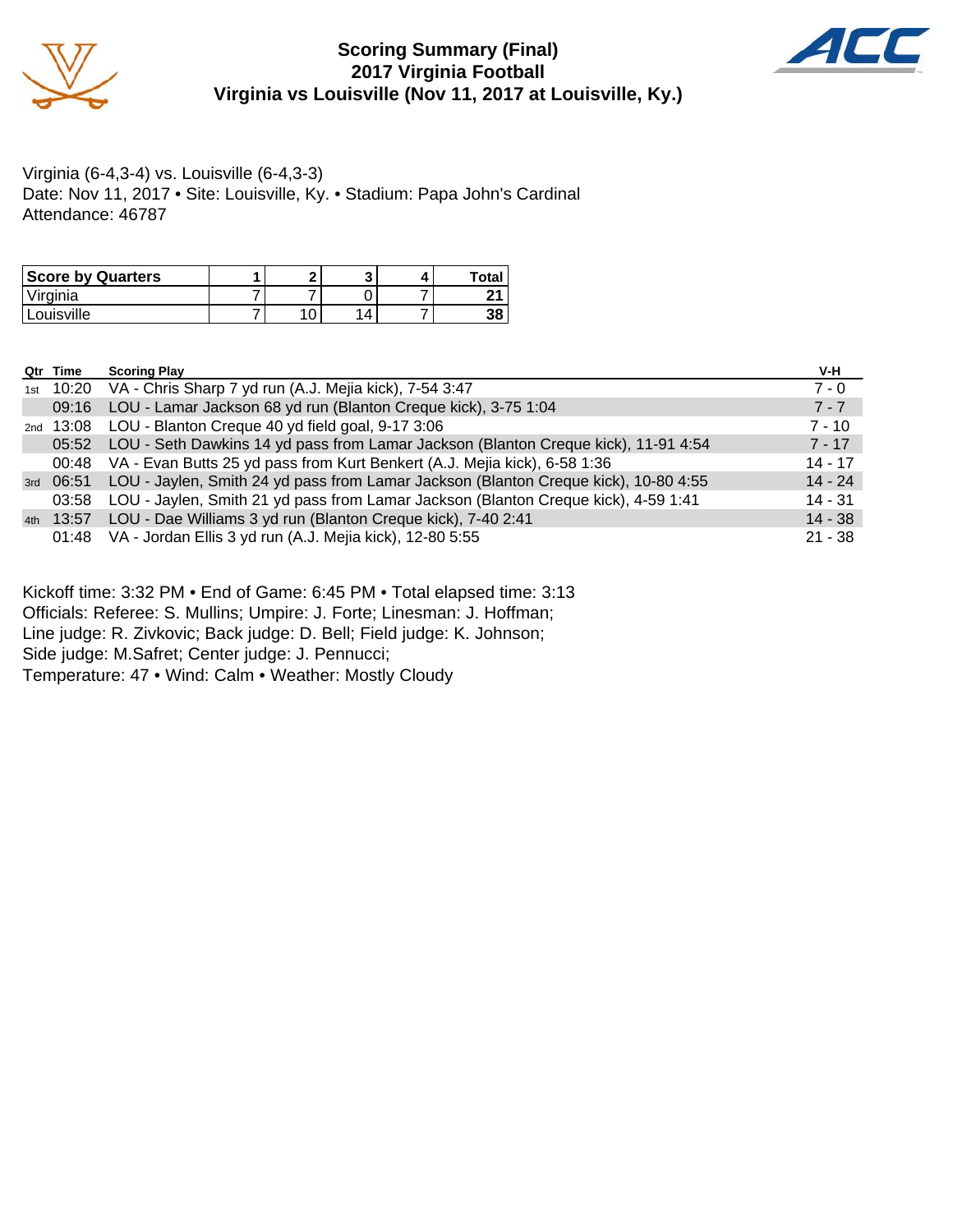

#### **Team Statistics (Final) 2017 Virginia Football Virginia vs Louisville (Nov 11, 2017 at Louisville, Ky.)**



|                                | VA             | LOU           |
|--------------------------------|----------------|---------------|
| <b>FIRST DOWNS</b>             | 16             | 27            |
| Rushing                        | $\overline{4}$ | 15            |
| Passing                        | 11             | 9             |
| Penalty                        | 1              | 3             |
| <b>NET YARDS RUSHING</b>       | 63             | 298           |
| <b>Rushing Attempts</b>        | 28             | 43            |
| Average Per Rush               | 2.2            | 6.9           |
| <b>Rushing Touchdowns</b>      | $\overline{2}$ | 2             |
| <b>Yards Gained Rushing</b>    | 96             | 312           |
| <b>Yards Lost Rushing</b>      | 33             | 14            |
| <b>NET YARDS PASSING</b>       | 214            | 195           |
| Completions-Attempts-Int       | 19-36-1        | $15 - 26 - 0$ |
| Average Per Attempt            | 5.9            | 7.5           |
| <b>Average Per Completion</b>  | 11.3           | 13.0          |
| Passing Touchdowns             | 1              | 3             |
| <b>TOTAL OFFENSE YARDS</b>     | 277            | 493           |
| Total offense plays            | 64             | 69            |
| Average Gain Per Play          | 4.3            | 7.1           |
| Fumbles: Number-Lost           | $3 - 1$        | 4-2           |
| Penalties: Number-Yards        | $8 - 73$       | $6 - 65$      |
| <b>PUNTS-YARDS</b>             | 8-354          | $3 - 121$     |
| Average Yards Per Punt         | 44.2           | 40.3          |
| <b>Net Yards Per Punt</b>      | 36.2           | 40.3          |
| Inside 20                      | 1              | 1             |
| 50+ Yards                      | 2              | 0             |
| <b>Touchbacks</b>              | $\mathbf{1}$   | 0             |
| Fair catch                     | 1              | 1             |
| <b>KICKOFFS-YARDS</b>          | 4-247          | $7 - 417$     |
| Average Yards Per Kickoff      | 61.8           | 59.6          |
| Net Yards Per Kickoff          | 44.2           | 37.9          |
| <b>Touchbacks</b>              | 1              | 0             |
| Punt returns: Number-Yards-TD  | $0 - 0 - 0$    | $5 - 44 - 0$  |
| Average Per Return             | 0.0            | 8.8           |
| Kickoff returns: Number-Yds-TD | $7 - 152 - 0$  | $2 - 45 - 0$  |
| Average Per Return             | 21.7           | 22.5          |
| Interceptions: Number-Yds-TD   | $0 - 0 - 0$    | $1 - 45 - 0$  |
| Fumble Returns: Number-Yds-TD  | $0 - 0 - 0$    | $0 - 0 - 0$   |
| <b>Miscellaneous Yards</b>     | 0              | 0             |
| Possession Time                | 30:01          | 29:59         |
| 1st Quarter                    | 9:20           | 5:40          |
| 2nd Quarter                    | 5:47           | 9:13          |
| 3rd Quarter                    | 6:46           | 8:14          |
| 4th Quarter                    | 8:08           | 6:52          |
| <b>Third-Down Conversions</b>  | 6 of 15        | 4 of 11       |
| <b>Fourth-Down Conversions</b> | $0$ of $0$     | 2 of 2        |
| Red-Zone Scores-Chances        | $2 - 2$        | $3 - 4$       |
| Touchdowns                     | $2 - 2$        | 2-4           |
| Field goals                    | $0 - 2$        | $1 - 4$       |
| Sacks By: Number-Yards         | $2 - 11$       | $4 - 33$      |
| <b>PAT Kicks</b>               | $3 - 3$        | $5-5$         |
| <b>Field Goals</b>             | 0-0            | $1 - 2$       |
| Points off turnovers           | 0              | 10            |
|                                |                |               |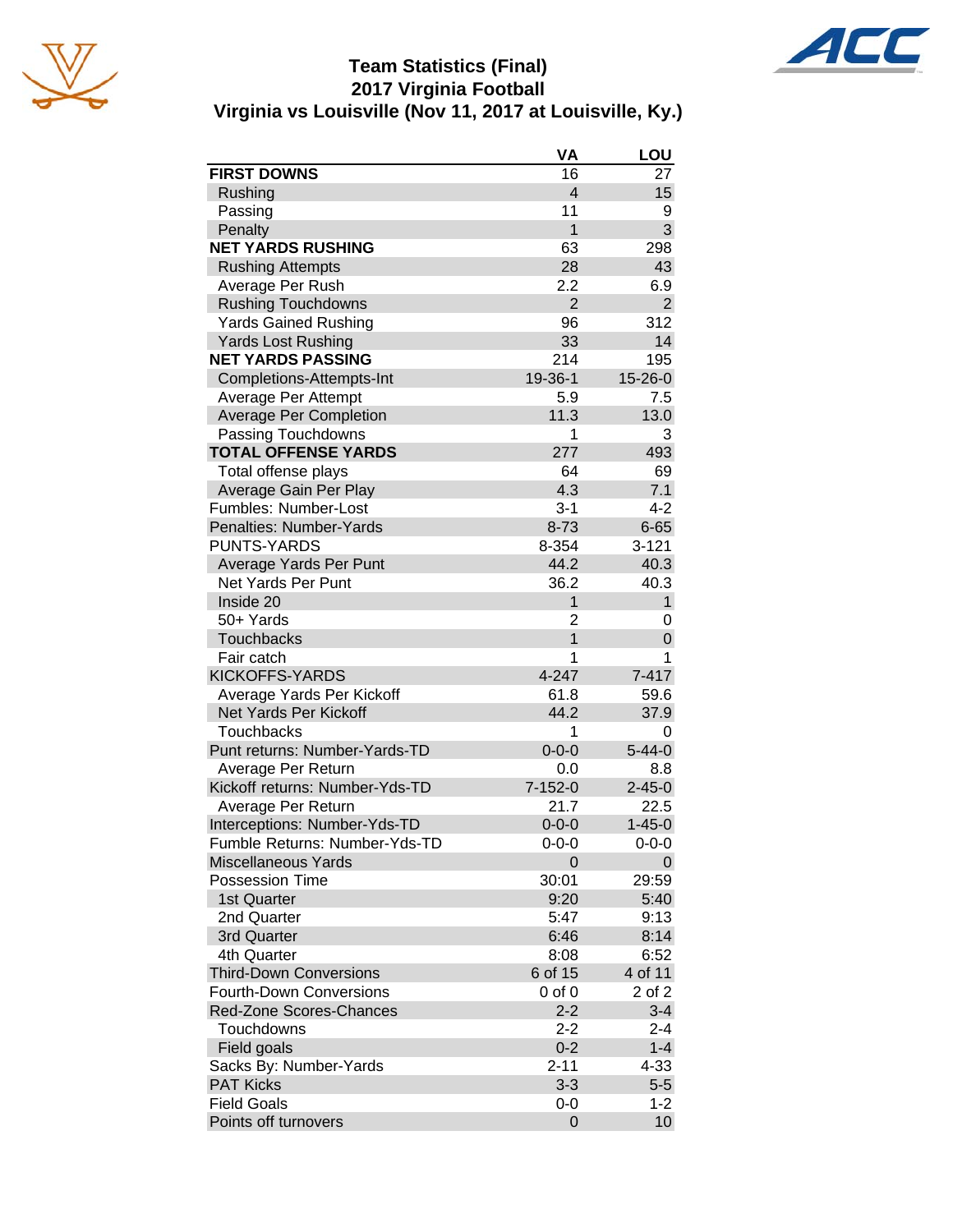

#### **Individual Statistics (Final) 2017 Virginia Football Virginia vs Louisville (Nov 11, 2017 at Louisville, Ky.)**

#### **Virginia Louisville**

| <b>Rushing</b>       | No.             | <b>Gain Loss</b>  |                | Net            | TD              | Lg             | Avg                  | <b>Rushing</b>            | No.             |                  | Gain Loss            | Net               | TD             | L,              |
|----------------------|-----------------|-------------------|----------------|----------------|-----------------|----------------|----------------------|---------------------------|-----------------|------------------|----------------------|-------------------|----------------|-----------------|
| Jordan Ellis         | $\overline{13}$ | 59                | 1              | 58             | 1               | 9              | 4.5                  | Lamar Jackson             | 15              | 160              | 13                   | 147               | 1              | 6               |
| <b>Chris Sharp</b>   | $\overline{2}$  | 16                | 0              | 16             | 1               | 9              | 8.0                  | Dae Williams              | 15              | 88               | $\mathbf 0$          | 88                | 1              | $\overline{2}$  |
| <b>PK Kier</b>       | 4               | 16                | $\Omega$       | 16             | 0               | 7              | 4.0                  | <b>Malik Williams</b>     | 10              | 55               | 0                    | 55                | 0              | $\overline{2}$  |
| Olamide Zaccheaus    | 1               | $\overline{2}$    | $\Omega$       | $\overline{2}$ | $\mathbf{0}$    | $\overline{2}$ | 2.0                  | Reggie Bonnafon           | 3               | 9                | 1                    | 8                 | 0              |                 |
| Joe Reed             | 1               | 1                 | 0              | $\mathbf{1}$   | 0               | 1              | 1.0                  | <b>Totals</b>             | 43              | $\overline{312}$ | 14                   | 298               | $\overline{2}$ | $\overline{6}$  |
| <b>Kurt Benkert</b>  | 7               | 2                 | 32             | $-30$          | 0               | $\mathbf{1}$   | $-4.3$               |                           |                 |                  |                      |                   |                |                 |
| <b>Totals</b>        | 28              | 96                | 33             | 63             | $\overline{2}$  | 9              | 2.2                  |                           |                 |                  |                      |                   |                |                 |
| <b>Passing</b>       |                 | $C-A-I$           | Yds            | TD             | Long            |                | Sack                 | <b>Passing</b>            |                 | $C-A-I$          |                      | Yds               | TD             | Long            |
| Kurt Benkert         |                 | $19 - 36 - 1$     | 214            | 1              |                 | 30             | 4                    | Lamar Jackson             |                 | $15 - 26 - 0$    |                      | 195               | 3              | 35              |
| Totals               |                 | $19 - 36 - 1$     | 214            | 1              |                 | 30             | 4                    | Totals                    |                 | $15 - 26 - 0$    |                      | 195               | $\overline{3}$ | 35              |
| <b>Receiving</b>     | No.             | Yards             |                | TD             | Long            |                |                      | <b>Receiving</b>          | No.             |                  | Yards                | TD                | Long           |                 |
| Andre Levrone        | 6               | 92                |                | $\overline{0}$ | 30              |                |                      | Jaylen, Smith             |                 | 5                | 84                   | $\overline{2}$    |                | 29              |
| Olamide Zaccheaus    | 4               | 44                |                | 0              | 22              |                |                      | <b>Seth Dawkins</b>       |                 | 5                | 55                   | 1                 |                | 16              |
| Doni Dowling         | 3               | 38                |                | 0              | 18              |                |                      | <b>Charles Standberry</b> |                 | $\overline{2}$   | 10                   | 0                 |                | $\overline{7}$  |
| Evan Butts           | 2               | 29                |                | 1              | 25              |                |                      | <b>Traveon Samuel</b>     |                 | 1                | 35                   | 0                 |                | 35              |
| Jordan Ellis         | $\overline{2}$  |                   | 0              | $\Omega$       | 0               |                |                      | Kemari Averett            |                 | 1                | 10                   | 0                 |                | 10              |
| Daniel Hamm          | 1               |                   | 9              | 0              | 9               |                |                      | Dez Fitzpatrick           | 1               |                  | 1                    | 0                 |                | $\mathbf{1}$    |
| Hasise Dubois        | 1               |                   | 2              | 0              | $\overline{2}$  |                |                      | Totals                    | $\overline{15}$ |                  | 195                  | 3                 |                | $\overline{35}$ |
| <b>Totals</b>        | 19              | 214               |                | $\mathbf{1}$   | 30              |                |                      |                           |                 |                  |                      |                   |                |                 |
| <b>Punting</b>       | No.             | Yds               | Avg            | Long           |                 | In20           | ΤВ                   | <b>Punting</b>            | No.             | Yds              |                      | Avg               | Long           | In:             |
| Lester Coleman       | 8               | 354               | 44.2           |                | 52              | 1              | 1                    | Mason King                | 3               | 121              |                      | 40.3              | 43             |                 |
| Totals               | 8               | 354               | 44.2           |                | $\overline{52}$ | 1              | $\mathbf{1}$         | Totals                    | $\overline{3}$  | $\overline{121}$ |                      | $\overline{40.3}$ | 43             |                 |
|                      |                 | <b>Punt</b>       |                | <b>Kickoff</b> |                 |                | Intercept            |                           |                 | Punt             |                      | <b>Kickoff</b>    |                | <b>Int</b>      |
| <b>Returns</b>       | No Yds          |                   | Lg No Yds      |                | Lg No Yds       |                | Lg                   | <b>Returns</b>            | No Yds          |                  | Lg                   | No Yds            | Lg No          |                 |
| Joe Reed             | 0               | 0<br>$\Omega$     | 7              | 152            | 28              | 0              | 0<br>0               | Reggie Bonnafon           | 5               | 44               | $\overline{28}$<br>0 | $\mathbf 0$       | $\mathbf 0$    | 0               |
| Totals               | 0               | $\mathbf 0$<br> 0 | $\overline{7}$ | 152            | $\overline{28}$ | $\mathbf 0$    | $\Omega$<br>$\Omega$ | <b>Traveon Samuel</b>     | 0               | 0                | $\overline{2}$<br>0  | 45                | 25             | 0               |
|                      |                 |                   |                |                |                 |                |                      | Dee Smith                 | 0               | 0                | $\mathbf 0$<br>0     | 0                 | $\mathbf{0}$   | 1               |
|                      |                 |                   |                |                |                 |                |                      | <b>Totals</b>             | 5               | 44               | $\overline{2}$<br>28 | 45                | 25             | $\mathbf 1$     |
| Field goals          | Qtr             | Time              | <b>Dist</b>    |                | <b>Result</b>   |                |                      | Field goals               | Qtr             | Time             | <b>Dist</b>          |                   |                | Result          |
|                      |                 |                   |                |                |                 |                |                      | <b>Blanton Creque</b>     | 2nd             | 13:08            |                      | 40 yards          |                | Good            |
|                      |                 |                   |                |                |                 |                |                      | <b>Blanton Creque</b>     | 4th             | 07:43            |                      | 32 yards          |                | Missec          |
| <b>Kickoffs</b>      | No.             | Yards             |                | Avq            | ΤВ              | OB             |                      | <b>Kickoffs</b>           | No.             | Yards            |                      | Avg               | ΤВ             | C               |
| <b>Brian Delaney</b> | 3               | 192               |                | 64.0           | 1               | 0              |                      | <b>Blanton Creque</b>     | 7               |                  | 417                  | 59.6              | $\Omega$       |                 |
| A.J. Mejia           | 1               | 55                |                | 55.0           | 0               | 0              |                      |                           |                 |                  |                      |                   |                |                 |
| All-purpose          | Run             | <b>Rcv</b>        | ΚR             | PR             |                 | IR             | Total                | <b>All-purpose</b>        | Run             | <b>Rcv</b>       | KR                   |                   | <b>PR</b>      | IR              |
| Joe Reed             | 1               | $\mathbf{0}$      | 152            | $\Omega$       |                 | $\Omega$       | 153                  | Lamar Jackson             | 147             |                  | 0                    | 0                 | $\Omega$       | $\Omega$        |
| Andre Levrone        | 0               | 92                | 0              | 0              |                 | 0              | 92                   | Dae Williams              | 88              |                  | 0                    | 0                 | 0              | 0               |
| Jordan Ellis         | 58              | 0                 | 0              | 0              |                 | 0              | 58                   | Jaylen, Smith             |                 | 0<br>84          |                      | 0                 | $\Omega$       | 0               |
| Olamide Zaccheaus    | $\overline{2}$  | 44                | 0              | $\mathbf{0}$   |                 | $\Omega$       | 46                   | <b>Traveon Samuel</b>     |                 | $\Omega$<br>35   |                      | 45                | $\Omega$       | $\mathbf{0}$    |

| 160<br>13<br>147<br>Lamar Jackson<br>15<br>1<br>68<br>9.8<br>Dae Williams<br>15<br>88<br>0<br>88<br>1<br>20<br>5.9<br>Malik Williams<br>55<br>5.5<br>10<br>0<br>55<br>23<br>0<br>3<br>Reggie Bonnafon<br>9<br>1<br>8<br>0<br>7<br>2.7<br>$\overline{312}$<br>43<br>14<br>298<br>$\overline{2}$<br>Totals<br>68<br>6.9<br>$C-A-I$<br>Yds<br>Passing<br>TD<br>Long<br><b>Sack</b><br>15-26-0<br>195<br>Lamar Jackson<br>3<br>35<br>$\frac{2}{2}$<br>15-26-0<br>195<br>Totals<br>3<br>35<br><b>Receiving</b><br>No.<br>Yards<br>TD<br><u>Long</u><br>Jaylen, Smith<br>5<br>84<br>2<br>29<br>Seth Dawkins<br>5<br>55<br>1<br>16<br>$\overline{2}$<br><b>Charles Standberry</b><br>10<br>0<br>7<br><b>Traveon Samuel</b><br>1<br>35<br>0<br>35<br>Kemari Averett<br>1<br>10<br>10<br>0<br>1<br>1<br>1<br>Dez Fitzpatrick<br>0<br><b>Totals</b><br>15<br>195<br>3<br>35<br>Punting<br>Yds<br>Avg<br>Long<br>ln20<br>ΤВ<br>No.<br>Mason King<br>121<br>40.3<br>3<br>43<br>0<br>1<br>43<br>1<br>3<br>121<br>40.3<br>Totals<br>0<br><b>Kickoff</b><br>Punt<br><b>Intercept</b><br>Lg No<br>Yds<br>Lg No Yds<br>Yds<br>Returns<br>No<br><u>Lg</u><br>28<br>Reggie Bonnafon<br>44<br>0<br>5<br>$\overline{0}$<br>0<br>0<br>0<br>0<br><b>Traveon Samuel</b><br>2<br>45<br>0<br>0<br>$\overline{0}$<br>25<br>0<br>0<br>0<br>Dee Smith<br>0<br>0<br>1<br>45<br>0<br>0<br>0<br>0<br>45<br>$\overline{28}$<br>$\overline{2}$<br>$\overline{25}$<br>5<br>45<br>1<br><b>Totals</b><br>44<br>45<br>45<br>Field goals<br>Qtr<br><b>Time</b><br>Dist<br>Result<br>13:08<br>40 yards<br><b>Blanton Creque</b><br>2nd<br>Good<br><b>Blanton Creque</b><br>32 yards<br>Missed<br>4th<br>07:43<br>Kickoffs<br><u>Yards</u><br>Avg<br>TВ<br><b>Blanton Creque</b><br>417<br>59.6<br>0<br>ΚR<br>PR<br>Run<br>Rcv<br>IR<br><u>All-purpose</u><br>Total<br>Lamar Jackson<br>147<br>147<br>0<br>0<br>0<br>0<br>Dae Williams<br>88<br>0<br>0<br>0<br>0<br>88<br>Jaylen, Smith<br>0<br>84<br>0<br>0<br>0<br>84<br>0<br>35<br>45<br>0 | <b>Rushing</b>        | No. | <b>Gain Loss</b> |  | Net | TD |   | Lg | Avg |
|------------------------------------------------------------------------------------------------------------------------------------------------------------------------------------------------------------------------------------------------------------------------------------------------------------------------------------------------------------------------------------------------------------------------------------------------------------------------------------------------------------------------------------------------------------------------------------------------------------------------------------------------------------------------------------------------------------------------------------------------------------------------------------------------------------------------------------------------------------------------------------------------------------------------------------------------------------------------------------------------------------------------------------------------------------------------------------------------------------------------------------------------------------------------------------------------------------------------------------------------------------------------------------------------------------------------------------------------------------------------------------------------------------------------------------------------------------------------------------------------------------------------------------------------------------------------------------------------------------------------------------------------------------------------------------------------------------------------------------------------------------------------------------------------------------------------------------------------------------------------------------------------------------------------------------------------------------------------------------------------------|-----------------------|-----|------------------|--|-----|----|---|----|-----|
|                                                                                                                                                                                                                                                                                                                                                                                                                                                                                                                                                                                                                                                                                                                                                                                                                                                                                                                                                                                                                                                                                                                                                                                                                                                                                                                                                                                                                                                                                                                                                                                                                                                                                                                                                                                                                                                                                                                                                                                                      |                       |     |                  |  |     |    |   |    |     |
|                                                                                                                                                                                                                                                                                                                                                                                                                                                                                                                                                                                                                                                                                                                                                                                                                                                                                                                                                                                                                                                                                                                                                                                                                                                                                                                                                                                                                                                                                                                                                                                                                                                                                                                                                                                                                                                                                                                                                                                                      |                       |     |                  |  |     |    |   |    |     |
|                                                                                                                                                                                                                                                                                                                                                                                                                                                                                                                                                                                                                                                                                                                                                                                                                                                                                                                                                                                                                                                                                                                                                                                                                                                                                                                                                                                                                                                                                                                                                                                                                                                                                                                                                                                                                                                                                                                                                                                                      |                       |     |                  |  |     |    |   |    |     |
|                                                                                                                                                                                                                                                                                                                                                                                                                                                                                                                                                                                                                                                                                                                                                                                                                                                                                                                                                                                                                                                                                                                                                                                                                                                                                                                                                                                                                                                                                                                                                                                                                                                                                                                                                                                                                                                                                                                                                                                                      |                       |     |                  |  |     |    |   |    |     |
|                                                                                                                                                                                                                                                                                                                                                                                                                                                                                                                                                                                                                                                                                                                                                                                                                                                                                                                                                                                                                                                                                                                                                                                                                                                                                                                                                                                                                                                                                                                                                                                                                                                                                                                                                                                                                                                                                                                                                                                                      |                       |     |                  |  |     |    |   |    |     |
|                                                                                                                                                                                                                                                                                                                                                                                                                                                                                                                                                                                                                                                                                                                                                                                                                                                                                                                                                                                                                                                                                                                                                                                                                                                                                                                                                                                                                                                                                                                                                                                                                                                                                                                                                                                                                                                                                                                                                                                                      |                       |     |                  |  |     |    |   |    |     |
|                                                                                                                                                                                                                                                                                                                                                                                                                                                                                                                                                                                                                                                                                                                                                                                                                                                                                                                                                                                                                                                                                                                                                                                                                                                                                                                                                                                                                                                                                                                                                                                                                                                                                                                                                                                                                                                                                                                                                                                                      |                       |     |                  |  |     |    |   |    |     |
|                                                                                                                                                                                                                                                                                                                                                                                                                                                                                                                                                                                                                                                                                                                                                                                                                                                                                                                                                                                                                                                                                                                                                                                                                                                                                                                                                                                                                                                                                                                                                                                                                                                                                                                                                                                                                                                                                                                                                                                                      |                       |     |                  |  |     |    |   |    |     |
|                                                                                                                                                                                                                                                                                                                                                                                                                                                                                                                                                                                                                                                                                                                                                                                                                                                                                                                                                                                                                                                                                                                                                                                                                                                                                                                                                                                                                                                                                                                                                                                                                                                                                                                                                                                                                                                                                                                                                                                                      |                       |     |                  |  |     |    |   |    |     |
|                                                                                                                                                                                                                                                                                                                                                                                                                                                                                                                                                                                                                                                                                                                                                                                                                                                                                                                                                                                                                                                                                                                                                                                                                                                                                                                                                                                                                                                                                                                                                                                                                                                                                                                                                                                                                                                                                                                                                                                                      |                       |     |                  |  |     |    |   |    |     |
|                                                                                                                                                                                                                                                                                                                                                                                                                                                                                                                                                                                                                                                                                                                                                                                                                                                                                                                                                                                                                                                                                                                                                                                                                                                                                                                                                                                                                                                                                                                                                                                                                                                                                                                                                                                                                                                                                                                                                                                                      |                       |     |                  |  |     |    |   |    |     |
|                                                                                                                                                                                                                                                                                                                                                                                                                                                                                                                                                                                                                                                                                                                                                                                                                                                                                                                                                                                                                                                                                                                                                                                                                                                                                                                                                                                                                                                                                                                                                                                                                                                                                                                                                                                                                                                                                                                                                                                                      |                       |     |                  |  |     |    |   |    |     |
|                                                                                                                                                                                                                                                                                                                                                                                                                                                                                                                                                                                                                                                                                                                                                                                                                                                                                                                                                                                                                                                                                                                                                                                                                                                                                                                                                                                                                                                                                                                                                                                                                                                                                                                                                                                                                                                                                                                                                                                                      |                       |     |                  |  |     |    |   |    |     |
|                                                                                                                                                                                                                                                                                                                                                                                                                                                                                                                                                                                                                                                                                                                                                                                                                                                                                                                                                                                                                                                                                                                                                                                                                                                                                                                                                                                                                                                                                                                                                                                                                                                                                                                                                                                                                                                                                                                                                                                                      |                       |     |                  |  |     |    |   |    |     |
|                                                                                                                                                                                                                                                                                                                                                                                                                                                                                                                                                                                                                                                                                                                                                                                                                                                                                                                                                                                                                                                                                                                                                                                                                                                                                                                                                                                                                                                                                                                                                                                                                                                                                                                                                                                                                                                                                                                                                                                                      |                       |     |                  |  |     |    |   |    |     |
|                                                                                                                                                                                                                                                                                                                                                                                                                                                                                                                                                                                                                                                                                                                                                                                                                                                                                                                                                                                                                                                                                                                                                                                                                                                                                                                                                                                                                                                                                                                                                                                                                                                                                                                                                                                                                                                                                                                                                                                                      |                       |     |                  |  |     |    |   |    |     |
|                                                                                                                                                                                                                                                                                                                                                                                                                                                                                                                                                                                                                                                                                                                                                                                                                                                                                                                                                                                                                                                                                                                                                                                                                                                                                                                                                                                                                                                                                                                                                                                                                                                                                                                                                                                                                                                                                                                                                                                                      |                       |     |                  |  |     |    |   |    |     |
|                                                                                                                                                                                                                                                                                                                                                                                                                                                                                                                                                                                                                                                                                                                                                                                                                                                                                                                                                                                                                                                                                                                                                                                                                                                                                                                                                                                                                                                                                                                                                                                                                                                                                                                                                                                                                                                                                                                                                                                                      |                       |     |                  |  |     |    |   |    |     |
|                                                                                                                                                                                                                                                                                                                                                                                                                                                                                                                                                                                                                                                                                                                                                                                                                                                                                                                                                                                                                                                                                                                                                                                                                                                                                                                                                                                                                                                                                                                                                                                                                                                                                                                                                                                                                                                                                                                                                                                                      |                       |     |                  |  |     |    |   |    |     |
|                                                                                                                                                                                                                                                                                                                                                                                                                                                                                                                                                                                                                                                                                                                                                                                                                                                                                                                                                                                                                                                                                                                                                                                                                                                                                                                                                                                                                                                                                                                                                                                                                                                                                                                                                                                                                                                                                                                                                                                                      |                       |     |                  |  |     |    |   |    |     |
|                                                                                                                                                                                                                                                                                                                                                                                                                                                                                                                                                                                                                                                                                                                                                                                                                                                                                                                                                                                                                                                                                                                                                                                                                                                                                                                                                                                                                                                                                                                                                                                                                                                                                                                                                                                                                                                                                                                                                                                                      |                       |     |                  |  |     |    |   |    |     |
|                                                                                                                                                                                                                                                                                                                                                                                                                                                                                                                                                                                                                                                                                                                                                                                                                                                                                                                                                                                                                                                                                                                                                                                                                                                                                                                                                                                                                                                                                                                                                                                                                                                                                                                                                                                                                                                                                                                                                                                                      |                       |     |                  |  |     |    |   |    |     |
|                                                                                                                                                                                                                                                                                                                                                                                                                                                                                                                                                                                                                                                                                                                                                                                                                                                                                                                                                                                                                                                                                                                                                                                                                                                                                                                                                                                                                                                                                                                                                                                                                                                                                                                                                                                                                                                                                                                                                                                                      |                       |     |                  |  |     |    |   |    |     |
|                                                                                                                                                                                                                                                                                                                                                                                                                                                                                                                                                                                                                                                                                                                                                                                                                                                                                                                                                                                                                                                                                                                                                                                                                                                                                                                                                                                                                                                                                                                                                                                                                                                                                                                                                                                                                                                                                                                                                                                                      |                       |     |                  |  |     |    |   |    |     |
|                                                                                                                                                                                                                                                                                                                                                                                                                                                                                                                                                                                                                                                                                                                                                                                                                                                                                                                                                                                                                                                                                                                                                                                                                                                                                                                                                                                                                                                                                                                                                                                                                                                                                                                                                                                                                                                                                                                                                                                                      |                       |     |                  |  |     |    |   |    |     |
|                                                                                                                                                                                                                                                                                                                                                                                                                                                                                                                                                                                                                                                                                                                                                                                                                                                                                                                                                                                                                                                                                                                                                                                                                                                                                                                                                                                                                                                                                                                                                                                                                                                                                                                                                                                                                                                                                                                                                                                                      |                       |     |                  |  |     |    |   |    |     |
|                                                                                                                                                                                                                                                                                                                                                                                                                                                                                                                                                                                                                                                                                                                                                                                                                                                                                                                                                                                                                                                                                                                                                                                                                                                                                                                                                                                                                                                                                                                                                                                                                                                                                                                                                                                                                                                                                                                                                                                                      |                       |     |                  |  |     |    |   |    |     |
|                                                                                                                                                                                                                                                                                                                                                                                                                                                                                                                                                                                                                                                                                                                                                                                                                                                                                                                                                                                                                                                                                                                                                                                                                                                                                                                                                                                                                                                                                                                                                                                                                                                                                                                                                                                                                                                                                                                                                                                                      |                       |     |                  |  |     |    |   |    |     |
|                                                                                                                                                                                                                                                                                                                                                                                                                                                                                                                                                                                                                                                                                                                                                                                                                                                                                                                                                                                                                                                                                                                                                                                                                                                                                                                                                                                                                                                                                                                                                                                                                                                                                                                                                                                                                                                                                                                                                                                                      |                       |     |                  |  |     |    |   |    |     |
|                                                                                                                                                                                                                                                                                                                                                                                                                                                                                                                                                                                                                                                                                                                                                                                                                                                                                                                                                                                                                                                                                                                                                                                                                                                                                                                                                                                                                                                                                                                                                                                                                                                                                                                                                                                                                                                                                                                                                                                                      |                       |     |                  |  |     |    |   |    |     |
|                                                                                                                                                                                                                                                                                                                                                                                                                                                                                                                                                                                                                                                                                                                                                                                                                                                                                                                                                                                                                                                                                                                                                                                                                                                                                                                                                                                                                                                                                                                                                                                                                                                                                                                                                                                                                                                                                                                                                                                                      |                       |     |                  |  |     |    |   |    |     |
|                                                                                                                                                                                                                                                                                                                                                                                                                                                                                                                                                                                                                                                                                                                                                                                                                                                                                                                                                                                                                                                                                                                                                                                                                                                                                                                                                                                                                                                                                                                                                                                                                                                                                                                                                                                                                                                                                                                                                                                                      |                       |     |                  |  |     |    |   |    |     |
|                                                                                                                                                                                                                                                                                                                                                                                                                                                                                                                                                                                                                                                                                                                                                                                                                                                                                                                                                                                                                                                                                                                                                                                                                                                                                                                                                                                                                                                                                                                                                                                                                                                                                                                                                                                                                                                                                                                                                                                                      |                       |     |                  |  |     |    |   |    |     |
|                                                                                                                                                                                                                                                                                                                                                                                                                                                                                                                                                                                                                                                                                                                                                                                                                                                                                                                                                                                                                                                                                                                                                                                                                                                                                                                                                                                                                                                                                                                                                                                                                                                                                                                                                                                                                                                                                                                                                                                                      |                       |     |                  |  |     |    |   |    |     |
|                                                                                                                                                                                                                                                                                                                                                                                                                                                                                                                                                                                                                                                                                                                                                                                                                                                                                                                                                                                                                                                                                                                                                                                                                                                                                                                                                                                                                                                                                                                                                                                                                                                                                                                                                                                                                                                                                                                                                                                                      |                       |     |                  |  |     |    |   |    |     |
|                                                                                                                                                                                                                                                                                                                                                                                                                                                                                                                                                                                                                                                                                                                                                                                                                                                                                                                                                                                                                                                                                                                                                                                                                                                                                                                                                                                                                                                                                                                                                                                                                                                                                                                                                                                                                                                                                                                                                                                                      |                       |     |                  |  |     |    |   |    |     |
|                                                                                                                                                                                                                                                                                                                                                                                                                                                                                                                                                                                                                                                                                                                                                                                                                                                                                                                                                                                                                                                                                                                                                                                                                                                                                                                                                                                                                                                                                                                                                                                                                                                                                                                                                                                                                                                                                                                                                                                                      | <b>Traveon Samuel</b> |     |                  |  |     |    | 0 |    | 80  |

FUMBLES: Virginia-Kurt Benkert 3-1. Louisville-Lamar Jackson 2-0; Malik Williams 1-1; Reggie Bonnafon 1-1.

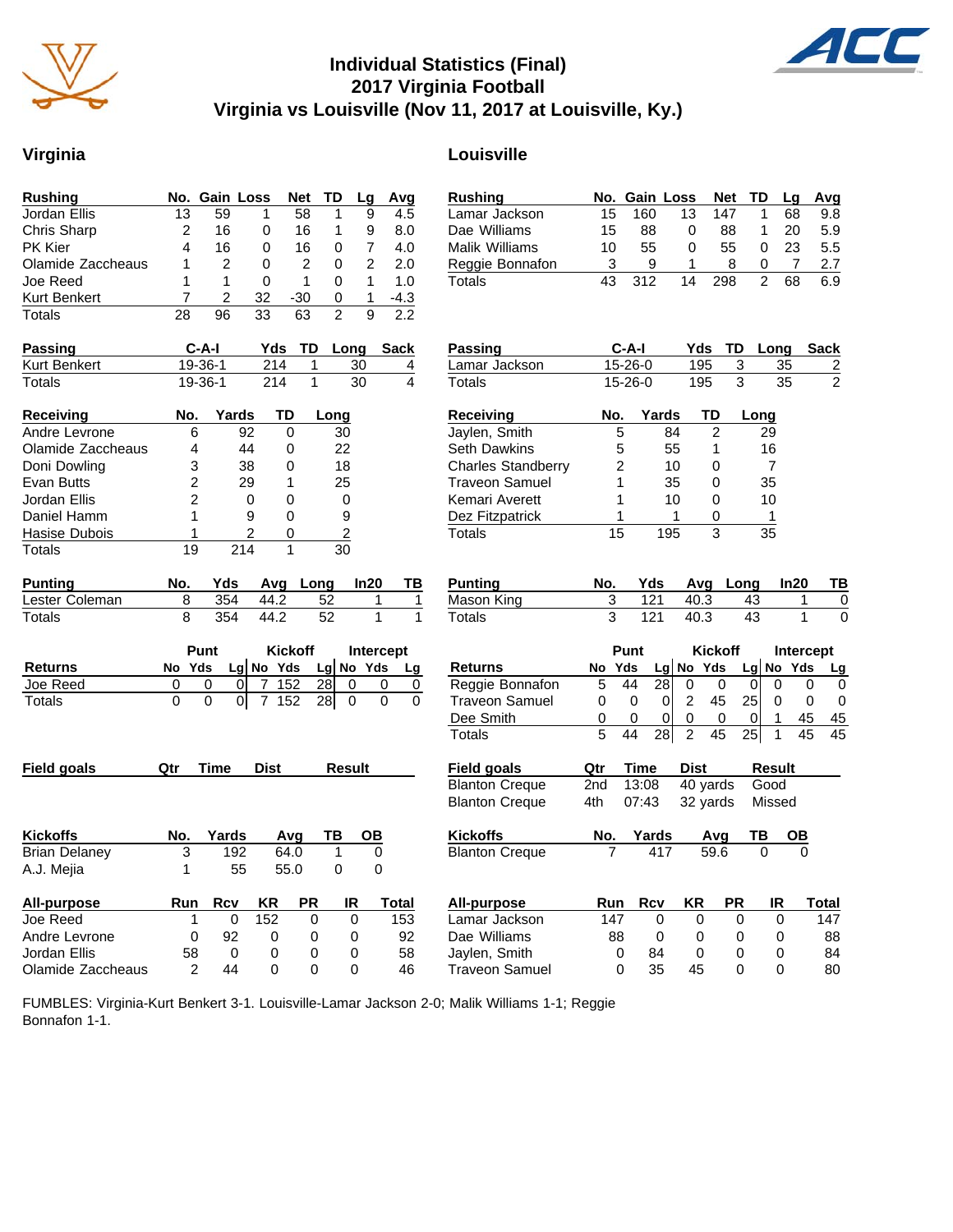

#### **Defensive Statistics (Final) 2017 Virginia Football Virginia vs Louisville (Nov 11, 2017 at Louisville, Ky.)**



| 3<br><b>Quin Blanding</b><br>5<br>4<br>9<br>1<br>ä,<br>$\blacksquare$<br>$\blacksquare$<br>٠<br>÷<br>$\overline{4}$<br>5<br>$1.0 - 1$<br>$1 - 0$<br>53 Micah Kiser<br>9<br>$\mathbf{1}$<br>L.<br>5<br>4<br>9<br>$1.5 - 11$<br>$1.5 - 11$<br>37 Jordan Mack<br>1<br>$\overline{\phantom{a}}$<br>$\overline{a}$<br>÷,<br>6<br>$\mathbf{1}$<br>$\overline{7}$<br>$\mathbf{1}$<br>34 Bryce Hall<br>$\blacksquare$<br>٠<br>3<br>$\overline{2}$<br>5<br>17 Malcolm Cook<br>$0.5 - 0$<br>$0.5 - 0$<br>$\blacksquare$<br>$\overline{\phantom{a}}$<br>÷,<br>$\blacksquare$<br>$\overline{4}$<br>$\mathbf 0$<br>$\overline{4}$<br>$\mathbf{1}$<br>Juan Thornhill<br>21<br>÷<br>L,<br>$\overline{\phantom{a}}$<br>$\overline{c}$<br>$\overline{c}$<br>28 Brenton Nelson<br>4<br>$\blacksquare$<br>÷.<br>$\blacksquare$<br>$\overline{2}$<br>3<br>$\mathbf{1}$<br>39 Chris Moore<br>3<br>$\overline{2}$<br>38 Charles Snowden<br>$\mathbf{1}$<br>1<br>÷,<br>$\blacksquare$<br>$\overline{a}$<br>$\overline{a}$<br>$\overline{a}$<br>$\overline{2}$<br>3<br>$\mathbf{1}$<br>9<br><b>Andrew Brown</b><br>$\blacksquare$<br>$\overline{a}$<br>$\overline{a}$<br>$\overline{\phantom{a}}$<br>$\overline{c}$<br>$\overline{c}$<br>29 Joey Blount<br>$\mathbf 0$<br>$\blacksquare$<br>$\overline{a}$<br>$\blacksquare$<br>$\blacksquare$<br>$\blacksquare$<br>$\sim$<br>$\overline{2}$<br>$\mathbf{1}$<br>$\mathbf{1}$<br>99 Juwan Moye<br>$\overline{2}$<br>$\mathbf{1}$<br>13 Chris Peace<br>1<br>1<br>÷,<br>÷,<br>ä,<br>$\overline{2}$<br>$\mathbf{1}$<br>$\mathbf{1}$<br>58 Eli Hanback<br>1<br>22 Daniel Hamm<br>1<br>0<br>$\overline{a}$<br>$\overline{a}$<br>L.<br>$\mathbf{1}$<br>$\Omega$<br>20 Nick Grant<br>$\mathbf{1}$<br>$\overline{\phantom{a}}$<br>25 Lamont Atkins<br>$\mathbf 0$<br>1<br>1<br>$\blacksquare$<br>$\sim$<br>$\blacksquare$<br>÷,<br>$\blacksquare$<br>$\overline{a}$<br>÷.<br>$\mathbf{1}$<br>40 C.J. Stalker<br>$\mathbf{1}$<br>$\Omega$<br>L.<br>$\overline{a}$<br>$\overline{a}$<br>÷<br>0<br>0<br>11 Joe Spaziani<br>0<br>$1 - 0$<br>$\blacksquare$<br>$\blacksquare$<br>$\blacksquare$<br>$\blacksquare$<br>$\blacksquare$<br>$\overline{42}$<br>$\overline{26}$<br>68<br>$\overline{2}$<br>$2 - 0$<br>5<br>$\mathbf 0$<br>$2.0 - 11$<br>$3.0 - 12$<br>$0-0$<br><b>Totals</b><br>## Louisville<br>Solo<br>Sacks-Yds<br><b>TFL-Yds</b><br>FR-Yds<br>Int-Yds<br><b>BrUp</b><br><b>Blks</b><br>Ast<br>Total<br>FF<br>22 Chucky Williams<br>5<br>9<br>4<br>$\overline{a}$<br>$\overline{a}$<br>L.<br>$\overline{a}$<br>$\overline{2}$<br>Dee Smith<br>$\overline{4}$<br>6<br>$1 - 45$<br>11<br>$\overline{\phantom{a}}$<br>$\overline{a}$<br>$\overline{\phantom{a}}$<br>$\overline{a}$<br>32 Stacy Thomas<br>3<br>3<br>6<br>$\sim$<br>$\blacksquare$<br>$\sim$<br>$\blacksquare$<br>$\blacksquare$<br>٠<br>$\overline{\phantom{a}}$<br>$\overline{2}$<br>3<br>5<br>$1 - 0$<br>91 Trevon Young<br>$\overline{a}$<br>$\overline{a}$<br>÷<br>4<br>4<br>$3.0 - 24$<br>$3.0 - 24$<br>99 James Hearns<br>$\Omega$<br>3<br>$\blacksquare$<br>$\overline{a}$<br>$\blacksquare$<br>$\blacksquare$ | ## Virginia        | Solo | Ast          |                          | <b>Total Sacks-Yds</b> | <b>TFL-Yds</b> | FF | FR-Yds | Int-Yds | <b>BrUp</b>  | <b>Blks</b> | QBH             |
|----------------------------------------------------------------------------------------------------------------------------------------------------------------------------------------------------------------------------------------------------------------------------------------------------------------------------------------------------------------------------------------------------------------------------------------------------------------------------------------------------------------------------------------------------------------------------------------------------------------------------------------------------------------------------------------------------------------------------------------------------------------------------------------------------------------------------------------------------------------------------------------------------------------------------------------------------------------------------------------------------------------------------------------------------------------------------------------------------------------------------------------------------------------------------------------------------------------------------------------------------------------------------------------------------------------------------------------------------------------------------------------------------------------------------------------------------------------------------------------------------------------------------------------------------------------------------------------------------------------------------------------------------------------------------------------------------------------------------------------------------------------------------------------------------------------------------------------------------------------------------------------------------------------------------------------------------------------------------------------------------------------------------------------------------------------------------------------------------------------------------------------------------------------------------------------------------------------------------------------------------------------------------------------------------------------------------------------------------------------------------------------------------------------------------------------------------------------------------------------------------------------------------------------------------------------------------------------------------------------------------------------------------------------------------------------------------------------------------------------------------------------------------------------------------------------------------------------------------------------------------------------------------------------------------------------------------------------------------------------------------------------------------------------------------------------------------------------------------------|--------------------|------|--------------|--------------------------|------------------------|----------------|----|--------|---------|--------------|-------------|-----------------|
|                                                                                                                                                                                                                                                                                                                                                                                                                                                                                                                                                                                                                                                                                                                                                                                                                                                                                                                                                                                                                                                                                                                                                                                                                                                                                                                                                                                                                                                                                                                                                                                                                                                                                                                                                                                                                                                                                                                                                                                                                                                                                                                                                                                                                                                                                                                                                                                                                                                                                                                                                                                                                                                                                                                                                                                                                                                                                                                                                                                                                                                                                                          |                    |      |              |                          |                        |                |    |        |         |              |             |                 |
|                                                                                                                                                                                                                                                                                                                                                                                                                                                                                                                                                                                                                                                                                                                                                                                                                                                                                                                                                                                                                                                                                                                                                                                                                                                                                                                                                                                                                                                                                                                                                                                                                                                                                                                                                                                                                                                                                                                                                                                                                                                                                                                                                                                                                                                                                                                                                                                                                                                                                                                                                                                                                                                                                                                                                                                                                                                                                                                                                                                                                                                                                                          |                    |      |              |                          |                        |                |    |        |         |              |             | 1               |
|                                                                                                                                                                                                                                                                                                                                                                                                                                                                                                                                                                                                                                                                                                                                                                                                                                                                                                                                                                                                                                                                                                                                                                                                                                                                                                                                                                                                                                                                                                                                                                                                                                                                                                                                                                                                                                                                                                                                                                                                                                                                                                                                                                                                                                                                                                                                                                                                                                                                                                                                                                                                                                                                                                                                                                                                                                                                                                                                                                                                                                                                                                          |                    |      |              |                          |                        |                |    |        |         |              |             |                 |
|                                                                                                                                                                                                                                                                                                                                                                                                                                                                                                                                                                                                                                                                                                                                                                                                                                                                                                                                                                                                                                                                                                                                                                                                                                                                                                                                                                                                                                                                                                                                                                                                                                                                                                                                                                                                                                                                                                                                                                                                                                                                                                                                                                                                                                                                                                                                                                                                                                                                                                                                                                                                                                                                                                                                                                                                                                                                                                                                                                                                                                                                                                          |                    |      |              |                          |                        |                |    |        |         |              |             |                 |
|                                                                                                                                                                                                                                                                                                                                                                                                                                                                                                                                                                                                                                                                                                                                                                                                                                                                                                                                                                                                                                                                                                                                                                                                                                                                                                                                                                                                                                                                                                                                                                                                                                                                                                                                                                                                                                                                                                                                                                                                                                                                                                                                                                                                                                                                                                                                                                                                                                                                                                                                                                                                                                                                                                                                                                                                                                                                                                                                                                                                                                                                                                          |                    |      |              |                          |                        |                |    |        |         |              |             |                 |
|                                                                                                                                                                                                                                                                                                                                                                                                                                                                                                                                                                                                                                                                                                                                                                                                                                                                                                                                                                                                                                                                                                                                                                                                                                                                                                                                                                                                                                                                                                                                                                                                                                                                                                                                                                                                                                                                                                                                                                                                                                                                                                                                                                                                                                                                                                                                                                                                                                                                                                                                                                                                                                                                                                                                                                                                                                                                                                                                                                                                                                                                                                          |                    |      |              |                          |                        |                |    |        |         |              |             |                 |
|                                                                                                                                                                                                                                                                                                                                                                                                                                                                                                                                                                                                                                                                                                                                                                                                                                                                                                                                                                                                                                                                                                                                                                                                                                                                                                                                                                                                                                                                                                                                                                                                                                                                                                                                                                                                                                                                                                                                                                                                                                                                                                                                                                                                                                                                                                                                                                                                                                                                                                                                                                                                                                                                                                                                                                                                                                                                                                                                                                                                                                                                                                          |                    |      |              |                          |                        |                |    |        |         |              |             |                 |
|                                                                                                                                                                                                                                                                                                                                                                                                                                                                                                                                                                                                                                                                                                                                                                                                                                                                                                                                                                                                                                                                                                                                                                                                                                                                                                                                                                                                                                                                                                                                                                                                                                                                                                                                                                                                                                                                                                                                                                                                                                                                                                                                                                                                                                                                                                                                                                                                                                                                                                                                                                                                                                                                                                                                                                                                                                                                                                                                                                                                                                                                                                          |                    |      |              |                          |                        |                |    |        |         |              |             |                 |
|                                                                                                                                                                                                                                                                                                                                                                                                                                                                                                                                                                                                                                                                                                                                                                                                                                                                                                                                                                                                                                                                                                                                                                                                                                                                                                                                                                                                                                                                                                                                                                                                                                                                                                                                                                                                                                                                                                                                                                                                                                                                                                                                                                                                                                                                                                                                                                                                                                                                                                                                                                                                                                                                                                                                                                                                                                                                                                                                                                                                                                                                                                          |                    |      |              |                          |                        |                |    |        |         |              |             |                 |
|                                                                                                                                                                                                                                                                                                                                                                                                                                                                                                                                                                                                                                                                                                                                                                                                                                                                                                                                                                                                                                                                                                                                                                                                                                                                                                                                                                                                                                                                                                                                                                                                                                                                                                                                                                                                                                                                                                                                                                                                                                                                                                                                                                                                                                                                                                                                                                                                                                                                                                                                                                                                                                                                                                                                                                                                                                                                                                                                                                                                                                                                                                          |                    |      |              |                          |                        |                |    |        |         |              |             | $\mathbf{1}$    |
|                                                                                                                                                                                                                                                                                                                                                                                                                                                                                                                                                                                                                                                                                                                                                                                                                                                                                                                                                                                                                                                                                                                                                                                                                                                                                                                                                                                                                                                                                                                                                                                                                                                                                                                                                                                                                                                                                                                                                                                                                                                                                                                                                                                                                                                                                                                                                                                                                                                                                                                                                                                                                                                                                                                                                                                                                                                                                                                                                                                                                                                                                                          |                    |      |              |                          |                        |                |    |        |         |              |             |                 |
|                                                                                                                                                                                                                                                                                                                                                                                                                                                                                                                                                                                                                                                                                                                                                                                                                                                                                                                                                                                                                                                                                                                                                                                                                                                                                                                                                                                                                                                                                                                                                                                                                                                                                                                                                                                                                                                                                                                                                                                                                                                                                                                                                                                                                                                                                                                                                                                                                                                                                                                                                                                                                                                                                                                                                                                                                                                                                                                                                                                                                                                                                                          |                    |      |              |                          |                        |                |    |        |         |              |             |                 |
|                                                                                                                                                                                                                                                                                                                                                                                                                                                                                                                                                                                                                                                                                                                                                                                                                                                                                                                                                                                                                                                                                                                                                                                                                                                                                                                                                                                                                                                                                                                                                                                                                                                                                                                                                                                                                                                                                                                                                                                                                                                                                                                                                                                                                                                                                                                                                                                                                                                                                                                                                                                                                                                                                                                                                                                                                                                                                                                                                                                                                                                                                                          |                    |      |              |                          |                        |                |    |        |         |              |             |                 |
|                                                                                                                                                                                                                                                                                                                                                                                                                                                                                                                                                                                                                                                                                                                                                                                                                                                                                                                                                                                                                                                                                                                                                                                                                                                                                                                                                                                                                                                                                                                                                                                                                                                                                                                                                                                                                                                                                                                                                                                                                                                                                                                                                                                                                                                                                                                                                                                                                                                                                                                                                                                                                                                                                                                                                                                                                                                                                                                                                                                                                                                                                                          |                    |      |              |                          |                        |                |    |        |         |              |             |                 |
|                                                                                                                                                                                                                                                                                                                                                                                                                                                                                                                                                                                                                                                                                                                                                                                                                                                                                                                                                                                                                                                                                                                                                                                                                                                                                                                                                                                                                                                                                                                                                                                                                                                                                                                                                                                                                                                                                                                                                                                                                                                                                                                                                                                                                                                                                                                                                                                                                                                                                                                                                                                                                                                                                                                                                                                                                                                                                                                                                                                                                                                                                                          |                    |      |              |                          |                        |                |    |        |         |              |             |                 |
|                                                                                                                                                                                                                                                                                                                                                                                                                                                                                                                                                                                                                                                                                                                                                                                                                                                                                                                                                                                                                                                                                                                                                                                                                                                                                                                                                                                                                                                                                                                                                                                                                                                                                                                                                                                                                                                                                                                                                                                                                                                                                                                                                                                                                                                                                                                                                                                                                                                                                                                                                                                                                                                                                                                                                                                                                                                                                                                                                                                                                                                                                                          |                    |      |              |                          |                        |                |    |        |         |              |             |                 |
|                                                                                                                                                                                                                                                                                                                                                                                                                                                                                                                                                                                                                                                                                                                                                                                                                                                                                                                                                                                                                                                                                                                                                                                                                                                                                                                                                                                                                                                                                                                                                                                                                                                                                                                                                                                                                                                                                                                                                                                                                                                                                                                                                                                                                                                                                                                                                                                                                                                                                                                                                                                                                                                                                                                                                                                                                                                                                                                                                                                                                                                                                                          |                    |      |              |                          |                        |                |    |        |         |              |             |                 |
|                                                                                                                                                                                                                                                                                                                                                                                                                                                                                                                                                                                                                                                                                                                                                                                                                                                                                                                                                                                                                                                                                                                                                                                                                                                                                                                                                                                                                                                                                                                                                                                                                                                                                                                                                                                                                                                                                                                                                                                                                                                                                                                                                                                                                                                                                                                                                                                                                                                                                                                                                                                                                                                                                                                                                                                                                                                                                                                                                                                                                                                                                                          |                    |      |              |                          |                        |                |    |        |         |              |             |                 |
|                                                                                                                                                                                                                                                                                                                                                                                                                                                                                                                                                                                                                                                                                                                                                                                                                                                                                                                                                                                                                                                                                                                                                                                                                                                                                                                                                                                                                                                                                                                                                                                                                                                                                                                                                                                                                                                                                                                                                                                                                                                                                                                                                                                                                                                                                                                                                                                                                                                                                                                                                                                                                                                                                                                                                                                                                                                                                                                                                                                                                                                                                                          |                    |      |              |                          |                        |                |    |        |         |              |             |                 |
|                                                                                                                                                                                                                                                                                                                                                                                                                                                                                                                                                                                                                                                                                                                                                                                                                                                                                                                                                                                                                                                                                                                                                                                                                                                                                                                                                                                                                                                                                                                                                                                                                                                                                                                                                                                                                                                                                                                                                                                                                                                                                                                                                                                                                                                                                                                                                                                                                                                                                                                                                                                                                                                                                                                                                                                                                                                                                                                                                                                                                                                                                                          |                    |      |              |                          |                        |                |    |        |         |              |             | $\overline{2}$  |
|                                                                                                                                                                                                                                                                                                                                                                                                                                                                                                                                                                                                                                                                                                                                                                                                                                                                                                                                                                                                                                                                                                                                                                                                                                                                                                                                                                                                                                                                                                                                                                                                                                                                                                                                                                                                                                                                                                                                                                                                                                                                                                                                                                                                                                                                                                                                                                                                                                                                                                                                                                                                                                                                                                                                                                                                                                                                                                                                                                                                                                                                                                          |                    |      |              |                          |                        |                |    |        |         |              |             |                 |
|                                                                                                                                                                                                                                                                                                                                                                                                                                                                                                                                                                                                                                                                                                                                                                                                                                                                                                                                                                                                                                                                                                                                                                                                                                                                                                                                                                                                                                                                                                                                                                                                                                                                                                                                                                                                                                                                                                                                                                                                                                                                                                                                                                                                                                                                                                                                                                                                                                                                                                                                                                                                                                                                                                                                                                                                                                                                                                                                                                                                                                                                                                          |                    |      |              |                          |                        |                |    |        |         |              |             | QBH             |
|                                                                                                                                                                                                                                                                                                                                                                                                                                                                                                                                                                                                                                                                                                                                                                                                                                                                                                                                                                                                                                                                                                                                                                                                                                                                                                                                                                                                                                                                                                                                                                                                                                                                                                                                                                                                                                                                                                                                                                                                                                                                                                                                                                                                                                                                                                                                                                                                                                                                                                                                                                                                                                                                                                                                                                                                                                                                                                                                                                                                                                                                                                          |                    |      |              |                          |                        |                |    |        |         |              |             |                 |
|                                                                                                                                                                                                                                                                                                                                                                                                                                                                                                                                                                                                                                                                                                                                                                                                                                                                                                                                                                                                                                                                                                                                                                                                                                                                                                                                                                                                                                                                                                                                                                                                                                                                                                                                                                                                                                                                                                                                                                                                                                                                                                                                                                                                                                                                                                                                                                                                                                                                                                                                                                                                                                                                                                                                                                                                                                                                                                                                                                                                                                                                                                          |                    |      |              |                          |                        |                |    |        |         |              |             |                 |
|                                                                                                                                                                                                                                                                                                                                                                                                                                                                                                                                                                                                                                                                                                                                                                                                                                                                                                                                                                                                                                                                                                                                                                                                                                                                                                                                                                                                                                                                                                                                                                                                                                                                                                                                                                                                                                                                                                                                                                                                                                                                                                                                                                                                                                                                                                                                                                                                                                                                                                                                                                                                                                                                                                                                                                                                                                                                                                                                                                                                                                                                                                          |                    |      |              |                          |                        |                |    |        |         |              |             |                 |
|                                                                                                                                                                                                                                                                                                                                                                                                                                                                                                                                                                                                                                                                                                                                                                                                                                                                                                                                                                                                                                                                                                                                                                                                                                                                                                                                                                                                                                                                                                                                                                                                                                                                                                                                                                                                                                                                                                                                                                                                                                                                                                                                                                                                                                                                                                                                                                                                                                                                                                                                                                                                                                                                                                                                                                                                                                                                                                                                                                                                                                                                                                          |                    |      |              |                          |                        |                |    |        |         |              |             | $\overline{c}$  |
|                                                                                                                                                                                                                                                                                                                                                                                                                                                                                                                                                                                                                                                                                                                                                                                                                                                                                                                                                                                                                                                                                                                                                                                                                                                                                                                                                                                                                                                                                                                                                                                                                                                                                                                                                                                                                                                                                                                                                                                                                                                                                                                                                                                                                                                                                                                                                                                                                                                                                                                                                                                                                                                                                                                                                                                                                                                                                                                                                                                                                                                                                                          |                    |      |              |                          |                        |                |    |        |         |              |             |                 |
|                                                                                                                                                                                                                                                                                                                                                                                                                                                                                                                                                                                                                                                                                                                                                                                                                                                                                                                                                                                                                                                                                                                                                                                                                                                                                                                                                                                                                                                                                                                                                                                                                                                                                                                                                                                                                                                                                                                                                                                                                                                                                                                                                                                                                                                                                                                                                                                                                                                                                                                                                                                                                                                                                                                                                                                                                                                                                                                                                                                                                                                                                                          | 10 Jaire Alexander | 3    | $\mathbf{1}$ | $\overline{\mathcal{L}}$ |                        |                |    |        |         | $\mathbf{1}$ |             |                 |
| $\overline{c}$<br>$\overline{2}$<br>15 Trumaine Washington<br>4<br>3<br>$\blacksquare$<br>÷,                                                                                                                                                                                                                                                                                                                                                                                                                                                                                                                                                                                                                                                                                                                                                                                                                                                                                                                                                                                                                                                                                                                                                                                                                                                                                                                                                                                                                                                                                                                                                                                                                                                                                                                                                                                                                                                                                                                                                                                                                                                                                                                                                                                                                                                                                                                                                                                                                                                                                                                                                                                                                                                                                                                                                                                                                                                                                                                                                                                                             |                    |      |              |                          |                        |                |    |        |         |              |             |                 |
| $\mathbf{1}$<br>3<br>17 Dorian Etheridge<br>$\overline{\mathbf{4}}$<br>$0.5 - 0$<br>$\overline{\phantom{a}}$<br>$\overline{a}$                                                                                                                                                                                                                                                                                                                                                                                                                                                                                                                                                                                                                                                                                                                                                                                                                                                                                                                                                                                                                                                                                                                                                                                                                                                                                                                                                                                                                                                                                                                                                                                                                                                                                                                                                                                                                                                                                                                                                                                                                                                                                                                                                                                                                                                                                                                                                                                                                                                                                                                                                                                                                                                                                                                                                                                                                                                                                                                                                                           |                    |      |              |                          |                        |                |    |        |         |              |             |                 |
| 3<br>4<br>30 Khane Pass<br>1<br>$\overline{a}$<br>$\overline{a}$<br>$\blacksquare$<br>$\overline{a}$<br>$\overline{a}$<br>$\blacksquare$                                                                                                                                                                                                                                                                                                                                                                                                                                                                                                                                                                                                                                                                                                                                                                                                                                                                                                                                                                                                                                                                                                                                                                                                                                                                                                                                                                                                                                                                                                                                                                                                                                                                                                                                                                                                                                                                                                                                                                                                                                                                                                                                                                                                                                                                                                                                                                                                                                                                                                                                                                                                                                                                                                                                                                                                                                                                                                                                                                 |                    |      |              |                          |                        |                |    |        |         |              |             |                 |
| $\overline{2}$<br>$9\,$<br>$\mathbf{1}$<br>3<br>Jaylen, Smith                                                                                                                                                                                                                                                                                                                                                                                                                                                                                                                                                                                                                                                                                                                                                                                                                                                                                                                                                                                                                                                                                                                                                                                                                                                                                                                                                                                                                                                                                                                                                                                                                                                                                                                                                                                                                                                                                                                                                                                                                                                                                                                                                                                                                                                                                                                                                                                                                                                                                                                                                                                                                                                                                                                                                                                                                                                                                                                                                                                                                                            |                    |      |              |                          |                        |                |    |        |         |              |             |                 |
| $\overline{2}$<br>3<br>98 Tabarius Peterson<br>1<br>$\blacksquare$<br>÷,<br>$\blacksquare$<br>÷.<br>÷.<br>$\blacksquare$                                                                                                                                                                                                                                                                                                                                                                                                                                                                                                                                                                                                                                                                                                                                                                                                                                                                                                                                                                                                                                                                                                                                                                                                                                                                                                                                                                                                                                                                                                                                                                                                                                                                                                                                                                                                                                                                                                                                                                                                                                                                                                                                                                                                                                                                                                                                                                                                                                                                                                                                                                                                                                                                                                                                                                                                                                                                                                                                                                                 |                    |      |              |                          |                        |                |    |        |         |              |             |                 |
| $\overline{2}$<br>$\overline{2}$<br>20 Ronald Walker<br>$\overline{0}$<br>$\overline{a}$<br>۰<br>$\overline{\phantom{a}}$<br>$\sim$<br>$\overline{\phantom{a}}$                                                                                                                                                                                                                                                                                                                                                                                                                                                                                                                                                                                                                                                                                                                                                                                                                                                                                                                                                                                                                                                                                                                                                                                                                                                                                                                                                                                                                                                                                                                                                                                                                                                                                                                                                                                                                                                                                                                                                                                                                                                                                                                                                                                                                                                                                                                                                                                                                                                                                                                                                                                                                                                                                                                                                                                                                                                                                                                                          |                    |      |              |                          |                        |                |    |        |         |              |             |                 |
| $\overline{c}$<br>$\mathbf{1}$<br>96 Henry Famurewa<br>1<br>$\blacksquare$<br>÷,<br>$\overline{a}$<br>$\overline{a}$<br>$\overline{a}$<br>$\overline{a}$                                                                                                                                                                                                                                                                                                                                                                                                                                                                                                                                                                                                                                                                                                                                                                                                                                                                                                                                                                                                                                                                                                                                                                                                                                                                                                                                                                                                                                                                                                                                                                                                                                                                                                                                                                                                                                                                                                                                                                                                                                                                                                                                                                                                                                                                                                                                                                                                                                                                                                                                                                                                                                                                                                                                                                                                                                                                                                                                                 |                    |      |              |                          |                        |                |    |        |         |              |             | $\sqrt{3}$      |
| $\overline{2}$<br>$\Omega$<br>2<br>$0.5 - 1$<br>24 Zykiesis Cannon<br>÷,<br>$\overline{\phantom{a}}$                                                                                                                                                                                                                                                                                                                                                                                                                                                                                                                                                                                                                                                                                                                                                                                                                                                                                                                                                                                                                                                                                                                                                                                                                                                                                                                                                                                                                                                                                                                                                                                                                                                                                                                                                                                                                                                                                                                                                                                                                                                                                                                                                                                                                                                                                                                                                                                                                                                                                                                                                                                                                                                                                                                                                                                                                                                                                                                                                                                                     |                    |      |              |                          |                        |                |    |        |         |              |             | $\mathbf{1}$    |
| 6<br><b>Russ Yeast</b><br>1<br>0<br>1<br>$\overline{\phantom{a}}$<br>$\overline{\phantom{a}}$<br>$\blacksquare$<br>$\blacksquare$<br>$\blacksquare$                                                                                                                                                                                                                                                                                                                                                                                                                                                                                                                                                                                                                                                                                                                                                                                                                                                                                                                                                                                                                                                                                                                                                                                                                                                                                                                                                                                                                                                                                                                                                                                                                                                                                                                                                                                                                                                                                                                                                                                                                                                                                                                                                                                                                                                                                                                                                                                                                                                                                                                                                                                                                                                                                                                                                                                                                                                                                                                                                      |                    |      |              |                          |                        |                |    |        |         |              |             |                 |
| $\overline{4}$<br>$\overline{1}$<br>$\mathbf 0$<br>$\mathbf{1}$<br><b>TreSean Smith</b><br>÷<br>$\overline{\phantom{a}}$                                                                                                                                                                                                                                                                                                                                                                                                                                                                                                                                                                                                                                                                                                                                                                                                                                                                                                                                                                                                                                                                                                                                                                                                                                                                                                                                                                                                                                                                                                                                                                                                                                                                                                                                                                                                                                                                                                                                                                                                                                                                                                                                                                                                                                                                                                                                                                                                                                                                                                                                                                                                                                                                                                                                                                                                                                                                                                                                                                                 |                    |      |              |                          |                        |                |    |        |         |              |             |                 |
| 1<br>14 Drew Bailey<br>$\Omega$<br>1<br>$\overline{a}$<br>L.                                                                                                                                                                                                                                                                                                                                                                                                                                                                                                                                                                                                                                                                                                                                                                                                                                                                                                                                                                                                                                                                                                                                                                                                                                                                                                                                                                                                                                                                                                                                                                                                                                                                                                                                                                                                                                                                                                                                                                                                                                                                                                                                                                                                                                                                                                                                                                                                                                                                                                                                                                                                                                                                                                                                                                                                                                                                                                                                                                                                                                             |                    |      |              |                          |                        |                |    |        |         |              |             |                 |
| 53 Amonte Caban<br>$\mathbf{1}$<br>$\Omega$<br>$\mathbf{1}$                                                                                                                                                                                                                                                                                                                                                                                                                                                                                                                                                                                                                                                                                                                                                                                                                                                                                                                                                                                                                                                                                                                                                                                                                                                                                                                                                                                                                                                                                                                                                                                                                                                                                                                                                                                                                                                                                                                                                                                                                                                                                                                                                                                                                                                                                                                                                                                                                                                                                                                                                                                                                                                                                                                                                                                                                                                                                                                                                                                                                                              |                    |      |              |                          |                        |                |    |        |         |              |             |                 |
| $\mathbf 0$<br>$1.0 - 9$<br>$1.0 - 9$<br>58 Jonathan Greenard<br>1<br>1<br>ä,<br>$\overline{a}$<br>$\overline{a}$<br>$\blacksquare$                                                                                                                                                                                                                                                                                                                                                                                                                                                                                                                                                                                                                                                                                                                                                                                                                                                                                                                                                                                                                                                                                                                                                                                                                                                                                                                                                                                                                                                                                                                                                                                                                                                                                                                                                                                                                                                                                                                                                                                                                                                                                                                                                                                                                                                                                                                                                                                                                                                                                                                                                                                                                                                                                                                                                                                                                                                                                                                                                                      |                    |      |              |                          |                        |                |    |        |         |              |             |                 |
| $\mathbf{1}$<br>$\mathbf{1}$<br>42 Isaac Stewart<br>$\mathbf 0$                                                                                                                                                                                                                                                                                                                                                                                                                                                                                                                                                                                                                                                                                                                                                                                                                                                                                                                                                                                                                                                                                                                                                                                                                                                                                                                                                                                                                                                                                                                                                                                                                                                                                                                                                                                                                                                                                                                                                                                                                                                                                                                                                                                                                                                                                                                                                                                                                                                                                                                                                                                                                                                                                                                                                                                                                                                                                                                                                                                                                                          |                    |      |              |                          |                        |                |    |        |         |              |             |                 |
| 34<br>$\overline{30}$<br>64<br>$4.0 - 33$<br>3<br>$1-0$<br>$1 - 45$<br>0<br><b>Totals</b><br>$5.0 - 34$<br>$\overline{4}$                                                                                                                                                                                                                                                                                                                                                                                                                                                                                                                                                                                                                                                                                                                                                                                                                                                                                                                                                                                                                                                                                                                                                                                                                                                                                                                                                                                                                                                                                                                                                                                                                                                                                                                                                                                                                                                                                                                                                                                                                                                                                                                                                                                                                                                                                                                                                                                                                                                                                                                                                                                                                                                                                                                                                                                                                                                                                                                                                                                |                    |      |              |                          |                        |                |    |        |         |              |             | $6\phantom{1}6$ |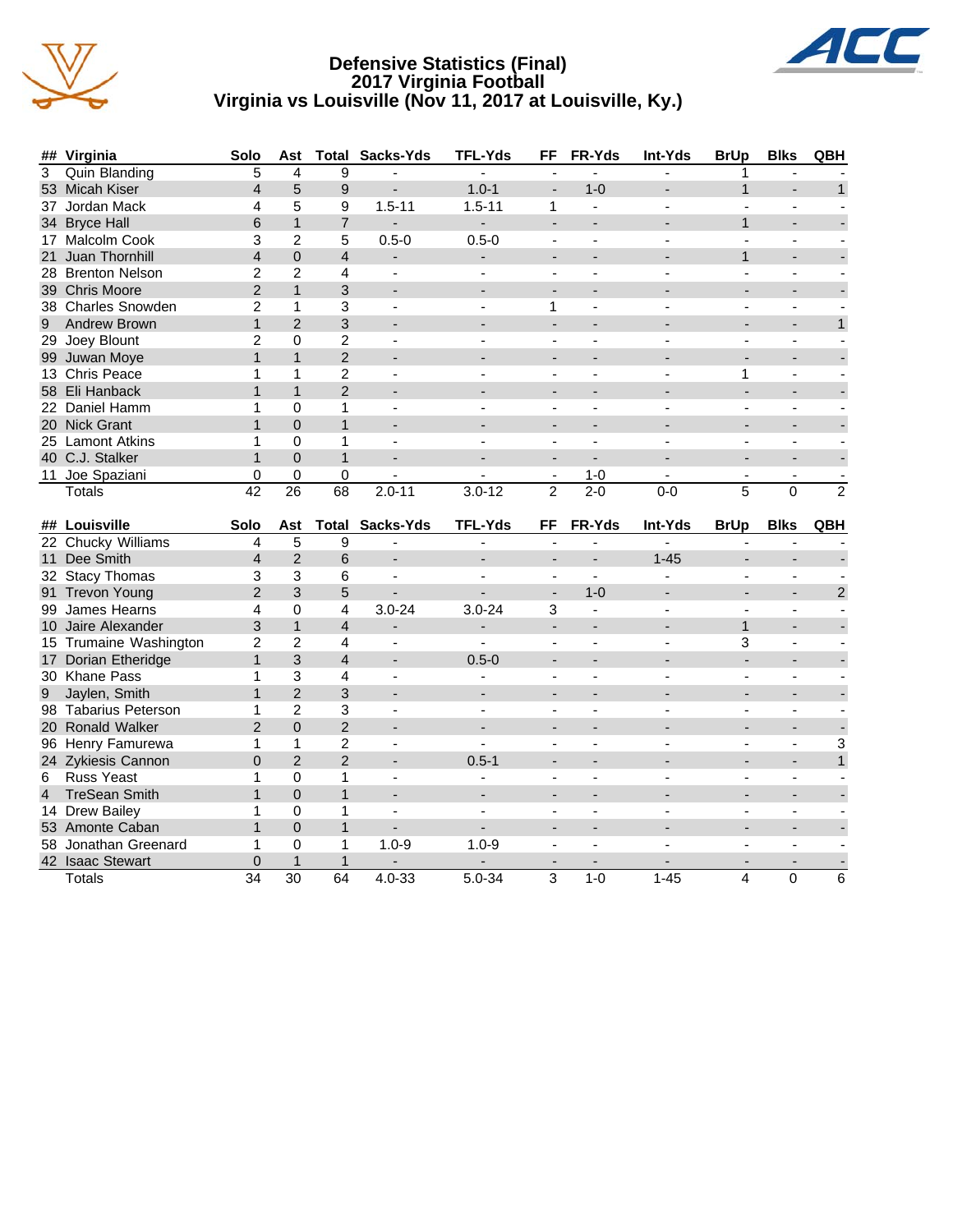

#### **Participation Report (Final) 2017 Virginia Football Virginia vs Louisville (Nov 11, 2017 at Louisville, Ky.)**



#### **Virginia**

#### **Louisville**

| <b>Pos</b>  | ##             | <b>OFFENSE</b>         | <b>Pos</b> | ## | <b>OFFENSE</b>            |
|-------------|----------------|------------------------|------------|----|---------------------------|
| LT.         | 67             | Jack English           | LT.        | 74 | Geron Christian           |
| LG          | 65             | <b>Ben Knutson</b>     | LG         | 79 | Kenny Thomas              |
| C.          | 77             | Jake Fieler            | С          | 75 | Robbie Bell               |
| <b>RG</b>   | 78             | R.J. Proctor           | RG         | 66 | Cole Bentley              |
| RT          | 55             | <b>Brandon Pertile</b> | RT         | 72 | Lukayus McNeil            |
| WR          | $\overline{c}$ | Joe Reed               | RB         | 29 | <b>Malik Williams</b>     |
| WR.         | 8              | Hasise Dubois          | ТE         | 80 | <b>Charles Standberry</b> |
| WR          | 5              | Doni Dowling           | ТE         | 1A | Kemari Averett            |
| <b>SB</b>   | 1              | Jordan Ellis           | <b>WR</b>  | 9  | Jaylen, Smith             |
| TВ          | 25             | <b>Lamont Atkins</b>   | <b>WR</b>  | 5  | <b>Seth Dawkins</b>       |
| QB          | 6              | <b>Kurt Benkert</b>    | QB         | 8  | Lamar Jackson             |
|             |                |                        |            |    |                           |
|             |                |                        |            |    |                           |
| Pos         | ##             | <b>DEFENSE</b>         | Pos        | ## | <b>DEFENSE</b>            |
| LE.         | 9              | Andrew Brown           | DT         | 14 | <b>Drew Bailey</b>        |
| NT          | 58             | Eli Hanback            | DT         | 90 | De'Asian Richardson       |
| BE          | 99             | Juwan Moye             | DE         | 99 | James Hearns              |
| <b>SLB</b>  | 17             | Malcolm Cook           | DE         | 58 | Jonathan Greenard         |
| MLB         | 53             | Micah Kiser            | OLB        | 32 | <b>Stacy Thomas</b>       |
| <b>BLB</b>  | 37             | Jordan Mack            | <b>MLB</b> | 17 | Dorian Etheridge          |
| <b>WLB</b>  | 13             | <b>Chris Peace</b>     | CВ         | 10 | Jaire Alexander           |
| FC          | 21             | Juan Thornhill         | S          | 22 | Chucky Williams           |
| <b>SABR</b> | 28             | <b>Brenton Nelson</b>  | S          | 24 | Zykiesis Cannon           |
| FS          | 3              | <b>Quin Blanding</b>   | S          | 4  | <b>TreSean Smith</b>      |

Virginia: 4-Olamide Zaccheaus, 11-Joe Spaziani, 14-Andre Levrone, 15-De'Vante Cross, 16-Richard Burney, 20-Nick Grant, 22-Daniel Hamm, 26-PK Kier, 27-Jamari Peacock, 29-Joey Blount, 31-Chris Sharp, 32-Darrius Bratton, 33-Zane Zandier, 38-Charles Snowden, 39-Chris Moore, 40-C.J. Stalker, 43-Elliott Brown, 44-Tanner Cowley, 45-Reed Kellam, 46-Evan Butts, 47-Lester Coleman, 69-Chris Glaser, 71-Jack McDonald, 74-John Montelus, 79-Dillon Reinkensmeyer, 81-Nash Griffin, 82-Braedon Urie, 84-Terrell Jana, 89-Brian Delaney, 90-Steven Wright, 91-Mandy Alonso, 95-A.J. Mejia, 98-John Kirven.

Louisville: 1-Traveon Samuel, 2A-Harry Trotter, 2-Corey Reed, 4A-Jawon Pass, 6-Russ Yeast, 7-Reggie Bonnafon, 9A-C.J. Avery, 11-Dee Smith, 20-Ronald Walker, 25-Dae Williams, 28-Mason King, 30-Khane Pass, 31-Malik Staples, 35-Lamarques Thomas, 42-Isaac Stewart, 43-Damien Smith, 45-Blanton Creque, 49-Tobias Little, 52-Mitch Hall, 53-Amonte Caban, 60-Tyler Haycraft, 77-Linwood Foy, 84-Josh Johnson, 85-Jordan Davis, 87-Dez Fitzpatrick, 91-Trevon Young, 93-Gary McCrae, 94-G.G. Robinson, 96-Henry Famurewa, 98-Tabarius Peterson.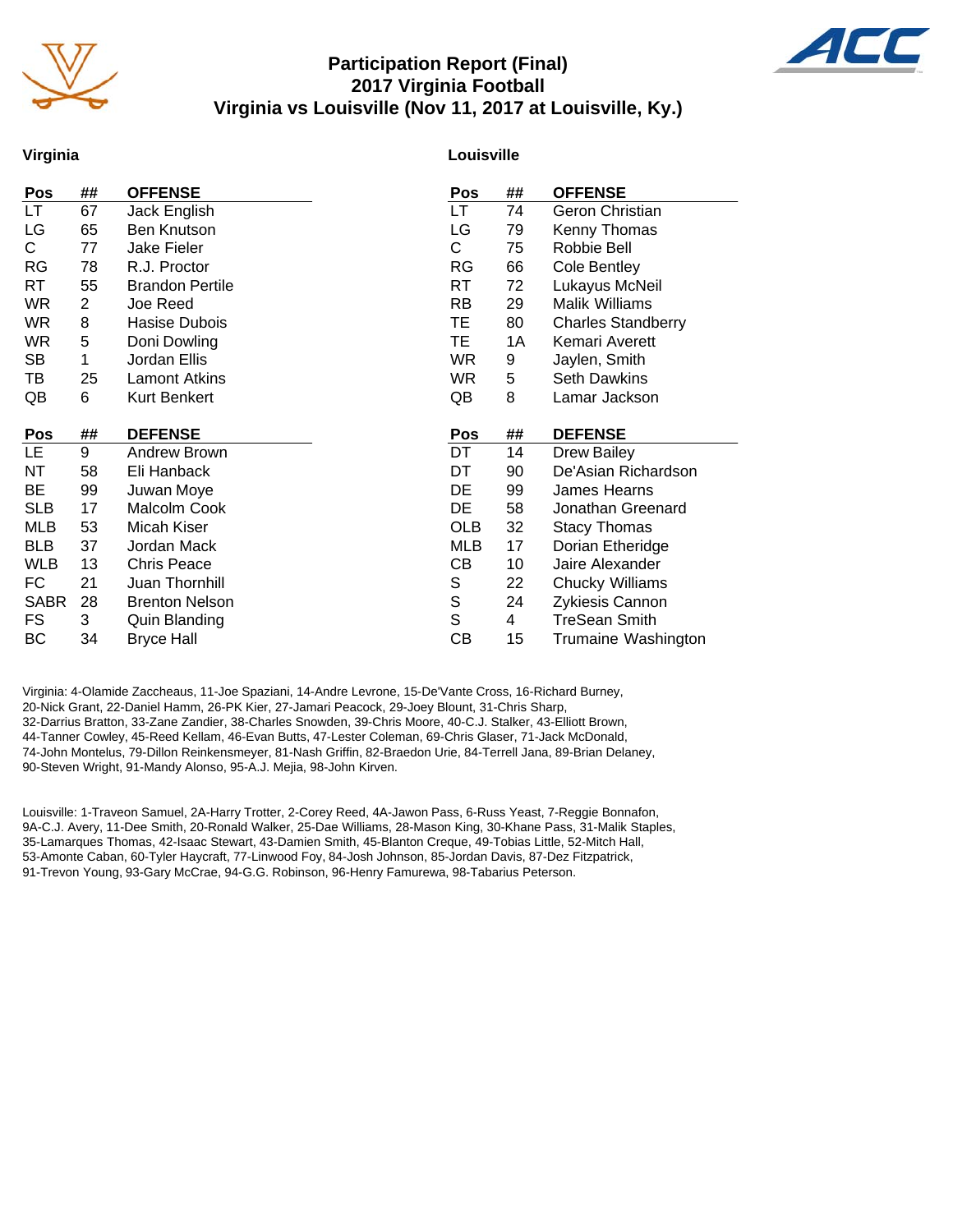

## **Drive Chart (By Team) (Final) 2017 Virginia Football Virginia vs Louisville (Nov 11, 2017 at Louisville, Ky.)**



|           |                 |                 |       | <b>Drive Started</b> |                  |       | <b>Drive Ended</b>       | <b>Consumed</b>                      |            |
|-----------|-----------------|-----------------|-------|----------------------|------------------|-------|--------------------------|--------------------------------------|------------|
| Team      | Qtr             | <b>Spot</b>     | Time  | <b>Obtained</b>      | Spot             | Time  | <b>How lost</b>          | Yds<br>ΡI<br>$\blacksquare$          | <b>TOP</b> |
| VA        | 1st             | V46             | 14:07 | Punt                 | L00              | 10:20 | *TOUCHDOWN               | - 54                                 | $3:47$ .   |
| <b>VA</b> |                 | V <sub>28</sub> | 09:16 | Kickoff              | V32              | 07:17 | Punt                     | 3<br>$-4$                            | 1:59       |
| VA        |                 | V <sub>03</sub> | 04:52 | Punt                 | V01              | 03:18 | Punt                     | 3<br>(2)<br>$\overline{\phantom{a}}$ | 1:34       |
| <b>VA</b> |                 | V26             | 03:14 | Fumble               | V40              | 01:14 | Fumble                   | $4 -$<br>14                          | 2:00       |
| VA        | 2 <sub>nd</sub> | V <sub>29</sub> | 13:08 | Kickoff              | L47              | 10:46 | Punt                     | 6<br>-24<br>$\sim$                   | 2:22       |
| <b>VA</b> |                 | V <sub>25</sub> | 05:52 | Kickoff              | V <sub>25</sub>  | 04:03 | Punt                     | 6<br>$-0$                            | 1:49       |
| VA        |                 | V <sub>42</sub> | 02:24 | Punt                 | L00              | 00:48 | *TOUCHDOWN               | 6<br>58<br>$\blacksquare$            | 1:36       |
| <b>VA</b> | 3rd             | V32             | 15:00 | Kickoff              | L36              | 11:46 | Punt                     | 6<br>- 32                            | 3:14       |
| VA        |                 | V <sub>23</sub> | 06:51 | Kickoff              | V25              | 05:39 | Punt                     | 3<br>$-2$                            | 1:12       |
| <b>VA</b> |                 | V <sub>22</sub> | 03:58 | Kickoff              | V26              | 02:01 | Punt                     | 3<br>$-4$                            | 1:57       |
| VA        |                 | L33             | 02:01 | Fumble               | L33              | 01:38 | Interception             | 2<br>- 0                             | 0:23       |
| <b>VA</b> | 4th             | V31             | 13:57 | Kickoff              | V33              | 11:44 | Punt                     | 3<br>$-2$                            | 2:13       |
| VA        |                 | V20             | 07:43 | Missed FG            | L <sub>0</sub> 0 | 01:48 | <i><b>*TOUCHDOWN</b></i> | 12<br>80<br>$\blacksquare$           | $5:55$ .   |

|                        | 1st     | 2nd     | 3rd     | 4th     | 1st     | 2nd     |          |
|------------------------|---------|---------|---------|---------|---------|---------|----------|
| Virginia               | Qtr     | Qtr     | Qtr     | Qtr     | Half    | Half    | Total    |
| Time of possession     | 09:20   | 05:47   | 06:46   | 08:08   | 15:07   | 14:54   | 30:01    |
| 3rd down conversions   | $1 - 4$ | $3 - 5$ | $0 - 3$ | $2 - 3$ | $4 - 9$ | $2 - 6$ | $6 - 15$ |
| Average field position | V25     | V32     | V36     | V25     | V28     | V32     | V30      |
| 4th down conversions   | 0-0     | 0-0     | 0-0     | $0 - 0$ | 0-0     | 0-0     | $0 - 0$  |

|      |                 |                 | <b>Drive Started</b> |                 |                 |       | <b>Drive Ended</b>       | <b>Consumed</b>             |            |
|------|-----------------|-----------------|----------------------|-----------------|-----------------|-------|--------------------------|-----------------------------|------------|
| Team | Qtr             | Spot            | Time                 | <b>Obtained</b> | <b>Spot</b>     | Time  | <b>How lost</b>          | Yds<br>ΡI<br>$\blacksquare$ | <b>TOP</b> |
| LOU  | 1st             | L23             | 15:00                | <b>Kickoff</b>  | L <sub>26</sub> | 14:07 | Punt                     | 3<br>3<br>$\sim$            | 0:53       |
| LOU  |                 | L25             | 10:20                | Kickoff         | V <sub>00</sub> | 09:16 | <i><b>*TOUCHDOWN</b></i> | - 75<br>3                   | 1:04       |
| LOU  |                 | L21             | 07:17                | Punt            | V41             | 04:52 | Punt                     | 38<br>4 -                   | 2:25       |
| LOU  |                 | V <sub>25</sub> | 03:18                | Punt            | V <sub>25</sub> | 03:14 | Fumble                   | $1 - 0$                     | 0:04       |
| LOU  |                 | V40             | 01:14                | Fumble          | V <sub>23</sub> | 13:08 | *FIELD GOAL              | 9<br>17<br>$\sim$           | 3:06       |
| LOU  | 2 <sub>nd</sub> | L <sub>09</sub> | 10:46                | Punt            | V <sub>00</sub> | 05:52 | *TOUCHDOWN               | 11<br>91<br>$\sim$          | 4:54       |
| LOU  |                 | L24             | 04:03                | Punt            | L18             | 02:24 | Punt                     | (6)<br>3<br>$\blacksquare$  | 1:39       |
| LOU  |                 | L25             | 00:48                | Kickoff         | V28             | 00:00 | End of half              | $5 -$<br>-47                | 0:48       |
| LOU  | 3rd             | L20             | 11:46                | Punt            | V <sub>0</sub>  | 06:51 | *TOUCHDOWN               | 10<br>80<br>$\blacksquare$  | 4:55       |
| LOU  |                 | L41             | 05:39                | Punt            | V <sub>00</sub> | 03:58 | <i><b>*TOUCHDOWN</b></i> | $4 - 59$                    | 1:41       |
| LOU  |                 | L33             | 00:00                | Punt            | L33             | 02:01 | Fumble                   | $\Omega$<br>- 0             | 0:00       |
| LOU  |                 | V <sub>40</sub> | 01:38                | Interception    | V <sub>00</sub> | 13:57 | <i><b>*TOUCHDOWN</b></i> | $7 - 40$                    | 2:41.      |
| LOU  | 4th             | L33             | 11:44                | Punt            | V16             | 07:43 | Missed FG                | 8<br>-51<br>$\sim$          | 4:01.      |
| LOU  |                 | L <sub>10</sub> | 01:48                | Kickoff         | L21             | 00:00 | End of half              | $3 - 11$                    | 1:48       |

|                        | 1st   | 2nd   | 3rd     | 4th         | 1st   | 2nd     |          |
|------------------------|-------|-------|---------|-------------|-------|---------|----------|
| Louisville             | Qtr   | Qtr   | Qtr     | Qtr         | Half  | Half    | Total    |
| Time of possession     | 05:40 | 09:13 | 08:14   | 06:52       | 14:53 | 15:06   | 29:59    |
| 3rd down conversions   | 1-4   | 0-2   | $1 - 2$ | $2 - 3$     | 1-6   | $3 - 5$ | $4 - 11$ |
| Average field position | ∟40   | ∟19∶  | -40     | $\sqrt{21}$ | L32   | L32     | L32      |
| 4th down conversions   | 1-1   | 0-0   | 1-1     | 0-0         | 1-1   | 1-1     | $2 - 2$  |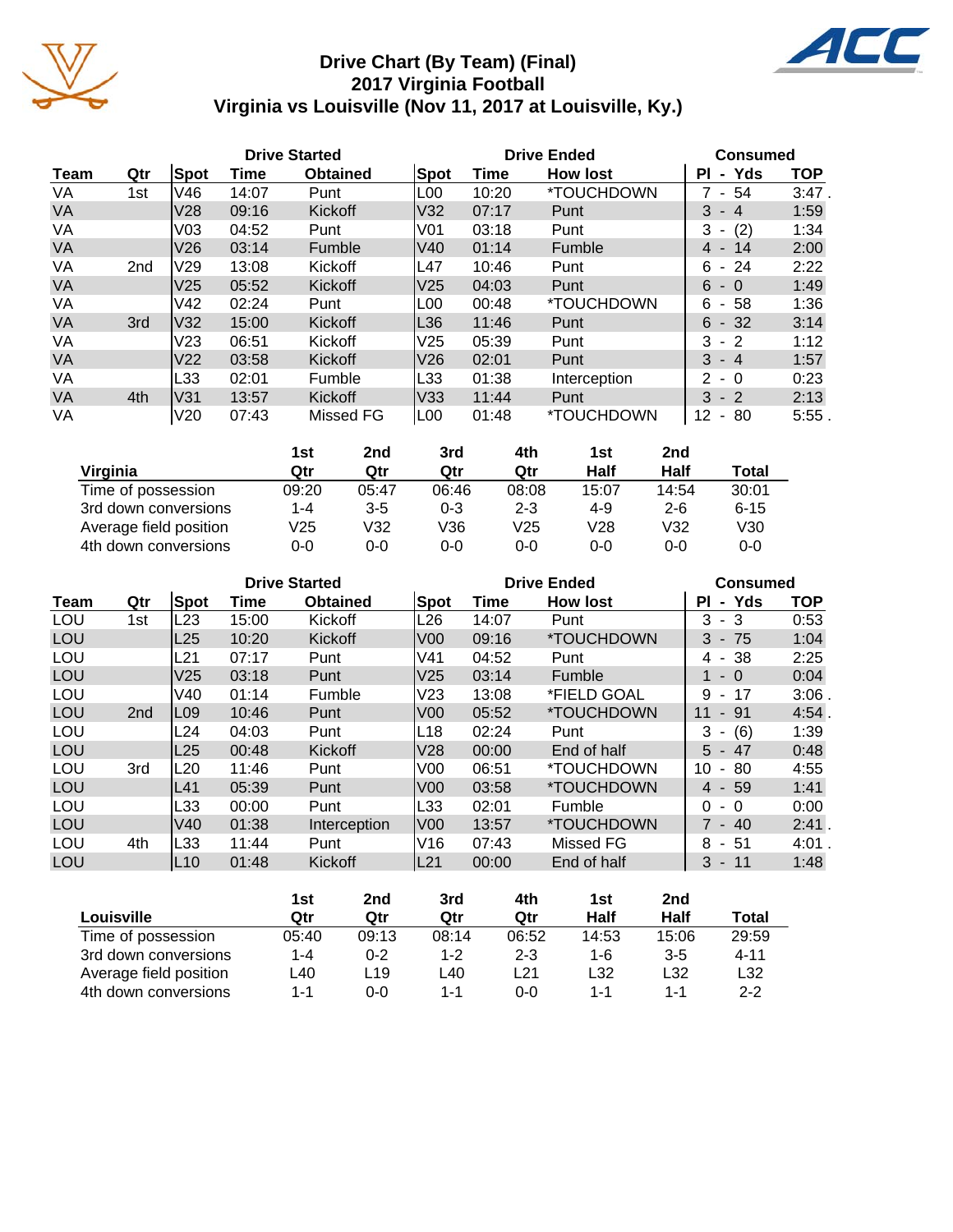

#### **Drive Chart (By Quarter) (Final) 2017 Virginia Football Virginia vs Louisville (Nov 11, 2017 at Louisville, Ky.)**



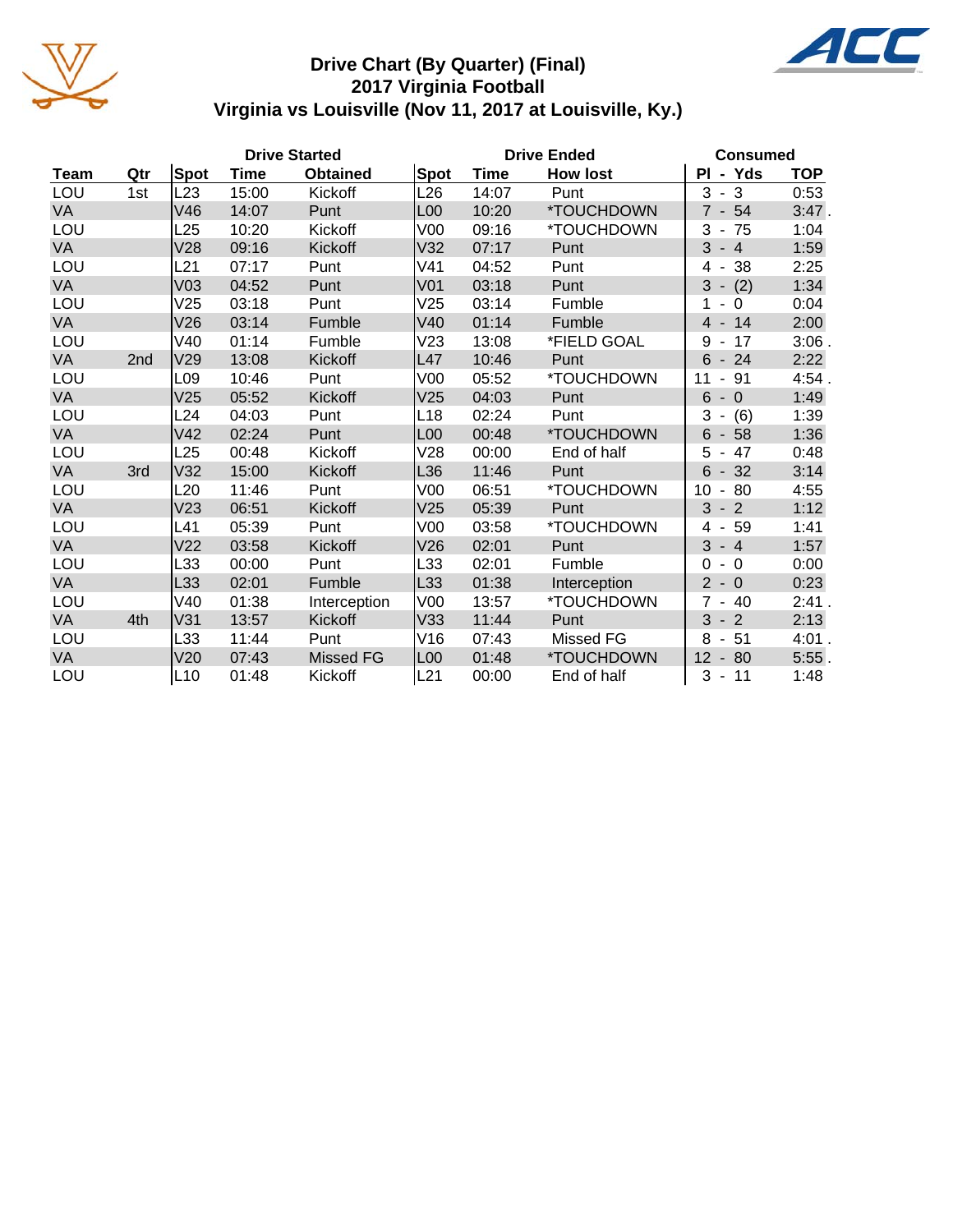

**Play-by-Play Summary (1st quarter) Virginia vs Louisville (Nov 11, 2017 at Louisville, Ky.)**



| South Goal.                         | Virginia wins toss and defers. Louisville will receive and defend                                                                                                             |                |
|-------------------------------------|-------------------------------------------------------------------------------------------------------------------------------------------------------------------------------|----------------|
| 1-10 VA 35                          | VA ball on VA35.<br>Delaney, B kickoff 62 yards to the LOU3, Samuel, Tra. return 20 yards to the LOU23                                                                        |                |
|                                     | (Grant, N).                                                                                                                                                                   |                |
| 1-10 LOU 23                         | Jackson, Lam. rush up middle for 3 yards to the LOU26 (Thornhill, J).                                                                                                         |                |
| LOU 26<br>2-7<br>$3 - 7$<br>LOU 26  | Jackson, Lam. slant pass incomplete to Smith, Jay. (Kiser, M).<br>Jackson, Lam. middle pass incomplete (Peace, C).                                                            |                |
| 4-7<br>LOU 26                       | King, Mas. punt 43 yards to the VA31, PENALTY LOU kick catching interference (Washington,                                                                                     |                |
|                                     | Tru) 15 yards to the VA46, 1st and 10, VA ball on VA46.                                                                                                                       |                |
|                                     | 3 plays, 3 yards, 0:53                                                                                                                                                        |                |
| VIRGINIA drive start at 14:07.      |                                                                                                                                                                               |                |
| 1-10 VA 46<br>2-11 VA 45            | Ellis, J rush right for loss of 1 yard to the VA45 (Cannon, Zyk.; Etheridge, Dor.).<br>Benkert, K sideline pass complete to Levrone, A for 17 yards to the LOU38, 1ST DOWN VA | P <sub>1</sub> |
|                                     | (Washington, Tru).                                                                                                                                                            |                |
| 1-10 LOU 38                         | Benkert, K sacked for loss of 10 yards to the LOU48 (Hearns, Jam.).                                                                                                           |                |
| 2-20 LOU 48                         | Timeout Virginia, clock 12:20.                                                                                                                                                |                |
| 2-20 LOU 48                         | Benkert, K sideline pass complete to Dowling, D for 10 yards to the LOU38 (Williams,                                                                                          |                |
| 3-10 LOU 38                         | Chu.).<br>Benkert, K sideline pass complete to Levrone, A for 30 yards to the LOU8, 1ST DOWN VA,                                                                              | P <sub>2</sub> |
|                                     | out-of-bounds (Williams, Chu.).                                                                                                                                               |                |
| 1-G<br>LOU 08                       | Ellis, J rush over right tackle for 1 yard to the LOU7 (Young, Tre.; Thomas, Sta.).                                                                                           |                |
| LOU 07<br>2-G                       | Sharp, C rush left for 7 yards to the LOU0, TOUCHDOWN, clock 10:20.                                                                                                           |                |
| 1-G<br>LOU 03                       | PENALTY LOU 12 men on the field declined.                                                                                                                                     |                |
| LOU 03<br>1-G                       | Mejia, A.J. kick attempt good.<br>Virginia 7, Louisville 0                                                                                                                    |                |
|                                     | 7 plays, 54 yards, 3:47                                                                                                                                                       |                |
|                                     | Delaney, B kickoff 65 yards to the LOU0, touchback.                                                                                                                           |                |
| LOUISVILLE drive start at 10:20.    |                                                                                                                                                                               |                |
| 1-10 LOU 25                         | Williams, Mal. rush up middle for 6 yards to the LOU31 (Mack, J; Hanback, E).                                                                                                 |                |
| LOU 31<br>2-4<br>LOU 32             | Williams, Mal. rush up middle for 1 yard to the LOU32 (Blanding, Q).<br>Jackson, Lam. rush up middle for 68 yards to the VA0, 1ST DOWN LOU, TOUCHDOWN, clock                  | R1             |
| 3-3                                 | 09:16.                                                                                                                                                                        |                |
|                                     |                                                                                                                                                                               |                |
| $1-G$<br>VA 03                      |                                                                                                                                                                               |                |
|                                     | Creque, Bla. kick attempt good.<br>Louisville 7, Virginia 7                                                                                                                   |                |
|                                     | 3 plays, 75 yards, 1:04                                                                                                                                                       |                |
|                                     | Creque, Bla. kickoff 59 yards to the VA6, Reed, J return 22 yards to the VA28 (Pass,<br>Kha.; Williams, Chu.).                                                                |                |
| VIRGINIA drive start at 09:16.      |                                                                                                                                                                               |                |
| 1-10 VA 28                          | Zaccheaus, O rush left for 2 yards to the VA30 (Thomas, Sta.; Young, Tre.).                                                                                                   |                |
| VA 30<br>2-8<br><b>VA 31</b><br>3-7 | Benkert, K rush up middle for 1 yard to the VA31 (Bailey, Dre.).                                                                                                              |                |
| 4-6<br>VA 32                        | Benkert, K rush right for 1 yard to the VA32, out-of-bounds (Young, Tre.).<br>Coleman, L punt 47 yards to the LOU21, out-of-bounds.                                           |                |
|                                     | 3 plays, 4 yards, 1:59                                                                                                                                                        |                |
| LOUISVILLE drive start at 07:17.    |                                                                                                                                                                               |                |
| 1-10 LOU 21                         | Jackson, Lam. deep pass incomplete to Smith, Jay. (Blanding, Q), PENALTY VA pass                                                                                              | X2             |
| 1-10 LOU 36                         | interference (Blanding, Q) 15 yards to the LOU36, 1ST DOWN LOU, NO PLAY.<br>Jackson, Lam. rush up middle for 19 yards to the VA45, 1ST DOWN LOU, out-of-bounds (Mack,         | R3             |
|                                     | J).                                                                                                                                                                           |                |
| 1-10 VA 45                          | Jackson, Lam. sideline pass incomplete to Fitzpatrick, De, QB hurry by Brown, A.                                                                                              |                |
| 2-10 VA 45                          | Jackson, Lam. sideline pass complete to Fitzpatrick, De for 1 yard to the VA44,                                                                                               |                |
|                                     | out-of-bounds (Hall, B).                                                                                                                                                      |                |
| 3-9<br>VA 44                        | Jackson, Lam. rush up middle for no gain to the VA44 (Brown, A), PENALTY VA offside                                                                                           |                |
| 3-4<br>VA 39                        | defense (Brown, A) 5 yards to the VA39, NO PLAY.<br>Jackson, Lam. rush for loss of 2 yards to the VA41.                                                                       |                |
| <b>VA 41</b><br>4-6                 | King, Mas. punt 38 yards to the VA3, downed.                                                                                                                                  |                |
|                                     | 4 plays, 38 yards, 2:25                                                                                                                                                       |                |
| VIRGINIA drive start at 04:52.      |                                                                                                                                                                               |                |
| 1-10 VA 03                          | Ellis, J rush over left tackle for 7 yards to the VA10 (Williams, Chu.; Pass, Kha.).                                                                                          |                |
| <b>VA 10</b><br>2-3<br>3-12 VA 01   | Benkert, K sacked for loss of 9 yards to the VA1 (Greenard, Jon.).                                                                                                            |                |
| 4-12 VA 01                          | Benkert, K sideline pass incomplete to Zaccheaus, O, QB hurry by Young, Tre<br>Coleman, L punt 52 yards to the LOU47, Bonnafon, Reg. return 28 yards to the VA25,             |                |
|                                     | out-of-bounds (Atkins, L).                                                                                                                                                    |                |
| LOUISVILLE drive start at 03:18.    | 3 plays, minus 2 yards, 1:34                                                                                                                                                  |                |

1-10 VA 25 Williams, Mal. rush up middle for no gain to the VA25, fumble by Williams, Mal. recovered by VA Kiser, M at VA25.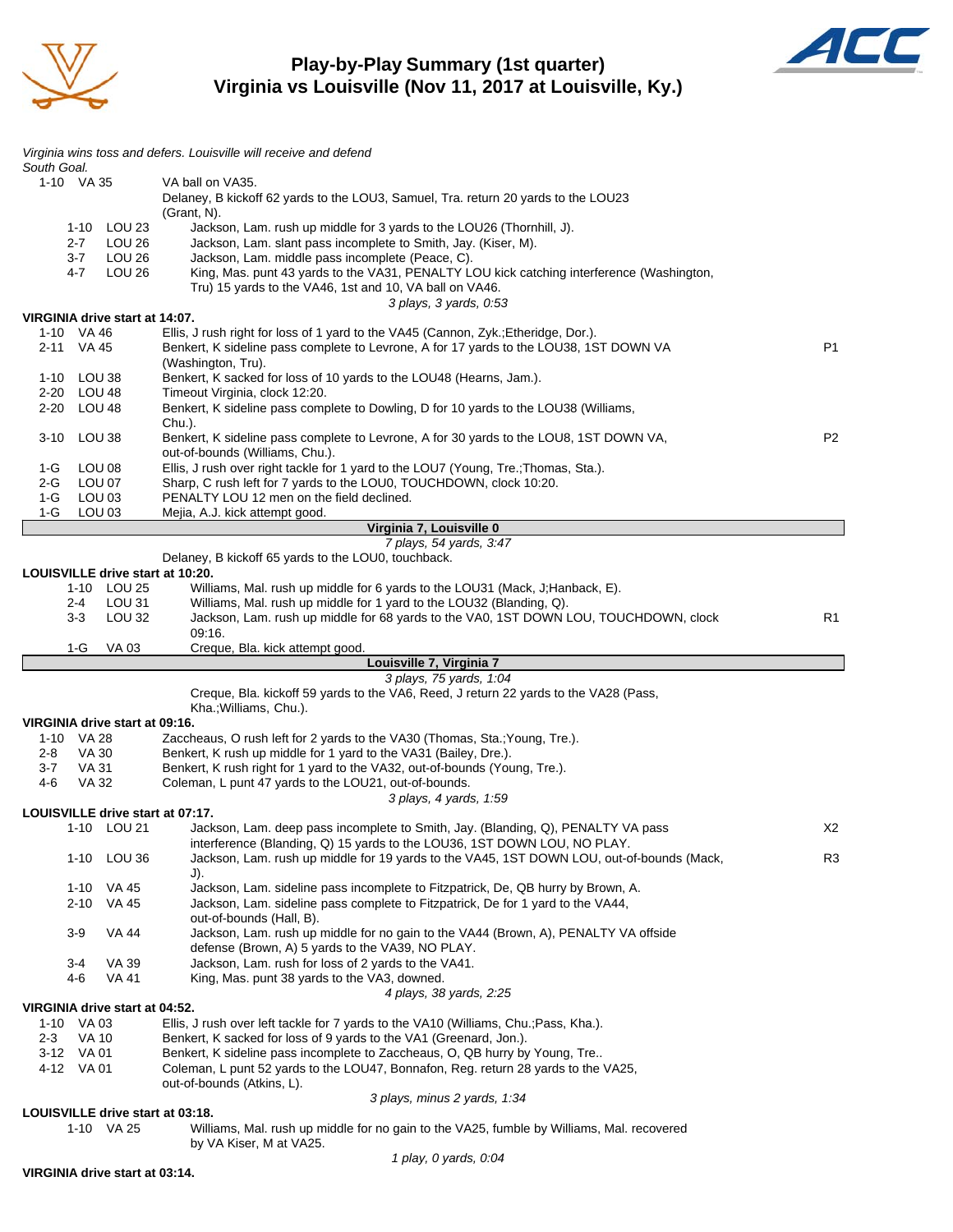

## **Play-by-Play Summary (1st quarter) Virginia vs Louisville (Nov 11, 2017 at Louisville, Ky.)**



| $1 - 10$                                                                                                     | VA 25    |       | VA ball on VA26.                                                                       |    |  |  |  |  |
|--------------------------------------------------------------------------------------------------------------|----------|-------|----------------------------------------------------------------------------------------|----|--|--|--|--|
| 1-10                                                                                                         | VA 26    |       | Benkert, K pass complete to Dowling, D for 18 yards to the VA44, 1ST DOWN VA (Walker,  |    |  |  |  |  |
|                                                                                                              |          |       | Ron.).                                                                                 |    |  |  |  |  |
| $1 - 10$                                                                                                     | VA 44    |       | Ellis, J rush left for 3 yards to the VA47 (Walker, Ron.).                             |    |  |  |  |  |
| <b>VA 47</b><br>Benkert, K sideline pass complete to Ellis, J for no gain to the VA47 (Alexander,<br>$2 - 7$ |          |       |                                                                                        |    |  |  |  |  |
|                                                                                                              |          |       | Jai.; Etheridge, Dor.).                                                                |    |  |  |  |  |
| $3 - 7$                                                                                                      | VA 47    |       | Benkert, K sacked for loss of 8 yards to the VA39 (Hearns, Jam.), fumble by Benkert, K |    |  |  |  |  |
|                                                                                                              |          |       | recovered by LOU Young, Tre. at VA40.                                                  |    |  |  |  |  |
|                                                                                                              |          |       | 4 plays, 14 yards, 2:00                                                                |    |  |  |  |  |
|                                                                                                              |          |       | LOUISVILLE drive start at 01:14.                                                       |    |  |  |  |  |
|                                                                                                              | $1 - 10$ | VA 40 | Jackson, Lam. CU pass complete to Smith, Jay. for 8 yards to the VA32 (Hall, B).       |    |  |  |  |  |
|                                                                                                              | $2 - 2$  | VA 32 | Williams, Mal. rush right for no gain to the VA32 (Nelson, B).                         |    |  |  |  |  |
|                                                                                                              | $3-2$    | VA 32 | Jackson, Lam. sideline pass incomplete to Smith, Jay. (Thornhill, J).                  |    |  |  |  |  |
|                                                                                                              | $4 - 2$  | VA 32 | Jackson, Lam. rush left for 13 yards to the VA19, 1ST DOWN LOU (Nelson, B:Hall, B).    | R4 |  |  |  |  |
|                                                                                                              |          |       | <b>END OF 1st QUARTER: Louisville 7, Virginia 7</b>                                    |    |  |  |  |  |

|                        |       | Time  |   | 1st Downs |         | <b>Conversions</b> |                |                  |                  |
|------------------------|-------|-------|---|-----------|---------|--------------------|----------------|------------------|------------------|
| <b>Quarter Summary</b> | Score | Poss  | D |           | 3rd     | 4th                | <b>Rushing</b> | Passing          | <b>Penalties</b> |
| Virginia               |       | 09:20 |   |           | 1-4     | 0-0                | $11-(-5)$      | $5 - 6 - 0 - 75$ | $2 - 20$         |
| Louisville             |       | 05:40 |   |           | $1 - 3$ | 0-0                | $9 - 108$      | $2 - 6 - 0 - 9$  | $1 - 15$         |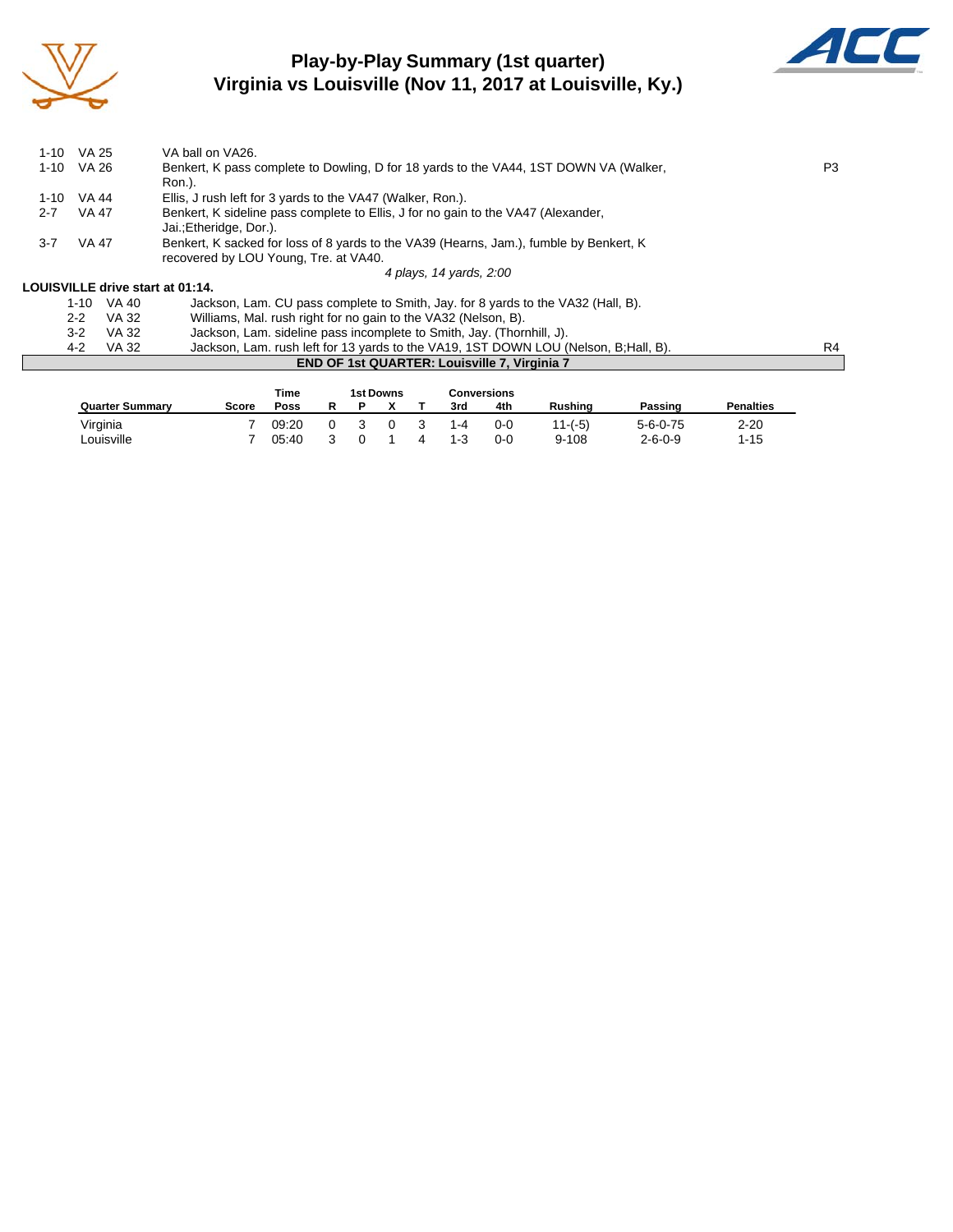

#### **Quickie Statistics (1st quarter only) Virginia vs Louisville (Nov 11, 2017 at Louisville, Ky.)**



|                                   | VА          | LOU         |
|-----------------------------------|-------------|-------------|
| Score                             |             |             |
| <b>FIRST DOWNS</b>                | 3           | 4           |
| <b>RUSHES-YARDS (NET)</b>         | $11 - 5$    | $9 - 108$   |
| <b>PASSING YDS (NET)</b>          | 75          | 9           |
| Passes Att-Comp-Int               | $6 - 5 - 0$ | $6 - 2 - 0$ |
| <b>TOTAL OFFENSE PLAYS-YARDS</b>  | 17-70       | $15 - 117$  |
| <b>Fumble Returns-Yards</b>       | $0-0$       | $0-0$       |
| <b>Punt Returns-Yards</b>         | $0 - 0$     | $1 - 28$    |
| Kickoff Returns-Yards             | $1 - 22$    | $1 - 20$    |
| <b>Interception Returns-Yards</b> | $0 - 0$     | $0-0$       |
| Punts (Number-Avg)                | $2 - 49.5$  | $2 - 40.5$  |
| Fumbles-Lost                      | $1 - 1$     | $1 - 1$     |
| Penalties-Yards                   | $2 - 20$    | $1 - 15$    |
| <b>Possession Time</b>            | 09:20       | 05:40       |
| <b>Third-Down Conversions</b>     | 1 of 4      | 1 of $4$    |
| <b>Fourth-Down Conversions</b>    | $0$ of $0$  | 1 of 1      |

| Virginia              |                                                                   |             | Louisville            |                |                |          |              |         |             |
|-----------------------|-------------------------------------------------------------------|-------------|-----------------------|----------------|----------------|----------|--------------|---------|-------------|
| <b>Rushing</b>        | No. Gain Loss<br>TD<br><b>Net</b><br>Lg                           | Avg         | <b>Rushing</b>        |                | No. Gain Loss  |          | TD<br>Net    | Lg      | Avg         |
| Jordan Ellis          | 11<br>10<br>$\Omega$<br>7<br>4<br>1                               | 2.5         | Lamar Jackson         | 5              | 103            | 2        | 101<br>1     | 68      | 20.2        |
| <b>Chris Sharp</b>    | 7<br>7<br>7<br>0<br>1                                             | 7.0         | <b>Malik Williams</b> | 4              | 7              | 0        | 7<br>0       | 6       | 1.8         |
| Olamide Zaccheaus     | $\overline{c}$<br>$\overline{c}$<br>$\overline{2}$<br>0<br>0<br>1 | 2.0         |                       |                |                |          |              |         |             |
| Kurt Benkert          | $\overline{2}$<br>26<br>5<br>$-24$<br>$\Omega$<br>1               | $-4.8$      |                       |                |                |          |              |         |             |
| <b>Passing</b>        | TD<br>$C-A-I$<br>Yds<br>Long                                      | <b>Sack</b> | <b>Passing</b>        |                | $C-A-I$        | Yds      | TD<br>Long   |         | <b>Sack</b> |
| Kurt Benkert          | $5 - 6 - 0$<br>75<br>0<br>30                                      | 3           | Lamar Jackson         |                | $2 - 6 - 0$    | 9        | $\Omega$     | 8       | 0           |
| Receiving             | Yards<br>TD<br>No.<br>Long                                        |             | <b>Receiving</b>      | No.            | Yards          | TD       | Long         |         |             |
| Andre Levrone         | 2<br>47<br>$\Omega$<br>30                                         |             | Jaylen, Smith         | 1              | 8              | $\Omega$ | 8            |         |             |
| Doni Dowling          | 2<br>28<br>18<br>0                                                |             | Dez Fitzpatrick       | 1              | 1              | $\Omega$ | 1            |         |             |
| Jordan Ellis          | $\overline{0}$<br>1<br>0<br>$\Omega$                              |             |                       |                |                |          |              |         |             |
| <b>Punting</b>        | No.<br>Yds<br>In20<br>Avg Long                                    | ΤВ          | <b>Punting</b>        | No.            | Yds            | Avq      | Long         | In20    | TВ          |
| Lester Coleman        | $\overline{2}$<br>99<br>49.5<br>52<br>$\Omega$                    | $\Omega$    | Mason King            | $\overline{2}$ | 81             | 40.5     | 43           | 1       | $\Omega$    |
| <b>Punt Returns</b>   | <b>TD</b><br>No.<br>Yards<br>Long                                 |             | <b>Punt Returns</b>   | No.            | Yards          | TD       | Long         |         |             |
|                       |                                                                   |             | Reggie Bonnafon       |                | 28             | $\Omega$ | 28           |         |             |
| <b>Kick Returns</b>   | Yards<br>TD<br>No.<br>Long                                        |             | <b>Kick Returns</b>   | No.            | Yards          | TD       | Long         |         |             |
| Joe Reed              | 22<br>22<br>$\Omega$                                              |             | <b>Traveon Samuel</b> | 1              | 20             | $\Omega$ | 20           |         |             |
| Tackles               | <b>TFL</b><br>UA-A<br><b>Sacks</b><br>Total                       |             | <b>Tackles</b>        | UA-A           | <b>Total</b>   |          | <b>Sacks</b> | TFL     |             |
| <b>Bryce Hall</b>     | $2 - 1$<br>3<br>0.0<br>0.0                                        |             | Chucky Williams       | $2 - 2$        | 4              |          | 0.0          | 0.0     |             |
| Jordan Mack           | 2<br>$1 - 1$<br>0.0<br>0.0                                        |             | <b>Trevon Young</b>   | $1 - 2$        | 3              |          | 0.0          | 0.0     |             |
| <b>Brenton Nelson</b> | $\overline{c}$<br>$1 - 1$<br>0.0<br>0.0                           |             | James Hearns          | $2 - 0$        | 2              |          | 2.0          | 2.0     |             |
| <b>Nick Grant</b>     | 1<br>$1 - 0$<br>0.0<br>0.0                                        |             | <b>Ronald Walker</b>  | $2 - 0$        | $\overline{2}$ |          | 0.0          | 0.0     |             |
| Time<br>Qtr           | <b>Scoring Play</b>                                               |             |                       |                |                |          |              | V-H     |             |
| 10:20<br>1st          | VA - Chris Sharp 7 yd run (A.J. Mejia kick), 7-54 3:47            |             |                       |                |                |          |              | $7 - 0$ |             |
| 09:16                 | LOU - Lamar Jackson 68 yd run (Blanton Creque kick), 3-75 1:04    |             |                       |                |                |          |              | $7 - 7$ |             |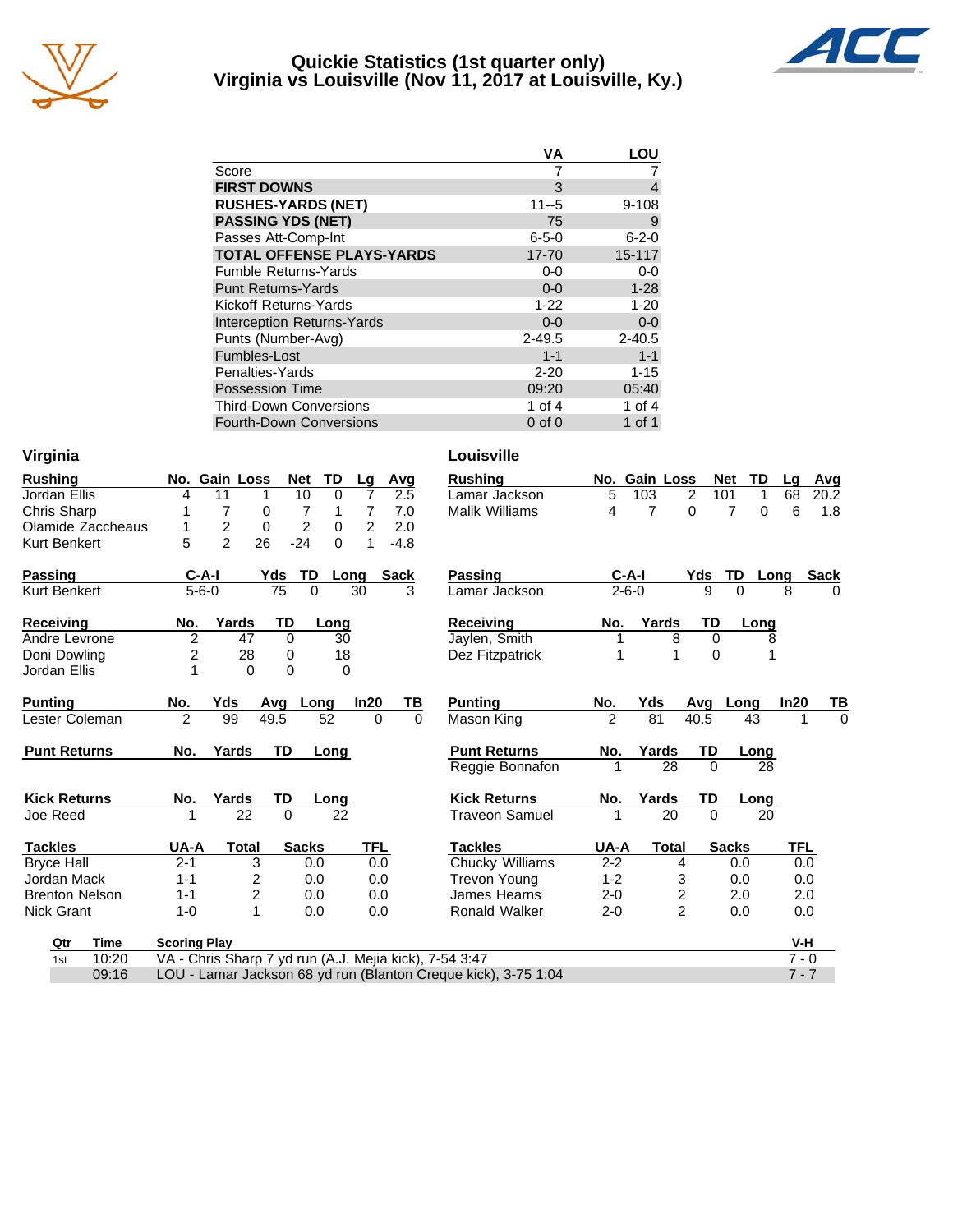

### **Play-by-Play Summary (2nd quarter) Virginia vs Louisville (Nov 11, 2017 at Louisville, Ky.)**



|          | 1-10 VA 19 | Start of 2nd quarter, clock 15:00.                                                      |     |
|----------|------------|-----------------------------------------------------------------------------------------|-----|
| 1-10     | VA 19      | PENALTY LOU false start (Smith, Dee) 5 yards to the VA24.                               |     |
|          | 1-15 VA 24 | Bonnafon, Reg. rush right for 2 yards to the VA22 (Hanback, E).                         |     |
|          | 2-13 VA 22 | Jackson, Lam. slant pass incomplete to Dawkins, Set. (Moore, C), PENALTY VA pass        | X5. |
|          |            | interference (Moore, C) 8 yards to the VA14, 1ST DOWN LOU, NO PLAY.                     |     |
| $1 - 10$ | VA 14      | Bonnafon, Reg. rush up middle for 7 yards to the VA7 (Moore, C;Kiser, M).               |     |
| $2 - 3$  | VA 07      | Bonnafon, Reg. rush right for loss of 1 yard to the VA8 (Kiser, M).                     |     |
| $3-4$    | VA 08      | Jackson, Lam. slant pass complete to Dawkins, Set. for 8 yards to the VA0, clock 13:19, |     |
|          |            | PENALTY LOU pass interference (Samuel, Tra.) 15 yards to the VA23, NO PLAY.             |     |
| $3 - 19$ | VA 23      | Jackson, Lam. middle pass incomplete to Smith, Jay                                      |     |
|          | 4-19 VA 23 | Creque, Bla. field goal attempt from 40 GOOD, clock 13:08.                              |     |
|          |            | Louisville 10, Virginia 7                                                               |     |

|          |                                    | Louisville 10, Virginia 7                                                                                               |                 |
|----------|------------------------------------|-------------------------------------------------------------------------------------------------------------------------|-----------------|
|          |                                    | 9 plays, 17 yards, 3:06                                                                                                 |                 |
|          |                                    | Creque, Bla. kickoff 59 yards to the VA6, Reed, J return 23 yards to the VA29 (Cannon,                                  |                 |
|          |                                    | Zyk.; Peterson, Tab.).                                                                                                  |                 |
|          | VIRGINIA drive start at 13:08.     |                                                                                                                         |                 |
|          | 1-10 VA 29                         | Benkert, K CU pass incomplete to Levrone, A (Alexander, Jai.).                                                          |                 |
|          | 2-10 VA 29                         | Reed, J rush left for 1 yard to the VA30 (Alexander, Jai.).                                                             |                 |
| $3-9$    | <b>VA 30</b>                       | Benkert, K CU pass complete to Levrone, A for 19 yards to the VA49, 1ST DOWN VA,                                        | P <sub>4</sub>  |
|          |                                    | out-of-bounds (Alexander, Jai.).                                                                                        |                 |
|          | 1-10 VA 49                         | Benkert, K slant pass incomplete to Dowling, D.                                                                         |                 |
| $2 - 10$ | VA 49                              | Benkert, K pass complete to Butts, E for 4 yards to the LOU47 (Smith, Dee).                                             |                 |
| $3-6$    | <b>LOU 47</b>                      | Benkert, K sideline pass incomplete, QB hurry by Cannon, Zyk., PENALTY VA illegal                                       |                 |
|          |                                    | formation declined.                                                                                                     |                 |
| $4 - 6$  | <b>LOU 47</b>                      | Coleman, L punt 38 yards to the LOU9, fair catch by Bonnafon, Reg                                                       |                 |
|          |                                    | 6 plays, 24 yards, 2:22                                                                                                 |                 |
|          | LOUISVILLE drive start at 10:46.   |                                                                                                                         |                 |
|          | 1-10 LOU 09                        | Williams, Dae rush up middle for 12 yards to the LOU21, 1ST DOWN LOU (Cook, M).                                         | R <sub>6</sub>  |
|          | 1-10 LOU 21                        | Williams, Dae rush over left tackle for 9 yards to the LOU30 (Kiser, M;Blanding, Q).                                    |                 |
|          | LOU 30<br>$2 - 1$                  | Williams, Dae rush up middle for 6 yards to the LOU36, 1ST DOWN LOU (Moye, J).                                          | R7              |
|          | 1-10 LOU 36                        | Williams, Dae rush up middle for 1 yard to the LOU37 (Kiser, M).                                                        |                 |
|          | LOU 37<br>$2 - 9$                  | Jackson, Lam. crossing pass complete to Averett, Kem. for 10 yards to the LOU47, 1ST DOWN                               | P <sub>8</sub>  |
|          |                                    | LOU, out-of-bounds (Mack, J).                                                                                           |                 |
|          | 1-10 LOU 47                        | Williams, Dae rush right for 4 yards to the VA49 (Kiser, M;Mack, J).                                                    |                 |
|          | <b>VA 49</b><br>$2 - 6$            | Jackson, Lam. sideline pass complete to Dawkins, Set. for 16 yards to the VA33, 1ST DOWN                                | P <sub>9</sub>  |
|          |                                    | LOU, out-of-bounds (Thornhill, J).                                                                                      |                 |
|          | 1-10 VA 33                         | Jackson, Lam. sideline pass incomplete to Williams, Dae, QB hurry by Kiser, M.                                          |                 |
|          | 2-10 VA 33                         | Timeout Louisville, clock 07:07.                                                                                        |                 |
|          | $2 - 10$<br>VA 33                  | Jackson, Lam. rush left for 18 yards to the VA15, 1ST DOWN LOU (Hall, B).                                               | R <sub>10</sub> |
|          | $1 - 10$<br>VA 15                  | Jackson, Lam. rush left for 1 yard to the VA14, out-of-bounds (Hall, B).                                                |                 |
|          | <b>VA 14</b><br>$2 - 9$            | Jackson, Lam. sideline pass complete to Dawkins, Set. for 14 yards to the VA0, 1ST DOWN<br>LOU, TOUCHDOWN, clock 05:52. | P <sub>11</sub> |
|          | $\sim$<br>$\overline{\phantom{a}}$ | . <i>.</i>                                                                                                              |                 |

1-G VA 03 Creque, Bla. kick attempt good.

#### **Louisville 17, Virginia 7**

*11 plays, 91 yards, 4:54*

Creque, Bla. kickoff 59 yards to the VA6, Reed, J return 19 yards to the VA25 (Williams,

#### Chu.). **VIRGINIA drive start at 05:52.**

|          | VIRGINIA UHVE SIJIL JI UJ.JZ.   |                                                                                                                                    |                |
|----------|---------------------------------|------------------------------------------------------------------------------------------------------------------------------------|----------------|
|          | 1-10 VA 25                      | Benkert, K sideline pass incomplete to Dowling, D (Washington, Tru).                                                               |                |
| $2 - 10$ | VA 25                           | Benkert, K middle pass incomplete to Hamm, D, dropped pass.                                                                        |                |
| 3-10     | VA 25                           | Benkert, K sideline pass complete to Dowling, D for 10 yards to the VA35, 1ST DOWN VA,<br>out-of-bounds (Smith, Dee).              | P <sub>5</sub> |
| 1-10     | VA 35                           | Benkert, K sideline pass incomplete to Dubois, H, PENALTY VA holding (Ellis, J) 10 yards<br>to the VA25. NO PLAY.                  |                |
| $1 - 20$ | VA 25                           | Benkert, K sideline pass incomplete to Levrone, A, QB hurry by Famurewa, Hen                                                       |                |
| $2 - 20$ | VA 25                           | Benkert, K crossing pass incomplete to Hamm, D, dropped pass.                                                                      |                |
| $3-20$   | VA 25                           | Benkert, K rush for no gain to the VA25, fumble forced by Hearns, Jam., fumble by<br>Benkert, K recovered by VA Glaser, C at VA25. |                |
| 4-20     | VA 25                           | Coleman, L punt 38 yards to the LOU37, Bonnafon, Reg. return -3 yards to the LOU34                                                 |                |
|          |                                 | (Blount, J), PENALTY LOU illegal block (Reed, Cor.) 10 yards to the LOU24, 1st and 10,<br>LOU ball on LOU24.                       |                |
|          |                                 | 6 plays, 0 yards, 1:49                                                                                                             |                |
|          | LOUISVILLE drive start at 04:03 |                                                                                                                                    |                |

#### **LOUISVILLE drive start at 04:03.**

| 1-10 LOU 24 | Jackson, Lam. deep pass incomplete to Smith, Jay. (Blanding, Q).                          |
|-------------|-------------------------------------------------------------------------------------------|
| 2-10 LOU 24 | Jackson, Lam. sacked for loss of 10 yards to the LOU14 (Mack, J), fumble by Jackson, Lam. |
|             | recovered by LOU Thomas, Ken. at LOU14.                                                   |
| 3-20 LOU 14 | Jackson, Lam. rush for 4 yards to the LOU18, fumble forced by Snowden, C, fumble by       |
|             | Jackson, Lam. recovered by LOU Christian, Ger. at LOU18.                                  |
| 4-16 LOU 18 | Timeout Louisville, clock 02:31.                                                          |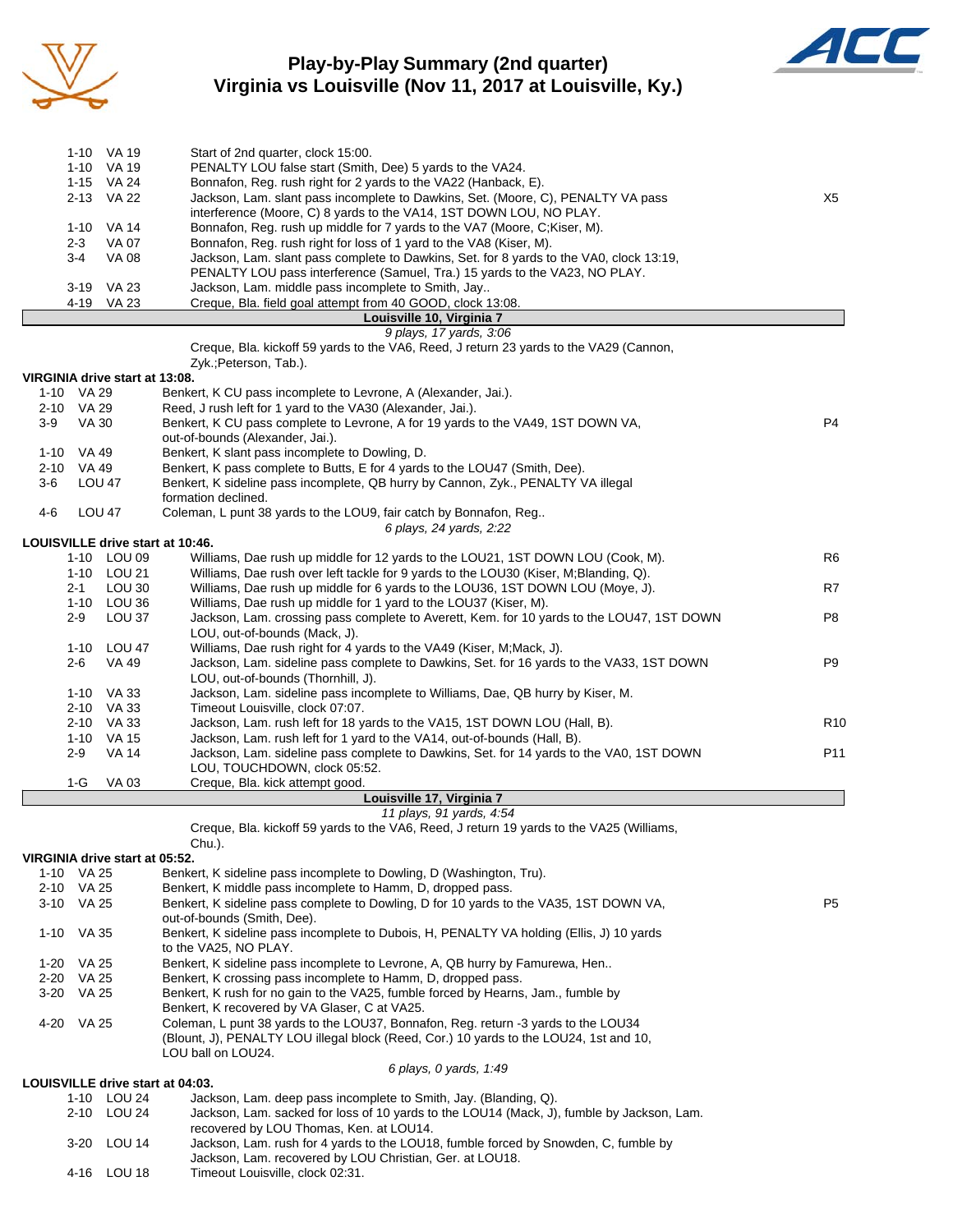

### **Play-by-Play Summary (2nd quarter) Virginia vs Louisville (Nov 11, 2017 at Louisville, Ky.)**



|          |                   | 4-16 LOU 18                    | King, Mas. punt 40 yards to the VA42, fair catch by Hamm, D.                              |                 |
|----------|-------------------|--------------------------------|-------------------------------------------------------------------------------------------|-----------------|
|          |                   |                                | 3 plays, minus 6 yards, 1:39                                                              |                 |
|          |                   | VIRGINIA drive start at 02:24. |                                                                                           |                 |
|          | 1-10 VA 42        |                                | Ellis, J rush up middle for 9 yards to the LOU49 (Stewart, Isa.; Smith, Dee).             |                 |
| $2 - 1$  | <b>LOU 49</b>     |                                | Benkert, K sideline pass complete to Hamm, D for 9 yards to the LOU40, 1ST DOWN VA,       | P <sub>6</sub>  |
|          |                   |                                | out-of-bounds (Thomas, Sta.).                                                             |                 |
| $1 - 10$ | LOU 40            |                                | Benkert, K deep pass incomplete to Levrone, A (Washington, Tru).                          |                 |
| $2 - 10$ | <b>LOU 40</b>     |                                | Ellis, J rush up middle for 5 yards to the LOU35 (Young, Tre.; Thomas, Sta.).             |                 |
| $3-5$    | <b>LOU 35</b>     |                                | Benkert, K CU pass complete to Levrone, A for 10 yards to the LOU25, 1ST DOWN VA          | P7              |
|          |                   |                                | (Washington, Tru; Williams, Chu.).                                                        |                 |
| $1 - 10$ | <b>LOU 25</b>     |                                | Benkert, K middle pass complete to Butts, E for 25 yards to the LOU0, 1ST DOWN VA,        | P <sub>8</sub>  |
|          |                   |                                | TOUCHDOWN, clock 00:48.                                                                   |                 |
| 1-G      | LOU <sub>03</sub> |                                | Mejia, A.J. kick attempt good.                                                            |                 |
|          |                   |                                | Louisville 17, Virginia 14                                                                |                 |
|          |                   |                                | 6 plays, 58 yards, 1:36                                                                   |                 |
|          |                   |                                | Delaney, B kickoff 65 yards to the LOU0, Samuel, Tra. return 25 yards to the LOU25 (Hamm, |                 |
|          |                   |                                | D).                                                                                       |                 |
|          |                   |                                | <b>LOUISVILLE drive start at 00:48.</b>                                                   |                 |
|          |                   | 1-10 LOU 25                    | Jackson, Lam. crossing pass complete to Standberry, Ch. for 3 yards to the LOU28 (Moore,  |                 |
|          |                   |                                | $C$ ).                                                                                    |                 |
|          | $2 - 7$           | LOU <sub>28</sub>              | Jackson, Lam. CU pass complete to Dawkins, Set. for 8 yards to the LOU36, 1ST DOWN LOU    | P <sub>12</sub> |
|          |                   |                                | (Hall, B).                                                                                |                 |
|          | $1 - 10$          | LOU 36                         | Timeout Louisville, clock 00:31.                                                          |                 |
|          | $1 - 10$          | LOU 36                         | Jackson, Lam. sideline pass incomplete to Fitzpatrick, De.                                |                 |
|          | $2 - 10$          | LOU 36                         | Jackson, Lam. middle pass complete to Smith, Jay. for 29 yards to the VA35, 1ST DOWN LOU  | P <sub>13</sub> |
|          |                   |                                | $(Hall, B)$ .                                                                             |                 |
|          |                   | 1-10 VA 35                     | Timeout Virginia, clock 00:13.                                                            |                 |
|          |                   | 1-10 VA 35                     | Jackson, Lam. crossing pass complete to Standberry, Ch. for 7 yards to the VA28           |                 |
|          |                   |                                | (Thornhill, J).                                                                           |                 |
|          |                   |                                | End of half, clock 00:00.                                                                 |                 |
|          |                   |                                | 5 plays, 47 yards, 0:48                                                                   |                 |
|          |                   |                                | END OF 2nd QUARTER: Louisville 17, Virginia 14                                            |                 |

|                        |       | Time  |   |   | <b>1st Downs</b> |   |         | Conversions |          |                   |                  |
|------------------------|-------|-------|---|---|------------------|---|---------|-------------|----------|-------------------|------------------|
| <b>Quarter Summary</b> | Score | Poss  | R |   |                  |   | 3rd     | 4th         | Rushina  | Passing           | <b>Penalties</b> |
| Virginia               |       | 05:47 |   | 5 |                  | 5 | $3 - 5$ | 0-0         | $4 - 15$ | $6 - 14 - 0 - 77$ | $2 - 18$         |
| Louisville             | 10    | 09:13 |   | ∽ |                  |   | 0-2     | 0-0         | 12-53    | 7-11-0-87         | $3 - 30$         |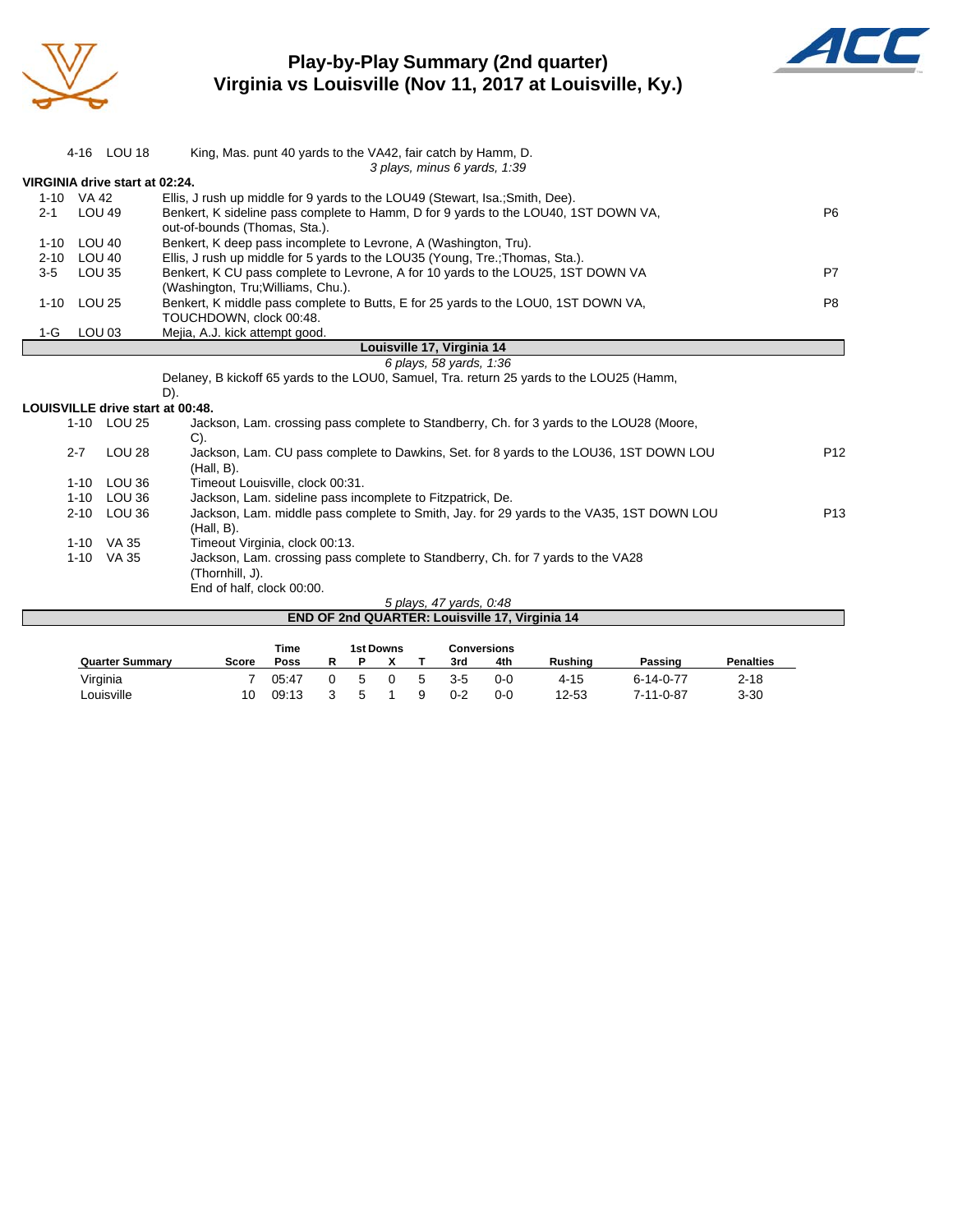

#### **Quickie Statistics (2nd quarter only) Virginia vs Louisville (Nov 11, 2017 at Louisville, Ky.)**



|                                   | ٧A           | LOU          |
|-----------------------------------|--------------|--------------|
| Score                             |              | 10           |
| <b>FIRST DOWNS</b>                | 5            | 9            |
| <b>RUSHES-YARDS (NET)</b>         | $4 - 15$     | 12-53        |
| <b>PASSING YDS (NET)</b>          | 77           | 87           |
| Passes Att-Comp-Int               | $14 - 6 - 0$ | $11 - 7 - 0$ |
| <b>TOTAL OFFENSE PLAYS-YARDS</b>  | 18-92        | 23-140       |
| <b>Fumble Returns-Yards</b>       | $0 - 0$      | 0-0          |
| <b>Punt Returns-Yards</b>         | $0 - 0$      | $1 - 3$      |
| Kickoff Returns-Yards             | $2 - 42$     | $1 - 25$     |
| <b>Interception Returns-Yards</b> | $0 - 0$      | $0-0$        |
| Punts (Number-Avg)                | $2 - 38.0$   | $1 - 40.0$   |
| Fumbles-Lost                      | $1 - 0$      | $2 - 0$      |
| Penalties-Yards                   | $2 - 18$     | $3 - 30$     |
| <b>Possession Time</b>            | 05:47        | 09:13        |
| <b>Third-Down Conversions</b>     | 3 of 5       | $0$ of $2$   |
| <b>Fourth-Down Conversions</b>    | $0$ of $0$   | $0$ of $0$   |

| Virginia                                                                                                |                                                                            | Louisville                |              |                         |                |          |                       |
|---------------------------------------------------------------------------------------------------------|----------------------------------------------------------------------------|---------------------------|--------------|-------------------------|----------------|----------|-----------------------|
| <b>Rushing</b>                                                                                          | No. Gain Loss<br>TD<br><b>Net</b><br>Avg<br>Lg                             | <b>Rushing</b>            |              | No. Gain Loss           | <b>Net</b>     | TD       | Avg<br>Lq             |
| Jordan Ellis                                                                                            | 2<br>9<br>$\Omega$<br>14<br>0<br>14<br>7.0                                 | Dae Williams              | 5            | 32                      | 32<br>$\Omega$ | $\Omega$ | 12<br>6.4             |
| Joe Reed                                                                                                | 0<br>1<br>1<br>1<br>1<br>0<br>1.0                                          | Lamar Jackson             | 4            | 23                      | 10<br>13       | 0        | 18<br>3.2             |
| <b>Kurt Benkert</b>                                                                                     | $\overline{0}$<br>$\Omega$<br>$\Omega$<br>$\Omega$<br>$\Omega$<br>1<br>0.0 | Reggie Bonnafon           | 3            | 9                       | 8<br>1         | $\Omega$ | $\overline{7}$<br>2.7 |
| <b>Passing</b>                                                                                          | $C-A-I$<br>Yds<br>TD<br>Sack<br>Long                                       | <b>Passing</b>            | $C-A-I$      |                         | TD<br>Yds      | Long     | <b>Sack</b>           |
| <b>Kurt Benkert</b>                                                                                     | $6 - 14 - 0$<br>77<br>25<br>1<br>0                                         | Lamar Jackson             | $7 - 11 - 0$ |                         | 87             | 1        | 29                    |
| <b>Receiving</b>                                                                                        | Yards<br>TD<br>Long<br>No.                                                 | <b>Receiving</b>          | No.          | Yards                   | TD             | Long     |                       |
| Evan Butts                                                                                              | 2<br>29<br>25<br>1                                                         | <b>Seth Dawkins</b>       | 3            | 38                      | 1              | 16       |                       |
| Andre Levrone                                                                                           | 29<br>2<br>19<br>0                                                         | <b>Charles Standberry</b> | 2            | 10                      | 0              | 7        |                       |
| Doni Dowling                                                                                            | 10<br>$\Omega$<br>10<br>1                                                  | Jaylen, Smith             |              | 29                      | $\Omega$       | 29       |                       |
| Daniel Hamm                                                                                             | 9<br>9<br>$\Omega$                                                         | Kemari Averett            |              | 10                      | $\Omega$       | 10       |                       |
| <b>Punting</b>                                                                                          | In20<br>No.<br>Yds<br>Avg<br>Long                                          | <b>Punting</b><br>TВ      | No.          | Yds                     | Avg            | Long     | ln20<br>ΤВ            |
| Lester Coleman                                                                                          | $\overline{2}$<br>76<br>38.0<br>38<br>1                                    | Mason King<br>$\Omega$    |              | 40                      | 40.0           | 40       | $\Omega$<br>$\Omega$  |
| <b>Punt Returns</b>                                                                                     | TD<br>Yards<br>No.<br>Long                                                 | <b>Punt Returns</b>       | No.          | Yards                   | TD             | Long     |                       |
|                                                                                                         |                                                                            | Reggie Bonnafon           | 1            | $-3$                    | $\Omega$       | $\Omega$ |                       |
| <b>Kick Returns</b>                                                                                     | Yards<br>TD<br>No.<br>Long                                                 | <b>Kick Returns</b>       | No.          | Yards                   | TD             | Long     |                       |
| Joe Reed                                                                                                | $\overline{2}$<br>42<br>$\Omega$<br>23                                     | <b>Traveon Samuel</b>     | 1            | 25                      | $\Omega$       | 25       |                       |
| <b>Tackles</b>                                                                                          | <b>TFL</b><br>UA-A<br><b>Total</b><br><b>Sacks</b>                         | <b>Tackles</b>            | <b>UA-A</b>  | <b>Total</b>            | <b>Sacks</b>   |          | <b>TFL</b>            |
| Micah Kiser                                                                                             | $2 - 3$<br>5<br>0.0<br>1.0                                                 | Dee Smith                 | $2 - 1$      | 3                       |                | 0.0      | 0.0                   |
| <b>Bryce Hall</b>                                                                                       | $4 - 0$<br>0.0<br>0.0<br>4                                                 | Jaire Alexander           | $2 - 0$      | 2                       |                | 0.0      | 0.0                   |
| Jordan Mack                                                                                             | 3<br>$2 - 1$<br>1.0<br>1.0                                                 | <b>Stacy Thomas</b>       | $1 - 1$      | $\overline{\mathbf{c}}$ |                | 0.0      | 0.0                   |
| Juan Thornhill                                                                                          | $\overline{2}$<br>$2 - 0$<br>0.0<br>0.0                                    | Chucky Williams           | $1 - 1$      | $\overline{2}$          |                | 0.0      | 0.0                   |
| Qtr<br>Time                                                                                             | <b>Scoring Play</b>                                                        |                           |              |                         |                |          | V-H                   |
| 10:20<br>1st                                                                                            | VA - Chris Sharp 7 yd run (A.J. Mejia kick), 7-54 3:47                     |                           |              |                         |                |          | $7 - 0$               |
| 09:16                                                                                                   | LOU - Lamar Jackson 68 yd run (Blanton Creque kick), 3-75 1:04             |                           |              |                         |                |          | $7 - 7$               |
| 13:08<br>2nd                                                                                            | LOU - Blanton Creque 40 yd field goal, 9-17 3:06                           |                           |              |                         |                |          | $0 - 3$               |
| LOU - Seth Dawkins 14 yd pass from Lamar Jackson (Blanton Creque kick), 11-91 4:54<br>05:52<br>$0 - 10$ |                                                                            |                           |              |                         |                |          |                       |

00:48 VA - Evan Butts 25 yd pass from Kurt Benkert (A.J. Mejia kick), 6-58 1:36 7 - 10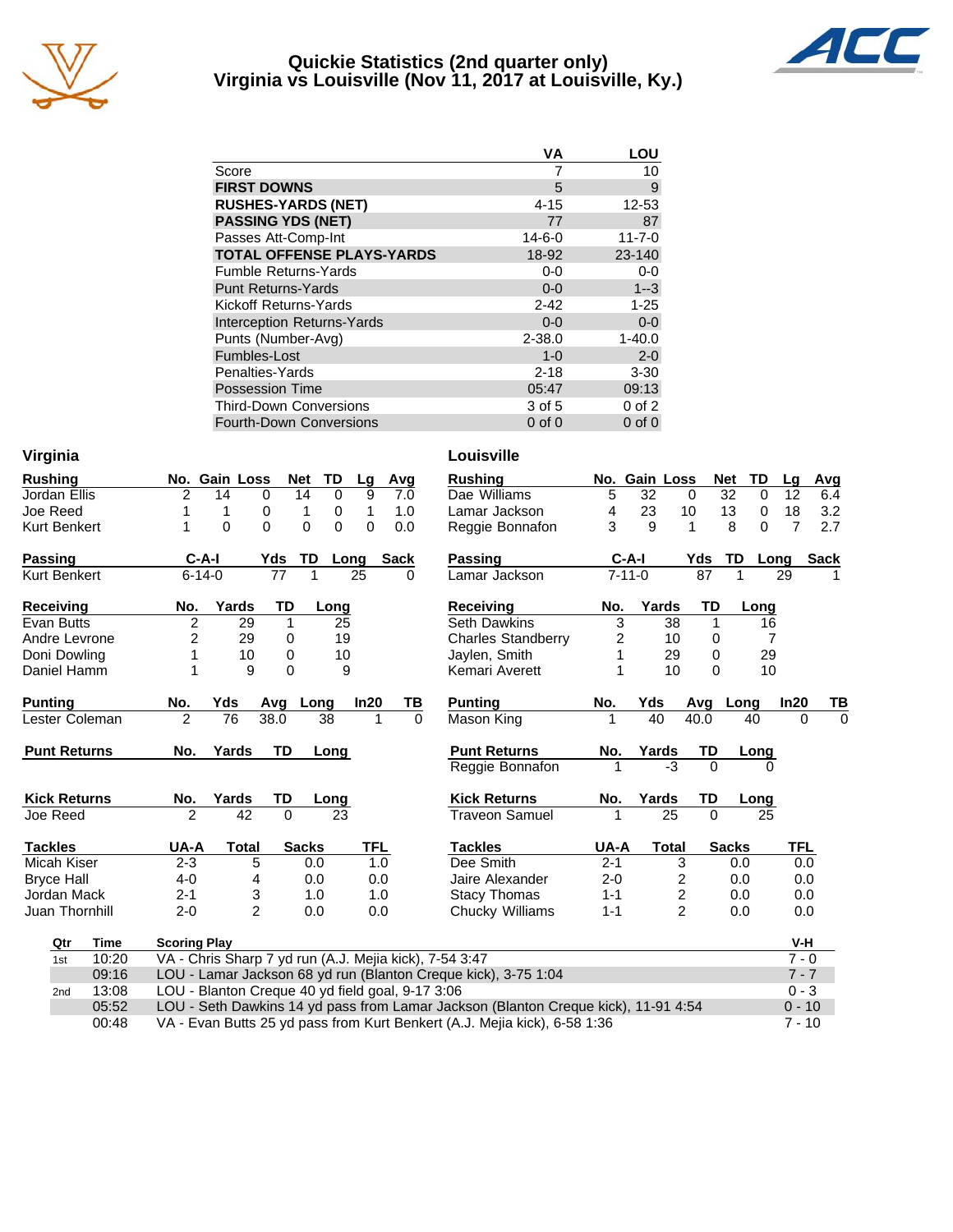

#### **Play-by-Play Summary (3rd quarter) Virginia vs Louisville (Nov 11, 2017 at Louisville, Ky.)**



|                                                                                           | Start of 3rd quarter, clock 15:00, LOU ball on LOU35.                                                                                                  |                 |  |  |  |  |  |  |  |  |
|-------------------------------------------------------------------------------------------|--------------------------------------------------------------------------------------------------------------------------------------------------------|-----------------|--|--|--|--|--|--|--|--|
|                                                                                           | Creque, Bla. kickoff 61 yards to the VA4, Reed, J return 28 yards to the VA32.                                                                         |                 |  |  |  |  |  |  |  |  |
| VIRGINIA drive start at 15:00.                                                            |                                                                                                                                                        |                 |  |  |  |  |  |  |  |  |
| 1-10 VA 32<br>VA 33<br>2-9                                                                | Ellis, J rush up middle for 1 yard to the VA33 (Smith, Dee).<br>Ellis, J rush right for 9 yards to the VA42, 1ST DOWN VA (Williams, Chu.; Smith, Dee). |                 |  |  |  |  |  |  |  |  |
| 1-10 VA 42                                                                                | Benkert, K sideline pass complete to Zaccheaus, O for 22 yards to the LOU36, 1ST DOWN VA                                                               |                 |  |  |  |  |  |  |  |  |
|                                                                                           | (Alexander, Jai.).                                                                                                                                     | P <sub>10</sub> |  |  |  |  |  |  |  |  |
| 1-10 LOU 36<br>PENALTY VA ineligible downfield on pass (English, J) 5 yards to the LOU41. |                                                                                                                                                        |                 |  |  |  |  |  |  |  |  |
| 1-15 LOU 41                                                                               | Benkert, K crossing pass incomplete to Dowling, D, dropped pass.                                                                                       |                 |  |  |  |  |  |  |  |  |
| 2-15 LOU 41                                                                               | Benkert, K sideline pass incomplete to Dowling, D, QB hurry by Famurewa, Hen                                                                           |                 |  |  |  |  |  |  |  |  |
| 3-15 LOU 41                                                                               | Benkert, K sideline pass complete to Levrone, A for 5 yards to the LOU36, out-of-bounds                                                                |                 |  |  |  |  |  |  |  |  |
| 4-10 LOU 36                                                                               | (Washington, Tru).<br>Coleman, L punt 36 yards to the LOU0, touchback.                                                                                 |                 |  |  |  |  |  |  |  |  |
|                                                                                           | 6 plays, 32 yards, 3:14                                                                                                                                |                 |  |  |  |  |  |  |  |  |
| LOUISVILLE drive start at 11:46.                                                          |                                                                                                                                                        |                 |  |  |  |  |  |  |  |  |
| 1-10 LOU 20                                                                               | Williams, Mal. rush over left tackle for 4 yards to the LOU24 (Moye, J;Brown, A).                                                                      |                 |  |  |  |  |  |  |  |  |
| LOU <sub>24</sub><br>2-6                                                                  | Jackson, Lam. rush up middle for 6 yards to the LOU30, 1ST DOWN LOU (Kiser, M).                                                                        | R <sub>14</sub> |  |  |  |  |  |  |  |  |
| 1-10 LOU 30                                                                               | Jackson, Lam. crossing pass complete to Dawkins, Set. for 7 yards to the LOU37 (Mack,                                                                  |                 |  |  |  |  |  |  |  |  |
|                                                                                           | J;Kiser, M).                                                                                                                                           |                 |  |  |  |  |  |  |  |  |
| $2 - 3$<br>LOU 37                                                                         | Jackson, Lam. rush over left tackle for 8 yards to the LOU45, 1ST DOWN LOU (Cook, M).                                                                  | R <sub>15</sub> |  |  |  |  |  |  |  |  |
| 1-10 LOU 45                                                                               | Jackson, Lam. sideline pass incomplete to Smith, Jay., PENALTY VA holding (Thornhill, J)                                                               | X16             |  |  |  |  |  |  |  |  |
| 1-10 VA 45                                                                                | 10 yards to the VA45, 1ST DOWN LOU, NO PLAY.<br>Jackson, Lam. rush right for 2 yards to the VA43 (Peace, C;Nelson, B).                                 |                 |  |  |  |  |  |  |  |  |
| 2-8<br>VA 43                                                                              | Jackson, Lam. sacked for loss of 1 yard to the VA44 (Mack, J;Cook, M).                                                                                 |                 |  |  |  |  |  |  |  |  |
| 3-9<br>VA 44                                                                              | Jackson, Lam. slant pass complete to Dawkins, Set. for 10 yards to the VA34, 1ST DOWN LOU.                                                             | P17             |  |  |  |  |  |  |  |  |
| 1-10 VA 34                                                                                | Williams, Mal. rush right for 5 yards to the VA29 (Cook, M).                                                                                           |                 |  |  |  |  |  |  |  |  |
| VA 29<br>$2 - 5$                                                                          | Williams, Mal. rush SL for 5 yards to the VA24, 1ST DOWN LOU (Blanding, Q).                                                                            | R <sub>18</sub> |  |  |  |  |  |  |  |  |
| 1-10 VA 24                                                                                | Jackson, Lam. deep pass complete to Smith, Jay. for 24 yards to the VA0, 1ST DOWN LOU,                                                                 | P <sub>19</sub> |  |  |  |  |  |  |  |  |
|                                                                                           | TOUCHDOWN, clock 06:51.                                                                                                                                |                 |  |  |  |  |  |  |  |  |
| 1-G<br>VA 03                                                                              | Creque, Bla. kick attempt good.                                                                                                                        |                 |  |  |  |  |  |  |  |  |
|                                                                                           | Louisville 24, Virginia 14<br>10 plays, 80 yards, 4:55                                                                                                 |                 |  |  |  |  |  |  |  |  |
|                                                                                           | Creque, Bla. kickoff 59 yards to the VA6, Reed, J return 17 yards to the VA23 (Pass,                                                                   |                 |  |  |  |  |  |  |  |  |
|                                                                                           | Kha.).                                                                                                                                                 |                 |  |  |  |  |  |  |  |  |
|                                                                                           |                                                                                                                                                        |                 |  |  |  |  |  |  |  |  |
| VIRGINIA drive start at 06:51.                                                            |                                                                                                                                                        |                 |  |  |  |  |  |  |  |  |
| 1-10 VA 23                                                                                | Ellis, J rush up middle for 2 yards to the VA25 (Thomas, Sta.).                                                                                        |                 |  |  |  |  |  |  |  |  |
| VA 25<br>2-8                                                                              | Benkert, K sideline pass incomplete to Zaccheaus, O, QB hurry by Young, Tre                                                                            |                 |  |  |  |  |  |  |  |  |
| VA 25<br>3-8                                                                              | Benkert, K slant pass incomplete to Zaccheaus, O.                                                                                                      |                 |  |  |  |  |  |  |  |  |
| 4-8<br><b>VA 25</b>                                                                       | Coleman, L punt 51 yards to the LOU24, Bonnafon, Reg. return 17 yards to the LOU41,                                                                    |                 |  |  |  |  |  |  |  |  |
|                                                                                           | out-of-bounds (Blount, J).                                                                                                                             |                 |  |  |  |  |  |  |  |  |
|                                                                                           | 3 plays, 2 yards, 1:12                                                                                                                                 |                 |  |  |  |  |  |  |  |  |
| LOUISVILLE drive start at 05:39.<br>1-10 LOU 41                                           |                                                                                                                                                        | R20             |  |  |  |  |  |  |  |  |
| 1-10 VA 39                                                                                | Williams, Dae rush left for 20 yards to the VA39, 1ST DOWN LOU (Moore, C).<br>Williams, Dae rush up middle for 4 yards to the VA35 (Blanding, Q).      |                 |  |  |  |  |  |  |  |  |
| 2-6<br>VA 35                                                                              | Jackson, Lam. rush left for 14 yards to the VA21, 1ST DOWN LOU (Mack, J).                                                                              | R <sub>21</sub> |  |  |  |  |  |  |  |  |
| 1-10 VA 21                                                                                | Jackson, Lam. deep pass complete to Smith, Jay. for 21 yards to the VA0, 1ST DOWN LOU,                                                                 | P22             |  |  |  |  |  |  |  |  |
|                                                                                           | TOUCHDOWN, clock 03:58.                                                                                                                                |                 |  |  |  |  |  |  |  |  |
| $1-G$<br>VA 03                                                                            | Creque, Bla. kick attempt good.                                                                                                                        |                 |  |  |  |  |  |  |  |  |
|                                                                                           | Louisville 31, Virginia 14                                                                                                                             |                 |  |  |  |  |  |  |  |  |
|                                                                                           | 4 plays, 59 yards, 1:41                                                                                                                                |                 |  |  |  |  |  |  |  |  |
|                                                                                           | Creque, Bla. kickoff 65 yards to the VA0, Reed, J return 22 yards to the VA22 (Williams,<br>Chu.).                                                     |                 |  |  |  |  |  |  |  |  |
| VIRGINIA drive start at 03:58.                                                            |                                                                                                                                                        |                 |  |  |  |  |  |  |  |  |
| 1-10 VA 22                                                                                | Benkert, K deep pass incomplete to Levrone, A (Washington, Tru).                                                                                       |                 |  |  |  |  |  |  |  |  |
| 2-10 VA 22                                                                                | Benkert, K pass complete to Ellis, J for no gain to the VA22 (Smith, Dee).                                                                             |                 |  |  |  |  |  |  |  |  |
| 3-10 VA 22                                                                                | Ellis, J rush right for 9 yards to the VA31 (Thomas, Sta.).                                                                                            |                 |  |  |  |  |  |  |  |  |
| <b>VA 31</b><br>4-1                                                                       | PENALTY VA delay of game 5 yards to the VA26.                                                                                                          |                 |  |  |  |  |  |  |  |  |
| 4-6<br>VA 26                                                                              | Coleman, L punt 43 yards to the LOU31, Bonnafon, Reg. return 2 yards to the LOU33, fumble                                                              |                 |  |  |  |  |  |  |  |  |
|                                                                                           | by Bonnafon, Reg. recovered by VA Spaziani, J at LOU33.                                                                                                |                 |  |  |  |  |  |  |  |  |
| VIRGINIA drive start at 02:01.                                                            | 3 plays, 4 yards, 1:57                                                                                                                                 |                 |  |  |  |  |  |  |  |  |
| 1-10 LOU 33                                                                               | Benkert, K sideline pass incomplete, QB hurry by Famurewa, Hen                                                                                         |                 |  |  |  |  |  |  |  |  |
| 2-10 LOU 33                                                                               | Benkert, K slant pass intercepted by Smith, Dee at the LOU15, Smith, Dee return 45 yards                                                               |                 |  |  |  |  |  |  |  |  |
|                                                                                           | to the VA40, out-of-bounds.                                                                                                                            |                 |  |  |  |  |  |  |  |  |
|                                                                                           | 2 plays, 0 yards, 0.23                                                                                                                                 |                 |  |  |  |  |  |  |  |  |
| LOUISVILLE drive start at 01:38.                                                          |                                                                                                                                                        |                 |  |  |  |  |  |  |  |  |
| 1-10 VA 40                                                                                | Williams, Dae rush right for 3 yards to the VA37 (Snowden, C).                                                                                         |                 |  |  |  |  |  |  |  |  |
| 2-7<br>VA 37<br><b>VA 37</b><br>3-7                                                       | Jackson, Lam. deep pass incomplete to Dawkins, Set<br>Jackson, Lam. SH pass complete to Smith, Jay. for 2 yards to the VA35 (Peace, C).                |                 |  |  |  |  |  |  |  |  |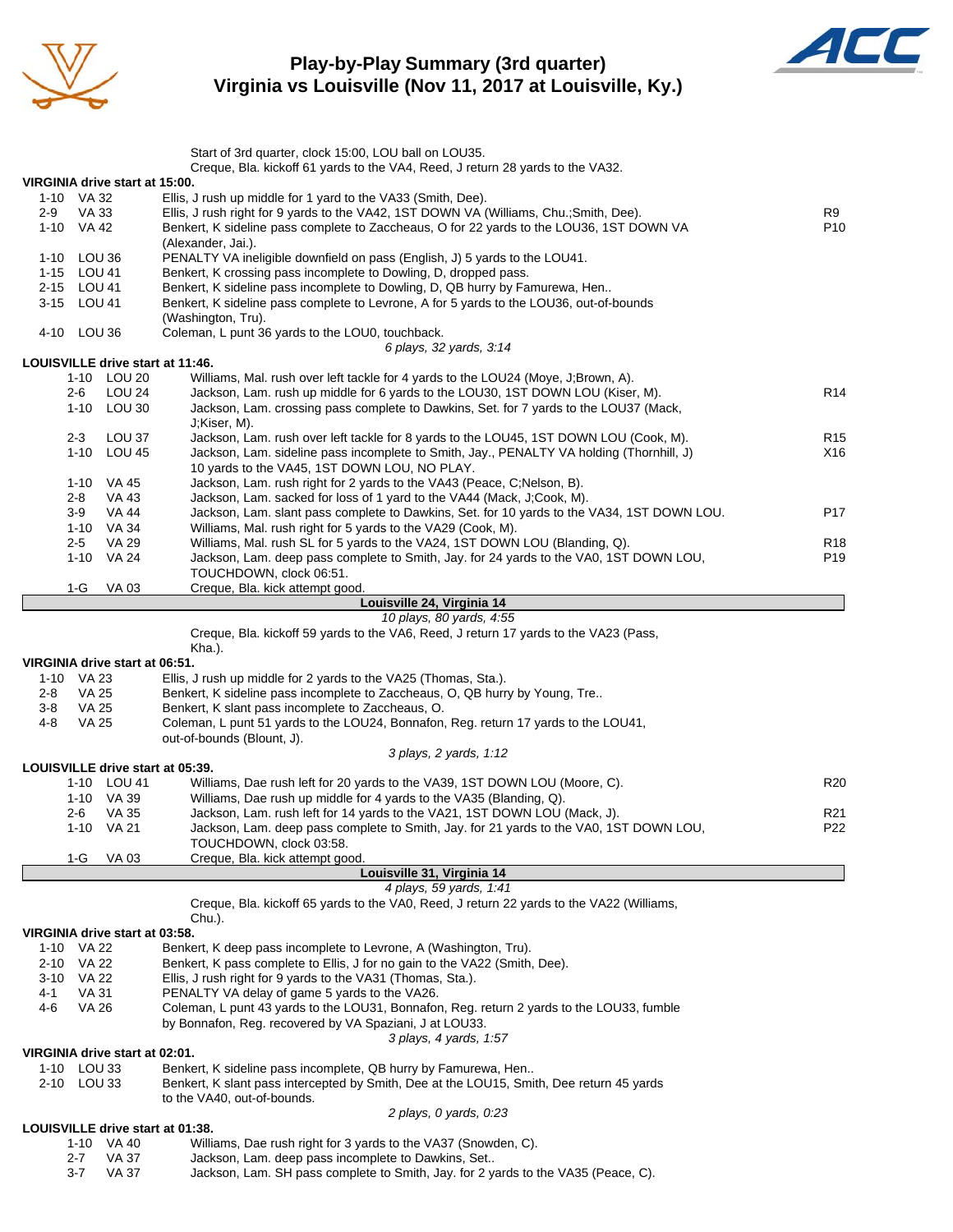

## **Play-by-Play Summary (3rd quarter) Virginia vs Louisville (Nov 11, 2017 at Louisville, Ky.)**



| VA 35<br>$4-5$         | Williams, Mal. rush right for 23 yards to the VA12, 1ST DOWN LOU, out-of-bounds |             |    |                          |  |    |     |                                                       |          |                   |                  | R <sub>23</sub> |
|------------------------|---------------------------------------------------------------------------------|-------------|----|--------------------------|--|----|-----|-------------------------------------------------------|----------|-------------------|------------------|-----------------|
|                        | (Thornhill, J).                                                                 |             |    |                          |  |    |     |                                                       |          |                   |                  |                 |
|                        |                                                                                 |             |    |                          |  |    |     | <b>END OF 3rd QUARTER: Louisville 31, Virginia 14</b> |          |                   |                  |                 |
|                        |                                                                                 |             |    |                          |  |    |     |                                                       |          |                   |                  |                 |
|                        |                                                                                 | <b>Time</b> |    | 1st Downs<br>Conversions |  |    |     |                                                       |          |                   |                  |                 |
| <b>Quarter Summary</b> | Score                                                                           | <b>Poss</b> |    |                          |  |    | 3rd | 4th                                                   | Rushina  | Passing           | <b>Penalties</b> |                 |
| Virginia               |                                                                                 | 06:46       |    |                          |  |    | 0-3 | 0-0                                                   | $4 - 21$ | $3 - 10 - 1 - 27$ | $3 - 20$         |                 |
| Louisville             | 14                                                                              | 08:14       | ิค |                          |  | 10 | 1-1 | $0 - 0$                                               | 12-93    | $5 - 6 - 0 - 64$  | 0-0              |                 |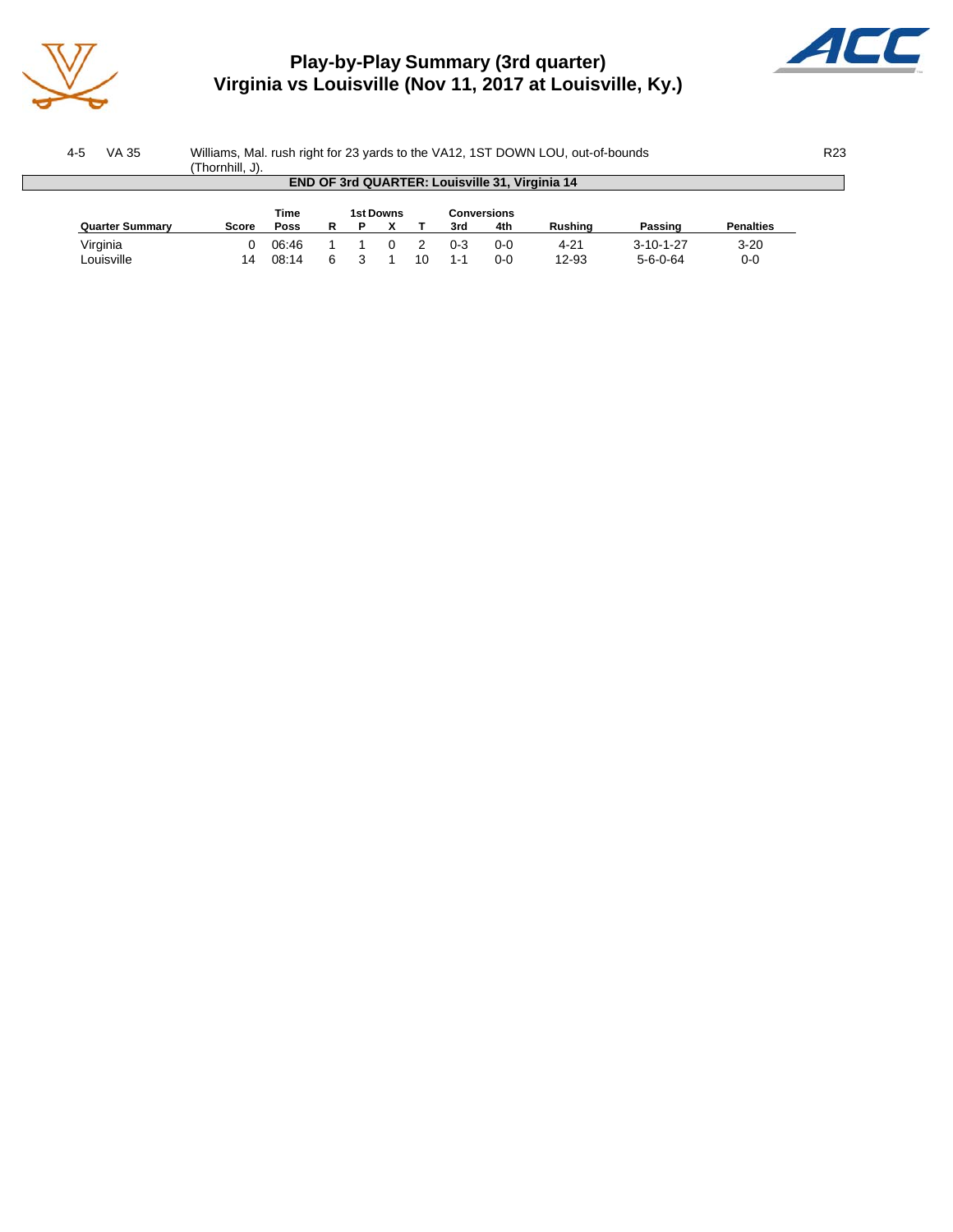

#### **Quickie Statistics (3rd quarter only) Virginia vs Louisville (Nov 11, 2017 at Louisville, Ky.)**



|                                   | VA           | LOU             |
|-----------------------------------|--------------|-----------------|
| Score                             | 0            | 14              |
| <b>FIRST DOWNS</b>                | 2            | 10 <sup>1</sup> |
| <b>RUSHES-YARDS (NET)</b>         | $4 - 21$     | 12-93           |
| <b>PASSING YDS (NET)</b>          | 27           | 64              |
| Passes Att-Comp-Int               | $10 - 3 - 1$ | $6 - 5 - 0$     |
| <b>TOTAL OFFENSE PLAYS-YARDS</b>  | 14-48        | 18-157          |
| <b>Fumble Returns-Yards</b>       | $0-0$        | $0-0$           |
| <b>Punt Returns-Yards</b>         | $0 - 0$      | $2 - 19$        |
| Kickoff Returns-Yards             | $3-67$       | $0-0$           |
| <b>Interception Returns-Yards</b> | $0 - 0$      | $1 - 45$        |
| Punts (Number-Avg)                | $3 - 43.3$   | $0 - 0.0$       |
| Fumbles-Lost                      | $0 - 0$      | $1 - 1$         |
| Penalties-Yards                   | $3 - 20$     | $0-0$           |
| <b>Possession Time</b>            | 06:46        | 08:14           |
| <b>Third-Down Conversions</b>     | $0$ of $3$   | $1$ of $2$      |
| <b>Fourth-Down Conversions</b>    | $0$ of $0$   | $1$ of $1$      |

| Virginia            |                 |                   |                                                                   |                         |                 |                  |            |      | Louisville                                                                          |                |               |                         |                |                  |            |             |
|---------------------|-----------------|-------------------|-------------------------------------------------------------------|-------------------------|-----------------|------------------|------------|------|-------------------------------------------------------------------------------------|----------------|---------------|-------------------------|----------------|------------------|------------|-------------|
| <b>Rushing</b>      |                 |                   |                                                                   | No. Gain Loss           |                 | TD<br><b>Net</b> | Lg         | Avg  | <b>Rushing</b>                                                                      |                | No. Gain Loss |                         |                | <b>Net</b><br>TD | Lg         | Avg         |
| Jordan Ellis        |                 |                   | 4                                                                 | 21                      | $\Omega$        | 21<br>$\Omega$   | 9          | 5.2  | <b>Malik Williams</b>                                                               | 4              | 37            | $\Omega$                |                | 37<br>$\Omega$   | 23         | 9.2         |
|                     |                 |                   |                                                                   |                         |                 |                  |            |      | Lamar Jackson                                                                       | 5              | 30            | 1                       |                | 29<br>0          | 14         | 5.8         |
|                     |                 |                   |                                                                   |                         |                 |                  |            |      | Dae Williams                                                                        | 3              | 27            | $\Omega$                |                | 27<br>$\Omega$   | 20         | 9.0         |
| <b>Passing</b>      |                 |                   | $C-A-I$                                                           |                         | Yds             | TD<br>Long       |            | Sack | Passing                                                                             |                | $C-A-I$       |                         | Yds            | TD               | Long       | <b>Sack</b> |
| <b>Kurt Benkert</b> |                 |                   | $3 - 10 - 1$                                                      |                         | $\overline{27}$ | $\Omega$         | 22         | 0    | Lamar Jackson                                                                       |                | $5 - 6 - 0$   |                         | 64             | $\overline{2}$   | 24         |             |
| <b>Receiving</b>    |                 |                   | No.                                                               | Yards                   | TD              | Long             |            |      | Receiving                                                                           | No.            | Yards         |                         | TD             | Long             |            |             |
|                     |                 | Olamide Zaccheaus | 1                                                                 | 22                      | 0               | 22               |            |      | Jaylen, Smith                                                                       | 3              |               | 47                      | $\overline{2}$ | 24               |            |             |
| Andre Levrone       |                 |                   | 1                                                                 | 5                       | 0               | 5                |            |      | <b>Seth Dawkins</b>                                                                 | $\overline{2}$ |               | 17                      | $\Omega$       | 10               |            |             |
| Jordan Ellis        |                 |                   | 1                                                                 | $\Omega$                | 0               | 0                |            |      |                                                                                     |                |               |                         |                |                  |            |             |
| <b>Punting</b>      |                 |                   | No.                                                               | Yds                     | Avg             | Long             | In20       | ΤВ   | <b>Punting</b>                                                                      | No.            | Yds           |                         | Avg            | Long             | In20       | TВ          |
| Lester Coleman      |                 |                   | 3                                                                 | 130                     | 43.3            | 51               | $\Omega$   |      |                                                                                     |                |               |                         |                |                  |            |             |
| <b>Punt Returns</b> |                 |                   | No.                                                               | Yards                   | <b>TD</b>       | Long             |            |      | <b>Punt Returns</b>                                                                 | No.            | Yards         |                         | TD             | Long             |            |             |
|                     |                 |                   |                                                                   |                         |                 |                  |            |      | Reggie Bonnafon                                                                     | $\overline{2}$ |               | 19                      | $\Omega$       | 17               |            |             |
| <b>Kick Returns</b> |                 |                   | No.                                                               | Yards                   | TD              | Long             |            |      | <b>Kick Returns</b>                                                                 | No.            | Yards         |                         | TD             | Long             |            |             |
| Joe Reed            |                 |                   | 3                                                                 | 67                      | $\Omega$        | 28               |            |      |                                                                                     |                |               |                         |                |                  |            |             |
| <b>Tackles</b>      |                 |                   | UA-A                                                              | <b>Total</b>            |                 | <b>Sacks</b>     | <b>TFL</b> |      | <b>Tackles</b>                                                                      | UA-A           |               | <b>Total</b>            |                | <b>Sacks</b>     | <b>TFL</b> |             |
| Malcolm Cook        |                 |                   | $2 - 1$                                                           | 3                       |                 | 0.5              | 0.5        |      | Dee Smith                                                                           | $2 - 1$        |               | 3                       |                | 0.0              | 0.0        |             |
| Jordan Mack         |                 |                   | $1 - 2$                                                           | 3                       |                 | 0.5              | 0.5        |      | <b>Stacy Thomas</b>                                                                 | $2 - 0$        |               | $\overline{\mathbf{c}}$ |                | 0.0              | 0.0        |             |
| Quin Blanding       |                 |                   | $2 - 0$                                                           | $\overline{\mathbf{c}}$ |                 | 0.0              | 0.0        |      | Chucky Williams                                                                     | $1 - 1$        |               | $\boldsymbol{2}$        |                | 0.0              | 0.0        |             |
| <b>Chris Peace</b>  |                 |                   | $1 - 1$                                                           | $\overline{2}$          |                 | 0.0              | 0.0        |      | Khane Pass                                                                          | $1 - 0$        |               | 1                       |                | 0.0              | 0.0        |             |
|                     | Qtr             | <b>Time</b>       | <b>Scoring Play</b>                                               |                         |                 |                  |            |      |                                                                                     |                |               |                         |                |                  | V-H        |             |
|                     | 1st             | 10:20             | VA - Chris Sharp 7 yd run (A.J. Mejia kick), 7-54 3:47<br>$7 - 0$ |                         |                 |                  |            |      |                                                                                     |                |               |                         |                |                  |            |             |
|                     |                 | 09:16             | LOU - Lamar Jackson 68 yd run (Blanton Creque kick), 3-75 1:04    |                         |                 |                  |            |      |                                                                                     |                |               | $7 - 7$                 |                |                  |            |             |
|                     | 2 <sub>nd</sub> | 13:08             | LOU - Blanton Creque 40 yd field goal, 9-17 3:06                  |                         |                 |                  |            |      |                                                                                     |                |               | $7 - 10$                |                |                  |            |             |
|                     |                 | 05:52             |                                                                   |                         |                 |                  |            |      | LOU - Seth Dawkins 14 yd pass from Lamar Jackson (Blanton Creque kick), 11-91 4:54  |                |               |                         |                |                  | $7 - 17$   |             |
|                     |                 | 00:48             |                                                                   |                         |                 |                  |            |      | VA - Evan Butts 25 yd pass from Kurt Benkert (A.J. Mejia kick), 6-58 1:36           |                |               |                         |                |                  | $14 - 17$  |             |
|                     | 3rd             | 06:51             |                                                                   |                         |                 |                  |            |      | LOU - Jaylen, Smith 24 yd pass from Lamar Jackson (Blanton Creque kick), 10-80 4:55 |                |               |                         |                |                  | $0 - 7$    |             |
|                     |                 | 03:58             |                                                                   |                         |                 |                  |            |      | LOU - Jaylen, Smith 21 yd pass from Lamar Jackson (Blanton Creque kick), 4-59 1:41  |                |               |                         |                |                  | $0 - 14$   |             |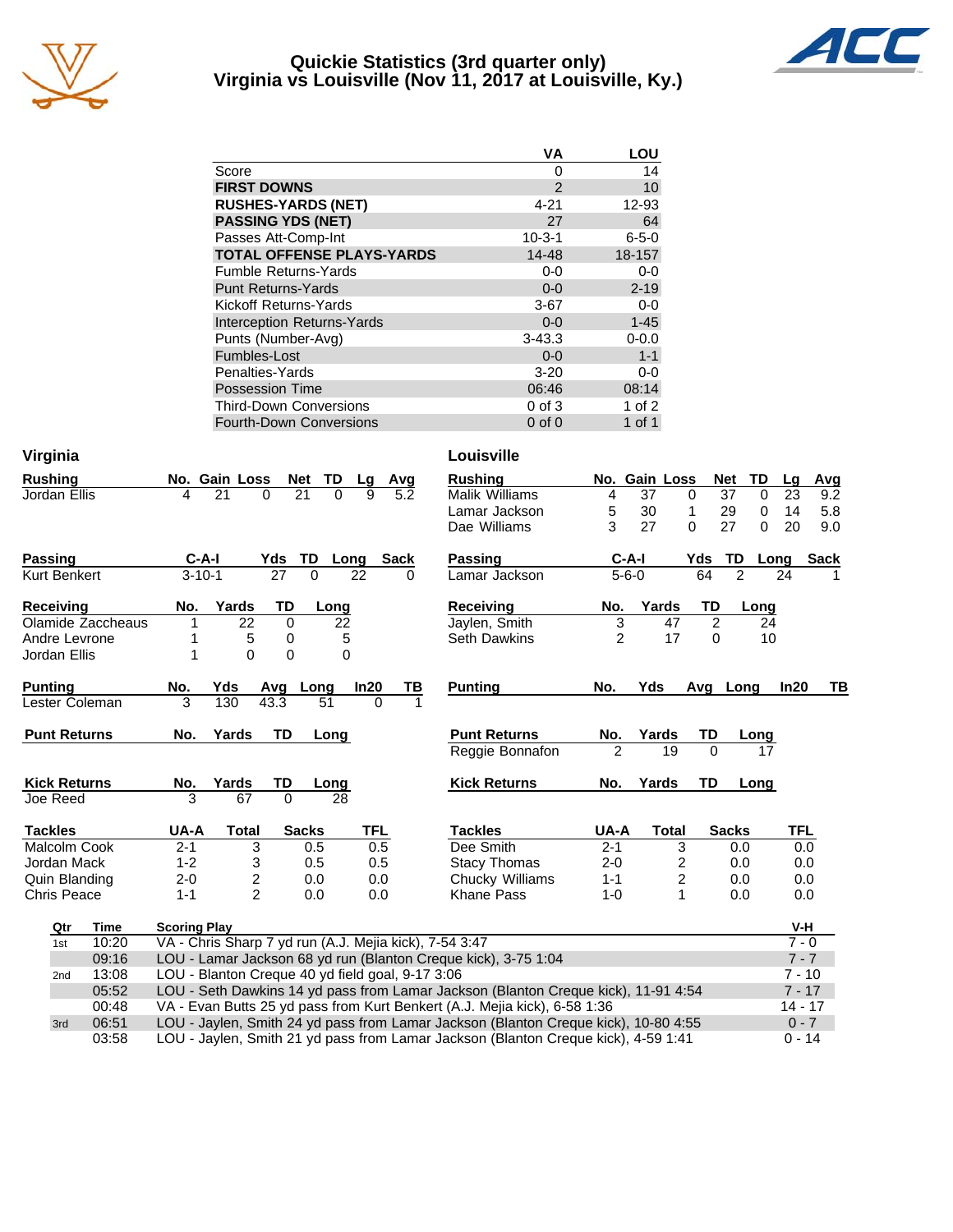

## **Play-by-Play Summary (4th quarter) Virginia vs Louisville (Nov 11, 2017 at Louisville, Ky.)**



| 1-10 VA 12                            | Start of 4th quarter, clock 15:00.                                                                                                                                       |                  |
|---------------------------------------|--------------------------------------------------------------------------------------------------------------------------------------------------------------------------|------------------|
| 1-10 VA 12                            | Williams, Dae rush up middle for 6 yards to the VA6 (Blanding, Q;Cook, M).                                                                                               |                  |
| <b>VA 06</b><br>2-4                   | Williams, Dae rush over left tackle for 3 yards to the VA3 (Blanding, Q).                                                                                                |                  |
| 3-1<br>VA 03                          | Williams, Dae rush up middle for 3 yards to the VA0, 1ST DOWN LOU, TOUCHDOWN, clock 13:57.                                                                               | R24              |
| 1-G<br><b>VA 03</b>                   | Creque, Bla. kick attempt good.                                                                                                                                          |                  |
|                                       | Louisville 38, Virginia 14<br>7 plays, 40 yards, 2:41                                                                                                                    |                  |
|                                       | Creque, Bla. kickoff 55 yards to the VA10, Reed, J return 21 yards to the VA31 (Smith,                                                                                   |                  |
|                                       | Jay.; Williams, Chu.).                                                                                                                                                   |                  |
| VIRGINIA drive start at 13:57.        |                                                                                                                                                                          |                  |
| 1-10 VA 31                            | Benkert, K sideline pass complete to Zaccheaus, O for 1 yard to the VA32 (Smith, TreS.).                                                                                 |                  |
| VA 32<br>2-9                          | Timeout Virginia, clock 13:06.                                                                                                                                           |                  |
| VA 32<br>2-9<br>$3-2$<br>VA 39        | Ellis, J rush up middle for 7 yards to the VA39 (Young, Tre.).<br>Benkert, K sacked for loss of 6 yards to the VA33 (Hearns, Jam.), fumble by Benkert, K                 |                  |
|                                       | recovered by VA Fieler, J at VA33.                                                                                                                                       |                  |
| 4-8<br>VA 33                          | Coleman, L punt 49 yards to the LOU18, Bonnafon, Reg. return 0 yards to the LOU18,                                                                                       |                  |
|                                       | PENALTY VA personal foul (Spaziani, J) 15 yards to the LOU33, 1st and 10, LOU ball on                                                                                    |                  |
|                                       | LOU33.                                                                                                                                                                   |                  |
|                                       | 3 plays, 2 yards, 2:13                                                                                                                                                   |                  |
| LOUISVILLE drive start at 11:44.      |                                                                                                                                                                          |                  |
| 1-10 LOU 33                           | Williams, Mal. rush left for no gain to the LOU33 (Kiser, M).                                                                                                            |                  |
| 2-10 LOU 33                           | Jackson, Lam. crossing pass complete to Samuel, Tra. for 35 yards to the VA32, 1ST DOWN<br>LOU (Nelson, B).                                                              | P <sub>25</sub>  |
| 1-10 VA 32                            | Williams, Dae rush up middle for 6 yards to the VA26 (Kiser, M;Blanding, Q).                                                                                             |                  |
| 2-4<br>VA 26                          | Jackson, Lam. rush left for 4 yards to the VA22, 1ST DOWN LOU (Blanding, Q;Brown, A).                                                                                    | R <sub>26</sub>  |
| 1-10 VA 22                            | PENALTY LOU delay of game 5 yards to the VA27.                                                                                                                           |                  |
| 1-15 VA 27                            | Jackson, Lam. deep pass incomplete to Standberry, Ch                                                                                                                     |                  |
| 2-15 VA 27                            | Williams, Mal. rush left for 11 yards to the VA16 (Mack, J;Snowden, C).                                                                                                  |                  |
| 3-4<br>VA 16<br>$4-4$<br><b>VA 16</b> | Jackson, Lam. sideline pass incomplete to Dawkins, Set. (Hall, B).<br>Creque, Bla. field goal attempt from 32 MISSED - wide right, spot at VA20, clock 07:43.            |                  |
|                                       | 8 plays, 51 yards, 4:01                                                                                                                                                  |                  |
| VIRGINIA drive start at 07:43.        |                                                                                                                                                                          |                  |
| 1-10 VA 20                            | Ellis, J rush up middle for 3 yards to the VA23 (Caban, Amo.).                                                                                                           |                  |
| VA 23<br>2-7                          | Sharp, C rush left for 9 yards to the VA32, 1ST DOWN VA (Etheridge, Dor.; Washington, Tru).                                                                              | R <sub>11</sub>  |
| 1-10 VA 32                            | Benkert, K slant pass complete to Levrone, A for 11 yards to the VA43, 1ST DOWN VA                                                                                       | P12              |
| 1-10 VA 43                            | (Yeast, Rus.).<br>Benkert, K sideline pass incomplete to Atkins, L, PENALTY LOU unsportsmanlike conduct                                                                  | X13              |
|                                       | (Alexander, Jai.) 15 yards to the LOU42, 1ST DOWN VA.                                                                                                                    |                  |
| 1-10 LOU 42                           | Benkert, K CU pass complete to Dubois, H for 2 yards to the LOU40 (Smith, Jay.).                                                                                         |                  |
| <b>LOU 40</b><br>2-8                  | 2nd and 8.                                                                                                                                                               |                  |
| <b>LOU 40</b><br>2-8                  | Kier, PK rush up middle for 7 yards to the LOU33 (Famurewa, Hen.; Peterson, Tab.).                                                                                       |                  |
| LOU <sub>33</sub><br>3-1              | Kier, PK rush up middle for 3 yards to the LOU30, 1ST DOWN VA (Peterson, Tab.).                                                                                          | R <sub>14</sub>  |
| LOU 30<br>1-10                        | Kier, PK rush up middle for 1 yard to the LOU29 (Famurewa, Hen.).                                                                                                        |                  |
| 2-9<br>LOU 29<br><b>LOU 24</b><br>3-4 | Kier, PK rush up middle for 5 yards to the LOU24 (Pass, Kha.; Smith, Jay.).<br>Benkert, K crossing pass complete to Zaccheaus, O for 13 yards to the LOU11, 1ST DOWN VA. | P <sub>15</sub>  |
| 1-10<br>LOU 11                        | Benkert, K crossing pass complete to Zaccheaus, O for 8 yards to the LOU3 (Etheridge,                                                                                    |                  |
|                                       | Dor.).                                                                                                                                                                   |                  |
| $2 - 2$<br>LOU 03                     | Ellis, J rush over right tackle for 3 yards to the LOU0, 1ST DOWN VA, TOUCHDOWN, clock                                                                                   | R <sub>16</sub>  |
|                                       | 01:48.                                                                                                                                                                   |                  |
| LOU 03<br>1-G                         | Mejia, A.J. kick attempt good.                                                                                                                                           |                  |
|                                       | Louisville 38, Virginia 21<br>12 plays, 80 yards, 5:55                                                                                                                   |                  |
|                                       | Mejia, A.J. kickoff 55 yards to the LOU10, downed.                                                                                                                       |                  |
| LOUISVILLE drive start at 01:48.      |                                                                                                                                                                          |                  |
| 1-10 LOU 10                           | Williams, Dae rush up middle for 5 yards to the LOU15 (Blanding, Q).                                                                                                     |                  |
| <b>LOU 15</b><br>$2 - 5$              | Williams, Dae rush up middle for 3 yards to the LOU18 (Stalker, C.J.).                                                                                                   |                  |
| <b>LOU 18</b><br>3-2                  | Williams, Dae rush up middle for 3 yards to the LOU21, 1ST DOWN LOU (Brown, A).                                                                                          | R <sub>27</sub>  |
|                                       | End of game, clock 00:00.<br>3 plays, 11 yards, 1:48                                                                                                                     |                  |
|                                       | FINAL SCORE: Louisville 38, Virginia 21                                                                                                                                  |                  |
|                                       |                                                                                                                                                                          |                  |
|                                       | Time<br><b>1st Downs</b><br><b>Conversions</b>                                                                                                                           |                  |
| <b>Quarter Summary</b>                | Score<br>Poss<br>R<br>x<br>3rd<br>4th<br>Rushing<br>Passing<br>Ρ<br>Т                                                                                                    | <b>Penalties</b> |
| Virginia                              | 3<br>$\overline{2}$<br>6<br>$\overline{7}$<br>08:08<br>1<br>$2 - 3$<br>$0-0$<br>$9 - 32$<br>$5 - 6 - 0 - 35$                                                             | $1 - 15$         |

Louisville 7 06:52 3 1 0 4 2-3 0-0 10-44 1-3-0-35 2-20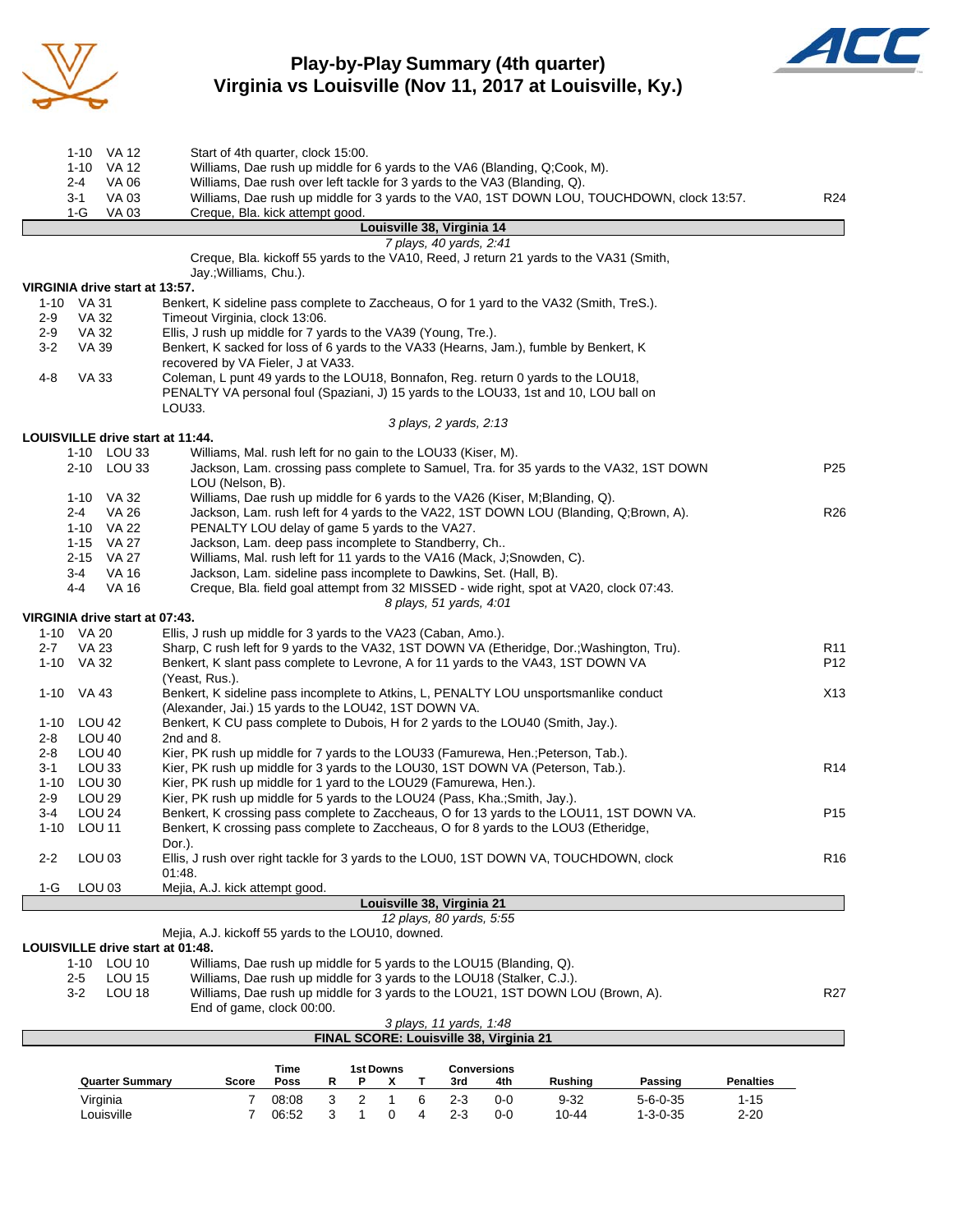

#### **Quickie Statistics (4th quarter only) Virginia vs Louisville (Nov 11, 2017 at Louisville, Ky.)**



|                                   | VA          | LOU         |
|-----------------------------------|-------------|-------------|
| Score                             |             |             |
| <b>FIRST DOWNS</b>                | 6           | 4           |
| <b>RUSHES-YARDS (NET)</b>         | $9 - 32$    | 10-44       |
| <b>PASSING YDS (NET)</b>          | 35          | 35          |
| Passes Att-Comp-Int               | $6 - 5 - 0$ | $3 - 1 - 0$ |
| <b>TOTAL OFFENSE PLAYS-YARDS</b>  | 15-67       | 13-79       |
| <b>Fumble Returns-Yards</b>       | $0-0$       | $0-0$       |
| <b>Punt Returns-Yards</b>         | $0 - 0$     | $1-0$       |
| <b>Kickoff Returns-Yards</b>      | $1 - 21$    | $0-0$       |
| <b>Interception Returns-Yards</b> | $0 - 0$     | $0-0$       |
| Punts (Number-Avg)                | $1 - 49.0$  | $0 - 0.0$   |
| Fumbles-Lost                      | $1 - 0$     | $0-0$       |
| Penalties-Yards                   | $1 - 15$    | $2 - 20$    |
| <b>Possession Time</b>            | 08:08       | 06:52       |
| <b>Third-Down Conversions</b>     | 2 of 3      | $2$ of $3$  |
| Fourth-Down Conversions           | $0$ of $0$  | $0$ of $0$  |

| Virginia             |                   |                     |                                                        |                 |                |                |             | Louisville                                                                          |             |                 |                 |                        |                     |             |
|----------------------|-------------------|---------------------|--------------------------------------------------------|-----------------|----------------|----------------|-------------|-------------------------------------------------------------------------------------|-------------|-----------------|-----------------|------------------------|---------------------|-------------|
| <b>Rushing</b>       |                   |                     | No. Gain Loss                                          | <b>Net</b>      | TD             | Lg             | Avg         | <b>Rushing</b>                                                                      |             | No. Gain Loss   |                 | <b>Net</b><br>TD       | Lg                  | Avg         |
| PK Kier              |                   | 4                   | 16<br>0                                                | 16              | $\mathbf 0$    | $\overline{7}$ | 4.0         | Dae Williams                                                                        | 7           | 29              | 0               | 29                     | 1<br>6              | 4.1         |
| Jordan Ellis         |                   | 3                   | 13<br>0                                                | 13              | 1              | 7              | 4.3         | Malik Williams                                                                      | 2           | 11              | 0               | 11                     | 0<br>11             | 5.5         |
| Chris Sharp          |                   | 1                   | 9<br>0                                                 | 9               | $\mathbf 0$    | 9              | 9.0         | Lamar Jackson                                                                       | 1           | 4               | $\Omega$        | $\boldsymbol{\Lambda}$ | $\overline{4}$<br>0 | 4.0         |
| <b>Kurt Benkert</b>  |                   | 1                   | $\Omega$<br>6                                          | -6              | 0              | 0              | $-6.0$      |                                                                                     |             |                 |                 |                        |                     |             |
| <b>Passing</b>       |                   | $C-A-I$             |                                                        | Yds<br>TD       | Long           |                | <b>Sack</b> | <b>Passing</b>                                                                      | $C-A-I$     |                 | Yds             | TD                     | Long                | <b>Sack</b> |
| <b>Kurt Benkert</b>  |                   | $5 - 6 - 0$         |                                                        | $\overline{35}$ | $\overline{0}$ | 13             |             | Lamar Jackson                                                                       | $1 - 3 - 0$ |                 | $\overline{35}$ | $\overline{0}$         | 35                  |             |
| <b>Receiving</b>     |                   | No.                 | Yards                                                  | TD              | Long           |                |             | Receiving                                                                           | No.         | Yards           | TD              | Long                   |                     |             |
|                      | Olamide Zaccheaus | 3                   | 22                                                     | $\Omega$        | 13             |                |             | <b>Traveon Samuel</b>                                                               | 1           | $\overline{35}$ | $\Omega$        |                        | 35                  |             |
| Andre Levrone        |                   | 1                   | 11                                                     | 0               | 11             |                |             |                                                                                     |             |                 |                 |                        |                     |             |
| Hasise Dubois        |                   | 1                   | $\overline{2}$                                         | 0               | $\overline{2}$ |                |             |                                                                                     |             |                 |                 |                        |                     |             |
| <b>Punting</b>       |                   | No.                 | Yds                                                    | Avg Long        |                | In20           | <u>ТВ</u>   | <b>Punting</b>                                                                      | No.         | Yds             |                 | Avg Long               | In20                | TВ          |
| Lester Coleman       |                   | 1                   | 49                                                     | 49.0            | 49             | $\Omega$       | $\Omega$    |                                                                                     |             |                 |                 |                        |                     |             |
| <b>Punt Returns</b>  |                   | No.                 | Yards                                                  | TD              | Long           |                |             | <b>Punt Returns</b>                                                                 | No.         | Yards           | TD              | Long                   |                     |             |
|                      |                   |                     |                                                        |                 |                |                |             | Reggie Bonnafon                                                                     |             | $\Omega$        | $\Omega$        |                        | 0                   |             |
| <b>Kick Returns</b>  |                   | No.                 | Yards                                                  | TD              | Long           |                |             | <b>Kick Returns</b>                                                                 | No.         | Yards           | TD              | Long                   |                     |             |
| Joe Reed             |                   | 1                   | 21                                                     | $\Omega$        | 21             |                |             |                                                                                     |             |                 |                 |                        |                     |             |
| <b>Tackles</b>       |                   | UA-A                | <b>Total</b>                                           | <b>Sacks</b>    |                | <b>TFL</b>     |             | <b>Tackles</b>                                                                      | UA-A        | <b>Total</b>    |                 | <b>Sacks</b>           | <b>TFL</b>          |             |
| <b>Quin Blanding</b> |                   | $2 - 3$             | 5                                                      |                 | 0.0            | 0.0            |             | Jaylen, Smith                                                                       | $1 - 2$     |                 | 3               | 0.0                    |                     | 0.0         |
| Micah Kiser          |                   | $1 - 1$             | $\overline{c}$                                         |                 | 0.0            | 0.0            |             | <b>Tabarius Peterson</b>                                                            | $1 - 1$     |                 | $\overline{c}$  | 0.0                    |                     | 0.0         |
| Andrew Brown         |                   | $1 - 1$             | 2                                                      |                 | 0.0            | 0.0            |             | Dorian Etheridge                                                                    | $1 - 1$     |                 | $\overline{c}$  | 0.0                    |                     | 0.0         |
| C.J. Stalker         |                   | $1 - 0$             | 1                                                      |                 | 0.0            | 0.0            |             | Henry Famurewa                                                                      | $1 - 1$     |                 | $\overline{2}$  | 0.0                    |                     | 0.0         |
| Qtr                  | Time              | <b>Scoring Play</b> |                                                        |                 |                |                |             |                                                                                     |             |                 |                 |                        | V-H                 |             |
| 1st                  | 10:20             |                     | VA - Chris Sharp 7 yd run (A.J. Mejia kick), 7-54 3:47 |                 |                |                |             |                                                                                     |             |                 |                 |                        | $7 - 0$             |             |
|                      | 09:16             |                     |                                                        |                 |                |                |             | LOU - Lamar Jackson 68 yd run (Blanton Creque kick), 3-75 1:04                      |             |                 |                 |                        |                     | $7 - 7$     |
| 2nd                  | 13:08             |                     | LOU - Blanton Creque 40 yd field goal, 9-17 3:06       |                 |                |                |             |                                                                                     |             |                 |                 |                        | $7 - 10$            |             |
|                      | 05:52             |                     |                                                        |                 |                |                |             | LOU - Seth Dawkins 14 yd pass from Lamar Jackson (Blanton Creque kick), 11-91 4:54  |             |                 |                 |                        |                     | $7 - 17$    |
|                      | 00:48             |                     |                                                        |                 |                |                |             | VA - Evan Butts 25 yd pass from Kurt Benkert (A.J. Mejia kick), 6-58 1:36           |             |                 |                 |                        |                     | $14 - 17$   |
|                      |                   |                     |                                                        |                 |                |                |             |                                                                                     |             |                 |                 |                        |                     |             |
| 3rd                  | 06:51             |                     |                                                        |                 |                |                |             | LOU - Jaylen, Smith 24 yd pass from Lamar Jackson (Blanton Creque kick), 10-80 4:55 |             |                 |                 |                        |                     | $14 - 24$   |
|                      | 03:58             |                     |                                                        |                 |                |                |             | LOU - Jaylen, Smith 21 yd pass from Lamar Jackson (Blanton Creque kick), 4-59 1:41  |             |                 |                 |                        | $14 - 31$           |             |
| 4th                  | 13:57             |                     |                                                        |                 |                |                |             | LOU - Dae Williams 3 yd run (Blanton Creque kick), 7-40 2:41                        |             |                 |                 |                        |                     | $0 - 7$     |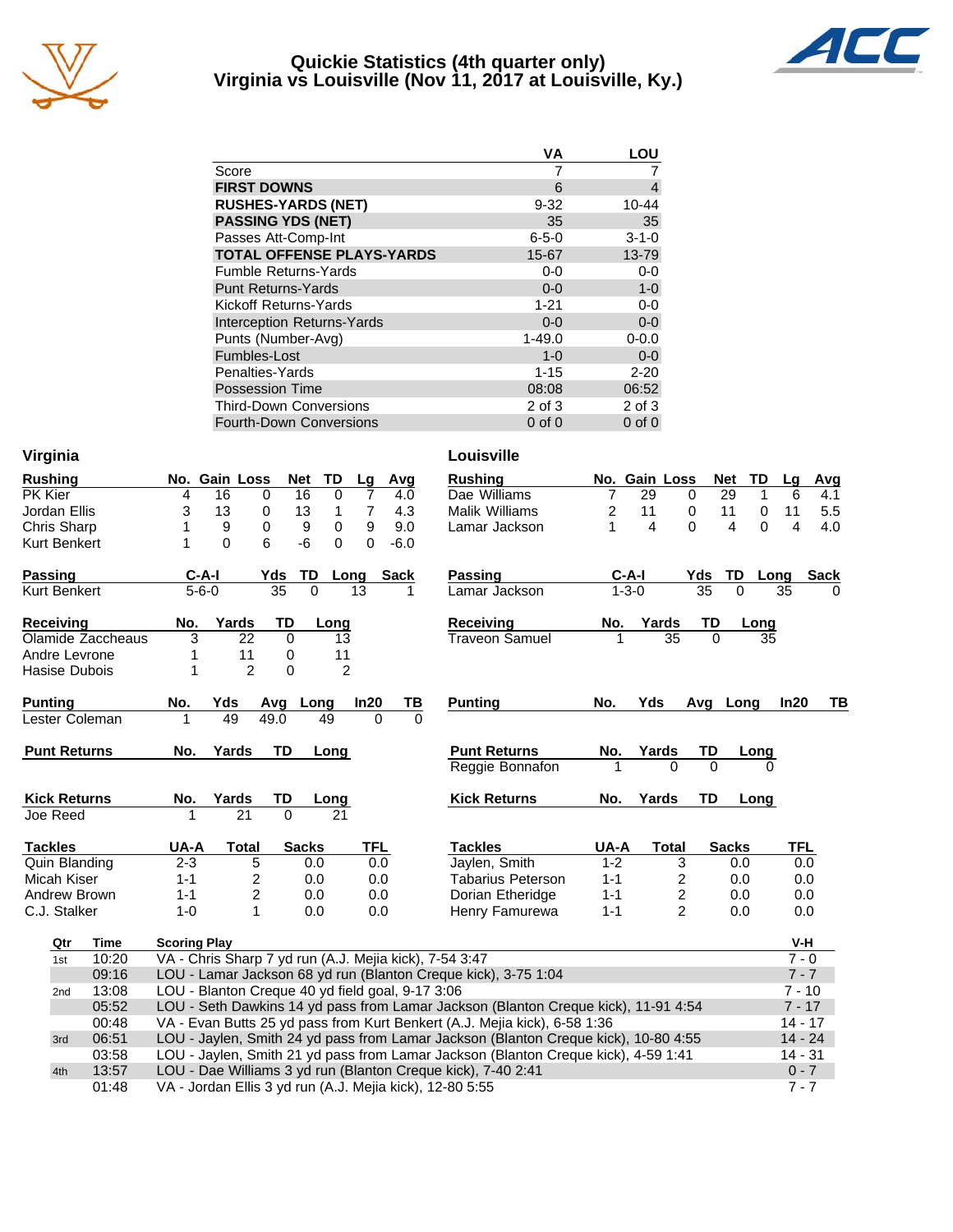



Virginia (6-5,3-4) vs. Miami (Fla.) (10-0,7-0) Date: Nov 18, 2017 • Site: Miami Gardens, Fla. • Stadium: Hard Rock Stadium Attendance: 63415

| <b>Score by Quarters</b> |  |   | <b>Total</b> |
|--------------------------|--|---|--------------|
| 'Virginia                |  |   | ററ           |
| Miami (Fla.)             |  | w |              |

|     | Qtr Time  | <b>Scoring Play</b>                                                                 | V-H       |
|-----|-----------|-------------------------------------------------------------------------------------|-----------|
| 1st | 09:49     | VA - Olamide Zaccheaus 33 yd pass from Kurt Benkert (A.J. Mejia kick), 9-75 5:11    | $7 - 0$   |
|     | 02:12     | VA - Joe Reed 75 yd pass from Kurt Benkert (A.J. Mejia kick), 4-92 2:25             | $14 - 0$  |
|     | 00:14     | UM - Ahmmon Richards 10 yd pass from Malik Rosier (Michael Badgley kick), 5-40 1:58 | $14 - 7$  |
|     | 2nd 09:14 | UM - Dayall Harris 36 yd pass from Malik Rosier (Michael Badgley kick), 1-36 0:06   | $14 - 14$ |
|     | 00:30     | VA - Andre Levrone 33 yd pass from Kurt Benkert (A.J. Mejia kick), 6-81 2:59        | $21 - 14$ |
| 3rd | 12:21     | VA - Daniel Hamm 26 yd pass from Kurt Benkert (A.J. Mejia kick), 2-21 0:52          | $28 - 14$ |
|     | 10:04     | UM - Lawrence Cager 9 yd pass from Malik Rosier (Michael Badgley kick), 7-63 2:17   | $28 - 21$ |
|     | 09:57     | UM - Jaquan Johnson 30 yd interception return (Michael Badgley kick)                | $28 - 28$ |
|     | 00:21     | UM - Michael Badgley 44 yd field goal, 4-8 2:03                                     | $28 - 31$ |
| 4th | 04:03     | UM - Malik Rosier 8 yd run (Michael Badgley kick failed), 5-47 2:42                 | $28 - 37$ |
|     | 01:16     | UM - Travis Homer 19 yd run (Michael Badgley kick), 3-29 1:34                       | $28 - 44$ |

Kickoff time: 12:07 pm • End of Game: 3:28 pm • Total elapsed time: 3:21 Officials: Referee: Jeff Maconaghy; Umpire: Tom Laverty; Linesman: Michael Kelley; Line judge: Deon Lawrence; Back judge: Keith Parham; Field judge: Bill Dolbow; Side judge: George Liotus; Center judge: Michael Webster; Temperature: 79 • Wind: ENE 9mph • Weather: Partly Cloudy 62%rh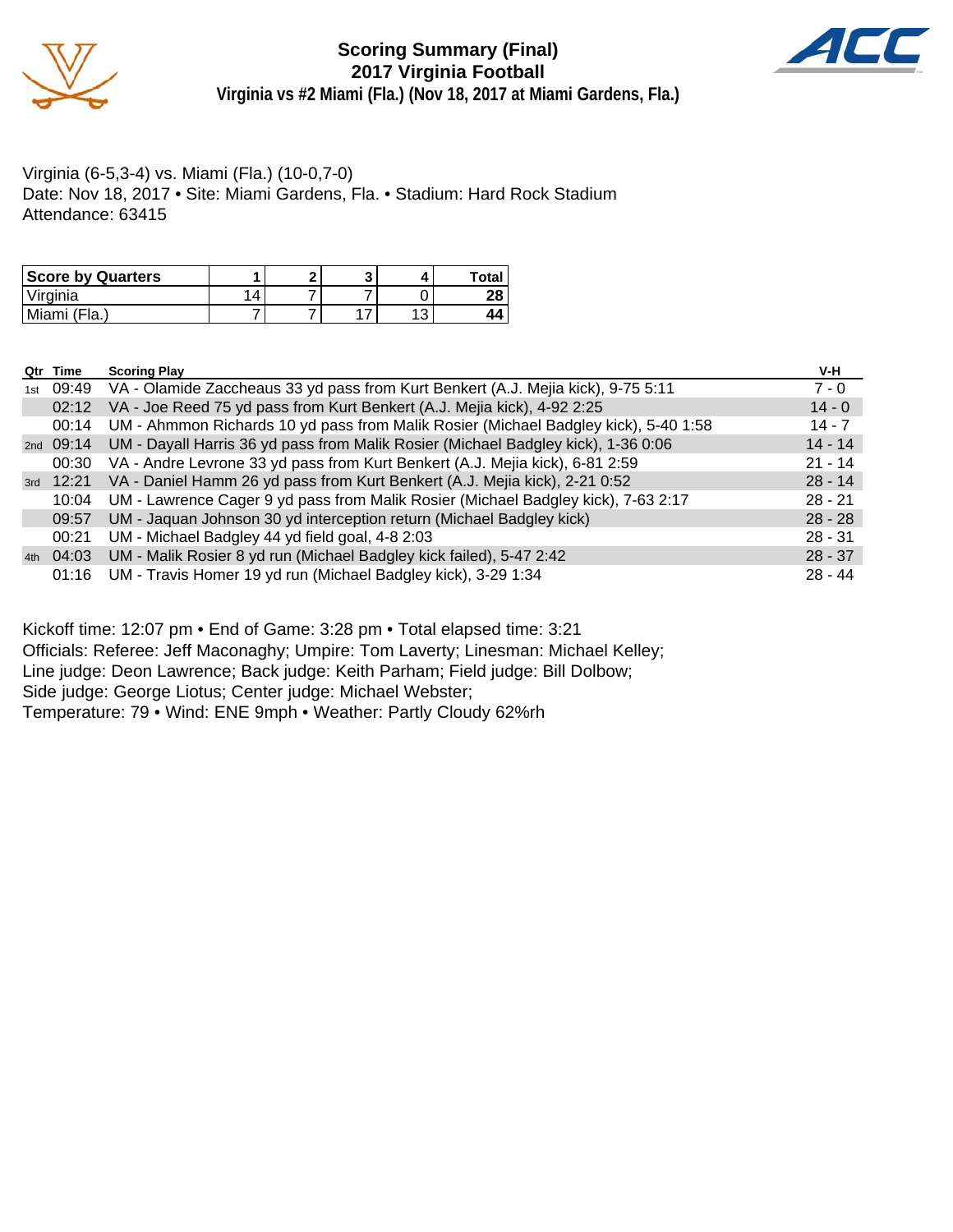



AC

**Virginia vs #2 Miami (Fla.) (Nov 18, 2017 at Miami Gardens, Fla.)**

|                                | VA             | UM               |
|--------------------------------|----------------|------------------|
| <b>FIRST DOWNS</b>             | 18             | 15               |
| Rushing                        | 3              | 5                |
| Passing                        | 13             | 10               |
| Penalty                        | $\overline{2}$ | $\overline{0}$   |
| <b>NET YARDS RUSHING</b>       | 55             | 148              |
| <b>Rushing Attempts</b>        | 28             | 32               |
| Average Per Rush               | 2.0            | 4.6              |
| <b>Rushing Touchdowns</b>      | $\overline{0}$ | $\overline{2}$   |
| <b>Yards Gained Rushing</b>    | 102            | 170              |
| <b>Yards Lost Rushing</b>      | 47             | 22               |
| <b>NET YARDS PASSING</b>       | 384            | 210              |
| Completions-Attempts-Int       | 28-37-1        | 15-28-2          |
| Average Per Attempt            | 10.4           | 7.5              |
| <b>Average Per Completion</b>  | 13.7           | 14.0             |
| Passing Touchdowns             | 4              | 3                |
| <b>TOTAL OFFENSE YARDS</b>     | 439            | 358              |
| Total offense plays            | 65             | 60               |
| Average Gain Per Play          | 6.8            | 6.0              |
| Fumbles: Number-Lost           | $2 - 2$        | $0-0$            |
| Penalties: Number-Yards        | $6 - 40$       | $4 - 40$         |
| <b>PUNTS-YARDS</b>             | 4-148          | 5-154            |
| Average Yards Per Punt         | 37.0           | 30.8             |
| Net Yards Per Punt             | 37.0           | 30.4             |
| Inside 20                      | 3              | $\overline{c}$   |
| 50+ Yards                      | 0              | 0                |
| <b>Touchbacks</b>              | 0              | $\boldsymbol{0}$ |
| Fair catch                     | 3              | $\overline{2}$   |
| <b>KICKOFFS-YARDS</b>          | 4-256          | 8-515            |
| Average Yards Per Kickoff      | 64.0           | 64.4             |
| Net Yards Per Kickoff          | 37.0           | 43.1             |
| <b>Touchbacks</b>              | 3              | 6                |
| Punt returns: Number-Yards-TD  | $1 - 2 - 0$    | $0 - 0 - 0$      |
| Average Per Return             | 2.0            | 0.0              |
| Kickoff returns: Number-Yds-TD | $1 - 20 - 0$   | $1 - 33 - 0$     |
| Average Per Return             | 20.0           | 33.0             |
| Interceptions: Number-Yds-TD   | $2 - 0 - 0$    | $1 - 30 - 1$     |
| Fumble Returns: Number-Yds-TD  | $0 - 0 - 0$    | $0 - 0 - 0$      |
| <b>Miscellaneous Yards</b>     | 0              | 0                |
| <b>Possession Time</b>         | 32:27          | 27:33            |
| 1st Quarter                    | 9:11           | 5:49             |
| 2nd Quarter                    | 7:37           | 7:23             |
| 3rd Quarter                    | 6:59           | 8:01             |
| 4th Quarter                    | 8:40           | 6:20             |
| <b>Third-Down Conversions</b>  | 4 of 13        | 6 of 13          |
| Fourth-Down Conversions        | 0 of 3         | $0$ of $0$       |
| Red-Zone Scores-Chances        | $0-0$          | $4 - 4$          |
| Touchdowns                     | $0-0$          | $4 - 4$          |
| Field goals                    | $0-0$          | $0 - 4$          |
| Sacks By: Number-Yards         | $3 - 14$       | $5 - 34$         |
| <b>PAT Kicks</b>               | $4 - 4$        | $5-6$            |
| <b>Field Goals</b>             | $0-0$          | 1-1              |
| Points off turnovers           | 0              | 14               |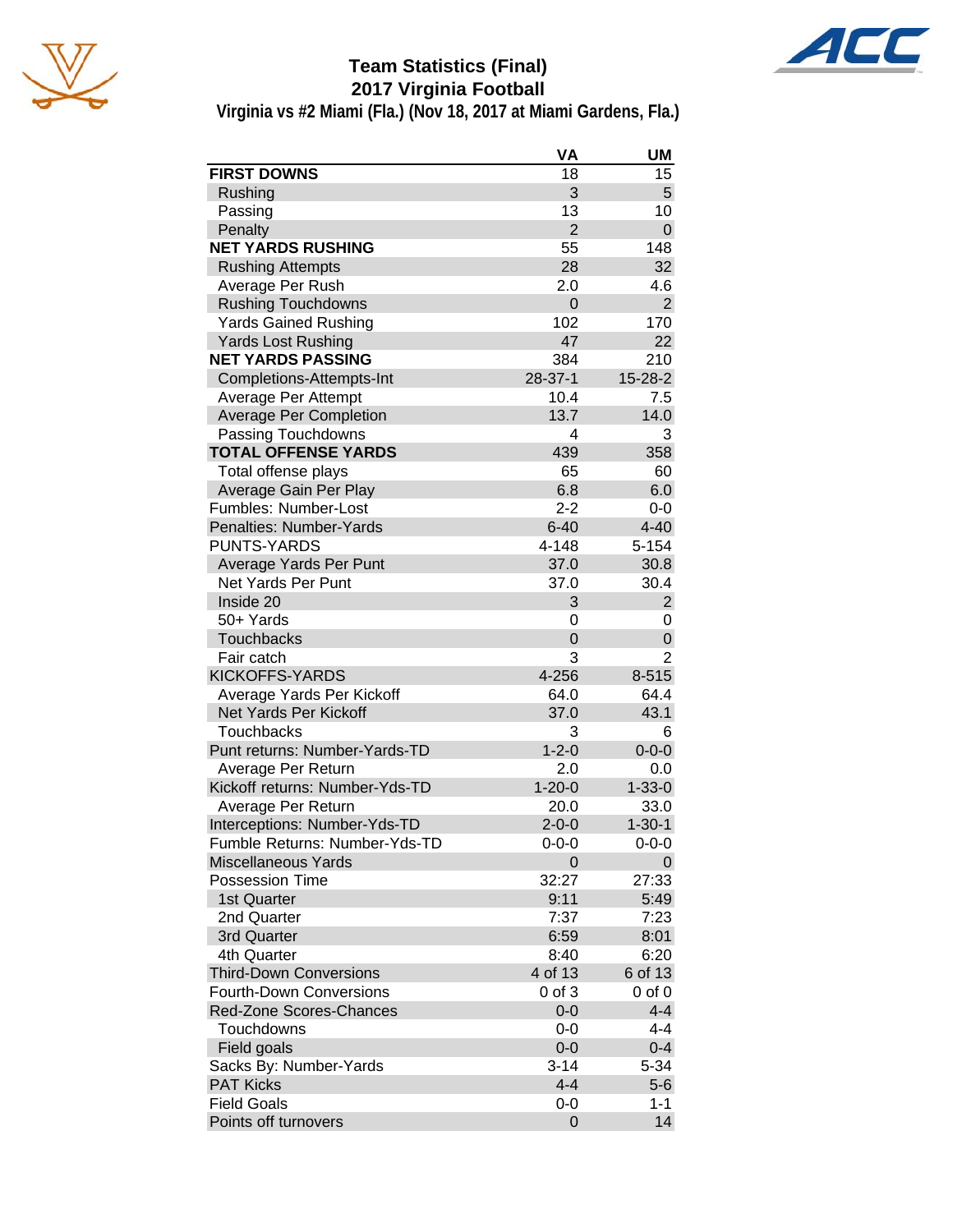

# **Individual Statistics (Final) 2017 Virginia Football**



**Virginia vs #2 Miami (Fla.) (Nov 18, 2017 at Miami Gardens, Fla.)**

### Virginia **Miami** (Fla.)

| <b>Rushing</b>       |                | No. Gain Loss                    |              | <b>Net</b>     | TD              | Lg              | Avg                     |                | <b>Rushing</b>         |                | No. Gain Loss  |                | <b>Net</b>                      | TD                 | Lg               | Avg                        |
|----------------------|----------------|----------------------------------|--------------|----------------|-----------------|-----------------|-------------------------|----------------|------------------------|----------------|----------------|----------------|---------------------------------|--------------------|------------------|----------------------------|
| Olamide Zaccheaus    | 5              | 29                               | $\Omega$     | 29             | 0               | 9               | 5.8                     |                | <b>Travis Homer</b>    | 17             | 96             |                | $\mathbf 0$                     | 96<br>1            | 36               | $\overline{5.6}$           |
| Joe Reed             | 5              | 28                               | $\mathbf{1}$ | 27             | 0               | 16              | 5.4                     |                | <b>Malik Rosier</b>    | 9              | 52             |                | 14                              | 38<br>$\mathbf{1}$ | 24               | 4.2                        |
| Jordan Ellis         | 11             | 36                               | 12           | 24             | $\Omega$        | 23              | 2.2                     |                | Deejay Dallas          | 5              | 22             |                | $\overline{7}$                  | 15<br>$\mathbf 0$  | 9                | 3.0                        |
| Kurt Benkert         | $\overline{7}$ | 9                                | 34           | $-25$          | 0               | 6               | $-3.6$                  |                | <b>TEAM</b>            | 1              | 0              |                | 1                               | -1<br>0            | 0                | $-1.0$                     |
| Totals               | 28             | 102                              | 47           | 55             | 0               | 23              | 2.0                     |                | Totals                 | 32             | 170            |                | $\overline{148}$<br>22          | $\overline{2}$     | $\overline{36}$  | 4.6                        |
| Passing              |                | C-A-I                            | Yds          | TD             | Long            |                 | <b>Sack</b>             |                | <b>Passing</b>         |                | C-A-I          |                | Yds                             | TD                 | Long             | <b>Sack</b>                |
| Kurt Benkert         |                | $28-37-1$                        | 384          | $\overline{4}$ |                 | 75              | $\overline{5}$          |                | <b>Malik Rosier</b>    |                | 15-28-2        |                | 210                             | 3                  | 36               | $\overline{3}$             |
| Totals               |                | $28-37-1$                        | 384          | $\overline{4}$ |                 | $\overline{75}$ | 5                       |                | <b>Totals</b>          |                | $15 - 28 - 2$  |                | $\overline{210}$                | $\overline{3}$     | $\overline{36}$  | $\overline{3}$             |
| <b>Receiving</b>     | No.            | Yards                            | TD           |                | Long            |                 |                         |                | Receiving              | No.            |                | Yards          | TD                              | Long               |                  |                            |
| Doni Dowling         | $\overline{7}$ |                                  | 70           | $\overline{0}$ | 21              |                 |                         |                | Ahmmon Richards        |                | $\overline{4}$ | 51             | 1                               |                    | 25               |                            |
| Olamide Zaccheaus    | 6              |                                  | 67           | $\mathbf{1}$   | 33              |                 |                         |                | <b>Braxton Berrios</b> | 3              |                | 38             | 0                               |                    | 24               |                            |
| Jordan Ellis         | 6              |                                  | 57           | 0              | 26              |                 |                         |                | Dayall Harris          | $\overline{2}$ |                | 43             | 1                               |                    | 36               |                            |
| Joe Reed             | 2              |                                  | 81           | 1              | 75              |                 |                         |                | Jeff Thomas            | 1              |                | 33             | 0                               |                    | 33               |                            |
| Andre Levrone        | $\overline{c}$ |                                  | 37           | 1              | 33              |                 |                         |                | Christopher Herndon    | 1              |                | 14             | $\mathbf{0}$                    |                    | 14               |                            |
| <b>Evan Butts</b>    | $\overline{2}$ |                                  | 21           | 0              | 15              |                 |                         |                | <b>Mike Harley</b>     | 1              |                | 10             | 0                               |                    | 10               |                            |
| Daniel Hamm          | 1              |                                  | 26           | $\mathbf{1}$   | 26              |                 |                         |                | Michael Irvin II       | 1              |                | 10             | $\mathbf{0}$                    |                    | 10               |                            |
| Hasise Dubois        | 1              |                                  | 14           | 0              | 14              |                 |                         |                | Lawrence Cager         | 1              |                | 9              | $\mathbf{1}$                    |                    | 9                |                            |
| <b>Lamont Atkins</b> | 1              |                                  | 11           | 0              | 11              |                 |                         |                | Darrell Langham        | 1              |                | $\overline{2}$ | 0                               |                    | $\boldsymbol{2}$ |                            |
| Totals               | 28             | 384                              |              | $\overline{A}$ | $\overline{75}$ |                 |                         |                | <b>Totals</b>          | 15             |                | 210            | 3                               | $\overline{36}$    |                  |                            |
| <b>Punting</b>       | No.            | Yds                              |              | Avg Long       |                 | In20            | TB                      |                | <b>Punting</b>         | No.            | Yds            |                | Avg Long                        |                    | In20             | TB                         |
| Lester Coleman       | 4              | 148                              | 37.0         |                | 45              |                 | 3                       | 0              | Zach Feagles           | $\overline{4}$ | 149            |                | 37.2                            | 45                 |                  | $\overline{c}$<br>$\Omega$ |
| <b>Totals</b>        | 4              | 148                              | 37.0         |                | $\overline{45}$ |                 | $\overline{\mathbf{3}}$ | $\overline{0}$ | <b>TEAM</b>            | 1              |                | 5              | 5.0                             | 5                  |                  | 0<br>0                     |
|                      |                |                                  |              |                |                 |                 |                         |                | <b>Totals</b>          | 5              | 154            |                | 30.8                            | 45                 |                  | $\mathfrak{p}$<br>$\Omega$ |
|                      |                | Punt                             |              | <b>Kickoff</b> |                 |                 | Intercept               |                |                        |                | Punt           |                | <b>Kickoff</b>                  |                    |                  | Intercept                  |
| <b>Returns</b>       | No Yds         |                                  | Lg No Yds    |                | Lg No Yds       |                 | Lg                      |                | <b>Returns</b>         | No Yds         |                |                | Lg No Yds                       |                    | Lg No Yds        | Lg                         |
| Daniel Hamm          | 1              | $\overline{2}$<br>$\overline{0}$ | $\mathbf 0$  | $\mathbf 0$    | $\pmb{0}$       | $\Omega$        | 0                       | 0              | Jeff Thomas            | 0              | 0              | $\overline{0}$ | $\mathbf{1}$<br>$\overline{33}$ | 33                 | $\mathbf 0$      | $\mathbf 0$<br>0           |
| Joe Reed             | $\mathbf 0$    | $\overline{0}$<br>0              | $\mathbf{1}$ | 20             | 20 <sub>l</sub> | $\Omega$        | 0                       | $\Omega$       | Jaquan Johnson         | 0              | 0              | $\overline{0}$ | 0<br>0                          | $\mathbf 0$        | $\mathbf{1}$     | 30<br>$30\,$               |
| Juan Thornhill       | 0              | $\Omega$<br>0                    | $\mathbf 0$  | 0              | $\mathbf 0$     | $\mathbf{1}$    | $\mathbf 0$             | $\mathbf 0$    | <b>Totals</b>          | $\Omega$       | $\overline{0}$ | $\overline{0}$ | $\overline{33}$<br>1            | 33                 | $\mathbf{1}$     | $\overline{30}$<br>30      |
| Quin Blanding        | 0              | $\overline{0}$<br>0              | $\pmb{0}$    | $\mathbf 0$    | 0               | $\mathbf{1}$    | $\mathsf 0$             | 0              |                        |                |                |                |                                 |                    |                  |                            |
| Totals               | 1              | $\overline{2}$<br>$\overline{0}$ | 1            | 20             | 20 <sub>l</sub> | $\overline{2}$  | $\Omega$                | $\Omega$       |                        |                |                |                |                                 |                    |                  |                            |
| <b>Field goals</b>   | Qtr            | <b>Time</b>                      | <b>Dist</b>  |                |                 | Result          |                         |                | <b>Field goals</b>     | Qtr            | <b>Time</b>    |                | Dist                            |                    | Result           |                            |
|                      |                |                                  |              |                |                 |                 |                         |                | Michael Badgley        | 3rd            | 00:21          |                | $\overline{44}$ yards           |                    | Good             |                            |
| <b>Kickoffs</b>      | No.            | Yards                            |              | Avg            | TB              | $\overline{OB}$ |                         |                | <b>Kickoffs</b>        | No.            | Yards          |                | Avg                             | ТВ                 | <u>OB</u>        |                            |
| <b>Brian Delaney</b> | 4              | 256                              |              | 64.0           | 3               |                 | $\overline{0}$          |                | Michael Badgley        | 8              |                | 515            | 64.4                            | 6                  |                  |                            |
| All-purpose          | Run            | <b>Rcv</b>                       | KR           | <b>PR</b>      |                 | IR              | <b>Total</b>            |                | All-purpose            | Run            | <b>Rcv</b>     |                | ΚR                              | <b>PR</b>          | IR               | <b>Total</b>               |
| Joe Reed             | 27             | 81                               | 20           | $\mathbf 0$    |                 | $\mathbf 0$     | 128                     |                | <b>Travis Homer</b>    | 96             |                | $\mathbf 0$    | $\mathbf 0$                     | $\mathbf 0$        | $\mathbf 0$      | 96                         |
| Olamide Zaccheaus    | 29             | 67                               | 0            | 0              |                 | 0               | 96                      |                | Jeff Thomas            | 0              | 33             |                | 33                              | 0                  | 0                | 66                         |
| Jordan Ellis         | 24             | 57                               | 0            | 0              |                 | 0               | 81                      |                | Ahmmon Richards        | 0              | 51             |                | $\mathbf 0$                     | 0                  | $\mathbf 0$      | 51                         |
| Doni Dowling         | $\Omega$       | 70                               | $\Omega$     | $\Omega$       |                 | $\Omega$        | 70                      |                | Dayall Harris          | $\Omega$       | 43             |                | $\Omega$                        | $\Omega$           | $\Omega$         | 43                         |
|                      |                |                                  |              |                |                 |                 |                         |                |                        |                |                |                |                                 |                    |                  |                            |

FUMBLES: Virginia-Olamide Zaccheaus 1-1; Daniel Hamm 1-1. Miami (Fla.)-None.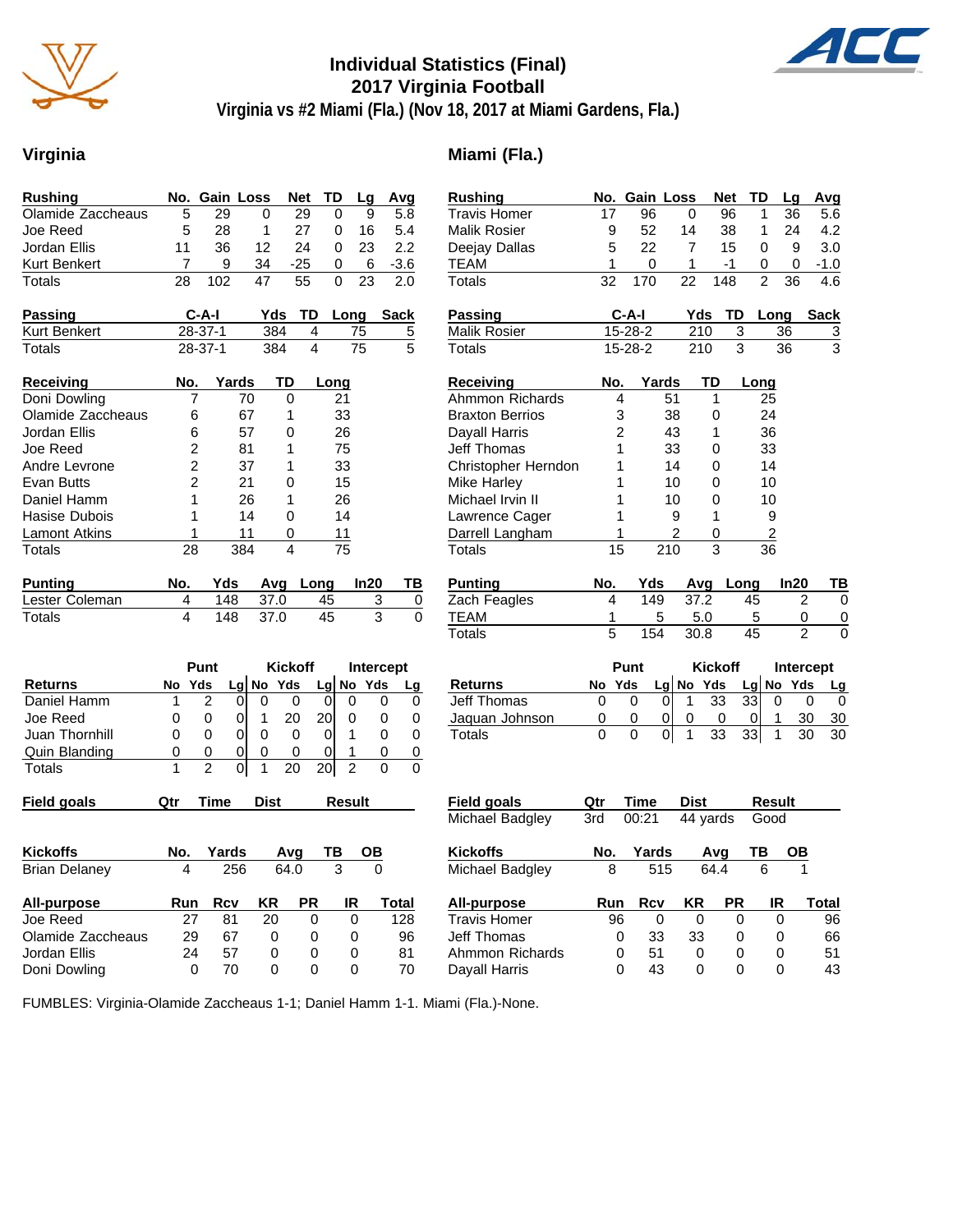

#### **Defensive Statistics (Final) 2017 Virginia Football Virginia vs #2 Miami (Fla.) (Nov 18, 2017 at Miami Gardens, Fla.)**



|   | ## Virginia        | Solo           | Ast           | Total         | Sacks-Yds                | <b>TFL-Yds</b> | FF                       | <b>FR-Yds</b> | <b>Int-Yds</b> | <b>BrUp</b> | <b>Blks</b> | QBH |
|---|--------------------|----------------|---------------|---------------|--------------------------|----------------|--------------------------|---------------|----------------|-------------|-------------|-----|
|   | 53 Micah Kiser     | 3              | 6             | 9             |                          |                |                          |               |                |             |             |     |
| 3 | Quin Blanding      | $\overline{2}$ | 6             | 8             | $\overline{\phantom{a}}$ |                | $\overline{\phantom{0}}$ |               | $1 - 0$        |             |             |     |
|   | 58 Eli Hanback     |                | 4             |               |                          | $1.0 - 7$      |                          |               |                |             |             |     |
|   | 29 Joey Blount     | 2              | 3             | 5             | $\overline{\phantom{a}}$ |                | $\overline{\phantom{0}}$ |               | ۰              |             |             |     |
|   | 21 Juan Thornhill  |                |               | 4             |                          |                |                          |               | $1 - 0$        | 2           |             |     |
|   | 34 Bryce Hall      | 3              |               | 4             | $1.0 - 5$                | $1.0 - 5$      |                          |               |                |             |             |     |
|   | 37 Jordan Mack     |                | $\mathcal{P}$ | 4             |                          |                |                          |               |                |             |             |     |
|   | 91 Mandy Alonso    | 2              |               | 3             | $0.5 - 1$                | $0.5 - 1$      | $\overline{\phantom{0}}$ |               |                |             |             |     |
|   | 9 Andrew Brown     | 0              | 3             | 3             | $0.5 - 1$                | $0.5 - 1$      | $\overline{\phantom{0}}$ |               |                |             |             |     |
|   | 13 Chris Peace     | 2              | $\Omega$      | $\mathcal{P}$ | $1.0 - 7$                | $1.0 - 7$      | $\overline{\phantom{0}}$ |               |                |             |             |     |
|   | 17 Malcolm Cook    |                | 0             |               |                          |                |                          |               |                |             |             |     |
|   | 39 Chris Moore     |                |               |               | $\overline{\phantom{a}}$ |                | ٠                        |               |                |             |             |     |
|   | 28 Brenton Nelson  |                |               |               |                          |                |                          |               |                |             |             |     |
|   | 99 Juwan Moye      | 0              |               |               | $\overline{\phantom{0}}$ |                | $\overline{\phantom{0}}$ |               |                |             |             |     |
|   | 38 Charles Snowden |                | O             | 0             | ۰                        |                |                          |               |                |             |             |     |
|   | Totals             | 23             | 30            | 53            | $3.0 - 14$               | $4.0 - 21$     | $\Omega$                 | $0 - 0$       | $2 - 0$        | 5           |             |     |

| ##              | Miami (Fla.)             | Solo           | Ast            | Total          | Sacks-Yds                | <b>TFL-Yds</b> | <b>FF</b>                    | <b>FR-Yds</b>            | Int-Yds  | <b>BrUp</b>    | <b>Blks</b>              | QBH |
|-----------------|--------------------------|----------------|----------------|----------------|--------------------------|----------------|------------------------------|--------------------------|----------|----------------|--------------------------|-----|
|                 | Jaquan Johnson           | 4              | 5              | 9              | $1.0 - 6$                | $1.0 - 6$      |                              |                          | $1 - 30$ |                |                          |     |
| 56              | Michael Pinckney         |                | 5              | 6              |                          | $1.0 - 1$      |                              |                          |          |                |                          |     |
| 55              | Shaquille Quarterman     |                | 5              | 6              |                          |                |                              |                          |          |                |                          |     |
| 3               | Dee Delaney              | $\Omega$       | 6              | 6              | $\overline{\phantom{a}}$ | $0.5 - 3$      |                              | -                        |          |                |                          |     |
|                 | 53 Zach McCloud          | 4              |                | 5              |                          |                |                              |                          |          |                |                          |     |
|                 | 28 Michael Jackson       | $\overline{4}$ | $\Omega$       | 4              |                          |                | $\qquad \qquad \blacksquare$ | $1 - 0$                  |          |                |                          |     |
|                 | 2A Malek Young           | 4              | $\Omega$       | 4              |                          |                |                              |                          |          |                |                          |     |
|                 | 80 RJ McIntosh           | $\mathcal{P}$  | $\overline{2}$ | 4              | $0.5 - 4$                | $3.0 - 8$      |                              |                          |          |                |                          |     |
|                 | Trajan Bandy             |                | 3              | 4              |                          |                |                              |                          |          |                |                          |     |
|                 | 5A Amari Carter          |                | 3              | 4              |                          |                |                              |                          |          |                |                          |     |
| 99              | Joe Jackson              | ი              | 4              | 4              | $1.0 - 6$                | $1.5 - 6$      |                              |                          |          |                | $\blacksquare$           |     |
| 9               | <b>Chad Thomas</b>       | $\Omega$       | 4              | 4              | $0.5 - 2$                | $1.0 - 4$      |                              |                          |          |                |                          |     |
| 33              | <b>Trent Harris</b>      | $\mathfrak{p}$ |                | 3              | $2.0 - 16$               | $2.5 - 17$     |                              |                          |          |                |                          |     |
| <b>22</b>       | <b>Sheldrick Redwine</b> |                |                | $\overline{2}$ |                          | -              | $\overline{\phantom{a}}$     | $\overline{\phantom{0}}$ |          | -              |                          |     |
|                 | 93 Pat Bethel            | 0              | 2              | $\overline{c}$ |                          |                |                              |                          |          |                |                          |     |
|                 | <b>Kendrick Norton</b>   | 0              | $\mathcal{P}$  | $\mathfrak{p}$ |                          | $0.5 - 2$      |                              |                          |          |                |                          |     |
|                 | De'Andre Wilder          |                | $\Omega$       |                |                          |                |                              |                          |          |                |                          |     |
| 19              | Scott Patchan            |                | $\Omega$       |                |                          |                |                              |                          |          |                |                          |     |
| 95              | Anthony Moten            | $\Omega$       |                |                |                          |                |                              |                          |          |                |                          |     |
| 35 <sup>°</sup> | <b>Mike Smith</b>        | 0              |                |                |                          |                |                              |                          |          |                |                          |     |
|                 | 24 Travis Homer          | 0              | $\Omega$       | 0              |                          |                |                              | $1 - 0$                  |          |                | $\overline{\phantom{0}}$ |     |
|                 | <b>Totals</b>            | 27             | 46             | 73             | $5.0 - 34$               | 11.0-47        | 1                            | $2 - 0$                  | $1 - 30$ | $\overline{2}$ | $\Omega$                 | 3   |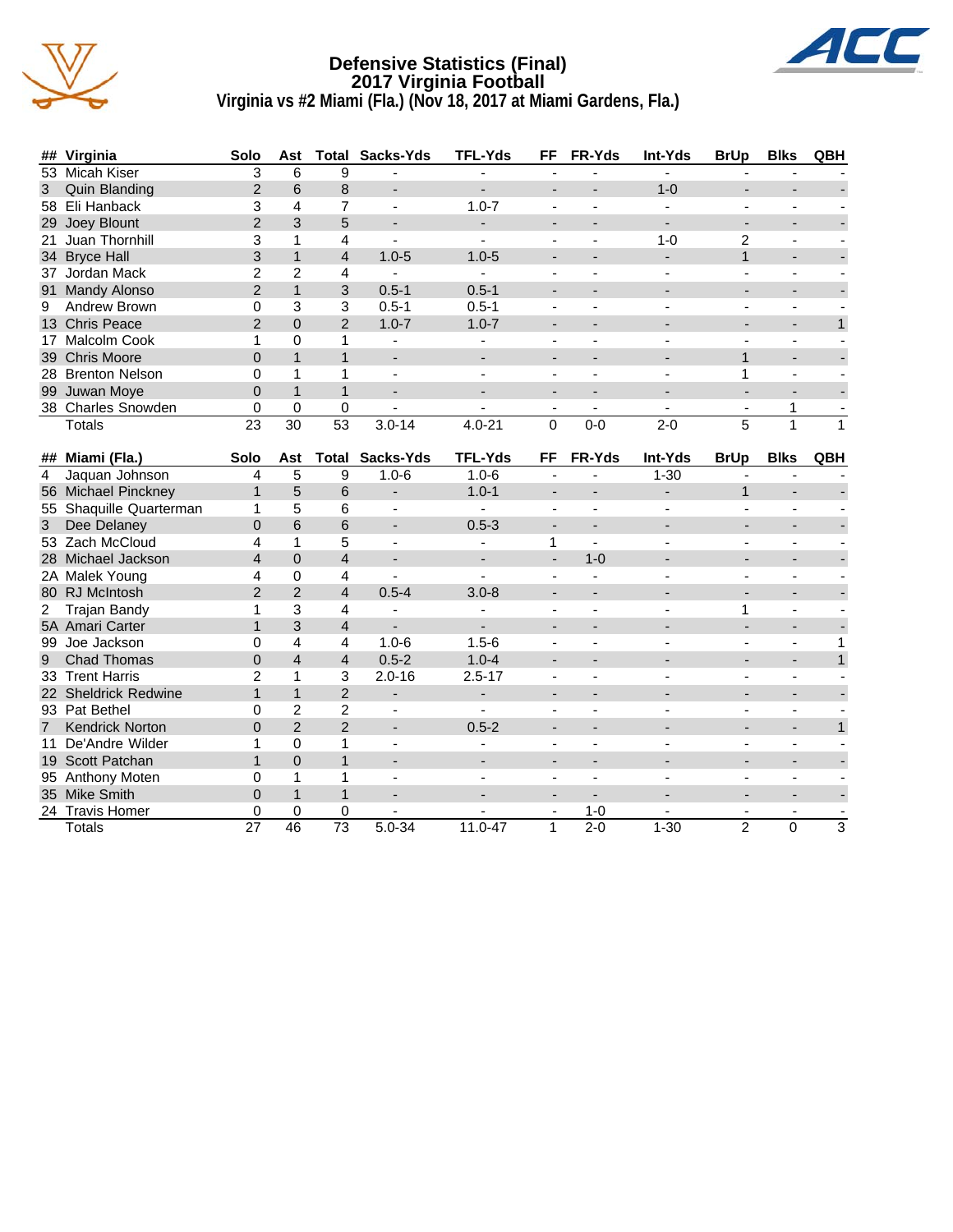

# **Participation Report (Final) 2017 Virginia Football**



**Virginia vs #2 Miami (Fla.) (Nov 18, 2017 at Miami Gardens, Fla.)**

#### **Virginia**

#### **Miami (Fla.)**

| Pos         | ##             | <b>OFFENSE</b>                            | Pos         | ## | <b>OFFENSE</b>           |
|-------------|----------------|-------------------------------------------|-------------|----|--------------------------|
| <b>WRX</b>  | 14             | Andre Levrone                             | <b>WRX</b>  | 21 | Malik Mayweather         |
| LT          | 67             | Jack English                              | LT          | 52 | Kc McDermott             |
| LG          | 74             | John Montelus                             | LG          | 73 | <b>Trevor Darling</b>    |
| C.          | 79             | <b>Dillon Reinkensmeyer</b>               | С           | 74 | <b>Tyler Gauthier</b>    |
| <b>RG</b>   | 77             | <b>Jake Fieler</b>                        | RG          | 5B | Navaughn Donaldson       |
| RT          | 69             | <b>Chris Glaser</b>                       | RT          | 78 | Tyree St. Louis          |
| TE          | 46             | Evan Butts                                | ТE          | 23 | Christopher Herndon      |
| QB          | 6              | Kurt Benkert                              | QB          | 12 | <b>Malik Rosier</b>      |
| <b>WR</b>   | 4              | Olamide Zaccheaus                         | RB.         | 24 | <b>Travis Homer</b>      |
| BB          | 1              | Jordan Ellis                              | <b>WRY</b>  | 8  | <b>Braxton Berrios</b>   |
| <b>WRY</b>  | $\overline{2}$ | Joe Reed                                  | <b>WRZ</b>  | 18 | Lawrence Cager           |
|             |                |                                           |             |    |                          |
|             |                |                                           |             |    |                          |
| <b>Pos</b>  | ##             | <b>DEFENSE</b>                            | Pos         | ## | <b>DEFENSE</b>           |
| LE.         | 9              | Andrew Brown                              | DE          | 9  | <b>Chad Thomas</b>       |
| NT          | 58             | Eli Hanback                               | DT          | 85 | Marco Baeza              |
| <b>RE</b>   | 91             | Mandy Alonso                              | DT          | 80 | RJ McIntosh              |
| CВ          | 39             | <b>Chris Moore</b>                        | DE          | 99 | Joe Jackson              |
| <b>MLB</b>  | 53             | Micah Kiser                               | <b>SAM</b>  | 53 | Zach McCloud             |
| <b>BLB</b>  | 37             | Jordan Mack                               | <b>MIKE</b> | 55 | Shaquille Quarterman     |
| <b>WLB</b>  | 13             | <b>Chris Peace</b>                        | <b>WILL</b> | 56 | <b>Michael Pinckney</b>  |
| FC          | 21             | Juan Thornhill                            | CВ          | 28 | Michael Jackson          |
| <b>SABR</b> | 28             | <b>Brenton Nelson</b>                     |             | 4  | Jaquan Johnson           |
| FS          | 3              |                                           | S<br>S      | 22 | <b>Sheldrick Redwine</b> |
| BC          | 34             | <b>Quin Blanding</b><br><b>Bryce Hall</b> | СB          | 2A | Malek Young              |

Virginia: 5-Doni Dowling, 8-Hasise Dubois, 11-Joe Spaziani, 15-De'Vante Cross, 16-Richard Burney, 17-Malcolm Cook, 20-Nick Grant, 22-Daniel Hamm, 25-Lamont Atkins, 29-Joey Blount, 31-Chris Sharp, 32-Darrius Bratton, 33-Zane Zandier, 38-Charles Snowden, 40-C.J. Stalker, 43-Elliott Brown, 44-Tanner Cowley, 45-Reed Kellam, 47-Lester Coleman, 55-Brandon Pertile, 65-Ben Knutson, 71-Jack McDonald, 75-Osiris Crutchfield, 78-R.J. Proctor, 82-Braedon Urie, 84-Terrell Jana, 89-Brian Delaney, 90-Steven Wright, 95-A.J. Mejia, 98-John Kirven, 99-Juwan Moye.

Miami (Fla.): 0A-Dayall Harris, 2-Trajan Bandy, 3-Dee Delaney, 3A-Mike Harley, 4A-Jeff Thomas, 5A-Amari Carter, 6-Jhavonte Dean, 7-Kendrick Norton, 8A-Zach Feagles, 11-De'Andre Wilder, 13-Deejay Dallas, 15-Michael Badgley, 19-Scott Patchan, 20-Robert Knowles, 25-Derrick Smith, 27-Marshall Few, 30-Romeo Finley, 33-Trent Harris, 35-Mike Smith, 39-Jordan Butler, 41-Michael Parrott, 44-Bradley Jennings Jr., 58-Darrion Owens, 62-Hayden Mahoney, 70-George Brown Jr., 77-Jahair Jones, 81-Darrell Langham, 82-Ahmmon Richards, 87-Michael Irvin II, 88-Brian Polendey, 93-Pat Bethel, 95-Anthony Moten, 96-Jonathan Ford, 97-Jonathan Garvin.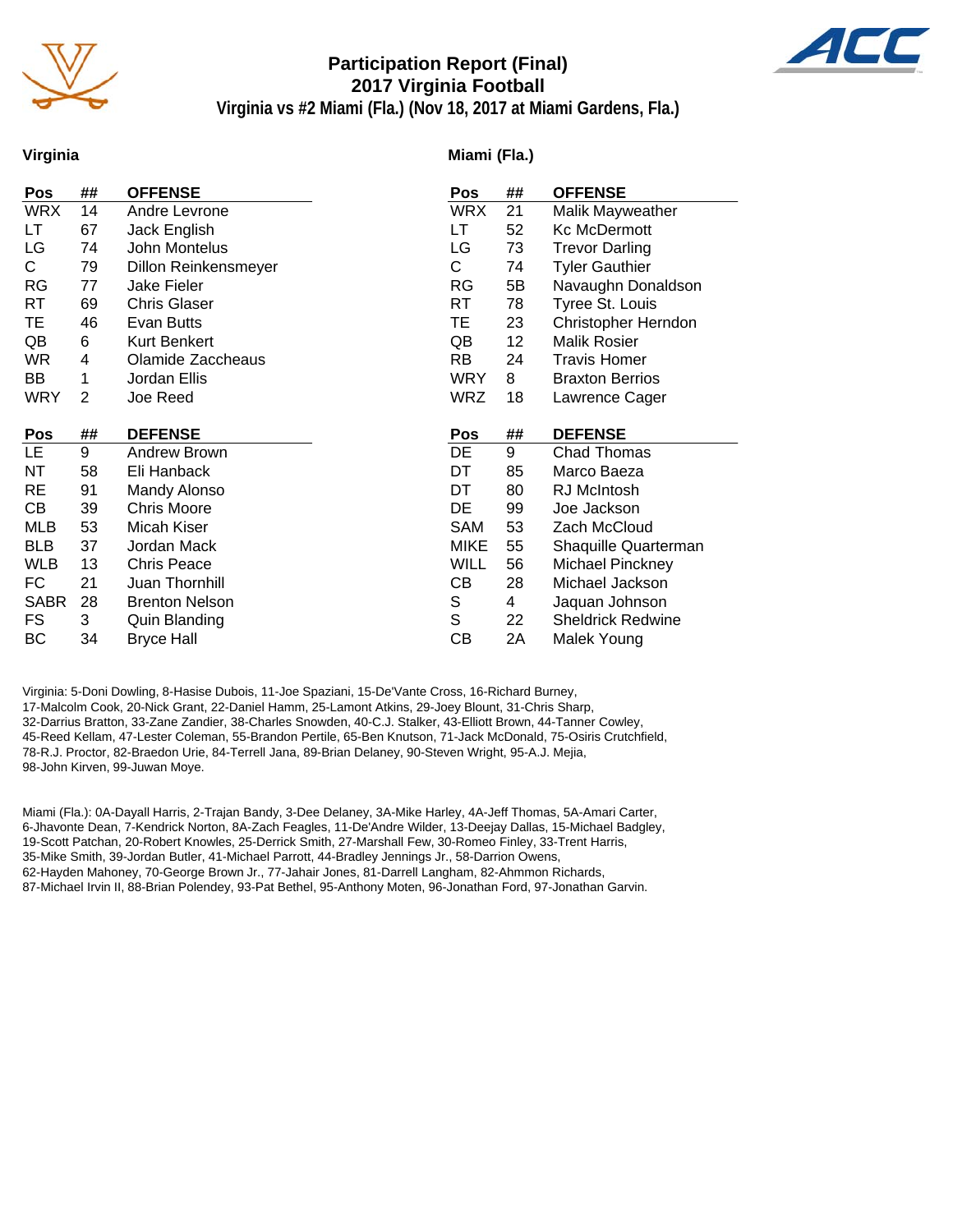

# **Drive Chart (By Team) (Final) 2017 Virginia Football**



**Virginia vs #2 Miami (Fla.) (Nov 18, 2017 at Miami Gardens, Fla.)**

|           |     |                 |       | <b>Drive Started</b> |      |       | <b>Drive Ended</b> | <b>Consumed</b>                      |            |  |
|-----------|-----|-----------------|-------|----------------------|------|-------|--------------------|--------------------------------------|------------|--|
| Team      | Qtr | Spot            | Time  | <b>Obtained</b>      | Spot | Time  | <b>How lost</b>    | - Yds<br><b>PI</b>                   | <b>TOP</b> |  |
| VA        | 1st | V <sub>25</sub> | 15:00 | Kickoff              | H00  | 09:49 | *TOUCHDOWN         | 75<br>9<br>$\blacksquare$            | 5:11       |  |
| VA        |     | V <sub>37</sub> | 07:22 | Interception         | H45  | 06:01 | <b>Fumble</b>      | 3<br>$-18$                           | 1:21       |  |
| VA        |     | V <sub>08</sub> | 04:37 | Punt                 | H00  | 02:12 | *TOUCHDOWN         | 92<br>4<br>$\overline{\phantom{a}}$  | 2:25       |  |
| <b>VA</b> |     | V35             | 00:14 | Kickoff              | IH49 | 12:53 | Punt               | $6 - 16$                             | 2:21       |  |
| VA        | 2nd | V34             | 00:00 | Punt                 | V36  | 09:20 | Fumble             | $-2$<br>0                            | 0:00       |  |
| <b>VA</b> |     | V <sub>25</sub> | 09:14 | Kickoff              | H47  | 06:43 | Punt               | $-28$<br>4                           | 2:31       |  |
| VA        |     | V19             | 03:29 | Punt                 | H00  | 00:30 | *TOUCHDOWN         | 6<br>81<br>$\blacksquare$            | 2:59       |  |
| <b>VA</b> | 3rd | H21             | 13:13 | Punt                 | H00  | 12:21 | *TOUCHDOWN         | $\mathbf{2}$<br>$-21$                | 0:52       |  |
| VA        |     | V <sub>25</sub> | 10:03 | Kickoff              | V25  | 09:57 | Interception       | $\Omega$<br>۰.                       | 0:06       |  |
| <b>VA</b> |     | V <sub>25</sub> | 09:57 | Kickoff              | H34  | 06:28 | Downs              | 8<br>- 41                            | 3:29       |  |
| VA        |     | V11             | 04:34 | Interception         | V05  | 02:24 | Punt               | 3<br>(6)<br>$\overline{\phantom{a}}$ | 2:10       |  |
| VA        |     | V25             | 00:21 | Kickoff              | V50  | 10:52 | Punt               | 8<br>$-25$                           | 4:29       |  |
| VA        | 4th | V41             | 08:48 | Punt                 | V47  | 06:45 | Downs              | 5.<br>6<br>$\blacksquare$            | 2:03       |  |
| <b>VA</b> |     | V <sub>25</sub> | 04:03 | <b>Kickoff</b>       | V29  | 02:50 | Downs              | $-4$<br>4                            | 1:13       |  |
| VA        |     | V20             | 01:16 | Kickoff              | lV43 | 00:00 | End of half        | $\overline{2}$<br>$-23$              | 1:16       |  |

|                        | 1st     | 2nd     | 3rd     | 4th     | 1st             | 2nd     |          |
|------------------------|---------|---------|---------|---------|-----------------|---------|----------|
| Virginia               | Qtr     | Qtr     | Qtr     | Qtr     | Half            | Half    | Total    |
| Time of possession     | 09:11   | 07:37   | 06:59   | 08:40   | 16:48           | 15:39   | 32:27    |
| 3rd down conversions   | $2 - 3$ | $2 - 4$ | $0 - 2$ | $0 - 4$ | $4 - 7$         | $0 - 6$ | $4 - 13$ |
| Average field position | V26     | V22     | V33     | V28     | V <sub>24</sub> | V31     | V28      |
| 4th down conversions   | 0-0     | 0-0     | 0-1     | $0 - 2$ | $0 - 0$         | $0 - 3$ | $0 - 3$  |

|           |                 |                 | <b>Drive Started</b> |                 |                 | <b>Drive Ended</b> | <b>Consumed</b> |                            |            |
|-----------|-----------------|-----------------|----------------------|-----------------|-----------------|--------------------|-----------------|----------------------------|------------|
| Team      | Qtr             | Spot            | Time                 | <b>Obtained</b> | Spot            | Time               | <b>How lost</b> | - Yds<br>ΡI                | <b>TOP</b> |
| UM        | 1st             | H <sub>25</sub> | 09:49                | Kickoff         | H43             | 07:22              | Interception    | 6<br>18<br>$\blacksquare$  | 2:27       |
| <b>UM</b> |                 | H45             | 06:01                | Fumble          | V40             | 04:37              | Punt            | 15<br>4 -                  | 1:24       |
| UM        |                 | V40             | 02:12                | Kickoff         | V <sub>00</sub> | 00:14              | *TOUCHDOWN      | 40<br>5<br>$\blacksquare$  | 1:58       |
| <b>UM</b> | 2 <sub>nd</sub> | H12             | 12:53                | Punt            | H <sub>30</sub> | 09:20              | Punt            | $5 - 18$                   | 3:33       |
| UM        |                 | V36             | 09:20                | Fumble          | V <sub>00</sub> | 09:14              | *TOUCHDOWN      | 36<br>$\blacksquare$       | 0:06       |
| <b>UM</b> |                 | H11             | 06:43                | Punt            | H45             | 03:29              | Punt            | 8<br>$-34$                 | 3:14       |
| <b>UM</b> |                 | H <sub>25</sub> | 00:30                | Kickoff         | H <sub>24</sub> | 00:00              | End of half     | (1)                        | 0:30       |
| <b>UM</b> | 3rd             | IH25            | 15:00                | <b>Kickoff</b>  | H <sub>16</sub> | 13:13              | Punt            | 3<br>(9)<br>$\sim$         | 1:47       |
| UM        |                 | H37             | 12:21                | Kickoff         | V <sub>00</sub> | 10:04              | *TOUCHDOWN      | 63<br>7<br>$\sim$          | 2:17.      |
| <b>UM</b> |                 | V <sub>00</sub> | 09:57                | Interception    | V <sub>00</sub> | 09:57              | *TOUCHDOWN      | $\Omega$<br>$-0$           | 0:00       |
| UM        |                 | H34             | 06:28                | Downs           | V35             | 04:34              | Interception    | $-31$<br>6                 | 1:54       |
| <b>UM</b> |                 | V35             | 02:24                | Punt            | V <sub>27</sub> | 00:21              | *FIELD GOAL     | - 8<br>4                   | 2:03       |
| UM        | 4th             | H05             | 10:52                | Punt            | H14             | 08:48              | Punt            | 3<br>- 9                   | 2:04       |
| <b>UM</b> |                 | V47             | 06:45                | <b>Downs</b>    | V <sub>00</sub> | 04:03              | *TOUCHDOWN      | $5 - 47$                   | $2:42$ .   |
| UM        |                 | V29             | 02:50                | Downs           | V <sub>00</sub> | 01:16              | *TOUCHDOWN      | 3<br>-29<br>$\blacksquare$ | 1:34.      |

|                        | 1st     | 2nd     | 3rd     | 4th     | 1st             | 2nd     |                 |
|------------------------|---------|---------|---------|---------|-----------------|---------|-----------------|
| Miami (Fla.)           | Qtr     | Qtr     | Qtr     | Qtr     | Half            | Half    | Total           |
| Time of possession     | 05:49   | 07:23   | 08:01   | 06:20   | 13:12           | 14:21   | 27:33           |
| 3rd down conversions   | $2 - 4$ | $1 - 3$ | $2 - 4$ | $1 - 2$ | $3 - 7$         | $3-6$   | $6 - 13$        |
| Average field position | H43     | H28     | H40     | H43     | H <sub>34</sub> | H41     | H <sub>38</sub> |
| 4th down conversions   | 0-0     | 0-0     | $0 - 0$ | $0 - 0$ | $0 - 0$         | $0 - 0$ | $0 - 0$         |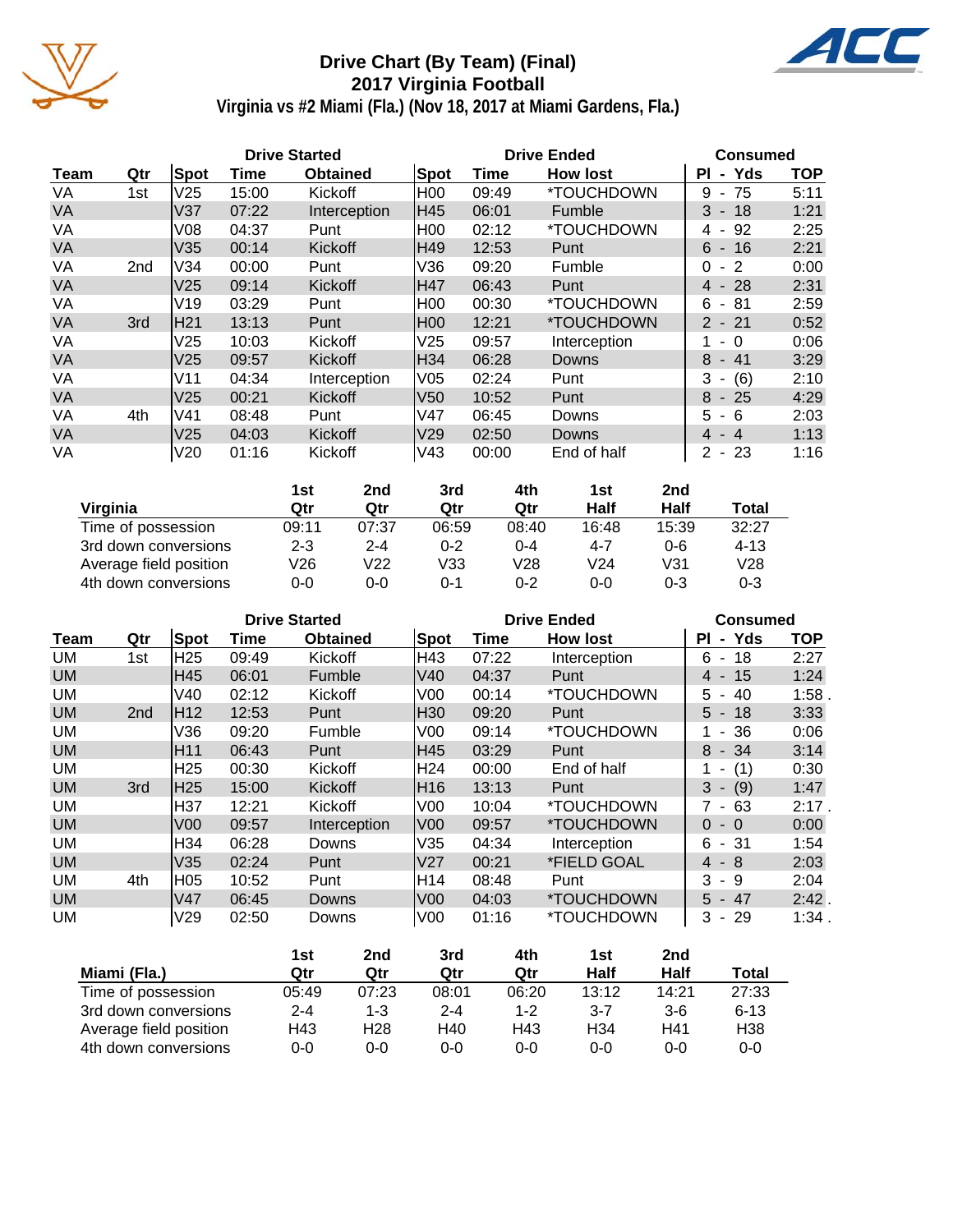

# **Drive Chart (By Quarter) (Final) 2017 Virginia Football**



**Virginia vs #2 Miami (Fla.) (Nov 18, 2017 at Miami Gardens, Fla.)**

|             |     |                 | <b>Drive Started</b> |                 |                 | <b>Drive Ended</b> | <b>Consumed</b> |                                                        |            |
|-------------|-----|-----------------|----------------------|-----------------|-----------------|--------------------|-----------------|--------------------------------------------------------|------------|
| <b>Team</b> | Qtr | Spot            | <b>Time</b>          | <b>Obtained</b> | <b>Spot</b>     | <b>Time</b>        | <b>How lost</b> | PI - Yds                                               | <b>TOP</b> |
| VA          | 1st | V25             | 15:00                | Kickoff         | H <sub>00</sub> | 09:49              | *TOUCHDOWN      | 75<br>$9 -$                                            | 5:11       |
| <b>UM</b>   |     | H <sub>25</sub> | 09:49                | Kickoff         | H43             | 07:22              | Interception    | $6 - 18$                                               | 2:27       |
| VA          |     | V37             | 07:22                | Interception    | H45             | 06:01              | Fumble          | 3<br>18<br>$\overline{\phantom{a}}$                    | 1:21       |
| <b>UM</b>   |     | H45             | 06:01                | Fumble          | V40             | 04:37              | Punt            | $-15$<br>4                                             | 1:24       |
| VA          |     | V08             | 04:37                | Punt            | H <sub>00</sub> | 02:12              | *TOUCHDOWN      | 92<br>4                                                | 2:25       |
| <b>UM</b>   |     | V40             | 02:12                | Kickoff         | V <sub>00</sub> | 00:14              | *TOUCHDOWN      | 5<br>40<br>$\blacksquare$                              | 1:58.      |
| VA          |     | V35             | 00:14                | Kickoff         | H49             | 12:53              | Punt            | 6<br>16<br>$\overline{\phantom{a}}$                    | 2:21       |
| <b>UM</b>   | 2nd | H <sub>12</sub> | 12:53                | Punt            | H <sub>30</sub> | 09:20              | Punt            | 5<br>$-18$                                             | 3:33       |
| VA          |     | V34             | 00:00                | Punt            | V36             | 09:20              | Fumble          | $\Omega$<br>$\overline{2}$<br>$\overline{\phantom{a}}$ | 0:00       |
| <b>UM</b>   |     | V36             | 09:20                | Fumble          | V <sub>00</sub> | 09:14              | *TOUCHDOWN      | 36                                                     | 0:06       |
| VA          |     | V25             | 09:14                | Kickoff         | H47             | 06:43              | Punt            | 28<br>4                                                | 2:31       |
| <b>UM</b>   |     | H11             | 06:43                | Punt            | H45             | 03:29              | Punt            | $8 - 34$                                               | 3:14       |
| VA          |     | V19             | 03:29                | Punt            | H <sub>00</sub> | 00:30              | *TOUCHDOWN      | 81<br>6<br>$\blacksquare$                              | 2:59       |
| <b>UM</b>   |     | H <sub>25</sub> | 00:30                | Kickoff         | H <sub>24</sub> | 00:00              | End of half     | $\mathbf 1$<br>(1)<br>$\overline{\phantom{a}}$         | 0:30       |
| <b>UM</b>   | 3rd | H <sub>25</sub> | 15:00                | Kickoff         | H <sub>16</sub> | 13:13              | Punt            | 3<br>(9)                                               | 1:47       |
| VA          |     | H <sub>21</sub> | 13:13                | Punt            | <b>H00</b>      | 12:21              | *TOUCHDOWN      | $2 - 21$                                               | 0:52       |
| <b>UM</b>   |     | H37             | 12:21                | Kickoff         | V <sub>00</sub> | 10:04              | *TOUCHDOWN      | $\overline{7}$<br>$-63$                                | 2:17.      |
| VA          |     | V25             | 10:03                | Kickoff         | V25             | 09:57              | Interception    | $\mathbf 1$<br>$-0$                                    | 0:06       |
| <b>UM</b>   |     | V <sub>00</sub> | 09:57                | Interception    | V <sub>00</sub> | 09:57              | *TOUCHDOWN      | $-0$<br>$\Omega$                                       | 0:00       |
| <b>VA</b>   |     | V25             | 09:57                | Kickoff         | H34             | 06:28              | <b>Downs</b>    | 8<br>$-41$                                             | 3:29       |
| <b>UM</b>   |     | H34             | 06:28                | Downs           | V35             | 04:34              | Interception    | 6<br>31<br>$\overline{\phantom{a}}$                    | 1:54       |
| VA          |     | V11             | 04:34                | Interception    | V <sub>05</sub> | 02:24              | Punt            | 3<br>$- (6)$                                           | 2:10       |
| <b>UM</b>   |     | V35             | 02:24                | Punt            | V27             | 00:21              | *FIELD GOAL     | 8<br>4<br>$\overline{\phantom{a}}$                     | 2:03       |
| VA          |     | V <sub>25</sub> | 00:21                | Kickoff         | V <sub>50</sub> | 10:52              | Punt            | 8<br>$-25$                                             | 4:29       |
| <b>UM</b>   | 4th | H <sub>05</sub> | 10:52                | Punt            | H14             | 08:48              | Punt            | 3<br>-9<br>$\blacksquare$                              | 2:04       |
| VA          |     | V <sub>41</sub> | 08:48                | Punt            | V <sub>47</sub> | 06:45              | <b>Downs</b>    | 5<br>$-6$                                              | 2:03       |
| <b>UM</b>   |     | V47             | 06:45                | Downs           | V00             | 04:03              | *TOUCHDOWN      | 5<br>47                                                | 2:42.      |
| VA          |     | V25             | 04:03                | Kickoff         | V29             | 02:50              | Downs           | $-4$<br>$\overline{4}$                                 | 1:13       |
| <b>UM</b>   |     | V29             | 02:50                | Downs           | V00             | 01:16              | *TOUCHDOWN      | 3<br>29                                                | 1:34.      |
| <b>VA</b>   |     | V20             | 01:16                | Kickoff         | V43             | 00:00              | End of half     | $2 - 23$                                               | 1:16       |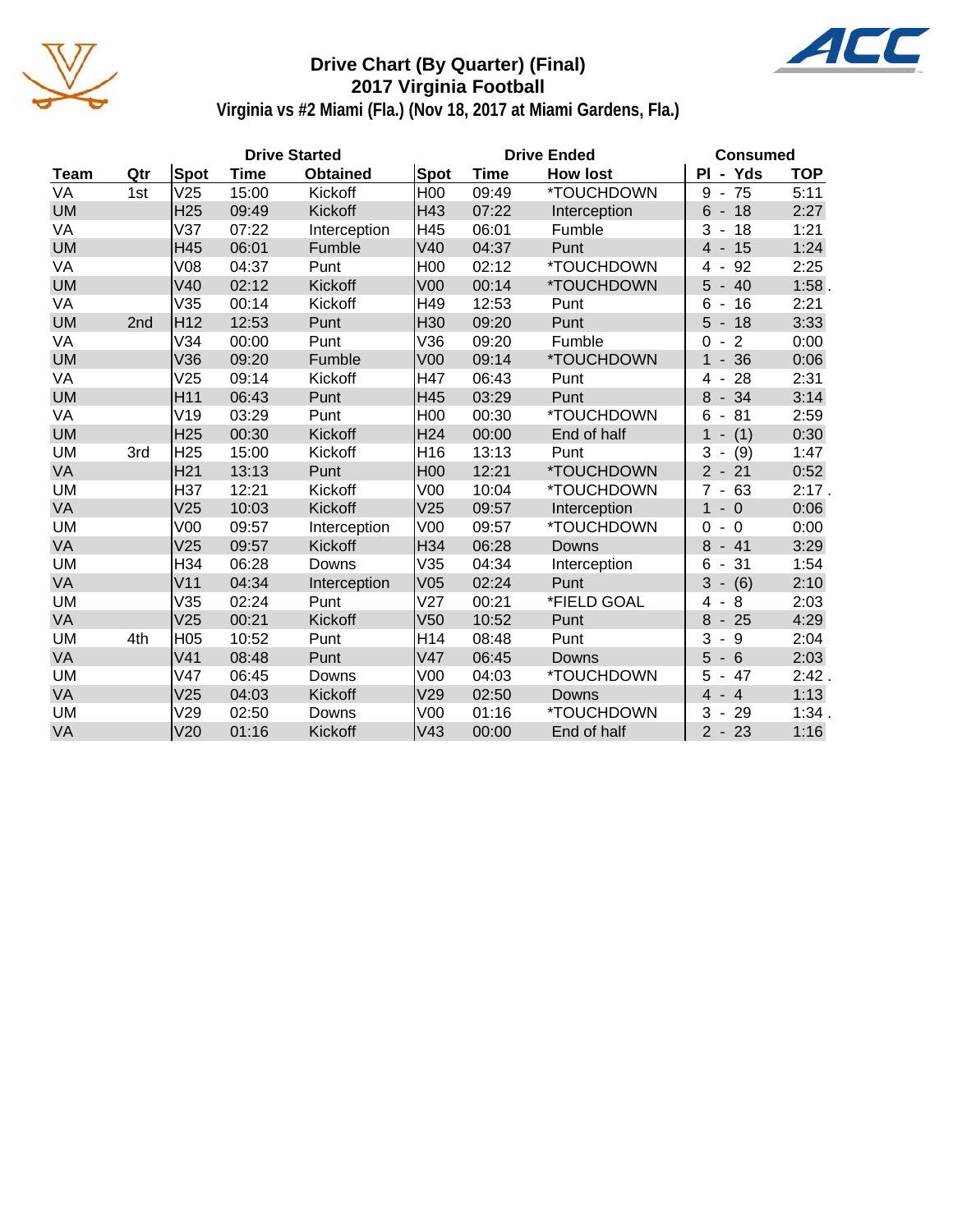

## **Play-by-Play Summary (1st quarter) Virginia vs #2 Miami (Fla.) (Nov 18, 2017 at Miami Gardens, Fla.)**



| MIA Capt.: 8, 9, 33, 52                                                                                                                                                                                           |                |
|-------------------------------------------------------------------------------------------------------------------------------------------------------------------------------------------------------------------|----------------|
| UVa Capt.: 3, 6, 53                                                                                                                                                                                               |                |
| MIA wins coin toss, defers. MIA will kickoff and defend the east.<br>1-10 VA 35<br>UM ball on UM35.                                                                                                               |                |
| Badgley, M kickoff 65 yards to the VA0, touchback.                                                                                                                                                                |                |
| Reed, J rush for 4 yards to the VA29 (Quarterman, S; Moten, A).<br>1-10 VA 25                                                                                                                                     |                |
| Benkert, K pass complete to Reed, J for 6 yards to the VA35, 1ST DOWN VA (Johnson, J).<br>2-6<br>VA 29<br>1-10 VA 35<br>Benkert, K pass complete to Zaccheaus, O for 2 yards to the VA37, out-of-bounds (Jackson, | P <sub>1</sub> |
| M).                                                                                                                                                                                                               |                |
| Zaccheaus, O rush for 1 yard to the VA38 (Young, M).<br>2-8<br>VA 37                                                                                                                                              |                |
| VA 38<br>Benkert, K pass complete to Dubois, H for 14 yards to the UM48, 1ST DOWN VA (Young, M).<br>$3 - 7$                                                                                                       | P <sub>2</sub> |
| <b>UM 48</b><br>Benkert, K sacked for loss of 3 yards to the VA49 (Harris, T).<br>1-10<br>2-13 VA 49<br>Benkert, K pass complete to Butts, E for 15 yards to the UM36, 1ST DOWN VA (Johnson,                      | P3             |
| J;Pinckney, M).                                                                                                                                                                                                   |                |
| Ellis, J rush for 3 yards to the UM33 (Pinckney, M).<br>1-10<br>UM 36                                                                                                                                             |                |
| <b>UM33</b><br>Benkert, K pass complete to Zaccheaus, O for 33 yards to the UM0, 1ST DOWN VA, TOUCHDOWN,<br>$2 - 7$<br>clock 09:49.                                                                               | P4             |
| Mejia, A.J. kick attempt good.<br>$1-G$<br>UM 03                                                                                                                                                                  |                |
| Virginia 7, Miami (Fla.) 0                                                                                                                                                                                        |                |
| 9 plays, 75 yards, 5:11                                                                                                                                                                                           |                |
| Delaney, B kickoff 65 yards to the UM0, touchback.<br>MIAMI (FLA.) drive start at 09:49.                                                                                                                          |                |
| 1-10 UM 25<br>Homer, T rush for 1 yard to the UM26 (Alonso, M).                                                                                                                                                   |                |
| <b>UM 26</b><br>Homer, T rush for no gain to the UM26 (Hanback, E).<br>$2-9$                                                                                                                                      |                |
| <b>UM 26</b><br>Rosier, M pass complete to Richards, A for 16 yards to the UM42, 1ST DOWN UM (Hall, B).<br>3-9<br>1-10 UM 42<br>Homer, T rush for 1 yard to the UM43 (Brown, A; Hanback, E).                      | P1             |
| <b>UM 43</b><br>Rosier, M pass incomplete to Berrios, B.<br>$2-9$                                                                                                                                                 |                |
| $3-9$<br><b>UM 43</b><br>Rosier, M pass intercepted by Blanding, Q at the VA37, Blanding, Q return 0 yards to the                                                                                                 |                |
| VA37 (Thornhill, J).                                                                                                                                                                                              |                |
| 6 plays, 18 yards, 2:27<br>VIRGINIA drive start at 07:22.                                                                                                                                                         |                |
| 1-10 VA 37<br>Ellis, J rush for 2 yards to the VA39 (Thomas, C;Johnson, J).                                                                                                                                       |                |
| VA 39<br>Benkert, K pass complete to Ellis, J for 5 yards to the VA44, out-of-bounds (McCloud, Z).<br>2-8                                                                                                         |                |
| $3 - 3$<br>VA 44<br>Benkert, K pass complete to Zaccheaus, O for 9 yards to the UM47, fumble forced by                                                                                                            |                |
| McCloud, Z, fumble by Zaccheaus, O recovered by UM Jackson, M at UM45.<br>3 plays, 18 yards, 1:21                                                                                                                 |                |
| MIAMI (FLA.) drive start at 06:01.                                                                                                                                                                                |                |
| 1-10 UM 45<br>Rosier, M pass complete to Richards, A for 25 yards to the VA30, 1ST DOWN UM,                                                                                                                       | P <sub>2</sub> |
| out-of-bounds (Thornhill, J).<br>Rosier, M pass incomplete to Berrios, B, PENALTY UM illegal block (Homer, T) 15 yards to<br>1-10 VA 30                                                                           |                |
| the VA45, NO PLAY.                                                                                                                                                                                                |                |
| 1-25 VA 45<br>Rosier, M rush for 5 yards to the VA40 (Blanding, Q;Thornhill, J).                                                                                                                                  |                |
| 2-20 VA 40<br>Timeout Miami (Fla.), clock 04:58.                                                                                                                                                                  |                |
| 2-20 VA 40<br>Rosier, M pass incomplete to Berrios, B, QB hurry by Peace, C.<br>3-20 VA 40<br>Rosier, M pass incomplete to Berrios, B.                                                                            |                |
| Feagles, Z punt 32 yards to the VA8, fair catch by Hamm, D.<br>4-20 VA 40                                                                                                                                         |                |
| 4 plays, 15 yards, 1:24                                                                                                                                                                                           |                |
| VIRGINIA drive start at 04:37.<br>Reed, J rush for 5 yards to the VA13 (Pinckney, M; Bethel, P).<br>1-10 VA 08                                                                                                    |                |
| PENALTY VA false start (Montelus, J) 5 yards to the VA8.<br>2-5<br>VA 13                                                                                                                                          |                |
| Benkert, K pass complete to Ellis, J for 6 yards to the VA14 (Jackson, M).<br>2-10<br>VA 08                                                                                                                       |                |
| <b>VA 14</b><br>Benkert, K pass complete to Atkins, L for 11 yards to the VA25, 1ST DOWN VA (McCloud, Z).<br>3-4                                                                                                  | P5             |
| Benkert, K pass complete to Reed, J for 75 yards to the UM0, 1ST DOWN VA, TOUCHDOWN,<br>$1 - 10$<br>VA 25<br>clock 02:12.                                                                                         | P6             |
| Mejia, A.J. kick attempt good.<br>$1-G$<br>UM 03                                                                                                                                                                  |                |
| Virginia 14, Miami (Fla.) 0                                                                                                                                                                                       |                |
| 4 plays, 92 yards, 2:25<br>Delaney, B kickoff 10 yards to the VA45, on-side kick, recovered by UM Mayweather, M on                                                                                                |                |
| VA45, PENALTY VA IB (Reed, J) 5 yards to the VA40, 1st and 10, UM ball on VA40.                                                                                                                                   |                |
| MIAMI (FLA.) drive start at 02:12.                                                                                                                                                                                |                |
| 1-10 VA 40<br>Timeout Virginia, clock 02:09.                                                                                                                                                                      |                |
| Rosier, M sacked for loss of 5 yards to the VA45 (Hall, B).<br>1-10 VA 40<br>Rosier, M pass complete to Thomas, J for 33 yards to the VA12, 1ST DOWN UM.<br>$2 - 15$<br>VA 45                                     | P3             |
| $1 - 10$<br>VA 12<br>Homer, T rush for 2 yards to the VA10 (Mack, J;Kiser, M).                                                                                                                                    |                |
| Rosier, M pass incomplete to Berrios, B (Nelson, B).<br>2-8<br>VA 10                                                                                                                                              |                |
| $3-8$<br><b>VA 10</b><br>Timeout Virginia, clock 00:19.                                                                                                                                                           |                |
| $3-8$<br>Rosier, M pass complete to Richards, A for 10 yards to the VA0, 1ST DOWN UM, TOUCHDOWN,<br>VA 10<br>clock 00:14.                                                                                         | P4             |

1-G VA 03 Badgley, M kick attempt good.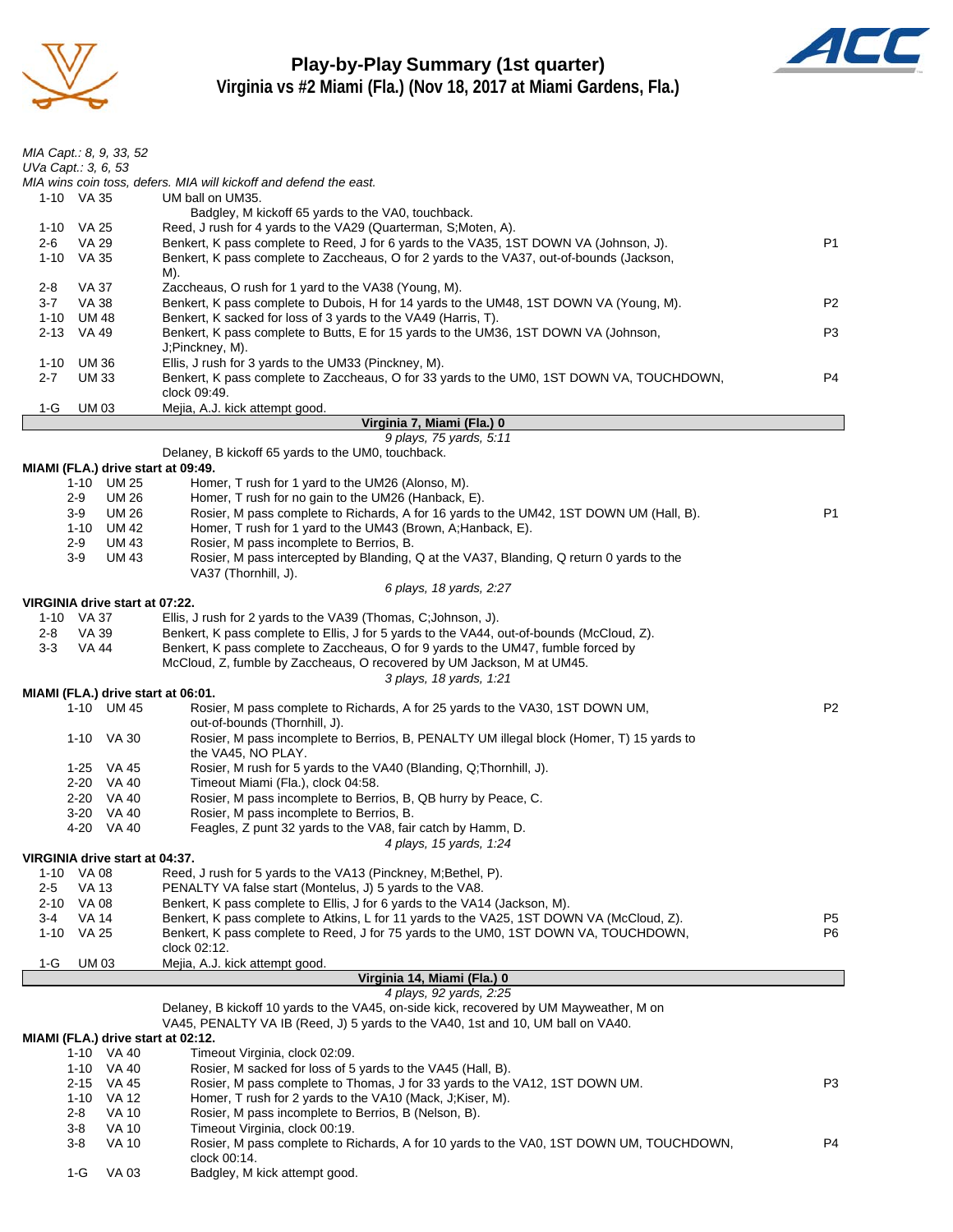



#### **Virginia 14, Miami (Fla.) 7**

*5 plays, 40 yards, 1:58*

Badgley, M kickoff 60 yards to the VA5, out-of-bounds, VA ball on VA35.

**VIRGINIA drive start at 00:14.** Ellis, J rush for 1 yard to the VA36 (Pinckney, M;Jackson, J).

*UVa onside kick challenged (fumble). Call stands. UVa charged TO. 2:09*

|                        | <b>END OF 1st QUARTER: Virginia 14, Miami (Fla.) 7</b> |       |  |          |           |   |         |                    |                |                  |                  |  |
|------------------------|--------------------------------------------------------|-------|--|----------|-----------|---|---------|--------------------|----------------|------------------|------------------|--|
|                        |                                                        | Time  |  |          | 1st Downs |   |         | <b>Conversions</b> |                |                  |                  |  |
| <b>Quarter Summary</b> | Score                                                  | Poss  |  |          |           |   | 3rd     | 4th                | <b>Rushing</b> | Passing          | <b>Penalties</b> |  |
| Virginia               | 14                                                     | 09:11 |  | <b>6</b> |           | 6 | $2 - 3$ | 0-0                | 7-13           | 10-10-0-178      | $2 - 10$         |  |
| Miami (Fla.)           |                                                        | 05:49 |  |          |           |   | $2 - 4$ | $0 - 0$            | $6 - 4$        | $4 - 9 - 1 - 84$ | $1 - 15$         |  |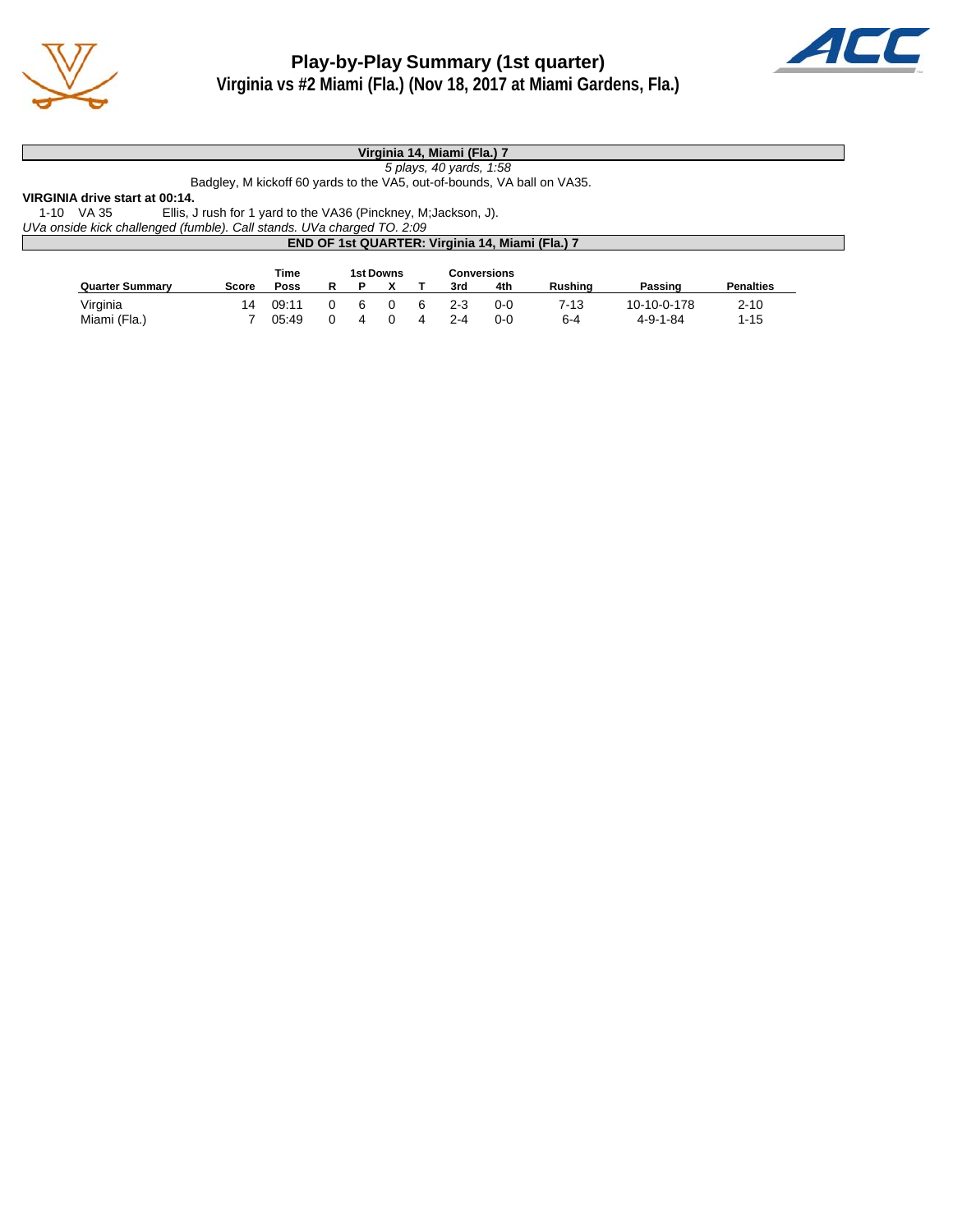

## **Quickie Statistics (1st quarter only) Virginia vs #2 Miami (Fla.) (Nov 18, 2017 at Miami Gardens, Fla.)**



|                                   | ٧A        | UM             |
|-----------------------------------|-----------|----------------|
| Score                             | 14        | 7              |
| <b>FIRST DOWNS</b>                | 6         | $\overline{4}$ |
| <b>RUSHES-YARDS (NET)</b>         | $7 - 13$  | $6 - 4$        |
| <b>PASSING YDS (NET)</b>          | 178       | 84             |
| Passes Att-Comp-Int               | $10-10-0$ | $9 - 4 - 1$    |
| <b>TOTAL OFFENSE PLAYS-YARDS</b>  | 17-191    | 15-88          |
| <b>Fumble Returns-Yards</b>       | $0-0$     | $0-0$          |
| <b>Punt Returns-Yards</b>         | $0 - 0$   | $0-0$          |
| Kickoff Returns-Yards             | $0 - 0$   | $0 - 0$        |
| <b>Interception Returns-Yards</b> | $1 - 0$   | $0-0$          |
| Punts (Number-Avg)                | $0 - 0.0$ | $1 - 32.0$     |
| Fumbles-Lost                      | $1 - 1$   | $0-0$          |
| Penalties-Yards                   | $2 - 10$  | 1-15           |
| <b>Possession Time</b>            | 09:11     | 05:49          |
| <b>Third-Down Conversions</b>     | 2 of 3    | 2 of 4         |

Fourth-Down Conversions 0 of 0 0 of 0

Third-Down Conversions 2 of 3<br>
Fourth-Down Conversions 0 of 0

| Virginia            |                     |               |                |                  |                  |             |     | Miami (Fla.)                                                                        |                |                 |                |              |                     |             |          |
|---------------------|---------------------|---------------|----------------|------------------|------------------|-------------|-----|-------------------------------------------------------------------------------------|----------------|-----------------|----------------|--------------|---------------------|-------------|----------|
| <b>Rushing</b>      |                     | No. Gain Loss |                | <b>Net</b><br>TD | Lg               | Avg         |     | <b>Rushing</b>                                                                      |                | No. Gain Loss   |                | <b>Net</b>   | <b>TD</b><br>Lg     | <b>Avg</b>  |          |
| Joe Reed            | $\overline{2}$      | 9             | 0              | 9                | 5<br>$\mathbf 0$ |             | 4.5 | <b>Travis Homer</b>                                                                 | 4              | 4               | 0              | 4            | $\overline{2}$<br>0 | 1.0         |          |
| Jordan Ellis        | 3                   | 6             | 0              | 6                | 3<br>0           |             | 2.0 | <b>Malik Rosier</b>                                                                 | $\overline{2}$ | 5               | 5              | $\Omega$     | 5<br>$\Omega$       | 0.0         |          |
| Olamide Zaccheaus   |                     | 1             | $\mathbf 0$    | 1                | 1<br>0           |             | 1.0 |                                                                                     |                |                 |                |              |                     |             |          |
| Kurt Benkert        |                     | 0             | 3              | $-3$             | 0<br>0           | $-3.0$      |     |                                                                                     |                |                 |                |              |                     |             |          |
| <b>Passing</b>      | $C-A-I$             |               | Yds            | TD               | Long             | <b>Sack</b> |     | <b>Passing</b>                                                                      |                | $C-A-I$         | Yds            | TD           | Long                | <b>Sack</b> |          |
| <b>Kurt Benkert</b> | $10-10-0$           |               | 178            | $\overline{2}$   | 75               |             |     | <b>Malik Rosier</b>                                                                 | $4 - 9 - 1$    |                 | 84             | 1            | 33                  |             |          |
| <b>Receiving</b>    | No.                 | Yards         | TD             |                  | Long             |             |     | <b>Receiving</b>                                                                    | No.            | Yards           | TD             |              | Long                |             |          |
| Olamide Zaccheaus   | $\overline{3}$      | 46            | 1              |                  | $\overline{33}$  |             |     | Ahmmon Richards                                                                     | $\overline{3}$ | $\overline{51}$ |                |              | $\overline{25}$     |             |          |
| Joe Reed            | $\overline{c}$      | 81            | 1              |                  | 75               |             |     | Jeff Thomas                                                                         | 1              | 33              | $\Omega$       |              | 33                  |             |          |
| Jordan Ellis        | $\overline{2}$      | 11            | 0              |                  | 6                |             |     |                                                                                     |                |                 |                |              |                     |             |          |
| <b>Evan Butts</b>   | 1                   | 15            | 0              |                  | 15               |             |     |                                                                                     |                |                 |                |              |                     |             |          |
| <b>Punting</b>      | No.                 | Yds           | Avq            | Long             | In20             |             | ΤВ  | <b>Punting</b>                                                                      | No.            | Yds             | Avg            | Long         | In20                | ΤВ          |          |
|                     |                     |               |                |                  |                  |             |     | <b>Zach Feagles</b>                                                                 |                | $\overline{32}$ | 32.0           | 32           |                     | 1           | $\Omega$ |
| <b>Punt Returns</b> | No.                 | Yards         | <b>TD</b>      | Long             |                  |             |     | <b>Punt Returns</b>                                                                 | No.            | Yards           | TD             |              | Long                |             |          |
| <b>Kick Returns</b> | No.                 | Yards         | TD             | Long             |                  |             |     | <b>Kick Returns</b>                                                                 | No.            | Yards           | TD             |              | Long                |             |          |
| <b>Tackles</b>      | UA-A                | <b>Total</b>  |                | <b>Sacks</b>     |                  | <b>TFL</b>  |     | <b>Tackles</b>                                                                      | UA-A           | <b>Total</b>    |                | <b>Sacks</b> |                     | <b>TFL</b>  |          |
| <b>Bryce Hall</b>   | $2 - 0$             |               | $\overline{2}$ | 1.0              |                  | 1.0         |     | Michael Pincknev                                                                    | $1 - 3$        |                 | 4              | 0.0          |                     | 0.0         |          |
| Eli Hanback         | $1 - 1$             | 2             |                | 0.0              |                  | 0.0         |     | Zach McCloud                                                                        | $3-0$          |                 | 3              | 0.0          |                     | 0.0         |          |
| Juan Thornhill      | $1 - 1$             |               | 2              | 0.0              |                  | 0.0         |     | Jaquan Johnson                                                                      | $1 - 2$        |                 | 3              | 0.0          |                     | 0.0         |          |
| Mandy Alonso        | $1 - 0$             | 1             |                | 0.0              |                  | 0.0         |     | Malek Young                                                                         | $2 - 0$        |                 | $\overline{2}$ | 0.0          |                     | 0.0         |          |
| <b>Time</b><br>Qtr  | <b>Scoring Play</b> |               |                |                  |                  |             |     |                                                                                     |                |                 |                |              |                     | V-H         |          |
| 09:49<br>1st        |                     |               |                |                  |                  |             |     | VA - Olamide Zaccheaus 33 yd pass from Kurt Benkert (A.J. Mejia kick), 9-75 5:11    |                |                 |                |              |                     | $7 - 0$     |          |
| 02:12               |                     |               |                |                  |                  |             |     | VA - Joe Reed 75 yd pass from Kurt Benkert (A.J. Mejia kick), 4-92 2:25             |                |                 |                |              |                     | $14 - 0$    |          |
| 00:14               |                     |               |                |                  |                  |             |     | UM - Ahmmon Richards 10 yd pass from Malik Rosier (Michael Badgley kick), 5-40 1:58 |                |                 |                |              |                     | $14 - 7$    |          |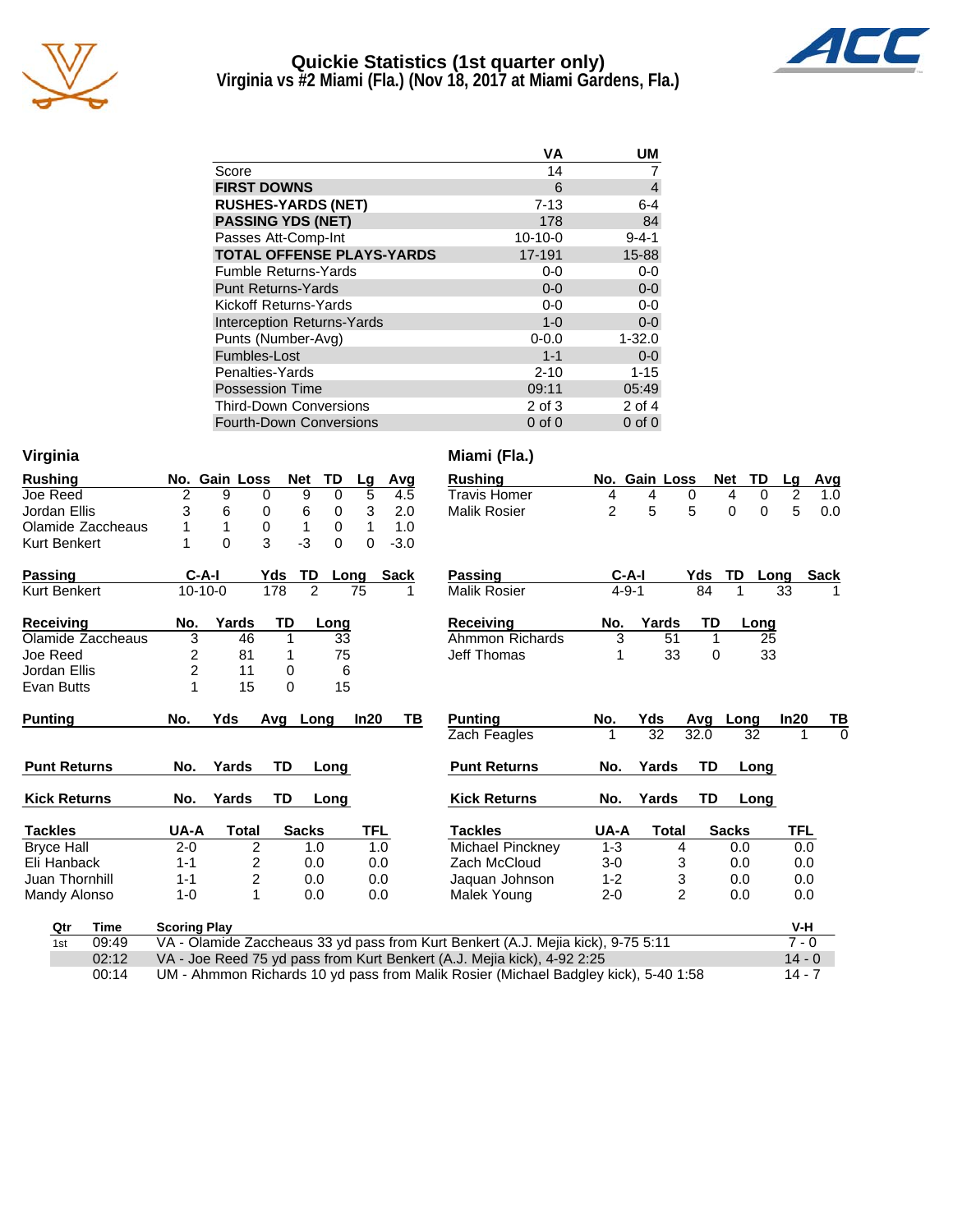

# **Play-by-Play Summary (2nd quarter)**



**Virginia vs #2 Miami (Fla.) (Nov 18, 2017 at Miami Gardens, Fla.)**

| $2-9$<br>VA 36                               | Start of 2nd quarter, clock 15:00.                                                                                                                       |                 |
|----------------------------------------------|----------------------------------------------------------------------------------------------------------------------------------------------------------|-----------------|
| $2-9$<br>VA 36                               | Benkert, K pass complete to Butts, E for 6 yards to the VA42.                                                                                            |                 |
| $3 - 3$<br><b>VA 42</b>                      | Benkert, K pass complete to Levrone, A for 4 yards to the VA46, 1ST DOWN VA (Carter,<br>A;Delaney, D).                                                   | P7              |
| 1-10 VA 46                                   | Ellis, J rush for loss of 3 yards to the VA43 (Thomas, C;Pinckney, M).                                                                                   |                 |
| 2-13 VA 43                                   | Benkert, K pass incomplete to Dowling, D, QB hurry by Thomas, C.                                                                                         |                 |
| 3-13 VA 43                                   | Benkert, K pass complete to Ellis, J for 8 yards to the UM49 (Carter, A;Johnson, J).                                                                     |                 |
| $4 - 5$<br><b>UM 49</b>                      | Coleman, L punt 37 yards to the UM12, fair catch by Berrios, B.<br>6 plays, 16 yards, 2:21                                                               |                 |
| MIAMI (FLA.) drive start at 12:53.           |                                                                                                                                                          |                 |
| 1-10 UM 12                                   | Homer, T rush for no gain to the UM12 (Hanback, E).                                                                                                      |                 |
| UM 12<br>2-10                                | Rosier, M pass complete to Harley, M for 10 yards to the UM22, 1ST DOWN UM (Hall, B).                                                                    | P5              |
| 1-10 UM 22<br>$2 - 9$<br><b>UM 23</b>        | Homer, T rush for 1 yard to the UM23 (Moye, J; Hanback, E).<br>Rosier, M rush for 7 yards to the UM30 (Blanding, Q;Hanback, E).                          |                 |
| $3 - 2$<br><b>UM30</b>                       | Rosier, M pass complete to Richards, A for no gain to the UM30 (Kiser, M;Blanding, Q).                                                                   |                 |
| 4-2<br><b>UM30</b>                           | Feagles, Z punt 36 yards to the VA34, Hamm, D return 0 yards to the VA34, fumble by Hamm,                                                                |                 |
|                                              | D recovered by UM Homer, T at VA36.                                                                                                                      |                 |
| MIAMI (FLA.) drive start at 09:20.           | 5 plays, 18 yards, 3:33                                                                                                                                  |                 |
| 1-10 VA 36                                   | Rosier, M pass complete to Harris, D for 36 yards to the VA0, 1ST DOWN UM, TOUCHDOWN,                                                                    | P6              |
|                                              | clock 09:14.                                                                                                                                             |                 |
| 1-G<br>VA 03                                 | Badgley, M kick attempt good.                                                                                                                            |                 |
|                                              | Miami (Fla.) 14, Virginia 14<br>1 play, 36 yards, 0:06                                                                                                   |                 |
|                                              | Badgley, M kickoff 65 yards to the VA0, touchback.                                                                                                       |                 |
| VIRGINIA drive start at 09:14.               |                                                                                                                                                          |                 |
| 1-10 VA 25                                   | Benkert, K pass complete to Ellis, J for 7 yards to the VA32 (Jackson, M), PENALTY UM<br>roughing passer (Jackson, J) 15 yards to the VA47, 1ST DOWN VA. | X8              |
| 1-10 VA 47                                   | 1st and 10.                                                                                                                                              |                 |
| 1-10 VA 47                                   | Reed, J rush for 3 yards to the 50 yardline (Smith, M;Delaney, D).                                                                                       |                 |
| <b>VA 50</b><br>$2 - 7$                      | Benkert, K pass complete to Zaccheaus, O for 5 yards to the UM45, out-of-bounds (Johnson,                                                                |                 |
| $3-2$<br>UM 45                               | J;Delaney, D).<br>Ellis, J rush for loss of 2 yards to the UM47 (McIntosh, R).                                                                           |                 |
| $4 - 4$<br><b>UM 47</b>                      | Coleman, L punt 36 yards to the UM11, fair catch by Berrios, B.                                                                                          |                 |
|                                              | 4 plays, 28 yards, 2:31                                                                                                                                  |                 |
| MIAMI (FLA.) drive start at 06:43.           |                                                                                                                                                          |                 |
| 1-10 UM 11<br>$2 - 4$<br><b>UM 17</b>        | Dallas, D rush for 6 yards to the UM17 (Mack, J; Nelson, B).<br>Dallas, D rush for 9 yards to the UM26, 1ST DOWN UM (Blanding, Q;Brown, A).              | R7              |
| 1-10 UM 26                                   | Rosier, M rush for 5 yards to the UM31 (Blanding, Q).                                                                                                    |                 |
| <b>UM31</b><br>2-5                           | Rosier, M pass incomplete to Harris, D, dropped pass.                                                                                                    |                 |
| $3-5$<br><b>UM31</b>                         | Rosier, M pass complete to Berrios, B for 8 yards to the UM39, 1ST DOWN UM, out-of-bounds.                                                               | P8              |
| UVa Inj. - #28 B.Nelson (walks off on own)   |                                                                                                                                                          |                 |
| UM 39<br>1-10<br>2-10<br>UM 39               | Rosier, M pass incomplete to Langham, D.<br>Rosier, M pass complete to Berrios, B for 6 yards to the UM45 (Mack, J).                                     |                 |
| 3-4<br>UM 45                                 | Rosier, M pass incomplete to Cager, L (Thornhill, J).                                                                                                    |                 |
| $4 - 4$<br><b>UM 45</b>                      | Feagles, Z punt 36 yards to the VA19, downed.                                                                                                            |                 |
|                                              | 8 plays, 34 yards, 3:14                                                                                                                                  |                 |
| VIRGINIA drive start at 03:29.<br>1-10 VA 19 | Zaccheaus, O rush for 6 yards to the VA25 (Delaney, D;Quarterman, S).                                                                                    |                 |
| 2-4<br>VA 25                                 | Reed, J rush for 16 yards to the VA41, 1ST DOWN VA, out-of-bounds (Delaney, D;Redwine, S).                                                               | R9              |
| 1-10 VA 41                                   | PENALTY VA false start (Fieler, J) 5 yards to the VA36.                                                                                                  |                 |
| VA 36<br>1-15                                | Timeout Virginia, clock 01:36.                                                                                                                           |                 |
| 1-15 VA 36<br>$2 - 6$<br>VA 45               | Zaccheaus, O rush for 9 yards to the VA45 (Johnson, J).<br>PENALTY VA false start (Reinkensmeyer, D) 5 yards to the VA40.                                |                 |
| VA 40<br>2-11                                | Benkert, K rush for 6 yards to the VA46, out-of-bounds (Quarterman, S).                                                                                  |                 |
| $3-5$<br><b>VA 46</b>                        | Benkert, K pass complete to Dowling, D for 21 yards to the UM33, 1ST DOWN VA (Jackson, M).                                                               | P <sub>10</sub> |
| $1 - 10$<br><b>UM33</b>                      | Benkert, K pass complete to Levrone, A for 33 yards to the UM0, 1ST DOWN VA, TOUCHDOWN,                                                                  | P11             |
|                                              | clock 00:30.<br>Play reviewed. Call overturned. Touchdown UVa.                                                                                           |                 |
| <b>UM03</b><br>1-G                           | Mejia, A.J. kick attempt good.                                                                                                                           |                 |
|                                              | Virginia 21, Miami (Fla.) 14                                                                                                                             |                 |
|                                              | 6 plays, 81 yards, 2:59<br>Delaney, B kickoff 65 yards to the UM0, touchback.                                                                            |                 |
| MIAMI (FLA.) drive start at 00:30.           |                                                                                                                                                          |                 |
| 1-10 UM 25                                   | TEAM rush for loss of 1 yard to the UM24.                                                                                                                |                 |
|                                              | End of half, clock 00:00.                                                                                                                                |                 |
|                                              | 1 play, minus 1 yard, 0:30                                                                                                                               |                 |

**END OF 2nd QUARTER: Virginia 21, Miami (Fla.) 14**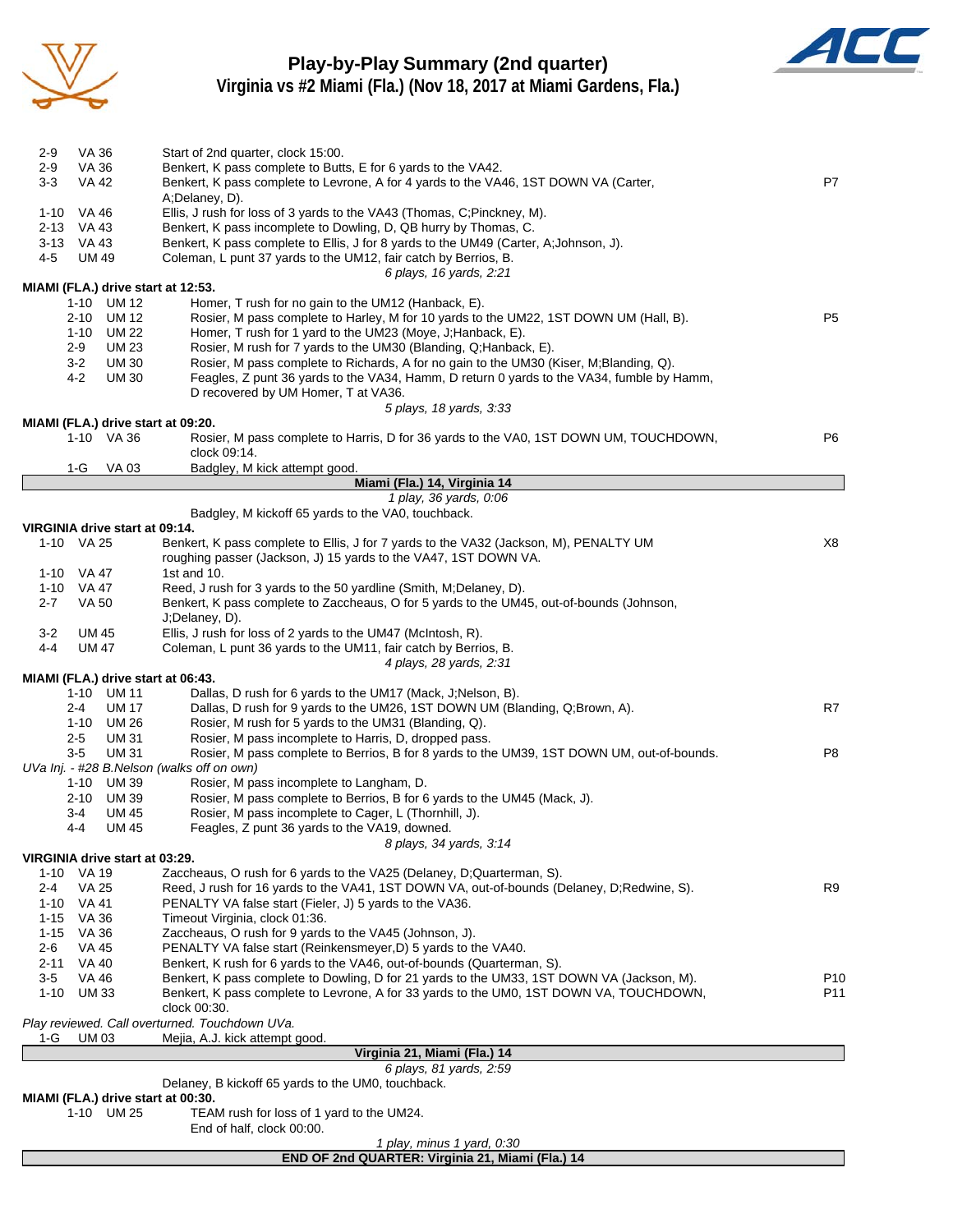

**Play-by-Play Summary (2nd quarter) Virginia vs #2 Miami (Fla.) (Nov 18, 2017 at Miami Gardens, Fla.)**



|                        |       | Time  | 1st Downs     |          |    | Conversions |         |                |                  |                  |
|------------------------|-------|-------|---------------|----------|----|-------------|---------|----------------|------------------|------------------|
| <b>Quarter Summary</b> | Score | Poss  |               |          |    | 3rd         | 4th     | <b>Rushing</b> | Passing          | <b>Penalties</b> |
| Virginia               |       | 07:37 | $\mathcal{R}$ |          | .5 | $2 - 4$     | $0 - 0$ | 7-35           | 7-8-0-84         | $2 - 10$         |
| Miami (Fla.)           |       | 07:23 |               | $\Omega$ | 4  | $1 - 3$     | 0-0     | 7-27           | $5 - 8 - 0 - 60$ | $1 - 15$         |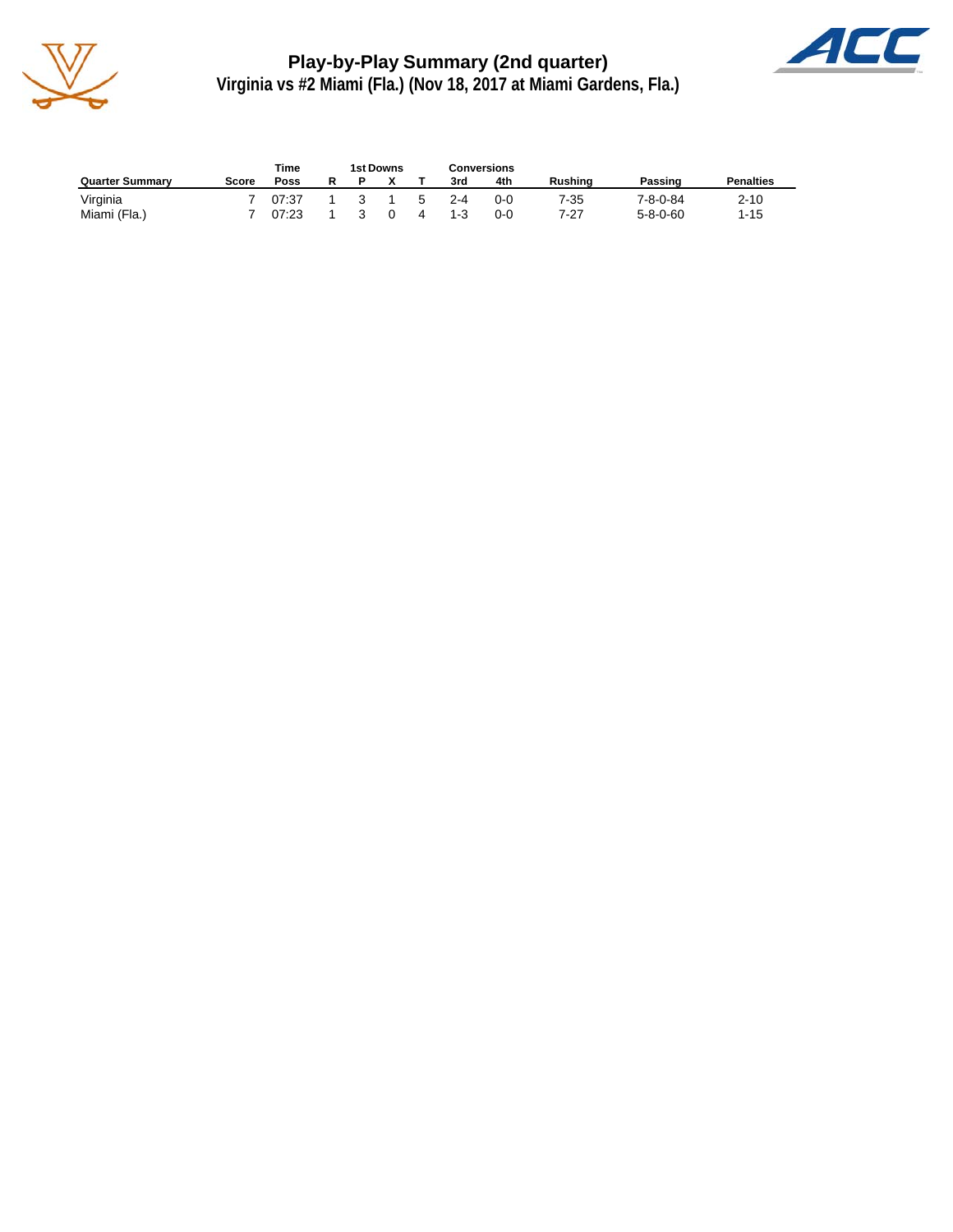

#### **Quickie Statistics (2nd quarter only) Virginia vs #2 Miami (Fla.) (Nov 18, 2017 at Miami Gardens, Fla.)**



|                                   | VA          | UΜ          |
|-----------------------------------|-------------|-------------|
| Score                             |             |             |
| <b>FIRST DOWNS</b>                | 5           | 4           |
| <b>RUSHES-YARDS (NET)</b>         | $7 - 35$    | 7-27        |
| <b>PASSING YDS (NET)</b>          | 84          | 60          |
| Passes Att-Comp-Int               | $8 - 7 - 0$ | $8 - 5 - 0$ |
| <b>TOTAL OFFENSE PLAYS-YARDS</b>  | 15-119      | $15 - 87$   |
| <b>Fumble Returns-Yards</b>       | $0 - 0$     | $0-0$       |
| <b>Punt Returns-Yards</b>         | $1 - 2$     | $0-0$       |
| Kickoff Returns-Yards             | $0-0$       | $0-0$       |
| <b>Interception Returns-Yards</b> | $0 - 0$     | $0-0$       |
| Punts (Number-Avg)                | 2-36.5      | $2 - 36.0$  |
| Fumbles-Lost                      | $1 - 1$     | $0-0$       |
| Penalties-Yards                   | $2 - 10$    | $1 - 15$    |
| <b>Possession Time</b>            | 07:37       | 07:23       |
| <b>Third-Down Conversions</b>     | 2 of 4      | 1 of $3$    |
| <b>Fourth-Down Conversions</b>    | $0$ of $0$  | $0$ of $0$  |

| virginia |  |
|----------|--|
| Rushina  |  |

| <b>Rushing</b>      | No.                 | <b>Gain Loss</b> |           | <b>Net</b><br>TD | Lg             | Avg      | Rushing                                                                          | No.            | <b>Gain Loss</b> |                         | <b>Net</b> | TD                |
|---------------------|---------------------|------------------|-----------|------------------|----------------|----------|----------------------------------------------------------------------------------|----------------|------------------|-------------------------|------------|-------------------|
| Joe Reed            | $\overline{c}$      | 19               | $\Omega$  | 19<br>$\Omega$   | 16             | 9.5      | Deejay Dallas                                                                    | 2              | 15               | 0                       |            | 15<br>$\mathbf 0$ |
| Olamide Zaccheaus   | 2                   | 15               | 0         | 15<br>0          | 9              | 7.5      | <b>Malik Rosier</b>                                                              | 2              | 12               | 0                       |            | 12<br>0           |
| Kurt Benkert        | 1                   | 6                | $\Omega$  | 6<br>$\Omega$    | 6              | 6.0      | <b>Travis Homer</b>                                                              | 2              | 1                | $\Omega$                |            | $\mathbf 0$<br>1  |
| Jordan Ellis        | $\overline{c}$      | 0                | 5         | $-5$<br>$\Omega$ | 0              | $-2.5$   | <b>TEAM</b>                                                                      |                | $\Omega$         | 1                       |            | $-1$<br>$\Omega$  |
| Passing             | $C-A-I$             |                  | Yds       | TD               | Long           | Sack     | <b>Passing</b>                                                                   |                | $C-A-I$          |                         | Yds        | TD<br>Lo          |
| Kurt Benkert        | $7 - 8 - 0$         |                  | 84        | 1                | 33             | 0        | Malik Rosier                                                                     |                | $5 - 8 - 0$      |                         | 60         |                   |
| Receiving           | No.                 | Yards            | TD        | Long             |                |          | <b>Receiving</b>                                                                 | No.            | Yards            |                         | TD         | Long              |
| Andre Levrone       | $\overline{c}$      | 37               | 1         |                  | 33             |          | <b>Braxton Berrios</b>                                                           | $\overline{c}$ |                  | 14                      | $\Omega$   |                   |
| Jordan Ellis        | $\overline{c}$      | 15               | 0         |                  | 8              |          | Dayall Harris                                                                    |                |                  | 36                      | 1          | 36                |
| Doni Dowling        |                     | 21               | 0         |                  | 21             |          | Mike Harley                                                                      |                |                  | 10                      | 0          | 10                |
| Evan Butts          |                     | 6                | 0         |                  | 6              |          | Ahmmon Richards                                                                  | 1              |                  | 0                       | 0          |                   |
| <b>Punting</b>      | No.                 | Yds              | Avq       | Long             | In20           | TВ       | <b>Punting</b>                                                                   | No.            | Yds              |                         | Avg        | Long              |
| Lester Coleman      | $\overline{2}$      | 73               | 36.5      | 37               | $\overline{2}$ | $\Omega$ | Zach Feagles                                                                     | $\overline{2}$ | $\overline{72}$  |                         | 36.0       | 36                |
| <b>Punt Returns</b> | No.                 | Yards            | TD        | Long             |                |          | <b>Punt Returns</b>                                                              | No.            | Yards            |                         | <b>TD</b>  | Long              |
| Daniel Hamm         | 1                   | $\overline{2}$   | $\Omega$  |                  | 0              |          |                                                                                  |                |                  |                         |            |                   |
| <b>Kick Returns</b> | No.                 | Yards            | <b>TD</b> | Long             |                |          | <b>Kick Returns</b>                                                              | No.            | Yards            |                         | <b>TD</b>  | Long              |
| <b>Tackles</b>      | UA-A                | <b>Total</b>     |           | <b>Sacks</b>     | <b>TFL</b>     |          | <b>Tackles</b>                                                                   | UA-A           |                  | <b>Total</b>            |            | <b>Sacks</b>      |
| Quin Blanding       | $1 - 3$             |                  | 4         | 0.0              | 0.0            |          | Dee Delaney                                                                      | $0 - 5$        |                  | 5                       |            | 0.0               |
| Eli Hanback         | $1 - 2$             |                  | 3         | 0.0              | 0.0            |          | Jaquan Johnson                                                                   | $1 - 2$        |                  | 3                       |            | 0.0               |
| Jordan Mack         | $1 - 1$             |                  | 2         | 0.0              | 0.0            |          | Michael Jackson                                                                  | $2 - 0$        |                  | $\overline{\mathbf{c}}$ |            | 0.0               |
| <b>Bryce Hall</b>   | $1 - 0$             |                  | 1         | 0.0              | 0.0            |          | Shaquille Quarterma                                                              | $1 - 1$        |                  | $\overline{2}$          |            | 0.0               |
| <b>Time</b><br>Qtr  | <b>Scoring Play</b> |                  |           |                  |                |          |                                                                                  |                |                  |                         |            |                   |
| 09.49<br>1st        |                     |                  |           |                  |                |          | VA - Olamide Zaccheaus 33 vd pass from Kurt Benkert (A.J. Meija kick), 9-75 5:11 |                |                  |                         |            |                   |

| Virginia            |                |                |                |                  |                |             | Miami (Fla.)           |                |                 |                |              |          |            |             |
|---------------------|----------------|----------------|----------------|------------------|----------------|-------------|------------------------|----------------|-----------------|----------------|--------------|----------|------------|-------------|
| <b>Rushing</b>      |                | No. Gain Loss  |                | <b>Net</b><br>TD | Lg             | Avg         | <b>Rushing</b>         |                | No. Gain Loss   |                | <b>Net</b>   | TD       | Lg         | <b>Avg</b>  |
| Joe Reed            | $\overline{2}$ | 19             | 0              | 0<br>19          | 16             | 9.5         | Deejay Dallas          | 2              | 15              | 0              | 15           | 0        | 9          | 7.5         |
| Olamide Zaccheaus   | 2              | 15             | 0              | 15<br>0          | 9              | 7.5         | <b>Malik Rosier</b>    | 2              | 12              | 0              | 12           | 0        | 7          | 6.0         |
| Kurt Benkert        | 1              | 6              | 0              | $\,6$<br>0       | 6              | 6.0         | <b>Travis Homer</b>    | 2              | 1               | 0              | 1            | 0        | 1          | 0.5         |
| Jordan Ellis        | $\overline{2}$ | $\mathbf 0$    | 5              | $-5$<br>0        | $\Omega$       | $-2.5$      | TEAM                   |                | $\Omega$        | 1              | $-1$         | $\Omega$ | 0          | $-1.0$      |
| Passing             |                | $C-A-I$        | Yds            | TD               | Long           | <b>Sack</b> | <b>Passing</b>         |                | $C-A-I$         | Yds            | TD           | Long     |            | <b>Sack</b> |
| Kurt Benkert        |                | $7 - 8 - 0$    | 84             |                  | 33             | 0           | <b>Malik Rosier</b>    |                | $5 - 8 - 0$     | 60             |              |          | 36         | 0           |
| <b>Receiving</b>    | No.            | Yards          | TD             | Long             |                |             | <b>Receiving</b>       | No.            | Yards           |                | TD           | Long     |            |             |
| Andre Levrone       | $\overline{2}$ | 37             | 1              |                  | 33             |             | <b>Braxton Berrios</b> | 2              |                 | 14             | $\Omega$     | 8        |            |             |
| Jordan Ellis        | 2              | 15             | 0              |                  | 8              |             | Dayall Harris          |                |                 | 36             |              | 36       |            |             |
| Doni Dowling        |                | 21             | 0              |                  | 21             |             | Mike Harley            |                |                 | 10             | 0            | 10       |            |             |
| Evan Butts          |                | 6              | $\Omega$       |                  | 6              |             | Ahmmon Richards        |                |                 | $\Omega$       | $\Omega$     | 0        |            |             |
| Puntina             | No.            | Yds            | Avg            | Long             | In20           | TВ          | <b>Punting</b>         | No.            | Yds             | Avg            | Long         |          | In20       | TB          |
| Lester Coleman      | 2              | 73             | 36.5           | 37               | $\overline{2}$ | $\Omega$    | Zach Feagles           | $\overline{2}$ | $\overline{72}$ | 36.0           |              | 36       |            | $\Omega$    |
| <b>Punt Returns</b> | No.            | Yards          | TD             | Long             |                |             | <b>Punt Returns</b>    | No.            | Yards           |                | <b>TD</b>    | Long     |            |             |
| Daniel Hamm         |                | $\overline{2}$ | $\Omega$       |                  | O              |             |                        |                |                 |                |              |          |            |             |
| <b>Kick Returns</b> | No.            | Yards          | <b>TD</b>      | Long             |                |             | <b>Kick Returns</b>    | No.            | Yards           |                | <b>TD</b>    | Long     |            |             |
| <b>Tackles</b>      | UA-A           | <b>Total</b>   |                | <b>Sacks</b>     | TFL            |             | <b>Tackles</b>         | UA-A           |                 | <b>Total</b>   | <b>Sacks</b> |          | <b>TFL</b> |             |
| Quin Blanding       | $1 - 3$        |                | 4              | 0.0              |                | 0.0         | Dee Delaney            | $0 - 5$        |                 | 5              | 0.0          |          | 0.0        |             |
| Eli Hanback         | $1 - 2$        |                | 3              | 0.0              |                | 0.0         | Jaquan Johnson         | $1 - 2$        |                 | 3              | 0.0          |          | 0.0        |             |
| Jordan Mack         | $1 - 1$        |                | $\overline{c}$ | 0.0              |                | 0.0         | Michael Jackson        | $2 - 0$        |                 | 2              | 0.0          |          | 0.0        |             |
| <b>Bryce Hall</b>   | $1 - 0$        |                | 1              | 0.0              |                | 0.0         | Shaquille Quarterma    | $1 - 1$        |                 | $\overline{2}$ | 0.0          |          | 0.0        |             |
|                     |                |                |                |                  |                |             |                        |                |                 |                |              |          |            |             |

| Qtr | Time  | <b>Scoring Play</b>                                                                 | V-H      |
|-----|-------|-------------------------------------------------------------------------------------|----------|
| 1st | 09:49 | VA - Olamide Zaccheaus 33 yd pass from Kurt Benkert (A.J. Mejia kick), 9-75 5:11    | $7 - 0$  |
|     | 02:12 | VA - Joe Reed 75 yd pass from Kurt Benkert (A.J. Mejia kick), 4-92 2:25             | $14 - 0$ |
|     | 00:14 | UM - Ahmmon Richards 10 yd pass from Malik Rosier (Michael Badgley kick), 5-40 1:58 | $14 - 7$ |
| 2nd | 09:14 | UM - Dayall Harris 36 yd pass from Malik Rosier (Michael Badgley kick), 1-36 0:06   | $0 - 7$  |
|     | 00:30 | VA - Andre Levrone 33 yd pass from Kurt Benkert (A.J. Mejia kick), 6-81 2:59        | $7 - 7$  |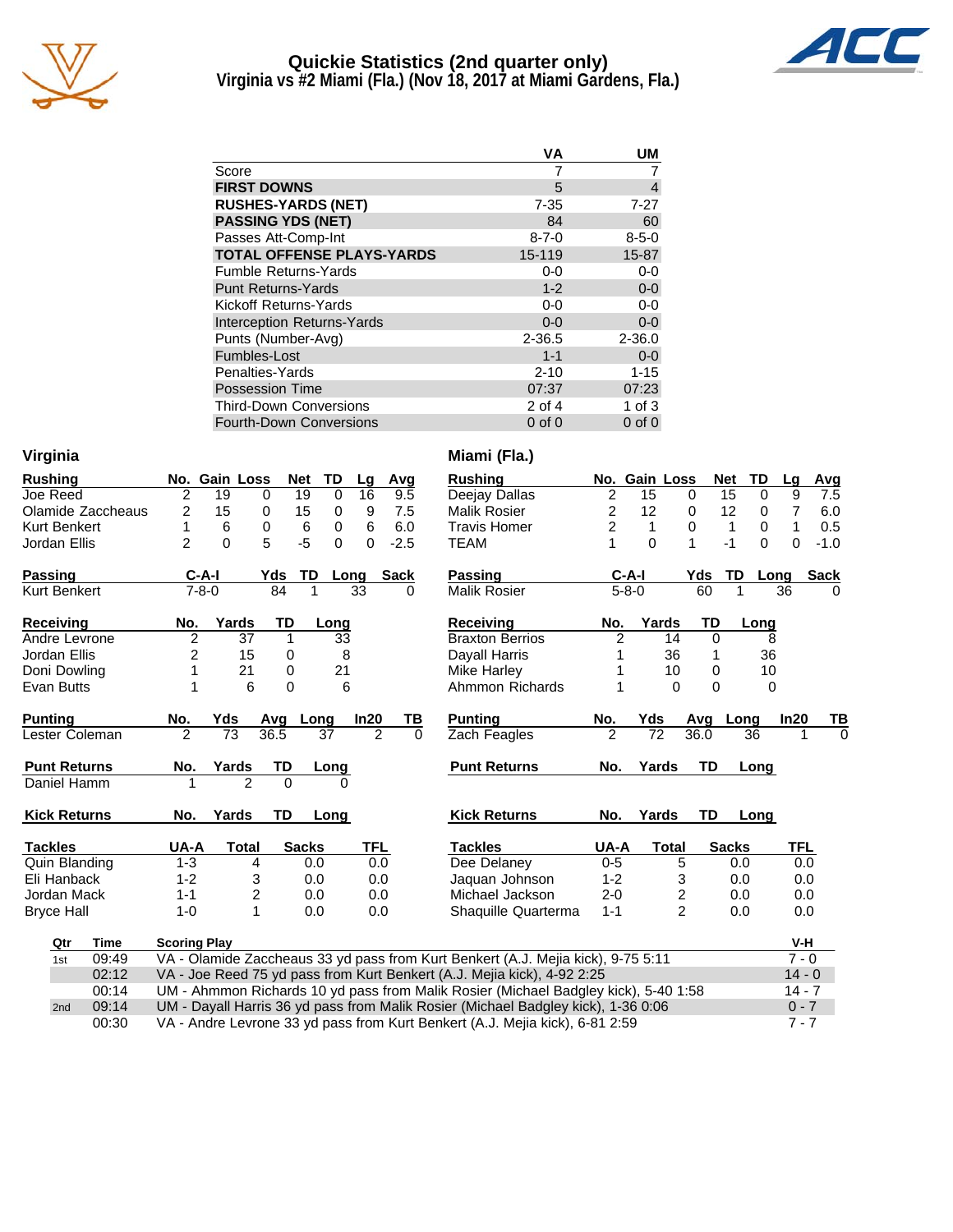



|                                                  | Start of 3rd quarter, clock 15:00, VA ball on VA35.<br>Delaney, B kickoff 65 yards to the UM0, touchback.                                 |                 |
|--------------------------------------------------|-------------------------------------------------------------------------------------------------------------------------------------------|-----------------|
| MIAMI (FLA.) drive start at 15:00.               |                                                                                                                                           |                 |
| 1-10 UM 25                                       | Rosier, M sacked for loss of 7 yards to the UM18 (Peace, C).                                                                              |                 |
| 2-17 UM 18                                       | PENALTY UM false start (Donaldson, N) 5 yards to the UM13.                                                                                |                 |
| 2-22 UM 13                                       | Rosier, M pass incomplete to Homer, T.                                                                                                    |                 |
| 3-22 UM 13                                       | Rosier, M rush for 3 yards to the UM16 (Cook, M).                                                                                         |                 |
| 4-19 UM 16                                       | TEAM punt 5 yards to the UM21 (blocked by Snowden, C).                                                                                    |                 |
|                                                  | 3 plays, minus 9 yards, 1:47                                                                                                              |                 |
| VIRGINIA drive start at 13:13.                   |                                                                                                                                           |                 |
| 1-10 UM 21                                       | Ellis, J rush for loss of 5 yards to the UM26 (Delaney, D;Norton, K).                                                                     |                 |
| 2-15 UM 26                                       | Benkert, K pass complete to Hamm, D for 26 yards to the UM0, 1ST DOWN VA, TOUCHDOWN,<br>clock 12:21.                                      | P <sub>12</sub> |
| 1-G<br><b>UM03</b>                               | Mejia, A.J. kick attempt good.                                                                                                            |                 |
|                                                  | Virginia 28, Miami (Fla.) 14                                                                                                              |                 |
|                                                  | 2 plays, 21 yards, 0:52                                                                                                                   |                 |
|                                                  | Delaney, B kickoff 61 yards to the UM4, Thomas, J return 33 yards to the UM37 (Thornhill,                                                 |                 |
|                                                  | J).                                                                                                                                       |                 |
| MIAMI (FLA.) drive start at 12:21.               |                                                                                                                                           |                 |
| 1-10 UM 37                                       | Rosier, M pass incomplete to Harley, M.                                                                                                   |                 |
| 2-10 UM 37                                       | Homer, T rush for 5 yards to the UM42 (Mack, J).                                                                                          |                 |
| $3-5$<br><b>UM 42</b>                            | Rosier, M rush for 24 yards to the VA34, 1ST DOWN UM (Thornhill, J).                                                                      | R <sub>9</sub>  |
| UVa Inj. - #28 B.Nelson (assisted off field)     |                                                                                                                                           |                 |
| 1-10 VA 34<br>2-10 VA 34                         | Rosier, M pass incomplete to Thomas, J (Moore, C).<br>Homer, T rush for 1 yard to the VA33 (Hanback, E;Kiser, M).                         |                 |
| VA 33<br>3-9                                     | Rosier, M pass complete to Berrios, B for 24 yards to the VA9, 1ST DOWN UM.                                                               | P <sub>10</sub> |
| 1-G<br>VA 09                                     | Rosier, M pass complete to Cager, L for 9 yards to the VA0, TOUCHDOWN, clock 10:04.                                                       |                 |
| 1-G<br>VA 03                                     | Badgley, M kick attempt good.                                                                                                             |                 |
|                                                  | Virginia 28, Miami (Fla.) 21                                                                                                              |                 |
|                                                  | 7 plays, 63 yards, 2:18                                                                                                                   |                 |
|                                                  | Badgley, M kickoff 65 yards to the VA0, touchback.                                                                                        |                 |
| VIRGINIA drive start at 10:03.                   |                                                                                                                                           |                 |
| 1-10 VA 25                                       | Benkert, K pass intercepted by Johnson, J at the VA30, Johnson, J return 30 yards to the                                                  |                 |
|                                                  | VA0, TOUCHDOWN, clock 09:57, QB hurry by Norton, K.                                                                                       |                 |
| <b>VA 03</b><br>1-G                              | 1 play, 0 yards, 0:06                                                                                                                     |                 |
|                                                  |                                                                                                                                           |                 |
|                                                  | Timeout Miami (Fla.), clock 09:57.                                                                                                        |                 |
| $1-G$<br>VA 03                                   | Badgley, M kick attempt good, PENALTY VA OFF declined.                                                                                    |                 |
|                                                  | Miami (Fla.) 28, Virginia 28                                                                                                              |                 |
| VIRGINIA drive start at 09:57.                   | Badgley, M kickoff 65 yards to the VA0, touchback.                                                                                        |                 |
| 1-10 VA 25                                       | Zaccheaus, O rush for 9 yards to the VA34, out-of-bounds (Johnson, J).                                                                    |                 |
| VA 34<br>2-1                                     | Benkert, K rush for 3 yards to the VA37, 1ST DOWN VA, out-of-bounds.                                                                      | R13             |
| 1-10 VA 37                                       | Reed, J rush for loss of 1 yard to the VA36 (Harris, T; Jackson, J).                                                                      |                 |
| 2-11 VA 36                                       | Benkert, K pass complete to Ellis, J for 26 yards to the UM38, 1ST DOWN VA (Thomas,                                                       | P14             |
|                                                  | C;Quarterman, S).                                                                                                                         |                 |
| 1-10 UM 38                                       | Benkert, K pass complete to Zaccheaus, O for 4 yards to the UM34 (Wilder, D).                                                             |                 |
| <b>UM 34</b><br>2-6                              | Benkert, K pass incomplete to Levrone, A.                                                                                                 |                 |
| $3-6$<br><b>UM34</b>                             | Benkert, K pass incomplete to Dowling, D, dropped pass.                                                                                   |                 |
| UVa Inj. - #5 D.Dowling (walked off on own)      |                                                                                                                                           |                 |
| 4-6<br>UM 34                                     | Benkert, K pass incomplete to Zaccheaus, O (Bandy, T).                                                                                    |                 |
|                                                  | 8 plays, 41 yards, 3:29                                                                                                                   |                 |
| MIAMI (FLA.) drive start at 06:28.<br>1-10 UM 34 | Dallas, D rush for 2 yards to the UM36 (Peace, C).                                                                                        |                 |
| <b>UM36</b><br>2-8                               | Rosier, M pass complete to Herndon, C for 14 yards to the 50 yardline, 1ST DOWN UM (Hall,                                                 | P11             |
|                                                  | B;Blount, J).                                                                                                                             |                 |
| 1-10 UM 50                                       | Dallas, D rush for 5 yards to the VA45 (Kiser, M;Blount, J).                                                                              |                 |
| 2-5<br>VA 45                                     | Rosier, M pass complete to Irvin II, M for 10 yards to the VA35, 1ST DOWN UM (Blount, J).                                                 | P12             |
| 1-10 VA 35                                       | Rosier, M pass incomplete to Irvin II, M (Hall, B).                                                                                       |                 |
| 2-10 VA 35                                       | Rosier, M pass intercepted by Thornhill, J at the VA11, Thornhill, J return 0 yards to                                                    |                 |
|                                                  | the VA11.                                                                                                                                 |                 |
|                                                  | 6 plays, 31 yards, 1:54                                                                                                                   |                 |
| VIRGINIA drive start at 04:34.                   |                                                                                                                                           |                 |
| 1-10 VA 11                                       | Benkert, K sacked for loss of 7 yards to the VA4 (McIntosh, R; Jackson, J).                                                               |                 |
| 2-17 VA 04<br>3-18 VA 03                         | Ellis, J rush for loss of 1 yard to the VA3 (McIntosh, R; Pinckney, M).<br>Ellis, J rush for 2 yards to the VA5 (Bandy, T;Quarterman, S). |                 |
| 4-16 VA 05                                       | Coleman, L punt 30 yards to the VA35, out-of-bounds.                                                                                      |                 |
| MIAMI (FLA.) drive start at 02:24.               | 3 plays, minus 6 yards, 2:10                                                                                                              |                 |

- - **MILA., dr. 20:20**<br>1-10 VA 35 Homer, T rush for 4 yards to the VA31 (Kiser, M;Blount, J).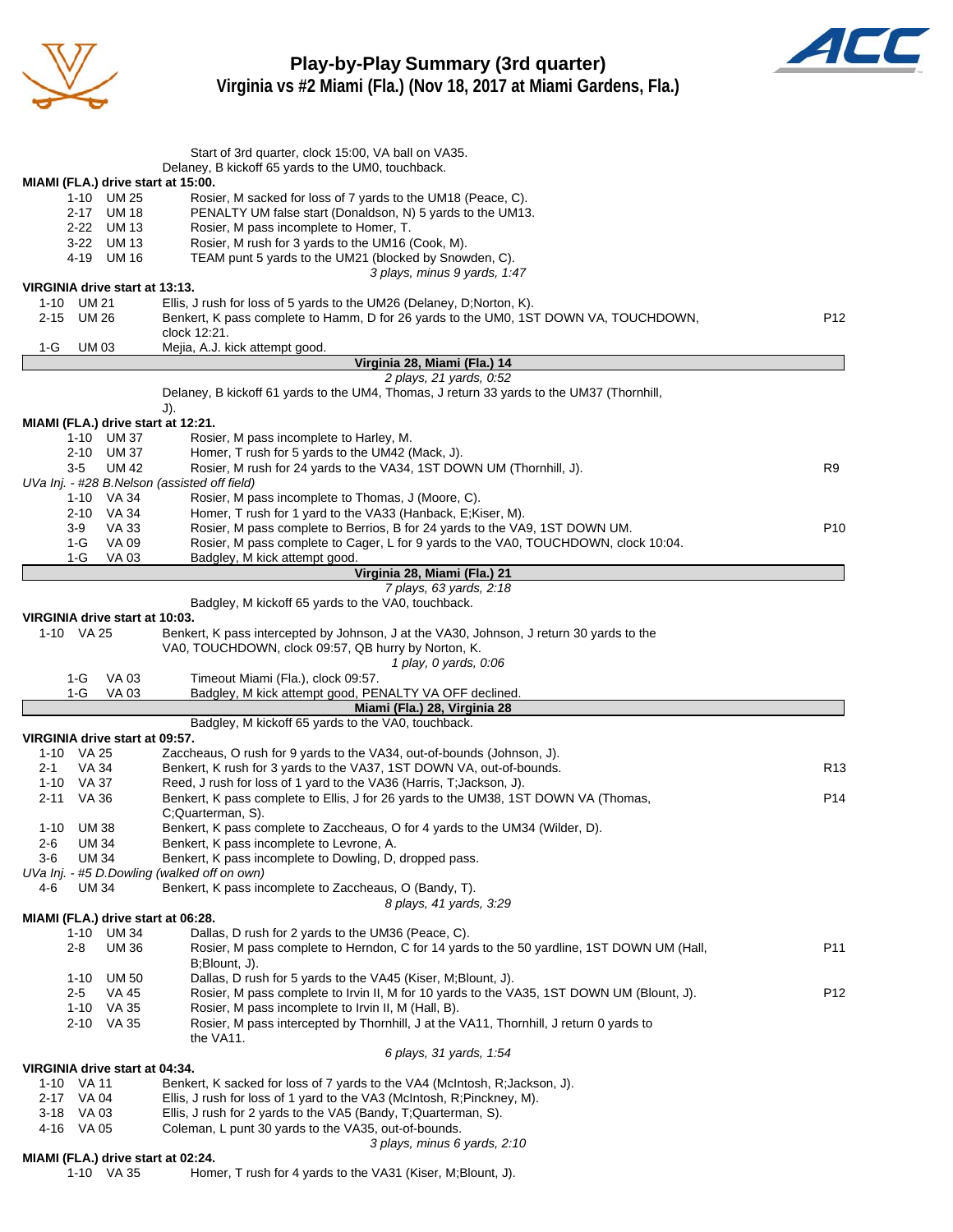

# **Play-by-Play Summary (3rd quarter) Virginia vs #2 Miami (Fla.) (Nov 18, 2017 at Miami Gardens, Fla.)**



|     |       | Miami (Fla.) 31, Virginia 28                                           |
|-----|-------|------------------------------------------------------------------------|
| 4-2 | VA 27 | Badgley, M field goal attempt from 44 GOOD, clock 00:21.               |
| 3-8 | VA 33 | Homer, T rush for 6 yards to the VA27 (Kiser, M).                      |
| 2-6 | VA 31 | Rosier, M sacked for loss of 2 yards to the VA33 (Alonso, M;Brown, A). |

## *4 plays, 8 yards, 2:03*

Badgley, M kickoff 65 yards to the VA0, touchback.

#### **VIRGINIA drive start at 00:21.**

| 1-10 VA 25 | Benkert, K pass complete to Ellis, J for 5 yards to the VA30 (Norton, K:Bethel, P). |  |
|------------|-------------------------------------------------------------------------------------|--|
|            | <b>END OF 3rd QUARTER: Miami (Fla.) 31, Virginia 28</b>                             |  |

|                        |       | Time  |  | 1st Downs |         | Conversions |                |                  |                  |  |  |
|------------------------|-------|-------|--|-----------|---------|-------------|----------------|------------------|------------------|--|--|
| <b>Quarter Summary</b> | Score | Poss  |  |           | 3rd     | 4th         | <b>Rushing</b> | Passing          | <b>Penalties</b> |  |  |
| Virginia               |       | 06:58 |  |           | $0 - 2$ | 0-1         | 7-0            | $4 - 8 - 1 - 61$ | 0-0              |  |  |
| Miami (Fla.)           |       | 08:02 |  |           | $2 - 4$ | 0-0         | $10 - 41$      | $4 - 9 - 1 - 57$ | $1 - 5$          |  |  |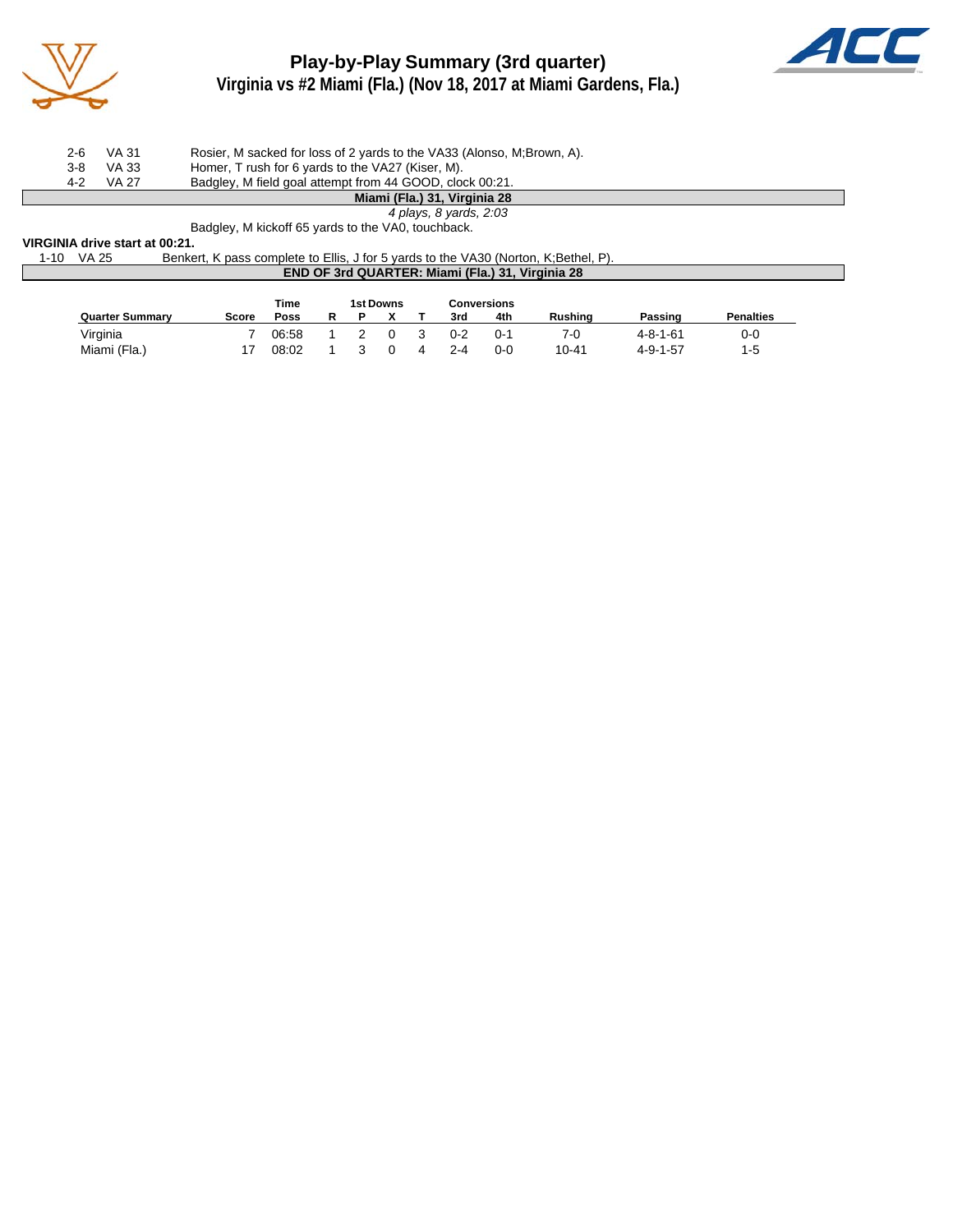

## **Quickie Statistics (3rd quarter only) Virginia vs #2 Miami (Fla.) (Nov 18, 2017 at Miami Gardens, Fla.)**



|                                   | VA          | UM          |
|-----------------------------------|-------------|-------------|
| Score                             |             | 17          |
| <b>FIRST DOWNS</b>                | 3           | 4           |
| <b>RUSHES-YARDS (NET)</b>         | $7-0$       | $10 - 41$   |
| <b>PASSING YDS (NET)</b>          | 61          | 57          |
| Passes Att-Comp-Int               | $8 - 4 - 1$ | $9 - 4 - 1$ |
| <b>TOTAL OFFENSE PLAYS-YARDS</b>  | 15-61       | 19-98       |
| <b>Fumble Returns-Yards</b>       | $0-0$       | $0-0$       |
| <b>Punt Returns-Yards</b>         | $0 - 0$     | $0-0$       |
| Kickoff Returns-Yards             | $0-0$       | $1 - 33$    |
| <b>Interception Returns-Yards</b> | $1 - 0$     | $1 - 30$    |
| Punts (Number-Avg)                | $1 - 30.0$  | $1 - 5.0$   |
| Fumbles-Lost                      | $0 - 0$     | $0-0$       |
| Penalties-Yards                   | $0-0$       | $1 - 5$     |
| <b>Possession Time</b>            | 06:58       | 08:02       |
| <b>Third-Down Conversions</b>     | $0$ of $2$  | 2 of 4      |
| <b>Fourth-Down Conversions</b>    | 0 of 1      | $0$ of $0$  |

|  | Virginia |  |
|--|----------|--|

| <b>Rushing</b>      |                     | No. Gain Loss          | <b>Net</b>     | TD                         | Lg             | Avg         | <b>Rushing</b>                                                                      |                | No. Gain Loss  |                         | <b>TD</b><br><b>Net</b>    | Lg<br>$\overline{A}$ |
|---------------------|---------------------|------------------------|----------------|----------------------------|----------------|-------------|-------------------------------------------------------------------------------------|----------------|----------------|-------------------------|----------------------------|----------------------|
| Olamide Zaccheaus   | 1                   | 9                      | 0              | $\overline{9}$<br>$\Omega$ | 9              | 9.0         | <b>Malik Rosier</b>                                                                 | 4              | 27             | 9                       | 18<br>$\Omega$             | 24                   |
| Joe Reed            | 1                   | 0                      | 1              | $-1$<br>0                  | 0              | $-1.0$      | <b>Travis Homer</b>                                                                 | 4              | 16             | 0                       | 16<br>0                    | 6                    |
| Jordan Ellis        | 3                   | 2                      | 6              | $-4$<br>0                  | $\overline{c}$ | $-1.3$      | Deejay Dallas                                                                       | $\overline{2}$ | $\overline{7}$ | $\Omega$                | $\overline{7}$<br>$\Omega$ | 5                    |
| <b>Kurt Benkert</b> | $\mathfrak{p}$      | 3                      | $\overline{7}$ | $\Omega$<br>$-4$           | 3              | $-2.0$      |                                                                                     |                |                |                         |                            |                      |
| <b>Passing</b>      | C-A-I               |                        | Yds            | TD                         | Long           | <b>Sack</b> | <b>Passing</b>                                                                      | $C-A-I$        |                | Yds                     | TD                         | Sa<br>Long           |
| <b>Kurt Benkert</b> | $4 - 8 - 1$         |                        | 61             | 1                          | 26             | 1           | <b>Malik Rosier</b>                                                                 | $4 - 9 - 1$    |                | 57                      | 1                          | 24                   |
| <b>Receiving</b>    | No.                 | Yards                  | <b>TD</b>      | Long                       |                |             | <b>Receiving</b>                                                                    | No.            | Yards          | TD                      | Long                       |                      |
| Jordan Ellis        | $\overline{2}$      | 31                     | $\Omega$       | 26                         |                |             | <b>Braxton Berrios</b>                                                              |                | 24             | $\Omega$                | 24                         |                      |
| Daniel Hamm         |                     | 26                     | 1              | 26                         |                |             | Christopher Herndon                                                                 |                | 14             | 0                       | 14                         |                      |
| Olamide Zaccheaus   | 1                   | $\boldsymbol{\Lambda}$ | $\Omega$       |                            | 4              |             | Michael Irvin II                                                                    |                | 10             | 0                       | 10                         |                      |
|                     |                     |                        |                |                            |                |             | Lawrence Cager                                                                      |                | 9              | 1                       | 9                          |                      |
| <b>Punting</b>      | No.                 | Yds                    | Avg            | Long                       | In20           | ΤВ          | <b>Punting</b>                                                                      | No.            | Yds            | Avg                     | Long                       | In20                 |
| Lester Coleman      |                     | 30                     | 30.0           | 30                         | $\Omega$       | $\Omega$    | <b>TEAM</b>                                                                         |                | 5              | 5.0                     | 5                          | 0                    |
| <b>Punt Returns</b> | No.                 | Yards                  | <b>TD</b>      | Long                       |                |             | <b>Punt Returns</b>                                                                 | No.            | Yards          | <b>TD</b>               | Long                       |                      |
| <b>Kick Returns</b> | No.                 | Yards                  | <b>TD</b>      | Long                       |                |             | <b>Kick Returns</b>                                                                 | No.            | Yards          | TD                      | Long                       |                      |
|                     |                     |                        |                |                            |                |             | Jeff Thomas                                                                         | 1              | 33             | $\Omega$                | 33                         |                      |
| <b>Tackles</b>      | UA-A                | <b>Total</b>           |                | <b>Sacks</b>               | <b>TFL</b>     |             | <b>Tackles</b>                                                                      | UA-A           | <b>Total</b>   |                         | <b>Sacks</b>               | TFL.                 |
| Joey Blount         | $1 - 3$             | 4                      |                | 0.0                        | 0.0            |             | Joe Jackson                                                                         | $0 - 2$        |                | 2                       | 0.5                        | 1.0                  |
| Micah Kiser         | $1 - 3$             | 4                      |                | 0.0                        | 0.0            |             | Shaquille Quarterma                                                                 | $0 - 2$        |                | $\overline{\mathbf{c}}$ | 0.0                        | 0.0                  |
| Chris Peace         | $2 - 0$             | 2                      |                | 1.0                        | 1.0            |             | <b>Kendrick Norton</b>                                                              | $0 - 2$        |                | 2                       | 0.0                        | 0.5                  |
| Juan Thornhill      | $2 - 0$             | $\overline{2}$         |                | 0.0                        | 0.0            |             | <b>RJ</b> McIntosh                                                                  | $0 - 2$        |                | $\overline{2}$          | 0.5                        | 1.0                  |
| Qtr<br>Time         | <b>Scoring Play</b> |                        |                |                            |                |             |                                                                                     |                |                |                         |                            | V-H                  |
| 09:49<br>1st        |                     |                        |                |                            |                |             | VA - Olamide Zaccheaus 33 yd pass from Kurt Benkert (A.J. Mejia kick), 9-75 5:11    |                |                |                         |                            | $7 - 0$              |
| 02:12               |                     |                        |                |                            |                |             | VA - Joe Reed 75 yd pass from Kurt Benkert (A.J. Mejia kick), 4-92 2:25             |                |                |                         |                            | $14 - 0$             |
| 00:14               |                     |                        |                |                            |                |             |                                                                                     |                |                |                         |                            | $14 - 7$             |
|                     |                     |                        |                |                            |                |             | UM - Ahmmon Richards 10 yd pass from Malik Rosier (Michael Badgley kick), 5-40 1:58 |                |                |                         |                            |                      |
| 09:14<br>2nd        |                     |                        |                |                            |                |             | UM - Dayall Harris 36 yd pass from Malik Rosier (Michael Badgley kick), 1-36 0:06   |                |                |                         |                            | $14 - 14$            |

00:30 VA - Andre Levrone 33 yd pass from Kurt Benkert (A.J. Mejia kick), 6-81 2:59  $\hspace{1cm}$  21 - 14 3rd 12:21 VA - Daniel Hamm 26 yd pass from Kurt Benkert (A.J. Mejia kick), 2-21 0:52 7 - 0 10:04 UM - Lawrence Cager 9 yd pass from Malik Rosier (Michael Badgley kick), 7-63 2:18 7 - 7 09:57 UM - Jaquan Johnson 30 yd interception return (Michael Badgley kick) 7 - 14 00:21 UM - Michael Badgley 44 yd field goal, 4-8 2:03

#### **Miami (Fla.)**

| <b>Rushing</b>                                                             | No.            | <b>Gain Loss</b> |                                            | <b>Net</b>     | TD   | Lg         | Avg         |
|----------------------------------------------------------------------------|----------------|------------------|--------------------------------------------|----------------|------|------------|-------------|
| <b>Malik Rosier</b>                                                        | 4              | 27               | 9                                          | 18             | 0    | 24         | 4.5         |
| <b>Travis Homer</b>                                                        | 4              | 16               | 0                                          | 16             | 0    | 6          | 4.0         |
| Deejay Dallas                                                              | $\overline{2}$ | 7                | 0                                          | $\overline{7}$ | 0    | 5          | 3.5         |
|                                                                            |                |                  |                                            |                |      |            |             |
| Passing                                                                    |                | C-A-I            | Yds                                        | TD             | Long |            | <b>Sack</b> |
| <b>Malik Rosier</b>                                                        | $4 - 9 - 1$    |                  | 57                                         | 1              |      | 24         | 2           |
| <b>Receiving</b>                                                           | No.            | Yards            | TD                                         |                | Long |            |             |
| <b>Braxton Berrios</b>                                                     | 1              | 24               | 0                                          |                | 24   |            |             |
| Christopher Herndon                                                        | 1              | 14               | 0                                          |                | 14   |            |             |
| Michael Irvin II                                                           | 1              | 10               | 0                                          |                | 10   |            |             |
| Lawrence Cager                                                             | 1              | 9                | 1                                          |                | 9    |            |             |
| <b>Punting</b>                                                             | No.            | Yds              | Avg                                        | Long           |      | In20       | ТВ          |
| <b>TFAM</b>                                                                |                | 5                | 5.0                                        |                | 5    | 0          | $\Omega$    |
| <b>Punt Returns</b>                                                        | No.            | Yards            | TD                                         |                | Long |            |             |
| <b>Kick Returns</b>                                                        | No.            | Yards            | TD                                         |                | Long |            |             |
| Jeff Thomas                                                                | 1              | 33               | $\Omega$                                   |                | 33   |            |             |
|                                                                            |                |                  |                                            |                |      |            |             |
| <b>Tackles</b>                                                             | UA-A           | Total            |                                            | <b>Sacks</b>   |      | <b>TFL</b> |             |
| Joe Jackson                                                                | $0 - 2$        | 2                |                                            | 0.5            |      | 1.0        |             |
| Shaquille Quarterma                                                        | $0 - 2$        |                  |                                            | 0.0            |      | 0.0        |             |
| <b>Kendrick Norton</b>                                                     | $0 - 2$        |                  |                                            | 0.0            |      | 0.5        |             |
| <b>RJ McIntosh</b>                                                         | $0 - 2$        |                  | $\begin{array}{c} 2 \\ 2 \\ 2 \end{array}$ | 0.5            |      | 1.0        |             |
|                                                                            |                |                  |                                            |                |      | V-H        |             |
|                                                                            |                |                  |                                            |                |      | $7 - 0$    |             |
| urt Benkert (A.J. Mejia kick), 9-75 5:11<br>t (A.J. Mejia kick), 4-92 2:25 |                |                  |                                            |                |      | $14 - 0$   |             |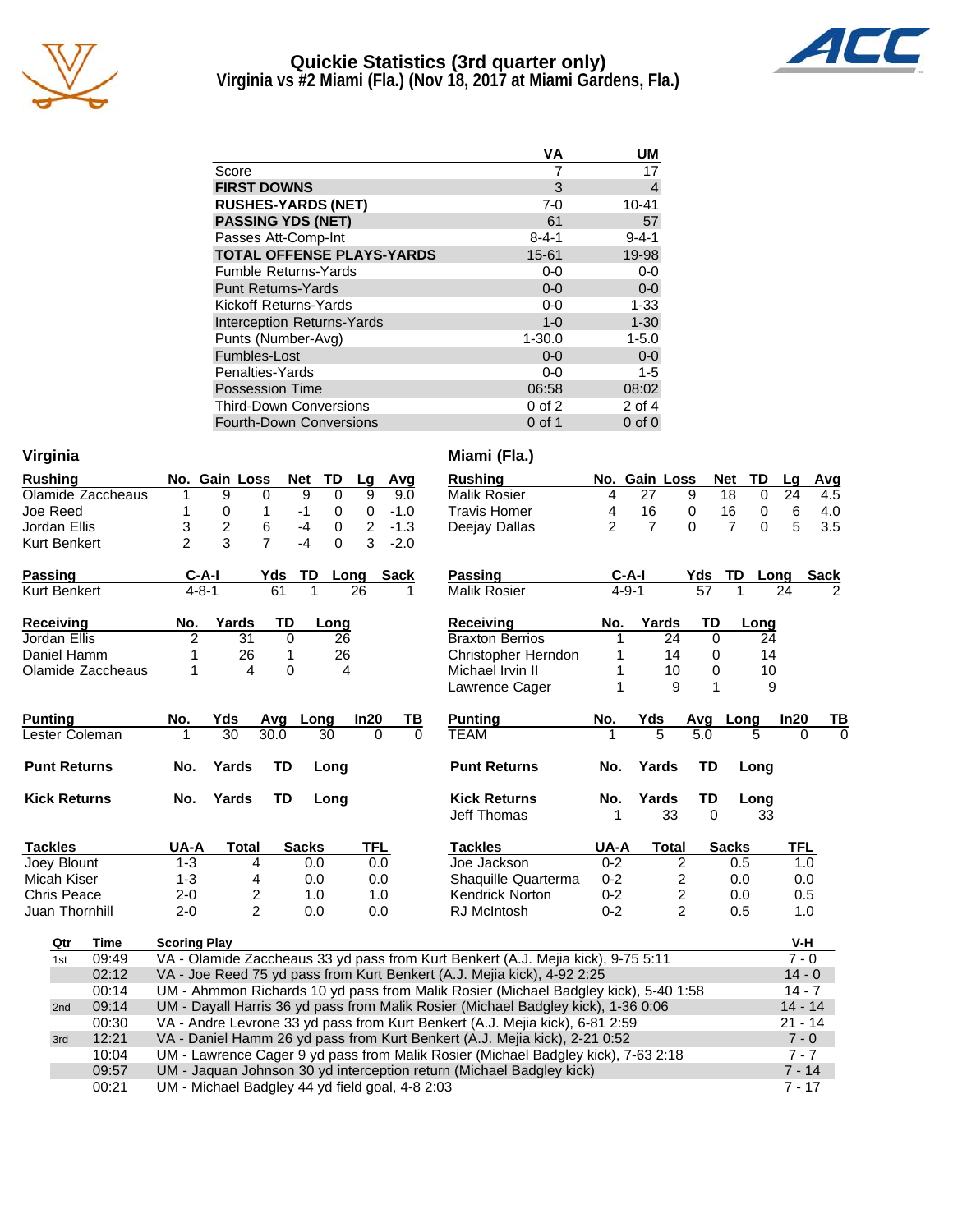

# **Play-by-Play Summary (4th quarter)**



**Virginia vs #2 Miami (Fla.) (Nov 18, 2017 at Miami Gardens, Fla.)**

|         |                                              | FINAL SCORE: Miami (Fla.) 44, Virginia 28                                                                                                     |                                    |
|---------|----------------------------------------------|-----------------------------------------------------------------------------------------------------------------------------------------------|------------------------------------|
|         |                                              | 2 plays, 23 yards, 1:16                                                                                                                       |                                    |
|         |                                              | End of game, clock 00:00.                                                                                                                     |                                    |
|         | 2-10 VA 20                                   | downfield on pass (English, J) 5 yards to the VA20, NO PLAY.<br>Ellis, J rush for 23 yards to the VA43, 1ST DOWN VA (Young, M).               | R <sub>18</sub>                    |
| $2 - 5$ | VA 25                                        | Benkert, K pass complete to Dubois, H for 9 yards to the VA34, PENALTY VA ineligible                                                          |                                    |
|         | 1-10 VA 20                                   | Ellis, J rush for 5 yards to the VA25 (Patchan, S).                                                                                           |                                    |
|         | VIRGINIA drive start at 01:16.               |                                                                                                                                               |                                    |
|         |                                              | Badgley, M kickoff 65 yards to the VA0, Reed, J return 20 yards to the VA20 (Carter, A).                                                      |                                    |
|         |                                              | 3 plays, 29 yards, 1:34                                                                                                                       |                                    |
|         |                                              | Miami (Fla.) 44, Virginia 28                                                                                                                  |                                    |
|         | <b>VA03</b><br>1-G                           | Badgley, M kick attempt good.                                                                                                                 |                                    |
|         | <b>VA 26</b><br>$2 - 7$<br>VA 19<br>1-10     | Homer, T rush for 19 yards to the VA0, 1ST DOWN UM, TOUCHDOWN, clock 01:16.                                                                   | R <sub>14</sub><br>R <sub>15</sub> |
|         | 1-10 VA 29                                   | Homer, T rush for 3 yards to the VA26 (Blanding, Q; Moore, C).<br>Homer, T rush for 7 yards to the VA19, 1ST DOWN UM (Alonso, M).             |                                    |
|         | MIAMI (FLA.) drive start at 02:50.           |                                                                                                                                               |                                    |
|         |                                              | 4 plays, 4 yards, 1:13                                                                                                                        |                                    |
| 4-6     | <b>VA 29</b>                                 | Benkert, K pass incomplete to Levrone, A.                                                                                                     |                                    |
|         | 3-15 VA 20                                   | Benkert, K pass complete to Dowling, D for 9 yards to the VA29 (Quarterman, S;Bandy, T).                                                      |                                    |
|         | 2-15 VA 20                                   | Benkert, K pass incomplete to Hamm, D (Pinckney, M).                                                                                          |                                    |
|         | 1-10 VA 25                                   | Benkert, K sacked for loss of 5 yards to the VA20 (Jackson, J;Thomas, C).                                                                     |                                    |
|         | VIRGINIA drive start at 04:03.               |                                                                                                                                               |                                    |
|         |                                              | Badgley, M kickoff 65 yards to the VA0, touchback.                                                                                            |                                    |
|         |                                              | 5 plays, 47 yards, 2:42                                                                                                                       |                                    |
|         |                                              | Miami (Fla.) 37, Virginia 28                                                                                                                  |                                    |
|         | 1-G<br>VA 03                                 | Badgley, M kick attempt failed.                                                                                                               |                                    |
|         | 2-G<br><b>VA 10</b><br>$3-G$<br><b>VA 08</b> | Rosier, M pass complete to Langham, D for 2 yards to the VA8 (Blanding, Q).<br>Rosier, M rush for 8 yards to the VA0, TOUCHDOWN, clock 04:03. |                                    |
|         | 1-G<br>VA 03                                 | Dallas, D rush for loss of 7 yards to the VA10 (Hanback, E).                                                                                  |                                    |
|         | $1-G$<br>VA 03                               | Timeout Miami (Fla.), clock 05:33.                                                                                                            |                                    |
|         | $2 - 2$<br>VA 39                             | Homer, T rush for 36 yards to the VA3, 1ST DOWN UM, out-of-bounds (Blount, J).                                                                | R <sub>13</sub>                    |
|         | 1-10 VA 47                                   | Homer, T rush for 8 yards to the VA39 (Kiser, M).                                                                                             |                                    |
|         | MIAMI (FLA.) drive start at 06:45.           |                                                                                                                                               |                                    |
|         |                                              | 5 plays, 6 yards, 2:03                                                                                                                        |                                    |
| $4 - 3$ | <b>UM 40</b>                                 | Benkert, K sacked for loss of 13 yards to the VA47 (Harris, T).                                                                               |                                    |
| 3-3     | UM 40                                        | Benkert, K pass incomplete to Zaccheaus, O, QB hurry by Jackson, J.                                                                           |                                    |
| $3 - 3$ | UM 40                                        | Timeout Virginia, clock 06:55.                                                                                                                |                                    |
|         | 2-16 VA 47                                   | Benkert, K pass complete to Dowling, D for 13 yards to the UM40 (Johnson, J;McCloud, Z).                                                      |                                    |
| 1-10    | UM 47                                        | Benkert, K sacked for loss of 6 yards to the VA47 (Johnson, J).                                                                               |                                    |
|         |                                              | Z).                                                                                                                                           |                                    |
|         | 1-10 VA 41                                   | Benkert, K pass complete to Zaccheaus, O for 12 yards to the UM47, 1ST DOWN VA (McCloud,                                                      | P17                                |
|         | VIRGINIA drive start at 08:48.               |                                                                                                                                               |                                    |
|         |                                              | 3 plays, 9 yards, 2:04                                                                                                                        |                                    |
|         | 3-1<br>UM 14<br><b>UM 14</b><br>4-1          | Homer, T rush for no gain to the UM14 (Kiser, M; Blanding, Q).<br>Feagles, Z punt 45 yards to the VA41, fair catch by Hamm, D.                |                                    |
|         | <b>UM 07</b><br>2-8                          | Rosier, M pass complete to Harris, D for 7 yards to the UM14.                                                                                 |                                    |
|         | 1-10 UM 05                                   | Homer, T rush for 2 yards to the UM7 (Kiser, M).                                                                                              |                                    |
|         | MIAMI (FLA.) drive start at 10:52.           |                                                                                                                                               |                                    |
|         |                                              | 8 plays, 25 yards, 4:29                                                                                                                       |                                    |
|         |                                              | participation declined.                                                                                                                       |                                    |
|         | 4-10 VA 50                                   | Coleman, L punt 45 yards to the UM5, fair catch by Thomas, J, PENALTY UM illegal                                                              |                                    |
|         | 3-20 VA 40                                   | Benkert, K pass complete to Dowling, D for 10 yards to the 50 yardline (Redwine, S).                                                          |                                    |
|         | 2-25 VA 35                                   | Benkert, K pass complete to Dowling, D for 5 yards to the VA40 (Bandy, T).                                                                    |                                    |
|         |                                              | (Montelus, J) 15 yards to the VA35, NO PLAY.                                                                                                  |                                    |
|         | 2-10 VA 50                                   | Benkert, K sacked for loss of 6 yards to the VA44 (TEAM), PENALTY VA illegal use of hands                                                     |                                    |
|         | 1-10 VA 50                                   | Benkert, K pass incomplete to Levrone, A.                                                                                                     |                                    |
| $2 - 6$ | <b>VA 42</b>                                 | Benkert, K pass complete to Dowling, D for 8 yards to the 50 yardline, 1ST DOWN VA<br>(Carter, A;Bandy, T).                                   | P <sub>16</sub>                    |
|         | 1-10 VA 38                                   | Benkert, K pass complete to Dowling, D for 4 yards to the VA42.                                                                               |                                    |
|         |                                              | PENALTY UM roughing the kicker (McCloud, Z) 5 yards to the VA38, 1ST DOWN VA, NO PLAY.                                                        |                                    |
| $4 - 2$ | <b>VA 33</b>                                 | Coleman, L punt 44 yards to the UM23, Berrios, B return to the UM21 (Blanding, Q),                                                            | X15                                |
| $3 - 1$ | VA 34                                        | Ellis, J rush for loss of 1 yard to the VA33 (McIntosh, R).                                                                                   |                                    |
| $2 - 5$ | VA 30                                        | Zaccheaus, O rush for 4 yards to the VA34, out-of-bounds (Young, M).                                                                          |                                    |
| $2 - 5$ | VA 30                                        | Start of 4th quarter, clock 15:00.                                                                                                            |                                    |
|         |                                              |                                                                                                                                               |                                    |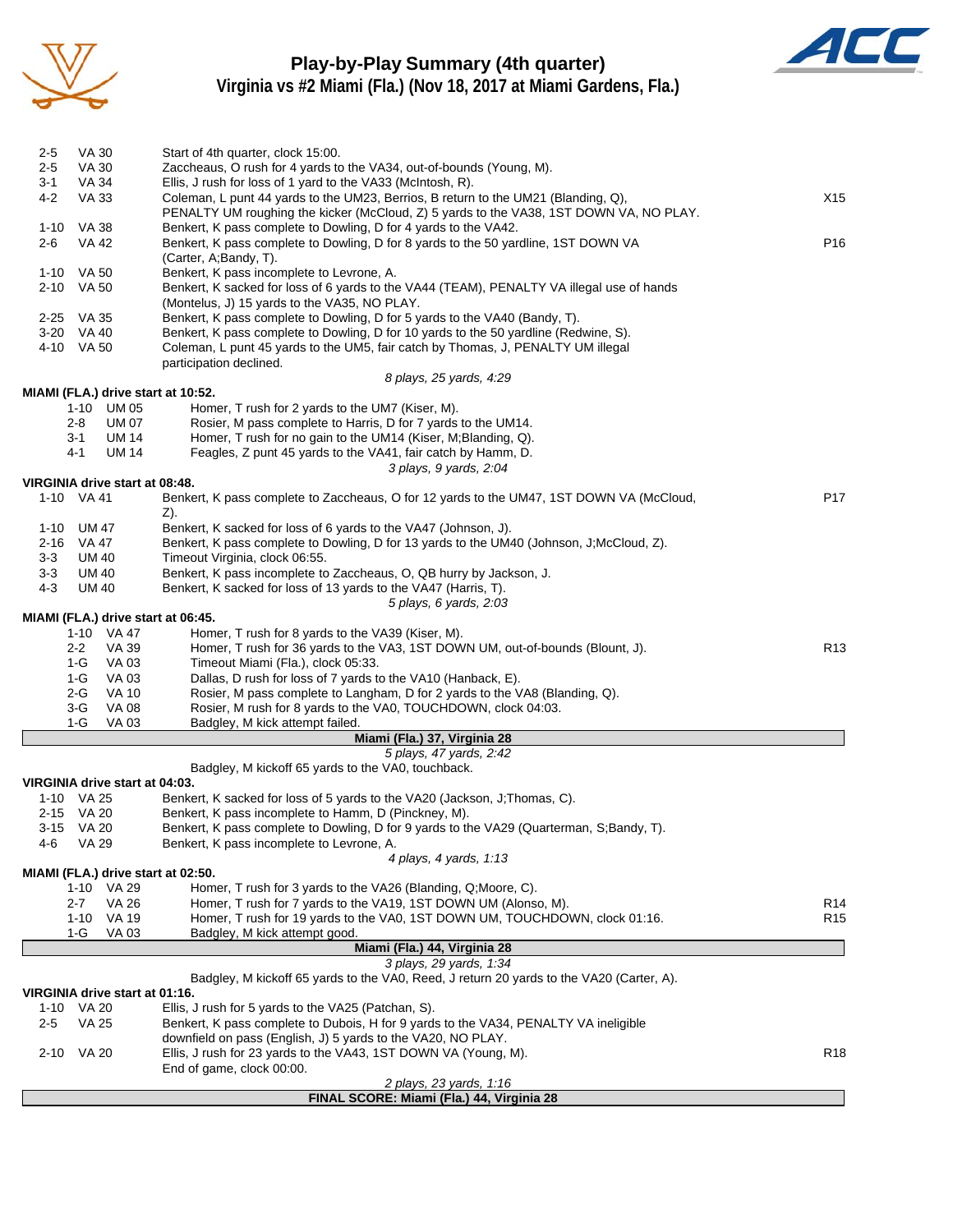

**Play-by-Play Summary (4th quarter) Virginia vs #2 Miami (Fla.) (Nov 18, 2017 at Miami Gardens, Fla.)**



|                        |       | Time  | 1st Downs<br>Conversions |          |    |         |         |                |                 |                  |
|------------------------|-------|-------|--------------------------|----------|----|---------|---------|----------------|-----------------|------------------|
| <b>Quarter Summary</b> | Score | Poss  |                          |          |    | 3rd     | 4th     | <b>Rushing</b> | Passing         | <b>Penalties</b> |
| Virginia               |       | 08:40 |                          |          | 4  | $0 - 4$ | $0 - 2$ | $7-7$          | 7-11-0-61       | $2 - 20$         |
| Miami (Fla.)           |       | 06:20 | $\Omega$                 | $\Omega$ | -3 | $1 - 2$ | ი-ი     | $9 - 76$       | $2 - 2 - 0 - 9$ | $1-5$            |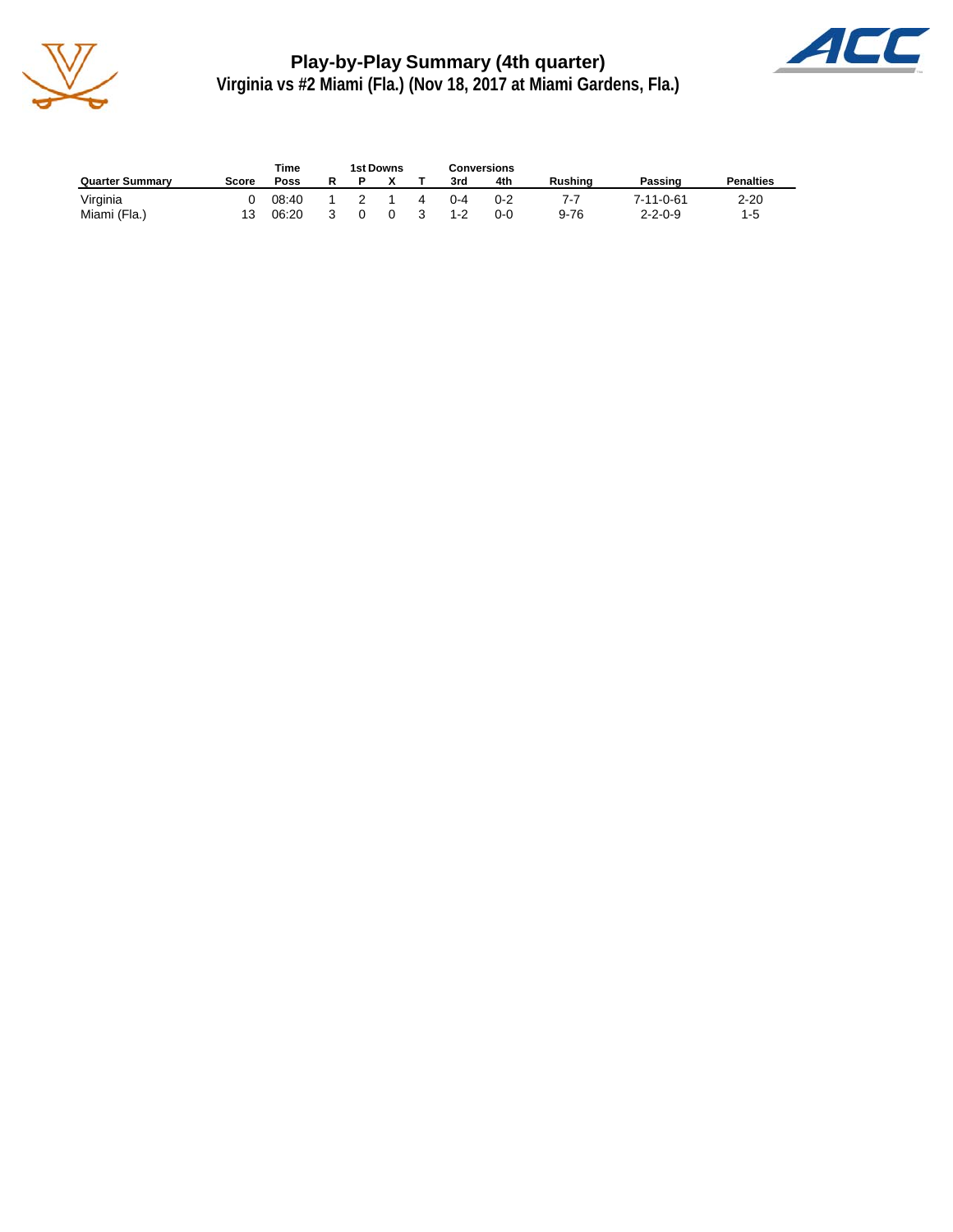

## **Quickie Statistics (4th quarter only) Virginia vs #2 Miami (Fla.) (Nov 18, 2017 at Miami Gardens, Fla.)**



|                                   | ٧A           | UΜ          |
|-----------------------------------|--------------|-------------|
| Score                             | 0            | 13          |
| <b>FIRST DOWNS</b>                | 4            | 3           |
| <b>RUSHES-YARDS (NET)</b>         | $7 - 7$      | $9 - 76$    |
| <b>PASSING YDS (NET)</b>          | 61           | 9           |
| Passes Att-Comp-Int               | $11 - 7 - 0$ | $2 - 2 - 0$ |
| <b>TOTAL OFFENSE PLAYS-YARDS</b>  | 18-68        | $11 - 85$   |
| <b>Fumble Returns-Yards</b>       | $0 - 0$      | $0-0$       |
| <b>Punt Returns-Yards</b>         | $0 - 0$      | $0-0$       |
| Kickoff Returns-Yards             | $1 - 20$     | $0 - 0$     |
| <b>Interception Returns-Yards</b> | $0 - 0$      | $0-0$       |
| Punts (Number-Avg)                | $1 - 45.0$   | $1 - 45.0$  |
| Fumbles-Lost                      | $0 - 0$      | $0 - 0$     |
| Penalties-Yards                   | $2 - 20$     | 1-5         |
| <b>Possession Time</b>            | 08:40        | 06:20       |
| <b>Third-Down Conversions</b>     | 0 of 4       | 1 of $2$    |
| <b>Fourth-Down Conversions</b>    | $0$ of $2$   | $0$ of $0$  |

| Virginia                                                                                               |                   |                                                                                           |               |       |                |          |      |                                                               | Miami (Fla.)                                                                        |             |                |                |                  |                |                      |
|--------------------------------------------------------------------------------------------------------|-------------------|-------------------------------------------------------------------------------------------|---------------|-------|----------------|----------|------|---------------------------------------------------------------|-------------------------------------------------------------------------------------|-------------|----------------|----------------|------------------|----------------|----------------------|
| <b>Rushing</b>                                                                                         |                   |                                                                                           | No. Gain Loss |       | <b>Net</b>     | TD       | Lg   | Avg                                                           | <b>Rushing</b>                                                                      |             | No. Gain Loss  |                | <b>Net</b><br>TD | Lg             | Avg                  |
| Jordan Ellis                                                                                           |                   | 3                                                                                         | 28            | 1     | 27             | $\Omega$ | 23   | 9.0                                                           | <b>Travis Homer</b>                                                                 | 7           | 75             | 0              | 75<br>1          | 36             | 10.7                 |
|                                                                                                        | Olamide Zaccheaus | 1                                                                                         | 4             | 0     | 4              | 0        | 4    | 4.0                                                           | <b>Malik Rosier</b>                                                                 |             | 8              | 0              | 8<br>1           | 8              | 8.0                  |
| <b>Kurt Benkert</b>                                                                                    |                   | 3                                                                                         | $\Omega$      | 24    | $-24$          | 0        | 0    | $-8.0$                                                        | Deejay Dallas                                                                       |             | $\Omega$       | $\overline{7}$ | $-7$<br>0        | 0              | $-7.0$               |
| <b>Passing</b>                                                                                         |                   |                                                                                           | $C-A-I$       |       | Yds<br>TD      | Long     |      | Sack                                                          | <b>Passing</b>                                                                      |             | $C-A-I$        | Yds            | TD               | Long           | <b>Sack</b>          |
| <b>Kurt Benkert</b>                                                                                    |                   |                                                                                           | $7 - 11 - 0$  |       | 61<br>$\Omega$ |          | 13   | 3                                                             | <b>Malik Rosier</b>                                                                 | $2 - 2 - 0$ |                | $\mathbf{Q}$   | $\Omega$         |                |                      |
| <b>Receiving</b>                                                                                       |                   | No.                                                                                       | Yards         |       | TD             | Long     |      |                                                               | <b>Receiving</b>                                                                    | No.         | Yards          | TD             | Long             |                |                      |
| Doni Dowling                                                                                           |                   | 6                                                                                         |               | 49    | 0              | 13       |      |                                                               | Dayall Harris                                                                       |             |                | 0              |                  |                |                      |
|                                                                                                        | Olamide Zaccheaus | 1                                                                                         |               | 12    | 0              | 12       |      |                                                               | Darrell Langham                                                                     |             | $\overline{2}$ | $\Omega$       |                  | $\overline{c}$ |                      |
| <b>Punting</b>                                                                                         |                   | No.                                                                                       | Yds           |       | Avg Long       |          | In20 | TВ                                                            | <b>Punting</b>                                                                      | No.         | Yds            |                | Avg Long         | In20           | TВ                   |
| Lester Coleman                                                                                         |                   | 1                                                                                         | 45            | 45.0  |                | 45       |      | $\Omega$                                                      | Zach Feagles                                                                        |             | 45             | 45.0           | 45               |                | $\Omega$<br>$\Omega$ |
| <b>Punt Returns</b><br>Yards<br>TD<br><b>Punt Returns</b><br>Yards<br>TD<br>No.<br>Long<br>No.<br>Long |                   |                                                                                           |               |       |                |          |      |                                                               |                                                                                     |             |                |                |                  |                |                      |
| <b>Kick Returns</b>                                                                                    |                   | No.                                                                                       | Yards         |       | TD             | Long     |      |                                                               | <b>Kick Returns</b>                                                                 | No.         | Yards          | TD             | Long             |                |                      |
| Joe Reed                                                                                               |                   | 1                                                                                         |               | 20    | $\Omega$       | 20       |      |                                                               |                                                                                     |             |                |                |                  |                |                      |
| <b>Tackles</b>                                                                                         |                   | UA-A                                                                                      |               | Total | <b>Sacks</b>   |          | TFL  |                                                               | <b>Tackles</b>                                                                      | UA-A        | <b>Total</b>   |                | <b>Sacks</b>     | <b>TFL</b>     |                      |
| Micah Kiser                                                                                            |                   | $2 - 1$                                                                                   |               | 3     | 0.0            |          |      | 0.0                                                           | <b>Trajan Bandy</b>                                                                 | $1 - 2$     | 3              |                | 0.0              |                | 0.0                  |
| Quin Blanding                                                                                          |                   | $1 - 2$                                                                                   |               | 3     | 0.0            |          |      | 0.0                                                           | Malek Young                                                                         | $2 - 0$     | $\overline{c}$ |                | 0.0              |                | 0.0                  |
| Mandy Alonso                                                                                           |                   | $1 - 0$                                                                                   |               | 1     | 0.0            |          |      | 0.0                                                           | Jaquan Johnson                                                                      | $1 - 1$     | $\overline{2}$ |                | 1.0              |                | 1.0                  |
| Qtr                                                                                                    | <b>Time</b>       | <b>Scoring Play</b>                                                                       |               |       |                |          |      |                                                               |                                                                                     |             |                |                |                  |                | V-H                  |
| 1st                                                                                                    | 09:49             |                                                                                           |               |       |                |          |      |                                                               | VA - Olamide Zaccheaus 33 yd pass from Kurt Benkert (A.J. Mejia kick), 9-75 5:11    |             |                |                |                  |                | $7 - 0$              |
|                                                                                                        | 02:12             |                                                                                           |               |       |                |          |      |                                                               | VA - Joe Reed 75 yd pass from Kurt Benkert (A.J. Mejia kick), 4-92 2:25             |             |                |                |                  |                | $14 - 0$             |
|                                                                                                        | 00:14             |                                                                                           |               |       |                |          |      |                                                               | UM - Ahmmon Richards 10 yd pass from Malik Rosier (Michael Badgley kick), 5-40 1:58 |             |                |                |                  |                | $14 - 7$             |
| 2nd                                                                                                    | 09:14             |                                                                                           |               |       |                |          |      |                                                               | UM - Dayall Harris 36 yd pass from Malik Rosier (Michael Badgley kick), 1-36 0:06   |             |                |                |                  |                | $14 - 14$            |
|                                                                                                        | 00:30             | VA - Andre Levrone 33 yd pass from Kurt Benkert (A.J. Mejia kick), 6-81 2:59<br>$21 - 14$ |               |       |                |          |      |                                                               |                                                                                     |             |                |                |                  |                |                      |
| 3rd                                                                                                    | 12:21             |                                                                                           |               |       |                |          |      |                                                               | VA - Daniel Hamm 26 yd pass from Kurt Benkert (A.J. Mejia kick), 2-21 0:52          |             |                |                |                  |                | $28 - 14$            |
|                                                                                                        | 10:04             |                                                                                           |               |       |                |          |      |                                                               | UM - Lawrence Cager 9 yd pass from Malik Rosier (Michael Badgley kick), 7-63 2:18   |             |                |                |                  | $28 - 21$      |                      |
|                                                                                                        | 09:57             |                                                                                           |               |       |                |          |      |                                                               | UM - Jaquan Johnson 30 yd interception return (Michael Badgley kick)                |             |                |                |                  |                | $28 - 28$            |
|                                                                                                        | 00:21             |                                                                                           |               |       |                |          |      | UM - Michael Badgley 44 yd field goal, 4-8 2:03               |                                                                                     |             |                |                |                  | $28 - 31$      |                      |
| 4th                                                                                                    | 04:03             |                                                                                           |               |       |                |          |      |                                                               | UM - Malik Rosier 8 yd run (Michael Badgley kick failed), 5-47 2:42                 |             |                |                |                  |                | $0 - 6$              |
|                                                                                                        |                   |                                                                                           |               |       |                |          |      | UM - Travis Homer 19 yd run (Michael Badgley kick), 3-29 1:34 |                                                                                     |             |                |                | $0 - 13$         |                |                      |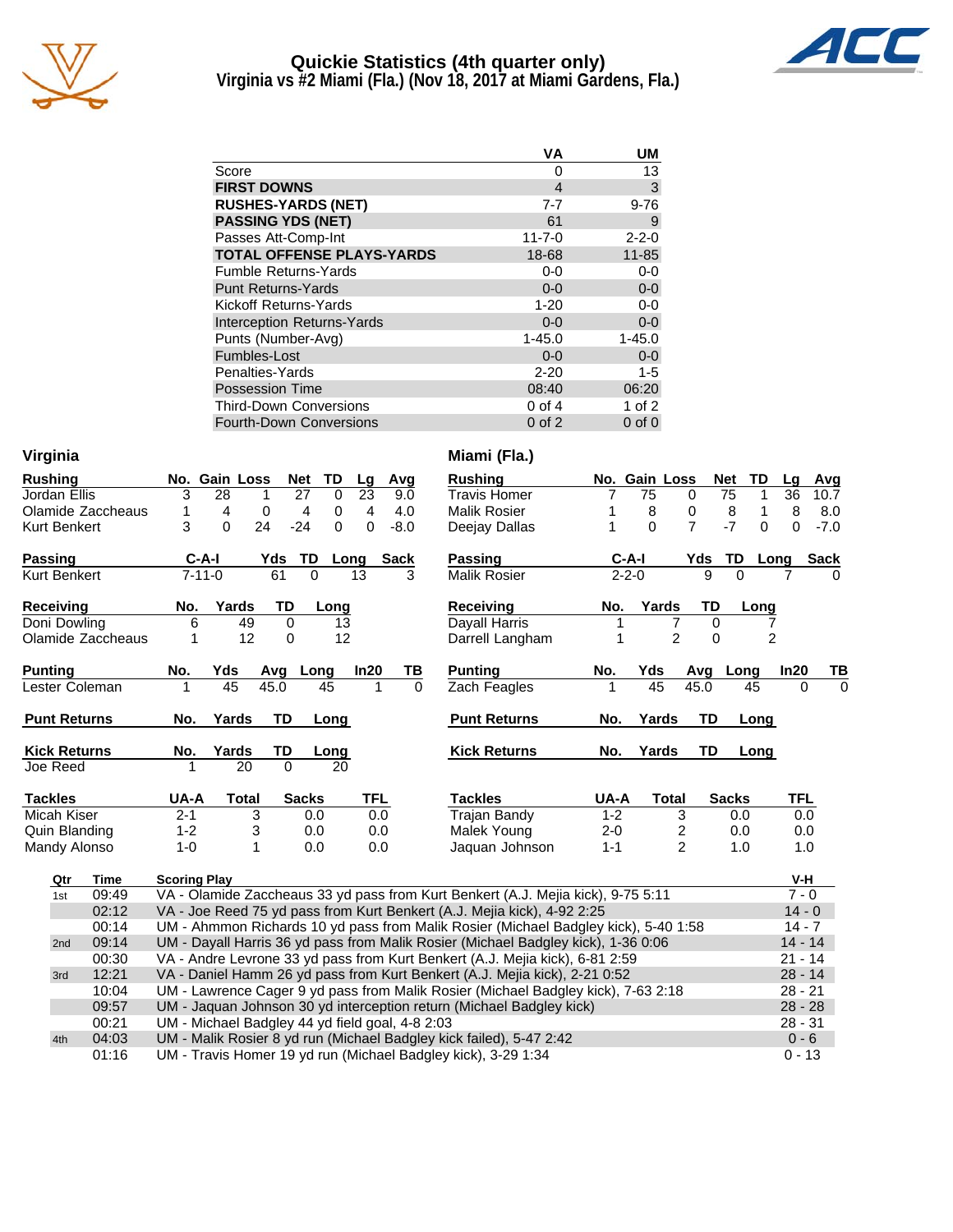

**Scoring Summary (Final) 2017 Virginia Football #24 Virginia Tech vs Virginia (Nov 24, 2017 at Charlottesville, Va.)**



Virginia Tech (9-3,5-3) vs. Virginia (6-6,3-5) Date: Nov 24, 2017 • Site: Charlottesville, Va. • Stadium: Smith/Harrison/Scott Attendance: 48609

| <b>Score by Quarters</b> |  |  | Total |
|--------------------------|--|--|-------|
| Virginia Tech            |  |  |       |
| 'Virginia                |  |  |       |

| <b>Qtr Time</b><br><b>Scoring Play</b> |
|----------------------------------------|
|----------------------------------------|

|  | Qtr Time Scoring Play                                                                       | V-H      |
|--|---------------------------------------------------------------------------------------------|----------|
|  | $2nd$ 11:50 VT - Brian Johnson 30 yd field goal, 11-58 4:58                                 | $3 - 0$  |
|  | 3rd 12:44 VT - Chris Cunningham 8 yd pass from Josh Jackson (Brian Johnson kick), 4-40 1:40 | $10 - 0$ |

Kickoff time: 8:05 PM • End of Game: 11:03 • Total elapsed time: 2:58 Officials: Referee: Tra Blake; Umpire: Jim Eckl; Linesman: Troy Gray; Line judge: Tim Graham; Back judge: Robert Luklan; Field judge: Chris Junjulas; Side judge: Jamal Shears; Center judge: Marcus Woods; Temperature: 39 • Wind: W 2 mph • Weather: Clear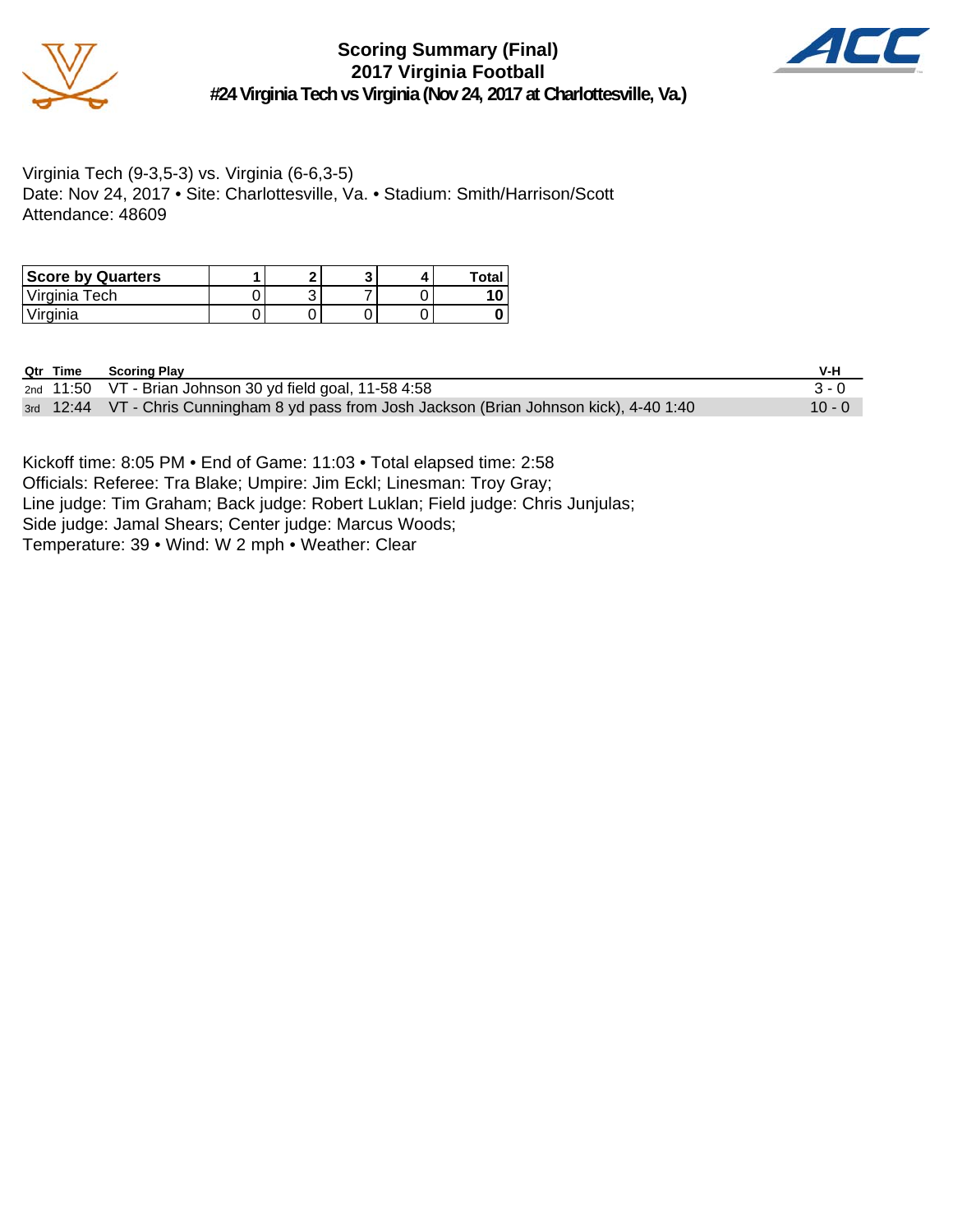





**#24 Virginia Tech vs Virginia (Nov 24, 2017 at Charlottesville, Va.)**

|                                | VT             | VA             |
|--------------------------------|----------------|----------------|
| <b>FIRST DOWNS</b>             | 20             | 9              |
| Rushing                        | 12             | $\overline{a}$ |
| Passing                        | 7              | 7              |
| Penalty                        | $\overline{1}$ | $\mathsf 0$    |
| <b>NET YARDS RUSHING</b>       | 202            | 5              |
| <b>Rushing Attempts</b>        | 53             | 20             |
| Average Per Rush               | 3.8            | 0.2            |
| <b>Rushing Touchdowns</b>      | 0              | 0              |
| <b>Yards Gained Rushing</b>    | 227            | 33             |
| <b>Yards Lost Rushing</b>      | 25             | 28             |
| <b>NET YARDS PASSING</b>       | 143            | 186            |
| Completions-Attempts-Int       | $14 - 21 - 1$  | 17-34-0        |
| Average Per Attempt            | 6.8            | 5.5            |
| <b>Average Per Completion</b>  | 10.2           | 10.9           |
| Passing Touchdowns             | 1              | 0              |
| <b>TOTAL OFFENSE YARDS</b>     | 345            | 191            |
| Total offense plays            | 74             | 54             |
| Average Gain Per Play          | 4.7            | 3.5            |
| Fumbles: Number-Lost           | $1 - 0$        | $2 - 1$        |
| Penalties: Number-Yards        | $4 - 20$       | $4 - 50$       |
| <b>PUNTS-YARDS</b>             | $6 - 244$      | 8-344          |
| Average Yards Per Punt         | 40.7           | 43.0           |
| <b>Net Yards Per Punt</b>      | 30.7           | 38.0           |
| Inside 20                      | 3              | $\mathbf{1}$   |
| 50+ Yards                      | 1              | 3              |
| <b>Touchbacks</b>              | 3              | $\overline{2}$ |
| Fair catch                     | 3              | 3              |
| <b>KICKOFFS-YARDS</b>          | $3 - 195$      | $1 - 65$       |
| Average Yards Per Kickoff      | 65.0           | 65.0           |
| Net Yards Per Kickoff          | 40.0           | 40.0           |
| <b>Touchbacks</b>              | 3              | 1              |
| Punt returns: Number-Yards-TD  | $1 - 0 - 0$    | $0 - 0 - 0$    |
| Average Per Return             | 0.0            | 0.0            |
| Kickoff returns: Number-Yds-TD | $0 - 0 - 0$    | $0 - 0 - 0$    |
| Average Per Return             | 0.0            | 0.0            |
| Interceptions: Number-Yds-TD   | $0 - 0 - 0$    | $1 - 0 - 0$    |
| Fumble Returns: Number-Yds-TD  | $0 - 0 - 0$    | $0 - 0 - 0$    |
| <b>Miscellaneous Yards</b>     | 0              | 0              |
| <b>Possession Time</b>         | 37:16          | 22:44          |
| 1st Quarter                    | 8:29           | 6:31           |
| 2nd Quarter                    | 5:58           | 9:02           |
| 3rd Quarter                    | 10:16          | 4:44           |
| 4th Quarter                    | 12:33          | 2:27           |
| <b>Third-Down Conversions</b>  | 7 of 18        | 4 of 15        |
| <b>Fourth-Down Conversions</b> | 2 of 2         | 1 of 2         |
| Red-Zone Scores-Chances        | $2 - 5$        | $0-0$          |
| Touchdowns                     | $1 - 5$        | 0-0            |
| Field goals                    | $1 - 5$        | $0-0$          |
| Sacks By: Number-Yards         | $4 - 15$       | 0-0            |
| <b>PAT Kicks</b>               | $1 - 1$        | $0-0$          |
| <b>Field Goals</b>             | $1 - 2$        | $0 - 1$        |
| Points off turnovers           | 7              | $\overline{0}$ |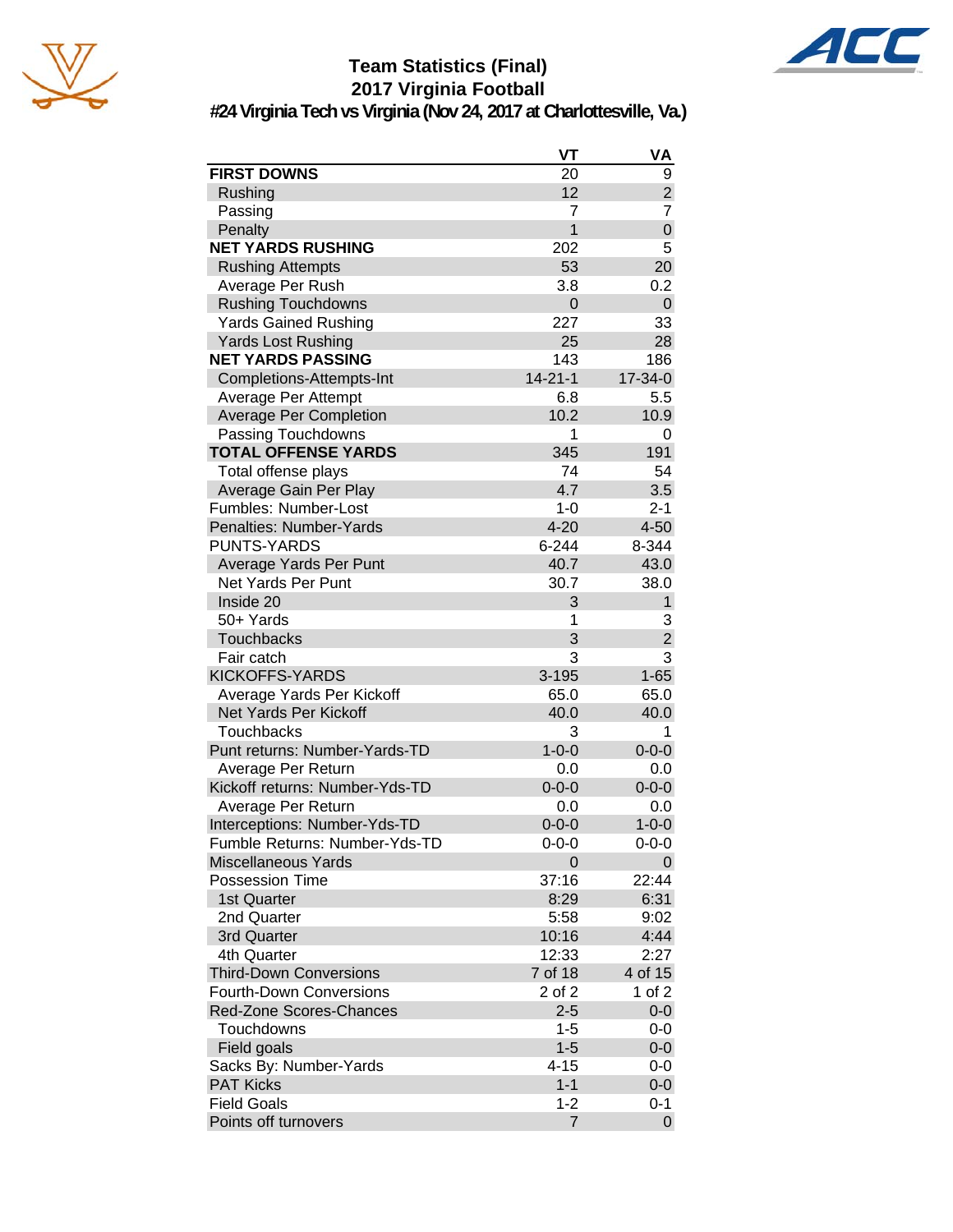

# **Individual Statistics (Final) 2017 Virginia Football**



**#24 Virginia Tech vs Virginia (Nov 24, 2017 at Charlottesville, Va.)**

## **Virginia Tech Virginia**

|    |     |    | Net           | TD | Lg | Avg    |
|----|-----|----|---------------|----|----|--------|
| 22 | 74  | 3  | 71            | 0  | 11 | 3.2    |
| 13 | 74  | 3  | 71            | 0  | 11 | 5.5    |
| 8  | 39  | 1  | 38            | 0  | 19 | 4.8    |
| 3  | 17  | 0  | 17            | 0  | 13 | 5.7    |
|    | 10  | 0  | 10            | 0  | 10 | 10.0   |
| 2  | 5   | 0  | 5             | 0  | 5  | 2.5    |
| 1  | 4   | 0  | 4             | 0  | 4  | 4.0    |
| 1  | 4   | 0  | 4             | 0  | 4  | 4.0    |
| 2  | 0   | 18 | -18           | 0  | 0  | $-9.0$ |
| 53 | 227 | 25 | 202           | 0  | 19 | 3.8    |
|    |     |    | No. Gain Loss |    |    |        |

| Rushing      |    | No. Gain Loss |    | Net TD |          | Lq | Avg    |
|--------------|----|---------------|----|--------|----------|----|--------|
| Jordan Ellis | 10 | 16            |    |        |          |    | 0.9    |
| Chris Sharp  |    | Δ             |    |        |          | 4  | 4.0    |
| Joe Reed     |    |               | 4  | $-2$   |          | 2  | $-1.0$ |
| Kurt Benkert |    | 11            | 17 | -6     | $\Omega$ | 11 | $-0.9$ |
| Totals       | 20 | 33            | 28 | 5      |          |    | 0 2    |

| <b>Passing</b>           | $C-A-I$       |       | Yds      | TD | Long | Sack |
|--------------------------|---------------|-------|----------|----|------|------|
| Josh Jackson             | $14 - 21 - 1$ |       | 143      |    | 25   | 0    |
| Totals                   | $14 - 21 - 1$ |       | 143      |    | 25   | 0    |
| <b>Receiving</b>         | No.           | Yards | TD       |    | Long |      |
| <b>Hezekiah Grimsley</b> | 5             | 56    | $\Omega$ |    | 25   |      |
| Cam Phillips             | 3             | 46    | 0        |    | 23   |      |
| C.J. Carroll             | 2             | 12    | O        |    | 8    |      |
| Deshawn McClease         |               | 9     |          |    | 9    |      |
|                          |               |       |          |    |      |      |

| C.J. Carroll     |    | 12  |    |
|------------------|----|-----|----|
| Deshawn McClease |    |     | 9  |
| Eric Kumah       |    | я   | 9  |
| Chris Cunningham |    |     | 8  |
| Travon McMillian |    |     | 3  |
| Totals           | 14 | 143 | 25 |

| <b>Punting</b> | No. |     |      | Yds Avg Long | In20 |  |
|----------------|-----|-----|------|--------------|------|--|
| Oscar Bradburn |     | 244 | 40.7 | 57           |      |  |
| Totals         |     | 244 | 40.7 | 57           |      |  |

|                | Punt |        |  | <b>Kickoff</b> | Intercept |             |  |
|----------------|------|--------|--|----------------|-----------|-------------|--|
| <b>Returns</b> |      | No Yds |  | $Lg$ No Yds    |           | $Lg$ No Yds |  |
| Greg Stroman   |      |        |  |                |           |             |  |
| Totals         |      |        |  |                | 0         |             |  |

| Field goals   | Otr   | Time | <b>Dist</b>             | Result |
|---------------|-------|------|-------------------------|--------|
| Brian Johnson |       |      | 2nd 11:50 30 yards Good |        |
| Brian Johnson | 4th - |      | 09:27 32 yards Missed   |        |

| <b>Kickoffs</b>          | No.      | Yards |    | Ava  | ΤВ | OВ    |
|--------------------------|----------|-------|----|------|----|-------|
| Brian Johnson            | 195<br>3 |       |    | 65.0 |    |       |
| All-purpose              | Run      | Rcv   | KR | PR   | IR | Total |
| Deshawn McClease         | 71       | 9     | 0  | O    | 0  | 80    |
| <b>Steven Peoples</b>    | 71       | Ω     | 0  | 0    | Ω  | 71    |
| <b>Hezekiah Grimsley</b> | 4        | 56    | 0  | O    | Ω  | 60    |
| <b>Cam Phillips</b>      | 10       | 46    | 0  | O    |    | 56    |

| Passing              | $C-A-I$        |             | Yds            | TD             | Long                |           | <b>Sack</b>    |
|----------------------|----------------|-------------|----------------|----------------|---------------------|-----------|----------------|
| Kurt Benkert         | 17-34-0        |             | 186            | 0              | 51                  |           | 4<br>4         |
| <b>Totals</b>        | 17-34-0        |             | 186            | $\Omega$       | 51                  |           |                |
| <b>Receiving</b>     | No.            | Yards       | TD             |                | Long                |           |                |
| Olamide Zaccheaus    | 4              | 39          | 0              |                | 28                  |           |                |
| <b>Evan Butts</b>    | 3              | 9           | 0              |                | 6                   |           |                |
| Andre Levrone        | $\overline{c}$ | 59          | 0              |                | 51                  |           |                |
| Doni Dowling         | $\overline{2}$ | 18          | 0              |                | 10                  |           |                |
| Joe Reed             | 1              | 23          | 0              |                | 23                  |           |                |
| Daniel Hamm          | 1              | 10          | 0              |                | 10                  |           |                |
| <b>Tanner Cowley</b> | 1              | 9           | 0              |                | 9                   |           |                |
| <b>Terrell Jana</b>  | 1              | 9           | 0              |                | 9                   |           |                |
| Hasise Dubois        | 1              | 6           | $\Omega$       |                | 6                   |           |                |
| Jordan Ellis         | 1              | 4           | 0              |                | 4                   |           |                |
| <b>Totals</b>        | 17             | 186         | 0              |                | 51                  |           |                |
| <b>Punting</b>       | No.            | Yds         | Avq            | Long           |                     | In20      | тв             |
| Lester Coleman       | 7              | 307         | 43.9           | 55             |                     | 1         | $\overline{c}$ |
| <b>TEAM</b>          | 1              | 37          | 37.0           | 37             |                     | 0         | 0              |
| Totals               | 8              | 344         | 43.0           | 55             |                     | 1         |                |
|                      | Punt           |             | <b>Kickoff</b> |                |                     | Intercept |                |
| <b>Returns</b>       | Yds<br>No      |             | Lg No Yds      |                | Lg No               | Yds       | Lg             |
| Juan Thornhill       | 0              | 0<br>0      | 0              | 0              | 1<br>0              | 0         | 0              |
| Totals               | $\Omega$       | 0<br>0      | $\Omega$       | $\overline{0}$ | $\overline{1}$<br>0 | 0         | 0              |
| <b>Field goals</b>   | Qtr            | <b>Time</b> | <b>Dist</b>    |                | <b>Result</b>       |           |                |
| A.J. Mejia           | 2nd            | 00:27       | 41 yards       |                | Missed              |           |                |
|                      |                |             |                |                |                     |           |                |
| <b>Kickoffs</b>      | No.            | Yards       | Avg            |                | ΤВ                  | OВ        |                |
| <b>Brian Delaney</b> |                | 65          | 65.0           |                | 1                   |           |                |
| All-purpose          | Run            | <b>Rcv</b>  | <b>KR</b>      | <b>PR</b>      | IR                  |           | Total          |
| Andre Levrone        | 0              | 59          | 0              | 0              | 0                   |           | 59             |
| Olamide Zaccheaus    | 0              | 39          | 0              | 0              | 0                   |           | 39             |
| Joe Reed             | $-2$           | 23          | 0              | 0              | 0                   |           | 21             |

Joe Reed -2 23 0 0 0 21

Doni Dowling

FUMBLES: Virginia Tech-TEAM 1-0. Virginia-Chris Sharp 1-1; Jordan Ellis 1-0.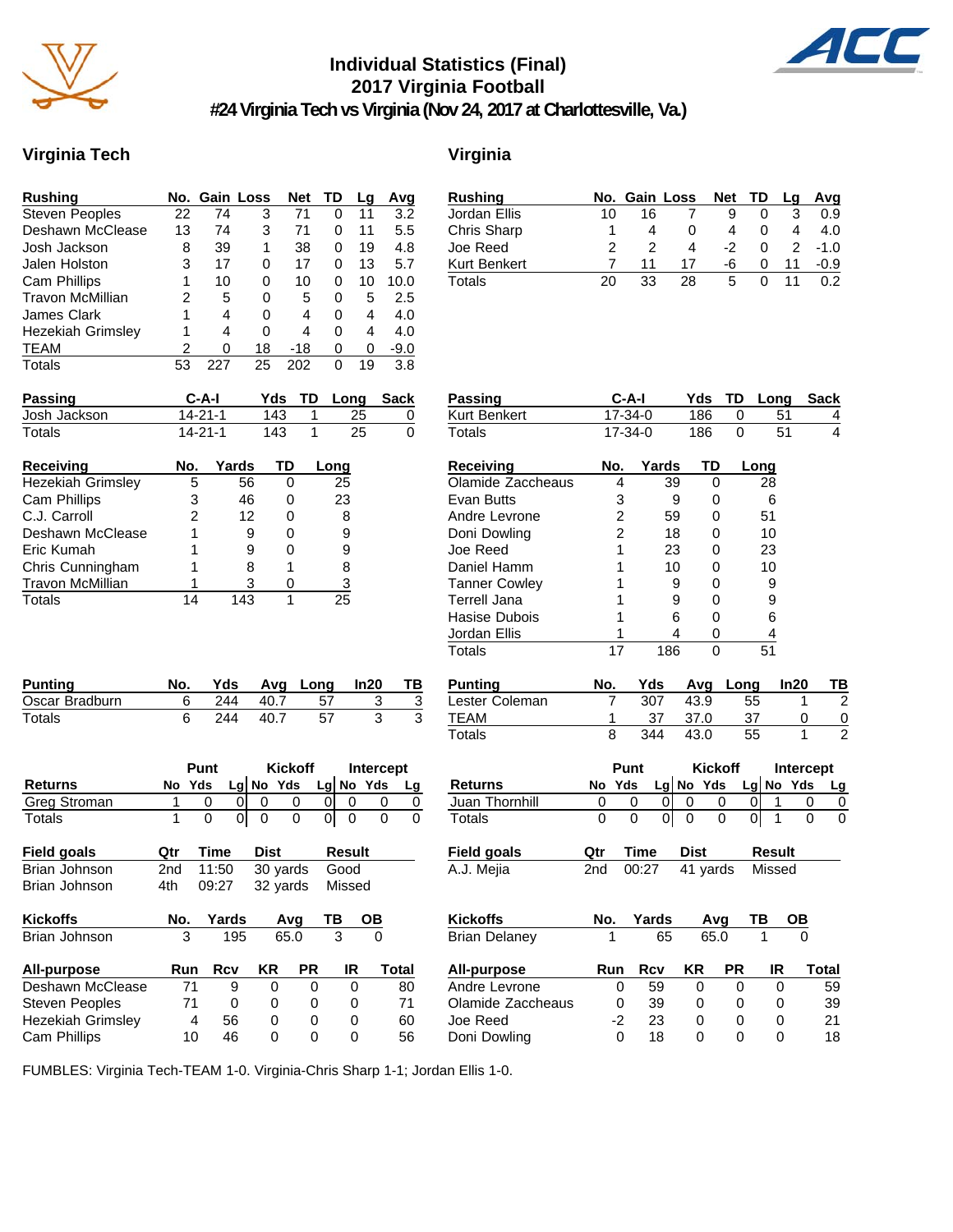

#### **Defensive Statistics (Final) 2017 Virginia Football #24 Virginia Tech vs Virginia (Nov 24, 2017 at Charlottesville, Va.)**



| ## Virginia Tech     | <b>Solo</b> | Ast            | Total | Sacks-Yds                | <b>TFL-Yds</b> | FF                       | <b>FR-Yds</b>            | <b>Int-Yds</b> | <b>BrUp</b> | <b>Blks</b>              | <b>QBH</b> |
|----------------------|-------------|----------------|-------|--------------------------|----------------|--------------------------|--------------------------|----------------|-------------|--------------------------|------------|
| 49 Tremaine Edmunds  | 6           | 3              | 9     | $2.0 - 7$                | $3.0 - 10$     |                          |                          |                |             |                          |            |
| 4 Tim Settle         | 3           |                | 4     | $\overline{\phantom{a}}$ | $0.5 - 1$      |                          |                          |                |             |                          |            |
| 11 Houshun Gaines    |             |                | 4     | $1.0 - 2$                | $2.0 - 6$      | $\overline{\phantom{0}}$ | $1 - 0$                  |                |             |                          |            |
| 21 Reggie Floyd      | 3           |                | 4     | $\overline{\phantom{a}}$ |                |                          | $\overline{\phantom{0}}$ |                |             |                          |            |
| 20 Deon Newsome      |             |                |       | $\overline{\phantom{0}}$ |                |                          |                          |                |             |                          |            |
| 9D Khalil Ladler     |             | 3              | 4     | $\overline{\phantom{a}}$ |                | $\overline{\phantom{0}}$ |                          |                |             | $\overline{\phantom{0}}$ |            |
| 54 Andrew Motuapuaka |             | 2              | 3     | $\overline{\phantom{0}}$ |                |                          |                          |                |             |                          |            |
| 8 Ricky Walker       |             | $\mathfrak{p}$ | 3     | $1.0 - 6$                | $1.5 - 7$      | $\overline{\phantom{0}}$ |                          |                |             | $\overline{\phantom{a}}$ |            |
| 94 Trevon Hill       |             |                | 2     | $\overline{\phantom{0}}$ |                |                          |                          |                |             |                          |            |
| 3 Greg Stroman       |             | 0              |       | $\overline{\phantom{a}}$ |                | $\overline{\phantom{0}}$ |                          |                |             | -                        |            |
| 36 Adonis Alexander  |             |                |       | $\overline{\phantom{0}}$ |                |                          |                          |                |             |                          |            |
| 25 Jovonn Quillen    | 0           | $\Omega$       | 0     | $\overline{\phantom{0}}$ |                |                          |                          |                |             |                          |            |
| Totals               | 23          | 16             | 39    | $4.0 - 15$               | $7.0 - 24$     |                          | 1-0                      | $0 - 0$        | 2           |                          | $\Omega$   |
|                      |             |                |       |                          |                |                          |                          |                |             |                          |            |

|    | ## Virginia         | <b>Solo</b>   | Ast | Total | Sacks-Yds                | <b>TFL-Yds</b>           | FF                       | <b>FR-Yds</b> | Int-Yds | <b>BrUp</b>              | <b>Blks</b> | <b>QBH</b> |
|----|---------------------|---------------|-----|-------|--------------------------|--------------------------|--------------------------|---------------|---------|--------------------------|-------------|------------|
|    | 53 Micah Kiser      | 5             | 14  | 19    |                          | $1.5 - 2$                | $\overline{a}$           |               |         |                          |             |            |
| 3  | Quin Blanding       | 5             | 12  | 17    | $\overline{\phantom{0}}$ | $0.5 - 1$                | $\overline{\phantom{a}}$ |               | -       | -                        |             |            |
| 37 | Jordan Mack         | 2             | 11  | 13    |                          | $0.5 - 1$                | $\overline{\phantom{0}}$ |               |         |                          |             |            |
|    | 21 Juan Thornhill   | 3             | 3   | 6     | $\overline{\phantom{a}}$ | $\overline{\phantom{a}}$ | $\overline{\phantom{a}}$ |               | $1 - 0$ |                          |             |            |
|    | 39 Chris Moore      | າ             | 4   | 6     |                          |                          |                          |               |         |                          |             |            |
|    | 13 Chris Peace      | 0             | 6   | 6     | -                        | $0.5 - 2$                | $\overline{\phantom{a}}$ |               |         | -                        |             |            |
| 9  | Andrew Brown        | 2             | 3   | 5     |                          |                          |                          |               |         |                          |             |            |
|    | 91 Mandy Alonso     | $\mathcal{P}$ | 3   | 5     | $\overline{\phantom{0}}$ |                          | $\overline{\phantom{a}}$ | -             |         | -                        |             |            |
|    | 28 Brenton Nelson   | 2             | 3   | 5     |                          |                          |                          |               |         |                          |             |            |
|    | 58 Eli Hanback      |               | 4   | 5     | ٠                        | $1.0 - 1$                | $\overline{\phantom{0}}$ |               | -       | $\overline{\phantom{0}}$ |             |            |
| 17 | <b>Malcolm Cook</b> |               |     | 2     |                          |                          | $\overline{\phantom{a}}$ |               |         |                          |             |            |
|    | 34 Bryce Hall       | 0             | 2   | 2     | $\overline{\phantom{0}}$ | -                        | $\overline{\phantom{a}}$ |               |         | -                        |             |            |
|    | Joe Spaziani        |               | 0   |       | -                        | -                        | $\overline{\phantom{0}}$ |               |         | -                        |             |            |
|    | Totals              | 26            | 66  | 92    | $0.0 - 0$                | $4.0 - 7$                | 0                        | $0 - 0$       | $1 - 0$ |                          | 0           | 0          |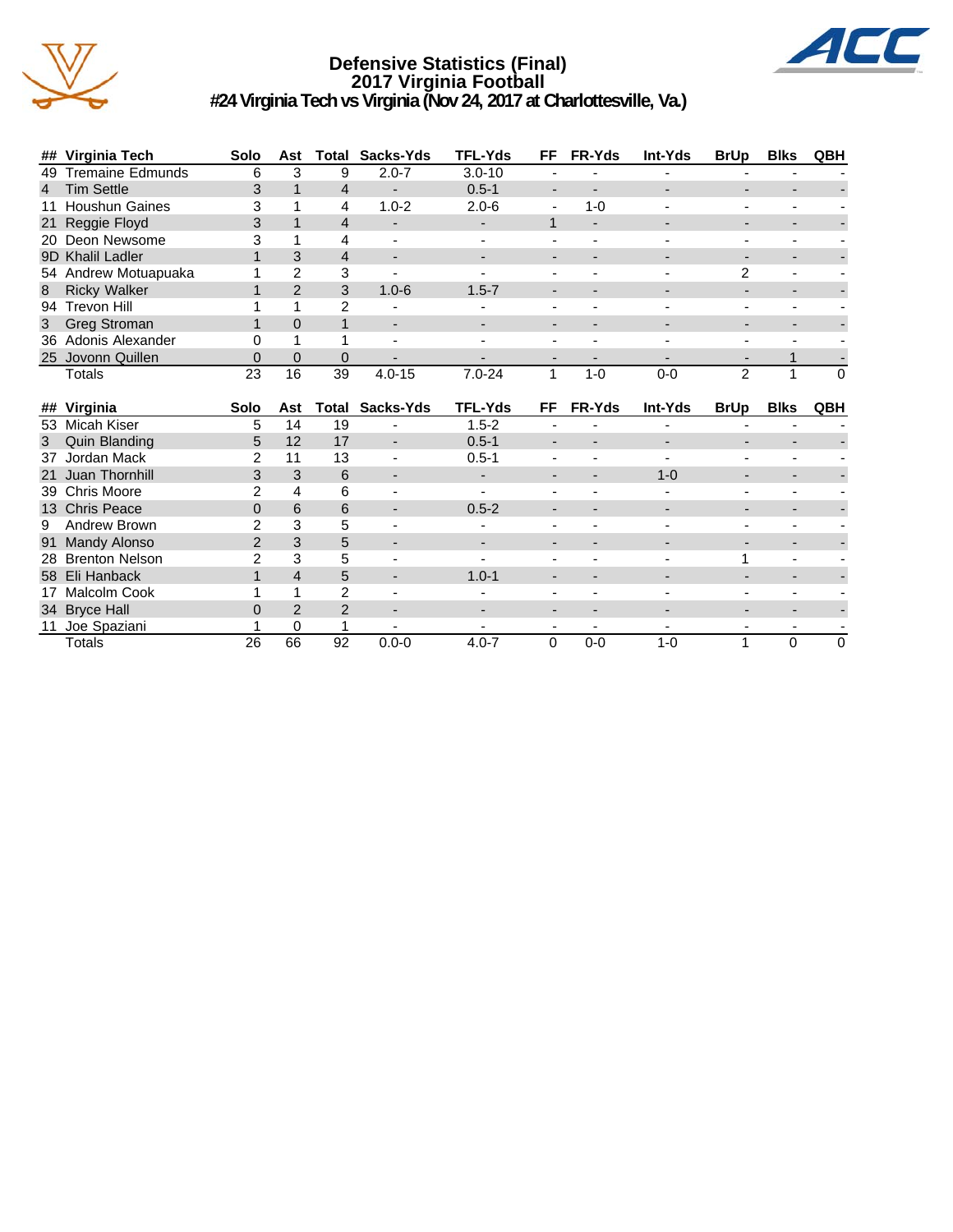

# **Participation Report (Final) 2017 Virginia Football**



**#24 Virginia Tech vs Virginia (Nov 24, 2017 at Charlottesville, Va.)**

#### **Virginia Tech**

#### **Virginia**

| Pos         | ## | <b>OFFENSE</b>           | Pos        | ##             | <b>OFFENSE</b>        |
|-------------|----|--------------------------|------------|----------------|-----------------------|
| LT          | 67 | Parker Osterloh          | LT         | 67             | Jack English          |
| LG          | 57 | <b>Wyatt Teller</b>      | RG         | 77             | Jake Fieler           |
| C.          | 64 | Eric Gallo               | LG         | 74             | John Montelus         |
| RG          | 74 | <b>Braxton Pfaff</b>     | С          | 79             | Dillon Reinkensmeyer  |
| RT          | 61 | Kyle Chung               | RT         | 69             | <b>Chris Glaser</b>   |
| QB          | 17 | Josh Jackson             | TЕ         | 44             | <b>Tanner Cowley</b>  |
| <b>RB</b>   | 32 | <b>Steven Peoples</b>    | QB         | 6              | Kurt Benkert          |
| <b>WR</b>   | 83 | Eric Kumah               | TВ         | 1              | Jordan Ellis          |
| <b>WR</b>   | 5  | Cam Phillips             | <b>SB</b>  | 22             | Daniel Hamm           |
| <b>WR</b>   | 19 | <b>Hezekiah Grimsley</b> | <b>WR</b>  | $\overline{2}$ | Joe Reed              |
| TE          | 29 | Dalton Keene             | <b>WR</b>  | 8              | Hasise Dubois         |
|             |    |                          |            |                |                       |
| Pos         | ## | <b>DEFENSE</b>           | Pos        | ##             | <b>DEFENSE</b>        |
| DE          | 11 | <b>Houshun Gaines</b>    | <b>LE</b>  | 9              | <b>Andrew Brown</b>   |
| DT          | 8  | <b>Ricky Walker</b>      | NΤ         | 58             | Eli Hanback           |
| ΝT          | 4  | <b>Tim Settle</b>        | RE         | 91             | Mandy Alonso          |
| DE          | 4D | <b>Emmanuel Belmar</b>   | CВ         | 39             | Chris Moore           |
| <b>OLB</b>  | 49 | <b>Tremaine Edmunds</b>  | MLB        | 53             | Micah Kiser           |
| <b>MLB</b>  | 54 | Andrew Motuapuaka        | <b>BLB</b> | 37             | Jordan Mack           |
| <b>WHIP</b> | 20 | Deon Newsome             | WLB        | 13             | <b>Chris Peace</b>    |
| <b>ROVR</b> | 21 | Reggie Floyd             | FC         | 21             | Juan Thornhill        |
| CВ          | 3  | Greg Stroman             | FS         | 28             | <b>Brenton Nelson</b> |
| CВ          | 31 | <b>Brandon Facyson</b>   | FS         | 3              | Quin Blanding         |
| FS          | 9D | Khalil Ladler            | ВC         | 34             | <b>Bryce Hall</b>     |

Virginia Tech: 4R-Dylan Rivers, 7-Devon Hunter, 8W-Phil Patterson, 12-Henri Murphy, 13-Jalen Holston, 16-Coleman Fox, 18-Raymon Minor, 23-Rayshard Ashby, 24-Anthony Shegog, 25-Jovonn Quillen, 28-Bryce Watts, 33-Deshawn McClease, 34-Travon McMillian, 36-Adonis Alexander, 43-Xavier Burke, 47-Darius Fullwood, 48-Daniel Griffith, 56-Sean Huelskamp, 62-D'Andre Plantin, 79-Tyrell Smith, 80-Colt Pettit, 85-Chris Cunningham, 86-C.J. Carroll, 87-Colton Taylor, 89-James Clark, 91-Oscar Bradburn, 93-Brian Johnson, 94-Trevon Hill, 96-Jimmie Taylor.

Virginia: 4-Olamide Zaccheaus, 5-Doni Dowling, 11-Joe Spaziani, 14-Andre Levrone, 15-De'Vante Cross, 16-Richard Burney, 17-Malcolm Cook, 20-Nick Grant, 25-Lamont Atkins, 26-PK Kier, 27-Jamari Peacock, 29-Joey Blount, 31-Chris Sharp, 32-Darrius Bratton, 33-Zane Zandier, 38-Charles Snowden, 42-Jahvoni Simmons, 43-Elliott Brown, 45-Reed Kellam, 46-Evan Butts, 47-Lester Coleman, 49-Alec Shifflett, 56-Matt Gahm, 65-Ben Knutson, 71-Jack McDonald, 75-Osiris Crutchfield, 78-R.J. Proctor, 81-Nash Griffin, 82-Braedon Urie, 84-Terrell Jana, 89-Brian Delaney, 95-A.J. Mejia, 98-John Kirven, 99-Juwan Moye.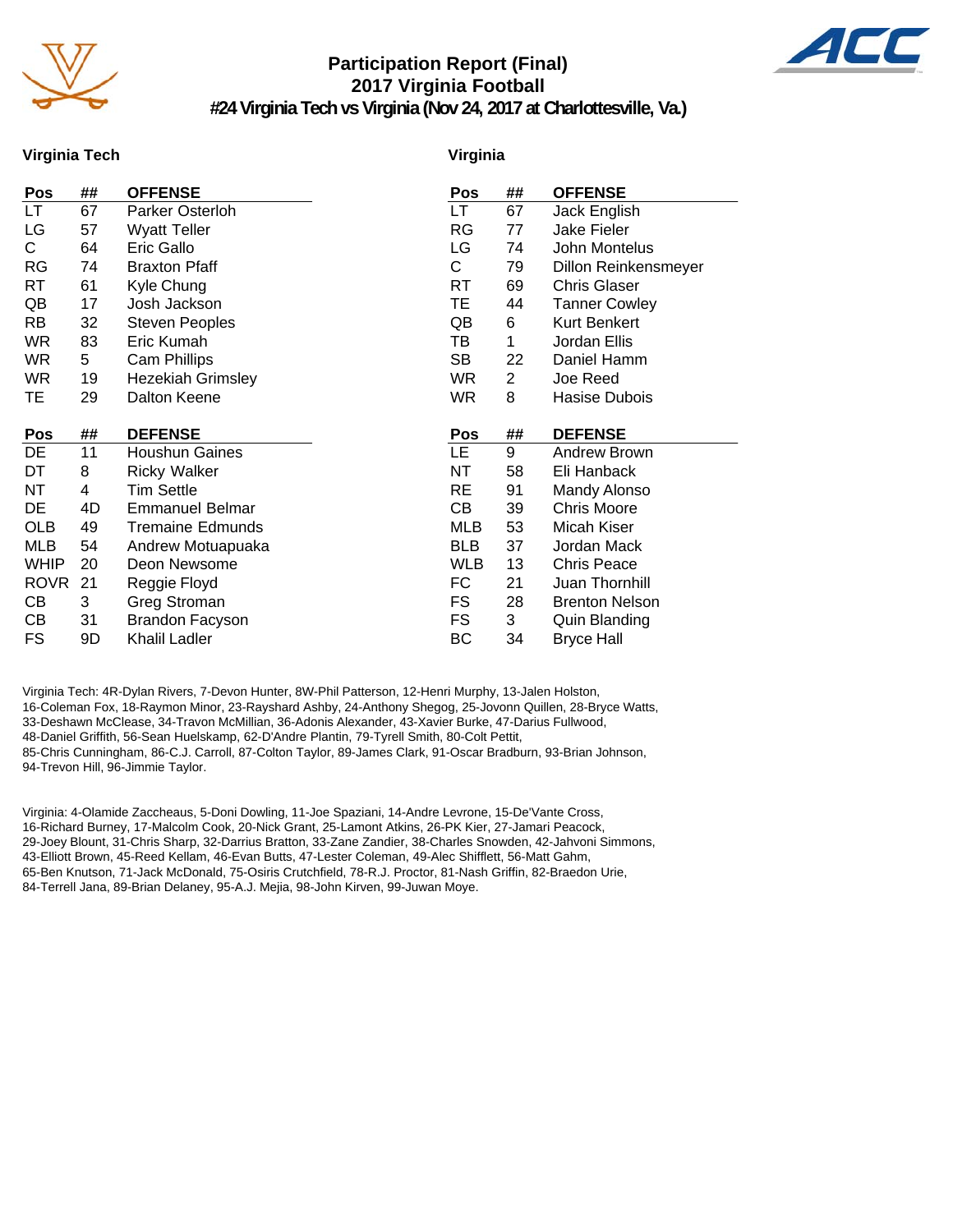

# **Drive Chart (By Team) (Final) 2017 Virginia Football**



**#24 Virginia Tech vs Virginia (Nov 24, 2017 at Charlottesville, Va.)**

|      |                 |      |       | <b>Drive Started</b> |      |       | <b>Drive Ended</b>       |                     | <b>Consumed</b> |  |  |
|------|-----------------|------|-------|----------------------|------|-------|--------------------------|---------------------|-----------------|--|--|
| Team | Qtr             | Spot | Time  | <b>Obtained</b>      | Spot | Time  | <b>How lost</b>          | - Yds<br>ΡI         | <b>TOP</b>      |  |  |
| VT   | 1st             | T25  | 15:00 | Kickoff              | T43  | 12:13 | Punt                     | 6<br>- 18           | 2:47            |  |  |
| VT   |                 | T42  | 11:10 | Punt                 | lV37 | 09:00 | Punt                     | $5 - 21$            | 2:10            |  |  |
| VT   |                 | T20  | 06:39 | Punt                 | T37  | 04:55 | Punt                     | 4 - 17              | 1:44            |  |  |
| VT   |                 | T30  | 01:48 | Punt                 | V12  | 11:50 | *FIELD GOAL              | $-58$<br>11         | 4:58            |  |  |
| VT   | 2 <sub>nd</sub> | T36  | 09:59 | Punt                 | T45  | 08:21 | Punt                     | 3<br>-9             | 1:38            |  |  |
| VT   |                 | V47  | 05:49 | Punt                 | IV42 | 05:06 | Interception             | $3 - 5$             | 0:43            |  |  |
| VT   |                 | T23  | 00:27 | Missed FG            | T28  | 00:00 | End of half              | $1 - 5$             | 0:27            |  |  |
| VT   | 3rd             | V40  | 14:24 | Fumble               | lV00 | 12:44 | <i><b>*TOUCHDOWN</b></i> | $4 - 40$            | 1:40            |  |  |
| VT   |                 | T24  | 11:09 | Punt                 | V35  | 05:05 | Punt                     | 11<br>-41<br>$\sim$ | $6:04$ .        |  |  |
| VT   |                 | T20  | 02:32 | Punt                 | IV14 | 09:27 | Missed FG                | 16<br>$-66$         | 8:05            |  |  |
| VT   | 4th             | T14  | 07:54 | Punt                 | V42  | 03:52 | Punt                     | 7 - 44              | 4:02            |  |  |
| VT   |                 | V28  | 02:58 | Downs                | lV07 | 00:00 | End of half              | $5 - 21$            | 2:58            |  |  |

|                        | 1st     | 2nd   | 3rd     | 4th     | 1st     | 2nd      |         |
|------------------------|---------|-------|---------|---------|---------|----------|---------|
| Virginia Tech          | Qtr     | Qtr   | Qtr     | Qtr     | Half    | Half     | Total   |
| Time of possession     | 08:29   | 05:58 | 10:16   | 12:33   | 14:27   | 22:49    | 37:16   |
| 3rd down conversions   | $2 - 5$ | 0-3   | $3 - 5$ | $2 - 5$ | $2 - 8$ | $5 - 10$ | $7-18$  |
| Average field position | T29     | T37   | T34     | T43     | T32     | T38      | T34     |
| 4th down conversions   | 0-0     | 0-0   | $1 - 1$ | $1 - 1$ | ი-ი     | $2 - 2$  | $2 - 2$ |

|           |                 |                 |       | <b>Drive Started</b> |                 |       | <b>Drive Ended</b> |                                       | <b>Consumed</b> |  |  |
|-----------|-----------------|-----------------|-------|----------------------|-----------------|-------|--------------------|---------------------------------------|-----------------|--|--|
| Team      | Qtr             | Spot            | Time  | <b>Obtained</b>      | Spot            | Time  | <b>How lost</b>    | Yds<br>ΡI<br>$\blacksquare$           | <b>TOP</b>      |  |  |
| VA        | 1st             | V <sub>20</sub> | 12:13 | Punt                 | IV17            | 11:10 | Punt               | (3)<br>3<br>٠                         | 1:03            |  |  |
| <b>VA</b> |                 | V20             | 09:00 | Punt                 | lV47            | 06:39 | Punt               | $6 -$<br>-27                          | 2:21            |  |  |
| VA        |                 | V18             | 04:55 | Punt                 | V33             | 01:48 | Punt               | 6<br>15<br>$\overline{\phantom{a}}$   | 3:07            |  |  |
| <b>VA</b> | 2 <sub>nd</sub> | V <sub>25</sub> | 11:50 | <b>Kickoff</b>       | lV13            | 09:59 | Punt               | 3<br>(12)<br>$\overline{\phantom{a}}$ | 1:51            |  |  |
| VA        |                 | V18             | 08:21 | Punt                 | V <sub>28</sub> | 05:49 | Punt               | 6<br>10<br>٠                          | 2:32            |  |  |
| <b>VA</b> |                 | V <sub>41</sub> | 05:06 | Interception         | T23             | 00:27 | <b>Missed FG</b>   | $-36$<br>11                           | 4:39            |  |  |
| VA        | 3rd             | V <sub>25</sub> | 15:00 | Kickoff              | V40             | 14:24 | Fumble             | 2<br>- 15<br>$\overline{\phantom{a}}$ | 0:36            |  |  |
| <b>VA</b> |                 | V <sub>25</sub> | 12:44 | <b>Kickoff</b>       | V34             | 11:09 | Punt               | $3 - 9$                               | 1:35            |  |  |
| VA        |                 | V <sub>09</sub> | 05:05 | Punt                 | V45             | 02:32 | Punt               | 5.<br>- 36                            | 2:33            |  |  |
| <b>VA</b> | 4th             | V <sub>20</sub> | 09:27 | Missed FG            | T45             | 07:54 | Punt               | $6 - 35$                              | 1:33            |  |  |
| VA        |                 | V20             | 03:52 | Punt                 | lV28            | 02:58 | Downs              | 4<br>- 8                              | 0:54            |  |  |

|                        | 1st     | 2nd     | 3rd     | 4th     | 1st      | 2 <sub>nd</sub> |                 |
|------------------------|---------|---------|---------|---------|----------|-----------------|-----------------|
| Virginia               | Qtr     | Qtr     | Qtr     | Qtr     | Half     | Half            | Total           |
| Time of possession     | 06:31   | 09:02   | 04:44   | 02:27   | 15:33    | 07:11           | 22:44           |
| 3rd down conversions   | $2 - 5$ | $2 - 6$ | $0 - 2$ | $0 - 2$ | $4 - 11$ | $0 - 4$         | $4 - 15$        |
| Average field position | V19     | V28     | V19     | V20     | V23      | V19             | V <sub>21</sub> |
| 4th down conversions   | 0-0     | 1-1     | 0-0     | 0-1     | 1-1      | 0-1             | $1 - 2$         |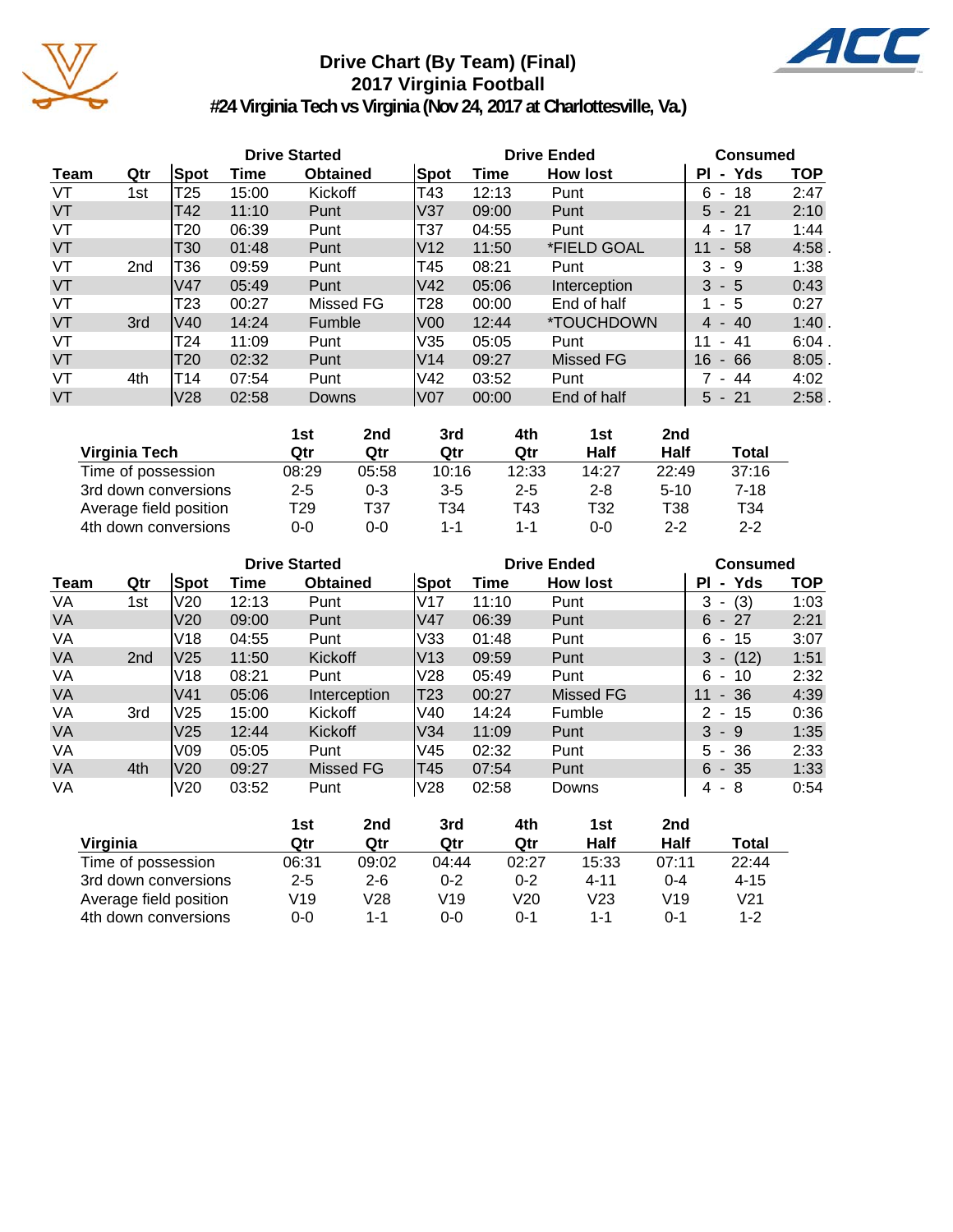

# **Drive Chart (By Quarter) (Final) 2017 Virginia Football**



**#24 Virginia Tech vs Virginia (Nov 24, 2017 at Charlottesville, Va.)**

|           |     |                 |       | <b>Drive Started</b> |                 |       | <b>Drive Ended</b> | <b>Consumed</b>            |            |  |
|-----------|-----|-----------------|-------|----------------------|-----------------|-------|--------------------|----------------------------|------------|--|
| Team      | Qtr | Spot            | Time  | <b>Obtained</b>      | Spot            | Time  | <b>How lost</b>    | PI - Yds                   | <b>TOP</b> |  |
| VT        | 1st | T <sub>25</sub> | 15:00 | Kickoff              | T43             | 12:13 | Punt               | $6 - 18$                   | 2:47       |  |
| VA        |     | V20             | 12:13 | Punt                 | V17             | 11:10 | Punt               | $3 - (3)$                  | 1:03       |  |
| VT        |     | T42             | 11:10 | Punt                 | V37             | 09:00 | Punt               | $5 - 21$                   | 2:10       |  |
| VA        |     | V20             | 09:00 | Punt                 | V47             | 06:39 | Punt               | $6 - 27$                   | 2:21       |  |
| VT        |     | T20             | 06:39 | Punt                 | T37             | 04:55 | Punt               | 4 - 17                     | 1:44       |  |
| VA        |     | V18             | 04:55 | Punt                 | V33             | 01:48 | Punt               | $6 - 15$                   | 3:07       |  |
| VT        |     | T30             | 01:48 | Punt                 | V12             | 11:50 | *FIELD GOAL        | $-58$<br>11                | 4:58.      |  |
| <b>VA</b> | 2nd | V25             | 11:50 | Kickoff              | V13             | 09:59 | Punt               | 3<br>$- (12)$              | 1:51       |  |
| VT        |     | T36             | 09:59 | Punt                 | T45             | 08:21 | Punt               | 3<br>9<br>$\sim$           | 1:38       |  |
| <b>VA</b> |     | V18             | 08:21 | Punt                 | V28             | 05:49 | Punt               | $6 - 10$                   | 2:32       |  |
| VT        |     | V47             | 05:49 | Punt                 | V42             | 05:06 | Interception       | 3<br>- 5                   | 0:43       |  |
| VA        |     | V41             | 05:06 | Interception         | T23             | 00:27 | Missed FG          | $-36$<br>11                | 4:39       |  |
| VT        |     | T23             | 00:27 | Missed FG            | T28             | 00:00 | End of half        | - 5<br>1                   | 0:27       |  |
| VA        | 3rd | V25             | 15:00 | Kickoff              | V40             | 14:24 | Fumble             | $2 - 15$                   | 0:36       |  |
| VT        |     | V40             | 14:24 | Fumble               | V <sub>00</sub> | 12:44 | *TOUCHDOWN         | 4 - 40                     | 1:40.      |  |
| <b>VA</b> |     | V25             | 12:44 | Kickoff              | V34             | 11:09 | Punt               | 3<br>$-9$                  | 1:35       |  |
| VT        |     | T24             | 11:09 | Punt                 | V35             | 05:05 | Punt               | 41<br>11<br>$\blacksquare$ | 6:04.      |  |
| <b>VA</b> |     | V09             | 05:05 | Punt                 | V45             | 02:32 | Punt               | $5 - 36$                   | 2:33       |  |
| VT        |     | T20             | 02:32 | Punt                 | V14             | 09:27 | Missed FG          | 16<br>66<br>$\blacksquare$ | $8:05$ .   |  |
| <b>VA</b> | 4th | V20             | 09:27 | Missed FG            | T45             | 07:54 | Punt               | $6 - 35$                   | 1:33       |  |
| VT        |     | T14             | 07:54 | Punt                 | V42             | 03:52 | Punt               | $7 - 44$                   | 4:02       |  |
| <b>VA</b> |     | V20             | 03:52 | Punt                 | V28             | 02:58 | Downs              | $-8$<br>$\overline{4}$     | 0:54       |  |
| VT        |     | V28             | 02:58 | Downs                | V <sub>07</sub> | 00:00 | End of half        | $5 - 21$                   | 2:58.      |  |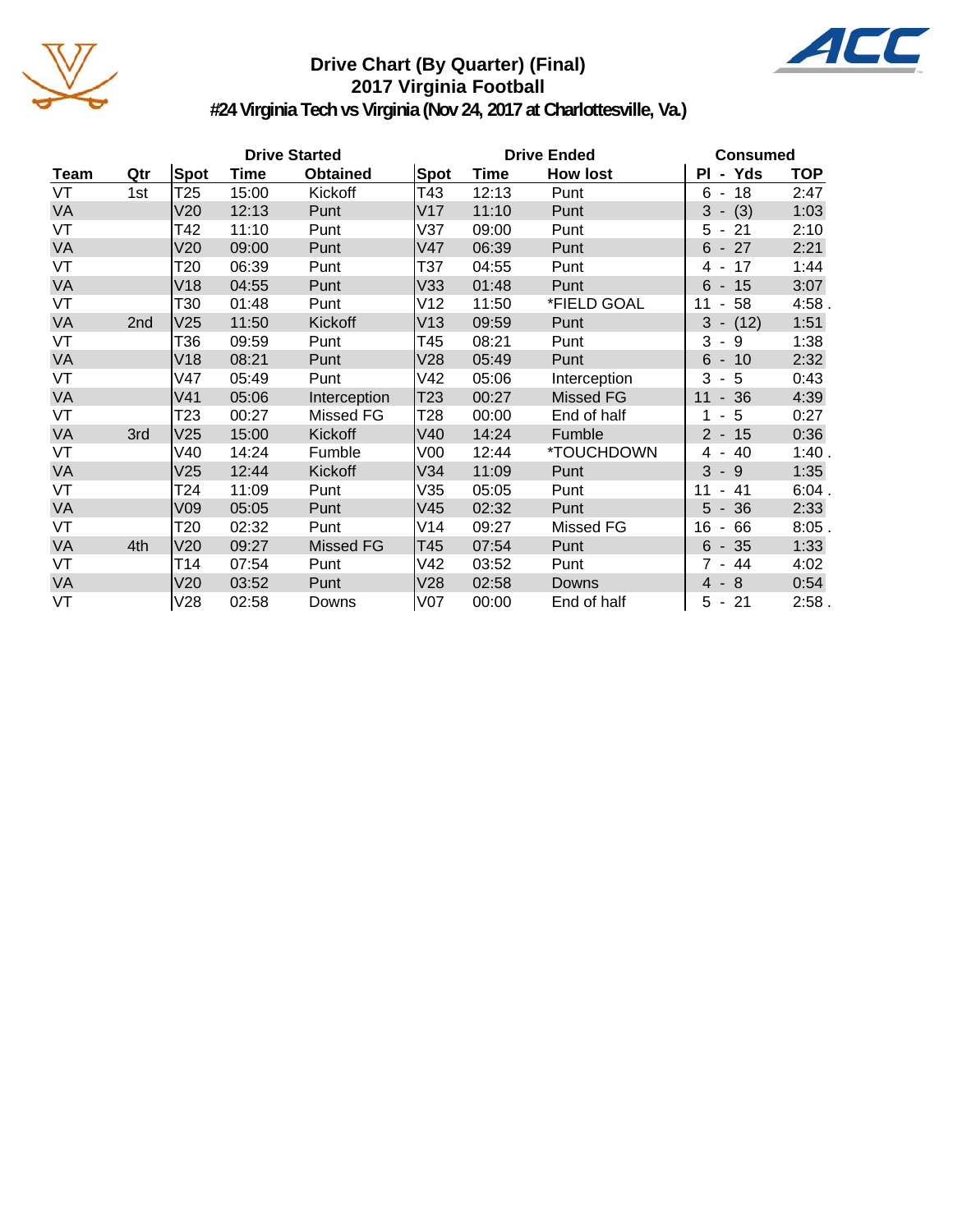

## **Play-by-Play Summary (1st quarter) #24 Virginia Tech vs Virginia (Nov 24, 2017 at Charlottesville, Va.)**



| <b>Quarter Summary</b>                            | Score                                                                                                                                                | Time<br>Poss<br>R | <b>1st Downs</b><br>Ρ<br>х | Т | 3rd                     | <b>Conversions</b><br>4th    | Rushing                                                                                 | Passing | <b>Penalties</b> |                |
|---------------------------------------------------|------------------------------------------------------------------------------------------------------------------------------------------------------|-------------------|----------------------------|---|-------------------------|------------------------------|-----------------------------------------------------------------------------------------|---------|------------------|----------------|
|                                                   |                                                                                                                                                      |                   |                            |   |                         |                              |                                                                                         |         |                  |                |
|                                                   |                                                                                                                                                      |                   |                            |   |                         |                              | END OF 1st QUARTER: Virginia 0, Virginia Tech 0                                         |         |                  |                |
| $1 - 10$<br><b>VA 44</b>                          | McClease, D rush for 2 yards to the VA42 (Blanding, Q;Mack, J).                                                                                      |                   |                            |   |                         |                              |                                                                                         |         |                  |                |
| 2-6<br><b>VT 33</b><br>3-7                        | Jackson, J pass complete to Phillips, C for 23 yards to the VA44, 1ST DOWN VT.                                                                       |                   |                            |   |                         |                              |                                                                                         |         |                  | P4             |
| $1 - 10$<br>VT 30<br><b>VT 34</b>                 | Clark, J rush for 4 yards to the VT34 (Moore, C;Mack, J).<br>Peoples, S rush for loss of 1 yard to the VT33 (Hanback, E).                            |                   |                            |   |                         |                              |                                                                                         |         |                  |                |
| VIRGINIA TECH drive start at 01:48.               |                                                                                                                                                      |                   |                            |   |                         |                              |                                                                                         |         |                  |                |
|                                                   |                                                                                                                                                      |                   |                            |   | 6 plays, 15 yards, 3:07 |                              |                                                                                         |         |                  |                |
| 4-9<br><b>VA 33</b>                               | TEAM punt 37 yards to the VT30, downed (blocked by Quillen, J).                                                                                      |                   |                            |   |                         |                              |                                                                                         |         |                  |                |
| <b>VA 33</b><br>3-9                               | Benkert, K pass incomplete to Levrone, A.                                                                                                            |                   |                            |   |                         |                              |                                                                                         |         |                  |                |
| VA 32<br>2-10                                     | Benkert, K pass complete to Butts, E for 1 yard to the VA33 (Gaines, H).                                                                             |                   |                            |   |                         |                              |                                                                                         |         |                  |                |
| VA 32<br>$1 - 10$                                 | Ellis, J rush for no gain to the VA32 (Edmunds, Tr;Ladler, K).                                                                                       |                   |                            |   |                         |                              |                                                                                         |         |                  |                |
|                                                   | out-of-bounds.                                                                                                                                       |                   |                            |   |                         |                              |                                                                                         |         |                  |                |
| <b>VA 24</b><br>2-4<br>$3-4$<br>VA 24             | Benkert, K pass incomplete to Dowling, D.                                                                                                            |                   |                            |   |                         |                              | Benkert, K pass complete to Levrone, A for 8 yards to the VA32, 1ST DOWN VA,            |         |                  | P <sub>2</sub> |
| 1-10 VA 18                                        |                                                                                                                                                      |                   |                            |   |                         |                              | Benkert, K pass complete to Dubois, H for 6 yards to the VA24 (Motuapuaka, A).          |         |                  |                |
| VIRGINIA drive start at 04:55.                    |                                                                                                                                                      |                   |                            |   |                         |                              |                                                                                         |         |                  |                |
|                                                   |                                                                                                                                                      |                   |                            |   | 4 plays, 17 yards, 1:44 |                              |                                                                                         |         |                  |                |
| 4-3<br><b>VT 37</b>                               | Bradburn, O punt 45 yards to the VA18, fair catch by Hamm, D.                                                                                        |                   |                            |   |                         |                              |                                                                                         |         |                  |                |
| 3-6<br>VT 34                                      | Jackson, J pass complete to McMillian, T for 3 yards to the VT37 (Mack, J).                                                                          |                   |                            |   |                         |                              |                                                                                         |         |                  |                |
| 2-10 VT 30                                        | Jackson, J pass complete to Carroll, C.J. for 4 yards to the VT34 (Kiser, M).                                                                        |                   |                            |   |                         |                              |                                                                                         |         |                  |                |
| 1-10 VT 30                                        | Jackson, J pass incomplete to Keene, D.                                                                                                              |                   |                            |   |                         |                              |                                                                                         |         |                  |                |
| VIRGINIA TECH drive start at 06:39.<br>1-10 VT 20 | Phillips, C rush for 10 yards to the VT30, 1ST DOWN VT (Moore, C).                                                                                   |                   |                            |   |                         |                              |                                                                                         |         |                  | R <sub>3</sub> |
|                                                   |                                                                                                                                                      |                   |                            |   | 6 plays, 27 yards, 2:21 |                              |                                                                                         |         |                  |                |
| 4-8<br>VA 47                                      | Coleman, L punt 53 yards to the VT0, touchback.                                                                                                      |                   |                            |   |                         |                              |                                                                                         |         |                  |                |
| 3-8<br>VA 47                                      | Benkert, K pass incomplete to Zaccheaus, O (Motuapuaka, A).                                                                                          |                   |                            |   |                         |                              |                                                                                         |         |                  |                |
| 2-10 VA 45                                        | Reed, J rush for 2 yards to the VA47 (Settle, T).                                                                                                    |                   |                            |   |                         |                              |                                                                                         |         |                  |                |
| 1-10 VA 45                                        | Benkert, K pass incomplete to Dowling, D (Motuapuaka, A).                                                                                            |                   |                            |   |                         |                              |                                                                                         |         |                  |                |
| 3-8<br>VA 22                                      |                                                                                                                                                      |                   |                            |   |                         |                              | Benkert, K pass complete to Reed, J for 23 yards to the VA45, 1ST DOWN VA (Floyd, R).   |         |                  | P <sub>1</sub> |
| 2-10 VA 20                                        | Ellis, J rush for 2 yards to the VA22 (Floyd, R;Newsome, D).                                                                                         |                   |                            |   |                         |                              |                                                                                         |         |                  |                |
| 1-10 VA 20                                        | Benkert, K pass incomplete to Dowling, D.                                                                                                            |                   |                            |   |                         |                              |                                                                                         |         |                  |                |
| VIRGINIA drive start at 09:00.                    |                                                                                                                                                      |                   |                            |   |                         |                              |                                                                                         |         |                  |                |
|                                                   |                                                                                                                                                      |                   |                            |   | 5 plays, 21 yards, 2:10 |                              |                                                                                         |         |                  |                |
| 4-4<br>VA 37                                      | Bradburn, O punt 37 yards to the VA0, touchback.                                                                                                     |                   |                            |   |                         |                              |                                                                                         |         |                  |                |
| $3-3$<br><b>VA 36</b>                             | Jackson, J rush for loss of 1 yard to the VA37 (Mack, J;Kiser, M).                                                                                   |                   |                            |   |                         |                              |                                                                                         |         |                  |                |
| 2-10 VA 43                                        | Peoples, S rush for 7 yards to the VA36 (Thornhill, J).                                                                                              |                   |                            |   |                         |                              |                                                                                         |         |                  |                |
| VT 45<br>2-7<br>1-10 VA 43                        | Jackson, J pass complete to Grimsley, H for 12 yards to the VA43, 1ST DOWN VT (Kiser, M).<br>Jackson, J pass incomplete to Holston, J, dropped pass. |                   |                            |   |                         |                              |                                                                                         |         |                  | P <sub>2</sub> |
| 1-10 VT 42                                        | Holston, J rush for 3 yards to the VT45 (Alonso, M; Hanback, E).                                                                                     |                   |                            |   |                         |                              |                                                                                         |         |                  |                |
| VIRGINIA TECH drive start at 11:10.               |                                                                                                                                                      |                   |                            |   |                         |                              |                                                                                         |         |                  |                |
|                                                   |                                                                                                                                                      |                   |                            |   |                         | 3 plays, minus 3 yards, 1:03 |                                                                                         |         |                  |                |
| 4-13 VA 17                                        | Coleman, L punt 41 yards to the VT42, fair catch by Stroman, G.                                                                                      |                   |                            |   |                         |                              |                                                                                         |         |                  |                |
| 3-13 VA 17                                        | Benkert, K pass incomplete to Reed, J.                                                                                                               |                   |                            |   |                         |                              |                                                                                         |         |                  |                |
| 2-10 VA 20                                        |                                                                                                                                                      |                   |                            |   |                         |                              | Benkert, K pass complete to Zaccheaus, O for loss of 3 yards to the VA17 (Edmunds, Tr). |         |                  |                |
| 1-10 VA 20                                        | Benkert, K pass incomplete to Ellis, J.                                                                                                              |                   |                            |   |                         |                              |                                                                                         |         |                  |                |
| VIRGINIA drive start at 12:13.                    |                                                                                                                                                      |                   |                            |   | 6 plays, 18 yards, 2:47 |                              |                                                                                         |         |                  |                |
| 4-4<br>VT 43                                      | Bradburn, O punt 57 yards to the VA0, touchback.                                                                                                     |                   |                            |   |                         |                              |                                                                                         |         |                  |                |
| 3-4<br>VT 43                                      | Jackson, J pass incomplete to Grimsley, H.                                                                                                           |                   |                            |   |                         |                              |                                                                                         |         |                  |                |
| $2 - 5$<br><b>VT 42</b>                           | Peoples, S rush for 1 yard to the VT43 (Hanback, E; Kiser, M).                                                                                       |                   |                            |   |                         |                              |                                                                                         |         |                  |                |
| 1-10 VT 37                                        | Peoples, S rush for 5 yards to the VT42 (Mack, J; Moore, C).                                                                                         |                   |                            |   |                         |                              |                                                                                         |         |                  |                |
| VT 34<br>3-1                                      | Jackson, J rush for 3 yards to the VT37, 1ST DOWN VT (Mack, J).                                                                                      |                   |                            |   |                         |                              |                                                                                         |         |                  | R1             |
| VT 30<br>$2 - 5$                                  | Peoples, S rush for 4 yards to the VT34 (Moore, C; Blanding, Q).                                                                                     |                   |                            |   |                         |                              |                                                                                         |         |                  |                |
| $1-10$ VT 25                                      | Delaney, B kickoff 65 yards to the VT0, touchback.<br>Peoples, S rush for 5 yards to the VT30 (Alonso, M; Kiser, M).                                 |                   |                            |   |                         |                              |                                                                                         |         |                  |                |
| $1-10$ VT 35                                      | VA ball on VA35.                                                                                                                                     |                   |                            |   |                         |                              |                                                                                         |         |                  |                |
|                                                   |                                                                                                                                                      |                   |                            |   |                         |                              |                                                                                         |         |                  |                |
| Virginia wins toss, defers, defends South endzone |                                                                                                                                                      |                   |                            |   |                         |                              |                                                                                         |         |                  |                |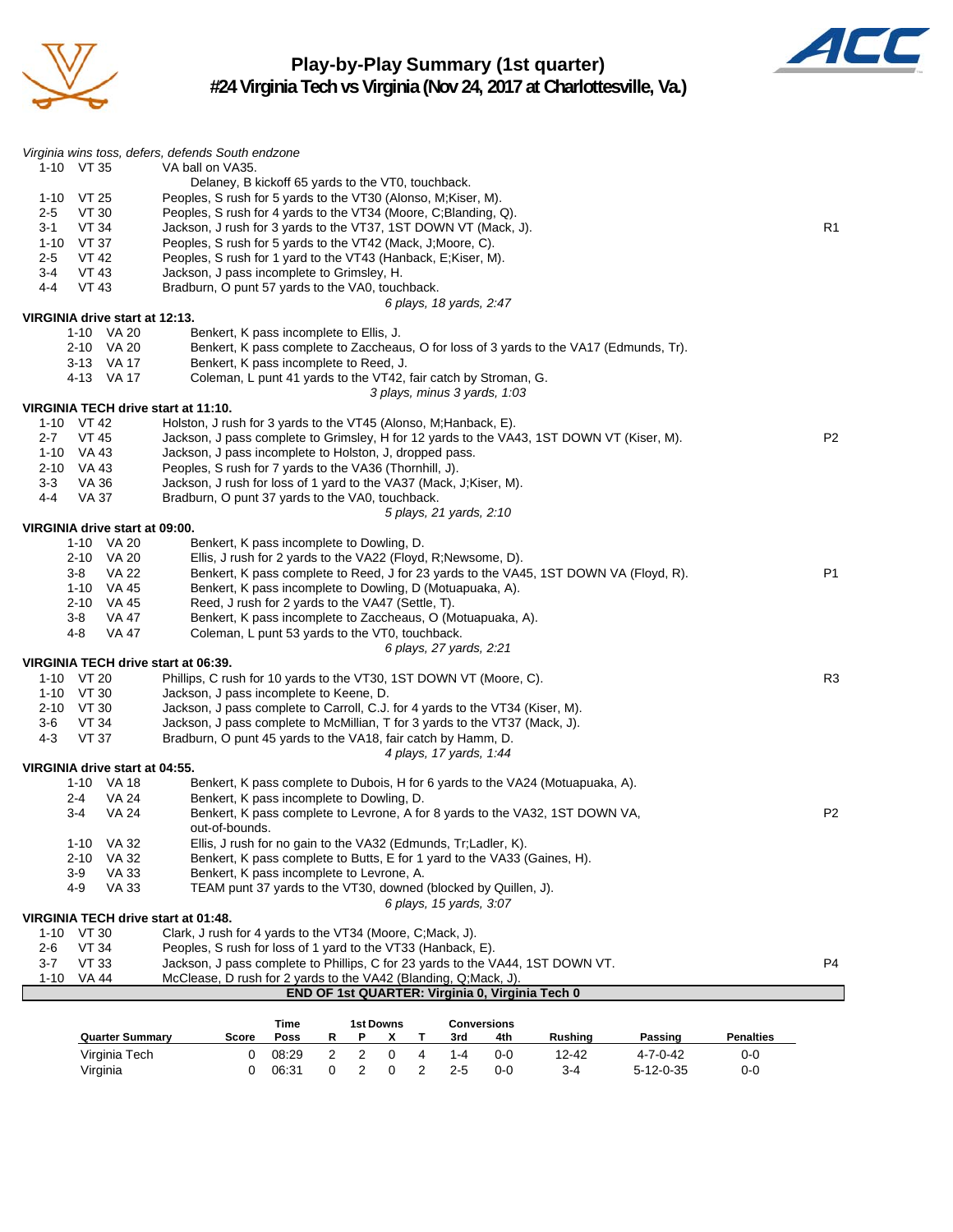

## **Quickie Statistics (1st quarter only) #24 Virginia Tech vs Virginia (Nov 24, 2017 at Charlottesville, Va.)**



| VT          | VA             |
|-------------|----------------|
| Ω           | 0              |
| 4           | $\overline{c}$ |
| 12-42       | $3 - 4$        |
| 42          | 35             |
| $7 - 4 - 0$ | $12 - 5 - 0$   |
| 19-84       | 15-39          |
| $0-0$       | $0 - 0$        |
| $0 - 0$     | $0-0$          |
| $0-0$       | $0-0$          |
| $0 - 0$     | $0-0$          |
| $3 - 46.3$  | $3 - 43.7$     |
| $0 - 0$     | $0 - 0$        |
| $0 - 0$     | $0-0$          |
| 08:29       | 06:31          |
| 2 of 5      | $2$ of 5       |
| $0$ of $0$  | $0$ of $0$     |
|             |                |

#### **Virginia Tech Virginia**

| <b>Rushing</b>           | No.     |             | <b>Gain Loss</b> | <b>Net</b>   | TD              | Lg   | Avg            | <b>Rushing</b>      |                | No. Gain Loss |       |          | <b>Net</b><br>TD              |
|--------------------------|---------|-------------|------------------|--------------|-----------------|------|----------------|---------------------|----------------|---------------|-------|----------|-------------------------------|
| <b>Steven Peoples</b>    | 6       | 22          |                  | 21           | $\Omega$        | 7    | 3.5            | Joe Reed            |                | 2             | 0     |          | $\overline{2}$<br>$\mathbf 0$ |
| Cam Phillips             |         | 10          | 0                | 10           | 0               | 10   | 10.0           | Jordan Ellis        | $\overline{2}$ | 2             | 0     |          | $\overline{2}$<br>$\mathbf 0$ |
| James Clark              |         | 4           | 0                | 4            | 0               | 4    | 4.0            |                     |                |               |       |          |                               |
| Jalen Holston            | 1       | 3           | 0                | 3            | $\Omega$        | 3    | 3.0            |                     |                |               |       |          |                               |
| Passing                  |         | C-A-I       | Yds              | <b>TD</b>    |                 | Long | <b>Sack</b>    | <b>Passing</b>      |                | $C-A-I$       |       | Yds      | TD<br>Lo                      |
| Josh Jackson             |         | $4 - 7 - 0$ |                  | 42           | $\Omega$        | 23   | $\Omega$       | <b>Kurt Benkert</b> |                | $5 - 12 - 0$  |       | 35       | $\Omega$                      |
| <b>Receiving</b>         | No.     |             | Yards            | TD           | Long            |      |                | Receiving           | No.            | Yards         |       | TD       | Long                          |
| Cam Phillips             |         |             | 23               | $\Omega$     | $\overline{23}$ |      |                | Joe Reed            |                |               | 23    | $\Omega$ | 23                            |
| <b>Hezekiah Grimsley</b> |         |             | 12               | 0            | 12              |      |                | Andre Levrone       |                |               | 8     | 0        | ξ                             |
| C.J. Carroll             |         |             | 4                | 0            | 4               |      |                | Hasise Dubois       |                |               | 6     | 0        | 6                             |
| Travon McMillian         |         |             | 3                | 0            | 3               |      |                | Evan Butts          |                |               |       | 0        |                               |
| <b>Punting</b>           | No.     | Yds         | Avg              |              | Long            | ln20 | TВ             | <b>Punting</b>      | No.            | Yds           |       | Avg      | Long                          |
| Oscar Bradburn           | 3       | 139         | 46.3             |              | 57              | 1    | $\mathfrak{p}$ | Lester Coleman      | 2              | 94            |       | 47.0     | 53                            |
|                          |         |             |                  |              |                 |      |                | <b>TEAM</b>         |                | 37            |       | 37.0     | 37                            |
| <b>Punt Returns</b>      | No.     | Yards       |                  | TD           | Long            |      |                | <b>Punt Returns</b> | No.            | Yards         |       | TD       | Long                          |
| <b>Kick Returns</b>      | No.     | Yards       |                  | TD           | Long            |      |                | <b>Kick Returns</b> | No.            | Yards         |       | TD       | Long                          |
| <b>Tackles</b>           | UA-A    |             | Total            | <b>Sacks</b> |                 | TFL  |                | <b>Tackles</b>      | UA-A           |               | Total |          | <b>Sacks</b>                  |
| Reggie Floyd             | $1 - 1$ |             | 2                |              | 0.0             | 0.0  |                | Jordan Mack         | $2 - 4$        |               | 6     |          | 0.0                           |
| Tremaine Edmunds         | $1 - 1$ |             | 2                |              | 0.0             |      | 1.0            | Micah Kiser         | $2 - 3$        |               | 5     |          | 0.0                           |
| <b>Houshun Gaines</b>    | $1 - 0$ |             | 1                |              | 0.0             | 0.0  |                | <b>Chris Moore</b>  | $1 - 3$        |               | 4     |          | 0.0                           |

Tim Settle 1-0 1 0.0 0.0

| Rushing             |                | No. Gain Loss  |       |      | <b>Net</b>     | TD   | Lg             | Avg         |
|---------------------|----------------|----------------|-------|------|----------------|------|----------------|-------------|
| Joe Reed            | 1              | 2              |       | 0    | 2              | 0    | 2              | 2.0         |
| Jordan Ellis        | $\overline{2}$ | $\mathfrak{p}$ |       | 0    | $\mathfrak{p}$ | 0    | $\mathfrak{p}$ | 1.0         |
|                     |                |                |       |      |                |      |                |             |
| Passing             |                | C-A-I          |       | Yds  | TD             | Long |                | <b>Sack</b> |
| <b>Kurt Benkert</b> |                | $5 - 12 - 0$   |       | 35   | 0              |      | 23             | 0           |
| Receiving           | No.            |                | Yards | TD   |                | Long |                |             |
| Joe Reed            | 1              |                | 23    | 0    |                | 23   |                |             |
| Andre Levrone       | 1              |                | 8     | 0    |                | 8    |                |             |
| Hasise Dubois       | 1              |                | 6     | 0    |                | 6    |                |             |
| Evan Butts          | 1              |                | 1     | 0    |                | 1    |                |             |
| <b>Punting</b>      | No.            | Yds            |       | Avq  | Long           |      | In20           | ΤВ          |
| Lester Coleman      | $\overline{c}$ | 94             |       | 47.0 |                | 53   | 0              | 1           |
| TEAM                |                |                |       |      |                |      |                |             |
|                     | 1              | 37             |       | 37.0 |                | 37   | 0              | 0           |
| <b>Punt Returns</b> | No.            | Yards          |       | TD   |                | Long |                |             |
| <b>Kick Returns</b> | No.            | Yards          |       | TD   |                | Long |                |             |
| <b>Tackles</b>      | UA-A           |                | Total |      | <b>Sacks</b>   |      | TFL            |             |
| Jordan Mack         | $2 - 4$        |                | 6     |      | 0.0            |      | 0.5            |             |
| Micah Kiser         | $2 - 3$        |                | 5     |      | 0.0            |      | 0.5            |             |
| <b>Chris Moore</b>  | $1 - 3$        |                | 4     |      | 0.0            |      | 0.0            |             |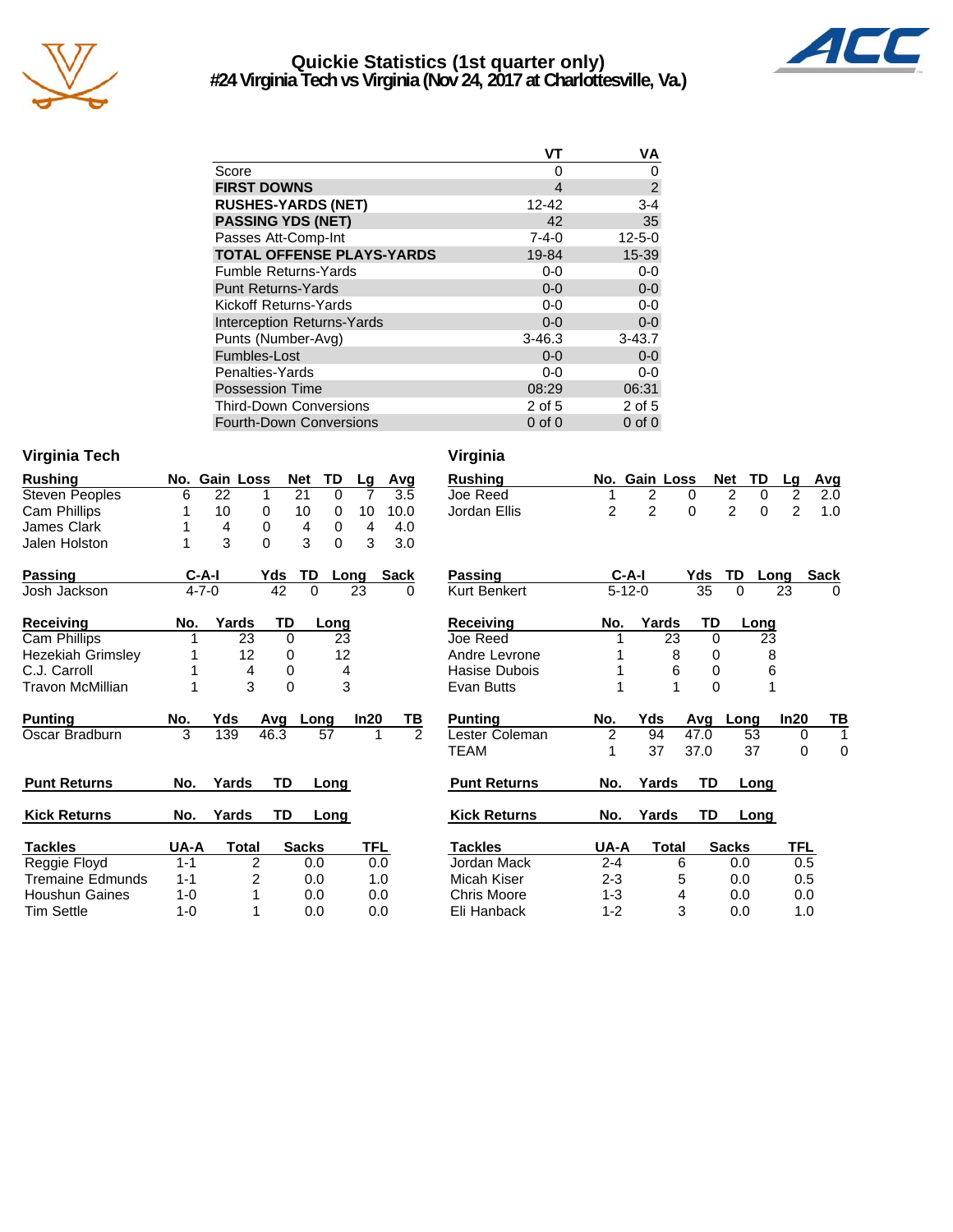

## **Play-by-Play Summary (2nd quarter) #24 Virginia Tech vs Virginia (Nov 24, 2017 at Charlottesville, Va.)**



| 2-8                 | VA 42                    |                                | Start of 2nd quarter, clock 15:00.                                                                                                   |                |
|---------------------|--------------------------|--------------------------------|--------------------------------------------------------------------------------------------------------------------------------------|----------------|
| $2 - 8$             | VA 42                    |                                | McClease, D rush for 11 yards to the VA31, 1ST DOWN VT, out-of-bounds.                                                               | R <sub>5</sub> |
| $1 - 10$            | VA 31                    |                                | Jackson, J pass complete to McClease, D for 9 yards to the VA22 (Moore, C).                                                          |                |
| $2 - 1$<br>$1 - 10$ | VA 22<br>VA 20           |                                | McClease, D rush for 2 yards to the VA20, 1ST DOWN VT (Kiser, M).<br>Peoples, S rush for 2 yards to the VA18 (Blanding, Q;Mack, J).  | R <sub>6</sub> |
| 2-8                 | VA 18                    |                                | Peoples, S rush for no gain to the VA18 (Brown, A; Kiser, M).                                                                        |                |
| $3-8$               | <b>VA 18</b>             |                                | Jackson, J rush for 6 yards to the VA12 (Kiser, M;Mack, J).                                                                          |                |
| 4-2                 | <b>VA 12</b>             |                                | Johnson, B field goal attempt from 30 GOOD, clock 11:50.                                                                             |                |
|                     |                          |                                | Virginia Tech 3, Virginia 0                                                                                                          |                |
|                     |                          |                                | 11 plays, 58 yards, 4:58                                                                                                             |                |
|                     |                          | VIRGINIA drive start at 11:50. | Johnson, B kickoff 65 yards to the VA0, touchback.                                                                                   |                |
|                     |                          | 1-10 VA 25                     | Ellis, J rush for loss of 4 yards to the VA21 (Gaines, H).                                                                           |                |
|                     |                          | 2-14 VA 21                     | Benkert, K sacked for loss of 4 yards to the VA17 (Edmunds, Tr).                                                                     |                |
|                     |                          | 3-18 VA 17                     | Reed, J rush for loss of 4 yards to the VA13.                                                                                        |                |
|                     |                          | 4-22 VA 13                     | Coleman, L punt 51 yards to the VT36, Stroman, G return 0 yards to the VT36 (Spaziani, J).                                           |                |
|                     |                          |                                | 3 plays, minus 12 yards, 1:51                                                                                                        |                |
|                     |                          |                                | VIRGINIA TECH drive start at 09:59.                                                                                                  |                |
|                     | 1-10 VT 36               |                                | McClease, D rush for 7 yards to the VT43 (Blanding, Q).                                                                              |                |
| 2-3<br>$3 - 1$      | VT 43<br>VT 45           |                                | Jackson, J rush for 2 yards to the VT45 (Brown, A; Peace, C).<br>Peoples, S rush for no gain to the VT45 (Blanding, Q;Thornhill, J). |                |
| $4 - 1$             | <b>VT 45</b>             |                                | Bradburn, O punt 37 yards to the VA18, fair catch by Hamm, D.                                                                        |                |
|                     |                          |                                | 3 plays, 9 yards, 1:38                                                                                                               |                |
|                     |                          | VIRGINIA drive start at 08:21. |                                                                                                                                      |                |
|                     |                          | 1-10 VA 18                     | Benkert, K pass complete to Ellis, J for 4 yards to the VA22 (Hill, T).                                                              |                |
|                     | 2-6                      | VA 22                          | PENALTY VT offside (Hill, T) 5 yards to the VA27.                                                                                    |                |
|                     | $2 - 1$                  | <b>VA 27</b>                   | Benkert, K pass incomplete to Dowling, D.                                                                                            |                |
|                     | 3-1                      | VA 27                          | Benkert, K pass complete to Zaccheaus, O for 4 yards to the VA31, 1ST DOWN VA (Ladler, K).                                           | P <sub>3</sub> |
|                     |                          | 1-10 VA 31<br>2-10 VA 31       | Benkert, K pass incomplete to Reed, J.<br>Ellis, J rush for loss of 3 yards to the VA28, fumble by Ellis, J recovered by VA Ellis,   |                |
|                     |                          |                                | J at VA28.                                                                                                                           |                |
|                     |                          | 3-13 VA 28                     | Benkert, K pass incomplete to Zaccheaus, O.                                                                                          |                |
|                     |                          | 4-13 VA 28                     | Coleman, L punt 34 yards to the VT38, out-of-bounds, PENALTY VA personal foul (Spaziani,                                             |                |
|                     |                          |                                | J) 15 yards to the VA47, 1st and 10, VT ball on VA47.                                                                                |                |
|                     |                          |                                | 6 plays, 10 yards, 2:32                                                                                                              |                |
|                     |                          |                                | VIRGINIA TECH drive start at 05:49.                                                                                                  |                |
|                     | 1-10 VA 47               |                                | Timeout Virginia Tech, clock 05:49.                                                                                                  |                |
|                     | 1-10 VA 47<br>2-10 VA 47 |                                | Jackson, J pass incomplete to Kumah, E.<br>McClease, D rush for 5 yards to the VA42 (Mack, J;Kiser, M).                              |                |
| $3-5$               | <b>VA 42</b>             |                                | Jackson, J pass intercepted by Thornhill, J at the VA41, Thornhill, J return 0 yards to                                              |                |
|                     |                          |                                | the VA41.                                                                                                                            |                |
|                     |                          |                                | 3 plays, 5 yards, 0:43                                                                                                               |                |
|                     |                          | VIRGINIA drive start at 05:06. |                                                                                                                                      |                |
|                     |                          | 1-10 VA 41                     | Benkert, K rush for loss of 2 yards to the VA39 (Settle, T; Walker, R).                                                              |                |
|                     |                          | 2-12 VA 39                     | Benkert, K pass complete to Zaccheaus, O for 10 yards to the VA49 (Newsome, D).                                                      |                |
|                     | 3-2                      | VA 49                          | Benkert, K pass complete to Cowley, T for 9 yards to the VT42, 1ST DOWN VA, out-of-bounds                                            | P4             |
|                     |                          | 1-10 VT 42                     | (Floyd, R).<br>Benkert, K pass incomplete to Zaccheaus, O.                                                                           |                |
|                     | $2 - 10$                 | VT 42                          | Benkert, K pass complete to Butts, E for 6 yards to the VT36 (Edmunds, Tr).                                                          |                |
|                     | $3 - 4$                  | <b>VT 36</b>                   | Ellis, J rush for 3 yards to the VT33 (Ladler, K;Hill, T).                                                                           |                |
|                     | $4 - 1$                  | <b>VT 33</b>                   | Ellis, J rush for 2 yards to the VT31, 1ST DOWN VA (Settle, T).                                                                      | R <sub>5</sub> |
|                     |                          | 1-10 VT 31                     | Benkert, K rush for no gain to the VT31 (Edmunds, Tr).                                                                               |                |
|                     |                          | 2-10 VT 31                     | Benkert, K pass incomplete to Levrone, A, dropped pass.                                                                              |                |
|                     |                          | 3-10 VT 31                     | Timeout Virginia Tech, clock 00:38.                                                                                                  |                |
|                     |                          | 3-10 VT 31                     | Benkert, K pass complete to Dowling, D for 8 yards to the VT23 (Newsome, D).                                                         |                |
|                     | 4-2                      | VT 23                          | Mejia, A.J. field goal attempt from 41 MISSED - wide right, spot at VT23, clock 00:27.<br>11 plays, 36 yards, 4:39                   |                |
|                     |                          |                                | VIRGINIA TECH drive start at 00:27.                                                                                                  |                |
|                     | 1-10 VT 23               |                                | McMillian, T rush for 5 yards to the VT28 (Alonso, M).                                                                               |                |
|                     |                          |                                | End of half, clock 00:00.                                                                                                            |                |

|                                                        | Lind of Hall, crook co.co. |             |   |  |           |  |         |                    |                |                   |                  |  |
|--------------------------------------------------------|----------------------------|-------------|---|--|-----------|--|---------|--------------------|----------------|-------------------|------------------|--|
| <sup>1</sup> play, 5 yards, 0:27                       |                            |             |   |  |           |  |         |                    |                |                   |                  |  |
| <b>END OF 2nd QUARTER: Virginia Tech 3, Virginia 0</b> |                            |             |   |  |           |  |         |                    |                |                   |                  |  |
|                                                        |                            |             |   |  |           |  |         |                    |                |                   |                  |  |
|                                                        |                            | <b>Time</b> |   |  | 1st Downs |  |         | <b>Conversions</b> |                |                   |                  |  |
| <b>Quarter Summary</b>                                 | <b>Score</b>               | <b>Poss</b> | R |  |           |  | 3rd     | 4th                | <b>Rushing</b> | Passing           | <b>Penalties</b> |  |
| Virginia Tech                                          |                            | 05:58       |   |  |           |  | $0 - 3$ | $0 - 0$            | $10 - 40$      | $1 - 3 - 1 - 9$   | $1-5$            |  |
| Virginia                                               |                            | 09:02       |   |  |           |  | $2 - 6$ | $1 - 1$            | $8-(-12)$      | $6 - 11 - 0 - 41$ | $1 - 15$         |  |
|                                                        |                            |             |   |  |           |  |         |                    |                |                   |                  |  |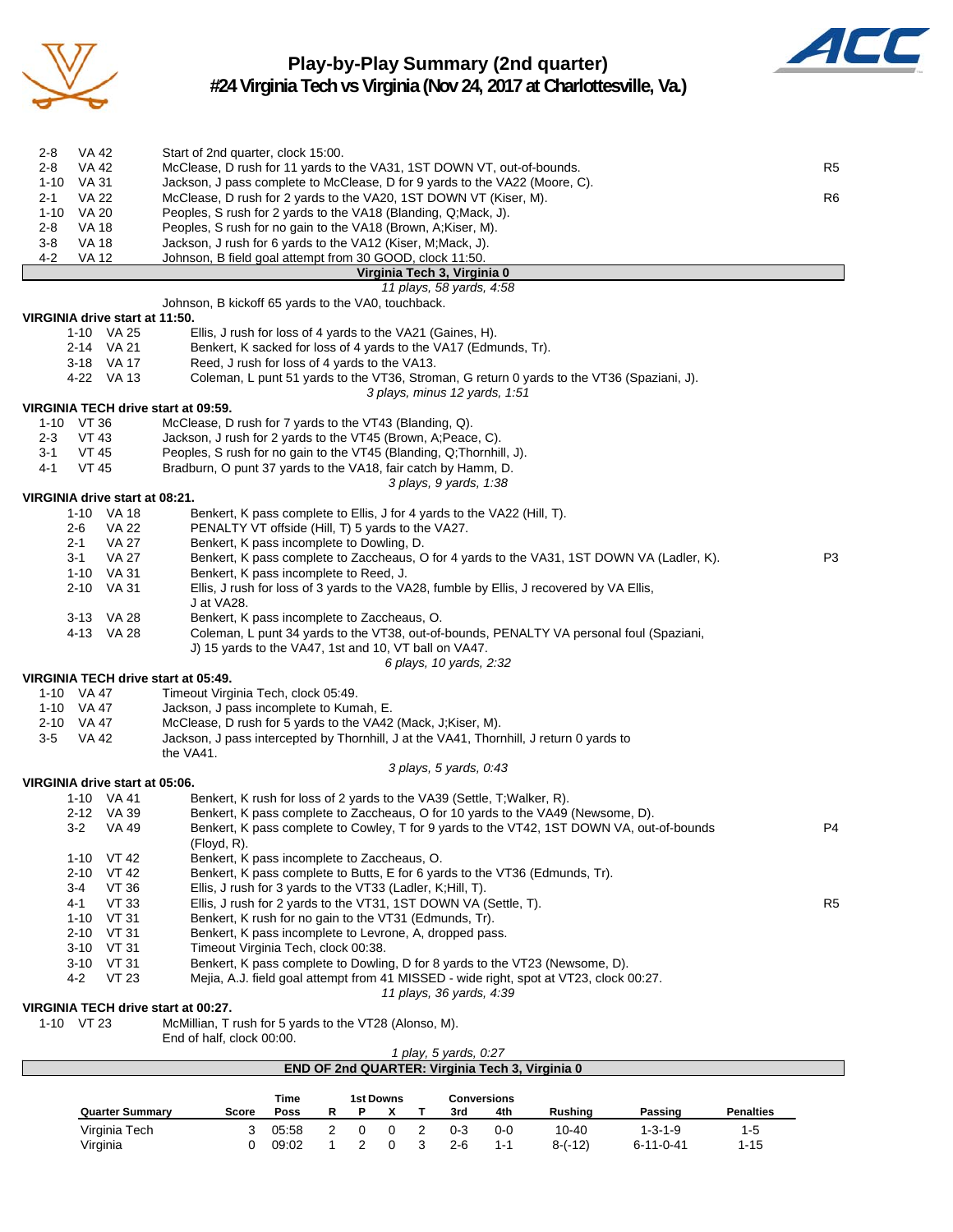

## **Quickie Statistics (2nd quarter only) #24 Virginia Tech vs Virginia (Nov 24, 2017 at Charlottesville, Va.)**



|                                   | VТ             | ٧A           |
|-----------------------------------|----------------|--------------|
| Score                             | 3              | 0            |
| <b>FIRST DOWNS</b>                | $\mathfrak{p}$ | 3            |
| <b>RUSHES-YARDS (NET)</b>         | 10-40          | $8 - 12$     |
| <b>PASSING YDS (NET)</b>          | 9              | 41           |
| Passes Att-Comp-Int               | $3 - 1 - 1$    | $11 - 6 - 0$ |
| <b>TOTAL OFFENSE PLAYS-YARDS</b>  | 13-49          | 19-29        |
| <b>Fumble Returns-Yards</b>       | $0 - 0$        | 0-0          |
| <b>Punt Returns-Yards</b>         | $1 - 0$        | $0 - 0$      |
| Kickoff Returns-Yards             | $0-0$          | 0-0          |
| <b>Interception Returns-Yards</b> | $0 - 0$        | $1 - 0$      |
| Punts (Number-Avg)                | $1 - 37.0$     | $2 - 42.5$   |
| Fumbles-Lost                      | $0 - 0$        | $1 - 0$      |
| Penalties-Yards                   | $1 - 5$        | $1 - 15$     |
| <b>Possession Time</b>            | 05:58          | 09:02        |
| <b>Third-Down Conversions</b>     | 0 of 3         | $2$ of 6     |
| <b>Fourth-Down Conversions</b>    | $0$ of $0$     | 1 of 1       |

#### **Virginia Tech Virginia**

| <b>Rushing</b>          | No. Gain Loss        | TD<br><b>Net</b>                                | Avg<br>Lg             | <b>Rushing</b>       |                | No. Gain Loss             | TD<br><b>Net</b>  | Lg<br>$\overline{a}$                  |
|-------------------------|----------------------|-------------------------------------------------|-----------------------|----------------------|----------------|---------------------------|-------------------|---------------------------------------|
| <b>Deshawn McClease</b> | $\overline{25}$<br>4 | $\overline{25}$<br>0<br>0                       | 6.2<br>11             | Jordan Ellis         | 4              | 5                         | $-2$<br>0<br>7    | $\overline{3}$                        |
| Josh Jackson            | 2<br>8               | 8<br>0<br>0                                     | 6<br>4.0              | Joe Reed             |                | 0                         | $-4$<br>4<br>0    | $\pmb{0}$<br>$\overline{\phantom{a}}$ |
| <b>Travon McMillian</b> | 5<br>1               | 5<br>0<br>0                                     | 5.0<br>5              | <b>Kurt Benkert</b>  | 3              | $\Omega$                  | 6<br>-6<br>0      | $\mathbf 0$                           |
| <b>Steven Peoples</b>   | $\overline{2}$<br>3  | $\mathfrak{p}$<br>$\Omega$<br>$\Omega$          | $\mathfrak{p}$<br>0.7 |                      |                |                           |                   |                                       |
| <b>Passing</b>          | $C-A-I$              | Yds<br>TD<br>Long                               | <b>Sack</b>           | Passing              | $C-A-I$        |                           | Yds<br><b>TD</b>  | Long<br>Sε                            |
| Josh Jackson            | $1 - 3 - 1$          | 9<br>$\Omega$                                   | 9<br>$\Omega$         | <b>Kurt Benkert</b>  | $6 - 11 - 0$   |                           | 41<br>0           | 10                                    |
| Receiving               | Yards<br>No.         | TD<br>Long                                      |                       | <b>Receiving</b>     | No.            | Yards                     | TD<br>Long        |                                       |
| Deshawn McClease        | 1                    | 9<br>$\Omega$<br>9                              |                       | Olamide Zaccheaus    | $\overline{2}$ | 14                        | $\Omega$<br>10    |                                       |
|                         |                      |                                                 |                       | <b>Tanner Cowley</b> |                | 9                         | 9<br>0            |                                       |
|                         |                      |                                                 |                       | Doni Dowling         |                | 8                         | 8<br>$\Omega$     |                                       |
|                         |                      |                                                 |                       | Evan Butts           |                | 6                         | 6<br>$\Omega$     |                                       |
| <b>Punting</b>          | No.<br>Yds           | Avq<br>Long                                     | In20<br>ΤВ            | <b>Punting</b>       | No.            | Yds                       | Avq<br>Lona       | In20                                  |
| Oscar Bradburn          | 37                   | 37.0<br>37                                      | 0                     | Lester Coleman       | $\overline{2}$ | 85                        | 42.5<br>51        | 0                                     |
|                         |                      |                                                 |                       |                      |                |                           |                   |                                       |
| <b>Punt Returns</b>     | No.<br>Yards         | TD<br>Long                                      |                       | <b>Punt Returns</b>  | No.            | Yards                     | TD<br>Long        |                                       |
| Greg Stroman            |                      | $\Omega$<br>$\Omega$                            |                       |                      |                |                           |                   |                                       |
| <b>Kick Returns</b>     | No.<br>Yards         | <b>TD</b><br>Long                               |                       | <b>Kick Returns</b>  | No.            | Yards                     | <b>TD</b><br>Long |                                       |
| <b>Tackles</b>          | <b>Total</b><br>UA-A | <b>Sacks</b>                                    | <b>TFL</b>            | <b>Tackles</b>       | UA-A           | <b>Total</b>              | <b>Sacks</b>      | TFL                                   |
| <b>Tremaine Edmunds</b> | $3-0$                | 3<br>1.0                                        | 1.0                   | Micah Kiser          | $1 - 3$        | 4                         | 0.0               | 0.0                                   |
| Deon Newsome            | $2 - 0$              | 2<br>0.0                                        | 0.0                   | Quin Blanding        | $1 - 2$        | 3                         | 0.0               | 0.0                                   |
| <b>Trevon Hill</b>      | $1 - 1$              | 2<br>0.0                                        | 0.0                   | Jordan Mack          | $0 - 3$        | $\ensuremath{\mathsf{3}}$ | 0.0               | 0.0                                   |
| Khalil Ladler           | $1 - 1$              | $\overline{2}$<br>0.0                           | 0.0                   | Andrew Brown         | $0 - 2$        | $\overline{2}$            | 0.0               | 0.0                                   |
| <b>Time</b><br>Qtr      | <b>Scoring Play</b>  |                                                 |                       |                      |                |                           |                   | V-H                                   |
| 11:50<br>2nd            |                      | VT - Brian Johnson 30 yd field goal, 11-58 4:58 |                       |                      |                |                           |                   | $3 - 0$                               |

| Avg<br><u>.g</u>      | <b>Rushing</b>       | No.            | Gain Loss |               | <b>Net</b>   | TD       | <u>Lg</u> | Avg            |
|-----------------------|----------------------|----------------|-----------|---------------|--------------|----------|-----------|----------------|
| 6.2<br>$\mathbf{1}$   | Jordan Ellis         | 4              | 5         | 7             | $-2$         | 0        | 3         | $-0.5$         |
| 6<br>4.0              | Joe Reed             | 1              | 0         | 4             | $-4$         | 0        | 0         | $-4.0$         |
| 5<br>5.0              | <b>Kurt Benkert</b>  | 3              | $\Omega$  | 6             | -6           | $\Omega$ | $\Omega$  | $-2.0$         |
| $\overline{2}$<br>0.7 |                      |                |           |               |              |          |           |                |
| Sack                  | Passing              | C-A-I          |           | Yds           | TD           | Long     |           | <b>Sack</b>    |
| 0                     | <b>Kurt Benkert</b>  | $6 - 11 - 0$   |           | 41            | 0            |          | 10        | 1              |
|                       | Receiving            | No.            | Yards     | TD            |              | Long     |           |                |
|                       | Olamide Zaccheaus    | $\overline{2}$ | 14        | 0             |              | 10       |           |                |
|                       | <b>Tanner Cowley</b> | 1              | 9         | 0             |              | 9        |           |                |
|                       | Doni Dowling         | 1              | 8         | 0             |              | 8        |           |                |
|                       | Evan Butts           | 1              | 6         | 0             |              | 6        |           |                |
|                       |                      |                |           |               |              |          |           |                |
| ΤВ<br>20،             | <b>Punting</b>       | No.            | Yds       | Avg           | Long         |          | In20      |                |
| $\Omega$<br>1         | Lester Coleman       | $\overline{2}$ | 85        | 42.5          |              | 51       | 0         | TB<br>$\Omega$ |
|                       | <b>Punt Returns</b>  | No.            | Yards     | TD            |              | Long     |           |                |
|                       |                      |                |           |               |              |          |           |                |
|                       | <b>Kick Returns</b>  | No.            | Yards     | TD            |              | Long     |           |                |
| TFL                   | <b>Tackles</b>       | UA-A           | Total     |               | <b>Sacks</b> |          | TFL       |                |
| 1.0                   | Micah Kiser          | $1 - 3$        |           | 4             | 0.0          |          | 0.0       |                |
| 0.0                   | Quin Blanding        | $1 - 2$        |           | 3             | 0.0          |          | 0.0       |                |
| 0.0                   | Jordan Mack          | $0 - 3$        |           |               | 0.0          |          | 0.0       |                |
| 0.0                   | Andrew Brown         | $0 - 2$        |           | $\frac{3}{2}$ | 0.0          |          | 0.0       |                |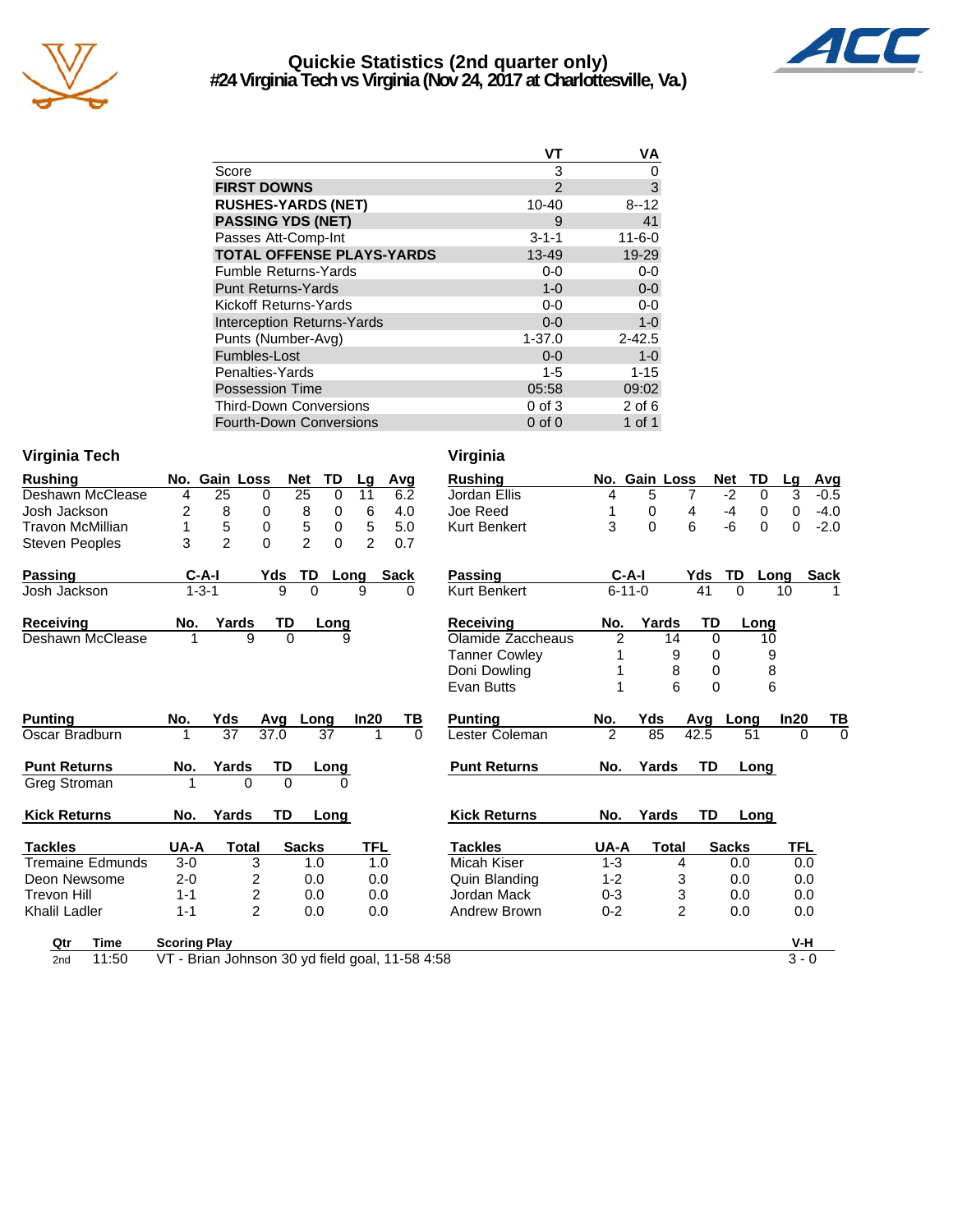

# **Play-by-Play Summary (3rd quarter)**



**#24 Virginia Tech vs Virginia (Nov 24, 2017 at Charlottesville, Va.)**

| VIRGINIA drive start at 15:00.<br>Benkert, K rush for 11 yards to the VA36, 1ST DOWN VA, out-of-bounds.<br>R <sub>6</sub><br>1-10 VA 25<br>Sharp, C rush for 4 yards to the VA40, fumble forced by Floyd, R, fumble by Sharp, C<br>1-10 VA 36<br>recovered by VT Gaines, H at VA40.<br>2 plays, 15 yards, 0.36<br>VIRGINIA TECH drive start at 14:24.<br>Jackson, J pass complete to Grimsley, H for 25 yards to the VA15, 1ST DOWN VT.<br>P7<br>1-10 VA 40<br>1-10 VA 15<br>Jackson, J rush for 7 yards to the VA8 (Blanding, Q;Kiser, M).<br><b>VA 08</b><br>McMillian, T rush for no gain to the VA8 (Hanback, E;Nelson, B).<br>$2 - 3$<br>$3-3$<br><b>VA 08</b><br>Jackson, J pass complete to Cunningham, C for 8 yards to the VA0, 1ST DOWN VT, TOUCHDOWN,<br>P8<br>clock 12:44.<br>Johnson, B kick attempt good.<br>1-G<br>VA 03<br>Virginia Tech 10, Virginia 0<br>4 plays, 40 yards, 1:40<br>Johnson, B kickoff 65 yards to the VA0, touchback.<br>VIRGINIA drive start at 12:44.<br>Benkert, K sacked for loss of 2 yards to the VA23 (Gaines, H).<br>1-10 VA 25<br>2-12 VA 23<br>Ellis, J rush for 1 yard to the VA24 (Edmunds, Tr;Motuapuaka, A).<br>3-11 VA 24<br>Benkert, K pass complete to Dowling, D for 10 yards to the VA34 (Stroman, G).<br>play reviewed for spot of ball, ruling on field confirmed<br>VA 34<br>Timeout Virginia, clock 11:19.<br>4-1<br>4-1<br><b>VA 34</b><br>Coleman, L punt 42 yards to the VT24, fair catch by Stroman, G.<br>3 plays, 9 yards, 1:35<br>VIRGINIA TECH drive start at 11:09.<br>1-10 VT 24<br>Peoples, S rush for no gain to the VT24 (Brown, A;Kiser, M).<br>2-10 VT 24<br>Peoples, S rush for 6 yards to the VT30 (Mack, J; Nelson, B).<br>Jackson, J pass complete to Phillips, C for 12 yards to the VT42, 1ST DOWN VT (Hall,<br>VT 30<br>P9<br>3-4<br>B;Cook, M).<br>1-10 VT 42<br>Holston, J rush for 13 yards to the VA45, 1ST DOWN VT (Alonso, M).<br>R <sub>10</sub><br>Holston, J rush for 1 yard to the VA44 (Brown, A).<br>1-10 VA 45<br>play reviewed for potential fumble, ruling on field stands<br>Jackson, J pass incomplete to Phillips, C (Nelson, B).<br>VA 44<br>$2-9$<br>VA 44<br>Jackson, J pass complete to Carroll, C.J. for 8 yards to the VA36.<br>$3-9$<br>VA 36<br>Jackson, J rush for 19 yards to the VA17, 1ST DOWN VT, out-of-bounds.<br>R <sub>11</sub><br>4-1<br>1-10 VA 17<br>McClease, D rush for loss of 3 yards to the VA20 (Peace, C;Blanding, Q).<br>2-13 VA 20<br>TEAM rush for loss of 16 yards to the VA36, fumble by TEAM recovered by VT Jackson, J at<br>VA36.<br>Jackson, J rush for 1 yard to the VA35 (Peace, C;Kiser, M).<br>3-29 VA 36<br>Bradburn, O punt 26 yards to the VA9, fair catch by Hamm, D.<br>4-28 VA 35<br>11 plays, 41 yards, 6:04<br>VIRGINIA drive start at 05:05.<br>1-10 VA 09<br>Benkert, K pass complete to Butts, E for 2 yards to the VA11 (Edmunds, Tr).<br>Benkert, K pass complete to Zaccheaus, O for 28 yards to the VA39, 1ST DOWN VA (Newsome,<br>P7<br>2-8<br>VA 11<br>D).<br>$1 - 10$<br>VA 39<br>Ellis, J rush for 3 yards to the VA42 (Gaines, H; Walker, R).<br>VA 42<br>Benkert, K pass incomplete to Levrone, A.<br>$2 - 7$<br><b>VA 42</b><br>$3 - 7$<br>Ellis, J rush for 3 yards to the VA45 (Motuapuaka, A;Edmunds, Tr).<br>4-4<br>Coleman, L punt 55 yards to the VT0, touchback.<br>VA 45<br>5 plays, 36 yards, 2:33<br>VIRGINIA TECH drive start at 02:32.<br>$1-10$ VT 20<br>Peoples, S rush for 7 yards to the VT27 (Blanding, Q;Mack, J).<br><b>VT 27</b><br>$2 - 3$<br>Peoples, S rush for 4 yards to the VT31, 1ST DOWN VT (Thornhill, J; Hanback, E).<br>R <sub>12</sub><br>Grimsley, H rush for 4 yards to the VT35, out-of-bounds (Nelson, B).<br>$1 - 10$<br>VT 31<br>Jackson, J pass complete to Grimsley, H for 5 yards to the VT40 (Kiser, M;Nelson, B).<br>$2 - 6$<br><b>VT 35</b><br>Peoples, S rush for 2 yards to the VT42, 1ST DOWN VT (Blanding, Q).<br>R <sub>13</sub><br>$3 - 1$<br>VT 40<br>END OF 3rd QUARTER: Virginia Tech 10, Virginia 0 | Start of 3rd quarter, clock 15:00, VT ball on VT35. |  |
|---------------------------------------------------------------------------------------------------------------------------------------------------------------------------------------------------------------------------------------------------------------------------------------------------------------------------------------------------------------------------------------------------------------------------------------------------------------------------------------------------------------------------------------------------------------------------------------------------------------------------------------------------------------------------------------------------------------------------------------------------------------------------------------------------------------------------------------------------------------------------------------------------------------------------------------------------------------------------------------------------------------------------------------------------------------------------------------------------------------------------------------------------------------------------------------------------------------------------------------------------------------------------------------------------------------------------------------------------------------------------------------------------------------------------------------------------------------------------------------------------------------------------------------------------------------------------------------------------------------------------------------------------------------------------------------------------------------------------------------------------------------------------------------------------------------------------------------------------------------------------------------------------------------------------------------------------------------------------------------------------------------------------------------------------------------------------------------------------------------------------------------------------------------------------------------------------------------------------------------------------------------------------------------------------------------------------------------------------------------------------------------------------------------------------------------------------------------------------------------------------------------------------------------------------------------------------------------------------------------------------------------------------------------------------------------------------------------------------------------------------------------------------------------------------------------------------------------------------------------------------------------------------------------------------------------------------------------------------------------------------------------------------------------------------------------------------------------------------------------------------------------------------------------------------------------------------------------------------------------------------------------------------------------------------------------------------------------------------------------------------------------------------------------------------------------------------------------------------------------------------------------------------------------------------------------------------------------------------------------------------------------------------------------------------------------------------------------------------------------------------------------------------------------------------------------------------------------------------------------------------------------------------------------------------------------------------------------------------------------------------------------------------|-----------------------------------------------------|--|
|                                                                                                                                                                                                                                                                                                                                                                                                                                                                                                                                                                                                                                                                                                                                                                                                                                                                                                                                                                                                                                                                                                                                                                                                                                                                                                                                                                                                                                                                                                                                                                                                                                                                                                                                                                                                                                                                                                                                                                                                                                                                                                                                                                                                                                                                                                                                                                                                                                                                                                                                                                                                                                                                                                                                                                                                                                                                                                                                                                                                                                                                                                                                                                                                                                                                                                                                                                                                                                                                                                                                                                                                                                                                                                                                                                                                                                                                                                                                                                                                                           | Johnson, B kickoff 65 yards to the VA0, touchback.  |  |
|                                                                                                                                                                                                                                                                                                                                                                                                                                                                                                                                                                                                                                                                                                                                                                                                                                                                                                                                                                                                                                                                                                                                                                                                                                                                                                                                                                                                                                                                                                                                                                                                                                                                                                                                                                                                                                                                                                                                                                                                                                                                                                                                                                                                                                                                                                                                                                                                                                                                                                                                                                                                                                                                                                                                                                                                                                                                                                                                                                                                                                                                                                                                                                                                                                                                                                                                                                                                                                                                                                                                                                                                                                                                                                                                                                                                                                                                                                                                                                                                                           |                                                     |  |
|                                                                                                                                                                                                                                                                                                                                                                                                                                                                                                                                                                                                                                                                                                                                                                                                                                                                                                                                                                                                                                                                                                                                                                                                                                                                                                                                                                                                                                                                                                                                                                                                                                                                                                                                                                                                                                                                                                                                                                                                                                                                                                                                                                                                                                                                                                                                                                                                                                                                                                                                                                                                                                                                                                                                                                                                                                                                                                                                                                                                                                                                                                                                                                                                                                                                                                                                                                                                                                                                                                                                                                                                                                                                                                                                                                                                                                                                                                                                                                                                                           |                                                     |  |
|                                                                                                                                                                                                                                                                                                                                                                                                                                                                                                                                                                                                                                                                                                                                                                                                                                                                                                                                                                                                                                                                                                                                                                                                                                                                                                                                                                                                                                                                                                                                                                                                                                                                                                                                                                                                                                                                                                                                                                                                                                                                                                                                                                                                                                                                                                                                                                                                                                                                                                                                                                                                                                                                                                                                                                                                                                                                                                                                                                                                                                                                                                                                                                                                                                                                                                                                                                                                                                                                                                                                                                                                                                                                                                                                                                                                                                                                                                                                                                                                                           |                                                     |  |
|                                                                                                                                                                                                                                                                                                                                                                                                                                                                                                                                                                                                                                                                                                                                                                                                                                                                                                                                                                                                                                                                                                                                                                                                                                                                                                                                                                                                                                                                                                                                                                                                                                                                                                                                                                                                                                                                                                                                                                                                                                                                                                                                                                                                                                                                                                                                                                                                                                                                                                                                                                                                                                                                                                                                                                                                                                                                                                                                                                                                                                                                                                                                                                                                                                                                                                                                                                                                                                                                                                                                                                                                                                                                                                                                                                                                                                                                                                                                                                                                                           |                                                     |  |
|                                                                                                                                                                                                                                                                                                                                                                                                                                                                                                                                                                                                                                                                                                                                                                                                                                                                                                                                                                                                                                                                                                                                                                                                                                                                                                                                                                                                                                                                                                                                                                                                                                                                                                                                                                                                                                                                                                                                                                                                                                                                                                                                                                                                                                                                                                                                                                                                                                                                                                                                                                                                                                                                                                                                                                                                                                                                                                                                                                                                                                                                                                                                                                                                                                                                                                                                                                                                                                                                                                                                                                                                                                                                                                                                                                                                                                                                                                                                                                                                                           |                                                     |  |
|                                                                                                                                                                                                                                                                                                                                                                                                                                                                                                                                                                                                                                                                                                                                                                                                                                                                                                                                                                                                                                                                                                                                                                                                                                                                                                                                                                                                                                                                                                                                                                                                                                                                                                                                                                                                                                                                                                                                                                                                                                                                                                                                                                                                                                                                                                                                                                                                                                                                                                                                                                                                                                                                                                                                                                                                                                                                                                                                                                                                                                                                                                                                                                                                                                                                                                                                                                                                                                                                                                                                                                                                                                                                                                                                                                                                                                                                                                                                                                                                                           |                                                     |  |
|                                                                                                                                                                                                                                                                                                                                                                                                                                                                                                                                                                                                                                                                                                                                                                                                                                                                                                                                                                                                                                                                                                                                                                                                                                                                                                                                                                                                                                                                                                                                                                                                                                                                                                                                                                                                                                                                                                                                                                                                                                                                                                                                                                                                                                                                                                                                                                                                                                                                                                                                                                                                                                                                                                                                                                                                                                                                                                                                                                                                                                                                                                                                                                                                                                                                                                                                                                                                                                                                                                                                                                                                                                                                                                                                                                                                                                                                                                                                                                                                                           |                                                     |  |
|                                                                                                                                                                                                                                                                                                                                                                                                                                                                                                                                                                                                                                                                                                                                                                                                                                                                                                                                                                                                                                                                                                                                                                                                                                                                                                                                                                                                                                                                                                                                                                                                                                                                                                                                                                                                                                                                                                                                                                                                                                                                                                                                                                                                                                                                                                                                                                                                                                                                                                                                                                                                                                                                                                                                                                                                                                                                                                                                                                                                                                                                                                                                                                                                                                                                                                                                                                                                                                                                                                                                                                                                                                                                                                                                                                                                                                                                                                                                                                                                                           |                                                     |  |
|                                                                                                                                                                                                                                                                                                                                                                                                                                                                                                                                                                                                                                                                                                                                                                                                                                                                                                                                                                                                                                                                                                                                                                                                                                                                                                                                                                                                                                                                                                                                                                                                                                                                                                                                                                                                                                                                                                                                                                                                                                                                                                                                                                                                                                                                                                                                                                                                                                                                                                                                                                                                                                                                                                                                                                                                                                                                                                                                                                                                                                                                                                                                                                                                                                                                                                                                                                                                                                                                                                                                                                                                                                                                                                                                                                                                                                                                                                                                                                                                                           |                                                     |  |
|                                                                                                                                                                                                                                                                                                                                                                                                                                                                                                                                                                                                                                                                                                                                                                                                                                                                                                                                                                                                                                                                                                                                                                                                                                                                                                                                                                                                                                                                                                                                                                                                                                                                                                                                                                                                                                                                                                                                                                                                                                                                                                                                                                                                                                                                                                                                                                                                                                                                                                                                                                                                                                                                                                                                                                                                                                                                                                                                                                                                                                                                                                                                                                                                                                                                                                                                                                                                                                                                                                                                                                                                                                                                                                                                                                                                                                                                                                                                                                                                                           |                                                     |  |
|                                                                                                                                                                                                                                                                                                                                                                                                                                                                                                                                                                                                                                                                                                                                                                                                                                                                                                                                                                                                                                                                                                                                                                                                                                                                                                                                                                                                                                                                                                                                                                                                                                                                                                                                                                                                                                                                                                                                                                                                                                                                                                                                                                                                                                                                                                                                                                                                                                                                                                                                                                                                                                                                                                                                                                                                                                                                                                                                                                                                                                                                                                                                                                                                                                                                                                                                                                                                                                                                                                                                                                                                                                                                                                                                                                                                                                                                                                                                                                                                                           |                                                     |  |
|                                                                                                                                                                                                                                                                                                                                                                                                                                                                                                                                                                                                                                                                                                                                                                                                                                                                                                                                                                                                                                                                                                                                                                                                                                                                                                                                                                                                                                                                                                                                                                                                                                                                                                                                                                                                                                                                                                                                                                                                                                                                                                                                                                                                                                                                                                                                                                                                                                                                                                                                                                                                                                                                                                                                                                                                                                                                                                                                                                                                                                                                                                                                                                                                                                                                                                                                                                                                                                                                                                                                                                                                                                                                                                                                                                                                                                                                                                                                                                                                                           |                                                     |  |
|                                                                                                                                                                                                                                                                                                                                                                                                                                                                                                                                                                                                                                                                                                                                                                                                                                                                                                                                                                                                                                                                                                                                                                                                                                                                                                                                                                                                                                                                                                                                                                                                                                                                                                                                                                                                                                                                                                                                                                                                                                                                                                                                                                                                                                                                                                                                                                                                                                                                                                                                                                                                                                                                                                                                                                                                                                                                                                                                                                                                                                                                                                                                                                                                                                                                                                                                                                                                                                                                                                                                                                                                                                                                                                                                                                                                                                                                                                                                                                                                                           |                                                     |  |
|                                                                                                                                                                                                                                                                                                                                                                                                                                                                                                                                                                                                                                                                                                                                                                                                                                                                                                                                                                                                                                                                                                                                                                                                                                                                                                                                                                                                                                                                                                                                                                                                                                                                                                                                                                                                                                                                                                                                                                                                                                                                                                                                                                                                                                                                                                                                                                                                                                                                                                                                                                                                                                                                                                                                                                                                                                                                                                                                                                                                                                                                                                                                                                                                                                                                                                                                                                                                                                                                                                                                                                                                                                                                                                                                                                                                                                                                                                                                                                                                                           |                                                     |  |
|                                                                                                                                                                                                                                                                                                                                                                                                                                                                                                                                                                                                                                                                                                                                                                                                                                                                                                                                                                                                                                                                                                                                                                                                                                                                                                                                                                                                                                                                                                                                                                                                                                                                                                                                                                                                                                                                                                                                                                                                                                                                                                                                                                                                                                                                                                                                                                                                                                                                                                                                                                                                                                                                                                                                                                                                                                                                                                                                                                                                                                                                                                                                                                                                                                                                                                                                                                                                                                                                                                                                                                                                                                                                                                                                                                                                                                                                                                                                                                                                                           |                                                     |  |
|                                                                                                                                                                                                                                                                                                                                                                                                                                                                                                                                                                                                                                                                                                                                                                                                                                                                                                                                                                                                                                                                                                                                                                                                                                                                                                                                                                                                                                                                                                                                                                                                                                                                                                                                                                                                                                                                                                                                                                                                                                                                                                                                                                                                                                                                                                                                                                                                                                                                                                                                                                                                                                                                                                                                                                                                                                                                                                                                                                                                                                                                                                                                                                                                                                                                                                                                                                                                                                                                                                                                                                                                                                                                                                                                                                                                                                                                                                                                                                                                                           |                                                     |  |
|                                                                                                                                                                                                                                                                                                                                                                                                                                                                                                                                                                                                                                                                                                                                                                                                                                                                                                                                                                                                                                                                                                                                                                                                                                                                                                                                                                                                                                                                                                                                                                                                                                                                                                                                                                                                                                                                                                                                                                                                                                                                                                                                                                                                                                                                                                                                                                                                                                                                                                                                                                                                                                                                                                                                                                                                                                                                                                                                                                                                                                                                                                                                                                                                                                                                                                                                                                                                                                                                                                                                                                                                                                                                                                                                                                                                                                                                                                                                                                                                                           |                                                     |  |
|                                                                                                                                                                                                                                                                                                                                                                                                                                                                                                                                                                                                                                                                                                                                                                                                                                                                                                                                                                                                                                                                                                                                                                                                                                                                                                                                                                                                                                                                                                                                                                                                                                                                                                                                                                                                                                                                                                                                                                                                                                                                                                                                                                                                                                                                                                                                                                                                                                                                                                                                                                                                                                                                                                                                                                                                                                                                                                                                                                                                                                                                                                                                                                                                                                                                                                                                                                                                                                                                                                                                                                                                                                                                                                                                                                                                                                                                                                                                                                                                                           |                                                     |  |
|                                                                                                                                                                                                                                                                                                                                                                                                                                                                                                                                                                                                                                                                                                                                                                                                                                                                                                                                                                                                                                                                                                                                                                                                                                                                                                                                                                                                                                                                                                                                                                                                                                                                                                                                                                                                                                                                                                                                                                                                                                                                                                                                                                                                                                                                                                                                                                                                                                                                                                                                                                                                                                                                                                                                                                                                                                                                                                                                                                                                                                                                                                                                                                                                                                                                                                                                                                                                                                                                                                                                                                                                                                                                                                                                                                                                                                                                                                                                                                                                                           |                                                     |  |
|                                                                                                                                                                                                                                                                                                                                                                                                                                                                                                                                                                                                                                                                                                                                                                                                                                                                                                                                                                                                                                                                                                                                                                                                                                                                                                                                                                                                                                                                                                                                                                                                                                                                                                                                                                                                                                                                                                                                                                                                                                                                                                                                                                                                                                                                                                                                                                                                                                                                                                                                                                                                                                                                                                                                                                                                                                                                                                                                                                                                                                                                                                                                                                                                                                                                                                                                                                                                                                                                                                                                                                                                                                                                                                                                                                                                                                                                                                                                                                                                                           |                                                     |  |
|                                                                                                                                                                                                                                                                                                                                                                                                                                                                                                                                                                                                                                                                                                                                                                                                                                                                                                                                                                                                                                                                                                                                                                                                                                                                                                                                                                                                                                                                                                                                                                                                                                                                                                                                                                                                                                                                                                                                                                                                                                                                                                                                                                                                                                                                                                                                                                                                                                                                                                                                                                                                                                                                                                                                                                                                                                                                                                                                                                                                                                                                                                                                                                                                                                                                                                                                                                                                                                                                                                                                                                                                                                                                                                                                                                                                                                                                                                                                                                                                                           |                                                     |  |
|                                                                                                                                                                                                                                                                                                                                                                                                                                                                                                                                                                                                                                                                                                                                                                                                                                                                                                                                                                                                                                                                                                                                                                                                                                                                                                                                                                                                                                                                                                                                                                                                                                                                                                                                                                                                                                                                                                                                                                                                                                                                                                                                                                                                                                                                                                                                                                                                                                                                                                                                                                                                                                                                                                                                                                                                                                                                                                                                                                                                                                                                                                                                                                                                                                                                                                                                                                                                                                                                                                                                                                                                                                                                                                                                                                                                                                                                                                                                                                                                                           |                                                     |  |
|                                                                                                                                                                                                                                                                                                                                                                                                                                                                                                                                                                                                                                                                                                                                                                                                                                                                                                                                                                                                                                                                                                                                                                                                                                                                                                                                                                                                                                                                                                                                                                                                                                                                                                                                                                                                                                                                                                                                                                                                                                                                                                                                                                                                                                                                                                                                                                                                                                                                                                                                                                                                                                                                                                                                                                                                                                                                                                                                                                                                                                                                                                                                                                                                                                                                                                                                                                                                                                                                                                                                                                                                                                                                                                                                                                                                                                                                                                                                                                                                                           |                                                     |  |
|                                                                                                                                                                                                                                                                                                                                                                                                                                                                                                                                                                                                                                                                                                                                                                                                                                                                                                                                                                                                                                                                                                                                                                                                                                                                                                                                                                                                                                                                                                                                                                                                                                                                                                                                                                                                                                                                                                                                                                                                                                                                                                                                                                                                                                                                                                                                                                                                                                                                                                                                                                                                                                                                                                                                                                                                                                                                                                                                                                                                                                                                                                                                                                                                                                                                                                                                                                                                                                                                                                                                                                                                                                                                                                                                                                                                                                                                                                                                                                                                                           |                                                     |  |
|                                                                                                                                                                                                                                                                                                                                                                                                                                                                                                                                                                                                                                                                                                                                                                                                                                                                                                                                                                                                                                                                                                                                                                                                                                                                                                                                                                                                                                                                                                                                                                                                                                                                                                                                                                                                                                                                                                                                                                                                                                                                                                                                                                                                                                                                                                                                                                                                                                                                                                                                                                                                                                                                                                                                                                                                                                                                                                                                                                                                                                                                                                                                                                                                                                                                                                                                                                                                                                                                                                                                                                                                                                                                                                                                                                                                                                                                                                                                                                                                                           |                                                     |  |
|                                                                                                                                                                                                                                                                                                                                                                                                                                                                                                                                                                                                                                                                                                                                                                                                                                                                                                                                                                                                                                                                                                                                                                                                                                                                                                                                                                                                                                                                                                                                                                                                                                                                                                                                                                                                                                                                                                                                                                                                                                                                                                                                                                                                                                                                                                                                                                                                                                                                                                                                                                                                                                                                                                                                                                                                                                                                                                                                                                                                                                                                                                                                                                                                                                                                                                                                                                                                                                                                                                                                                                                                                                                                                                                                                                                                                                                                                                                                                                                                                           |                                                     |  |
|                                                                                                                                                                                                                                                                                                                                                                                                                                                                                                                                                                                                                                                                                                                                                                                                                                                                                                                                                                                                                                                                                                                                                                                                                                                                                                                                                                                                                                                                                                                                                                                                                                                                                                                                                                                                                                                                                                                                                                                                                                                                                                                                                                                                                                                                                                                                                                                                                                                                                                                                                                                                                                                                                                                                                                                                                                                                                                                                                                                                                                                                                                                                                                                                                                                                                                                                                                                                                                                                                                                                                                                                                                                                                                                                                                                                                                                                                                                                                                                                                           |                                                     |  |
|                                                                                                                                                                                                                                                                                                                                                                                                                                                                                                                                                                                                                                                                                                                                                                                                                                                                                                                                                                                                                                                                                                                                                                                                                                                                                                                                                                                                                                                                                                                                                                                                                                                                                                                                                                                                                                                                                                                                                                                                                                                                                                                                                                                                                                                                                                                                                                                                                                                                                                                                                                                                                                                                                                                                                                                                                                                                                                                                                                                                                                                                                                                                                                                                                                                                                                                                                                                                                                                                                                                                                                                                                                                                                                                                                                                                                                                                                                                                                                                                                           |                                                     |  |
|                                                                                                                                                                                                                                                                                                                                                                                                                                                                                                                                                                                                                                                                                                                                                                                                                                                                                                                                                                                                                                                                                                                                                                                                                                                                                                                                                                                                                                                                                                                                                                                                                                                                                                                                                                                                                                                                                                                                                                                                                                                                                                                                                                                                                                                                                                                                                                                                                                                                                                                                                                                                                                                                                                                                                                                                                                                                                                                                                                                                                                                                                                                                                                                                                                                                                                                                                                                                                                                                                                                                                                                                                                                                                                                                                                                                                                                                                                                                                                                                                           |                                                     |  |
|                                                                                                                                                                                                                                                                                                                                                                                                                                                                                                                                                                                                                                                                                                                                                                                                                                                                                                                                                                                                                                                                                                                                                                                                                                                                                                                                                                                                                                                                                                                                                                                                                                                                                                                                                                                                                                                                                                                                                                                                                                                                                                                                                                                                                                                                                                                                                                                                                                                                                                                                                                                                                                                                                                                                                                                                                                                                                                                                                                                                                                                                                                                                                                                                                                                                                                                                                                                                                                                                                                                                                                                                                                                                                                                                                                                                                                                                                                                                                                                                                           |                                                     |  |
|                                                                                                                                                                                                                                                                                                                                                                                                                                                                                                                                                                                                                                                                                                                                                                                                                                                                                                                                                                                                                                                                                                                                                                                                                                                                                                                                                                                                                                                                                                                                                                                                                                                                                                                                                                                                                                                                                                                                                                                                                                                                                                                                                                                                                                                                                                                                                                                                                                                                                                                                                                                                                                                                                                                                                                                                                                                                                                                                                                                                                                                                                                                                                                                                                                                                                                                                                                                                                                                                                                                                                                                                                                                                                                                                                                                                                                                                                                                                                                                                                           |                                                     |  |
|                                                                                                                                                                                                                                                                                                                                                                                                                                                                                                                                                                                                                                                                                                                                                                                                                                                                                                                                                                                                                                                                                                                                                                                                                                                                                                                                                                                                                                                                                                                                                                                                                                                                                                                                                                                                                                                                                                                                                                                                                                                                                                                                                                                                                                                                                                                                                                                                                                                                                                                                                                                                                                                                                                                                                                                                                                                                                                                                                                                                                                                                                                                                                                                                                                                                                                                                                                                                                                                                                                                                                                                                                                                                                                                                                                                                                                                                                                                                                                                                                           |                                                     |  |
|                                                                                                                                                                                                                                                                                                                                                                                                                                                                                                                                                                                                                                                                                                                                                                                                                                                                                                                                                                                                                                                                                                                                                                                                                                                                                                                                                                                                                                                                                                                                                                                                                                                                                                                                                                                                                                                                                                                                                                                                                                                                                                                                                                                                                                                                                                                                                                                                                                                                                                                                                                                                                                                                                                                                                                                                                                                                                                                                                                                                                                                                                                                                                                                                                                                                                                                                                                                                                                                                                                                                                                                                                                                                                                                                                                                                                                                                                                                                                                                                                           |                                                     |  |
|                                                                                                                                                                                                                                                                                                                                                                                                                                                                                                                                                                                                                                                                                                                                                                                                                                                                                                                                                                                                                                                                                                                                                                                                                                                                                                                                                                                                                                                                                                                                                                                                                                                                                                                                                                                                                                                                                                                                                                                                                                                                                                                                                                                                                                                                                                                                                                                                                                                                                                                                                                                                                                                                                                                                                                                                                                                                                                                                                                                                                                                                                                                                                                                                                                                                                                                                                                                                                                                                                                                                                                                                                                                                                                                                                                                                                                                                                                                                                                                                                           |                                                     |  |
|                                                                                                                                                                                                                                                                                                                                                                                                                                                                                                                                                                                                                                                                                                                                                                                                                                                                                                                                                                                                                                                                                                                                                                                                                                                                                                                                                                                                                                                                                                                                                                                                                                                                                                                                                                                                                                                                                                                                                                                                                                                                                                                                                                                                                                                                                                                                                                                                                                                                                                                                                                                                                                                                                                                                                                                                                                                                                                                                                                                                                                                                                                                                                                                                                                                                                                                                                                                                                                                                                                                                                                                                                                                                                                                                                                                                                                                                                                                                                                                                                           |                                                     |  |
|                                                                                                                                                                                                                                                                                                                                                                                                                                                                                                                                                                                                                                                                                                                                                                                                                                                                                                                                                                                                                                                                                                                                                                                                                                                                                                                                                                                                                                                                                                                                                                                                                                                                                                                                                                                                                                                                                                                                                                                                                                                                                                                                                                                                                                                                                                                                                                                                                                                                                                                                                                                                                                                                                                                                                                                                                                                                                                                                                                                                                                                                                                                                                                                                                                                                                                                                                                                                                                                                                                                                                                                                                                                                                                                                                                                                                                                                                                                                                                                                                           |                                                     |  |
|                                                                                                                                                                                                                                                                                                                                                                                                                                                                                                                                                                                                                                                                                                                                                                                                                                                                                                                                                                                                                                                                                                                                                                                                                                                                                                                                                                                                                                                                                                                                                                                                                                                                                                                                                                                                                                                                                                                                                                                                                                                                                                                                                                                                                                                                                                                                                                                                                                                                                                                                                                                                                                                                                                                                                                                                                                                                                                                                                                                                                                                                                                                                                                                                                                                                                                                                                                                                                                                                                                                                                                                                                                                                                                                                                                                                                                                                                                                                                                                                                           |                                                     |  |
|                                                                                                                                                                                                                                                                                                                                                                                                                                                                                                                                                                                                                                                                                                                                                                                                                                                                                                                                                                                                                                                                                                                                                                                                                                                                                                                                                                                                                                                                                                                                                                                                                                                                                                                                                                                                                                                                                                                                                                                                                                                                                                                                                                                                                                                                                                                                                                                                                                                                                                                                                                                                                                                                                                                                                                                                                                                                                                                                                                                                                                                                                                                                                                                                                                                                                                                                                                                                                                                                                                                                                                                                                                                                                                                                                                                                                                                                                                                                                                                                                           |                                                     |  |
|                                                                                                                                                                                                                                                                                                                                                                                                                                                                                                                                                                                                                                                                                                                                                                                                                                                                                                                                                                                                                                                                                                                                                                                                                                                                                                                                                                                                                                                                                                                                                                                                                                                                                                                                                                                                                                                                                                                                                                                                                                                                                                                                                                                                                                                                                                                                                                                                                                                                                                                                                                                                                                                                                                                                                                                                                                                                                                                                                                                                                                                                                                                                                                                                                                                                                                                                                                                                                                                                                                                                                                                                                                                                                                                                                                                                                                                                                                                                                                                                                           |                                                     |  |
|                                                                                                                                                                                                                                                                                                                                                                                                                                                                                                                                                                                                                                                                                                                                                                                                                                                                                                                                                                                                                                                                                                                                                                                                                                                                                                                                                                                                                                                                                                                                                                                                                                                                                                                                                                                                                                                                                                                                                                                                                                                                                                                                                                                                                                                                                                                                                                                                                                                                                                                                                                                                                                                                                                                                                                                                                                                                                                                                                                                                                                                                                                                                                                                                                                                                                                                                                                                                                                                                                                                                                                                                                                                                                                                                                                                                                                                                                                                                                                                                                           |                                                     |  |
|                                                                                                                                                                                                                                                                                                                                                                                                                                                                                                                                                                                                                                                                                                                                                                                                                                                                                                                                                                                                                                                                                                                                                                                                                                                                                                                                                                                                                                                                                                                                                                                                                                                                                                                                                                                                                                                                                                                                                                                                                                                                                                                                                                                                                                                                                                                                                                                                                                                                                                                                                                                                                                                                                                                                                                                                                                                                                                                                                                                                                                                                                                                                                                                                                                                                                                                                                                                                                                                                                                                                                                                                                                                                                                                                                                                                                                                                                                                                                                                                                           |                                                     |  |
|                                                                                                                                                                                                                                                                                                                                                                                                                                                                                                                                                                                                                                                                                                                                                                                                                                                                                                                                                                                                                                                                                                                                                                                                                                                                                                                                                                                                                                                                                                                                                                                                                                                                                                                                                                                                                                                                                                                                                                                                                                                                                                                                                                                                                                                                                                                                                                                                                                                                                                                                                                                                                                                                                                                                                                                                                                                                                                                                                                                                                                                                                                                                                                                                                                                                                                                                                                                                                                                                                                                                                                                                                                                                                                                                                                                                                                                                                                                                                                                                                           |                                                     |  |
|                                                                                                                                                                                                                                                                                                                                                                                                                                                                                                                                                                                                                                                                                                                                                                                                                                                                                                                                                                                                                                                                                                                                                                                                                                                                                                                                                                                                                                                                                                                                                                                                                                                                                                                                                                                                                                                                                                                                                                                                                                                                                                                                                                                                                                                                                                                                                                                                                                                                                                                                                                                                                                                                                                                                                                                                                                                                                                                                                                                                                                                                                                                                                                                                                                                                                                                                                                                                                                                                                                                                                                                                                                                                                                                                                                                                                                                                                                                                                                                                                           |                                                     |  |
|                                                                                                                                                                                                                                                                                                                                                                                                                                                                                                                                                                                                                                                                                                                                                                                                                                                                                                                                                                                                                                                                                                                                                                                                                                                                                                                                                                                                                                                                                                                                                                                                                                                                                                                                                                                                                                                                                                                                                                                                                                                                                                                                                                                                                                                                                                                                                                                                                                                                                                                                                                                                                                                                                                                                                                                                                                                                                                                                                                                                                                                                                                                                                                                                                                                                                                                                                                                                                                                                                                                                                                                                                                                                                                                                                                                                                                                                                                                                                                                                                           |                                                     |  |
|                                                                                                                                                                                                                                                                                                                                                                                                                                                                                                                                                                                                                                                                                                                                                                                                                                                                                                                                                                                                                                                                                                                                                                                                                                                                                                                                                                                                                                                                                                                                                                                                                                                                                                                                                                                                                                                                                                                                                                                                                                                                                                                                                                                                                                                                                                                                                                                                                                                                                                                                                                                                                                                                                                                                                                                                                                                                                                                                                                                                                                                                                                                                                                                                                                                                                                                                                                                                                                                                                                                                                                                                                                                                                                                                                                                                                                                                                                                                                                                                                           |                                                     |  |
|                                                                                                                                                                                                                                                                                                                                                                                                                                                                                                                                                                                                                                                                                                                                                                                                                                                                                                                                                                                                                                                                                                                                                                                                                                                                                                                                                                                                                                                                                                                                                                                                                                                                                                                                                                                                                                                                                                                                                                                                                                                                                                                                                                                                                                                                                                                                                                                                                                                                                                                                                                                                                                                                                                                                                                                                                                                                                                                                                                                                                                                                                                                                                                                                                                                                                                                                                                                                                                                                                                                                                                                                                                                                                                                                                                                                                                                                                                                                                                                                                           |                                                     |  |
|                                                                                                                                                                                                                                                                                                                                                                                                                                                                                                                                                                                                                                                                                                                                                                                                                                                                                                                                                                                                                                                                                                                                                                                                                                                                                                                                                                                                                                                                                                                                                                                                                                                                                                                                                                                                                                                                                                                                                                                                                                                                                                                                                                                                                                                                                                                                                                                                                                                                                                                                                                                                                                                                                                                                                                                                                                                                                                                                                                                                                                                                                                                                                                                                                                                                                                                                                                                                                                                                                                                                                                                                                                                                                                                                                                                                                                                                                                                                                                                                                           |                                                     |  |
|                                                                                                                                                                                                                                                                                                                                                                                                                                                                                                                                                                                                                                                                                                                                                                                                                                                                                                                                                                                                                                                                                                                                                                                                                                                                                                                                                                                                                                                                                                                                                                                                                                                                                                                                                                                                                                                                                                                                                                                                                                                                                                                                                                                                                                                                                                                                                                                                                                                                                                                                                                                                                                                                                                                                                                                                                                                                                                                                                                                                                                                                                                                                                                                                                                                                                                                                                                                                                                                                                                                                                                                                                                                                                                                                                                                                                                                                                                                                                                                                                           |                                                     |  |
|                                                                                                                                                                                                                                                                                                                                                                                                                                                                                                                                                                                                                                                                                                                                                                                                                                                                                                                                                                                                                                                                                                                                                                                                                                                                                                                                                                                                                                                                                                                                                                                                                                                                                                                                                                                                                                                                                                                                                                                                                                                                                                                                                                                                                                                                                                                                                                                                                                                                                                                                                                                                                                                                                                                                                                                                                                                                                                                                                                                                                                                                                                                                                                                                                                                                                                                                                                                                                                                                                                                                                                                                                                                                                                                                                                                                                                                                                                                                                                                                                           |                                                     |  |
|                                                                                                                                                                                                                                                                                                                                                                                                                                                                                                                                                                                                                                                                                                                                                                                                                                                                                                                                                                                                                                                                                                                                                                                                                                                                                                                                                                                                                                                                                                                                                                                                                                                                                                                                                                                                                                                                                                                                                                                                                                                                                                                                                                                                                                                                                                                                                                                                                                                                                                                                                                                                                                                                                                                                                                                                                                                                                                                                                                                                                                                                                                                                                                                                                                                                                                                                                                                                                                                                                                                                                                                                                                                                                                                                                                                                                                                                                                                                                                                                                           |                                                     |  |
|                                                                                                                                                                                                                                                                                                                                                                                                                                                                                                                                                                                                                                                                                                                                                                                                                                                                                                                                                                                                                                                                                                                                                                                                                                                                                                                                                                                                                                                                                                                                                                                                                                                                                                                                                                                                                                                                                                                                                                                                                                                                                                                                                                                                                                                                                                                                                                                                                                                                                                                                                                                                                                                                                                                                                                                                                                                                                                                                                                                                                                                                                                                                                                                                                                                                                                                                                                                                                                                                                                                                                                                                                                                                                                                                                                                                                                                                                                                                                                                                                           |                                                     |  |
|                                                                                                                                                                                                                                                                                                                                                                                                                                                                                                                                                                                                                                                                                                                                                                                                                                                                                                                                                                                                                                                                                                                                                                                                                                                                                                                                                                                                                                                                                                                                                                                                                                                                                                                                                                                                                                                                                                                                                                                                                                                                                                                                                                                                                                                                                                                                                                                                                                                                                                                                                                                                                                                                                                                                                                                                                                                                                                                                                                                                                                                                                                                                                                                                                                                                                                                                                                                                                                                                                                                                                                                                                                                                                                                                                                                                                                                                                                                                                                                                                           |                                                     |  |
|                                                                                                                                                                                                                                                                                                                                                                                                                                                                                                                                                                                                                                                                                                                                                                                                                                                                                                                                                                                                                                                                                                                                                                                                                                                                                                                                                                                                                                                                                                                                                                                                                                                                                                                                                                                                                                                                                                                                                                                                                                                                                                                                                                                                                                                                                                                                                                                                                                                                                                                                                                                                                                                                                                                                                                                                                                                                                                                                                                                                                                                                                                                                                                                                                                                                                                                                                                                                                                                                                                                                                                                                                                                                                                                                                                                                                                                                                                                                                                                                                           | <b>Conversions</b><br>Time<br><b>1st Downs</b>      |  |

|                        |       | Time        |  | 1st Downs |         | Conversions |                |                  |                  |
|------------------------|-------|-------------|--|-----------|---------|-------------|----------------|------------------|------------------|
| <b>Quarter Summary</b> | Score | <b>Poss</b> |  |           | 3rd     | 4th         | <b>Rushing</b> | Passing          | <b>Penalties</b> |
| Virginia Tech          |       | 10:16       |  |           | 2-4     |             | 14-45          | $5-6-0-58$       | 0-0              |
| Virginia               |       | 04:44       |  |           | $0 - 2$ | 0-0         | $6 - 20$       | $3 - 4 - 0 - 40$ | 0-0              |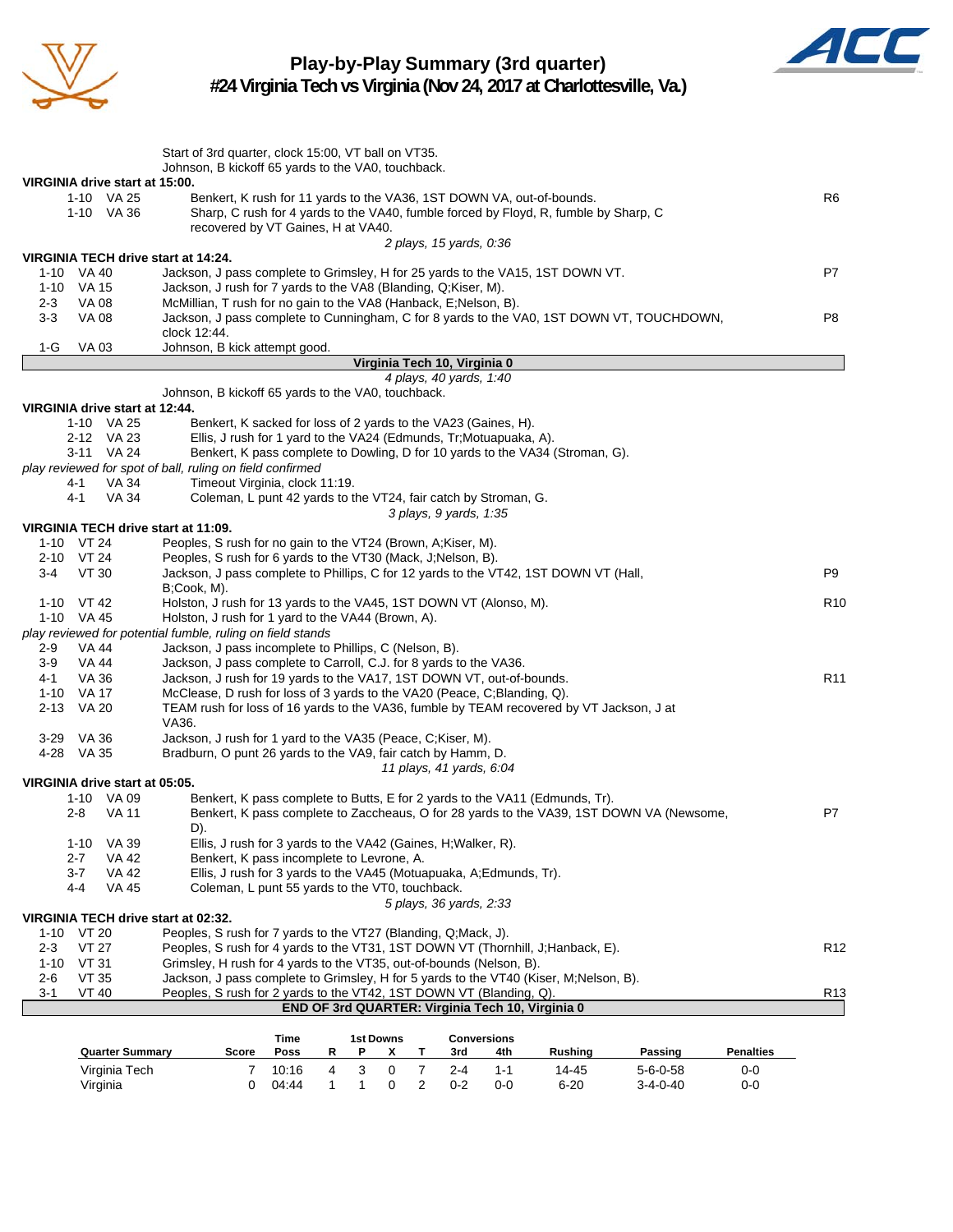

## **Quickie Statistics (3rd quarter only) #24 Virginia Tech vs Virginia (Nov 24, 2017 at Charlottesville, Va.)**



|                                   | ۷T          | VA             |
|-----------------------------------|-------------|----------------|
| Score                             |             | 0              |
| <b>FIRST DOWNS</b>                | 7           | $\overline{2}$ |
| <b>RUSHES-YARDS (NET)</b>         | 14-45       | $6 - 20$       |
| <b>PASSING YDS (NET)</b>          | 58          | 40             |
| Passes Att-Comp-Int               | $6 - 5 - 0$ | $4 - 3 - 0$    |
| <b>TOTAL OFFENSE PLAYS-YARDS</b>  | 20-103      | 10-60          |
| <b>Fumble Returns-Yards</b>       | $0-0$       | $0-0$          |
| <b>Punt Returns-Yards</b>         | $0 - 0$     | $0-0$          |
| Kickoff Returns-Yards             | $0-0$       | $0-0$          |
| <b>Interception Returns-Yards</b> | $0 - 0$     | $0-0$          |
| Punts (Number-Avg)                | $1 - 26.0$  | $2 - 48.5$     |
| Fumbles-Lost                      | $1 - 0$     | $1 - 1$        |
| Penalties-Yards                   | $0-0$       | $0-0$          |
| <b>Possession Time</b>            | 10:16       | 04:44          |
| <b>Third-Down Conversions</b>     | 3 of 5      | $0$ of $2$     |
| Fourth-Down Conversions           | 1 of 1      | $0$ of $0$     |

#### **Virginia Tech Virginia**

| <b>Rushing</b>           |                     | No. Gain Loss                                   | <b>Net</b>   | TD       | Lg             | Avg      | <b>Rushing</b>                                                                    |                | No. Gain Loss  | <b>Net</b>     | <b>TD</b>                  | Lg         | Avg         |
|--------------------------|---------------------|-------------------------------------------------|--------------|----------|----------------|----------|-----------------------------------------------------------------------------------|----------------|----------------|----------------|----------------------------|------------|-------------|
| Josh Jackson             | 3                   | 27                                              | 27<br>0      | $\Omega$ | 19             | 9.0      | Kurt Benkert                                                                      | $\overline{c}$ | 11             | $\overline{2}$ | 9<br>$\Omega$              | 11         | 4.5         |
| <b>Steven Peoples</b>    | 5                   | 19                                              | 19<br>0      | 0        | 7              | 3.8      | Jordan Ellis                                                                      | 3              | 7              | 0              | 7<br>0                     | 3          | 2.3         |
| Jalen Holston            | 2                   | 14                                              | 0<br>14      | $\Omega$ | 13             | 7.0      | Chris Sharp                                                                       | 1              | 4              | $\Omega$       | $\overline{4}$<br>$\Omega$ | 4          | 4.0         |
| <b>Hezekiah Grimsley</b> |                     | 4                                               | 0<br>4       | $\Omega$ | $\overline{4}$ | 4.0      |                                                                                   |                |                |                |                            |            |             |
| <b>Passing</b>           | $C-A-I$             |                                                 | Yds          | TD       | Long           | Sack     | <b>Passing</b>                                                                    |                | $C-A-I$        | Yds            | TD<br>Long                 |            | <b>Sack</b> |
| Josh Jackson             | $5 - 6 - 0$         |                                                 | 58           |          | 25             | $\Omega$ | Kurt Benkert                                                                      |                | $3 - 4 - 0$    | 40             | $\Omega$                   | 28         |             |
|                          |                     |                                                 |              |          |                |          |                                                                                   |                |                |                |                            |            |             |
| <b>Receiving</b>         | No.                 | Yards                                           | TD           | Long     |                |          | <b>Receiving</b>                                                                  | No.            | Yards          | TD             | Long                       |            |             |
| <b>Hezekiah Grimsley</b> | $\overline{2}$      | 30                                              | $\Omega$     | 25       |                |          | Olamide Zaccheaus                                                                 |                | 28             | $\Omega$       | $\overline{28}$            |            |             |
| <b>Cam Phillips</b>      |                     | 12                                              | 0            | 12       |                |          | Doni Dowling                                                                      |                | 10             | 0              | 10                         |            |             |
| Chris Cunningham         |                     | 8                                               | 1            | 8        |                |          | Evan Butts                                                                        | 1              | $\overline{2}$ | $\Omega$       | $\overline{2}$             |            |             |
| C.J. Carroll             |                     | 8                                               | $\Omega$     |          | 8              |          |                                                                                   |                |                |                |                            |            |             |
|                          |                     |                                                 |              |          |                |          |                                                                                   |                |                |                |                            |            |             |
| <b>Punting</b>           | No.                 | Yds                                             | Avg          | Long     | In20           | TВ       | <b>Punting</b>                                                                    | No.            | Yds            | Avg            | Long                       | In20       | TВ          |
| Oscar Bradburn           |                     | 26                                              | 26.0         | 26       | 1              | $\Omega$ | Lester Coleman                                                                    | $\mathcal{P}$  | 97             | 48.5           | 55                         | $\Omega$   | 1           |
| <b>Punt Returns</b>      | No.                 | Yards                                           | <b>TD</b>    | Long     |                |          | <b>Punt Returns</b>                                                               | No.            | Yards          | <b>TD</b>      | Long                       |            |             |
| <b>Kick Returns</b>      | No.                 | Yards                                           | <b>TD</b>    | Long     |                |          | <b>Kick Returns</b>                                                               | No.            | Yards          | <b>TD</b>      | Long                       |            |             |
| <b>Tackles</b>           | UA-A                | <b>Total</b>                                    | <b>Sacks</b> |          | <b>TFL</b>     |          | <b>Tackles</b>                                                                    | UA-A           | <b>Total</b>   |                | <b>Sacks</b>               | <b>TFL</b> |             |
| <b>Tremaine Edmunds</b>  | $1 - 2$             | 3                                               |              | 0.0      | 0.0            |          | Quin Blanding                                                                     | $1 - 3$        | 4              |                | 0.0                        | 0.5        |             |
| Houshun Gaines           | $1 - 1$             | 2                                               |              | 1.0      | 1.0            |          | <b>Brenton Nelson</b>                                                             | $1 - 3$        | 4              |                | 0.0                        | 0.0        |             |
| Andrew Motuapuaka        | $0 - 2$             | $\overline{c}$                                  |              | 0.0      | 0.0            |          | Micah Kiser                                                                       | $0 - 4$        | 4              |                | 0.0                        | 0.0        |             |
| Reggie Floyd             | $1 - 0$             | 1                                               |              | 0.0      | 0.0            |          | Andrew Brown                                                                      | $1 - 1$        | $\overline{2}$ |                | 0.0                        | 0.0        |             |
| Time<br>Qtr              | <b>Scoring Play</b> |                                                 |              |          |                |          |                                                                                   |                |                |                |                            | V-H        |             |
| 11:50<br>2 <sub>nd</sub> |                     | VT - Brian Johnson 30 yd field goal, 11-58 4:58 |              |          |                |          |                                                                                   |                |                |                |                            | $3 - 0$    |             |
| 12:44<br>3rd             |                     |                                                 |              |          |                |          | VT - Chris Cunningham 8 yd pass from Josh Jackson (Brian Johnson kick), 4-40 1:40 |                |                |                |                            | $7 - 0$    |             |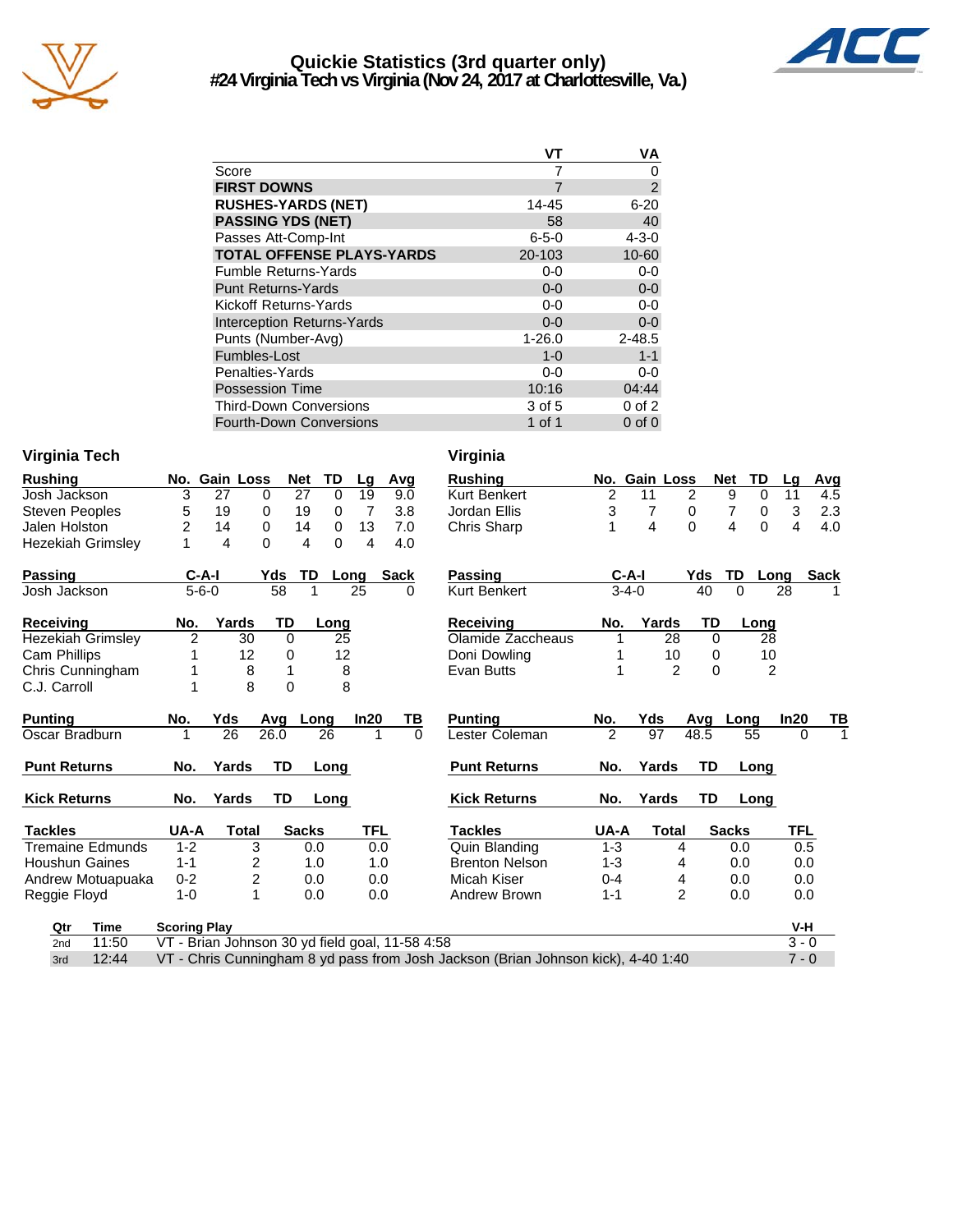

# **Play-by-Play Summary (4th quarter)**



**#24 Virginia Tech vs Virginia (Nov 24, 2017 at Charlottesville, Va.)**

| 1-10 $VT 42$                                 | Start of 4th quarter, clock 15:00.                                                                                                                                  |                        |
|----------------------------------------------|---------------------------------------------------------------------------------------------------------------------------------------------------------------------|------------------------|
| 1-10 $VT 42$                                 | Peoples, S rush for 2 yards to the VT44 (Mack, J;Kiser, M).                                                                                                         |                        |
| <b>VT 44</b><br>2-8<br>$3 - 4$<br>VT 48      | Peoples, S rush for 4 yards to the VT48 (Blanding, Q;Alonso, M).<br>Jackson, J pass complete to Phillips, C for 11 yards to the VA41, 1ST DOWN VT (Nelson, B).      | P <sub>14</sub>        |
| 1-10 VA 41                                   | Jackson, J pass incomplete to Keene, D.                                                                                                                             |                        |
| 2-10 VA 41                                   | PENALTY VT false start (Chung, K) 5 yards to the VA46.                                                                                                              |                        |
| 2-15 VA 46                                   | Jackson, J rush for 1 yard to the VA45 (Blanding, Q).                                                                                                               |                        |
| 3-14 VA 45                                   | Jackson, J pass complete to Grimsley, H for 13 yards to the VA32.                                                                                                   |                        |
| VA 32<br>4-1                                 | Timeout Virginia Tech, clock 12:00.                                                                                                                                 |                        |
| VA 32<br>4-1                                 | Jackson, J pass complete to Kumah, E for 9 yards to the VA23, 1ST DOWN VT, out-of-bounds<br>(Blanding, Q).                                                          | P <sub>15</sub>        |
| 1-10 VA 23                                   | Peoples, S rush for 3 yards to the VA20 (Kiser, M; Blanding, Q).                                                                                                    |                        |
| $2 - 7$<br>VA 20                             | Peoples, S rush for 5 yards to the VA15 (Peace, C;Blanding, Q).                                                                                                     |                        |
| $3 - 2$<br><b>VA 15</b>                      | Jackson, J pass complete to Grimsley, H for 1 yard to the VA14 (Blanding, Q).                                                                                       |                        |
| <b>VA 14</b><br>4-1                          | Johnson, B field goal attempt from 32 MISSED - wide right, spot at VA20, clock 09:27.                                                                               |                        |
|                                              | 16 plays, 66 yards, 8:05                                                                                                                                            |                        |
| VIRGINIA drive start at 09:27.<br>1-10 VA 20 | PENALTY VA false start (Dowling, D) 5 yards to the VA15.                                                                                                            |                        |
| 1-15 VA 15                                   | Benkert, K sacked for loss of 6 yards to the VA9 (Walker, R).                                                                                                       |                        |
| 2-21 VA 09                                   | Benkert, K pass complete to Levrone, A for 51 yards to the VT40, 1ST DOWN VA.                                                                                       | P8                     |
| 1-10 VT 40                                   | Benkert, K pass complete to Hamm, D for 10 yards to the VT30, 1ST DOWN VA (Ladler,                                                                                  | P <sub>9</sub>         |
|                                              | K;Alexander, A).                                                                                                                                                    |                        |
| $1-10$ VT 30                                 | Benkert, K pass incomplete to Zaccheaus, O.                                                                                                                         |                        |
| 2-10 VT 30                                   | Benkert, K pass incomplete to Dowling, D.                                                                                                                           |                        |
| 3-10 VT 30                                   | previous play overturned, ruled incomplete pass<br>Benkert, K pass incomplete to Dowling, D.                                                                        |                        |
| 4-10 VT 30                                   | PENALTY VA unsportsmanlike conduct (Dowling, D) 15 yards to the VT45.                                                                                               |                        |
| 4-25 VT 45                                   | Coleman, L punt 31 yards to the VT14, fair catch by Stroman, G.                                                                                                     |                        |
|                                              | 6 plays, 35 yards, 1:33                                                                                                                                             |                        |
| VIRGINIA TECH drive start at 07:54.          |                                                                                                                                                                     |                        |
| 1-10 VT 14                                   | McClease, D rush for 8 yards to the VT22 (Thornhill, J).                                                                                                            |                        |
| VT 22<br>$2 - 2$                             | McClease, D rush for 6 yards to the VT28, 1ST DOWN VT (Mack, J;Blanding, Q).                                                                                        | R <sub>16</sub>        |
| 1-10 VT 28<br>1-10 VT 39                     | McClease, D rush for 11 yards to the VT39, 1ST DOWN VT (Peace, C; Hall, B).<br>McClease, D rush for 11 yards to the 50 yardline, 1ST DOWN VT (Brown, A), PENALTY VA | R <sub>17</sub><br>X19 |
|                                              | personal foul (Brown, A) 15 yards to the VA35, 1ST DOWN VT.                                                                                                         |                        |
| UVA #9 ejected                               |                                                                                                                                                                     |                        |
| 1-10 VA 35                                   | 1st and 10.                                                                                                                                                         |                        |
| 1-10 VA 35                                   | McClease, D rush for 3 yards to the VA32 (Thornhill, J; Peace, C).                                                                                                  |                        |
| VA 32<br>$2 - 7$                             | Peoples, S rush for 2 yards to the VA30 (Blanding, Q;Kiser, M).                                                                                                     |                        |
| $3-5$<br>VA 30                               | Peoples, S rush for loss of 2 yards to the VA32 (Kiser, M).<br>Timeout Virginia, clock 04:00.                                                                       |                        |
| $4 - 7$<br>VA 32<br>4-7<br>VA 32             | PENALTY VT delay of game 5 yards to the VA37.                                                                                                                       |                        |
| 4-12 VA 37                                   | PENALTY VT false start (Huelskamp, S) 5 yards to the VA42.                                                                                                          |                        |
| 4-17 VA 42                                   | Bradburn, O punt 42 yards to the VA0, touchback.                                                                                                                    |                        |
|                                              | 7 plays, 44 yards, 4:02                                                                                                                                             |                        |
| VIRGINIA drive start at 03:52.               |                                                                                                                                                                     |                        |
| <b>VA 20</b><br>1-10                         | Ellis, J rush for 2 yards to the VA22 (Settle, T).                                                                                                                  |                        |
| <b>VA 22</b><br>2-8<br><b>VA 19</b><br>3-11  | Benkert, K sacked for loss of 3 yards to the VA19 (Edmunds, Tr).                                                                                                    |                        |
| 4-11 VA 19                                   | Benkert, K pass incomplete to Reed, J.<br>Benkert, K pass complete to Jana, T for 9 yards to the VA28.                                                              |                        |
|                                              | 4 plays, 8 yards, 0:54                                                                                                                                              |                        |
| VIRGINIA TECH drive start at 02:58.          |                                                                                                                                                                     |                        |
| 1-10 VA 28                                   | McClease, D rush for 6 yards to the VA22 (Kiser, M; Moore, C).                                                                                                      |                        |
| <b>VA 22</b><br>2-4                          | McClease, D rush for 2 yards to the VA20 (Kiser, M).                                                                                                                |                        |
| $3-2$<br>VA 20                               | Peoples, S rush for 11 yards to the VA9, 1ST DOWN VT (Cook, M).                                                                                                     | R <sub>20</sub>        |
| $1-G$<br>VA 09<br>VA 05<br>2-G               | Peoples, S rush for 4 yards to the VA5 (Thornhill, J).<br>TEAM rush for loss of 2 yards to the VA7.                                                                 |                        |
|                                              | End of game, clock 00:00.                                                                                                                                           |                        |
|                                              | 5 plays, 21 yards, 2:58                                                                                                                                             |                        |
|                                              | FINAL SCORE: Virginia Tech 10, Virginia 0                                                                                                                           |                        |
|                                              |                                                                                                                                                                     |                        |
| Ouartor Summai                               | Time<br><b>1st Downs</b><br><b>Conversions</b><br><b>Docc</b><br><b>Duching</b><br><b>Doccing</b>                                                                   | <b>Donaltice</b>       |

|                        |              | Time  |  | 1st Downs |         | Conversions |          |                  |                  |
|------------------------|--------------|-------|--|-----------|---------|-------------|----------|------------------|------------------|
| <b>Quarter Summary</b> | <b>Score</b> | Poss  |  |           | 3rd     | 4th         | Rushina  | Passing          | <b>Penalties</b> |
| Virginia Tech          |              | 12:33 |  |           | $2-5$   | 1.1         | $7 - 75$ | $4 - 5 - 0 - 34$ | $3 - 15$         |
| Virginia               |              | 02:27 |  |           | $0 - 2$ | $0 - 1$     | $3-(7)$  | $3 - 7 - 0 - 70$ | $3 - 35$         |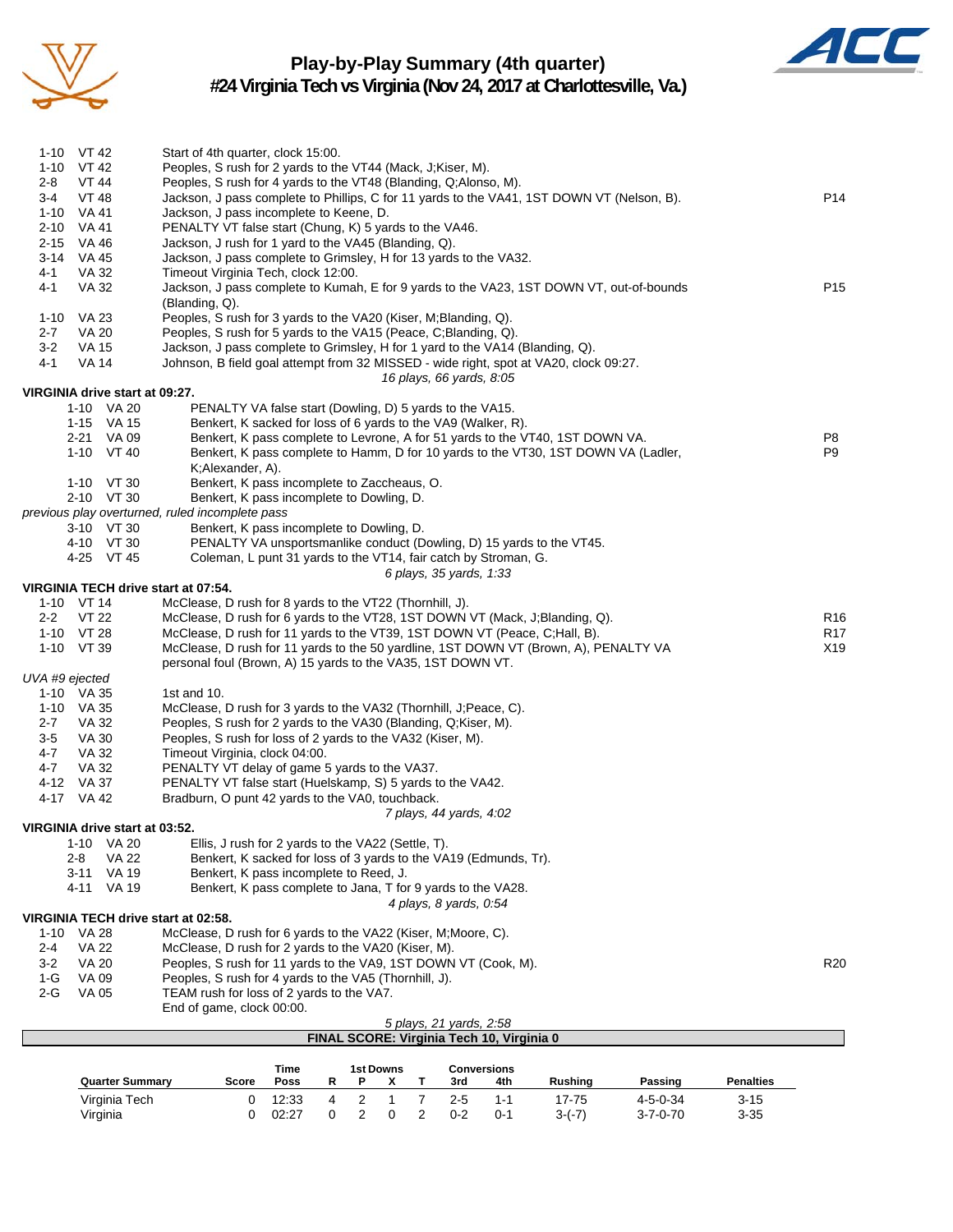

## **Quickie Statistics (4th quarter only) #24 Virginia Tech vs Virginia (Nov 24, 2017 at Charlottesville, Va.)**



|                                   | VT             | VA             |
|-----------------------------------|----------------|----------------|
| Score                             | 0              | 0              |
| <b>FIRST DOWNS</b>                | $\overline{7}$ | $\overline{2}$ |
| <b>RUSHES-YARDS (NET)</b>         | 17-75          | $3 - 7$        |
| <b>PASSING YDS (NET)</b>          | 34             | 70             |
| Passes Att-Comp-Int               | $5 - 4 - 0$    | $7 - 3 - 0$    |
| <b>TOTAL OFFENSE PLAYS-YARDS</b>  | 22-109         | $10 - 63$      |
| <b>Fumble Returns-Yards</b>       | $0-0$          | $0 - 0$        |
| <b>Punt Returns-Yards</b>         | $0 - 0$        | $0-0$          |
| Kickoff Returns-Yards             | $0-0$          | $0-0$          |
| <b>Interception Returns-Yards</b> | $0 - 0$        | $0 - 0$        |
| Punts (Number-Avg)                | $1 - 42.0$     | $1 - 31.0$     |
| Fumbles-Lost                      | $0 - 0$        | $0 - 0$        |
| Penalties-Yards                   | $3 - 15$       | $3 - 35$       |
| <b>Possession Time</b>            | 12:33          | 02:27          |
| <b>Third-Down Conversions</b>     | 2 of 5         | $0$ of $2$     |
| <b>Fourth-Down Conversions</b>    | 1 of 1         | 0 of 1         |

## **Virginia Tech Virginia**

| <b>Rushing</b>           | No.                 | <b>Gain Loss</b>           | <b>Net</b>     | TD<br>Lg             | Avg           | <b>Rushing</b>       |                | No. Gain Loss |          | <b>Net</b><br>TD    | Avg<br>Lg            |
|--------------------------|---------------------|----------------------------|----------------|----------------------|---------------|----------------------|----------------|---------------|----------|---------------------|----------------------|
| Deshawn McClease         | 7                   | 47<br>$\Omega$             | 47             | $\Omega$<br>11       | 6.7           | Jordan Ellis         |                | 2             | 0        | $\overline{2}$<br>0 | 2<br>2.0             |
| <b>Steven Peoples</b>    | 8                   | $\overline{c}$<br>31       | 29             | 11<br>$\Omega$       | 3.6           | Kurt Benkert         | $\overline{2}$ | $\Omega$      | 9        | -9<br>0             | $-4.5$<br>$\Omega$   |
| Josh Jackson             |                     | 0<br>1                     | 1              | $\Omega$<br>1        | 1.0           |                      |                |               |          |                     |                      |
| <b>TEAM</b>              | 1                   | $\overline{2}$<br>$\Omega$ | $-2$           | $\Omega$<br>$\Omega$ | $-2.0$        |                      |                |               |          |                     |                      |
| Passing                  | C-A-I               |                            | TD<br>Yds      | Long                 | <b>Sack</b>   | <b>Passing</b>       |                | $C-A-I$       | Yds      | TD                  | <b>Sack</b><br>Long  |
| Josh Jackson             | $4 - 5 - 0$         |                            | 34<br>$\Omega$ | 13                   | 0             | Kurt Benkert         |                | $3 - 7 - 0$   | 70       | $\Omega$            | $\overline{2}$<br>51 |
| Receiving                | No.                 | Yards                      | TD             | Long                 |               | Receiving            | No.            | Yards         | TD       | Long                |                      |
| <b>Hezekiah Grimsley</b> | $\overline{2}$      | 14                         | $\Omega$       | 13                   |               | Andre Levrone        |                | 51            | $\Omega$ | 51                  |                      |
| Cam Phillips             |                     | 11                         | 0              | 11                   |               | Daniel Hamm          |                | 10            | 0        | 10                  |                      |
| Eric Kumah               |                     | 9                          | $\Omega$       | 9                    |               | Terrell Jana         |                | 9             | $\Omega$ |                     | 9                    |
| <b>Punting</b>           | No.                 | Yds                        | Avg<br>Long    | In20                 | TВ            | <b>Punting</b>       | No.            | Yds           | Avg      | Long                | ln20<br>TI           |
| Oscar Bradburn           |                     | 42                         | 42.0           | 42                   | $\Omega$<br>1 | Lester Coleman       | 1              | 31            | 31.0     | 31                  |                      |
| <b>Punt Returns</b>      | No.                 | Yards                      | TD             | Long                 |               | <b>Punt Returns</b>  | No.            | Yards         | TD       | Long                |                      |
| <b>Kick Returns</b>      | No.                 | Yards                      | TD             | Long                 |               | <b>Kick Returns</b>  | No.            | Yards         | TD       | Long                |                      |
| <b>Tackles</b>           | UA-A                | <b>Total</b>               | <b>Sacks</b>   |                      | TFL           | <b>Tackles</b>       | UA-A           | <b>Total</b>  |          | <b>Sacks</b>        | TFL                  |
| <b>Ricky Walker</b>      | $1 - 0$             |                            | 1.0            |                      | 1.0           | <b>Quin Blanding</b> | $3-5$          |               | 8        | 0.0                 | 0.0                  |
| <b>Tim Settle</b>        | $1 - 0$             |                            | 0.0            |                      | 0.0           | Micah Kiser          | 2-4            |               | 6        | 0.0                 | 1.0                  |
| Tremaine Edmunds         | $1 - 0$             |                            | 1.0            |                      | 1.0           | Juan Thornhill       | $2 - 1$        |               | 3        | 0.0                 | 0.0                  |
| Adonis Alexander         | $0 - 1$             |                            | 0.0            |                      | 0.0           | <b>Chris Peace</b>   | $0 - 3$        |               | 3        | 0.0                 | 0.0                  |
| Qtr<br>Time              | <b>Scoring Play</b> |                            |                |                      |               |                      |                |               |          |                     | V-H                  |

| Passing             | C-A-I       |       | Yds  | TD    | Long |            | <b>Sack</b>    |
|---------------------|-------------|-------|------|-------|------|------------|----------------|
| <b>Kurt Benkert</b> | $3 - 7 - 0$ |       | 70   | O     | 51   |            | $\overline{2}$ |
| Receiving           | No.         | Yards | TD   |       | Long |            |                |
| Andre Levrone       | 1           | 51    | 0    |       | 51   |            |                |
| Daniel Hamm         | 1           | 10    | 0    |       | 10   |            |                |
| Terrell Jana        | 1           | 9     | O    |       | 9    |            |                |
| Punting             | No.         | Yds   | Avg  | Long  | In20 |            | TВ             |
| Lester Coleman      | 1           | 31    | 31.0 | 31    |      | 1          | 0              |
| <b>Punt Returns</b> | No.         | Yards | TD   |       | Long |            |                |
| <b>Kick Returns</b> | No.         | Yards | TD   |       | Long |            |                |
| <b>Tackles</b>      | UA-A        | Total |      | Sacks |      | <b>TFL</b> |                |
| Quin Blanding       | 3-5         |       | 8    | 0.0   |      | 0.0        |                |
| Micah Kiser         | $2 - 4$     |       | 6    | 0.0   |      | 1.0        |                |
| Juan Thornhill      | $2 - 1$     |       | 3    | 0.0   |      | 0.O        |                |
| Chris Peace         | $0 - 3$     | 3     |      | 0.0   |      | 0.0        |                |
|                     |             |       |      |       |      | $V - H$    |                |

| Qtr Time | Scoring Play                                                                                | $V-H$    |
|----------|---------------------------------------------------------------------------------------------|----------|
|          | 2nd 11:50 VT - Brian Johnson 30 yd field goal, 11-58 4:58                                   |          |
|          | 3rd 12:44 VT - Chris Cunningham 8 yd pass from Josh Jackson (Brian Johnson kick), 4-40 1:40 | $10 - 0$ |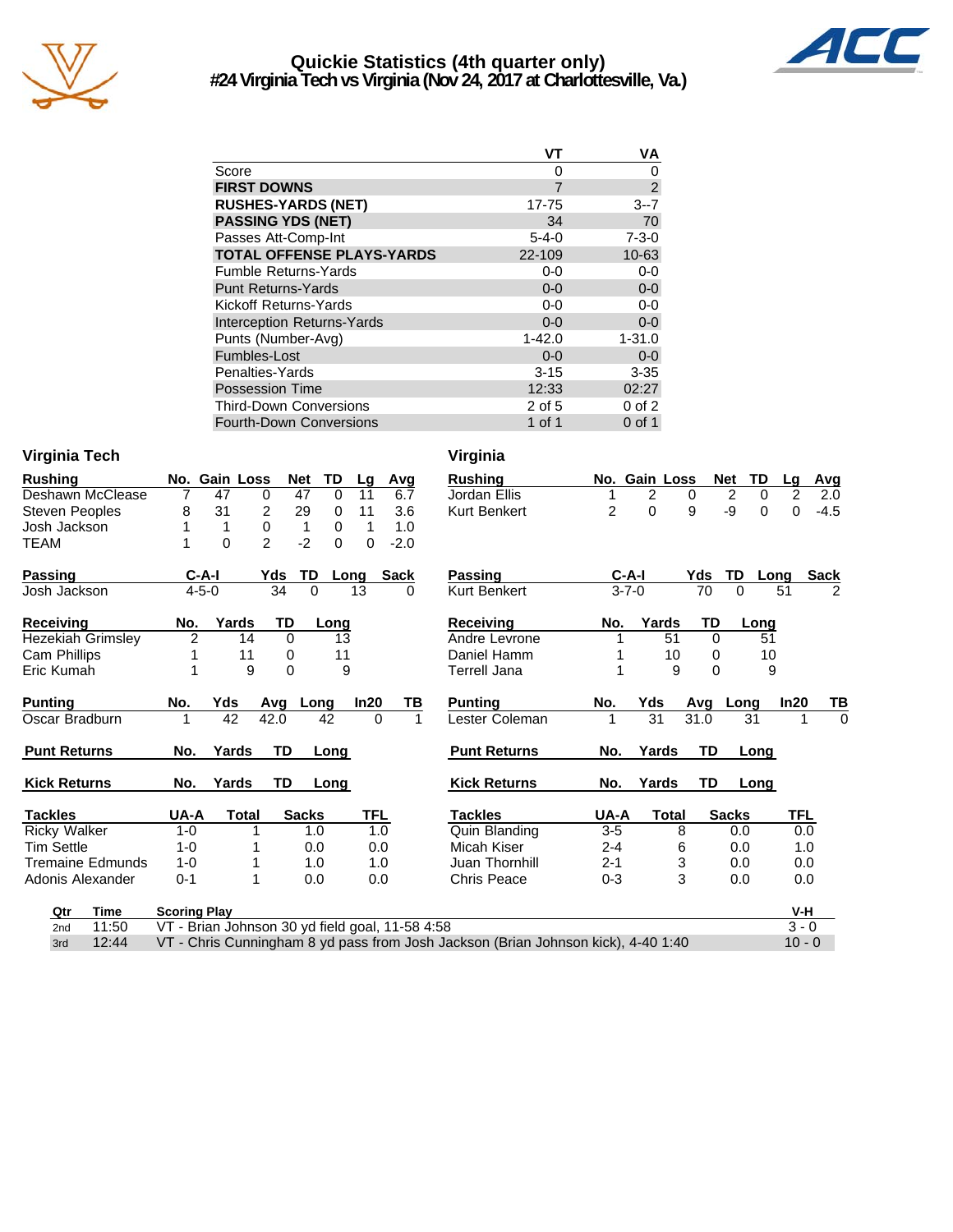

## **Scoring Summary (Final) 2017 Virginia Football Virginia vs Navy (Dec 28, 2017 at Annapolis, Md.)**



Virginia (6-7) vs. Navy (7-6) Date: Dec 28, 2017 • Site: Annapolis, Md. • Stadium: Navy-Marine Corps MS Attendance: 35921

| <b>Score by Quarters</b> |   | ∙ |  | Total |
|--------------------------|---|---|--|-------|
| Virginia                 |   |   |  |       |
| Navv                     | 4 | 4 |  | 49    |

| Qtr Time | <b>Scoring Play</b>                                                          | V-H      |
|----------|------------------------------------------------------------------------------|----------|
|          | 1st 14:48 VA - Joe Reed 98 yd kickoff return (A.J. Mejia kick)               | $7 - 0$  |
| 08:43    | NAVY - Zach Abey 1 yd run (MOEHRING, Bennett kick), 12-69 6:05               | $7 - 7$  |
|          | 04:18 NAVY - Malcolm Perry 22 yd run (MOEHRING, Bennett kick), 6-55 2:52     | $7 - 14$ |
|          | 2nd 03:12 NAVY - Malcolm Perry 19 yd run (MOEHRING, Bennett kick), 7-70 3:53 | $7 - 21$ |
|          | 01:39 NAVY - Zach Abey 1 yd run (MOEHRING, Bennett kick), 4-36 1:15          | $7 - 28$ |
|          | 3rd 09:46 NAVY - Zach Abey 5 yd run (MOEHRING, Bennett kick), 3-11 1:17      | $7 - 35$ |
|          | 01:57 NAVY - Zach Abey 20 yd run (MOEHRING, Bennett kick), 8-80 3:54         | $7 - 42$ |
|          | 4th 11:11 NAVY - Zach Abey 1 yd run (MOEHRING, Bennett kick), 9-23 4:11      | $7 - 49$ |

Kickoff time: 1:33 PM • End of Game: 4:51 PM • Total elapsed time: 3:19 Officials: Referee: Dan Romeo; Umpire: Scott Teifer; Linesman: Andrew Warner; Line judge: Keith Garmond; Back judge: Terry White; Field judge: Ed Vinzant; Side judge: Jim Murphy; Center judge: Dan Scanlan;

Temperature: 24 • Wind: N 10-15 • Weather: Mostly Sunny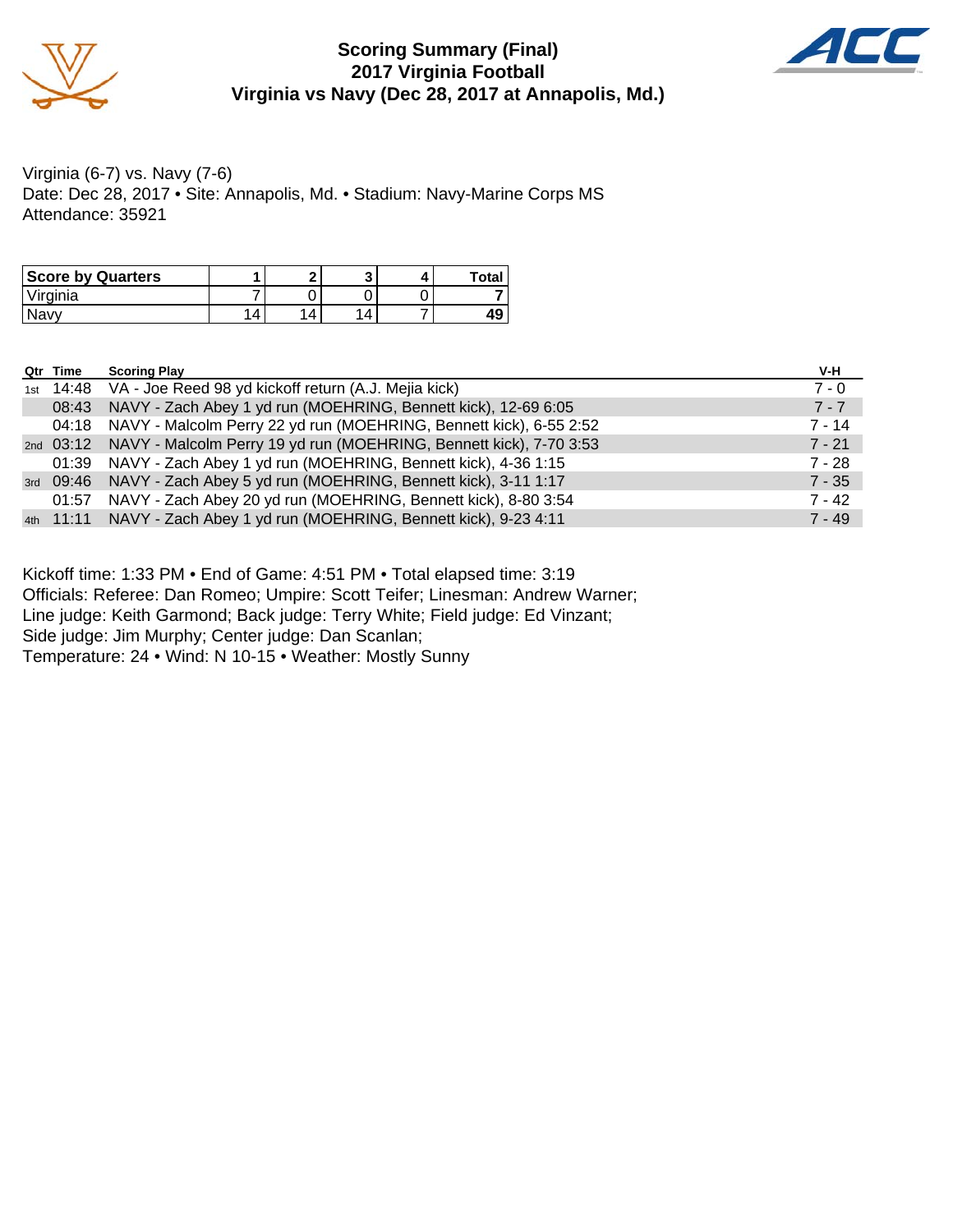





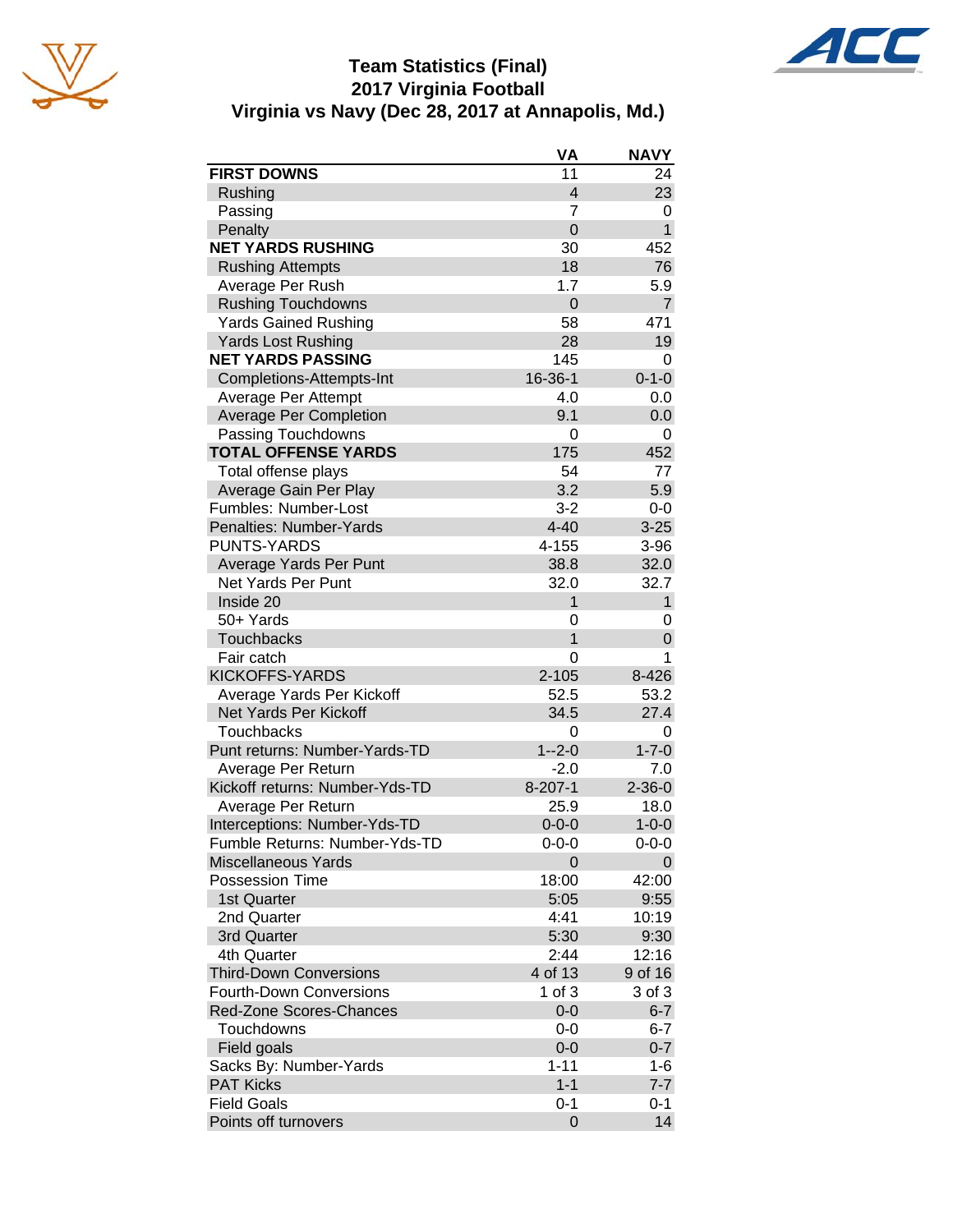

# **Individual Statistics (Final) 2017 Virginia Football Virginia vs Navy (Dec 28, 2017 at Annapolis, Md.)**

## **Virginia Navy**

| Rushing      |    |    | No. Gain Loss |       |   |    | Net TD Lg Avg |
|--------------|----|----|---------------|-------|---|----|---------------|
| Jordan Ellis | 11 | 41 |               | 37    | 0 | 20 | 3.4           |
| Joe Reed     |    | 11 | O             | 11    | O |    | 5.5           |
| Kurt Benkert | 4  |    | 10            | -4    | O |    | $5 - 1.0$     |
| <b>TEAM</b>  |    |    | 14            | $-14$ | O |    | $0 - 14.0$    |
| Totals       | 18 | 58 | 28            | 30    |   | 20 | 1.7           |

**Passing C-A-I Yds TD Long Sack** Rurt Benkert 16-36-1 145 0 20 1<br>Totals 16-36-1 145 0 20 1  $16 - 36 - 1$ 

| <b>Rushing</b>           | No. |                | Gain Loss | <b>Net</b>     | TD | Lg             | Avg         |
|--------------------------|-----|----------------|-----------|----------------|----|----------------|-------------|
| Malcolm Perry            | 16  | 125            | 11        | 114            | 2  | 33             | 7.1         |
| Chris High               | 19  | 101            | 0         | 101            | 0  | 20             | 5.3         |
| Zach Abey                | 13  | 89             | 1         | 88             | 5  | 39             | 6.8         |
| Josh Brown               | 5   | 48             | 1         | 47             | 0  | 31             | 9.4         |
| <b>GARGIULO, Anthony</b> | 5   | 40             | 0         | 40             | 0  | 28             | 8.0         |
| <b>Garret Lewis</b>      | 6   | 36             | 0         | 36             | 0  | 16             | 6.0         |
| Darryl Bonner            | 3   | 16             | 1         | 15             | 0  | 8              | 5.0         |
| Nelson Smith             | 4   | 8              | 0         | 8              | 0  | 3              | 2.0         |
| Keoni Makekau            | 2   | 6              | 1         | 5              | 0  | 6              | 2.5         |
| John Brown lii           | 1   | $\overline{2}$ | 0         | $\overline{2}$ | 0  | $\overline{2}$ | 2.0         |
| Akili Taylor             | 1   | 0              | 2         | $-2$           | 0  | 0              | $-2.0$      |
| Team                     | 1   | 0              | 2         | -2             | 0  | 0              | $-2.0$      |
| Totals                   | 76  | 471            | 19        | 452            | 7  | 39             | 5.9         |
|                          |     |                |           |                |    |                |             |
| Passing                  |     | C-A-I          | Yds       | TD             |    | Long           | <b>Sack</b> |
| Zach Abey                |     | $0 - 1 - 0$    |           | 0<br>0         |    | 0              | Ω           |
| Malcolm Perry            |     | $0 - 0 - 0$    |           | 0<br>0         |    | 0              | 1           |
| Totals                   |     | $0 - 1 - 0$    |           | 0<br>0         |    | 0              | 1           |
|                          |     |                |           |                |    |                |             |

**Receiving Mo. Yards TD Long** Totals 0 0 0 0 0

| Receiving         | No. | Yards | <b>TD</b> | Long              |  |
|-------------------|-----|-------|-----------|-------------------|--|
| Olamide Zaccheaus | 5   | 62    |           | 20                |  |
| Andre Levrone     | 3   | 27    |           | $12 \overline{ }$ |  |
| Jordan Ellis      | 2   | 19    | O)        | 20                |  |
| Doni Dowling      | 2   | 15    |           | 8                 |  |
| Joe Reed          | 2   | 12    |           | 12                |  |
| Evan Butts        | 2   | 10    |           | 5                 |  |
| Totals            | 16  | 145   |           | 20                |  |

| Punting        | No. |     |       | Yds Avg Long | In20 | ΤВ |
|----------------|-----|-----|-------|--------------|------|----|
| Lester Coleman |     | 155 | -38.8 | 45           |      |    |
| Totals         |     | 155 | 38.8  | 45           |      |    |

|                      |     | Punt  |            | <b>Kickoff</b> |           |    | Intercept |           |       |
|----------------------|-----|-------|------------|----------------|-----------|----|-----------|-----------|-------|
| Returns              | No. | Yds   |            |                | Lg No Yds |    |           | Lg No Yds | Lg    |
| Daniel Hamm          | 1   | $-2$  | 0          | 0              | 0         | 0  | 0         | 0         | 0     |
| Joe Reed             | 0   | 0     | 0          | 3              | 118       | 98 | 0         | 0         | 0     |
| Olamide Zaccheaus    | 0   | 0     | 0          | 5              | 89        | 30 | 0         | 0         | 0     |
| Totals               | 1   | $-2$  | 0          | 8              | 207       | 98 | 0         | 0         | 0     |
| <b>Field goals</b>   | Qtr | Time  |            | Dist           |           |    | Result    |           |       |
| A.J. Mejia           | 2nd | 00:28 |            |                | 48 yards  |    | Missed    |           |       |
| <b>Kickoffs</b>      | No. |       | Yards      |                | Avq       | ΤВ |           | ОВ        |       |
| <b>Brian Delaney</b> |     | 2     | 105        |                | 52.5      |    | O         | 0         |       |
| All nurnoon          |     | D.ım  | <b>DAV</b> | ИD             | סם        |    | סו        |           | エヘシヘー |

| All-purpose       | Run | Rcv | KR  | PR. | Total |
|-------------------|-----|-----|-----|-----|-------|
| Olamide Zaccheaus |     | 62  | 89  |     | 151   |
| Joe Reed          | 11  | 12. | 118 |     | 141   |
| Jordan Ellis      | 37  | 19  |     |     | 56    |
| Andre Levrone     |     | 27  |     |     | 27    |

| Punting    |     |         | Yds Avg Long In20 | TB. |
|------------|-----|---------|-------------------|-----|
| Owen White |     | 96 32.0 | -38               |     |
| Totals     | 96. | 32.0    | 38                |     |

|                |    | <b>Punt</b>  | <b>Kickoff</b> |           |    | Intercept |           |              |
|----------------|----|--------------|----------------|-----------|----|-----------|-----------|--------------|
| <b>Returns</b> |    | No Yds       |                | Lg No Yds |    |           | Lg No Yds | La           |
| Craig Scott    |    |              |                |           |    |           |           | <sup>0</sup> |
| Darryl Bonner  | O) |              |                | 36        | 20 |           |           | <sup>0</sup> |
| Sean Williams  | O  | $\mathbf{O}$ |                |           |    |           |           | n            |
| Totals         |    |              | $\mathfrak{p}$ | -36       |    |           |           | 0            |

| Field goals                                 | Otr | Time Dist | Result |  |
|---------------------------------------------|-----|-----------|--------|--|
| MOEHRING, Bennett 4th 00:39 36 yards Missed |     |           |        |  |

| <b>Kickoffs</b>          | No. | Yards |      | Avq  | ΤВ | OВ |       |
|--------------------------|-----|-------|------|------|----|----|-------|
| <b>MOEHRING, Bennett</b> | 6   | 314   |      | 52.3 | 0  | 0  |       |
| J.R. Osborn              | 2   | 112   | 56.0 |      | 0  | 0  |       |
| All-purpose              | Run | Rcv   | ΚR   | РR   | IR |    | Total |
| Malcolm Perry            | 114 | 0     | 0    | 0    | 0  |    | 114   |
| Chris High               | 101 | 0     | 0    | 0    | 0  |    | 101   |
| Zach Abey                | 88  | 0     | 0    | 0    | 0  |    | 88    |
| Darryl Bonner            | 15  | 0     | 36   | O    |    |    | 51    |

FUMBLES: Virginia-Kurt Benkert 1-1; Olamide Zaccheaus 1-0; Daniel Hamm 1-1. Navy-None.

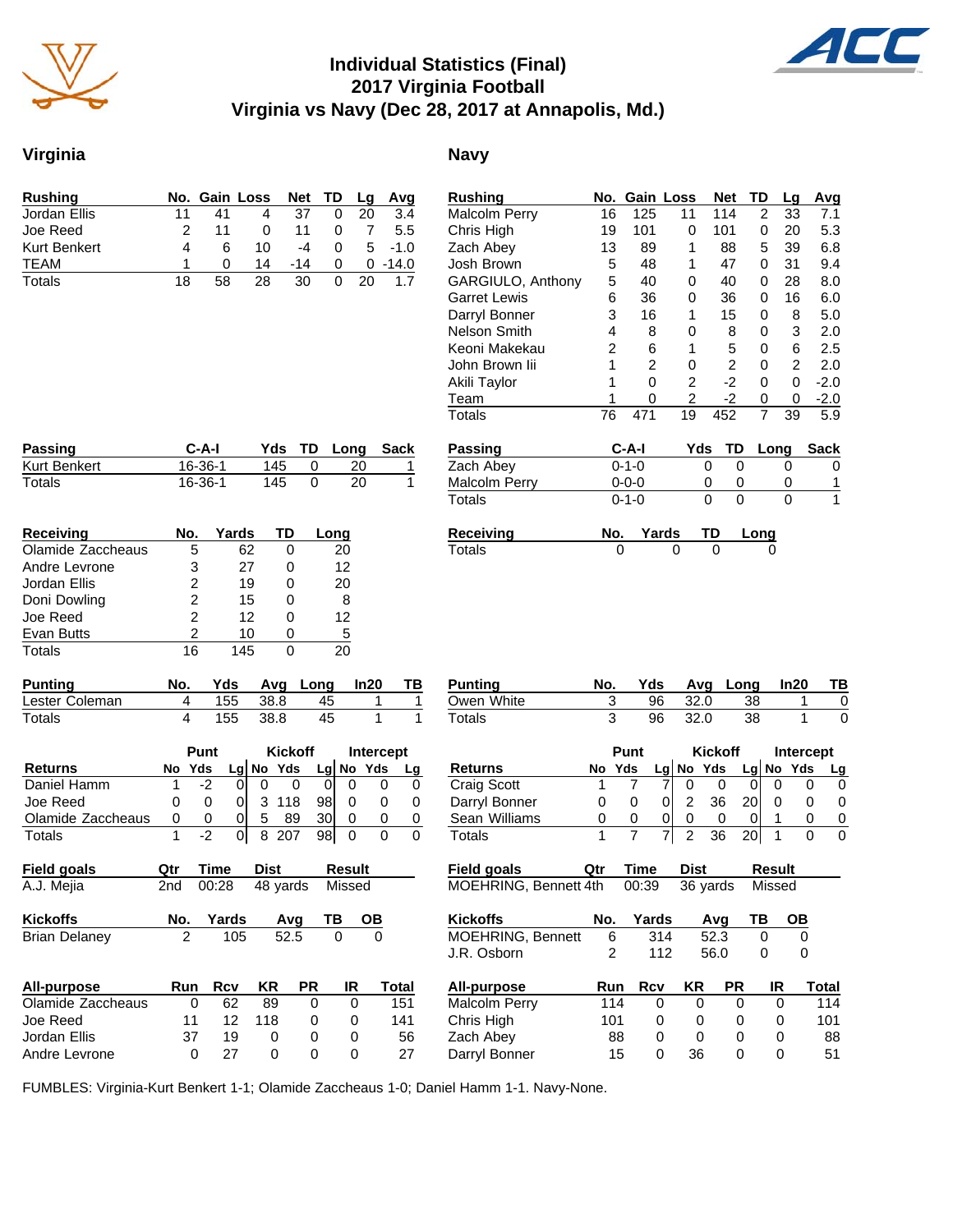

#### **Defensive Statistics (Final) 2017 Virginia Football Virginia vs Navy (Dec 28, 2017 at Annapolis, Md.)**



|                | ## Virginia            | Solo           | Ast             |                | <b>Total Sacks-Yds</b>   | <b>TFL-Yds</b>           | <b>FF</b>                    | FR-Yds                   | <b>Int-Yds</b>           | <b>BrUp</b>              | <b>Blks</b>              | QBH         |
|----------------|------------------------|----------------|-----------------|----------------|--------------------------|--------------------------|------------------------------|--------------------------|--------------------------|--------------------------|--------------------------|-------------|
| $\overline{3}$ | <b>Quin Blanding</b>   | 8              | 8               | 16             |                          |                          |                              |                          |                          |                          |                          |             |
|                | 53 Micah Kiser         | $\mathbf{1}$   | 10              | 11             | $\blacksquare$           | L.                       | $\overline{a}$               |                          |                          |                          | $\overline{\phantom{a}}$ |             |
| 21             | Juan Thornhill         | 8              | $\overline{2}$  | 10             | $\blacksquare$           | $3.0 - 3$                | ÷,                           | $\overline{a}$           |                          | $\blacksquare$           | ä,                       |             |
| 37             | Jordan Mack            | $\mathbf{1}$   | 8               | 9              | $\blacksquare$           | $\overline{\phantom{0}}$ | $\overline{\phantom{m}}$     | $\overline{a}$           |                          | $\overline{\phantom{0}}$ | $\blacksquare$           |             |
|                | 13 Chris Peace         | 3              | 5               | 8              | $\blacksquare$           | $\blacksquare$           | L,                           | $\blacksquare$           |                          | ä,                       | ä,                       |             |
| 17             | <b>Malcolm Cook</b>    | $\overline{2}$ | 5               | $\overline{7}$ | $0.5 - 6$                | $0.5 - 6$                | $\overline{\phantom{a}}$     | $\blacksquare$           |                          | $\overline{\phantom{a}}$ | $\overline{\phantom{a}}$ |             |
| 28             | <b>Brenton Nelson</b>  | 4              | $\overline{2}$  | 6              | ÷,                       | ÷,                       | $\overline{\phantom{a}}$     | $\overline{\phantom{a}}$ |                          | $\blacksquare$           | $\blacksquare$           |             |
| 29             | Joey Blount            | 3              | 3               | 6              | $\overline{\phantom{a}}$ | $0.5 - 1$                | $\overline{\phantom{a}}$     | $\overline{\phantom{0}}$ |                          |                          |                          |             |
| 58             | Eli Hanback            | 3              | $\overline{2}$  | 5              | $\blacksquare$           |                          | $\overline{\phantom{a}}$     | $\overline{\phantom{a}}$ |                          | $\overline{a}$           | ÷,                       |             |
|                | 34 Bryce Hall          | $\overline{4}$ | $\overline{0}$  | $\overline{4}$ | $\blacksquare$           |                          | $\overline{\phantom{a}}$     | $\blacksquare$           |                          | $\mathbf{1}$             |                          |             |
| 9              | Andrew Brown           | $\overline{2}$ | $\overline{2}$  | 4              | $0.5 - 5$                | $1.5 - 6$                | ÷,                           | $\blacksquare$           |                          | ÷,                       | ä,                       |             |
| 40             | C.J. Stalker           | $\mathbf{1}$   | $\overline{2}$  | 3              | $\overline{\phantom{a}}$ |                          | $\overline{\phantom{a}}$     | $\blacksquare$           |                          |                          |                          |             |
|                | 39 Chris Moore         | 1              | $\overline{2}$  | 3              |                          |                          | $\overline{\phantom{0}}$     | $\blacksquare$           |                          | $\overline{\phantom{a}}$ | ä,                       |             |
| 91             | Mandy Alonso           | $\mathbf{1}$   | $\mathbf{1}$    | $\overline{2}$ | $\overline{\phantom{a}}$ | $\overline{\phantom{a}}$ | $\qquad \qquad \blacksquare$ | $\blacksquare$           |                          | $\overline{\phantom{0}}$ |                          |             |
| 38             | <b>Charles Snowden</b> | 0              | $\overline{2}$  | $\overline{c}$ |                          |                          | $\overline{\phantom{a}}$     | ä,                       |                          | $\overline{\phantom{a}}$ | ä,                       |             |
| 22             | Daniel Hamm            | $\mathbf{1}$   | $\overline{0}$  | $\mathbf{1}$   | $\overline{\phantom{a}}$ | $\overline{\phantom{a}}$ | $\overline{\phantom{0}}$     | $\blacksquare$           |                          | $\overline{\phantom{a}}$ | $\overline{\phantom{a}}$ |             |
| 57             | James Trucilla         | 0              | 1               | 1              |                          |                          | $\overline{\phantom{0}}$     | ä,                       |                          |                          | ä,                       |             |
|                | 16 Richard Burney      | 0              | $\mathbf{1}$    | $\mathbf{1}$   |                          | $0.5 - 1$                | $\overline{\phantom{a}}$     | $\blacksquare$           |                          |                          | $\overline{\phantom{a}}$ |             |
|                |                        |                |                 |                |                          |                          |                              |                          |                          |                          |                          |             |
|                | <b>Totals</b>          | 43             | $\overline{56}$ | 99             | $1.0 - 11$               | $6.0 - 17$               | $\mathbf 0$                  | $0 - 0$                  | $0 - 0$                  | 1                        | $\mathbf 0$              | $\mathbf 0$ |
|                |                        |                |                 |                |                          |                          |                              |                          |                          |                          |                          |             |
|                | ## Navy                | Solo           | Ast             | <b>Total</b>   | Sacks-Yds                | <b>TFL-Yds</b>           | FF                           | FR-Yds                   | Int-Yds                  | <b>BrUp</b>              | <b>Blks</b>              | QBH         |
| 17             | <b>Tyris Wooten</b>    | 3              | $\overline{2}$  | 5              |                          | $\blacksquare$           | $\sim$                       |                          |                          | 1                        |                          |             |
| 54             | <b>Taylor Heflin</b>   | $\overline{2}$ | 3               | 5              | $\blacksquare$           | $\blacksquare$           | ÷,                           | $\overline{a}$           |                          | $\blacksquare$           | $\overline{\phantom{a}}$ |             |
| 5              | Justin Norton          | 3              | 1               | 4              | $1.0 - 6$                | $1.5 - 7$                | $\overline{\phantom{a}}$     |                          |                          | $\overline{2}$           | ÷,                       | 1           |
| 91             | <b>Tyler Sayles</b>    | $\overline{2}$ | $\overline{2}$  | $\overline{4}$ | $\overline{\phantom{0}}$ | $\overline{\phantom{0}}$ | $\overline{\phantom{a}}$     | $1 - 0$                  | $\overline{\phantom{a}}$ | $\overline{a}$           | $\overline{\phantom{a}}$ |             |
|                | 56 DAVENPORT, Myles    | 3              | $\mathbf 0$     | 3              | $\blacksquare$           |                          | $\overline{\phantom{a}}$     | $\mathbf{r}$             |                          | $\blacksquare$           | $\blacksquare$           |             |
|                | 14 MERCHANT, Elijah    | 3              | $\mathbf 0$     | 3              | $\blacksquare$           | $\sim$                   | $\blacksquare$               | $\overline{\phantom{a}}$ | $\blacksquare$           | $\blacksquare$           | $\overline{\phantom{a}}$ |             |
| 7              | WILLIAMS, Khaylan      | $\overline{c}$ | 1               | 3              | ÷,                       | $0.5 - 0$                | $\overline{a}$               | $\overline{a}$           |                          | $\blacksquare$           | $\blacksquare$           |             |
|                | 50 Paul Carothers      | $\overline{2}$ | $\overline{0}$  | $\overline{2}$ | $\blacksquare$           | $\overline{\phantom{a}}$ | $\blacksquare$               | $\blacksquare$           | $\sim$                   | $\blacksquare$           | $\overline{\phantom{a}}$ |             |
|                | 96 CROMARTIE, Nizaire  | $\overline{c}$ | $\Omega$        | $\overline{2}$ | $\blacksquare$           | $2.0 - 4$                | $\blacksquare$               | $\overline{\phantom{a}}$ |                          | $\blacksquare$           | ÷,                       |             |
| 6              | Sean Williams          | $\mathbf{1}$   | $\mathbf{1}$    | $\overline{2}$ | $\blacksquare$           | $\overline{a}$           | $\overline{\phantom{a}}$     | $\blacksquare$           | $1 - 0$                  | $\blacksquare$           | $\overline{\phantom{a}}$ |             |
| 51             | Winn Howard            | 0              | $\overline{2}$  | $\overline{2}$ | $\overline{\phantom{a}}$ |                          | ÷,                           | $\overline{\phantom{a}}$ |                          | $\blacksquare$           | ä,                       |             |
|                | 45 D.J. Palmore        | $\overline{0}$ | $\overline{2}$  | $\overline{2}$ | $\blacksquare$           | $\blacksquare$           | $\overline{\phantom{a}}$     | $\blacksquare$           | $\blacksquare$           | $\blacksquare$           | $\blacksquare$           |             |
|                | 90 Jarvis Polu         | 1              | $\mathbf 0$     | 1              | ÷,                       |                          | ÷,                           | $\overline{\phantom{a}}$ |                          | $\blacksquare$           | ÷,                       |             |
|                | 80 LASTER, Terrence    | $\mathbf{1}$   | $\overline{0}$  | $\mathbf{1}$   | $\overline{a}$           |                          | $\blacksquare$               | $\blacksquare$           |                          | $\blacksquare$           | $\overline{\phantom{0}}$ |             |
|                | 99 PITTMAN, Jackson    | 1              | 0               | 1              |                          |                          |                              | ä,                       |                          | 1                        | ä,                       |             |

3 Brandon Jones 1 0 1 - - - - - - - - 13 Juan Hailey 1 0 1 - - - - - - - -

92 Josh Webb 0 1 1 - - - - - - - -

37 Elan Nash 0 0 0 - - - 1-0 - - - - Totals 29 16 45 1.0-6 4.0-11 0 2-0 1-0 4 0 1

40 Kevin Mccoy 0 1 1 - - - - - - - -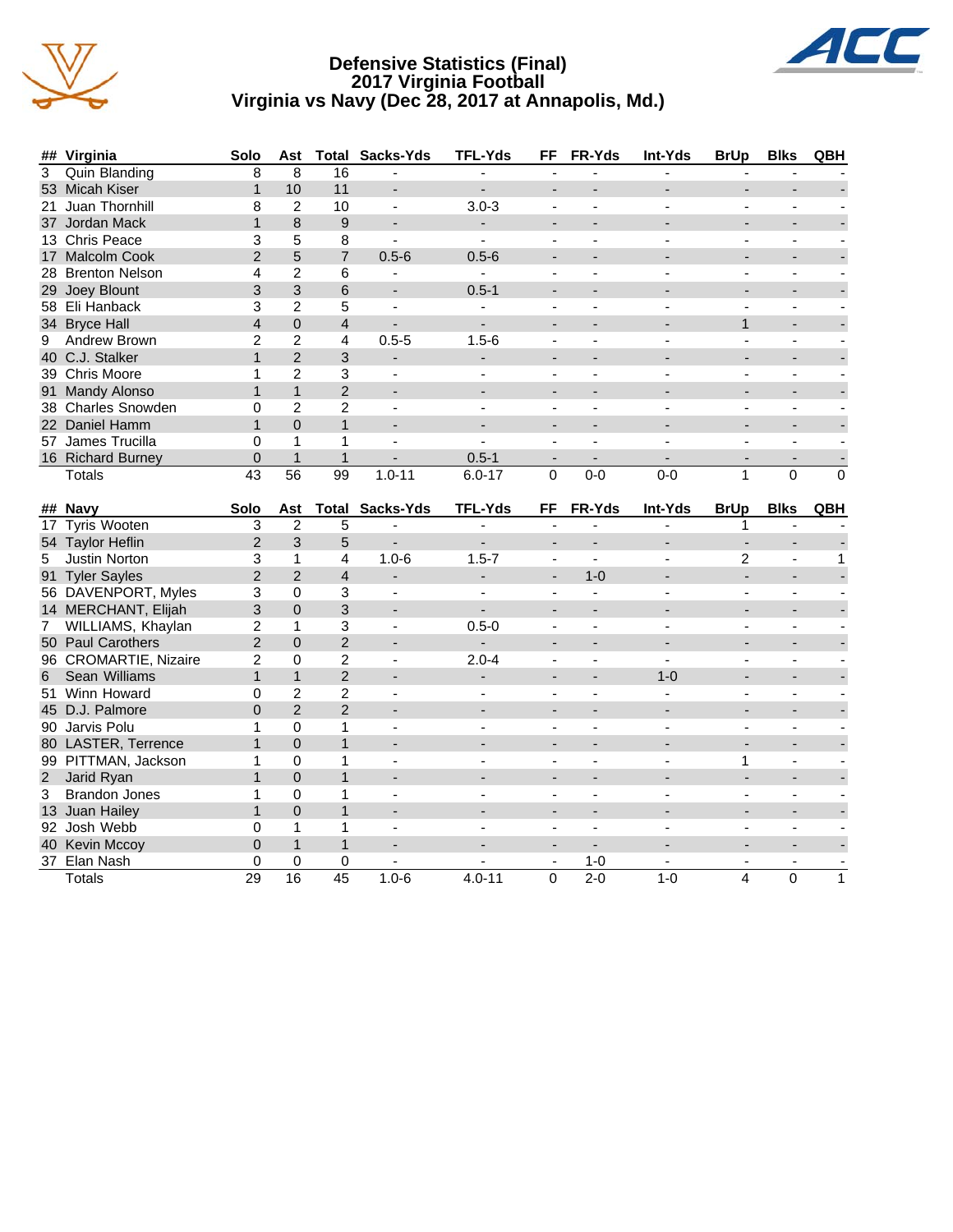

# **Participation Report (Final) 2017 Virginia Football Virginia vs Navy (Dec 28, 2017 at Annapolis, Md.)**



#### **Virginia**

#### **Navy**

| Pos         | ## | <b>OFFENSE</b>         | Pos         | ##             | <b>OFFENSE</b>       |
|-------------|----|------------------------|-------------|----------------|----------------------|
| WR          | 14 | Andre Levrone          | <b>WR</b>   | 80             | LASTER, Terrence     |
| LТ          | 67 | Jack English           | LT          | 57             | Jake Hawk            |
| LG          | 74 | John Montelus          | LG          | 68             | David Forney         |
| С           | 79 | Dillon Reinkensmeyer   | C           | 62             | Parker Wade          |
| RG          | 77 | <b>Jake Fieler</b>     | RG          | 71             | Evan Martin          |
| RT          | 55 | <b>Brandon Pertile</b> | RT          | 61             | Andrew Wood          |
| ТE          | 46 | Evan Butts             | <b>WR</b>   | 82             | Craig Scott          |
| QB          | 6  | Kurt Benkert           | SB          | 28             | Josh Brown           |
| TВ          | 1  | Jordan Ellis           | QB          | 10             | <b>Malcolm Perry</b> |
| TE          | 88 | Osiris Crutchfield     | SB          | 29             | Darryl Bonner        |
| <b>WR</b>   | 4  | Olamide Zaccheaus      | FB          | 33             | Chris High           |
|             |    |                        |             |                |                      |
| Pos         | ## | <b>DEFENSE</b>         | <b>Pos</b>  | ##             | <b>DEFENSE</b>       |
| LE.         | 9  | Andrew Brown           | <b>LE</b>   | 90             | Jarvis Polu          |
| NT          | 58 | Eli Hanback            | <b>NG</b>   | 99             | PITTMAN, Jackson     |
| <b>RE</b>   | 91 | Mandy Alonso           | RE          | 91             | <b>Tyler Sayles</b>  |
| <b>SLB</b>  | 17 | Malcolm Cook           | <b>STR</b>  | 5              | <b>Justin Norton</b> |
| MLB         | 53 | Micah Kiser            | <b>MIKE</b> | 3              | <b>Brandon Jones</b> |
| <b>BLB</b>  | 37 | Jordan Mack            | <b>SAM</b>  | 51             | Winn Howard          |
| WLB         | 13 | <b>Chris Peace</b>     | <b>RAID</b> | 45             | D.J. Palmore         |
| FC          | 21 | Juan Thornhill         | CВ          | 17             | <b>Tyris Wooten</b>  |
| <b>SABR</b> | 28 | <b>Brenton Nelson</b>  | SS          | $\overline{2}$ | Jarid Ryan           |
| FS          | 3  | <b>Quin Blanding</b>   | <b>FS</b>   | 6              | Sean Williams        |
| ВC          | 34 | <b>Bryce Hall</b>      | СB          | 14             | MERCHANT, Elijah     |

Virginia: 2-Joe Reed, 5-Doni Dowling, 8-Hasise Dubois, 11-Joe Spaziani, 15-De'Vante Cross, 16-Richard Burney, 20-Nick Grant, 22-Daniel Hamm, 25-Lamont Atkins, 26-PK Kier, 27-Jamari Peacock, 29-Joey Blount, 31-Chris Sharp, 32-Darrius Bratton, 38-Charles Snowden, 39-Chris Moore, 40-C.J. Stalker, 43-Elliott Brown, 44-Tanner Cowley, 45-Reed Kellam, 47-Lester Coleman, 56-Matt Gahm, 57-James Trucilla, 65-Ben Knutson, 69-Chris Glaser, 71-Jack McDonald, 78-R.J. Proctor, 81-Nash Griffin, 82-Braedon Urie, 84-Terrell Jana, 89-Brian Delaney, 95-A.J. Mejia.

Navy: 1D-Ryan Mitchell, 1-Reggie Hayes, 3C-Bryan Hammond, 3H-Cameron Dudeck, 4X-Isaac Wright, 4J-Jordan Pittman, 4G-Denzel Polk, 4-Owen White, 4H-Jonnie Lee, 7X-Garret Lewis, 7-WILLIAMS, Khaylan, 8-Randy Beggs, 8X-Tazh Maloy, 9-Zach Abey, 9X-FELLS, Myles, 13-Juan Hailey, 15-Noruwa Obanor, 16-MOEHRING, Bennett, 18-J.R. Osborn, 20-John Brown Iii, 21-Jake Springer, 25-Jahmaal Daniel, 26-Elijah Jones, 31-Myles Benning, 32-Micah Farrar, 36-Keoni Makekau, 37-Elan Nash, 38-GARGIULO, Anthony, 39-Akili Taylor, 40-Kevin Mccoy, 41-Travis Brannan, 42-Conner Dorris, 43-Nelson Smith, 46-Mason Plante, 50-Paul Carothers, 52-Vic Thomas, 54-Taylor Heflin, 56-DAVENPORT, Myles, 58-VAN DUNK, Joshua, 59-KERCHNER, Travis, 60-T.J. Salu, 63-Seth White, 64-Steve Satchell, 65-Alema Kapoi, 67-Chris Gesell, 73-RAIFORD, Michael, 74-Alec Keener, 77-Bryan Barrett, 78-Laurent Njiki, 81-Conrey Meagher, 84-Chad Lewellyn, 85-Ronnie Querry, 86-Dre Williamson, 87-Brandon Colon, 89-Taylor Jackson, 92-Josh Webb, 94-Corbin Heyward, 96-CROMARTIE, Nizaire, 97-TOLENTINO, Dave.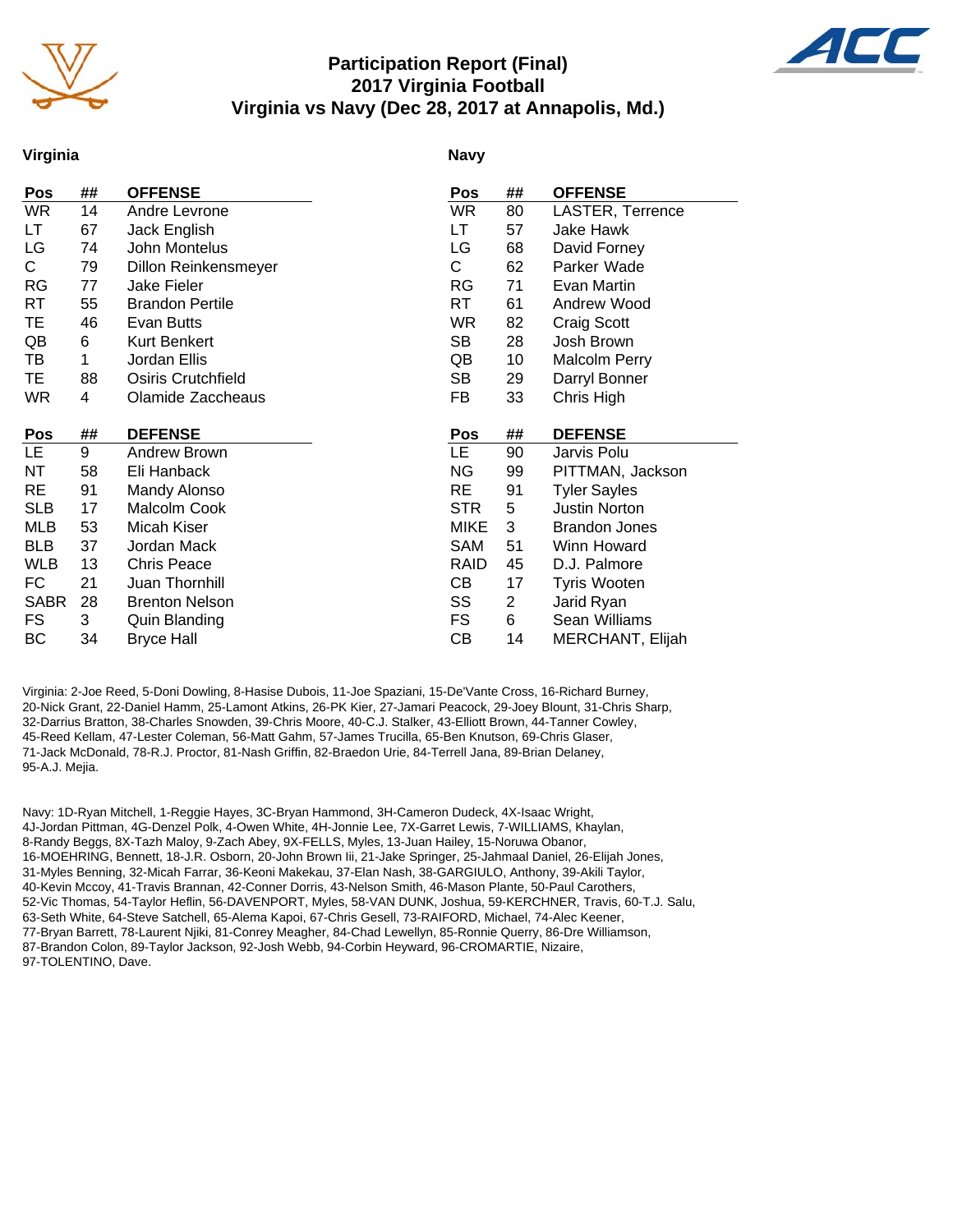

# **Drive Chart (By Team) (Final) 2017 Virginia Football Virginia vs Navy (Dec 28, 2017 at Annapolis, Md.)**



|           |                 |                 |       | <b>Drive Started</b> |                 |       | <b>Drive Ended</b> | <b>Consumed</b>           |            |
|-----------|-----------------|-----------------|-------|----------------------|-----------------|-------|--------------------|---------------------------|------------|
| Team      | Qtr             | Spot            | Time  | <b>Obtained</b>      | Spot            | Time  | <b>How lost</b>    | - Yds<br>ΡI               | <b>TOP</b> |
| VA        | 1st             | N00             | 15:00 | Kickoff              | N00             | 14:48 | *TOUCHDOWN         | 0<br>- 0                  | 0:12       |
| <b>VA</b> |                 | V <sub>27</sub> | 08:43 | Kickoff              | V24             | 07:10 | Punt               | (3)<br>3<br>$\sim$        | 1:33       |
| VA        |                 | V15             | 04:18 | Kickoff              | N46             | 00:58 | Punt               | - 39<br>8                 | 3:20       |
| <b>VA</b> | 2 <sub>nd</sub> | V46             | 12:19 | Punt                 | V36             | 11:16 | Interception       | 3<br>$- (10)$             | 1:03       |
| VA        |                 | N49             | 09:14 | Punt                 | N30             | 07:05 | Downs              | 7 - 19                    | 2:09       |
| <b>VA</b> |                 | V40             | 03:12 | Kickoff              | V36             | 02:54 | Fumble             | $2 - (4)$                 | 0:18       |
| VA        |                 | V42             | 01:39 | Kickoff              | N30             | 00:28 | Missed FG          | - 28<br>8                 | 1:11       |
| <b>VA</b> | 3rd             | V13             | 00:00 | Punt                 | IV11            | 11:03 | Fumble             | (2)<br>$\Omega$<br>$\sim$ | 0:00       |
| VA        |                 | V25             | 09:46 | Kickoff              | N32             | 05:51 | Punt               | 13<br>- 43                | 3:55       |
| <b>VA</b> |                 | V <sub>22</sub> | 01:57 | Kickoff              | V23             | 00:22 | <b>Downs</b>       | $5 - 1$                   | 1:35       |
| VA        | 4th             | V <sub>20</sub> | 11:11 | Kickoff              | V <sub>25</sub> | 09:06 | Punt               | 3<br>- 5                  | 2:05       |
| <b>VA</b> |                 | V20             | 00:39 | Missed FG            | N48             | 00:00 | End of half        | $-32$<br>3                | 0:39       |

|                        | 1st   | 2nd   | 3rd     | 4th     | 1st     | 2 <sub>nd</sub> |          |
|------------------------|-------|-------|---------|---------|---------|-----------------|----------|
| Virginia               | Qtr   | Qtr   | Qtr     | Qtr     | Half    | Half            | Total    |
| Time of possession     | 05:05 | 04:41 | 05:30   | 02:44   | 09:46   | 08:14           | 18:00    |
| 3rd down conversions   | 1-3   | 1-4   | $2 - 5$ | 0-1     | $2 - 7$ | $2 - 6$         | $4 - 13$ |
| Average field position | V47   | V44   | V23     | V20     | V45     | V21             | V37      |
| 4th down conversions   | 0-0   | 0-1   | $1 - 2$ | $0 - 0$ | 0-1     | $1 - 2$         | $1 - 3$  |

|             |                 |                 |       | <b>Drive Started</b> |                 | <b>Drive Ended</b> | <b>Consumed</b>          |                             |          |
|-------------|-----------------|-----------------|-------|----------------------|-----------------|--------------------|--------------------------|-----------------------------|----------|
| Team        | Qtr             | Spot            | Time  | <b>Obtained</b>      | Spot            | Time               | <b>How lost</b>          | Yds<br>ΡI<br>$\blacksquare$ | TOP      |
| <b>NAVY</b> | 1st             | N31             | 14:48 | Kickoff              | V <sub>00</sub> | 08:43              | <i><b>*TOUCHDOWN</b></i> | 12<br>69<br>٠.              | 6:05     |
| <b>NAVY</b> |                 | N45             | 07:10 | Punt                 | V00             | 04:18              | *TOUCHDOWN               | 6<br>55<br>$\sim$           | 2:52     |
| <b>NAVY</b> |                 | N01             | 00:58 | Punt                 | N16             | 12:19              | Punt                     | 15<br>6<br>$\blacksquare$   | 3:39     |
| <b>NAVY</b> | 2 <sub>nd</sub> | N <sub>14</sub> | 11:16 | Interception         | N20             | 09:14              | Punt                     | 3<br>$-6$                   | 2:02     |
| <b>NAVY</b> |                 | N30             | 07:05 | Downs                | V <sub>00</sub> | 03:12              | *TOUCHDOWN               | 7 - 70                      | 3:53     |
| <b>NAVY</b> |                 | V36             | 02:54 | Fumble               | V <sub>0</sub>  | 01:39              | <i><b>*TOUCHDOWN</b></i> | $4 - 36$                    | $1:15$ . |
| <b>NAVY</b> |                 | N30             | 00:28 | Missed FG            | N28             | 00:00              | End of half              | (2)                         | 0:28     |
| <b>NAVY</b> | 3rd             | IN30            | 15:00 | Kickoff              | V42             | 11:03              | Punt                     | 6<br>$-28$                  | 3:57     |
| <b>NAVY</b> |                 | V11             | 11:03 | Fumble               | V <sub>00</sub> | 09:46              | <i><b>*TOUCHDOWN</b></i> | 3<br>11<br>$\blacksquare$   | $1:17$ . |
| <b>NAVY</b> |                 | N20             | 05:51 | Punt                 | V <sub>0</sub>  | 01:57              | <i><b>*TOUCHDOWN</b></i> | 8<br>-80<br>$\sim$          | 3:54.    |
| <b>NAVY</b> |                 | V23             | 00:22 | Downs                | V <sub>0</sub>  | 11:11              | *TOUCHDOWN               | 9<br>$-23$                  | 4:11.    |
| <b>NAVY</b> | 4th             | IN35            | 09:06 | Punt                 | V <sub>19</sub> | 00:39              | Missed FG                | 13<br>46<br>۰.              | $8:27$ . |

|                        | 1st             | 2nd     | 3rd   | 4th     | 1st             | 2nd             |          |
|------------------------|-----------------|---------|-------|---------|-----------------|-----------------|----------|
| <b>Navy</b>            | Qtr             | Qtr     | Qtr   | Qtr     | Half            | Half            | Total    |
| Time of possession     | 09:55           | 10:19   | 09:30 | 12:16   | 20:14           | 21:46           | 42:00    |
| 3rd down conversions   | $2 - 2$         | $2 - 5$ | 1-3   | 4-6     | $4 - 7$         | $5-9$           | $9 - 16$ |
| Average field position | N <sub>25</sub> | N34     | V46   | N35     | N <sub>30</sub> | N <sub>50</sub> | N38      |
| 4th down conversions   | 0-0             | 1-1     | 1-1   | $1 - 1$ | 1-1             | $2 - 2$         | $3-3$    |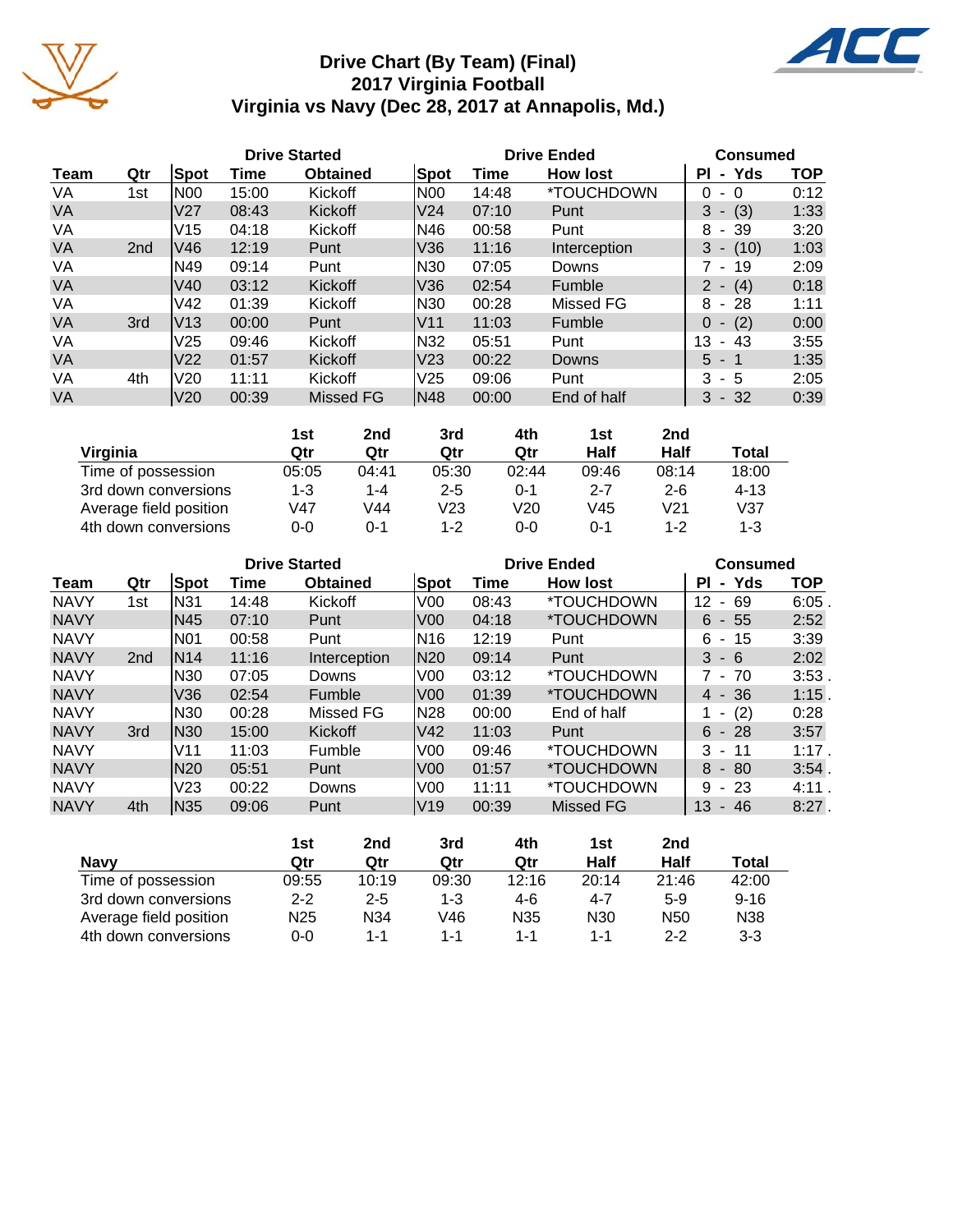

# **Drive Chart (By Quarter) (Final) 2017 Virginia Football Virginia vs Navy (Dec 28, 2017 at Annapolis, Md.)**



VA 4th |V20 11:11 Kickoff |V25 09:06 Punt | 3 - 5 2:05 NAVY |N35 09:06 Punt |V19 00:39 Missed FG | 13 - 46 8:27 . VA V20 00:39 Missed FG N48 00:00 End of half 3 - 32 0:39

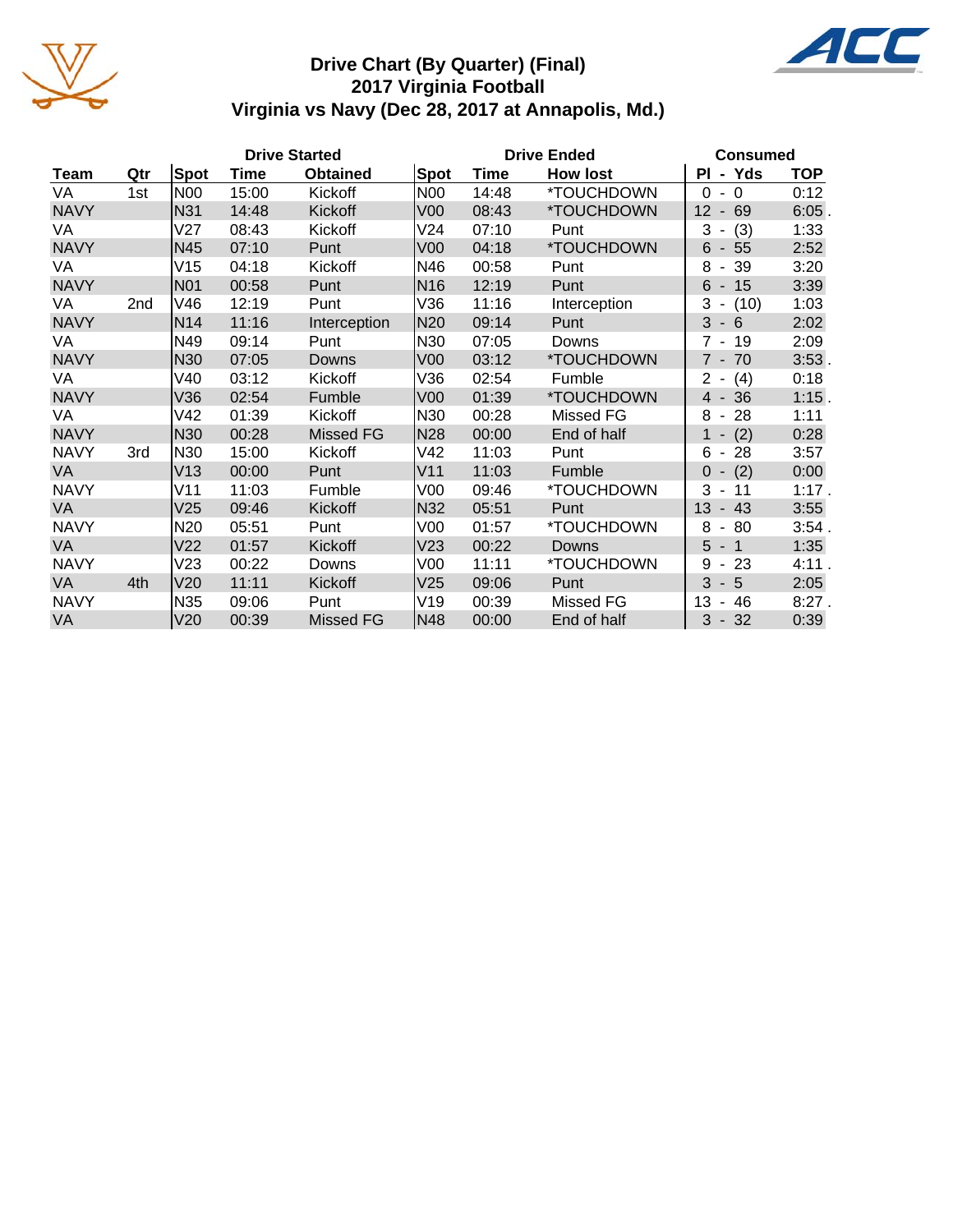

# **Play-by-Play Summary (1st quarter) Virginia vs Navy (Dec 28, 2017 at Annapolis, Md.)**



|                    |                 |                                | Navy wins toss; defers. UVA to receive. Navy to defend North EZ.                                                                                                                      |                |
|--------------------|-----------------|--------------------------------|---------------------------------------------------------------------------------------------------------------------------------------------------------------------------------------|----------------|
|                    | 1-10 VA 35      |                                | NAVY ball on NAVY35.                                                                                                                                                                  |                |
|                    |                 |                                | B Moehring kickoff 63 yards to the VA2, Reed, J return 98 yards to the NAVY0, TOUCHDOWN,<br>clock 14:48.                                                                              |                |
| 1-G                |                 | Navy 03                        | Mejia, A.J. kick attempt good.                                                                                                                                                        |                |
|                    |                 |                                | Virginia 7, Navy 0                                                                                                                                                                    |                |
|                    |                 |                                | 0 plays, $0$ yards, $0:12$<br>Delaney, B kickoff 50 yards to the NAVY15, Darryl Bonner return 16 yards to the NAVY31                                                                  |                |
|                    |                 |                                | (Hamm, D).                                                                                                                                                                            |                |
|                    |                 | NAVY drive start at 14:48.     |                                                                                                                                                                                       |                |
|                    | 1-10            | Navy 31                        | Chris High rush for 6 yards to the NAVY37 (Blanding, Q;Kiser, M).                                                                                                                     |                |
|                    | 2-4             | Navy 37                        | Chris High rush for 2 yards to the NAVY39 (Kiser, M; Mack, J).                                                                                                                        |                |
|                    | $3 - 2$         | Navy 39                        | Chris High rush for 5 yards to the NAVY44, 1ST DOWN NAVY (Blanding, Q).                                                                                                               | R <sub>1</sub> |
|                    | 1-10<br>$2 - 3$ | Navy 44<br><b>VA 49</b>        | Josh Brown rush for 7 yards to the VA49 (Thornhill, J).<br>PENALTY VA offside (Alonso, M) 5 yards to the VA44, 1ST DOWN NAVY.                                                         | X2             |
|                    | 1-10            | <b>VA 44</b>                   | Malcolm Perry rush for 6 yards to the VA38 (Kiser, M; Mack, J).                                                                                                                       |                |
|                    | $2 - 4$         | <b>VA 38</b>                   | Malcolm Perry sacked for loss of 11 yards to the VA49 (Cook, M;Brown, A).                                                                                                             |                |
|                    | 3-15            | VA 49                          | A Gargiulo rush for 28 yards to the VA21, 1ST DOWN NAVY (Hall, B).                                                                                                                    | R3             |
|                    | $1 - 10$        | <b>VA 21</b>                   | Darryl Bonner rush for 8 yards to the VA13, out-of-bounds (Thornhill, J).                                                                                                             |                |
|                    | $2 - 2$         | VA 13                          | Chris High rush for 2 yards to the VA11, 1ST DOWN NAVY (Blanding, Q).                                                                                                                 | R <sub>4</sub> |
|                    | 2-8             | 1-10 VA 11<br>VA 09            | Malcolm Perry rush for 2 yards to the VA9 (Nelson, B).<br>Josh Brown rush for 8 yards to the VA1, 1ST DOWN NAVY (Blanding, Q).                                                        | R <sub>5</sub> |
|                    | 1-G             | <b>VA 01</b>                   | Zach Abey rush for 1 yard to the VA0, TOUCHDOWN, clock 08:43.                                                                                                                         |                |
|                    | 1-G             | VA 03                          | B Moehring kick attempt good.                                                                                                                                                         |                |
|                    |                 |                                | Navy 7, Virginia 7                                                                                                                                                                    |                |
|                    |                 |                                | 12 plays, 69 yards, 6:05                                                                                                                                                              |                |
|                    |                 |                                | B Moehring kickoff 47 yards to the VA18, Reed, J return 9 yards to the VA27 (Paul                                                                                                     |                |
|                    |                 | VIRGINIA drive start at 08:43. | Carothers).                                                                                                                                                                           |                |
|                    | 1-10 VA 27      |                                | Ellis, J rush for 3 yards to the VA30 (Justin Norton).                                                                                                                                |                |
| 2-7                | <b>VA 30</b>    |                                | Benkert, K sacked for loss of 6 yards to the VA24 (Justin Norton).                                                                                                                    |                |
|                    | 3-13 VA 24      |                                | Benkert, K pass incomplete to Dowling, D.                                                                                                                                             |                |
|                    | 4-13 VA 24      |                                | Coleman, L punt 38 yards to the NAVY38, Craig Scott return 7 yards to the NAVY45 (Blount,                                                                                             |                |
|                    |                 |                                | J).                                                                                                                                                                                   |                |
|                    |                 | NAVY drive start at 07:10.     | 3 plays, minus 3 yards, 1:33                                                                                                                                                          |                |
|                    | 1-10            | Navy 45                        | Chris High rush for 4 yards to the NAVY49 (Kiser, M;Brown, A).                                                                                                                        |                |
|                    | 2-6             | Navy 49                        | Chris High rush for 7 yards to the VA44, 1ST DOWN NAVY (Blanding, Q;Cook, M).                                                                                                         | R <sub>6</sub> |
|                    |                 | 1-10 VA 44                     | Malcolm Perry rush for 1 yard to the VA43 (Cook, M).                                                                                                                                  |                |
|                    | $2 - 9$         | <b>VA 43</b>                   | Josh Brown rush for 31 yards to the VA12, 1ST DOWN NAVY (Blanding, Q;Cook, M), PENALTY                                                                                                | R7             |
|                    |                 |                                | NAVY holding declined, PENALTY NAVY personal foul (Andrew Wood) 15 yards to the VA27.                                                                                                 |                |
|                    | 1-25            | VA 27<br>1-10 VA 27            | 1st and 10.<br>A Gargiulo rush for 5 yards to the VA22 (Blanding, Q;Cook, M).                                                                                                         |                |
|                    | $2 - 5$         | <b>VA 22</b>                   | Malcolm Perry rush for 22 yards to the VA0, 1ST DOWN NAVY, TOUCHDOWN, clock 04:18.                                                                                                    | R8             |
|                    | $1-G$           | VA 03                          | PENALTY NAVY false start (Steve Satchell) 5 yards to the VA8.                                                                                                                         |                |
|                    | 1-G             | VA 08                          | B Moehring kick attempt good.                                                                                                                                                         |                |
|                    |                 |                                | Navy 14, Virginia 7                                                                                                                                                                   |                |
|                    |                 |                                | 6 plays, 55 yards, 2:52                                                                                                                                                               |                |
|                    |                 |                                | B Moehring kickoff 52 yards to the VA13, Zaccheaus, O return 12 yards to the VA25, fumble<br>by Zaccheaus, O recovered by VA TEAM at VA25, out-of-bounds, PENALTY VA holding 10 yards |                |
|                    |                 |                                | to the VA15, 1st and 10, VA ball on VA15.                                                                                                                                             |                |
|                    |                 | VIRGINIA drive start at 04:18. |                                                                                                                                                                                       |                |
| $1 - 10$           | VA 15           |                                | Ellis, J rush for 7 yards to the VA22 (Jarvis Polu).                                                                                                                                  |                |
| 2-3                | <b>VA 22</b>    |                                | Reed, J rush for 4 yards to the VA26, 1ST DOWN VA (Juan Hailey).                                                                                                                      | R1             |
| $1 - 10$           | VA 26           |                                | Benkert, K pass complete to Levrone, A for 7 yards to the VA33 (E Merchant).                                                                                                          |                |
| $2 - 3$<br>$3 - 2$ | VA 33<br>VA 34  |                                | Ellis, J rush for 1 yard to the VA34 (Taylor Heflin; D.J. Palmore).<br>Benkert, K pass complete to Zaccheaus, O for 20 yards to the NAVY46, 1ST DOWN VA (Taylor                       | P <sub>2</sub> |
|                    |                 |                                | Heflin; Sean Williams).                                                                                                                                                               |                |
|                    | 1-10 Navy 46    |                                | Benkert, K pass incomplete to Zaccheaus, O.                                                                                                                                           |                |
| 2-10               |                 | Navy 46                        | Benkert, K pass incomplete to Levrone, A.                                                                                                                                             |                |
| 3-10               |                 | Navy 46                        | Benkert, K pass incomplete to Zaccheaus, O.                                                                                                                                           |                |
|                    |                 |                                | Targeting call on Navy #91 reversed                                                                                                                                                   |                |
|                    | 4-10 Navy 46    |                                | Coleman, L punt 45 yards to the NAVY1, downed.                                                                                                                                        |                |
|                    |                 | NAVY drive start at 00:58.     | 8 plays, 39 yards, 3:20                                                                                                                                                               |                |
|                    |                 | 1-10 Navy 01                   | Chris High rush for 4 yards to the NAVY5 (Blanding, Q; Peace, C).                                                                                                                     |                |
|                    | 2-6             | Navy 05                        | Chris High rush for 5 yards to the NAVY10 (Peace, C;Kiser, M).                                                                                                                        |                |

**END OF 1st QUARTER: Navy 14, Virginia 7**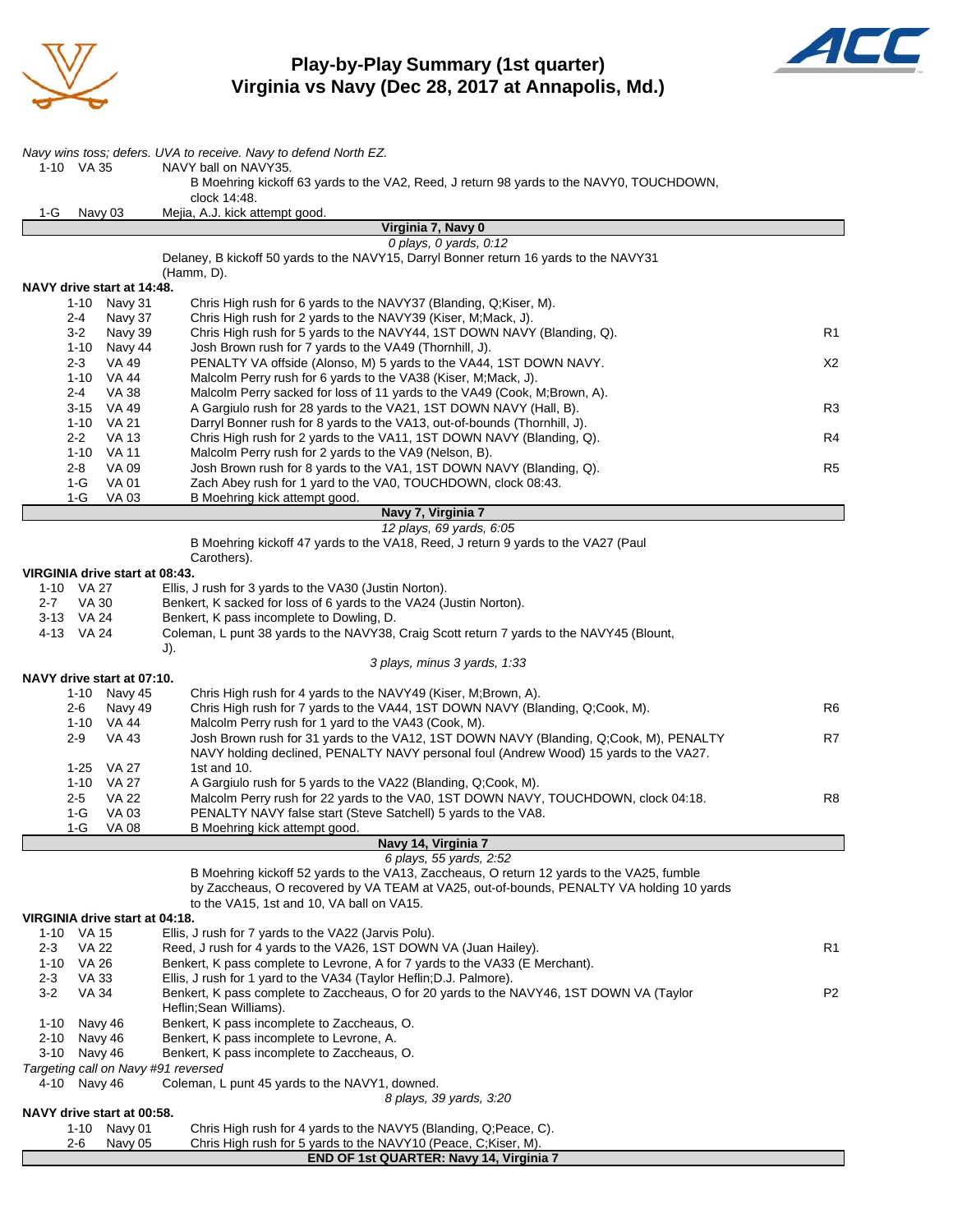

**Play-by-Play Summary (1st quarter) Virginia vs Navy (Dec 28, 2017 at Annapolis, Md.)**



|                        |       | Time  | 1st Downs |  |   |         | <b>Conversions</b> |                |                  |                  |  |
|------------------------|-------|-------|-----------|--|---|---------|--------------------|----------------|------------------|------------------|--|
| <b>Quarter Summary</b> | Score | Poss  |           |  |   | 3rd     | 4th                | <b>Rushing</b> | Passing          | <b>Penalties</b> |  |
| Virginia               |       | 05:05 |           |  | 2 | $1 - 3$ | 0-0                | 5-9            | $2 - 6 - 0 - 27$ | $2 - 15$         |  |
| Navy                   | 14    | 09:55 |           |  |   | $2 - 2$ | 0-0                | 20-143         | 0-0-0-0          | $2 - 20$         |  |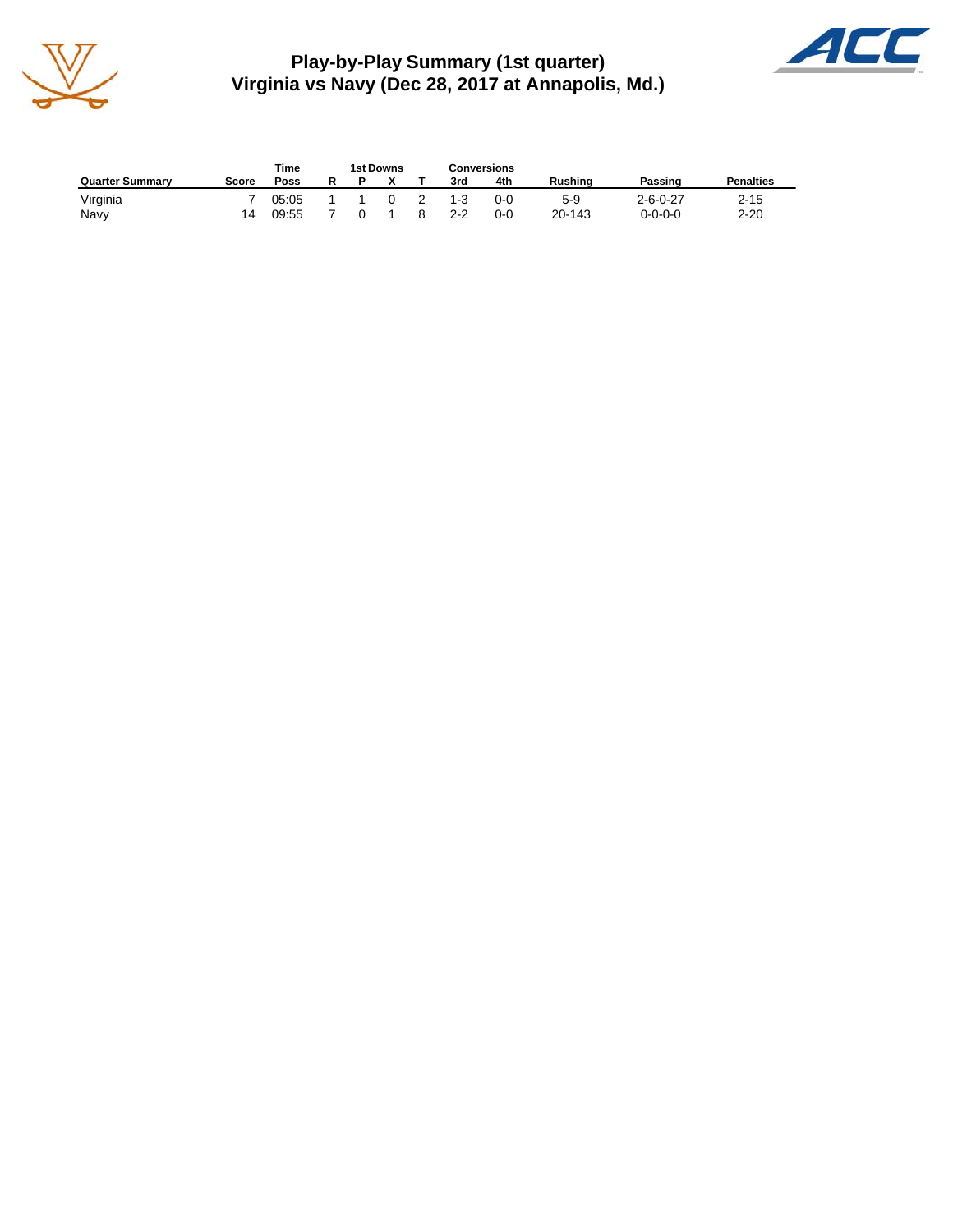

## **Quickie Statistics (1st quarter only) Virginia vs Navy (Dec 28, 2017 at Annapolis, Md.)**



|                                   | VA          | <b>NAVY</b> |
|-----------------------------------|-------------|-------------|
| Score                             | 7           | 14          |
| <b>FIRST DOWNS</b>                | 2           | 8           |
| <b>RUSHES-YARDS (NET)</b>         | $5-9$       | 20-143      |
| <b>PASSING YDS (NET)</b>          | 27          |             |
| Passes Att-Comp-Int               | $6 - 2 - 0$ | $0 - 0 - 0$ |
| <b>TOTAL OFFENSE PLAYS-YARDS</b>  | $11 - 36$   | 20-143      |
| <b>Fumble Returns-Yards</b>       | 0-0         | $0 - 0$     |
| <b>Punt Returns-Yards</b>         | $0 - 0$     | $1 - 7$     |
| Kickoff Returns-Yards             | $3 - 119$   | $1 - 16$    |
| <b>Interception Returns-Yards</b> | $0 - 0$     | $0 - 0$     |
| Punts (Number-Avg)                | $2 - 41.5$  | $0 - 0.0$   |
| Fumbles-Lost                      | $1 - 0$     | $0 - 0$     |
| Penalties-Yards                   | $2 - 15$    | $2 - 20$    |
| <b>Possession Time</b>            | 05:05       | 09:55       |
| <b>Third-Down Conversions</b>     | 1 of $3$    | 2 of 2      |
| <b>Fourth-Down Conversions</b>    | $0$ of $0$  | $0$ of $0$  |

| Virginia            |                     |                                                      |              |                |            |             | <b>Navy</b>                                                        |                |               |                |              |                   |             |
|---------------------|---------------------|------------------------------------------------------|--------------|----------------|------------|-------------|--------------------------------------------------------------------|----------------|---------------|----------------|--------------|-------------------|-------------|
| <b>Rushing</b>      |                     | No. Gain Loss                                        | Net          | TD             | Lg         | Avg         | <b>Rushing</b>                                                     |                | No. Gain Loss |                | <b>Net</b>   | TD<br>Lq          | Avg         |
| Jordan Ellis        | 3                   | 11<br>0                                              | 11           | 0              | 7          | 3.7         | Josh Brown                                                         | 3              | 46            | 0              | 46           | $\mathbf 0$<br>31 | 15.3        |
| Joe Reed            |                     | 4<br>0                                               | 4            | 0              | 4          | 4.0         | Chris High                                                         | 8              | 35            | 0              | 35           | 7<br>0            | 4.4         |
| <b>Kurt Benkert</b> | 1                   | 6<br>0                                               | -6           | $\Omega$       | 0          | $-6.0$      | GARGIULO, Anthony                                                  | $\overline{c}$ | 33            | $\mathbf 0$    | 33           | 28<br>0           | 16.5        |
|                     |                     |                                                      |              |                |            |             | <b>Malcolm Perry</b>                                               | 5              | 31            | 11             | 20           | 22<br>$\mathbf 1$ | 4.0         |
| <b>Passing</b>      | $C-A-I$             |                                                      | Yds          | TD<br>Long     |            | <b>Sack</b> | <b>Passing</b>                                                     |                | $C-A-I$       | Yds            | TD           | Long              | <b>Sack</b> |
| Kurt Benkert        | $2 - 6 - 0$         |                                                      | 27           | 0              | 20         | 1           | Malcolm Perry                                                      |                | $0 - 0 - 0$   | 0              | $\Omega$     | O                 |             |
| <b>Receiving</b>    | No.                 | Yards                                                | TD           | Long           |            |             | <b>Receiving</b>                                                   | No.            | Yards         | TD             |              | Long              |             |
| Olamide Zaccheaus   | 1                   | 20                                                   | $\mathbf 0$  | 20             |            |             |                                                                    |                |               |                |              |                   |             |
| Andre Levrone       | 1                   | $\overline{7}$                                       | $\mathbf 0$  | $\overline{7}$ |            |             |                                                                    |                |               |                |              |                   |             |
| <b>Punting</b>      | No.                 | Yds                                                  | Avg          | Long           | In20       | TВ          | <b>Punting</b>                                                     | No.            | <b>Yds</b>    | Ava            | Long         | In20              | TВ          |
| Lester Coleman      | 2                   | 83                                                   | 41.5         | 45             | 1          | $\Omega$    |                                                                    |                |               |                |              |                   |             |
| <b>Punt Returns</b> | No.                 | Yards                                                | <b>TD</b>    | Long           |            |             | <b>Punt Returns</b>                                                | No.            | Yards         | TD             |              | Long              |             |
|                     |                     |                                                      |              |                |            |             | Craig Scott                                                        |                |               | $\overline{7}$ | $\Omega$     |                   |             |
| <b>Kick Returns</b> | No.                 | Yards                                                | TD           | Long           |            |             | <b>Kick Returns</b>                                                | No.            | Yards         | TD             |              | Long              |             |
| Joe Reed            | 2                   | 107                                                  | 1            | 98             |            |             | Darryl Bonner                                                      |                |               | 16             | $\Omega$     | 16                |             |
| Olamide Zaccheaus   | 1                   | 12                                                   | 0            | 12             |            |             |                                                                    |                |               |                |              |                   |             |
| <b>Tackles</b>      | UA-A                | <b>Total</b>                                         | <b>Sacks</b> |                | <b>TFL</b> |             | <b>Tackles</b>                                                     | UA-A           | <b>Total</b>  |                | <b>Sacks</b> |                   | <b>TFL</b>  |
| Quin Blanding       | $3 - 5$             | 8                                                    |              | 0.0            | 0.0        |             | <b>Justin Norton</b>                                               | $2 - 0$        |               | 2              | 1.0          |                   | 1.0         |
| Malcolm Cook        | $1 - 4$             | 5                                                    |              | 0.5            | 0.5        |             | <b>Taylor Heflin</b>                                               | $0 - 2$        |               | 2              | 0.0          |                   | 0.0         |
| Micah Kiser         | $0 - 5$             | 5                                                    |              | 0.0            | 0.0        |             | <b>Paul Carothers</b>                                              | $1 - 0$        |               | 1              | 0.0          |                   | 0.0         |
| Juan Thornhill      | $2 - 0$             | $\mathfrak{p}$                                       |              | 0.0            | 0.0        |             | MERCHANT, Elijah                                                   | $1 - 0$        |               | 1              | 0.0          |                   | 0.0         |
| Qtr<br>Time         | <b>Scoring Play</b> |                                                      |              |                |            |             |                                                                    |                |               |                |              |                   | V-H         |
| 14:48<br>1st        |                     | VA - Joe Reed 98 yd kickoff return (A.J. Mejia kick) |              |                |            |             |                                                                    |                |               |                |              |                   | $7 - 0$     |
| 08:43               |                     |                                                      |              |                |            |             | NAVY - Zach Abey 1 yd run (MOEHRING, Bennett kick), 12-69 6:05     |                |               |                |              |                   | $7 - 7$     |
| 04:18               |                     |                                                      |              |                |            |             | NAVY - Malcolm Perry 22 yd run (MOEHRING, Bennett kick), 6-55 2:52 |                |               |                |              |                   | $7 - 14$    |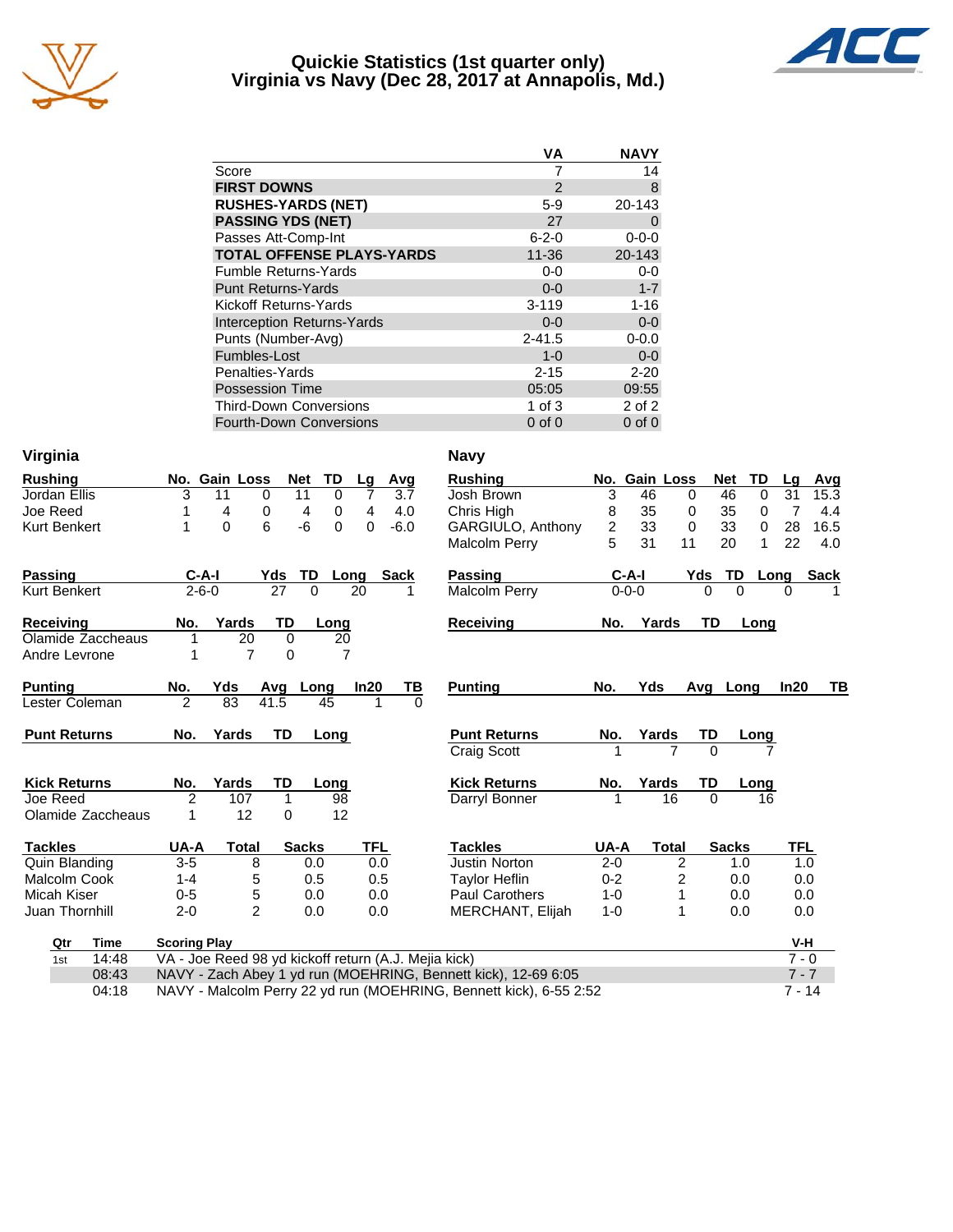

# **Play-by-Play Summary (2nd quarter) Virginia vs Navy (Dec 28, 2017 at Annapolis, Md.)**



|               | 3-1                            | Navy 10            | Start of 2nd quarter, clock 15:00.                                                                                                         |                 |
|---------------|--------------------------------|--------------------|--------------------------------------------------------------------------------------------------------------------------------------------|-----------------|
|               | 3-1                            | Navy 10            | PENALTY NAVY false start (Andrew Wood) 5 yards to the NAVY5.                                                                               |                 |
|               | 3-6                            | Navy 05            | Malcolm Perry rush for 6 yards to the NAVY11, 1ST DOWN NAVY (Mack, J;Kiser, M).                                                            | R9              |
|               | $1 - 10$<br>2-6                | Navy 11<br>Navy 15 | A Gargiulo rush for 4 yards to the NAVY15 (Peace, C; Kiser, M).<br>John Brown lii rush for 2 yards to the NAVY17 (Nelson, B).              |                 |
|               | 3-4                            | Navy 17            | Timeout Navy, clock 13:06.                                                                                                                 |                 |
|               | 3-4                            | Navy 17            | Keoni Makekau rush for loss of 1 yard to the NAVY16 (Thornhill, J).                                                                        |                 |
|               | 4-5                            | Navy 16            | Owen White punt 38 yards to the VA46, fair catch by Hamm, D.                                                                               |                 |
|               |                                |                    | 6 plays, 15 yards, 3:39                                                                                                                    |                 |
|               | VIRGINIA drive start at 12:19. |                    |                                                                                                                                            |                 |
|               | 1-10 VA 46                     |                    | Benkert, K pass complete to Reed, J for no gain to the VA46 (E Merchant).                                                                  |                 |
|               | 2-10 VA 46<br>3-10 VA 46       |                    | Benkert, K pass incomplete to Dowling, D.<br>Ellis, J rush for 7 yards to the NAVY47 (D.J. Palmore; Winn Howard), PENALTY VA holding 10    |                 |
|               |                                |                    | yards to the VA36, NO PLAY.                                                                                                                |                 |
|               | 3-20 VA 36                     |                    | Benkert, K pass intercepted by Sean Williams at the NAVY14, Sean Williams return 0 yards                                                   |                 |
|               |                                |                    | to the NAVY14.                                                                                                                             |                 |
|               |                                |                    | 3 plays, minus 10 yards, 1:03                                                                                                              |                 |
|               | NAVY drive start at 11:16.     |                    |                                                                                                                                            |                 |
|               | 1-10 Navy 14                   |                    | Malcolm Perry rush for 5 yards to the NAVY19 (Kiser, M).                                                                                   |                 |
|               | $2 - 5$<br>3-3                 | Navy 19<br>Navy 21 | Chris High rush for 2 yards to the NAVY21 (Thornhill, J;Mack, J).<br>Darryl Bonner rush for loss of 1 yard to the NAVY20 (Thornhill, J).   |                 |
|               | 4-4                            | Navy 20            | Owen White punt 29 yards to the NAVY49, out-of-bounds.                                                                                     |                 |
|               |                                |                    | 3 plays, 6 yards, 2:02                                                                                                                     |                 |
|               | VIRGINIA drive start at 09:14. |                    |                                                                                                                                            |                 |
|               | 1-10 Navy 49                   |                    | Benkert, K pass complete to Zaccheaus, O for 9 yards to the NAVY40 (Tyris Wooten).                                                         |                 |
| 2-1           | Navy 40                        |                    | Benkert, K pass incomplete to Levrone, A (PITTMAN, J).                                                                                     |                 |
| 3-1           | Navy 40                        |                    | Ellis, J rush for 4 yards to the NAVY36, 1ST DOWN VA (Taylor Heflin).                                                                      | R <sub>3</sub>  |
| 1-10<br>$2-9$ | Navy 36<br>Navy 35             |                    | Ellis, J rush for 1 yard to the NAVY35 (Winn Howard; Tyler Sayles).<br>Benkert, K pass incomplete to Reed, J, QB hurry by Justin Norton.   |                 |
| $3-9$         | Navy 35                        |                    | Benkert, K pass complete to Butts, E for 5 yards to the NAVY30 (Taylor Heflin).                                                            |                 |
| 4-4           | Navy 30                        |                    | Benkert, K pass incomplete to Dowling, D.                                                                                                  |                 |
|               |                                |                    | 7 plays, 19 yards, 2:09                                                                                                                    |                 |
|               | NAVY drive start at 07:05.     |                    |                                                                                                                                            |                 |
|               | 1-10 Navy 30                   |                    | Malcolm Perry rush for 7 yards to the NAVY37 (Nelson, B).                                                                                  |                 |
|               | $2 - 3$                        | Navy 37            | Malcolm Perry rush for 2 yards to the NAVY39 (Hall, B).                                                                                    |                 |
|               | 3-1<br><b>VA 28</b><br>1-10    | Navy 39            | Malcolm Perry rush for 33 yards to the VA28, 1ST DOWN NAVY (Blanding, Q;Mack, J).<br>A Gargiulo rush for 2 yards to the VA26 (Hanback, E). | R <sub>10</sub> |
|               | $2 - 8$                        | <b>VA 26</b>       | Chris High rush for 5 yards to the VA21 (Blanding, Q).                                                                                     |                 |
|               | $3-3$                          | <b>VA 21</b>       | Malcolm Perry rush for 2 yards to the VA19 (Peace, C;Mack, J).                                                                             |                 |
|               | 4-1                            | <b>VA 19</b>       | Timeout Navy, clock 03:17.                                                                                                                 |                 |
|               | 4-1                            | <b>VA 19</b>       | Malcolm Perry rush for 19 yards to the VA0, 1ST DOWN NAVY, TOUCHDOWN, clock 03:12.                                                         | R <sub>11</sub> |
|               | 1-G                            | VA 03              | B Moehring kick attempt good.                                                                                                              |                 |
|               |                                |                    | Navy 21, Virginia 7<br>7 plays, 70 yards, 3:53                                                                                             |                 |
|               |                                |                    | B Moehring kickoff 55 yards to the VA10, Zaccheaus, O return 30 yards to the VA40,                                                         |                 |
|               |                                |                    | out-of-bounds (M Davenport).                                                                                                               |                 |
|               | VIRGINIA drive start at 03:12. |                    |                                                                                                                                            |                 |
|               | 1-10 VA 40                     |                    | Timeout Navy, clock 03:06.                                                                                                                 |                 |
|               | 1-10 VA 40                     |                    | Benkert, K pass incomplete to Zaccheaus, O.                                                                                                |                 |
|               | 2-10 VA 40                     |                    | Benkert, K rush for loss of 4 yards to the VA36, fumble by Benkert, K recovered by NAVY<br>Tyler Sayles at VA36.                           |                 |
|               |                                |                    | 2 plays, minus 4 yards, 0:18                                                                                                               |                 |
|               | NAVY drive start at 02:54.     |                    |                                                                                                                                            |                 |
|               | 1-10 VA 36                     |                    | Malcolm Perry rush for 1 yard to the VA35 (Brown, A).                                                                                      |                 |
|               | $2-9$                          | VA 35              | Chris High rush for 20 yards to the VA15, 1ST DOWN NAVY (Blanding, Q).                                                                     | R <sub>12</sub> |
|               | 1-10 VA 15                     |                    | Malcolm Perry rush for 14 yards to the VA1, 1ST DOWN NAVY, out-of-bounds (Thornhill, J).                                                   | R <sub>13</sub> |
|               | 1-G<br><b>VA 01</b>            |                    | Zach Abey rush for 1 yard to the VA0, TOUCHDOWN, clock 01:39.                                                                              |                 |
|               | $1-G$                          | VA 03              | B Moehring kick attempt good.<br>Navy 28, Virginia 7                                                                                       |                 |
|               |                                |                    | 4 plays, 36 yards, 1:15                                                                                                                    |                 |
|               |                                |                    | B Moehring kickoff 45 yards to the VA20, Zaccheaus, O return 22 yards to the VA42 (M                                                       |                 |
|               |                                |                    | Davenport).                                                                                                                                |                 |
|               | VIRGINIA drive start at 01:39. |                    |                                                                                                                                            |                 |
|               | 1-10 VA 42                     |                    | Benkert, K pass complete to Zaccheaus, O for 9 yards to the NAVY49 (Brandon Jones).                                                        |                 |
| 2-1           | Navy 49                        |                    | Benkert, K pass complete to Dowling, D for 7 yards to the NAVY42, 1ST DOWN VA (Tyris<br>Wooten).                                           | P <sub>4</sub>  |
| $1 - 10$      | Navy 42                        |                    | Benkert, K rush for 1 yard to the NAVY41 (Tyler Sayles).                                                                                   |                 |
| $2-9$         | Navy 41                        |                    | Timeout Virginia, clock 00:54.                                                                                                             |                 |
| $2 - 9$       | Navy 41                        |                    | Benkert, K pass complete to Levrone, A for 12 yards to the NAVY29, 1ST DOWN VA (K                                                          | P <sub>5</sub>  |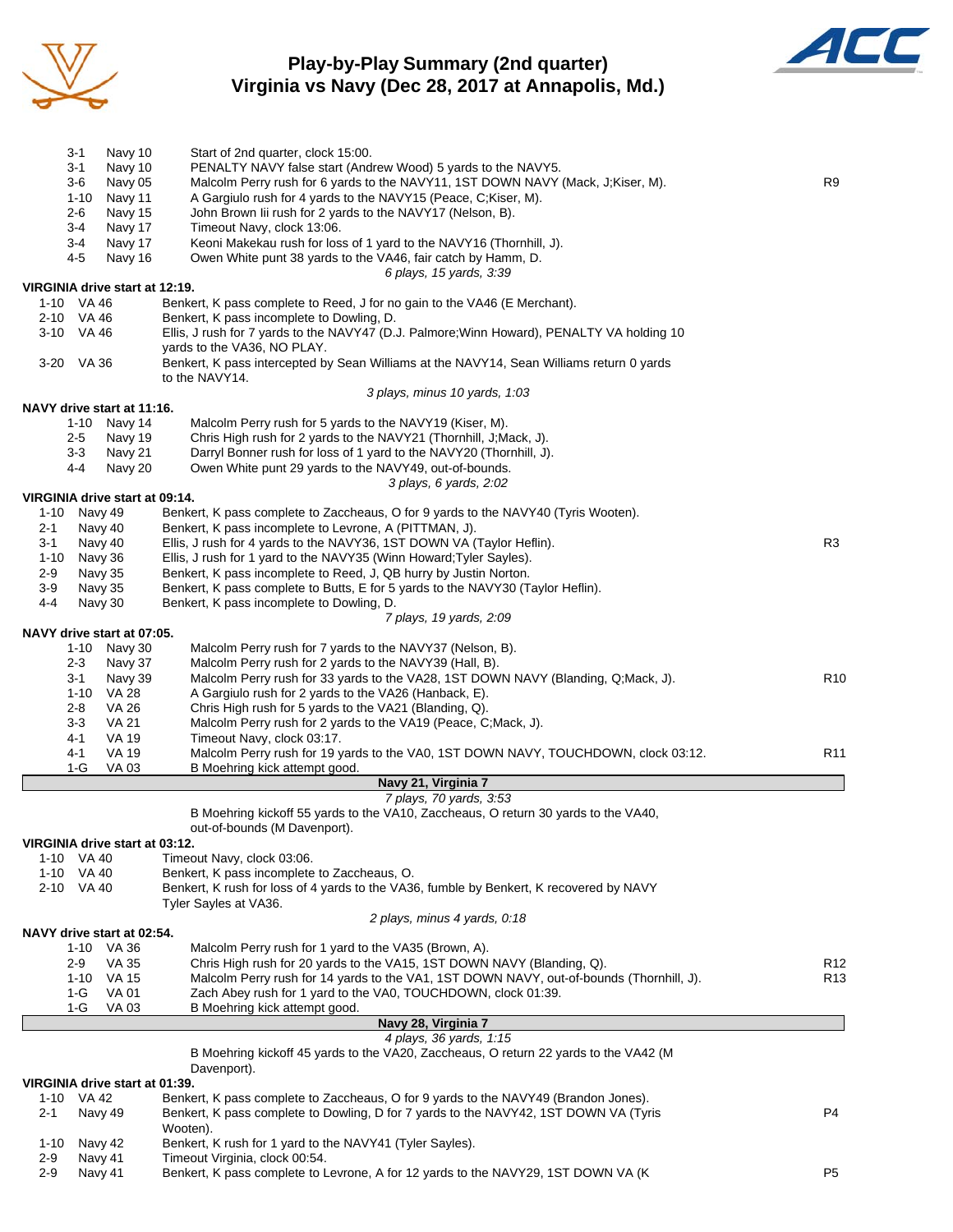

# **Play-by-Play Summary (2nd quarter) Virginia vs Navy (Dec 28, 2017 at Annapolis, Md.)**



|      |                            | Williams).                                                                          |  |
|------|----------------------------|-------------------------------------------------------------------------------------|--|
| 1-10 | Navv 29                    | Ellis, J rush for loss of 1 yard to the NAVY30 (CROMARTIE, N).                      |  |
|      | 2-11 Navy 30               | Timeout Virginia, clock 00:42.                                                      |  |
|      | 2-11 Navy 30               | Benkert, K pass incomplete to Dubois, H (Justin Norton).                            |  |
|      | 3-11 Navy 30               | Benkert, K pass incomplete to Levrone, A, PENALTY VA holding declined.              |  |
|      | 4-11 Navy 30               | Mejia, A.J. field goal attempt from 48 MISSED - short, spot at NAVY30, clock 00:28. |  |
|      |                            | 8 plays, 28 yards, 1:11                                                             |  |
|      | $\cdots$ $\cdots$ $\cdots$ |                                                                                     |  |

#### **NAVY drive start at 00:28.**

| 1-10 Navy 30 | Team rush for loss of 2 yards to the NAVY28. |
|--------------|----------------------------------------------|
|              | End of half, clock 00:00.                    |

|                        |              |       |   |                  |         | 1 play, minus 2 yards, 0:28<br><b>END OF 2nd QUARTER: Navy 28, Virginia 7</b> |                |                 |                  |
|------------------------|--------------|-------|---|------------------|---------|-------------------------------------------------------------------------------|----------------|-----------------|------------------|
|                        |              | Time  |   | <b>1st Downs</b> |         | <b>Conversions</b>                                                            |                |                 |                  |
| <b>Quarter Summary</b> | <b>Score</b> | Poss  | R |                  | 3rd     | 4th                                                                           | <b>Rushing</b> | Passing         | <b>Penalties</b> |
| Virginia               |              | 04:41 |   |                  |         | $() - 1$                                                                      | $5-1$          | 6-14-1-42       | $1 - 10$         |
| Navy                   | 14           | 10:19 |   |                  | $2 - 5$ | $1 - 1$                                                                       | 19-121         | $0 - 0 - 0 - 0$ | $1-5$            |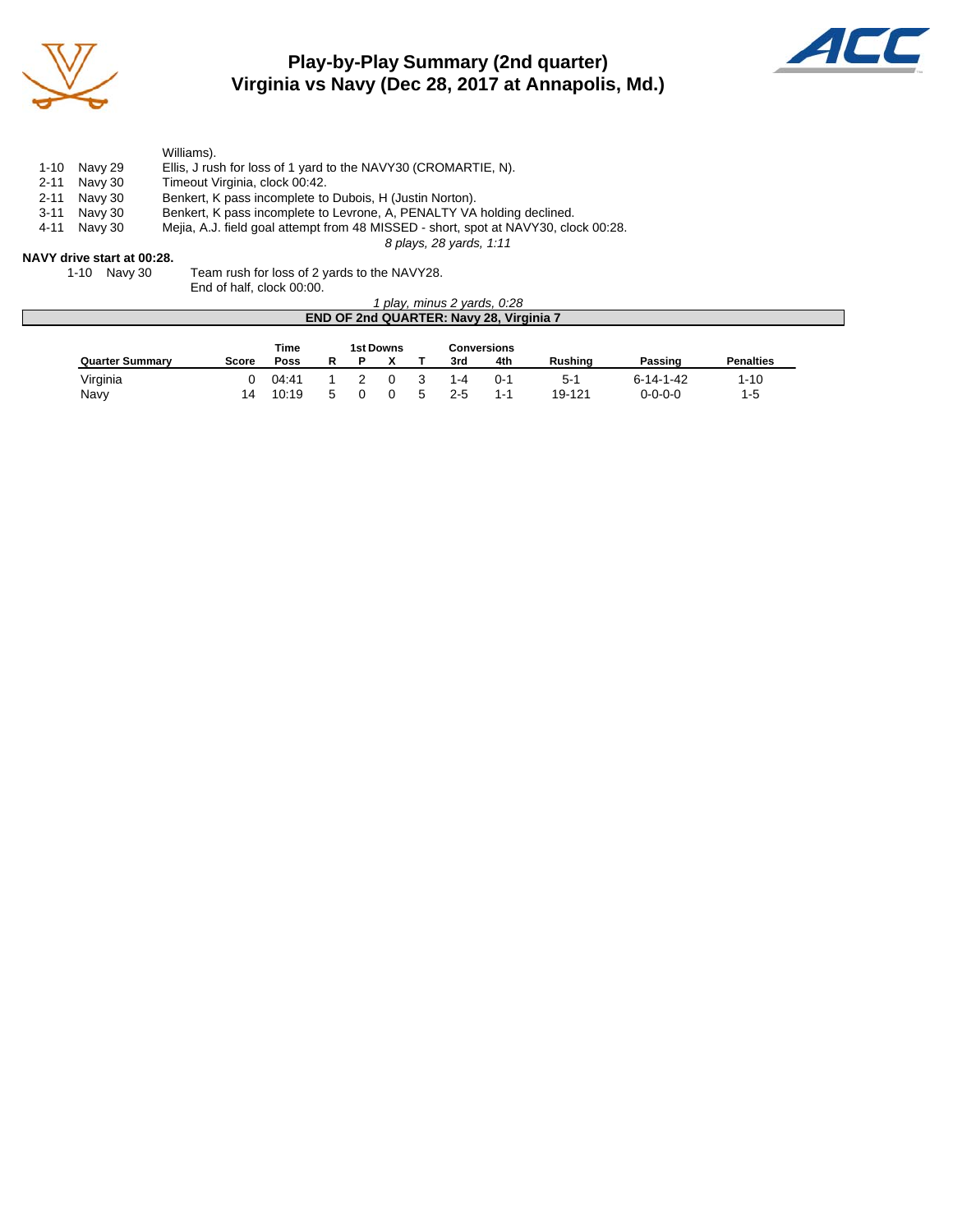

## **Quickie Statistics (2nd quarter only) Virginia vs Navy (Dec 28, 2017 at Annapolis, Md.)**



| VA           | <b>NAVY</b> |
|--------------|-------------|
| 0            | 14          |
| 3            | 5           |
| $5 - 1$      | 19-121      |
| 42           | 0           |
| $14 - 6 - 1$ | $0 - 0 - 0$ |
| 19-43        | 19-121      |
| $0 - 0$      | $0-0$       |
| $0 - 0$      | $0-0$       |
| $2 - 52$     | $0-0$       |
| $0 - 0$      | $1-0$       |
| $0 - 0.0$    | $2 - 33.5$  |
| $1 - 1$      | $0 - 0$     |
| $1 - 10$     | $1 - 5$     |
| 04:41        | 10:19       |
| 1 of 4       | 2 of 5      |
| $0$ of 1     | 1 of 1      |
|              |             |

| Virginia            |                     |                                                      |                 |                |            |             | <b>Navy</b>                                                        |                |                |                |                |              |                |                             |
|---------------------|---------------------|------------------------------------------------------|-----------------|----------------|------------|-------------|--------------------------------------------------------------------|----------------|----------------|----------------|----------------|--------------|----------------|-----------------------------|
| <b>Rushing</b>      |                     | No. Gain Loss                                        | <b>Net</b>      | TD             | Lg         | Avg         | <b>Rushing</b>                                                     |                |                | No. Gain Loss  | <b>Net</b>     | TD           | Lg             | Avg                         |
| Jordan Ellis        | $\overline{3}$      | 5                                                    | 1               | $\Omega$<br>4  | 4          | 1.3         | <b>Malcolm Perry</b>                                               | 9              | 89             | 0              | 89             | $\mathbf{1}$ | 33             | 9.9                         |
| Kurt Benkert        | $\overline{2}$      | 1                                                    | 4               | $-3$<br>0      | 1          | $-1.5$      | Chris High                                                         | 3              | 27             | 0              | 27             | 0            | 20             | 9.0                         |
|                     |                     |                                                      |                 |                |            |             | GARGIULO, Anthony                                                  | $\overline{c}$ | 6              | 0              | 6              | $\mathbf 0$  | 4              | 3.0                         |
|                     |                     |                                                      |                 |                |            |             | John Brown lii                                                     | 1              | $\overline{2}$ | $\Omega$       | $\overline{2}$ | $\Omega$     | $\overline{2}$ | 2.0                         |
| <b>Passing</b>      | $C-A-I$             |                                                      | Yds             | TD<br>Long     |            | <b>Sack</b> | <b>Passing</b>                                                     |                | $C-A-I$        |                | Yds            | TD           | Long           | <b>Sack</b>                 |
| Kurt Benkert        | $6 - 14 - 1$        |                                                      | $\overline{42}$ | $\Omega$       | 12         | 0           |                                                                    |                |                |                |                |              |                |                             |
| <b>Receiving</b>    | No.                 | Yards                                                | TD              | Long           |            |             | <b>Receiving</b>                                                   | No.            |                | Yards          | TD             | Long         |                |                             |
| Olamide Zaccheaus   | $\overline{2}$      | 18                                                   | $\Omega$        | 9              |            |             |                                                                    |                |                |                |                |              |                |                             |
| Andre Levrone       | 1                   | 12                                                   | 0               | 12             |            |             |                                                                    |                |                |                |                |              |                |                             |
| Doni Dowling        | 1                   | $\overline{7}$                                       | 0               | $\overline{7}$ |            |             |                                                                    |                |                |                |                |              |                |                             |
| Evan Butts          | 1                   | 5                                                    | $\mathbf 0$     | 5              |            |             |                                                                    |                |                |                |                |              |                |                             |
|                     | No.                 | Yds                                                  |                 | Long           | In20       | ΤВ          | <b>Punting</b>                                                     | No.            | Yds            |                |                |              | In20           |                             |
| <b>Punting</b>      |                     |                                                      | Avg             |                |            |             | Owen White                                                         | $\overline{2}$ | 67             |                | Avq<br>33.5    | Long<br>38   | $\Omega$       | <u>TB</u><br>$\overline{0}$ |
|                     |                     |                                                      |                 |                |            |             |                                                                    |                |                |                |                |              |                |                             |
| <b>Punt Returns</b> | No.                 | Yards                                                | TD              | Long           |            |             | <b>Punt Returns</b>                                                | No.            | Yards          |                | TD             | Long         |                |                             |
| <b>Kick Returns</b> | No.                 | Yards                                                | TD              | Long           |            |             | <b>Kick Returns</b>                                                | No.            | Yards          |                | <b>TD</b>      | Long         |                |                             |
| Olamide Zaccheaus   | $\overline{2}$      | $\overline{52}$                                      | $\overline{0}$  | 30             |            |             |                                                                    |                |                |                |                |              |                |                             |
| <b>Tackles</b>      | UA-A                | <b>Total</b>                                         |                 | <b>Sacks</b>   | <b>TFL</b> |             | <b>Tackles</b>                                                     | UA-A           |                | <b>Total</b>   | <b>Sacks</b>   |              | TFL            |                             |
| Juan Thornhill      | $3 - 1$             | 4                                                    |                 | 0.0            | 2.0        |             | <b>Tyris Wooten</b>                                                | $2 - 0$        |                | 2              |                | 0.0          | 0.0            |                             |
| Jordan Mack         | $0 - 4$             | 4                                                    |                 | 0.0            | 0.0        |             | <b>Taylor Heflin</b>                                               | $2 - 0$        |                | 2              |                | 0.0          | 0.0            |                             |
| Quin Blanding       | $2 - 1$             | 3                                                    |                 | 0.0            | 0.0        |             | DAVENPORT, Myles                                                   | $2 - 0$        |                | 2              |                | 0.0          | 0.0            |                             |
| Micah Kiser         | $1 - 2$             | 3                                                    |                 | 0.0            | 0.0        |             | <b>Tyler Sayles</b>                                                | $1 - 1$        |                | $\overline{2}$ |                | 0.0          | 0.0            |                             |
| Qtr<br>Time         | <b>Scoring Play</b> |                                                      |                 |                |            |             |                                                                    |                |                |                |                |              | V-H            |                             |
| 14:48<br>1st        |                     | VA - Joe Reed 98 yd kickoff return (A.J. Mejia kick) |                 |                |            |             |                                                                    |                |                |                |                |              | $7 - 0$        |                             |
| 08:43               |                     |                                                      |                 |                |            |             | NAVY - Zach Abey 1 yd run (MOEHRING, Bennett kick), 12-69 6:05     |                |                |                |                |              | $7 - 7$        |                             |
|                     |                     |                                                      |                 |                |            |             |                                                                    |                |                |                |                |              |                |                             |
| 04:18               |                     |                                                      |                 |                |            |             | NAVY - Malcolm Perry 22 yd run (MOEHRING, Bennett kick), 6-55 2:52 |                |                |                |                |              | $7 - 14$       |                             |
| 03:12<br>2nd        |                     |                                                      |                 |                |            |             | NAVY - Malcolm Perry 19 yd run (MOEHRING, Bennett kick), 7-70 3:53 |                |                |                |                |              | $0 - 7$        |                             |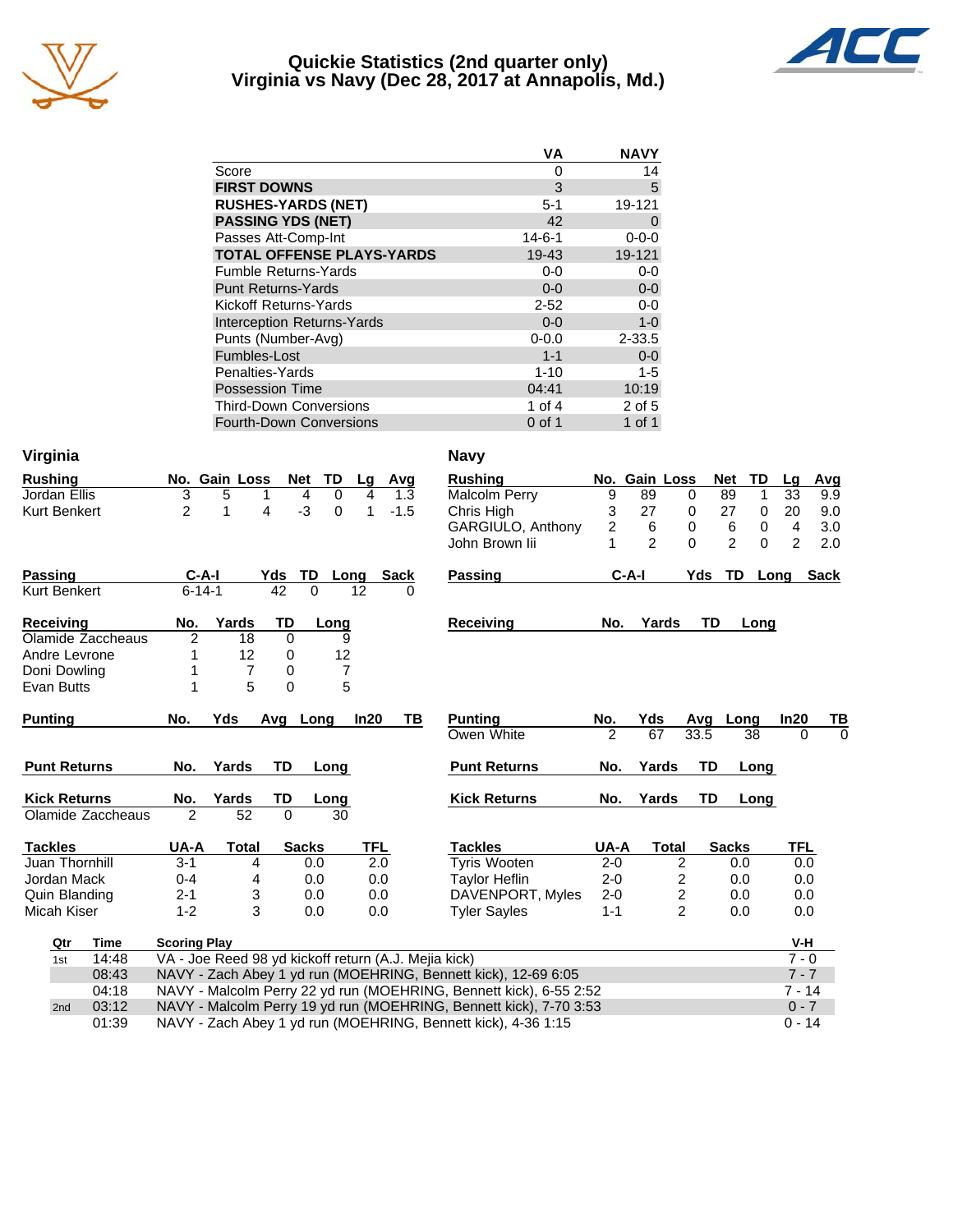

# **Play-by-Play Summary (3rd quarter) Virginia vs Navy (Dec 28, 2017 at Annapolis, Md.)**



|                |                      |                                | Start of 3rd quarter, clock 15:00.                                                                                                            |                        |
|----------------|----------------------|--------------------------------|-----------------------------------------------------------------------------------------------------------------------------------------------|------------------------|
|                |                      | 2-12 Navy 28                   | VA ball on VA35.<br>Delaney, B kickoff 55 yards to the NAVY10, Darryl Bonner return 20 yards to the NAVY30                                    |                        |
|                |                      |                                | (Blount, J).                                                                                                                                  |                        |
|                |                      | NAVY drive start at 15:00.     |                                                                                                                                               |                        |
|                | 1-10                 | Navy 30                        | Darryl Bonner rush for 8 yards to the NAVY38 (Nelson, B; Thornhill, J).                                                                       |                        |
|                | $2 - 2$<br>1-10      | Navy 38<br>Navy 42             | Malcolm Perry rush for 4 yards to the NAVY42, 1ST DOWN NAVY (Hall, B).<br>Chris High rush for 15 yards to the VA43, 1ST DOWN NAVY (Peace, C). | R14<br>R <sub>15</sub> |
|                | 1-10 VA 43           |                                | Malcolm Perry rush for 1 yard to the VA42 (Hanback, E).                                                                                       |                        |
|                | $2 - 9$              | VA 42                          | A Gargiulo rush for 1 yard to the VA41 (Hanback, E;Kiser, M).                                                                                 |                        |
|                | 3-8                  | VA 41                          | Zach Abey rush for loss of 1 yard to the VA42 (Brown, A).                                                                                     |                        |
|                | 4-9                  | VA 42                          | Owen White punt 29 yards to the VA13, Hamm, D return 0 yards to the VA13, fumble by Hamm,                                                     |                        |
|                |                      |                                | D recovered by NAVY Elan Nash at VA11.<br>6 plays, 28 yards, 3:57                                                                             |                        |
|                |                      | NAVY drive start at 11:03.     |                                                                                                                                               |                        |
|                | 1-10 VA 11           |                                | Zach Abey rush for 4 yards to the VA7 (Kiser, M; Blanding, Q).                                                                                |                        |
|                | 2-6                  | VA 07                          | Josh Brown rush for 2 yards to the VA5 (Blanding, Q;Alonso, M).                                                                               |                        |
|                | $3-4$                | VA 05                          | Zach Abey rush for 5 yards to the VA0, 1ST DOWN NAVY, TOUCHDOWN, clock 09:46.                                                                 | R <sub>16</sub>        |
|                | 1-G                  | VA 03                          | B Moehring kick attempt good.                                                                                                                 |                        |
|                |                      |                                | Navy 35, Virginia 7<br>3 plays, 11 yards, 1:17                                                                                                |                        |
|                |                      |                                | B Moehring kickoff 52 yards to the VA13, Zaccheaus, O return 12 yards to the VA25 (T                                                          |                        |
|                |                      |                                | Laster).                                                                                                                                      |                        |
|                |                      | VIRGINIA drive start at 09:46. |                                                                                                                                               |                        |
|                | 1-10 VA 25           |                                | Benkert, K pass incomplete to Zaccheaus, O.                                                                                                   |                        |
|                | 2-10 VA 25           |                                | Benkert, K pass incomplete to Dowling, D (Tyris Wooten).                                                                                      |                        |
|                | 3-10 VA 25           |                                | Benkert, K pass complete to Ellis, J for 20 yards to the VA45, 1ST DOWN VA (D.J.<br>Palmore; Tyris Wooten).                                   | P6                     |
|                | 1-10 VA 45           |                                | Benkert, K pass complete to Levrone, A for 8 yards to the NAVY47 (E Merchant).                                                                |                        |
| $2 - 2$        | Navy 47              |                                | Benkert, K pass incomplete to Levrone, A.                                                                                                     |                        |
| $3-2$          | Navy 47              |                                | Ellis, J rush for 3 yards to the NAVY44, 1ST DOWN VA (K Williams).                                                                            | R7                     |
|                | 1-10 Navy 44         |                                | Ellis, J rush for 1 yard to the NAVY43 (Tyler Sayles; Kevin Mccoy).                                                                           |                        |
| $2 - 9$        | Navy 43              |                                | Benkert, K rush for 5 yards to the NAVY38, out-of-bounds.                                                                                     |                        |
| $3 - 4$<br>4-4 | Navy 38<br>Navy 38   |                                | Benkert, K pass incomplete to Zaccheaus, O.<br>Benkert, K pass complete to Zaccheaus, O for 14 yards to the NAVY24, 1ST DOWN VA (Sean         | P8                     |
|                |                      |                                | Williams).                                                                                                                                    |                        |
| 1-10           | Navy 24              |                                | Benkert, K pass incomplete to Zaccheaus, O.                                                                                                   |                        |
| 2-10           | Navy 24              |                                | Benkert, K pass complete to Dowling, D for 8 yards to the NAVY16, out-of-bounds (Tyris                                                        |                        |
|                |                      |                                | Wooten).                                                                                                                                      |                        |
| $3-2$          | Navy 16              |                                | PENALTY VA personal foul (Dubois, H) 15 yards to the NAVY31.                                                                                  |                        |
| $3-17$         | Navy 31              |                                | Benkert, K pass complete to Ellis, J for loss of 1 yard to the NAVY32 (Justin Norton:K<br>Williams).                                          |                        |
| 4-18           | Navy 32              |                                | Coleman, L punt 32 yards to the NAVY0, touchback.                                                                                             |                        |
|                |                      |                                | 13 plays, 43 yards, 3:55                                                                                                                      |                        |
|                |                      | NAVY drive start at 05:51.     |                                                                                                                                               |                        |
|                |                      | 1-10 Navy 20                   | Zach Abey rush for 1 yard to the NAVY21 (Hanback, E).                                                                                         |                        |
|                | 2-9                  | Navy 21                        | Zach Abey rush for 39 yards to the VA40, 1ST DOWN NAVY (Peace, C).                                                                            | R <sub>17</sub>        |
|                | $1 - 10$<br>$2 - 10$ | <b>VA 40</b><br>VA 40          | Zach Abey pass incomplete to Brandon Colon (Hall, B).<br>Zach Abey rush for 4 yards to the VA36 (Cook, M).                                    |                        |
|                | 3-6                  | <b>VA 36</b>                   | Chris High rush for 3 yards to the VA33 (Cook, M; Hanback, E).                                                                                |                        |
|                | $4 - 3$              | <b>VA 33</b>                   | Timeout Navy, clock 03:07.                                                                                                                    |                        |
|                | 4-3                  | <b>VA 33</b>                   | Keoni Makekau rush for 6 yards to the VA27, 1ST DOWN NAVY, out-of-bounds (Hall, B).                                                           | R <sub>18</sub>        |
|                | $1 - 10$             | <b>VA 27</b>                   | Chris High rush for 7 yards to the VA20 (Kiser, M;Mack, J).                                                                                   |                        |
|                | $2 - 3$              | <b>VA 20</b>                   | Zach Abey rush for 20 yards to the VA0, 1ST DOWN NAVY, TOUCHDOWN, clock 01:57.                                                                | R <sub>19</sub>        |
|                | 1-G                  | <b>VA 03</b>                   | B Moehring kick attempt good.                                                                                                                 |                        |
|                |                      |                                | Navy 42, Virginia 7<br>8 plays, 80 yards, 3:54                                                                                                |                        |
|                |                      |                                | J.R. Osborn kickoff 56 yards to the VA9, Zaccheaus, O return 13 yards to the VA22 (Jarid                                                      |                        |
|                |                      |                                | Ryan).                                                                                                                                        |                        |
|                |                      | VIRGINIA drive start at 01:57. |                                                                                                                                               |                        |
|                | 1-10 VA 22           |                                | Benkert, K pass complete to Zaccheaus, O for 10 yards to the VA32, 1ST DOWN VA (PITTMAN,                                                      | P9                     |
|                |                      |                                | J).                                                                                                                                           |                        |

- 1-10 VA 32 Benkert, K pass incomplete to Dowling, D (Justin Norton).<br>2-10 VA 32 Benkert, K pass complete to Butts, E for 5 yards to the VA
- 2-10 VA 32 Benkert, K pass complete to Butts, E for 5 yards to the VA37 (Taylor Heflin; Tyris Wooten).<br>3-5 VA 37 Benkert, K pass incomplete to Zaccheaus, O.
- 3-5 VA 37 Benkert, K pass incomplete to Zaccheaus, O.<br>4-5 VA 37 TEAM rush for loss of 14 yards to the VA23. TEAM rush for loss of 14 yards to the VA23.

*5 plays, 1 yard, 1:35*

#### **NAVY drive start at 00:22.**

1-10 VA 23 Chris High rush for 4 yards to the VA19 (Peace, C).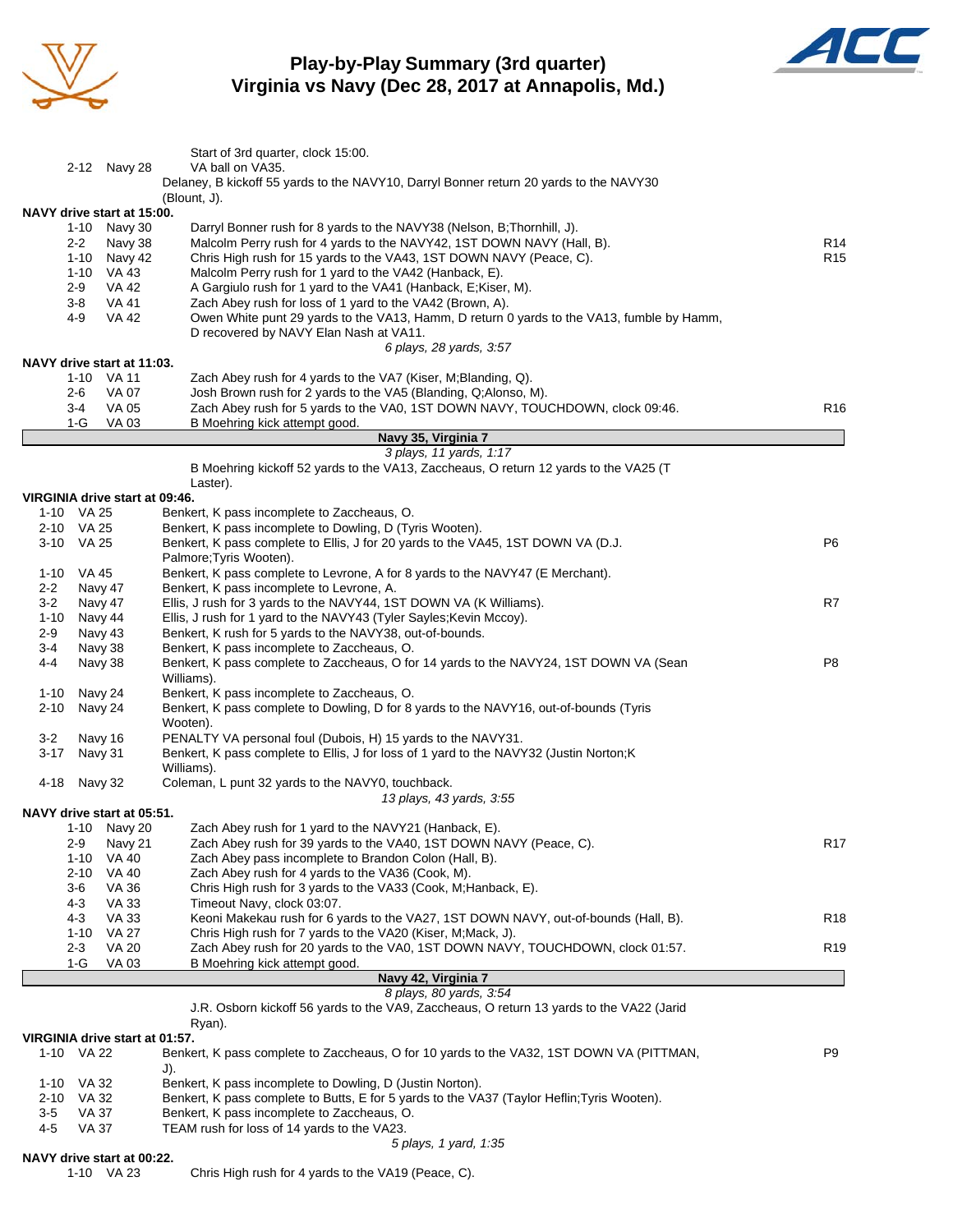

# **Play-by-Play Summary (3rd quarter) Virginia vs Navy (Dec 28, 2017 at Annapolis, Md.)**



| <b>END OF 3rd QUARTER: Navy 42, Virginia 7</b> |       |       |   |  |                  |   |         |                    |          |                   |                  |  |  |
|------------------------------------------------|-------|-------|---|--|------------------|---|---------|--------------------|----------|-------------------|------------------|--|--|
|                                                |       | Time  |   |  | <b>1st Downs</b> |   |         | <b>Conversions</b> |          |                   |                  |  |  |
| <b>Quarter Summary</b>                         | Score | Poss  | R |  |                  |   | 3rd     | 4th                | Rushina  | Passing           | <b>Penalties</b> |  |  |
| Virginia                                       |       | 05:30 |   |  |                  | 4 | $2 - 5$ | $1 - 2$            | $4-(-5)$ | $7 - 14 - 0 - 64$ | $1 - 15$         |  |  |
| Navy                                           | 14    | 09:30 | 6 |  |                  |   | $1 - 3$ | $1 - 1$            | 17-123   | $0 - 1 - 0 - 0$   | $0 - 0$          |  |  |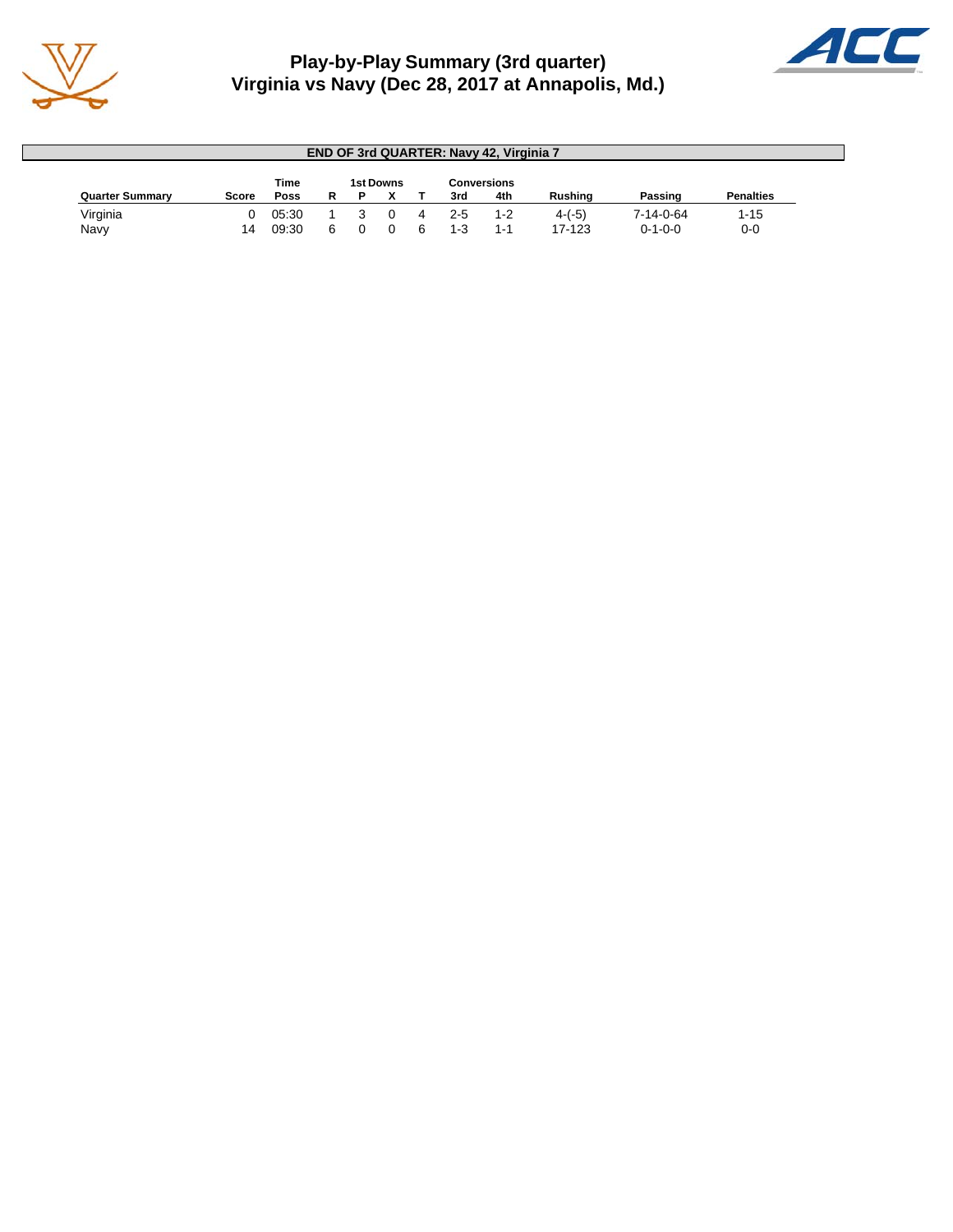

## **Quickie Statistics (3rd quarter only) Virginia vs Navy (Dec 28, 2017 at Annapolis, Md.)**



|                                   | ٧A             | <b>NAVY</b> |
|-----------------------------------|----------------|-------------|
| Score                             | Ω              | 14          |
| <b>FIRST DOWNS</b>                | $\overline{4}$ | 6           |
| <b>RUSHES-YARDS (NET)</b>         | $4 - 5$        | 17-123      |
| <b>PASSING YDS (NET)</b>          | 64             | 0           |
| Passes Att-Comp-Int               | $14 - 7 - 0$   | $1 - 0 - 0$ |
| <b>TOTAL OFFENSE PLAYS-YARDS</b>  | 18-59          | 18-123      |
| <b>Fumble Returns-Yards</b>       | $0 - 0$        | $0-0$       |
| <b>Punt Returns-Yards</b>         | $1 - 2$        | $0-0$       |
| Kickoff Returns-Yards             | $2 - 25$       | $1 - 20$    |
| <b>Interception Returns-Yards</b> | $0 - 0$        | $0 - 0$     |
| Punts (Number-Avg)                | $1 - 32.0$     | $1 - 29.0$  |
| Fumbles-Lost                      | $1 - 1$        | $0 - 0$     |
| Penalties-Yards                   | $1 - 15$       | $0-0$       |
| <b>Possession Time</b>            | 05:30          | 09:30       |
| <b>Third-Down Conversions</b>     | 2 of 5         | 1 of $3$    |
| <b>Fourth-Down Conversions</b>    | 1 of $2$       | 1 of 1      |

| Virginia            |                                                                             |                                                                    |                                                      |              |                |             |             |  | <b>Navy</b>                                                    |          |               |              |           |                                   |             |             |
|---------------------|-----------------------------------------------------------------------------|--------------------------------------------------------------------|------------------------------------------------------|--------------|----------------|-------------|-------------|--|----------------------------------------------------------------|----------|---------------|--------------|-----------|-----------------------------------|-------------|-------------|
| <b>Rushing</b>      |                                                                             |                                                                    | No. Gain Loss                                        | <b>Net</b>   | TD             | Lg          | Avg         |  | <b>Rushing</b>                                                 |          | No. Gain Loss |              |           | Net<br>TD                         | Lg          | Avg         |
| Kurt Benkert        |                                                                             | 1                                                                  | 5<br>0                                               | 5            | 0              | 5           | 5.0         |  | Zach Abey                                                      | 7        | 73            | 1            |           | $\overline{72}$<br>$\overline{c}$ | 39          | 10.3        |
| Jordan Ellis        |                                                                             | 2                                                                  | 4<br>0                                               | 4            | $\mathbf 0$    | 3           | 2.0         |  | Chris High                                                     | 4        | 29            | 0            |           | 29<br>0                           | 15          | 7.2         |
| <b>TEAM</b>         |                                                                             | 1                                                                  | $\Omega$<br>14                                       | $-14$        | 0              | $\Omega$    | $-14.0$     |  | Darryl Bonner                                                  | 1        | 8             | 0            |           | 8<br>0                            | 8           | 8.0         |
|                     |                                                                             |                                                                    |                                                      |              |                |             |             |  | Keoni Makekau                                                  | 1        | 6             | $\Omega$     |           | 6<br>$\Omega$                     | 6           | 6.0         |
| <b>Passing</b>      |                                                                             | $C-A-I$                                                            |                                                      | TD<br>Yds    |                | <b>Long</b> | <b>Sack</b> |  | <b>Passing</b>                                                 |          | <b>C-A-I</b>  |              | Yds       | <u>TD</u>                         | <b>Long</b> | <u>Sack</u> |
| Kurt Benkert        |                                                                             | $7 - 14 - 0$                                                       |                                                      | 64           | $\overline{0}$ | 20          | $\Omega$    |  | Zach Abey                                                      |          | $0 - 1 - 0$   |              |           | $\overline{0}$                    | $\Omega$    |             |
| Receiving           |                                                                             | No.                                                                | Yards                                                | <b>TD</b>    | Long           |             |             |  | <b>Receiving</b>                                               | No.      | Yards         |              | <b>TD</b> | Long                              |             |             |
|                     | Olamide Zaccheaus                                                           | 2                                                                  | 24                                                   | 0            | 14             |             |             |  |                                                                |          |               |              |           |                                   |             |             |
| Jordan Ellis        |                                                                             | 2                                                                  | 19                                                   | 0            | 20             |             |             |  |                                                                |          |               |              |           |                                   |             |             |
| Doni Dowling        |                                                                             | 1                                                                  | 8                                                    | 0            | 8              |             |             |  |                                                                |          |               |              |           |                                   |             |             |
| Andre Levrone       |                                                                             | 1                                                                  | 8                                                    | 0            | 8              |             |             |  |                                                                |          |               |              |           |                                   |             |             |
| <b>Punting</b>      |                                                                             | No.                                                                | Yds                                                  | Avg          | Long           | In20        | ΤВ          |  | <b>Punting</b>                                                 | No.      | Yds           |              | Avg       | Long                              | In20        | TВ          |
| Lester Coleman      |                                                                             |                                                                    | $\overline{32}$                                      | 32.0         | 32             | $\Omega$    | 1           |  | Owen White                                                     |          | 29            |              | 29.0      | 29                                |             | $\Omega$    |
| <b>Punt Returns</b> |                                                                             | No.                                                                | Yards                                                | TD           | Long           |             |             |  | <b>Punt Returns</b>                                            | No.      | Yards         |              | <b>TD</b> | Long                              |             |             |
| Daniel Hamm         |                                                                             |                                                                    | $-2$                                                 | $\Omega$     | <sup>0</sup>   |             |             |  |                                                                |          |               |              |           |                                   |             |             |
| <b>Kick Returns</b> |                                                                             | No.                                                                | Yards                                                | TD           | Long           |             |             |  | <b>Kick Returns</b>                                            | No.      | Yards         |              | TD        | Long                              |             |             |
|                     | Olamide Zaccheaus                                                           | 2                                                                  | 25                                                   | $\Omega$     | 13             |             |             |  | Darryl Bonner                                                  | 1        |               | 20           | $\Omega$  | 20                                |             |             |
| <b>Tackles</b>      |                                                                             | UA-A                                                               | <b>Total</b>                                         | <b>Sacks</b> |                | <b>TFL</b>  |             |  | <b>Tackles</b>                                                 | UA-A     |               | <b>Total</b> |           | <b>Sacks</b>                      | <b>TFL</b>  |             |
| Eli Hanback         |                                                                             | $2 - 2$                                                            | 4                                                    |              | 0.0            | 0.0         |             |  | <b>Tyris Wooten</b>                                            | $1 - 2$  |               | 3            |           | 0.0                               | 0.0         |             |
| <b>Chris Peace</b>  |                                                                             | $3 - 0$                                                            | 3                                                    |              | 0.0            | 0.0         |             |  | WILLIAMS, Khaylan                                              | $1 - 1$  |               | 2            |           | 0.0                               | 0.5         |             |
| Micah Kiser         |                                                                             | $0 - 3$                                                            | 3                                                    |              | 0.0            | 0.0         |             |  | MERCHANT, Elijah                                               | $1 - 0$  |               | 1            |           | 0.0                               | 0.0         |             |
| <b>Bryce Hall</b>   |                                                                             | $2 - 0$                                                            | $\overline{c}$                                       |              | 0.0            | 0.0         |             |  | LASTER, Terrence                                               | $1 - 0$  |               | 1            |           | 0.0                               | 0.0         |             |
| Qtr                 | <b>Time</b>                                                                 | <b>Scoring Play</b>                                                |                                                      |              |                |             |             |  |                                                                |          |               |              |           |                                   | V-H         |             |
| 1st                 | 14:48                                                                       |                                                                    | VA - Joe Reed 98 yd kickoff return (A.J. Mejia kick) |              |                |             |             |  |                                                                |          |               |              |           |                                   | $7 - 0$     |             |
|                     | 08:43                                                                       |                                                                    |                                                      |              |                |             |             |  | NAVY - Zach Abey 1 yd run (MOEHRING, Bennett kick), 12-69 6:05 |          |               |              |           |                                   | $7 - 7$     |             |
|                     | 04:18                                                                       | NAVY - Malcolm Perry 22 yd run (MOEHRING, Bennett kick), 6-55 2:52 |                                                      |              |                |             |             |  |                                                                |          | $7 - 14$      |              |           |                                   |             |             |
| 2nd                 | 03:12<br>NAVY - Malcolm Perry 19 yd run (MOEHRING, Bennett kick), 7-70 3:53 |                                                                    |                                                      |              |                |             |             |  |                                                                | $7 - 21$ |               |              |           |                                   |             |             |
|                     | 01:39                                                                       |                                                                    |                                                      |              |                |             |             |  | NAVY - Zach Abey 1 yd run (MOEHRING, Bennett kick), 4-36 1:15  |          |               |              |           |                                   | $7 - 28$    |             |
| 3rd                 | 09:46                                                                       |                                                                    |                                                      |              |                |             |             |  | NAVY - Zach Abey 5 yd run (MOEHRING, Bennett kick), 3-11 1:17  |          |               |              |           |                                   | $0 - 7$     |             |
|                     | 01:57                                                                       |                                                                    |                                                      |              |                |             |             |  | NAVY - Zach Abey 20 yd run (MOEHRING, Bennett kick), 8-80 3:54 |          |               |              |           |                                   | $0 - 14$    |             |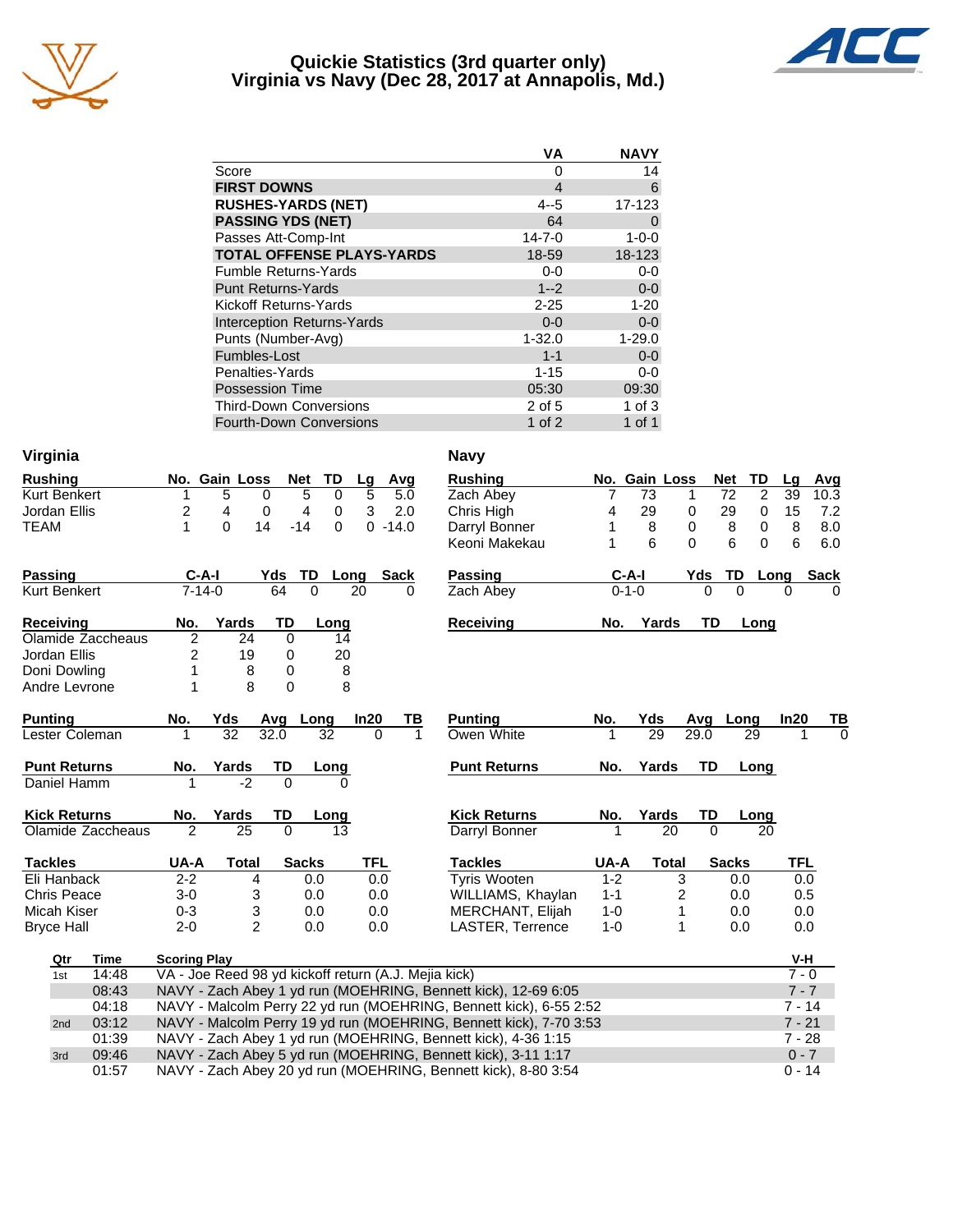

# **Play-by-Play Summary (4th quarter) Virginia vs Navy (Dec 28, 2017 at Annapolis, Md.)**



|         | $2 - 6$      | <b>VA 19</b>                   | Start of 4th quarter, clock 15:00.                                                    |                 |
|---------|--------------|--------------------------------|---------------------------------------------------------------------------------------|-----------------|
|         | $2 - 6$      | <b>VA 19</b>                   | Zach Abey rush for 3 yards to the VA16 (Thornhill, J).                                |                 |
|         | $3-3$        | <b>VA 16</b>                   | Zach Abey rush for 2 yards to the VA14 (Mack, J).                                     |                 |
|         | $4 - 1$      | <b>VA 14</b>                   | Chris High rush for 1 yard to the VA13, 1ST DOWN NAVY (Blanding, Q).                  | R <sub>20</sub> |
|         | $1 - 10$     | <b>VA 13</b>                   | Zach Abey rush for 8 yards to the VA5 (Thornhill, J).                                 |                 |
|         | $2 - 2$      | <b>VA 05</b>                   | Chris High rush for 4 yards to the VA1, 1ST DOWN NAVY (Blanding, Q).                  | R <sub>21</sub> |
|         | $1-G$        | <b>VA01</b>                    | Josh Brown rush for loss of 1 yard to the VA2 (Thornhill, J).                         |                 |
|         | $2-G$        | VA 02                          | Chris High rush for 1 yard to the VA1 (Blanding, Q).                                  |                 |
|         | $3-G$        | VA 01                          | Zach Abey rush for 1 yard to the VA0, TOUCHDOWN, clock 11:11.                         |                 |
|         | $1-G$        | <b>VA03</b>                    | B Moehring kick attempt good.                                                         |                 |
|         |              |                                | Navy 49, Virginia 7                                                                   |                 |
|         |              |                                | 9 plays, 23 yards, 4:11                                                               |                 |
|         |              |                                | J.R. Osborn kickoff 56 yards to the VA9, Reed, J return 11 yards to the VA20 (Paul    |                 |
|         |              |                                | Carothers).                                                                           |                 |
|         |              | VIRGINIA drive start at 11:11. |                                                                                       |                 |
|         | 1-10 VA 20   |                                | Reed, J rush for 7 yards to the VA27 (Winn Howard; Josh Webb).                        |                 |
| $2 - 3$ | VA 27        |                                | Ellis, J rush for 1 yard to the VA28 (Tyler Sayles).                                  |                 |
| $3 - 2$ | <b>VA 28</b> |                                | Ellis, J rush for loss of 3 yards to the VA25 (CROMARTIE, N).                         |                 |
| $4-5$   | <b>VA 25</b> |                                | Coleman, L punt 40 yards to the NAVY35, downed.                                       |                 |
|         |              |                                | 3 plays, 5 yards, 2:05                                                                |                 |
|         |              | NAVY drive start at 09:06.     |                                                                                       |                 |
|         | $1 - 10$     | Navy 35                        | Chris High rush for 4 yards to the NAVY39 (Nelson, B; Moore, C).                      |                 |
|         | $2 - 6$      | Navy 39                        | Nelson Smith rush for 1 yard to the NAVY40 (Alonso, M).                               |                 |
|         | $3-5$        | Navy 40                        | Garret Lewis rush for 16 yards to the VA44, 1ST DOWN NAVY (Nelson, B).                | R <sub>22</sub> |
|         | $1 - 10$     | VA 44                          | Garret Lewis rush for 4 yards to the VA40 (Trucilla, J;Stalker, C.J.).                |                 |
|         | $2 - 6$      | <b>VA 40</b>                   | Nelson Smith rush for 2 yards to the VA38 (Snowden, C;Stalker, C.J.).                 |                 |
|         | $3 - 4$      | <b>VA 38</b>                   | Garret Lewis rush for 4 yards to the VA34, 1ST DOWN NAVY (Moore, C).                  | R <sub>23</sub> |
|         | $1 - 10$     | VA 34                          | Garret Lewis rush for 6 yards to the VA28 (Snowden, C; Moore, C).                     |                 |
|         | $2 - 4$      | <b>VA 28</b>                   | Nelson Smith rush for 2 yards to the VA26 (Blount, J. Peace, C).                      |                 |
|         | $3-2$        | <b>VA 26</b>                   | Garret Lewis rush for 3 yards to the VA23, 1ST DOWN NAVY (Mack, J:Blount, J).         | R <sub>24</sub> |
|         | $1 - 10$     | VA 23                          | Nelson Smith rush for 3 yards to the VA20 (Stalker, C.J.).                            |                 |
|         | $2 - 7$      | <b>VA 20</b>                   | Garret Lewis rush for 3 yards to the VA17 (Blount, J).                                |                 |
|         | $3 - 4$      | <b>VA 17</b>                   | Akili Taylor rush for loss of 2 yards to the VA19 (Blount, J;Burney, R).              |                 |
|         | 4-6          | <b>VA 19</b>                   | Timeout Navy, clock 00:44.                                                            |                 |
|         | $4 - 6$      | <b>VA 19</b>                   | B Moehring field goal attempt from 36 MISSED - wide right, spot at VA20, clock 00:39. |                 |
|         |              |                                | 13 plays, 46 yards, 8:27                                                              |                 |

#### **VIRGINIA drive start at 00:39.**

| virginia drive start at 00:39. |                                                                                     |                 |
|--------------------------------|-------------------------------------------------------------------------------------|-----------------|
| 1-10 VA 20                     | Ellis, J rush for 20 yards to the VA40, 1ST DOWN VA (M Davenport).                  | R <sub>10</sub> |
| 1-10 VA 40                     | Benkert, K pass incomplete to Jana, T.                                              |                 |
| 2-10 VA 40                     | Benkert, K pass complete to Reed, J for 12 yards to the NAVY48, 1ST DOWN VA (Justin | P <sub>11</sub> |
|                                | Norton), PENALTY VA ineligible downfield on pass declined.                          |                 |
|                                | End of game, clock 00:00.                                                           |                 |
|                                | 3 plays, 32 yards, 0:39                                                             |                 |

| FINAL SCORE: Navy 49, Virginia 7 |       |             |   |  |                  |  |         |                    |                |                  |                  |  |  |
|----------------------------------|-------|-------------|---|--|------------------|--|---------|--------------------|----------------|------------------|------------------|--|--|
|                                  |       | Time        |   |  | <b>1st Downs</b> |  |         | <b>Conversions</b> |                |                  |                  |  |  |
| <b>Quarter Summary</b>           | Score | <b>Poss</b> | R |  |                  |  | 3rd     | 4th                | <b>Rushing</b> | Passing          | <b>Penalties</b> |  |  |
| Virginia                         |       | 02:44       |   |  |                  |  | $0 - 1$ | 0-0                | $4 - 25$       | $1 - 2 - 0 - 12$ | $0-0$            |  |  |
| Navy                             |       | 12:16       | 5 |  |                  |  | 4-6     | 1-1                | 20-65          | $0 - 0 - 0 - 0$  | $0-0$            |  |  |